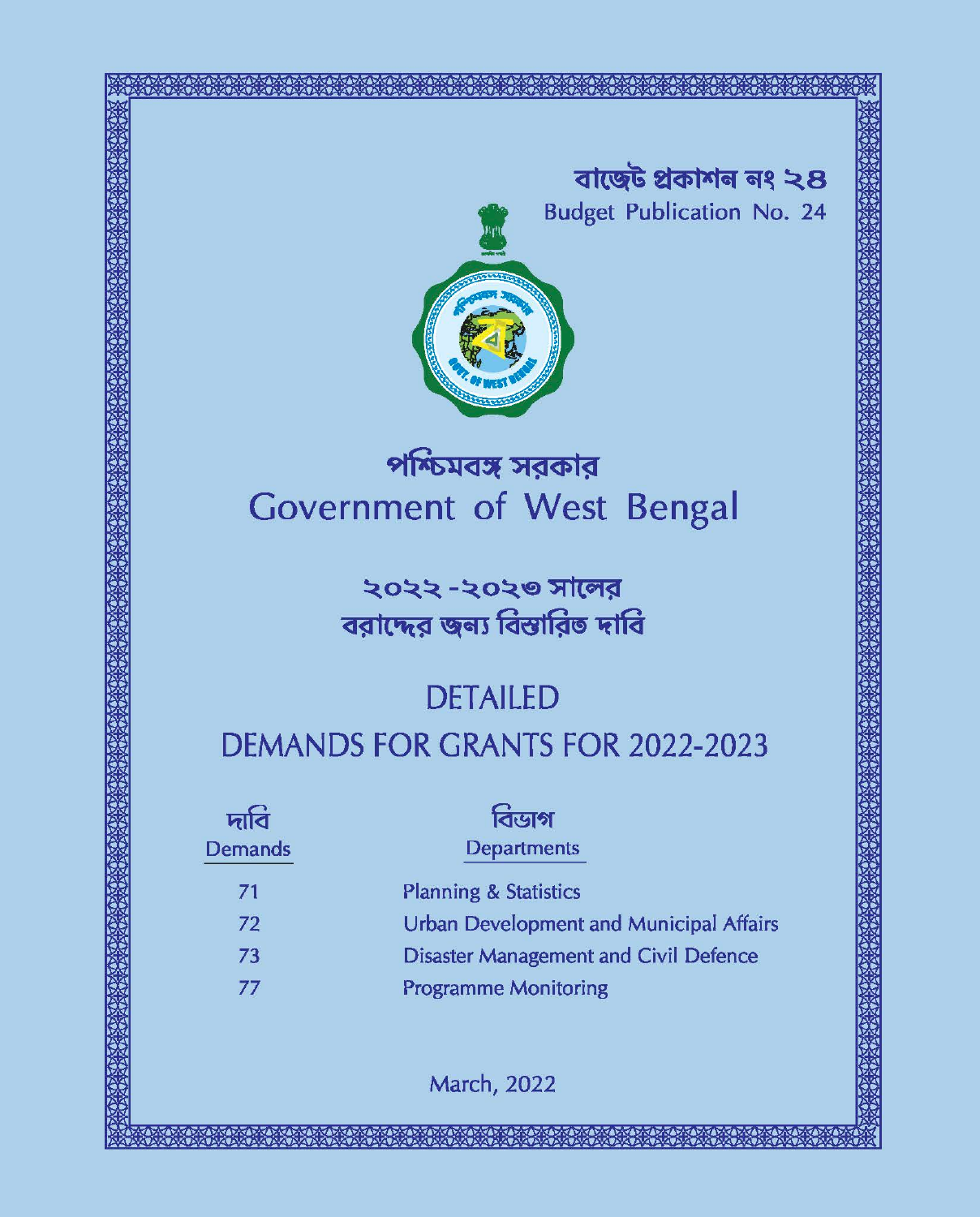# **Detailed Demands for Grants for 2022-2023**

| Demand No.   | <b>Major Heads</b>                                                                  |   | Pages     |
|--------------|-------------------------------------------------------------------------------------|---|-----------|
| / Serial No. |                                                                                     |   |           |
| 71           | 2059 - Public Works                                                                 |   | $1 - 2$   |
|              | 2217 - Urban Development                                                            |   | $3-4$     |
|              | 2230 - Labour and Employment                                                        |   | 5-6       |
|              | 2401 - Crop Husbandry                                                               |   | $7-9$     |
|              | 2402 - Soil and Water Conservation                                                  |   | $10 - 11$ |
|              | 2505 - Rural Employment                                                             |   | $12 - 18$ |
|              | 2515 - Other Rural Development Programmes                                           | . | $19 - 20$ |
|              | 2575 - Other Special Areas Programmes                                               |   | 21-25     |
|              | 3451 - Secretariat-Economic Services                                                |   | 26-34     |
|              | 3452 - Tourism                                                                      |   | 35-36     |
|              | 3454 - Census, Surveys and Statistics                                               |   | 37-44     |
|              | 4059 - Capital Outlay on Public Works                                               |   | 45-46     |
|              | 4217 - Capital Outlay on Urban Development                                          |   | 47-48     |
|              | 4235 - Capital Outlay on Social Security and Welfare                                |   | 49-50     |
|              | 4515 - Capital Outlay on Other Rural Development Programmes                         |   | 51-52     |
|              | 4575 - Capital Outlay on Other Special Areas Programme                              |   | 53-56     |
| 72           | 2049 - Interest Payments                                                            |   | 57-58     |
|              | 2052 - Secretariat--General Services                                                |   | 59-61     |
|              | 2059 - Public Works                                                                 | . | $62 - 63$ |
|              | 2070 - Other Administrative Services                                                | . | 64-65     |
|              | 2211 - Family Welfare                                                               | . | 66-67     |
|              | 2215 - Water Supply and Sanitation                                                  |   | 68-72     |
|              | $2216$ - Housing                                                                    |   | 73-79     |
|              | 2217 - Urban Development                                                            |   | 80-133    |
|              | 2235 - Social Security And Welfare                                                  |   | 134-137   |
|              | 3451 - Secretariat-Economic Services                                                |   | 138-141   |
|              | 3475 - Other General Economic Services                                              | . | 142-144   |
|              | 3604 - Compensation and Assignments to Local Bodies and Panchayati Raj Institutions |   | 145-150   |
|              | 4059 - Capital Outlay on Public Works                                               |   | 151-152   |
|              | 4215 - Capital Outlay on Water Supply and Sanitation                                |   | 153-155   |
|              | 4216 - Capital Outlay on Housing                                                    | . | 156-158   |
|              | 4217 - Capital Outlay on Urban Development                                          |   | 159-173   |
|              | 4235 - Capital Outlay on Social Security and Welfare                                | . | 174-175   |
|              | 6217 - Loans for Urban Development                                                  |   | 176-178   |
|              | 6551 - Loans for Hill Areas                                                         |   | 179-180   |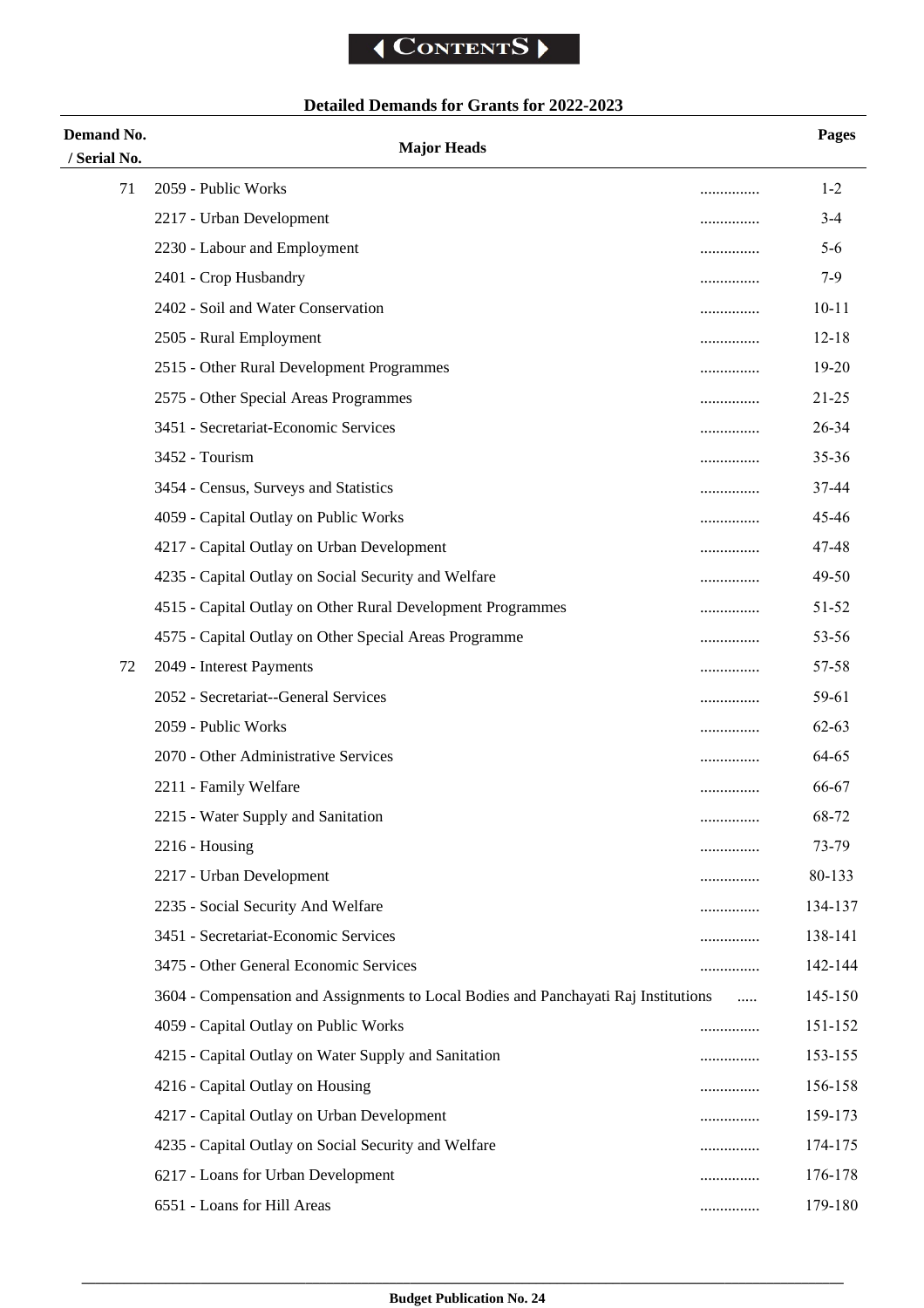#### **Detailed Demands for Grants for 2022-2023**

| Demand No.<br>/ Serial No. | <b>Major Heads</b>                                     |   | <b>Pages</b> |
|----------------------------|--------------------------------------------------------|---|--------------|
| 73                         | 2013 - Council of Ministers                            |   | 181-182      |
|                            | 2049 - Interest Payments                               | . | 183-184      |
|                            | 2052 - Secretariat--General Services                   |   | 185-187      |
|                            | 2059 - Public Works                                    | . | 188-189      |
|                            | 2070 - Other Administrative Services                   |   | 190-208      |
|                            | 2235 - Social Security And Welfare                     |   | 209-219      |
|                            | 2245 - Relief on account of Natural Calamities         | . | 220-249      |
|                            | 2251 - Secretariat--Social Services                    |   | 250-252      |
|                            | 4059 - Capital Outlay on Public Works                  | . | 253-257      |
|                            | 4070 - Capital Outlay on Other Administrative Services |   | 258-259      |
|                            | 4216 - Capital Outlay on Housing                       |   | 260-262      |
|                            | 4235 - Capital Outlay on Social Security and Welfare   | . | 263-264      |
| 77                         | 3454 - Census, Surveys and Statistics                  |   | 265-267      |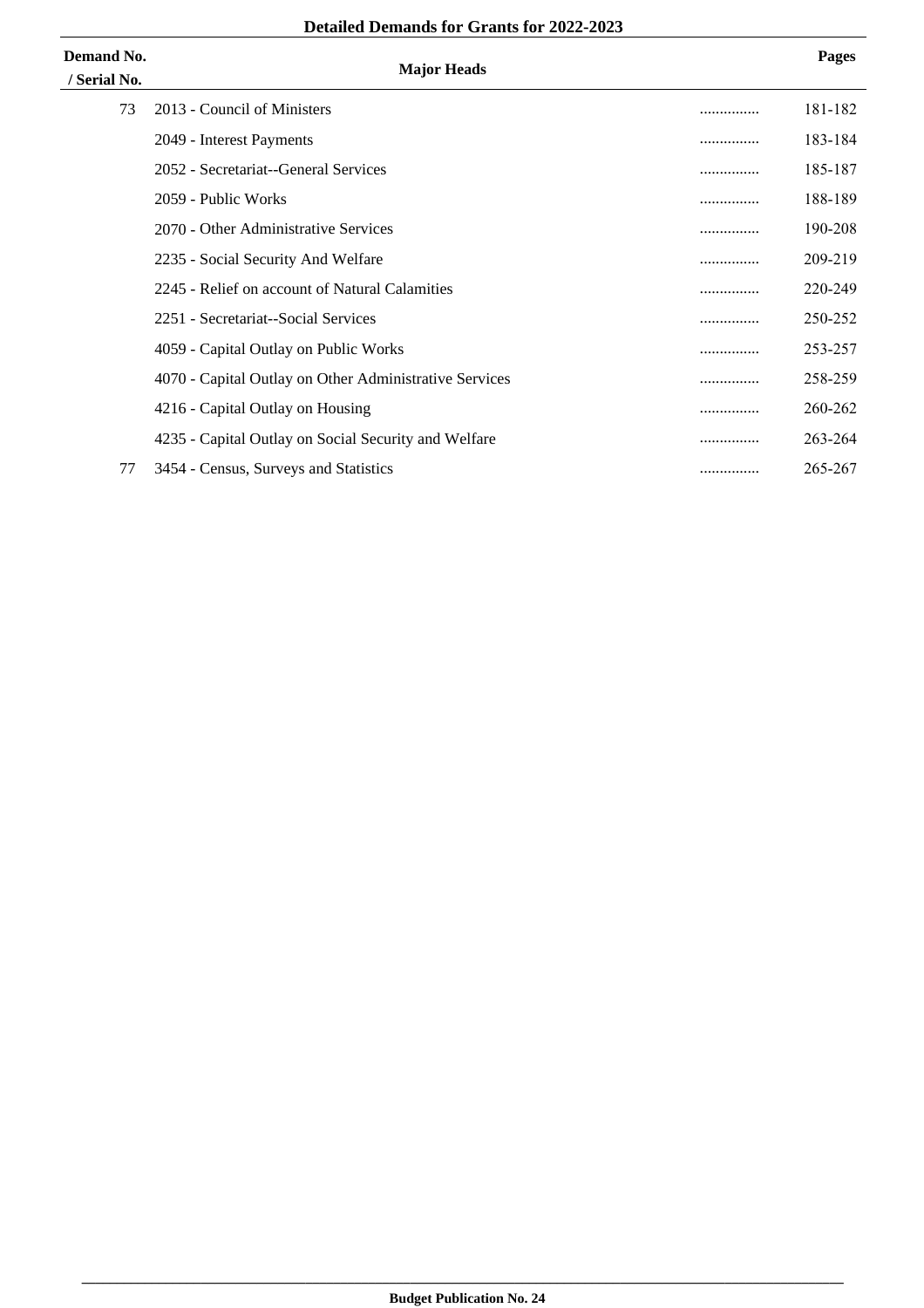#### **DEMAND No. 71**

#### **Planning & Statistics Department**

#### **A. General Services - (d) Administrative Services**

#### **Head of Account : 2059 - Public Works**

| Voted Rs. 62,39,000 |                                                        | <b>Charged Rs. Nil</b> |                                      |                      | <b>Total Rs. 62,39,000</b> |
|---------------------|--------------------------------------------------------|------------------------|--------------------------------------|----------------------|----------------------------|
|                     |                                                        |                        | Voted Rs.                            | Charged Rs.          | <b>Total Rs.</b>           |
|                     | <b>Gross Expenditure</b><br><b>Deduct - Recoveries</b> |                        | 62,39,000<br>$\bullet\bullet\bullet$ | $\cdots$<br>$\cdots$ | 62,39,000<br>$\cdots$      |
|                     | <b>Net Expenditure</b>                                 |                        | 62,39,000                            | $\cdots$             | 62,39,000                  |

#### **REVENUE EXPENDITURE ABSTRACT ACCOUNT**

|                              |                                   |                                        | <b>Budget</b>                 | Revised                                 | <b>Budget</b> |
|------------------------------|-----------------------------------|----------------------------------------|-------------------------------|-----------------------------------------|---------------|
|                              |                                   | Actuals.                               | Estimate,                     | Estimate,                               | Estimate,     |
|                              |                                   | 2020-2021                              | 2021-2022                     | 2021-2022                               | 2022-2023     |
|                              |                                   | Rs.                                    | Rs.                           | Rs.                                     | Rs.           |
| 01 - OFFICE BUILDINGS        |                                   |                                        |                               |                                         |               |
| 053- Maintenance and Repairs |                                   |                                        |                               |                                         |               |
| Administrative Expenditure   |                                   |                                        | 59,38,524 28,54,000 60,57,000 |                                         | 62,39,000     |
|                              | <b>Total - 053</b>                |                                        | 59,38,524 28,54,000 60,57,000 |                                         | 62,39,000     |
|                              | <b>Grand Total - Gross</b>        |                                        |                               | 59,38,524 28,54,000 60,57,000 62,39,000 |               |
|                              | Voted                             |                                        | 59,38,524 28,54,000           | 60,57,000                               | 62,39,000     |
|                              | Charged                           | the control of the control of the con- | $\cdots$                      |                                         |               |
|                              | <b>Administrative Expenditure</b> |                                        |                               | 59,38,524 28,54,000 60,57,000 62,39,000 |               |
|                              | <b>Deduct Recoveries</b>          | $\cdots$                               |                               |                                         |               |
|                              | <b>Grand Total - Net</b>          |                                        |                               | 59,38,524 28,54,000 60,57,000           | 62,39,000     |
|                              | Voted                             |                                        | 59,38,524 28,54,000           | 60,57,000                               | 62,39,000     |
|                              | Charged                           | $\cdots$                               | $\cdots$                      | $\cdots$                                |               |
|                              |                                   |                                        |                               |                                         |               |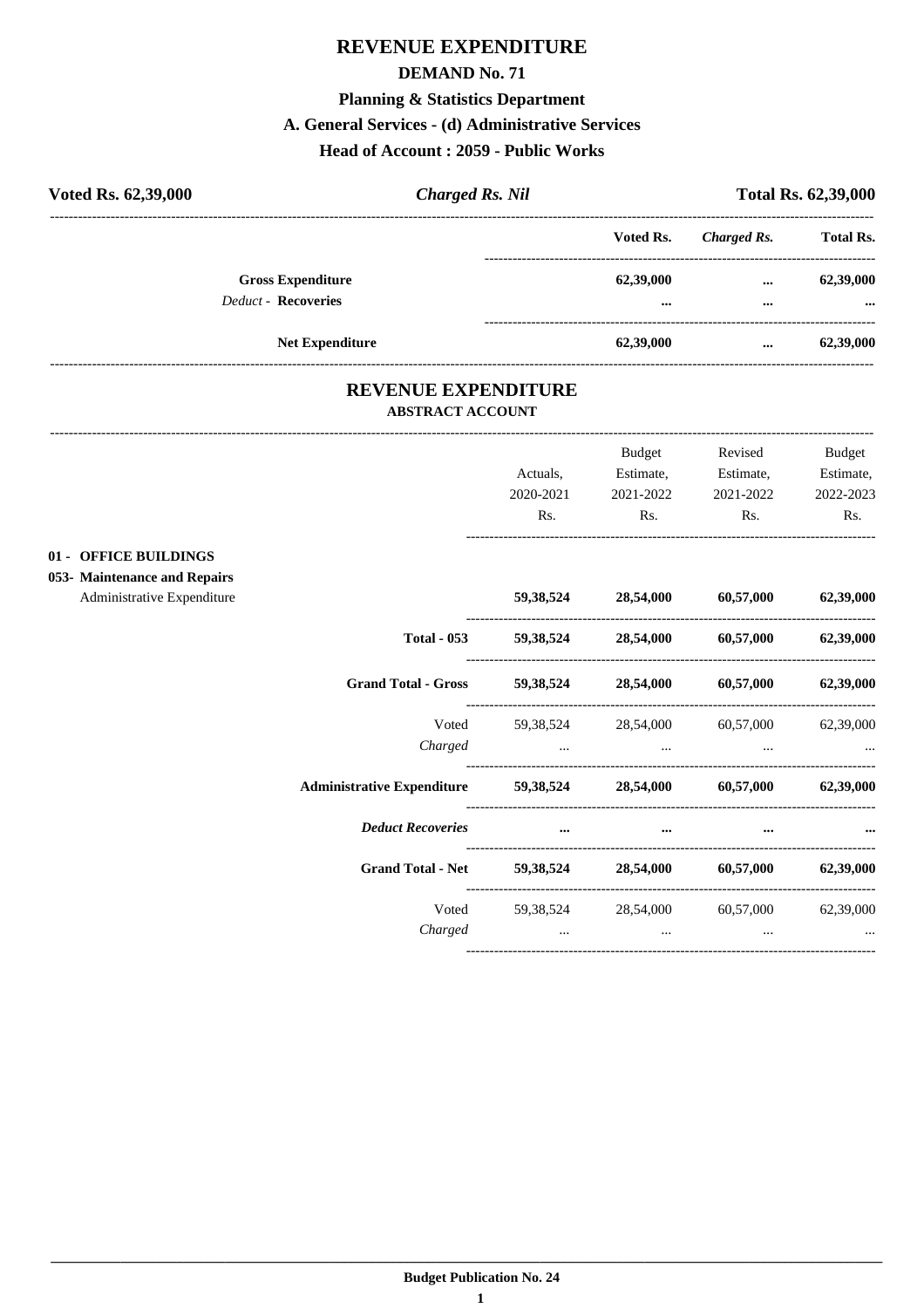|                                                                                                                           | Actuals,<br>2020-2021<br>Rs. | Budget<br>Estimate,<br>2021-2022<br>Rs. | Revised<br>Estimate,<br>2021-2022<br>Rs. | Budget<br>Estimate,<br>2022-2023<br>Rs. |
|---------------------------------------------------------------------------------------------------------------------------|------------------------------|-----------------------------------------|------------------------------------------|-----------------------------------------|
| DETAILED ACCOUNT NO. 2059-01-053 - MAINTENANCE AND REPAIRS                                                                |                              |                                         |                                          |                                         |
| 01 - OFFICE BUILDINGS                                                                                                     |                              |                                         |                                          |                                         |
| 053- Maintenance and Repairs                                                                                              |                              |                                         |                                          |                                         |
| <b>Administrative Expenditure</b>                                                                                         |                              |                                         |                                          |                                         |
| 046- Maintenance of Joint Administrative Building at Bidhannagar by                                                       |                              |                                         |                                          |                                         |
| the Department of Planning-Civil Works-27-Minor                                                                           |                              |                                         |                                          |                                         |
| Works/Maintenance [PS]                                                                                                    |                              |                                         |                                          |                                         |
| 27- Minor Works/ Maintenance                                                                                              | 8,86,579                     | 9,00,000                                | 9,04,000 9,31,000                        |                                         |
| Total - 2059-01-053-046                                                                                                   |                              |                                         | 8,86,579 9,00,000 9,04,000 9,31,000      |                                         |
| 047- Maintenance of Joint Administrative Building at Bidhannagar by<br>the Department of Planning - Electrical Works [PS] |                              |                                         |                                          |                                         |
| 27- Minor Works/ Maintenance                                                                                              |                              |                                         | 50,51,945 19,54,000 51,53,000            | 53,08,000                               |
| Total - 2059-01-053-047                                                                                                   |                              |                                         | 50.51.945 19.54.000 51.53.000 53.08.000  |                                         |
| <b>Total - Administrative Expenditure</b>                                                                                 |                              |                                         | 59,38,524 28,54,000 60,57,000 62,39,000  |                                         |
| Total - 2059-01-053                                                                                                       |                              |                                         | 59,38,524 28,54,000 60,57,000 62,39,000  |                                         |
| Voted<br>Charged                                                                                                          | $\cdots$                     | 59,38,524 28,54,000<br>$\cdots$         | 60,57,000<br>$\cdots$                    | 62,39,000                               |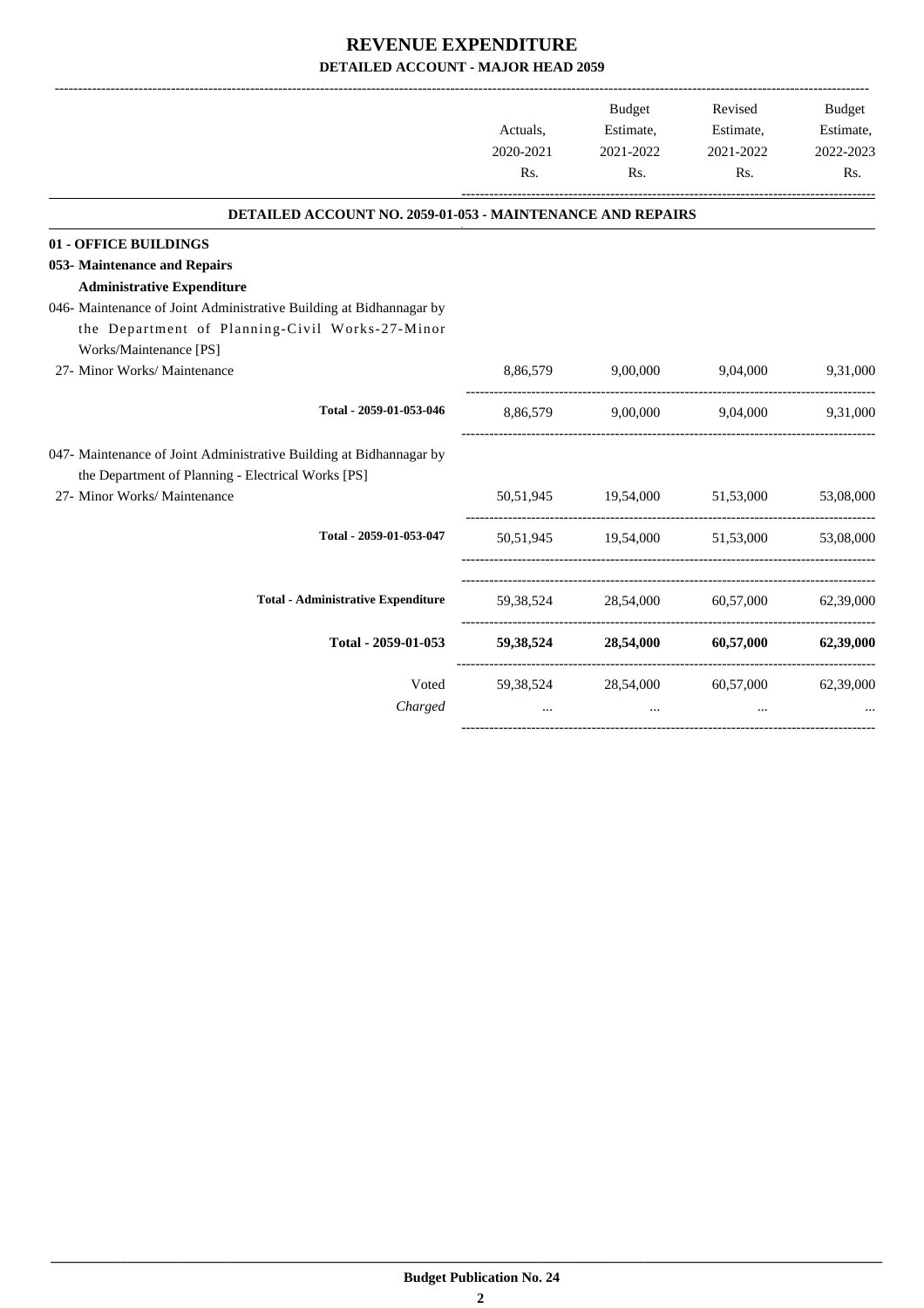#### **DEMAND No. 71**

#### **Planning & Statistics Department**

# **B - Social Services - (c) Water Supply, Sanitation, Housing and Urban Development**

**Head of Account : 2217 - Urban Development**

| Voted Rs. 31,80,00,000     | Charged Rs. Nil |              |             | Total Rs. 31,80,00,000 |
|----------------------------|-----------------|--------------|-------------|------------------------|
|                            |                 | Voted Rs.    | Charged Rs. | <b>Total Rs.</b>       |
| <b>Gross Expenditure</b>   |                 | 31,80,00,000 | $\cdots$    | 31,80,00,000           |
| <b>Deduct - Recoveries</b> |                 |              | $\cdots$    | $\cdots$               |
| <b>Net Expenditure</b>     |                 | 31,80,00,000 | $\cdots$    | 31,80,00,000           |

#### **REVENUE EXPENDITURE ABSTRACT ACCOUNT**

|                                      | Actuals,<br>2020-2021 | <b>Budget</b><br>Estimate,<br>2021-2022 | Revised<br>Estimate,<br>2021-2022               | <b>Budget</b><br>Estimate,<br>2022-2023 |
|--------------------------------------|-----------------------|-----------------------------------------|-------------------------------------------------|-----------------------------------------|
|                                      | Rs.                   | Rs.                                     | Rs.                                             | Rs.                                     |
| 05 - OTHER URBAN DEVELOPMENT SCHEMES |                       |                                         |                                                 |                                         |
| 001- Direction and Administration    |                       |                                         |                                                 |                                         |
| Administrative Expenditure           |                       | $\cdots$                                | 30,00,00,000                                    | 30,00,00,000                            |
| <b>State Development Schemes</b>     | $\cdots$              | $\cdots$                                | 7,63,20,000                                     | 1,80,00,000                             |
| <b>Total - 001</b>                   |                       |                                         | $\ldots$ 37,63,20,000                           | 31,80,00,000                            |
| <b>Grand Total - Gross</b>           | $\cdots$              |                                         | $\ldots$ 37,63,20,000                           | 31,80,00,000                            |
| Voted                                | $\cdots$              |                                         | $\ldots$ 37,63,20,000                           | 31,80,00,000                            |
| Charged                              | $\cdots$              |                                         | the contract of the contract of the contract of |                                         |
| <b>Administrative Expenditure</b>    | $\cdots$              |                                         | $\dots$ 30,00,00,000                            | 30,00,00,000                            |
| <b>State Development Schemes</b>     | $\cdots$              |                                         | $\ldots$ 7,63,20,000 1,80,00,000                |                                         |
| <b>Deduct Recoveries</b>             | $\cdots$              | $\cdots$                                |                                                 |                                         |
| <b>Grand Total - Net</b>             | $\cdots$              |                                         | $\ldots$ 37,63,20,000                           | 31,80,00,000                            |
| Voted                                |                       |                                         | $37,63,20,000$ $31,80,00,000$                   |                                         |
| Charged                              | $\ddots$              | $\cdots$                                | $\cdots$                                        |                                         |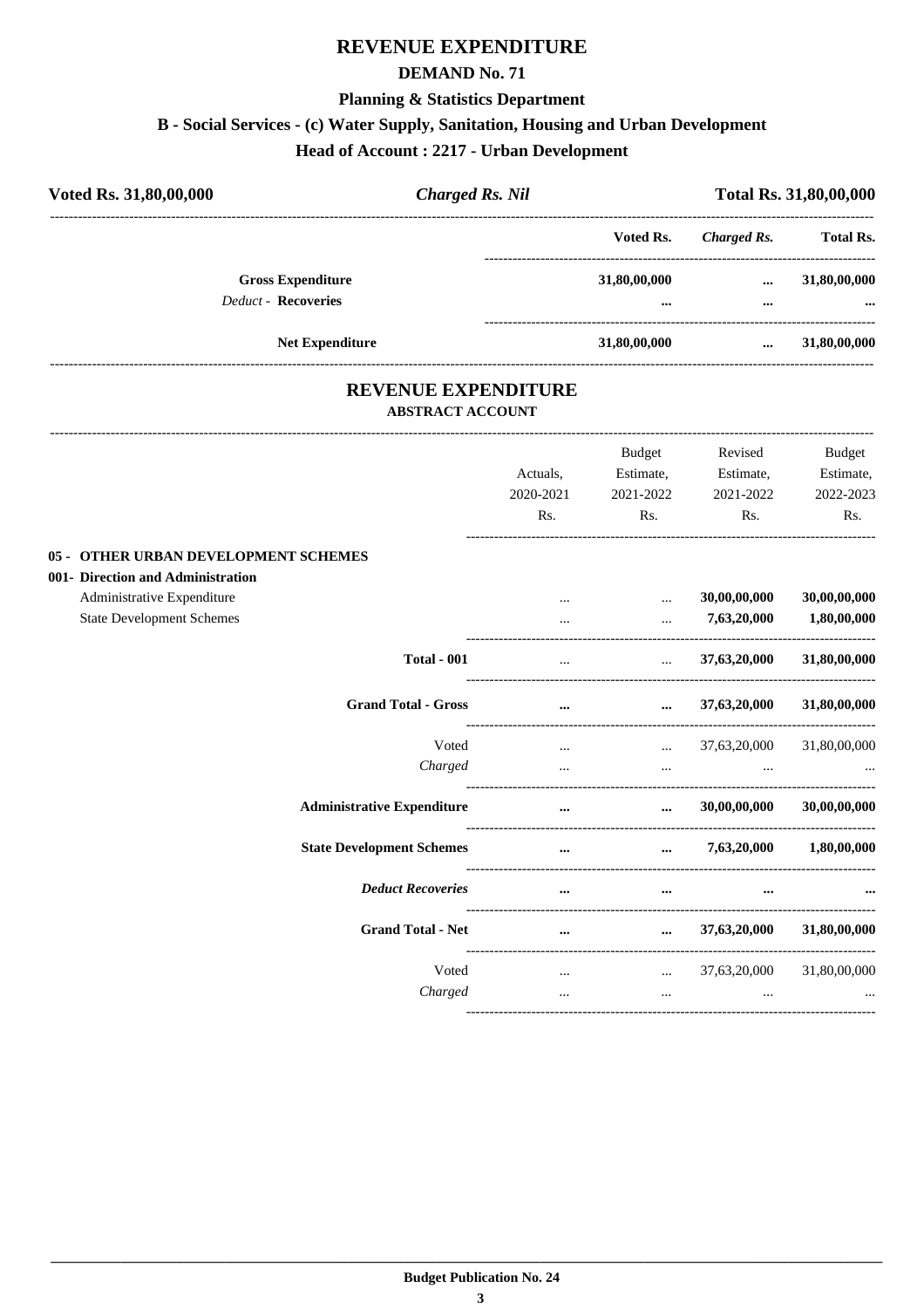| DETAILED ACCOUNT NO. 2217-05-001 - DIRECTION AND ADMINISTRATION<br><b>Administrative Expenditure</b><br>50- Other Charges<br>30,00,00,000<br>$\ddots$<br>$\ddotsc$<br><b>Total - Administrative Expenditure</b><br>30,00,00,000<br>$\cdots$<br>$\ddotsc$<br><b>State Development Schemes</b><br>19- Maintenance<br>$\ddotsc$<br>$\cdots$<br>$\cdots$<br>27- Minor Works/ Maintenance<br>5,41,60,000<br>$\cdots$<br>50- Other Charges<br>$\ddotsc$<br>Total - 2217-05-001-001<br>5,41,60,000<br>$\ddotsc$<br>$\ddotsc$ |              |
|-----------------------------------------------------------------------------------------------------------------------------------------------------------------------------------------------------------------------------------------------------------------------------------------------------------------------------------------------------------------------------------------------------------------------------------------------------------------------------------------------------------------------|--------------|
| 05 - OTHER URBAN DEVELOPMENT SCHEMES                                                                                                                                                                                                                                                                                                                                                                                                                                                                                  |              |
| 001- Direction and Administration<br>005- Duare Sarkar Campaign in Urban Areas [PS]<br>001- Paray Samadhan in Urban Areas [PS]<br>004- Duare Sarkar Campaign in Urban Areas [PS]                                                                                                                                                                                                                                                                                                                                      | 30,00,00,000 |
|                                                                                                                                                                                                                                                                                                                                                                                                                                                                                                                       |              |
|                                                                                                                                                                                                                                                                                                                                                                                                                                                                                                                       |              |
|                                                                                                                                                                                                                                                                                                                                                                                                                                                                                                                       |              |
|                                                                                                                                                                                                                                                                                                                                                                                                                                                                                                                       |              |
|                                                                                                                                                                                                                                                                                                                                                                                                                                                                                                                       | 30,00,00,000 |
|                                                                                                                                                                                                                                                                                                                                                                                                                                                                                                                       |              |
|                                                                                                                                                                                                                                                                                                                                                                                                                                                                                                                       |              |
|                                                                                                                                                                                                                                                                                                                                                                                                                                                                                                                       | 20,00,000    |
|                                                                                                                                                                                                                                                                                                                                                                                                                                                                                                                       | 1,40,00,000  |
|                                                                                                                                                                                                                                                                                                                                                                                                                                                                                                                       | 20,00,000    |
|                                                                                                                                                                                                                                                                                                                                                                                                                                                                                                                       | 1,80,00,000  |
|                                                                                                                                                                                                                                                                                                                                                                                                                                                                                                                       |              |
| 50- Other Charges<br>2,21,60,000<br>$\ddotsc$<br>$\ddotsc$                                                                                                                                                                                                                                                                                                                                                                                                                                                            |              |
| Total - 2217-05-001-004<br>2,21,60,000<br>$\ddotsc$                                                                                                                                                                                                                                                                                                                                                                                                                                                                   |              |
| <b>Total - State Development Schemes</b><br>7,63,20,000<br>$\ddotsc$<br>$\cdots$                                                                                                                                                                                                                                                                                                                                                                                                                                      | 1,80,00,000  |
| Total - 2217-05-001<br>37,63,20,000<br>$\ddots$<br>$\cdots$                                                                                                                                                                                                                                                                                                                                                                                                                                                           | 31,80,00,000 |
| Voted<br>37,63,20,000<br>$\cdots$<br>$\cdots$                                                                                                                                                                                                                                                                                                                                                                                                                                                                         | 31,80,00,000 |
| Charged<br>$\cdots$<br>$\cdots$<br>$\cdots$                                                                                                                                                                                                                                                                                                                                                                                                                                                                           |              |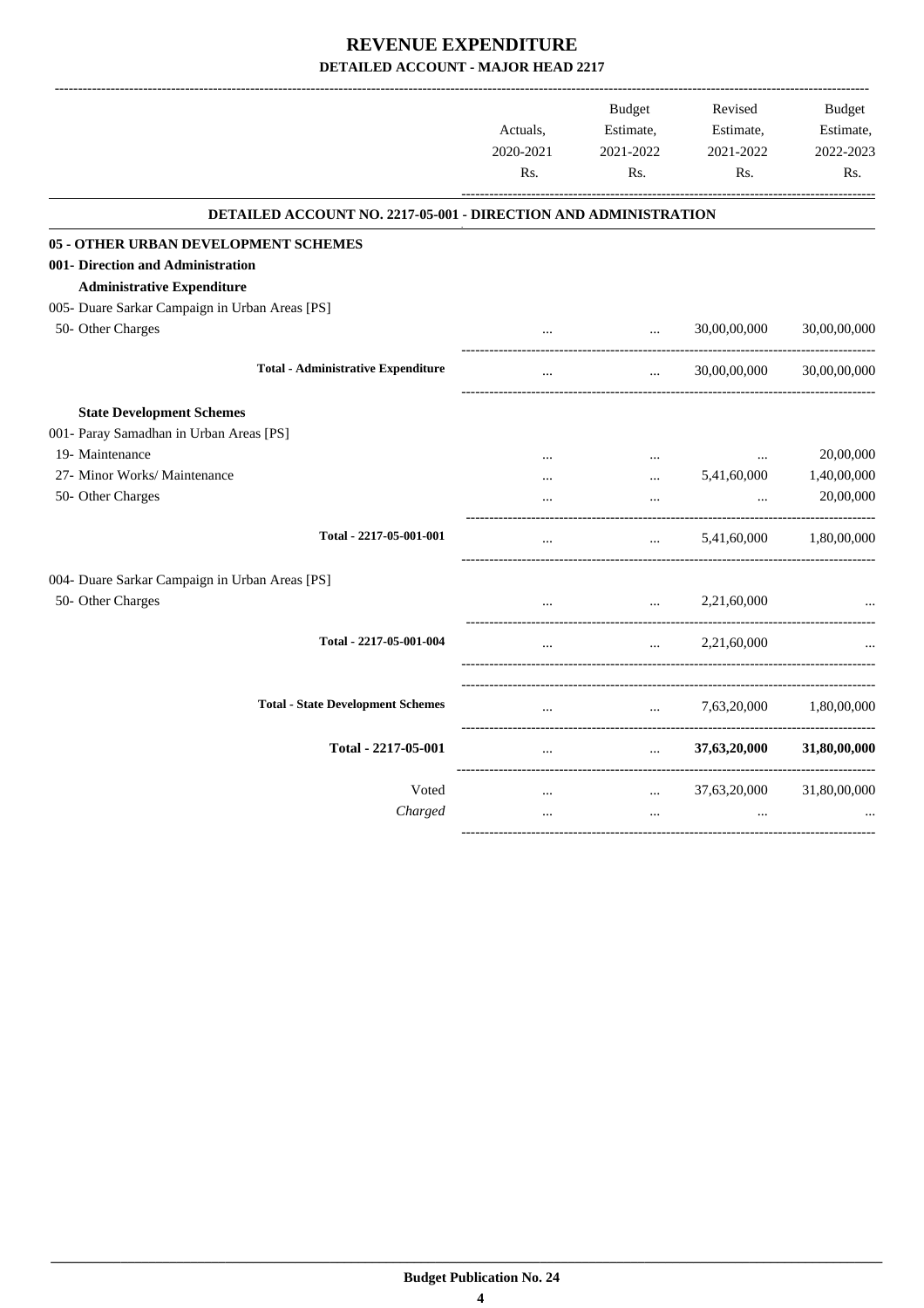#### **DEMAND No. 71**

#### **Planning & Statistics Department**

#### **B** - Social Services - (f) Labour and Labour Welfare

# Head of Account: 2230 - Labour and Employment

| <b>Voted Rs. Nil</b> |                            | <b>Charged Rs. Nil</b> |                         |                       | <b>Total Rs. Nil</b> |
|----------------------|----------------------------|------------------------|-------------------------|-----------------------|----------------------|
|                      |                            |                        |                         | Voted Rs. Charged Rs. | <b>Total Rs.</b>     |
|                      | <b>Gross Expenditure</b>   |                        |                         | $\cdots$              | $\cdots$             |
|                      | <b>Deduct - Recoveries</b> |                        | $\bullet\bullet\bullet$ | $\cdots$              | $\cdots$             |
|                      |                            |                        |                         |                       |                      |
|                      | <b>Net Expenditure</b>     |                        |                         | $\cdots$              |                      |

#### REVENUE EXPENDITURE **ABSTRACT ACCOUNT**

-------------------------

|                            | Actuals,<br>2020-2021<br>Rs. | <b>Budget</b><br>Estimate,<br>2021-2022<br>Rs. | Revised<br>Estimate,<br>2021-2022<br>Rs. | <b>Budget</b><br>Estimate.<br>2022-2023<br>Rs. |
|----------------------------|------------------------------|------------------------------------------------|------------------------------------------|------------------------------------------------|
| <b>Grand Total - Gross</b> | $\cdots$                     | $\cdots$                                       | $\cdots$                                 | $\cdots$                                       |
| Voted                      | $\cdots$                     | $\cdots$                                       | $\cdots$                                 |                                                |
| Charged                    | $\cdots$                     | $\cdots$                                       | $\cdots$                                 | $\cdots$                                       |
| <b>Deduct Recoveries</b>   | $\ddotsc$                    | $\cdots$                                       | $\cdots$                                 |                                                |
| <b>Grand Total - Net</b>   | $\cdots$                     | $\cdots$                                       | $\cdots$                                 |                                                |
| Voted                      | $\cdots$                     | $\cdots$                                       | $\cdots$                                 |                                                |
| Charged                    |                              | $\cdots$                                       | $\cdots$                                 |                                                |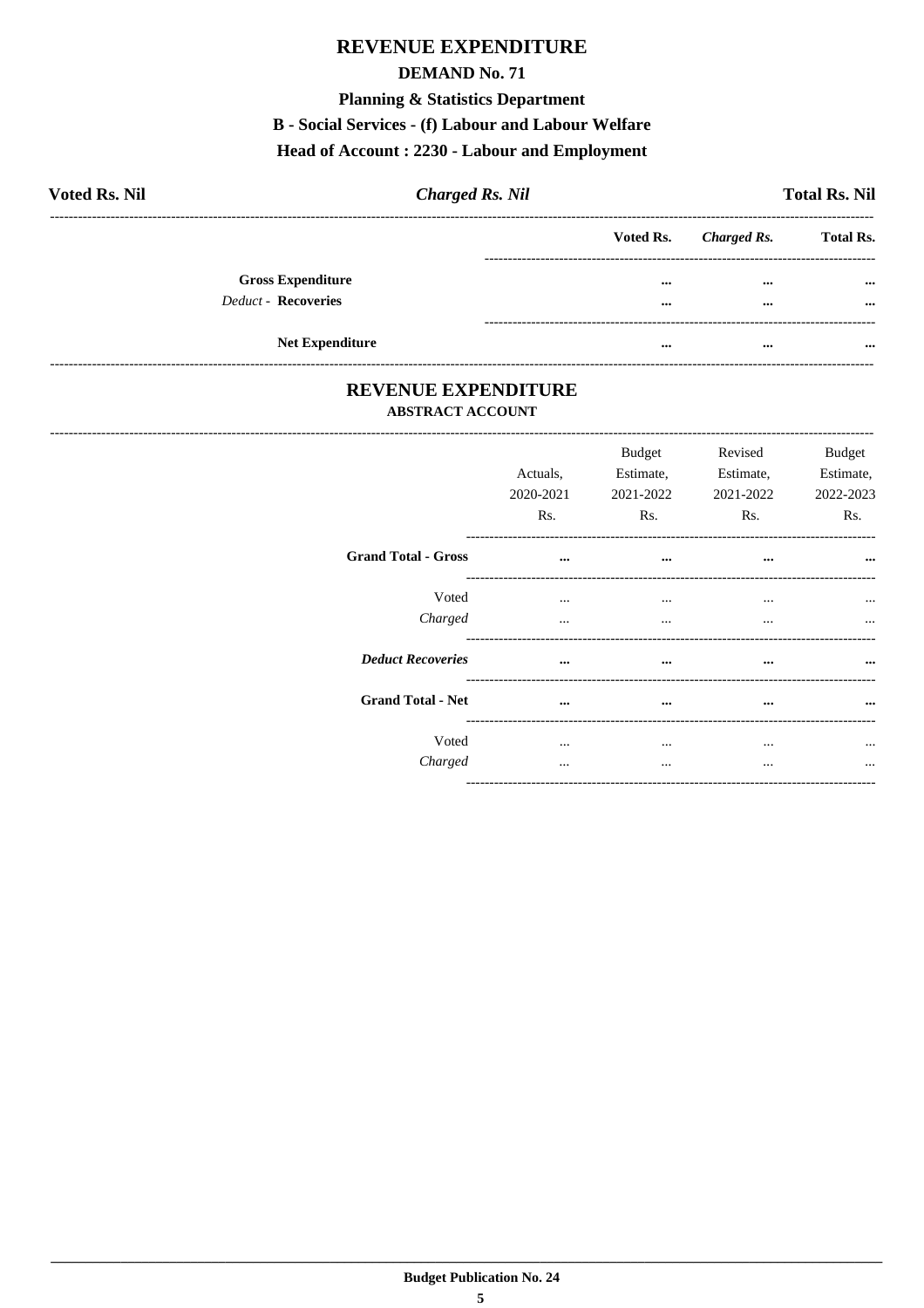|                                                                                  | Actuals,  | <b>Budget</b><br>Estimate, | Revised<br>Estimate, | Budget<br>Estimate, |
|----------------------------------------------------------------------------------|-----------|----------------------------|----------------------|---------------------|
|                                                                                  | 2020-2021 | 2021-2022                  | 2021-2022            | 2022-2023           |
|                                                                                  | Rs.       | Rs.                        | Rs.                  | Rs.                 |
| <b>DETAILED ACCOUNT NO. 2230 - DEDUCT RECOVERIES IN REDUCTION OF EXPENDITURE</b> |           |                            |                      |                     |
| 02 - EMPLOYMENT SERVICE                                                          |           |                            |                      |                     |
| 004- Research Survey and Statistics                                              |           |                            |                      |                     |
| Administrative Expenditure                                                       |           |                            |                      |                     |
| 004-Additional Employment Programme [PS]                                         |           |                            |                      |                     |
| 70-Deduct Recoveries                                                             |           |                            |                      |                     |
| 01-Others                                                                        | $\cdots$  |                            | $\cdots$             |                     |
| 02-W.B.H.S. 2008                                                                 | $\cdots$  | $\cdots$                   | $\cdots$             |                     |
| Total - 004 - Deduct - Recoveries                                                | $\cdots$  | $\cdots$                   | $\cdots$             | $\cdots$            |
| Total - 2230 - Deduct - Recoveries                                               | $\cdots$  | $\cdots$                   |                      | $\cdots$            |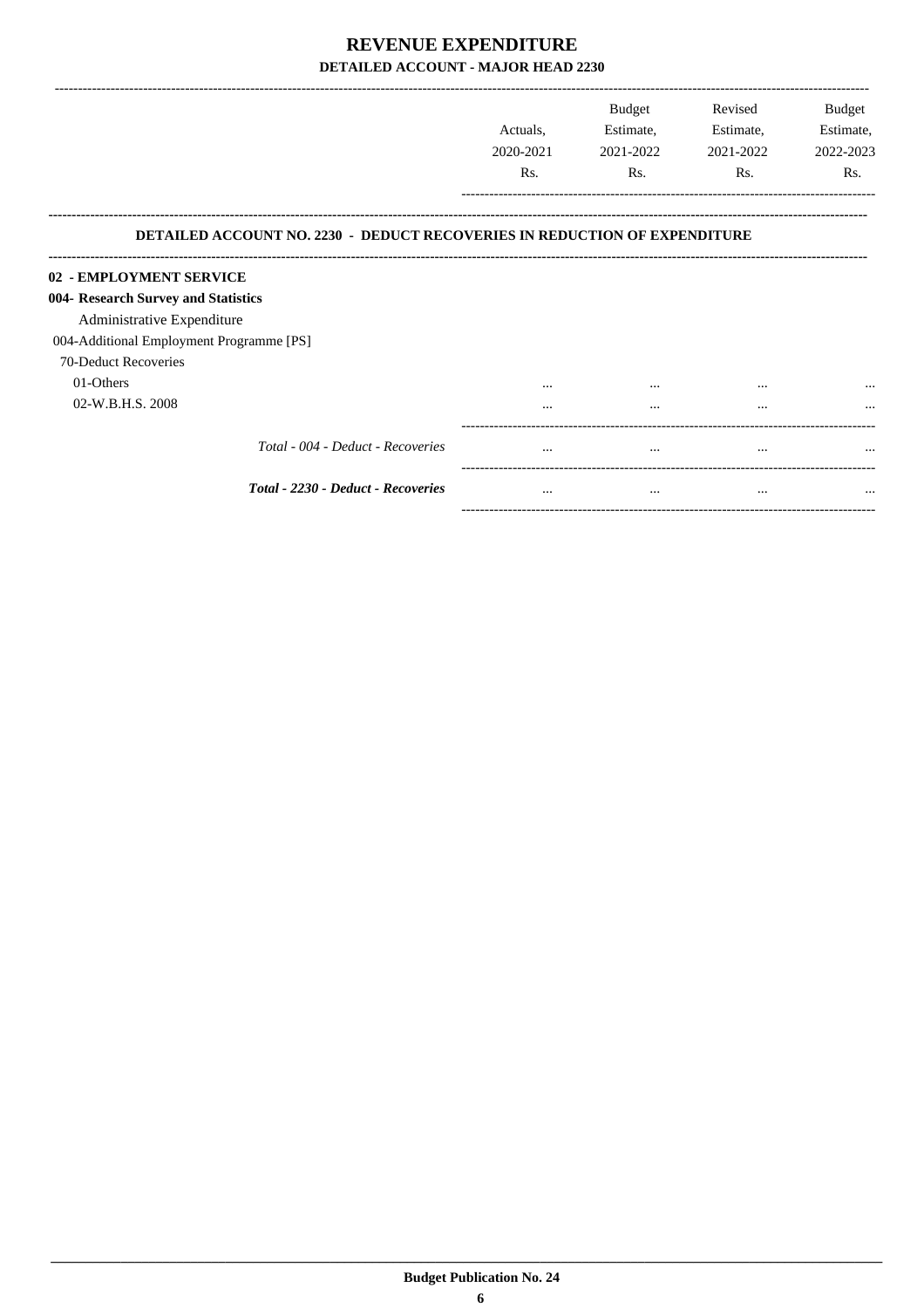#### **DEMAND No. 71**

#### **Planning & Statistics Department**

# **C - Economic Services - (a) Agriculture and Allied Activities**

**Head of Account : 2401 - Crop Husbandry**

| <b>Charged Rs. Nil</b> | Total Rs. 19,69,15,000 |             |                  |
|------------------------|------------------------|-------------|------------------|
|                        | Voted Rs.              | Charged Rs. | <b>Total Rs.</b> |
|                        | 19,69,15,000           | $\cdots$    | 19,69,15,000     |
|                        | $-2.000$               | $\cdots$    | $-2,000$         |
|                        | 19,69,13,000           | $\cdots$    | 19,69,13,000     |
|                        |                        |             |                  |

#### **REVENUE EXPENDITURE ABSTRACT ACCOUNT**

---------------------------------------------------------------------------------------------------------------------------------------------------------------------------------

|                                                                                            | Actuals,                                                                    | <b>Budget</b><br>Estimate,                                                                                          | Revised<br>Estimate, | Budget<br>Estimate,               |
|--------------------------------------------------------------------------------------------|-----------------------------------------------------------------------------|---------------------------------------------------------------------------------------------------------------------|----------------------|-----------------------------------|
|                                                                                            | 2020-2021                                                                   | 2021-2022                                                                                                           | 2021-2022            | 2022-2023                         |
|                                                                                            | Rs.                                                                         | Rs.                                                                                                                 | Rs.                  | Rs.                               |
| 111- Agricultural Economics and Statistics                                                 |                                                                             |                                                                                                                     |                      |                                   |
| Administrative Expenditure                                                                 |                                                                             | 19, 19, 95, 246 19, 24, 93, 000 18, 95, 72, 000 19, 69, 15, 000                                                     |                      |                                   |
|                                                                                            | Total - 111 19, 19, 95, 246 19, 24, 93, 000 18, 95, 72, 000 19, 69, 15, 000 |                                                                                                                     |                      |                                   |
| Grand Total - Gross 19,19,95,246 19,24,93,000 18,95,72,000 19,69,15,000                    |                                                                             |                                                                                                                     |                      |                                   |
| Voted                                                                                      |                                                                             | 19, 19, 95, 246   19, 24, 93, 000   18, 95, 72, 000   19, 69, 15, 000                                               |                      |                                   |
| Charged                                                                                    |                                                                             | and the contract of the contract of the contract of the contract of the contract of the contract of the contract of |                      | <b>Section</b> of the contract of |
| Administrative Expenditure 19, 19, 23, 246 19, 24, 93, 000 18, 95, 72, 000 19, 69, 15, 000 |                                                                             |                                                                                                                     |                      |                                   |
| <b>Deduct Recoveries</b> -10,000                                                           |                                                                             | $-11,000$                                                                                                           |                      | $-2,000$ $-2,000$                 |
| <b>Grand Total - Net</b>                                                                   |                                                                             | 19, 19, 85, 246 19, 24, 82, 000 18, 95, 70, 000 19, 69, 13, 000                                                     |                      |                                   |
| Voted                                                                                      |                                                                             | 19, 19, 85, 246   19, 24, 82, 000   18, 95, 70, 000   19, 69, 13, 000                                               |                      |                                   |
| Charged                                                                                    | $\cdots$                                                                    | $\cdots$                                                                                                            | $\cdots$             |                                   |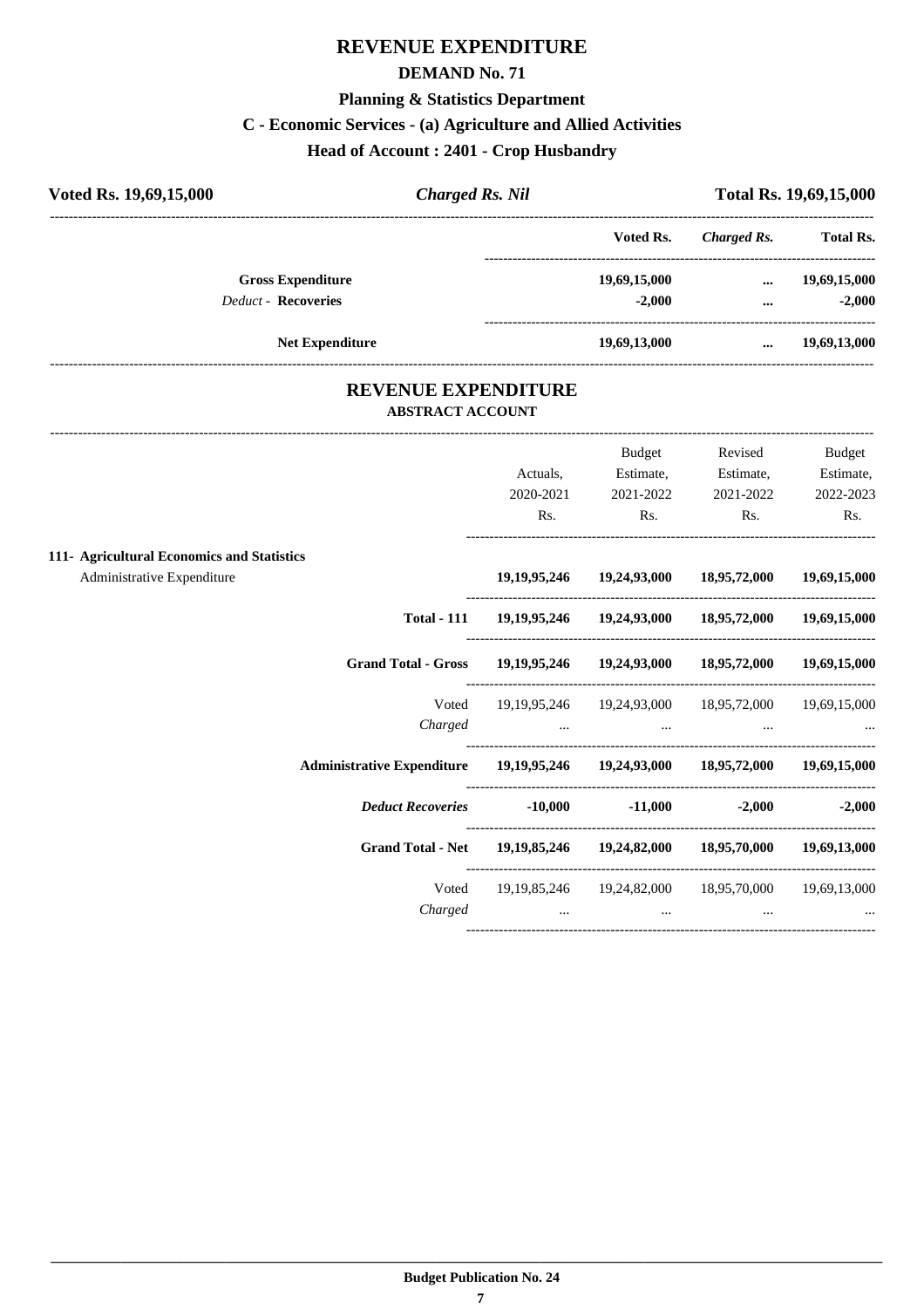| DETAILED ACCOUNT NO. 2401-00-111 - AGRICULTURAL ECONOMICS AND STATISTICS<br>13,30,36,000<br>39,91,000<br>1,26,38,000<br>6,88,000<br>1,07,000<br>32,000<br>4,64,000<br>15,09,56,000<br>3,24,98,000<br>1,000 | 12,22,17,000<br>48,89,000<br>1,20,45,000<br>6,08,000<br>1,07,000<br>60,000<br>3,80,000<br>14,03,06,000<br>3,98,71,000<br>1,000<br>23,16,000 |                                                                                                                                                                                                                                                                                      |
|------------------------------------------------------------------------------------------------------------------------------------------------------------------------------------------------------------|---------------------------------------------------------------------------------------------------------------------------------------------|--------------------------------------------------------------------------------------------------------------------------------------------------------------------------------------------------------------------------------------------------------------------------------------|
|                                                                                                                                                                                                            |                                                                                                                                             |                                                                                                                                                                                                                                                                                      |
|                                                                                                                                                                                                            |                                                                                                                                             | 12,58,84,000<br>75,53,000<br>1,20,45,000<br>6,20,000<br>1,10,000<br>61,000<br>3,87,000<br>14,66,60,000<br>4,06,68,000<br>1,000<br>23,62,000                                                                                                                                          |
|                                                                                                                                                                                                            |                                                                                                                                             |                                                                                                                                                                                                                                                                                      |
|                                                                                                                                                                                                            |                                                                                                                                             |                                                                                                                                                                                                                                                                                      |
|                                                                                                                                                                                                            |                                                                                                                                             |                                                                                                                                                                                                                                                                                      |
|                                                                                                                                                                                                            |                                                                                                                                             |                                                                                                                                                                                                                                                                                      |
|                                                                                                                                                                                                            |                                                                                                                                             |                                                                                                                                                                                                                                                                                      |
|                                                                                                                                                                                                            |                                                                                                                                             |                                                                                                                                                                                                                                                                                      |
|                                                                                                                                                                                                            |                                                                                                                                             |                                                                                                                                                                                                                                                                                      |
|                                                                                                                                                                                                            |                                                                                                                                             |                                                                                                                                                                                                                                                                                      |
|                                                                                                                                                                                                            |                                                                                                                                             |                                                                                                                                                                                                                                                                                      |
|                                                                                                                                                                                                            |                                                                                                                                             |                                                                                                                                                                                                                                                                                      |
|                                                                                                                                                                                                            |                                                                                                                                             |                                                                                                                                                                                                                                                                                      |
|                                                                                                                                                                                                            |                                                                                                                                             |                                                                                                                                                                                                                                                                                      |
|                                                                                                                                                                                                            |                                                                                                                                             |                                                                                                                                                                                                                                                                                      |
|                                                                                                                                                                                                            |                                                                                                                                             |                                                                                                                                                                                                                                                                                      |
|                                                                                                                                                                                                            |                                                                                                                                             |                                                                                                                                                                                                                                                                                      |
|                                                                                                                                                                                                            |                                                                                                                                             |                                                                                                                                                                                                                                                                                      |
|                                                                                                                                                                                                            |                                                                                                                                             |                                                                                                                                                                                                                                                                                      |
| 23,16,000                                                                                                                                                                                                  |                                                                                                                                             |                                                                                                                                                                                                                                                                                      |
| 7,65,000                                                                                                                                                                                                   | 7,65,000                                                                                                                                    | 7,80,000                                                                                                                                                                                                                                                                             |
|                                                                                                                                                                                                            |                                                                                                                                             |                                                                                                                                                                                                                                                                                      |
| 12,14,000                                                                                                                                                                                                  | 12,14,000                                                                                                                                   | 12,38,000                                                                                                                                                                                                                                                                            |
| 4,28,000                                                                                                                                                                                                   | 4,28,000                                                                                                                                    | 4,37,000                                                                                                                                                                                                                                                                             |
| 19,88,000                                                                                                                                                                                                  | 21,31,000                                                                                                                                   | 21,74,000                                                                                                                                                                                                                                                                            |
| 19,55,777 14,25,000                                                                                                                                                                                        | 14,25,000                                                                                                                                   | 14,54,000                                                                                                                                                                                                                                                                            |
| 55,04,846 50,55,000                                                                                                                                                                                        | 51,98,000                                                                                                                                   | 53,03,000                                                                                                                                                                                                                                                                            |
|                                                                                                                                                                                                            | 5,49,000 7,93,000                                                                                                                           | 8,09,000                                                                                                                                                                                                                                                                             |
| 2,91,000                                                                                                                                                                                                   | 2,91,000                                                                                                                                    | 3,00,000                                                                                                                                                                                                                                                                             |
| 62,000                                                                                                                                                                                                     | 31,000                                                                                                                                      | 32,000                                                                                                                                                                                                                                                                               |
|                                                                                                                                                                                                            |                                                                                                                                             |                                                                                                                                                                                                                                                                                      |
|                                                                                                                                                                                                            |                                                                                                                                             |                                                                                                                                                                                                                                                                                      |
|                                                                                                                                                                                                            |                                                                                                                                             |                                                                                                                                                                                                                                                                                      |
|                                                                                                                                                                                                            |                                                                                                                                             |                                                                                                                                                                                                                                                                                      |
|                                                                                                                                                                                                            |                                                                                                                                             |                                                                                                                                                                                                                                                                                      |
|                                                                                                                                                                                                            |                                                                                                                                             | 19, 19, 95, 246 19, 24, 93, 000 18, 95, 72, 000 19, 69, 15, 000<br>19, 19, 95, 246   19, 24, 93, 000   18, 95, 72, 000   19, 69, 15, 000<br>19, 19, 95, 246 19, 24, 93, 000 18, 95, 72, 000 19, 69, 15, 000<br>19, 19, 95, 246   19, 24, 93, 000   18, 95, 72, 000   19, 69, 15, 000 |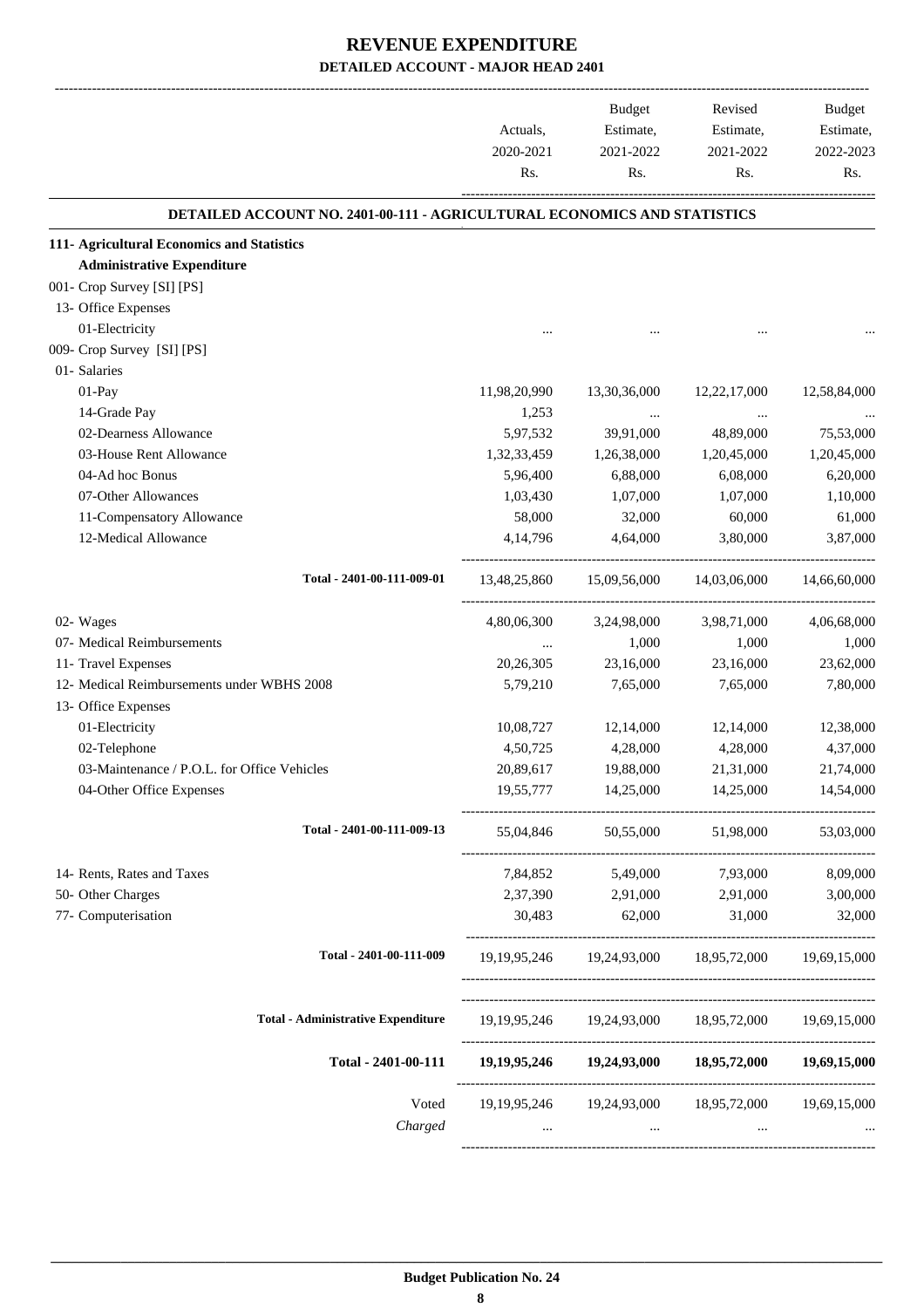|                                            |                                                                           | Actuals,<br>2020-2021 | Budget<br>Estimate,<br>2021-2022 | Revised<br>Estimate,<br>2021-2022 | Budget<br>Estimate,<br>2022-2023 |
|--------------------------------------------|---------------------------------------------------------------------------|-----------------------|----------------------------------|-----------------------------------|----------------------------------|
|                                            |                                                                           | Rs.                   | Rs.                              | Rs.                               | Rs.                              |
|                                            | DETAILED ACCOUNT NO. 2401 - DEDUCT RECOVERIES IN REDUCTION OF EXPENDITURE |                       |                                  |                                   |                                  |
| 111- Agricultural Economics and Statistics |                                                                           |                       |                                  |                                   |                                  |
| Administrative Expenditure                 |                                                                           |                       |                                  |                                   |                                  |
| 001-Crop Survey [SI] [PS]                  |                                                                           |                       |                                  |                                   |                                  |
| 70-Deduct Recoveries                       |                                                                           |                       |                                  |                                   |                                  |
| 01-Others                                  |                                                                           |                       |                                  |                                   |                                  |
| 02-W.B.H.S. 2008                           |                                                                           |                       | $\ddotsc$                        | $\cdots$                          |                                  |
| 009-Crop Survey [SI] [PS]                  |                                                                           |                       |                                  |                                   |                                  |
| 70-Deduct Recoveries                       |                                                                           |                       |                                  |                                   |                                  |
| 01-Others                                  |                                                                           | -10,000               | -1,000                           | $-1,000$                          | $-1,000$                         |
| 02-W.B.H.S. 2008                           |                                                                           |                       | $\ddotsc$                        | $\ddotsc$                         |                                  |
|                                            | Total - 111 - Deduct - Recoveries                                         | $-10,000$             | $-1,000$                         | $-1,000$                          | $-1.000$                         |
| 911- Deduct Recoveries of Overpayments     |                                                                           |                       |                                  |                                   |                                  |
| Administrative Expenditure                 |                                                                           |                       |                                  |                                   |                                  |
| 009-Deduct Recoveries on Crop Survey [PS]  |                                                                           |                       |                                  |                                   |                                  |
| 70-Deduct Recoveries                       |                                                                           |                       |                                  |                                   |                                  |
| 01-Others                                  |                                                                           |                       | $-10,000$                        | $-1,000$                          | $-1,000$                         |
|                                            | Total - 911 - Deduct - Recoveries                                         | $\cdots$              | $-10,000$                        | $-1,000$                          | $-1.000$                         |
|                                            | Total - 2401 - Deduct - Recoveries                                        | $-10,000$             | $-11,000$                        | $-2,000$                          | $-2,000$                         |
|                                            |                                                                           |                       |                                  |                                   |                                  |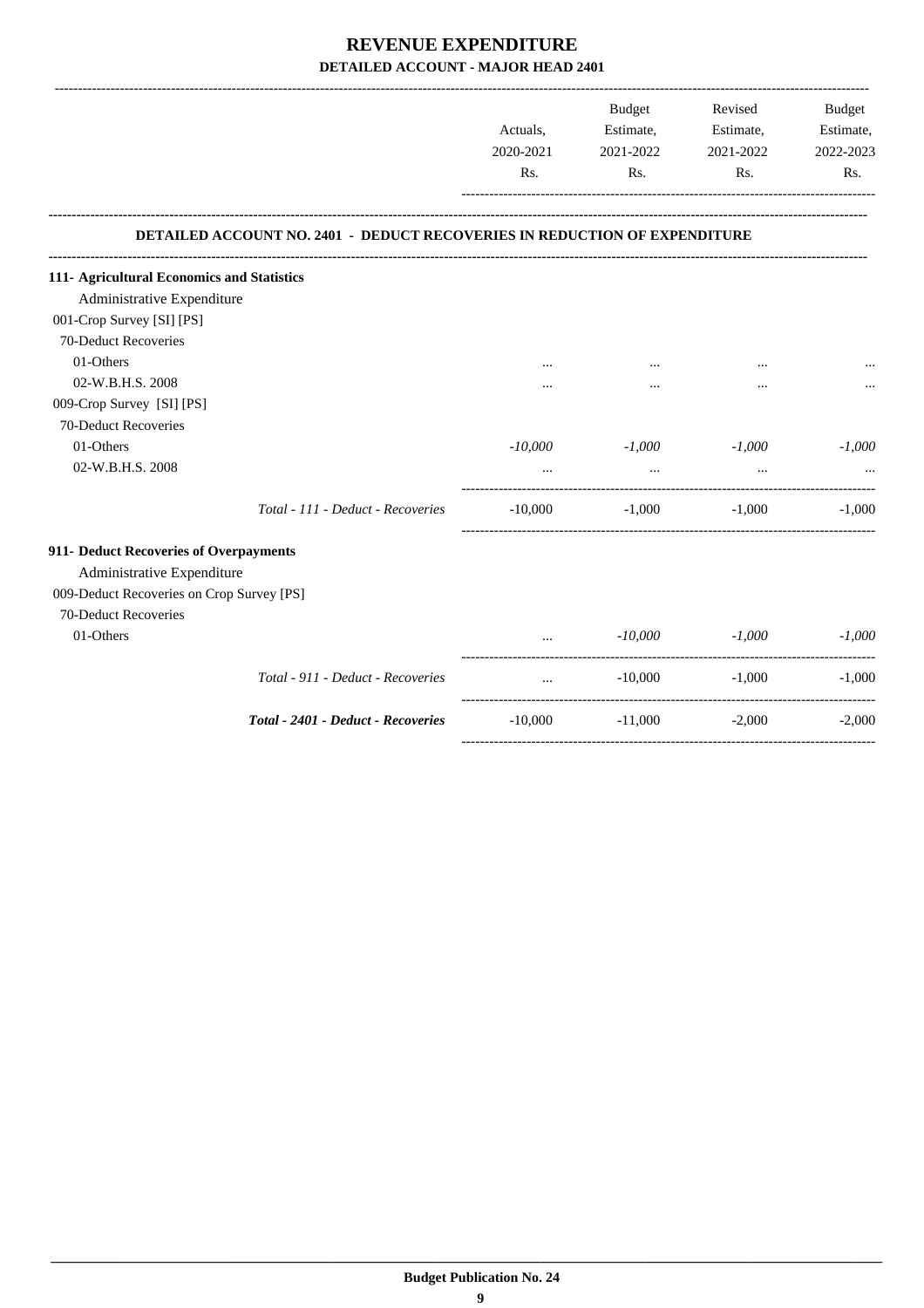#### **DEMAND No. 71**

#### **Planning & Statistics Department**

#### C - Economic Services - (a) Agriculture and Allied Activities

#### Head of Account: 2402 - Soil and Water Conservation

| <b>Voted Rs. Nil</b>       | <b>Charged Rs. Nil</b> |           |             | <b>Total Rs. Nil</b> |
|----------------------------|------------------------|-----------|-------------|----------------------|
|                            |                        | Voted Rs. | Charged Rs. | <b>Total Rs.</b>     |
| <b>Gross Expenditure</b>   |                        | $\cdots$  | $\cdots$    | $\cdots$             |
| <b>Deduct - Recoveries</b> |                        | $\cdots$  | $\cdots$    | $\cdots$             |
| <b>Net Expenditure</b>     |                        | $\cdots$  | $\cdots$    | $\cdots$             |

#### REVENUE EXPENDITURE **ABSTRACT ACCOUNT**

|                                 | Actuals.<br>2020-2021<br>Rs. | <b>Budget</b><br>Estimate,<br>2021-2022<br>Rs. | Revised<br>Estimate,<br>2021-2022<br>Rs. | <b>Budget</b><br>Estimate,<br>2022-2023<br>Rs. |
|---------------------------------|------------------------------|------------------------------------------------|------------------------------------------|------------------------------------------------|
| <b>Grand Total - Gross</b>      | $\cdots$                     | $\bullet \bullet \bullet$                      |                                          | $\cdots$<br>$\cdots$                           |
| Voted<br>Charged                | $\cdots$<br>$\cdots$         | $\cdots$<br>$\cdots$                           | $\cdots$<br>$\cdots$                     |                                                |
| Deduct Recoveries 55,374 -1,000 |                              |                                                | $\cdots$                                 | $\cdots$                                       |
| <b>Grand Total - Net</b>        |                              | $-55,374$ $-1,000$                             | $\cdots$                                 | $\cdots$                                       |
| Charged                         | $\cdots$                     | Voted -55,374 -1,000<br>$\cdots$               | $\cdots$<br>                             | $\ddotsc$                                      |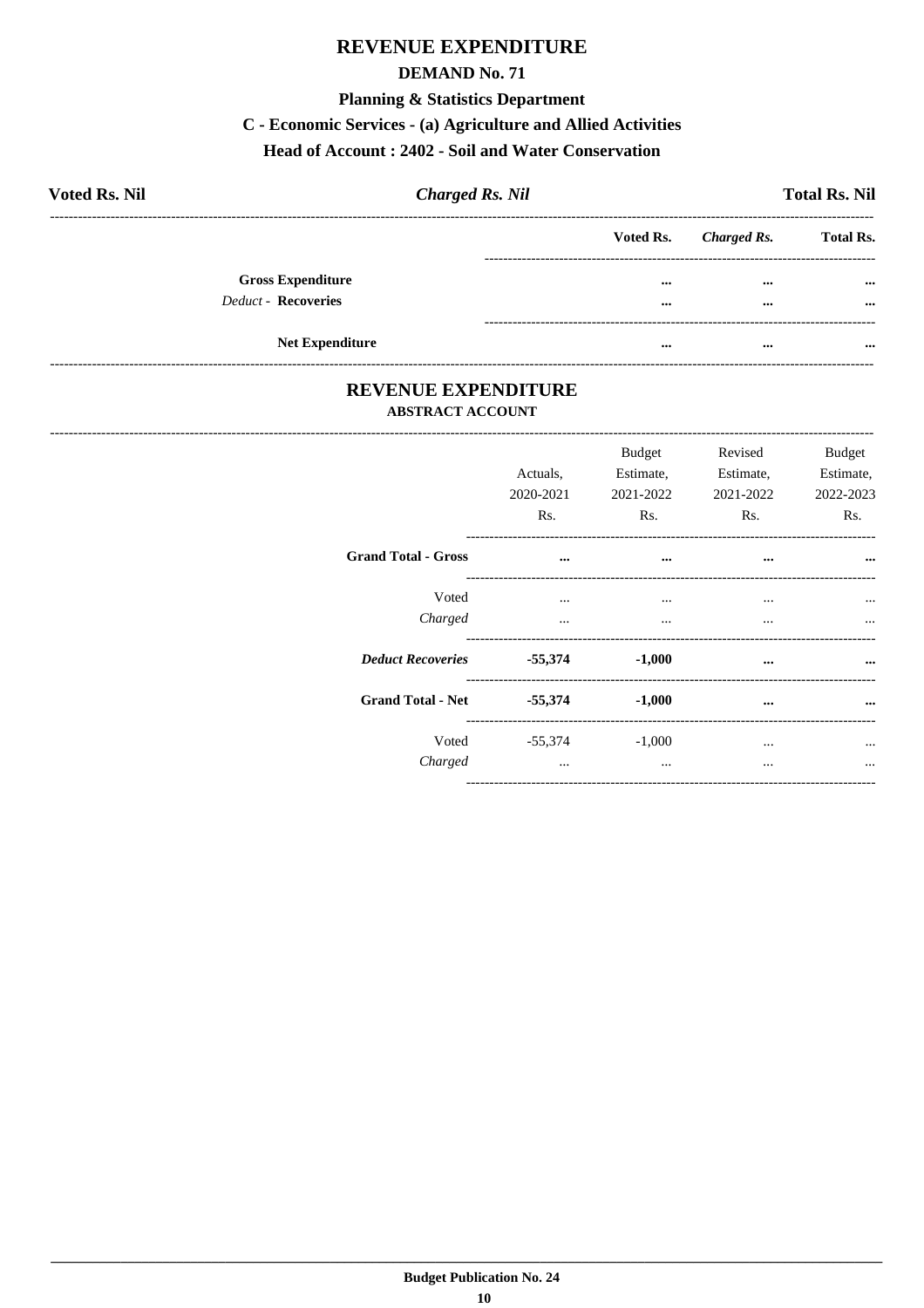|                                                                                  | Actuals,<br>2020-2021<br>Rs. | Budget<br>Estimate,<br>2021-2022<br>Rs. | Revised<br>Estimate,<br>2021-2022<br>Rs. | Budget<br>Estimate,<br>2022-2023<br>Rs. |
|----------------------------------------------------------------------------------|------------------------------|-----------------------------------------|------------------------------------------|-----------------------------------------|
| <b>DETAILED ACCOUNT NO. 2402 - DEDUCT RECOVERIES IN REDUCTION OF EXPENDITURE</b> |                              |                                         |                                          |                                         |
| 101- Soil Survey and Testing                                                     |                              |                                         |                                          |                                         |
| Administrative Expenditure                                                       |                              |                                         |                                          |                                         |
| 006-The State Land Use Board. [PS]                                               |                              |                                         |                                          |                                         |
| 70-Deduct Recoveries                                                             |                              |                                         |                                          |                                         |
| 01-Others                                                                        | $\cdots$                     |                                         | $\ddotsc$                                |                                         |
| 02-W.B.H.S. 2008                                                                 |                              |                                         |                                          |                                         |
| 013-State Land Use Board [PS]                                                    |                              |                                         |                                          |                                         |
| 70-Deduct Recoveries                                                             |                              |                                         |                                          |                                         |
| 01-Others                                                                        | $\ddotsc$                    | $\cdots$                                | $\ddotsc$                                |                                         |
| 02-W.B.H.S. 2008                                                                 |                              |                                         |                                          |                                         |
| <b>State Development Schemes</b>                                                 |                              |                                         |                                          |                                         |
| 002-The State Land use Board [PS]                                                |                              |                                         |                                          |                                         |
| 70-Deduct Recoveries                                                             |                              |                                         |                                          |                                         |
| 01-Others                                                                        | $\cdots$                     | $\cdots$                                | $\cdots$                                 |                                         |
| 02-W.B.H.S. 2008                                                                 | $\cdots$                     | $\ddotsc$                               | $\ddotsc$                                |                                         |
| Total - 101 - Deduct - Recoveries                                                | $\ldots$                     | $\ldots$                                | $\ldots$                                 |                                         |
| 911- Deduct Recoveries of Overpayments                                           |                              |                                         |                                          |                                         |
| Administrative Expenditure                                                       |                              |                                         |                                          |                                         |
| 002-Establishment of Soil Conservation Demonstration -cum-<br>Observation [PS]   |                              |                                         |                                          |                                         |
| 70-Deduct Recoveries                                                             |                              |                                         |                                          |                                         |
| 01-Others                                                                        | -55,374                      | $-1,000$                                | $\ddotsc$                                |                                         |
| 02-W.B.H.S. 2008                                                                 | $\cdots$                     | $\ddots$                                | $\dddotsc$                               |                                         |
| Total - 911 - Deduct - Recoveries                                                | -55,374                      | $-1,000$                                | $\ddotsc$                                |                                         |
| Total - 2402 - Deduct - Recoveries                                               | $-55,374$                    | $-1,000$                                | $\ldots$                                 |                                         |

-----------------------------------------------------------------------------------------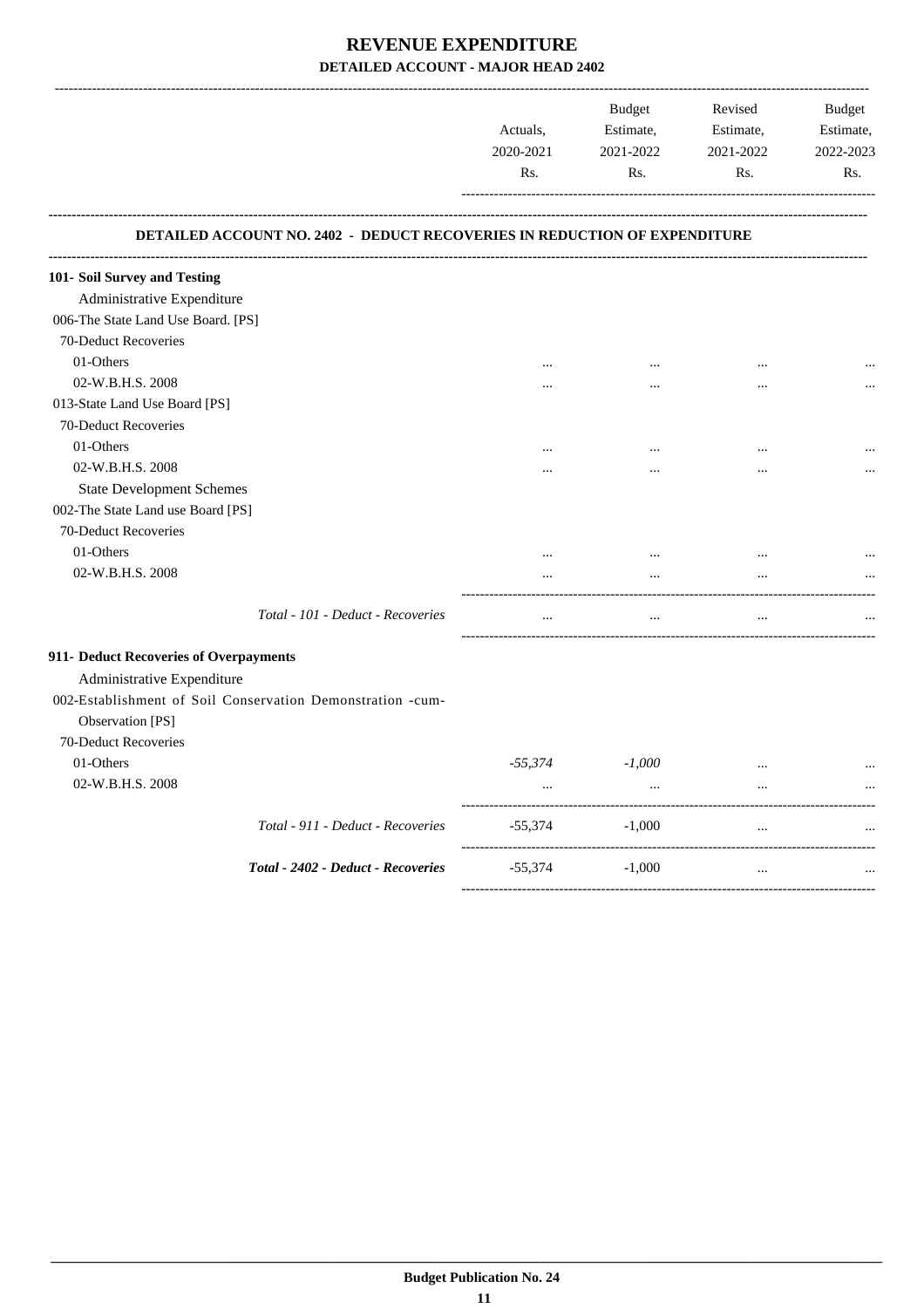#### **DEMAND No. 71**

# **Planning & Statistics Department**

# **C - Economic Services - (b) Rural Development**

**Head of Account : 2505 - Rural Employment**

| Voted Rs. 84,05,71,000                                                                          | <b>Charged Rs. Nil</b>  |                                            |                                                                                                                                                                                                                                                                                                                                                                                                                                                            |                                                               | Total Rs. 84,05,71,000                  |
|-------------------------------------------------------------------------------------------------|-------------------------|--------------------------------------------|------------------------------------------------------------------------------------------------------------------------------------------------------------------------------------------------------------------------------------------------------------------------------------------------------------------------------------------------------------------------------------------------------------------------------------------------------------|---------------------------------------------------------------|-----------------------------------------|
|                                                                                                 |                         |                                            | Voted Rs.                                                                                                                                                                                                                                                                                                                                                                                                                                                  | <b>Charged Rs.</b>                                            | Total Rs.                               |
| <b>Gross Expenditure</b><br><b>Deduct - Recoveries</b>                                          |                         |                                            | 84,05,71,000<br>$-1,000$                                                                                                                                                                                                                                                                                                                                                                                                                                   | $\ddotsc$<br>$\ddotsc$                                        | 84,05,71,000<br>$-1,000$                |
| Net Expenditure                                                                                 |                         |                                            | 84,05,70,000                                                                                                                                                                                                                                                                                                                                                                                                                                               | $\cdots$                                                      | 84,05,70,000                            |
|                                                                                                 | <b>ABSTRACT ACCOUNT</b> | <b>REVENUE EXPENDITURE</b>                 |                                                                                                                                                                                                                                                                                                                                                                                                                                                            |                                                               |                                         |
|                                                                                                 |                         | Actuals,<br>2020-2021<br>Rs.               | Budget<br>Estimate,<br>2021-2022<br>Rs.                                                                                                                                                                                                                                                                                                                                                                                                                    | Revised<br>Estimate,<br>2021-2022<br>Rs.                      | Budget<br>Estimate,<br>2022-2023<br>Rs. |
| <b>60 - OTHER PROGRAMMES</b><br>001- Direction and Administration<br>Administrative Expenditure |                         | 44, 12, 53, 656                            |                                                                                                                                                                                                                                                                                                                                                                                                                                                            | 48,83,42,000 46,24,15,000                                     | 48, 35, 71, 000                         |
|                                                                                                 | <b>Total - 001</b>      | 44, 12, 53, 656                            | 48,83,42,000                                                                                                                                                                                                                                                                                                                                                                                                                                               | 46,24,15,000                                                  | 48, 35, 71, 000                         |
| 789- Special Component Plan for Scheduled Castes<br><b>State Development Schemes</b>            |                         | $\cdots$                                   | 6,00,00,000                                                                                                                                                                                                                                                                                                                                                                                                                                                | 2,00,00,000                                                   | 6,30,00,000                             |
|                                                                                                 | <b>Total - 789</b>      | ------------------------------<br>$\cdots$ | 6,00,00,000                                                                                                                                                                                                                                                                                                                                                                                                                                                | 2,00,00,000                                                   | 6,30,00,000                             |
| 796- Tribal Areas Sub-Plan<br><b>State Development Schemes</b>                                  |                         |                                            | 6,00,00,000                                                                                                                                                                                                                                                                                                                                                                                                                                                | 2,00,00,000                                                   | 6,30,00,000                             |
|                                                                                                 | <b>Total - 796</b>      | $\cdots$                                   | 6,00,00,000                                                                                                                                                                                                                                                                                                                                                                                                                                                | 2,00,00,000                                                   | 6,30,00,000                             |
| 800- Other Expenditure<br>Administrative Expenditure<br><b>State Development Schemes</b>        |                         | $\cdots$<br>30,00,000                      | 22,00,00,000                                                                                                                                                                                                                                                                                                                                                                                                                                               | 1,37,20,000                                                   | 23,10,00,000                            |
|                                                                                                 | <b>Total - 800</b>      | 30,00,000                                  | 22,00,00,000                                                                                                                                                                                                                                                                                                                                                                                                                                               | 1,37,20,000                                                   | 23,10,00,000                            |
| <b>Grand Total - Gross</b>                                                                      |                         | 44, 42, 53, 656                            | 82,83,42,000                                                                                                                                                                                                                                                                                                                                                                                                                                               | 51,61,35,000                                                  | 84,05,71,000                            |
|                                                                                                 | Voted<br>Charged        | 44, 42, 53, 656                            | 82,83,42,000<br>$\mathbf{1}_{\mathbf{1}_{\mathbf{1}_{\mathbf{2}}\mathbf{1}_{\mathbf{3}}\mathbf{1}_{\mathbf{4}}\mathbf{1}_{\mathbf{5}}\mathbf{1}_{\mathbf{6}}\mathbf{1}_{\mathbf{7}}\mathbf{1}_{\mathbf{8}}\mathbf{1}_{\mathbf{9}}\mathbf{1}_{\mathbf{1}_{\mathbf{1}}\mathbf{1}_{\mathbf{1}}\mathbf{1}_{\mathbf{1}}\mathbf{1}_{\mathbf{1}}\mathbf{1}_{\mathbf{1}}\mathbf{1}_{\mathbf{1}}\mathbf{1}_{\mathbf{1}}\mathbf{1}_{\mathbf{1}}\mathbf{1}_{\mathbf{$ | 51,61,35,000<br><b>Contract Contract Contract</b><br>$\cdots$ | 84,05,71,000                            |
| <b>Administrative Expenditure</b>                                                               |                         | 44, 12, 53, 656                            |                                                                                                                                                                                                                                                                                                                                                                                                                                                            | 48,83,42,000 46,24,15,000                                     | 48, 35, 71, 000                         |
| <b>State Development Schemes</b>                                                                |                         | 30,00,000                                  | 34,00,00,000                                                                                                                                                                                                                                                                                                                                                                                                                                               | 5,37,20,000                                                   | 35,70,00,000                            |

----------------------------------------------------------------------------------------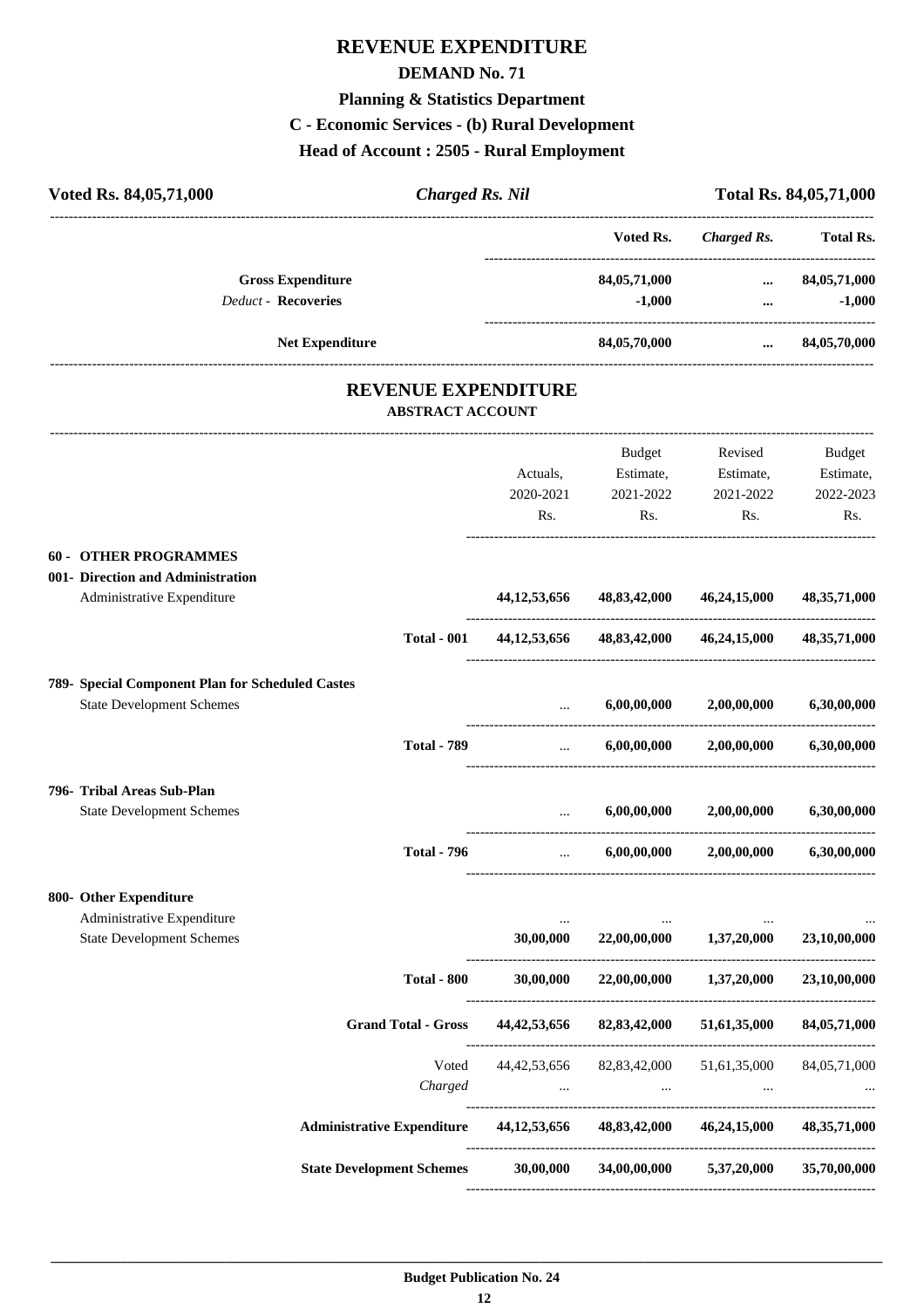#### **REVENUE EXPENDITURE ABSTRACT ACCOUNT**

|                          | Actuals.<br>2020-2021<br>Rs. | <b>Budget</b><br>Estimate,<br>2021-2022<br>Rs. | Revised<br>Estimate.<br>2021-2022<br>Rs. | <b>Budget</b><br>Estimate,<br>2022-2023<br>R <sub>s</sub> . |
|--------------------------|------------------------------|------------------------------------------------|------------------------------------------|-------------------------------------------------------------|
| <b>Deduct Recoveries</b> | $-1,20,949$                  | $-4,000$                                       | $-1,000$                                 | $-1,000$                                                    |
| <b>Grand Total - Net</b> | 44, 41, 32, 707              | 82,83,38,000                                   | 51,61,34,000                             | 84,05,70,000                                                |
| Voted<br>Charged         | 44, 41, 32, 707<br>$\cdots$  | 82,83,38,000<br>$\cdots$                       | 51.61.34.000<br>$\cdots$                 | 84,05,70,000<br>$\cdots$                                    |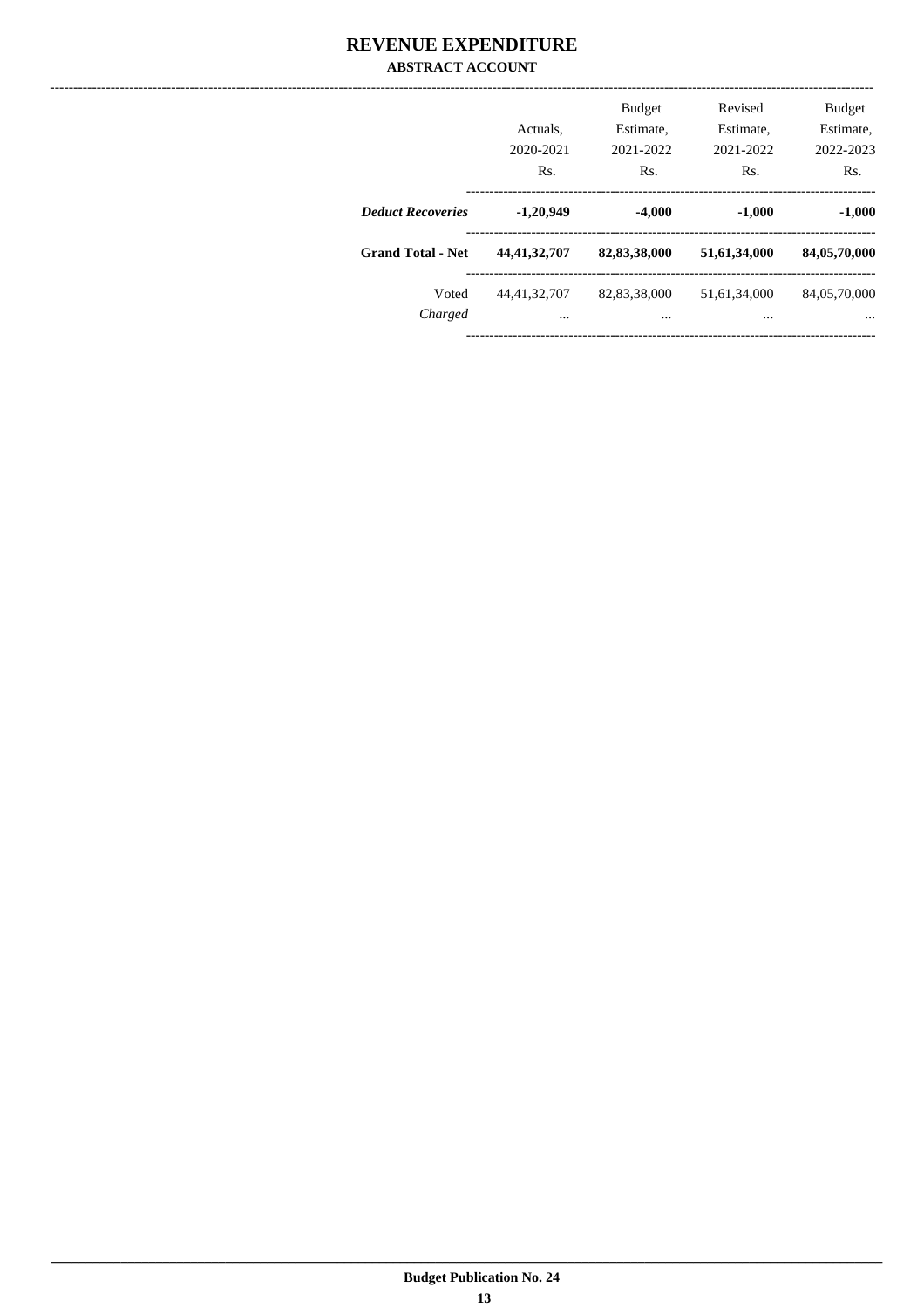|                                                                        | Actuals,<br>2020-2021<br>Rs. | Budget<br>Estimate,<br>2021-2022<br>Rs. | Revised<br>Estimate,<br>2021-2022<br>Rs.            | Budget<br>Estimate,<br>2022-2023<br>Rs. |
|------------------------------------------------------------------------|------------------------------|-----------------------------------------|-----------------------------------------------------|-----------------------------------------|
| <b>DETAILED ACCOUNT NO. 2505-60-001 - DIRECTION AND ADMINISTRATION</b> |                              |                                         |                                                     |                                         |
| <b>60 - OTHER PROGRAMMES</b>                                           |                              |                                         |                                                     |                                         |
| 001- Direction and Administration                                      |                              |                                         |                                                     |                                         |
| <b>Administrative Expenditure</b>                                      |                              |                                         |                                                     |                                         |
| 001- District Plan Scheme [PS]                                         |                              |                                         |                                                     |                                         |
| 01- Salaries                                                           |                              |                                         |                                                     |                                         |
| 01-Pay                                                                 | 39, 14, 55, 669              | 42,72,25,000                            | 39,92,85,000                                        | 41,12,64,000                            |
| 14-Grade Pay                                                           | 4,800                        |                                         | 5,000                                               | 5,000                                   |
| 02-Dearness Allowance                                                  | 19,10,217                    | 1,28,17,000                             | 1,59,71,000                                         | 2,46,76,000                             |
| 03-House Rent Allowance                                                | 4,28,98,062                  | 4,32,00,000                             | 3,87,73,000                                         | 3,90,70,000                             |
| 04-Ad hoc Bonus                                                        | 2,68,800                     | 2,75,000                                | 3,10,000                                            | 3,10,000                                |
| 07-Other Allowances                                                    | 1,35,568                     | 6,41,000                                | 5,00,000                                            | 5,24,000                                |
| 11-Compensatory Allowance                                              | 79,467                       | 63,000                                  | 82,000                                              | 84,000                                  |
| 12-Medical Allowance                                                   | 6,84,490                     | 6,67,000                                | 6,98,000                                            | 7,12,000                                |
| Total - 2505-60-001-001-01                                             |                              |                                         | 43,74,37,073 48,48,88,000 45,56,24,000              | 47,66,45,000                            |
| 02- Wages                                                              | 14,06,068                    | 14,64,000                               | 48,00,000                                           | 49,00,000                               |
| 07- Medical Reimbursements                                             | 29,588                       | 84,000                                  | 84,000                                              | 86,000                                  |
| 11- Travel Expenses                                                    | 74,744                       | 2,65,000                                | 2,65,000                                            | 2,70,000                                |
| 12- Medical Reimbursements under WBHS 2008                             | 18,37,946                    | 6,54,000                                | 7,30,000                                            | 7,40,000                                |
| 13- Office Expenses                                                    |                              |                                         |                                                     |                                         |
| 01-Electricity                                                         | 2,79,553                     | 4,20,000                                | 4,20,000                                            | 4,28,000                                |
| 02-Telephone                                                           | 1,07,582                     | 1,35,000                                | 1,35,000                                            | 1,38,000                                |
| 03-Maintenance / P.O.L. for Office Vehicles                            | $\cdots$                     | 9,000                                   | $\cdots$                                            |                                         |
| 04-Other Office Expenses                                               | 55,744                       | 2,37,000                                | 2,37,000                                            | 2,42,000                                |
| Total - 2505-60-001-001-13                                             | 4,42,879                     | 8,01,000                                | 7,92,000                                            | 8,08,000                                |
| 16- Publications                                                       | 4,900                        | 68,000                                  | 68,000                                              | 69,000                                  |
| 19- Maintenance                                                        | 1,200                        | 15,000                                  | 1,000                                               | 1,000                                   |
| 27- Minor Works/ Maintenance                                           | 1,300                        | 27,000                                  | 1,000                                               | 1,000                                   |
| 50- Other Charges                                                      | 10,578                       | 43,000                                  | 43,000                                              | 44,000                                  |
| 77- Computerisation                                                    | 7,380                        | 33,000                                  | 7,000                                               | 7,000                                   |
| <b>Total - Administrative Expenditure</b>                              | 44, 12, 53, 656              | 48,83,42,000                            | 46, 24, 15, 000                                     | 48, 35, 71, 000                         |
| Total - 2505-60-001                                                    |                              |                                         | 44,12,53,656 48,83,42,000 46,24,15,000 48,35,71,000 |                                         |
| Voted                                                                  | 44, 12, 53, 656              | 48,83,42,000                            | 46, 24, 15, 000                                     | 48, 35, 71, 000                         |
| Charged                                                                | $\cdots$                     | $\cdots$                                | $\cdots$                                            |                                         |
|                                                                        |                              |                                         |                                                     |                                         |

#### **DETAILED ACCOUNT NO. 2505-60-789 - SPECIAL COMPONENT PLAN FOR SCHEDULED CASTES .**

**60 - OTHER PROGRAMMES**

**789- Special Component Plan for Scheduled Castes**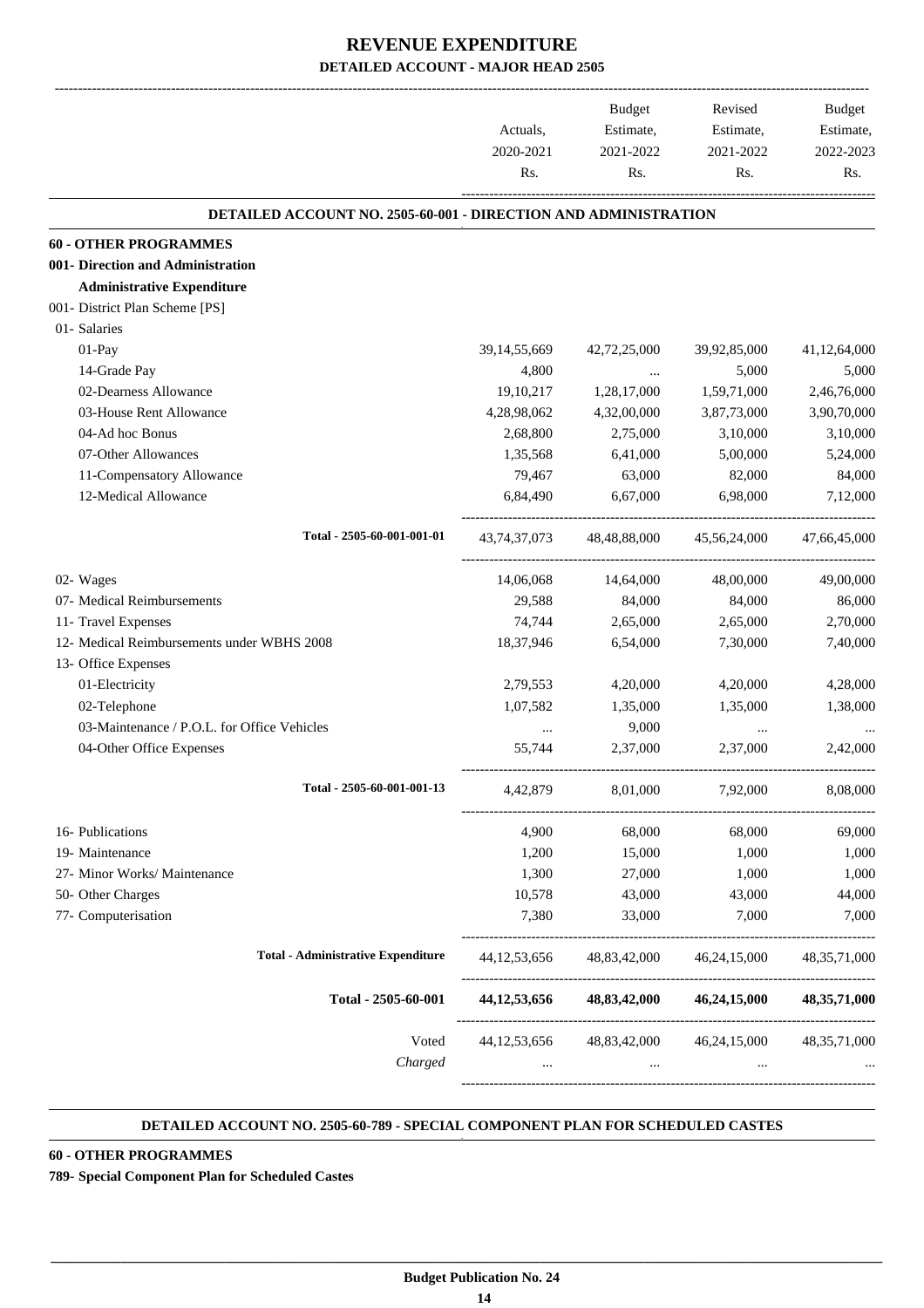|                                  |                                                          |                                      | Budget      | Revised     | <b>Budget</b> |
|----------------------------------|----------------------------------------------------------|--------------------------------------|-------------|-------------|---------------|
|                                  |                                                          | Actuals,                             | Estimate,   | Estimate,   | Estimate,     |
|                                  |                                                          | 2020-2021                            | 2021-2022   | 2021-2022   | 2022-2023     |
|                                  |                                                          | Rs.                                  | Rs.         | Rs.         | Rs.           |
| <b>State Development Schemes</b> |                                                          |                                      |             |             |               |
| 001- District Plan Scheme [PS]   |                                                          |                                      |             |             |               |
| 31- Grants-in-aid-GENERAL        |                                                          |                                      |             |             |               |
| 02-Other Grants                  |                                                          |                                      | 6,00,00,000 | 2,00,00,000 | 6,30,00,000   |
|                                  | <b>Total - State Development Schemes</b>                 | $\cdots$                             | 6,00,00,000 | 2,00,00,000 | 6,30,00,000   |
|                                  | Total - 2505-60-789                                      | $\cdots$                             | 6,00,00,000 | 2,00,00,000 | 6,30,00,000   |
|                                  | Voted                                                    | ------------------------<br>$\cdots$ | 6,00,00,000 | 2,00,00,000 | 6,30,00,000   |
|                                  | Charged                                                  | $\cdots$                             | $\cdots$    | $\cdots$    |               |
|                                  | DETAILED ACCOUNT NO. 2505-60-796 - TRIBAL AREAS SUB-PLAN |                                      |             |             |               |
| <b>60 - OTHER PROGRAMMES</b>     |                                                          |                                      |             |             |               |
| 796- Tribal Areas Sub-Plan       |                                                          |                                      |             |             |               |
| <b>State Development Schemes</b> |                                                          |                                      |             |             |               |
| 001- District Plan Scheme [PS]   |                                                          |                                      |             |             |               |
| 31- Grants-in-aid-GENERAL        |                                                          |                                      |             |             |               |
| 02-Other Grants                  |                                                          | $\cdots$                             | 6,00,00,000 | 2,00,00,000 | 6,30,00,000   |
|                                  | <b>Total - State Development Schemes</b>                 |                                      | 6.00.00.000 | 2,00,00,000 | 6,30,00,000   |
|                                  | Total - 2505-60-796                                      |                                      | 6,00,00,000 | 2,00,00,000 | 6,30,00,000   |
|                                  | Voted                                                    | $\ldots$                             | 6,00,00,000 | 2,00,00,000 | 6,30,00,000   |

*Charged* ... ... ... ...

#### **DETAILED ACCOUNT NO. 2505-60-800 - OTHER EXPENDITURE**

-----------------------------------------------------------------------------------------

.

| <b>60 - OTHER PROGRAMMES</b>               |          |          |          |           |
|--------------------------------------------|----------|----------|----------|-----------|
| 800- Other Expenditure                     |          |          |          |           |
| <b>State Development Schemes</b>           |          |          |          |           |
| 008- District Plan Scheme [PS]             |          |          |          |           |
| 01- Salaries                               |          |          |          |           |
| $01-Pay$                                   | $\cdots$ | $\cdots$ | $\cdots$ | $\ddotsc$ |
| 14-Grade Pay                               | $\cdots$ | $\cdots$ | $\cdots$ | $\ddotsc$ |
| 02-Dearness Allowance                      | $\cdots$ | $\cdots$ | $\cdots$ | $\cdots$  |
| 03-House Rent Allowance                    | $\cdots$ | $\cdots$ | $\cdots$ | $\ddotsc$ |
| 04-Ad hoc Bonus                            | $\cdots$ | $\cdots$ | $\cdots$ | $\ddotsc$ |
| 12-Medical Allowance                       | $\cdots$ | $\cdots$ | $\cdots$ | $\ddotsc$ |
| 02- Wages                                  | $\cdots$ | $\cdots$ | $\cdots$ | $\ddotsc$ |
| 07- Medical Reimbursements                 | $\cdots$ | $\cdots$ | $\cdots$ | $\ddotsc$ |
| 11- Travel Expenses                        | $\cdots$ | $\cdots$ | $\cdots$ | $\ddotsc$ |
| 12- Medical Reimbursements under WBHS 2008 | $\cdots$ | $\cdots$ | $\cdots$ | $\ddotsc$ |
|                                            |          |          |          |           |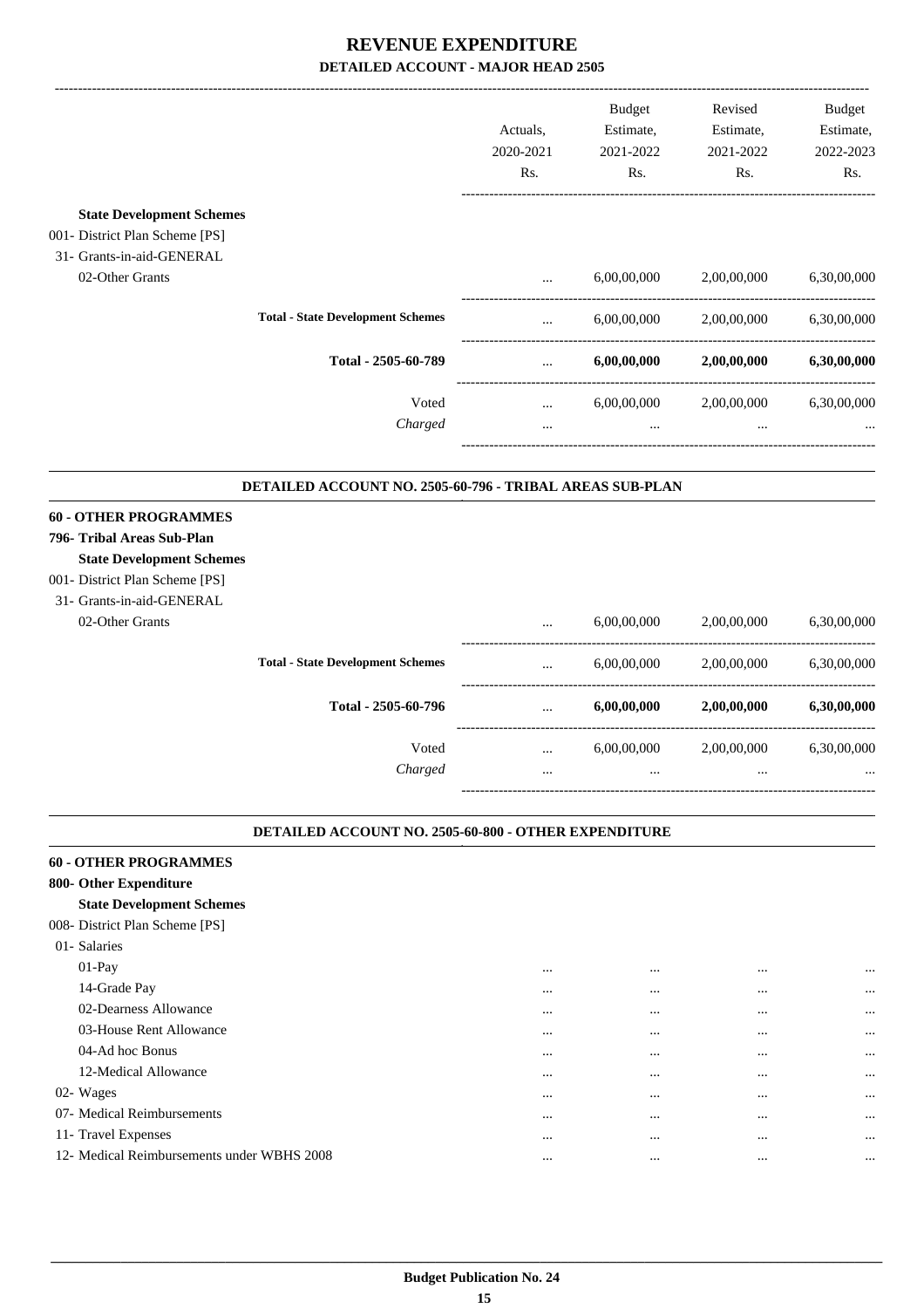| Rs.      | 2021-2022<br>Rs.                                | 2021-2022<br>Rs.      | Estimate,<br>2022-2023<br>Rs.                                                                                |
|----------|-------------------------------------------------|-----------------------|--------------------------------------------------------------------------------------------------------------|
|          |                                                 |                       |                                                                                                              |
| $\cdots$ | $\cdots$                                        | $\cdots$              | $\cdots$                                                                                                     |
| $\cdots$ | $\cdots$                                        | $\cdots$              | $\cdots$                                                                                                     |
| .        | $\cdots$                                        | $\cdots$              | $\cdots$                                                                                                     |
|          | $\ddotsc$                                       | $\cdots$              |                                                                                                              |
| $\cdots$ | $\cdots$                                        | $\cdots$              | $\cdots$                                                                                                     |
|          |                                                 |                       |                                                                                                              |
|          |                                                 | 1,37,20,000           | 23,10,00,000                                                                                                 |
|          | $\cdots$                                        |                       |                                                                                                              |
|          |                                                 |                       | 23,10,00,000                                                                                                 |
|          |                                                 |                       | 23,10,00,000                                                                                                 |
|          |                                                 |                       | 23,10,00,000                                                                                                 |
| $\cdots$ | $\cdots$                                        | $\cdots$              |                                                                                                              |
|          | $\cdots$<br>30,00,000<br>30,00,000<br>30,00,000 | $\cdots$<br>30,00,000 | $\cdots$<br>22,00,00,000<br>22,00,00,000 1,37,20,000<br>22,00,00,000 1,37,20,000<br>22,00,00,000 1,37,20,000 |

#### **DETAILED ACCOUNT NO. 2505 - DEDUCT RECOVERIES IN REDUCTION OF EXPENDITURE**

**--------------------------------------------------------------------------------------------------------------------------------------------------------------------------------**

| 01 - NATIONAL PROGRAMME                |                                                                 |          |           |          |          |
|----------------------------------------|-----------------------------------------------------------------|----------|-----------|----------|----------|
| 911- Deduct Recoveries of Overpayments |                                                                 |          |           |          |          |
| Administrative Expenditure             |                                                                 |          |           |          |          |
| 001-Rural Works Programmes [PS]        |                                                                 |          |           |          |          |
| 70-Deduct Recoveries                   |                                                                 |          |           |          |          |
| 01-Others                              |                                                                 | $\cdots$ |           |          |          |
| 02-W.B.H.S. 2008                       |                                                                 |          | $\cdots$  |          |          |
|                                        | Total - 911 - Deduct - Recoveries                               | $\cdots$ | $\ddotsc$ | $\cdots$ |          |
| <b>OTHER PROGRAMMES</b><br>60-         |                                                                 |          |           |          |          |
| 001- Direction and Administration      |                                                                 |          |           |          |          |
| Administrative Expenditure             |                                                                 |          |           |          |          |
| 001-District Plan Scheme [PS]          |                                                                 |          |           |          |          |
| 70-Deduct Recoveries                   |                                                                 |          |           |          |          |
| 01-Others                              |                                                                 | $-4,280$ | $-3,000$  | $-1,000$ | $-1,000$ |
|                                        | Total - 001 - Deduct - Recoveries                               | $-4,280$ | $-3,000$  | $-1,000$ | $-1,000$ |
| 105- National Food for Work Programme  |                                                                 |          |           |          |          |
| <b>State Development Schemes</b>       |                                                                 |          |           |          |          |
|                                        | 001-Transportation and Distribution Charges of Foodgrains under |          |           |          |          |
| Nastional Food for Work Programme [PS] |                                                                 |          |           |          |          |
| 70-Deduct Recoveries                   |                                                                 |          |           |          |          |
| 01-Others                              |                                                                 | $\cdots$ | $\cdots$  | $\cdots$ |          |
|                                        |                                                                 |          |           |          |          |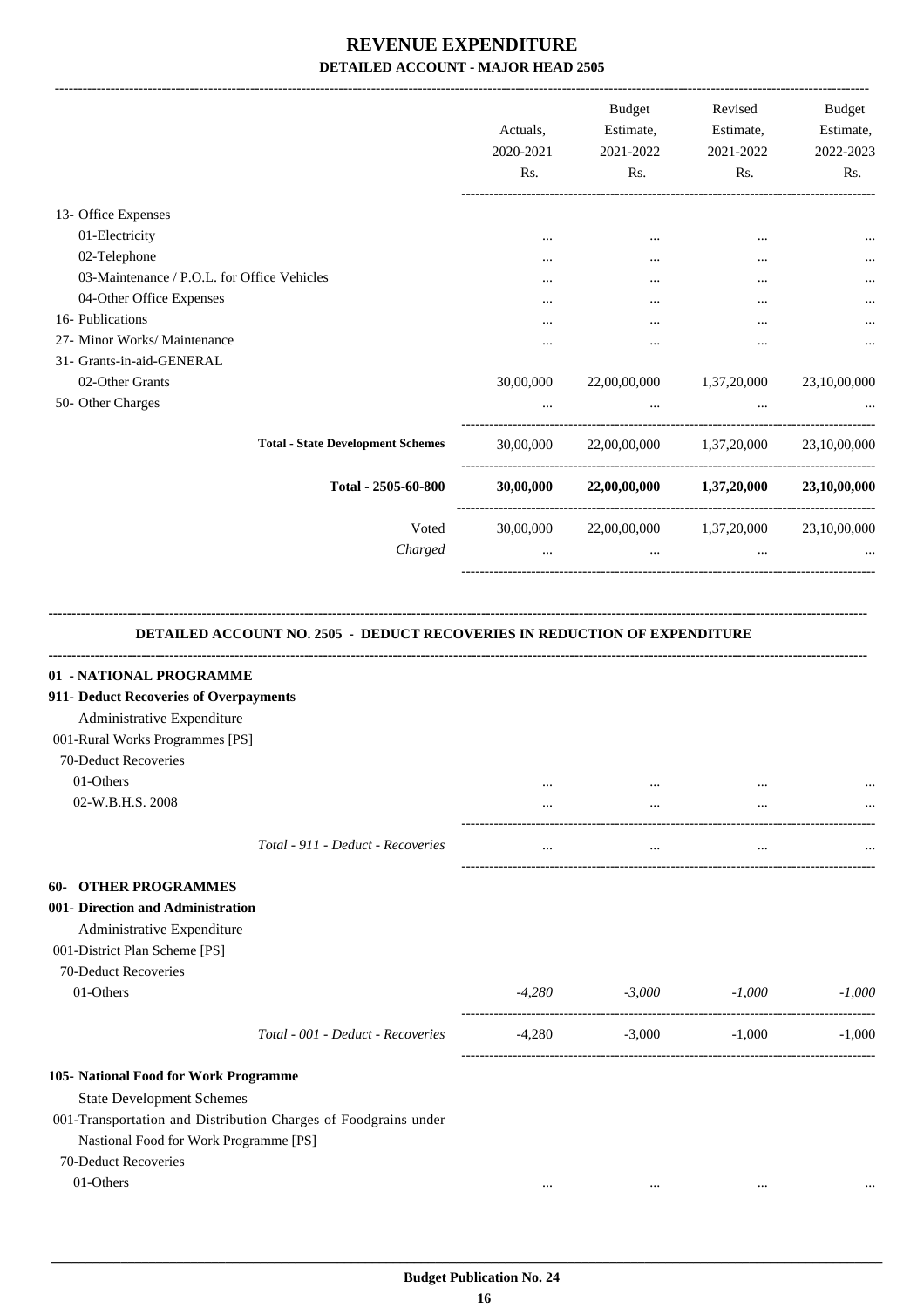|                                                                                     |                                   | Actuals,<br>2020-2021<br>Rs. | Budget<br>Estimate,<br>2021-2022<br>Rs. | Revised<br>Estimate,<br>2021-2022<br>Rs. | Budget<br>Estimate,<br>2022-2023<br>Rs. |
|-------------------------------------------------------------------------------------|-----------------------------------|------------------------------|-----------------------------------------|------------------------------------------|-----------------------------------------|
| 02-W.B.H.S. 2008                                                                    |                                   | $\cdots$                     | $\cdots$                                | $\cdots$                                 |                                         |
|                                                                                     | Total - 105 - Deduct - Recoveries | $\cdots$                     | $\cdots$                                | $\cdots$                                 |                                         |
| 789- Special Component Plan for Scheduled Castes                                    |                                   |                              |                                         |                                          |                                         |
| <b>State Development Schemes</b>                                                    |                                   |                              |                                         |                                          |                                         |
| 001-District Plan Scheme [PS]                                                       |                                   |                              |                                         |                                          |                                         |
| 70-Deduct Recoveries                                                                |                                   |                              |                                         |                                          |                                         |
| 01-Others                                                                           |                                   | $\cdots$                     | $\cdots$                                | $\cdots$                                 |                                         |
|                                                                                     | Total - 789 - Deduct - Recoveries | $\cdots$                     | $\cdots$                                | $\cdots$                                 |                                         |
| 796- Tribal Areas Sub-Plan                                                          |                                   |                              |                                         |                                          |                                         |
| <b>State Development Schemes</b>                                                    |                                   |                              |                                         |                                          |                                         |
| 001-District Plan Scheme [PS]                                                       |                                   |                              |                                         |                                          |                                         |
| 70-Deduct Recoveries                                                                |                                   |                              |                                         |                                          |                                         |
| 01-Others                                                                           |                                   | $\cdots$                     | $\cdots$                                | $\cdots$                                 |                                         |
| <b>State Development Schemes</b>                                                    |                                   |                              |                                         |                                          |                                         |
| 003-State Share of Expenditure under Sampoorna Grameen Rozgar<br>Yojona (RSVY) [PS] |                                   |                              |                                         |                                          |                                         |
| 70-Deduct Recoveries                                                                |                                   |                              |                                         |                                          |                                         |
| 01-Others                                                                           |                                   | $\cdots$                     | $\cdots$                                | $\cdots$                                 |                                         |
| 02-W.B.H.S. 2008                                                                    |                                   | $\cdots$                     | $\cdots$                                | $\ddotsc$                                |                                         |
|                                                                                     | Total - 796 - Deduct - Recoveries |                              | $\cdots$                                | $\cdots$                                 |                                         |
| 800- Other Expenditure                                                              |                                   |                              |                                         |                                          |                                         |
| <b>State Development Schemes</b>                                                    |                                   |                              |                                         |                                          |                                         |
| 008-District Plan Scheme [PS]                                                       |                                   |                              |                                         |                                          |                                         |
| 70-Deduct Recoveries                                                                |                                   |                              |                                         |                                          |                                         |
| 01-Others                                                                           |                                   | $-1,00,000$                  | $\cdots$                                | $\cdots$                                 |                                         |
| 02-W.B.H.S. 2008                                                                    |                                   |                              | $\cdots$                                | $\cdots$                                 |                                         |
|                                                                                     | Total - 800 - Deduct - Recoveries | $-1,00,000$                  | $\cdots$                                | $\cdots$                                 |                                         |
| 911- Deduct Recoveries of Overpayments                                              |                                   |                              |                                         |                                          |                                         |
| Administrative Expenditure                                                          |                                   |                              |                                         |                                          |                                         |
| 005-Rural Works Programmes [PS]                                                     |                                   |                              |                                         |                                          |                                         |
| 70-Deduct Recoveries                                                                |                                   |                              |                                         |                                          |                                         |
| 01-Others                                                                           |                                   | $\cdots$                     | $-1,000$                                | $\cdots$                                 | $\cdots$                                |
| 02-W.B.H.S. 2008                                                                    |                                   | $\cdots$                     | $\cdots$                                | $\cdots$                                 | $\cdots$                                |
| <b>State Development Schemes</b>                                                    |                                   |                              |                                         |                                          |                                         |
| 001-District Plan Scheme. [PS]                                                      |                                   |                              |                                         |                                          |                                         |
| 70-Deduct Recoveries                                                                |                                   |                              |                                         |                                          |                                         |
| 01-Others                                                                           |                                   | $-16,669$                    | $\cdots$                                | $\cdots$                                 |                                         |
| 02-W.B.H.S. 2008                                                                    |                                   | $\cdots$                     | $\cdots$                                | $\cdots$                                 | $\cdots$                                |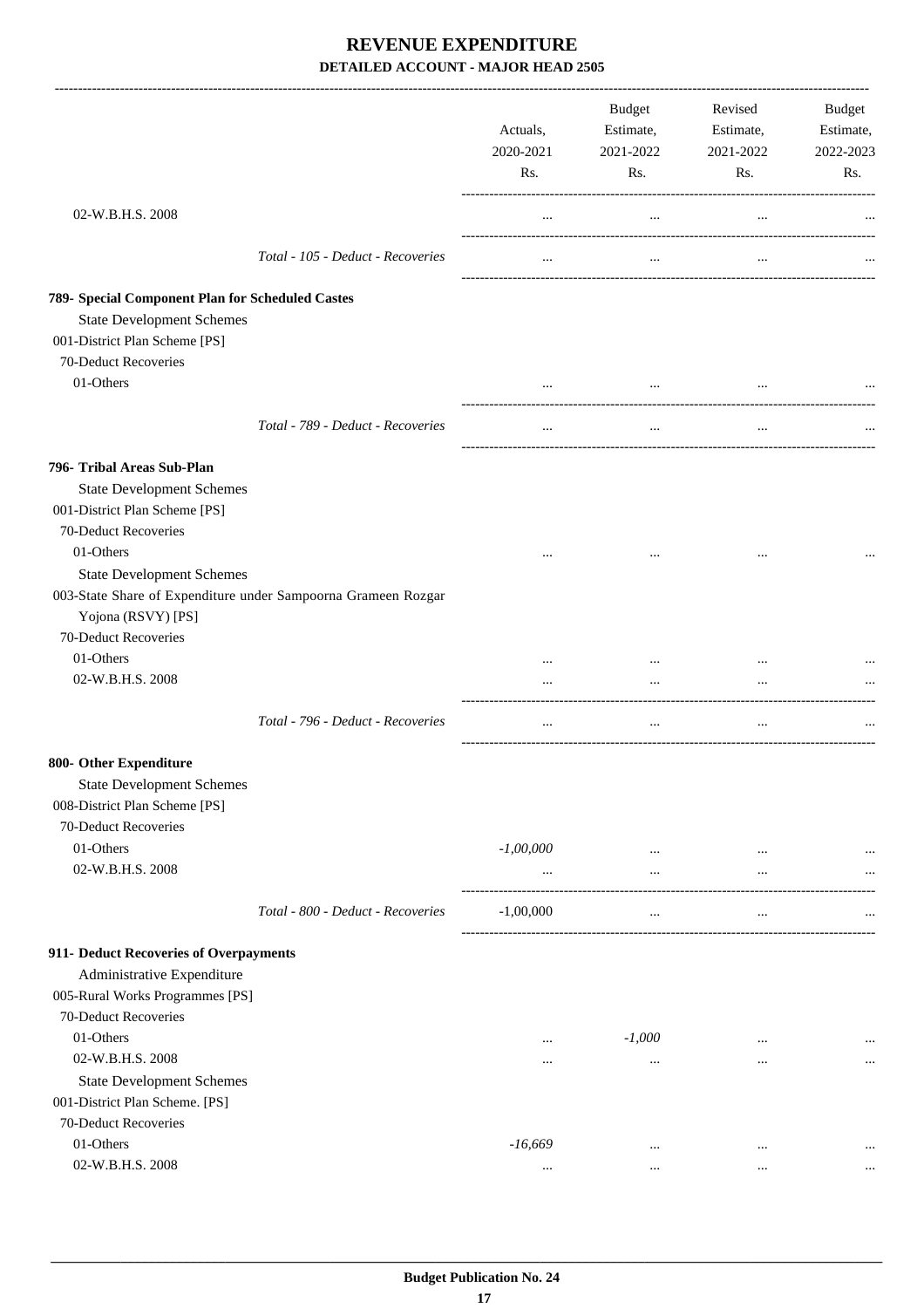---------------

|                                    | Actuals,<br>2020-2021<br>Rs. | <b>Budget</b><br>Estimate,<br>2021-2022<br>Rs. | Revised<br>Estimate,<br>2021-2022<br>Rs. | Budget<br>Estimate,<br>2022-2023<br>Rs. |
|------------------------------------|------------------------------|------------------------------------------------|------------------------------------------|-----------------------------------------|
| Total - 911 - Deduct - Recoveries  | $-16,669$                    | $-1,000$                                       | $\cdots$                                 | $\cdots$                                |
| Total - 2505 - Deduct - Recoveries | $-1,20,949$                  | $-4,000$                                       | $-1,000$                                 | $-1,000$                                |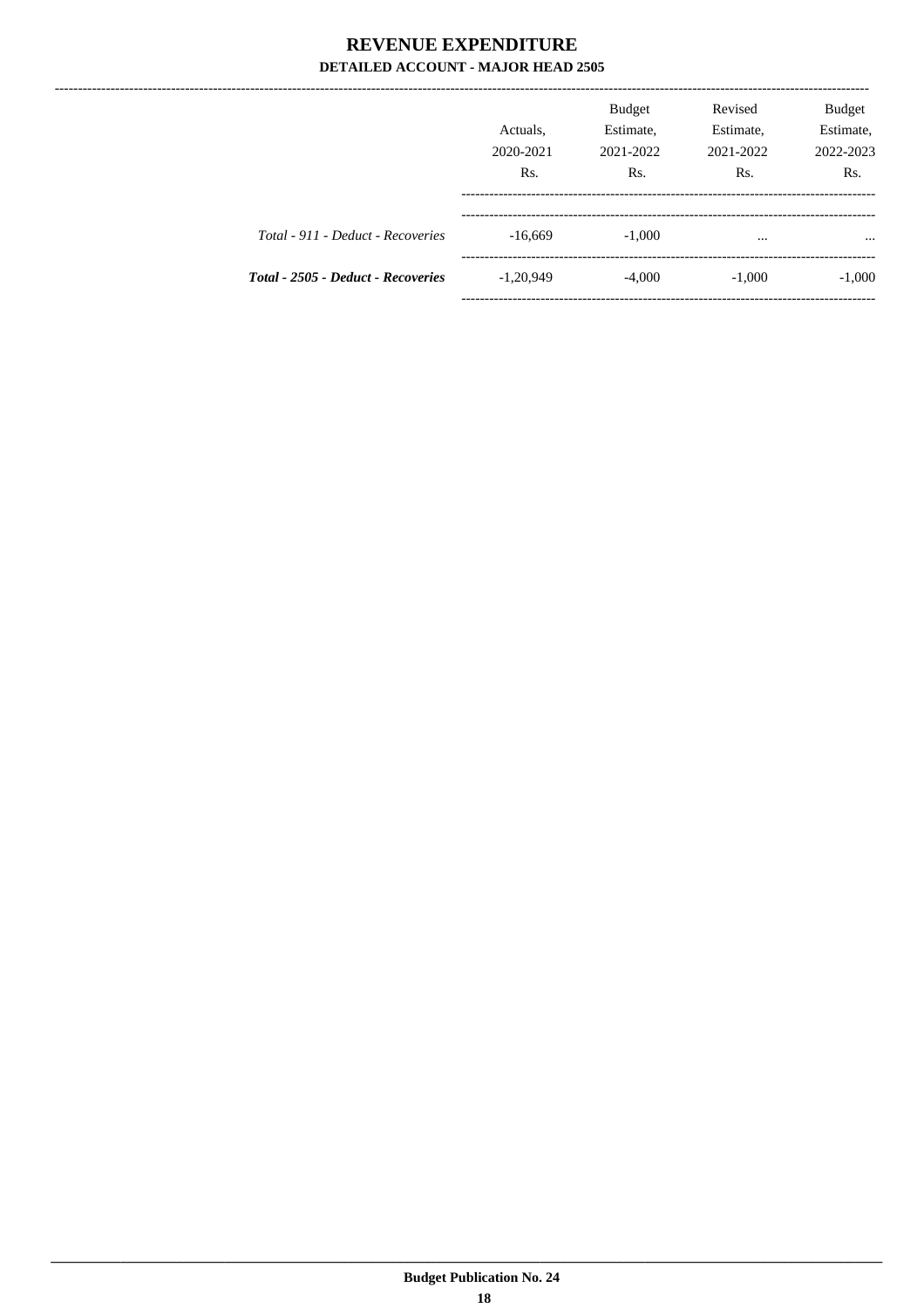#### **DEMAND No. 71**

#### **Planning & Statistics Department**

#### C - Economic Services - (b) Rural Development

# Head of Account: 2515 - Other Rural Development Programmes

| Voted Rs. 74,20,00,000 | <b>Charged Rs. Nil</b>                                 |  | Total Rs. 74,20,00,000 |              |                          |
|------------------------|--------------------------------------------------------|--|------------------------|--------------|--------------------------|
|                        |                                                        |  | Voted Rs.              | Charged Rs.  | <b>Total Rs.</b>         |
|                        | <b>Gross Expenditure</b><br><b>Deduct - Recoveries</b> |  | 74,20,00,000<br>       | $\cdots$<br> | 74,20,00,000<br>$\cdots$ |
|                        | <b>Net Expenditure</b>                                 |  | 74,20,00,000           |              | 74,20,00,000             |

#### REVENUE EXPENDITURE **ABSTRACT ACCOUNT**

|                                   |                                   |           | <b>Budget</b>                                                                                                                                                                                                                     | Revised                                                             | <b>Budget</b> |
|-----------------------------------|-----------------------------------|-----------|-----------------------------------------------------------------------------------------------------------------------------------------------------------------------------------------------------------------------------------|---------------------------------------------------------------------|---------------|
|                                   |                                   | Actuals.  | Estimate,                                                                                                                                                                                                                         | Estimate,                                                           | Estimate,     |
|                                   |                                   | 2020-2021 | 2021-2022                                                                                                                                                                                                                         | 2021-2022                                                           | 2022-2023     |
|                                   |                                   | Rs.       | Rs.                                                                                                                                                                                                                               | Rs.                                                                 | Rs.           |
| 001- Direction and Administration |                                   |           |                                                                                                                                                                                                                                   |                                                                     |               |
| Administrative Expenditure        |                                   | $\cdots$  | $\cdots$                                                                                                                                                                                                                          | 70,00,00,000                                                        | 70,00,00,000  |
| <b>State Development Schemes</b>  |                                   |           | $\ddot{\phantom{a}}$                                                                                                                                                                                                              | 17,80,79,000                                                        | 4,20,00,000   |
|                                   | <b>Total - 001</b>                | $\cdots$  | $\mathbf{1}$                                                                                                                                                                                                                      | 87,80,79,000                                                        | 74,20,00,000  |
|                                   | <b>Grand Total - Gross</b>        | $\cdots$  | $\cdots$                                                                                                                                                                                                                          | 87,80,79,000                                                        | 74,20,00,000  |
|                                   | Voted                             | $\cdots$  | $\cdots$                                                                                                                                                                                                                          | 87,80,79,000                                                        | 74,20,00,000  |
|                                   | Charged                           | $\cdots$  |                                                                                                                                                                                                                                   | the contract of the contract of the contract of the contract of the |               |
|                                   | <b>Administrative Expenditure</b> |           | $\mathbf{r}$ and $\mathbf{r}$ are all $\mathbf{r}$ and $\mathbf{r}$ are all $\mathbf{r}$                                                                                                                                          | $\ldots$ 70,00,00,000                                               | 70,00,00,000  |
|                                   | <b>State Development Schemes</b>  | $\cdots$  |                                                                                                                                                                                                                                   | $\ldots$ 17,80,79,000 4,20,00,000                                   |               |
|                                   | <b>Deduct Recoveries</b>          | $\cdots$  | $\cdots$                                                                                                                                                                                                                          | $\cdots$                                                            |               |
|                                   | <b>Grand Total - Net</b>          | $\cdots$  |                                                                                                                                                                                                                                   | $\dots$ 87,80,79,000                                                | 74,20,00,000  |
|                                   | Voted                             |           | $\mathbf{r}$ , and the contract of the contract of the contract of the contract of the contract of the contract of the contract of the contract of the contract of the contract of the contract of the contract of the contract o | $\ldots$ 87,80,79,000 74,20,00,000                                  |               |
|                                   | Charged                           | $\cdots$  | $\ddotsc$                                                                                                                                                                                                                         | $\cdots$                                                            |               |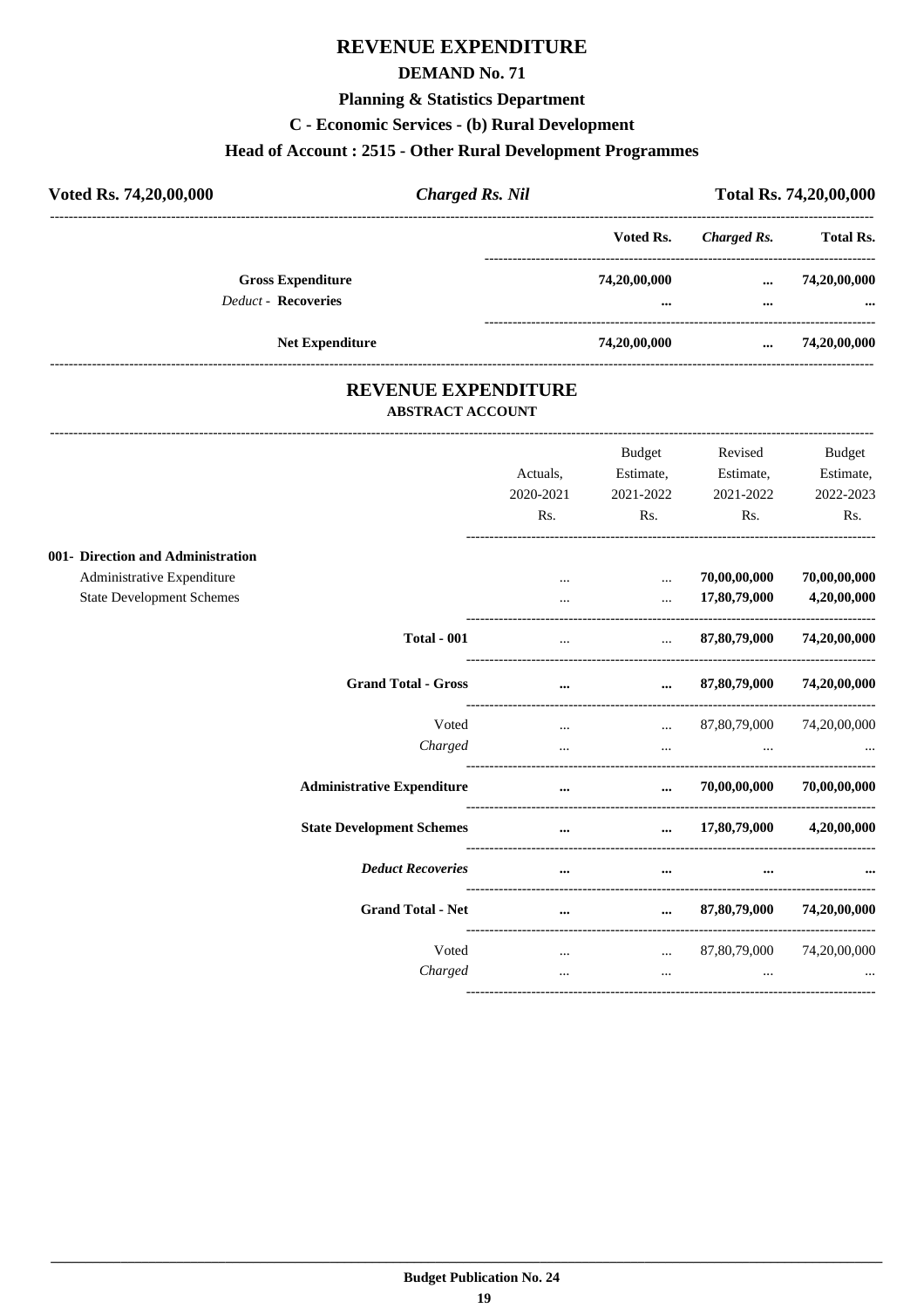|                                                                 | Actuals,<br>2020-2021<br>Rs. | <b>Budget</b><br>Estimate,<br>2021-2022<br>Rs. | Revised<br>Estimate,<br>2021-2022<br>Rs. | <b>Budget</b><br>Estimate,<br>2022-2023<br>Rs. |
|-----------------------------------------------------------------|------------------------------|------------------------------------------------|------------------------------------------|------------------------------------------------|
| DETAILED ACCOUNT NO. 2515-00-001 - DIRECTION AND ADMINISTRATION |                              |                                                |                                          |                                                |
| 001- Direction and Administration                               |                              |                                                |                                          |                                                |
| <b>Administrative Expenditure</b>                               |                              |                                                |                                          |                                                |
| 014- DUARE SARKAR Campaign in Rural Areas [PS]                  |                              |                                                |                                          |                                                |
| 50- Other Charges                                               |                              | $\ddotsc$                                      | 70,00,00,000                             | 70,00,00,000                                   |
| <b>Total - Administrative Expenditure</b>                       |                              | $\ddotsc$                                      | 70,00,00,000                             | 70,00,00,000                                   |
| <b>State Development Schemes</b>                                |                              |                                                |                                          |                                                |
| 012- Paray Samadhan in Rural Areas [PS]                         |                              |                                                |                                          |                                                |
| 19- Maintenance                                                 |                              | $\cdots$                                       | $\cdots$                                 | 40,00,000                                      |
| 27- Minor Works/ Maintenance                                    | $\cdots$                     | $\cdots$                                       | 12,63,72,000                             | 3,50,00,000                                    |
| 50- Other Charges                                               |                              |                                                | $\cdots$                                 | 30,00,000                                      |
| Total - 2515-00-001-012                                         |                              | $\cdots$                                       | 12,63,72,000                             | 4,20,00,000                                    |
| 013- Duare Sarkar Campaign in Rural Areas [PS]                  |                              |                                                |                                          |                                                |
| 50- Other Charges                                               |                              | $\mathbf{r}$                                   | 5,17,07,000                              |                                                |
| Total - 2515-00-001-013                                         |                              | $\cdots$                                       | 5,17,07,000                              |                                                |
| <b>Total - State Development Schemes</b>                        | $\cdots$                     | $\ddotsc$                                      | 17,80,79,000                             | 4,20,00,000                                    |
| Total - 2515-00-001                                             | $\cdots$                     | $\cdots$                                       | 87,80,79,000                             | 74,20,00,000                                   |
| Voted                                                           | $\cdots$                     | $\cdots$                                       | 87,80,79,000                             | 74,20,00,000                                   |
| Charged                                                         | $\cdots$                     | $\ddotsc$                                      | $\cdots$                                 |                                                |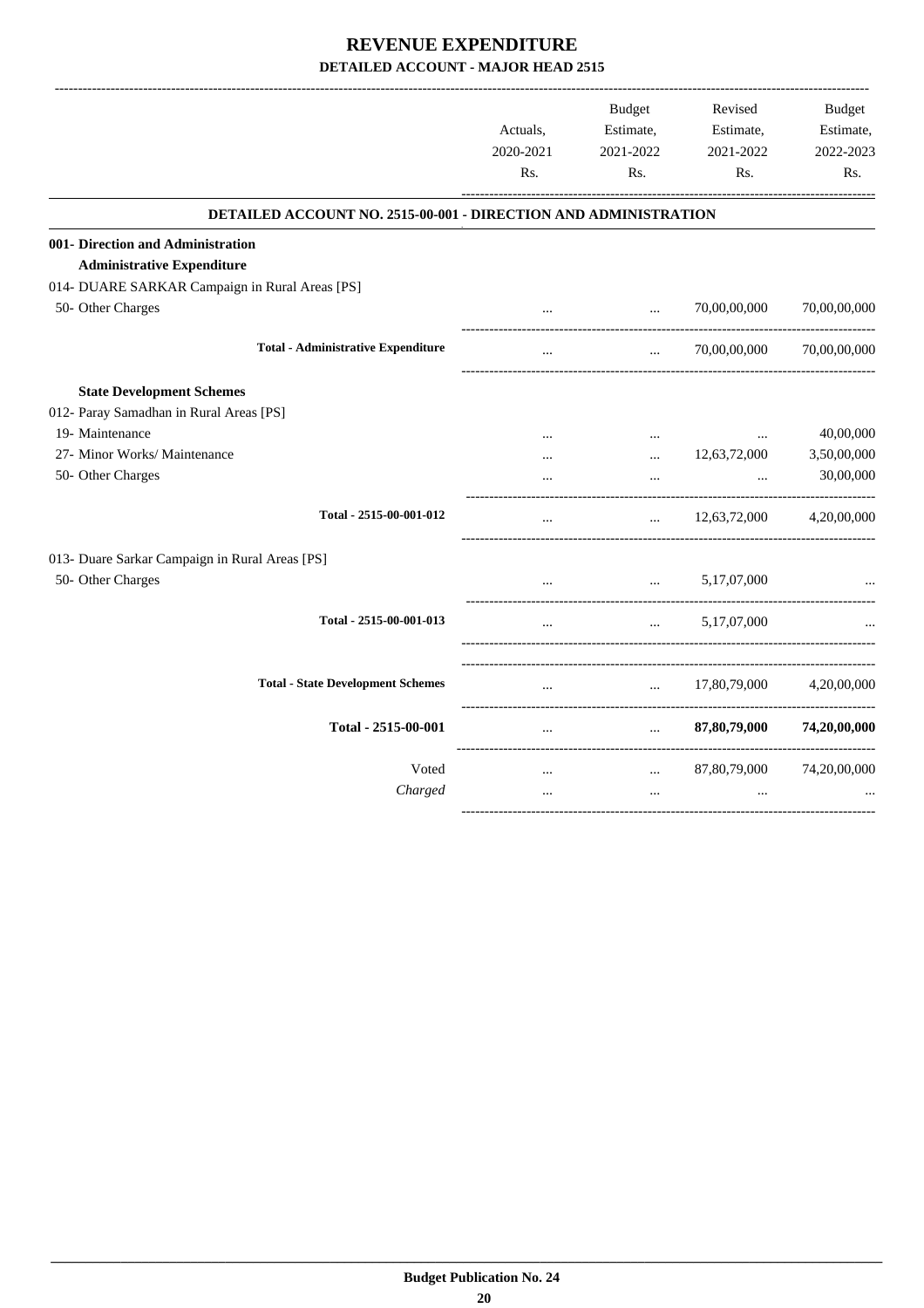#### **DEMAND No. 71**

# **Planning & Statistics Department**

# **C - Economic Services - (c) Special Areas Programmes**

# **Head of Account : 2575 - Other Special Areas Programmes**

| Voted Rs. 180,54,00,000<br><b>Charged Rs. Nil</b>                                                   |                                                                    | Total Rs. 180,54,00,000                                           |                                        |                            |
|-----------------------------------------------------------------------------------------------------|--------------------------------------------------------------------|-------------------------------------------------------------------|----------------------------------------|----------------------------|
|                                                                                                     |                                                                    | ---------------------------------<br>Voted Rs.                    |                                        | Charged Rs. Total Rs.      |
| <b>Gross Expenditure</b><br><b>Deduct - Recoveries</b>                                              |                                                                    | 180,54,00,000<br>$\cdots$                                         | $\cdots$                               | $\dots$ 180,54,00,000      |
| Net Expenditure                                                                                     |                                                                    | 180,54,00,000                                                     |                                        | $\dots$ 180,54,00,000      |
| <b>REVENUE EXPENDITURE</b><br><b>ABSTRACT ACCOUNT</b>                                               |                                                                    |                                                                   |                                        |                            |
|                                                                                                     | Actuals,                                                           | Budget                                                            | Revised<br>Estimate, Estimate,         | <b>Budget</b><br>Estimate, |
|                                                                                                     | 2020-2021                                                          | 2021-2022<br>Rs.                                                  | 2021-2022<br>Rs.<br>Rs.                | 2022-2023<br>Rs.           |
| 60 - OTHERS<br>789- Special Component Plan for Scheduled Castes<br><b>State Development Schemes</b> | 41,38,82,020                                                       |                                                                   | 41,61,60,000 27,47,20,000 41,61,60,000 |                            |
| <b>Total - 789</b>                                                                                  | 41,38,82,020                                                       |                                                                   | 41,61,60,000 27,47,20,000              | 41,61,60,000               |
| 796- Tribal Areas Sub-Plan<br><b>State Development Schemes</b>                                      |                                                                    | 9,74,34,469 9,79,20,000 6,46,40,000 9,79,20,000                   |                                        |                            |
|                                                                                                     | Total - 796 9,74,34,469 9,79,20,000 6,46,40,000 9,79,20,000        |                                                                   |                                        |                            |
| 800- Other Expenditure<br><b>State Development Schemes</b><br>Central Sector Scheme                 |                                                                    | 130,77,78,863 129,13,20,000 84,84,40,000 129,13,20,000            |                                        |                            |
|                                                                                                     | Total - 800 130,77,78,863 129,13,20,000 84,84,40,000 129,13,20,000 |                                                                   |                                        |                            |
| <b>Grand Total - Gross</b>                                                                          |                                                                    | 181,90,95,352 180,54,00,000                                       | 118,78,00,000                          | 180,54,00,000              |
| Voted<br>Charged                                                                                    | $\mathbf{1}$ and $\mathbf{1}$                                      | 181,90,95,352 180,54,00,000 118,78,00,000 180,54,00,000<br>$\sim$ |                                        |                            |
| <b>State Development Schemes</b>                                                                    |                                                                    | 181,90,95,352 180,54,00,000 118,78,00,000 180,54,00,000           |                                        |                            |
| <b>Deduct Recoveries</b>                                                                            | $-78,20,357$                                                       | $\cdots$                                                          | $\cdots$                               |                            |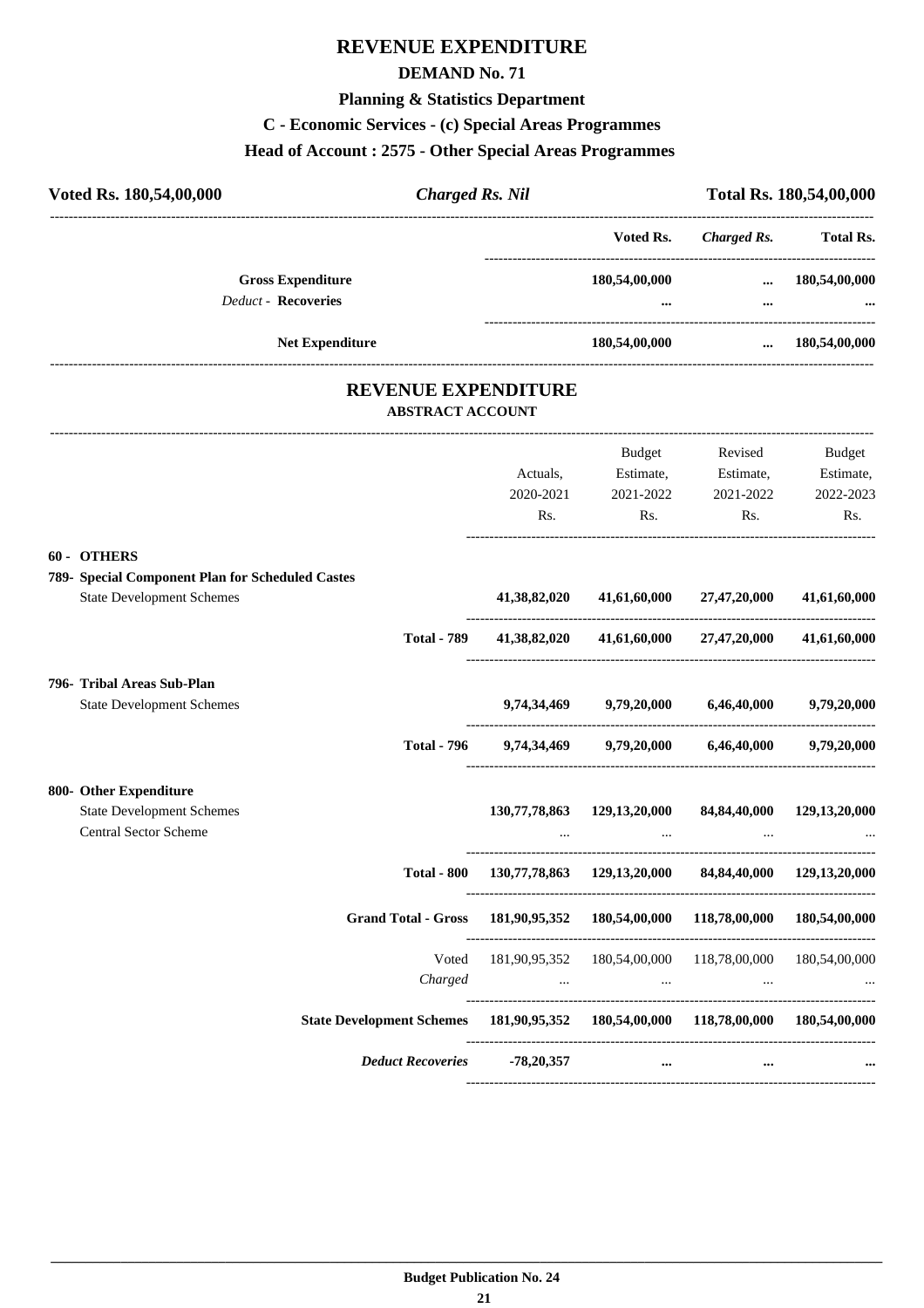#### REVENUE EXPENDITURE **ABSTRACT ACCOUNT**

|                          | Actuals,<br>2020-2021<br>Rs. | <b>Budget</b><br>Estimate,<br>2021-2022<br>Rs. | Revised<br>Estimate,<br>2021-2022<br>Rs. | <b>Budget</b><br>Estimate,<br>2022-2023<br>Rs. |
|--------------------------|------------------------------|------------------------------------------------|------------------------------------------|------------------------------------------------|
| <b>Grand Total - Net</b> | 181, 12, 74, 995             | 180,54,00,000                                  | 118,78,00,000                            | 180,54,00,000                                  |
| Voted<br>Charged         | 181, 12, 74, 995<br>$\cdots$ | 180,54,00,000<br>                              | 118,78,00,000<br>$\cdots$                | 180,54,00,000<br>$\cdots$                      |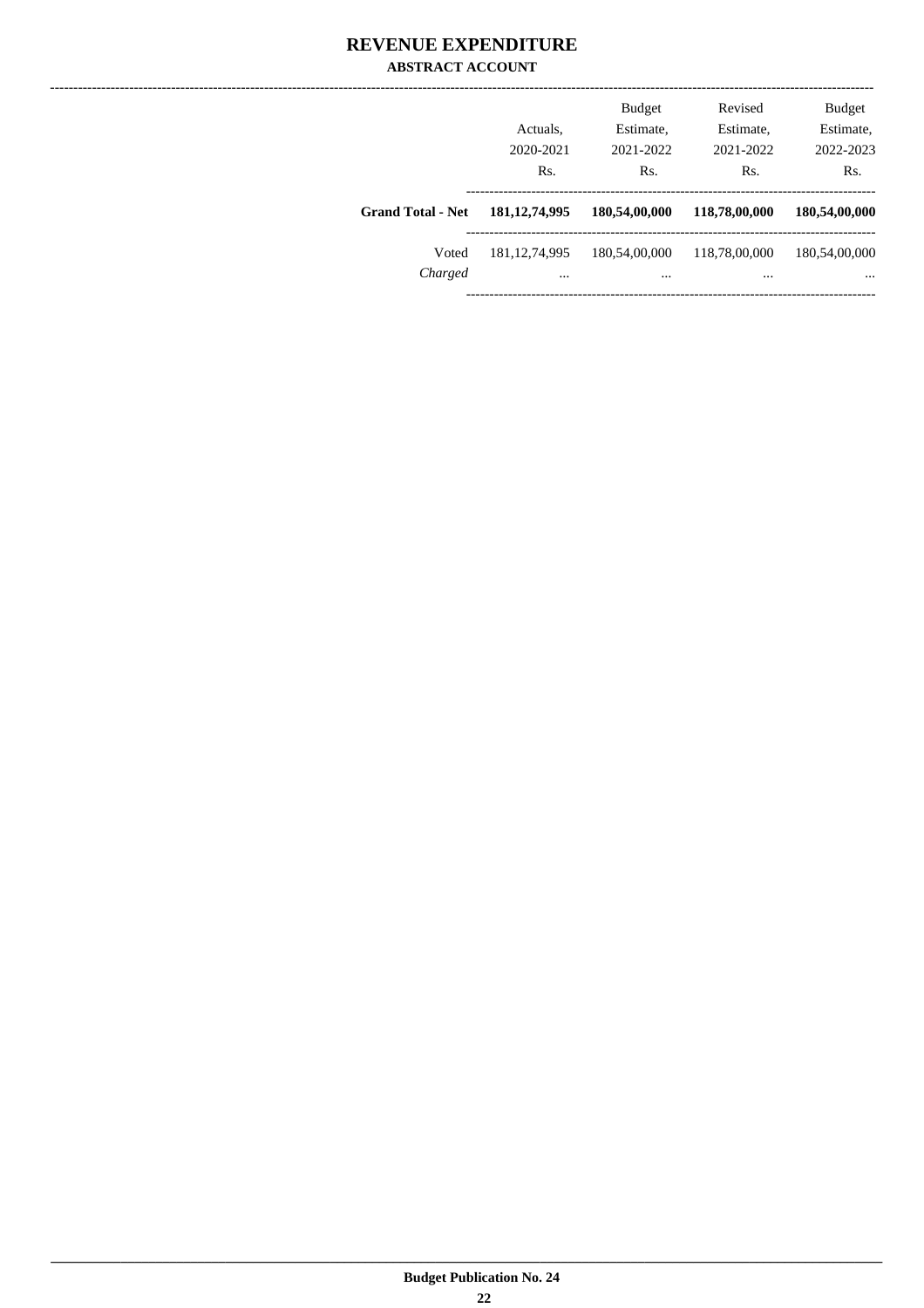|                                                                                                                                                           | Actuals,                 | Budget<br>Estimate,                            | Revised<br>Estimate,                  | Budget<br>Estimate,      |
|-----------------------------------------------------------------------------------------------------------------------------------------------------------|--------------------------|------------------------------------------------|---------------------------------------|--------------------------|
|                                                                                                                                                           | 2020-2021                | 2021-2022                                      | 2021-2022                             | 2022-2023                |
|                                                                                                                                                           | Rs.                      | Rs.                                            | Rs.                                   | Rs.                      |
| DETAILED ACCOUNT NO. 2575-60-789 - SPECIAL COMPONENT PLAN FOR SCHEDULED CASTES                                                                            |                          |                                                |                                       |                          |
| 60 - OTHERS                                                                                                                                               |                          |                                                |                                       |                          |
| 789- Special Component Plan for Scheduled Castes                                                                                                          |                          |                                                |                                       |                          |
| <b>State Development Schemes</b>                                                                                                                          |                          |                                                |                                       |                          |
| 002- Bidhayak Elaka Unnayan Prakalpa (BEUP) [PS]                                                                                                          |                          |                                                |                                       |                          |
| 31- Grants-in-aid-GENERAL                                                                                                                                 |                          |                                                |                                       |                          |
| 02-Other Grants                                                                                                                                           | 40,80,00,000             | 40,80,00,000                                   | 27,20,00,000                          | 40,80,63,000             |
| 50- Other Charges                                                                                                                                         | 58,82,020                | 81,60,000                                      | 27,20,000                             | 80,97,000                |
| <b>Total - State Development Schemes</b>                                                                                                                  | 41,38,82,020             | 41,61,60,000                                   | 27,47,20,000                          | 41,61,60,000             |
| Total - 2575-60-789                                                                                                                                       | 41,38,82,020             | 41,61,60,000                                   | 27,47,20,000                          | 41,61,60,000             |
| Voted<br>Charged                                                                                                                                          | 41,38,82,020<br>$\cdots$ | $\cdots$                                       | 41,61,60,000 27,47,20,000<br>$\cdots$ | 41,61,60,000             |
| <b>State Development Schemes</b><br>007- Bidhayak Elaka Unnayan Prakalpa (BEUP) [PS]<br>31- Grants-in-aid-GENERAL<br>02-Other Grants<br>50- Other Charges | 9,60,00,000<br>14,34,469 | 9,60,00,000<br>19,20,000                       | 6,40,00,000<br>6.40.000               | 9,60,14,000<br>19,06,000 |
| <b>Total - State Development Schemes</b>                                                                                                                  | 9,74,34,469              | 9,79,20,000                                    | 6,46,40,000                           | 9,79,20,000              |
| Total - 2575-60-796                                                                                                                                       | 9,74,34,469              | 9,79,20,000                                    | 6,46,40,000                           | 9,79,20,000              |
| Voted                                                                                                                                                     |                          | 9,74,34,469 9,79,20,000 6,46,40,000            |                                       | 9,79,20,000              |
| Charged                                                                                                                                                   | $\cdots$                 | $\mathbf{1}$ and $\mathbf{1}$ and $\mathbf{1}$ | $\cdots$                              |                          |
| DETAILED ACCOUNT NO. 2575-60-800 - OTHER EXPENDITURE                                                                                                      |                          |                                                |                                       |                          |
| 60 - OTHERS                                                                                                                                               |                          |                                                |                                       |                          |
| 800- Other Expenditure                                                                                                                                    |                          |                                                |                                       |                          |
| <b>State Development Schemes</b>                                                                                                                          |                          |                                                |                                       |                          |
| 017- Bidhayak Elaka Unnayan Prakalpa (BEUP) [PS]                                                                                                          |                          |                                                |                                       |                          |
| 31- Grants-in-aid-GENERAL                                                                                                                                 |                          |                                                |                                       |                          |
| 02-Other Grants                                                                                                                                           | 129,00,00,000            | 126,60,00,000                                  | 84,00,00,000                          | 126,60,80,000            |
| 50- Other Charges                                                                                                                                         | 1,77,78,863              | 2,53,20,000                                    | 84,40,000                             | 2,52,40,000              |

**Total - State Development Schemes** 130,77,78,863 129,13,20,000 84,84,40,000 129,13,20,000

-----------------------------------------------------------------------------------------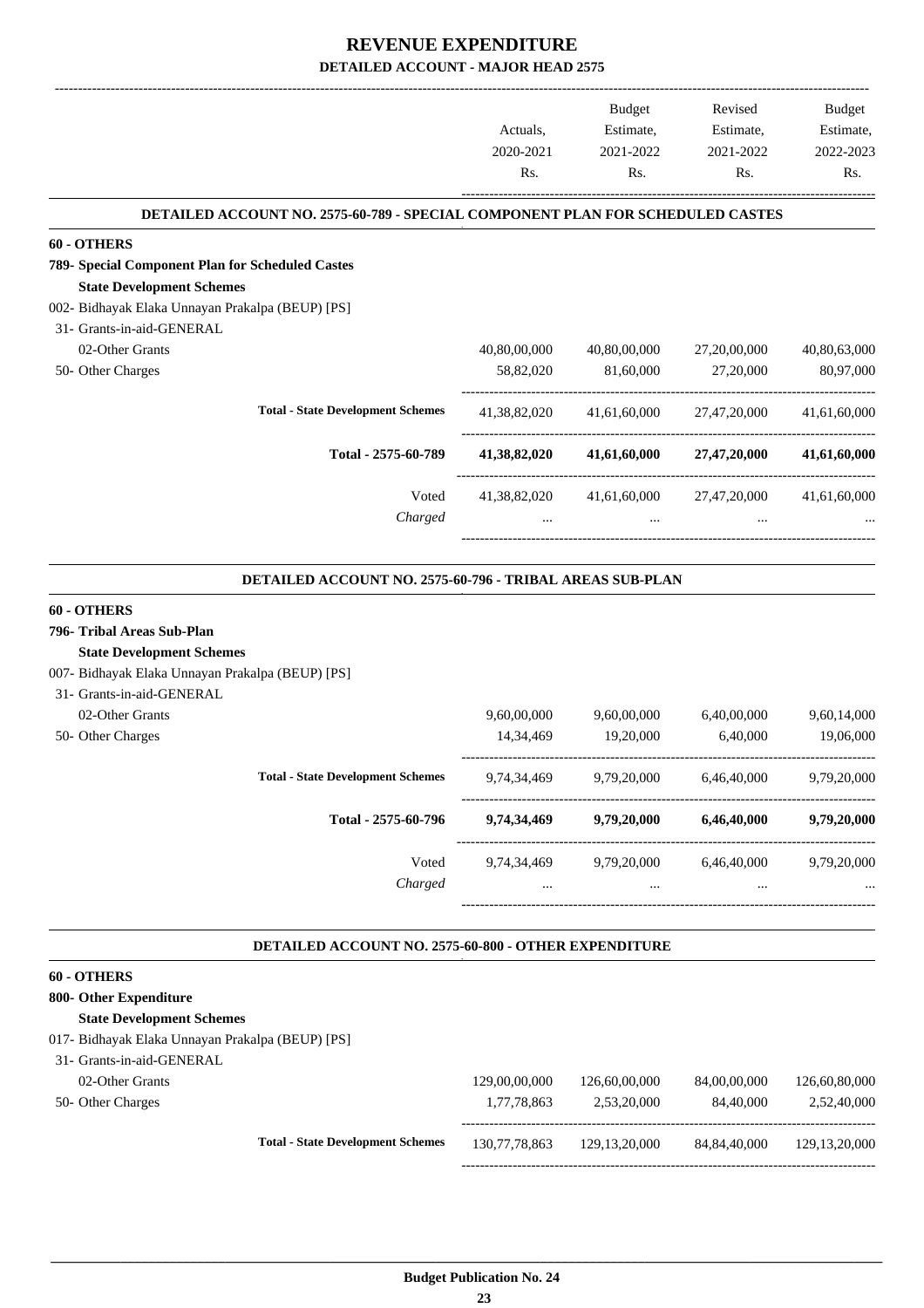|                                                                                     | Actuals,<br>2020-2021<br>Rs. | <b>Budget</b><br>Estimate,<br>2021-2022<br>Rs.         | Revised<br>Estimate,<br>2021-2022<br>Rs.                                                                                                                                                                                                     | Budget<br>Estimate,<br>2022-2023<br>Rs. |
|-------------------------------------------------------------------------------------|------------------------------|--------------------------------------------------------|----------------------------------------------------------------------------------------------------------------------------------------------------------------------------------------------------------------------------------------------|-----------------------------------------|
| Total - 2575-60-800                                                                 |                              | 130,77,78,863 129,13,20,000 84,84,40,000               |                                                                                                                                                                                                                                              | 129, 13, 20, 000                        |
| Voted<br>Charged                                                                    | $\cdots$                     | 130,77,78,863 129,13,20,000 84,84,40,000 129,13,20,000 | $\mathbf{1}$ , and the set of the set of the set of the set of the set of the set of the set of the set of the set of the set of the set of the set of the set of the set of the set of the set of the set of the set of the set<br>$\cdots$ |                                         |
| DETAILED ACCOUNT NO. 2575 - DEDUCT RECOVERIES IN REDUCTION OF EXPENDITURE           |                              |                                                        |                                                                                                                                                                                                                                              |                                         |
| 02 - BACKWARD AREAS                                                                 |                              |                                                        |                                                                                                                                                                                                                                              |                                         |
|                                                                                     |                              |                                                        |                                                                                                                                                                                                                                              |                                         |
| 101- Area Development                                                               |                              |                                                        |                                                                                                                                                                                                                                              |                                         |
| Administrative Expenditure                                                          |                              |                                                        |                                                                                                                                                                                                                                              |                                         |
| 002-Development of Jhargram Area [PS]                                               |                              |                                                        |                                                                                                                                                                                                                                              |                                         |
| 70-Deduct Recoveries                                                                |                              |                                                        |                                                                                                                                                                                                                                              |                                         |
| 01-Others                                                                           |                              |                                                        |                                                                                                                                                                                                                                              |                                         |
| 02-W.B.H.S. 2008                                                                    |                              |                                                        |                                                                                                                                                                                                                                              |                                         |
| <b>State Development Schemes</b>                                                    |                              |                                                        |                                                                                                                                                                                                                                              |                                         |
| 009-Comprehensive Area Development Project [PS]                                     |                              |                                                        |                                                                                                                                                                                                                                              |                                         |
| 70-Deduct Recoveries                                                                |                              |                                                        |                                                                                                                                                                                                                                              |                                         |
| 01-Others                                                                           |                              |                                                        |                                                                                                                                                                                                                                              |                                         |
| 02-W.B.H.S. 2008                                                                    |                              | $\cdots$                                               | $\cdots$                                                                                                                                                                                                                                     |                                         |
| Total - 101 - Deduct - Recoveries                                                   | $\cdots$                     | $\cdots$                                               | $\cdots$                                                                                                                                                                                                                                     |                                         |
| 911- Deduct Recoveries of Overpayments                                              |                              |                                                        |                                                                                                                                                                                                                                              |                                         |
| <b>State Development Schemes</b>                                                    |                              |                                                        |                                                                                                                                                                                                                                              |                                         |
| 009-Comprehensive Area Development Project [PS]                                     |                              |                                                        |                                                                                                                                                                                                                                              |                                         |
| 70-Deduct Recoveries                                                                |                              |                                                        |                                                                                                                                                                                                                                              |                                         |
| 01-Others                                                                           | $-4, 12, 250$                |                                                        | $\mathbf{r}$ and $\mathbf{r}$ are all the set of the set of the $\mathbf{r}$<br>$\cdots$                                                                                                                                                     |                                         |
| Total - 911 - Deduct - Recoveries                                                   | $-4,12,250$                  | $\cdots$                                               | $\cdots$                                                                                                                                                                                                                                     |                                         |
| 60- OTHERS                                                                          |                              |                                                        |                                                                                                                                                                                                                                              |                                         |
|                                                                                     |                              |                                                        |                                                                                                                                                                                                                                              |                                         |
| 789- Special Component Plan for Scheduled Castes                                    |                              |                                                        |                                                                                                                                                                                                                                              |                                         |
| <b>State Development Schemes</b><br>002-Bidhayak Elaka Unnayan Prakalpa (BEUP) [PS] |                              |                                                        |                                                                                                                                                                                                                                              |                                         |
| 70-Deduct Recoveries                                                                |                              |                                                        |                                                                                                                                                                                                                                              |                                         |
| 01-Others                                                                           |                              |                                                        |                                                                                                                                                                                                                                              |                                         |
|                                                                                     | $\cdots$                     | $\cdots$                                               | $\cdots$                                                                                                                                                                                                                                     |                                         |
| 02-W.B.H.S. 2008                                                                    | $\cdots$                     | $\cdots$                                               | $\cdots$                                                                                                                                                                                                                                     |                                         |
| Total - 789 - Deduct - Recoveries                                                   | $\cdots$                     | $\cdots$                                               | $\cdots$                                                                                                                                                                                                                                     |                                         |
| 800- Other Expenditure                                                              |                              |                                                        |                                                                                                                                                                                                                                              |                                         |
| <b>State Development Schemes</b>                                                    |                              |                                                        |                                                                                                                                                                                                                                              |                                         |
| 017-Bidhayak Elaka Unnayan Prakalpa (BEUP) [PS]                                     |                              |                                                        |                                                                                                                                                                                                                                              |                                         |
| 70-Deduct Recoveries                                                                |                              |                                                        |                                                                                                                                                                                                                                              |                                         |
| 01-Others                                                                           | $-14, 51, 481$               | $\cdots$                                               | $\cdots$                                                                                                                                                                                                                                     |                                         |
|                                                                                     |                              |                                                        |                                                                                                                                                                                                                                              |                                         |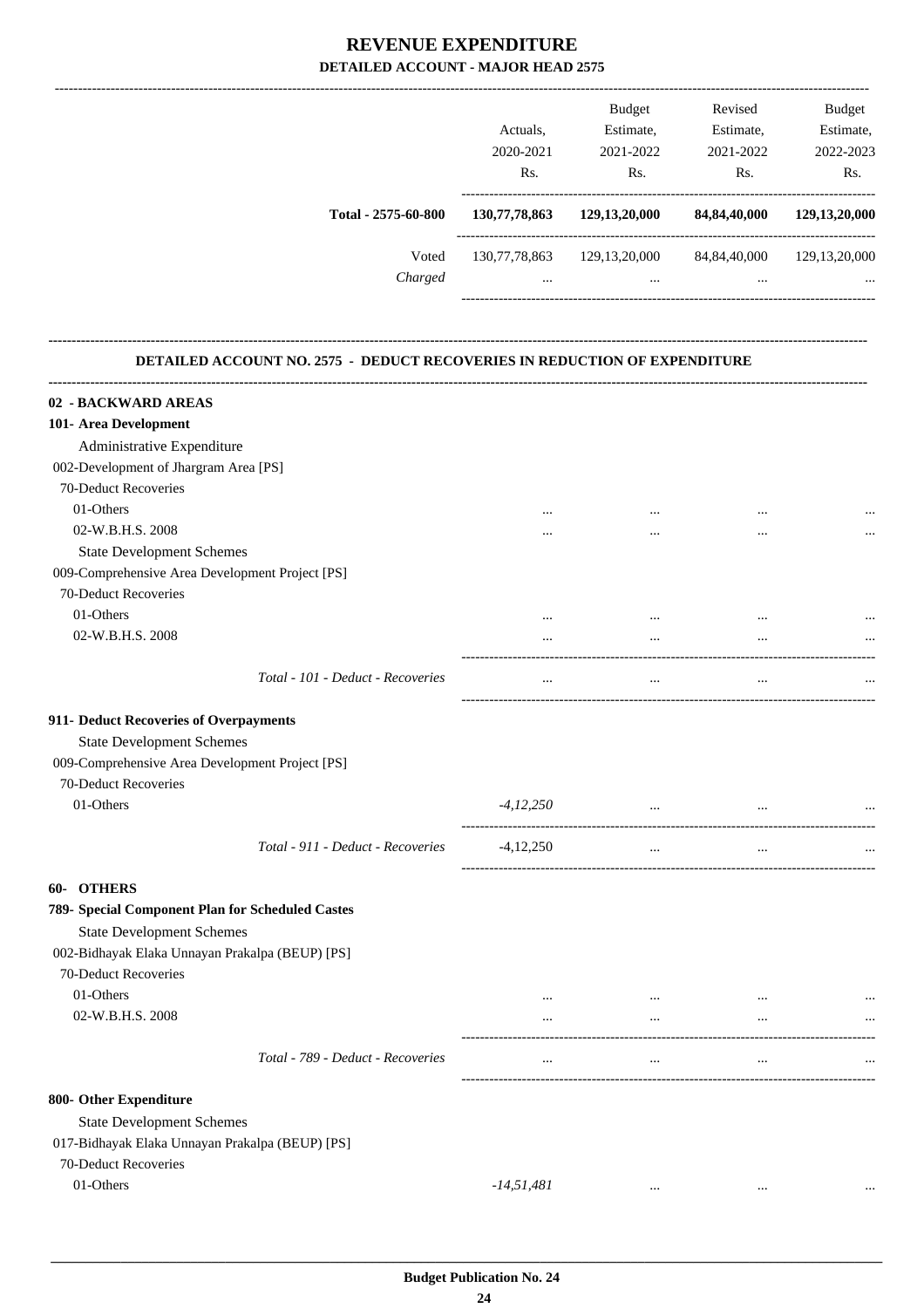|                                                           |                                    | Actuals,<br>2020-2021<br>Rs. | <b>Budget</b><br>Estimate,<br>2021-2022<br>Rs. | Revised<br>Estimate,<br>2021-2022<br>Rs. | Budget<br>Estimate,<br>2022-2023<br>Rs. |
|-----------------------------------------------------------|------------------------------------|------------------------------|------------------------------------------------|------------------------------------------|-----------------------------------------|
|                                                           | Total - 800 - Deduct - Recoveries  | $-14,51,481$                 | $\cdots$                                       | $\cdots$                                 |                                         |
| 911- Deduct Recoveries of Overpayments                    |                                    |                              |                                                |                                          |                                         |
| <b>State Development Schemes</b>                          |                                    |                              |                                                |                                          |                                         |
| 012-Refund of unutilised funds under various Schemes [PS] |                                    |                              |                                                |                                          |                                         |
| 70-Deduct Recoveries                                      |                                    |                              |                                                |                                          |                                         |
| 01-Others                                                 |                                    | $-59,56,626$                 | $\cdots$                                       | $\cdots$                                 | $\cdots$                                |
| 019-Bidhayak Elaka Unnayan Prakalpa (BEUP) [PS]           |                                    |                              |                                                |                                          |                                         |
| 70-Deduct Recoveries                                      |                                    |                              |                                                |                                          |                                         |
| 01-Others                                                 |                                    |                              | $\cdots$                                       |                                          |                                         |
|                                                           | Total - 911 - Deduct - Recoveries  | $-59,56,626$                 | $\cdots$                                       | $\cdots$                                 |                                         |
|                                                           | Total - 2575 - Deduct - Recoveries | $-78,20,357$                 | $\cdots$                                       | $\cdots$                                 |                                         |
|                                                           |                                    |                              |                                                |                                          |                                         |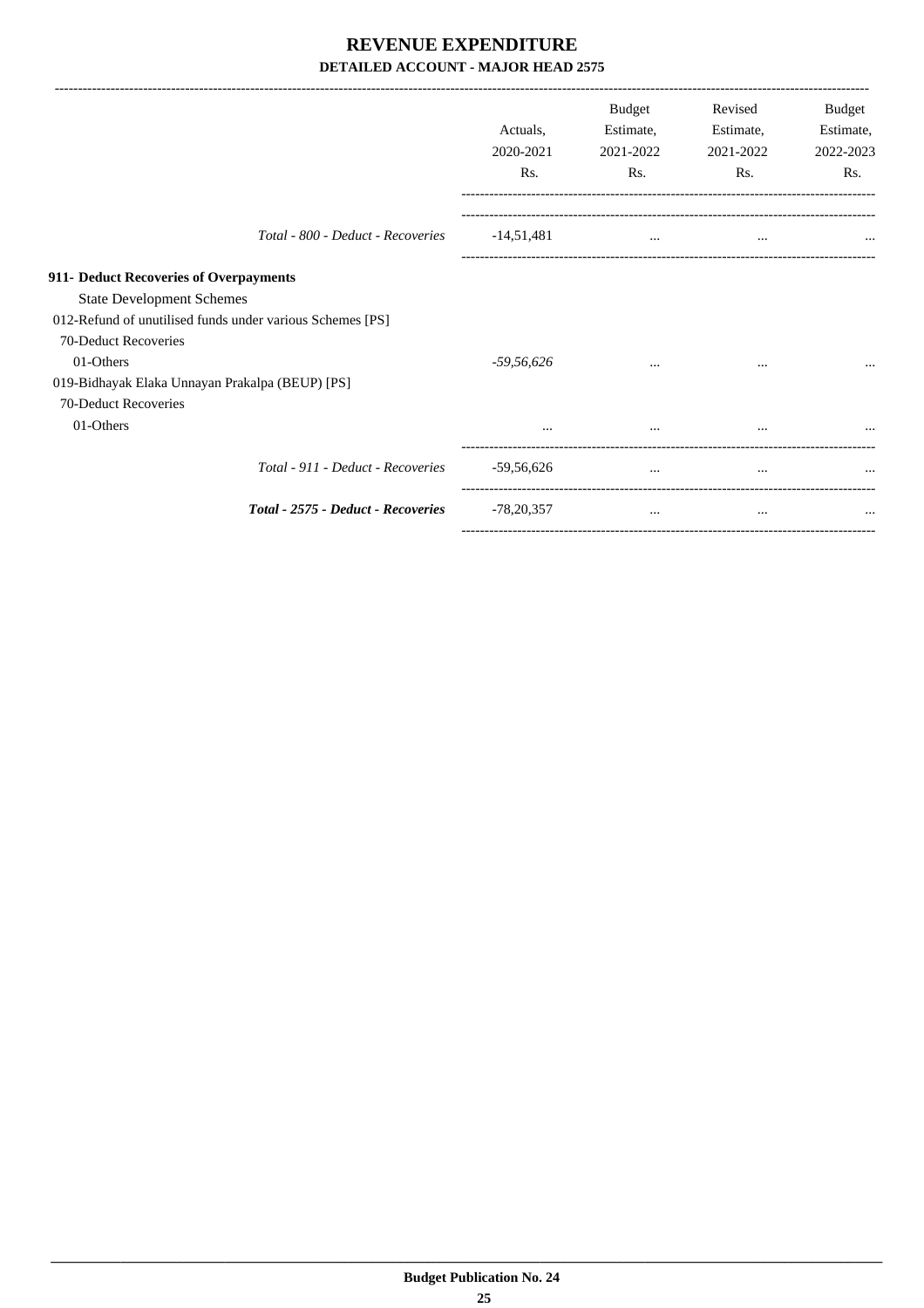#### **DEMAND No. 71**

#### **Planning & Statistics Department**

**C - Economic Services - (j) General Economic Services**

#### **Head of Account : 3451 - Secretariat-Economic Services**

| Voted Rs. 43,71,04,000     | <b>Charged Rs. Nil</b> |              |             | Total Rs. 43,71,04,000 |
|----------------------------|------------------------|--------------|-------------|------------------------|
|                            |                        | Voted Rs.    | Charged Rs. | <b>Total Rs.</b>       |
| <b>Gross Expenditure</b>   |                        | 43,71,04,000 | $\cdots$    | 43,71,04,000           |
| <b>Deduct - Recoveries</b> |                        | $-4.000$     | $\cdots$    | $-4,000$               |
| <b>Net Expenditure</b>     |                        | 43,71,00,000 | $\cdots$    | 43,71,00,000           |
|                            |                        |              |             |                        |

#### **REVENUE EXPENDITURE ABSTRACT ACCOUNT**

---------------------------------------------------------------------------------------------------------------------------------------------------------------------------------

|                                           |                                                                                |             | Budget                                       | Revised                                             | <b>Budget</b>   |
|-------------------------------------------|--------------------------------------------------------------------------------|-------------|----------------------------------------------|-----------------------------------------------------|-----------------|
|                                           |                                                                                | Actuals,    | Estimate,                                    | Estimate,                                           | Estimate,       |
|                                           |                                                                                | 2020-2021   | 2021-2022                                    | 2021-2022                                           | 2022-2023       |
|                                           |                                                                                | Rs.         | Rs.                                          | Rs.                                                 | Rs.             |
| 090- Secretariate                         |                                                                                |             |                                              |                                                     |                 |
| Administrative Expenditure                |                                                                                |             | $10,68,36,976$ $11,58,85,000$ $11,76,40,000$ |                                                     | 11,93,42,000    |
| <b>State Development Schemes</b>          |                                                                                | 3,61,17,218 | 10,78,00,000                                 | 3,51,18,000                                         | 11,31,90,000    |
|                                           | <b>Total - 090</b>                                                             |             |                                              | 14,29,54,194 22,36,85,000 15,27,58,000              | 23, 25, 32, 000 |
| 101- Planning Commission / Planning Board |                                                                                |             |                                              |                                                     |                 |
| Administrative Expenditure                |                                                                                | 75,71,412   |                                              | 95,89,000 83,24,000 87,47,000                       |                 |
| <b>State Development Schemes</b>          |                                                                                |             | 28,79,64,243 18,65,00,000                    | 6,26,94,000                                         | 19,58,25,000    |
|                                           | <b>Total - 101</b>                                                             |             |                                              | 29,55,35,655 19,60,89,000 7,10,18,000               | 20,45,72,000    |
|                                           | <b>Grand Total - Gross</b>                                                     |             |                                              | 43,84,89,849 41,97,74,000 22,37,76,000              | 43,71,04,000    |
|                                           | Voted                                                                          |             |                                              | 43,84,89,849 41,97,74,000 22,37,76,000 43,71,04,000 |                 |
|                                           |                                                                                |             |                                              | $Charged$ $\ldots$ $\ldots$ $\ldots$ $\ldots$       |                 |
|                                           | Administrative Expenditure 11,44,08,388 12,54,74,000 12,59,64,000 12,80,89,000 |             |                                              |                                                     |                 |
|                                           | State Development Schemes 32,40,81,461 29,43,00,000 9,78,12,000                |             |                                              |                                                     | 30,90,15,000    |
|                                           | <b>Deduct Recoveries</b>                                                       |             | $-14,20,132$ $-4,000$                        | $-4.000$                                            | $-4,000$        |
|                                           | Grand Total - Net 43,70,69,717 41,97,70,000 22,37,72,000                       |             |                                              |                                                     | 43,71,00,000    |
|                                           | Voted                                                                          |             |                                              | 43,70,69,717 41,97,70,000 22,37,72,000              | 43,71,00,000    |
|                                           | Charged                                                                        | $\ddots$    | $\ddots$                                     |                                                     |                 |
|                                           |                                                                                |             |                                              |                                                     |                 |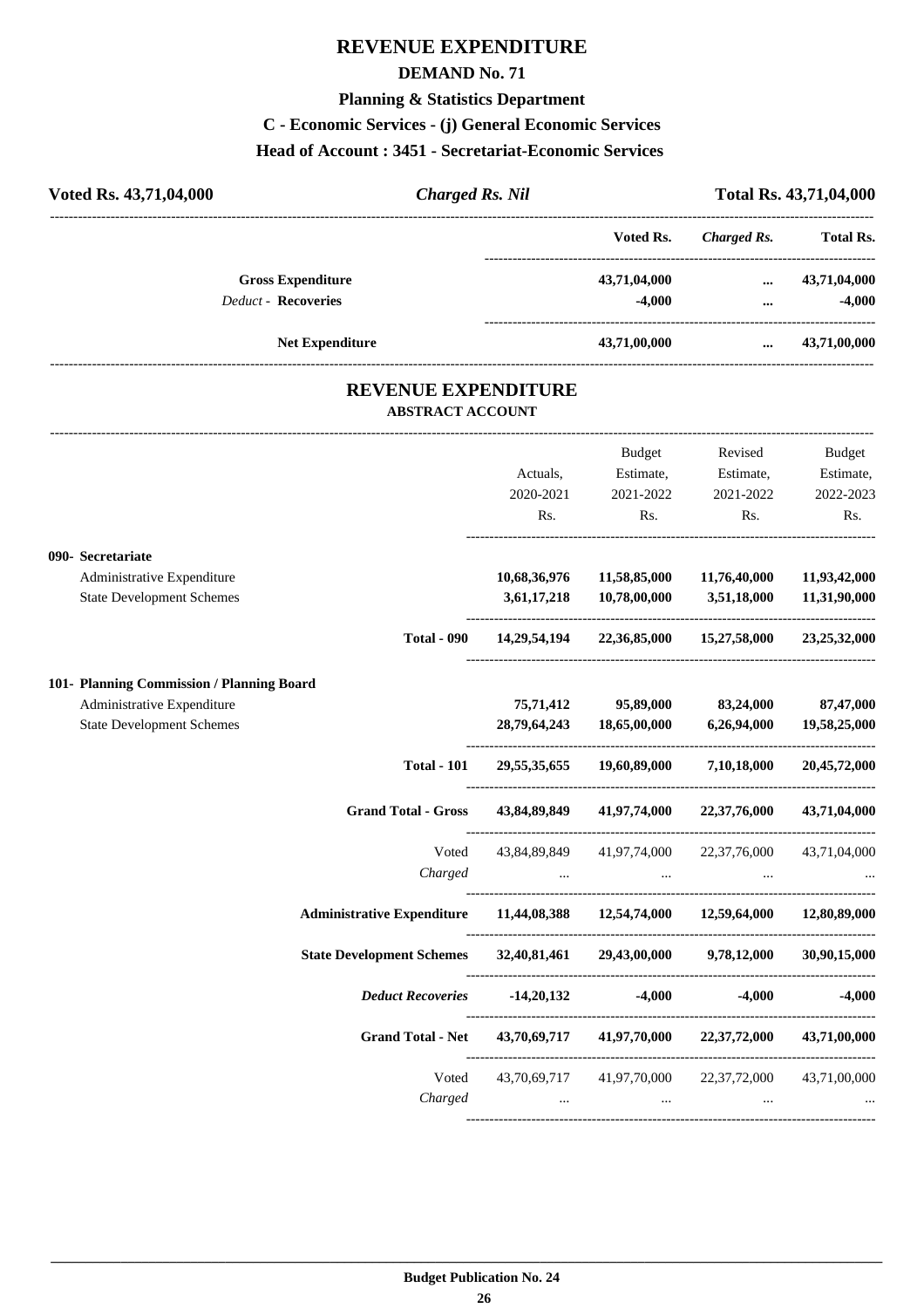|                                                                 | Actuals,<br>2020-2021<br>Rs. | Budget<br>Estimate,<br>2021-2022<br>Rs. | Revised<br>Estimate,<br>2021-2022<br>Rs. | Budget<br>Estimate,<br>2022-2023<br>Rs. |
|-----------------------------------------------------------------|------------------------------|-----------------------------------------|------------------------------------------|-----------------------------------------|
| DETAILED ACCOUNT NO. 3451-00-090 - SECRETARIATE                 |                              |                                         |                                          |                                         |
| 090- Secretariate                                               |                              |                                         |                                          |                                         |
| <b>Administrative Expenditure</b>                               |                              |                                         |                                          |                                         |
| 036- Development and Planning Dept.- Natrual Resources Database |                              |                                         |                                          |                                         |
| Management System (NRDMS) [PS]                                  |                              |                                         |                                          |                                         |
| 02- Wages                                                       |                              |                                         |                                          |                                         |
| 037- Department of Statistics and Programme Implementation [PS] |                              |                                         |                                          |                                         |
| 01- Salaries                                                    |                              |                                         |                                          |                                         |
| 01-Pay                                                          | 1,34,47,800                  | 1,40,93,000                             | 1,37,17,000                              | 1,41,29,000                             |
| 14-Grade Pay                                                    | $\cdots$                     | $\cdots$                                | $\ldots$                                 |                                         |
| 02-Dearness Allowance                                           | 63,459                       | 4,23,000                                | 5,49,000                                 | 8,48,000                                |
| 03-House Rent Allowance                                         | 14,78,256                    | 13,39,000                               | 13,90,000                                | 13,42,000                               |
| 04-Ad hoc Bonus                                                 | 50,400                       | 58,000                                  | 51,000                                   | 52,000                                  |
| 07-Other Allowances                                             | 30,600                       | 3,61,000                                | 32,000                                   | 33,000                                  |
| 12-Medical Allowance                                            |                              | 1,000                                   | 1,000                                    | 1.000                                   |
| Total - 3451-00-090-037-01                                      | 1,50,70,515                  | 1,62,75,000                             | 1,57,40,000                              | 1,64,05,000                             |
| 02- Wages                                                       | 2,16,000                     | 2,75,000                                | 2,29,000                                 | 2,36,000                                |
| 07- Medical Reimbursements                                      | $\cdots$                     | 4,000                                   | 4,000                                    | 4,000                                   |
| 11- Travel Expenses                                             | $\cdots$                     | 1,49,000                                | 1,49,000                                 | 1,52,000                                |
| 12- Medical Reimbursements under WBHS 2008                      | 94,154                       | 2,26,000                                | 2,26,000                                 | 2,31,000                                |
| 13- Office Expenses                                             |                              |                                         |                                          |                                         |
| 01-Electricity                                                  |                              | 90,000                                  | 90,000                                   | 92,000                                  |
| 02-Telephone                                                    | 1,74,298                     | 2,00,000                                | 2,00,000                                 | 2,04,000                                |
| 03-Maintenance / P.O.L. for Office Vehicles                     |                              | 1,46,000                                | 1,46,000                                 | 1,46,000                                |
| 04-Other Office Expenses                                        | 97,777                       | 1,21,000                                | 1,21,000                                 | 1,23,000                                |
| Total - 3451-00-090-037-13                                      | 2,72,075                     | 5,57,000                                | 5,57,000                                 | 5,65,000                                |
| 14- Rents, Rates and Taxes                                      | $\cdots$                     | 1,000                                   | $\cdots$                                 | $\cdots$                                |
| 16- Publications                                                |                              | 1,02,000                                | 1,02,000                                 | 1,04,000                                |
| 19- Maintenance                                                 |                              | 54,000                                  | 54,000                                   | 54,000                                  |
| 27- Minor Works/ Maintenance                                    |                              | 55,000                                  | 55,000                                   | 55,000                                  |
| 50- Other Charges                                               |                              | 35,000                                  | 35,000                                   | 36,000                                  |
| 77- Computerisation                                             |                              | 60,000                                  | 60,000                                   | 60,000                                  |
| 98- Training                                                    |                              | 2,04,000                                | 2,04,000                                 | 2,04,000                                |
| Total - 3451-00-090-037                                         | 1,56,52,744                  | 1,79,97,000 1,74,15,000                 |                                          | 1,81,06,000                             |
| 038- Department of Planning [DP] [PS]                           |                              |                                         |                                          |                                         |
| 01- Salaries                                                    |                              |                                         |                                          |                                         |
| $01-Pay$                                                        | 6,41,48,065                  | 7,13,77,000                             | 6,54,31,000                              | 6,73,94,000                             |
| 14-Grade Pay                                                    | $\cdots$                     | $\cdots$                                | $\cdots$                                 |                                         |
| 02-Dearness Allowance                                           | 7,36,056                     | 21,41,000                               | 26,17,000                                | 40,44,000                               |
| 03-House Rent Allowance                                         | 61, 53, 754                  | 67,81,000                               | 64,69,000                                | 64,02,000                               |
| 04-Ad hoc Bonus                                                 | 2,47,800                     | 2,48,000                                | 2,53,000                                 | 2,58,000                                |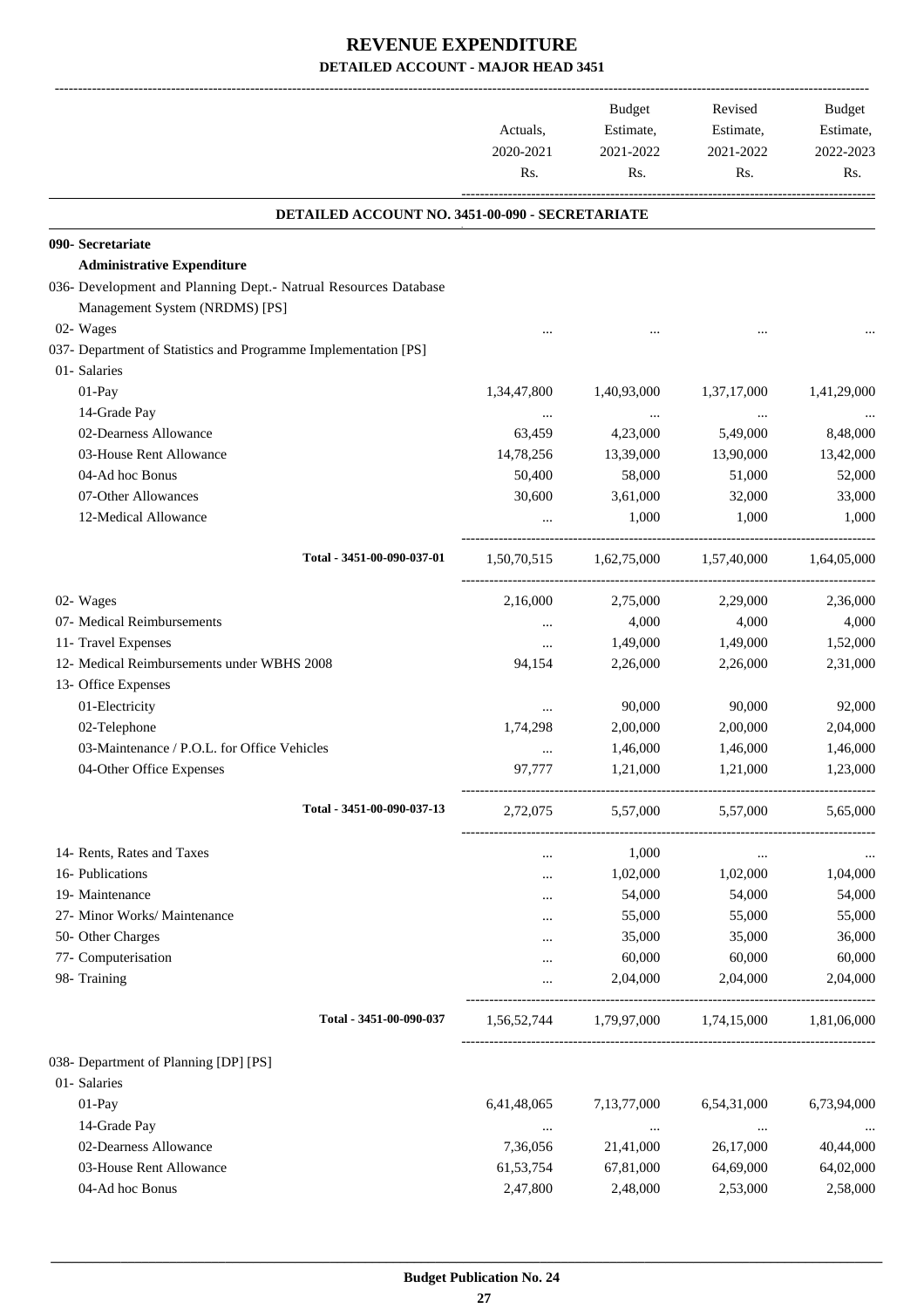|                                                                                                         |             | <b>Budget</b> | Revised                                | Budget       |
|---------------------------------------------------------------------------------------------------------|-------------|---------------|----------------------------------------|--------------|
|                                                                                                         | Actuals,    | Estimate,     | Estimate,                              | Estimate,    |
|                                                                                                         | 2020-2021   | 2021-2022     | 2021-2022                              | 2022-2023    |
|                                                                                                         | Rs.         | Rs.           | Rs.                                    | Rs.          |
| 07-Other Allowances                                                                                     | 73,998      | 3,70,000      | 3,50,000                               | 3,60,000     |
| 12-Medical Allowance                                                                                    | 76,711      | 76,000        | 78,000                                 | 80,000       |
| Total - 3451-00-090-038-01                                                                              |             |               | 7,14,36,384 8,09,93,000 7,51,98,000    | 7,85,38,000  |
|                                                                                                         |             |               |                                        |              |
| 02- Wages                                                                                               | 11,25,336   | 6,38,000      | 41,00,000                              | 12,31,000    |
| 07- Medical Reimbursements                                                                              | 20,372      | 86,000        | 2,50,000                               | 2,88,000     |
| 11- Travel Expenses                                                                                     | $\cdots$    | 94,000        | 94,000                                 | 96,000       |
| 12- Medical Reimbursements under WBHS 2008                                                              | 4,47,628    | 6,75,000      | 6,75,000                               | 6,89,000     |
| 13- Office Expenses                                                                                     |             |               |                                        |              |
| 01-Electricity                                                                                          | 64,79,085   | 23,72,000     | 68,72,000                              | 70,00,000    |
| 02-Telephone                                                                                            | 1,85,077    | 2,68,000      | 2,68,000                               | 2,73,000     |
| 03-Maintenance / P.O.L. for Office Vehicles                                                             | $\ldots$    | 51,000        | 51,000                                 | 51,000       |
| 04-Other Office Expenses                                                                                | 4,35,604    | 7,64,000      | 7,13,000                               | 7,64,000     |
| Total - 3451-00-090-038-13                                                                              | 70,99,766   | 34,55,000     | 79,04,000                              | 80,88,000    |
| 16- Publications                                                                                        |             | 4,000         | 4,000                                  | 4,000        |
| 19- Maintenance                                                                                         | $\cdots$    | 1,000         | 1,000                                  | 1,000        |
|                                                                                                         |             |               | 1,000                                  |              |
| 27- Minor Works/ Maintenance                                                                            |             | 1,000         |                                        | 1,000        |
| 28- Payment of Professional and Special Services                                                        |             |               |                                        |              |
| 02-Other charges                                                                                        | 1,79,500    | 2,34,000      | 1,80,000                               | 1,80,000     |
| 50- Other Charges                                                                                       | 51,738      | 2,31,000      | 2,31,000                               | 2,38,000     |
| Total - 3451-00-090-038                                                                                 | 8,03,60,724 | 8,64,12,000   | 8,86,38,000                            | 8,93,54,000  |
| 039- Department of Planning -Natural Resources Database<br>Management System(NRDMS)[DP] [PS]            |             |               |                                        |              |
| 02- Wages                                                                                               | 1,08,23,508 | 1,14,33,000   | 1,14,93,000                            | 1,18,38,000  |
| 11- Travel Expenses                                                                                     |             | 9,000         | 9,000                                  | 9,000        |
| 13- Office Expenses                                                                                     |             |               |                                        |              |
| 04-Other Office Expenses                                                                                | $\cdots$    | 34,000        | 85,000                                 | 35,000       |
| Total - 3451-00-090-039                                                                                 | 1,08,23,508 |               | 1,14,76,000 1,15,87,000                | 1.18.82.000  |
| <b>Total - Administrative Expenditure</b>                                                               |             |               | 10,68,36,976 11,58,85,000 11,76,40,000 | 11,93,42,000 |
|                                                                                                         |             |               |                                        |              |
| <b>State Development Schemes</b>                                                                        |             |               |                                        |              |
| 040- Department of Planning Strengthening Department of Planning<br>for District Plan Schemes [DP] [PS] |             |               |                                        |              |
| 16- Publications                                                                                        | 8,93,000    | 58,00,000     | 19,33,000                              | 60,90,000    |
| 19- Maintenance                                                                                         |             | 10,00,000     | 3,33,000                               | 10,50,000    |
| 27- Minor Works/ Maintenance                                                                            | $\cdots$    | 10,00,000     | 3,33,000                               | 10,50,000    |
| 77- Computerisation                                                                                     | 3,33,77,102 | 5,20,00,000   | 1,65,19,000                            | 5,46,00,000  |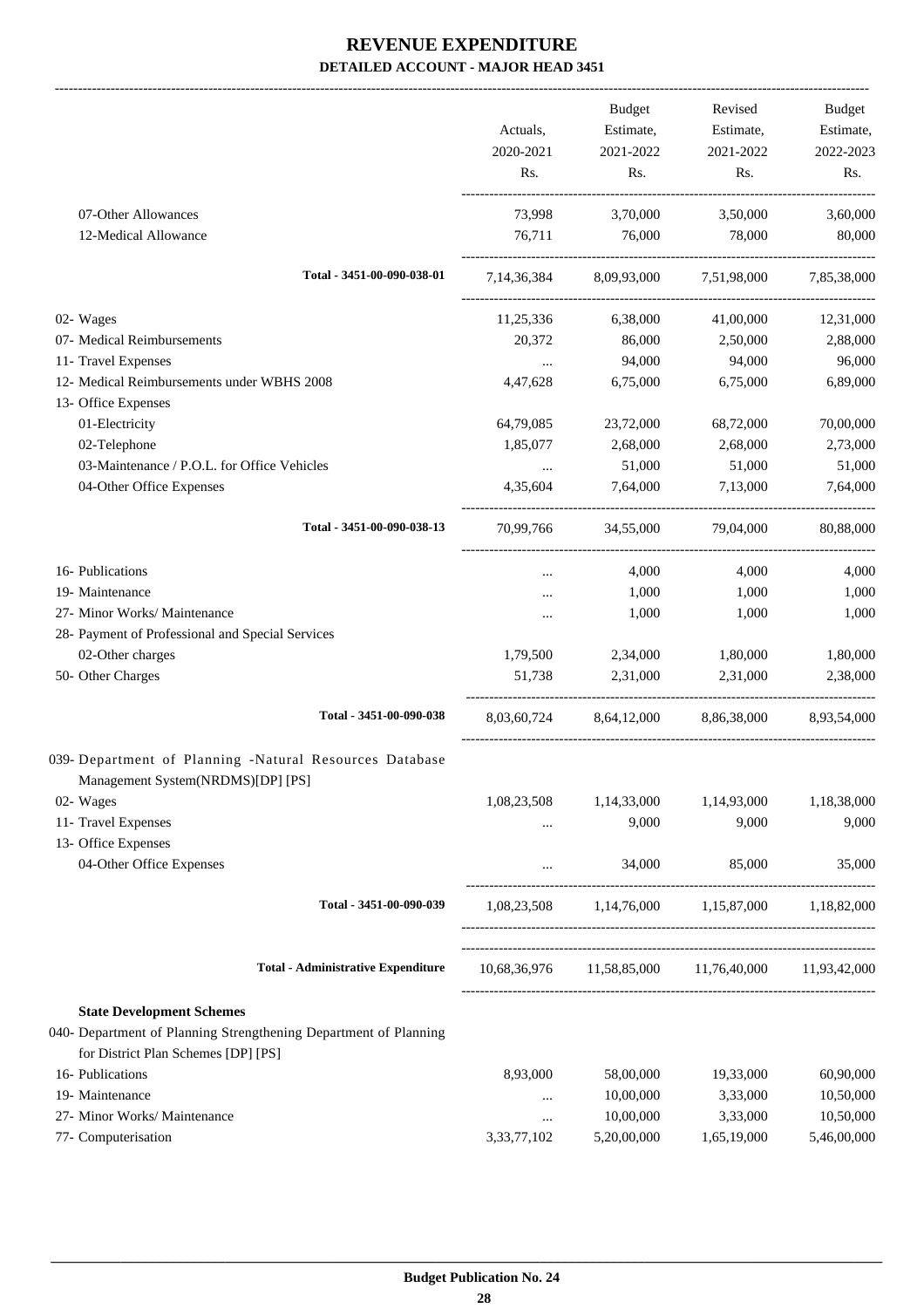| Actuals,<br>2020-2021<br>R <sub>s</sub> .<br>3,42,70,102 | Estimate,<br>2021-2022<br>Rs. | Estimate,<br>2021-2022<br>Rs. | Estimate,<br>2022-2023<br>Rs.                                                                                                                                         |
|----------------------------------------------------------|-------------------------------|-------------------------------|-----------------------------------------------------------------------------------------------------------------------------------------------------------------------|
|                                                          |                               |                               |                                                                                                                                                                       |
|                                                          |                               |                               |                                                                                                                                                                       |
|                                                          |                               |                               |                                                                                                                                                                       |
|                                                          | 5,98,00,000                   | 1,91,18,000                   | 6,27,90,000                                                                                                                                                           |
|                                                          |                               |                               |                                                                                                                                                                       |
| 4,72,216                                                 | 65,00,000                     | 21,67,000                     | 68,25,000                                                                                                                                                             |
| $\ddotsc$                                                | 1,00,00,000                   | 33,33,000                     | 1,05,00,000                                                                                                                                                           |
| 13,74,900                                                | 2,50,00,000                   | 83,33,000                     | 2,62,50,000                                                                                                                                                           |
| 18,47,116                                                | 4,15,00,000                   | 1,38,33,000                   | 4, 35, 75, 000                                                                                                                                                        |
|                                                          |                               |                               |                                                                                                                                                                       |
|                                                          | 20,00,000                     | 6,67,000                      | 21,00,000                                                                                                                                                             |
|                                                          | 45,00,000                     | 15,00,000                     | 47,25,000                                                                                                                                                             |
| $\cdots$                                                 |                               |                               | 68,25,000                                                                                                                                                             |
|                                                          |                               |                               |                                                                                                                                                                       |
|                                                          |                               |                               | 23, 25, 32, 000                                                                                                                                                       |
|                                                          |                               |                               | 23, 25, 32, 000                                                                                                                                                       |
|                                                          |                               |                               |                                                                                                                                                                       |
|                                                          |                               |                               | 65,00,000<br>21,67,000<br>3,61,17,218 10,78,00,000 3,51,18,000 11,31,90,000<br>$14,29,54,194$ $22,36,85,000$ $15,27,58,000$<br>14,29,54,194 22,36,85,000 15,27,58,000 |

| <b>Administrative Expenditure</b>                     |                            |           |           |           |           |
|-------------------------------------------------------|----------------------------|-----------|-----------|-----------|-----------|
| 001 - Planning Organisation State Planning Board [PS] |                            |           |           |           |           |
| 01- Salaries                                          |                            |           |           |           |           |
| $01-Pav$                                              |                            | 67,64,963 | 80,34,000 | 69,00,000 | 71,07,000 |
| 14-Grade Pay                                          |                            | $\cdots$  | $\cdots$  | $\cdots$  | $\cdots$  |
| 02-Dearness Allowance                                 |                            | 33.132    | 2,41,000  | 2,76,000  | 4,26,000  |
| 03-House Rent Allowance                               |                            | 7,27,717  | 7,63,000  | 6,56,000  | 6,75,000  |
| 04-Ad hoc Bonus                                       |                            | 12,600    | 27,000    | 13,000    | 13,000    |
| 07-Other Allowances                                   |                            | $\cdots$  | 1,81,000  | 1,36,000  | 1,81,000  |
| 12-Medical Allowance                                  |                            | $\cdots$  | 1,000     | 1.000     | 1.000     |
|                                                       | Total - 3451-00-101-001-01 | 75,38,412 | 92,47,000 | 79,82,000 | 84,03,000 |
|                                                       |                            |           |           |           |           |

**.**

**101- Planning Commission / Planning Board**

| 07- Medical Reimbursements                 | 13,000   | 1.000  | 1.000  | 1.000  |
|--------------------------------------------|----------|--------|--------|--------|
| 11- Travel Expenses                        | $\cdots$ | 32,000 | 32,000 | 33,000 |
| 12- Medical Reimbursements under WBHS 2008 | 20,000   | 70.000 | 70,000 | 71,000 |
| 13- Office Expenses                        |          |        |        |        |
| 02-Telephone                               | $\cdots$ | 13,000 | 13,000 | 13,000 |
|                                            |          |        |        |        |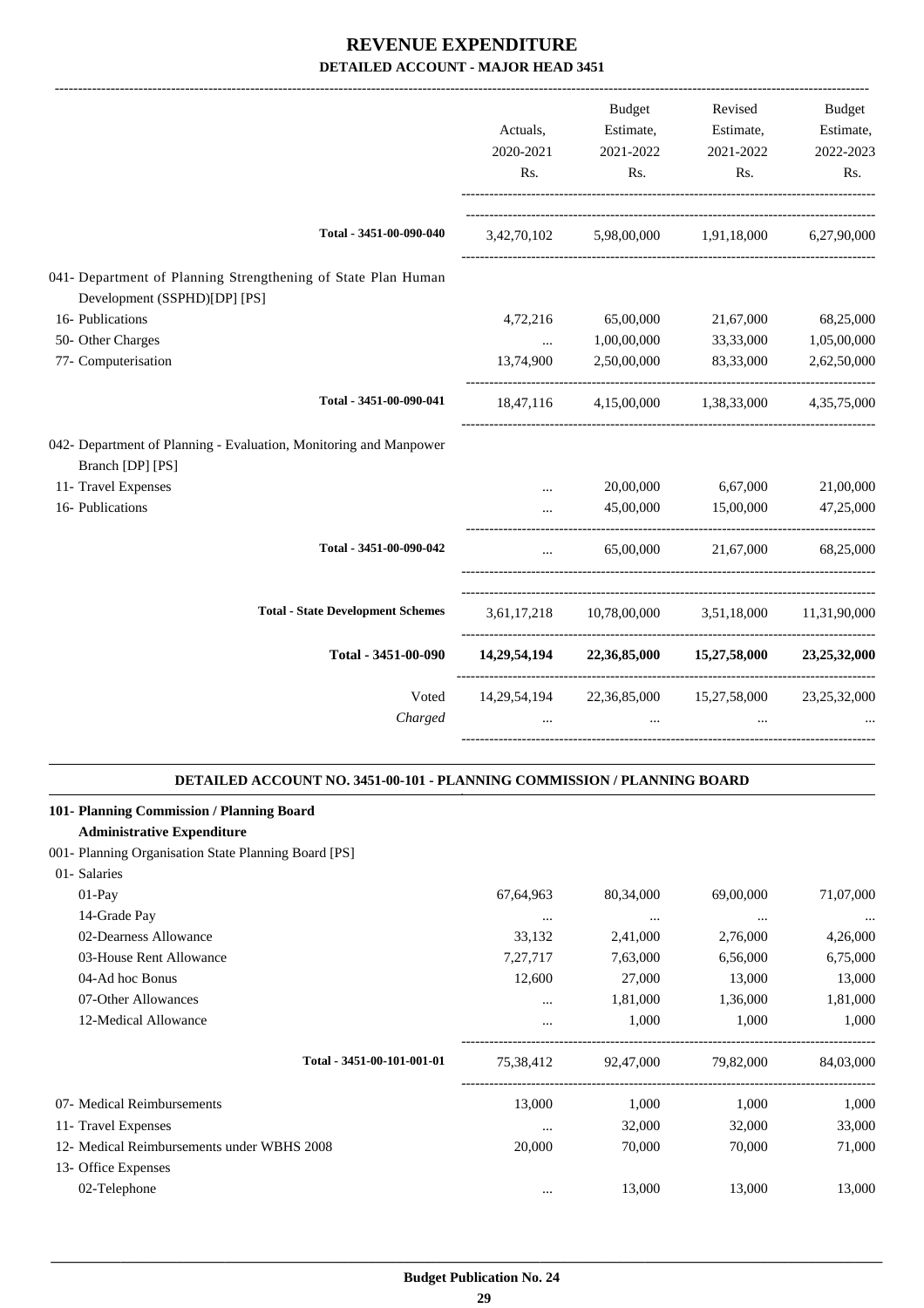|                                             | Actuals,<br>2020-2021<br>Rs. | Budget<br>Estimate,<br>2021-2022<br>Rs. | Revised<br>Estimate,<br>2021-2022<br>Rs. | <b>Budget</b><br>Estimate,<br>2022-2023<br>Rs. |
|---------------------------------------------|------------------------------|-----------------------------------------|------------------------------------------|------------------------------------------------|
| 03-Maintenance / P.O.L. for Office Vehicles | $\cdots$                     | 71,000                                  | 71,000                                   | 71,000                                         |
| 04-Other Office Expenses                    | $\cdots$                     | 16,000                                  | 16,000                                   | 16,000                                         |
|                                             |                              |                                         | -----------------------                  |                                                |
| Total - 3451-00-101-001-13                  | $\cdots$                     |                                         | 1,00,000 1,00,000                        | 1,00,000                                       |
| 19- Maintenance                             | $\cdots$                     |                                         | 1,25,000 1,25,000                        | 1,25,000                                       |
| 50- Other Charges                           | $\cdots$                     | 14,000                                  | 14,000                                   | 14,000                                         |
| Total - 3451-00-101-001                     | 75,71,412                    | 95,89,000                               | 83,24,000                                | 87,47,000                                      |
| 011- Central Monitoring (Headquaters) [PS]  |                              |                                         |                                          |                                                |
| 01- Salaries                                |                              |                                         |                                          |                                                |
| 01-Pay                                      | $\ddotsc$                    |                                         | $\cdots$                                 |                                                |
| 14-Grade Pay                                |                              | $\cdots$                                |                                          |                                                |
| 02-Dearness Allowance                       |                              | $\cdots$                                | $\cdots$                                 |                                                |
| 03-House Rent Allowance                     | $\ddotsc$                    |                                         |                                          |                                                |
| 04-Ad hoc Bonus                             |                              |                                         | $\cdots$                                 |                                                |
| 07-Other Allowances                         |                              |                                         | $\ddotsc$                                |                                                |
| 12-Medical Allowance                        |                              |                                         | $\ddotsc$                                |                                                |
| 07- Medical Reimbursements                  |                              |                                         | $\ddotsc$                                |                                                |
| 11- Travel Expenses                         |                              |                                         | $\ddotsc$                                |                                                |
| 12- Medical Reimbursements under WBHS 2008  |                              |                                         | $\ddotsc$                                |                                                |
| 13- Office Expenses                         |                              |                                         |                                          |                                                |
| 01-Electricity                              | $\ddotsc$                    | $\cdots$                                | $\cdots$                                 |                                                |
| 02-Telephone                                |                              |                                         | $\ddotsc$                                |                                                |
| 03-Maintenance / P.O.L. for Office Vehicles | $\cdots$                     | $\cdots$                                |                                          |                                                |
| 04-Other Office Expenses                    |                              |                                         |                                          | $\cdots$                                       |
| 16- Publications                            | $\ldots$                     | $\cdots$                                | $\cdots$                                 | $\cdots$                                       |
| 50- Other Charges                           | $\ddotsc$                    | $\cdots$                                | $\ddotsc$                                | $\cdots$                                       |
| 012- Manpower Unit [PS]                     |                              |                                         |                                          |                                                |
| 01- Salaries                                |                              |                                         |                                          |                                                |
| 01-Pay                                      | $\ddotsc$                    | $\cdots$                                | $\cdots$                                 |                                                |
| 14-Grade Pay                                | $\cdots$                     | $\cdots$                                | $\ddotsc$                                | $\cdots$                                       |
| 02-Dearness Allowance                       | $\cdots$                     | $\cdots$                                | $\ddotsc$                                | $\cdots$                                       |
| 03-House Rent Allowance                     | $\ddotsc$                    | $\cdots$                                | $\ddotsc$                                | $\cdots$                                       |
| 04-Ad hoc Bonus                             | $\cdots$                     | $\cdots$                                | $\ddotsc$                                | $\cdots$                                       |
| 07-Other Allowances                         | $\cdots$                     | $\cdots$                                | $\cdots$                                 | $\cdots$                                       |
| 12-Medical Allowance                        | $\cdots$                     | $\cdots$                                | $\ddotsc$                                | $\cdots$                                       |
| 07- Medical Reimbursements                  | $\cdots$                     | $\cdots$                                | $\cdots$                                 | $\cdots$                                       |
| 11- Travel Expenses                         | $\cdots$                     | $\cdots$                                | $\ddotsc$                                | $\cdots$                                       |
| 12- Medical Reimbursements under WBHS 2008  | $\cdots$                     | $\cdots$                                | $\cdots$                                 | $\cdots$                                       |
| 13- Office Expenses                         |                              |                                         |                                          |                                                |
| 01-Electricity                              |                              | $\cdots$                                | $\cdots$                                 | $\cdots$                                       |
| 02-Telephone                                | $\cdots$                     | $\cdots$                                | $\ddotsc$                                | $\cdots$                                       |
| 03-Maintenance / P.O.L. for Office Vehicles | $\cdots$                     | $\cdots$                                | $\cdots$                                 | $\cdots$                                       |
| 04-Other Office Expenses                    | $\cdots$                     | $\cdots$                                | $\cdots$                                 | $\cdots$                                       |
| 013- Project Formulation Unit [PS]          |                              |                                         |                                          |                                                |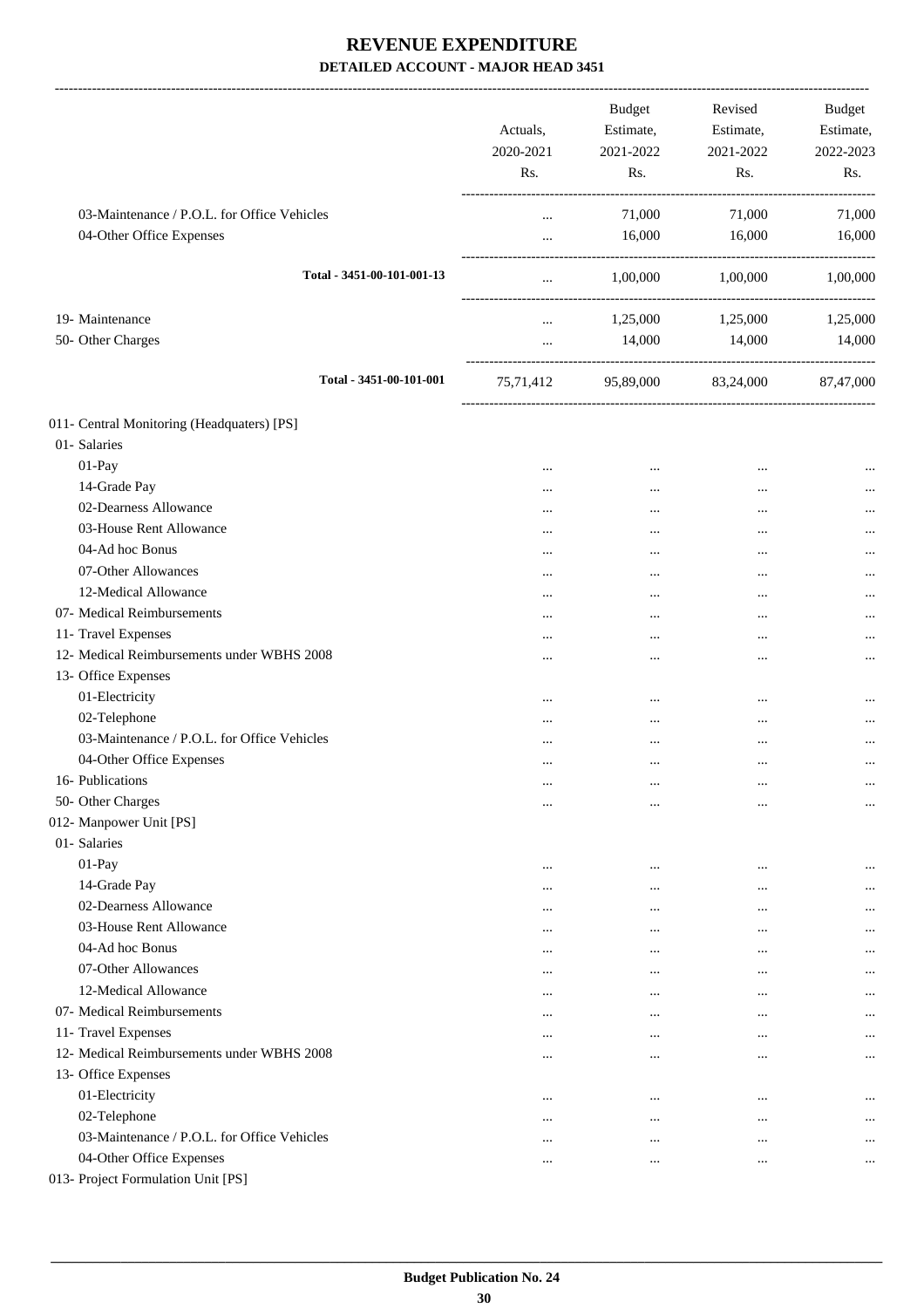|                                                                  | Actuals,<br>2020-2021<br>Rs. | <b>Budget</b><br>Estimate,<br>2021-2022<br>Rs. | Revised<br>Estimate,<br>2021-2022<br>Rs. | <b>Budget</b><br>Estimate,<br>2022-2023<br>Rs. |
|------------------------------------------------------------------|------------------------------|------------------------------------------------|------------------------------------------|------------------------------------------------|
| 01- Salaries                                                     |                              |                                                |                                          |                                                |
| 01-Pay                                                           |                              |                                                |                                          |                                                |
| 14-Grade Pay                                                     |                              | $\ddotsc$                                      | $\cdots$                                 |                                                |
| 02-Dearness Allowance                                            | $\cdots$                     |                                                |                                          |                                                |
| 03-House Rent Allowance                                          |                              | $\cdots$                                       |                                          |                                                |
| 04-Ad hoc Bonus                                                  |                              | $\cdots$                                       |                                          |                                                |
| 07-Other Allowances                                              |                              | $\cdots$                                       | $\ddotsc$                                |                                                |
| 12-Medical Allowance                                             |                              |                                                | $\ddotsc$                                | $\cdots$                                       |
| 07- Medical Reimbursements                                       |                              |                                                | $\cdots$                                 | $\cdots$                                       |
| 11- Travel Expenses                                              | $\cdots$                     |                                                |                                          | $\cdots$                                       |
| 12- Medical Reimbursements under WBHS 2008                       | $\cdots$                     | $\cdots$                                       |                                          | $\cdots$                                       |
| 13- Office Expenses                                              |                              | $\cdots$                                       | $\ddotsc$                                | $\cdots$                                       |
| 01-Electricity                                                   |                              |                                                |                                          |                                                |
| 02-Telephone                                                     |                              |                                                | $\cdots$                                 |                                                |
| 03-Maintenance / P.O.L. for Office Vehicles                      |                              | $\cdots$                                       |                                          |                                                |
| 04-Other Office Expenses                                         |                              |                                                | $\cdots$                                 | $\cdots$                                       |
| 014- Strengthening of the Planning Machinery- Planning Cell [PS] |                              |                                                |                                          | $\cdots$                                       |
| 01- Salaries                                                     |                              |                                                |                                          |                                                |
| 01-Pay                                                           |                              |                                                |                                          |                                                |
| 14-Grade Pay                                                     |                              | $\cdots$                                       | $\cdots$                                 |                                                |
| 02-Dearness Allowance                                            |                              | $\cdots$                                       | $\cdots$                                 |                                                |
| 03-House Rent Allowance                                          |                              | $\cdots$                                       |                                          |                                                |
| 04-Ad hoc Bonus                                                  |                              | $\cdots$                                       | $\cdots$                                 |                                                |
| 07-Other Allowances                                              |                              |                                                | $\ddotsc$                                | $\cdots$                                       |
| 12-Medical Allowance                                             |                              | $\cdots$                                       | $\ddotsc$                                | $\cdots$                                       |
| 07- Medical Reimbursements                                       |                              |                                                | $\cdots$                                 | $\cdots$                                       |
| 11- Travel Expenses                                              |                              | $\cdots$                                       | $\cdots$                                 |                                                |
| 12- Medical Reimbursements under WBHS 2008                       |                              |                                                | $\cdots$                                 | $\cdots$                                       |
|                                                                  |                              | $\cdots$                                       | $\cdots$                                 | $\cdots$                                       |
| 13- Office Expenses<br>01-Electricity                            |                              |                                                |                                          |                                                |
|                                                                  | $\cdots$                     | $\cdots$                                       | $\cdots$                                 |                                                |
| 02-Telephone<br>03-Maintenance / P.O.L. for Office Vehicles      |                              | $\cdots$                                       | $\cdots$                                 | $\cdots$                                       |
| 04-Other Office Expenses                                         | $\cdots$                     | $\cdots$                                       | $\cdots$                                 |                                                |
|                                                                  | $\cdots$                     | $\cdots$                                       | $\cdots$                                 |                                                |
| <b>Total - Administrative Expenditure</b>                        | 75,71,412                    | 95,89,000 83,24,000                            |                                          | 87,47,000                                      |
| <b>State Development Schemes</b>                                 |                              |                                                |                                          |                                                |
| 002- Planning Organisation - Setting up of State Planning        |                              |                                                |                                          |                                                |
| Organisation [PS]                                                |                              |                                                |                                          |                                                |
| 13- Office Expenses                                              |                              |                                                |                                          |                                                |
| 01-Electricity                                                   | $\cdots$                     | 70,00,000                                      | 23,33,000                                | 73,50,000                                      |
| 02-Telephone                                                     | $\cdots$                     | 70,00,000                                      | 23,33,000                                | 73,50,000                                      |
| 03-Maintenance / P.O.L. for Office Vehicles                      | 37, 32, 915                  | 3,20,00,000                                    | 1,06,67,000                              | 3,36,00,000                                    |
| 04-Other Office Expenses                                         | 3,04,89,494                  | 6,00,00,000                                    | 2,00,00,000                              | 6,30,00,000                                    |
| Total - 3451-00-101-002-13                                       | 3,42,22,409                  | 10,60,00,000                                   | 3,53,33,000                              | 11,13,00,000                                   |
|                                                                  |                              |                                                |                                          |                                                |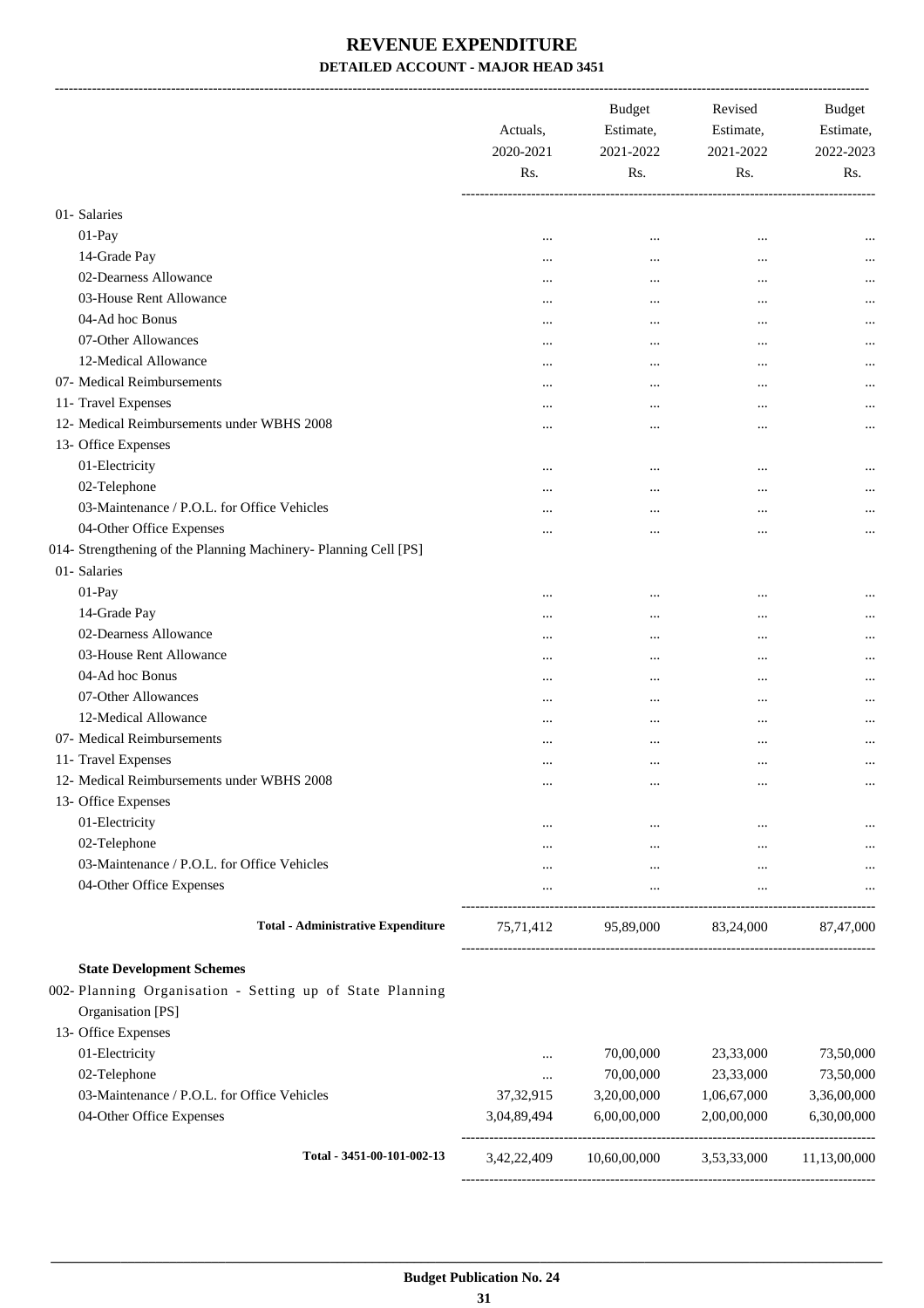-------------------------------------------------------------------------------------------------------------------------------------------------------------------------------

|                                          |                  | Actuals.<br>2020-2021<br>Rs. | <b>Budget</b><br>Estimate,<br>2021-2022<br>Rs. | Revised<br>Estimate,<br>2021-2022<br>Rs. | <b>Budget</b><br>Estimate,<br>2022-2023<br>Rs. |
|------------------------------------------|------------------|------------------------------|------------------------------------------------|------------------------------------------|------------------------------------------------|
| 50- Other Charges                        |                  | 25, 37, 41, 834              | 8,05,00,000                                    | 2,73,61,000                              | 8,45,25,000                                    |
| <b>Total - State Development Schemes</b> |                  | 28,79,64,243                 | 18,65,00,000                                   | 6,26,94,000                              | 19,58,25,000                                   |
| Total - 3451-00-101                      |                  | 29, 55, 35, 655              | 19,60,89,000                                   | 7,10,18,000                              | 20,45,72,000                                   |
|                                          | Voted<br>Charged | 29, 55, 35, 655<br>$\cdots$  | 19,60,89,000<br>$\cdots$                       | 7,10,18,000<br>$\cdots$                  | 20,45,72,000<br>$\cdots$                       |

#### **DETAILED ACCOUNT NO. 3451 - DEDUCT RECOVERIES IN REDUCTION OF EXPENDITURE**

**--------------------------------------------------------------------------------------------------------------------------------------------------------------------------------**

| 090- Secretariate                                              |          |           |           |          |
|----------------------------------------------------------------|----------|-----------|-----------|----------|
| Administrative Expenditure                                     |          |           |           |          |
| 008-Development and Planning Department Development Branch     |          |           |           |          |
| [PS]                                                           |          |           |           |          |
| 70-Deduct Recoveries                                           |          |           |           |          |
| 01-Others                                                      |          | $\cdots$  |           |          |
| 02-W.B.H.S. 2008                                               | .        | $\cdots$  |           | $\cdots$ |
| 031-Development and Planning Department Strenghthening of the  |          |           |           |          |
| Development and Planning Deptt for District Plan Scheme. [PS]  |          |           |           |          |
| 70-Deduct Recoveries                                           |          |           |           |          |
| 01-Others                                                      |          | $\ddotsc$ | $\cdots$  |          |
| 02-W.B.H.S. 2008                                               |          |           | $\cdots$  | $\cdots$ |
| 034-Department of Development & Planning. [PS]                 |          |           |           |          |
| 70-Deduct Recoveries                                           |          |           |           |          |
| 01-Others                                                      |          |           | $\ddotsc$ |          |
| 02-W.B.H.S. 2008                                               | $\cdots$ | $\cdots$  |           | $\cdots$ |
| 036-Development and Planning Dept.- Natrual Resources Database |          |           |           |          |
| Management System (NRDMS) [PS]                                 |          |           |           |          |
| 70-Deduct Recoveries                                           |          |           |           |          |
| 01-Others                                                      |          | $\ddotsc$ | $\cdots$  |          |
| 02-W.B.H.S. 2008                                               | $\cdots$ | $\cdots$  |           | $\cdots$ |
| 037-Department of Statistics and Programme Implementation [PS] |          |           |           |          |
| 70-Deduct Recoveries                                           |          |           |           |          |
| 01-Others                                                      |          | $-1,000$  | $-1,000$  | $-1,000$ |
| 02-W.B.H.S. 2008                                               |          | $\ddotsc$ | $\cdots$  |          |
| 038-Department of Planning [DP] [PS]                           |          |           |           |          |
| 70-Deduct Recoveries                                           |          |           |           |          |
| 01-Others                                                      | $\cdots$ | $-1,000$  | $-1,000$  | $-1,000$ |
| 039-Department of Planning -Natural Resources Database         |          |           |           |          |
| Management System(NRDMS)[DP] [PS]                              |          |           |           |          |
| 70-Deduct Recoveries                                           |          |           |           |          |
| 01-Others                                                      |          | $-1,000$  | $-1,000$  | $-1,000$ |
| <b>State Development Schemes</b>                               |          |           |           |          |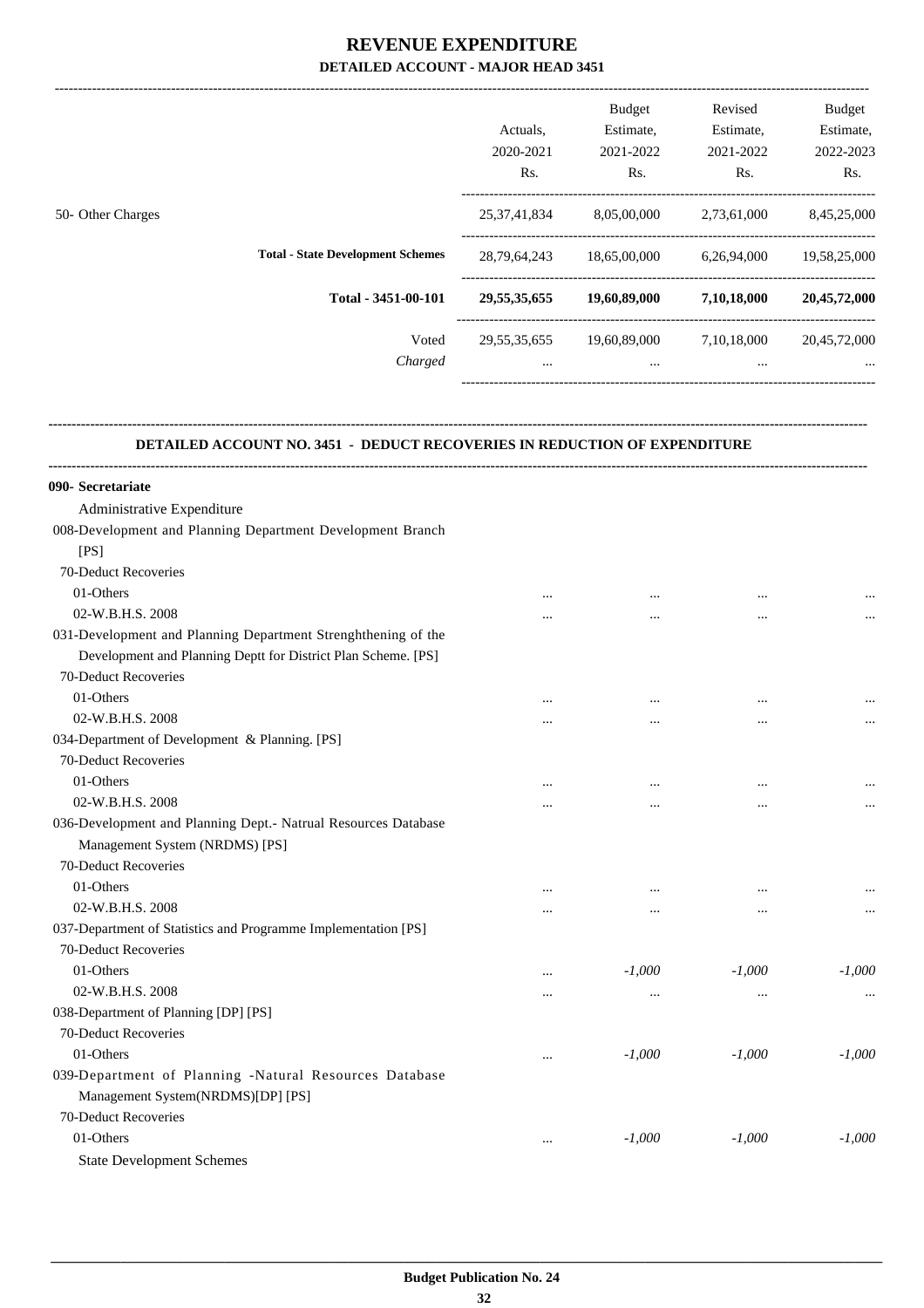|                                                                                                                                        | Actuals,<br>2020-2021 | <b>Budget</b><br>Estimate,<br>2021-2022           | Revised<br>Estimate,<br>2021-2022 | Budget<br>Estimate,<br>2022-2023 |
|----------------------------------------------------------------------------------------------------------------------------------------|-----------------------|---------------------------------------------------|-----------------------------------|----------------------------------|
|                                                                                                                                        | Rs.                   | Rs.                                               | Rs.                               | Rs.                              |
| 002-Development and Planning Department - Strengthening of the<br>Development and Planning Department for District Plan Scheme<br>[PS] |                       |                                                   |                                   |                                  |
| 70-Deduct Recoveries                                                                                                                   |                       |                                                   |                                   |                                  |
| 01-Others                                                                                                                              | $\cdots$              |                                                   |                                   |                                  |
| 02-W.B.H.S. 2008                                                                                                                       |                       | $\cdots$                                          |                                   |                                  |
| 006-Rural Development Strengthening of Dev. Branch. [PS]<br>70-Deduct Recoveries<br>01-Others                                          |                       |                                                   |                                   |                                  |
| 02-W.B.H.S. 2008                                                                                                                       |                       | $\cdots$                                          |                                   |                                  |
| 007-Science and Technology Deptt. Science and Technology. [PS]                                                                         |                       |                                                   |                                   |                                  |
| 70-Deduct Recoveries                                                                                                                   |                       |                                                   |                                   |                                  |
| 01-Others                                                                                                                              |                       |                                                   |                                   |                                  |
| 02-W.B.H.S. 2008                                                                                                                       |                       |                                                   |                                   |                                  |
|                                                                                                                                        |                       |                                                   |                                   |                                  |
| Total - 090 - Deduct - Recoveries                                                                                                      | $\cdots$              | $-3,000$                                          | $-3,000$                          | $-3,000$                         |
| 091- Attached Offices                                                                                                                  |                       |                                                   |                                   |                                  |
| Administrative Expenditure                                                                                                             |                       |                                                   |                                   |                                  |
| 002-Development and Planning Department Evalution Machinery<br>Setting up of an Evalution Organisation [PS]                            |                       |                                                   |                                   |                                  |
| 70-Deduct Recoveries                                                                                                                   |                       |                                                   |                                   |                                  |
| 01-Others                                                                                                                              |                       | $\cdots$                                          |                                   |                                  |
| 02-W.B.H.S. 2008                                                                                                                       | .                     | $\cdots$                                          |                                   |                                  |
| 003-Development and Planning Department Rural Construction Cell<br>[PS]                                                                |                       |                                                   |                                   |                                  |
| 70-Deduct Recoveries                                                                                                                   |                       |                                                   |                                   |                                  |
| 01-Others                                                                                                                              | $\cdots$              | $\cdots$                                          | $\cdots$                          | $\cdots$                         |
| 02-W.B.H.S. 2008                                                                                                                       | $\cdots$              | $\cdots$<br>------------------------------------- | $\cdots$                          | $\cdots$                         |
| Total - 091 - Deduct - Recoveries                                                                                                      | $\cdots$              | $\cdots$                                          | $\cdots$                          |                                  |
| 101- Planning Commission / Planning Board                                                                                              |                       |                                                   |                                   |                                  |
| Administrative Expenditure                                                                                                             |                       |                                                   |                                   |                                  |
| 001-Planning Organisation State Planning Board [PS]<br>70-Deduct Recoveries                                                            |                       |                                                   |                                   |                                  |
| 01-Others                                                                                                                              | $\cdots$              | $-1,000$                                          | $-1,000$                          | $-1,000$                         |
| 02-W.B.H.S. 2008                                                                                                                       |                       | $\cdots$                                          | $\cdots$                          | $\cdots$                         |
| 006-Planning Organisation setting up of State Planning Organisation<br>[PS]                                                            |                       |                                                   |                                   |                                  |
| 70-Deduct Recoveries                                                                                                                   |                       |                                                   |                                   |                                  |
| 01-Others                                                                                                                              |                       | $\cdots$                                          | $\cdots$                          | $\cdots$                         |
| 02-W.B.H.S. 2008                                                                                                                       | $\cdots$              |                                                   | $\ddotsc$                         | $\cdots$                         |
| 011-Central Monitoring (Headquaters) [PS]                                                                                              |                       |                                                   |                                   |                                  |
| 70-Deduct Recoveries                                                                                                                   |                       |                                                   |                                   |                                  |
| 01-Others                                                                                                                              | $\cdots$              | $\cdots$                                          | $\cdots$                          |                                  |
| 02-W.B.H.S. 2008                                                                                                                       |                       | $\cdots$                                          | $\cdots$                          |                                  |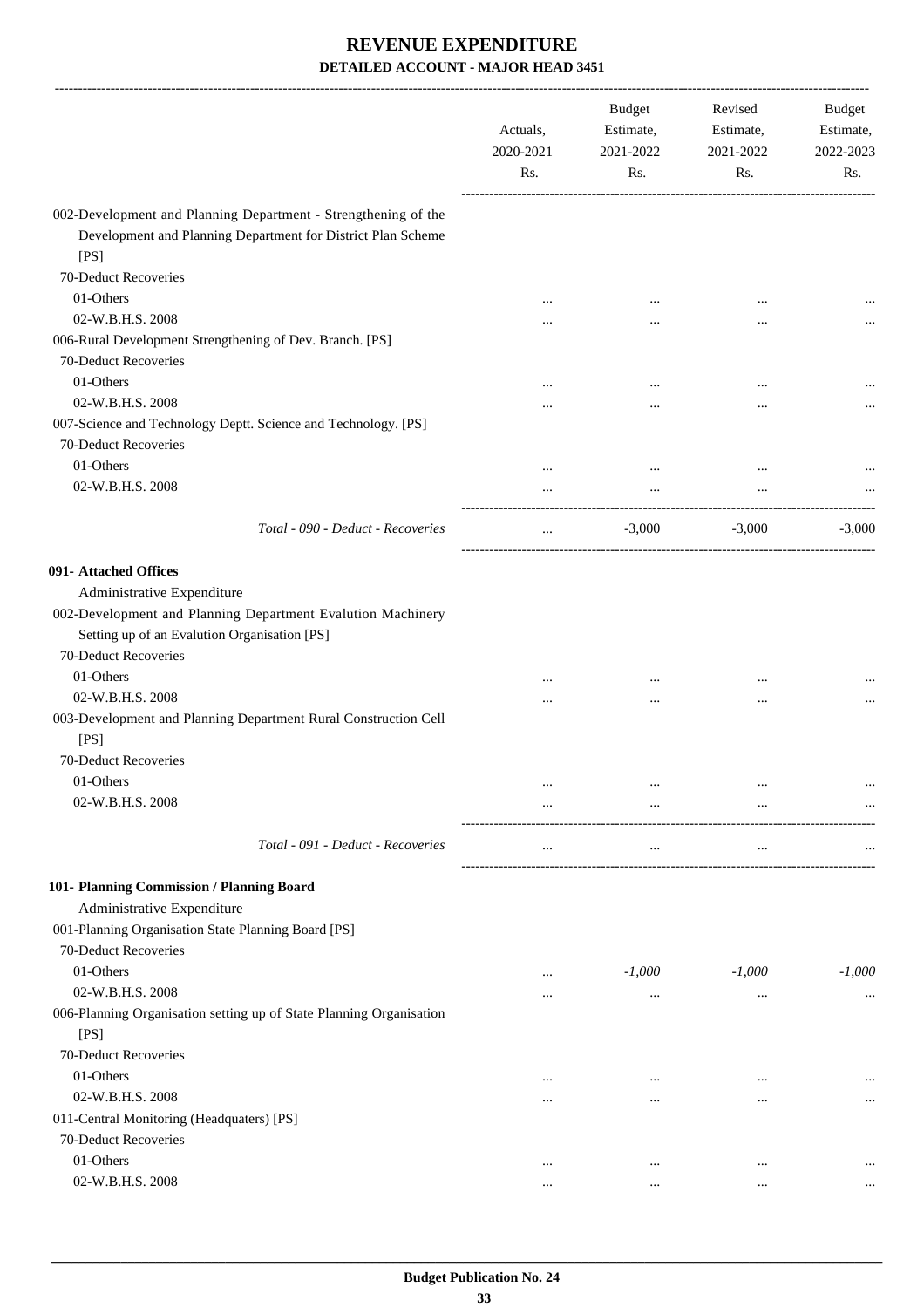|                                                                                        | Actuals,<br>2020-2021 | <b>Budget</b><br>Estimate,<br>2021-2022 | Revised<br>Estimate,<br>2021-2022 | Budget<br>Estimate,<br>2022-2023 |
|----------------------------------------------------------------------------------------|-----------------------|-----------------------------------------|-----------------------------------|----------------------------------|
|                                                                                        | Rs.                   | Rs.                                     | Rs.                               | Rs.                              |
| 012-Manpower Unit [PS]                                                                 |                       |                                         |                                   |                                  |
| 70-Deduct Recoveries                                                                   |                       |                                         |                                   |                                  |
| 01-Others                                                                              |                       |                                         |                                   |                                  |
| 02-W.B.H.S. 2008                                                                       |                       |                                         |                                   |                                  |
| 013-Project Formulation Unit [PS]                                                      |                       |                                         |                                   |                                  |
| 70-Deduct Recoveries                                                                   |                       |                                         |                                   |                                  |
| 01-Others                                                                              |                       |                                         |                                   |                                  |
| 02-W.B.H.S. 2008                                                                       |                       |                                         |                                   |                                  |
| 014-Strengthening of the Planning Machinery- Planning Cell [PS]                        |                       |                                         |                                   |                                  |
| 70-Deduct Recoveries                                                                   |                       |                                         |                                   |                                  |
| 01-Others                                                                              |                       |                                         |                                   |                                  |
| 02-W.B.H.S. 2008                                                                       |                       |                                         |                                   |                                  |
| <b>State Development Schemes</b>                                                       |                       |                                         |                                   |                                  |
| 002-Planning Organisation - Setting up of State Planning<br>Organisation [PS]          |                       |                                         |                                   |                                  |
| 70-Deduct Recoveries                                                                   |                       |                                         |                                   |                                  |
| 01-Others                                                                              | $-318$                |                                         |                                   |                                  |
| 02-W.B.H.S. 2008                                                                       | $\cdots$              | $\ddotsc$                               |                                   |                                  |
| Total - 101 - Deduct - Recoveries                                                      | $-318$                | $-1,000$                                | $-1,000$                          | $-1,000$                         |
| 911- Deduct Recoveries of Overpayments                                                 |                       |                                         |                                   |                                  |
| Administrative Expenditure                                                             |                       |                                         |                                   |                                  |
| 034-Department of Development & Planning [PS]<br>70-Deduct Recoveries                  |                       |                                         |                                   |                                  |
|                                                                                        |                       |                                         |                                   |                                  |
| 01-Others                                                                              | $-14,14,001$          |                                         |                                   |                                  |
| <b>State Development Schemes</b>                                                       |                       |                                         |                                   |                                  |
| 002-Planning Organisation - Setting up of State Planning<br>Organisation [PS]          |                       |                                         |                                   |                                  |
| 70-Deduct Recoveries                                                                   |                       |                                         |                                   |                                  |
| 01-Others                                                                              | $-5,813$              | $\cdots$                                | $\cdots$                          | $\ldots$                         |
| 037-Department od Statistics and Programme Implementation [PS]<br>70-Deduct Recoveries |                       |                                         |                                   |                                  |
| 01-Others                                                                              | $\cdots$              | $\cdots$                                | $\cdots$                          |                                  |
| Total - 911 - Deduct - Recoveries                                                      | $-14,19,814$          | $\cdots$                                | $\cdots$                          |                                  |
| Total - 3451 - Deduct - Recoveries                                                     | $-14,20,132$          | $-4,000$                                | $-4,000$                          | $-4,000$                         |
|                                                                                        |                       |                                         |                                   |                                  |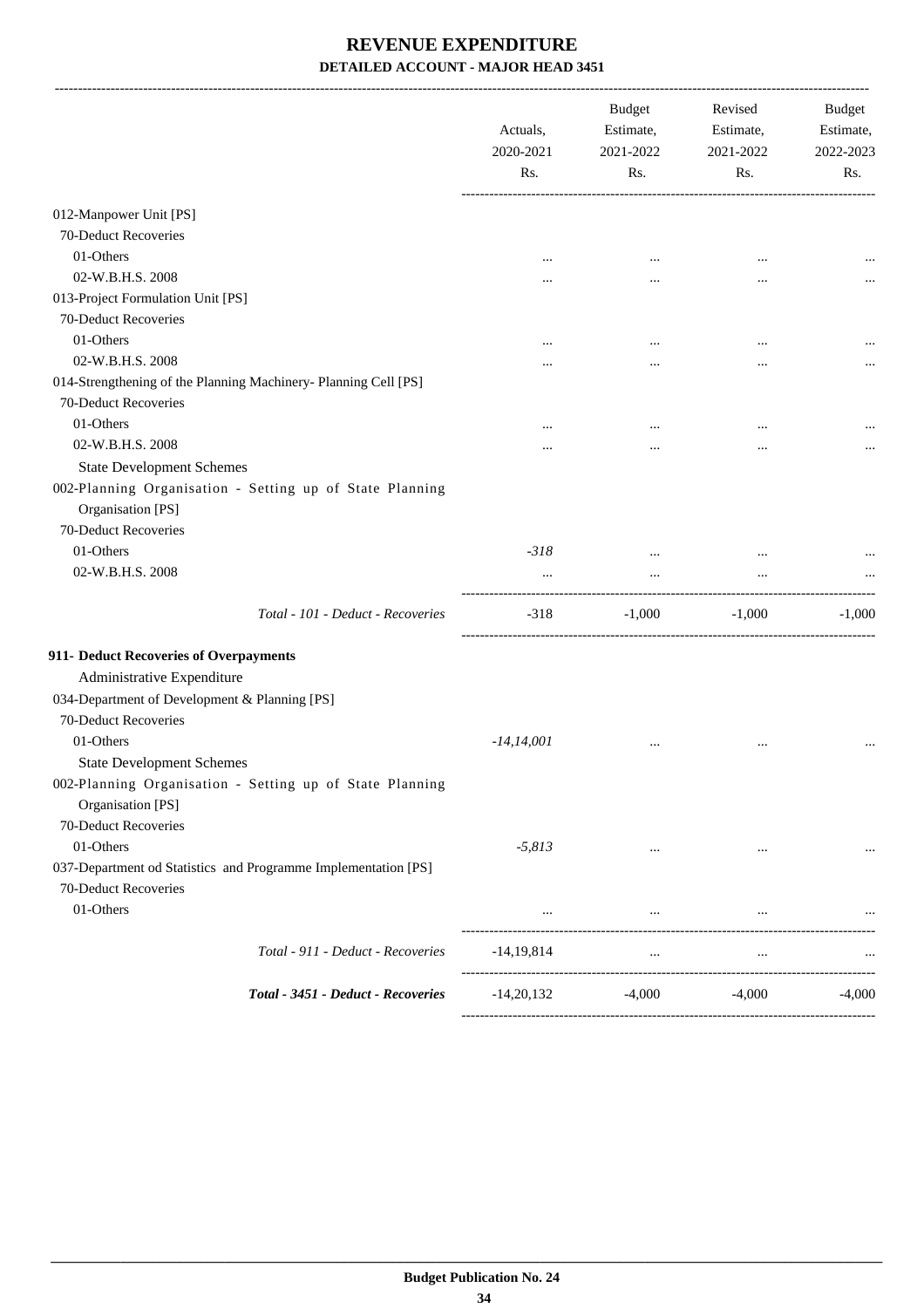#### **DEMAND No. 71**

## **Planning & Statistics Department**

#### C - Economic Services - (j) General Economic Services

### Head of Account: 3452 - Tourism

| <b>Voted Rs. Nil</b>       | <b>Charged Rs. Nil</b> |           |             | <b>Total Rs. Nil</b> |
|----------------------------|------------------------|-----------|-------------|----------------------|
|                            |                        | Voted Rs. | Charged Rs. | <b>Total Rs.</b>     |
| <b>Gross Expenditure</b>   |                        | $\cdots$  | $\cdots$    | $\cdots$             |
| <b>Deduct - Recoveries</b> |                        |           | $\cdots$    | $\cdots$             |
| <b>Net Expenditure</b>     |                        | $\cdots$  | $\cdots$    |                      |

### REVENUE EXPENDITURE **ABSTRACT ACCOUNT**

| Actuals,<br>2020-2021<br>Rs. | <b>Budget</b><br>Estimate,<br>Rs. | Revised<br>Estimate,<br>Rs. | <b>Budget</b><br>Estimate,<br>2022-2023<br>Rs.     |
|------------------------------|-----------------------------------|-----------------------------|----------------------------------------------------|
| $\cdots$                     | $\cdots$                          |                             | $\ddotsc$                                          |
| $\cdots$                     | $\cdots$                          | $\cdots$                    |                                                    |
|                              | $\cdots$                          | $\cdots$                    |                                                    |
|                              |                                   |                             |                                                    |
|                              |                                   |                             |                                                    |
| $\cdots$                     | $\cdots$<br>                      | $\cdots$<br>                | $\cdots$                                           |
|                              | $\cdots$<br>$\ddotsc$<br>$\cdots$ | <br>$\cdots$                | 2021-2022<br>2021-2022<br>$\cdots$<br><br>$\cdots$ |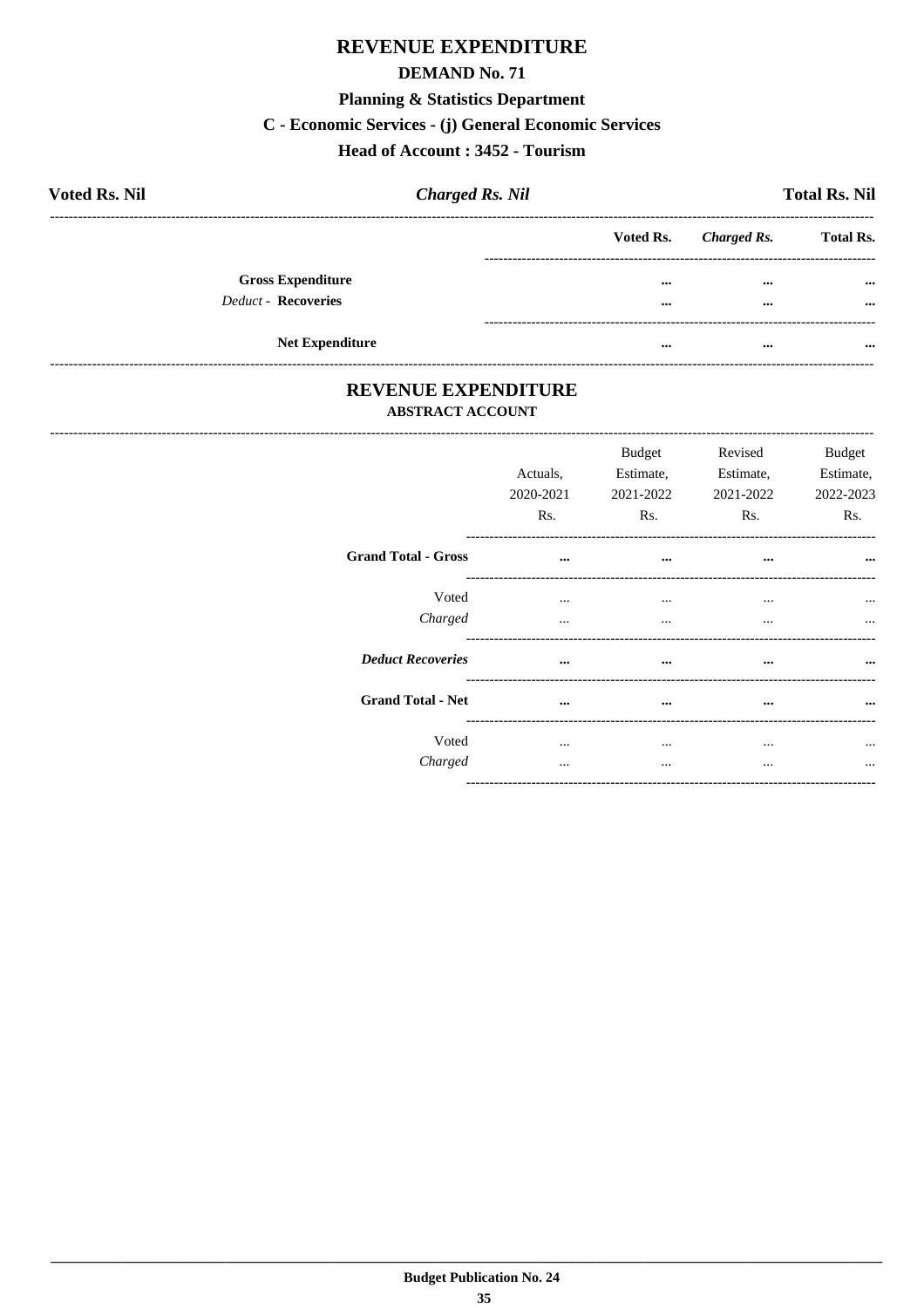|                                                                                  | Actuals,<br>2020-2021<br>Rs. | Budget<br>Estimate,<br>2021-2022<br>Rs. | Revised<br>Estimate,<br>2021-2022<br>Rs. | <b>Budget</b><br>Estimate,<br>2022-2023<br>Rs. |
|----------------------------------------------------------------------------------|------------------------------|-----------------------------------------|------------------------------------------|------------------------------------------------|
| <b>DETAILED ACCOUNT NO. 3452 - DEDUCT RECOVERIES IN REDUCTION OF EXPENDITURE</b> |                              |                                         |                                          |                                                |
| 01 - TOURIST INFRASTRUCTURE                                                      |                              |                                         |                                          |                                                |
| 800- Other Expenditure                                                           |                              |                                         |                                          |                                                |
| Administrative Expenditure                                                       |                              |                                         |                                          |                                                |
| 001-Maintenence of Tenements etc. Constructed at Digha [PS]                      |                              |                                         |                                          |                                                |
| 70-Deduct Recoveries                                                             |                              |                                         |                                          |                                                |
| 01-Others                                                                        | $\cdots$                     |                                         | $\cdots$                                 |                                                |
| 02-W.B.H.S. 2008                                                                 |                              |                                         | $\cdots$                                 |                                                |
| Total - 800 - Deduct - Recoveries                                                | $\cdots$                     | $\cdots$                                | $\cdots$                                 | $\cdots$                                       |
| Total - 3452 - Deduct - Recoveries                                               | $\cdots$                     |                                         | $\cdots$                                 | $\cdots$                                       |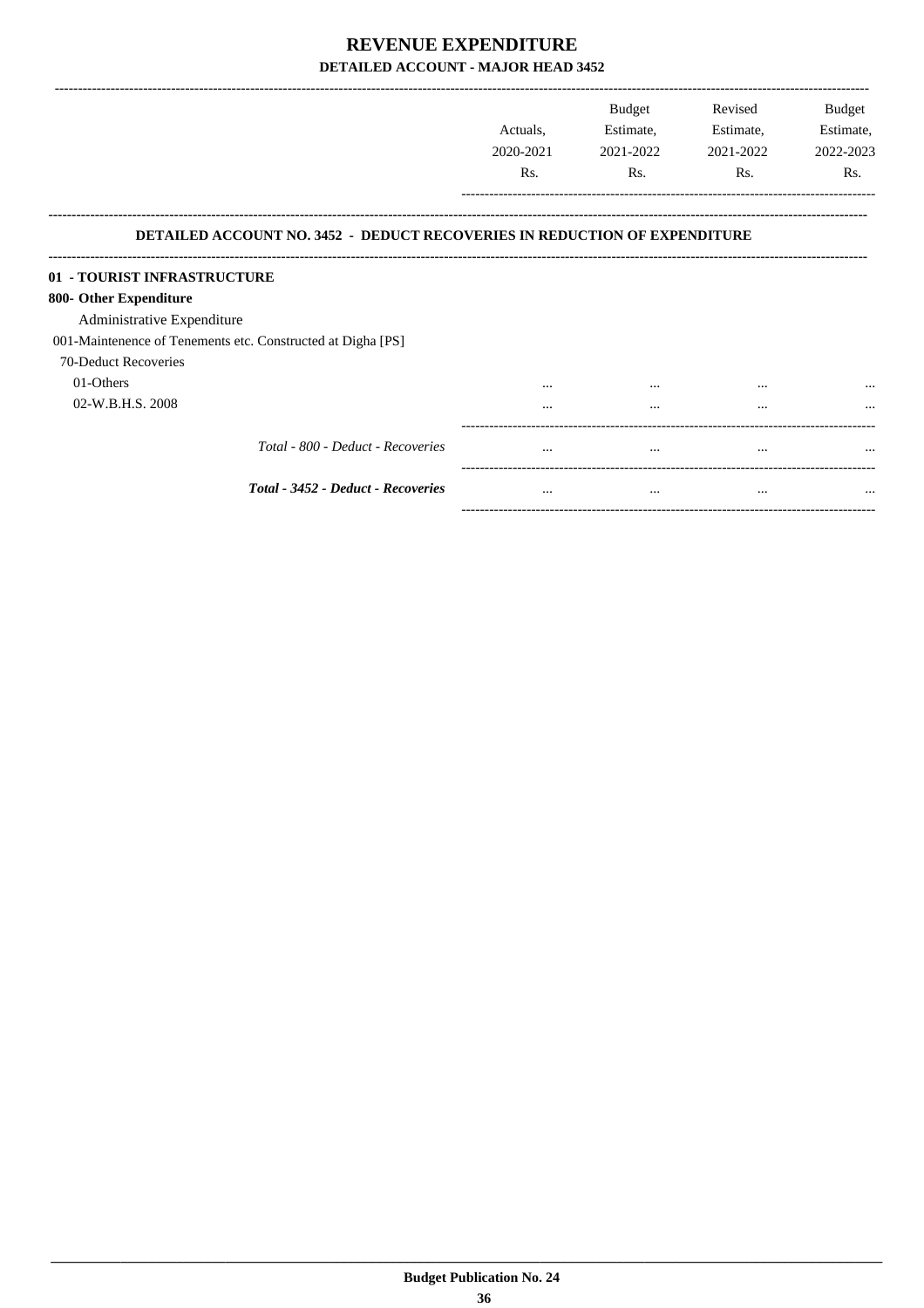#### **DEMAND No. 71**

## **Planning & Statistics Department**

#### **C - Economic Services - (j) General Economic Services**

#### **Head of Account : 3454 - Census, Surveys and Statistics**

| Voted Rs. 36,84,26,000                                 | <b>Charged Rs. Nil</b> |              | Total Rs. 36,84,26,000    |                       |
|--------------------------------------------------------|------------------------|--------------|---------------------------|-----------------------|
|                                                        |                        | Voted Rs.    | Charged Rs.               | <b>Total Rs.</b>      |
| <b>Gross Expenditure</b><br><b>Deduct - Recoveries</b> |                        | 36,84,26,000 | $\cdots$                  | 36,84,26,000          |
|                                                        |                        | $-1,000$     | $\cdots$                  | $-1,000$              |
| <b>Net Expenditure</b>                                 |                        | 36,84,25,000 |                           | $\ldots$ 36,84,25,000 |
| <b>REVENUE EXPENDITURE</b><br><b>ABSTRACT ACCOUNT</b>  |                        |              |                           |                       |
|                                                        |                        | Budget       | Revised                   | <b>Budget</b>         |
|                                                        | Actuals,               | Estimate.    | Estimate,                 | Estimate,             |
|                                                        | 2020-2021              | 2021-2022    | 2021-2022                 | 2022-2023             |
|                                                        | Rs.                    | Rs.          | Rs.                       | Rs.                   |
| <b>SURVEYS AND STATISTICS</b><br>$02 -$                |                        |              |                           |                       |
| 112- Economic Advice and Statistics                    |                        |              |                           |                       |
| Administrative Expenditure                             | 24, 20, 37, 495        | 26,19,48,000 | 25,20,56,000              | 26,31,11,000          |
| <b>State Development Schemes</b>                       | 34,62,741              | 4,03,00,000  | 1,34,34,000               | 4,23,15,000           |
| State Development Schemes (Central Assistance)         | $\cdots$               | $\cdots$     | $\cdots$                  |                       |
| <b>Central Sector Scheme</b>                           | $\cdots$               | $\cdots$     | $\cdots$                  |                       |
| <b>Total - 112</b>                                     | 24,55,00,236           |              | 30,22,48,000 26,54,90,000 | 30,54,26,000          |
| 800- Other Expenditure                                 |                        |              |                           |                       |
| Administrative Expenditure                             |                        |              |                           |                       |
| <b>State Development Schemes</b>                       | 16,73,395              | 6,00,00,000  | 81,33,000                 | 6,30,00,000           |

| <b>Total - 800</b>                                    | 16,73,395                | 6,00,00,000              | 81,33,000                | 6,30,00,000  |
|-------------------------------------------------------|--------------------------|--------------------------|--------------------------|--------------|
| <b>Grand Total - Gross</b>                            | 24,71,73,631             | 36,22,48,000             | 27,36,23,000             | 36,84,26,000 |
| Voted<br>Charged                                      | 24,71,73,631<br>$\cdots$ | 36,22,48,000<br>$\cdots$ | 27,36,23,000<br>$\cdots$ | 36,84,26,000 |
| <b>Administrative Expenditure</b>                     | 24,20,37,495             | 26,19,48,000             | 25,20,56,000             | 26,31,11,000 |
| <b>State Development Schemes</b>                      | 51,36,136                | 10,03,00,000             | 2,15,67,000              | 10,53,15,000 |
| <b>State Development Schemes (Central Assistance)</b> | $\cdots$                 | $\cdots$                 | $\cdots$                 | $\cdots$     |
| <b>Central Sector Scheme</b>                          | $\cdots$                 | $\cdots$                 | $\cdots$                 | $\cdots$     |
| <b>Deduct Recoveries</b>                              | $-2,035$                 | $-3,000$                 | $-1,000$                 | $-1,000$     |
|                                                       |                          |                          |                          |              |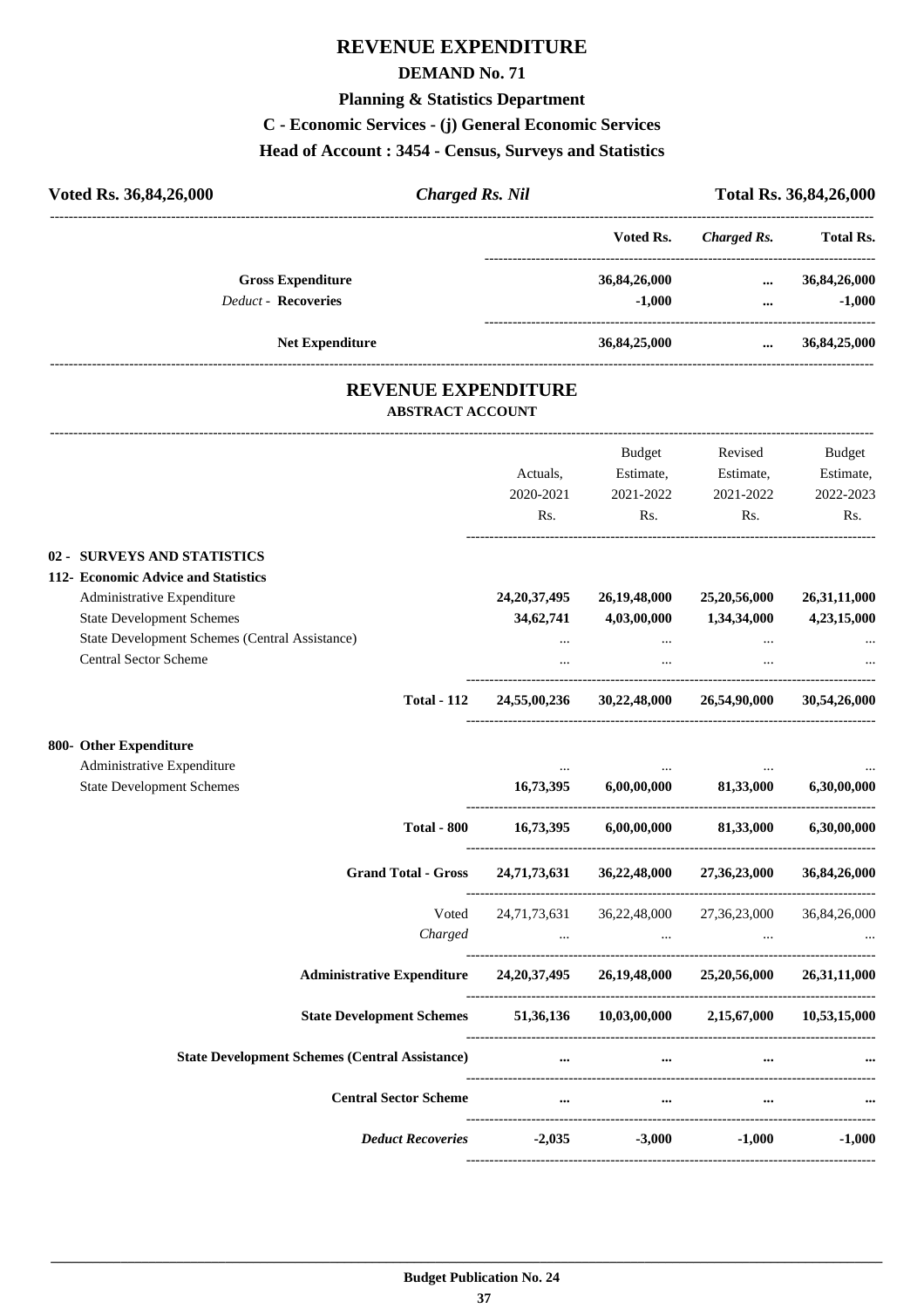### **REVENUE EXPENDITURE ABSTRACT ACCOUNT**

|                          | Actuals,<br>2020-2021<br>Rs. | <b>Budget</b><br>Estimate,<br>2021-2022<br>Rs. | Revised<br>Estimate,<br>2021-2022<br>Rs. | <b>Budget</b><br>Estimate,<br>2022-2023<br>Rs. |
|--------------------------|------------------------------|------------------------------------------------|------------------------------------------|------------------------------------------------|
| <b>Grand Total - Net</b> | 24,71,71,596                 | 36,22,45,000                                   | 27,36,22,000                             | 36,84,25,000                                   |
| Voted<br>Charged         | 24,71,71,596<br>$\cdots$     | 36,22,45,000<br>                               | 27,36,22,000<br>$\cdots$                 | 36,84,25,000<br>$\cdots$                       |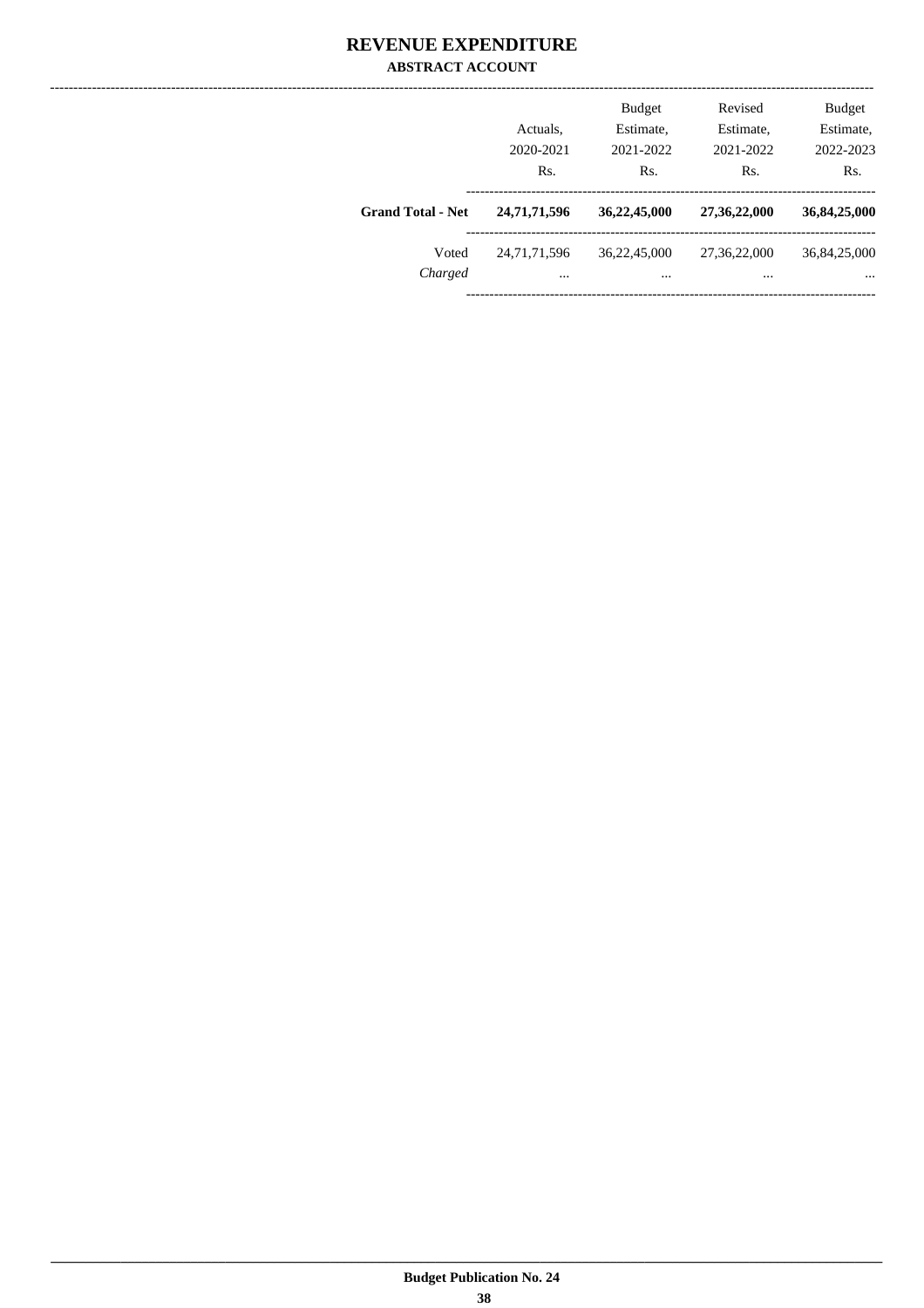-------------------------------------------------------------------------------------------------------------------------------------------------------------------------------

|                                                                          | Actuals,<br>2020-2021 | <b>Budget</b><br>Estimate,<br>2021-2022 | Revised<br>Estimate,<br>2021-2022 | <b>Budget</b><br>Estimate,<br>2022-2023 |
|--------------------------------------------------------------------------|-----------------------|-----------------------------------------|-----------------------------------|-----------------------------------------|
|                                                                          | Rs.                   | Rs.                                     | Rs.                               | Rs.                                     |
| <b>DETAILED ACCOUNT NO. 3454-02-112 - ECONOMIC ADVICE AND STATISTICS</b> |                       |                                         |                                   |                                         |
| 02 - SURVEYS AND STATISTICS                                              |                       |                                         |                                   |                                         |
| 112- Economic Advice and Statistics                                      |                       |                                         |                                   |                                         |
| <b>Administrative Expenditure</b>                                        |                       |                                         |                                   |                                         |
| 019- Bureau of Applied Economics and Statistics [PS]                     |                       |                                         |                                   |                                         |
| 01- Salaries                                                             |                       |                                         |                                   |                                         |
| $01-Pay$                                                                 | 20,60,08,401          | 22, 17, 52, 000                         | 21,01,29,000                      | 21,64,33,000                            |
| 14-Grade Pay                                                             | $\cdots$              | $\cdots$                                | $\cdots$                          |                                         |
| 02-Dearness Allowance                                                    | 9,99,934              | 66,53,000                               | 84,05,000                         | 1,29,86,000                             |
| 03-House Rent Allowance                                                  | 2,17,22,308           | 2,11,74,000                             | 2,07,18,000                       | 2,05,61,000                             |
| 04-Ad hoc Bonus                                                          | 5,29,200              | 5,60,000                                | 5,40,000                          | 5,51,000                                |
| 07-Other Allowances                                                      | 3,04,174              | 4,47,000                                | 3,13,000                          | 3,22,000                                |
| 11-Compensatory Allowance                                                | 2,18,643              | 2,13,000                                | 2,25,000                          | 2,30,000                                |
| 12-Medical Allowance                                                     | 3,25,500              | 3,28,000                                | 3,32,000                          | 3,39,000                                |
| Total - 3454-02-112-019-01                                               | 23,01,08,160          | 25, 11, 27, 000                         | 24,06,62,000                      | 25, 14, 22, 000                         |
| 02- Wages                                                                | 64,49,599             | 61,23,000                               | 68,49,000                         | 70,54,000                               |
| 07- Medical Reimbursements                                               |                       | 1,000                                   | 1,000                             | 1,000                                   |
| 11- Travel Expenses                                                      | 10,78,498             | 7,62,000                                | 7,62,000                          | 7,77,000                                |
| 12- Medical Reimbursements under WBHS 2008                               | 4,67,693              | 8,04,000                                | 8,04,000                          | 8,20,000                                |
| 13- Office Expenses                                                      |                       |                                         |                                   |                                         |
| 01-Electricity                                                           | 21,379                | 60,000                                  | 60,000                            | 61,000                                  |
| 02-Telephone                                                             | 1,51,070              | 1,70,000                                | 1,70,000                          | 1,73,000                                |
| 03-Maintenance / P.O.L. for Office Vehicles                              | 5,22,113              | 4,15,000                                | 5,33,000                          | 5,44,000                                |
| 04-Other Office Expenses                                                 | 24, 12, 281           | 17,55,000                               | 17,55,000                         | 17,90,000                               |
| Total - 3454-02-112-019-13                                               | 31,06,843             | 24,00,000                               | 25,18,000                         | 25,68,000                               |
| 14- Rents, Rates and Taxes                                               | 2,82,600              | 5,56,000                                | 2,85,000                          | 2,91,000                                |
| 16- Publications                                                         | 4,08,800              | 57,000                                  | 57,000                            | 58,000                                  |
| 31- Grants-in-aid-GENERAL                                                |                       |                                         |                                   |                                         |
| 02-Other Grants                                                          | $\cdots$              | $\ldots$                                | $\cdots$                          |                                         |
| 50- Other Charges                                                        | 49,174                | 50,000                                  | 50,000                            | 52,000                                  |
| 98- Training                                                             | 86,128                | 68,000                                  | 68,000                            | 68,000                                  |
| <b>Total - Administrative Expenditure</b>                                | 24, 20, 37, 495       | 26, 19, 48, 000                         | 25, 20, 56, 000                   | 26, 31, 11, 000                         |
| <b>State Development Schemes</b>                                         |                       |                                         |                                   |                                         |
| 003- State Strategic Statistical Plan [PS]                               |                       |                                         |                                   |                                         |
| 13- Office Expenses                                                      |                       |                                         |                                   |                                         |
| 04-Other Office Expenses                                                 | 16,58,271             | 3,00,00,000                             | 1,00,00,000                       | 3,15,00,000                             |
| 28- Payment of Professional and Special Services                         |                       |                                         |                                   |                                         |
| 02-Other charges                                                         | 1,27,484              | 23,00,000                               | 7,67,000                          | 24,15,000                               |
| 50- Other Charges                                                        | 16,76,986             | 80,00,000                               | 26,67,000                         | 84,00,000                               |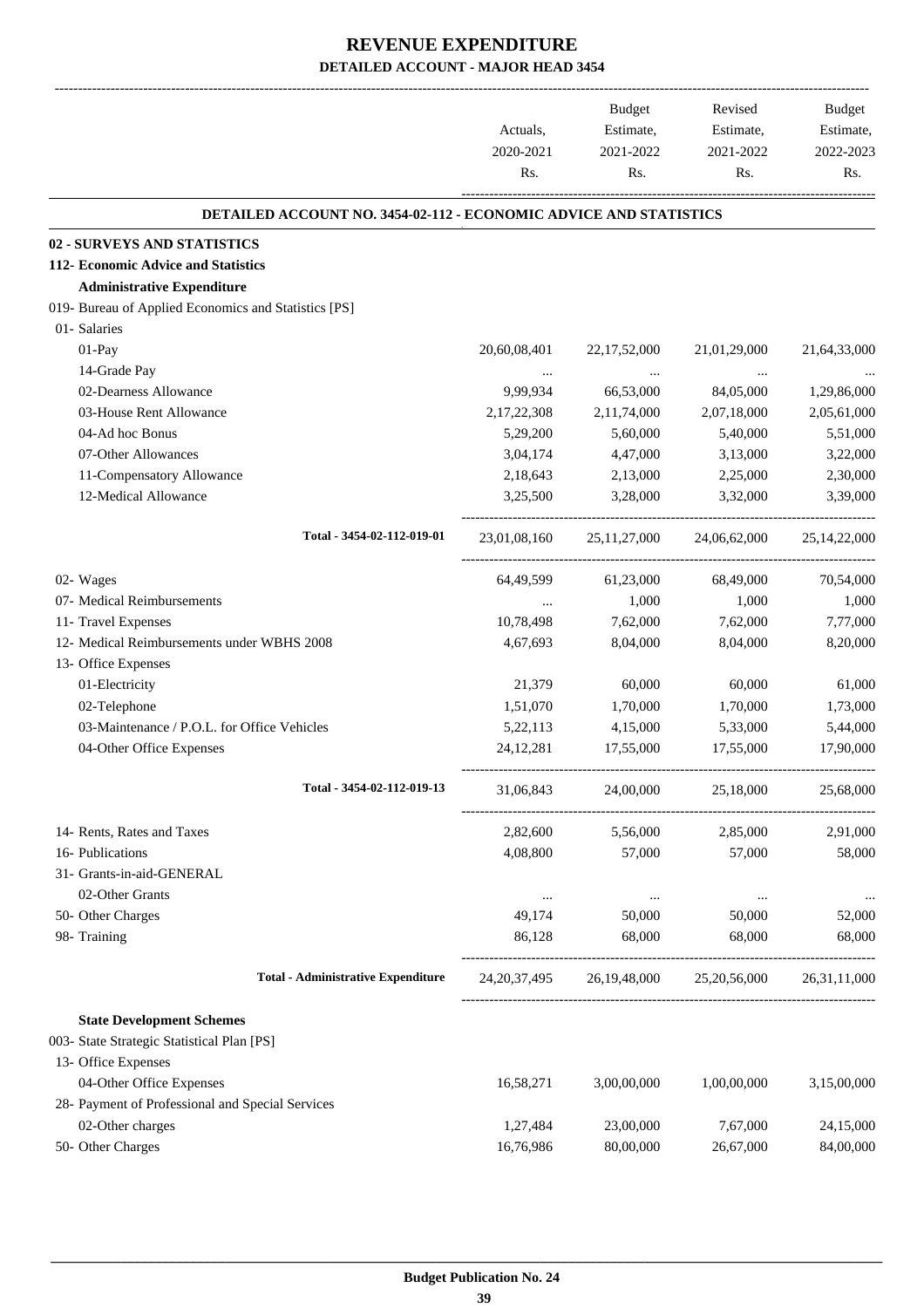|                                                                                                                 | Actuals,<br>2020-2021<br>Rs. | Budget<br>Estimate,<br>2021-2022<br>Rs.       | Revised<br>Estimate,<br>2021-2022<br>Rs. | Budget<br>Estimate,<br>2022-2023<br>Rs. |
|-----------------------------------------------------------------------------------------------------------------|------------------------------|-----------------------------------------------|------------------------------------------|-----------------------------------------|
| <b>Total - State Development Schemes</b>                                                                        |                              | 34,62,741 4,03,00,000 1,34,34,000 4,23,15,000 |                                          |                                         |
| <b>State Development Schemes (Central Assistance)</b>                                                           |                              |                                               |                                          |                                         |
| 006- Rajiv Awas Yojana-Capacity Building/Preparatory<br>Activities/IEC Activities (Central Share) (OCASPS) [PS] |                              |                                               |                                          |                                         |
| 50- Other Charges                                                                                               |                              |                                               |                                          |                                         |
| <b>State Development Schemes (Central Assistance)</b>                                                           |                              |                                               |                                          |                                         |
| 017- Improvement in Statistical System under 13th Finance<br>Commission (13th FC) (13-FC) [PS]                  |                              |                                               |                                          |                                         |
| 31- Grants-in-aid-GENERAL                                                                                       |                              |                                               |                                          |                                         |
| 02-Other Grants                                                                                                 |                              |                                               |                                          |                                         |
| 50- Other Charges                                                                                               |                              |                                               |                                          |                                         |
| 018- Grant from Finance Commission (FC) (FC) [PS]                                                               |                              |                                               |                                          |                                         |
| 50- Other Charges<br><b>Central Sector Scheme</b>                                                               |                              |                                               |                                          |                                         |
| 005- Support for Statistical Strengthening (Central Share) (OCASPS)<br>[PS]<br>13- Office Expenses              |                              |                                               |                                          |                                         |
| 04-Other Office Expenses                                                                                        |                              |                                               |                                          |                                         |
| 016- Basic Statistics for Local Level Development [PS]                                                          |                              |                                               |                                          |                                         |
| 31- Grants-in-aid-GENERAL                                                                                       |                              |                                               |                                          |                                         |
| 02-Other Grants                                                                                                 |                              |                                               |                                          |                                         |
| Total - 3454-02-112                                                                                             | 24,55,00,236                 | 30,22,48,000                                  | 26,54,90,000                             | 30,54,26,000                            |
| Voted                                                                                                           |                              | 24,55,00,236 30,22,48,000 26,54,90,000        |                                          | 30,54,26,000                            |
| Charged                                                                                                         | $\cdots$                     | $\cdots$                                      | $\cdots$                                 |                                         |
| <b>DETAILED ACCOUNT NO. 3454-02-800 - OTHER EXPENDITURE</b>                                                     |                              |                                               |                                          |                                         |
| 02 - SURVEYS AND STATISTICS                                                                                     |                              |                                               |                                          |                                         |
| 800- Other Expenditure                                                                                          |                              |                                               |                                          |                                         |
| <b>Administrative Expenditure</b>                                                                               |                              |                                               |                                          |                                         |
| 013- Bureau of Applied Economics and Statistics [PS]                                                            |                              |                                               |                                          |                                         |
| 01- Salaries                                                                                                    |                              |                                               |                                          |                                         |
| 01-Pay                                                                                                          | $\cdots$                     | $\cdots$                                      | $\cdots$                                 |                                         |
| 14-Grade Pay                                                                                                    |                              | $\cdots$                                      | $\cdots$                                 |                                         |
| 02-Dearness Allowance                                                                                           |                              | $\ddotsc$                                     | $\cdots$                                 |                                         |
|                                                                                                                 |                              |                                               |                                          |                                         |

| $01-Pay$                                   | $\cdots$ | $\cdots$ | $\cdots$ | $\cdots$ |
|--------------------------------------------|----------|----------|----------|----------|
| 14-Grade Pay                               |          |          | $\cdots$ | $\cdots$ |
| 02-Dearness Allowance                      | $\cdots$ | $\cdots$ | $\cdots$ | $\cdots$ |
| 03-House Rent Allowance                    | $\cdots$ | $\cdots$ | $\cdots$ | $\cdots$ |
| 04-Ad hoc Bonus                            | $\cdots$ | $\cdots$ | $\cdots$ | $\cdots$ |
| 07-Other Allowances                        | $\cdots$ | $\cdots$ | $\cdots$ | $\cdots$ |
| 11-Compensatory Allowance                  | $\cdots$ | $\cdots$ | $\cdots$ | $\cdots$ |
| 12-Medical Allowance                       | $\cdots$ | $\cdots$ | $\cdots$ | $\cdots$ |
| 02- Wages                                  | $\cdots$ | $\cdots$ | $\cdots$ | $\cdots$ |
| 07- Medical Reimbursements                 | $\cdots$ | $\cdots$ | $\cdots$ | $\cdots$ |
| 11- Travel Expenses                        | $\cdots$ | $\cdots$ | $\cdots$ | $\cdots$ |
| 12- Medical Reimbursements under WBHS 2008 |          |          | $\cdots$ | $\cdots$ |
|                                            |          |          |          |          |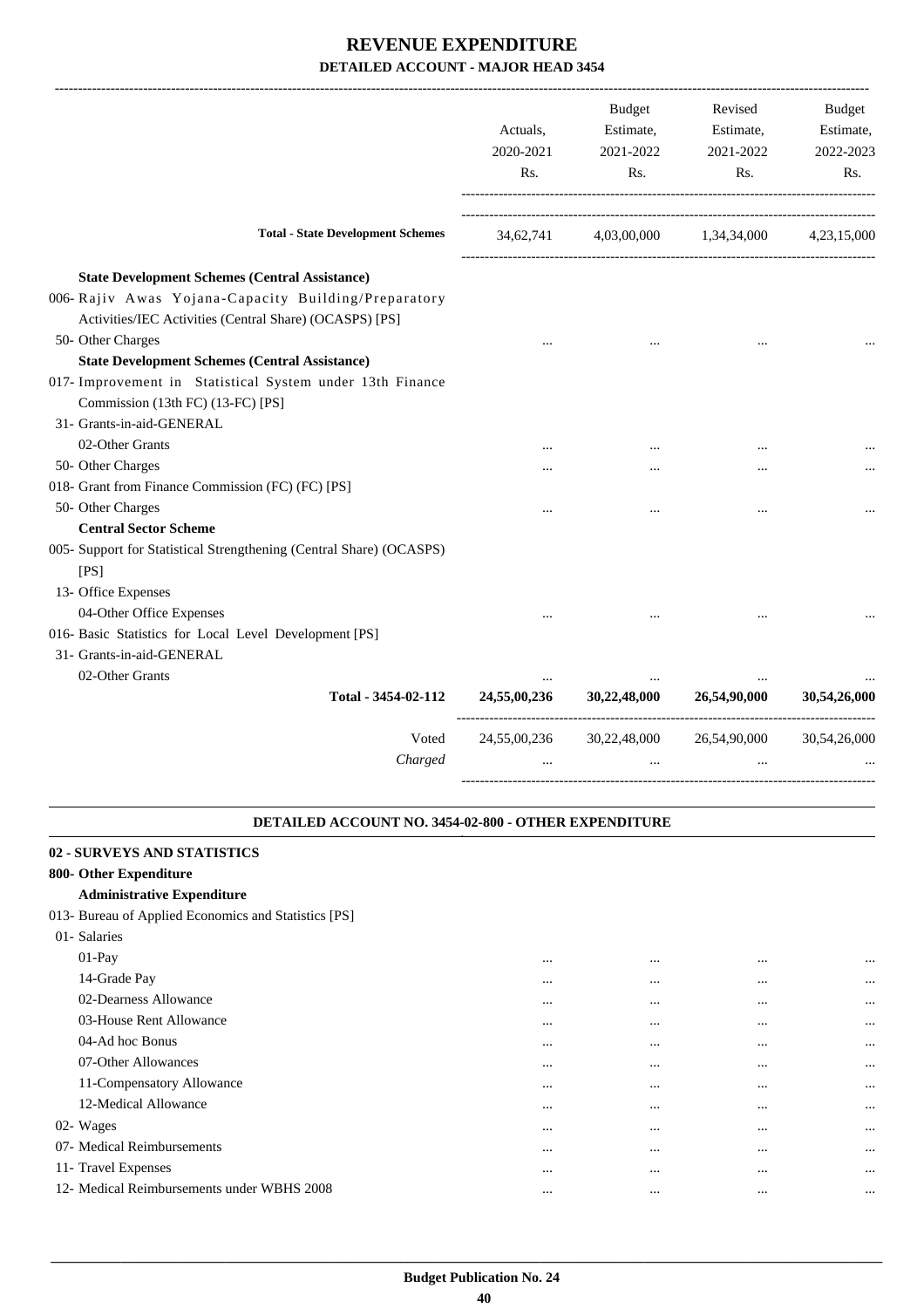|                                                                         | Actuals,<br>2020-2021<br>Rs. | <b>Budget</b><br>Estimate,<br>2021-2022<br>Rs. | Revised<br>Estimate,<br>2021-2022<br>Rs. | <b>Budget</b><br>Estimate,<br>2022-2023<br>Rs. |
|-------------------------------------------------------------------------|------------------------------|------------------------------------------------|------------------------------------------|------------------------------------------------|
| 13- Office Expenses                                                     |                              |                                                |                                          |                                                |
| 01-Electricity                                                          | $\cdots$                     | $\ddotsc$                                      |                                          |                                                |
| 02-Telephone                                                            |                              |                                                | $\cdots$<br>$\ddotsc$                    |                                                |
| 03-Maintenance / P.O.L. for Office Vehicles                             |                              | $\cdots$                                       |                                          |                                                |
| 04-Other Office Expenses                                                | $\cdots$                     | $\cdots$                                       |                                          |                                                |
| 14- Rents, Rates and Taxes                                              | <br>                         | $\cdots$                                       | <br>$\ddotsc$                            |                                                |
| 16- Publications                                                        |                              |                                                | $\ddotsc$                                | $\cdots$                                       |
| 50- Other Charges                                                       |                              |                                                |                                          |                                                |
| 98- Training                                                            |                              | $\cdots$                                       | $\ddotsc$                                | $\cdots$                                       |
| 014- Strengthening of the Method Branch and other Offices of the        |                              | $\cdots$                                       | $\cdots$                                 | $\cdots$                                       |
| <b>Bureau</b> [PS]                                                      |                              |                                                |                                          |                                                |
| 01- Salaries                                                            |                              |                                                |                                          |                                                |
| 01-Pay                                                                  |                              |                                                |                                          |                                                |
| 14-Grade Pay                                                            |                              |                                                | $\cdots$                                 |                                                |
| 02-Dearness Allowance                                                   |                              | $\cdots$                                       |                                          |                                                |
| 03-House Rent Allowance                                                 | $\cdots$                     |                                                | $\cdots$                                 | $\cdots$                                       |
| 04-Ad hoc Bonus                                                         | $\cdots$                     |                                                | $\ddotsc$                                | $\cdots$                                       |
| 11- Travel Expenses                                                     |                              | $\cdots$                                       | $\cdots$                                 |                                                |
| 12- Medical Reimbursements under WBHS 2008                              |                              |                                                | $\cdots$                                 |                                                |
|                                                                         |                              |                                                |                                          | $\cdots$                                       |
| 015- Participation in the National Sample Survey Collaboration          |                              |                                                |                                          |                                                |
| Programme [PS]                                                          |                              |                                                |                                          |                                                |
| 01- Salaries                                                            |                              |                                                |                                          |                                                |
| 01-Pay                                                                  |                              |                                                |                                          |                                                |
| 14-Grade Pay                                                            |                              |                                                | $\ddotsc$                                |                                                |
| 02-Dearness Allowance                                                   |                              |                                                | $\cdots$                                 |                                                |
| 03-House Rent Allowance                                                 |                              | $\cdots$                                       | $\cdots$                                 |                                                |
| 04-Ad hoc Bonus                                                         |                              |                                                | $\cdots$                                 |                                                |
| 11- Travel Expenses                                                     | $\cdots$                     | $\cdots$                                       | $\cdots$                                 | $\cdots$                                       |
| 12- Medical Reimbursements under WBHS 2008                              |                              | $\ddotsc$                                      | $\ddotsc$                                | $\cdots$                                       |
| 13- Office Expenses                                                     |                              |                                                |                                          |                                                |
| 01-Electricity                                                          |                              | $\ddotsc$                                      | $\cdots$                                 | $\cdots$                                       |
| 02-Telephone                                                            | $\cdots$                     |                                                |                                          | $\cdots$                                       |
| 03-Maintenance / P.O.L. for Office Vehicles                             |                              |                                                |                                          | $\cdots$                                       |
| 04-Other Office Expenses                                                |                              | $\cdots$                                       | $\cdots$                                 | $\cdots$                                       |
| 14- Rents, Rates and Taxes                                              |                              |                                                | $\ddotsc$                                | $\cdots$                                       |
| 016- Installation of a Microprocessor Unit with data entry machines     |                              |                                                |                                          |                                                |
| and Mini Computer at Bureau of Applied Economics and                    |                              |                                                |                                          |                                                |
| <b>Statistics [PS]</b>                                                  |                              |                                                |                                          |                                                |
| 13- Office Expenses                                                     |                              |                                                |                                          |                                                |
| 01-Electricity                                                          | $\cdots$                     | $\ddotsc$                                      | $\cdots$                                 | $\cdots$                                       |
| 02-Telephone                                                            | $\cdots$                     | $\cdots$                                       | $\cdots$                                 | $\cdots$                                       |
| 03-Maintenance / P.O.L. for Office Vehicles                             | $\cdots$                     | $\cdots$                                       | $\cdots$                                 | $\cdots$                                       |
| 04-Other Office Expenses                                                | $\cdots$                     | $\cdots$                                       | $\cdots$                                 | $\cdots$                                       |
| <b>State Development Schemes</b>                                        |                              |                                                |                                          |                                                |
| 004- Strengthening of District Statistical Offices of Bureau of Applied |                              |                                                |                                          |                                                |

Economics and Statistics [SI] [PS]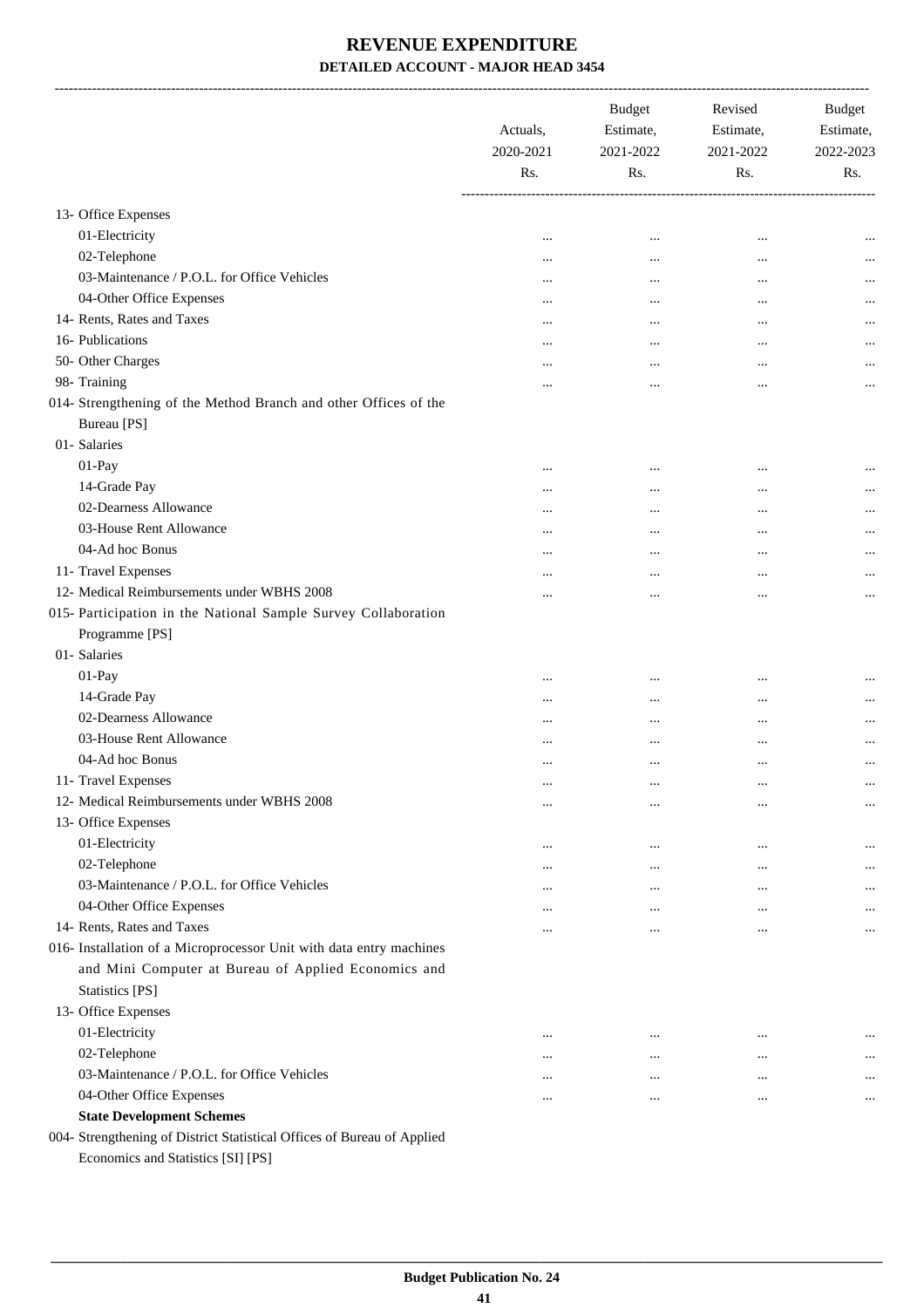|                                                                                                                                                 |                  | Actuals,<br>2020-2021<br>Rs. | Budget<br>Estimate,<br>2021-2022<br>Rs.     | Revised<br>Estimate,<br>2021-2022<br>Rs. | Budget<br>Estimate,<br>2022-2023<br>Rs. |
|-------------------------------------------------------------------------------------------------------------------------------------------------|------------------|------------------------------|---------------------------------------------|------------------------------------------|-----------------------------------------|
| 13- Office Expenses                                                                                                                             |                  |                              |                                             |                                          |                                         |
| 04-Other Office Expenses<br>27- Minor Works/ Maintenance                                                                                        |                  | $\cdots$                     | 50,00,000<br>1,00,00,000                    | 16,67,000                                | 52,50,000                               |
| 77- Computerisation                                                                                                                             |                  | $\cdots$<br>16,73,395        | 4,50,00,000                                 | 33,33,000<br>31,33,000                   | 1,05,00,000<br>4,72,50,000              |
|                                                                                                                                                 |                  |                              |                                             |                                          |                                         |
| <b>Total - State Development Schemes</b>                                                                                                        |                  |                              | 16,73,395 6,00,00,000                       | 81,33,000                                | 6,30,00,000                             |
| Total - 3454-02-800                                                                                                                             |                  | 16,73,395                    | 6,00,00,000                                 | 81,33,000                                | 6,30,00,000                             |
|                                                                                                                                                 | Voted<br>Charged | $\cdots$                     | 16,73,395 6,00,00,000 81,33,000<br>$\cdots$ | $\cdots$                                 | 6,30,00,000                             |
|                                                                                                                                                 |                  |                              |                                             |                                          |                                         |
| DETAILED ACCOUNT NO. 3454 - DEDUCT RECOVERIES IN REDUCTION OF EXPENDITURE                                                                       |                  |                              |                                             |                                          |                                         |
| 01 - CENSUS                                                                                                                                     |                  |                              |                                             |                                          |                                         |
| 911- Deduct Recoveries of Overpayments                                                                                                          |                  |                              |                                             |                                          |                                         |
| Administrative Expenditure                                                                                                                      |                  |                              |                                             |                                          |                                         |
| 004-Honararia Enumerators/ Supervisors [PS]                                                                                                     |                  |                              |                                             |                                          |                                         |
| 70-Deduct Recoveries                                                                                                                            |                  |                              |                                             |                                          |                                         |
| 01-Others                                                                                                                                       |                  | $\cdots$                     | $-1,000$                                    | $\cdots$                                 |                                         |
| Central Sector Scheme                                                                                                                           |                  |                              |                                             |                                          |                                         |
| 003-Conduct of 6th Economic Census [SI] [PS]                                                                                                    |                  |                              |                                             |                                          |                                         |
| 70-Deduct Recoveries                                                                                                                            |                  |                              |                                             |                                          |                                         |
| 01-Others                                                                                                                                       |                  |                              |                                             |                                          |                                         |
| Total - 911 - Deduct - Recoveries                                                                                                               |                  | $\ddotsc$                    | $-1,000$                                    |                                          |                                         |
| 02- SURVEYS AND STATISTICS                                                                                                                      |                  |                              |                                             |                                          |                                         |
| 112- Economic Advice and Statistics                                                                                                             |                  |                              |                                             |                                          |                                         |
| Administrative Expenditure                                                                                                                      |                  |                              |                                             |                                          |                                         |
| 019-Bureau of Applied Economics and Statistics [PS]                                                                                             |                  |                              |                                             |                                          |                                         |
| 70-Deduct Recoveries                                                                                                                            |                  |                              |                                             |                                          |                                         |
|                                                                                                                                                 |                  | $\cdots$                     | $-1,000$                                    | $-1,000$                                 | $-1,000$                                |
| 01-Others                                                                                                                                       |                  |                              |                                             |                                          |                                         |
| 02-W.B.H.S. 2008                                                                                                                                |                  | $\cdots$                     | $\cdots$                                    | $\cdots$                                 |                                         |
|                                                                                                                                                 |                  |                              |                                             |                                          |                                         |
| State Development Schemes (Central Assistance)<br>017-Improvement in Statistical System under 13th Finance<br>Commission (13th FC) (13-FC) [PS] |                  |                              |                                             |                                          |                                         |
| 70-Deduct Recoveries                                                                                                                            |                  |                              |                                             |                                          |                                         |
| 01-Others                                                                                                                                       |                  | $\cdots$                     | $\ldots$                                    | $\cdots$                                 |                                         |

#### **800- Other Expenditure**

Administrative Expenditure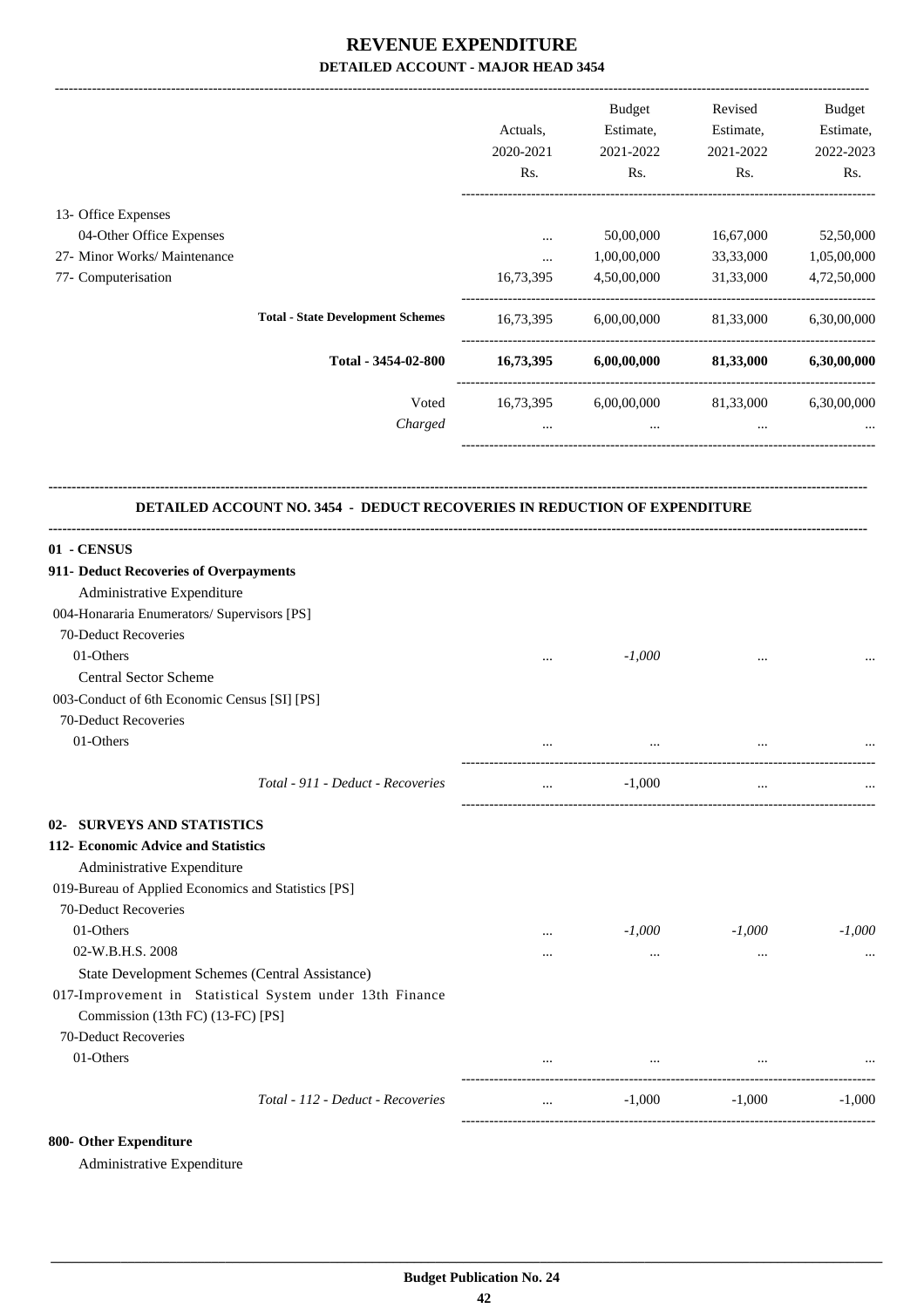|                                                                                                                                                                                                                 | Actuals,<br>2020-2021<br>Rs. | <b>Budget</b><br>Estimate,<br>2021-2022<br>Rs. | Revised<br>Estimate,<br>2021-2022<br>Rs. | Budget<br>Estimate,<br>2022-2023<br>Rs. |
|-----------------------------------------------------------------------------------------------------------------------------------------------------------------------------------------------------------------|------------------------------|------------------------------------------------|------------------------------------------|-----------------------------------------|
| 005-Collection of Industrial Statistics from registered factories in<br>West Bengal not covered by A.S.I. and collection of monthly<br>production data [PS]                                                     |                              |                                                |                                          |                                         |
| 70-Deduct Recoveries                                                                                                                                                                                            |                              |                                                |                                          |                                         |
| 01-Others                                                                                                                                                                                                       |                              |                                                | $\cdots$                                 |                                         |
| 02-W.B.H.S. 2008                                                                                                                                                                                                |                              |                                                |                                          |                                         |
| 006-Collection and maintenance of regional level statistics (Districts<br>and Block levels) including creation of district statistical offices<br>at Howrah and Darjeeling [PS]                                 |                              |                                                |                                          |                                         |
| 70-Deduct Recoveries                                                                                                                                                                                            |                              |                                                |                                          |                                         |
| 01-Others                                                                                                                                                                                                       |                              |                                                | $\cdots$                                 |                                         |
| 02-W.B.H.S. 2008<br>007-Creation of a unit for estimation of capital formation and savings<br>of the State including Economic and Functional Classification of<br>the State Budget [PS]<br>70-Deduct Recoveries |                              |                                                |                                          |                                         |
| 01-Others                                                                                                                                                                                                       |                              |                                                | $\cdots$                                 |                                         |
| 02-W.B.H.S. 2008                                                                                                                                                                                                |                              |                                                | $\cdots$                                 |                                         |
| 008-Setting up of a regular Training Unit in the Bureau of Applied<br>Economics and Statistics, West Bengal [PS]<br>70-Deduct Recoveries                                                                        |                              |                                                |                                          |                                         |
| 01-Others                                                                                                                                                                                                       |                              |                                                |                                          |                                         |
| 02-W.B.H.S. 2008                                                                                                                                                                                                |                              |                                                | $\ddotsc$                                |                                         |
| 013-Bureau of Applied Economics and Statistics [PS]<br>70-Deduct Recoveries<br>01-Others                                                                                                                        |                              |                                                | $\cdots$                                 |                                         |
| 02-W.B.H.S. 2008                                                                                                                                                                                                |                              | $\cdots$                                       | $\cdots$                                 |                                         |
| 014-Strengthening of the Method Branch and other Offices of the<br>Bureau [PS]<br>70-Deduct Recoveries<br>01-Others                                                                                             | $\cdots$                     | $\ldots$                                       | $\cdots$                                 | $\cdots$                                |
| 02-W.B.H.S. 2008                                                                                                                                                                                                |                              | $\ddotsc$                                      | $\cdots$                                 |                                         |
| 015-Participation in the National Sample Survey Collaboration<br>Programme [PS]<br>70-Deduct Recoveries                                                                                                         |                              |                                                |                                          |                                         |
| 01-Others                                                                                                                                                                                                       | $-29$                        | $\cdots$                                       | $\ddotsc$                                |                                         |
| 02-W.B.H.S. 2008                                                                                                                                                                                                | $\cdots$                     | $\cdots$                                       | $\cdots$                                 |                                         |
| <b>State Development Schemes</b><br>004-Strengthening of District Statistical Offices of Bureau of Applied<br>Economics and Statistics [SI] [PS]<br>70-Deduct Recoveries                                        |                              |                                                |                                          |                                         |
| 01-Others                                                                                                                                                                                                       | $-2,006$                     | $\cdots$                                       | $\cdots$                                 |                                         |
| Total - 800 - Deduct - Recoveries                                                                                                                                                                               | $-2,035$                     | $\cdots$                                       | $\cdots$                                 |                                         |

#### **911- Deduct Recoveries of Overpayments**

Administrative Expenditure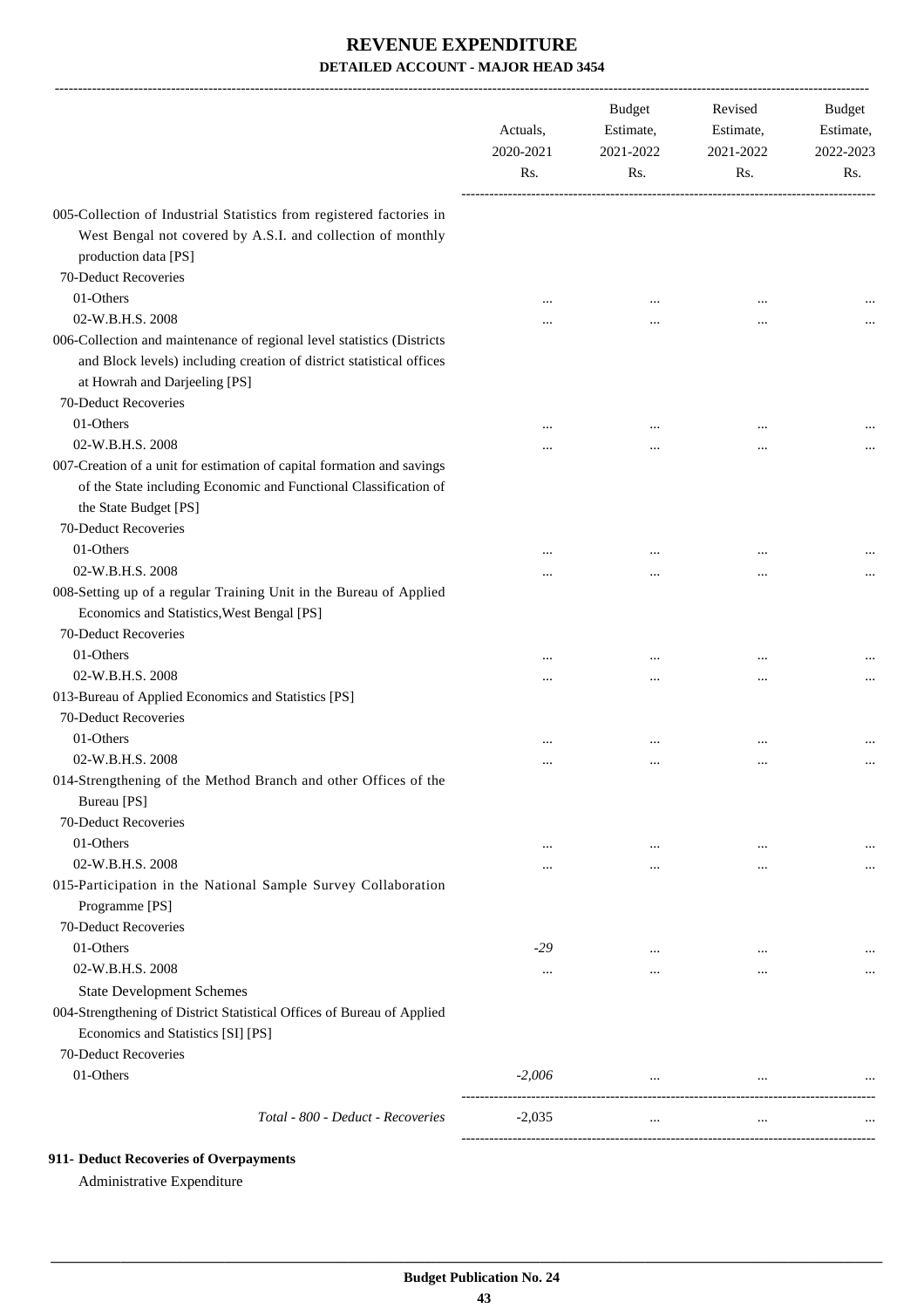|                                                      | Actuals.<br>2020-2021<br>Rs. | <b>Budget</b><br>Estimate,<br>2021-2022<br>Rs. | Revised<br>Estimate,<br>2021-2022<br>Rs. | <b>Budget</b><br>Estimate,<br>2022-2023<br>Rs. |
|------------------------------------------------------|------------------------------|------------------------------------------------|------------------------------------------|------------------------------------------------|
| 001-Bureau of Applied Economics and Statistics. [PS] |                              |                                                |                                          |                                                |
| 70-Deduct Recoveries                                 |                              |                                                |                                          |                                                |
| 01-Others                                            | $\cdots$                     | $\cdots$                                       | $\cdots$                                 |                                                |
| 02-W.B.H.S. 2008                                     | $\cdots$                     | $\cdots$                                       | $\cdots$                                 |                                                |
| 009-Bureau of Applied Economics and Statistics [PS]  |                              |                                                |                                          |                                                |
| 70-Deduct Recoveries                                 |                              |                                                |                                          |                                                |
| 01-Others                                            | $\cdots$                     | $\cdots$                                       | $\cdots$                                 |                                                |
| 011-Deduct Recoveries [PS]                           |                              |                                                |                                          |                                                |
| 70-Deduct Recoveries                                 |                              |                                                |                                          |                                                |
| 01-Others                                            | $\cdots$                     | $-1,000$                                       | $\cdots$                                 |                                                |
| <b>State Development Schemes</b>                     |                              |                                                |                                          |                                                |
| 003-State Strategic Statistical Plan [SI] [PS]       |                              |                                                |                                          |                                                |
| 70-Deduct Recoveries                                 |                              |                                                |                                          |                                                |
| 01-Others                                            |                              | $\cdots$                                       |                                          |                                                |
| Total - 911 - Deduct - Recoveries                    | $\cdots$                     | $-1,000$                                       | $\cdots$                                 |                                                |
| Total - 3454 - Deduct - Recoveries                   | $-2,035$                     | $-3,000$                                       | $-1,000$                                 | $-1.000$                                       |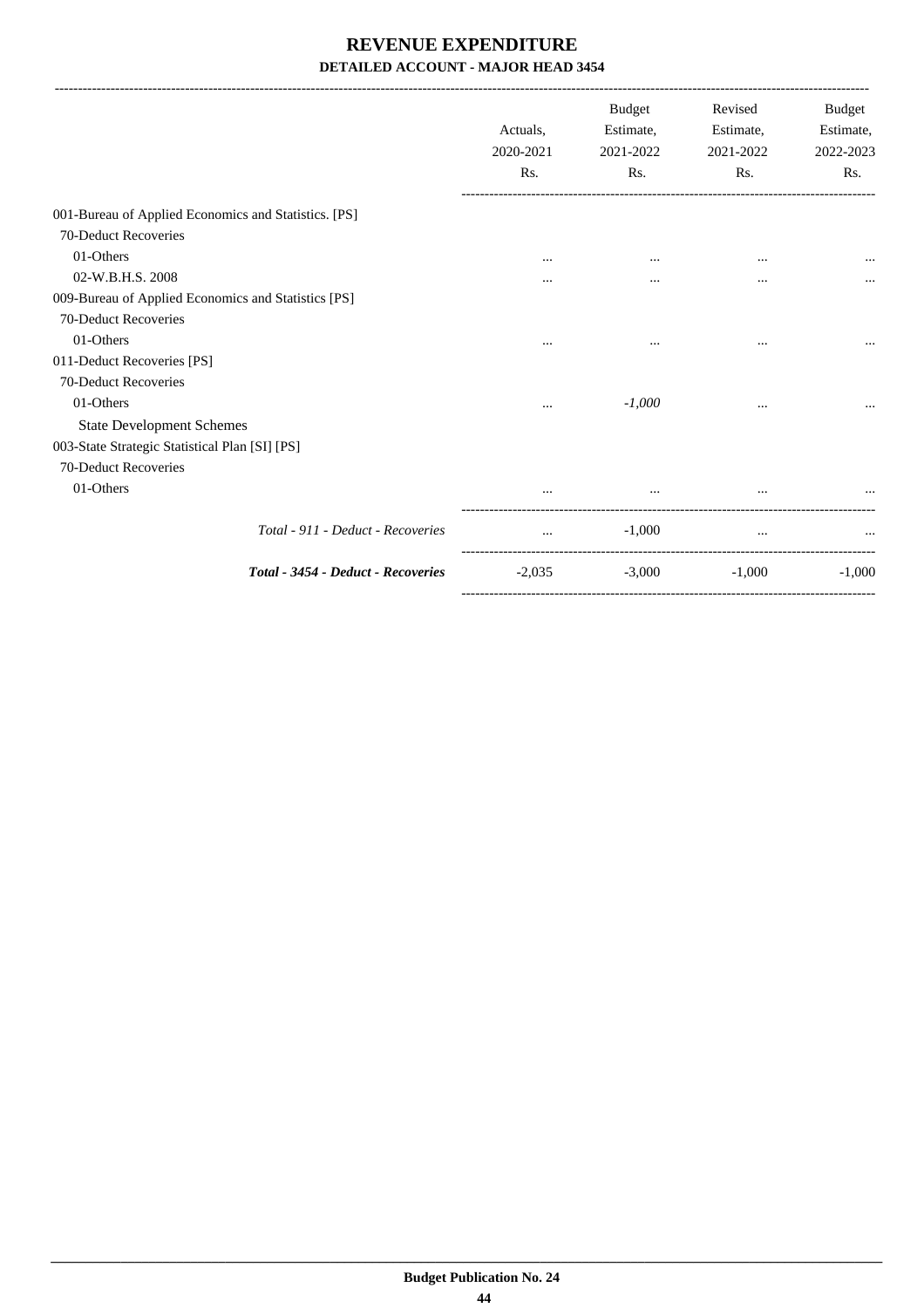## **CAPITAL EXPENDITURE**

#### **DEMAND No. 71**

### **Planning & Statistics Department**

**A. Capital Account of General Services -**

## **Head of Account : 4059 - Capital Outlay on Public Works**

| Voted Rs. 21,00,00,000 |                                                        | <b>Charged Rs. Nil</b> | Total Rs. 21,00,00,000 |              |                          |
|------------------------|--------------------------------------------------------|------------------------|------------------------|--------------|--------------------------|
|                        |                                                        |                        | Voted Rs.              | Charged Rs.  | <b>Total Rs.</b>         |
|                        | <b>Gross Expenditure</b><br><b>Deduct - Recoveries</b> |                        | 21,00,00,000<br>       | $\cdots$<br> | 21,00,00,000<br>$\cdots$ |
|                        | <b>Net Expenditure</b>                                 |                        | 21,00,00,000           | $\cdots$     | 21,00,00,000             |

### **CAPITAL EXPENDITURE ABSTRACT ACCOUNT**

---------------------------------------------------------------------------------------------------------------------------------------------------------------------------------

|                                                                  |                                                                             | Actuals.<br>2020-2021 | Budget<br>Estimate,<br>2021-2022                                                                             | Revised<br>Estimate,<br>2021-2022 | Budget<br>Estimate,<br>2022-2023                |
|------------------------------------------------------------------|-----------------------------------------------------------------------------|-----------------------|--------------------------------------------------------------------------------------------------------------|-----------------------------------|-------------------------------------------------|
|                                                                  |                                                                             | Rs.                   | Rs.                                                                                                          | Rs.                               | Rs.                                             |
| 01 - OFFICE BUILDINGS<br>051- Construction                       |                                                                             |                       |                                                                                                              |                                   |                                                 |
| <b>State Development Schemes</b><br><b>Central Sector Scheme</b> |                                                                             | 4,78,10,007           | 20,00,00,000                                                                                                 | 3,38,15,000                       | 21,00,00,000                                    |
|                                                                  | <b>Total - 051</b>                                                          |                       | $4,78,10,007$ $20,00,00,000$                                                                                 | 3,38,15,000                       | 21,00,00,000                                    |
|                                                                  | <b>Grand Total - Gross</b>                                                  |                       | $4,78,10,007$ $20,00,00,000$ $3,38,15,000$                                                                   |                                   | 21,00,00,000                                    |
|                                                                  | Voted                                                                       |                       | 4,78,10,007 20,00,00,000 3,38,15,000                                                                         |                                   | 21,00,00,000                                    |
|                                                                  | State Development Schemes 4,78,10,007 20,00,00,000 3,38,15,000 21,00,00,000 |                       |                                                                                                              |                                   |                                                 |
|                                                                  | <b>Deduct Recoveries</b>                                                    |                       |                                                                                                              |                                   |                                                 |
|                                                                  | Grand Total - Net 4,78,10,007 20,00,00,000 3,38,15,000                      |                       |                                                                                                              |                                   | 21,00,00,000                                    |
|                                                                  | Voted<br>Charged                                                            | 4,78,10,007           | and the control of the control of the control of the control of the control of the control of the control of | 20,00,00,000 3,38,15,000          | 21,00,00,000<br><b>Second Contract Contract</b> |
|                                                                  |                                                                             |                       |                                                                                                              |                                   |                                                 |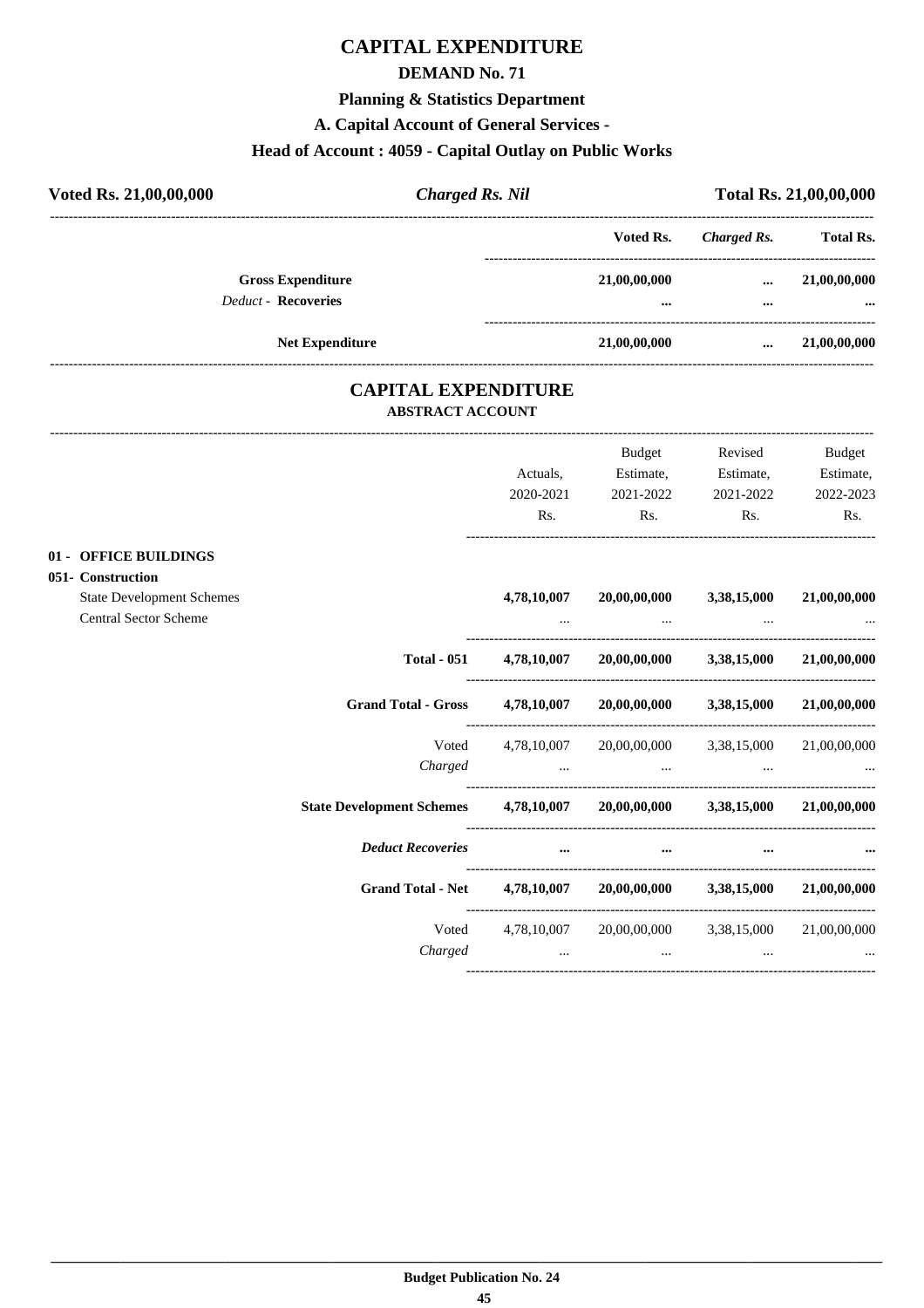## **CAPITAL EXPENDITURE DETAILED ACCOUNT - MAJOR HEAD 4059**

-------------------------------------------------------------------------------------------------------------------------------------------------------------------------------

-----------------------------------------------------------------------------------------

|                                                                                    | Actuals,<br>2020-2021<br>Rs. | <b>Budget</b><br>Estimate,<br>2021-2022<br>Rs. | Revised<br>Estimate,<br>2021-2022<br>Rs. | Budget<br>Estimate,<br>2022-2023<br>Rs. |
|------------------------------------------------------------------------------------|------------------------------|------------------------------------------------|------------------------------------------|-----------------------------------------|
| <b>DETAILED ACCOUNT NO. 4059-01-051 - CONSTRUCTION</b>                             |                              |                                                |                                          |                                         |
| 01 - OFFICE BUILDINGS<br>051- Construction<br><b>State Development Schemes</b>     |                              |                                                |                                          |                                         |
| 066- Constructionf Civil Infrastructure - State Strategic Statistical<br>Plan [PS] |                              |                                                |                                          |                                         |
| 53- Major Works / Land and Buildings                                               | 4,78,10,007                  | 20,00,00,000                                   | 3,38,15,000                              | 21,00,00,000                            |
| <b>Total - State Development Schemes</b>                                           | 4,78,10,007                  | 20,00,00,000                                   | 3,38,15,000                              | 21,00,00,000                            |
| Total - 4059-01-051                                                                | 4,78,10,007                  | 20,00,00,000                                   | 3,38,15,000                              | 21,00,00,000                            |
| Voted<br>Charged                                                                   | 4,78,10,007<br>$\cdots$      | 20,00,00,000<br>$\cdots$                       | 3,38,15,000<br>$\cdots$                  | 21,00,00,000<br>$\cdots$                |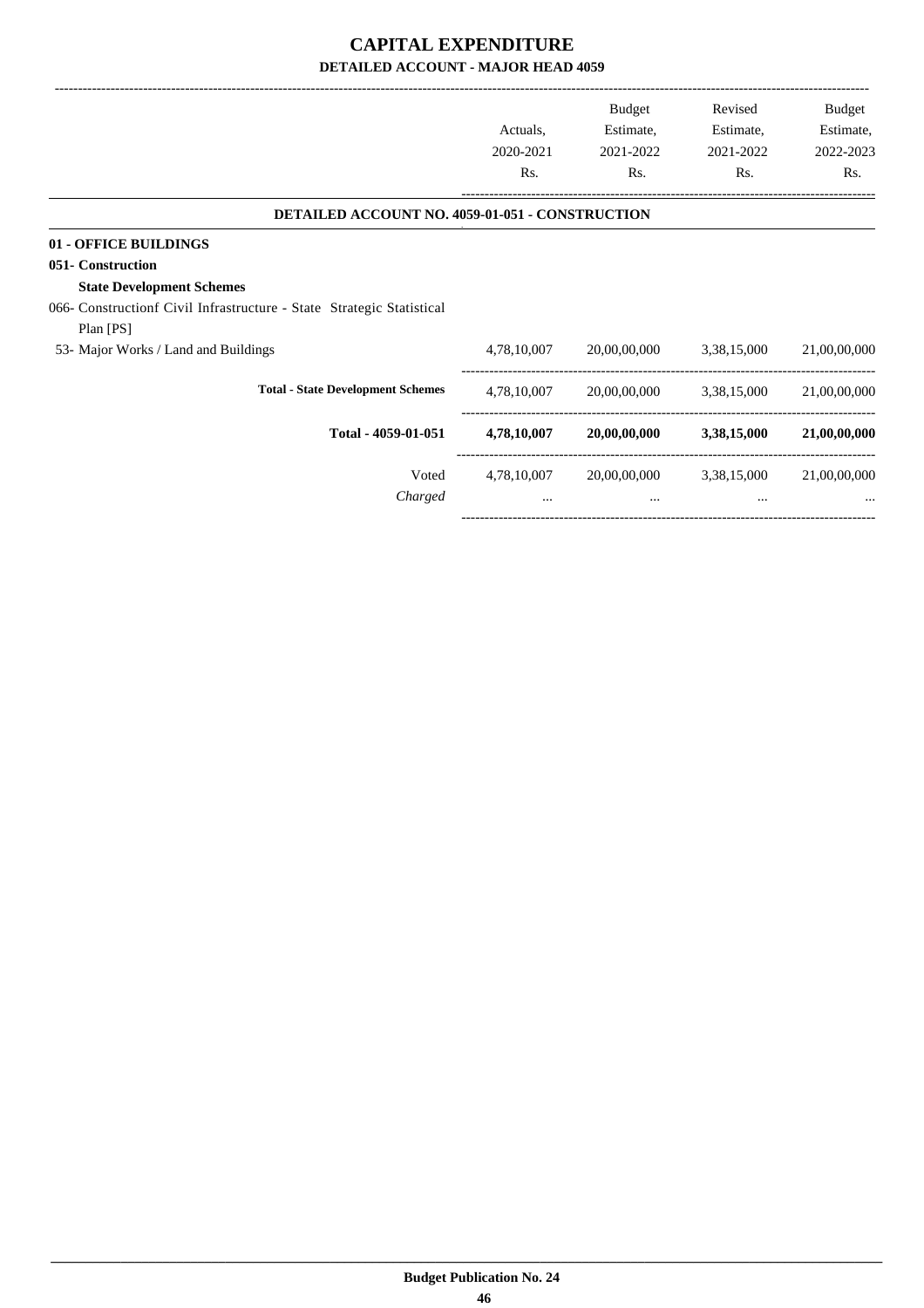## **CAPITAL EXPENDITURE**

#### **DEMAND No. 71**

#### **Planning & Statistics Department**

**B. Capital Account of Social Services - (c) Capital Account of Water Supply, Sanitation, Housing and Urban**

#### **Development**

## **Head of Account : 4217 - Capital Outlay on Urban Development**

| Voted Rs. 3,00,00,000                       | <b>Charged Rs. Nil</b>  |                            |                                             |                                | Total Rs. 3,00,00,000 |
|---------------------------------------------|-------------------------|----------------------------|---------------------------------------------|--------------------------------|-----------------------|
|                                             |                         |                            | Voted Rs.                                   | .<br><b>Charged Rs.</b>        | <b>Total Rs.</b>      |
| <b>Gross Expenditure</b>                    |                         |                            | 3,00,00,000                                 | $\cdots$                       | 3,00,00,000           |
| <b>Deduct - Recoveries</b>                  |                         |                            | $\cdots$                                    | $\cdots$<br>------------------ |                       |
| <b>Net Expenditure</b>                      |                         |                            | 3,00,00,000                                 | $\cdots$                       | 3,00,00,000           |
|                                             | <b>ABSTRACT ACCOUNT</b> | <b>CAPITAL EXPENDITURE</b> |                                             |                                |                       |
|                                             |                         |                            | Budget                                      | Revised                        | <b>Budget</b>         |
|                                             |                         | Actuals,                   | Estimate,                                   | Estimate,                      | Estimate,             |
|                                             |                         | 2020-2021<br>Rs.           | 2021-2022<br>Rs.                            | 2021-2022<br>Rs.               | 2022-2023<br>Rs.      |
|                                             |                         |                            |                                             |                                |                       |
| <b>60 - OTHER URBAN DEVELOPMENT SCHEMES</b> |                         |                            |                                             |                                |                       |
| 001- Direction And Administration           |                         |                            |                                             |                                |                       |
| <b>State Development Schemes</b>            |                         |                            | $\cdots$                                    | 9,83,72,000                    | 3,00,00,000           |
|                                             | <b>Total - 001</b>      | $\ddots$                   | -------------------------------<br>$\cdots$ | 9,83,72,000                    | 3,00,00,000           |
| <b>Grand Total - Gross</b>                  |                         | $\cdots$                   | $\cdots$                                    | 9,83,72,000                    | 3,00,00,000           |
|                                             | Voted                   | $\ddotsc$                  | $\ddots$                                    | 9,83,72,000                    | 3,00,00,000           |
|                                             | Charged                 | $\dddotsc$                 | $\ddots$                                    | $\cdots$                       |                       |
|                                             |                         |                            |                                             |                                |                       |
| <b>State Development Schemes</b>            |                         | $\cdots$                   | $\cdots$                                    | 9,83,72,000                    | 3,00,00,000           |
| <b>Deduct Recoveries</b>                    |                         | $\cdots$                   | $\cdots$                                    |                                |                       |
| <b>Grand Total - Net</b>                    |                         | $\cdots$                   | $\cdots$                                    | 9,83,72,000                    | 3,00,00,000           |
|                                             | Voted                   | $\cdots$                   | _______________________________<br>$\cdots$ | 9,83,72,000                    | 3,00,00,000           |
|                                             | Charged                 | $\cdots$                   | $\cdots$                                    |                                |                       |
|                                             |                         |                            |                                             |                                |                       |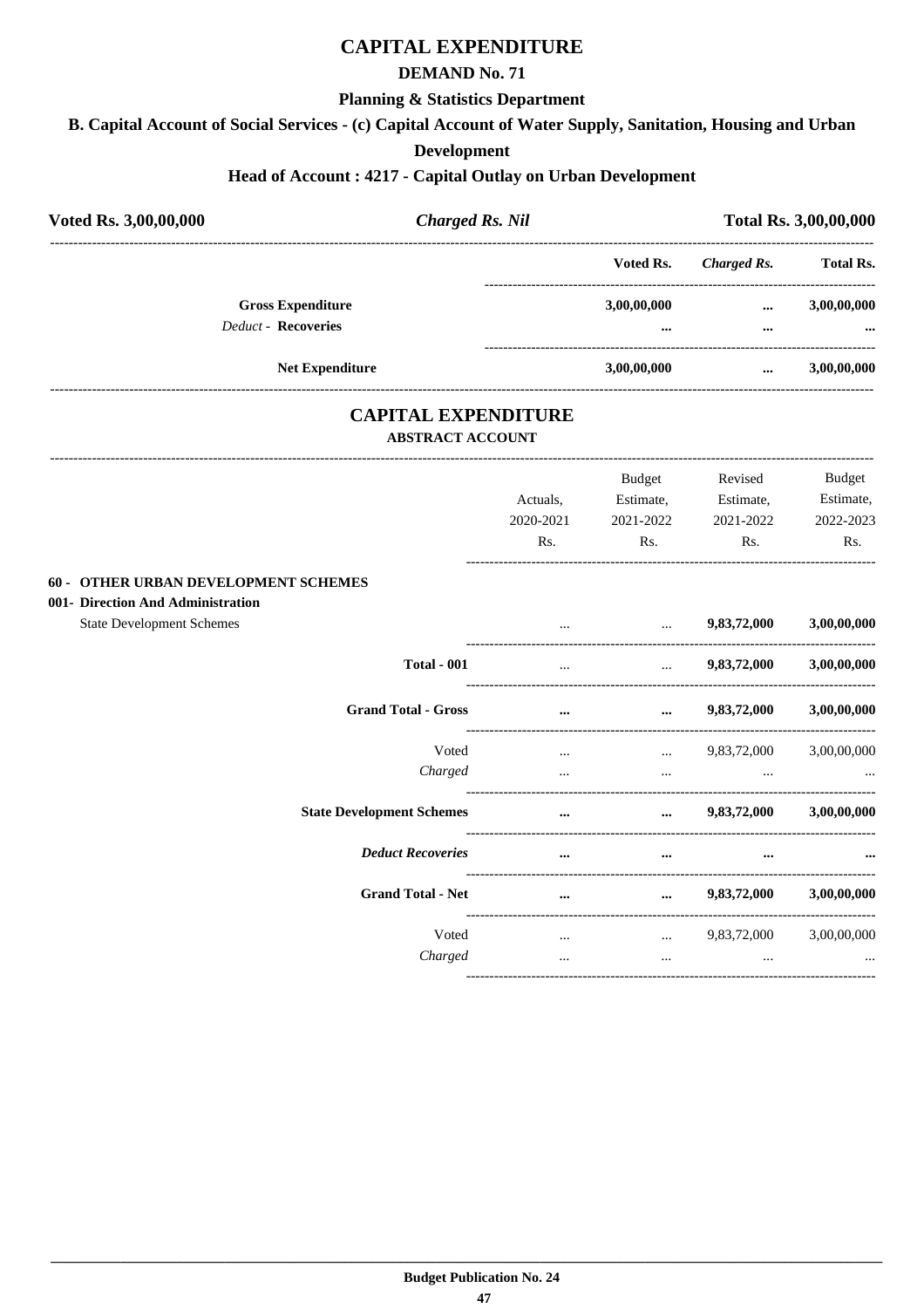## **CAPITAL EXPENDITURE DETAILED ACCOUNT - MAJOR HEAD 4217**

|                                                                        | Actuals,<br>2020-2021 | <b>Budget</b><br>Estimate,<br>2021-2022 | Revised<br>Estimate,<br>2021-2022 | Budget<br>Estimate,<br>2022-2023 |
|------------------------------------------------------------------------|-----------------------|-----------------------------------------|-----------------------------------|----------------------------------|
|                                                                        | Rs.                   | Rs.                                     | Rs.                               | Rs.                              |
| <b>DETAILED ACCOUNT NO. 4217-60-001 - DIRECTION AND ADMINISTRATION</b> |                       |                                         |                                   |                                  |
| <b>60 - OTHER URBAN DEVELOPMENT SCHEMES</b>                            |                       |                                         |                                   |                                  |
| 001- Direction And Administration                                      |                       |                                         |                                   |                                  |
| <b>State Development Schemes</b>                                       |                       |                                         |                                   |                                  |
| 005- Paray Samadhan in Urban Areas [PS]                                |                       |                                         |                                   |                                  |
| 53- Major Works / Land and Buildings                                   | $\cdots$              | $\cdots$                                | 9,83,72,000                       | 3,00,00,000                      |
| <b>Total - State Development Schemes</b>                               |                       | $\cdots$                                | 9,83,72,000                       | 3,00,00,000                      |
| Total - 4217-60-001                                                    | $\cdots$              |                                         | 9,83,72,000                       | 3,00,00,000                      |
| Voted                                                                  | $\cdots$              | $\cdots$                                | 9,83,72,000                       | 3,00,00,000                      |
| Charged                                                                | $\cdots$              | $\cdots$                                | $\cdots$                          | $\cdots$                         |

-----------------------------------------------------------------------------------------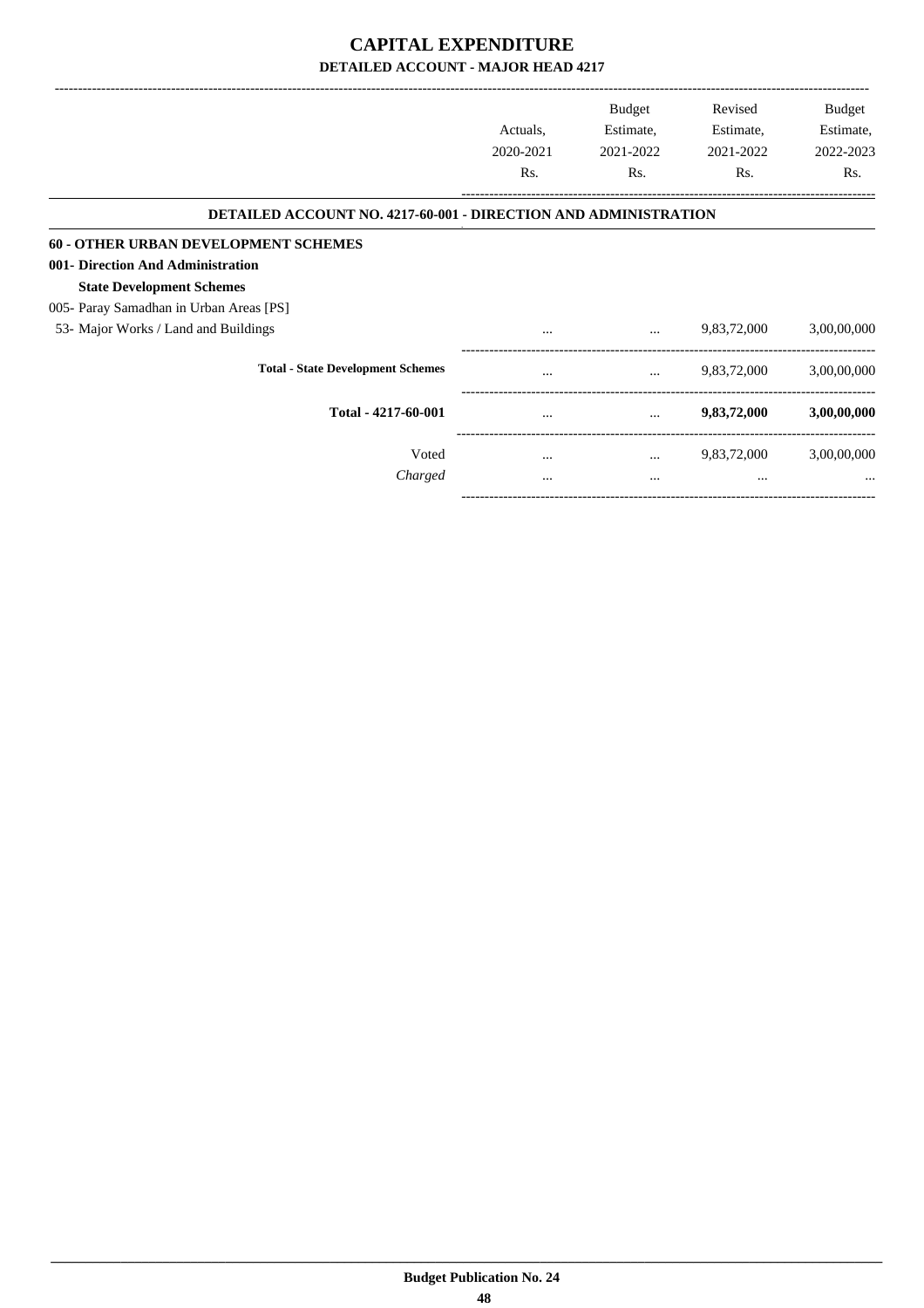## **CAPITAL EXPENDITURE**

#### **DEMAND No. 71**

#### **Planning & Statistics Department**

## B. Capital Account of Social Services - (g) Capital Account of Social Welfare and Nutrition

## Head of Account: 4235 - Capital Outlay on Social Security and Welfare

| <b>Voted Rs. Nil</b>       |                          | <b>Charged Rs. Nil</b> |                         |             | <b>Total Rs. Nil</b> |
|----------------------------|--------------------------|------------------------|-------------------------|-------------|----------------------|
|                            |                          |                        | Voted Rs.               | Charged Rs. | <b>Total Rs.</b>     |
|                            | <b>Gross Expenditure</b> |                        |                         | $\cdots$    | $\cdots$             |
| <b>Deduct - Recoveries</b> |                          |                        | $\bullet\bullet\bullet$ | $\cdots$    | $\cdots$             |
|                            | <b>Net Expenditure</b>   |                        | $\cdots$                | $\cdots$    | $\cdots$             |

### **CAPITAL EXPENDITURE ABSTRACT ACCOUNT**

|                                                                | Actuals,<br>2020-2021<br>Rs.  | <b>Budget</b><br>Estimate,<br>2021-2022<br>Rs. | Revised<br>Estimate,<br>2021-2022<br>Rs. | <b>Budget</b><br>Estimate,<br>2022-2023<br>Rs. |
|----------------------------------------------------------------|-------------------------------|------------------------------------------------|------------------------------------------|------------------------------------------------|
| 02 - SOCIAL WELFARE<br>102- Child Welfare                      |                               |                                                |                                          |                                                |
| <b>State Development Schemes</b>                               | $\ddotsc$                     | $\cdots$                                       |                                          |                                                |
| <b>Total - 102</b>                                             | $\dddotsc$                    | $\ddotsc$                                      |                                          |                                                |
| 789- Special Component Plan for Scheduled Castes               |                               |                                                |                                          |                                                |
| <b>State Development Schemes</b>                               | $\cdots$                      | $\cdots$                                       |                                          |                                                |
| <b>Total - 789</b>                                             | $\cdots$                      | $\ldots$                                       | $\ddots$                                 |                                                |
| 796- Tribal Areas Sub-Plan<br><b>State Development Schemes</b> | $\cdots$                      | $\cdots$                                       |                                          |                                                |
| <b>Total - 796</b>                                             | -----------------<br>$\cdots$ | $\overline{\phantom{a}}$                       |                                          |                                                |
| <b>Grand Total - Gross</b>                                     | $\cdots$                      | $\cdots$                                       |                                          |                                                |
| Voted                                                          | $\cdots$                      | $\cdots$                                       | $\ddotsc$                                |                                                |
| Charged                                                        | $\cdots$                      | $\ddots$                                       | $\dddotsc$                               | $\ddotsc$                                      |
| <b>State Development Schemes</b>                               | $\cdots$                      | $\cdots$                                       | $\ddotsc$                                |                                                |
| <b>Deduct Recoveries</b>                                       | $\cdots$                      | $\cdots$                                       | $\ddotsc$                                |                                                |
| <b>Grand Total - Net</b>                                       | $\cdots$                      | $\cdots$                                       | $\ddotsc$                                |                                                |
| Voted                                                          | $\cdots$                      | $\cdots$                                       | $\cdots$                                 |                                                |
| Charged                                                        | $\cdots$                      | $\ldots$                                       | $\cdots$                                 |                                                |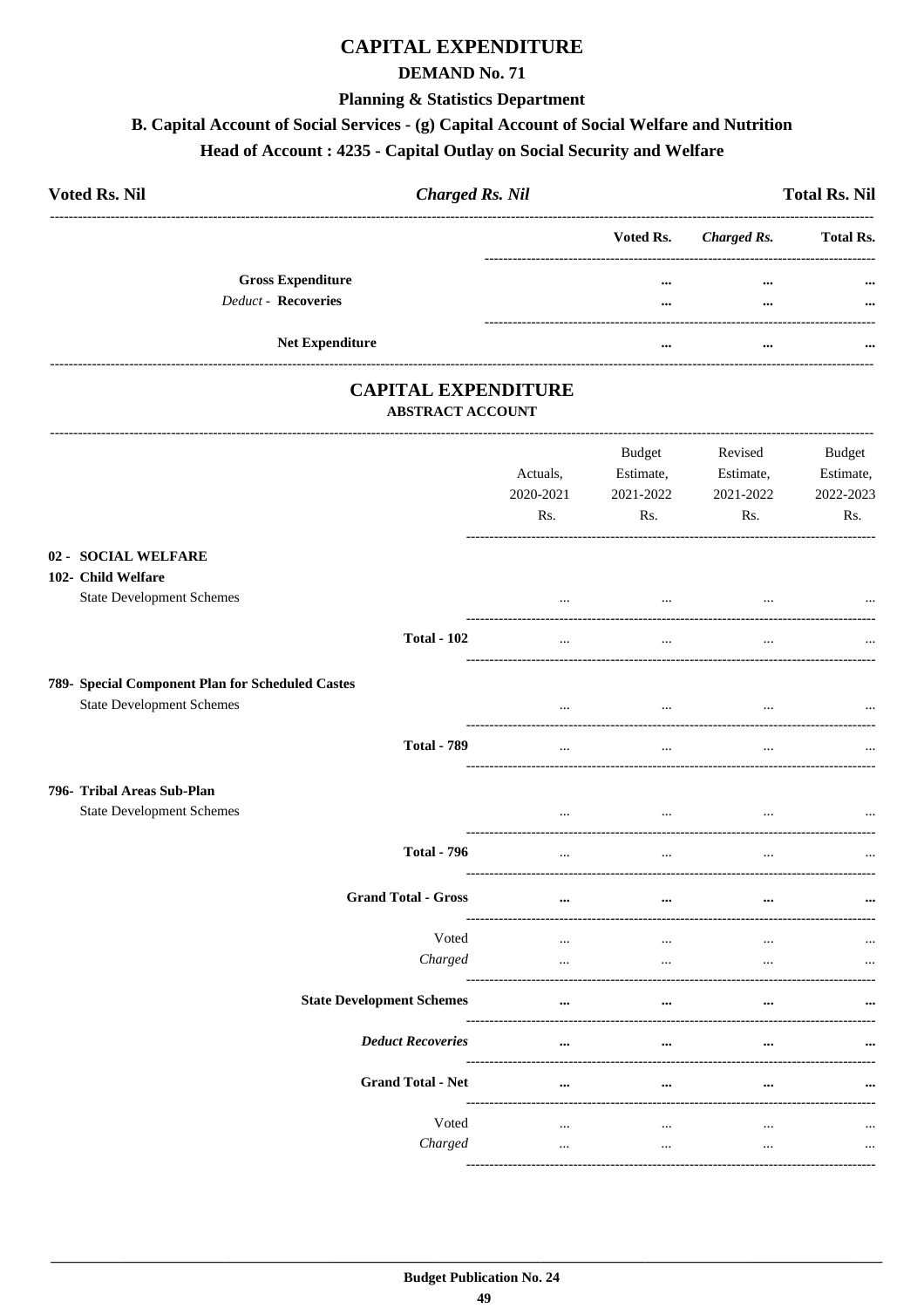## **CAPITAL EXPENDITURE DETAILED ACCOUNT - MAJOR HEAD 4235**

|                                                                                 |           | <b>Budget</b> | Revised   | <b>Budget</b> |
|---------------------------------------------------------------------------------|-----------|---------------|-----------|---------------|
|                                                                                 | Actuals,  | Estimate,     | Estimate, | Estimate,     |
|                                                                                 | 2020-2021 | 2021-2022     | 2021-2022 | 2022-2023     |
|                                                                                 | Rs.       | Rs.           | Rs.       | Rs.           |
| DETAILED ACCOUNT NO. 4235-02-102 - CHILD WELFARE                                |           |               |           |               |
| 02 - SOCIAL WELFARE                                                             |           |               |           |               |
| 102- Child Welfare                                                              |           |               |           |               |
| <b>State Development Schemes</b>                                                |           |               |           |               |
| 004- Construction of Model Anganwadi Buildings under ICDS - III<br>Project [PS] |           |               |           |               |
| 53- Major Works / Land and Buildings                                            |           |               |           |               |
| Total - 4235-02-102                                                             |           |               |           |               |
| Voted                                                                           |           |               | $\ddotsc$ |               |
| Charged                                                                         |           | $\cdots$      | $\cdots$  |               |
|                                                                                 |           |               |           |               |
| DETAILED ACCOUNT NO. 4235-02-789 - SPECIAL COMPONENT PLAN FOR SCHEDULED CASTES  |           |               |           |               |
| 02 - SOCIAL WELFARE                                                             |           |               |           |               |
| 789- Special Component Plan for Scheduled Castes                                |           |               |           |               |
| <b>State Development Schemes</b>                                                |           |               |           |               |
| 004- Construction of Model Anganwadi Buildings under ICDS - III                 |           |               |           |               |
| Project [PS]                                                                    |           |               |           |               |
| 53- Major Works / Land and Buildings                                            |           |               |           |               |
| Total - 4235-02-789                                                             |           |               |           |               |
|                                                                                 |           |               |           |               |
| Voted                                                                           | $\cdots$  | $\cdots$      | $\cdots$  |               |
| Charged                                                                         |           |               |           |               |
|                                                                                 |           |               |           |               |
| DETAILED ACCOUNT NO. 4235-02-796 - TRIBAL AREAS SUB-PLAN                        |           |               |           |               |
| 02 - SOCIAL WELFARE                                                             |           |               |           |               |
| 796- Tribal Areas Sub-Plan                                                      |           |               |           |               |
| <b>State Development Schemes</b>                                                |           |               |           |               |
| 004- Construction of Model Anganwadi Buildings under ICDS - III<br>Project [PS] |           |               |           |               |
| 53- Major Works / Land and Buildings                                            |           |               |           |               |
| Total - 4235-02-796                                                             |           |               |           |               |
|                                                                                 |           |               |           |               |
| Voted                                                                           |           |               | $\ddotsc$ |               |
| Charged                                                                         | $\cdots$  | $\cdots$      | $\cdots$  | $\cdots$      |

-----------------------------------------------------------------------------------------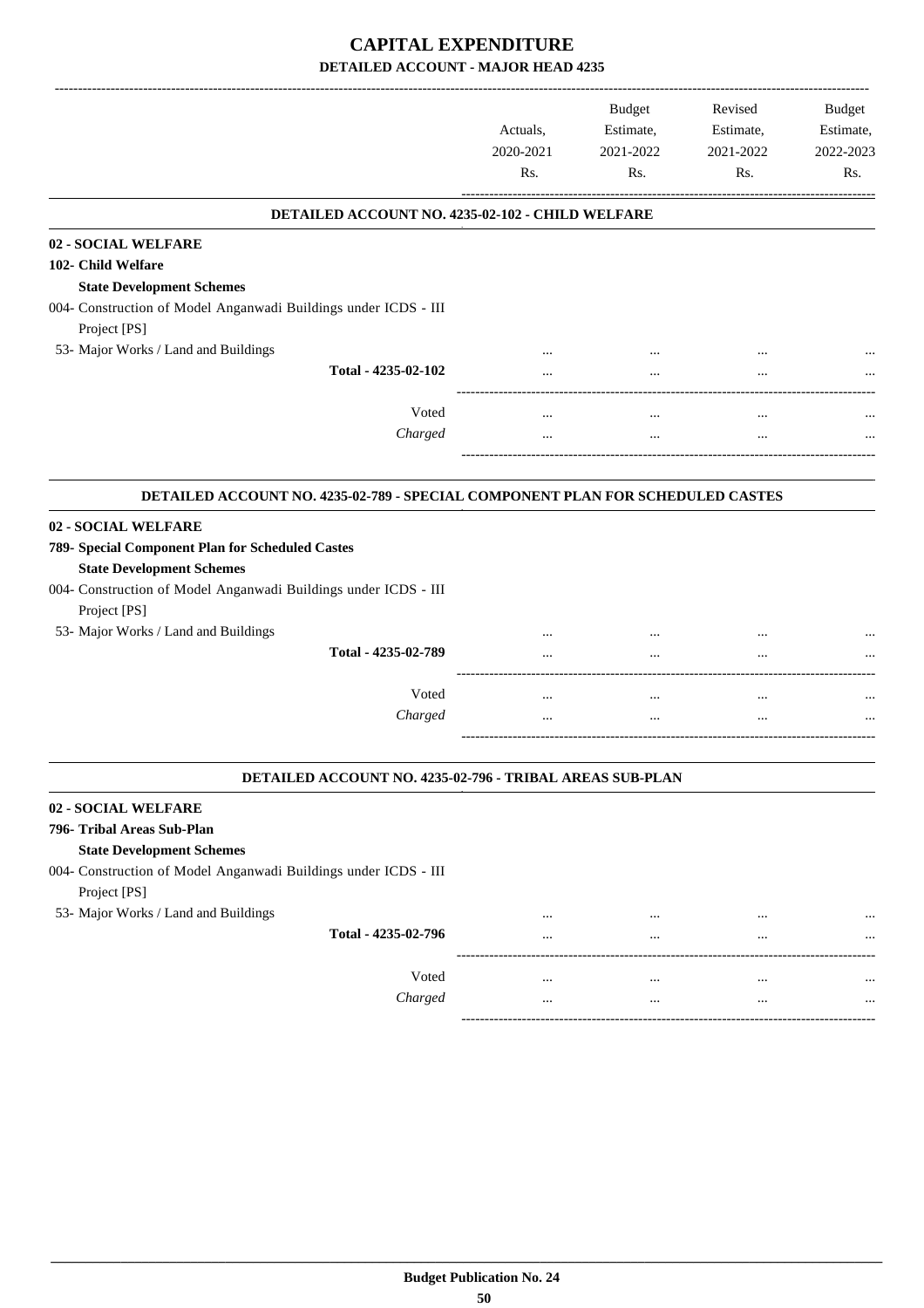## **CAPITAL EXPENDITURE**

### **DEMAND No. 71**

#### **Planning & Statistics Department**

## C. Capital Accounts of Economic Services - (b) Capital Account of Rural Development

#### Head of Account: 4515 - Capital Outlay on Other Rural Development Programmes

| Voted Rs. 7,00,00,000 | <b>Charged Rs. Nil</b>                                 |  | Total Rs. 7,00,00,000 |              |                         |
|-----------------------|--------------------------------------------------------|--|-----------------------|--------------|-------------------------|
|                       |                                                        |  | Voted Rs.             | Charged Rs.  | <b>Total Rs.</b>        |
|                       | <b>Gross Expenditure</b><br><b>Deduct - Recoveries</b> |  | 7,00,00,000<br>       | $\cdots$<br> | 7,00,00,000<br>$\cdots$ |
|                       | <b>Net Expenditure</b>                                 |  | 7,00,00,000           | $\cdots$     | 7,00,00,000             |

### **CAPITAL EXPENDITURE ABSTRACT ACCOUNT**

|                                  |                                  | Actuals.<br>2020-2021<br>Rs. | <b>Budget</b><br>Estimate,<br>2021-2022<br>Rs. | Revised<br>Estimate,<br>2021-2022<br>Rs. | <b>Budget</b><br>Estimate,<br>2022-2023<br>Rs. |
|----------------------------------|----------------------------------|------------------------------|------------------------------------------------|------------------------------------------|------------------------------------------------|
| 103- Rural Development           |                                  |                              |                                                |                                          |                                                |
| <b>State Development Schemes</b> |                                  | $\cdots$                     | $\ddotsc$                                      | 22,95,32,000                             | 7,00,00,000                                    |
|                                  | <b>Total - 103</b>               | $\cdots$                     | $\mathbf{r}$ and $\mathbf{r}$ and $\mathbf{r}$ | 22,95,32,000                             | 7,00,00,000                                    |
|                                  | <b>Grand Total - Gross</b>       | $\cdots$                     | $\cdots$                                       | 22,95,32,000                             | 7,00,00,000                                    |
|                                  | Voted                            | $\cdots$                     | $\cdots$                                       | 22,95,32,000                             | 7,00,00,000                                    |
|                                  | Charged                          | $\cdots$                     | $\cdots$                                       | $\cdots$                                 |                                                |
|                                  | <b>State Development Schemes</b> | $\cdots$                     | $\cdots$                                       | 22,95,32,000                             | 7,00,00,000                                    |
|                                  | <b>Deduct Recoveries</b>         | $\cdots$                     | $\cdots$                                       | $\cdots$                                 | $\cdots$                                       |
|                                  | <b>Grand Total - Net</b>         | $\cdots$                     | $\cdots$                                       | 22,95,32,000                             | 7,00,00,000                                    |
|                                  | Voted                            | $\cdots$                     | $\cdots$                                       | 22,95,32,000                             | 7,00,00,000                                    |
|                                  | Charged                          | $\cdots$                     | $\cdots$                                       | $\cdots$                                 | $\cdots$                                       |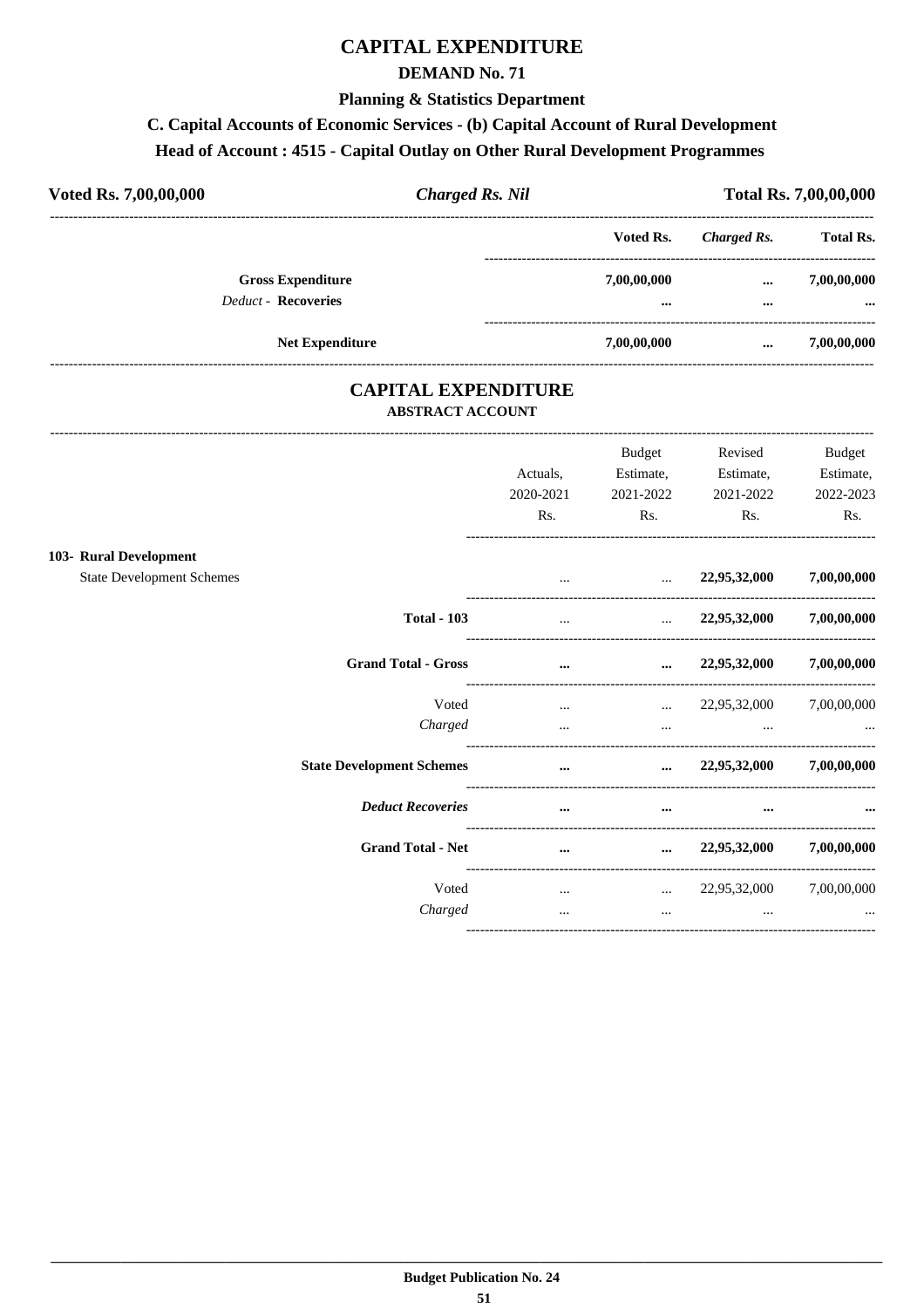## **CAPITAL EXPENDITURE DETAILED ACCOUNT - MAJOR HEAD 4515**

|                                                             | Actuals,<br>2020-2021<br>Rs. | <b>Budget</b><br>Estimate,<br>2021-2022<br>Rs. | Revised<br>Estimate,<br>2021-2022<br>Rs. | Budget<br>Estimate,<br>2022-2023<br>Rs. |
|-------------------------------------------------------------|------------------------------|------------------------------------------------|------------------------------------------|-----------------------------------------|
| <b>DETAILED ACCOUNT NO. 4515-00-103 - RURAL DEVELOPMENT</b> |                              |                                                |                                          |                                         |
| 103- Rural Development                                      |                              |                                                |                                          |                                         |
| <b>State Development Schemes</b>                            |                              |                                                |                                          |                                         |
| 004- Paray Samadhan in Rural Areas [PS]                     |                              |                                                |                                          |                                         |
| 53- Major Works / Land and Buildings                        | $\cdots$                     | $\cdots$                                       | 22,95,32,000                             | 7,00,00,000                             |
| <b>Total - State Development Schemes</b>                    | $\cdots$                     | $\cdots$                                       | 22,95,32,000                             | 7,00,00,000                             |
| Total - 4515-00-103                                         | $\cdots$                     | $\cdots$                                       | 22,95,32,000                             | 7,00,00,000                             |
| Voted                                                       | $\cdots$                     | $\cdots$                                       | 22,95,32,000                             | 7,00,00,000                             |
| Charged                                                     | $\cdots$                     | $\cdots$                                       | $\cdots$                                 | $\cdots$                                |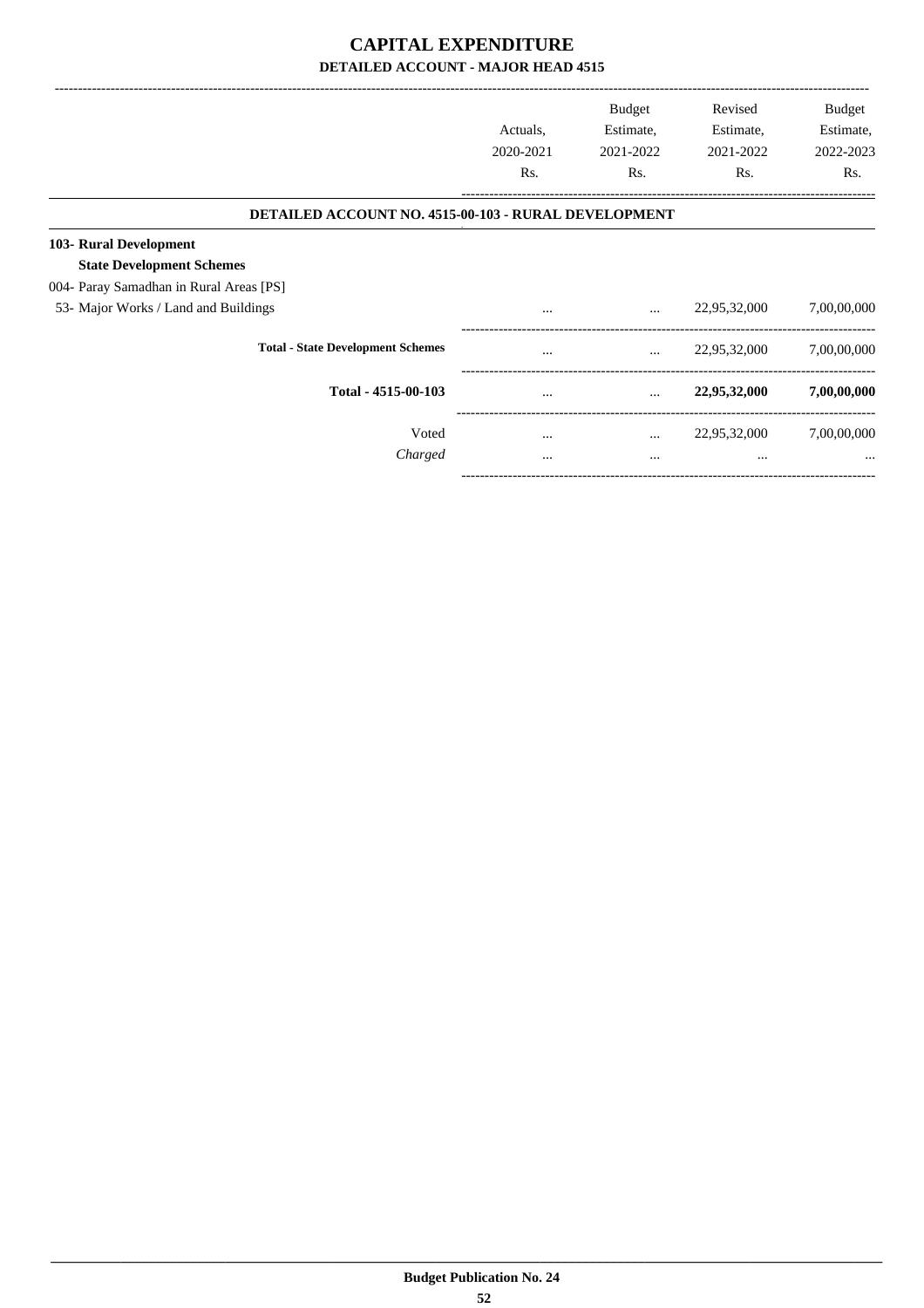## **CAPITAL EXPENDITURE**

#### **DEMAND No. 71**

#### **Planning & Statistics Department**

## **C. Capital Accounts of Economic Services - (c) Capital Account of Special Areas Programme**

## **Head of Account : 4575 - Capital Outlay on Other Special Areas Programme**

| Voted Rs. 21,00,00,000                                 | <b>Charged Rs. Nil</b> |                  | Total Rs. 21,00,00,000 |                          |  |
|--------------------------------------------------------|------------------------|------------------|------------------------|--------------------------|--|
|                                                        |                        | Voted Rs.        | Charged Rs.            | <b>Total Rs.</b>         |  |
| <b>Gross Expenditure</b><br><b>Deduct - Recoveries</b> |                        | 21,00,00,000<br> | $\cdots$<br>           | 21,00,00,000<br>$\cdots$ |  |
|                                                        | <b>Net Expenditure</b> | 21,00,00,000     | $\cdots$               | 21,00,00,000             |  |

### **CAPITAL EXPENDITURE ABSTRACT ACCOUNT**

---------------------------------------------------------------------------------------------------------------------------------------------------------------------------------

|                                                                                    | Actuals,<br>2020-2021<br>Rs. | <b>Budget</b><br>Estimate,<br>2021-2022<br>Rs.                                                                                       | Revised<br>Estimate,<br>2021-2022<br>Rs. | <b>Budget</b><br>Estimate,<br>2022-2023<br>Rs. |
|------------------------------------------------------------------------------------|------------------------------|--------------------------------------------------------------------------------------------------------------------------------------|------------------------------------------|------------------------------------------------|
| 02 - BACKWARD AREAS                                                                |                              |                                                                                                                                      |                                          |                                                |
| 001- Backward Regions Grant Fund (BRGF)                                            |                              |                                                                                                                                      |                                          |                                                |
| <b>State Development Schemes</b>                                                   |                              |                                                                                                                                      |                                          |                                                |
| State Development Schemes (Central Assistance)                                     | $\cdots$                     | $\cdots$                                                                                                                             |                                          |                                                |
| <b>Total - 001</b>                                                                 | $\ddotsc$                    | $\ddotsc$                                                                                                                            |                                          |                                                |
| Total - 02                                                                         | $\cdots$                     | $\cdots$                                                                                                                             | $\cdots$                                 |                                                |
| 60 - OTHERS                                                                        |                              |                                                                                                                                      |                                          |                                                |
| 800- Other Expenditure                                                             |                              |                                                                                                                                      |                                          |                                                |
| <b>State Development Schemes</b><br>State Development Schemes (Central Assistance) | 1,67,71,177                  | 20,00,00,000                                                                                                                         | 46,27,000                                | 21,00,00,000                                   |
| <b>Total - 800</b>                                                                 | 1,67,71,177                  |                                                                                                                                      | $20,00,00,000$ $46,27,000$               | 21,00,00,000                                   |
| Total $-60$                                                                        | 1,67,71,177                  | 20,00,00,000                                                                                                                         | 46,27,000                                | 21,00,00,000                                   |
| <b>Grand Total - Gross</b>                                                         | 1,67,71,177                  | 20,00,00,000 46,27,000                                                                                                               |                                          | 21,00,00,000                                   |
| Voted                                                                              | 1,67,71,177                  | 20,00,00,000 46,27,000                                                                                                               |                                          | 21,00,00,000                                   |
| Charged                                                                            |                              | and the contract of the contract of the contract of the contract of the contract of the contract of the contract of<br>$\sim$ $\sim$ | $\ddots$                                 |                                                |
| State Development Schemes 1,67,71,177 20,00,00,000 46,27,000 21,00,00,000          |                              |                                                                                                                                      |                                          |                                                |
| <b>Deduct Recoveries</b>                                                           | $\cdots$                     | $\cdots$                                                                                                                             | $\cdots$                                 |                                                |
|                                                                                    |                              |                                                                                                                                      |                                          |                                                |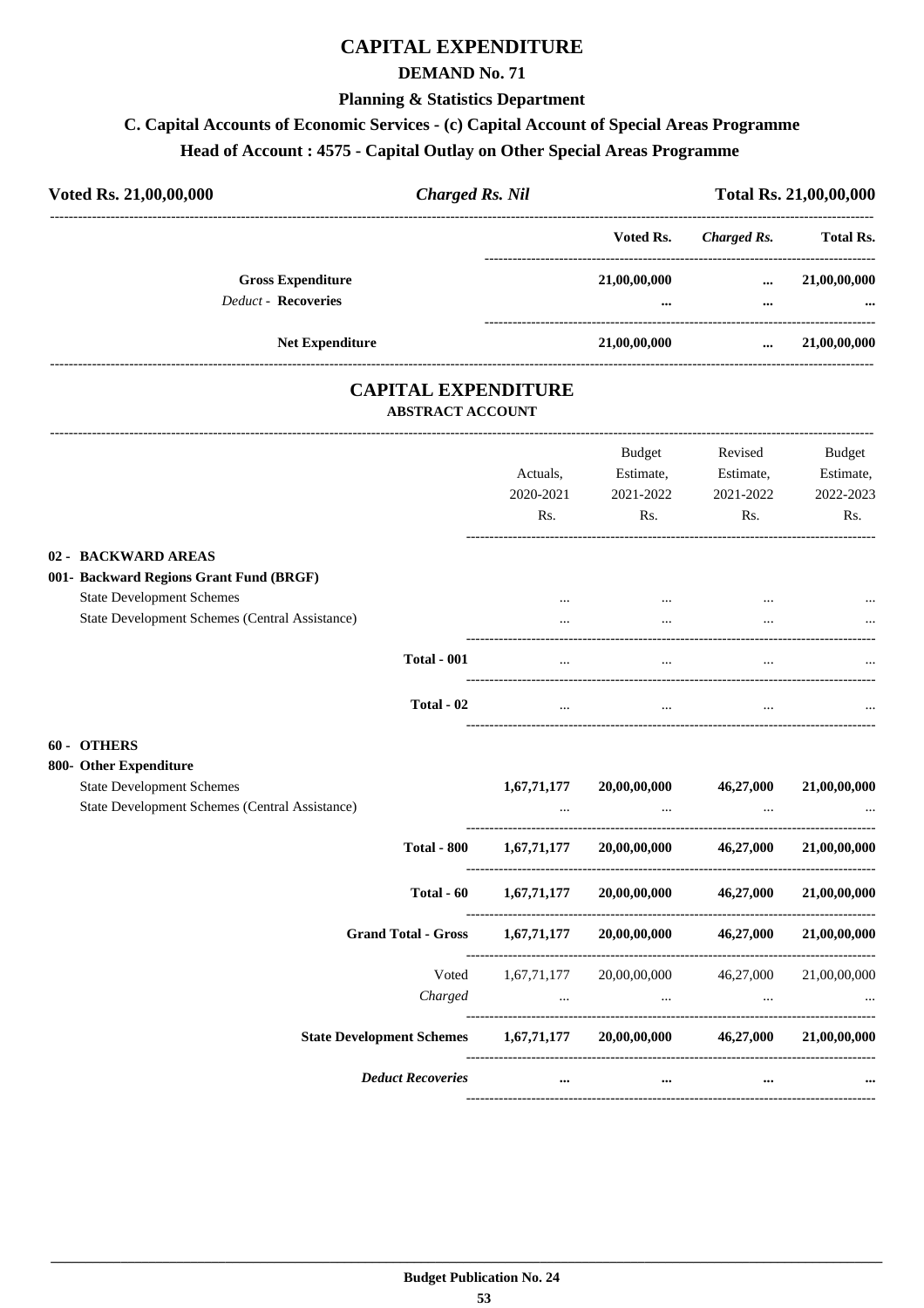### **CAPITAL EXPENDITURE ABSTRACT ACCOUNT**

|                          | Actuals,<br>2020-2021<br>Rs. | <b>Budget</b><br>Estimate,<br>2021-2022<br>Rs. | Revised<br>Estimate,<br>2021-2022<br>Rs. | <b>Budget</b><br>Estimate,<br>2022-2023<br>Rs. |
|--------------------------|------------------------------|------------------------------------------------|------------------------------------------|------------------------------------------------|
| <b>Grand Total - Net</b> | 1,67,71,177                  | 20,00,00,000                                   | 46,27,000                                | 21,00,00,000                                   |
| Voted<br>Charged         | 1,67,71,177<br>              | 20,00,00,000<br>                               | 46,27,000<br>                            | 21,00,00,000<br>$\cdots$                       |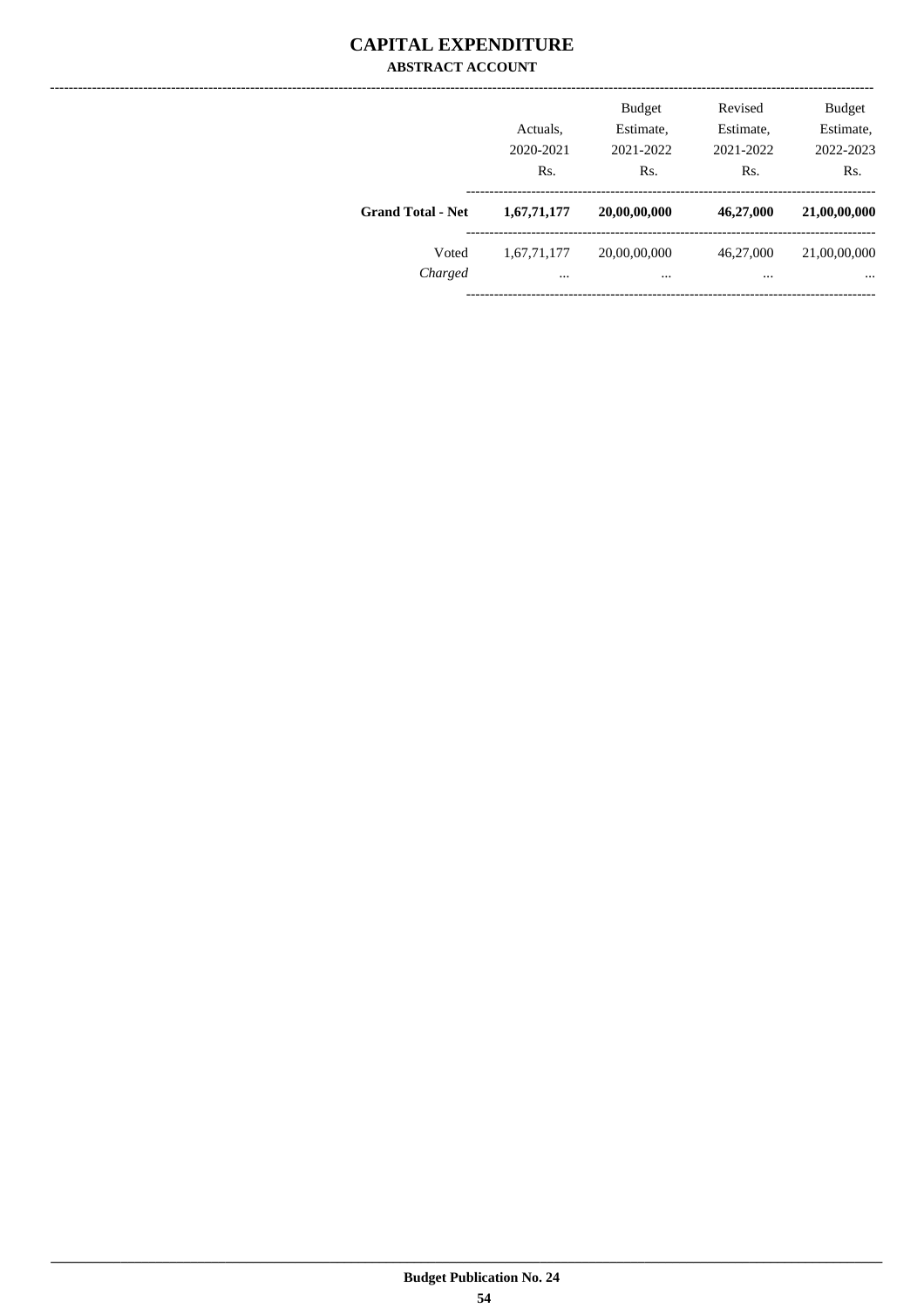## **CAPITAL EXPENDITURE DETAILED ACCOUNT - MAJOR HEAD 4575**

|                                                                                                                                                                  | Actuals,<br>2020-2021<br>Rs. | <b>Budget</b><br>Estimate,<br>2021-2022<br>Rs. | Revised<br>Estimate,<br>2021-2022<br>Rs. | <b>Budget</b><br>Estimate,<br>2022-2023<br>Rs. |
|------------------------------------------------------------------------------------------------------------------------------------------------------------------|------------------------------|------------------------------------------------|------------------------------------------|------------------------------------------------|
| DETAILED ACCOUNT NO. 4575-02-001 - BACKWARD REGIONS GRANT FUND (BRGF)                                                                                            |                              |                                                |                                          |                                                |
| 02 - BACKWARD AREAS                                                                                                                                              |                              |                                                |                                          |                                                |
| 001- Backward Regions Grant Fund (BRGF)<br><b>State Development Schemes</b><br>002- JANGAL MAHAL ACTION PLAN FUNDED BY THE STATE                                 |                              |                                                |                                          |                                                |
| (BRGF) (BRGFSW) [PS]                                                                                                                                             |                              |                                                |                                          |                                                |
| 53- Major Works / Land and Buildings<br>Total - 4575-02-001                                                                                                      |                              |                                                |                                          |                                                |
|                                                                                                                                                                  |                              |                                                |                                          |                                                |
| Voted                                                                                                                                                            |                              | $\cdots$                                       | $\ddotsc$                                |                                                |
| Charged                                                                                                                                                          |                              | $\cdots$                                       | $\cdots$                                 |                                                |
| DETAILED ACCOUNT NO. 4575-60-800 - OTHER EXPENDITURE                                                                                                             |                              |                                                |                                          |                                                |
| 60 - OTHERS                                                                                                                                                      |                              |                                                |                                          |                                                |
| 800- Other Expenditure<br><b>State Development Schemes</b><br>027- Land and Building of Department of Planning [PS]                                              |                              |                                                |                                          |                                                |
| 53- Major Works / Land and Buildings                                                                                                                             | 1,67,71,177                  | 20,00,00,000                                   | 46,27,000                                | 21,00,00,000                                   |
| <b>Total - State Development Schemes</b>                                                                                                                         | 1,67,71,177                  | 20,00,00,000 46,27,000                         |                                          | 21,00,00,000                                   |
| <b>State Development Schemes</b><br>030- District Innovation Fund under the recommendation of the 13th<br>Finance Commission (funded by the State) (13-FCS) [PS] |                              |                                                |                                          |                                                |
| 53- Major Works / Land and Buildings<br>Total - 4575-60-800                                                                                                      | 1,67,71,177                  | 20,00,00,000                                   | 46,27,000                                | 21,00,00,000                                   |
| Voted<br>Charged                                                                                                                                                 | 1,67,71,177                  | 20,00,00,000                                   | 46,27,000                                | 21,00,00,000                                   |
|                                                                                                                                                                  |                              |                                                |                                          |                                                |
| DETAILED ACCOUNT NO. 4575 - DEDUCT RECOVERIES IN REDUCTION OF EXPENDITURE                                                                                        |                              |                                                |                                          |                                                |
| 60 - OTHERS                                                                                                                                                      |                              |                                                |                                          |                                                |
| 800- Other Expenditure                                                                                                                                           |                              |                                                |                                          |                                                |
| Administrative Expenditure                                                                                                                                       |                              |                                                |                                          |                                                |
| 017-Police Sector [PS]                                                                                                                                           |                              |                                                |                                          |                                                |
| 70-Deduct Recoveries<br>01-Others                                                                                                                                |                              |                                                |                                          |                                                |
| 02-W.B.H.S. 2008                                                                                                                                                 |                              | $\cdots$                                       | $\cdots$                                 |                                                |
| Total - 800 - Deduct - Recoveries                                                                                                                                |                              |                                                |                                          |                                                |
|                                                                                                                                                                  | $\cdots$                     | $\cdots$                                       | $\cdots$                                 |                                                |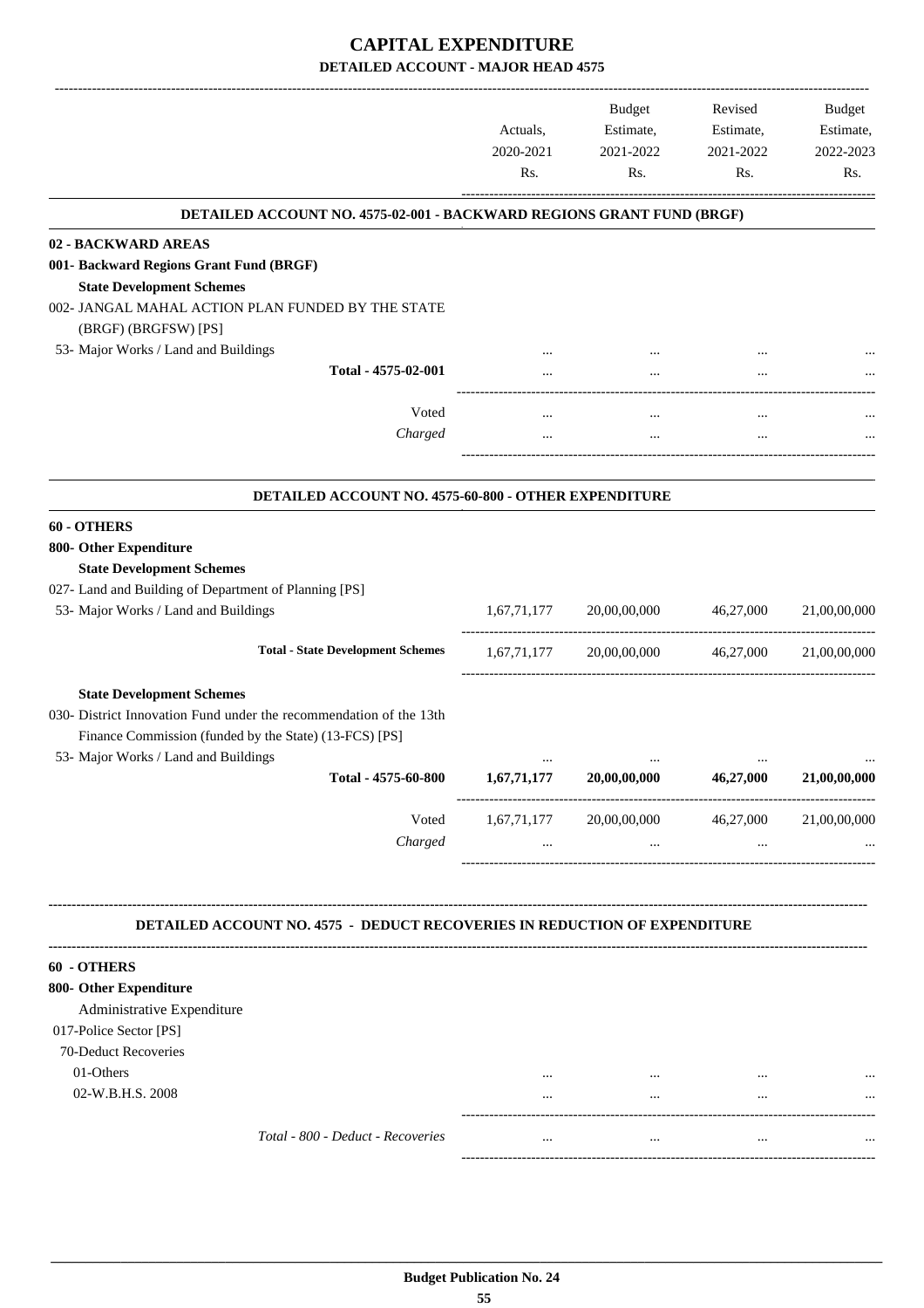## **CAPITAL EXPENDITURE** DETAILED ACCOUNT - MAJOR HEAD 4575

---------------

|                                    | Actuals.<br>2020-2021<br>Rs. | Budget<br>Estimate,<br>2021-2022<br>Rs. | Revised<br>Estimate,<br>2021-2022<br>Rs. | <b>Budget</b><br>Estimate,<br>2022-2023<br>Rs. |
|------------------------------------|------------------------------|-----------------------------------------|------------------------------------------|------------------------------------------------|
| Total - 4575 - Deduct - Recoveries | $\cdots$                     | $\cdots$                                |                                          | $\cdots$                                       |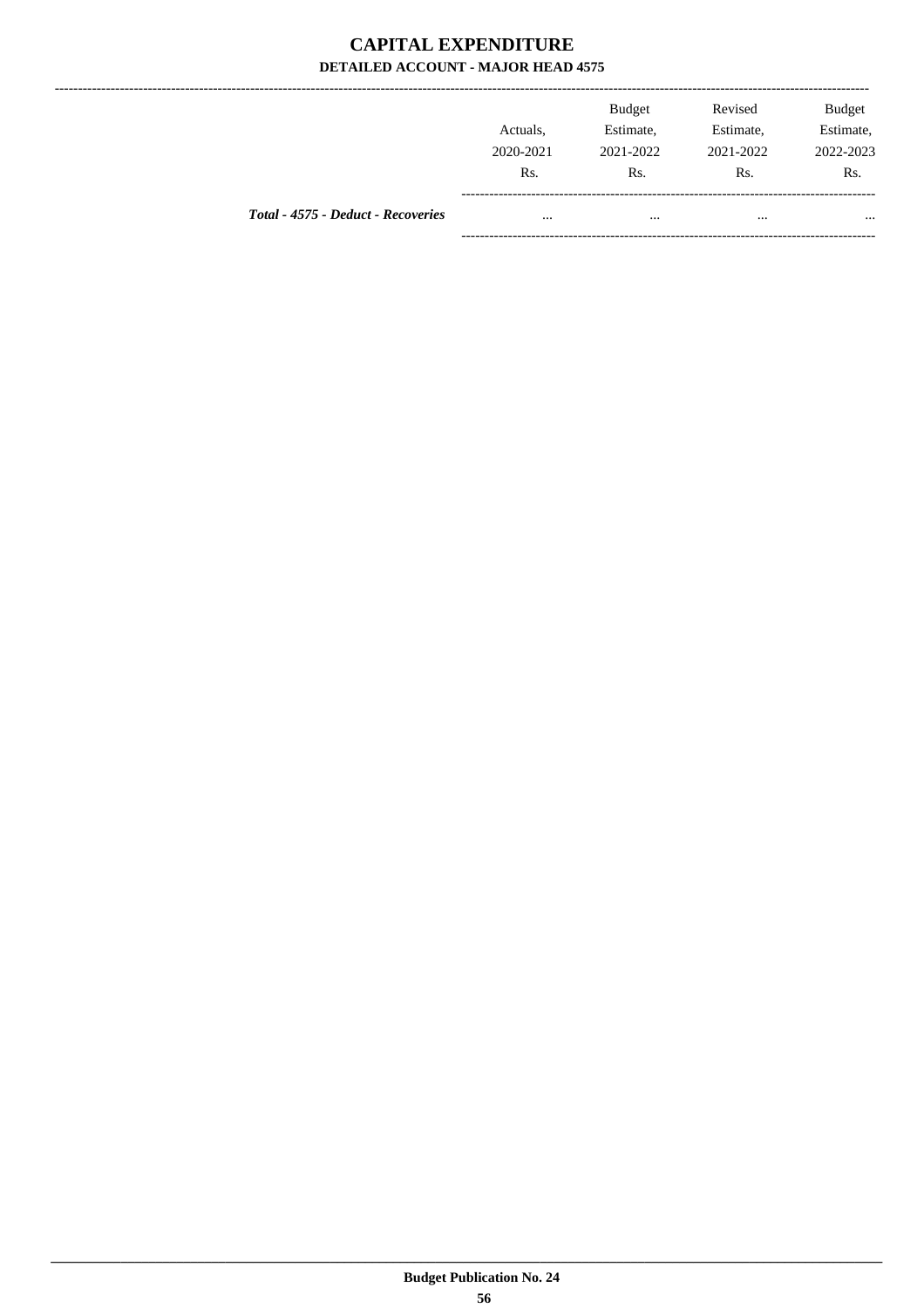#### **DEMAND No. 72**

### **Urban Development and Municipal Affairs Department**

#### **A. General Services - (c) Interest payment and servicing of Debt**

#### **Head of Account : 2049 - Interest Payments**

| <b>Voted Rs. Nil</b> |                            | Charged Rs. 23,00,00,000 |           | Total Rs. 23,00,00,000 |                  |  |
|----------------------|----------------------------|--------------------------|-----------|------------------------|------------------|--|
|                      |                            |                          | Voted Rs. | Charged Rs.            | <b>Total Rs.</b> |  |
|                      | <b>Gross Expenditure</b>   |                          | $\ddotsc$ | 23,00,00,000           | 23,00,00,000     |  |
|                      | <b>Deduct - Recoveries</b> |                          |           | $\cdots$               | $\cdots$         |  |
|                      | <b>Net Expenditure</b>     |                          |           | 23,00,00,000           | 23,00,00,000     |  |

### **REVENUE EXPENDITURE ABSTRACT ACCOUNT**

---------------------------------------------------------------------------------------------------------------------------------------------------------------------------------

|                                            | Actuals,<br>2020-2021<br>Rs.                    | <b>Budget</b><br>Estimate,<br>2021-2022<br>Rs. | Revised<br>Estimate,<br>2021-2022<br>Rs.                                                            | <b>Budget</b><br>Estimate,<br>2022-2023<br>Rs. |
|--------------------------------------------|-------------------------------------------------|------------------------------------------------|-----------------------------------------------------------------------------------------------------|------------------------------------------------|
| <b>60 - INTEREST ON OTHER OBLIGATIONS</b>  |                                                 |                                                |                                                                                                     |                                                |
| 101- Interest on Deposits                  |                                                 |                                                |                                                                                                     |                                                |
| Administrative Expenditure<br><b>Voted</b> |                                                 | <b>See College</b>                             |                                                                                                     |                                                |
| Charged                                    |                                                 |                                                | 15,86,78,616  22,00,00,000 23,00,00,000                                                             |                                                |
| <b>Total - 101</b>                         |                                                 |                                                | $15,86,78,616$ $22,00,00,000$ $23,00,00,000$                                                        |                                                |
| <b>Grand Total - Gross</b>                 | 15,86,78,616                                    |                                                | $\ldots$ 22,00,00,000                                                                               | 23,00,00,000                                   |
| Voted                                      | $\cdots$                                        | $\cdots$                                       |                                                                                                     |                                                |
|                                            | Charged 15,86,78,616  22,00,00,000 23,00,00,000 |                                                |                                                                                                     |                                                |
| <b>Administrative Expenditure</b>          |                                                 |                                                | $15,86,78,616$ $22,00,00,000$                                                                       | 23,00,00,000                                   |
| Voted                                      | and the state of the state and                  |                                                | and the state of the state of                                                                       |                                                |
|                                            | Charged 15,86,78,616                            |                                                | $\ldots$ 22,00,00,000 23,00,00,000                                                                  |                                                |
| <b>Deduct Recoveries</b>                   | $\cdots$                                        | $\cdots$                                       |                                                                                                     |                                                |
| <b>Grand Total - Net</b>                   | 15,86,78,616                                    |                                                | $\ldots$ 22,00,00,000                                                                               | 23,00,00,000                                   |
| Voted                                      | $\cdots$                                        |                                                | $\mathbf{1}$ and $\mathbf{1}$ are all the set of the set of the set of the $\mathbf{1}$<br>$\cdots$ |                                                |
|                                            | Charged 15,86,78,616                            |                                                | $\ldots$ 22,00,00,000 23,00,00,000                                                                  |                                                |
|                                            |                                                 |                                                |                                                                                                     |                                                |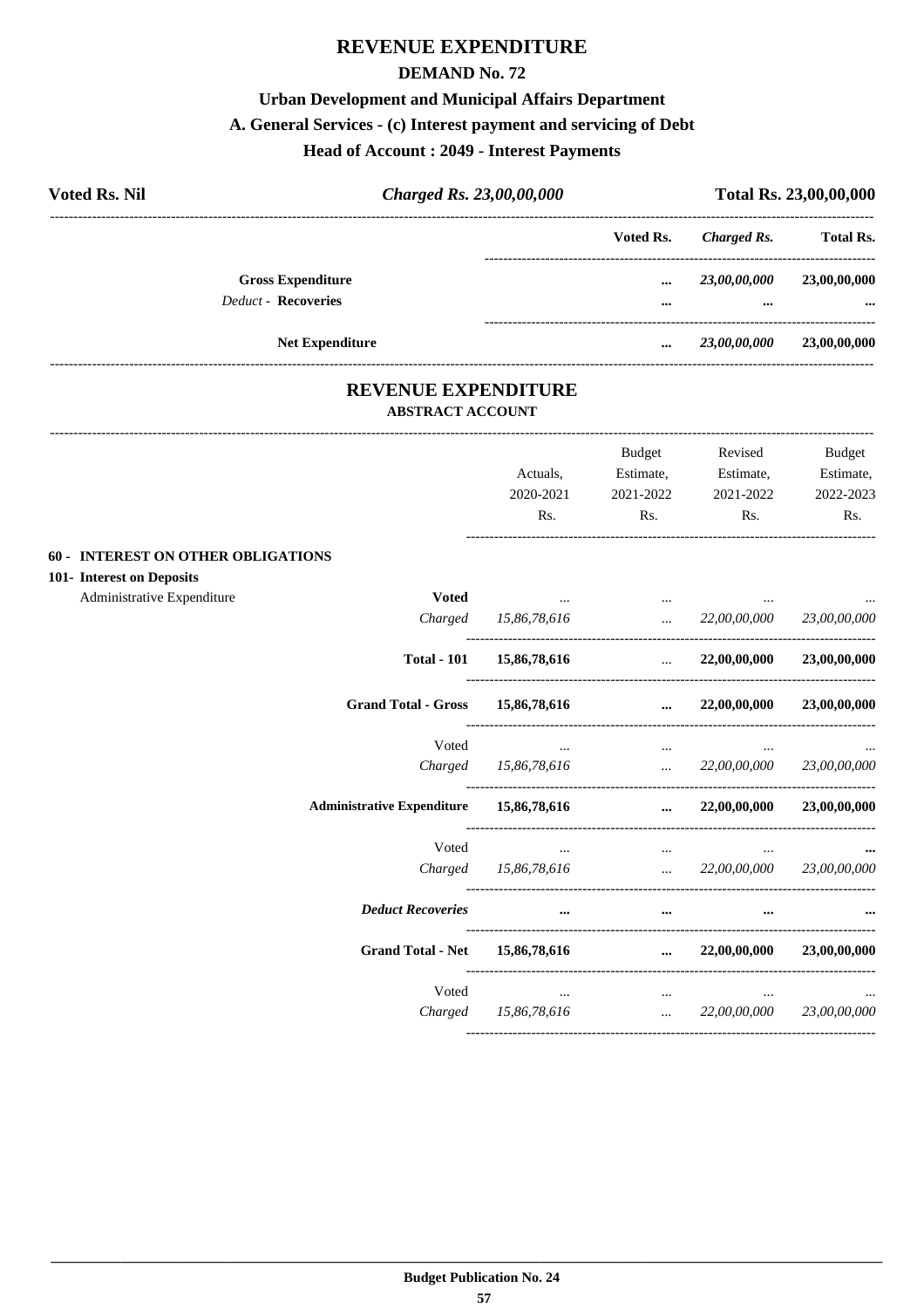|                                                                 |              | <b>Budget</b> | Revised      | Budget       |
|-----------------------------------------------------------------|--------------|---------------|--------------|--------------|
|                                                                 | Actuals,     | Estimate,     | Estimate,    | Estimate,    |
|                                                                 | 2020-2021    | 2021-2022     | 2021-2022    | 2022-2023    |
|                                                                 | Rs.          | Rs.           | Rs.          | Rs.          |
| <b>DETAILED ACCOUNT NO. 2049-60-101 - INTEREST ON DEPOSITS</b>  |              |               |              |              |
| <b>60 - INTEREST ON OTHER OBLIGATIONS</b>                       |              |               |              |              |
| 101- Interest on Deposits                                       |              |               |              |              |
| <b>Administrative Expenditure</b>                               |              |               |              |              |
| 009- Interest on Finance Commission Grants relating to MA Dept. |              |               |              |              |
| [UM]                                                            |              |               |              |              |
| 45- Interest/Dividend<br>Charged                                | 15,86,78,616 | $\cdots$      | 22,00,00,000 | 23,00,00,000 |
| <b>Total - Administrative Expenditure</b>                       | 15,86,78,616 | $\cdots$      | 22,00,00,000 | 23,00,00,000 |
| Total - 2049-60-101                                             | 15,86,78,616 | $\cdots$      | 22,00,00,000 | 23,00,00,000 |
| Voted                                                           | $\cdots$     | $\cdots$      | $\cdots$     | $\cdots$     |
| Charged                                                         | 15,86,78,616 | $\cdots$      | 22,00,00,000 | 23,00,00,000 |

-----------------------------------------------------------------------------------------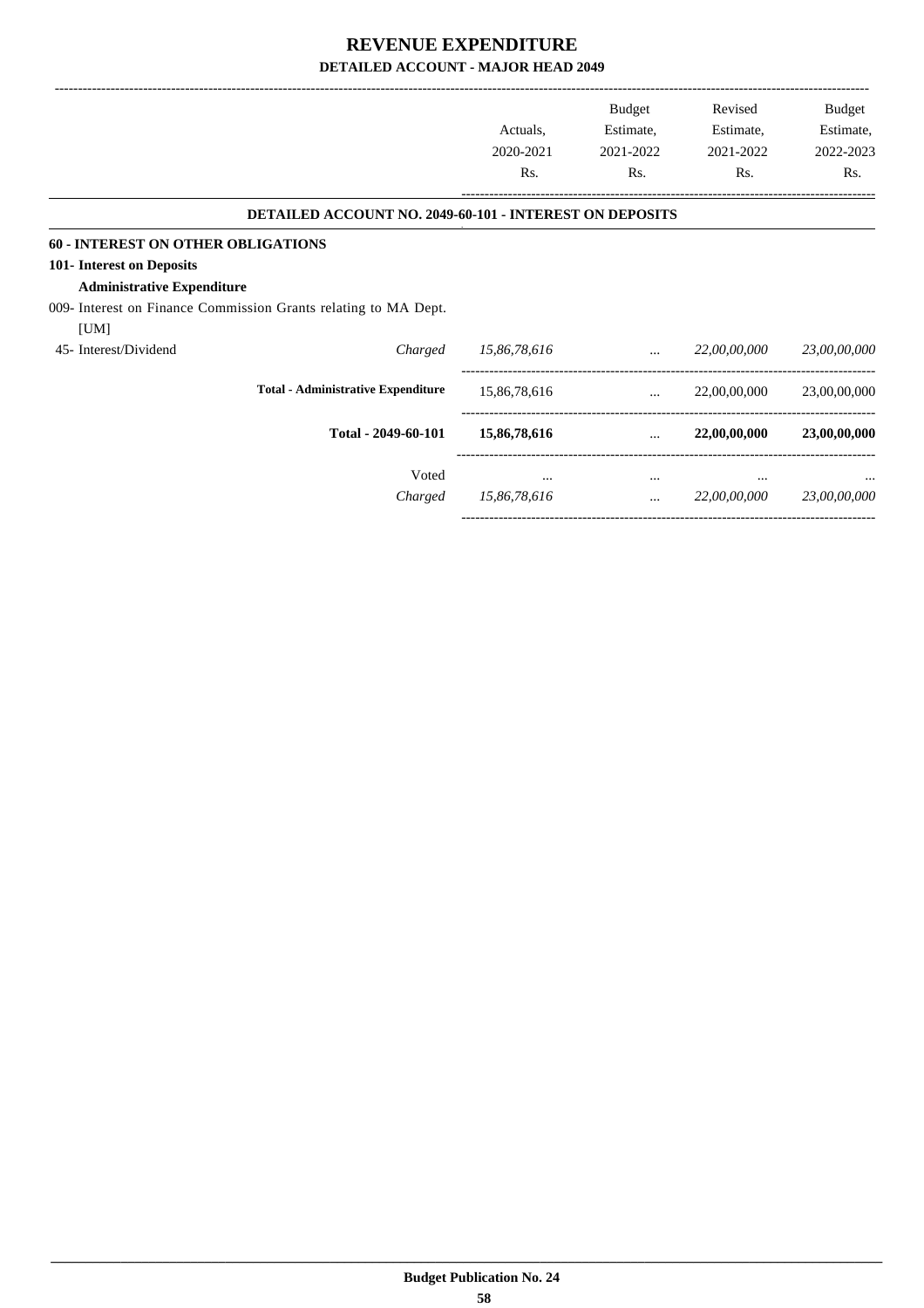#### **DEMAND No. 72**

## **Urban Development and Municipal Affairs Department A. General Services - (d) Administrative Services**

## **Head of Account : 2052 - Secretariat--General Services**

| Voted Rs. 8,34,62,000      | <b>Charged Rs. Nil</b> |                | Total Rs. 8,34,62,000 |                  |  |
|----------------------------|------------------------|----------------|-----------------------|------------------|--|
|                            |                        | Voted Rs.      | Charged Rs.           | <b>Total Rs.</b> |  |
| <b>Gross Expenditure</b>   |                        | 8,34,62,000    | $\cdots$              | 8,34,62,000      |  |
| <b>Deduct - Recoveries</b> |                        | $-1,30,01,000$ | $\cdots$              | $-1,30,01,000$   |  |
| <b>Net Expenditure</b>     |                        | 7,04,61,000    |                       | 7,04,61,000      |  |

### **REVENUE EXPENDITURE ABSTRACT ACCOUNT**

---------------------------------------------------------------------------------------------------------------------------------------------------------------------------------

|                            |                                                                            | Actuals,<br>2020-2021                                                                                                                                                                                                          | Budget<br>Estimate,<br>2021-2022                                                | Revised<br>Estimate,<br>2021-2022               | <b>Budget</b><br>Estimate,<br>2022-2023 |
|----------------------------|----------------------------------------------------------------------------|--------------------------------------------------------------------------------------------------------------------------------------------------------------------------------------------------------------------------------|---------------------------------------------------------------------------------|-------------------------------------------------|-----------------------------------------|
|                            |                                                                            | Rs.                                                                                                                                                                                                                            | $\mathbf{Rs.}$                                                                  | $\mathbf{Rs.}$                                  | Rs.                                     |
| 090- Secretariat           |                                                                            |                                                                                                                                                                                                                                |                                                                                 |                                                 |                                         |
| Administrative Expenditure |                                                                            |                                                                                                                                                                                                                                |                                                                                 | 7,51,71,464 7,88,32,000 8,10,88,000 8,34,62,000 |                                         |
|                            |                                                                            | Total - 090 7,51,71,464 7,88,32,000 8,10,88,000 8,34,62,000                                                                                                                                                                    |                                                                                 |                                                 |                                         |
|                            | Grand Total - Gross 7,51,71,464 7,88,32,000 8,10,88,000 8,34,62,000        |                                                                                                                                                                                                                                |                                                                                 |                                                 |                                         |
|                            |                                                                            | Voted 7,51,71,464 7,88,32,000 8,10,88,000 8,34,62,000                                                                                                                                                                          |                                                                                 |                                                 |                                         |
|                            |                                                                            | $Charged$ $$ $$ $$ $$                                                                                                                                                                                                          |                                                                                 |                                                 |                                         |
|                            | Administrative Expenditure 7,51,71,464 7,88,32,000 8,10,88,000 8,34,62,000 |                                                                                                                                                                                                                                |                                                                                 |                                                 |                                         |
|                            |                                                                            |                                                                                                                                                                                                                                |                                                                                 |                                                 | $-1,30,01,000$                          |
|                            | Grand Total - Net 6,38,19,533 7,88,22,000 7,10,87,000 7,04,61,000          |                                                                                                                                                                                                                                |                                                                                 |                                                 |                                         |
|                            |                                                                            | Voted 6,38,19,533 7,88,22,000 7,10,87,000 7,04,61,000                                                                                                                                                                          |                                                                                 |                                                 |                                         |
|                            | Charged                                                                    | and the contract of the contract of the contract of the contract of the contract of the contract of the contract of the contract of the contract of the contract of the contract of the contract of the contract of the contra | the contract of the contract of the contract of the contract of the contract of |                                                 |                                         |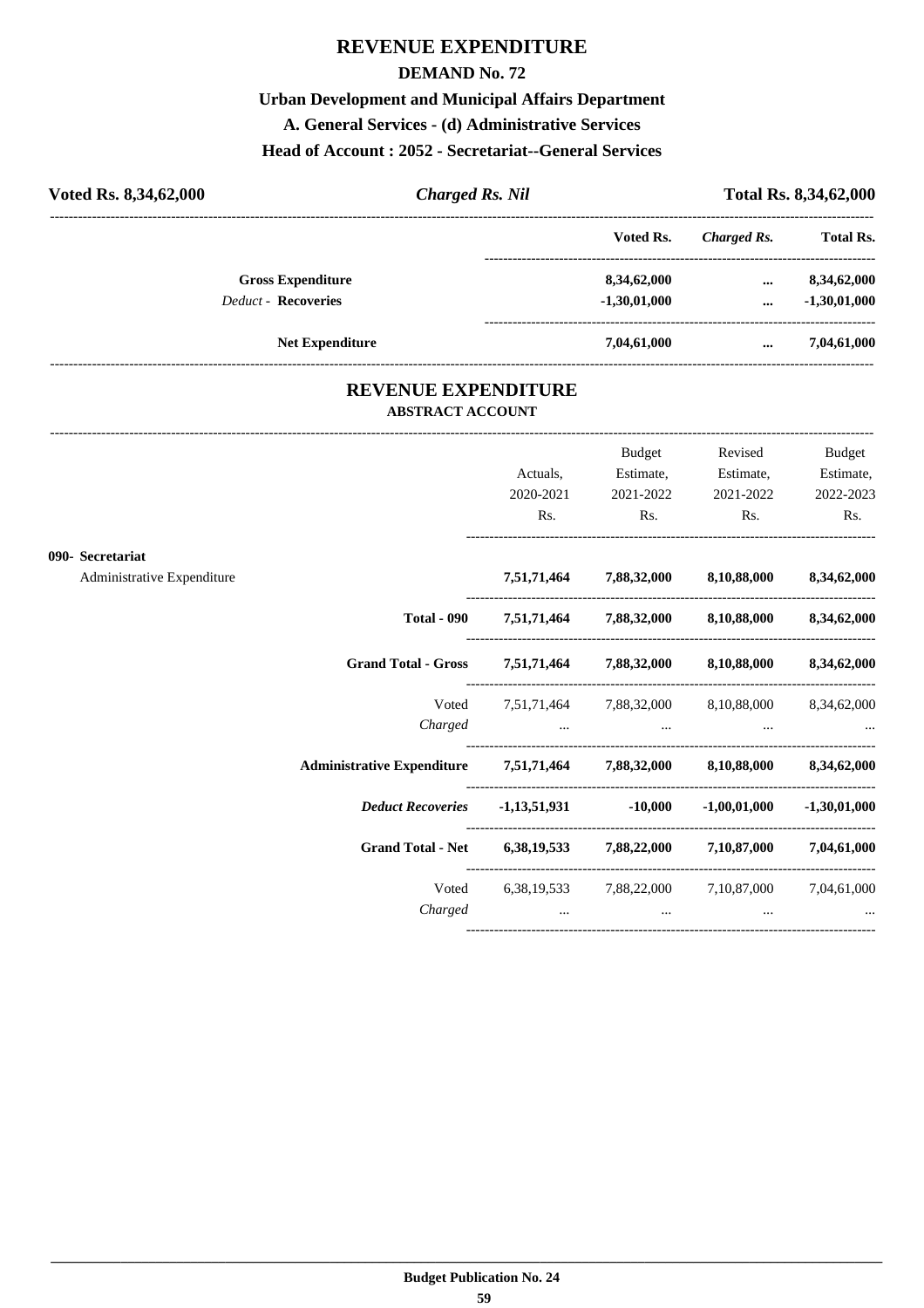|                                                  |                  | <b>Budget</b>                                   | Revised                 | Budget           |
|--------------------------------------------------|------------------|-------------------------------------------------|-------------------------|------------------|
|                                                  | Actuals,         | Estimate,                                       | Estimate,               | Estimate,        |
|                                                  | 2020-2021<br>Rs. | 2021-2022<br>Rs.                                | 2021-2022<br>Rs.        | 2022-2023<br>Rs. |
|                                                  |                  |                                                 |                         |                  |
| DETAILED ACCOUNT NO. 2052-00-090 - SECRETARIAT   |                  |                                                 |                         |                  |
| 090- Secretariat                                 |                  |                                                 |                         |                  |
| <b>Administrative Expenditure</b>                |                  |                                                 |                         |                  |
| 011- Department of Municipal Affairs [UM]        |                  |                                                 |                         |                  |
| 01- Salaries                                     |                  |                                                 |                         |                  |
| 01-Pay                                           | 5,76,64,348      | 5,89,16,000                                     | 6,10,00,000             | 6,28,30,000      |
| 14-Grade Pay                                     |                  |                                                 | $\ldots$                |                  |
| 02-Dearness Allowance                            | 10,52,785        | 22,00,000                                       | 36,00,000               | 37,08,000        |
| 03-House Rent Allowance                          | 50,10,491        | 54,08,000                                       | 55,88,000               | 57,55,000        |
| 04-Ad hoc Bonus                                  | 2,14,200         | 2,26,000                                        | 2,26,000                | 2,31,000         |
| 07-Other Allowances                              | 60,000           | 6,20,000                                        | 6,10,000                | 6,29,000         |
| 12-Medical Allowance                             | 22,842           | 30,000                                          | 30,000                  | 31,000           |
| Total - 2052-00-090-011-01                       |                  | 6,40,24,666 6,74,00,000                         | 7,10,54,000 7,31,84,000 |                  |
| 02- Wages                                        | 2,20,200         | 2,54,000                                        | 2,54,000                | 2,62,000         |
| 07- Medical Reimbursements                       | 46,596           | 50,000                                          | 50,000                  | 51,000           |
| 11- Travel Expenses                              |                  | $\cdots$                                        | 40,000                  | 41,000           |
| 12- Medical Reimbursements under WBHS 2008       | 4,02,543         | 5,50,000                                        | 5,50,000                | 5,61,000         |
| 13- Office Expenses                              |                  |                                                 |                         |                  |
| 01-Electricity                                   | 10,47,740        | 13,18,000                                       | 4,18,000                | 4,25,000         |
| 02-Telephone                                     | 2,59,779         | 3,00,000                                        | 3,00,000                | 3,06,000         |
| 03-Maintenance / P.O.L. for Office Vehicles      | 1,80,307         | 3,10,000                                        | 3,02,000                | 3,09,000         |
| 04-Other Office Expenses                         | 5,43,587         | 17,80,000                                       | 17,70,000               | 18,06,000        |
| Total - 2052-00-090-011-13                       | 20, 31, 413      | 37,08,000                                       | 27,90,000               | 28,46,000        |
| 27- Minor Works/ Maintenance                     | 49,87,132        | 48,00,000                                       | 44,00,000               | 45,32,000        |
| 28- Payment of Professional and Special Services |                  |                                                 |                         |                  |
| 02-Other charges                                 | 28,75,083        | 14,50,000                                       | 14,50,000               | 14,75,000        |
| 50- Other Charges                                | $\cdots$         | $\ldots$                                        | $\cdots$                | $\cdots$         |
| 77- Computerisation                              | 5,83,831         | 6,20,000                                        | 5,00,000                | 5,10,000         |
| <b>Total - Administrative Expenditure</b>        |                  | 7,51,71,464 7,88,32,000 8,10,88,000             |                         | 8,34,62,000      |
| Total - 2052-00-090                              |                  | 7,51,71,464 7,88,32,000 8,10,88,000             |                         | 8,34,62,000      |
| Voted                                            |                  | 7,51,71,464 7,88,32,000 8,10,88,000 8,34,62,000 |                         |                  |
| Charged                                          | $\ldots$         | $\cdots$                                        | $\cdots$                |                  |

#### **DETAILED ACCOUNT NO. 2052 - DEDUCT RECOVERIES IN REDUCTION OF EXPENDITURE**

**--------------------------------------------------------------------------------------------------------------------------------------------------------------------------------**

**--------------------------------------------------------------------------------------------------------------------------------------------------------------------------------**

 **\_\_\_\_\_\_\_\_\_\_\_\_\_\_\_\_\_\_\_\_\_\_\_\_\_\_\_\_\_\_\_\_\_\_\_\_\_\_\_\_\_\_\_\_\_\_\_\_\_\_\_\_\_\_\_\_\_\_\_\_\_\_\_\_\_\_\_\_\_\_\_\_\_\_\_\_\_\_\_\_\_\_\_\_\_\_\_\_\_\_\_\_\_\_\_\_\_\_\_\_\_\_\_\_\_\_\_\_\_\_\_\_\_\_\_\_\_\_\_**

#### **090- Secretariat**

Administrative Expenditure

011-Department of Municipal Affairs [UM]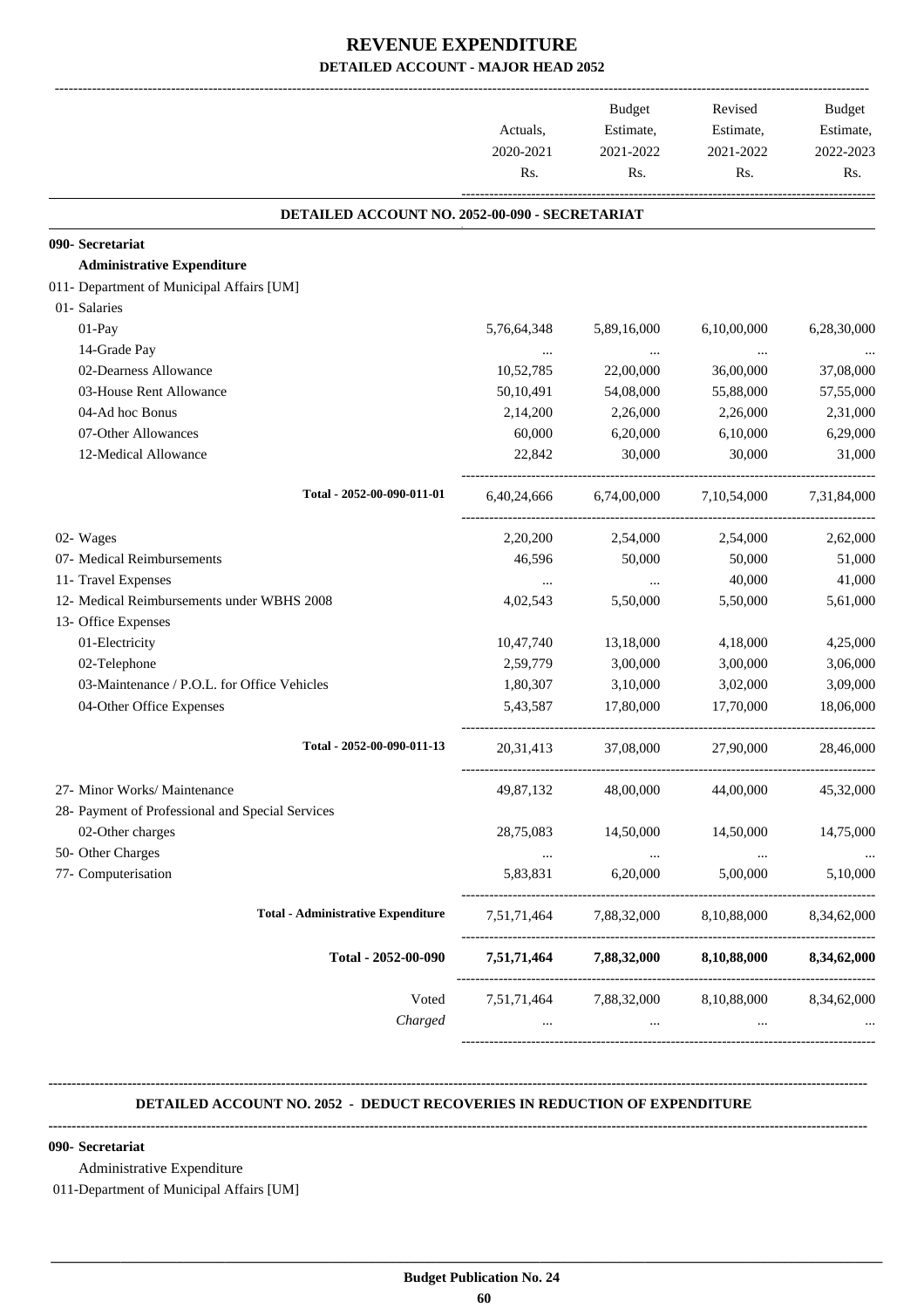-------------------------------------------------------------------------------------------------------------------------------------------------------------------------------

|                                          |                                           | Actuals,<br>2020-2021<br>Rs. | <b>Budget</b><br>Estimate,<br>2021-2022<br>Rs. | Revised<br>Estimate,<br>2021-2022<br>Rs. | Budget<br>Estimate,<br>2022-2023<br>Rs. |
|------------------------------------------|-------------------------------------------|------------------------------|------------------------------------------------|------------------------------------------|-----------------------------------------|
| 70-Deduct Recoveries                     |                                           |                              |                                                |                                          |                                         |
| 01-Others                                |                                           | $-8,931$                     | $-10,000$                                      | $-1,000$                                 | $-1,000$                                |
| 02-W.B.H.S. 2008                         |                                           | $\cdots$                     | $\cdots$                                       | $\cdots$                                 | $\cdots$                                |
|                                          | Total - 090 - Deduct - Recoveries         | $-8,931$                     | $-10,000$                                      | $-1,000$                                 | $-1,000$                                |
| 911- Deduct Recoveries of Overpayments   |                                           |                              |                                                |                                          |                                         |
| Administrative Expenditure               |                                           |                              |                                                |                                          |                                         |
| 011-Department of Municipal Affairs [UM] |                                           |                              |                                                |                                          |                                         |
| 70-Deduct Recoveries                     |                                           |                              |                                                |                                          |                                         |
| 01-Others                                |                                           | $-1, 13, 43, 000$            | $\mathbf{r} = \mathbf{r} \cdot \mathbf{r}$     | $-1,00,00,000$                           | $-1,30,00,000$                          |
|                                          | Total - 911 - Deduct - Recoveries         | $-1,13,43,000$               | $\cdots$                                       | $-1,00,00,000$                           | $-1,30,00,000$                          |
|                                          | <b>Total - 2052 - Deduct - Recoveries</b> | $-1, 13, 51, 931$            | $-10,000$                                      | $-1,00,01,000$                           | $-1,30,01,000$                          |
|                                          |                                           |                              |                                                |                                          |                                         |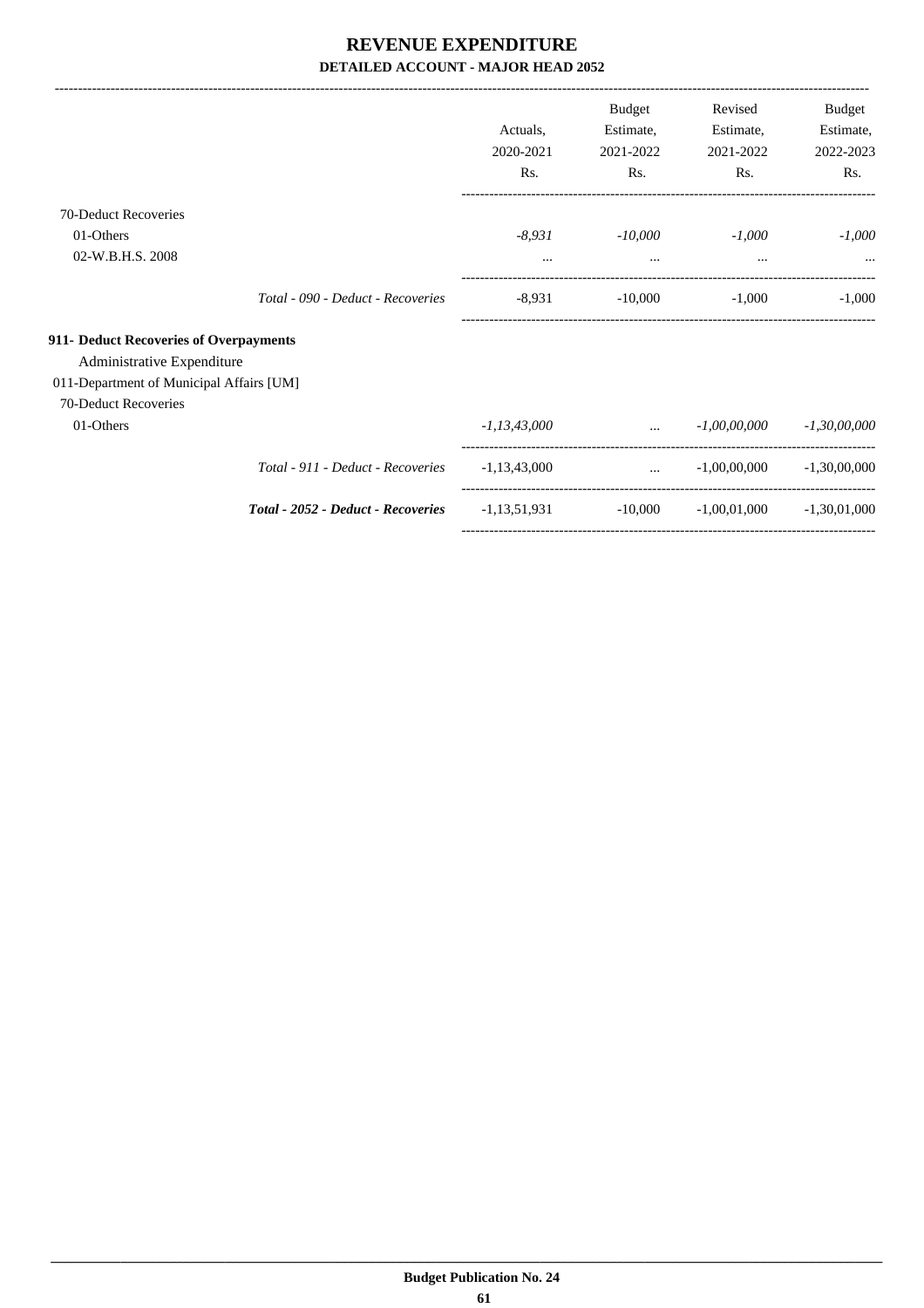#### **DEMAND No. 72**

## **Urban Development and Municipal Affairs Department**

#### A. General Services - (d) Administrative Services

## Head of Account: 2059 - Public Works

| <b>Voted Rs. Nil</b>     | <b>Charged Rs. Nil</b> |           |             | <b>Total Rs. Nil</b> |
|--------------------------|------------------------|-----------|-------------|----------------------|
|                          |                        | Voted Rs. | Charged Rs. | <b>Total Rs.</b>     |
| <b>Gross Expenditure</b> |                        | $\cdots$  | $\cdots$    | $\cdots$             |
| Deduct - Recoveries      |                        | $\cdots$  | $\cdots$    | $\cdots$             |
| <b>Net Expenditure</b>   |                        | $\cdots$  | $\cdots$    | $\cdots$             |

### REVENUE EXPENDITURE **ABSTRACT ACCOUNT**

 $01 053-$ 

| <b>Budget</b><br>Estimate,<br>Actuals,<br>2020-2021<br>2021-2022<br>Rs.<br>Rs.<br><b>OFFICE BUILDINGS</b><br><b>Maintenance and Repairs</b><br>Administrative Expenditure<br><br>$\cdots$<br><b>Total - 053</b><br>$\cdots$<br>$\cdots$<br><b>Grand Total - Gross</b><br>$\cdots$<br>$\cdots$<br>Voted<br>$\cdots$<br>$\cdots$<br>Charged<br>$\cdots$<br>$\cdots$<br><b>Administrative Expenditure</b><br>$\cdots$<br>$\cdots$<br><b>Deduct Recoveries</b><br>$\cdots$<br>$\cdots$<br><b>Grand Total - Net</b><br>$\cdots$<br>$\cdots$ |                                                                                            |  |  |  |
|----------------------------------------------------------------------------------------------------------------------------------------------------------------------------------------------------------------------------------------------------------------------------------------------------------------------------------------------------------------------------------------------------------------------------------------------------------------------------------------------------------------------------------------|--------------------------------------------------------------------------------------------|--|--|--|
|                                                                                                                                                                                                                                                                                                                                                                                                                                                                                                                                        | Revised<br><b>Budget</b><br>Estimate,<br>Estimate,<br>2021-2022<br>2022-2023<br>Rs.<br>Rs. |  |  |  |
|                                                                                                                                                                                                                                                                                                                                                                                                                                                                                                                                        | $\ddotsc$                                                                                  |  |  |  |
|                                                                                                                                                                                                                                                                                                                                                                                                                                                                                                                                        |                                                                                            |  |  |  |
|                                                                                                                                                                                                                                                                                                                                                                                                                                                                                                                                        | $\cdots$                                                                                   |  |  |  |
|                                                                                                                                                                                                                                                                                                                                                                                                                                                                                                                                        | $\cdots$<br>$\cdots$                                                                       |  |  |  |
|                                                                                                                                                                                                                                                                                                                                                                                                                                                                                                                                        | $\cdots$                                                                                   |  |  |  |
|                                                                                                                                                                                                                                                                                                                                                                                                                                                                                                                                        | $\cdots$                                                                                   |  |  |  |
|                                                                                                                                                                                                                                                                                                                                                                                                                                                                                                                                        | $\cdots$                                                                                   |  |  |  |
| Voted<br>$\cdots$<br>$\cdots$<br>Charged<br>$\cdots$<br>$\cdots$                                                                                                                                                                                                                                                                                                                                                                                                                                                                       | $\cdots$<br>$\cdots$                                                                       |  |  |  |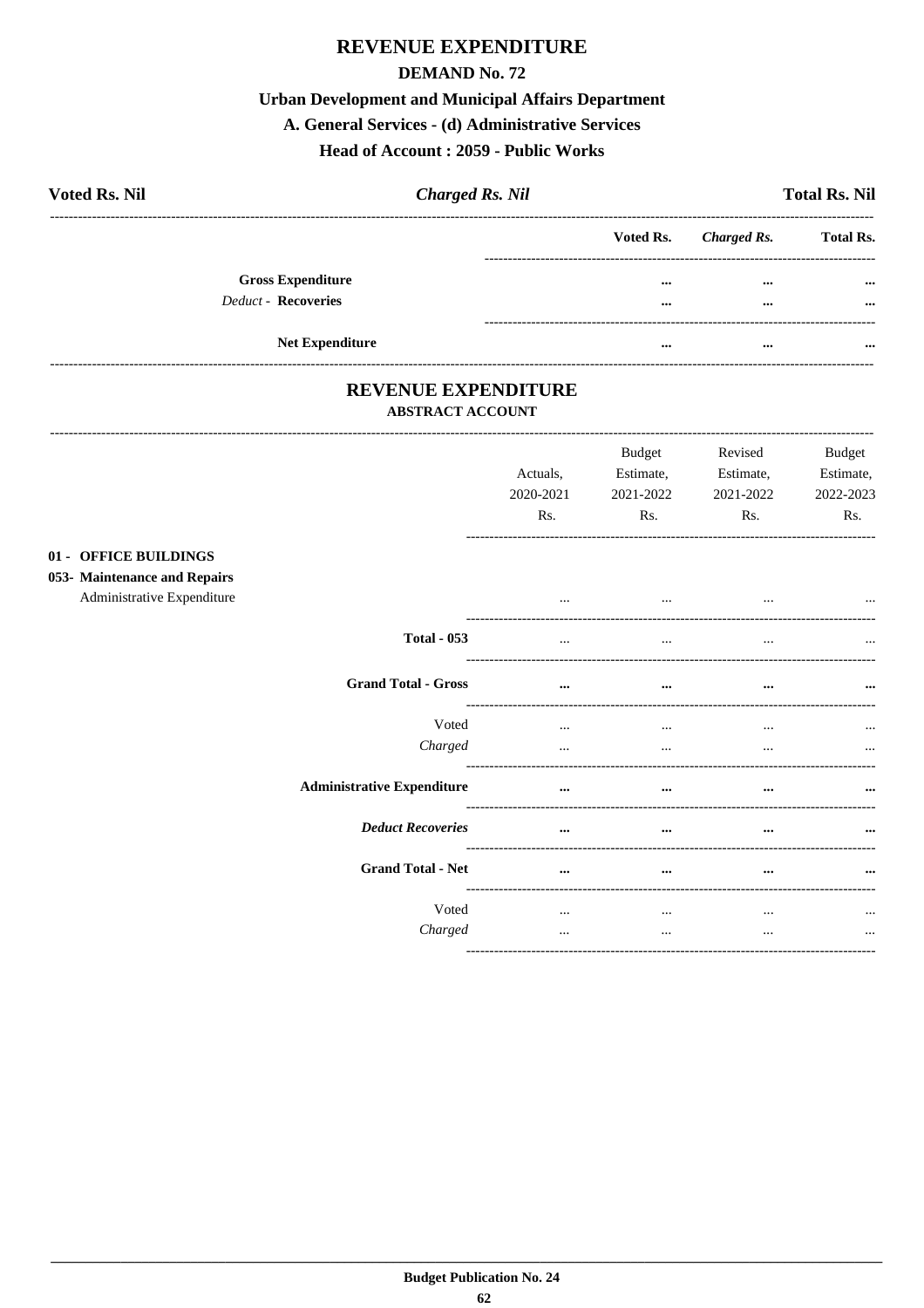-------------------------------------------------------------------------------------------------------------------------------------------------------------------------------

-----------------------------------------------------------------------------------------

|                                                                   | Actuals,<br>2020-2021<br>Rs. | <b>Budget</b><br>Estimate,<br>2021-2022<br>Rs. | Revised<br>Estimate,<br>2021-2022<br>Rs. | <b>Budget</b><br>Estimate,<br>2022-2023<br>Rs. |
|-------------------------------------------------------------------|------------------------------|------------------------------------------------|------------------------------------------|------------------------------------------------|
| <b>DETAILED ACCOUNT NO. 2059-01-053 - MAINTENANCE AND REPAIRS</b> |                              |                                                |                                          |                                                |
| 01 - OFFICE BUILDINGS                                             |                              |                                                |                                          |                                                |
| 053- Maintenance and Repairs                                      |                              |                                                |                                          |                                                |
| <b>Administrative Expenditure</b>                                 |                              |                                                |                                          |                                                |
| 002- Maintenance of Government Buildings at Kalyani by U.D.Deptt. |                              |                                                |                                          |                                                |
| [UM]                                                              |                              |                                                |                                          |                                                |
| 14- Rents, Rates and Taxes                                        | $\cdots$                     | $\cdots$                                       | $\cdots$                                 | $\cdots$                                       |
| 19- Maintenance                                                   |                              | $\cdots$                                       | $\cdots$                                 | $\cdots$                                       |
| Total - 2059-01-053                                               | $\cdots$                     | $\ddotsc$                                      | $\cdots$                                 | $\cdots$                                       |
| Voted                                                             | $\cdots$                     | $\cdots$                                       | $\cdots$                                 |                                                |
| Charged                                                           | $\cdots$                     | $\cdots$                                       | $\cdots$                                 | $\cdots$                                       |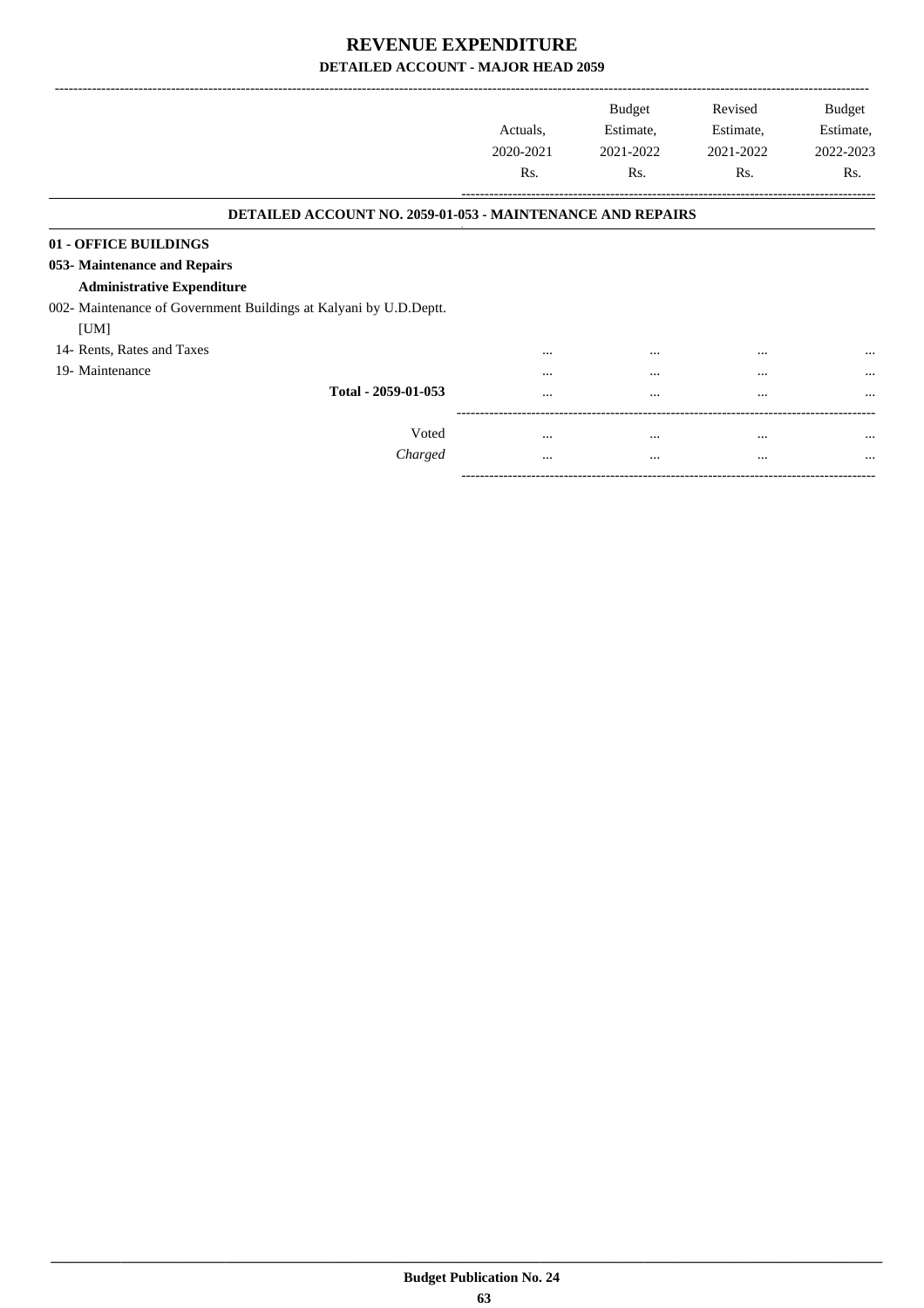#### **DEMAND No. 72**

**Urban Development and Municipal Affairs Department** A. General Services - (d) Administrative Services

## Head of Account: 2070 - Other Administrative Services

| <b>Voted Rs. Nil</b>       | <b>Charged Rs. Nil</b> |           |             | <b>Total Rs. Nil</b>      |
|----------------------------|------------------------|-----------|-------------|---------------------------|
|                            |                        | Voted Rs. | Charged Rs. | <b>Total Rs.</b>          |
| <b>Gross Expenditure</b>   |                        | $\cdots$  | $\cdots$    | $\bullet \bullet \bullet$ |
| <b>Deduct - Recoveries</b> |                        | $-1.000$  | $\cdots$    | $-1,000$                  |
| <b>Net Expenditure</b>     |                        | $-1.000$  | $\cdots$    | $-1,000$                  |

### REVENUE EXPENDITURE **ABSTRACT ACCOUNT**

--------------------------------------

|                            | Actuals,<br>2020-2021<br>Rs. | <b>Budget</b><br>Estimate,<br>2021-2022<br>Rs. | Revised<br>Estimate,<br>2021-2022<br>Rs. | <b>Budget</b><br>Estimate,<br>2022-2023<br>Rs. |
|----------------------------|------------------------------|------------------------------------------------|------------------------------------------|------------------------------------------------|
| <b>Grand Total - Gross</b> | $\cdots$                     | $\cdots$                                       | $\cdots$                                 | $\cdots$                                       |
| Voted<br>Charged           | $\cdots$<br>$\cdots$         | $\cdots$<br>$\cdots$                           | $\cdots$<br>$\cdots$                     | $\cdots$<br>$\cdots$                           |
| <b>Deduct Recoveries</b>   |                              | $\cdots$                                       | $-1,000$                                 | $-1,000$                                       |
| <b>Grand Total - Net</b>   | $\cdots$                     | $\cdots$                                       | $-1,000$                                 | $-1,000$                                       |
| Voted<br>Charged           | $\cdots$                     | $\cdots$<br>                                   | $-1,000$<br>$\cdots$                     | $-1,000$<br>$\ddotsc$                          |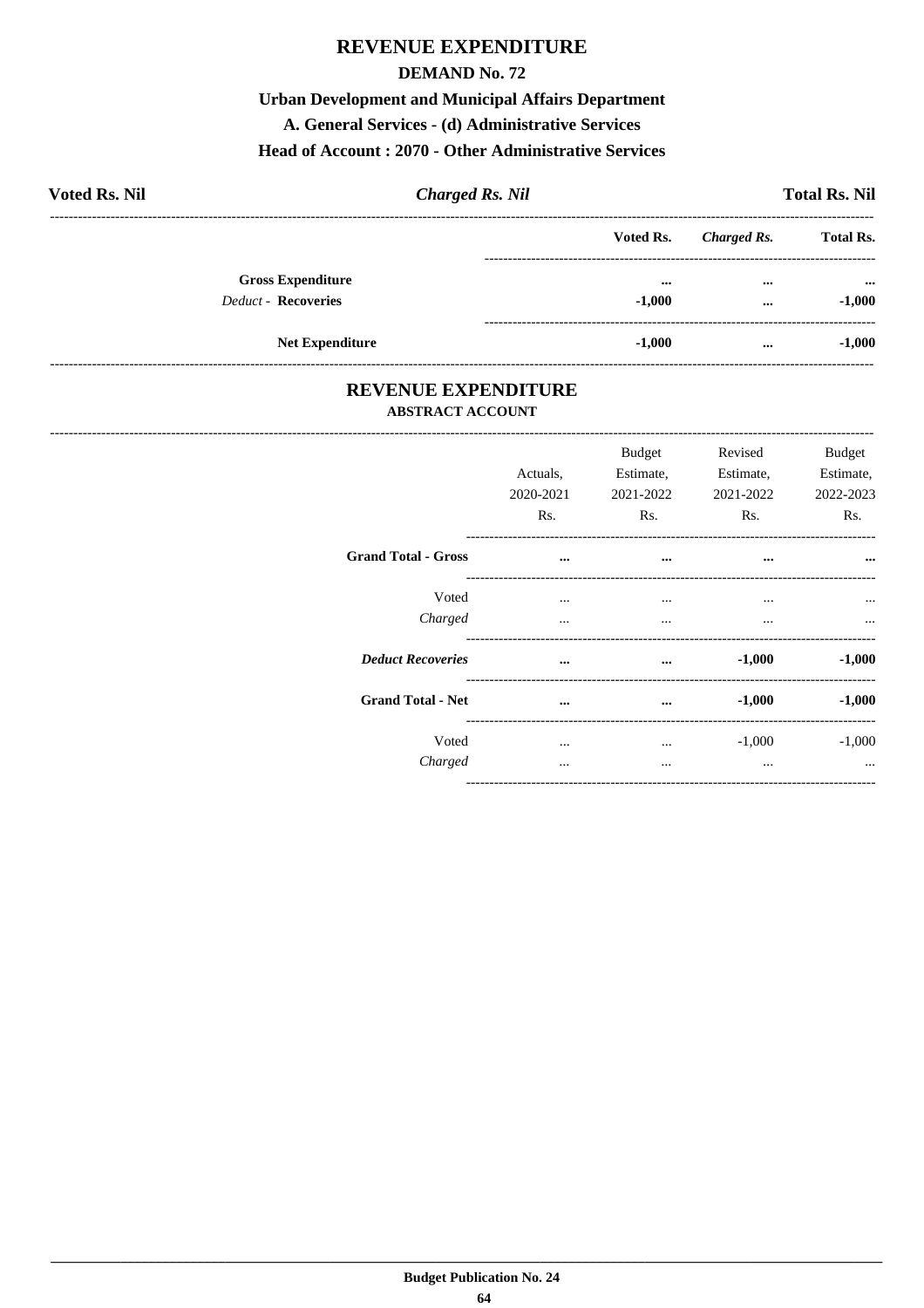|                                                                                  | Actuals,<br>2020-2021 | <b>Budget</b><br>Estimate,<br>2021-2022 | Revised<br>Estimate,<br>2021-2022 | <b>Budget</b><br>Estimate,<br>2022-2023 |
|----------------------------------------------------------------------------------|-----------------------|-----------------------------------------|-----------------------------------|-----------------------------------------|
|                                                                                  | Rs.                   | R <sub>s</sub> .                        | Rs.                               | Rs.                                     |
| <b>DETAILED ACCOUNT NO. 2070 - DEDUCT RECOVERIES IN REDUCTION OF EXPENDITURE</b> |                       |                                         |                                   |                                         |
| 105- Special Commissions of Enquiry                                              |                       |                                         |                                   |                                         |
| Administrative Expenditure                                                       |                       |                                         |                                   |                                         |
| 004-Roy Chowdhury Commission of Enquiry [UM]                                     |                       |                                         |                                   |                                         |
| 70-Deduct Recoveries                                                             |                       |                                         |                                   |                                         |
| 01-Others                                                                        | $\cdots$              | $\cdots$                                | $-1,000$                          | $-1,000$                                |
| 02-W.B.H.S. 2008                                                                 | $\cdots$              | $\cdots$                                | $\cdots$                          |                                         |
| Total - 105 - Deduct - Recoveries                                                | $\cdots$              | $\cdots$                                | $-1,000$                          | $-1,000$                                |
| Total - 2070 - Deduct - Recoveries                                               |                       | $\sim$ $\sim$ $\sim$                    | $-1.000$                          | $-1.000$                                |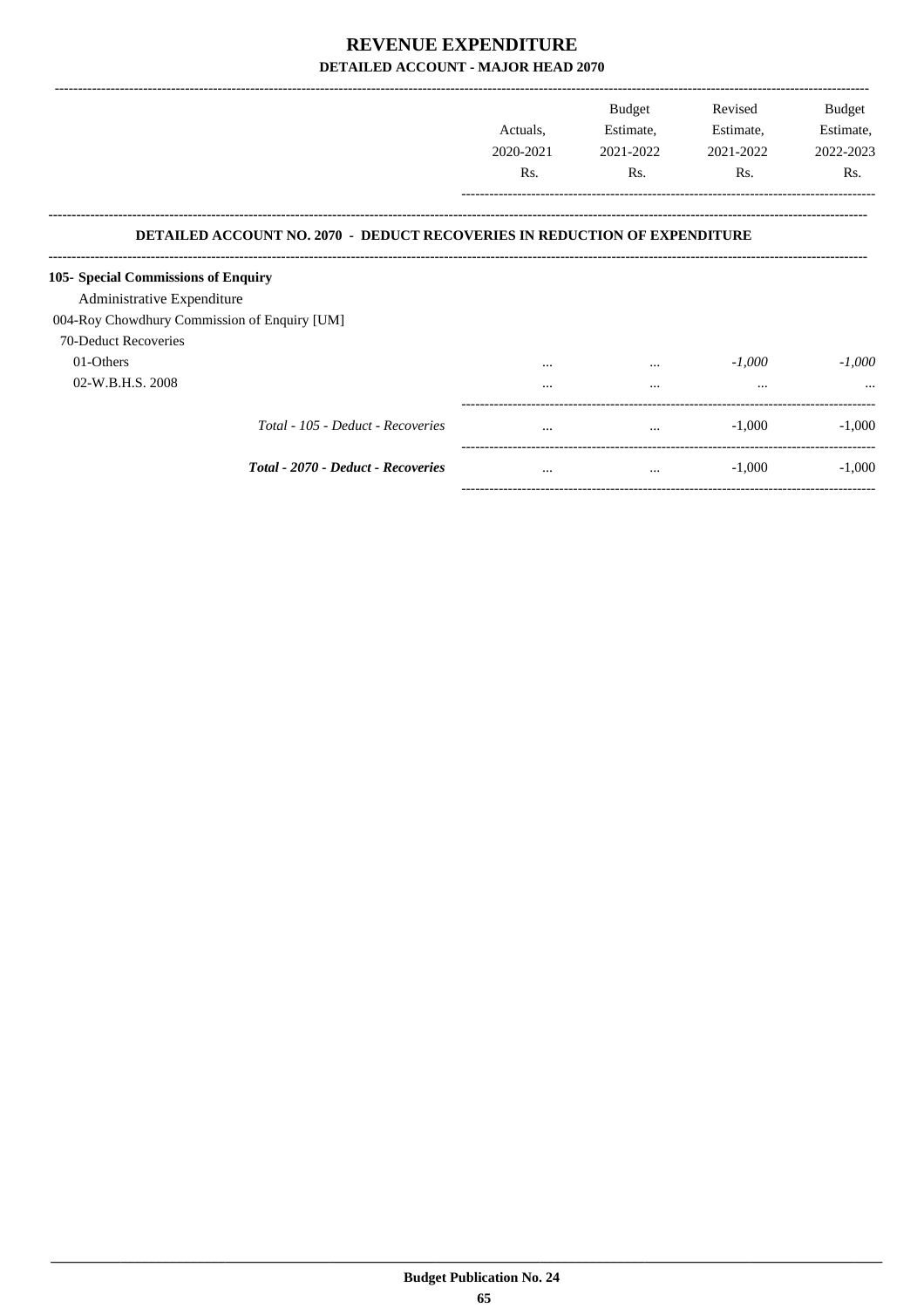#### **DEMAND No. 72**

# **Urban Development and Municipal Affairs Department B** - Social Services - (b) Health and Family Welfare

## Head of Account: 2211 - Family Welfare

| <b>Voted Rs. Nil</b>       | <b>Charged Rs. Nil</b> |          | <b>Total Rs. Nil</b> |                           |  |
|----------------------------|------------------------|----------|----------------------|---------------------------|--|
|                            | Voted Rs.              |          | Charged Rs.          | <b>Total Rs.</b>          |  |
| <b>Gross Expenditure</b>   |                        | $\cdots$ | $\cdots$             | $\bullet \bullet \bullet$ |  |
| <b>Deduct - Recoveries</b> |                        | $-1.000$ | $\cdots$             | $-1,000$                  |  |
| <b>Net Expenditure</b>     |                        | $-1,000$ | $\cdots$             | $-1,000$                  |  |

### REVENUE EXPENDITURE **ABSTRACT ACCOUNT**

----------------------------

|                            | Actuals,<br>2020-2021<br>Rs. | Budget<br>Estimate,<br>2021-2022<br>Rs. | Revised<br>Estimate,<br>2021-2022<br>Rs. | <b>Budget</b><br>Estimate,<br>2022-2023<br>Rs. |
|----------------------------|------------------------------|-----------------------------------------|------------------------------------------|------------------------------------------------|
| <b>Grand Total - Gross</b> | $\cdots$                     | $\cdots$                                | $\cdots$                                 | $\ddotsc$                                      |
| Voted<br>Charged           | $\cdots$<br>$\cdots$         | $\cdots$<br>$\cdots$                    | $\cdots$<br>$\cdots$                     | $\ddotsc$<br>                                  |
| <b>Deduct Recoveries</b>   | $\ddotsc$                    | $-1,000$                                | $-1,000$                                 | $-1,000$                                       |
| <b>Grand Total - Net</b>   | $\cdots$                     | $-1,000$                                | $-1,000$                                 | $-1,000$                                       |
| Voted<br>Charged           | $\cdots$<br>$\cdots$         | $-1,000$<br>$\cdots$                    | $-1,000$<br>                             | $-1,000$<br>$\cdots$                           |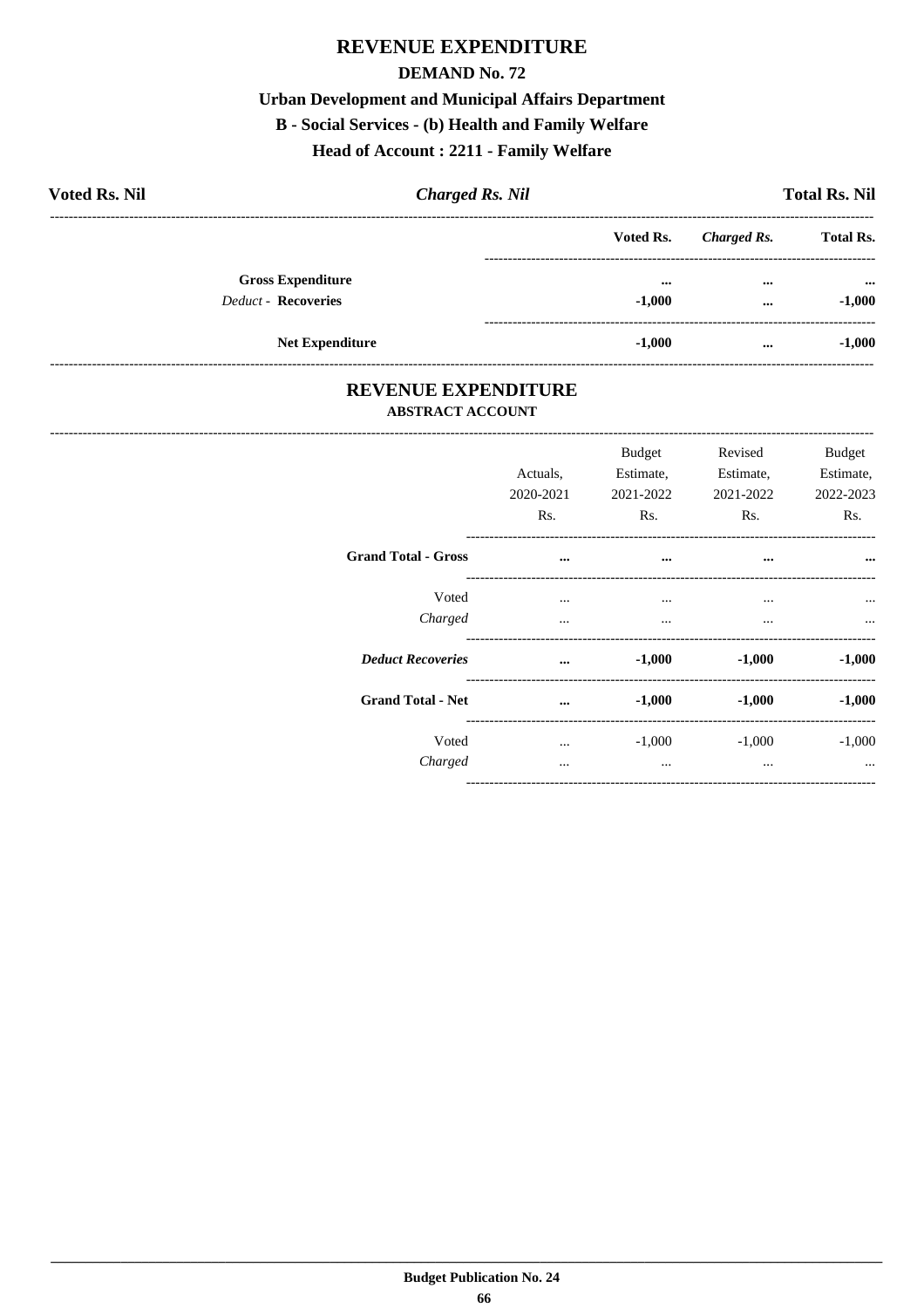|                                                                                                                                               | Actuals,<br>2020-2021 | Budget<br>Estimate,<br>2021-2022 | Revised<br>Estimate,<br>2021-2022 | Budget<br>Estimate,<br>2022-2023 |
|-----------------------------------------------------------------------------------------------------------------------------------------------|-----------------------|----------------------------------|-----------------------------------|----------------------------------|
|                                                                                                                                               | Rs.                   | Rs.                              | Rs.                               | Rs.                              |
| <b>DETAILED ACCOUNT NO. 2211 - DEDUCT RECOVERIES IN REDUCTION OF EXPENDITURE</b><br>108- Selected Area Programmes (Including India Population |                       |                                  |                                   |                                  |
| Project)                                                                                                                                      |                       |                                  |                                   |                                  |
| Administrative Expenditure                                                                                                                    |                       |                                  |                                   |                                  |
| 003-Community Based Primary Health Care Services [UM]                                                                                         |                       |                                  |                                   |                                  |
| 70-Deduct Recoveries                                                                                                                          |                       |                                  |                                   |                                  |
| 01-Others                                                                                                                                     | $\cdots$              | $-1,000$                         | $-1,000$                          | $-1,000$                         |
| 02-W.B.H.S. 2008                                                                                                                              | $\cdots$              | $\cdots$                         | $\cdots$                          |                                  |
| Total - 108 - Deduct - Recoveries                                                                                                             |                       | $-1.000$                         | $-1.000$                          | $-1.000$                         |
|                                                                                                                                               |                       |                                  |                                   |                                  |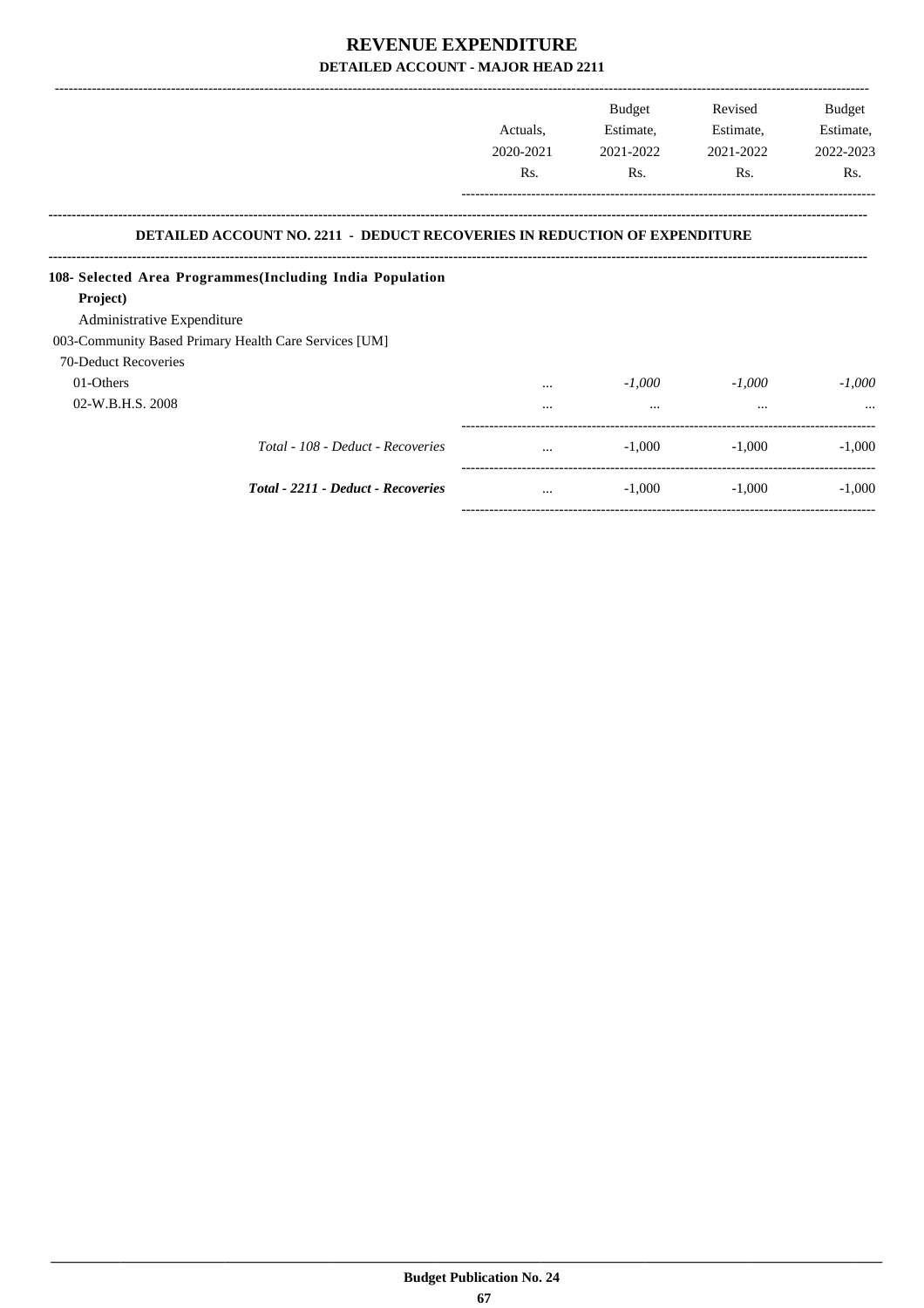#### **DEMAND No. 72**

## **Urban Development and Municipal Affairs Department**

### **B - Social Services - (c) Water Supply, Sanitation, Housing and Urban Development**

**Head of Account : 2215 - Water Supply and Sanitation** 

| Voted Rs. 59,27,70,000                                | <b>Charged Rs. Nil</b> |              |                                     | Total Rs. 59,27,70,000 |
|-------------------------------------------------------|------------------------|--------------|-------------------------------------|------------------------|
|                                                       |                        | Voted Rs.    | Charged Rs.                         | Total Rs.              |
| <b>Gross Expenditure</b>                              |                        | 59,27,70,000 | $\cdots$                            | 59,27,70,000           |
| <b>Deduct - Recoveries</b>                            |                        | $-2,000$     | $\cdots$                            | $-2,000$               |
| <b>Net Expenditure</b>                                |                        | 59,27,68,000 | $\cdots$                            | 59,27,68,000           |
| <b>REVENUE EXPENDITURE</b><br><b>ABSTRACT ACCOUNT</b> |                        |              |                                     |                        |
|                                                       |                        | Budget       | Revised                             | Budget                 |
|                                                       | Actuals,               | Estimate,    | Estimate,                           | Estimate,              |
|                                                       | 2020-2021              | 2021-2022    | 2021-2022                           | 2022-2023              |
|                                                       | Rs.                    | Rs.          | Rs.                                 | Rs.                    |
| 01 - WATER SUPPLY                                     |                        |              |                                     |                        |
| 101- Urban Water Supply                               |                        |              |                                     |                        |
| Administrative Expenditure                            | 12,10,07,300           | 21,19,60,000 | 21,00,00,000                        | 21,21,00,000           |
| <b>Total - 101</b>                                    | 12,10,07,300           | 21,19,60,000 | 21,00,00,000                        | 21,21,00,000           |
| Total - 01                                            | 12,10,07,300           | 21,19,60,000 | 21,00,00,000                        | 21,21,00,000           |
| 02 - SEWERAGE AND SANITATION                          |                        |              |                                     |                        |
| 106- Prevention of Air and Water Poollution           |                        |              |                                     |                        |
| Administrative Expenditure                            | 8,54,10,800            | 1,20,00,000  | 1,20,00,000                         | 1,21,20,000            |
| <b>State Development Schemes</b>                      | 75,00,00,000           | 35,10,00,000 | 32,76,66,000<br>------------------- | 36,85,50,000           |
| <b>Total - 106</b>                                    | 83,54,10,800           | 36,30,00,000 | 33,96,66,000                        | 38,06,70,000           |
| 789- Special Component Plan for Scheduled Castes      |                        |              |                                     |                        |
| <b>State Development Schemes</b>                      |                        | 5,00,00,000  | 200,00,00,000                       |                        |
| State Development Schemes (Central Assistance)        |                        | 5,00,00,000  | 215,82,00,000                       |                        |
| <b>Total - 789</b>                                    | $\ddotsc$              | 10,00,00,000 | 415,82,00,000                       |                        |

| Total - 02                        | 83,54,10,800             | 46,30,00,000             | 449,78,66,000     | 38,06,70,000             |
|-----------------------------------|--------------------------|--------------------------|-------------------|--------------------------|
| <b>Grand Total - Gross</b>        | 95,64,18,100             | 67,49,60,000             | 470,78,66,000     | 59,27,70,000             |
| Voted<br>Charged                  | 95,64,18,100<br>$\cdots$ | 67,49,60,000<br>$\cdots$ | 470,78,66,000<br> | 59,27,70,000<br>$\cdots$ |
| <b>Administrative Expenditure</b> | 20,64,18,100             | 22,39,60,000             | 22,20,00,000      | 22,42,20,000             |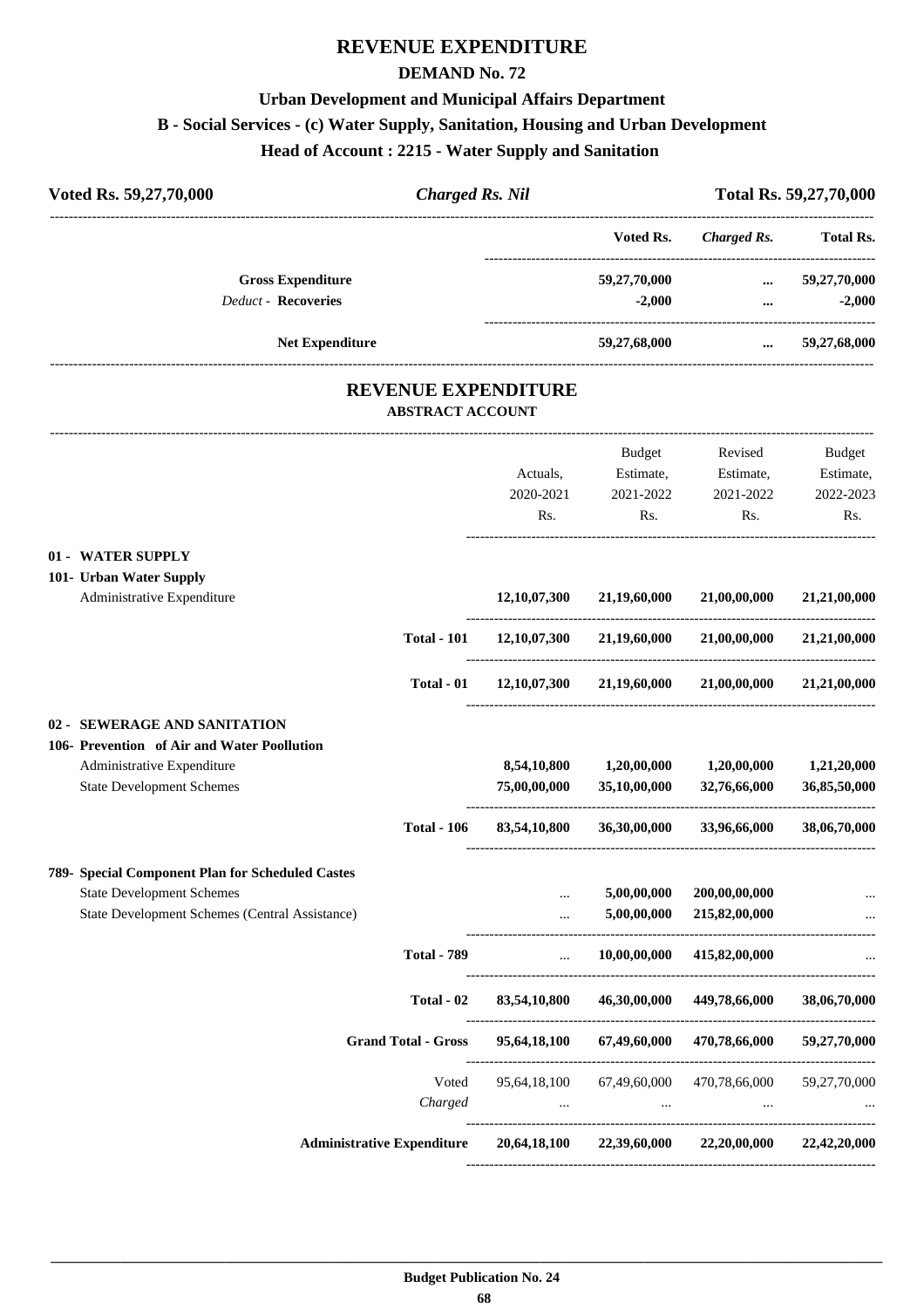### **REVENUE EXPENDITURE ABSTRACT ACCOUNT**

|                                                       | Actuals.<br>2020-2021    | <b>Budget</b><br>Estimate,<br>2021-2022 | Revised<br>Estimate,<br>2021-2022 | <b>Budget</b><br>Estimate,<br>2022-2023 |
|-------------------------------------------------------|--------------------------|-----------------------------------------|-----------------------------------|-----------------------------------------|
|                                                       | Rs.                      | Rs.                                     | Rs.                               | Rs.                                     |
| <b>State Development Schemes</b>                      | 75,00,00,000             | 40,10,00,000                            | 232,76,66,000                     | 36,85,50,000                            |
| <b>State Development Schemes (Central Assistance)</b> | $\ddotsc$                | 5,00,00,000                             | 215,82,00,000                     | $\cdots$                                |
| <b>Deduct Recoveries</b>                              | $\ddotsc$                | 79,99,000                               | $-2,000$                          | $-2,000$                                |
| <b>Grand Total - Net</b>                              | 95,64,18,100             | 68,29,59,000                            | 470,78,64,000                     | 59,27,68,000                            |
| Voted<br>Charged                                      | 95,64,18,100<br>$\cdots$ | 68,29,59,000<br>$\cdots$                | 470,78,64,000<br>$\cdots$         | 59,27,68,000<br>$\cdots$                |
|                                                       |                          |                                         |                                   |                                         |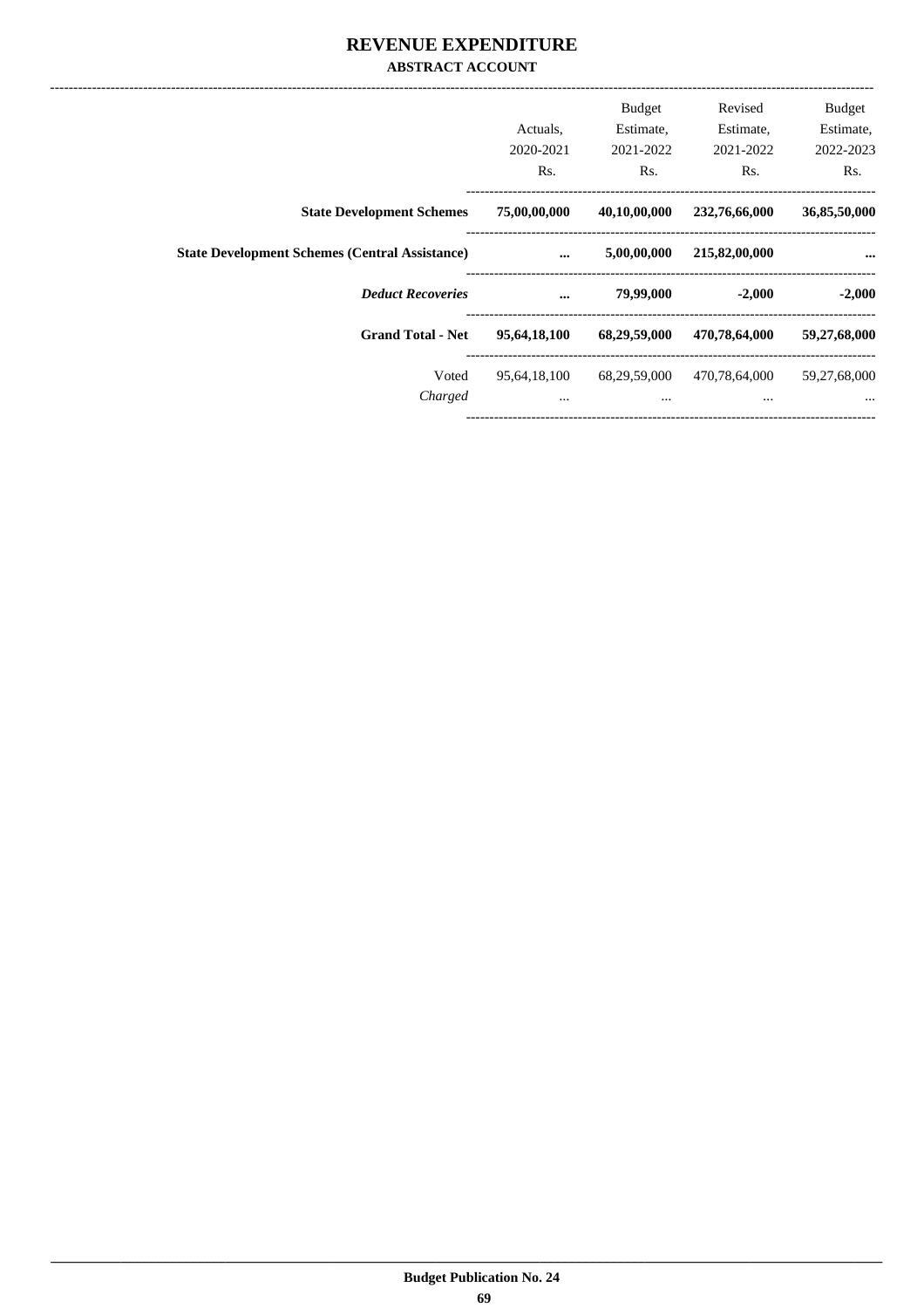|                                                                                                                | Actuals,<br>2020-2021<br>Rs.          | Budget<br>Estimate,<br>2021-2022<br>Rs. | Revised<br>Estimate,<br>2021-2022<br>Rs.                                                                         | Budget<br>Estimate,<br>2022-2023<br>Rs. |
|----------------------------------------------------------------------------------------------------------------|---------------------------------------|-----------------------------------------|------------------------------------------------------------------------------------------------------------------|-----------------------------------------|
| DETAILED ACCOUNT NO. 2215-01-101 - URBAN WATER SUPPLY                                                          |                                       |                                         |                                                                                                                  |                                         |
| 01 - WATER SUPPLY                                                                                              |                                       |                                         |                                                                                                                  |                                         |
| 101- Urban Water Supply                                                                                        |                                       |                                         |                                                                                                                  |                                         |
| <b>Administrative Expenditure</b>                                                                              |                                       |                                         |                                                                                                                  |                                         |
| 005- O & M of Municipal Water Supply Schemes [UM]                                                              |                                       |                                         |                                                                                                                  |                                         |
| 19- Maintenance                                                                                                |                                       |                                         |                                                                                                                  |                                         |
| 27- Minor Works/ Maintenance<br>31- Grants-in-aid-GENERAL                                                      |                                       |                                         |                                                                                                                  |                                         |
| 02-Other Grants                                                                                                | 12, 10, 07, 300                       | 21,19,60,000                            | 21,00,00,000                                                                                                     | 21,21,00,000                            |
|                                                                                                                |                                       |                                         |                                                                                                                  |                                         |
| <b>Total - Administrative Expenditure</b>                                                                      |                                       |                                         | $12,10,07,300$ $21,19,60,000$ $21,00,00,000$                                                                     | 21,21,00,000                            |
| Total - 2215-01-101                                                                                            |                                       | $12,10,07,300$ $21,19,60,000$           | 21,00,00,000                                                                                                     | 21,21,00,000                            |
| Voted                                                                                                          |                                       |                                         |                                                                                                                  |                                         |
|                                                                                                                |                                       |                                         | $12,10,07,300$ $21,19,60,000$ $21,00,00,000$                                                                     | 21,21,00,000                            |
| Charged                                                                                                        |                                       | $\cdots$                                |                                                                                                                  |                                         |
| 106- Prevention of Air and Water Poollution<br><b>Administrative Expenditure</b>                               |                                       |                                         |                                                                                                                  |                                         |
| 002- Maintenance cost of Ganga Action Plan [UM]<br>31- Grants-in-aid-GENERAL<br>02-Other Grants                |                                       |                                         | 1,20,00,000                                                                                                      |                                         |
|                                                                                                                | 8,54,10,800                           | 1,20,00,000                             |                                                                                                                  |                                         |
| <b>Total - Administrative Expenditure</b>                                                                      |                                       | 8,54,10,800 1,20,00,000                 | 1,20,00,000                                                                                                      |                                         |
| <b>State Development Schemes</b>                                                                               |                                       |                                         |                                                                                                                  |                                         |
| 005- Ganga Action Plan [UM]                                                                                    |                                       |                                         |                                                                                                                  |                                         |
| 31- Grants-in-aid-GENERAL                                                                                      |                                       |                                         |                                                                                                                  |                                         |
| 02-Other Grants                                                                                                | $\mathbf{1.1.1}$ and $\mathbf{1.1.1}$ |                                         | 10,00,000 3,33,000                                                                                               |                                         |
| Total - 2215-02-106-005                                                                                        | $\cdots$                              |                                         | 10,00,000 3,33,000 10,50,000                                                                                     |                                         |
|                                                                                                                |                                       |                                         |                                                                                                                  |                                         |
| 006- States Share for NLCP [UM]                                                                                |                                       |                                         |                                                                                                                  |                                         |
| 31- Grants-in-aid-GENERAL<br>02-Other Grants                                                                   |                                       |                                         |                                                                                                                  |                                         |
|                                                                                                                |                                       |                                         | and the control of the control of the control of the control of the control of the control of the control of the |                                         |
| <b>Total - State Development Schemes</b>                                                                       |                                       |                                         | $10,00,000$ $3,33,000$ $10,50,000$                                                                               |                                         |
|                                                                                                                |                                       |                                         |                                                                                                                  | 1,21,20,000<br>1,21,20,000<br>10,50,000 |
| <b>State Development Schemes</b>                                                                               |                                       |                                         |                                                                                                                  |                                         |
| 031- Implemenation of Schemes under National Ganga River Basin<br>Authority(NGRBA)(States Share) (OCASPS) [UM] |                                       |                                         |                                                                                                                  |                                         |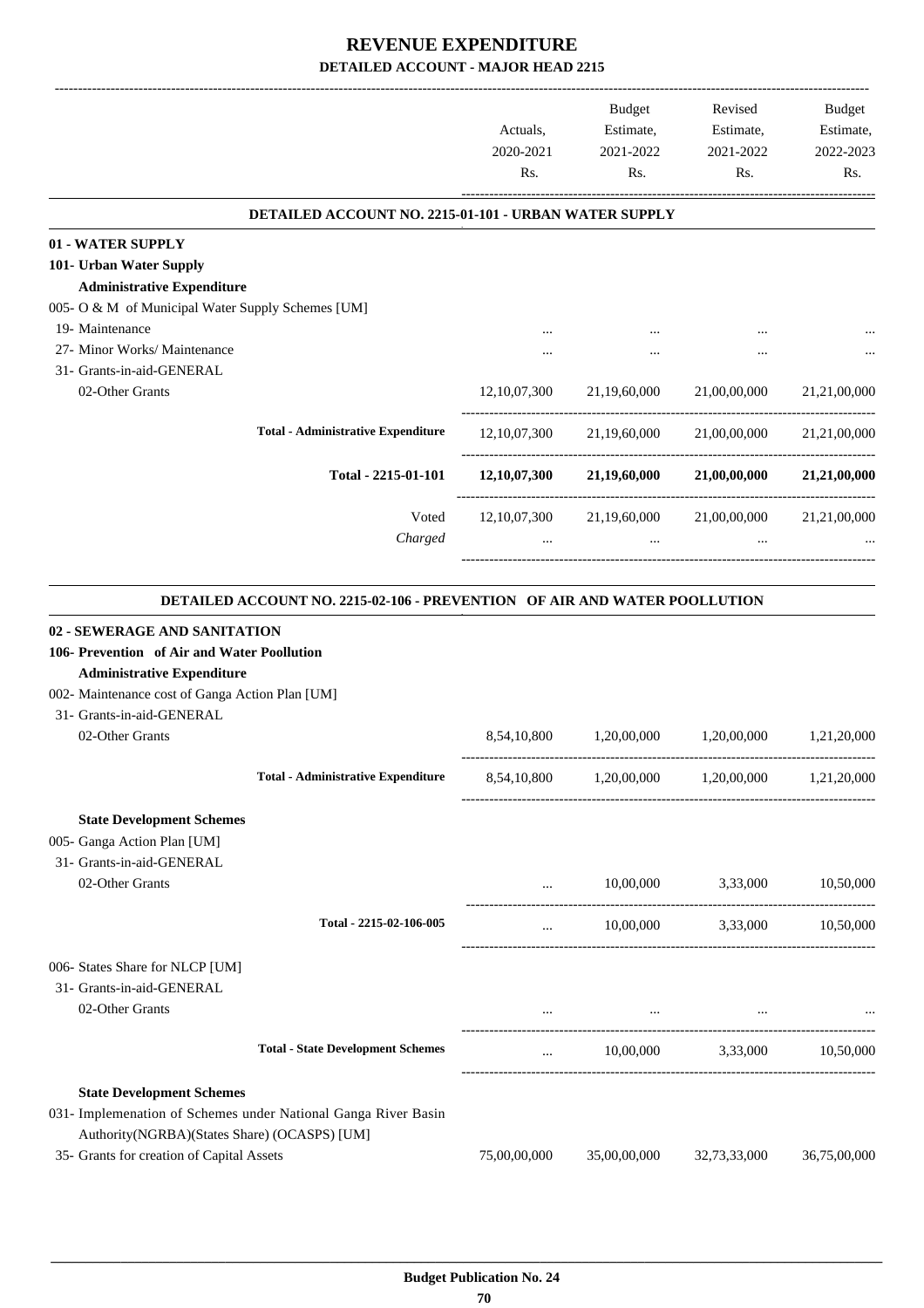|                                                                                  |              | Budget       | Revised       | <b>Budget</b> |
|----------------------------------------------------------------------------------|--------------|--------------|---------------|---------------|
|                                                                                  | Actuals,     | Estimate,    | Estimate,     | Estimate,     |
|                                                                                  | 2020-2021    | 2021-2022    | 2021-2022     | 2022-2023     |
|                                                                                  | Rs.          | Rs.          | Rs.           | Rs.           |
| <b>Total - State Development Schemes</b>                                         | 75,00,00,000 | 35,00,00,000 | 32,73,33,000  | 36,75,00,000  |
| Total - 2215-02-106                                                              | 83,54,10,800 | 36,30,00,000 | 33,96,66,000  | 38,06,70,000  |
|                                                                                  |              |              |               |               |
| Voted                                                                            | 83,54,10,800 | 36,30,00,000 | 33,96,66,000  | 38,06,70,000  |
| Charged                                                                          | $\cdots$     | $\cdots$     |               |               |
| DETAILED ACCOUNT NO. 2215-02-789 - SPECIAL COMPONENT PLAN FOR SCHEDULED CASTES   |              |              |               |               |
| 02 - SEWERAGE AND SANITATION                                                     |              |              |               |               |
| 789- Special Component Plan for Scheduled Castes                                 |              |              |               |               |
| <b>State Development Schemes</b>                                                 |              |              |               |               |
| 003- Swachh Bharat Mission (Urban)(State Share)(OCASPS)-35-                      |              |              |               |               |
| Grants for creation of Capital Assets. (OCASPS) [UM]                             |              |              |               |               |
| 35- Grants for creation of Capital Assets                                        |              | 5,00,00,000  | 200,00,00,000 |               |
| <b>Total - State Development Schemes</b>                                         | $\cdots$     | 5,00,00,000  | 200,00,00,000 |               |
| <b>State Development Schemes (Central Assistance)</b>                            |              |              |               |               |
| 002- Swachh Bharat Mission (Urban)(Central Share)(OCASPS)-35-                    |              |              |               |               |
| Grants for creation of Capital Assets. (OCASPS) [UM]                             |              |              |               |               |
| 35- Grants for creation of Capital Assets                                        |              | 5,00,00,000  | 215,82,00,000 |               |
| <b>Total - State Development Schemes (Central Assistance)</b>                    | $\cdots$     | 5,00,00,000  | 215,82,00,000 |               |
| Total - 2215-02-789                                                              |              | 10,00,00,000 | 415,82,00,000 |               |
| Voted                                                                            | $\cdots$     | 10,00,00,000 | 415,82,00,000 |               |
| Charged                                                                          | $\cdots$     |              | $\cdots$      |               |
|                                                                                  |              |              |               |               |
| <b>DETAILED ACCOUNT NO. 2215 - DEDUCT RECOVERIES IN REDUCTION OF EXPENDITURE</b> |              |              |               |               |
| 01 - WATER SUPPLY                                                                |              |              |               |               |
| 101- Urban Water Supply                                                          |              |              |               |               |
| Administrative Expenditure                                                       |              |              |               |               |
| 001-National Water Supply Scheme [UM]                                            |              |              |               |               |
| 70-Deduct Recoveries                                                             |              |              |               |               |
| 01-Others                                                                        |              | $-1,000$     | $-1,000$      | $-1,000$      |
| 02-W.B.H.S. 2008                                                                 | $\cdots$     | $\cdots$     | $\cdots$      |               |

| 101- Urban Water Supply               |          |          |          |          |
|---------------------------------------|----------|----------|----------|----------|
| Administrative Expenditure            |          |          |          |          |
| 001-National Water Supply Scheme [UM] |          |          |          |          |
| 70-Deduct Recoveries                  |          |          |          |          |
| 01-Others                             | $\cdots$ | $-1.000$ | $-1.000$ | $-1.000$ |
| 02-W.B.H.S. 2008                      |          | $\cdots$ |          |          |
| Total - 101 - Deduct - Recoveries     | $\cdots$ | $-1.000$ | $-1.000$ | $-1,000$ |

**911- Deduct Recoveries of Overpayments**

Administrative Expenditure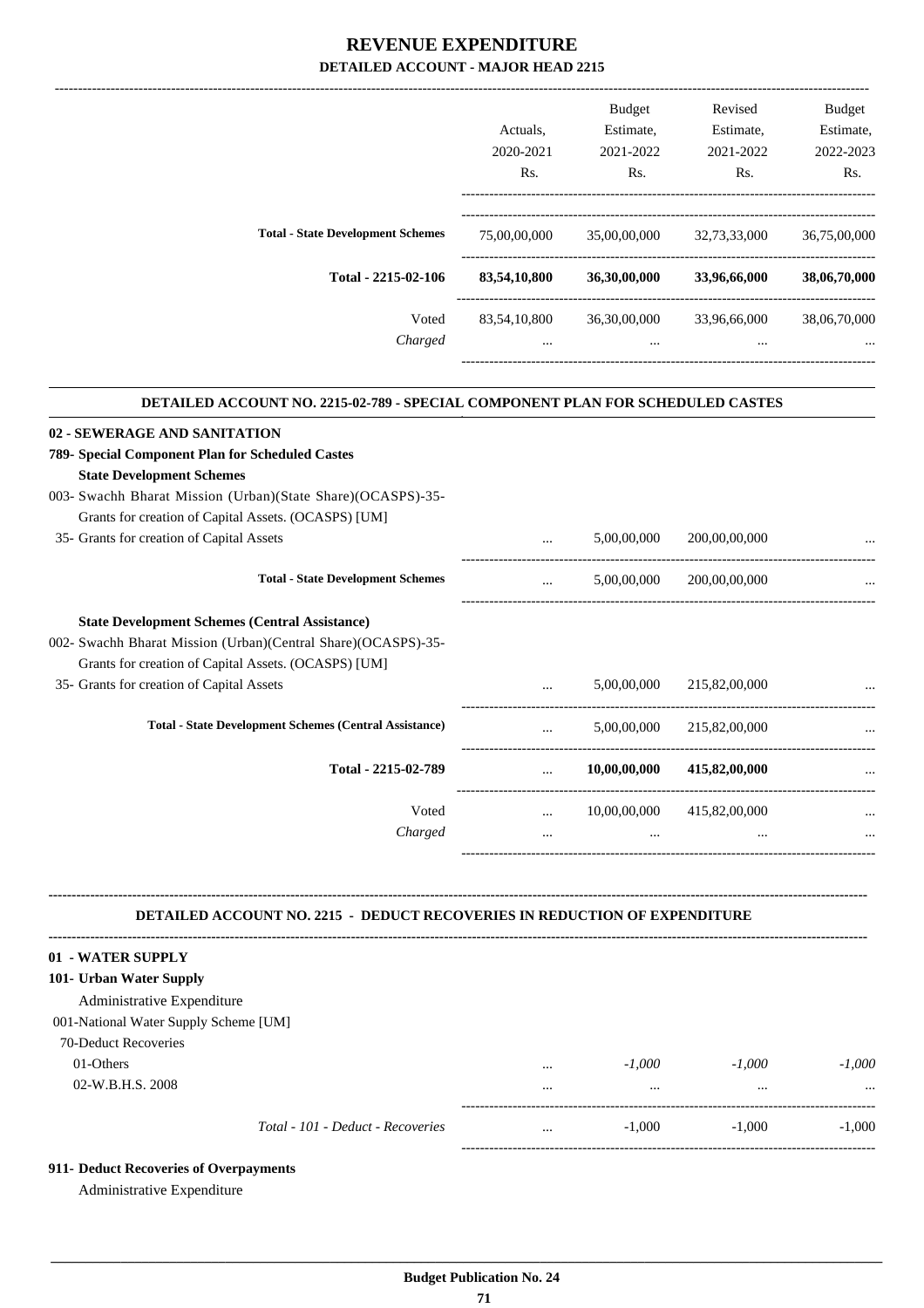|                                                              | Actuals,<br>2020-2021<br>Rs. | <b>Budget</b><br>Estimate,<br>2021-2022<br>$\mathbf{Rs.}$ | Revised<br>Estimate,<br>2021-2022<br>Rs. | <b>Budget</b><br>Estimate,<br>2022-2023<br>Rs. |
|--------------------------------------------------------------|------------------------------|-----------------------------------------------------------|------------------------------------------|------------------------------------------------|
| 005-O & M of Municipal Water Supply Schemes [UM]             |                              |                                                           |                                          |                                                |
| 70-Deduct Recoveries                                         |                              |                                                           |                                          |                                                |
| 01-Others                                                    | $\cdots$                     | 80,00,000                                                 | $-1,000$                                 | $-1,000$                                       |
| Total - 911 - Deduct - Recoveries                            | $\cdots$                     | 80,00,000                                                 | $-1,000$                                 | $-1,000$                                       |
| 02- SEWERAGE AND SANITATION                                  |                              |                                                           |                                          |                                                |
| 800- Other Expenditure                                       |                              |                                                           |                                          |                                                |
| <b>State Development Schemes</b>                             |                              |                                                           |                                          |                                                |
| 001-Refund of Unutilised Fund of CSS Schemes (State Share)   |                              |                                                           |                                          |                                                |
| (CSSREFUND) [UM]                                             |                              |                                                           |                                          |                                                |
| 70-Deduct Recoveries                                         |                              |                                                           |                                          |                                                |
| 01-Others                                                    |                              |                                                           |                                          |                                                |
| State Development Schemes (Central Assistance)               |                              |                                                           |                                          |                                                |
| 002-Refund of Unutilised Fund of CSS Schemes (Central Share) |                              |                                                           |                                          |                                                |
| (CSSREFUND) [UM]<br>70-Deduct Recoveries                     |                              |                                                           |                                          |                                                |
| 01-Others                                                    |                              |                                                           |                                          |                                                |
|                                                              | $\cdots$                     | $\cdots$                                                  | $\cdots$                                 |                                                |
| Total - 800 - Deduct - Recoveries                            | $\cdots$                     | $\cdots$                                                  | $\cdots$                                 |                                                |
| Total - 2215 - Deduct - Recoveries                           | $\cdots$                     | 79,99,000                                                 | $-2,000$                                 | $-2,000$                                       |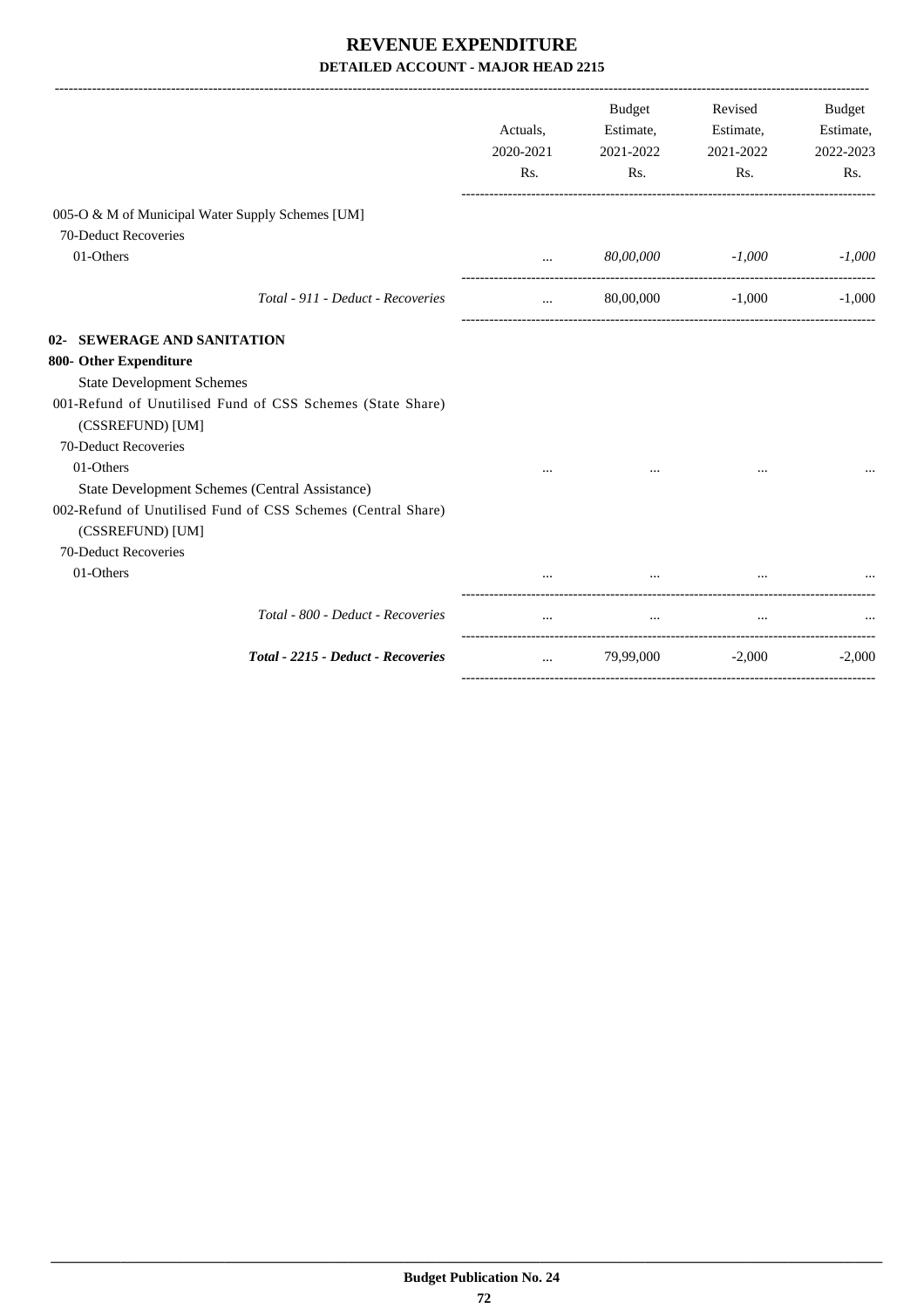# **REVENUE EXPENDITURE**

### **DEMAND No. 72**

# **Urban Development and Municipal Affairs Department**

**B - Social Services - (c) Water Supply, Sanitation, Housing and Urban Development**

**Head of Account : 2216 - Housing** 

| Voted Rs. 29,63,00,000                                              | <b>Charged Rs. Nil</b>     |                            |                                                     |                       | Total Rs. 29,63,00,000   |
|---------------------------------------------------------------------|----------------------------|----------------------------|-----------------------------------------------------|-----------------------|--------------------------|
|                                                                     |                            |                            | Voted Rs.                                           | Charged Rs. Total Rs. |                          |
| <b>Gross Expenditure</b><br><b>Deduct - Recoveries</b>              |                            |                            | 29,63,00,000<br>$-6,000$                            | $\cdots$<br>$\cdots$  | 29,63,00,000<br>$-6,000$ |
| <b>Net Expenditure</b>                                              |                            |                            | 29,62,94,000                                        | $\cdots$              | 29,62,94,000             |
|                                                                     | <b>ABSTRACT ACCOUNT</b>    | <b>REVENUE EXPENDITURE</b> |                                                     |                       |                          |
|                                                                     |                            |                            | Budget                                              | Revised               | Budget                   |
|                                                                     |                            | Actuals,                   | Estimate,                                           | Estimate,             | Estimate,                |
|                                                                     |                            | 2020-2021                  | 2021-2022                                           | 2021-2022             | 2022-2023                |
|                                                                     |                            | Rs.                        | Rs.                                                 | Rs.                   | Rs.                      |
| 01 - GOVERNMENT RESIDENTIAL BUILDINGS<br>700- Other Housing         |                            |                            |                                                     |                       |                          |
| Administrative Expenditure                                          |                            |                            | 2,33,71,371 2,38,99,000 2,71,09,000                 |                       | 2,83,89,000              |
|                                                                     | <b>Total - 700</b>         |                            | 2,33,71,371 2,38,99,000 2,71,09,000                 |                       | 2,83,89,000              |
|                                                                     | <b>Total - 01</b>          |                            | 2,33,71,371 2,38,99,000 2,71,09,000                 |                       | 2,83,89,000              |
| 02 - URBAN HOUSING                                                  |                            |                            |                                                     |                       |                          |
| 109- Bagjola Sewerage Treatment Plant<br>Administrative Expenditure |                            | 1,16,64,667                | 1,48,00,000 1,35,00,000                             |                       | 1,39,05,000              |
|                                                                     | <b>Total - 109</b>         | 1,16,64,667                | 1,48,00,000                                         | 1,35,00,000           | 1,39,05,000              |
| 110- Administration of Bidhan Nagar                                 |                            |                            |                                                     |                       |                          |
| Administrative Expenditure                                          |                            | 6,25,30,652                | 6,66,26,000                                         | 6,57,24,000           | 6,77,57,000              |
|                                                                     | <b>Total - 110</b>         |                            | 6,25,30,652 6,66,26,000 6,57,24,000 6,77,57,000     |                       |                          |
| 111- Salt Lake Scheme                                               |                            |                            |                                                     |                       |                          |
| Administrative Expenditure                                          |                            | 17,77,15,814               | 18,71,65,000                                        | 18,30,91,000          | 18,62,49,000             |
|                                                                     | <b>Total - 111</b>         | 17,77,15,814               | 18,71,65,000                                        | 18,30,91,000          | 18,62,49,000             |
|                                                                     | Total - 02                 | 25, 19, 11, 133            | 26,85,91,000                                        | 26,23,15,000          | 26,79,11,000             |
|                                                                     | <b>Grand Total - Gross</b> |                            | 27,52,82,504 29,24,90,000 28,94,24,000 29,63,00,000 |                       |                          |
|                                                                     | Voted                      | 27,52,82,504               | 29,24,90,000                                        | 28,94,24,000          | 29,63,00,000             |
|                                                                     | Charged                    | $\cdots$                   | $\cdots$                                            | $\cdots$              |                          |

----------------------------------------------------------------------------------------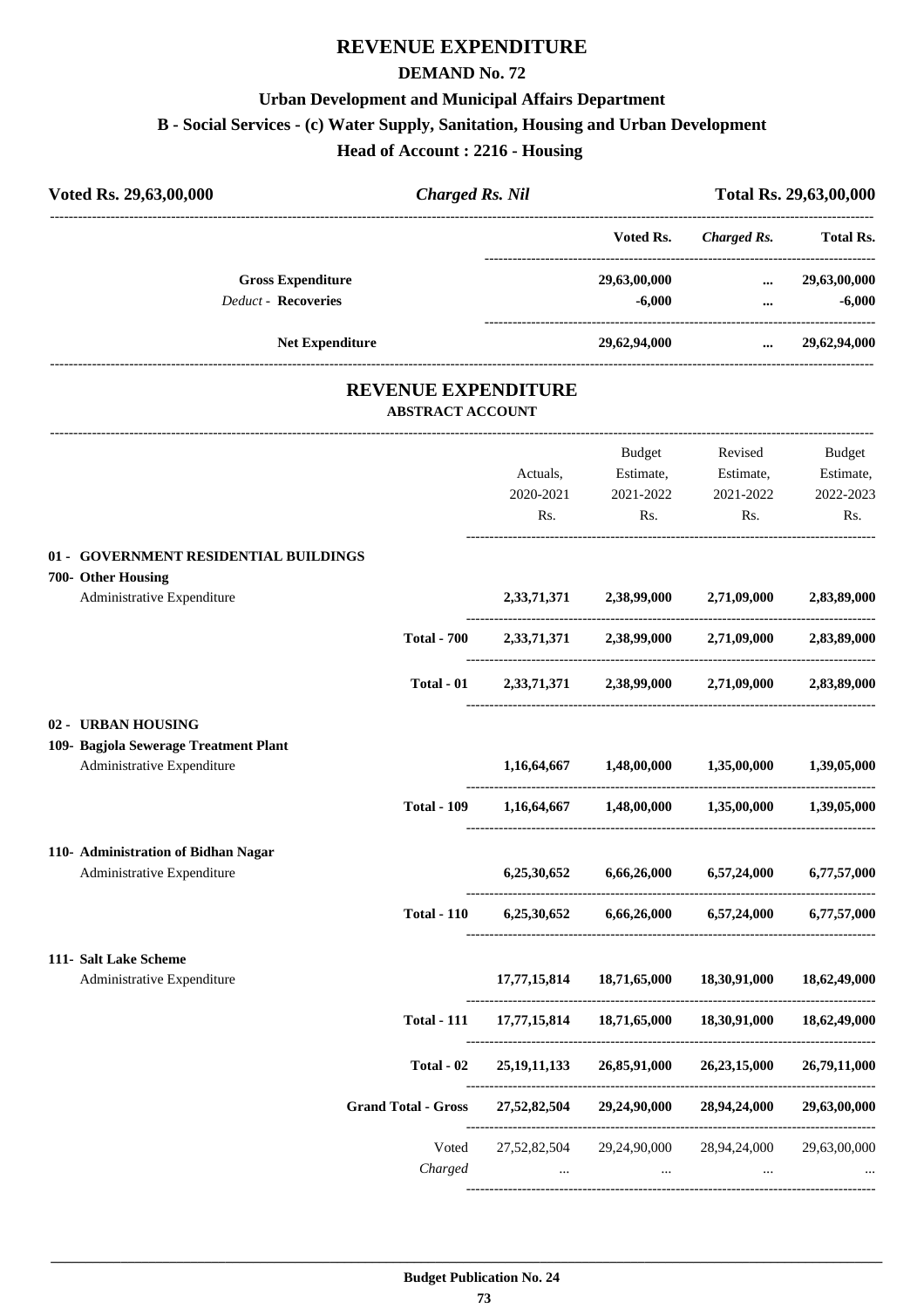|                                   | Actuals.<br>2020-2021<br>Rs. | <b>Budget</b><br>Estimate.<br>2021-2022<br>Rs. | Revised<br>Estimate,<br>2021-2022<br>Rs. | <b>Budget</b><br>Estimate,<br>2022-2023<br>Rs. |
|-----------------------------------|------------------------------|------------------------------------------------|------------------------------------------|------------------------------------------------|
| <b>Administrative Expenditure</b> | 27,52,82,504                 | 29,24,90,000                                   | 28,94,24,000                             | 29,63,00,000                                   |
| <b>Deduct Recoveries</b>          | $\ddotsc$                    | $-55,000$                                      | $-6,000$                                 | $-6,000$                                       |
|                                   |                              |                                                |                                          |                                                |
| <b>Grand Total - Net</b>          | 27,52,82,504                 | 29,24,35,000                                   | 28,94,18,000                             | 29,62,94,000                                   |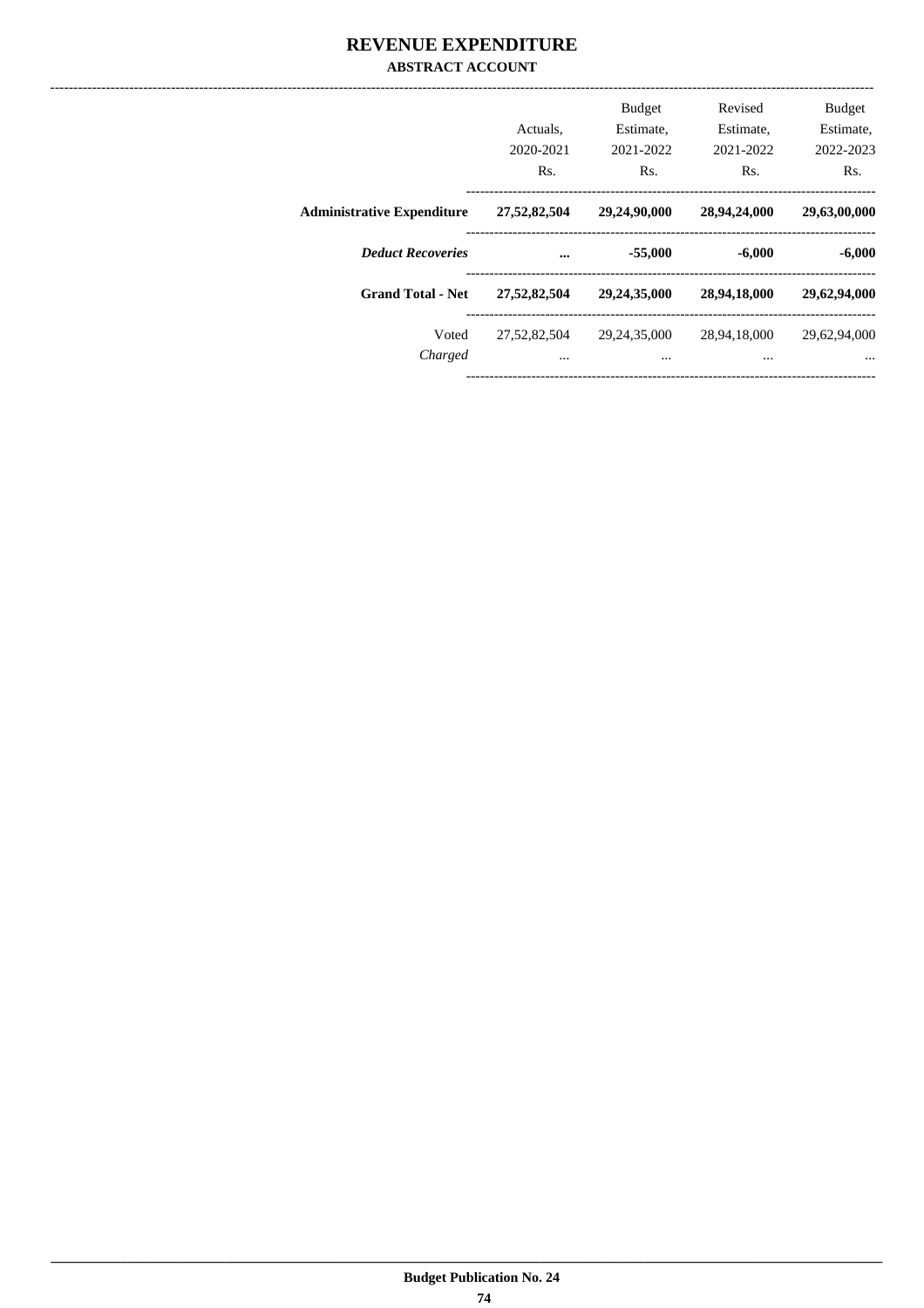|                                                     |             | Budget      | Revised     | Budget      |
|-----------------------------------------------------|-------------|-------------|-------------|-------------|
|                                                     | Actuals,    | Estimate,   | Estimate,   | Estimate,   |
|                                                     | 2020-2021   | 2021-2022   | 2021-2022   | 2022-2023   |
|                                                     | Rs.         | Rs.         | Rs.         | Rs.         |
| DETAILED ACCOUNT NO. 2216-01-700 - OTHER HOUSING    |             |             |             |             |
| 01 - GOVERNMENT RESIDENTIAL BUILDINGS               |             |             |             |             |
| 700- Other Housing                                  |             |             |             |             |
| <b>Administrative Expenditure</b>                   |             |             |             |             |
| 006- Maintanance of Government Housing Estates [UM] |             |             |             |             |
| 01- Salaries                                        |             |             |             |             |
| 01-Pay                                              | 1,93,33,600 | 1,99,62,000 | 2,16,00,000 | 2,26,00,000 |
| 14-Grade Pay                                        | $\ldots$    |             |             |             |
| 02-Dearness Allowance                               | 98,187      | 5,99,000    | 8,60,000    | 9,10,000    |
| 03-House Rent Allowance                             | 20,63,640   | 22,15,000   | 29,15,000   | 30,82,000   |
| 04-Ad hoc Bonus                                     | 88,200      | 1,00,000    | 1,42,000    | 1,50,000    |
| 07-Other Allowances                                 | 1,260       | 3,000       | 3,000       | 4,000       |
| 12-Medical Allowance                                | 1,14,000    | 1,18,000    | 1,20,000    | 1,28,000    |
| Total - 2216-01-700-006-01                          | 2,16,98,887 | 2,29,97,000 | 2.56.40.000 | 2.68.74.000 |
| 07- Medical Reimbursements                          | $\cdots$    | $\cdots$    | $\cdots$    |             |
| 11- Travel Expenses                                 | $\cdots$    | $\cdots$    | $\cdots$    |             |
| 12- Medical Reimbursements under WBHS 2008          | 73,730      | 41,000      | 41,000      | 42,000      |
| 13- Office Expenses                                 |             |             |             |             |
| 01-Electricity                                      | 88,358      | 1,40,000    | 1,40,000    | 1,43,000    |
| 02-Telephone                                        | 18,368      | 23,000      | 23,000      | 23,000      |
| 03-Maintenance / P.O.L. for Office Vehicles         | 4,19,592    | 2,40,000    | 6,10,000    | 6,28,000    |
| 04-Other Office Expenses                            | 8,84,534    | 1,40,000    | 3,40,000    | 3.50,000    |
| Total - 2216-01-700-006-13                          | 14, 10, 852 | 5,43,000    | 11,13,000   | 11,44,000   |
| 14- Rents, Rates and Taxes                          | $\ldots$    | $\ldots$    | $\ldots$    | $\cdots$    |
| 19- Maintenance                                     | 1,87,902    | 3,18,000    | 3,00,000    | 3,09,000    |
| 50- Other Charges                                   |             | $\cdots$    | 15,000      | 20,000      |
| <b>Total - Administrative Expenditure</b>           | 2,33,71,371 | 2,38,99,000 | 2,71,09,000 | 2,83,89,000 |
| Total - 2216-01-700                                 | 2,33,71,371 | 2,38,99,000 | 2,71,09,000 | 2,83,89,000 |
| Voted                                               | 2,33,71,371 | 2,38,99,000 | 2,71,09,000 | 2,83,89,000 |
| Charged                                             |             | $\cdots$    |             |             |

### **DETAILED ACCOUNT NO. 2216-02-109 - BAGJOLA SEWERAGE TREATMENT PLANT**

.

### **. 02 - URBAN HOUSING 109- Bagjola Sewerage Treatment Plant Administrative Expenditure** 001- Maintenance and Repair to Bagjola Sewerage Treatment Plant [UM] 27- Minor Works/ Maintenance 1,16,64,667 1,48,00,000 1,35,00,000 1,39,05,000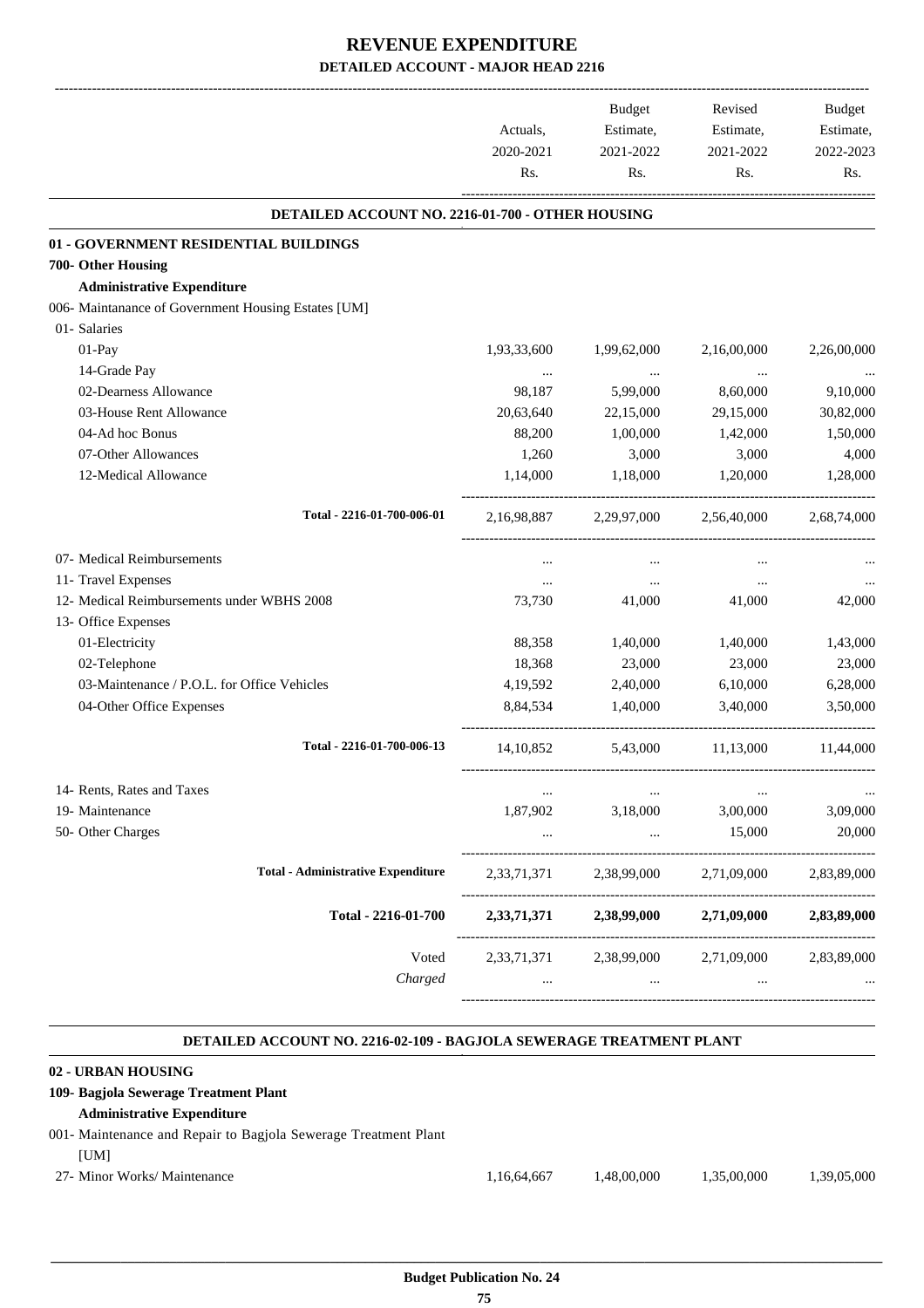|                                           |             | <b>Budget</b> | Revised     | <b>Budget</b> |
|-------------------------------------------|-------------|---------------|-------------|---------------|
|                                           | Actuals.    | Estimate,     | Estimate,   | Estimate,     |
|                                           | 2020-2021   | 2021-2022     | 2021-2022   | 2022-2023     |
|                                           | Rs.         | Rs.           | Rs.         | Rs.           |
| <b>Total - Administrative Expenditure</b> | 1,16,64,667 | 1,48,00,000   | 1,35,00,000 | 1,39,05,000   |
| Total - 2216-02-109                       | 1,16,64,667 | 1,48,00,000   | 1,35,00,000 | 1,39,05,000   |
| Voted                                     | 1,16,64,667 | 1,48,00,000   | 1,35,00,000 | 1,39,05,000   |
| Charged                                   | $\cdots$    | $\cdots$      | $\cdots$    | $\cdots$      |
|                                           |             |               |             |               |

.

### **DETAILED ACCOUNT NO. 2216-02-110 - ADMINISTRATION OF BIDHAN NAGAR**

| 02 - URBAN HOUSING                          |                 |                          |                                                         |             |
|---------------------------------------------|-----------------|--------------------------|---------------------------------------------------------|-------------|
| 110- Administration of Bidhan Nagar         |                 |                          |                                                         |             |
| <b>Administrative Expenditure</b>           |                 |                          |                                                         |             |
| 001- Administration of Bidhannagar [UM]     |                 |                          |                                                         |             |
| 01- Salaries                                |                 |                          |                                                         |             |
| 01-Pay                                      | 3,70,96,226     | 3,86,25,000              | 3,80,00,000                                             | 3,91,40,000 |
| 14-Grade Pay                                | $\ldots$        | <b>Contract Contract</b> | 1,00,000                                                | 1,00,000    |
| 02-Dearness Allowance                       | 2,95,986        | 13,00,000                | 17,00,000                                               | 21,00,000   |
| 03-House Rent Allowance                     | 21,85,950       | 31,68,000                | 30,00,000                                               | 30,90,000   |
| 04-Ad hoc Bonus                             | 3,40,200        | 3,64,000                 | 3,62,000                                                | 3,70,000    |
| 07-Other Allowances                         | 86,564          | 1,70,000                 | 1,50,000                                                | 1,60,000    |
| 12-Medical Allowance                        | 1,24,000        | 1,35,000                 | 1,30,000                                                | 1,33,000    |
| Total - 2216-02-110-001-01                  |                 |                          | 4,01,28,926 4,37,62,000 4,34,42,000 4,50,93,000         |             |
| 02- Wages                                   |                 | 16,35,710 18,34,000      | 18,34,000                                               | 18,90,000   |
| 07- Medical Reimbursements                  | $\sim 10^{-10}$ | 1,000                    | 1,000                                                   | 1,000       |
| 11- Travel Expenses                         | $\cdots$        | 3,000                    | 3,000                                                   | 3,000       |
| 12- Medical Reimbursements under WBHS 2008  | 1,11,683        | 6,10,000                 | 4,00,000                                                | 4,08,000    |
| 13- Office Expenses                         |                 |                          |                                                         |             |
| 01-Electricity                              | 7,55,572        | 11,57,000                | 9,00,000                                                | 9,18,000    |
| 02-Telephone                                | 1,22,806        | 1,24,000                 | 1,24,000                                                | 1,26,000    |
| 03-Maintenance / P.O.L. for Office Vehicles | $\ddots$        | $\sim$ $\sim$            | <b>Contract State</b>                                   | $\ldots$    |
| 04-Other Office Expenses                    | 83.295          | 1.35.000                 | 1,20,000                                                | 1,23,000    |
| Total - 2216-02-110-001-13                  |                 |                          | 9,61,673 14,16,000 11,44,000 11,67,000                  |             |
| 14- Rents, Rates and Taxes                  | <b>Section</b>  |                          | the contract of the contract of the contract of         |             |
| 19- Maintenance                             |                 |                          | 71,34,019 65,00,000 65,00,000 66,95,000                 |             |
| 27- Minor Works/ Maintenance                |                 |                          | 1,25,58,641 1,25,00,000 1,24,00,000 1,25,00,000         |             |
| <b>Total - Administrative Expenditure</b>   |                 |                          | 6,25,30,652 6,66,26,000 6,57,24,000 6,77,57,000         |             |
| Total - 2216-02-110                         |                 |                          | $6,25,30,652$ $6,66,26,000$ $6,57,24,000$ $6,77,57,000$ |             |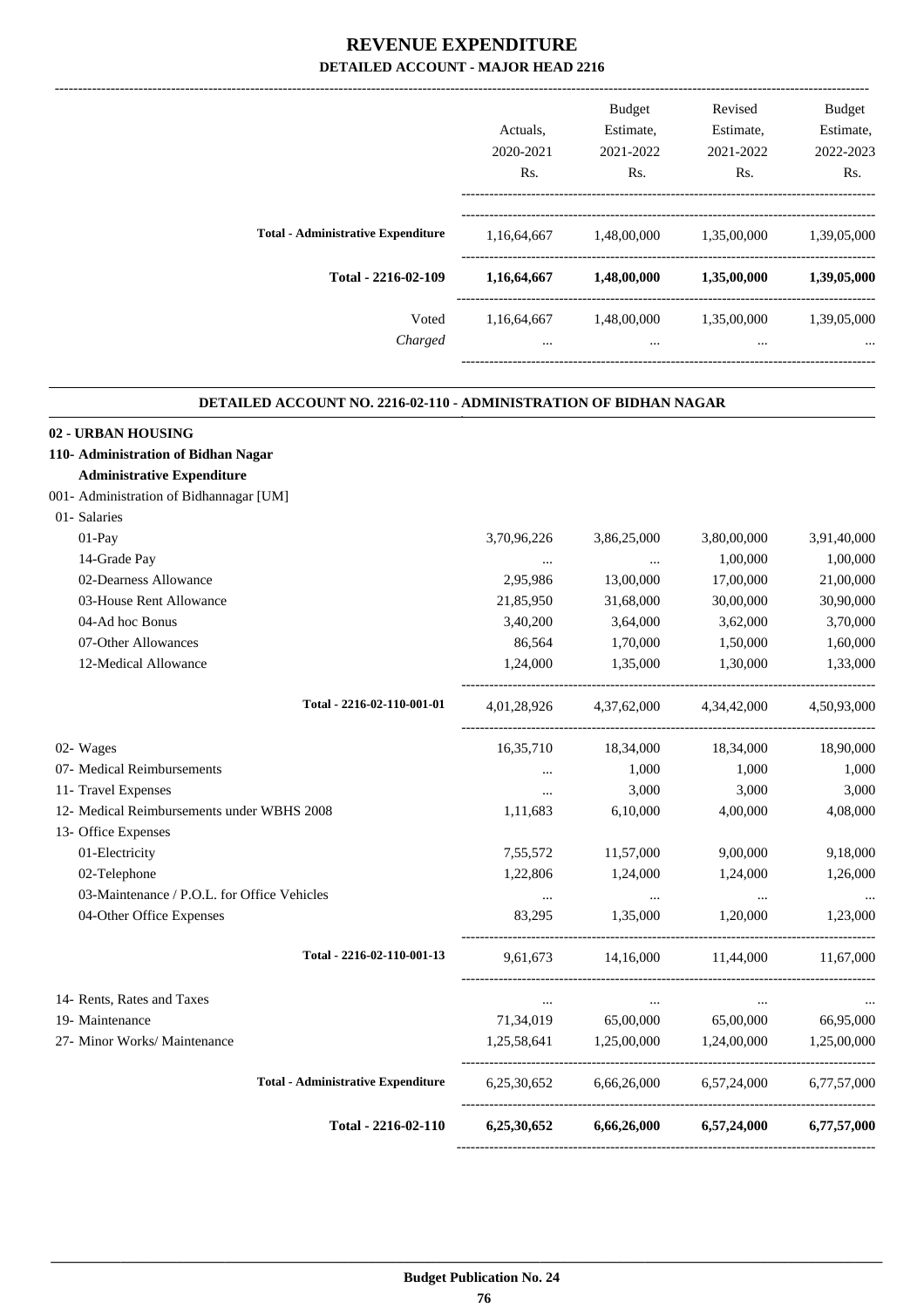|                                                     | Actuals,<br>2020-2021<br>Rs. | Budget<br>Estimate,<br>2021-2022<br>Rs. | Revised<br>Estimate,<br>2021-2022<br>Rs.            | <b>Budget</b><br>Estimate,<br>2022-2023<br>Rs. |
|-----------------------------------------------------|------------------------------|-----------------------------------------|-----------------------------------------------------|------------------------------------------------|
| Voted<br>Charged                                    | 6,25,30,652                  | 6,66,26,000<br>$\cdots$                 | 6,57,24,000<br>$\cdots$                             | 6,77,57,000                                    |
| DETAILED ACCOUNT NO. 2216-02-111 - SALT LAKE SCHEME |                              |                                         |                                                     |                                                |
| 02 - URBAN HOUSING                                  |                              |                                         |                                                     |                                                |
| 111- Salt Lake Scheme                               |                              |                                         |                                                     |                                                |
| <b>Administrative Expenditure</b>                   |                              |                                         |                                                     |                                                |
| 001- Salt Lake Reclamation Scheme (UD) [UM]         |                              |                                         |                                                     |                                                |
| 01- Salaries                                        |                              |                                         |                                                     |                                                |
| 01-Pay                                              | 8,07,22,136                  | 8,46,66,000                             | 8,25,00,000                                         | 8,49,75,000                                    |
| 14-Grade Pay                                        | 3,000                        | $\ldots$                                | 2,00,000                                            | 3,000                                          |
| 02-Dearness Allowance                               | 4,82,540                     | 26,50,000                               | 27,00,000                                           | 36,00,000                                      |
| 03-House Rent Allowance                             | 58, 55, 943                  | 68,20,000                               | 65,00,000                                           | 66,95,000                                      |
| 04-Ad hoc Bonus                                     | 4,83,000                     | 5,08,000                                | 5,00,000                                            | 5,10,000                                       |
| 07-Other Allowances                                 | 38,695                       | 3,10,000                                | 2,90,000                                            | 2,99,000                                       |
| 12-Medical Allowance                                | 1,09,436                     | 1,16,000                                | 1,16,000                                            | 1,19,000                                       |
| Total - 2216-02-111-001-01                          | 8,76,94,750                  | 9,50,70,000                             | 9,28,06,000                                         | 9,62,01,000                                    |
| 02- Wages                                           | 72,16,452                    | 77,25,000                               | 77,25,000                                           | 79,57,000                                      |
| 07- Medical Reimbursements                          | $\cdots$                     | $\cdots$                                | $\cdots$                                            |                                                |
| 11- Travel Expenses                                 | $\cdots$                     | 2,000                                   | 2,000                                               | 2,000                                          |
| 12- Medical Reimbursements under WBHS 2008          | 8,09,772                     | 8,20,000                                | 8,20,000                                            | 8,36,000                                       |
| 13- Office Expenses                                 |                              |                                         |                                                     |                                                |
| 01-Electricity                                      | 2,05,94,681                  | 2,38,00,000                             | 2,20,00,000                                         | 2,24,40,000                                    |
| 02-Telephone                                        | 3,17,124                     | 3,88,000                                | 3,88,000                                            | 3,96,000                                       |
| 03-Maintenance / P.O.L. for Office Vehicles         | $\cdots$                     | $\cdots$                                | $\ldots$                                            | $\cdots$                                       |
| 04-Other Office Expenses                            | 1,87,080                     | 3,60,000                                | 3,50,000                                            | 3,57,000                                       |
| Total - 2216-02-111-001-13                          | 2,10,98,885                  |                                         | 2,45,48,000 2,27,38,000                             | 2,31,93,000                                    |
| 14- Rents, Rates and Taxes                          | $\cdots$                     | $\ldots$                                | $\cdots$                                            |                                                |
| 19- Maintenance                                     |                              | 1,32,10,132 1,30,00,000                 | 1,30,00,000 1,33,90,000                             |                                                |
| 27- Minor Works/ Maintenance                        | 3,92,63,895                  | 3,90,00,000                             | 3,90,00,000                                         | 4,01,70,000                                    |
| 28- Payment of Professional and Special Services    |                              |                                         |                                                     |                                                |
| 02-Other charges                                    | 84,21,928                    | 70,00,000                               | 70,00,000                                           | 45,00,000                                      |
| <b>Total - Administrative Expenditure</b>           |                              |                                         | 17,77,15,814 18,71,65,000 18,30,91,000 18,62,49,000 |                                                |
| Total - 2216-02-111                                 |                              |                                         | 17,77,15,814 18,71,65,000 18,30,91,000 18,62,49,000 |                                                |
| Voted                                               |                              |                                         | 17,77,15,814 18,71,65,000 18,30,91,000 18,62,49,000 |                                                |
| Charged                                             | $\cdots$                     | $\cdots$                                | $\cdots$                                            |                                                |
|                                                     |                              |                                         |                                                     |                                                |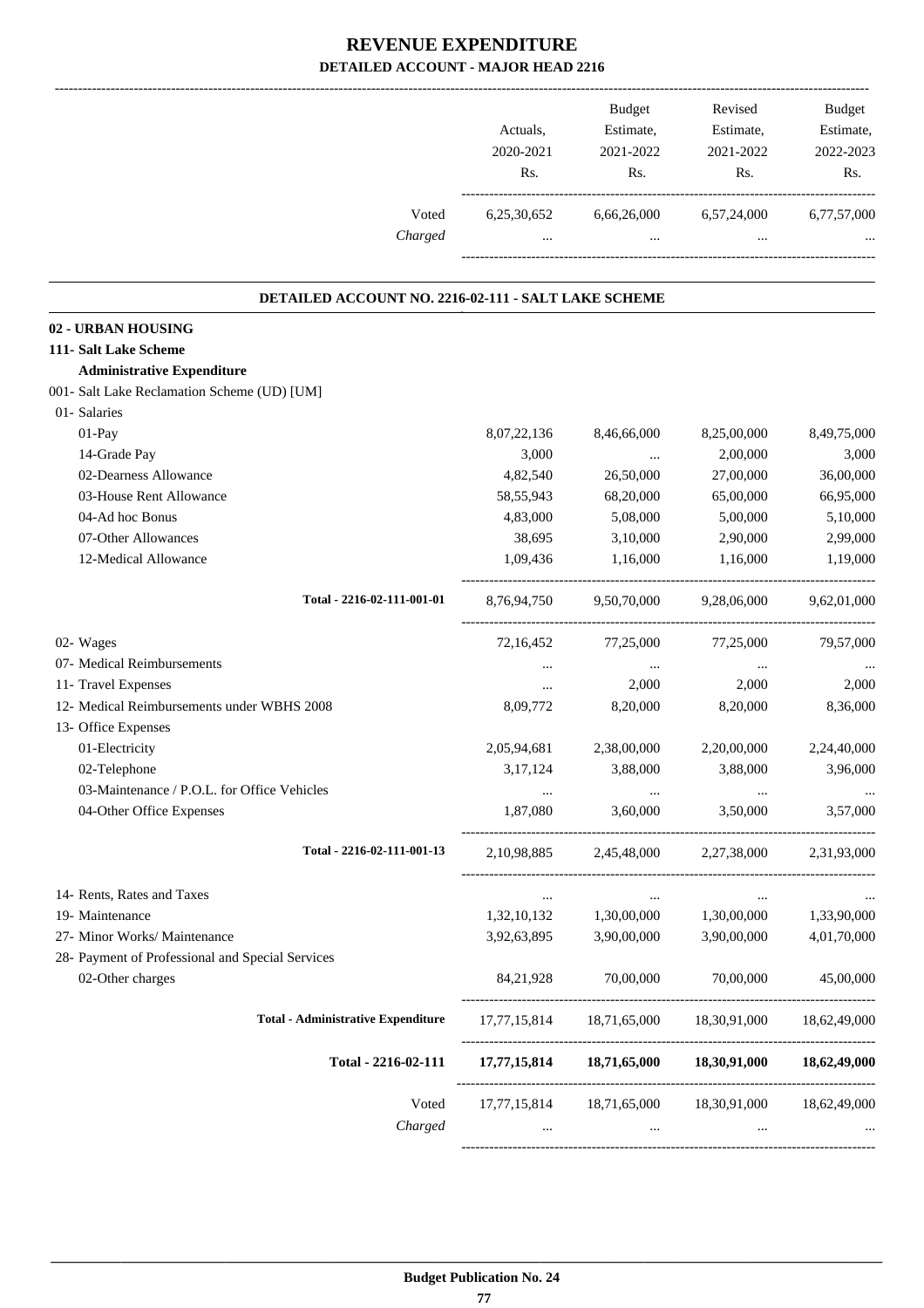|                                                                           | Actuals,<br>2020-2021<br>Rs. | Budget<br>Estimate,<br>2021-2022<br>Rs. | Revised<br>Estimate,<br>2021-2022<br>Rs. | Budget<br>Estimate,<br>2022-2023<br>Rs. |
|---------------------------------------------------------------------------|------------------------------|-----------------------------------------|------------------------------------------|-----------------------------------------|
|                                                                           |                              |                                         |                                          |                                         |
| DETAILED ACCOUNT NO. 2216 - DEDUCT RECOVERIES IN REDUCTION OF EXPENDITURE |                              |                                         |                                          |                                         |
| 01 - GOVERNMENT RESIDENTIAL BUILDINGS                                     |                              |                                         |                                          |                                         |
| 700- Other Housing                                                        |                              |                                         |                                          |                                         |
| Administrative Expenditure                                                |                              |                                         |                                          |                                         |
| 006-Maintanance of Government Housing Estates [UM]                        |                              |                                         |                                          |                                         |
| 70-Deduct Recoveries                                                      |                              |                                         |                                          |                                         |
| 01-Others                                                                 | $\cdots$                     | $-1,000$                                | $-1,000$                                 | $-1,000$                                |
| 02-W.B.H.S. 2008                                                          | $\cdots$                     | $\cdots$                                | $\cdots$                                 |                                         |
| 010-Other Housing [UM]                                                    |                              |                                         |                                          |                                         |
| 70-Deduct Recoveries                                                      |                              |                                         |                                          |                                         |
| 01-Others                                                                 | $\cdots$                     | $-1,000$                                | $-1,000$                                 | $-1,000$                                |
| 02-W.B.H.S. 2008                                                          | $\cdots$                     | $\ddots$                                | $\ddots$                                 |                                         |
| Total - 700 - Deduct - Recoveries                                         | $\cdots$                     | $-2,000$                                | $-2,000$                                 | $-2,000$                                |
| 911- Deduct Recoveries of Overpayments                                    |                              |                                         |                                          |                                         |
| Administrative Expenditure                                                |                              |                                         |                                          |                                         |
| 006-Maintenance of Government Housing Estates [UD] [UM]                   |                              |                                         |                                          |                                         |
| 70-Deduct Recoveries                                                      |                              |                                         |                                          |                                         |
| 01-Others                                                                 | $\cdots$                     | $-1,000$                                | -1,000                                   | $-1,000$                                |
| Total - 911 - Deduct - Recoveries                                         | $\ldots$                     | $-1,000$                                | $-1,000$                                 | $-1,000$                                |
| 02- URBAN HOUSING                                                         |                              |                                         |                                          |                                         |
| 110- Administration of Bidhan Nagar                                       |                              |                                         |                                          |                                         |
| Administrative Expenditure                                                |                              |                                         |                                          |                                         |
| 001-Administration of Bidhannagar [UM]                                    |                              |                                         |                                          |                                         |
| 70-Deduct Recoveries                                                      |                              |                                         |                                          |                                         |
| 01-Others                                                                 | $\cdots$                     | $-1,000$                                | $-1,000$                                 | $-1,000$                                |
| 02-W.B.H.S. 2008                                                          | $\cdots$                     | $\cdots$                                | $\cdots$                                 |                                         |
| Total - 110 - Deduct - Recoveries                                         | $\cdots$                     | $-1,000$                                | $-1,000$                                 | $-1,000$                                |
| 111- Salt Lake Scheme                                                     |                              |                                         |                                          |                                         |
| Administrative Expenditure                                                |                              |                                         |                                          |                                         |
| 001-Salt Lake Reclamation Scheme (UD) [UM]                                |                              |                                         |                                          |                                         |
| 70-Deduct Recoveries                                                      |                              |                                         |                                          |                                         |
| 01-Others                                                                 | $\cdots$                     | -50,000                                 | $-1,000$                                 | $-1,000$                                |
| 02-W.B.H.S. 2008                                                          | $\cdots$                     | $\cdots$                                | $\cdots$                                 |                                         |
| Total - 111 - Deduct - Recoveries                                         | $\cdots$                     | $-50,000$                               | $-1,000$                                 | $-1,000$                                |
| 911- Deduct Recoveries of Overpayments                                    |                              |                                         |                                          |                                         |

Administrative Expenditure

001-Salt Lake Reclamation [UM]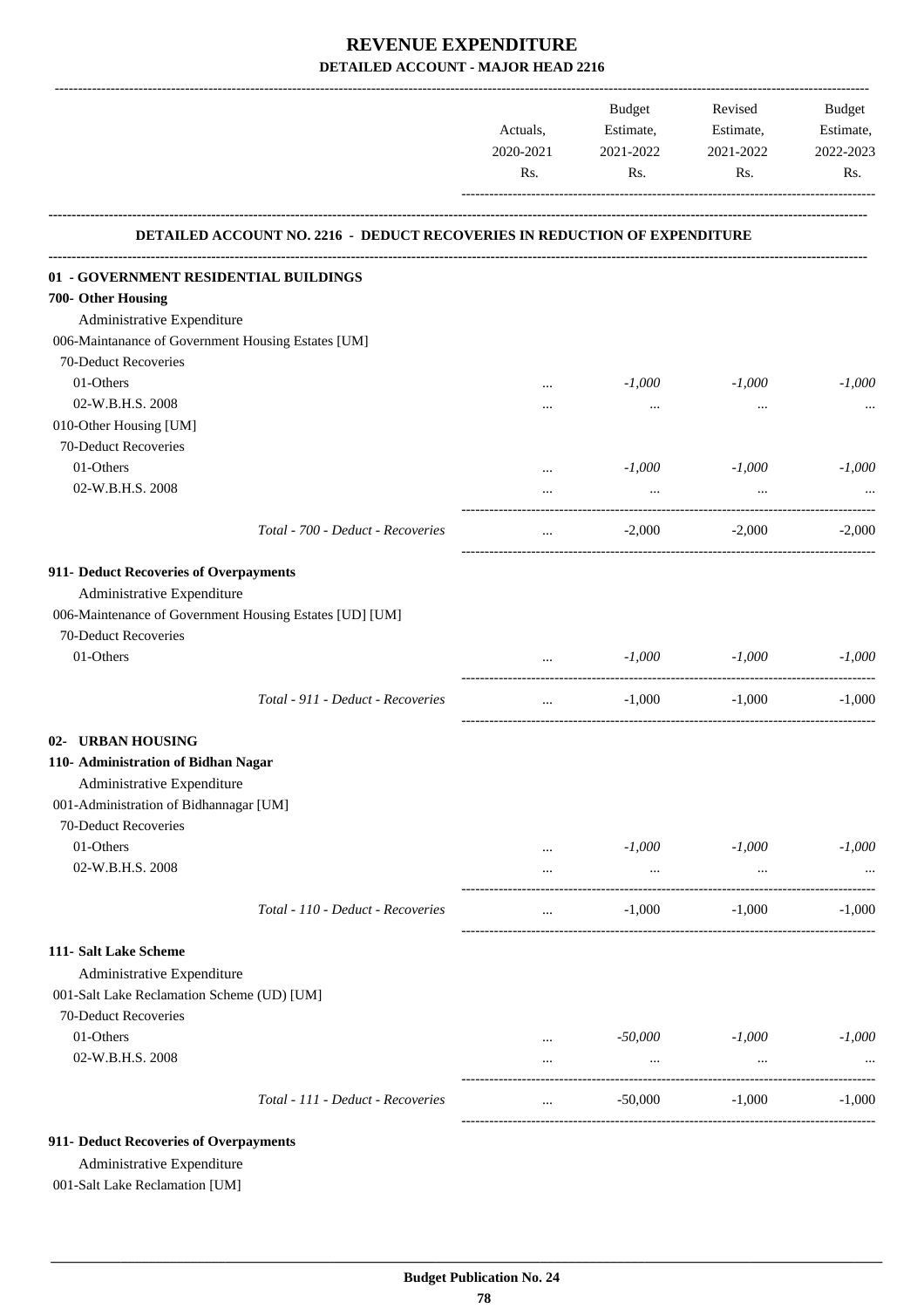|                                                       |                                           | Actuals.<br>2020-2021<br>Rs. | <b>Budget</b><br>Estimate,<br>2021-2022<br>Rs. | Revised<br>Estimate,<br>2021-2022<br>Rs. | <b>Budget</b><br>Estimate,<br>2022-2023<br>Rs. |
|-------------------------------------------------------|-------------------------------------------|------------------------------|------------------------------------------------|------------------------------------------|------------------------------------------------|
| 70-Deduct Recoveries<br>01-Others<br>02-W.B.H.S. 2008 |                                           | $\cdots$<br>$\cdots$         | $-1,000$<br>$\cdots$                           | $-1,000$<br>$\cdots$                     | $-1,000$<br>$\cdots$                           |
|                                                       | Total - 911 - Deduct - Recoveries         | $\cdots$                     | $-1,000$                                       | $-1,000$                                 | $-1,000$                                       |
|                                                       | <b>Total - 2216 - Deduct - Recoveries</b> | $\cdots$                     | $-55,000$                                      | $-6,000$                                 | $-6,000$                                       |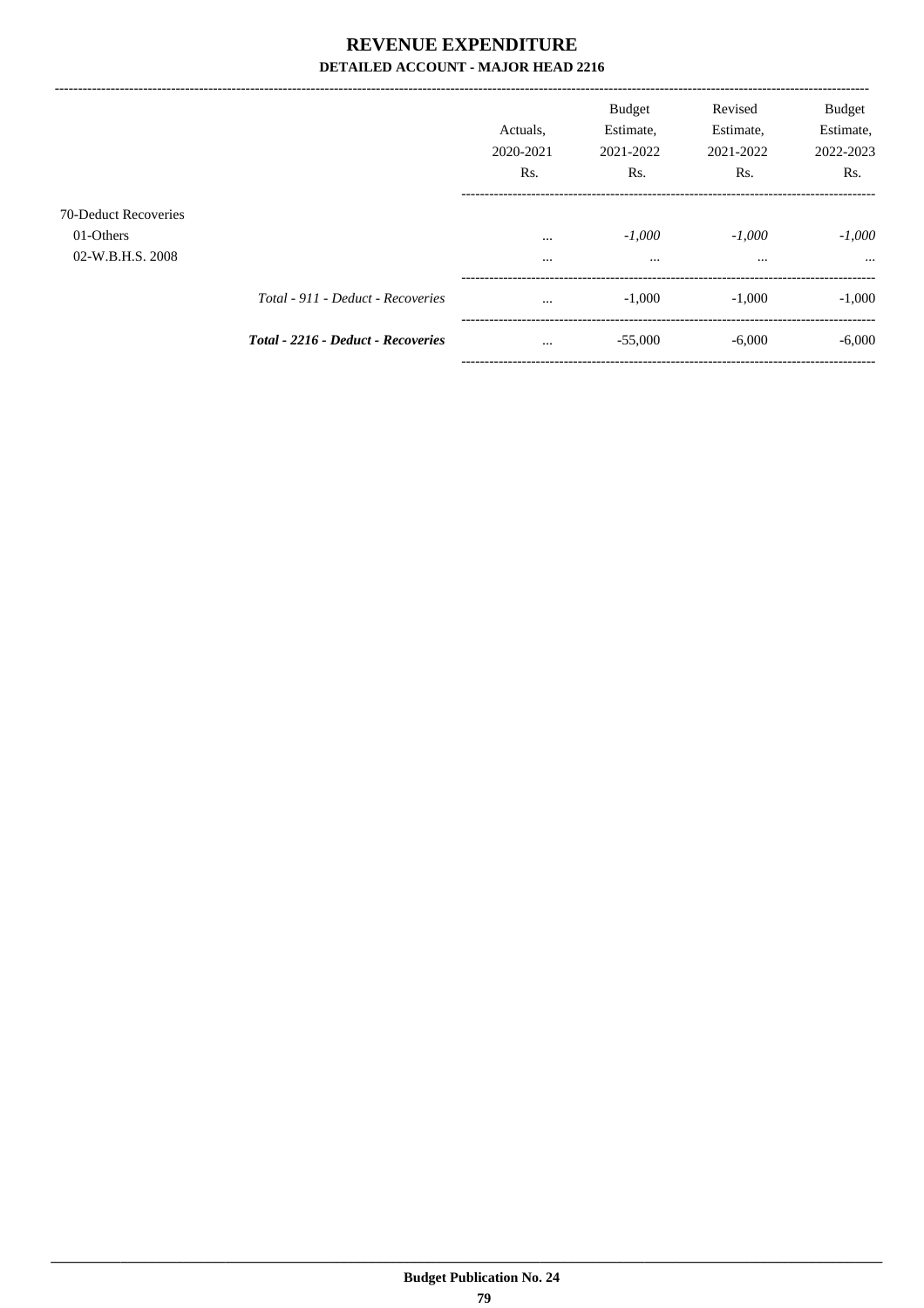# **REVENUE EXPENDITURE**

### **DEMAND No. 72**

# **Urban Development and Municipal Affairs Department B - Social Services - (c) Water Supply, Sanitation, Housing and Urban Development Head of Account : 2217 - Urban Development**

| Voted Rs. 7526,16,90,000   | <b>Charged Rs. Nil</b>                                | Total Rs. 7526,16,90,000 |             |                         |
|----------------------------|-------------------------------------------------------|--------------------------|-------------|-------------------------|
|                            |                                                       | Voted Rs.                | Charged Rs. | <b>Total Rs.</b>        |
| <b>Gross Expenditure</b>   |                                                       | 7526,16,90,000           |             | $\ldots$ 7526,16,90,000 |
| <b>Deduct - Recoveries</b> |                                                       | $-2,85,000$              | $\cdots$    | $-2,85,000$             |
| <b>Net Expenditure</b>     |                                                       | 7526,14,05,000           |             | $\ldots$ 7526,14,05,000 |
|                            | <b>REVENUE EXPENDITURE</b><br><b>ABSTRACT ACCOUNT</b> |                          |             |                         |
|                            |                                                       |                          |             |                         |

|                                                                                      |                    | Actuals,<br>2020-2021<br>Rs. | <b>Budget</b><br>Estimate,<br>2021-2022<br>Rs. | Revised<br>Estimate,<br>2021-2022<br>Rs. | <b>Budget</b><br>Estimate,<br>2022-2023<br>Rs. |
|--------------------------------------------------------------------------------------|--------------------|------------------------------|------------------------------------------------|------------------------------------------|------------------------------------------------|
| 01 - STATE CAPITAL DEVELOPMENT                                                       |                    |                              |                                                |                                          |                                                |
| 101- Greater Calcutta Development Scheme                                             |                    |                              |                                                |                                          |                                                |
| Administrative Expenditure                                                           |                    | $\cdots$                     | $\cdots$                                       |                                          |                                                |
| <b>State Development Schemes</b>                                                     |                    |                              |                                                |                                          |                                                |
|                                                                                      | <b>Total - 101</b> |                              |                                                |                                          |                                                |
| 191- Assistance to Local Bodies Corporations, Urban Development                      |                    |                              |                                                |                                          |                                                |
| Authorities, Town Improvement Boards, etc.                                           |                    |                              |                                                |                                          |                                                |
| <b>State Development Schemes</b>                                                     |                    | $\ddotsc$                    |                                                |                                          |                                                |
|                                                                                      | <b>Total - 191</b> | $\cdots$                     | $\ldots$                                       | $\ddotsc$                                |                                                |
| 193- Assitance to Nagar Panchyats / Notified Area Committes or<br>equivalent thereof |                    |                              |                                                |                                          |                                                |
| Administrative Expenditure                                                           |                    | 308,41,81,789                | 270,00,00,000                                  | 305,00,00,000                            | 308,05,00,000                                  |
| <b>State Development Schemes</b>                                                     |                    | 74, 47, 65, 811              | 198,00,00,000                                  | 70,67,30,000                             | 182,45,00,000                                  |
| State Development Schemes (Central Assistance)                                       |                    |                              |                                                |                                          |                                                |
|                                                                                      | <b>Total - 193</b> | 382,89,47,600                | 468,00,00,000                                  | 375,67,30,000                            | 490,50,00,000                                  |
|                                                                                      | Total - 01         |                              | 382,89,47,600 468,00,00,000 375,67,30,000      |                                          | 490,50,00,000                                  |
| 03 - INTEGRATED DEVELOPMENT OF SMALL AND MEDIUM<br><b>TOWNS</b>                      |                    |                              |                                                |                                          |                                                |
| 191- Assistance to Local Bodies Corporations, Urban Development                      |                    |                              |                                                |                                          |                                                |
| Authorities, Town Improvement Boards, etc.                                           |                    |                              |                                                |                                          |                                                |
| <b>State Development Schemes</b>                                                     |                    |                              | 120,00,00,000                                  | 30,00,00,000                             | 126,00,00,000                                  |
|                                                                                      | <b>Total - 191</b> | $\ddotsc$                    | 120,00,00,000                                  | 30,00,00,000                             | 126,00,00,000                                  |
|                                                                                      |                    |                              |                                                |                                          |                                                |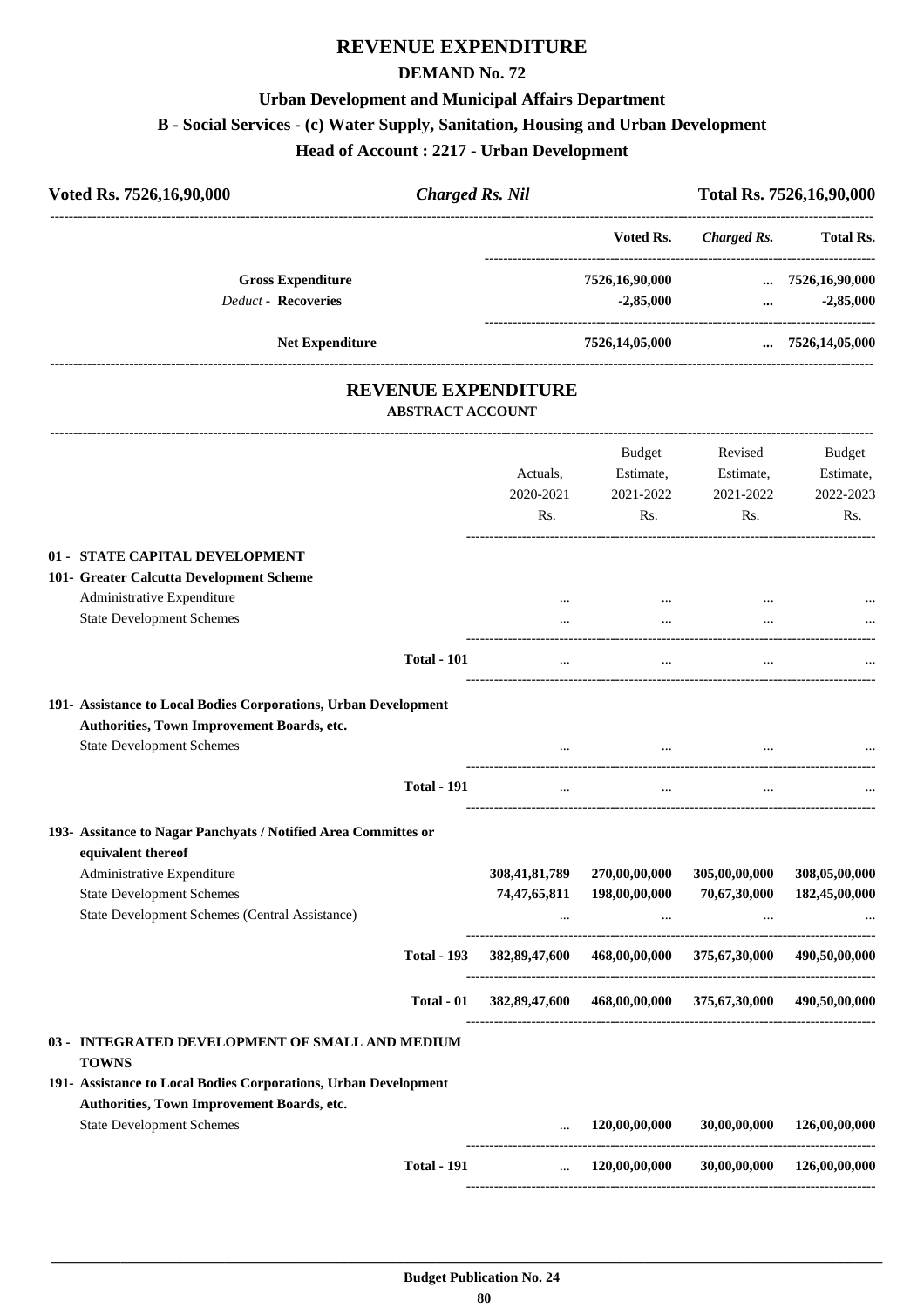|                                                                                |                    |                                                                         | Budget                                      | Revised        | Budget                        |
|--------------------------------------------------------------------------------|--------------------|-------------------------------------------------------------------------|---------------------------------------------|----------------|-------------------------------|
|                                                                                |                    | Actuals,                                                                | Estimate,                                   | Estimate,      | Estimate,                     |
|                                                                                |                    | 2020-2021                                                               | 2021-2022                                   | 2021-2022      | 2022-2023                     |
|                                                                                |                    | Rs.                                                                     | Rs.                                         | Rs.            | Rs.                           |
|                                                                                |                    |                                                                         |                                             |                |                               |
| 192- Assistance to Municipalities / Municipal Councils                         |                    |                                                                         |                                             |                |                               |
| <b>State Development Schemes</b>                                               |                    | 1,35,52,529                                                             | 177,00,00,000                               | 45,00,00,000   | 185,85,00,000                 |
|                                                                                | <b>Total - 192</b> | 1,35,52,529                                                             | 177,00,00,000                               | 45,00,00,000   | 185,85,00,000                 |
|                                                                                | Total - 03         |                                                                         | 1,35,52,529 297,00,00,000                   | 75,00,00,000   | 311,85,00,000                 |
| 04 - SLUMS AREA IMPROVEMENT                                                    |                    |                                                                         |                                             |                |                               |
| 191- Assistance to Local Bodies Corporations, Urban Development                |                    |                                                                         |                                             |                |                               |
| Authorities, Town Improvement Boards, etc.                                     |                    |                                                                         |                                             |                |                               |
| Administrative Expenditure                                                     |                    |                                                                         |                                             |                |                               |
| <b>State Development Schemes</b>                                               |                    |                                                                         | $\cdots$                                    |                |                               |
|                                                                                |                    |                                                                         |                                             |                |                               |
|                                                                                | <b>Total - 191</b> | $\cdots$                                                                | $\cdots$                                    |                |                               |
| 193- Assistance to Nagar Panchayats/Notified Area Commities or                 |                    |                                                                         |                                             |                |                               |
| <b>Equivalent thereof</b>                                                      |                    |                                                                         |                                             |                |                               |
| <b>State Development Schemes</b>                                               |                    |                                                                         |                                             |                |                               |
|                                                                                |                    |                                                                         |                                             |                |                               |
|                                                                                | <b>Total - 193</b> | $\cdots$                                                                | $\ddotsc$                                   | $\ddotsc$      |                               |
|                                                                                | Total - 04         | $\cdots$                                                                | $\cdots$                                    | $\cdots$       |                               |
|                                                                                |                    |                                                                         |                                             |                |                               |
| OTHER URBAN DEVELOPMENT SCHEMES<br>$05 -$<br>001- Direction and Administration |                    |                                                                         |                                             |                |                               |
|                                                                                |                    |                                                                         |                                             |                |                               |
| <b>State Development Schemes</b>                                               |                    |                                                                         |                                             | 105,00,00,000  | 60,00,00,000<br>176,00,00,000 |
| State Development Schemes (Central Assistance)                                 |                    | $\cdots$                                                                | $\cdots$                                    | 98,00,00,000   |                               |
|                                                                                | <b>Total - 001</b> | $\cdots$                                                                | $\cdots$                                    | 203,00,00,000  | 236,00,00,000                 |
| 051- Construction                                                              |                    |                                                                         |                                             |                |                               |
| Administrative Expenditure                                                     |                    | $\cdots$                                                                |                                             |                |                               |
| <b>State Development Schemes</b>                                               |                    | $\ldots$                                                                | 50,00,000                                   | 66,67,000      | 2,50,00,000                   |
|                                                                                |                    |                                                                         |                                             |                |                               |
|                                                                                | <b>Total - 051</b> | $\cdots$                                                                | 50,00,000                                   | 66,67,000      | 2,50,00,000                   |
| 191- Assistance to Local Bodies Corporations, Urban Development                |                    |                                                                         |                                             |                |                               |
| Authorities, Town Improvement Boards, etc.                                     |                    |                                                                         |                                             |                |                               |
| Administrative Expenditure                                                     |                    |                                                                         | 913,53,20,898 1204,38,80,000                | 1098,15,00,000 | 1125, 18, 25, 000             |
| <b>State Development Schemes</b>                                               |                    |                                                                         | 127,54,85,280 225,90,00,000                 | 200,49,13,000  | 319,14,00,000                 |
| State Development Schemes (Central Assistance)                                 |                    |                                                                         | 784,86,99,928 803,96,00,000                 | 761,21,44,000  | 941,89,00,000                 |
|                                                                                |                    |                                                                         |                                             |                |                               |
|                                                                                |                    | Total - 191 1825,95,06,106 2234,24,80,000 2059,85,57,000 2386,21,25,000 |                                             |                |                               |
| 192- Assistance to Municipalities / Municipal Councils                         |                    |                                                                         |                                             |                |                               |
| Administrative Expenditure                                                     |                    |                                                                         | 911,65,87,706 1074,57,44,000 1102,43,12,000 |                | 1053,11,06,000                |
| <b>State Development Schemes</b>                                               |                    | 707,34,50,370                                                           | 344,70,00,000                               | 1035,43,21,000 | 373,48,00,000                 |
|                                                                                |                    |                                                                         |                                             |                |                               |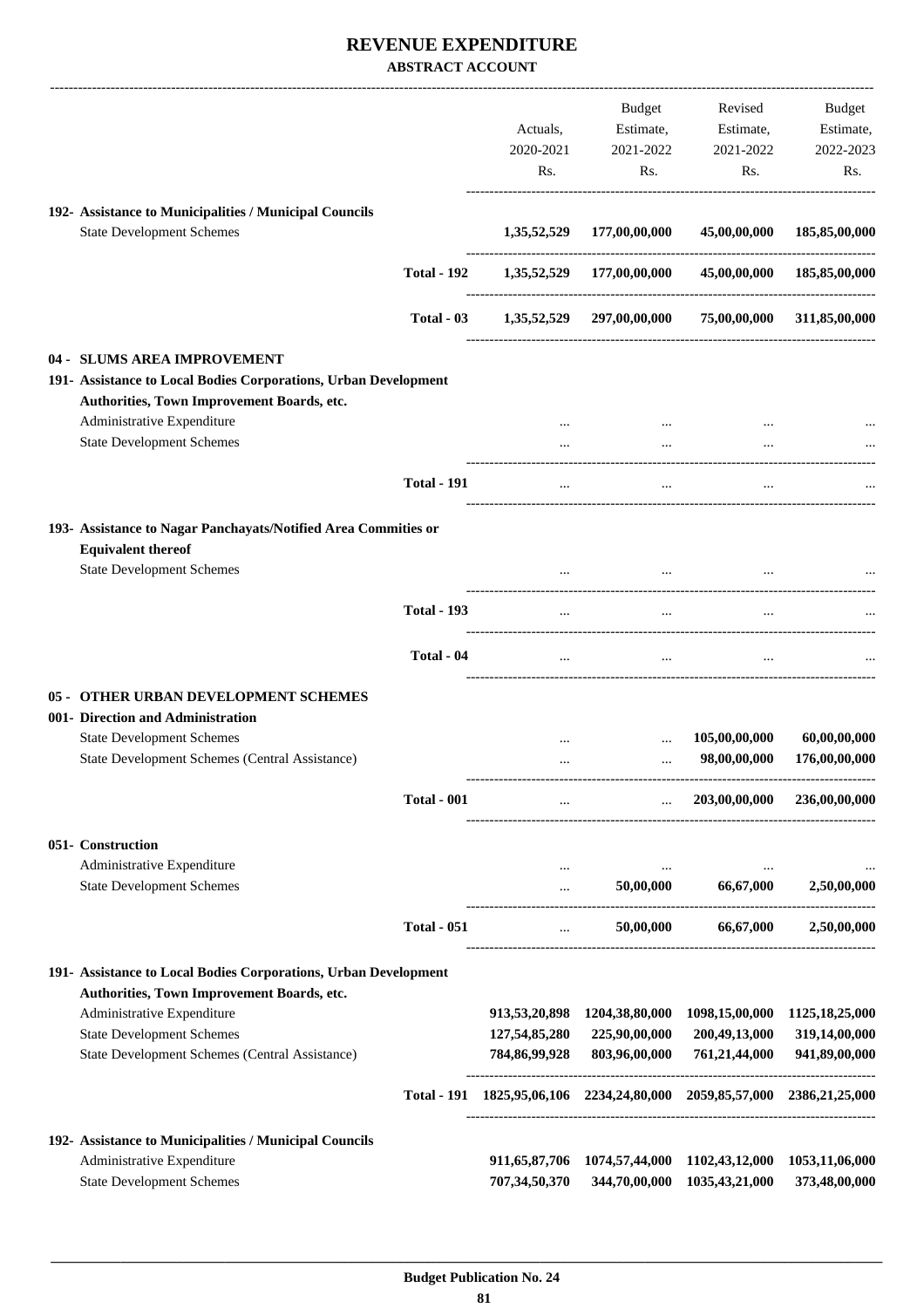|                                                                                        |                    |                                                                                    | Budget                                      | Revised                                                             | Budget                         |
|----------------------------------------------------------------------------------------|--------------------|------------------------------------------------------------------------------------|---------------------------------------------|---------------------------------------------------------------------|--------------------------------|
|                                                                                        |                    | Actuals,                                                                           | Estimate,                                   | Estimate,                                                           | Estimate,                      |
|                                                                                        |                    | 2020-2021                                                                          | 2021-2022                                   | 2021-2022                                                           | 2022-2023                      |
|                                                                                        |                    | Rs.                                                                                | Rs.                                         | Rs.                                                                 | Rs.                            |
| State Development Schemes (Central Assistance)                                         |                    |                                                                                    |                                             | 988,51,86,823 1159,09,00,000 1398,79,00,000 1198,36,00,000          |                                |
|                                                                                        | <b>Total - 192</b> |                                                                                    |                                             | 2607,52,24,899 2578,36,44,000 3536,65,33,000 2624,95,06,000         |                                |
| 193- Assistance to Nagar Panchayats/Notified Area Committiees or<br>equivalent thereof |                    |                                                                                    |                                             |                                                                     |                                |
| Administrative Expenditure                                                             |                    | 80,59,84,569                                                                       | 94,42,01,000                                | 94,68,80,000                                                        | 98,83,81,000                   |
| <b>State Development Schemes</b>                                                       |                    | 37,58,16,275                                                                       | 69,10,00,000                                | 36,88,88,000                                                        | 101,30,00,000                  |
| State Development Schemes (Central Assistance)                                         |                    | 6,94,08,649                                                                        | 11,16,00,000                                | 13,58,99,000                                                        | 72,84,10,000                   |
|                                                                                        | <b>Total - 193</b> |                                                                                    |                                             | 125, 12, 09, 493 174, 68, 01, 000 145, 16, 67, 000 272, 97, 91, 000 |                                |
| 789- Special Component Plan for Scheduled Castes                                       |                    |                                                                                    |                                             |                                                                     |                                |
| Administrative Expenditure                                                             |                    |                                                                                    |                                             |                                                                     | 1,000                          |
| <b>State Development Schemes</b><br>State Development Schemes (Central Assistance)     |                    | 17,74,88,000                                                                       | 128,49,17,353 162,30,00,000<br>50,30,00,000 | 359,02,57,000<br>181,00,00,000                                      | 169,85,00,000<br>116,28,50,000 |
|                                                                                        |                    |                                                                                    |                                             |                                                                     |                                |
|                                                                                        | <b>Total - 789</b> |                                                                                    |                                             | 146,24,05,353 212,60,00,000 540,02,57,000                           | 286, 13, 51, 000               |
| 796- Tribal Areas Sub-Plan                                                             |                    |                                                                                    |                                             |                                                                     |                                |
| <b>State Development Schemes</b>                                                       |                    | 21, 34, 97, 180                                                                    | 36,60,00,000                                | 42,57,18,000                                                        | 64,50,00,000                   |
| State Development Schemes (Central Assistance)                                         |                    | 2,21,28,000                                                                        | 22,00,00,000                                | 17,87,64,000                                                        | 87,10,00,000                   |
|                                                                                        | <b>Total - 796</b> | 23,56,25,180                                                                       | 58,60,00,000                                |                                                                     | 60,44,82,000 151,60,00,000     |
| 797- Transfer to Reserve Fund/Deposit Account                                          |                    |                                                                                    |                                             |                                                                     |                                |
| <b>State Development Schemes</b>                                                       |                    |                                                                                    |                                             |                                                                     |                                |
|                                                                                        | <b>Total - 797</b> | $\cdots$                                                                           | $\ldots$                                    | $\cdots$                                                            |                                |
|                                                                                        |                    | Total - 05 4728, 39, 71, 031 5258, 99, 25, 000 6545, 81, 63, 000 5960, 37, 73, 000 |                                             |                                                                     |                                |
| 80 - GENERAL                                                                           |                    |                                                                                    |                                             |                                                                     |                                |
| 001- Direction and Administration                                                      |                    |                                                                                    |                                             |                                                                     |                                |
| Administrative Expenditure                                                             |                    | 612, 14, 42, 479                                                                   | 324,55,43,000                               | 374,58,49,000                                                       | 227, 16, 42, 000               |
| <b>State Development Schemes</b>                                                       |                    | 1,33,15,298                                                                        | 10,75,00,000                                | 6,67,00,000                                                         | 11,28,75,000                   |
|                                                                                        | <b>Total - 001</b> |                                                                                    |                                             | 613,47,57,777 335,30,43,000 381,25,49,000 238,45,17,000             |                                |
| 191- Assistance to Local Bodies Corporations, Urban Development                        |                    |                                                                                    |                                             |                                                                     |                                |
| Authorities, Town Improvement Boards, etc.<br>Administrative Expenditure               |                    |                                                                                    |                                             | 125,00,00,000                                                       | 126,25,00,000                  |
| <b>State Development Schemes</b>                                                       |                    | 125,42,00,000<br>28,60,50,000                                                      | 125,00,00,000<br>117,35,00,000              | 18,33,00,000                                                        | 117,36,50,000                  |
|                                                                                        | <b>Total - 191</b> |                                                                                    | 154,02,50,000 242,35,00,000                 |                                                                     | 143,33,00,000 243,61,50,000    |
|                                                                                        |                    |                                                                                    |                                             |                                                                     |                                |

**192- Assistance to Municipalities/Municipal Councils**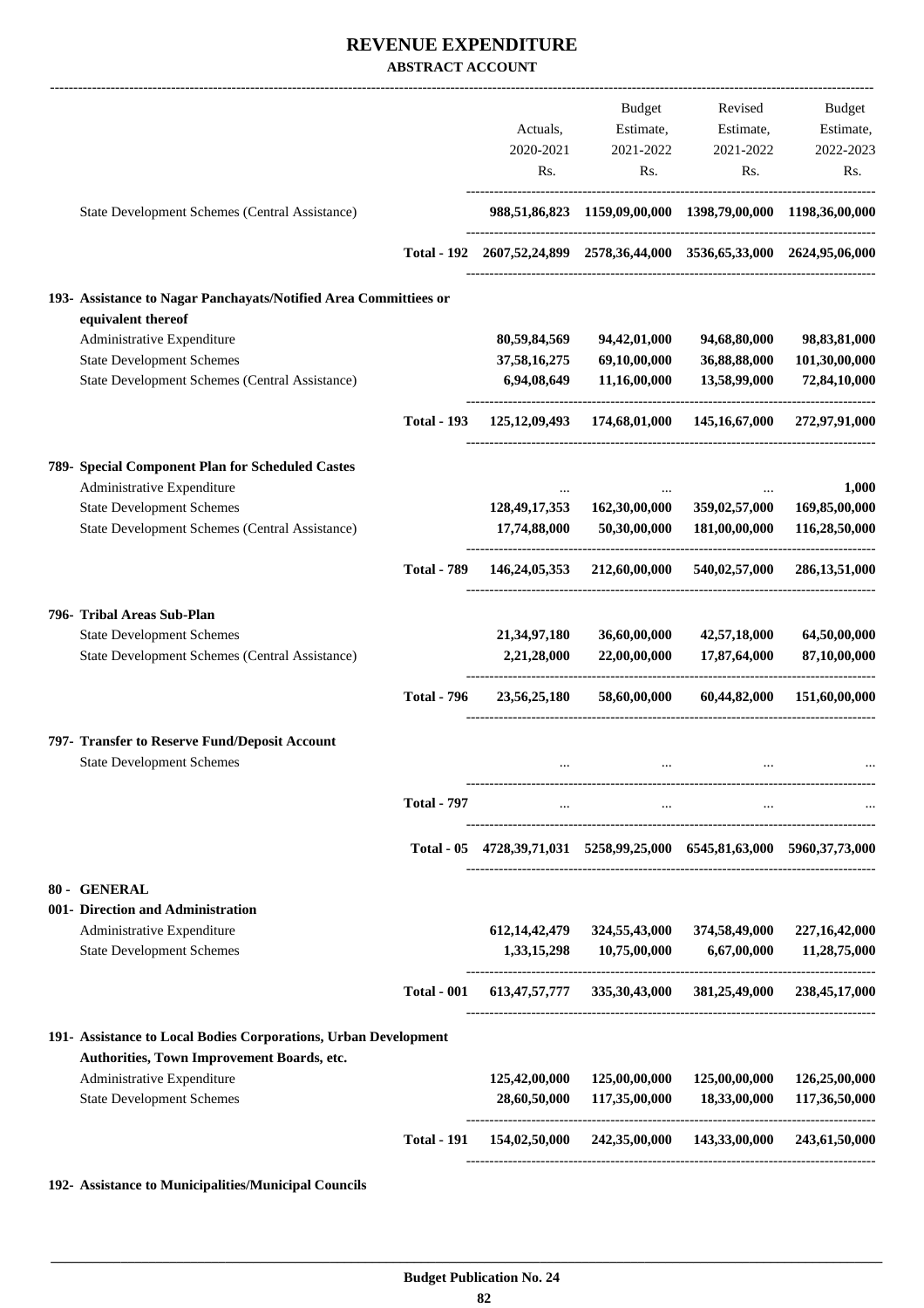|                                                                                                            |                                                                   | Budget                   | Revised                                                                       | Budget       |
|------------------------------------------------------------------------------------------------------------|-------------------------------------------------------------------|--------------------------|-------------------------------------------------------------------------------|--------------|
|                                                                                                            | Actuals,                                                          |                          | Estimate, Estimate, Estimate,                                                 |              |
|                                                                                                            |                                                                   | 2020-2021 2021-2022      | 2021-2022                                                                     | 2022-2023    |
|                                                                                                            |                                                                   | Rs.                      | Rs.                                                                           | Rs.<br>Rs.   |
| <b>State Development Schemes</b>                                                                           |                                                                   |                          | 57,92,28,500 166,41,00,000 48,31,00,000 166,41,00,000                         |              |
| <b>Total - 192</b>                                                                                         |                                                                   |                          | 57,92,28,500 166,41,00,000 48,31,00,000 166,41,00,000                         |              |
| 193- Assistance to Notified Authorities                                                                    |                                                                   |                          |                                                                               |              |
| <b>State Development Schemes</b>                                                                           |                                                                   |                          | $10,38,000$ $82,00,000$ $82,00,000$ $82,00,000$                               |              |
| <b>Total - 193</b>                                                                                         |                                                                   |                          | $10,38,000$ $82,00,000$ $82,00,000$                                           | 82,00,000    |
| 789- Special Component Plan for Scheduled Castes                                                           |                                                                   |                          |                                                                               |              |
| <b>State Development Schemes</b>                                                                           | 35,54,84,300                                                      |                          | 97,60,00,000 23,28,00,000 97,60,00,000                                        |              |
|                                                                                                            | Total - 789 35,54,84,300 97,60,00,000 23,28,00,000 97,60,00,000   |                          |                                                                               |              |
| 796- Tribal Areas Sub-Plan                                                                                 |                                                                   |                          |                                                                               |              |
| <b>State Development Schemes</b>                                                                           |                                                                   |                          | 5,37,11,200 12,12,00,000 2,95,00,000                                          | 12,12,00,000 |
| <b>Total - 796</b>                                                                                         |                                                                   |                          | $5,37,11,200$ $12,12,00,000$ $2,95,00,000$ $12,12,00,000$                     |              |
| 800- Other Expenditure                                                                                     |                                                                   |                          |                                                                               |              |
| Administrative Expenditure<br><b>State Development Schemes</b>                                             |                                                                   |                          | 1,99,04,262 4,66,04,000 4,33,40,000 4,42,50,000                               |              |
| <b>Total - 800</b>                                                                                         |                                                                   |                          | $1,99,04,262$ $4,66,04,000$ $4,33,40,000$ $4,42,50,000$                       |              |
| Total - 80                                                                                                 |                                                                   |                          | 868, 43, 74, 039 859, 26, 47, 000 604, 27, 89, 000 763, 44, 17, 000           |              |
| Grand Total - Gross 5981,08,45,199 6883,25,72,000 7600,76,82,000 7526,16,90,000                            |                                                                   |                          |                                                                               |              |
|                                                                                                            | Voted 5981,08,45,199 6883,25,72,000 7600,76,82,000 7526,16,90,000 |                          |                                                                               |              |
| Charged                                                                                                    |                                                                   |                          | المقارب والمستحدث والمتفاول والمستحدث والمستحدث والمستحدث والمستحدث والمستحدث |              |
| Administrative Expenditure 2953,76,21,703 3097,59,72,000 3104,18,81,000 2943,02,05,000                     |                                                                   |                          |                                                                               |              |
| State Development Schemes 1227,03,12,096 1739,15,00,000 2026,10,94,000 1990,67,25,000                      |                                                                   |                          |                                                                               |              |
| State Development Schemes (Central Assistance) 1800,29,11,400 2046,51,00,000 2470,47,07,000 2592,47,60,000 |                                                                   |                          |                                                                               |              |
| Deduct Recoveries -12,04,72,116 -1,35,46,000 -2,85,000 -2,85,000                                           |                                                                   |                          |                                                                               |              |
| Grand Total - Net 5969,03,73,083 6881,90,26,000 7600,73,97,000 7526,14,05,000                              |                                                                   |                          |                                                                               |              |
|                                                                                                            | Voted 5969,03,73,083 6881,90,26,000 7600,73,97,000 7526,14,05,000 |                          |                                                                               |              |
| Charged                                                                                                    | <b>Contract Contract</b>                                          | <b>Contract Contract</b> |                                                                               |              |
|                                                                                                            |                                                                   |                          |                                                                               |              |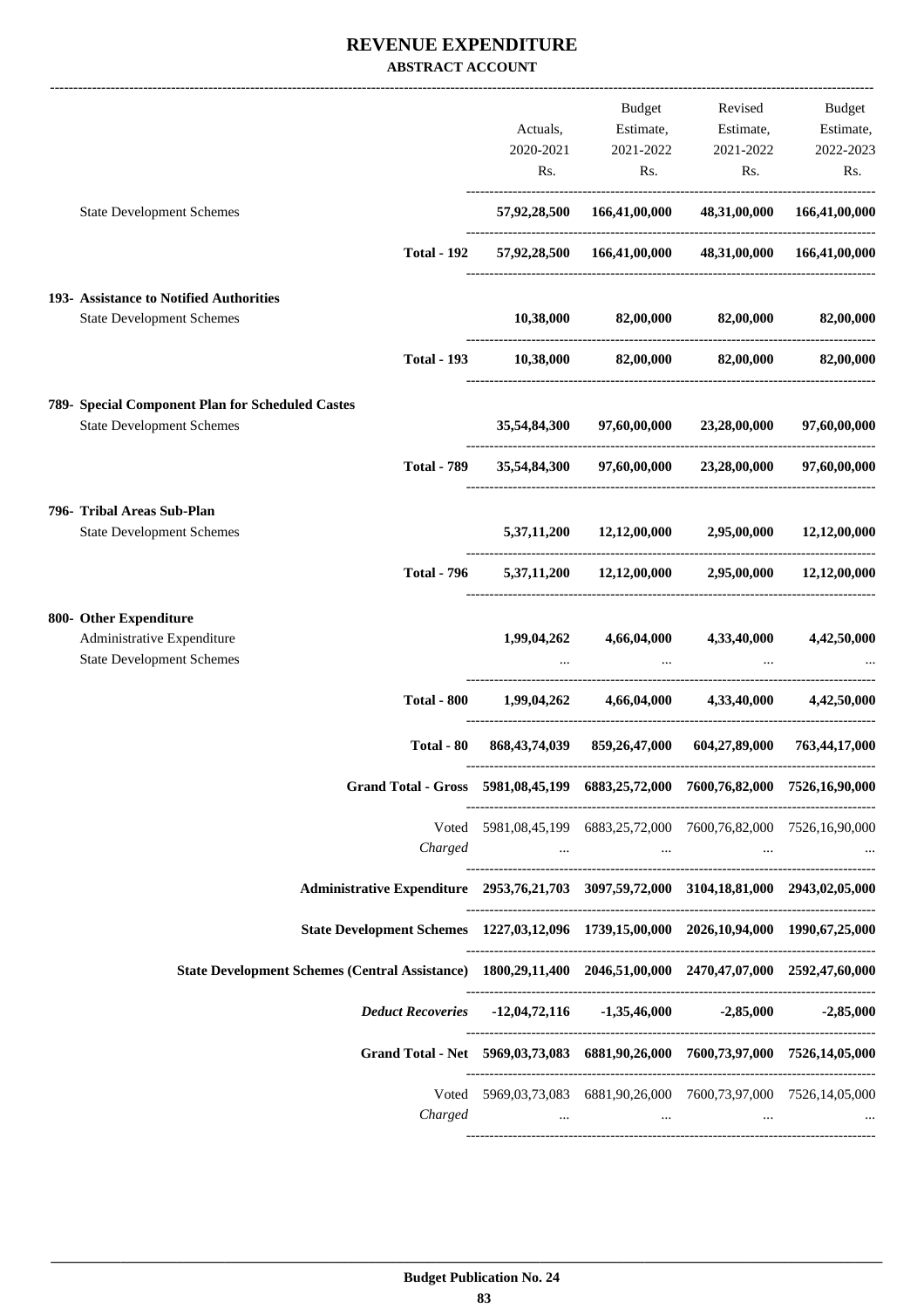|                                                                        |           | Budget    | Revised   | Budget    |
|------------------------------------------------------------------------|-----------|-----------|-----------|-----------|
|                                                                        | Actuals,  | Estimate, | Estimate, | Estimate, |
|                                                                        | 2020-2021 | 2021-2022 | 2021-2022 | 2022-2023 |
|                                                                        | Rs.       | Rs.       | Rs.       | Rs.       |
| DETAILED ACCOUNT NO. 2217-01-101 - GREATER CALCUTTA DEVELOPMENT SCHEME |           |           |           |           |
| 01 - STATE CAPITAL DEVELOPMENT                                         |           |           |           |           |
| 101- Greater Calcutta Development Scheme                               |           |           |           |           |
| <b>Administrative Expenditure</b>                                      |           |           |           |           |
| 006- Grants to K.I.T. for Dearness concession to its employees [UM]    |           |           |           |           |
| 36- Grants-in-aid-Salaries                                             |           |           |           |           |
| <b>State Development Schemes</b>                                       |           |           |           |           |
| 005- Grants to KIT for Development Schemes [UM]                        |           |           |           |           |
| 31- Grants-in-aid-GENERAL                                              |           |           |           |           |
| 02-Other Grants                                                        | $\cdots$  |           |           | $\cdots$  |
| Total - 2217-01-101                                                    |           |           |           |           |
| Voted                                                                  |           | $\cdots$  | $\cdots$  | $\cdots$  |
| Charged                                                                | $\cdots$  | $\cdots$  | $\cdots$  |           |
|                                                                        |           |           |           |           |

#### **DETAILED ACCOUNT NO. 2217-01-191 - ASSISTANCE TO LOCAL BODIES CORPORATIONS, URBAN DEVELOPMENT AUTHORITIES, TOWN IMPROVEMENT BOARDS, ETC. .**

.

.

| 01 - STATE CAPITAL DEVELOPMENT                           |          |          |          |          |
|----------------------------------------------------------|----------|----------|----------|----------|
| 191- Assistance to Local Bodies Corporations, Urban      |          |          |          |          |
| Development Authorities, Town Improvement Boards, etc.   |          |          |          |          |
| <b>State Development Schemes</b>                         |          |          |          |          |
| 006- Marketing Plan/Strategy for Townships on Government |          |          |          |          |
| Land/Creative and Marketing Agency [UM]                  |          |          |          |          |
| 31- Grants-in-aid-GENERAL                                |          |          |          |          |
| 02-Other Grants                                          | $\cdots$ | $\cdots$ |          |          |
| 007- Corridor based Traffic Mobility Improvement [UM]    |          |          |          |          |
| 28- Payment of Professional and Special Services         |          |          |          |          |
| 02-Other charges                                         | $\cdots$ | $\cdots$ | $\cdots$ | $\cdots$ |
| 50- Other Charges                                        | $\cdots$ | $\cdots$ | $\cdots$ | $\cdots$ |
| Total - 2217-01-191                                      | $\cdots$ | $\cdots$ | $\cdots$ | $\cdots$ |
|                                                          |          |          |          |          |
| Voted                                                    | $\cdots$ |          | $\cdots$ | $\cdots$ |
| Charged                                                  | $\cdots$ | $\cdots$ | $\cdots$ | $\cdots$ |
|                                                          |          |          |          |          |

#### **DETAILED ACCOUNT NO. 2217-01-193 - ASSITANCE TO NAGAR PANCHYATS / NOTIFIED AREA COMMITTES OR EQUIVALENT THEREOF .**

### **01 - STATE CAPITAL DEVELOPMENT**

### **193- Assitance to Nagar Panchyats / Notified Area Committes or equivalent thereof**

### **Administrative Expenditure**

### 001- Assistance to KMDA for servicing of HUDCO loan towards State Contribution of Housing Component of BSUP [UM]

### 31- Grants-in-aid-GENERAL

### 02-Other Grants ... ... ... ...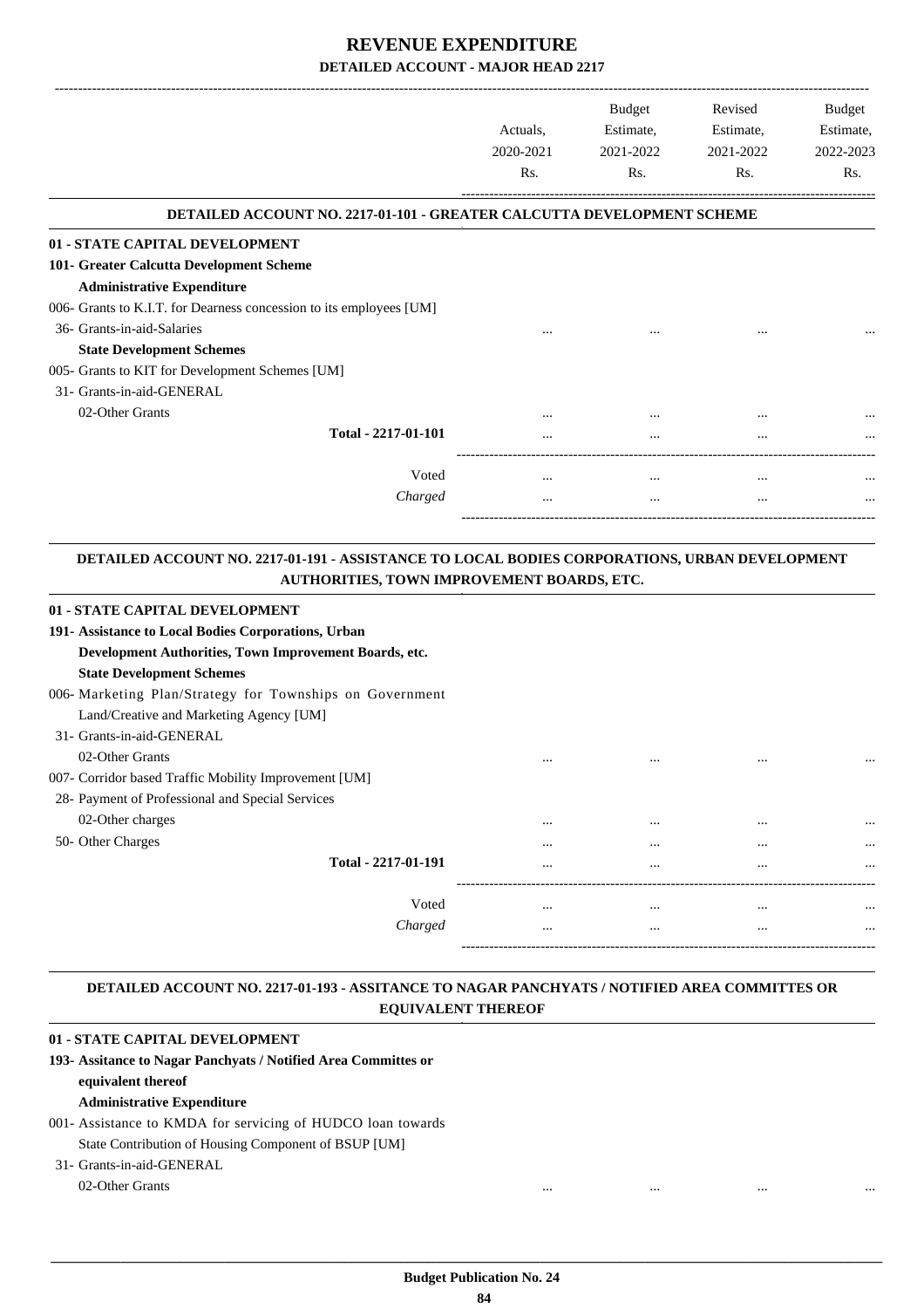|                                                                                                                | Actuals,<br>2020-2021<br>Rs. | Budget<br>Estimate,<br>2021-2022<br>Rs. | Revised<br>Estimate,<br>2021-2022<br>Rs.              | Budget<br>Estimate,<br>2022-2023<br>Rs. |
|----------------------------------------------------------------------------------------------------------------|------------------------------|-----------------------------------------|-------------------------------------------------------|-----------------------------------------|
| 002- Fixed Grant to Kolkata Metropolitan Development Authority                                                 |                              |                                         |                                                       |                                         |
| (KMDA [UM]                                                                                                     |                              |                                         |                                                       |                                         |
| 31- Grants-in-aid-GENERAL<br>02-Other Grants                                                                   |                              |                                         |                                                       | 308,05,00,000                           |
|                                                                                                                | 308,41,81,789                | 270,00,00,000                           | 305,00,00,000                                         |                                         |
| Total - 2217-01-193-002                                                                                        |                              | 308,41,81,789 270,00,00,000             | 305,00,00,000                                         | 308,05,00,000                           |
| <b>Total - Administrative Expenditure</b>                                                                      | 308,41,81,789                | 270,00,00,000                           | 305,00,00,000                                         | 308,05,00,000                           |
|                                                                                                                |                              |                                         |                                                       |                                         |
| <b>State Development Schemes</b><br>006- Grants to KMDA on account of Kolkata Giant Wheel Project<br>[UM]      |                              |                                         |                                                       |                                         |
| 31- Grants-in-aid-GENERAL                                                                                      |                              |                                         |                                                       |                                         |
| 02-Other Grants                                                                                                |                              |                                         |                                                       |                                         |
| 008- Grant in aid to to Kolkata Metropolitan Development Authority                                             |                              |                                         |                                                       |                                         |
| (KMDA) for Developmental Schemes/Activities [UM]                                                               |                              |                                         |                                                       |                                         |
| 31- Grants-in-aid-GENERAL                                                                                      |                              |                                         |                                                       |                                         |
| 02-Other Grants<br>35- Grants for creation of Capital Assets                                                   | 19,54,22,811<br>54,93,43,000 | 70,00,00,000<br>128,00,00,000           | 21,78,81,000<br>48,88,49,000                          | 42,45,00,000<br>140,00,00,000           |
|                                                                                                                |                              |                                         |                                                       |                                         |
| Total - 2217-01-193-008                                                                                        |                              |                                         | 74,47,65,811 198,00,00,000 70,67,30,000 182,45,00,000 |                                         |
| <b>Total - State Development Schemes</b>                                                                       |                              |                                         | 74,47,65,811 198,00,00,000 70,67,30,000 182,45,00,000 |                                         |
| <b>State Development Schemes</b>                                                                               |                              |                                         |                                                       |                                         |
| 012- Grants to KMDA for Urban Infrastructure and Governance<br>Schemes under JNNURM (State Share) (JNURM) [UM] |                              |                                         |                                                       |                                         |
| 31- Grants-in-aid-GENERAL<br>02-Other Grants                                                                   |                              |                                         |                                                       |                                         |
| 35- Grants for creation of Capital Assets                                                                      | $\cdots$<br>                 | $\ddotsc$<br>                           | $\cdots$<br>$\cdots$                                  |                                         |
| <b>State Development Schemes (Central Assistance)</b>                                                          |                              |                                         |                                                       |                                         |
| 011- Grants to KMDA on Account of Grant Component of ACA for                                                   |                              |                                         |                                                       |                                         |
| BSUP (Central Share) (JNURM) [UM]                                                                              |                              |                                         |                                                       |                                         |
| 31- Grants-in-aid-GENERAL                                                                                      |                              |                                         |                                                       |                                         |
| 02-Other Grants                                                                                                | $\cdots$                     |                                         |                                                       |                                         |
| 35- Grants for creation of Capital Assets<br>Total - 2217-01-193                                               | $\cdots$<br>382, 89, 47, 600 | $\ddotsc$<br>468,00,00,000              | $\cdots$<br>375,67,30,000                             | 490,50,00,000                           |
|                                                                                                                |                              |                                         |                                                       |                                         |
| Voted                                                                                                          | 382,89,47,600                | 468,00,00,000                           | 375,67,30,000                                         | 490,50,00,000                           |
| Charged                                                                                                        |                              |                                         |                                                       |                                         |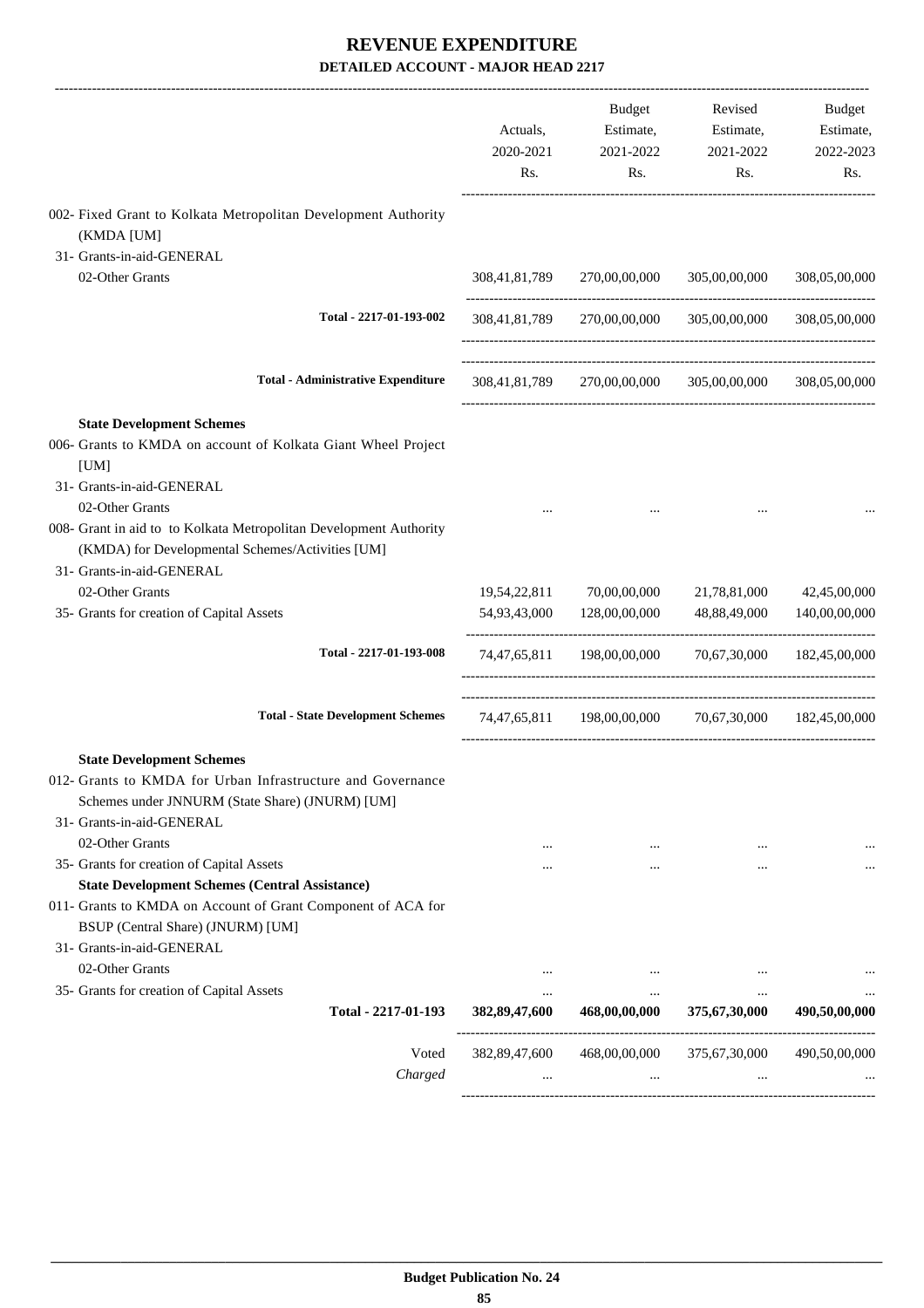|                                                                                               |           | <b>Budget</b>                                     | Revised                                  | Budget        |
|-----------------------------------------------------------------------------------------------|-----------|---------------------------------------------------|------------------------------------------|---------------|
|                                                                                               | Actuals,  |                                                   | Estimate, Estimate,                      | Estimate,     |
|                                                                                               | 2020-2021 | 2021-2022                                         | 2021-2022                                | 2022-2023     |
|                                                                                               | Rs.       | Rs.                                               | Rs.                                      | Rs.           |
| DETAILED ACCOUNT NO. 2217-03-191 - ASSISTANCE TO LOCAL BODIES CORPORATIONS, URBAN DEVELOPMENT |           |                                                   |                                          |               |
| AUTHORITIES, TOWN IMPROVEMENT BOARDS, ETC.                                                    |           |                                                   |                                          |               |
| 03 - INTEGRATED DEVELOPMENT OF SMALL AND                                                      |           |                                                   |                                          |               |
| <b>MEDIUM TOWNS</b>                                                                           |           |                                                   |                                          |               |
| 191- Assistance to Local Bodies Corporations, Urban                                           |           |                                                   |                                          |               |
| Development Authorities, Town Improvement Boards, etc.                                        |           |                                                   |                                          |               |
| <b>State Development Schemes</b>                                                              |           |                                                   |                                          |               |
| 003- Solid Waste Management Mission [UM]                                                      |           |                                                   |                                          |               |
| 31- Grants-in-aid-GENERAL                                                                     |           |                                                   |                                          |               |
| 02-Other Grants                                                                               |           | 120,00,00,000                                     | 30,00,00,000                             | 126,00,00,000 |
| <b>Total - State Development Schemes</b>                                                      | $\cdots$  |                                                   | 120,00,00,000 30,00,00,000 126,00,00,000 |               |
| Total - 2217-03-191                                                                           |           | $120,00,00,000$ $30,00,00,000$ $126,00,00,000$    |                                          |               |
| Voted                                                                                         |           | $\ldots$ 120,00,00,000 30,00,00,000 126,00,00,000 |                                          |               |
| Charged                                                                                       |           |                                                   |                                          |               |
| DETAILED ACCOUNT NO. 2217-03-192 - ASSISTANCE TO MUNICIPALITIES / MUNICIPAL COUNCILS          |           |                                                   |                                          |               |
| 03 - INTEGRATED DEVELOPMENT OF SMALL AND<br><b>MEDIUM TOWNS</b>                               |           |                                                   |                                          |               |

**192- Assistance to Municipalities / Municipal Councils**

### **State Development Schemes**

### 002- Solid Waste Management Mission [UM]

| 31- Grants-in-aid-GENERAL<br>02-Other Grants |                                          | 1,35,52,529             | 177,00,00,000             | 45,00,00,000     | 185,85,00,000     |
|----------------------------------------------|------------------------------------------|-------------------------|---------------------------|------------------|-------------------|
|                                              | <b>Total - State Development Schemes</b> | 1.35.52.529             | 177,00,00,000             | 45,00,00,000     | 185,85,00,000     |
|                                              | Total - 2217-03-192                      | 1,35,52,529             | 177,00,00,000             | 45,00,00,000     | 185,85,00,000     |
|                                              | Voted<br>Charged                         | 1.35.52.529<br>$\cdots$ | 177,00,00,000<br>$\cdots$ | 45,00,00,000<br> | 185,85,00,000<br> |
|                                              |                                          |                         |                           |                  |                   |

#### **DETAILED ACCOUNT NO. 2217-04-191 - ASSISTANCE TO LOCAL BODIES CORPORATIONS, URBAN DEVELOPMENT AUTHORITIES, TOWN IMPROVEMENT BOARDS, ETC. .**

.

### **04 - SLUMS AREA IMPROVEMENT**

**191- Assistance to Local Bodies Corporations, Urban Development Authorities, Town Improvement Boards, etc. Administrative Expenditure**

016- Grants to Kolkata Municipal Corporations to its Bustee Services account [UM]

### 31- Grants-in-aid-GENERAL 02-Other Grants ... ... ... ...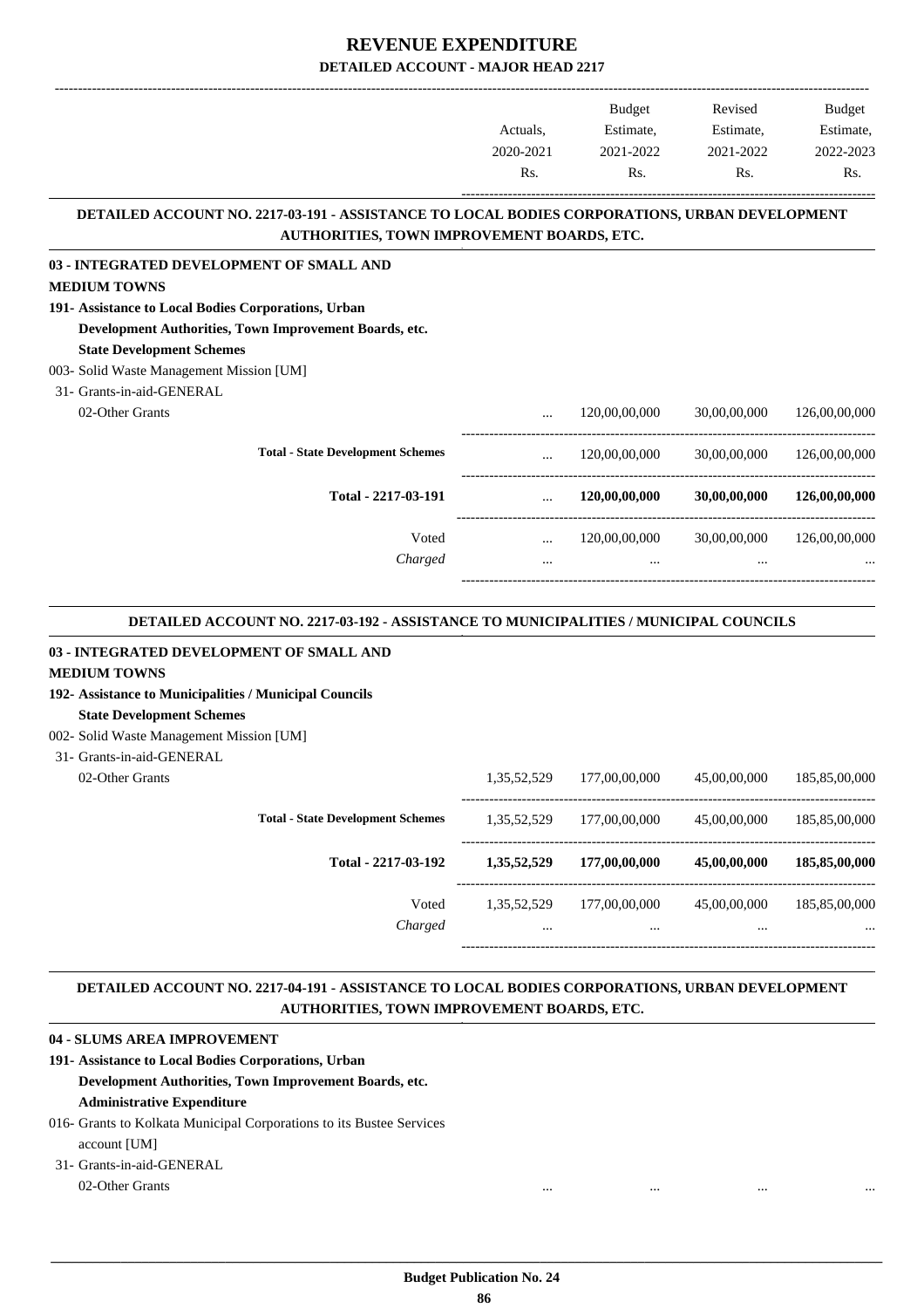|                     |           | <b>Budget</b> | Revised   | <b>Budget</b> |
|---------------------|-----------|---------------|-----------|---------------|
|                     | Actuals.  | Estimate,     | Estimate, | Estimate,     |
|                     | 2020-2021 | 2021-2022     | 2021-2022 | 2022-2023     |
|                     | Rs.       | Rs.           | Rs.       | Rs.           |
| Total - 2217-04-191 | $\cdots$  | $\cdots$      |           |               |
| Voted               | $\cdots$  | $\cdots$      |           |               |
| Charged             |           |               |           |               |
|                     |           |               |           |               |

#### **DETAILED ACCOUNT NO. 2217-04-193 - ASSISTANCE TO NAGAR PANCHAYATS/NOTIFIED AREA COMMITIES OR EQUIVALENT THEREOF .**

.

.

| 04 - SLUMS AREA IMPROVEMENT                                    |          |          |          |          |
|----------------------------------------------------------------|----------|----------|----------|----------|
| 193- Assistance to Nagar Panchayats/Notified Area Commities or |          |          |          |          |
| <b>Equivalent thereof</b>                                      |          |          |          |          |
| <b>State Development Schemes</b>                               |          |          |          |          |
| 002- Assistance to KMDA for Slum Improvement Other than ODA    |          |          |          |          |
| [UM]                                                           |          |          |          |          |
| 31- Grants-in-aid-GENERAL                                      |          |          |          |          |
| 02-Other Grants                                                | $\cdots$ | $\cdots$ | $\cdots$ | $\cdots$ |
| 009- Assistance to KMDA for Repair of Roads in Salt Lake City  |          |          |          |          |
| [UM]                                                           |          |          |          |          |
| 31- Grants-in-aid-GENERAL                                      |          |          |          |          |
| 02-Other Grants                                                | $\cdots$ | $\cdots$ | $\cdots$ |          |
| 010- Assistance to KMDA for ongoing Schemes of Erstwhile BMS   |          |          |          |          |
| Programme in KMDA Area [UM]                                    |          |          |          |          |
| 31- Grants-in-aid-GENERAL                                      |          |          |          |          |
| 02-Other Grants                                                | $\cdots$ |          | $\cdots$ |          |
| Total - 2217-04-193                                            | $\cdots$ | $\cdots$ |          | $\cdots$ |
|                                                                |          |          |          |          |
| Voted                                                          | $\cdots$ | $\cdots$ | $\cdots$ | $\cdots$ |
| Charged                                                        | $\cdots$ | $\cdots$ | $\cdots$ | $\cdots$ |
|                                                                |          |          |          |          |

### **DETAILED ACCOUNT NO. 2217-05-001 - DIRECTION AND ADMINISTRATION**

| 05 - OTHER URBAN DEVELOPMENT SCHEMES                           |          |          |               |               |
|----------------------------------------------------------------|----------|----------|---------------|---------------|
| 001- Direction and Administration                              |          |          |               |               |
| <b>State Development Schemes</b>                               |          |          |               |               |
| 003- Assistance for Smart Cities (State Share) (OCASPS) [UM]   |          |          |               |               |
| 35- Grants for creation of Capital Assets                      | $\cdots$ | $\cdots$ | 105,00,00,000 | 60,00,00,000  |
| <b>Total - State Development Schemes</b>                       | $\cdots$ | $\cdots$ | 105,00,00,000 | 60,00,00,000  |
| <b>State Development Schemes (Central Assistance)</b>          |          |          |               |               |
| 002- Assistance for Smart Cities (Central share) (OCASPS) [UM] |          |          |               |               |
| 35- Grants for creation of Capital Assets                      | $\cdots$ | $\cdots$ | 98,00,00,000  | 176,00,00,000 |
| <b>Total - State Development Schemes (Central Assistance)</b>  | $\cdots$ | $\cdots$ | 98,00,00,000  | 176,00,00,000 |
|                                                                |          |          |               |               |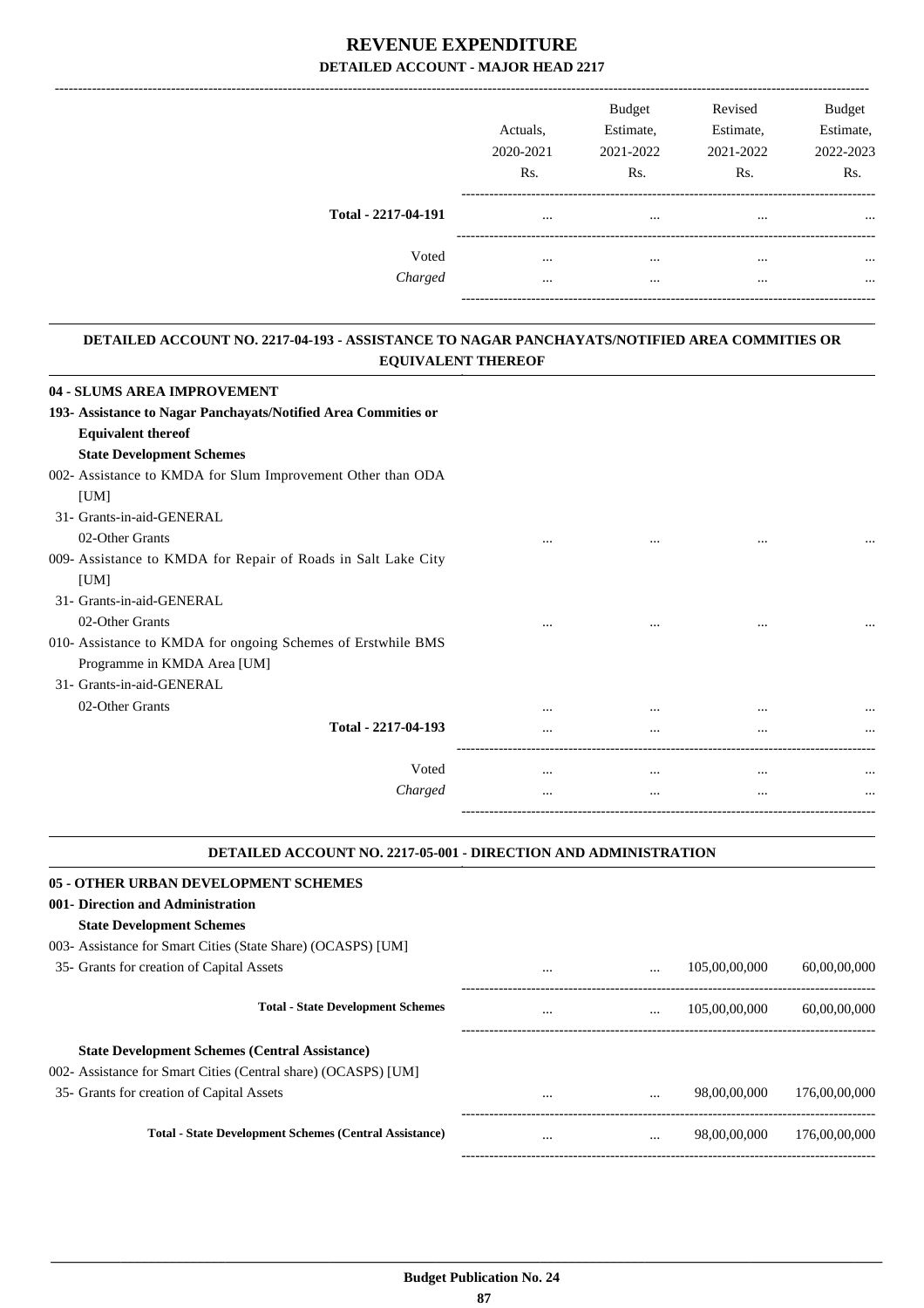|                     | Actuals.  | <b>Budget</b><br>Estimate, | Revised<br>Estimate, | Budget<br>Estimate, |
|---------------------|-----------|----------------------------|----------------------|---------------------|
|                     | 2020-2021 | 2021-2022                  | 2021-2022            | 2022-2023           |
|                     | Rs.       | Rs.                        | Rs.                  | Rs.                 |
| Total - 2217-05-001 | $\cdots$  | $\cdots$                   | 203,00,00,000        | 236,00,00,000       |
| Voted               | $\cdots$  | $\cdots$                   | 203,00,00,000        | 236,00,00,000       |
| Charged             |           | $\cdots$                   | $\cdots$             | $\cdots$            |
|                     |           |                            |                      |                     |

| DETAILED ACCOUNT NO. 2217-05-051 - CONSTRUCTION               |           |           |           |             |
|---------------------------------------------------------------|-----------|-----------|-----------|-------------|
| 05 - OTHER URBAN DEVELOPMENT SCHEMES                          |           |           |           |             |
| 051- Construction                                             |           |           |           |             |
| <b>Administrative Expenditure</b>                             |           |           |           |             |
| 006- Development of Haldia [UM]                               |           |           |           |             |
| 01- Salaries                                                  |           |           |           |             |
| 01-Pay                                                        | $\ddotsc$ |           | $\ddotsc$ |             |
| 14-Grade Pay                                                  | $\cdots$  | $\ddotsc$ | $\cdots$  |             |
| 02-Dearness Allowance                                         |           |           | $\cdots$  |             |
| 03-House Rent Allowance                                       | $\cdots$  | $\ddotsc$ | $\cdots$  |             |
| 04-Ad hoc Bonus                                               | $\cdots$  | $\cdots$  | $\cdots$  | $\cdots$    |
| 12-Medical Allowance                                          | $\cdots$  | $\ddotsc$ | $\cdots$  |             |
| 07- Medical Reimbursements                                    |           |           | $\ddotsc$ |             |
| 11- Travel Expenses                                           | $\cdots$  | $\ddotsc$ | $\cdots$  |             |
| 12- Medical Reimbursements under WBHS 2008                    | $\cdots$  |           | $\cdots$  | $\cdots$    |
| 13- Office Expenses                                           |           |           |           |             |
| 01-Electricity                                                |           | $\ddotsc$ | $\cdots$  | $\cdots$    |
| 02-Telephone                                                  | $\cdots$  | $\cdots$  | $\cdots$  | $\cdots$    |
| 03-Maintenance / P.O.L. for Office Vehicles                   |           | $\cdots$  | $\cdots$  |             |
| 04-Other Office Expenses                                      |           | $\ddotsc$ | $\ddotsc$ |             |
| <b>State Development Schemes</b>                              |           |           |           |             |
| 001- Development of Haldia [UM]                               |           |           |           |             |
| 31- Grants-in-aid-GENERAL                                     |           |           |           |             |
| 02-Other Grants                                               | $\cdots$  | $\ddotsc$ | $\ddotsc$ |             |
| 003- Construction/Re-Development of Housing of the Urban Poor |           |           |           |             |
| [UM]                                                          |           |           |           |             |
| 35- Grants for creation of Capital Assets                     | $\cdots$  | $\cdots$  |           |             |
| 004- Banglar Bari [UM]                                        |           |           |           |             |
| 31- Grants-in-aid-GENERAL                                     |           |           |           |             |
| 02-Other Grants                                               |           | 50,00,000 | 66,67,000 | 2,50,00,000 |
| Total - 2217-05-051-004                                       |           | 50,00,000 | 66,67,000 | 2,50,00,000 |
|                                                               |           |           |           |             |
| <b>Total - State Development Schemes</b>                      |           | 50,00,000 | 66,67,000 | 2,50,00,000 |
| Total - 2217-05-051                                           |           | 50,00,000 | 66,67,000 | 2,50,00,000 |
| Voted                                                         |           | 50,00,000 | 66,67,000 | 2,50,00,000 |
| Charged                                                       |           | $\cdots$  | $\cdots$  |             |

-----------------------------------------------------------------------------------------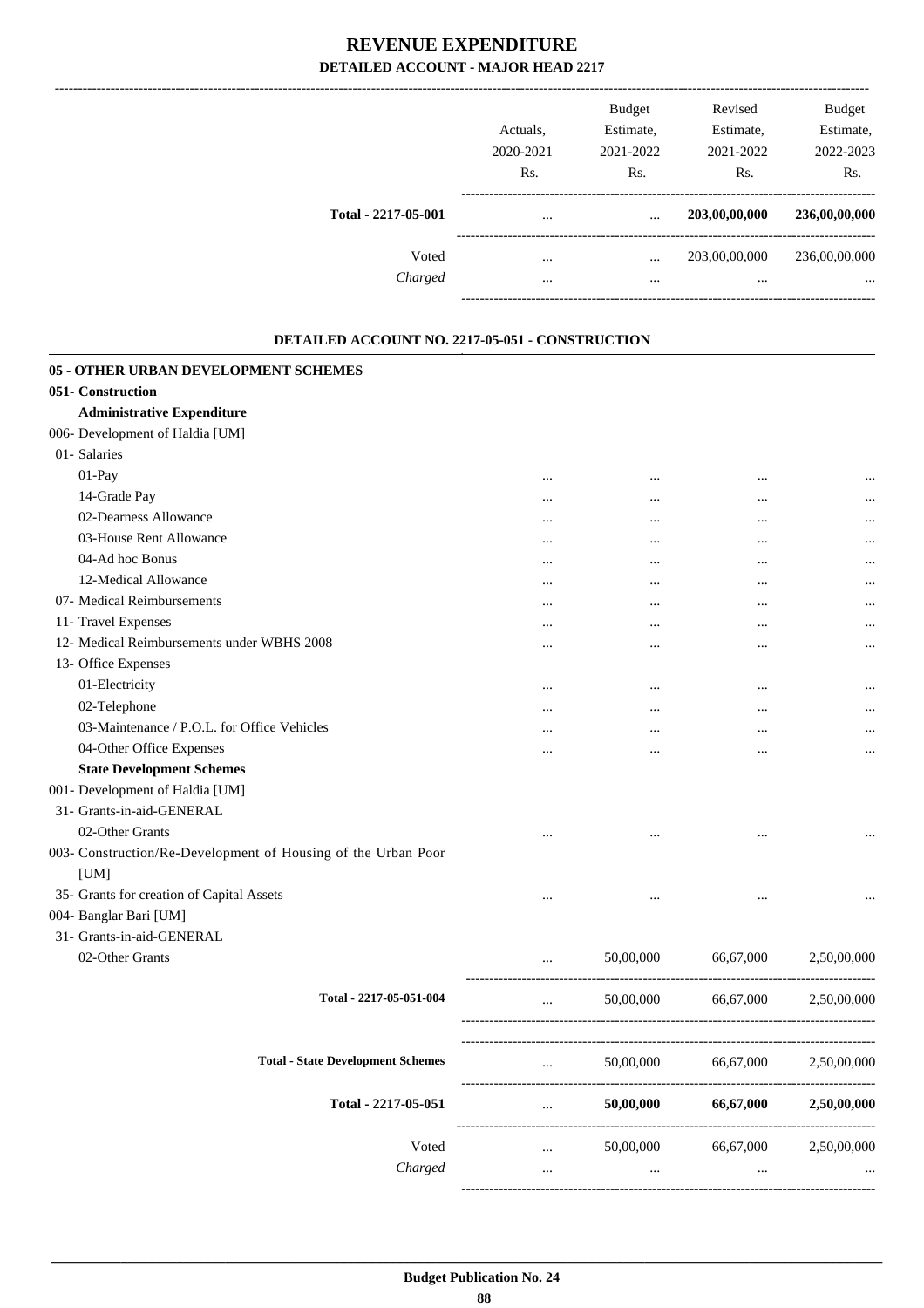|           | <b>Budget</b> | Revised   | <b>Budget</b> |
|-----------|---------------|-----------|---------------|
| Actuals.  | Estimate.     | Estimate, | Estimate,     |
| 2020-2021 | 2021-2022     | 2021-2022 | 2022-2023     |
| Rs.       | Rs.           | Rs.       | Rs.           |
|           |               |           |               |

#### **DETAILED ACCOUNT NO. 2217-05-191 - ASSISTANCE TO LOCAL BODIES CORPORATIONS, URBAN DEVELOPMENT AUTHORITIES, TOWN IMPROVEMENT BOARDS, ETC. .**

.

| 05 - OTHER URBAN DEVELOPMENT SCHEMES                                                                                                                    |              |                             |                                                         |               |
|---------------------------------------------------------------------------------------------------------------------------------------------------------|--------------|-----------------------------|---------------------------------------------------------|---------------|
| 191- Assistance to Local Bodies Corporations, Urban                                                                                                     |              |                             |                                                         |               |
| Development Authorities, Town Improvement Boards, etc.                                                                                                  |              |                             |                                                         |               |
| <b>Administrative Expenditure</b>                                                                                                                       |              |                             |                                                         |               |
| 009- Grants to Local Bodies in connection with their election [UM]                                                                                      |              |                             |                                                         |               |
| 31- Grants-in-aid-GENERAL                                                                                                                               |              |                             |                                                         |               |
| 02-Other Grants                                                                                                                                         | $\ddots$     | 50,00,00,000                | 50,00,00,000                                            | 50,00,00,000  |
| Total - 2217-05-191-009                                                                                                                                 | $\cdots$     |                             | 50,00,00,000 50,00,00,000                               | 50,00,00,000  |
| 011- Grants to Municipalities as start-up expenses [UM]                                                                                                 |              |                             |                                                         |               |
| 31- Grants-in-aid-GENERAL                                                                                                                               |              |                             |                                                         |               |
| 02-Other Grants                                                                                                                                         |              |                             |                                                         |               |
| 017- Ad hoc Bonus to the employees of Local Bodies etc. [UM]                                                                                            |              |                             |                                                         |               |
| 36- Grants-in-aid-Salaries                                                                                                                              |              | <b>Sales Committee</b>      | 11,80,000 15,00,000                                     | 16,00,000     |
| Total - 2217-05-191-017                                                                                                                                 |              |                             | $11,80,000$ $15,00,000$ $16,00,000$                     |               |
| 019- Fixed Grant to the Municipal Corporations and other Urban<br>Local Bodies to wards Salaries of their Employees. [UM]<br>36- Grants-in-aid-Salaries |              | 885,60,27,203 920,00,00,000 | 920,00,00,000                                           | 940,00,00,000 |
| Total - 2217-05-191-019                                                                                                                                 |              |                             | 885,60,27,203 920,00,00,000 920,00,00,000 940,00,00,000 |               |
| 020- Dearness Concession to the employees of Municipal<br>Corporations & other U.L.Bodies in KMD & Non-KMD Areas<br>[UM]                                |              |                             |                                                         |               |
| 36- Grants-in-aid-Salaries                                                                                                                              | 7,31,62,179  | 210,00,00,000               | 30,00,00,000                                            | 39,00,00,000  |
| Total - 2217-05-191-020                                                                                                                                 | 7.31.62.179  | 210,00,00,000               | 30,00,00,000                                            | 39,00,00,000  |
| 023- Urban Primary Health Care Service [UM]                                                                                                             |              |                             |                                                         |               |
| 31- Grants-in-aid-GENERAL                                                                                                                               |              |                             |                                                         |               |
| 02-Other Grants                                                                                                                                         | 65,68,512    | 52,00,000                   | 65,00,00,000                                            | 65,65,00,000  |
| 36- Grants-in-aid-Salaries                                                                                                                              | 10,87,82,104 | 14,00,00,000                | 14,00,00,000                                            | 14,80,00,000  |
| Total - 2217-05-191-023                                                                                                                                 |              | 11,53,50,616 14,52,00,000   | 79,00,00,000                                            | 80,45,00,000  |
| 093- Winter allowance to the employees of the Local Bodies, etc.<br>[UM]<br>31- Grants-in-aid-GENERAL                                                   |              |                             |                                                         |               |
| 02-Other Grants                                                                                                                                         | $\cdots$     | $\cdots$                    | $\cdots$                                                |               |
| 094- Grants to Local Bodies to meet Increased Cost of Pay of Their<br>Employees [UM]                                                                    |              |                             |                                                         |               |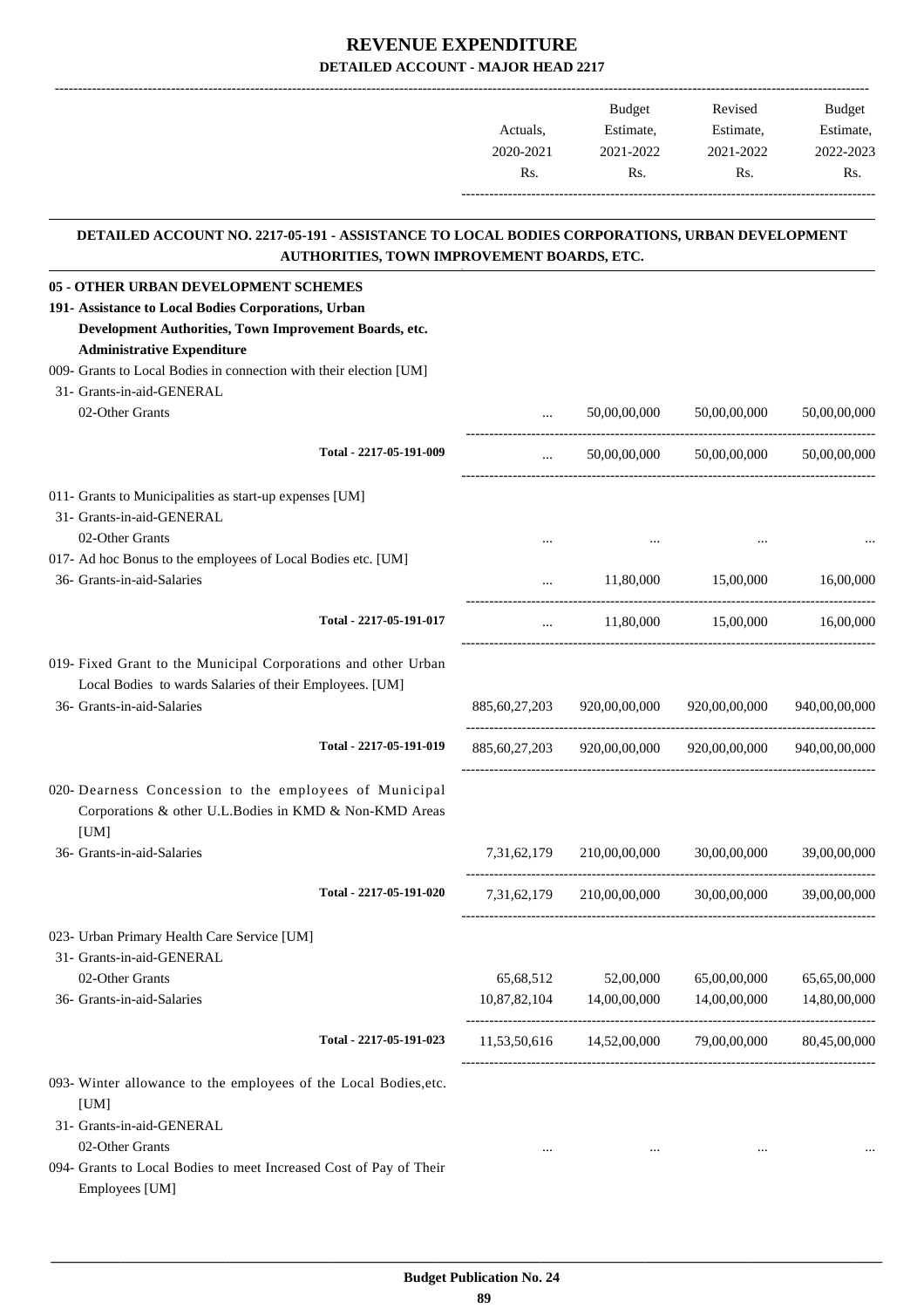|                                                                                                                                                        |                                           | Actuals,<br>2020-2021<br>Rs. | Budget<br>Estimate,<br>2021-2022<br>Rs. | Revised<br>Estimate,<br>2021-2022<br>Rs.                   | Budget<br>Estimate,<br>2022-2023<br>Rs. |
|--------------------------------------------------------------------------------------------------------------------------------------------------------|-------------------------------------------|------------------------------|-----------------------------------------|------------------------------------------------------------|-----------------------------------------|
| 31- Grants-in-aid-GENERAL                                                                                                                              |                                           |                              |                                         |                                                            |                                         |
| 02-Other Grants                                                                                                                                        |                                           |                              |                                         |                                                            |                                         |
| 101- Honorarium for vector control teams for ULBs [UM]                                                                                                 |                                           |                              |                                         |                                                            |                                         |
| 31- Grants-in-aid-GENERAL                                                                                                                              |                                           |                              |                                         |                                                            |                                         |
| 02-Other Grants                                                                                                                                        |                                           | 7,79,47,900                  |                                         | 8,00,00,000 13,00,00,000                                   | 13,80,50,000                            |
|                                                                                                                                                        | Total - 2217-05-191-101                   |                              |                                         | 7,79,47,900 8,00,00,000 13,00,00,000 13,80,50,000          |                                         |
| 102- Procurement of VBD(Larvicidal, IEC & Training) [UM]<br>31- Grants-in-aid-GENERAL                                                                  |                                           |                              |                                         |                                                            |                                         |
| 02-Other Grants                                                                                                                                        |                                           |                              | 1,28,33,000 1,75,00,000                 |                                                            | 6,00,00,000 1,76,75,000                 |
|                                                                                                                                                        | Total - 2217-05-191-102                   |                              |                                         | 1,28,33,000 1,75,00,000 6,00,00,000 1,76,75,000            |                                         |
|                                                                                                                                                        | <b>Total - Administrative Expenditure</b> |                              |                                         | 913,53,20,898 1204,38,80,000 1098,15,00,000 1125,18,25,000 |                                         |
| <b>State Development Schemes</b>                                                                                                                       |                                           |                              |                                         |                                                            |                                         |
| 001- Development of Municipal areas [UM]                                                                                                               |                                           |                              |                                         |                                                            |                                         |
| 35- Grants for creation of Capital Assets                                                                                                              |                                           | 7,85,27,855                  | 59,00,00,000                            | 20,00,00,000                                               | 61,95,00,000                            |
|                                                                                                                                                        | Total - 2217-05-191-001                   |                              |                                         | 7,85,27,855 59,00,00,000 20,00,00,000 61,95,00,000         |                                         |
| 005- Development of Municipal areas-Water Supply facilities (spot<br>sources) to the Urban Local Bodies outside CMDA [UM]<br>31- Grants-in-aid-GENERAL |                                           |                              |                                         |                                                            |                                         |
| 02-Other Grants                                                                                                                                        |                                           | 4,70,65,000                  | 10,00,00,000                            | 3,33,33,000                                                | 10,50,00,000                            |
| 36- Grants-in-aid-Salaries                                                                                                                             |                                           |                              |                                         |                                                            |                                         |
|                                                                                                                                                        | Total - 2217-05-191-005                   |                              |                                         | 4,70,65,000 10,00,00,000 3,33,33,000 10,50,00,000          |                                         |
| 043- Grants for ongoing Schemes of erstwhile BMS Programme<br>[UM]                                                                                     |                                           |                              |                                         |                                                            |                                         |
| 35- Grants for creation of Capital Assets                                                                                                              |                                           |                              |                                         | 17,00,91,894 25,00,00,000 29,01,56,000 45,00,00,000        |                                         |
|                                                                                                                                                        | Total - 2217-05-191-043                   |                              |                                         | 17,00,91,894 25,00,00,000 29,01,56,000 45,00,00,000        |                                         |
| 062- West Bengal Urban Employment Scheme [UM]<br>31- Grants-in-aid-GENERAL                                                                             |                                           |                              |                                         |                                                            |                                         |
| 02-Other Grants                                                                                                                                        |                                           |                              |                                         | 74,15,82,500 120,00,00,000 71,00,00,000                    | 140,00,00,000                           |
|                                                                                                                                                        | Total - 2217-05-191-062                   |                              |                                         | 74,15,82,500 120,00,00,000 71,00,00,000 140,00,00,000      |                                         |
| 068- Urban Primary Health Care Service [UM]                                                                                                            |                                           |                              |                                         |                                                            |                                         |
| 31- Grants-in-aid-GENERAL                                                                                                                              |                                           |                              |                                         |                                                            |                                         |
| 02-Other Grants                                                                                                                                        |                                           | $\cdots$                     | 2,40,00,000                             | 4,70,08,000                                                | 2,52,00,000                             |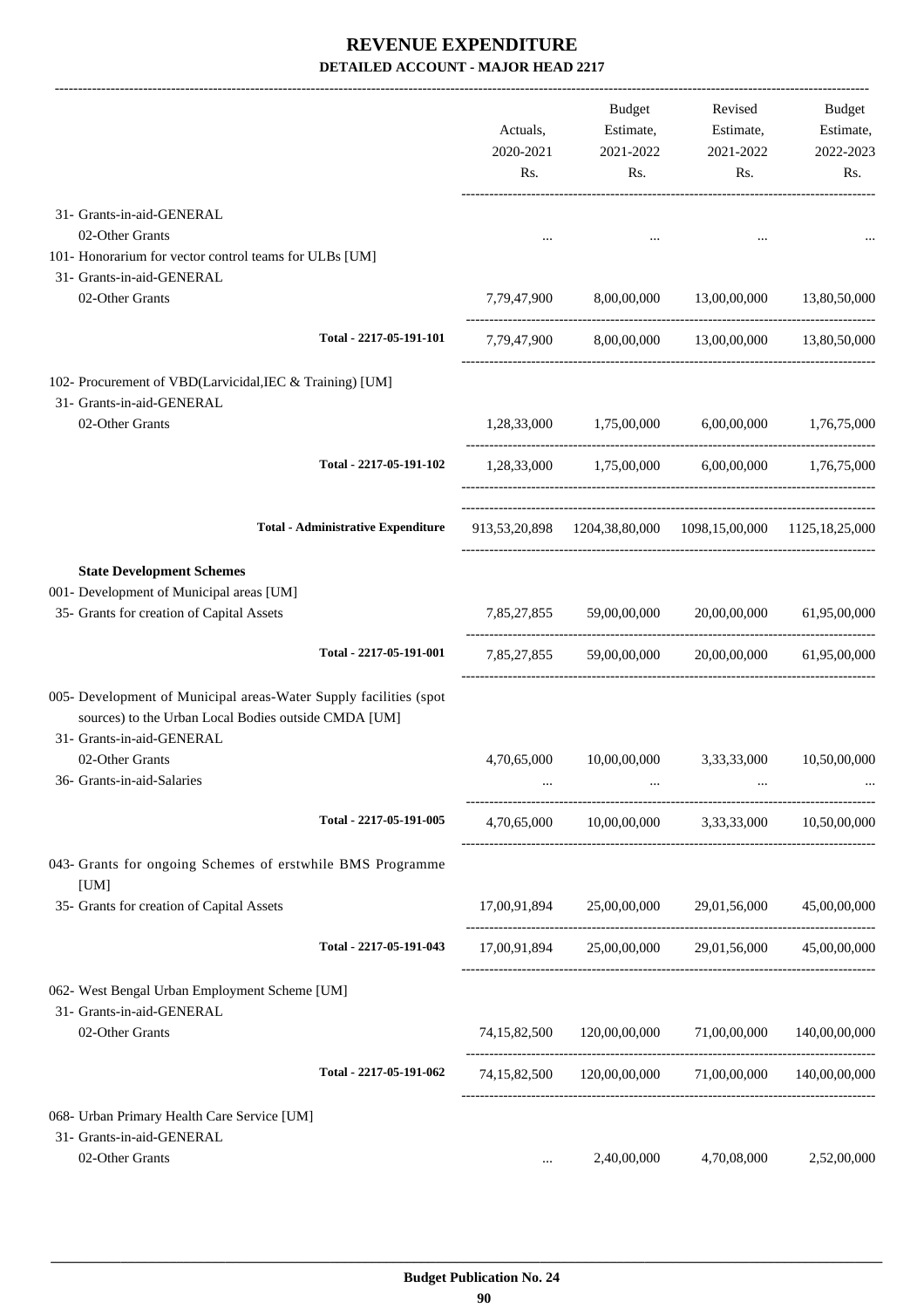|                                                                                         | Actuals,<br>2020-2021<br>Rs. | Budget<br>Estimate,<br>2021-2022<br>Rs.                 | Revised<br>Estimate,<br>2021-2022<br>Rs. | Budget<br>Estimate,<br>2022-2023<br>Rs. |
|-----------------------------------------------------------------------------------------|------------------------------|---------------------------------------------------------|------------------------------------------|-----------------------------------------|
| Total - 2217-05-191-068                                                                 | <b>Sales Committee</b>       |                                                         | 2,40,00,000 4,70,08,000 2,52,00,000      |                                         |
| 095- Nehru Rojgar Yojana (i) Urban Micro Enterprises [UM]                               |                              |                                                         |                                          |                                         |
| 31- Grants-in-aid-GENERAL                                                               |                              |                                                         |                                          |                                         |
| 02-Other Grants                                                                         |                              | $\cdots$                                                |                                          |                                         |
| 096- (iii) Housing and Shelter Upgradation [UM]                                         |                              |                                                         |                                          |                                         |
| 31- Grants-in-aid-GENERAL                                                               |                              |                                                         |                                          |                                         |
| 02-Other Grants                                                                         |                              |                                                         |                                          |                                         |
| 097- Development of Municipal Corporations outside Kolkata                              |                              |                                                         |                                          |                                         |
| Metropolitan Area [UM]                                                                  |                              |                                                         |                                          |                                         |
| 31- Grants-in-aid-GENERAL                                                               |                              |                                                         |                                          |                                         |
| 02-Other Grants                                                                         |                              |                                                         |                                          |                                         |
| 098- Prime Minister Integrated Urban Poverty Eradication<br>Programme(UPEP) [UM]        |                              |                                                         |                                          |                                         |
| 31- Grants-in-aid-GENERAL                                                               |                              |                                                         |                                          |                                         |
| 02-Other Grants                                                                         |                              |                                                         |                                          |                                         |
|                                                                                         |                              |                                                         |                                          |                                         |
| <b>Total - State Development Schemes</b>                                                |                              | 103,72,67,249 216,40,00,000 128,04,97,000 259,97,00,000 |                                          |                                         |
| <b>State Development Schemes</b>                                                        |                              |                                                         |                                          |                                         |
| 100- Grants to Urban Local Bodies for Implementation of National                        |                              |                                                         |                                          |                                         |
| Slum Development Programme (NSDP) [UM]                                                  |                              |                                                         |                                          |                                         |
| 31- Grants-in-aid-GENERAL                                                               |                              |                                                         |                                          |                                         |
| 02-Other Grants                                                                         |                              |                                                         |                                          |                                         |
| <b>State Development Schemes</b>                                                        |                              |                                                         |                                          |                                         |
| 070- ACA for construction of Buster Pumpinf Stattion near Layalka                       |                              |                                                         |                                          |                                         |
| Road, Kolkata (State Share) (ACA) [UM]                                                  |                              |                                                         |                                          |                                         |
| 35- Grants for creation of Capital Assets                                               |                              |                                                         |                                          |                                         |
| 073- Kolkata Municipal Corporation for Kolkata Environmental                            |                              |                                                         |                                          |                                         |
| Improvement Investment Program (KEIIP)(ADB)(State                                       |                              |                                                         |                                          |                                         |
| Share)[EAP] (EAP) [UM]                                                                  |                              |                                                         |                                          |                                         |
| 31- Grants-in-aid-GENERAL                                                               |                              |                                                         |                                          |                                         |
| 02-Other Grants                                                                         |                              |                                                         |                                          |                                         |
| 076- National Urban Livelihood Mission (State Share) (OCASPS)<br>[UM]                   |                              |                                                         |                                          |                                         |
| 31- Grants-in-aid-GENERAL                                                               |                              |                                                         |                                          |                                         |
| 02-Other Grants                                                                         |                              | 6,71,64,000 2,50,00,000                                 | $\ldots$ 9,17,00,000                     |                                         |
|                                                                                         |                              |                                                         |                                          |                                         |
| Total - 2217-05-191-076                                                                 |                              | 6,71,64,000 2,50,00,000                                 |                                          | $\ldots$ 9,17,00,000                    |
| 081- Pradhan Mantri Awas Yojana [Housing for All(Urban)] (State<br>Share) (OCASPS) [UM] |                              |                                                         |                                          |                                         |
| 35- Grants for creation of Capital Assets                                               |                              | 17,10,54,031 7,00,00,000 72,44,16,000                   |                                          | 50,00,00,000                            |
| Total - 2217-05-191-081                                                                 |                              | 17,10,54,031 7,00,00,000 72,44,16,000 50,00,00,000      |                                          |                                         |
|                                                                                         |                              |                                                         |                                          |                                         |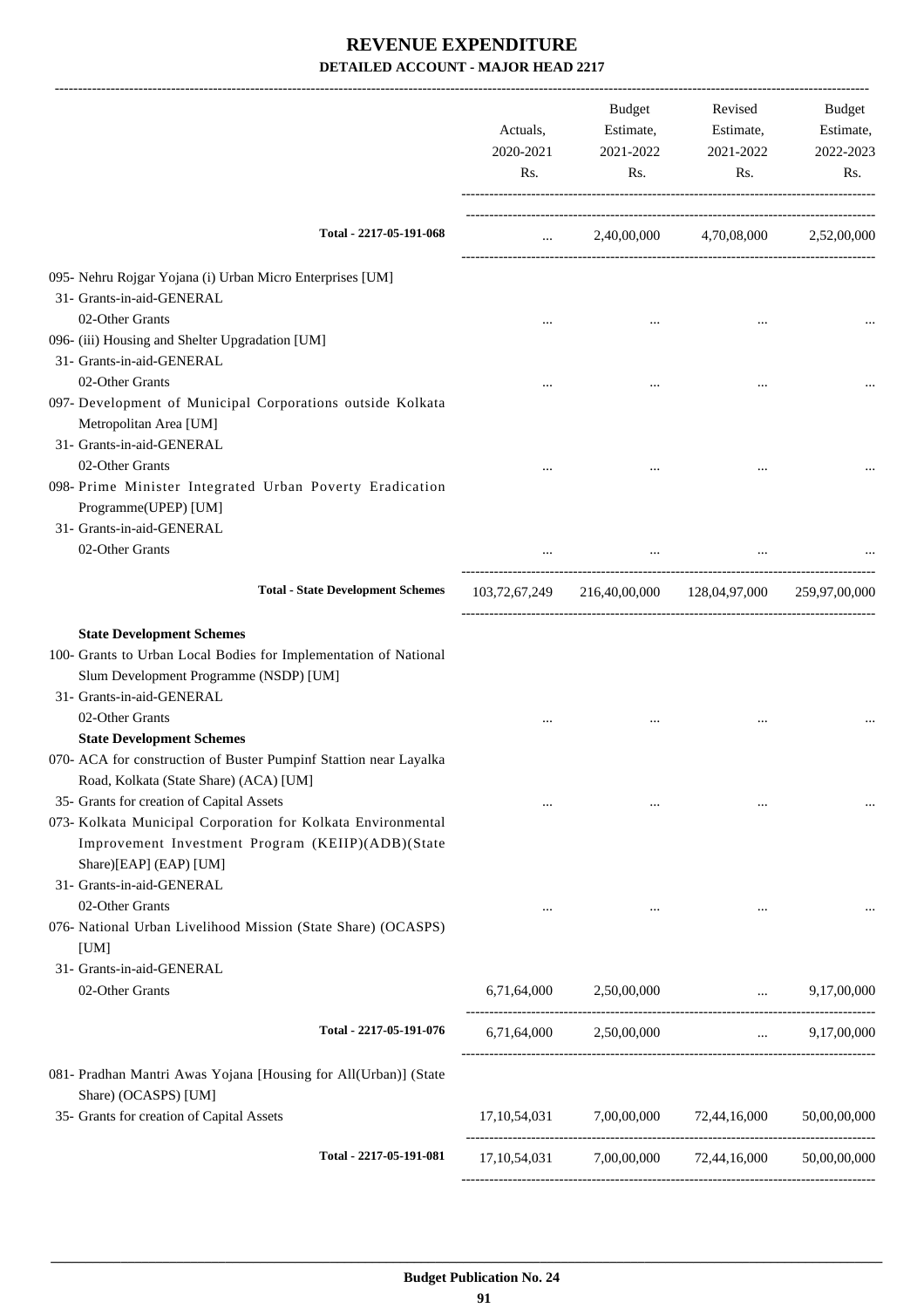|                                                                                                                                                                                            | Actuals,<br>2020-2021<br>Rs. | Budget<br>Estimate,<br>2021-2022<br>Rs.              | Revised<br>Estimate,<br>2021-2022<br>Rs.                                                                                                                                                    | Budget<br>Estimate,<br>2022-2023<br>Rs. |
|--------------------------------------------------------------------------------------------------------------------------------------------------------------------------------------------|------------------------------|------------------------------------------------------|---------------------------------------------------------------------------------------------------------------------------------------------------------------------------------------------|-----------------------------------------|
| <b>Total - State Development Schemes</b>                                                                                                                                                   | 23,82,18,031                 |                                                      | 9,50,00,000 72,44,16,000 59,17,00,000                                                                                                                                                       |                                         |
| <b>State Development Schemes (Central Assistance)</b><br>077- National Urban Livelihood Mission (Central Share) (OCASPS)<br>[UM]<br>31- Grants-in-aid-GENERAL                              |                              |                                                      |                                                                                                                                                                                             |                                         |
| 02-Other Grants                                                                                                                                                                            | 10,07,46,000                 | 10,00,00,000                                         | $\cdots$                                                                                                                                                                                    | 10,50,00,000                            |
| Total - 2217-05-191-077                                                                                                                                                                    |                              | 10,07,46,000 10,00,00,000                            | $\mathbf{1}_{\mathbf{1}_{\mathbf{2}}\mathbf{3}_{\mathbf{3}}\mathbf{4}_{\mathbf{4}}\mathbf{5}_{\mathbf{5}_{\mathbf{5}}\mathbf{6}_{\mathbf{6}}\mathbf{6}_{\mathbf{7}}\mathbf{6}_{\mathbf{8}}$ | 10,50,00,000                            |
| 080- Pradhan Mantri Awas Yojana [Housing for All(Urban)] (Central<br>Share) (OCASPS) [UM]                                                                                                  |                              |                                                      |                                                                                                                                                                                             |                                         |
| 35- Grants for creation of Capital Assets                                                                                                                                                  | $\ddotsc$                    |                                                      | 5,00,00,000 51,35,82,000 140,00,00,000                                                                                                                                                      |                                         |
| Total - 2217-05-191-080                                                                                                                                                                    | $\cdots$                     |                                                      | 5,00,00,000 51,35,82,000 140,00,00,000                                                                                                                                                      |                                         |
| <b>Total - State Development Schemes (Central Assistance)</b>                                                                                                                              |                              | 10,07,46,000 15,00,00,000 51,35,82,000 150,50,00,000 |                                                                                                                                                                                             |                                         |
| <b>State Development Schemes (Central Assistance)</b><br>025- Assistance to the ULBs as General Basic Grants as<br>recommended by the 14th Finance Commission (14th FC) (14-<br>FC-U) [UM] |                              |                                                      |                                                                                                                                                                                             |                                         |
| 31- Grants-in-aid-GENERAL<br>02-Other Grants<br>026- Assistance to the ULBs as General Performance Grant as<br>recommended by 14th Finance Commission (14th FC) (14-FC-                    |                              |                                                      |                                                                                                                                                                                             |                                         |
| U) [ $UM$ ]<br>31- Grants-in-aid-GENERAL<br>02-Other Grants<br>099- Assistance to ULBs as general performance grant as                                                                     | $\cdots$                     | $\cdots$                                             | $\cdots$                                                                                                                                                                                    |                                         |
| recommended by the 13th Finance Commission(13th F.C.). (13-<br>$FC)$ [UM]<br>31- Grants-in-aid-GENERAL                                                                                     |                              |                                                      |                                                                                                                                                                                             |                                         |
| 02-Other Grants<br>103- Grant from Finance Commission for ULBs (FC) [UM]<br>31- Grants-in-aid-GENERAL                                                                                      |                              | $\cdots$                                             |                                                                                                                                                                                             |                                         |
| 02-Other Grants                                                                                                                                                                            | 278,80,00,000                | $\cdots$                                             |                                                                                                                                                                                             |                                         |
| Total - 2217-05-191-103                                                                                                                                                                    | 278,80,00,000                | $\cdots$                                             | $\cdots$                                                                                                                                                                                    |                                         |
| 104- Assistance to ULB's as Basic Grants (Untied) as recommended<br>by 15th Finance Commission (FC-XV) (15-FC) [UM]<br>31- Grants-in-aid-GENERAL<br>02-Other Grants                        | 38, 34, 13, 928              | 47,37,00,000                                         | 47,37,00,000                                                                                                                                                                                | 48,38,00,000                            |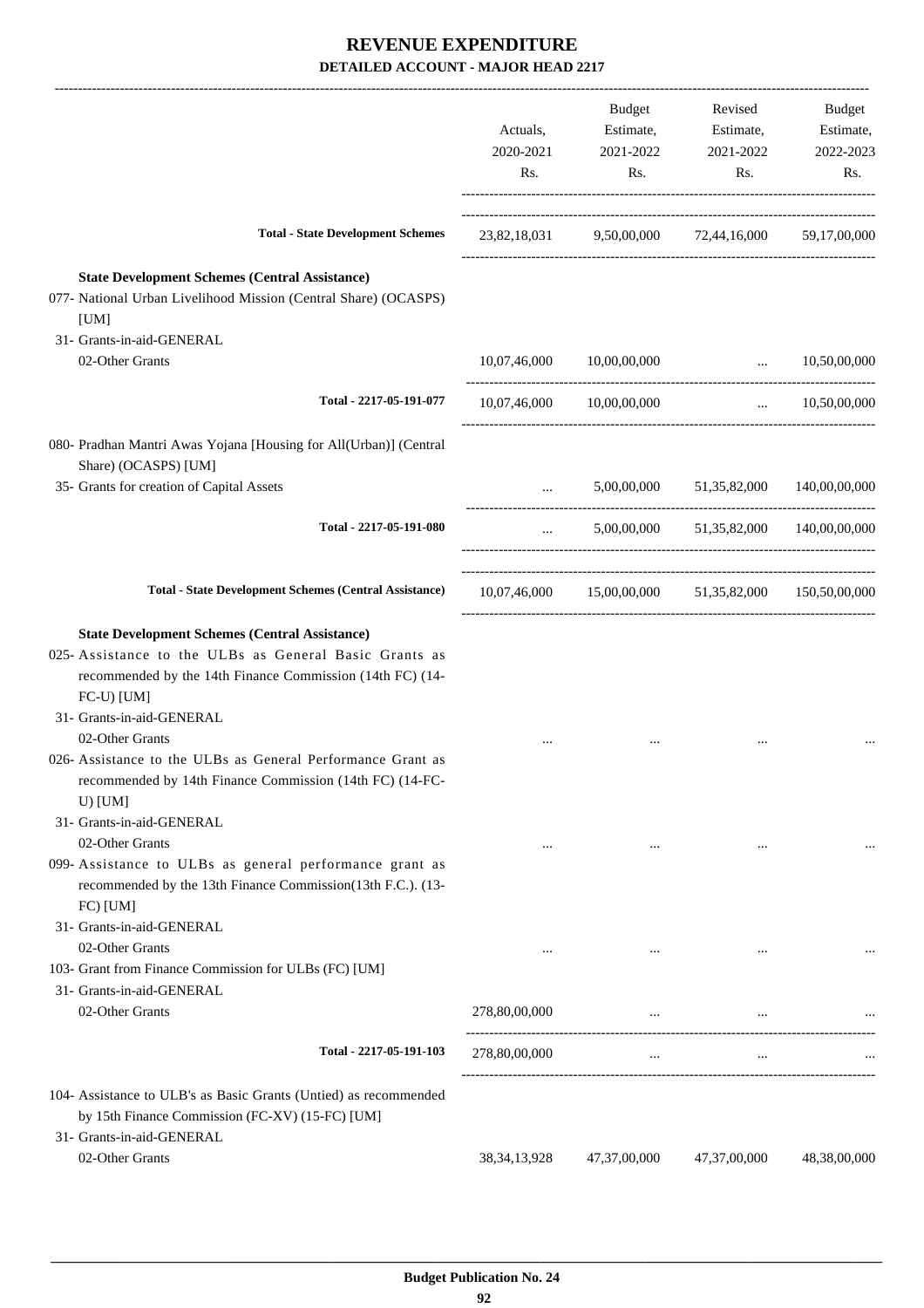|                                                                                                                                                                                       | Actuals,<br>2020-2021<br>Rs. | <b>Budget</b><br>Estimate,<br>2021-2022<br>Rs. | Revised<br>Estimate,<br>2021-2022<br>Rs.                        | Budget<br>Estimate,<br>2022-2023<br>Rs. |
|---------------------------------------------------------------------------------------------------------------------------------------------------------------------------------------|------------------------------|------------------------------------------------|-----------------------------------------------------------------|-----------------------------------------|
| Total - 2217-05-191-104                                                                                                                                                               |                              |                                                | 38, 34, 13, 928 47, 37, 00, 000 47, 37, 00, 000 48, 38, 00, 000 |                                         |
| 105- Assistance to the ULBs as Grants for Million Plus Cities under<br>the recommendation of 15th Finance Commission (FC-XV) (15-<br>FC) [UM]                                         |                              |                                                |                                                                 |                                         |
| 31- Grants-in-aid-GENERAL                                                                                                                                                             |                              |                                                |                                                                 |                                         |
| 02-Other Grants                                                                                                                                                                       | 418,52,62,000                | <b>Service Contract Contract Contract</b>      | 418,52,62,000                                                   |                                         |
| Total - 2217-05-191-105                                                                                                                                                               | 418,52,62,000                |                                                | $\ldots$ 418,52,62,000                                          |                                         |
| 106- Assistance to ULBs as Tied grants for Non-Million Plus Cities<br>under the recommendation of 15th Finance Commission (FC-<br>XV) (15-FC) [UM]<br>31- Grants-in-aid-GENERAL       |                              |                                                |                                                                 |                                         |
| 02-Other Grants                                                                                                                                                                       |                              |                                                | 39,12,78,000 71,05,00,000 35,53,00,000 72,58,00,000             |                                         |
| Total - 2217-05-191-106                                                                                                                                                               |                              |                                                | 39,12,78,000 71,05,00,000 35,53,00,000 72,58,00,000             |                                         |
| 107- Assistance for Air Quality Improvement for Kolkata U. A. under<br>the recommendation of 15th Finance Commission (FC-XV) (15-<br>FC) [UM]                                         |                              |                                                |                                                                 |                                         |
| 31- Grants-in-aid-GENERAL                                                                                                                                                             |                              |                                                |                                                                 |                                         |
| 02-Other Grants                                                                                                                                                                       | $\cdots$                     | 193,76,00,000                                  | 194,00,00,000                                                   | 201,00,00,000                           |
| Total - 2217-05-191-107                                                                                                                                                               | $\cdots$                     |                                                | 193,76,00,000 194,00,00,000                                     | 201,00,00,000                           |
| 108- Assistance for Air Quality Improvement for Asansol U. A. under<br>the recommendation of 15th Finance Commission (FC-XV) (15-<br>FC) [UM]                                         |                              |                                                |                                                                 |                                         |
| 31- Grants-in-aid-GENERAL                                                                                                                                                             |                              |                                                |                                                                 |                                         |
| 02-Other Grants                                                                                                                                                                       | $\cdots$                     | 17,00,00,000                                   | $\mathbf{r}$ and $\mathbf{r}$                                   | 18,00,00,000                            |
| Total - 2217-05-191-108                                                                                                                                                               |                              | $\ldots$ 17,00,00,000                          |                                                                 | $\ldots$ 18.00.00.000                   |
| 109- Assistance for Solid Waste Management & Sanitation for<br>Kolkata U. A. under the recommendation of 15th Finance<br>Commission (FC-XV) (15-FC) [UM]<br>31- Grants-in-aid-GENERAL |                              |                                                |                                                                 |                                         |
| 02-Other Grants                                                                                                                                                                       |                              |                                                | $387,52,00,000$                                                 | 401,00,00,000                           |
| Total - 2217-05-191-109                                                                                                                                                               |                              | 387,52,00,000                                  |                                                                 | $\dots$ 401,00,00,000                   |
|                                                                                                                                                                                       |                              |                                                |                                                                 |                                         |
| 110- Assistance for Solid Waste Management & Sanitation for                                                                                                                           |                              |                                                |                                                                 |                                         |

Asansol U. A. under the recommendation of 15th Finance Commission (FC-XV) (15-FC) [UM]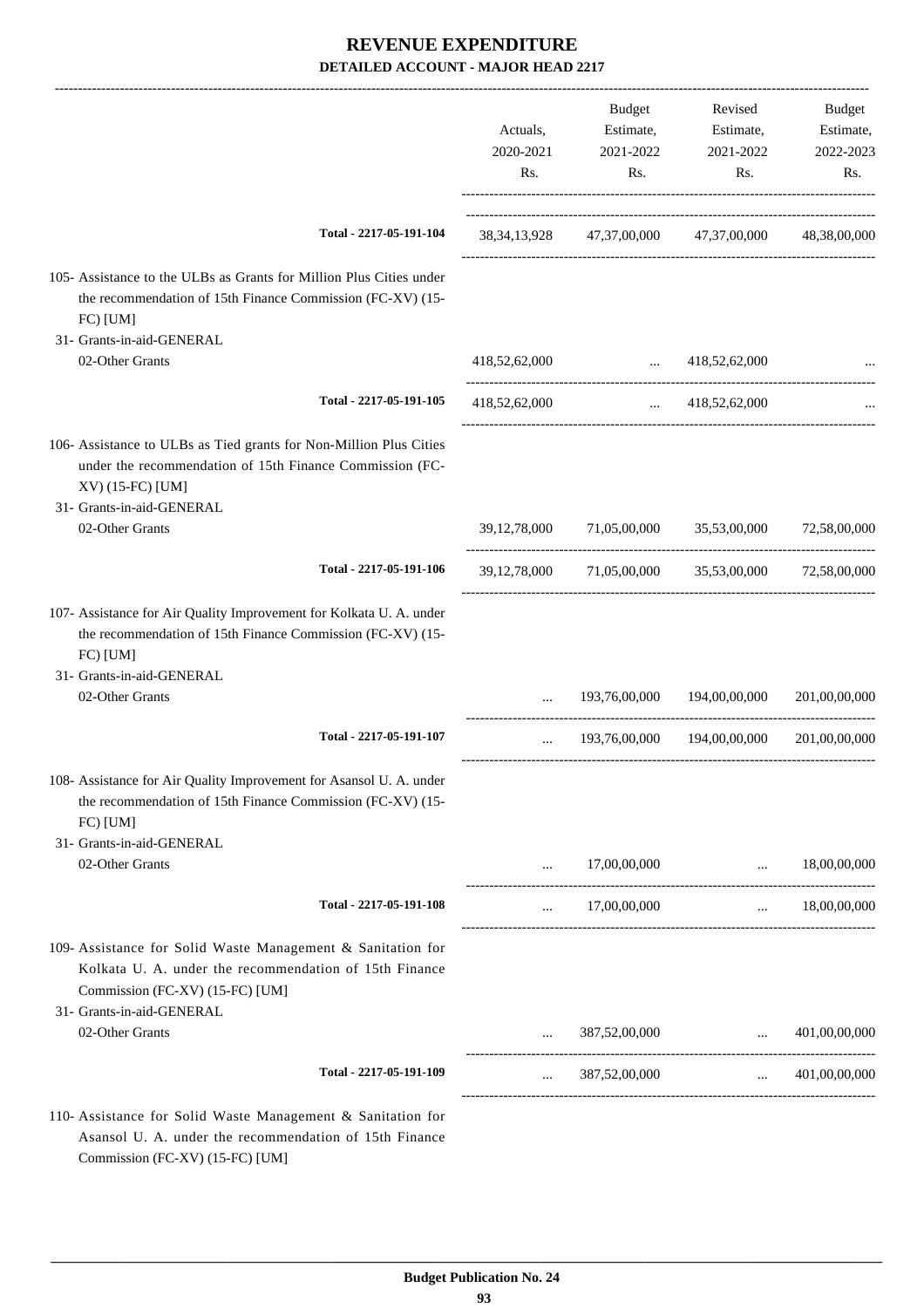|                                                                                                                                                                           | Actuals,<br>2020-2021<br>Rs. | <b>Budget</b><br>Estimate,<br>2021-2022<br>Rs.              | Revised<br>Estimate,<br>2021-2022<br>Rs.    | <b>Budget</b><br>Estimate,<br>2022-2023<br>Rs. |
|---------------------------------------------------------------------------------------------------------------------------------------------------------------------------|------------------------------|-------------------------------------------------------------|---------------------------------------------|------------------------------------------------|
| 31- Grants-in-aid-GENERAL                                                                                                                                                 |                              |                                                             |                                             |                                                |
| 02-Other Grants                                                                                                                                                           | $\ddotsc$                    | 34,00,00,000                                                | $\ddotsc$<br>------------------------------ | 36,00,00,000                                   |
| Total - 2217-05-191-110                                                                                                                                                   |                              | 34,00,00,000                                                | $\cdots$                                    | 36,00,00,000                                   |
| 111- Assistance for Diagnostic Infrastructure to Urban PHCs under<br>recommendation of 15th Finance Commission (FC-XV) (15-FC)<br>[UM]                                    |                              |                                                             |                                             |                                                |
| 31- Grants-in-aid-GENERAL                                                                                                                                                 |                              |                                                             |                                             |                                                |
| 02-Other Grants                                                                                                                                                           | $\ddotsc$                    | 3,22,00,000                                                 |                                             |                                                |
| Total - 2217-05-191-111                                                                                                                                                   | $\cdots$                     | 3,22,00,000                                                 | $\cdots$                                    |                                                |
| 112- Assistance for Urban Health and Wellness Centres (UHWC)<br>under the recommendation of 15th Finance Commission (FC-<br>XV) (15-FC) [UM]<br>31- Grants-in-aid-GENERAL |                              |                                                             |                                             |                                                |
| 02-Other Grants                                                                                                                                                           | $\ddotsc$                    | 35,04,00,000                                                | 14,43,00,000                                | 14,43,00,000                                   |
| Total - 2217-05-191-112                                                                                                                                                   | $\ddotsc$                    | 35,04,00,000                                                | 14,43,00,000                                | 14,43,00,000                                   |
| <b>Total - State Development Schemes (Central Assistance)</b>                                                                                                             | 774,79,53,928                | 788,96,00,000                                               | 709,85,62,000                               | 791,39,00,000                                  |
| Total - 2217-05-191                                                                                                                                                       | 1825,95,06,106               |                                                             | 2234,24,80,000 2059,85,57,000               | 2386, 21, 25, 000                              |
| Voted<br>Charged                                                                                                                                                          |                              | 1825,95,06,106 2234,24,80,000 2059,85,57,000 2386,21,25,000 |                                             |                                                |

#### **DETAILED ACCOUNT NO. 2217-05-192 - ASSISTANCE TO MUNICIPALITIES / MUNICIPAL COUNCILS .**

### **05 - OTHER URBAN DEVELOPMENT SCHEMES**

### **192- Assistance to Municipalities / Municipal Councils**

- **Administrative Expenditure**
- 001- Winter Allowance to the employees of the Local bodies etc. [UM]
- 31- Grants-in-aid-GENERAL

| 02-Other Grants                                                                         |                         | $\cdots$ | 10.32,000 | 3,00,000  | $\cdots$  |
|-----------------------------------------------------------------------------------------|-------------------------|----------|-----------|-----------|-----------|
|                                                                                         | Total - 2217-05-192-001 | $\cdots$ | 10.32,000 | 3,00,000  |           |
| 005- Ad-hoc Bonus to the employees of Municipalities [UM]<br>36- Grants-in-aid-Salaries |                         | $\cdots$ | 92,00,000 | 92,00,000 | 94,76,000 |
|                                                                                         | Total - 2217-05-192-005 | $\cdots$ | 92,00,000 | 92,00,000 | 94,76,000 |
|                                                                                         |                         |          |           |           |           |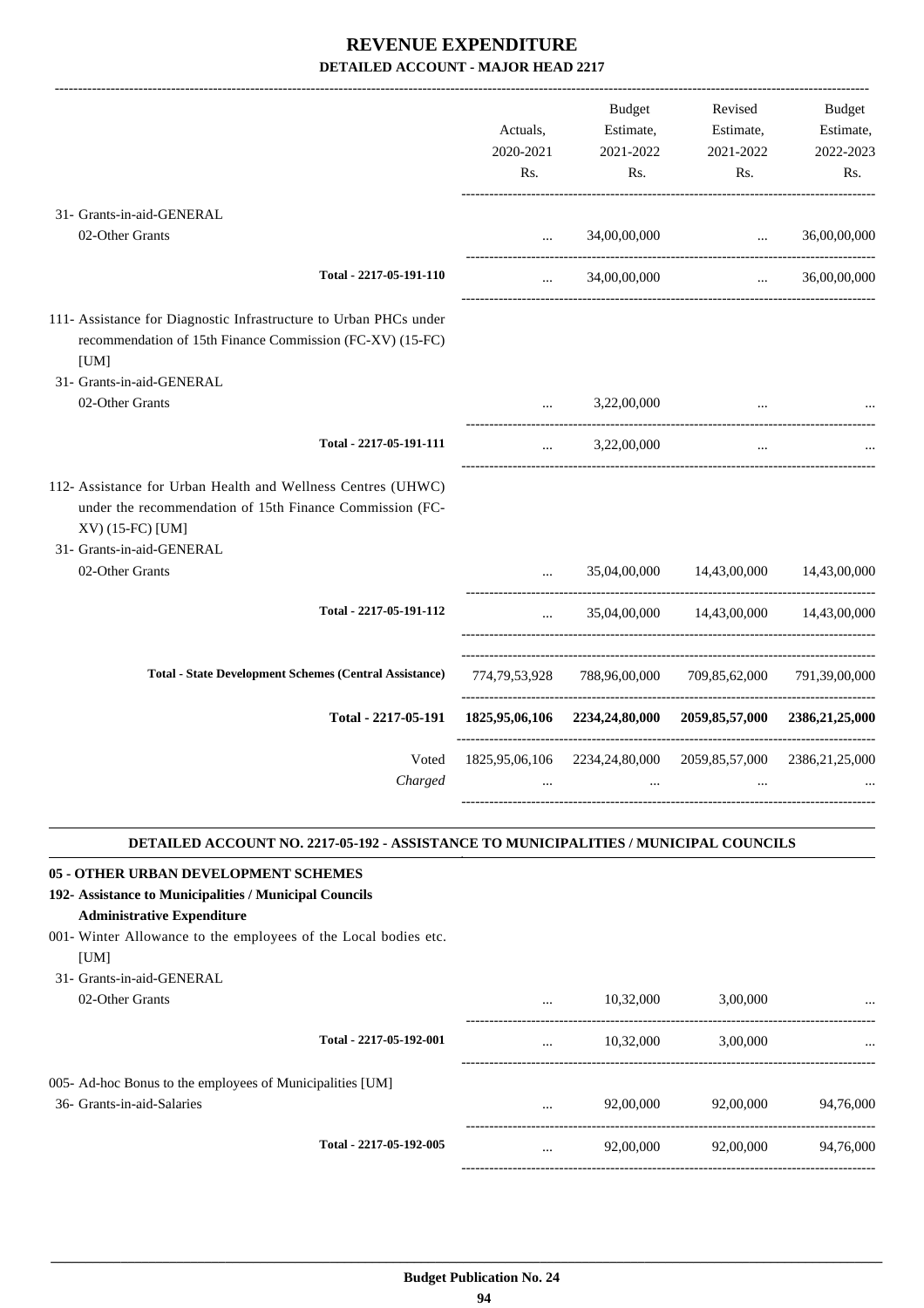|                                                                                                                                                                          | Actuals,<br>2020-2021<br>Rs. | <b>Budget</b><br>Estimate,<br>2021-2022<br>Rs. | Revised<br>Estimate,<br>2021-2022<br>Rs.                                                                | <b>Budget</b><br>Estimate,<br>2022-2023<br>Rs. |
|--------------------------------------------------------------------------------------------------------------------------------------------------------------------------|------------------------------|------------------------------------------------|---------------------------------------------------------------------------------------------------------|------------------------------------------------|
| 007- Fixed Grant to the Municipalities towards Salaries of their<br>employees [UM]                                                                                       |                              |                                                |                                                                                                         |                                                |
| 36- Grants-in-aid-Salaries                                                                                                                                               | 517,90,63,765                | 678,97,00,000                                  | 660,00,00,000                                                                                           | 679,00,00,000                                  |
| Total - 2217-05-192-007                                                                                                                                                  | 517,90,63,765                | 678,97,00,000                                  | 660,00,00,000                                                                                           | 679,00,00,000                                  |
| 008- Dearness concession to the employees of Municipalities [UM]<br>36- Grants-in-aid-Salaries                                                                           | 4,87,06,661                  | 70,00,00,000                                   | 19,00,00,000                                                                                            | 25,00,00,000                                   |
| Total - 2217-05-192-008                                                                                                                                                  | 4,87,06,661                  |                                                | 70,00,00,000 19,00,00,000 25,00,00,000                                                                  |                                                |
| 022- Urban Primary Health Care Service [UM]<br>31- Grants-in-aid-GENERAL                                                                                                 |                              |                                                |                                                                                                         |                                                |
| 02-Other Grants                                                                                                                                                          | 1,38,59,330                  | 1,20,00,000                                    | 1,40,00,000                                                                                             | 1,41,40,000                                    |
| 36- Grants-in-aid-Salaries                                                                                                                                               |                              | 32,51,48,950 38,18,12,000                      | 38,18,12,000                                                                                            | 39,50,00,000                                   |
| Total - 2217-05-192-022                                                                                                                                                  | 33,90,08,280                 |                                                | 39, 38, 12, 000 39, 58, 12, 000                                                                         | 40,91,40,000                                   |
| 023- Grants to other Urban Local Bodies except KMC & HMC for<br>adjustment of electricity charges/dues payable to<br>WBSEDCL/CESC Ltd. [UM]<br>31- Grants-in-aid-GENERAL |                              |                                                |                                                                                                         |                                                |
| 02-Other Grants                                                                                                                                                          | 287,91,50,000                | 200,00,00,000                                  | 280,00,00,000                                                                                           | 210,00,00,000                                  |
| Total - 2217-05-192-023                                                                                                                                                  | 287,91,50,000                | 200,00,00,000                                  | 280,00,00,000                                                                                           | 210,00,00,000                                  |
| 046- Grants to Municipalities to meet increased cost of Pay of their<br>employees [UM]<br>31- Grants-in-aid-GENERAL                                                      |                              |                                                |                                                                                                         |                                                |
| 02-Other Grants<br>047- Grants to Municipalities to meet in connection with their election<br>[UM]                                                                       | $\cdots$                     | $\cdots$                                       | $\cdots$                                                                                                |                                                |
| 31- Grants-in-aid-GENERAL                                                                                                                                                |                              |                                                |                                                                                                         |                                                |
| 02-Other Grants<br>048- Grants to Municipalities as start-up expenses [UM]<br>31- Grants-in-aid-GENERAL                                                                  | $\cdots$                     | $\cdots$                                       | $\cdots$                                                                                                |                                                |
| 02-Other Grants<br>050- Grants to Bidhannagar Municipality [UM]<br>31- Grants-in-aid-GENERAL                                                                             | $\cdots$                     | $\cdots$                                       | $\cdots$                                                                                                |                                                |
| 02-Other Grants<br>36- Grants-in-aid-Salaries                                                                                                                            |                              |                                                | 3,20,00,000 4,20,00,000 3,90,00,000 3,93,90,000<br>and the state of the state<br><b>Second Contract</b> |                                                |
| Total - 2217-05-192-050                                                                                                                                                  |                              |                                                | 3,20,00,000 4,20,00,000 3,90,00,000 3,93,90,000                                                         |                                                |
| 060- Honorarium for vector control teams for ULBs [UM]                                                                                                                   |                              |                                                |                                                                                                         |                                                |
| 31- Grants-in-aid-GENERAL                                                                                                                                                |                              |                                                |                                                                                                         |                                                |
| 02-Other Grants                                                                                                                                                          | 42,00,00,000                 | 50,00,00,000                                   | 60,00,00,000                                                                                            | 62,00,00,000                                   |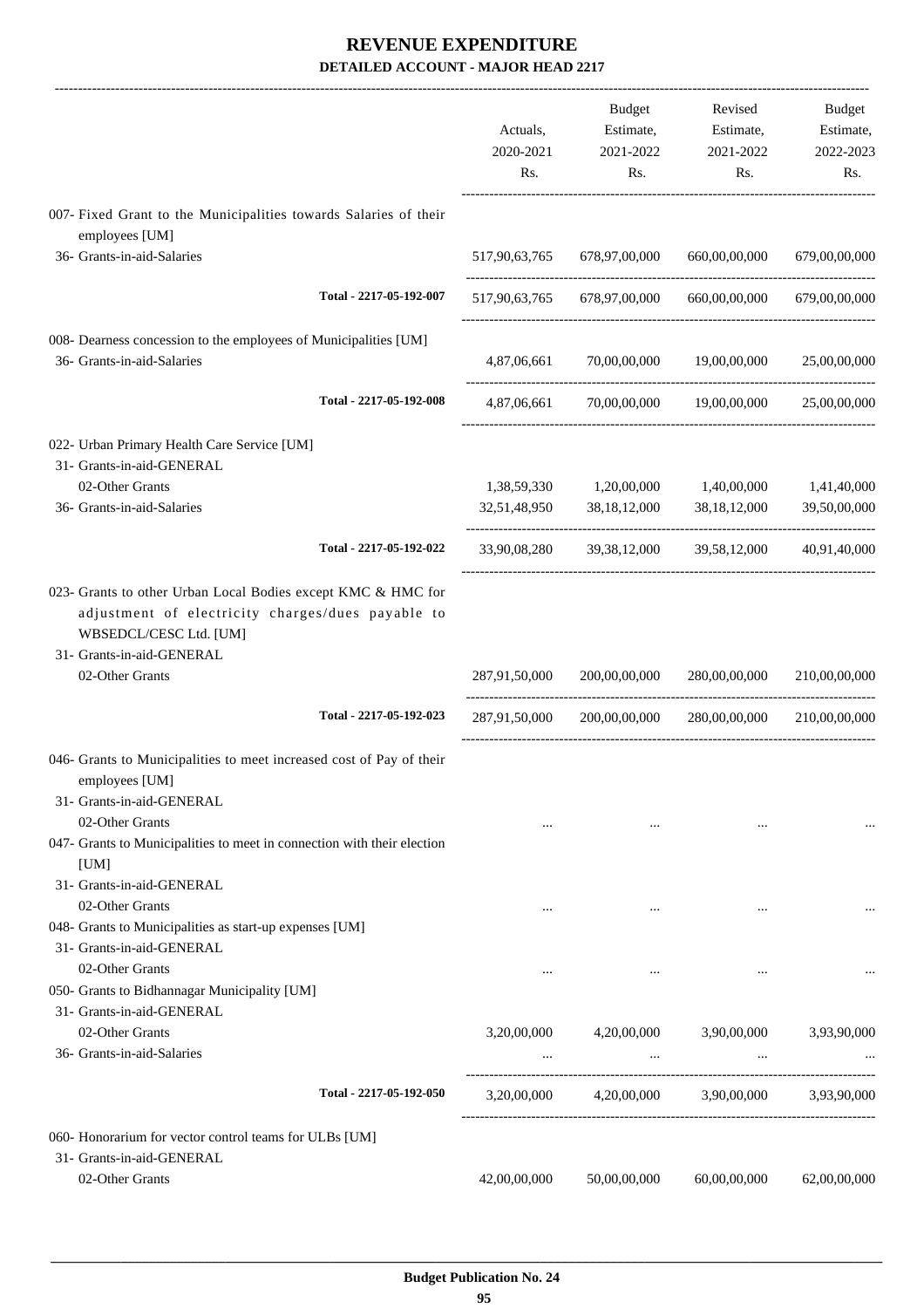|                                                                                                                                                                                                                                                            | Actuals,<br>2020-2021<br>Rs. | Budget<br>Estimate,<br>2021-2022<br>Rs. | Revised<br>Estimate,<br>2021-2022<br>Rs.                                    | Budget<br>Estimate,<br>2022-2023<br>Rs. |
|------------------------------------------------------------------------------------------------------------------------------------------------------------------------------------------------------------------------------------------------------------|------------------------------|-----------------------------------------|-----------------------------------------------------------------------------|-----------------------------------------|
| Total - 2217-05-192-060                                                                                                                                                                                                                                    |                              |                                         | 42,00,00,000 50,00,00,000 60,00,00,000 62,00,00,000                         |                                         |
| 061- Procurement of VBD(Larvicidal, IEC & Training) [UM]<br>31- Grants-in-aid-GENERAL                                                                                                                                                                      |                              |                                         |                                                                             |                                         |
| 02-Other Grants                                                                                                                                                                                                                                            |                              |                                         | 21,86,59,000 31,00,00,000 39,00,00,000 31,31,00,000                         |                                         |
| Total - 2217-05-192-061                                                                                                                                                                                                                                    |                              |                                         | 21,86,59,000 31,00,00,000 39,00,00,000 31,31,00,000                         |                                         |
| <b>Total - Administrative Expenditure</b>                                                                                                                                                                                                                  |                              |                                         | 911,65,87,706 1074,57,44,000 1102,43,12,000 1053,11,06,000                  |                                         |
| <b>State Development Schemes</b>                                                                                                                                                                                                                           |                              |                                         |                                                                             |                                         |
| 006- Development of Municipal Areas(Municipalities) [UM]<br>35- Grants for creation of Capital Assets                                                                                                                                                      |                              |                                         | 22, 22, 70, 000 40, 00, 00, 000 42, 00, 00, 000 42, 00, 00, 000 42, 00, 000 |                                         |
| Total - 2217-05-192-006                                                                                                                                                                                                                                    | 22, 22, 70, 000              |                                         | 40,00,00,000 13,33,33,000 42,00,00,000                                      |                                         |
| 016- West Bengal Urban Employment Scheme [UM]<br>31- Grants-in-aid-GENERAL                                                                                                                                                                                 |                              |                                         |                                                                             |                                         |
| 02-Other Grants                                                                                                                                                                                                                                            | 84,17,98,000                 | 180,00,00,000                           | 79,00,00,000                                                                | 180,00,00,000                           |
| Total - 2217-05-192-016                                                                                                                                                                                                                                    |                              |                                         | 84,17,98,000 180,00,00,000 79,00,00,000 180,00,00,000                       |                                         |
| 019- Urban Primary Health Care Service [UM]                                                                                                                                                                                                                |                              |                                         |                                                                             |                                         |
| 31- Grants-in-aid-GENERAL<br>02-Other Grants                                                                                                                                                                                                               |                              | 7,60,00,000                             | 14,88,59,000                                                                | 7,98,00,000                             |
| Total - 2217-05-192-019                                                                                                                                                                                                                                    | $\cdots$                     |                                         | 7,60,00,000 14,88,59,000                                                    | 7,98,00,000                             |
| 051- Grants to Municipalities for ongoing schemes of earstwhile BMS                                                                                                                                                                                        |                              |                                         |                                                                             |                                         |
| programmes [UM]<br>31- Grants-in-aid-GENERAL                                                                                                                                                                                                               |                              |                                         |                                                                             |                                         |
| 02-Other Grants                                                                                                                                                                                                                                            |                              |                                         |                                                                             |                                         |
| 35- Grants for creation of Capital Assets                                                                                                                                                                                                                  |                              |                                         | 20,41,03,000 50,00,00,000 28,21,29,000                                      | 52,50,00,000                            |
| Total - 2217-05-192-051                                                                                                                                                                                                                                    | 20,41,03,000                 |                                         | 50,00,00,000 28,21,29,000 52,50,00,000                                      |                                         |
| <b>Total - State Development Schemes</b>                                                                                                                                                                                                                   |                              |                                         | 126,81,71,000 277,60,00,000 135,43,21,000 282,48,00,000                     |                                         |
| <b>State Development Schemes</b><br>030- Grants for UIDSSMT & IHSDP under JNNURM (Funded by<br>State) (JNURMS) [UM]<br>35- Grants for creation of Capital Assets<br>049- Grants to KMDA for JBIC Assisted Municipal SWM Scheme<br>(State Share) (EAP) [UM] |                              |                                         |                                                                             |                                         |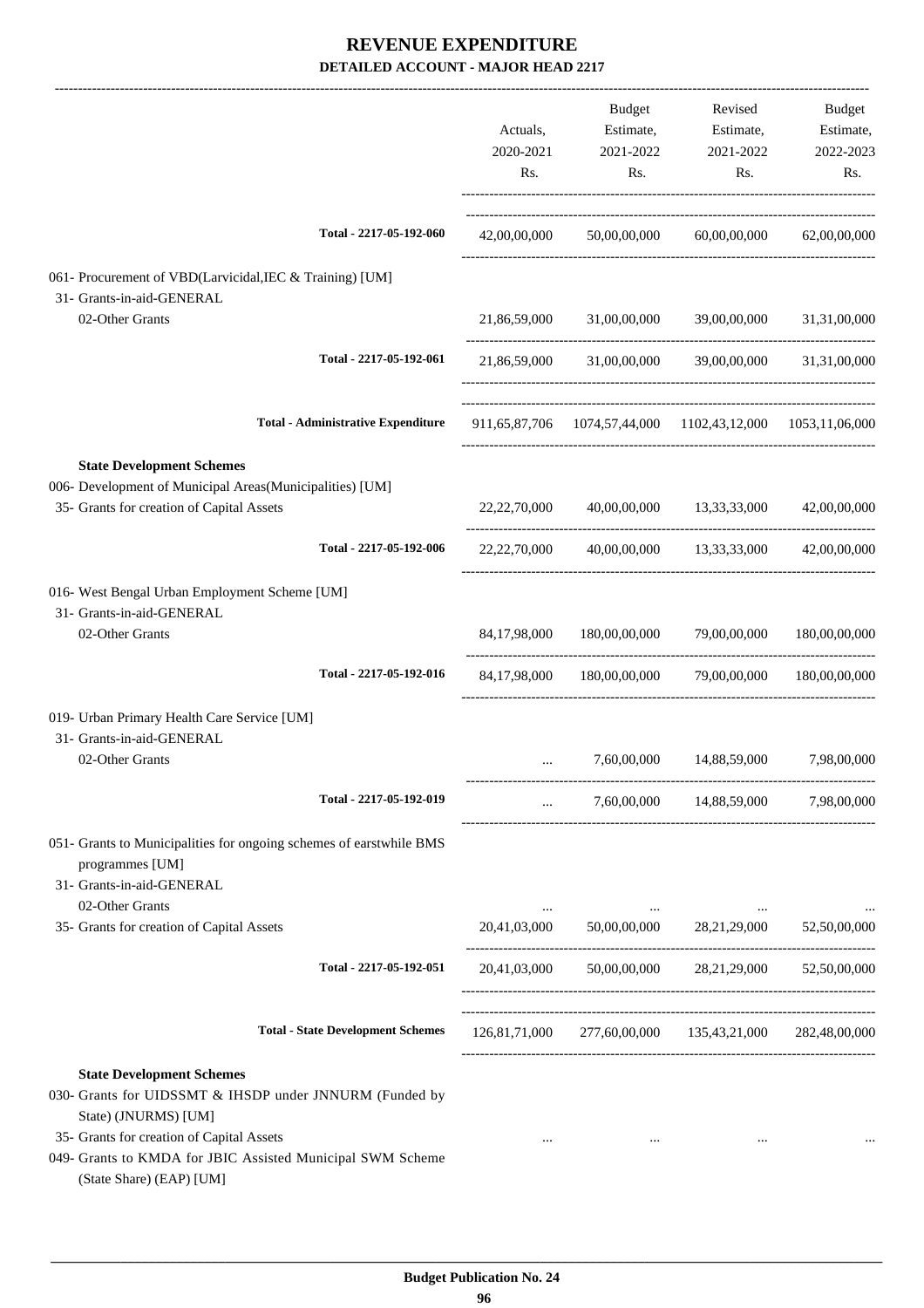|                                                                                                                                   | Actuals,<br>2020-2021<br>Rs. | <b>Budget</b><br>Estimate,<br>2021-2022<br>Rs. | Revised<br>Estimate,<br>2021-2022<br>Rs.              | Budget<br>Estimate,<br>2022-2023<br>Rs. |
|-----------------------------------------------------------------------------------------------------------------------------------|------------------------------|------------------------------------------------|-------------------------------------------------------|-----------------------------------------|
| 31- Grants-in-aid-GENERAL                                                                                                         |                              |                                                |                                                       |                                         |
| 02-Other Grants                                                                                                                   |                              |                                                |                                                       |                                         |
| 052- Kolkata Urban Services for the Poor in Municipal Areas(DFID)                                                                 |                              |                                                |                                                       |                                         |
| (EAP) [UM]                                                                                                                        |                              |                                                |                                                       |                                         |
| 31- Grants-in-aid-GENERAL                                                                                                         |                              |                                                |                                                       |                                         |
| 02-Other Grants                                                                                                                   |                              |                                                |                                                       |                                         |
| 056- Grants to other Urban Local Bodies except KMC and HMC for                                                                    |                              |                                                |                                                       |                                         |
| adjustment of Electricity charges/dues payable to<br>WBSEDCL/CESC Ltd. (WBETF) [UM]                                               |                              |                                                |                                                       |                                         |
| 31- Grants-in-aid-GENERAL                                                                                                         |                              |                                                |                                                       |                                         |
| 02-Other Grants                                                                                                                   |                              |                                                |                                                       |                                         |
| <b>State Development Schemes</b>                                                                                                  |                              |                                                |                                                       |                                         |
| 004- Grants to KMDA for JBIC Assisted Municipal SWM Scheme                                                                        |                              |                                                |                                                       |                                         |
| (State Share) (EAP) [UM]                                                                                                          |                              |                                                |                                                       |                                         |
| 31- Grants-in-aid-GENERAL                                                                                                         |                              |                                                |                                                       |                                         |
| 02-Other Grants                                                                                                                   | $\cdots$                     | 10,00,000                                      | $\ddots$                                              |                                         |
| Total - 2217-05-192-004                                                                                                           | $\cdots$                     | 10,00,000                                      | $\cdots$                                              |                                         |
| 024- National Urban Livelihood Mission (State Share) (OCASPS)<br>[UM]<br>31- Grants-in-aid-GENERAL<br>02-Other Grants             | 9,96,84,000                  | 3,00,00,000                                    | $\ddotsc$                                             | 11,00,00,000                            |
| Total - 2217-05-192-024                                                                                                           | 9,96,84,000                  | 3,00,00,000                                    | $\cdots$                                              | 11,00,00,000                            |
| 029- Pradhan Mantri Awas Yojana [Housing for All(Urban)] (State<br>Share) (OCASPS) [UM]                                           |                              |                                                |                                                       |                                         |
| 35- Grants for creation of Capital Assets                                                                                         | 570,55,95,370                | 64,00,00,000                                   | 900,00,00,000                                         | 80,00,00,000                            |
| Total - 2217-05-192-029                                                                                                           | ---------------------------- | 570,55,95,370 64,00,00,000                     | 900,00,00,000                                         | 80,00,00,000                            |
| <b>Total - State Development Schemes</b>                                                                                          |                              |                                                | 580,52,79,370 67,10,00,000 900,00,00,000 91,00,00,000 |                                         |
| <b>State Development Schemes (Central Assistance)</b><br>003- Grants to KMDA for JBIC Assisted Municipal SWM Scheme<br>(EAP) [UM] |                              |                                                |                                                       |                                         |
| 31- Grants-in-aid-GENERAL                                                                                                         |                              |                                                |                                                       |                                         |
| 02-Other Grants                                                                                                                   | $\cdots$                     | 10,00,000                                      |                                                       |                                         |
| Total - 2217-05-192-003                                                                                                           | $\cdots$                     | 10,00,000                                      | $\cdots$                                              |                                         |
| 028- Pradhan Mantri Awas Yojana [Housing for All(Urban)] (Central<br>Share) (OCASPS) [UM]                                         |                              |                                                |                                                       |                                         |
| 35- Grants for creation of Capital Assets                                                                                         | 4,42,80,400                  | 20,00,00,000                                   | 700,00,00,000                                         | 200,00,00,000                           |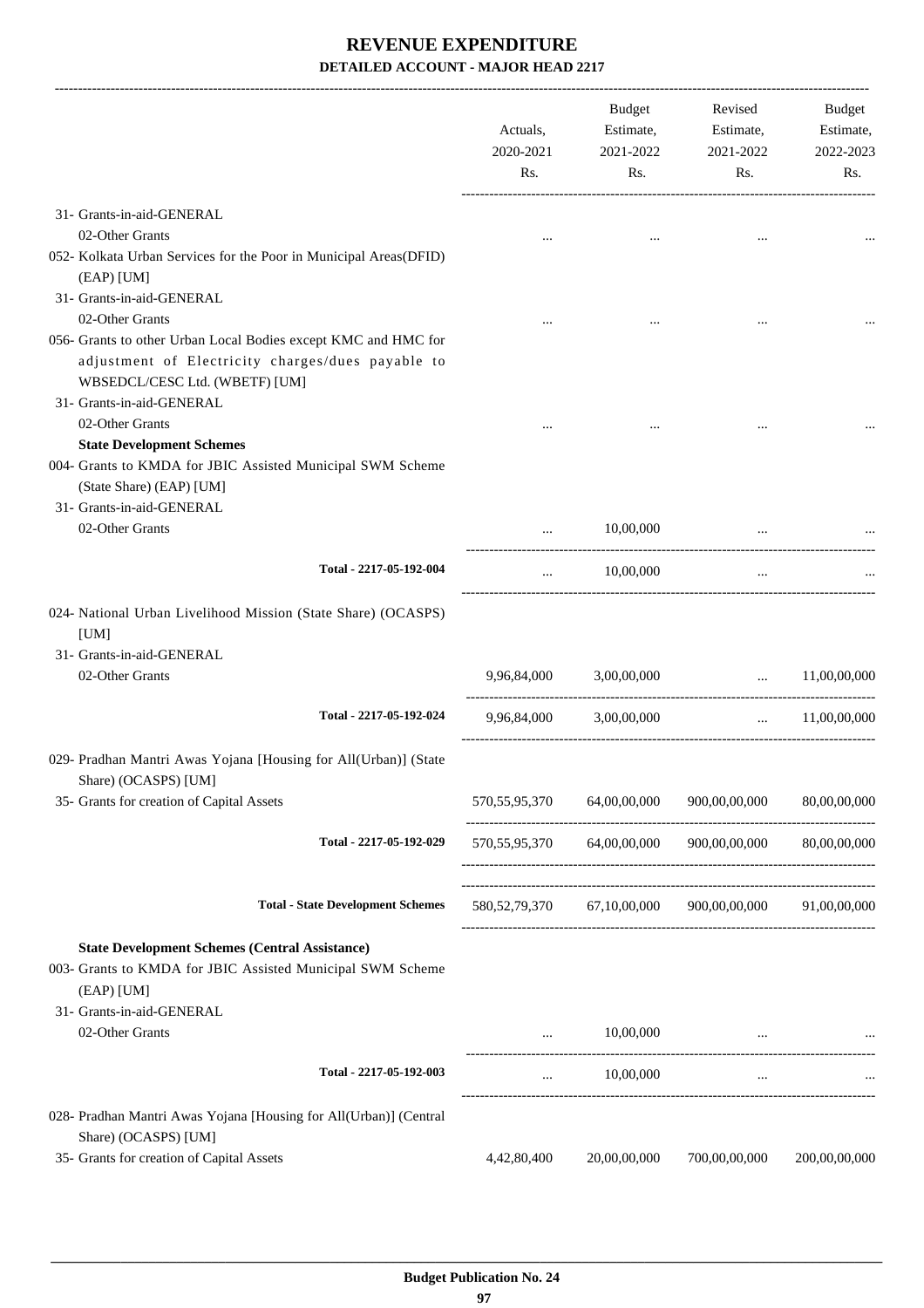|                                                                                                                                                                                                                                            | Actuals,<br>2020-2021<br>Rs. | <b>Budget</b><br>Estimate,<br>2021-2022<br>Rs. | Revised<br>Estimate,<br>2021-2022<br>Rs.                 | Budget<br>Estimate,<br>2022-2023<br>Rs. |
|--------------------------------------------------------------------------------------------------------------------------------------------------------------------------------------------------------------------------------------------|------------------------------|------------------------------------------------|----------------------------------------------------------|-----------------------------------------|
| Total - 2217-05-192-028                                                                                                                                                                                                                    |                              |                                                | 4,42,80,400 20,00,00,000 700,00,00,000                   | 200,00,00,000                           |
| 058- National Urban Livelihood Mission (Central Share) (OCASPS)<br>[UM]                                                                                                                                                                    |                              |                                                |                                                          |                                         |
| 31- Grants-in-aid-GENERAL                                                                                                                                                                                                                  |                              |                                                |                                                          |                                         |
| 02-Other Grants                                                                                                                                                                                                                            |                              | 14,95,26,000 16,00,00,000                      | $\mathbf{1}$                                             | 16,80,00,000                            |
| Total - 2217-05-192-058                                                                                                                                                                                                                    |                              | 14,95,26,000 16,00,00,000                      | $\mathbf{1}$ and $\mathbf{1}$ and $\mathbf{1}$           | 16,80,00,000                            |
| 059- Atal Mission for Rejuvenation and Urban Transformation<br>(AMRUT) (Central Share) (OCASPS) [UM]<br>35- Grants for creation of Capital Assets                                                                                          |                              |                                                | and the state of the state of                            |                                         |
| <b>Total - State Development Schemes (Central Assistance)</b>                                                                                                                                                                              |                              |                                                | 19,38,06,400  36,10,00,000  700,00,00,000  216,80,00,000 |                                         |
| <b>State Development Schemes (Central Assistance)</b><br>025- Assistance to the ULBs as General Basic Grants as<br>recommended by the 14th Finance Commission (14th FC) (14-<br>FC-U) [UM]<br>31- Grants-in-aid-GENERAL<br>02-Other Grants |                              |                                                |                                                          |                                         |
| 026- Assistance to the ULBs as General Performance Grant as<br>recommended by 14th Finance Commission (14th FC) (14-FC-<br>$U)$ [UM]<br>31- Grants-in-aid-GENERAL                                                                          |                              |                                                |                                                          |                                         |
| 02-Other Grants<br>053- Assistance to ULBs as general basic grant as recomended by the<br>13th Finance Commission(13th F.C.) (13-FC) [UM]                                                                                                  |                              |                                                |                                                          |                                         |
| 31- Grants-in-aid-GENERAL<br>02-Other Grants                                                                                                                                                                                               | $\ddotsc$                    | $\cdots$                                       | $\cdots$                                                 |                                         |
| 054- Assistance for Special Areas Basic grant as recomended by the<br>13th Finance Commission (13-FC) [UM]<br>31- Grants-in-aid-GENERAL<br>02-Other Grants                                                                                 |                              |                                                |                                                          |                                         |
| 055- Assistance to ULBs as general performance grant as<br>recommended by the 13th Finance Commission (13th F.C.). (13-<br>FC) [UM]                                                                                                        | $\cdots$                     |                                                |                                                          |                                         |
| 31- Grants-in-aid-GENERAL<br>02-Other Grants<br>057- Grants from Finance Commission (FC) [UM]<br>31- Grants-in-aid-GENERAL                                                                                                                 |                              |                                                |                                                          |                                         |
| 02-Other Grants<br>062- Grant from Finance Commission for ULBs (FC) [UM]<br>31- Grants-in-aid-GENERAL                                                                                                                                      | $\cdots$                     | $\cdots$                                       | $\cdots$                                                 |                                         |
| 02-Other Grants                                                                                                                                                                                                                            | 407,44,10,000                |                                                |                                                          |                                         |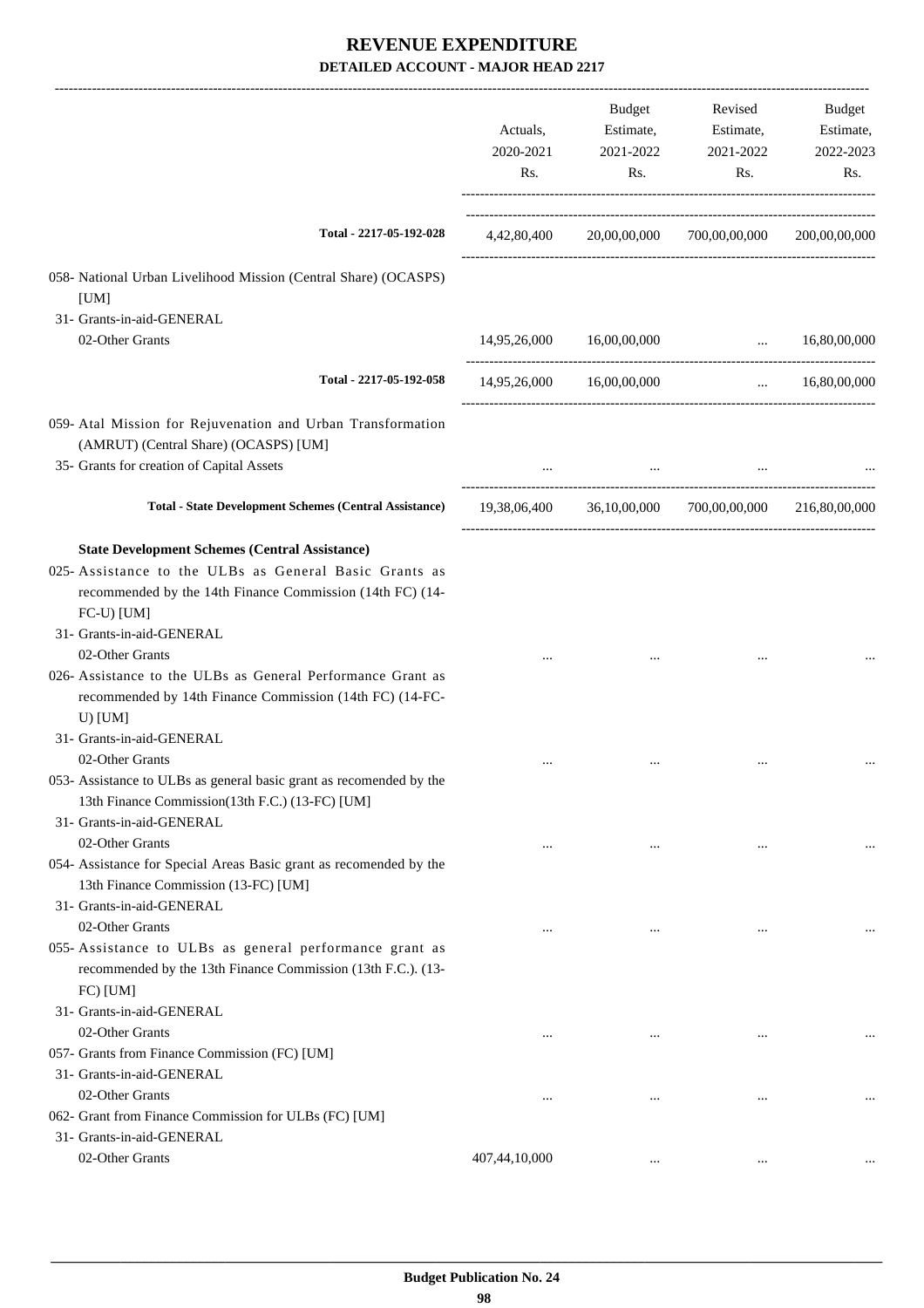|                                                                                                                                                                                 | Actuals,<br>2020-2021<br>Rs. | <b>Budget</b><br>Estimate,<br>2021-2022<br>Rs. | Revised<br>Estimate,<br>2021-2022<br>Rs.                                | Budget<br>Estimate,<br>2022-2023<br>Rs. |
|---------------------------------------------------------------------------------------------------------------------------------------------------------------------------------|------------------------------|------------------------------------------------|-------------------------------------------------------------------------|-----------------------------------------|
| Total - 2217-05-192-062                                                                                                                                                         | 407,44,10,000                | $\ldots$                                       |                                                                         |                                         |
| 063- Assistance to ULB's as Basic Grants (Untied) as recommended<br>by 15th Finance Commission (FC-XV) (15-FC) [UM]<br>31- Grants-in-aid-GENERAL                                |                              |                                                |                                                                         |                                         |
| 02-Other Grants                                                                                                                                                                 |                              | 281,24,17,423 339,49,00,000                    | 339,49,00,000                                                           | 350,78,00,000                           |
| Total - 2217-05-192-063                                                                                                                                                         |                              |                                                | 281,24,17,423 339,49,00,000 339,49,00,000                               | 350,78,00,000                           |
| 064- Assistance to ULBs as Tied grants for Non-Million Plus Cities<br>under the recommendation of 15th Finance Commission (FC-<br>XV) (15-FC) [UM]<br>31- Grants-in-aid-GENERAL |                              |                                                |                                                                         |                                         |
| 02-Other Grants                                                                                                                                                                 | 280,45,53,000                | 509,25,00,000                                  | 254,64,00,000                                                           | 526,12,00,000                           |
| Total - 2217-05-192-064                                                                                                                                                         | 280,45,53,000                |                                                | 509,25,00,000 254,64,00,000                                             | 526,12,00,000                           |
| 065- Assistance for Diagnostic Infrastructure to Urban PHCs under<br>recommendation of 15th Finance Commission (FC-XV) (15-FC)<br>[UM]                                          |                              |                                                |                                                                         |                                         |
| 31- Grants-in-aid-GENERAL<br>02-Other Grants                                                                                                                                    |                              | 23,10,00,000                                   | $\cdots$                                                                |                                         |
| Total - 2217-05-192-065                                                                                                                                                         | $\cdots$                     | 23,10,00,000                                   | $\cdots$                                                                |                                         |
| 066- Assistance for Urban Health and Wellness Centres (UHWC)<br>under the recommendation of 15th Finance Commission (FC-<br>XV) (15-FC) [UM]                                    |                              |                                                |                                                                         |                                         |
| 31- Grants-in-aid-GENERAL<br>02-Other Grants                                                                                                                                    | $\cdots$                     | 251,15,00,000                                  | 104,66,00,000                                                           | 104,66,00,000                           |
|                                                                                                                                                                                 |                              |                                                |                                                                         |                                         |
| Total - 2217-05-192-066                                                                                                                                                         |                              |                                                | $251,15,00,000$ $104,66,00,000$ $104,66,00,000$                         |                                         |
| <b>Total - State Development Schemes (Central Assistance)</b>                                                                                                                   |                              | 969, 13, 80, 423 1122, 99, 00, 000             | 698,79,00,000                                                           | 981,56,00,000                           |
| Total - 2217-05-192                                                                                                                                                             |                              |                                                | 2607,52,24,899 2578,36,44,000 3536,65,33,000 2624,95,06,000             |                                         |
| Voted<br>Charged                                                                                                                                                                | $\cdots$                     | <b>Section</b>                                 | 2607,52,24,899 2578,36,44,000 3536,65,33,000 2624,95,06,000<br>$\cdots$ |                                         |
|                                                                                                                                                                                 |                              |                                                |                                                                         |                                         |

#### **DETAILED ACCOUNT NO. 2217-05-193 - ASSISTANCE TO NAGAR PANCHAYATS/NOTIFIED AREA COMMITTIEES OR EQUIVALENT THEREOF .**

**05 - OTHER URBAN DEVELOPMENT SCHEMES**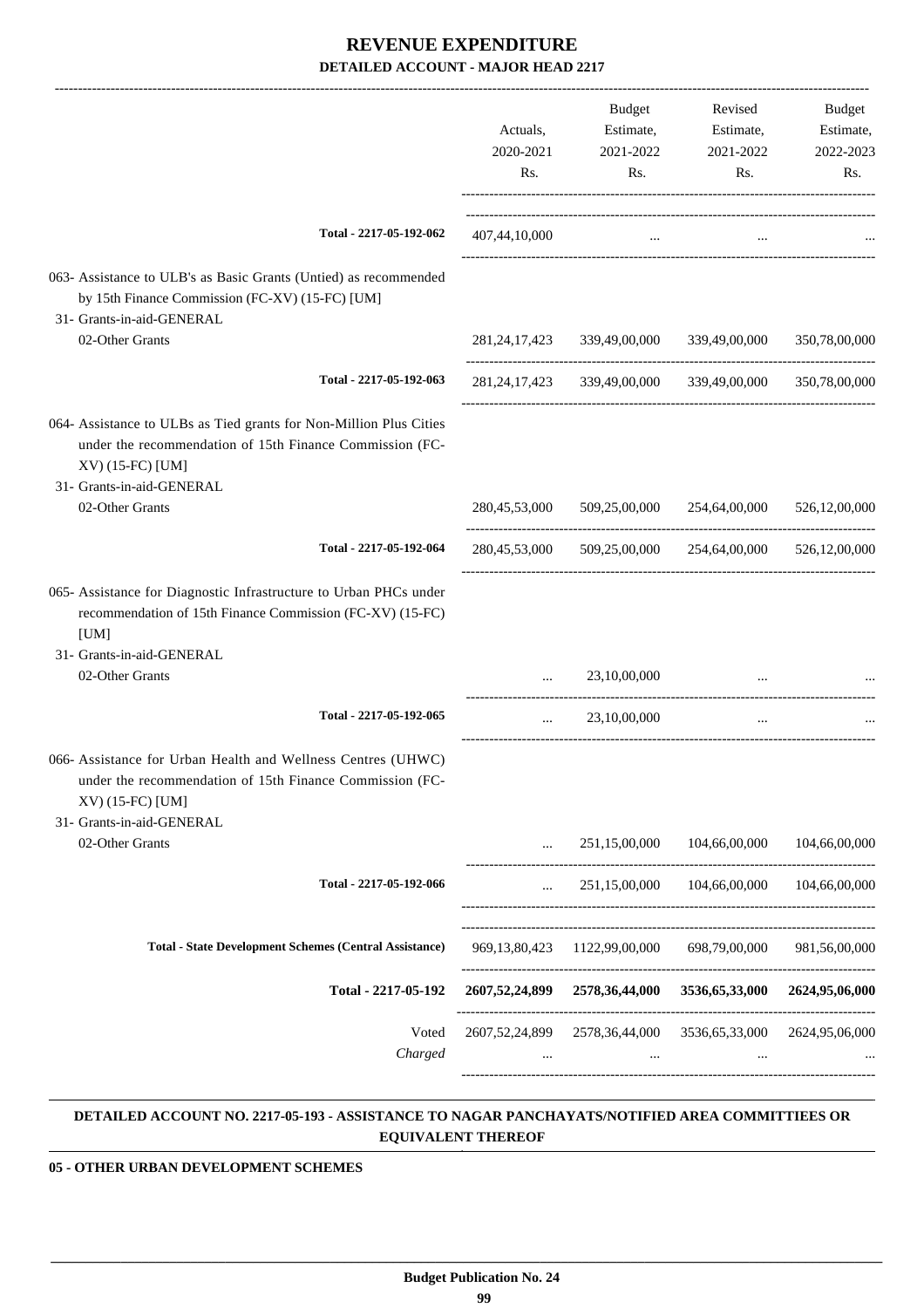|                                                                                               |                         | Actuals,<br>2020-2021<br>Rs. | Budget<br>Estimate,<br>2021-2022<br>Rs. | Revised<br>Estimate,<br>2021-2022<br>Rs.        | Budget<br>Estimate,<br>2022-2023<br>Rs. |
|-----------------------------------------------------------------------------------------------|-------------------------|------------------------------|-----------------------------------------|-------------------------------------------------|-----------------------------------------|
| 193- Assistance to Nagar Panchayats/Notified Area Committiees<br>or equivalent thereof        |                         |                              |                                         |                                                 |                                         |
| <b>Administrative Expenditure</b>                                                             |                         |                              |                                         |                                                 |                                         |
| 001- Grants to Digha Sankarpur Development Authority [UM]<br>31- Grants-in-aid-GENERAL        |                         |                              |                                         |                                                 |                                         |
| 02-Other Grants                                                                               |                         |                              |                                         | 4,88,000 17,00,000 17,00,000                    | 17,17,000                               |
| 36- Grants-in-aid-Salaries                                                                    |                         |                              |                                         | 1,01,78,672 1,59,50,000 1,55,00,000 1,75,00,000 |                                         |
|                                                                                               | Total - 2217-05-193-001 |                              |                                         | 1,06,66,672 1,76,50,000 1,72,00,000 1,92,17,000 |                                         |
| 003- Grants to Notified Authorities to meet in connection with their<br>election [UM]         |                         |                              |                                         |                                                 |                                         |
| 31- Grants-in-aid-GENERAL                                                                     |                         |                              |                                         |                                                 |                                         |
| 02-Other Grants                                                                               |                         |                              |                                         |                                                 |                                         |
| 004- Grants to Notified Authorities as start-up expenses [UM]<br>31- Grants-in-aid-GENERAL    |                         |                              |                                         |                                                 |                                         |
| 02-Other Grants                                                                               |                         |                              |                                         |                                                 |                                         |
| 005- Ad-hoc Bonus to the employees of Notified Authorities [UM]<br>36- Grants-in-aid-Salaries |                         |                              | 91,000                                  | 91,000                                          | 94,000                                  |
|                                                                                               |                         | $\cdots$                     |                                         |                                                 |                                         |
|                                                                                               | Total - 2217-05-193-005 | $\cdots$                     |                                         | 91,000 91,000                                   | 94.000                                  |
| 009- Grants to JDA, SSDA, BDA and MKDA [UM]                                                   |                         |                              |                                         |                                                 |                                         |
| 31- Grants-in-aid-GENERAL                                                                     |                         |                              |                                         |                                                 |                                         |
| 02-Other Grants                                                                               |                         |                              | 98,98,000 62,00,000 80,00,000           |                                                 | 80,80,000                               |
| 36- Grants-in-aid-Salaries                                                                    |                         | 2,68,81,000                  | 3,00,00,000                             |                                                 | 3,00,00,000 3,50,00,000                 |
|                                                                                               | Total - 2217-05-193-009 |                              |                                         | 3,67,79,000 3,62,00,000 3,80,00,000 4,30,80,000 |                                         |
| 010- Grants to the HIT for Salaries, Dearness Concession to its<br>Employees [UM]             |                         |                              |                                         |                                                 |                                         |
| 36- Grants-in-aid-Salaries                                                                    |                         | 42,30,43,000                 | 45,00,00,000                            | 44,00,00,000                                    | 46,50,00,000                            |
|                                                                                               | Total - 2217-05-193-010 |                              |                                         | 42,30,43,000 45,00,00,000 44,00,00,000          | 46,50,00,000                            |
| 014- Fixed Grant to HIT in liue of Addtional Stamp Duty. [UM]                                 |                         |                              |                                         |                                                 |                                         |
| 31- Grants-in-aid-GENERAL                                                                     |                         |                              |                                         |                                                 |                                         |
| 02-Other Grants                                                                               |                         |                              |                                         | 1,35,33,000 2,06,53,000 1,90,00,000 1,91,90,000 |                                         |
|                                                                                               | Total - 2217-05-193-014 |                              |                                         | 1,35,33,000 2,06,53,000 1,90,00,000 1,91,90,000 |                                         |
| 015- Assansol-Durgapur Development Authority [UM]                                             |                         |                              |                                         |                                                 |                                         |
| 36- Grants-in-aid-Salaries                                                                    |                         | 10,07,73,000                 | 13,00,00,000                            | 12,80,00,000                                    | 13,18,40,000                            |
|                                                                                               | Total - 2217-05-193-015 | 10,07,73,000                 |                                         | 13,00,00,000 12,80,00,000                       | 13,18,40,000                            |
|                                                                                               |                         |                              |                                         |                                                 |                                         |

016- Siliguri-Jalpaiguri Development Authority [UM]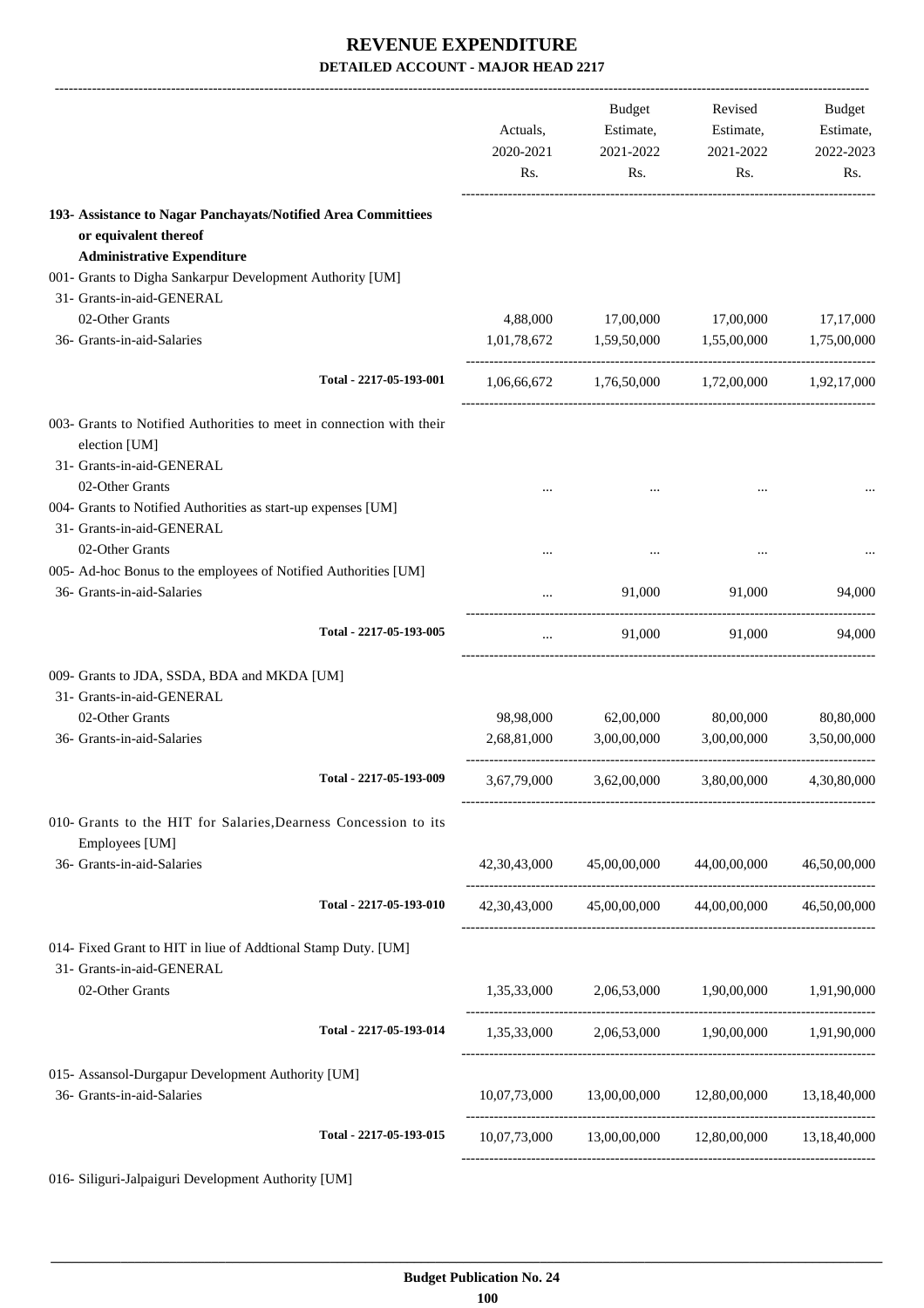-------------------------------------------------------------------------------------------------------------------------------------------------------------------------------

|                                                                                                        |                         | Actuals,<br>2020-2021<br>Rs. | <b>Budget</b><br>Estimate,<br>2021-2022<br>Rs. | Revised<br>Estimate,<br>2021-2022<br>Rs.        | <b>Budget</b><br>Estimate,<br>2022-2023<br>Rs. |
|--------------------------------------------------------------------------------------------------------|-------------------------|------------------------------|------------------------------------------------|-------------------------------------------------|------------------------------------------------|
| 31- Grants-in-aid-GENERAL                                                                              |                         |                              |                                                |                                                 |                                                |
| 02-Other Grants<br>36- Grants-in-aid-Salaries                                                          |                         |                              | 8,51,35,000 7,50,00,000                        | 22,10,000 23,00,000 23,00,000<br>8,80,00,000    | 23,23,000<br>9,06,40,000                       |
|                                                                                                        | Total - 2217-05-193-016 | 8,73,45,000                  | 7,73,00,000                                    | 9,03,00,000                                     | 9,29,63,000                                    |
| 020- Gangasagar Bakkhali Development Authority [UD] [UM]                                               |                         |                              |                                                |                                                 |                                                |
| 31- Grants-in-aid-GENERAL<br>02-Other Grants                                                           |                         | 1,94,03,258                  |                                                | 2,00,00,000 2,00,00,000                         | 2,02,00,000                                    |
| 36- Grants-in-aid-Salaries                                                                             |                         | 78,82,000                    | 73,00,000                                      | 81,58,000                                       | 85,46,000                                      |
|                                                                                                        | Total - 2217-05-193-020 |                              |                                                | 2,72,85,258 2,73,00,000 2,81,58,000 2,87,46,000 |                                                |
| 021- Grants to New Town Kolkata Development Authority [UM]<br>36- Grants-in-aid-Salaries               |                         |                              |                                                | 90,00,000 4,00,00,000 3,80,00,000 3,91,40,000   |                                                |
|                                                                                                        |                         |                              |                                                |                                                 |                                                |
|                                                                                                        | Total - 2217-05-193-021 | 90,00,000                    | 4,00,00,000                                    | 3,80,00,000                                     | 3,91,40,000                                    |
| 022- Grants to Haldia Development Authority [UM]                                                       |                         |                              |                                                |                                                 |                                                |
| 36- Grants-in-aid-Salaries                                                                             |                         | 3,60,84,000                  | 4,80,00,000                                    | 4,70,00,000                                     | 4,84,10,000                                    |
|                                                                                                        | Total - 2217-05-193-022 | 3,60,84,000                  | 4,80,00,000                                    | 4,70,00,000                                     | 4,84,10,000                                    |
| 024- GRANTS TO FURFURA SHARIF DEVELOPMENT<br><b>AUTHORITY (FSDA) [UM]</b><br>31- Grants-in-aid-GENERAL |                         |                              |                                                |                                                 |                                                |
| 02-Other Grants                                                                                        |                         | 11,02,000                    | 24,00,000                                      | 18,00,000                                       | 18,18,000                                      |
| 36- Grants-in-aid-Salaries                                                                             |                         | 14,24,304                    | 24,61,000                                      | 24,61,000                                       | 25,35,000                                      |
|                                                                                                        | Total - 2217-05-193-024 | 25, 26, 304                  |                                                | 48,61,000 42,61,000                             | 43,53,000                                      |
| 027- Grants to Bakreswar Development Authority (BKDA) [UM]<br>31- Grants-in-aid-GENERAL                |                         |                              |                                                |                                                 |                                                |
| 02-Other Grants                                                                                        |                         | 57,000                       | 2,00,000                                       | 2,00,000                                        | 2,02,000                                       |
| 36- Grants-in-aid-Salaries                                                                             |                         | 5,57,836                     | 7,50,000                                       | 8,00,000                                        | 8,24,000                                       |
|                                                                                                        | Total - 2217-05-193-027 |                              |                                                | 6,14,836 9,50,000 10,00,000 10,26,000           |                                                |
| 028- Grants to Patharchapuri Development Authority (PDA) [UM]                                          |                         |                              |                                                |                                                 |                                                |
| 31- Grants-in-aid-GENERAL<br>02-Other Grants                                                           |                         | 2,70,000                     | 7,50,000                                       | 7,00,000                                        | 7,07,000                                       |
| 36- Grants-in-aid-Salaries                                                                             |                         | 9,83,000                     | 13,00,000                                      | 13,00,000                                       | 13,39,000                                      |
|                                                                                                        | Total - 2217-05-193-028 | 12,53,000                    | 20,50,000                                      | 20,00,000                                       | 20,46,000                                      |
|                                                                                                        |                         |                              |                                                |                                                 |                                                |

031- Tarakeswar Development Authority(TDA) [UM]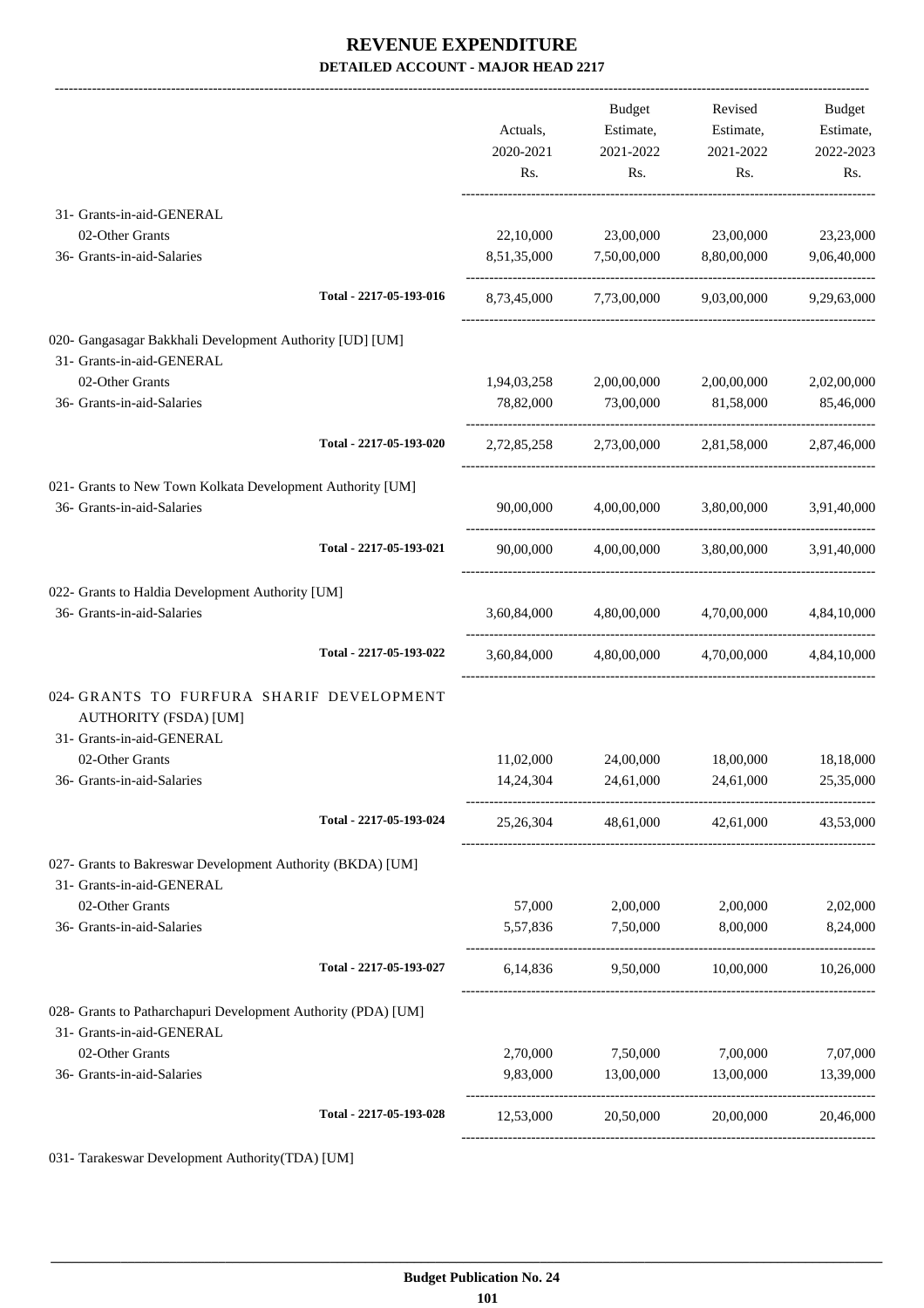-------------------------------------------------------------------------------------------------------------------------------------------------------------------------------

|                                                                                            | Actuals,<br>2020-2021<br>Rs. | <b>Budget</b><br>Estimate,<br>2021-2022<br>Rs. | Revised<br>Estimate,<br>2021-2022<br>Rs. | <b>Budget</b><br>Estimate,<br>2022-2023<br>Rs. |
|--------------------------------------------------------------------------------------------|------------------------------|------------------------------------------------|------------------------------------------|------------------------------------------------|
| 31- Grants-in-aid-GENERAL                                                                  |                              |                                                |                                          |                                                |
| 02-Other Grants                                                                            | 30,00,000                    | 73,00,000                                      | 55,00,000                                | 55,55,000                                      |
| 36- Grants-in-aid-Salaries                                                                 | 19,18,000                    | 23,00,000                                      | 23,00,000                                | 23,69,000                                      |
| Total - 2217-05-193-031                                                                    | 49,18,000                    | 96,00,000                                      | 78,00,000                                | 79,24,000                                      |
| 056- Fixed Grant to the Notified Authorities towards Salaries of their<br>employees [UM]   |                              |                                                |                                          |                                                |
| 36- Grants-in-aid-Salaries                                                                 | 4,08,29,709                  | 4,10,00,000                                    | 4,10,00,000                              | 4,22,30,000                                    |
| Total - 2217-05-193-056                                                                    |                              |                                                | 4,08,29,709 4,10,00,000 4,10,00,000      | 4,22,30,000                                    |
| 057- Dearness concession to the employees of the Notified<br>Authorities [UM]              |                              |                                                |                                          |                                                |
| 36- Grants-in-aid-Salaries                                                                 | 3,54,840                     |                                                | 2,00,00,000 1,50,00,000                  | 1,54,50,000                                    |
| Total - 2217-05-193-057                                                                    | 3,54,840                     |                                                | 2,00,00,000 1,50,00,000                  | 1,54,50,000                                    |
| 058- Grants to Nabadiganta industrial Township Authority [UM]<br>31- Grants-in-aid-GENERAL |                              |                                                |                                          |                                                |
| 02-Other Grants<br>069- Grants to Tarapith Rampurhat Development Authority [UM]            |                              |                                                |                                          |                                                |
| 31- Grants-in-aid-GENERAL                                                                  |                              |                                                |                                          |                                                |
| 02-Other Grants                                                                            | 9,53,000                     | 7,01,000                                       | 5,00,000                                 | 5,05,000                                       |
| 36- Grants-in-aid-Salaries                                                                 | 16,80,000                    | 24,00,000                                      | 23,80,000                                | 24,52,000                                      |
| Total - 2217-05-193-069                                                                    | 26,33,000                    | 31,01,000                                      | 28,80,000                                | 29,57,000                                      |
| 075- Mukutmonipur Development Authority(MDA) [UM]                                          |                              |                                                |                                          |                                                |
| 31- Grants-in-aid-GENERAL                                                                  |                              |                                                |                                          |                                                |
| 02-Other Grants                                                                            | 36,000                       | 1,25,000                                       | 9,00,000                                 | 7,00,000                                       |
| 36- Grants-in-aid-Salaries                                                                 | 15,34,672                    | 20,00,000                                      | 19,80,000                                | 20,40,000                                      |
| Total - 2217-05-193-075                                                                    | 15,70,672                    | 21,25,000                                      | 28,80,000                                | 27,40,000                                      |
| 076- Changrabandha Development Authority(CDA) [UM]<br>31- Grants-in-aid-GENERAL            |                              |                                                |                                          |                                                |
| 02-Other Grants                                                                            | 12,23,000                    | 12,00,000                                      | 12,00,000                                | 12,12,000                                      |
| 36- Grants-in-aid-Salaries                                                                 | 25,82,200                    | 38,00,000                                      | 37,00,000                                | 38,11,000                                      |
| Total - 2217-05-193-076                                                                    | 38,05,200                    | 50,00,000                                      | 49,00,000                                | 50,23,000                                      |
| 077- Honorarium for vector control teams for ULBs [UM]<br>31- Grants-in-aid-GENERAL        |                              |                                                |                                          |                                                |
| 02-Other Grants                                                                            | 18,55,267                    | 60,00,000                                      | 75,00,000                                | 78,55,000                                      |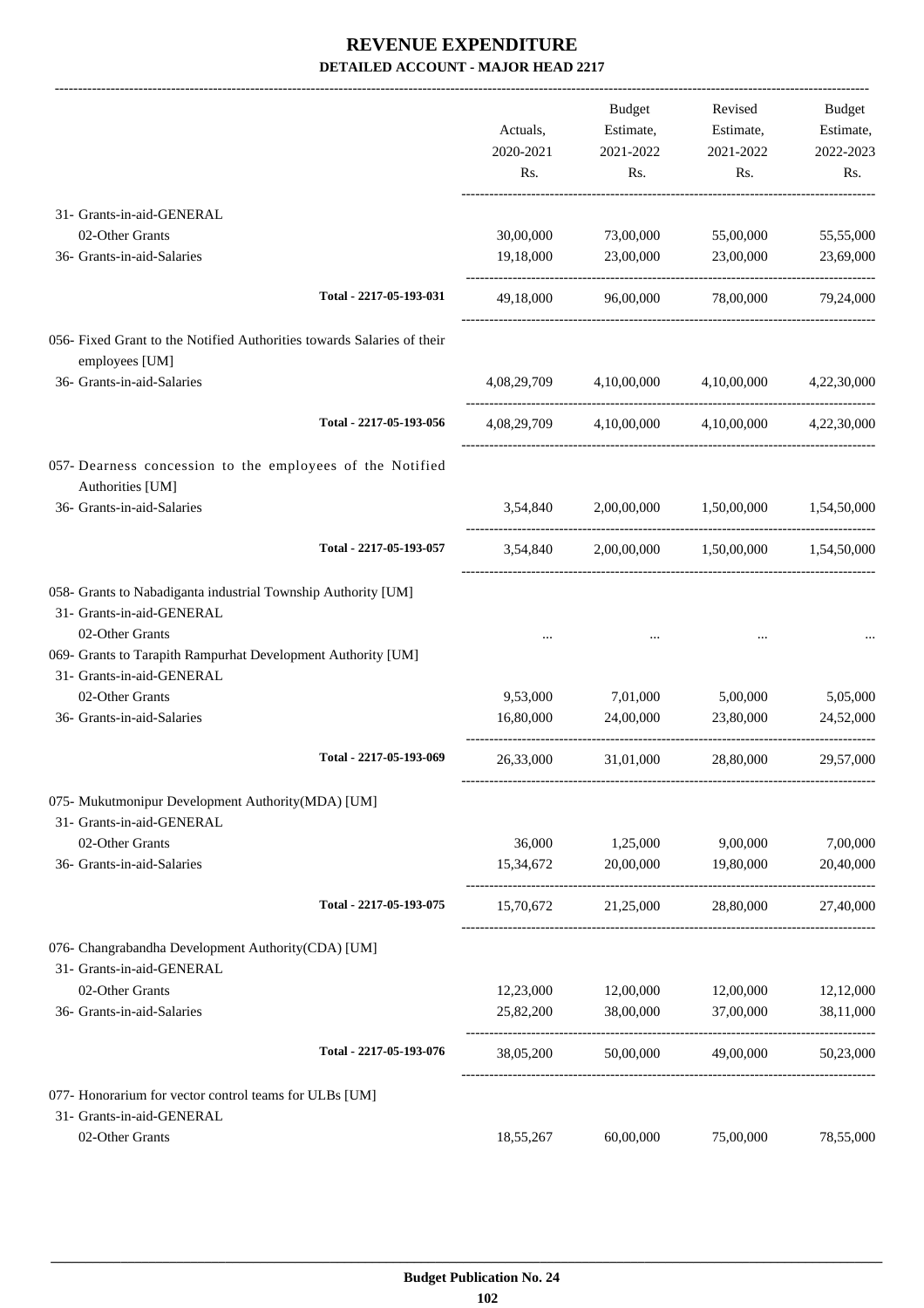|                                                                                       | Actuals,<br>2020-2021<br>Rs. | <b>Budget</b><br>Estimate,<br>2021-2022<br>Rs. | Revised<br>Estimate,<br>2021-2022<br>Rs.                  | <b>Budget</b><br>Estimate,<br>2022-2023<br>Rs. |
|---------------------------------------------------------------------------------------|------------------------------|------------------------------------------------|-----------------------------------------------------------|------------------------------------------------|
| Total - 2217-05-193-077                                                               | 18,55,267                    | 60,00,000                                      | 75,00,000                                                 | 78,55,000                                      |
| 078- Procurement of VBD(Larvicidal, IEC & Training) [UM]<br>31- Grants-in-aid-GENERAL |                              |                                                |                                                           |                                                |
| 02-Other Grants                                                                       | 11,14,811                    | 15,00,000                                      | 60,00,000                                                 | 20,20,000                                      |
| Total - 2217-05-193-078                                                               | 11,14,811                    | 15,00,000                                      | 60,00,000                                                 | 20,20,000                                      |
| 080- Gazaldoba Development Authority [UM]                                             |                              |                                                |                                                           |                                                |
| 31- Grants-in-aid-GENERAL                                                             |                              |                                                |                                                           |                                                |
| 02-Other Grants                                                                       | $\cdots$                     | $\ldots$                                       | 7,00,000                                                  | 8,00,000                                       |
| 36- Grants-in-aid-Salaries                                                            |                              | 7,00,000                                       | 35,10,000                                                 | 45,36,000                                      |
| Total - 2217-05-193-080                                                               | $\ldots$                     | 7,00,000                                       | 42,10,000                                                 | 53,36,000                                      |
| 086- Grants to Birsingha Development Authority (BSDA) [UM]                            |                              |                                                |                                                           |                                                |
| 31- Grants-in-aid-GENERAL<br>02-Other Grants                                          |                              |                                                |                                                           |                                                |
| 36- Grants-in-aid-Salaries                                                            | $\cdots$                     | 20,000<br>1,00,000                             | 9,00,000<br>8,00,000                                      | 9,21,000<br>8,20,000                           |
|                                                                                       |                              |                                                |                                                           |                                                |
| Total - 2217-05-193-086                                                               | $\cdots$                     | 1,20,000                                       | 17,00,000                                                 | 17,41,000                                      |
| 091- Mohabani Development Authority (MBDA) [UM]                                       |                              |                                                |                                                           |                                                |
| 31- Grants-in-aid-GENERAL                                                             |                              |                                                |                                                           |                                                |
| 02-Other Grants                                                                       |                              |                                                |                                                           |                                                |
| 36- Grants-in-aid-Salaries                                                            |                              |                                                |                                                           |                                                |
| <b>Total - Administrative Expenditure</b>                                             |                              | 80,59,84,569 94,42,01,000 94,68,80,000         |                                                           | 98,83,81,000                                   |
| <b>State Development Schemes</b>                                                      |                              |                                                |                                                           |                                                |
| 006- Development of Notified Areas [UM]                                               |                              |                                                |                                                           |                                                |
| 35- Grants for creation of Capital Assets                                             | 1,69,04,000                  | 20,00,00,000                                   |                                                           | 6,66,67,000 14,00,00,000                       |
| Total - 2217-05-193-006                                                               |                              |                                                | $1,69,04,000$ $20,00,00,000$ $6,66,67,000$ $14,00,00,000$ |                                                |
| 007- Grants to Notified Authorities for ongoing schemes of earstwhile                 |                              |                                                |                                                           |                                                |
| BMS programmes [UM]<br>35- Grants for creation of Capital Assets                      | 2,39,00,000                  |                                                | 10,00,00,000 4,49,56,000                                  | 10,50,00,000                                   |
| Total - 2217-05-193-007                                                               |                              |                                                | 2,39,00,000 10,00,00,000 4,49,56,000 10,50,00,000         |                                                |
|                                                                                       |                              |                                                |                                                           |                                                |
| 017- Preparation of Land-Use Control Plan [UM]                                        |                              |                                                |                                                           |                                                |
| 31- Grants-in-aid-GENERAL<br>02-Other Grants                                          | 25,00,000                    | 1,00,00,000                                    | 33,33,000                                                 | 1,05,00,000                                    |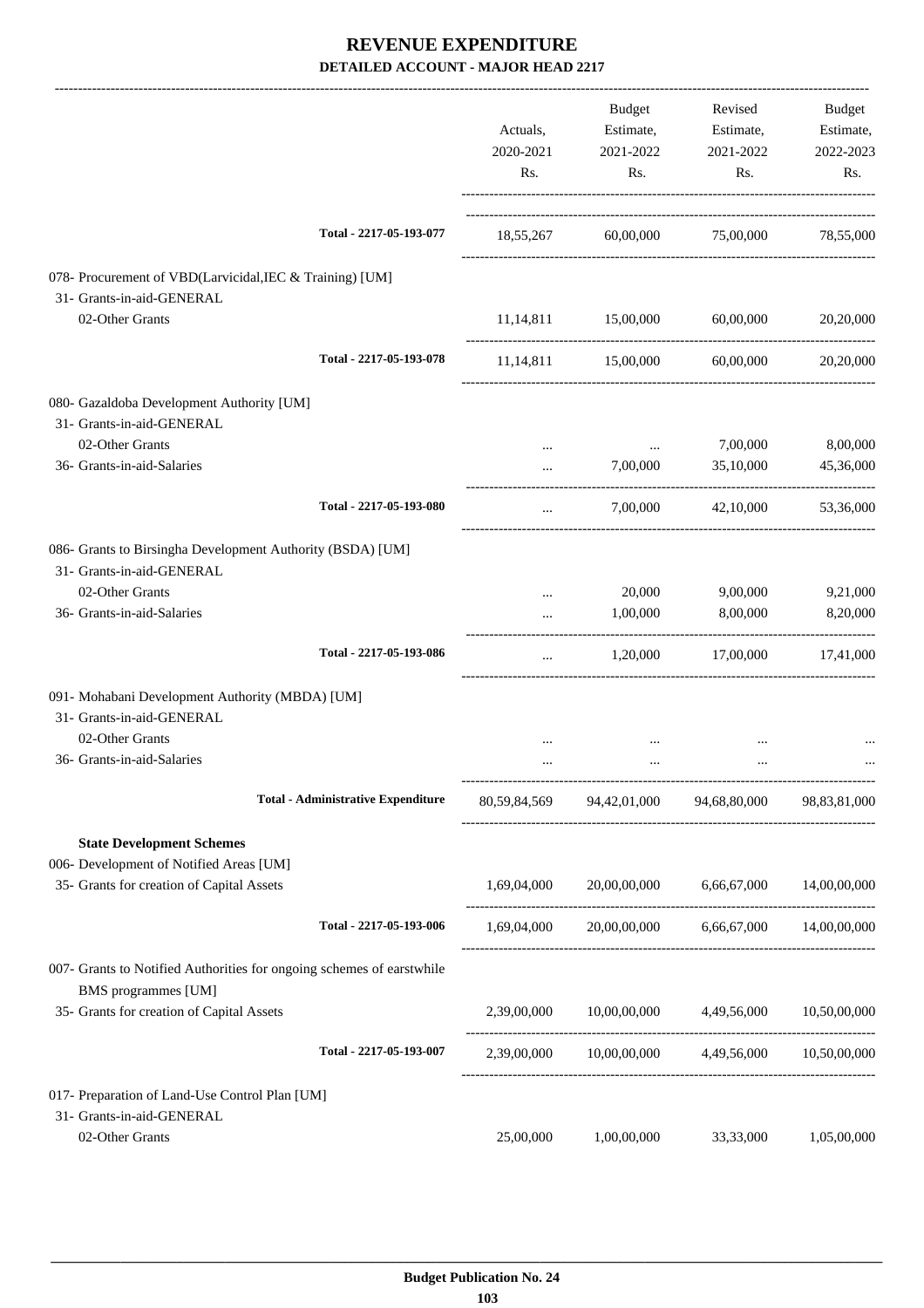|                                                                                                                                                                     | Actuals,<br>2020-2021<br>Rs. | Budget<br>Estimate,<br>2021-2022<br>Rs.             | Revised<br>Estimate,<br>2021-2022<br>Rs. | Budget<br>Estimate,<br>2022-2023<br>Rs. |
|---------------------------------------------------------------------------------------------------------------------------------------------------------------------|------------------------------|-----------------------------------------------------|------------------------------------------|-----------------------------------------|
| Total - 2217-05-193-017                                                                                                                                             |                              | 25,00,000 1,00,00,000 33,33,000 1,05,00,000         |                                          |                                         |
| 018- Grants to Urban Planning Development Authorities [UM]                                                                                                          |                              |                                                     |                                          |                                         |
| 31- Grants-in-aid-GENERAL                                                                                                                                           |                              |                                                     |                                          |                                         |
| 02-Other Grants                                                                                                                                                     |                              |                                                     |                                          |                                         |
| 35- Grants for creation of Capital Assets                                                                                                                           |                              | $\cdots$                                            |                                          |                                         |
| 023- Grants to Development Authority for ongoing schemes under the<br>erstwhile BMS Programme [UM]                                                                  |                              |                                                     |                                          |                                         |
| 31- Grants-in-aid-GENERAL                                                                                                                                           |                              |                                                     |                                          |                                         |
| 02-Other Grants                                                                                                                                                     |                              |                                                     |                                          |                                         |
| 025- Grants to HIT for Development of Howrah [UM]                                                                                                                   |                              |                                                     |                                          |                                         |
| 31- Grants-in-aid-GENERAL                                                                                                                                           |                              |                                                     |                                          |                                         |
| 02-Other Grants<br>029- Grants to development Authorities on account of One Time ACA                                                                                |                              |                                                     |                                          |                                         |
| [UM]                                                                                                                                                                |                              |                                                     |                                          |                                         |
| 35- Grants for creation of Capital Assets<br>030- Grants to New Town Kolkata Development Authority [UM]<br>31- Grants-in-aid-GENERAL                                |                              |                                                     |                                          |                                         |
| 02-Other Grants                                                                                                                                                     | 22,00,00,000                 |                                                     | 25,00,00,000 10,33,33,000 26,25,00,000   |                                         |
|                                                                                                                                                                     |                              |                                                     |                                          |                                         |
| Total - 2217-05-193-030                                                                                                                                             |                              | 22,00,00,000 25,00,00,000 10,33,33,000 26,25,00,000 |                                          |                                         |
| 032- West Bengal Urban Employment Scheme [UM]                                                                                                                       |                              |                                                     |                                          |                                         |
| 31- Grants-in-aid-GENERAL                                                                                                                                           |                              |                                                     |                                          |                                         |
| 02-Other Grants                                                                                                                                                     |                              | 40,13,000 2,00,00,000 66,67,000                     |                                          | 3.00.00.000                             |
| Total - 2217-05-193-032                                                                                                                                             |                              | 40,13,000 2,00,00,000 66,67,000 3,00,00,000         |                                          |                                         |
| 037- Grants to SLNA (HIDCO) & Other Development Authorities for<br>Infrastructure & Preparatory Work for Six Townships Project<br>[UM]<br>31- Grants-in-aid-GENERAL |                              |                                                     |                                          |                                         |
| 02-Other Grants                                                                                                                                                     | $\ddotsc$                    | $\cdots$                                            | $\cdots$                                 |                                         |
| 059- Employment Generation in Urban Areas(Notified Areas) [UM]<br>31- Grants-in-aid-GENERAL                                                                         |                              |                                                     |                                          |                                         |
| 02-Other Grants                                                                                                                                                     |                              |                                                     |                                          |                                         |
| 063- Grants to HIT for construction of a large park at Salkia and four                                                                                              |                              |                                                     |                                          |                                         |
| small parks at Makardah Road, Gadadhar Mistri Lane, Kasundia                                                                                                        |                              |                                                     |                                          |                                         |
| Road and Kankrapara Lane [UM]                                                                                                                                       |                              |                                                     |                                          |                                         |
| 31- Grants-in-aid-GENERAL                                                                                                                                           |                              |                                                     |                                          |                                         |
| 02-Other Grants                                                                                                                                                     | $\cdots$                     | $\cdots$                                            | $\cdots$                                 |                                         |
| 066- Grants to HIT for improvement of Roads & Drainage in North<br>and South Uluberia [UM]<br>31- Grants-in-aid-GENERAL                                             |                              |                                                     |                                          |                                         |
|                                                                                                                                                                     |                              |                                                     |                                          |                                         |
| 02-Other Grants                                                                                                                                                     | $\cdots$                     |                                                     |                                          |                                         |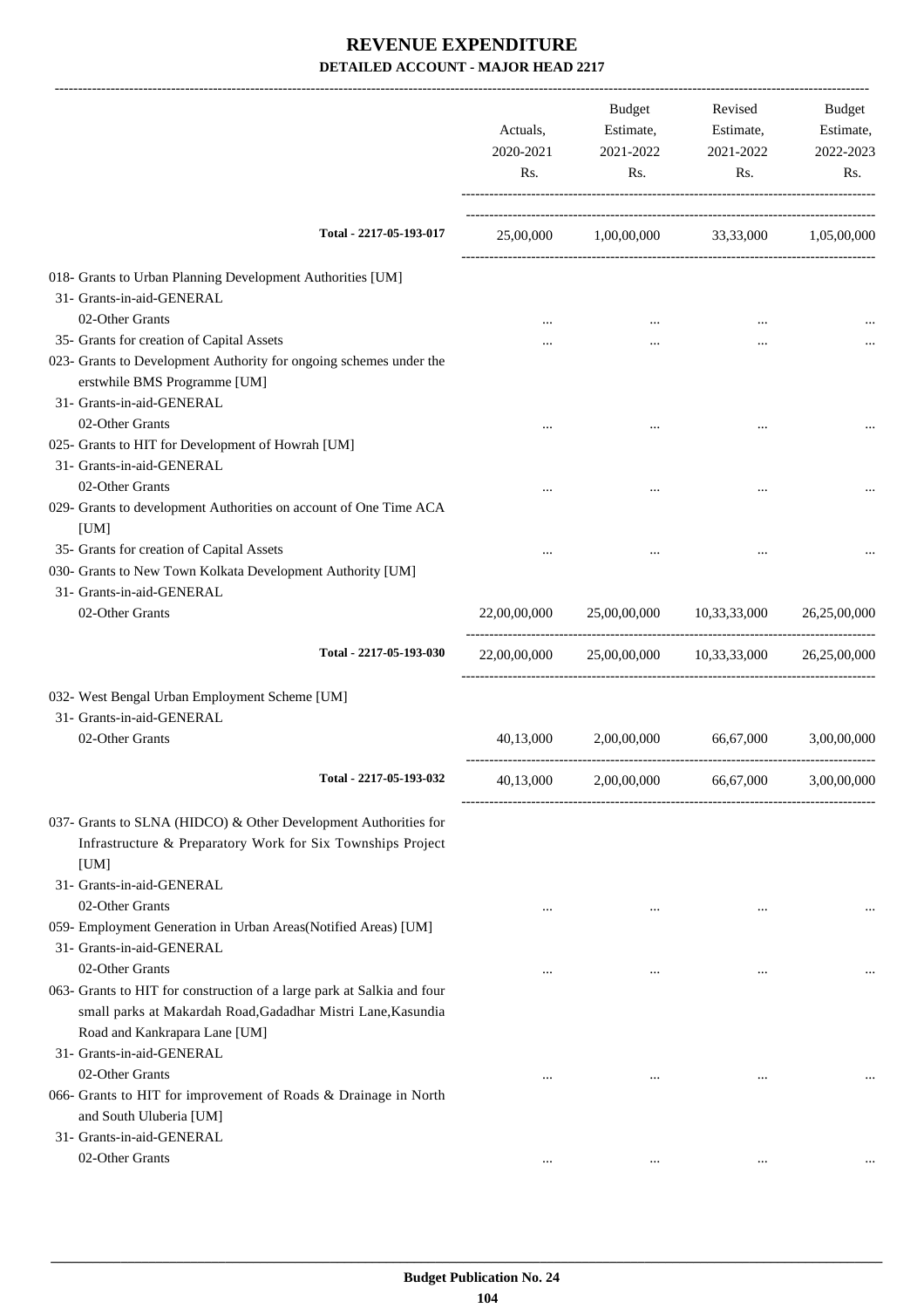|                                                                                                     | Actuals,<br>2020-2021<br>Rs. | Budget<br>Estimate,<br>2021-2022<br>Rs.         | Revised<br>Estimate,<br>2021-2022<br>Rs. | Budget<br>Estimate,<br>2022-2023<br>Rs. |
|-----------------------------------------------------------------------------------------------------|------------------------------|-------------------------------------------------|------------------------------------------|-----------------------------------------|
| 067- Grants to HIT for Construction/Renovation/Widening of Roads<br>and Drains in HIT Areas [UM]    |                              |                                                 |                                          |                                         |
| 31- Grants-in-aid-GENERAL                                                                           |                              |                                                 |                                          |                                         |
| 02-Other Grants                                                                                     |                              |                                                 |                                          |                                         |
| 068- Grants to HIT for construction of Bus Terminus/ Bus Stands in<br>HIT areas [UM]                |                              |                                                 |                                          |                                         |
| 31- Grants-in-aid-GENERAL                                                                           |                              |                                                 |                                          |                                         |
| 02-Other Grants<br>070- One time A.C.A. for Development of Siliguri and Jalpaiguri<br>[UM]          |                              |                                                 |                                          |                                         |
| 31- Grants-in-aid-GENERAL                                                                           |                              |                                                 |                                          |                                         |
| 02-Other Grants                                                                                     |                              |                                                 |                                          |                                         |
| 072- Grants to ADDA for Urban Infrastructure And Governance<br>Schemes under JNNURM [UM]            |                              |                                                 |                                          |                                         |
| 31- Grants-in-aid-GENERAL                                                                           |                              |                                                 |                                          |                                         |
| 02-Other Grants                                                                                     |                              |                                                 |                                          |                                         |
| 073- Grants to ADDA for BSUP Schemes under JNNURM [UM]                                              |                              |                                                 |                                          |                                         |
| 31- Grants-in-aid-GENERAL                                                                           |                              |                                                 |                                          |                                         |
| 02-Other Grants                                                                                     |                              |                                                 |                                          |                                         |
| 074- Grants to ADDA on Account of Grant Component of ACA for<br>UIGS under JNNURM (ACA) [UM]        |                              |                                                 |                                          |                                         |
| 31- Grants-in-aid-GENERAL                                                                           |                              |                                                 |                                          |                                         |
| 02-Other Grants                                                                                     |                              |                                                 |                                          |                                         |
| 079- Grants towards works undertaken by HIDCO and other township<br>projects [UM]                   |                              |                                                 |                                          |                                         |
| 35- Grants for creation of Capital Assets                                                           | 22,93,526                    |                                                 | 10,00,00,000 3,33,33,000                 | 10,50,00,000                            |
| Total - 2217-05-193-079                                                                             |                              | 22,93,526 10,00,00,000 3,33,33,000 10,50,00,000 | ------------------------                 |                                         |
| <b>Total - State Development Schemes</b>                                                            |                              | 26,96,10,526 68,00,00,000 25,82,89,000          |                                          | 65,30,00,000                            |
|                                                                                                     |                              |                                                 |                                          |                                         |
| <b>State Development Schemes</b><br>054- One time ACA for Urban Development Programme (ACA)<br>[UM] |                              |                                                 |                                          |                                         |
| 31- Grants-in-aid-GENERAL<br>02-Other Grants                                                        | $\cdots$                     | $\cdots$                                        | $\cdots$                                 |                                         |
| 055- Grants to Development Authority on account of One time ACA                                     |                              |                                                 |                                          |                                         |
| for Urban Development Programme (ACA) [UM]<br>31- Grants-in-aid-GENERAL                             |                              |                                                 |                                          |                                         |
| 02-Other Grants                                                                                     | $\cdots$                     | $\cdots$                                        | $\cdots$                                 |                                         |
| 061- Grants to KMDA for JBIC assisted Municipal SWM Scheme                                          |                              |                                                 |                                          |                                         |
| (State Share) (EAP) [UM]                                                                            |                              |                                                 |                                          |                                         |
| 31- Grants-in-aid-GENERAL                                                                           |                              |                                                 |                                          |                                         |
| 02-Other Grants                                                                                     | $\cdots$                     | $\cdots$                                        | $\cdots$                                 |                                         |
| 062- Grants to KMDA for JBIC assisted Municipal SWM Scheme<br>(EAP) [UM]                            |                              |                                                 |                                          |                                         |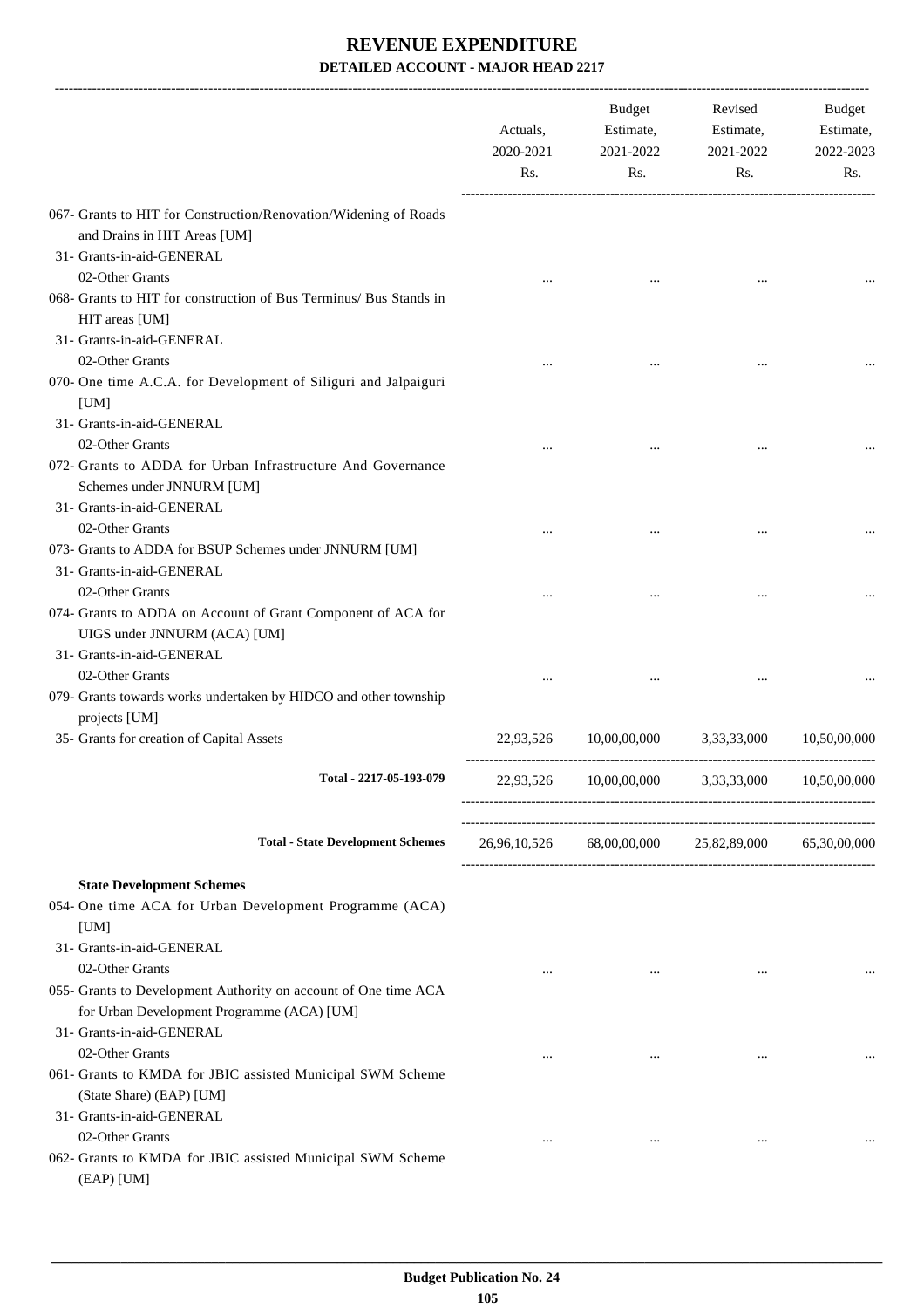|                                                                                                                                           | Actuals,<br>2020-2021<br>Rs. | Budget<br>Estimate,<br>2021-2022<br>Rs. | Revised<br>Estimate,<br>2021-2022<br>Rs.           | Budget<br>Estimate,<br>2022-2023<br>Rs. |
|-------------------------------------------------------------------------------------------------------------------------------------------|------------------------------|-----------------------------------------|----------------------------------------------------|-----------------------------------------|
| 31- Grants-in-aid-GENERAL<br>02-Other Grants                                                                                              | $\cdots$                     |                                         |                                                    |                                         |
| <b>State Development Schemes</b><br>034- National Urban Livelihood Mission (State Share) (OCASPS)<br>[UM]                                 |                              |                                         |                                                    |                                         |
| 31- Grants-in-aid-GENERAL<br>02-Other Grants                                                                                              |                              | 5,20,000 10,00,000                      |                                                    | $\ldots$ 1,00,00,000                    |
| Total - 2217-05-193-034                                                                                                                   | 5,20,000                     | 10,00,000                               |                                                    | $\ldots$ 1,00,00,000                    |
| 039- Pradhan Mantri Awas Yojana [Housing for All(Urban)] (State<br>Share) (OCASPS) [UM]                                                   |                              |                                         |                                                    |                                         |
| 35- Grants for creation of Capital Assets                                                                                                 |                              |                                         | 10,56,85,749 1,00,00,000 11,05,99,000              | 35,00,00,000                            |
| Total - 2217-05-193-039                                                                                                                   |                              |                                         | 10,56,85,749 1,00,00,000 11,05,99,000 35,00,00,000 |                                         |
| 060- Grants to the Notified Authorities for UIDSSMT & IHSDP<br>(State Share) (JNURM) [UM]<br>31- Grants-in-aid-GENERAL<br>02-Other Grants |                              |                                         |                                                    |                                         |
| 35- Grants for creation of Capital Assets                                                                                                 |                              | $\cdots$<br>$\mathbf{r}$                |                                                    |                                         |
| <b>Total - State Development Schemes</b>                                                                                                  |                              |                                         | 10,62,05,749 1,10,00,000 11,05,99,000 36,00,00,000 |                                         |
| <b>State Development Schemes (Central Assistance)</b><br>035- National Urban Livelihood Mission (Central Share) (OCASPS)<br>[UM]          |                              |                                         |                                                    |                                         |
| 31- Grants-in-aid-GENERAL<br>02-Other Grants                                                                                              | 7,80,000                     | 70,00,000                               | $\cdots$                                           | 73,50,000                               |
| Total - 2217-05-193-035                                                                                                                   | 7,80,000                     | 70,00,000                               | $\ddotsc$                                          | 73,50,000                               |
| 038- Pradhan Mantri Awas Yojana [Housing for All(Urban)] (Central<br>Share) (OCASPS) [UM]                                                 |                              |                                         |                                                    |                                         |
| 35- Grants for creation of Capital Assets                                                                                                 | $\cdots$                     |                                         | 2,00,00,000 7,81,61,000                            | 60,00,00,000                            |
| Total - 2217-05-193-038                                                                                                                   | $\cdots$                     |                                         | 2,00,00,000 7,81,61,000                            | 60,00,00,000                            |
| 083- Grants for formation of Local Area Plan (LAP) & Town<br>Planning Scheme (TPS) (OCASPS) [UM]<br>31- Grants-in-aid-GENERAL             |                              |                                         |                                                    |                                         |
| 02-Other Grants                                                                                                                           | 40,00,000                    | $\cdots$                                |                                                    |                                         |
| Total - 2217-05-193-083                                                                                                                   | 40,00,000                    | $\cdots$                                | $\cdots$                                           |                                         |
|                                                                                                                                           |                              |                                         |                                                    |                                         |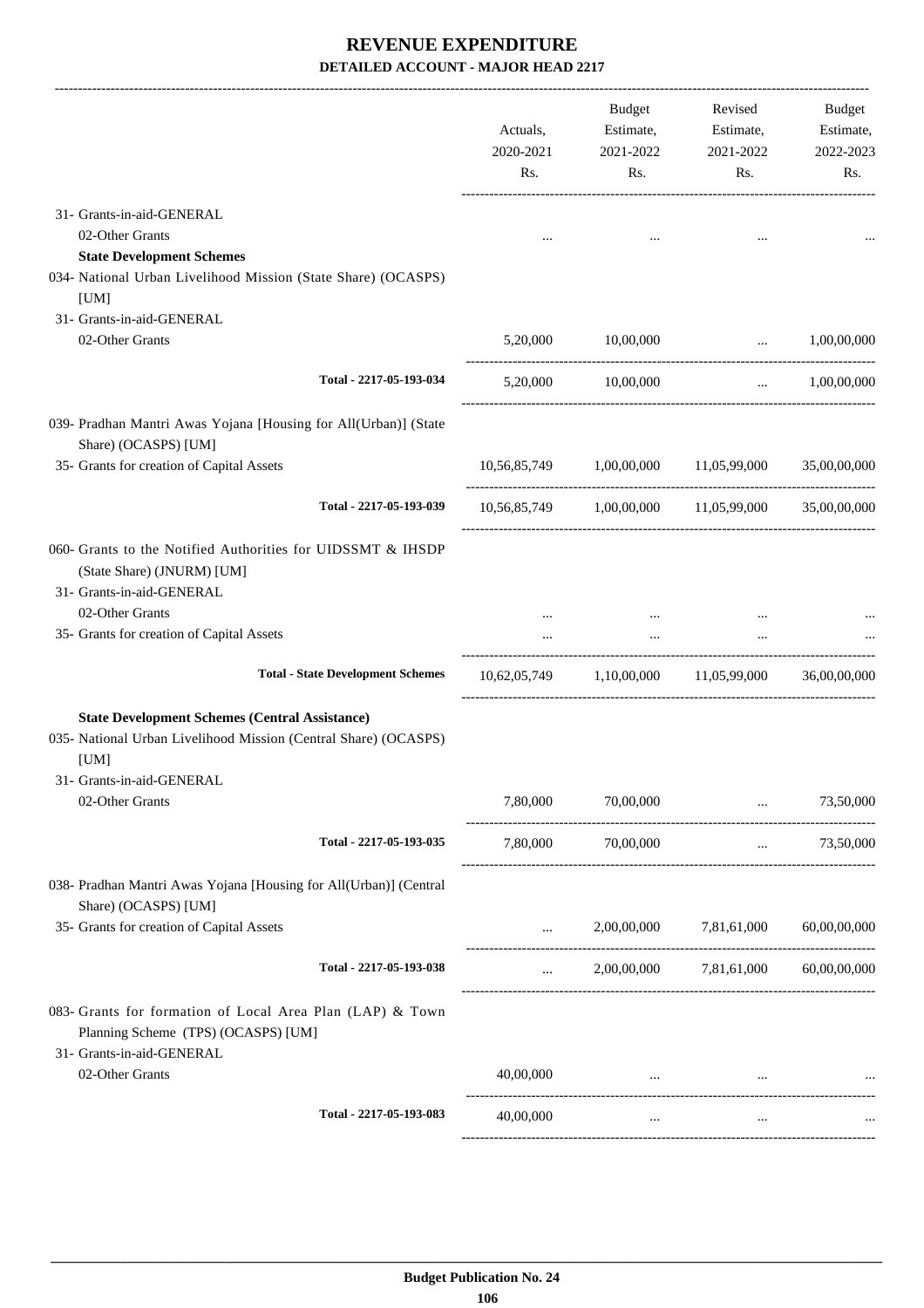|                                                                                                                                                  | Actuals,<br>2020-2021<br>Rs. | Budget<br>Estimate,<br>2021-2022<br>Rs.         | Revised<br>Estimate,<br>2021-2022<br>Rs. | Budget<br>Estimate,<br>2022-2023<br>Rs. |
|--------------------------------------------------------------------------------------------------------------------------------------------------|------------------------------|-------------------------------------------------|------------------------------------------|-----------------------------------------|
| <b>Total - State Development Schemes (Central Assistance)</b>                                                                                    | 47,80,000                    |                                                 | 2,70,00,000 7,81,61,000                  | 60,73,50,000                            |
| <b>State Development Schemes (Central Assistance)</b>                                                                                            |                              |                                                 |                                          |                                         |
| 026- Assistance to the ULBs as General Basic Grants as<br>recommended by the 14th Finance Commission (14th FC) (14-<br>FC-U) [UM]                |                              |                                                 |                                          |                                         |
| 31- Grants-in-aid-GENERAL<br>02-Other Grants                                                                                                     |                              |                                                 |                                          |                                         |
| 064- Assistance to Urban Local Bodies as general basic grant as<br>recommended by the 13th Finance Commission(13th F.C.) (13-<br>FC) [UM]        |                              |                                                 |                                          |                                         |
| 31- Grants-in-aid-GENERAL<br>02-Other Grants                                                                                                     |                              |                                                 |                                          |                                         |
| 065- Assistance to ULBs as general performance grant as<br>recommended by the 13th Finance Commission(13th F.C.). (13-<br>FC) [UM]               |                              |                                                 |                                          |                                         |
| 31- Grants-in-aid-GENERAL<br>02-Other Grants                                                                                                     |                              |                                                 |                                          |                                         |
| 071- Assistance to the ULBs as General Performance Grant as<br>recommended by 14th Finance Commission (14th FC) (14-FC-<br>$U)$ [UM]             |                              |                                                 |                                          |                                         |
| 31- Grants-in-aid-GENERAL                                                                                                                        |                              |                                                 |                                          |                                         |
| 02-Other Grants<br>081- Grant from Finance Commission for ULBs (FC) [UM]<br>31- Grants-in-aid-GENERAL                                            |                              |                                                 |                                          |                                         |
| 02-Other Grants                                                                                                                                  | 2,15,53,000                  | $\cdots$                                        |                                          |                                         |
| Total - 2217-05-193-081                                                                                                                          | 2,15,53,000                  | $\cdots$                                        | $\cdots$                                 |                                         |
| 082- Assistance to ULB's as Basic Grants (Untied) as recommended<br>by 15th Finance Commission (FC-XV) (15-FC) [UM]<br>31- Grants-in-aid-GENERAL |                              |                                                 |                                          |                                         |
| 02-Other Grants                                                                                                                                  |                              | 1,91,68,649 2,34,00,000 2,34,00,000 4,04,00,000 |                                          |                                         |
| Total - 2217-05-193-082                                                                                                                          |                              | 1,91,68,649 2,34,00,000 2,34,00,000 4,04,00,000 |                                          |                                         |
| 084- Assistance to the ULBs as Grants for Million Plus Cities under<br>the recommendation of 15th Finance Commission (FC-XV) (15-<br>FC) [UM]    |                              |                                                 |                                          |                                         |
| 31- Grants-in-aid-GENERAL<br>02-Other Grants                                                                                                     | 47,38,000                    | $\ldots$ 47,38,000                              |                                          |                                         |
| Total - 2217-05-193-084                                                                                                                          | 47,38,000                    | $\sim 10^{-10}$                                 | 47,38,000                                |                                         |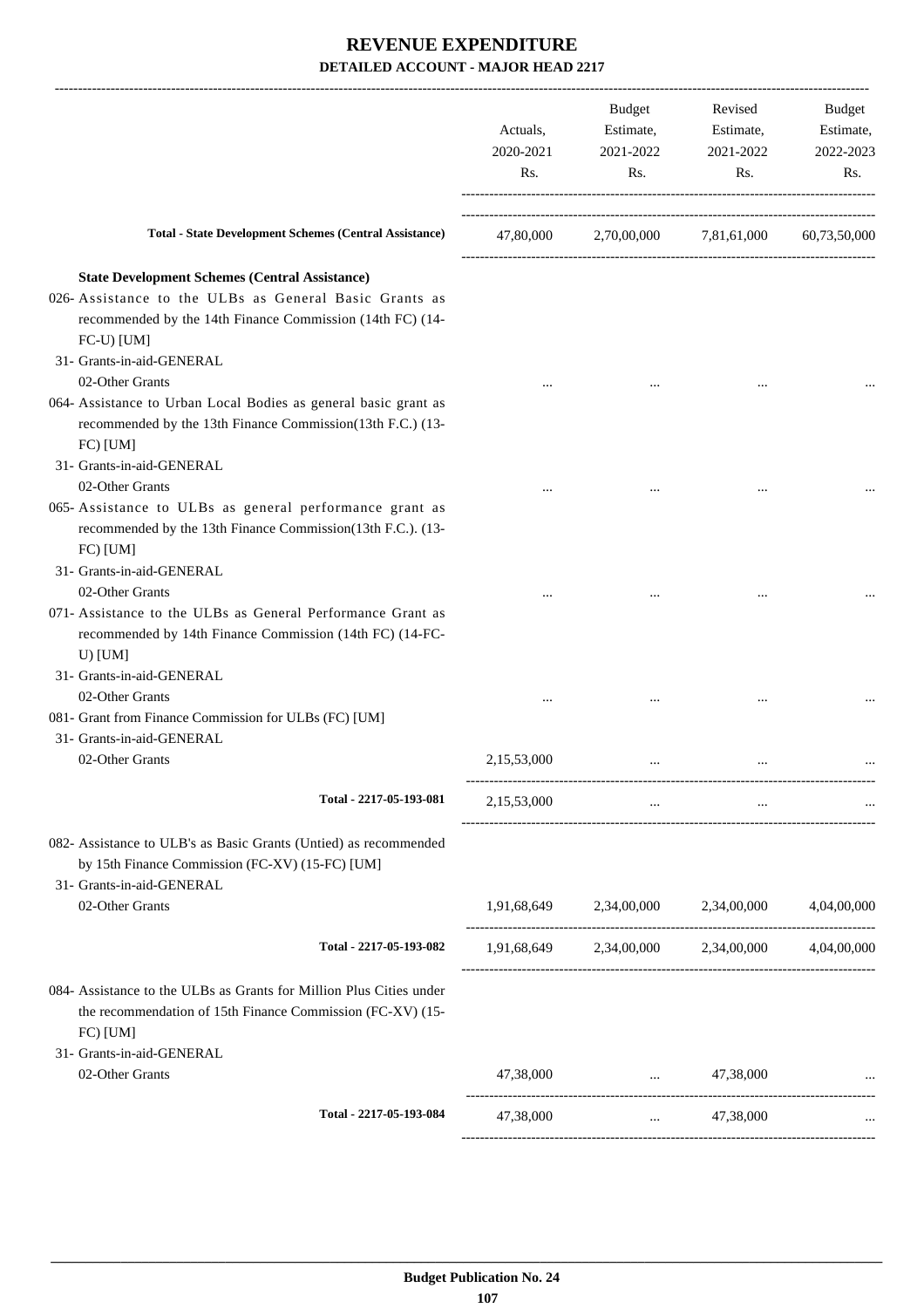|                                                                                                                                                                                         | Actuals,<br>2020-2021<br>Rs. | <b>Budget</b><br>Estimate,<br>2021-2022<br>Rs. | Revised<br>Estimate,<br>2021-2022<br>Rs.                            | Budget<br>Estimate,<br>2022-2023<br>Rs. |
|-----------------------------------------------------------------------------------------------------------------------------------------------------------------------------------------|------------------------------|------------------------------------------------|---------------------------------------------------------------------|-----------------------------------------|
| 085- Assistance to ULBs as Tied grants for Non-Million Plus Cities<br>under the recommendation of 15th Finance Commission (FC-<br>XV) (15-FC) [UM]                                      |                              |                                                |                                                                     |                                         |
| 31- Grants-in-aid-GENERAL<br>02-Other Grants                                                                                                                                            | 1,91,69,000                  | 3,50,00,000                                    | 1,75,00,000                                                         | 6,10,00,000                             |
| Total - 2217-05-193-085                                                                                                                                                                 |                              |                                                | 1,91,69,000 3,50,00,000 1,75,00,000                                 | 6,10,00,000                             |
| 087- Assistance for Air Quality Improvement for Barrackpore C.B.<br>under the recommendation of 15th Finance Commission (FC-<br>XV) (15-FC) [UM]<br>31- Grants-in-aid-GENERAL           |                              |                                                |                                                                     |                                         |
| 02-Other Grants                                                                                                                                                                         |                              | 24,00,000                                      | $\cdots$                                                            | 25,20,000                               |
| Total - 2217-05-193-087                                                                                                                                                                 | $\cdots$                     | 24,00,000                                      | $\cdots$                                                            | 25,20,000                               |
| 088- Assistance for Solid Waste Management & Sanitation for<br>Barracpore C.B. under the recommendation of 15th Finance<br>Commission (FC-XV) (15-FC) [UM]<br>31- Grants-in-aid-GENERAL |                              |                                                |                                                                     |                                         |
| 02-Other Grants                                                                                                                                                                         |                              | 48,00,000                                      | $\ddotsc$                                                           | 50,40,000                               |
| Total - 2217-05-193-088                                                                                                                                                                 | $\cdots$                     | 48,00,000                                      | $\cdots$                                                            | 50,40,000                               |
| 089- Assistance for Diagnostic Infrastructure to Urban PHCs under<br>recommendation of 15th Finance Commission (FC-XV) (15-FC)<br>[UM]                                                  |                              |                                                |                                                                     |                                         |
| 31- Grants-in-aid-GENERAL<br>02-Other Grants                                                                                                                                            |                              | 17,00,000                                      |                                                                     |                                         |
| Total - 2217-05-193-089                                                                                                                                                                 | $\cdots$                     | 17,00,000                                      | $\cdots$                                                            |                                         |
| 090- Assistance for Urban Health and Wellness Centres (UHWC)<br>under the recommendation of 15th Finance Commission (FC-<br>XV) (15-FC) [UM]                                            |                              |                                                |                                                                     |                                         |
| 31- Grants-in-aid-GENERAL<br>02-Other Grants                                                                                                                                            | $\cdots$                     |                                                | 1,73,00,000 1,21,00,000                                             | 1,21,00,000                             |
| Total - 2217-05-193-090                                                                                                                                                                 | $\cdots$                     |                                                | 1,73,00,000 1,21,00,000 1,21,00,000                                 |                                         |
|                                                                                                                                                                                         |                              |                                                |                                                                     |                                         |
| <b>Total - State Development Schemes (Central Assistance)</b>                                                                                                                           |                              |                                                | 6,46,28,649 8,46,00,000 5,77,38,000 12,10,60,000                    |                                         |
| Total - 2217-05-193                                                                                                                                                                     |                              |                                                | 125, 12, 09, 493 174, 68, 01, 000 145, 16, 67, 000 272, 97, 91, 000 |                                         |
|                                                                                                                                                                                         |                              |                                                |                                                                     |                                         |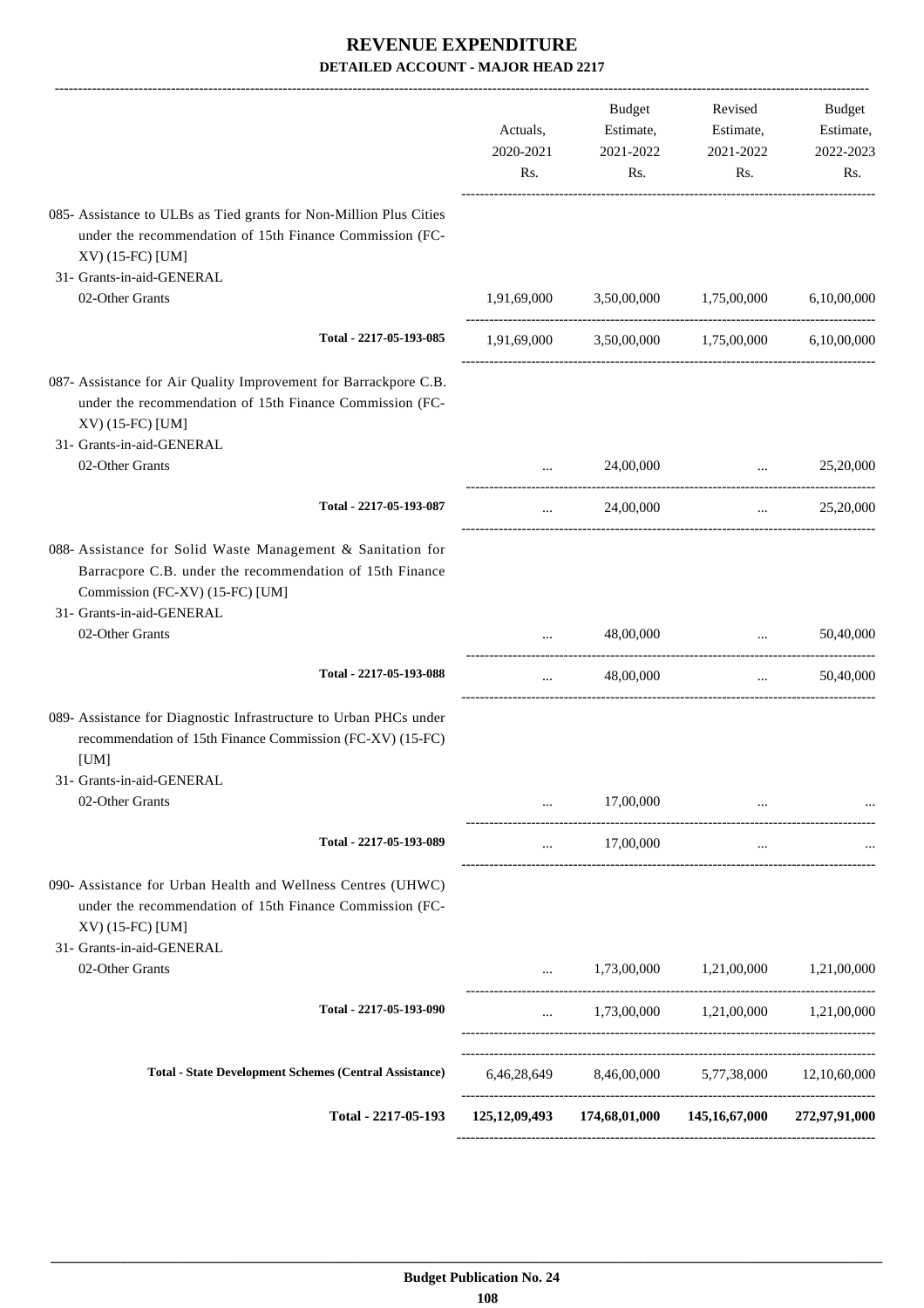|         |                  | <b>Budget</b> | Revised          | <b>Budget</b> |
|---------|------------------|---------------|------------------|---------------|
|         | Actuals,         | Estimate,     | Estimate,        | Estimate,     |
|         | 2020-2021        | 2021-2022     | 2021-2022        | 2022-2023     |
|         | Rs.              | Rs.           | Rs.              | Rs.           |
|         |                  |               |                  |               |
| Voted   | 125, 12, 09, 493 | 174,68,01,000 | 145, 16, 67, 000 | 272,97,91,000 |
| Charged |                  |               |                  | $\cdots$      |
|         |                  |               |                  |               |

#### **DETAILED ACCOUNT NO. 2217-05-789 - SPECIAL COMPONENT PLAN FOR SCHEDULED CASTES**

.

| 05 - OTHER URBAN DEVELOPMENT SCHEMES                               |                 |               |                           |               |
|--------------------------------------------------------------------|-----------------|---------------|---------------------------|---------------|
| 789- Special Component Plan for Scheduled Castes                   |                 |               |                           |               |
| <b>Administrative Expenditure</b>                                  |                 |               |                           |               |
| 038- Development of Municipal Areas [UM]                           |                 |               |                           |               |
| 31- Grants-in-aid-GENERAL                                          |                 |               |                           |               |
| 02-Other Grants                                                    |                 |               |                           | 1,000         |
| <b>Total - Administrative Expenditure</b>                          | $\cdots$        | $\cdots$      | $\cdots$                  | 1,000         |
| <b>State Development Schemes</b>                                   |                 |               |                           |               |
| 001- Development of Municipal Areas [UM]                           |                 |               |                           |               |
| 35- Grants for creation of Capital Assets                          |                 | $\cdots$      |                           |               |
| 002- Grants to Development Authority for ongoing schemes under the |                 |               |                           |               |
| erstwhile BMS Programme [UM]                                       |                 |               |                           |               |
| 31- Grants-in-aid-GENERAL                                          |                 |               |                           |               |
| 02-Other Grants                                                    |                 |               |                           |               |
| 004- Grants to HIT for Targetted Development Schemes [UM]          |                 |               |                           |               |
| 31- Grants-in-aid-GENERAL                                          |                 |               |                           |               |
| 02-Other Grants                                                    |                 |               |                           |               |
| 009- Grants for ongoing Schemes of erstwhile BMS Programme         |                 |               |                           |               |
| [UM]                                                               |                 |               |                           |               |
| 35- Grants for creation of Capital Assets                          | 14,33,85,000    |               | 20,00,00,000 11,22,29,000 | 21,00,00,000  |
| Total - 2217-05-789-009                                            | 14, 33, 85, 000 | 20,00,00,000  | 11,22,29,000              | 21,00,00,000  |
| 014- Grants to Urban Planning Development Authorities [UM]         |                 |               |                           |               |
| 31- Grants-in-aid-GENERAL                                          |                 |               |                           |               |
| 02-Other Grants                                                    |                 |               |                           |               |
| 015- Digha-Sankarpur Development Authority [UM]                    |                 |               |                           |               |
| 31- Grants-in-aid-GENERAL                                          |                 |               |                           |               |
| 02-Other Grants                                                    |                 |               | $\ddotsc$                 |               |
| 023- Construction/Re Development of Housing of the Urban Poor      |                 |               |                           |               |
| [UM]                                                               |                 |               |                           |               |
| 35- Grants for creation of Capital Assets                          | $\cdots$        |               |                           |               |
| 025- West Bengal Urban Employment Scheme [UM]                      |                 |               |                           |               |
| 31- Grants-in-aid-GENERAL                                          |                 |               |                           |               |
| 02-Other Grants                                                    | 44,29,68,000    | 120,00,00,000 | 72,40,28,000              | 100,00,00,000 |
| Total - 2217-05-789-025                                            | 44,29,68,000    | 120,00,00,000 | 72,40,28,000              | 100,00,00,000 |
| 036- Banglar Bari [UM]                                             |                 |               |                           |               |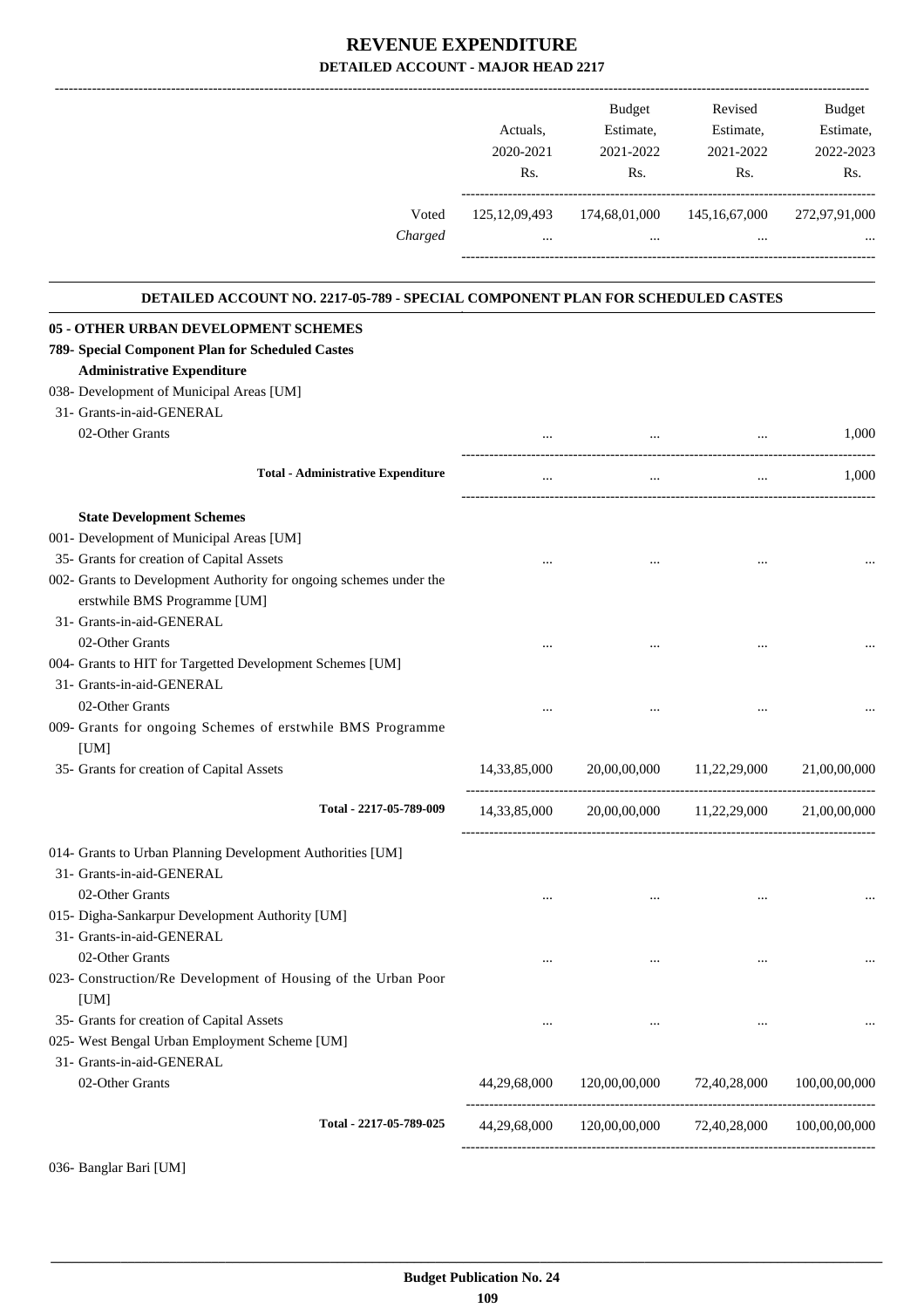|                                                                                                                                  |                  | Budget                      | Revised                                                      | Budget                |
|----------------------------------------------------------------------------------------------------------------------------------|------------------|-----------------------------|--------------------------------------------------------------|-----------------------|
|                                                                                                                                  | Actuals,         | Estimate,                   | Estimate,                                                    | Estimate,             |
|                                                                                                                                  | 2020-2021        | 2021-2022                   | 2021-2022                                                    | 2022-2023             |
|                                                                                                                                  | Rs.              | Rs.                         | Rs.                                                          | Rs.                   |
| 31- Grants-in-aid-GENERAL                                                                                                        |                  |                             |                                                              |                       |
| 02-Other Grants                                                                                                                  |                  | <b>Section</b> (1997)       | 30,00,000 40,00,000                                          | 1,50,00,000           |
| Total - 2217-05-789-036                                                                                                          | $\cdots$         |                             | 30,00,000 40,00,000 1,50,00,000                              |                       |
|                                                                                                                                  |                  |                             |                                                              |                       |
| <b>Total - State Development Schemes</b>                                                                                         |                  |                             | 58,63,53,000 140,30,00,000 84,02,57,000 122,50,00,000        |                       |
| <b>State Development Schemes</b>                                                                                                 |                  |                             |                                                              |                       |
| 029- National Urban Livelihood Mission (State Share) (OCASPS)<br>[UM]                                                            |                  |                             |                                                              |                       |
| 31- Grants-in-aid-GENERAL                                                                                                        |                  |                             |                                                              |                       |
| 02-Other Grants                                                                                                                  | 5, 14, 45, 333   | 2,00,00,000                 |                                                              | $\ldots$ 7,35,00,000  |
| Total - 2217-05-789-029                                                                                                          |                  | 5,14,45,333 2,00,00,000     |                                                              | $\ldots$ 7,35,00,000  |
| 034- Pradhan Mantri Awas Yojana [Housing for All(Urban)] (State                                                                  |                  |                             |                                                              |                       |
| Share) (OCASPS) [UM]<br>35- Grants for creation of Capital Assets                                                                |                  |                             | 64,71,19,020 20,00,00,000 275,00,00,000                      | 40,00,00,000          |
|                                                                                                                                  |                  |                             |                                                              |                       |
| Total - 2217-05-789-034                                                                                                          |                  |                             | $64,71,19,020$ $20,00,00,000$ $275,00,00,000$ $40,00,00,000$ |                       |
| <b>Total - State Development Schemes</b>                                                                                         |                  |                             | 69,85,64,353 22,00,00,000 275,00,00,000 47,35,00,000         |                       |
| <b>State Development Schemes (Central Assistance)</b><br>030- National Urban Livelihood Mission (Central Share) (OCASPS)<br>[UM] |                  |                             |                                                              |                       |
| 31- Grants-in-aid-GENERAL<br>02-Other Grants                                                                                     |                  | 7,71,68,000 7,30,00,000     |                                                              | $\ldots$ 16,28,50,000 |
| Total - 2217-05-789-030                                                                                                          |                  | 7,71,68,000 7,30,00,000     |                                                              | $\ldots$ 16,28,50,000 |
| 033- Pradhan Mantri Awas Yojana [Housing for All(Urban)] (Central<br>Share) (OCASPS) [UM]                                        |                  |                             |                                                              |                       |
| 35- Grants for creation of Capital Assets                                                                                        |                  | 10,03,20,000 43,00,00,000   | 181,00,00,000                                                | 100,00,00,000         |
| Total - 2217-05-789-033                                                                                                          |                  |                             | 10,03,20,000 43,00,00,000 181,00,00,000 100,00,00,000        |                       |
|                                                                                                                                  |                  |                             |                                                              |                       |
| <b>Total - State Development Schemes (Central Assistance)</b>                                                                    |                  |                             | 17,74,88,000 50,30,00,000 181,00,00,000 116,28,50,000        |                       |
| Total - 2217-05-789                                                                                                              |                  | 146,24,05,353 212,60,00,000 | 540,02,57,000                                                | 286, 13, 51, 000      |
| Voted                                                                                                                            | 146, 24, 05, 353 | 212,60,00,000               | 540,02,57,000                                                | 286, 13, 51, 000      |
| Charged                                                                                                                          |                  | $\cdots$                    |                                                              |                       |
|                                                                                                                                  |                  |                             |                                                              |                       |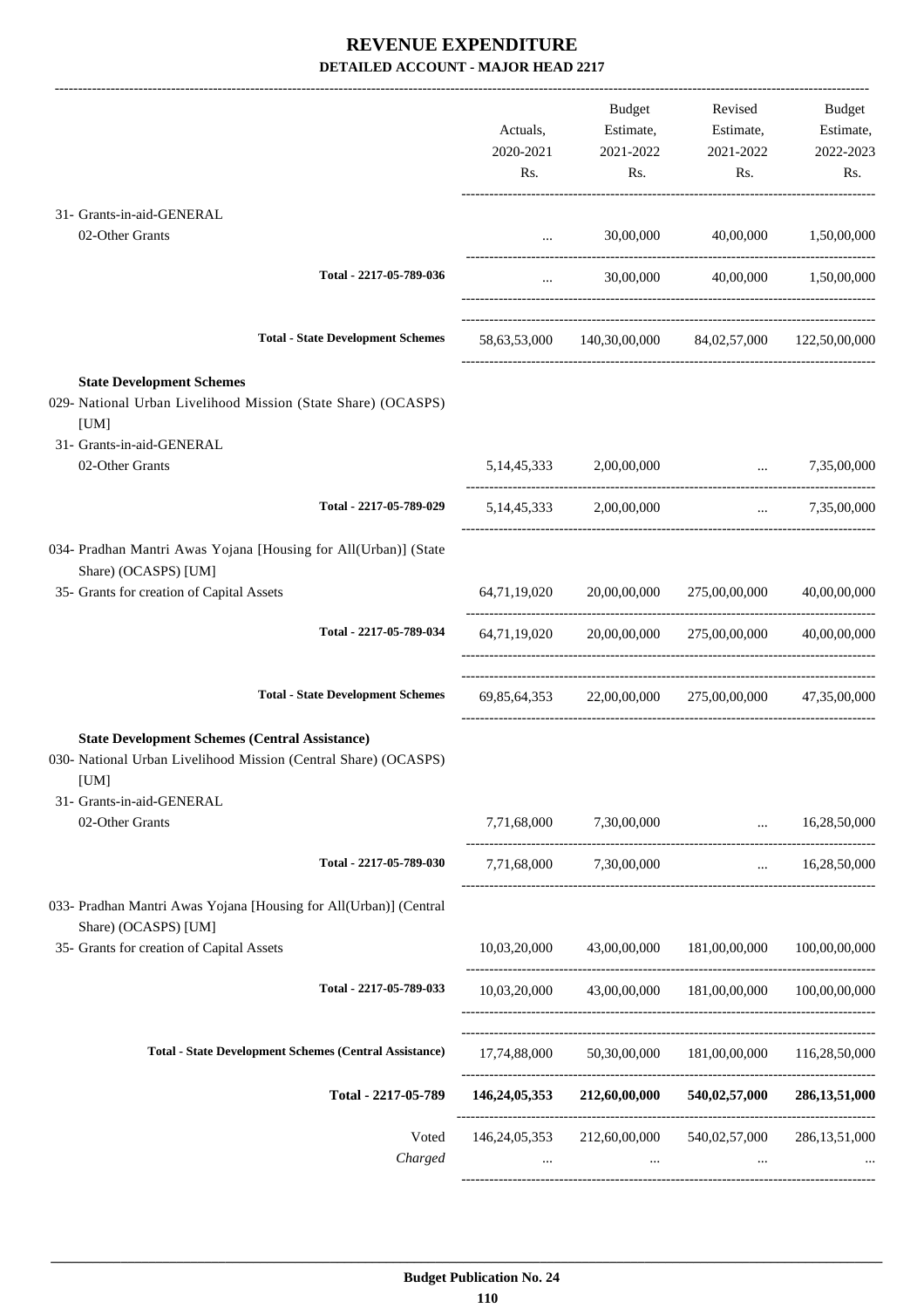|           | Budget    | Revised   | <b>Budget</b> |
|-----------|-----------|-----------|---------------|
| Actuals.  | Estimate, | Estimate, | Estimate,     |
| 2020-2021 | 2021-2022 | 2021-2022 | 2022-2023     |
| Rs.       | Rs.       | Rs.       | Rs.           |
|           |           |           |               |
|           |           |           |               |

|             | $\cdots$                                                                                          |                                                                                                                                                                                                                                                                                                                                                              |
|-------------|---------------------------------------------------------------------------------------------------|--------------------------------------------------------------------------------------------------------------------------------------------------------------------------------------------------------------------------------------------------------------------------------------------------------------------------------------------------------------|
|             |                                                                                                   |                                                                                                                                                                                                                                                                                                                                                              |
|             |                                                                                                   |                                                                                                                                                                                                                                                                                                                                                              |
|             |                                                                                                   |                                                                                                                                                                                                                                                                                                                                                              |
|             |                                                                                                   |                                                                                                                                                                                                                                                                                                                                                              |
|             |                                                                                                   |                                                                                                                                                                                                                                                                                                                                                              |
|             |                                                                                                   |                                                                                                                                                                                                                                                                                                                                                              |
|             |                                                                                                   |                                                                                                                                                                                                                                                                                                                                                              |
|             |                                                                                                   |                                                                                                                                                                                                                                                                                                                                                              |
|             |                                                                                                   |                                                                                                                                                                                                                                                                                                                                                              |
|             |                                                                                                   |                                                                                                                                                                                                                                                                                                                                                              |
|             |                                                                                                   |                                                                                                                                                                                                                                                                                                                                                              |
|             |                                                                                                   |                                                                                                                                                                                                                                                                                                                                                              |
|             |                                                                                                   |                                                                                                                                                                                                                                                                                                                                                              |
|             |                                                                                                   |                                                                                                                                                                                                                                                                                                                                                              |
|             |                                                                                                   |                                                                                                                                                                                                                                                                                                                                                              |
|             |                                                                                                   |                                                                                                                                                                                                                                                                                                                                                              |
|             |                                                                                                   |                                                                                                                                                                                                                                                                                                                                                              |
| 98,32,000   |                                                                                                   | 1,50,00,000                                                                                                                                                                                                                                                                                                                                                  |
|             |                                                                                                   | 1,50,00,000                                                                                                                                                                                                                                                                                                                                                  |
|             |                                                                                                   |                                                                                                                                                                                                                                                                                                                                                              |
|             |                                                                                                   |                                                                                                                                                                                                                                                                                                                                                              |
|             | 25,26,84,000                                                                                      | 35,00,00,000                                                                                                                                                                                                                                                                                                                                                 |
|             |                                                                                                   |                                                                                                                                                                                                                                                                                                                                                              |
|             |                                                                                                   |                                                                                                                                                                                                                                                                                                                                                              |
| 8,92,76,680 |                                                                                                   | 36,50,00,000                                                                                                                                                                                                                                                                                                                                                 |
|             | $\cdots$ . The same state $\cdots$<br>40,00,000<br>98,32,000 40,00,000<br>7,94,44,680 8,00,00,000 | $12,42,20,500$ $28,00,00,000$ $17,03,67,000$ $27,00,00,000$<br>12,42,20,500 28,00,00,000 17,03,67,000 27,00,00,000<br>20,00,000 26,67,000 1,00,00,000<br>20,00,000 26,67,000 1,00,00,000<br>12,42,20,500 28,20,00,000 17,30,34,000 28,00,00,000<br><b>Contract Contract</b><br>7,94,44,680 8,00,00,000 25,26,84,000 35,00,00,000<br>8,40,00,000 25,26,84,000 |

017- National Urban Livelihood Mission (Central Share) (OCASPS) [UM]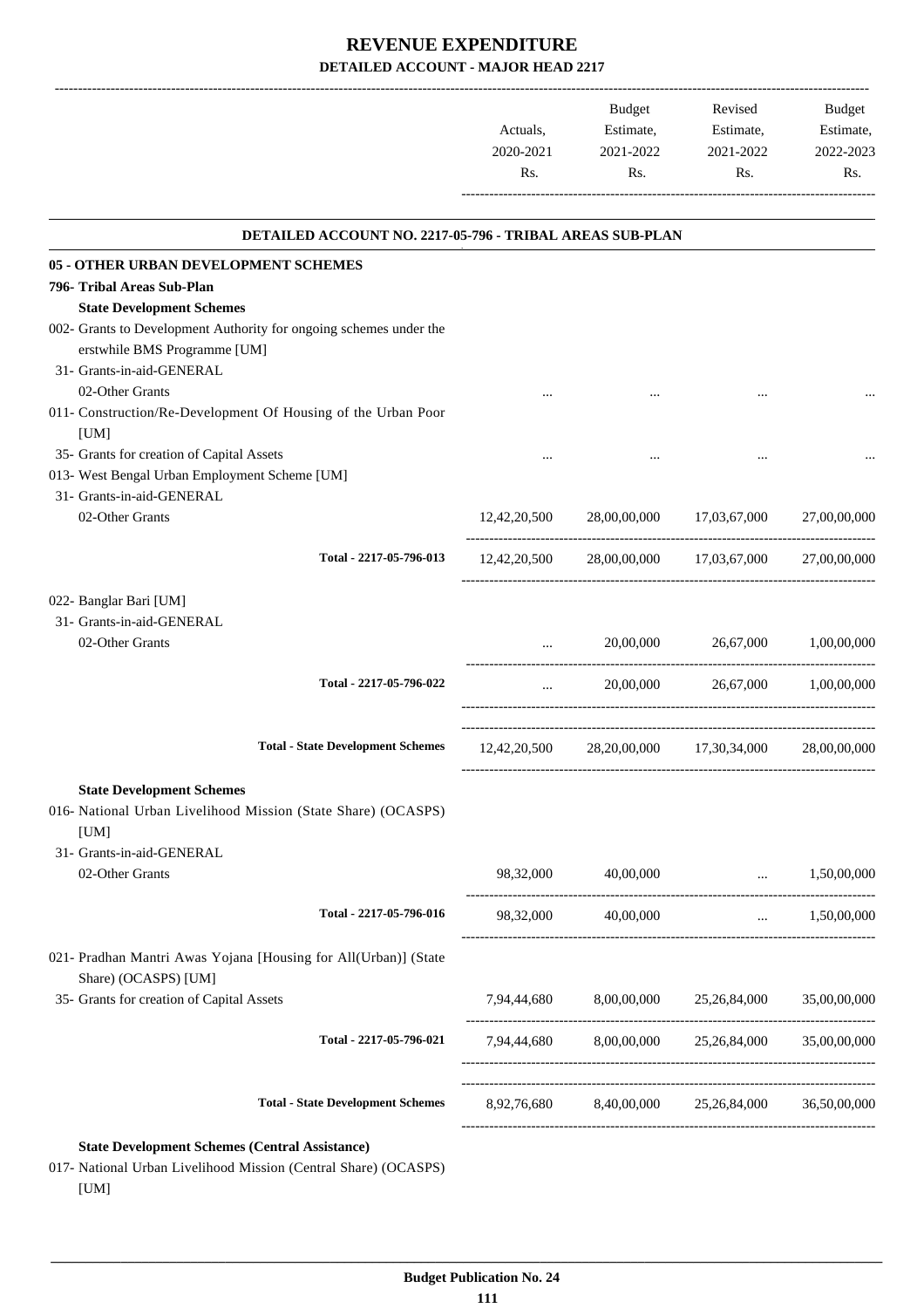-------------------------------------------------------------------------------------------------------------------------------------------------------------------------------

|                                                                                           |           | <b>Budget</b>                                        | Revised              | <b>Budget</b> |
|-------------------------------------------------------------------------------------------|-----------|------------------------------------------------------|----------------------|---------------|
|                                                                                           | Actuals,  | Estimate,                                            | Estimate,            | Estimate,     |
|                                                                                           | 2020-2021 | 2021-2022                                            | 2021-2022            | 2022-2023     |
|                                                                                           | Rs.       | Rs.                                                  | Rs.                  | Rs.           |
| 31- Grants-in-aid-GENERAL                                                                 |           |                                                      |                      |               |
| 02-Other Grants                                                                           |           | 1,47,48,000 2,00,00,000                              | $\ldots$ 2,10,00,000 |               |
| Total - 2217-05-796-017                                                                   |           | 1,47,48,000 2,00,00,000                              | $\ldots$ 2,10,00,000 |               |
| 020- Pradhan Mantri Awas Yojana [Housing for All(Urban)] (Central<br>Share) (OCASPS) [UM] |           |                                                      |                      |               |
| 35- Grants for creation of Capital Assets                                                 |           | 73,80,000 20,00,00,000 17,87,64,000 85,00,00,000     |                      |               |
| Total - 2217-05-796-020                                                                   |           | 73,80,000 20,00,00,000 17,87,64,000 85,00,00,000     |                      |               |
| <b>Total - State Development Schemes (Central Assistance)</b>                             |           | 2,21,28,000 22,00,00,000 17,87,64,000 87,10,00,000   |                      |               |
| Total - 2217-05-796                                                                       |           | 23,56,25,180 58,60,00,000 60,44,82,000 151,60,00,000 |                      |               |
| Voted                                                                                     |           | 23,56,25,180 58,60,00,000 60,44,82,000 151,60,00,000 |                      |               |
| Charged                                                                                   | $\cdots$  | $\cdots$                                             | $\cdots$             |               |
|                                                                                           |           |                                                      |                      |               |

#### **DETAILED ACCOUNT NO. 2217-05-797 - TRANSFER TO RESERVE FUND/DEPOSIT ACCOUNT .**

.

.

| 05 - OTHER URBAN DEVELOPMENT SCHEMES                                  |          |          |      |
|-----------------------------------------------------------------------|----------|----------|------|
| 797- Transfer to Reserve Fund/Deposit Account                         |          |          |      |
| <b>State Development Schemes</b>                                      |          |          |      |
| 001- West Bengal Compensatory Entry Tax Fund (WBCETF)<br>(WBETF) [UM] |          |          |      |
| 63- Inter-Account Transfer                                            |          |          | <br> |
| Total - 2217-05-797                                                   |          | $\cdots$ | <br> |
|                                                                       |          |          |      |
| Voted                                                                 | $\cdots$ |          | <br> |
| Charged                                                               |          |          | <br> |
|                                                                       |          |          |      |

#### **DETAILED ACCOUNT NO. 2217-80-001 - DIRECTION AND ADMINISTRATION .**

| 80 - GENERAL                       |              |              |              |              |
|------------------------------------|--------------|--------------|--------------|--------------|
| 001- Direction and Administration  |              |              |              |              |
| <b>Administrative Expenditure</b>  |              |              |              |              |
| 001- Municipal Administration [UM] |              |              |              |              |
| 01- Salaries                       |              |              |              |              |
| $01-Pav$                           | 14,73,07,340 | 15,36,76,000 | 14,95,00,000 | 15,39,85,000 |
| 14-Grade Pay                       |              | $\cdots$     | $\cdots$     | $\cdots$     |
| 02-Dearness Allowance              | 11,99,159    | 52,00,000    | 55,00,000    | 68,00,000    |
| 03-House Rent Allowance            | 1,39,64,415  | 1,46,26,000  | 1,42,74,000  | 1,47,02,000  |
| 04-Ad hoc Bonus                    | $\cdots$     | $\cdots$     | $\cdots$     | $\cdots$     |
| 05-Interim Relief                  |              | $\cdots$     | $\cdots$     | $\cdots$     |
| 07-Other Allowances                | 2,55,526     | 1.86,000     | 2,80,000     | 2,89,000     |
|                                    |              |              |              |              |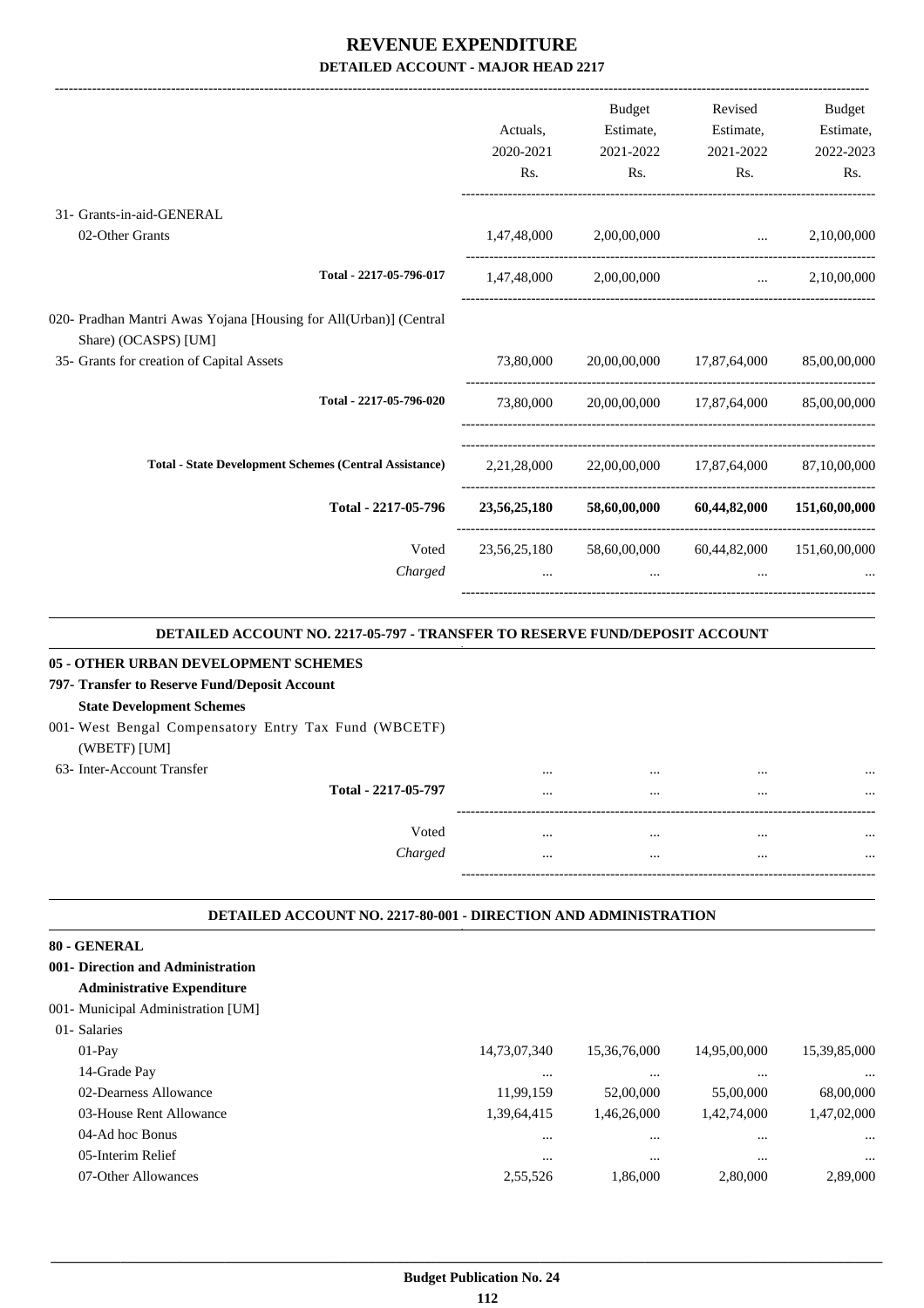|                                                | Actuals,       | Budget<br>Estimate, | Revised<br>Estimate,                                | Budget<br>Estimate, |
|------------------------------------------------|----------------|---------------------|-----------------------------------------------------|---------------------|
|                                                | 2020-2021      | 2021-2022           | 2021-2022                                           | 2022-2023           |
|                                                | Rs.            | Rs.                 | Rs.                                                 | Rs.                 |
| 11-Compensatory Allowance                      | 1,20,000       | 1,25,000            | 1,25,000                                            | 1,29,000            |
| 12-Medical Allowance                           | 78,823         | 82,000              | 90,000                                              | 92,000              |
| Total - 2217-80-001-001-01                     |                |                     | 16,29,25,263 17,38,95,000 16,97,69,000 17,59,97,000 |                     |
| 02- Wages                                      | 6, 21, 36, 763 | 6,05,64,000         | 7,50,00,000                                         | 7,72,50,000         |
| 07- Medical Reimbursements                     | 51,007         | 73,000              | 73,000                                              | 74,000              |
| 11- Travel Expenses                            | 6,445          | 45,000              | 3,50,000                                            | 3,57,000            |
| 12- Medical Reimbursements under WBHS 2008     | 4,58,583       | 4,50,000            | 4,50,000                                            | 4,59,000            |
| 13- Office Expenses                            |                |                     |                                                     |                     |
| 01-Electricity                                 | $\cdots$       | 50,000              | 20,000                                              | 21,000              |
| 02-Telephone                                   | 8,248          | 15,000              | 15,000                                              | 15,000              |
| 03-Maintenance / P.O.L. for Office Vehicles    | 14,000         | 10,000              | 10,000                                              | 11,000              |
| 04-Other Office Expenses                       | 1,66,139       | 3,10,000            | 3,00,000                                            | 3,06,000            |
| Total - 2217-80-001-001-13                     |                |                     | 1,88,387 3,85,000 3,45,000                          | 3,53,000            |
| 50- Other Charges                              |                |                     | 1,90,661 3,50,000 3,40,000 3,51,000                 |                     |
| Total - 2217-80-001-001                        |                |                     | 22,59,57,109 23,57,62,000 24,63,27,000 25,48,41,000 |                     |
| 002- Directorate of Municipal Engineering [UM] |                |                     |                                                     |                     |
| 01- Salaries                                   |                |                     |                                                     |                     |
| 01-Pay                                         | 26,68,01,102   | 27,79,97,000        | 27,20,00,000                                        | 28,01,60,000        |
| 14-Grade Pay                                   |                | $\cdots$            | $\cdots$                                            |                     |
| 02-Dearness Allowance                          | 17,38,023      | 87,00,000           | 1,00,00,000                                         | 1,40,00,000         |
| 03-House Rent Allowance                        | 2,75,65,498    | 2,95,61,000         | 2,87,00,000                                         | 2,95,61,000         |
| 04-Ad hoc Bonus                                | 7,83,632       | 7,90,000            | 7,90,000                                            | 8,00,000            |
| 07-Other Allowances                            | 4,91,337       | 7,50,000            | 7,20,000                                            | 7,50,000            |
| 11-Compensatory Allowance                      | 72,000         | 85,000              | 85,000                                              | 88,000              |
| 12-Medical Allowance                           | 2,21,831       | 2,30,000            | 2,26,000                                            | 2,31,000            |
| Total - 2217-80-001-002-01                     |                |                     | 29,76,73,423 31,81,13,000 31,25,21,000 32,55,90,000 |                     |
| 02- Wages                                      | 13,59,702      | 15,76,000           | 28,00,000                                           | 28,84,000           |
| 07- Medical Reimbursements                     | 6,792          | 70,000              | 70,000                                              | 71,000              |
| 11- Travel Expenses                            | 4,72,301       | 6,50,000            | 6,00,000                                            | 6,12,000            |
| 12- Medical Reimbursements under WBHS 2008     | 16,43,799      | 22,20,000           | 22,20,000                                           | 22,64,000           |
| 13- Office Expenses                            |                |                     |                                                     |                     |
| 01-Electricity                                 | 7,66,299       | 9,01,000            | 8,30,000                                            | 8,47,000            |
| 02-Telephone                                   | 5,26,463       | 5,34,000            | 5,34,000                                            | 5,45,000            |
| 03-Maintenance / P.O.L. for Office Vehicles    | 64,02,450      | 72,00,000           | 72,00,000                                           | 73,44,000           |
| 04-Other Office Expenses                       | 54,03,021      | 61,00,000           | 61,00,000                                           | 62,22,000           |
| Total - 2217-80-001-002-13                     |                |                     | 1,30,98,233 1,47,35,000 1,46,64,000 1,49,58,000     |                     |
| 14- Rents, Rates and Taxes                     | 25,95,640      | 26,21,000           | 26,22,000                                           | 26,74,000           |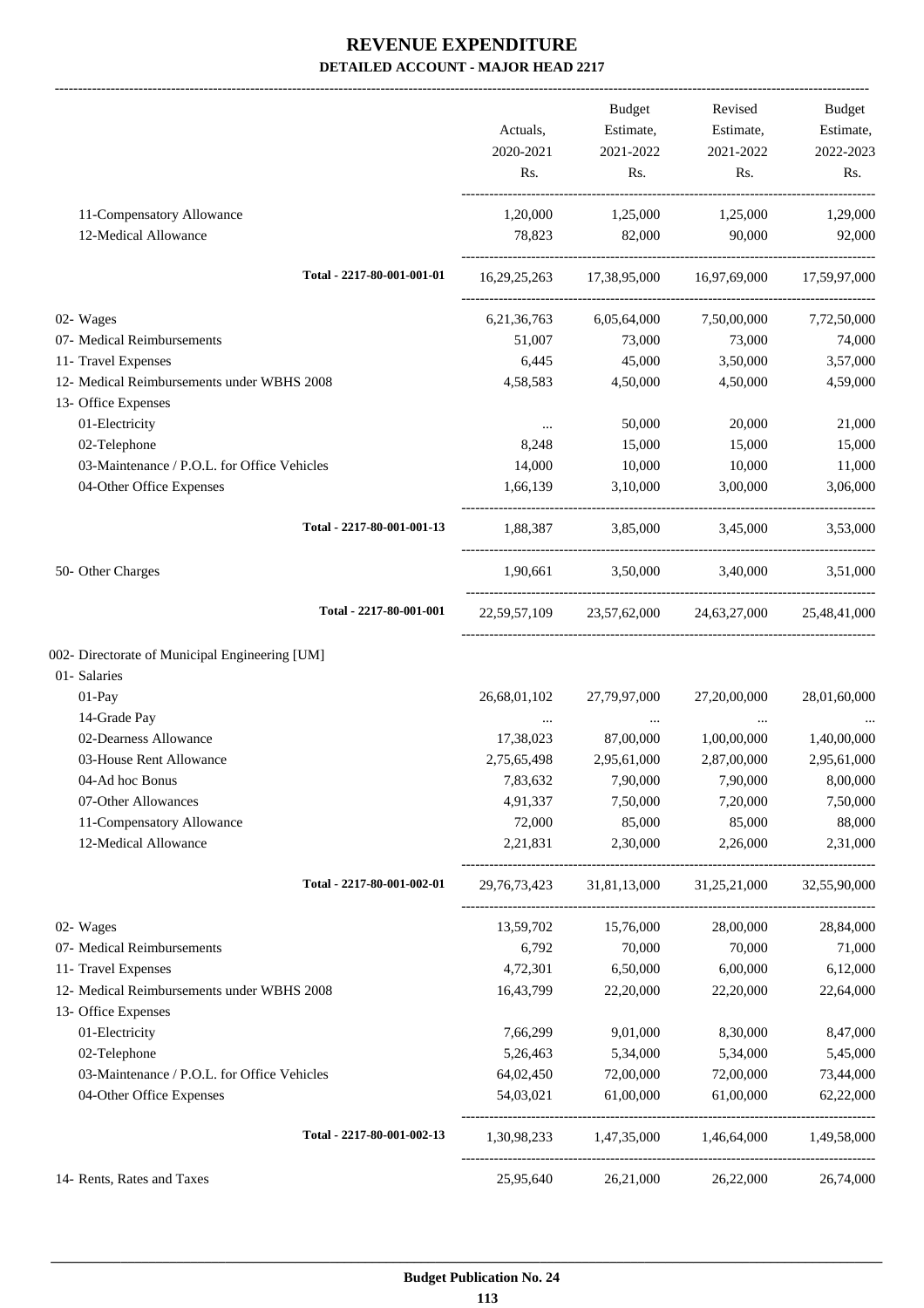|                                                                   |                  | <b>Budget</b>    | Revised                             | Budget           |
|-------------------------------------------------------------------|------------------|------------------|-------------------------------------|------------------|
|                                                                   | Actuals,         | Estimate,        | Estimate,                           | Estimate,        |
|                                                                   | 2020-2021<br>Rs. | 2021-2022<br>Rs. | 2021-2022<br>Rs.                    | 2022-2023<br>Rs. |
|                                                                   |                  |                  |                                     |                  |
| 50- Other Charges                                                 | $\cdots$         | 16,000           | 16,000                              | 16,000           |
| Total - 2217-80-001-002                                           | 31,68,49,890     |                  | 34,00,01,000 33,55,13,000           | 34,90,69,000     |
| 003- Planning, execution and supervision of Municipal Development |                  |                  |                                     |                  |
| [UM]                                                              |                  |                  |                                     |                  |
| 01- Salaries                                                      |                  |                  |                                     |                  |
| 01-Pay                                                            | 2,88,57,571      | 3,01,82,000      | 3,00,00,000                         | 3,09,00,000      |
| 14-Grade Pay                                                      |                  | $\ldots$         | $\cdots$                            |                  |
| 02-Dearness Allowance                                             | 5,73,005         | 12,80,000        | 12,80,000                           | 13,19,000        |
| 03-House Rent Allowance                                           | 25,87,464        | 30,39,000        | 29,50,000                           | 30,39,000        |
| 04-Ad hoc Bonus                                                   | 58,800           | 67,000           | 67,000                              | 69,000           |
| 07-Other Allowances                                               | 1,40,004         | 2,00,000         | 2,00,000                            | 2,06,000         |
| 12-Medical Allowance                                              | 6,000            | 6,000            | 6,000                               | 6,000            |
| Total - 2217-80-001-003-01                                        |                  |                  | 3,22,22,844 3,47,74,000 3,45,03,000 | 3,55,39,000      |
| 07- Medical Reimbursements                                        | 25,225           | 60,000           | 60,000                              | 61,000           |
| 11- Travel Expenses                                               | 41,058           | 60,000           | 60,000                              | 61,000           |
| 12- Medical Reimbursements under WBHS 2008                        | 3,06,718         | 4,50,000         | 4,50,000                            | 4,59,000         |
| 13- Office Expenses                                               |                  |                  |                                     |                  |
| 01-Electricity                                                    | 15,867           | 25,000           | 9,25,000                            | 5,35,000         |
| 02-Telephone                                                      | 1,65,834         | 1,68,000         | 1,68,000                            | 1,71,000         |
| 03-Maintenance / P.O.L. for Office Vehicles                       | 2,42,912         | 3,37,000         | 3,37,000                            | 3,44,000         |
| 04-Other Office Expenses                                          | 1,42,300         | 1,87,000         | 1,87,000                            | 1,91,000         |
| Total - 2217-80-001-003-13                                        | 5,66,913         | 7,17,000         | 16,17,000                           | 12,41,000        |
| 14- Rents, Rates and Taxes                                        | 10,600           | 13,000           | 13,000                              | 14,000           |
| 27- Minor Works/ Maintenance                                      |                  | 50,000           | 10,000                              | 11,000           |
| 28- Payment of Professional and Special Services                  |                  |                  |                                     |                  |
| 02-Other charges                                                  | 9,946            | 9,000            | 10,000                              | 10,000           |
| 50- Other Charges                                                 | 1,82,898         | 2,16,000         | 2,16,000                            | 2,22,000         |
| Total - 2217-80-001-003                                           | 3,33,66,202      | 3,63,49,000      | 3,69,39,000                         | 3,76,18,000      |
| 005- Establishment of an institute of Local Government & Urban    |                  |                  |                                     |                  |
| Studies [UM]                                                      |                  |                  |                                     |                  |
| 01- Salaries                                                      |                  |                  |                                     |                  |
| 01-Pay                                                            | 67,30,905        | 72,10,000        | 75,00,000                           | 77,25,000        |
| 14-Grade Pay                                                      | 16,800           | $\cdots$         | $\cdots$                            |                  |
| 02-Dearness Allowance                                             | 2,39,506         | 3,23,000         | 6,50,000                            | 6,70,000         |
| 03-House Rent Allowance                                           | 3,89,489         | 6,65,000         | 7,20,000                            | 7,87,000         |
| 04-Ad hoc Bonus                                                   | 12,600           | 20,000           | 20,000                              | 21,000           |
| 05-Interim Relief                                                 | 990              | $\ldots$         | $\cdots$                            |                  |
| 07-Other Allowances                                               | 16,900           | 50,000           | 40,000                              | 42,000           |
| 12-Medical Allowance                                              | $\cdots$         | 2,000            | 2,000                               | 3,000            |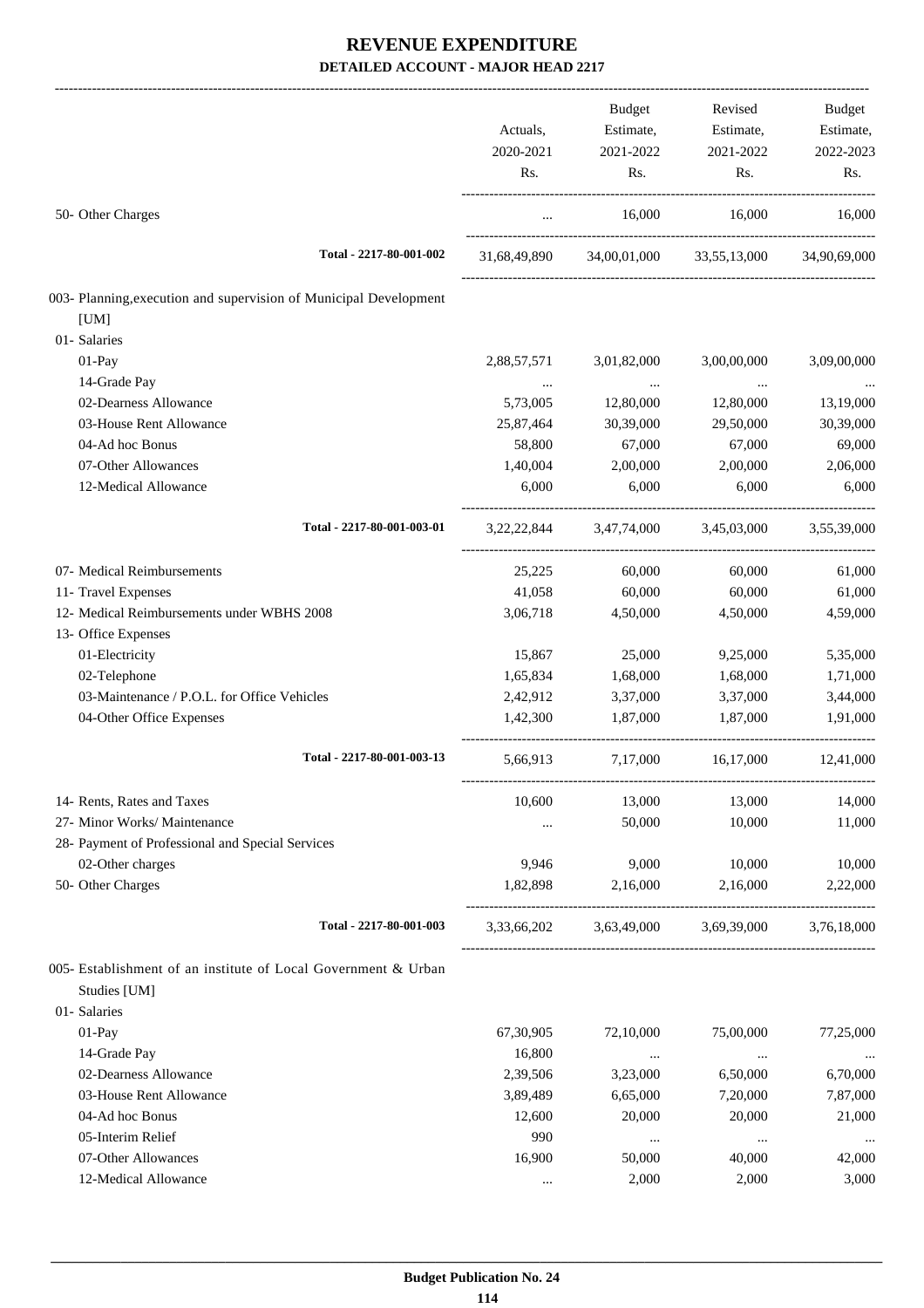|                                                                | Actuals,<br>2020-2021<br>Rs. | Budget<br>Estimate,<br>2021-2022<br>Rs.       | Revised<br>Estimate,<br>2021-2022<br>Rs. | Budget<br>Estimate,<br>2022-2023<br>Rs. |
|----------------------------------------------------------------|------------------------------|-----------------------------------------------|------------------------------------------|-----------------------------------------|
|                                                                |                              |                                               |                                          |                                         |
| Total - 2217-80-001-005-01                                     | 74,07,190                    |                                               | 82,70,000 89,32,000 92,48,000            |                                         |
| 07- Medical Reimbursements                                     |                              | $\cdots$                                      | $\cdots$                                 |                                         |
| 11- Travel Expenses                                            |                              | 7,000                                         | 7,000                                    | 7,000                                   |
| 12- Medical Reimbursements under WBHS 2008                     |                              | 35,000                                        | 35,000                                   | 36,000                                  |
| 13- Office Expenses                                            |                              |                                               |                                          |                                         |
| 01-Electricity                                                 | 17,52,531                    | 19,30,000                                     | 22,00,000                                | 22,44,000                               |
| 02-Telephone                                                   | 4,482                        | 10,000                                        | 10,000                                   | 10,000                                  |
| 03-Maintenance / P.O.L. for Office Vehicles                    | $\cdots$                     | $\sim 100$ and $\sim 100$                     | $\ldots$                                 |                                         |
| 04-Other Office Expenses                                       | 2,43,242                     | 2,50,000                                      | 2,50,000                                 | 2,55,000                                |
| Total - 2217-80-001-005-13                                     | 20,00,255                    | 21,90,000                                     | 24,60,000                                | 25,09,000                               |
| 14- Rents, Rates and Taxes                                     |                              | $1,15,976$ $1,19,000$ $1,17,000$              |                                          | 1,19,000                                |
| 50- Other Charges                                              | 13,350                       | 19,000                                        | 19,000                                   | 20,000                                  |
| Total - 2217-80-001-005                                        |                              | 95,36,771 1,06,40,000 1,15,70,000 1,19,39,000 |                                          |                                         |
| 007- Grants to West Bengal Valuation Board [UM]                |                              |                                               |                                          |                                         |
| 31- Grants-in-aid-GENERAL                                      |                              |                                               |                                          |                                         |
| 02-Other Grants                                                | 20,01,000                    | 47,91,000                                     | 45,00,000                                | 45,45,000                               |
| 36- Grants-in-aid-Salaries                                     | 2,68,00,900                  | 5,20,00,000                                   | 4,40,00,000                              | 4,53,20,000                             |
| Total - 2217-80-001-007                                        | 2,88,01,900                  | 5,67,91,000                                   | 4,85,00,000                              | 4,98,65,000                             |
| 008- Grant to KMC / HMC for adjustment of Energy Bills of CESC |                              |                                               |                                          |                                         |
| [UM]                                                           |                              |                                               |                                          |                                         |
| 31- Grants-in-aid-GENERAL                                      |                              |                                               |                                          |                                         |
| 02-Other Grants                                                | 545, 39, 63, 607             | 250,00,00,000                                 | 300,00,00,000                            | 150,00,00,000                           |
| Total - 2217-80-001-008                                        | 545,39,63,607                | 250,00,00,000                                 | 300,00,00,000 150,00,00,000              |                                         |
| 014- Grants to State Urban Development Agency [UM]             |                              |                                               |                                          |                                         |
| 31- Grants-in-aid-GENERAL                                      |                              |                                               |                                          |                                         |
| 02-Other Grants                                                | 2,12,54,000                  | 3,60,00,000                                   | 3,50,00,000                              | 3,53,50,000                             |
| 36- Grants-in-aid-Salaries                                     | 3,17,13,000                  | 3,00,00,000                                   | 3,20,00,000                              | 3,29,60,000                             |
| Total - 2217-80-001-014                                        | 5,29,67,000                  |                                               | 6,60,00,000 6,70,00,000                  | 6,83,10,000                             |
| <b>Total - Administrative Expenditure</b>                      |                              | 612,14,42,479 324,55,43,000 374,58,49,000     |                                          | 227, 16, 42, 000                        |
| <b>State Development Schemes</b>                               |                              |                                               |                                          |                                         |

012- Establishment of an institute of Local Government and Urban Studies [UM]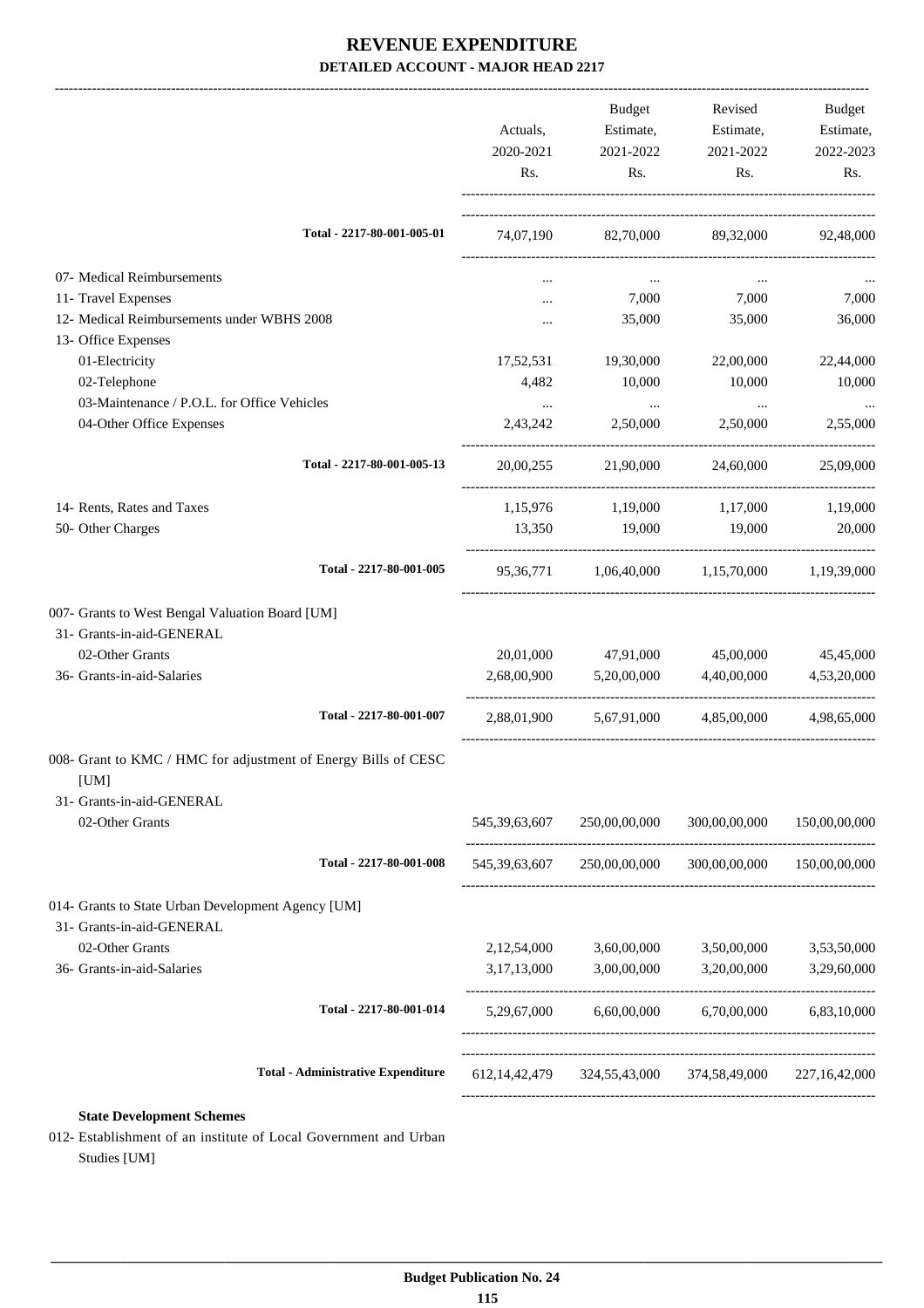|                                                                                      | Actuals,<br>2020-2021<br>Rs. | <b>Budget</b><br>Estimate,<br>2021-2022<br>Rs. | Revised<br>Estimate,<br>2021-2022<br>Rs.          | Budget<br>Estimate,<br>2022-2023<br>Rs. |
|--------------------------------------------------------------------------------------|------------------------------|------------------------------------------------|---------------------------------------------------|-----------------------------------------|
| 01- Salaries                                                                         |                              |                                                |                                                   |                                         |
| 01-Pay                                                                               |                              | $\cdots$                                       | $\ddotsc$                                         |                                         |
| 14-Grade Pay                                                                         |                              |                                                |                                                   |                                         |
| 02-Dearness Allowance                                                                |                              |                                                |                                                   |                                         |
| 03-House Rent Allowance                                                              |                              |                                                |                                                   |                                         |
| 04-Ad hoc Bonus                                                                      |                              |                                                |                                                   |                                         |
| 12-Medical Allowance                                                                 |                              |                                                |                                                   |                                         |
| 07- Medical Reimbursements                                                           |                              |                                                |                                                   |                                         |
| 11- Travel Expenses                                                                  |                              |                                                | $\ddotsc$                                         |                                         |
| 12- Medical Reimbursements under WBHS 2008                                           |                              |                                                |                                                   |                                         |
|                                                                                      |                              |                                                |                                                   |                                         |
| 13- Office Expenses                                                                  |                              |                                                |                                                   |                                         |
| 01-Electricity                                                                       | $\ddotsc$                    | 5,00,000                                       | 1,67,000                                          | 5,25,000                                |
| 02-Telephone                                                                         | $\ddotsc$                    | $\cdots$                                       | $\ldots$                                          |                                         |
| 03-Maintenance / P.O.L. for Office Vehicles                                          | $\cdots$                     | 5,00,000                                       | 1,67,000                                          | 5,25,000                                |
| 04-Other Office Expenses                                                             | 5,24,185                     | 10,00,000                                      | 7,33,000                                          | 10,50,000                               |
| Total - 2217-80-001-012-13                                                           | 5, 24, 185                   | 20,00,000                                      | 10,67,000                                         | 21,00,000                               |
| 14- Rents, Rates and Taxes                                                           | $\cdots$                     | $\cdots$                                       | $\cdots$                                          |                                         |
| 27- Minor Works/ Maintenance                                                         |                              | 25,00,000                                      | 8,33,000                                          | 26,25,000                               |
| 28- Payment of Professional and Special Services                                     |                              |                                                |                                                   |                                         |
| 02-Other charges                                                                     | $\cdots$                     | 10,00,000                                      | 3,33,000                                          | 10,50,000                               |
| 98- Training                                                                         | 2,26,113                     | 20,00,000                                      | 6,67,000                                          | 21,00,000                               |
| Total - 2217-80-001-012                                                              | 7,50,298                     | 75,00,000                                      | 29,00,000                                         | 78,75,000                               |
| 013- Construction of Municipal Building [UM]                                         |                              |                                                |                                                   |                                         |
| 35- Grants for creation of Capital Assets                                            | 1,25,65,000                  | 10,00,00,000                                   | 3,33,33,000                                       | 10,50,00,000                            |
|                                                                                      |                              |                                                |                                                   |                                         |
| Total - 2217-80-001-013                                                              | 1,25,65,000                  |                                                | 10,00,00,000 3,33,33,000                          | 10,50,00,000                            |
| 015- Scheme for Prevention & Management of COVID19 [UM]<br>31- Grants-in-aid-GENERAL |                              |                                                |                                                   |                                         |
| 02-Other Grants                                                                      |                              |                                                | 3,04,67,000<br>$\cdots$ . The same of $\cdots$    |                                         |
| Total - 2217-80-001-015                                                              | $\cdots$                     | $\mathbf{1}$                                   | 3,04,67,000                                       |                                         |
| <b>Total - State Development Schemes</b>                                             |                              |                                                | 1,33,15,298 10,75,00,000 6,67,00,000 11,28,75,000 |                                         |
|                                                                                      |                              |                                                |                                                   |                                         |
| Total - 2217-80-001                                                                  |                              | 613,47,57,777 335,30,43,000                    | 381,25,49,000                                     | 238,45,17,000                           |
| Voted<br>Charged                                                                     | 613, 47, 57, 777<br>$\cdots$ | 335,30,43,000<br>$\cdots$                      | 381,25,49,000<br>$\cdots$                         | 238, 45, 17, 000                        |
|                                                                                      |                              |                                                |                                                   |                                         |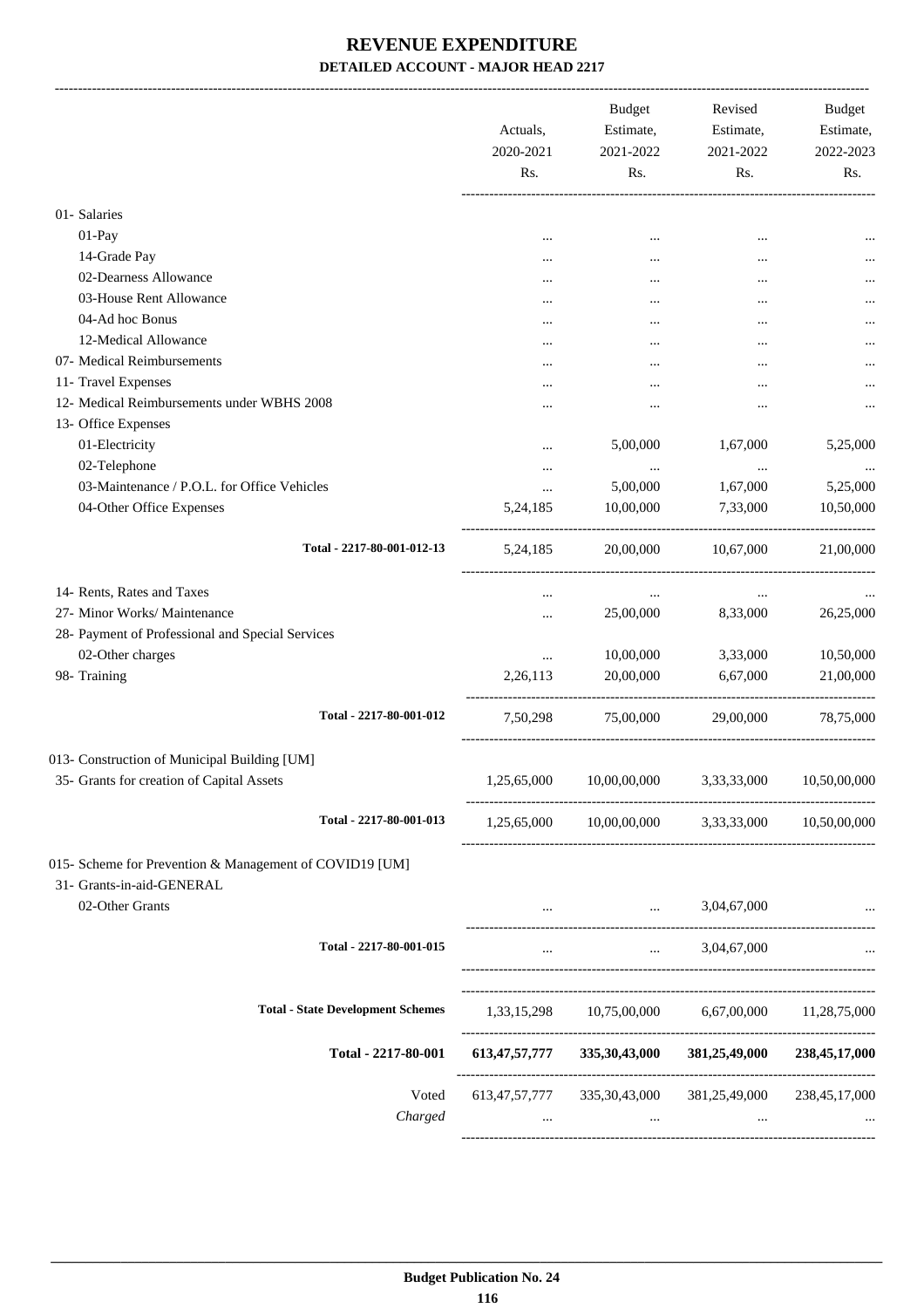-------------------------------------------------------------------------------------------------------------------------------------------------------------------------------

|                                                                                                                                             | Actuals,<br>2020-2021 | <b>Budget</b><br>Revised   |                                                            |               | <b>Budget</b> |
|---------------------------------------------------------------------------------------------------------------------------------------------|-----------------------|----------------------------|------------------------------------------------------------|---------------|---------------|
|                                                                                                                                             |                       | Estimate,                  | Estimate,                                                  | Estimate,     |               |
|                                                                                                                                             |                       |                            | 2021-2022                                                  | 2021-2022     | 2022-2023     |
|                                                                                                                                             | Rs.                   | Rs.                        | Rs.                                                        | Rs.           |               |
| DETAILED ACCOUNT NO. 2217-80-191 - ASSISTANCE TO LOCAL BODIES CORPORATIONS, URBAN DEVELOPMENT<br>AUTHORITIES, TOWN IMPROVEMENT BOARDS, ETC. |                       |                            |                                                            |               |               |
| 80 - GENERAL                                                                                                                                |                       |                            |                                                            |               |               |
| 191- Assistance to Local Bodies Corporations, Urban                                                                                         |                       |                            |                                                            |               |               |
| Development Authorities, Town Improvement Boards, etc.                                                                                      |                       |                            |                                                            |               |               |
| <b>Administrative Expenditure</b>                                                                                                           |                       |                            |                                                            |               |               |
| 001- Grants to the Corporations, Municipalties, KMDA and other                                                                              |                       |                            |                                                            |               |               |
| Local Bodies for maintenance of civic assets created in the<br>KMDA [UM]                                                                    |                       |                            |                                                            |               |               |
| 31- Grants-in-aid-GENERAL                                                                                                                   |                       |                            |                                                            |               |               |
| 02-Other Grants                                                                                                                             | 125,42,00,000         | 125,00,00,000              | 125,00,00,000                                              | 126,25,00,000 |               |
| Total - 2217-80-191-001                                                                                                                     | 125,42,00,000         | 125,00,00,000              | 125,00,00,000                                              | 126,25,00,000 |               |
| 004- Assistance to SUDA for operation & Maintenance of health<br>Units created under Kolkata Slum Improvement                               |                       |                            |                                                            |               |               |
| Project(Health)(KSIP) Phase-I [UM]                                                                                                          |                       |                            |                                                            |               |               |
| 31- Grants-in-aid-GENERAL                                                                                                                   |                       |                            |                                                            |               |               |
| 02-Other Grants                                                                                                                             |                       |                            |                                                            |               |               |
| 006- Assistance to KMDA for operation & maintenance of Health                                                                               |                       |                            |                                                            |               |               |
| Units created under Kolkata Slum Improvement Project (Health)                                                                               |                       |                            |                                                            |               |               |
| (CSIP) Phase-1 [UM]                                                                                                                         |                       |                            |                                                            |               |               |
| 31- Grants-in-aid-GENERAL                                                                                                                   |                       |                            |                                                            |               |               |
| 02-Other Grants                                                                                                                             |                       |                            |                                                            |               |               |
| 007- Grants for conducting election to the Kolkata Metropolitan<br>Planning Authority [UM]                                                  |                       |                            |                                                            |               |               |
| 31- Grants-in-aid-GENERAL                                                                                                                   |                       |                            |                                                            |               |               |
| 02-Other Grants                                                                                                                             |                       |                            |                                                            |               |               |
| <b>Total - Administrative Expenditure</b>                                                                                                   |                       |                            | 125,42,00,000  125,00,00,000  125,00,00,000  126,25,00,000 |               |               |
| <b>State Development Schemes</b>                                                                                                            |                       |                            |                                                            |               |               |
| 005- Grants to the Central Valuation Board, West Bengal [UM]                                                                                |                       |                            |                                                            |               |               |
| 31- Grants-in-aid-GENERAL                                                                                                                   |                       |                            |                                                            |               |               |
| 02-Other Grants                                                                                                                             |                       | 30,00,000<br>and the state | 10,00,000                                                  | 31,50,000     |               |
| <b>Total - State Development Schemes</b>                                                                                                    | $\cdots$              |                            | 30,00,000 10,00,000 31,50,000                              |               |               |
| <b>State Development Schemes</b>                                                                                                            |                       |                            |                                                            |               |               |
| 003- Grants to Urban Local Bodies as per recommendation of Third<br>State Finance Commission (GLB) [UM]                                     |                       |                            |                                                            |               |               |
| 31- Grants-in-aid-GENERAL                                                                                                                   |                       |                            |                                                            |               |               |
| 02-Other Grants                                                                                                                             |                       |                            |                                                            |               |               |
| 008- Grants to Urban Local Bodies as per recommendation of Fourth                                                                           |                       |                            |                                                            |               |               |
| State Finance Commission (GLB) [UM]                                                                                                         |                       |                            |                                                            |               |               |
| 31- Grants-in-aid-GENERAL                                                                                                                   |                       |                            |                                                            |               |               |
| 02-Other Grants                                                                                                                             | 28,60,50,000          | 117,05,00,000              | 18,23,00,000                                               |               |               |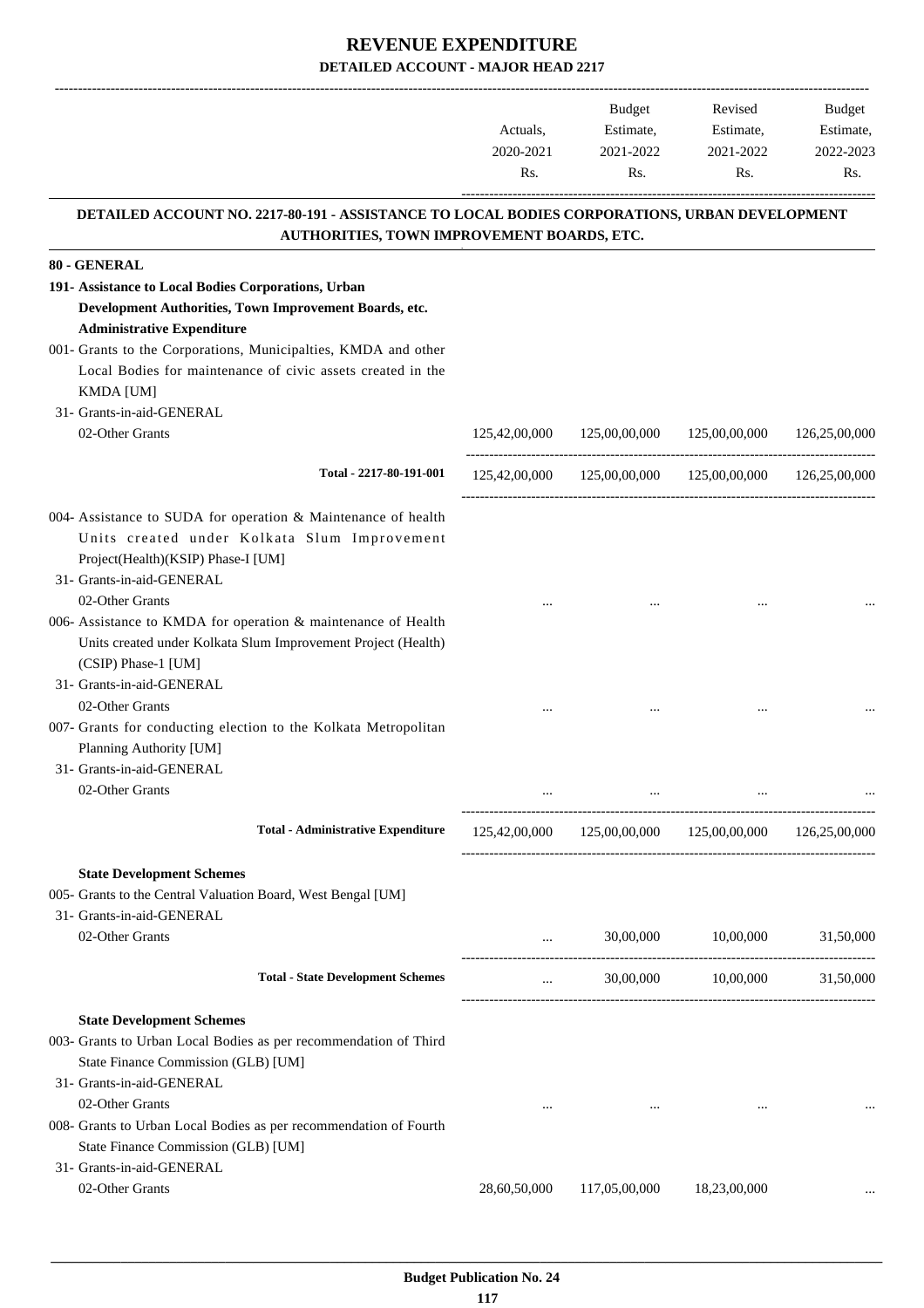|                                                                                                                                       | Actuals,<br>2020-2021<br>Rs. | Budget<br>Estimate,<br>2021-2022<br>Rs.                             | Revised<br>Estimate,<br>2021-2022<br>Rs.                                                                                                                                                                                             | Budget<br>Estimate,<br>2022-2023<br>Rs. |
|---------------------------------------------------------------------------------------------------------------------------------------|------------------------------|---------------------------------------------------------------------|--------------------------------------------------------------------------------------------------------------------------------------------------------------------------------------------------------------------------------------|-----------------------------------------|
| Total - 2217-80-191-008                                                                                                               |                              | 28,60,50,000 117,05,00,000 18,23,00,000                             |                                                                                                                                                                                                                                      |                                         |
| 009- Grants to Urban Local Bodies on account of State Finance<br>Commission (GLB) [UM]                                                |                              |                                                                     |                                                                                                                                                                                                                                      |                                         |
| 31- Grants-in-aid-GENERAL                                                                                                             |                              |                                                                     |                                                                                                                                                                                                                                      |                                         |
| 02-Other Grants                                                                                                                       |                              |                                                                     | $\ldots$ 117,05,00,000                                                                                                                                                                                                               |                                         |
| Total - 2217-80-191-009                                                                                                               |                              |                                                                     | $\mathbf{1}$ and $\mathbf{1}$ are the set of the set of the set of the set of the set of the set of the set of the set of the set of the set of the set of the set of the set of the set of the set of the set of the set of the set | $\ldots$ 117,05,00,000                  |
| <b>Total - State Development Schemes</b>                                                                                              |                              | 28,60,50,000 117,05,00,000 18,23,00,000 117,05,00,000               |                                                                                                                                                                                                                                      |                                         |
| Total - 2217-80-191                                                                                                                   |                              | $154,02,50,000$ $242,35,00,000$ $143,33,00,000$                     |                                                                                                                                                                                                                                      | 243,61,50,000                           |
| Voted<br>Charged                                                                                                                      |                              | 154,02,50,000 242,35,00,000 143,33,00,000 243,61,50,000<br>$\cdots$ |                                                                                                                                                                                                                                      |                                         |
| DETAILED ACCOUNT NO. 2217-80-192 - ASSISTANCE TO MUNICIPALITIES/MUNICIPAL COUNCILS                                                    |                              |                                                                     |                                                                                                                                                                                                                                      |                                         |
| 80 - GENERAL<br>192- Assistance to Municipalities/Municipal Councils<br><b>State Development Schemes</b>                              |                              |                                                                     |                                                                                                                                                                                                                                      |                                         |
| 001- Grants to Urban Local Bodies as per recommendation of Third<br>State Finance Commission (GLB) [UM]                               |                              |                                                                     |                                                                                                                                                                                                                                      |                                         |
| 31- Grants-in-aid-GENERAL<br>02-Other Grants                                                                                          | 43,13,000                    |                                                                     |                                                                                                                                                                                                                                      |                                         |
|                                                                                                                                       |                              |                                                                     |                                                                                                                                                                                                                                      |                                         |
| Total - 2217-80-192-001                                                                                                               | 43,13,000                    | $\cdots$                                                            | $\ldots$                                                                                                                                                                                                                             |                                         |
| 002- Grants to Urban Local Bodies as per recommendation of Fourth<br>State Finance Commission (GLB) [UM]<br>31- Grants-in-aid-GENERAL |                              |                                                                     |                                                                                                                                                                                                                                      |                                         |
| 02-Other Grants                                                                                                                       |                              | 57,49,15,500 166,41,00,000 48,31,00,000                             |                                                                                                                                                                                                                                      |                                         |
| Total - 2217-80-192-002                                                                                                               |                              | 57,49,15,500 166,41,00,000                                          | 48,31,00,000                                                                                                                                                                                                                         |                                         |
| 003- Grants to Urban Local Bodies on account of State Finance<br>Commission (GLB) [UM]                                                |                              |                                                                     |                                                                                                                                                                                                                                      |                                         |
| 31- Grants-in-aid-GENERAL<br>02-Other Grants                                                                                          |                              |                                                                     | $\mathbf{1}$ and $\mathbf{1}$ are all $\mathbf{1}$ and $\mathbf{1}$ and $\mathbf{1}$<br>$\cdots$                                                                                                                                     | 166,41,00,000                           |
| Total - 2217-80-192-003                                                                                                               | $\cdots$                     | $\ldots$                                                            | $\cdots$                                                                                                                                                                                                                             | 166,41,00,000                           |

-----------------------------------------------------------------------------------------

-----------------------------------------------------------------------------------------

-----------------------------------------------------------------------------------------

**Total - State Development Schemes** 57,92,28,500 166,41,00,000 48,31,00,000 166,41,00,000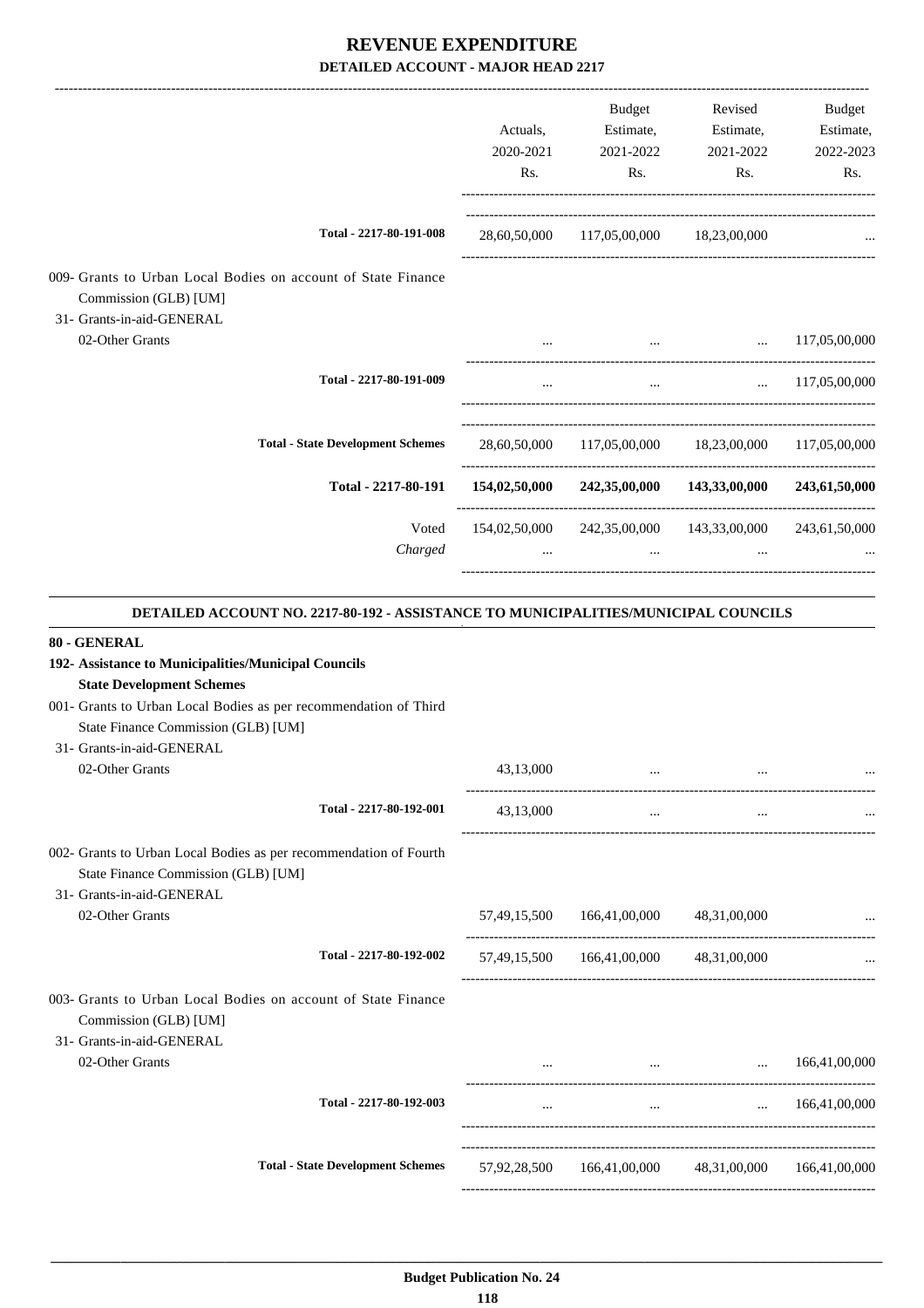|                                                                              |              | <b>Budget</b> | Revised      | <b>Budget</b> |
|------------------------------------------------------------------------------|--------------|---------------|--------------|---------------|
|                                                                              | Actuals.     | Estimate,     | Estimate,    | Estimate,     |
|                                                                              | 2020-2021    | 2021-2022     | 2021-2022    | 2022-2023     |
|                                                                              | Rs.          | Rs.           | Rs.          | Rs.           |
| Total - 2217-80-192                                                          | 57,92,28,500 | 166,41,00,000 | 48,31,00,000 | 166,41,00,000 |
| Voted                                                                        | 57,92,28,500 | 166,41,00,000 | 48,31,00,000 | 166,41,00,000 |
| Charged                                                                      | $\cdots$     | $\cdots$      | $\cdots$     | $\cdots$      |
|                                                                              |              |               |              |               |
| <b>DETAILED ACCOUNT NO. 2217-80-193 - ASSISTANCE TO NOTIFIED AUTHORITIES</b> |              |               |              |               |
| 80 - GENERAL                                                                 |              |               |              |               |
| 193- Assistance to Notified Authorities                                      |              |               |              |               |
| <b>State Development Schemes</b>                                             |              |               |              |               |

| 002- Grants to Urban Local Bodies as per recommendation of Third                                                    |           |                     |                                                                                 |           |
|---------------------------------------------------------------------------------------------------------------------|-----------|---------------------|---------------------------------------------------------------------------------|-----------|
| State Finance Commission (GLB) [UM]                                                                                 |           |                     |                                                                                 |           |
| 31- Grants-in-aid-GENERAL                                                                                           |           |                     |                                                                                 |           |
| 02-Other Grants                                                                                                     |           |                     |                                                                                 |           |
| 003- Grants to Urban Local Bodies as per recommendation of Fourth                                                   |           |                     |                                                                                 |           |
| State Finance Commission (GLB) [UM]                                                                                 |           |                     |                                                                                 |           |
| 31- Grants-in-aid-GENERAL                                                                                           |           |                     |                                                                                 |           |
| 02-Other Grants                                                                                                     | 10,38,000 | 82,00,000           | 82,00,000                                                                       |           |
| Total - 2217-80-193-003                                                                                             | 10,38,000 | 82,00,000 82,00,000 |                                                                                 |           |
| 004- Grants to Urban Local Bodies on account of State Finance<br>Commission (GLB) [UM]<br>31- Grants-in-aid-GENERAL |           |                     |                                                                                 |           |
| 02-Other Grants                                                                                                     |           |                     | the contract of the contract of the contract of the contract of the contract of | 82,00,000 |
| Total - 2217-80-193-004                                                                                             | $\cdots$  |                     | $\mathbf{r}$ and $\mathbf{r}$ and $\mathbf{r}$<br>and the state of the state of | 82,00,000 |
| <b>Total - State Development Schemes</b>                                                                            |           |                     | 10,38,000 82,00,000 82,00,000 82,00,000                                         |           |
| Total - 2217-80-193                                                                                                 | 10,38,000 |                     | 82,00,000 82,00,000                                                             | 82,00,000 |
| Voted                                                                                                               | 10,38,000 | 82,00,000           | 82,00,000                                                                       | 82,00,000 |
| Charged                                                                                                             | $\cdots$  | $\cdots$            | $\cdots$                                                                        |           |
|                                                                                                                     |           |                     |                                                                                 |           |

#### **DETAILED ACCOUNT NO. 2217-80-789 - SPECIAL COMPONENT PLAN FOR SCHEDULED CASTES .**

.

#### **80 - GENERAL**

#### **789- Special Component Plan for Scheduled Castes**

#### **State Development Schemes**

006- Grants to Urban Local Bodies as per recommendation of Third

State Finance Commission (GLB) [UM]

#### 31- Grants-in-aid-GENERAL

02-Other Grants ... ... ... ...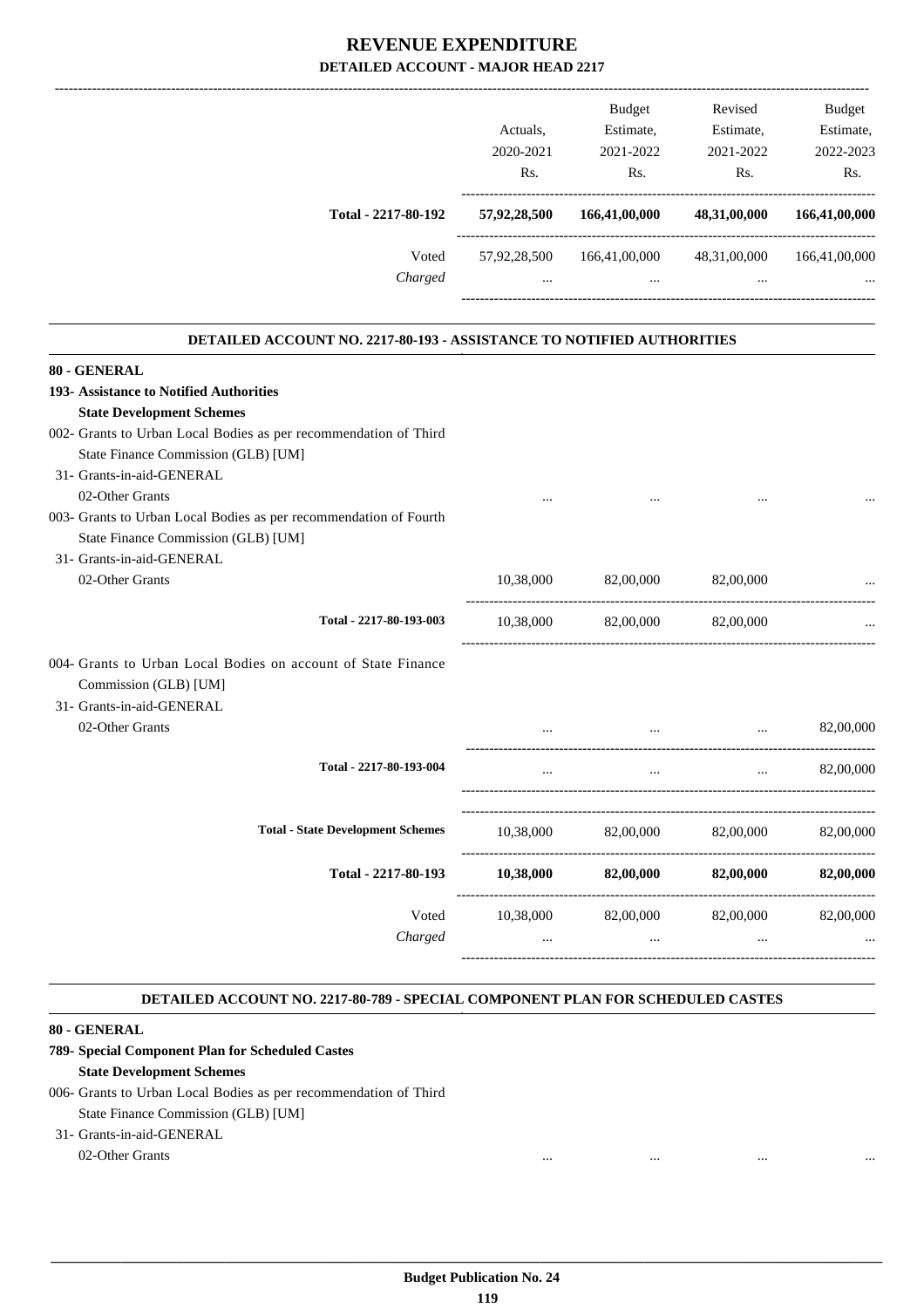|                                                                                                                     |              |                                                                 | Revised                                                                    | Budget                 |
|---------------------------------------------------------------------------------------------------------------------|--------------|-----------------------------------------------------------------|----------------------------------------------------------------------------|------------------------|
|                                                                                                                     | Actuals,     | Budget<br>Estimate,                                             | Estimate,                                                                  | Estimate,              |
|                                                                                                                     | 2020-2021    | 2021-2022                                                       | 2021-2022                                                                  | 2022-2023              |
|                                                                                                                     | Rs.          | Rs.                                                             | Rs.                                                                        | Rs.                    |
| 007- Grants to Urban Local Bodies as per recommendation of Fourth<br>State Finance Commission (GLB) [UM]            |              |                                                                 |                                                                            |                        |
| 31- Grants-in-aid-GENERAL<br>02-Other Grants                                                                        |              |                                                                 |                                                                            |                        |
|                                                                                                                     | 35,54,84,300 | 97,60,00,000                                                    | 23,28,00,000                                                               | ---------------------- |
| Total - 2217-80-789-007                                                                                             |              | 35,54,84,300 97,60,00,000 23,28,00,000                          |                                                                            |                        |
| 008- Grants to Urban Local Bodies on account of State Finance<br>Commission (GLB) [UM]<br>31- Grants-in-aid-GENERAL |              |                                                                 |                                                                            |                        |
| 02-Other Grants                                                                                                     |              |                                                                 | $\mathbf{r}$ and $\mathbf{r}$ are the set of $\mathbf{r}$ and $\mathbf{r}$ | 97,60,00,000           |
| Total - 2217-80-789-008                                                                                             |              | $\cdots$                                                        |                                                                            | $\ldots$ 97,60,00,000  |
| <b>Total - State Development Schemes</b>                                                                            |              | 35,54,84,300 97,60,00,000 23,28,00,000 97,60,00,000             |                                                                            |                        |
| Total - 2217-80-789                                                                                                 |              | 35,54,84,300 97,60,00,000 23,28,00,000 97,60,00,000             |                                                                            |                        |
| Voted<br>Charged                                                                                                    |              | 35,54,84,300 97,60,00,000 23,28,00,000 97,60,00,000<br>$\cdots$ |                                                                            |                        |
| DETAILED ACCOUNT NO. 2217-80-796 - TRIBAL AREAS SUB-PLAN                                                            |              |                                                                 |                                                                            |                        |
| 80 - GENERAL                                                                                                        |              |                                                                 |                                                                            |                        |
| 796- Tribal Areas Sub-Plan                                                                                          |              |                                                                 |                                                                            |                        |
| <b>State Development Schemes</b>                                                                                    |              |                                                                 |                                                                            |                        |
| 003- Grants to Urban Local Bodies as per recommendation of Third                                                    |              |                                                                 |                                                                            |                        |
| State Finance Commission (GLB) [UM]                                                                                 |              |                                                                 |                                                                            |                        |
| 31- Grants-in-aid-GENERAL                                                                                           |              |                                                                 |                                                                            |                        |
| 02-Other Grants                                                                                                     | $\cdots$     | $\cdots$                                                        | $\cdots$                                                                   |                        |
| 004- Grants to Urban Local Bodies as per recommendation of Fourth                                                   |              |                                                                 |                                                                            |                        |
| State Finance Commission (GLB) [UM]                                                                                 |              |                                                                 |                                                                            |                        |

31- Grants-in-aid-GENERAL

02-Other Grants 2.95,00,000 ... 5,37,11,200 12,12,00,000 2,95,00,000 ... ---------------------------------------------------------------------------------------- **Total - 2217-80-796-004** 5,37,11,200 12,12,00,000 2,95,00,000 ... ----------------------------------------------------------------------------------------- 005- Grants to Urban Local Bodies on account of State Finance Commission (GLB) [UM] 31- Grants-in-aid-GENERAL 02-Other Grants ... 12,12,00,000 ... ... 12,12,00,000 ... 12,12,00,000 ... ---------------------------------------------------------------------------------------- **Total - 2217-80-796-005** ... ... ... 12,12,00,000 -----------------------------------------------------------------------------------------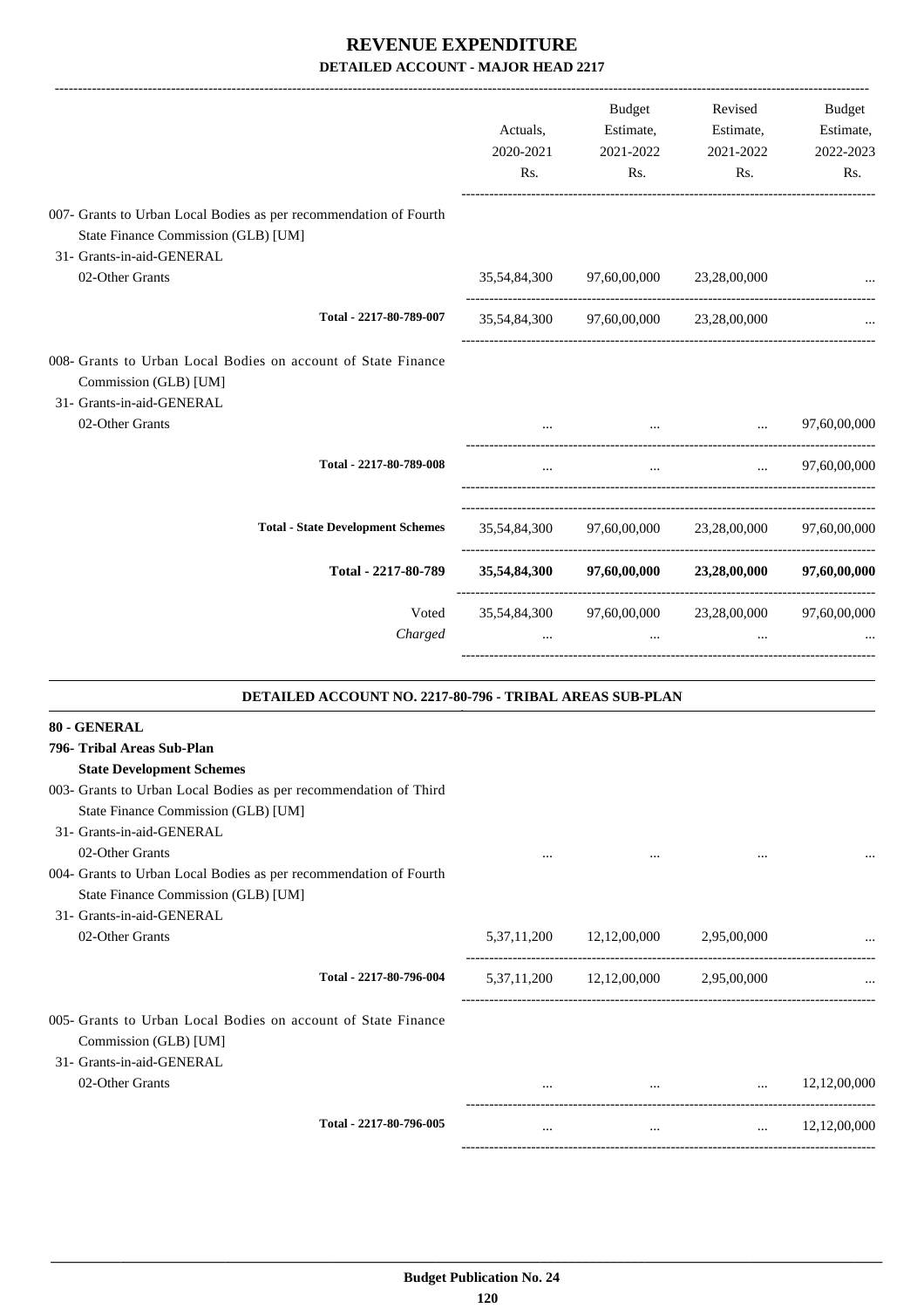|                                          |                | <b>Budget</b> | Revised     | <b>Budget</b> |
|------------------------------------------|----------------|---------------|-------------|---------------|
|                                          | Actuals.       | Estimate,     | Estimate,   | Estimate,     |
|                                          | 2020-2021      | 2021-2022     | 2021-2022   | 2022-2023     |
|                                          | Rs.            | Rs.           | Rs.         | Rs.           |
| <b>Total - State Development Schemes</b> | 5,37,11,200    | 12,12,00,000  | 2,95,00,000 | 12,12,00,000  |
| Total - 2217-80-796                      | 5,37,11,200    | 12,12,00,000  | 2,95,00,000 | 12,12,00,000  |
| Voted                                    | 5, 37, 11, 200 | 12,12,00,000  | 2,95,00,000 | 12,12,00,000  |
| Charged                                  | $\cdots$       | $\cdots$      | $\cdots$    | $\cdots$      |
|                                          |                |               |             |               |

.

| <b>DETAILED ACCOUNT NO. 2217-80-800 - OTHER EXPENDITURE</b>          |           |          |           |           |
|----------------------------------------------------------------------|-----------|----------|-----------|-----------|
| 80 - GENERAL                                                         |           |          |           |           |
| 800- Other Expenditure                                               |           |          |           |           |
| <b>Administrative Expenditure</b>                                    |           |          |           |           |
| 018- Grants to HIT for adjustment of Energy Bills of CESC [UM]       |           |          |           |           |
| 31- Grants-in-aid-GENERAL                                            |           |          |           |           |
| 02-Other Grants                                                      |           |          |           |           |
| 019- Grant to KIT for adjustment of Energy Bills of CESC [UM]        |           |          |           |           |
| 31- Grants-in-aid-GENERAL                                            |           |          |           |           |
| 02-Other Grants                                                      |           |          |           |           |
| 020- Assistance to Urban Local Bodies as recommended by the          |           |          |           |           |
| Eleventh Finance Commission (MA). [UM]                               |           |          |           |           |
| 31- Grants-in-aid-GENERAL                                            |           |          |           |           |
| 02-Other Grants                                                      |           |          |           |           |
| 021- Assistance to Urban Local Bodies as recommended by the          |           |          |           |           |
| Twelfth Finance Commission [M.A.] [UM]                               |           |          |           |           |
| 01- Salaries                                                         |           |          |           |           |
| 01-Pay                                                               | $\ddotsc$ |          |           |           |
| 14-Grade Pay                                                         |           |          |           |           |
| 02-Dearness Allowance                                                |           |          |           |           |
| 03-House Rent Allowance                                              |           |          |           |           |
| 07-Other Allowances                                                  |           |          |           | $\cdots$  |
| 12-Medical Allowance                                                 | $\ddotsc$ |          |           |           |
| 12- Medical Reimbursements under WBHS 2008                           |           |          |           | $\cdots$  |
| 31- Grants-in-aid-GENERAL                                            |           |          |           |           |
| 02-Other Grants                                                      |           |          |           | $\cdots$  |
| 022- Lump provision for settlement of outstanding balances under     |           |          |           |           |
| CSSA for Urban Development Department [UM]                           |           |          |           |           |
| 19- Maintenance                                                      | $\cdots$  |          | $\ddotsc$ | $\ddotsc$ |
| 21- Materials and Supplies/Stores and Equipment                      |           |          |           |           |
| 01-Diet                                                              |           |          |           |           |
| 02-Drug                                                              | $\cdots$  |          |           | $\cdots$  |
| 03-Other Hospital Consumables                                        |           |          |           |           |
| 04-Others                                                            | $\cdots$  | $\cdots$ | $\cdots$  | $\ldots$  |
| 023- Distribution of cooked food to the poorest section in the Urban |           |          |           |           |
| Areas [UM]                                                           |           |          |           |           |
| 31- Grants-in-aid-GENERAL                                            |           |          |           |           |
| 02-Other Grants                                                      | $\cdots$  | $\cdots$ | $\cdots$  | $\cdots$  |
|                                                                      |           |          |           |           |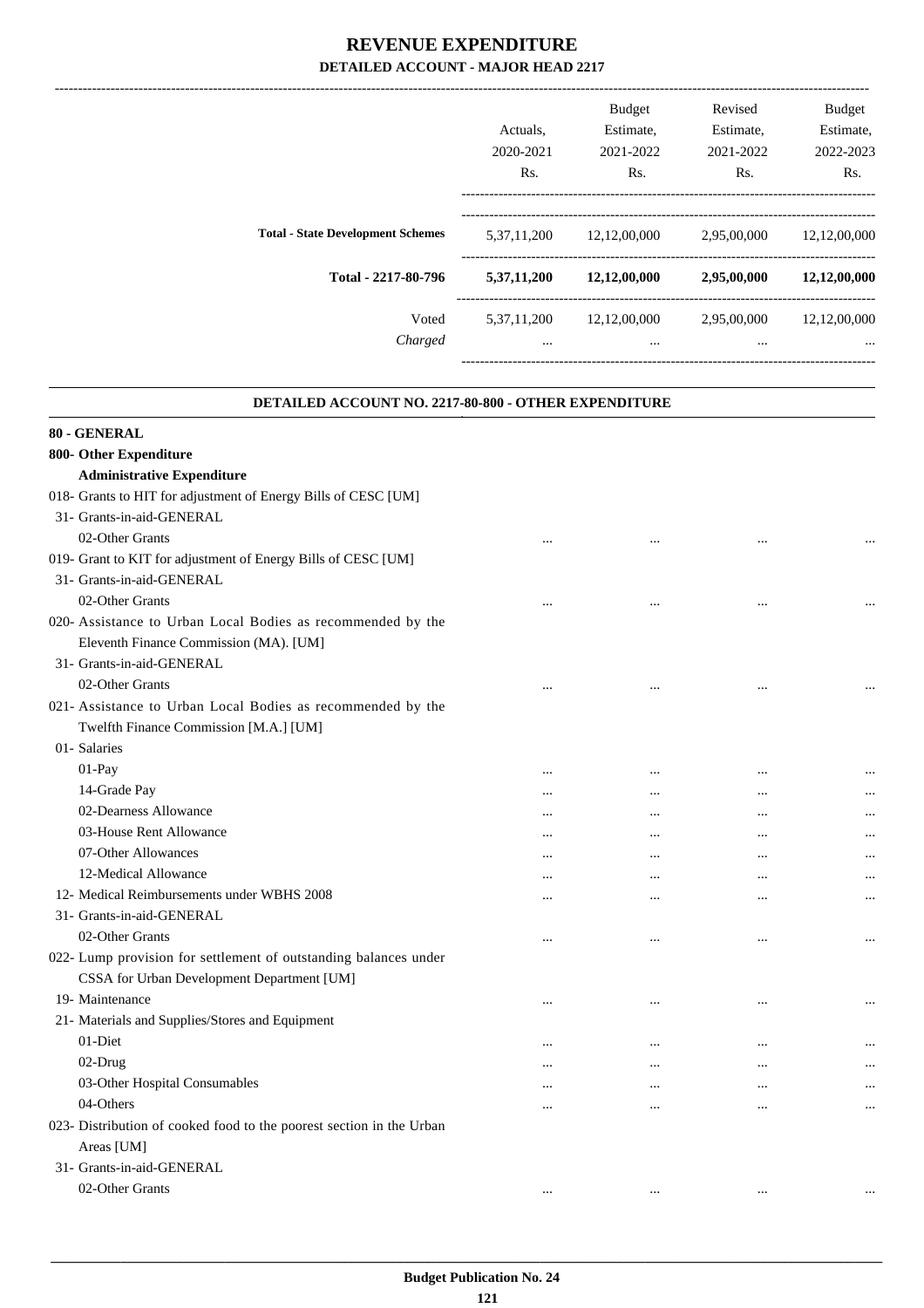|                                                                      | Actuals,<br>2020-2021<br>Rs. | <b>Budget</b><br>Estimate,<br>2021-2022<br>Rs. | Revised<br>Estimate,<br>2021-2022<br>Rs.        | <b>Budget</b><br>Estimate,<br>2022-2023<br>Rs. |
|----------------------------------------------------------------------|------------------------------|------------------------------------------------|-------------------------------------------------|------------------------------------------------|
| 024- West Bengal Municipal Service Commission [UM]                   |                              |                                                |                                                 |                                                |
| 01- Salaries                                                         |                              |                                                |                                                 |                                                |
| 01-Pay                                                               | 35,07,344                    | 41,20,000                                      | 40,50,000                                       | 41,72,000                                      |
| 14-Grade Pay                                                         | $\ldots$                     | $\ldots$                                       | $\cdots$                                        |                                                |
| 02-Dearness Allowance                                                | 55,270                       | 2,50,000                                       | 1,90,000                                        | 1,96,000                                       |
| 03-House Rent Allowance                                              |                              | 9,27,000                                       | 3,40,000                                        | 3,50,000                                       |
| 04-Ad hoc Bonus                                                      |                              | $\ldots$                                       | $\cdots$                                        | $\cdots$                                       |
| 07-Other Allowances                                                  | 1,67,286                     | 2,56,000                                       | 2,40,000                                        | 2,56,000                                       |
| 12-Medical Allowance                                                 |                              | 50,000                                         | 20,000                                          | 21,000                                         |
| Total - 2217-80-800-024-01                                           | 37,29,900                    | 56,03,000                                      | 48,40,000                                       | 49,95,000                                      |
| 02- Wages                                                            | 2,90,362                     | 2,37,000                                       | 5,00,000                                        | 5,15,000                                       |
| 07- Medical Reimbursements                                           | $\cdots$                     | $\ldots$                                       | $\ldots$                                        |                                                |
| 11- Travel Expenses                                                  |                              |                                                | $\cdots$                                        |                                                |
| 12- Medical Reimbursements under WBHS 2008                           |                              |                                                |                                                 |                                                |
| 13- Office Expenses                                                  |                              |                                                |                                                 |                                                |
| 01-Electricity                                                       |                              |                                                |                                                 |                                                |
| 02-Telephone                                                         |                              | $\cdots$                                       | $\ddotsc$                                       |                                                |
| 03-Maintenance / P.O.L. for Office Vehicles                          |                              | $\cdots$                                       | $\ddotsc$                                       |                                                |
| 04-Other Office Expenses                                             |                              |                                                | $\ddotsc$                                       |                                                |
| 14- Rents, Rates and Taxes                                           |                              |                                                |                                                 |                                                |
| 16- Publications                                                     |                              | $\cdots$                                       | $\cdots$                                        |                                                |
| 19- Maintenance                                                      |                              |                                                |                                                 |                                                |
| 26- Advertising and Publicity Expenses                               | $\cdots$                     |                                                | $\ddotsc$                                       |                                                |
| 27- Minor Works/ Maintenance                                         | $\cdots$                     | $\cdots$                                       | $\ddotsc$                                       |                                                |
| 28- Payment of Professional and Special Services<br>02-Other charges |                              |                                                |                                                 |                                                |
| 31- Grants-in-aid-GENERAL                                            |                              |                                                |                                                 |                                                |
| 02-Other Grants                                                      | 98,84,000                    | 2,07,64,000                                    | 2,00,00,000                                     | 2,02,00,000                                    |
| 36- Grants-in-aid-Salaries                                           | 60,00,000                    | 2,00,00,000                                    | 1,80,00,000                                     | 1,85,40,000                                    |
| 50- Other Charges                                                    | $\cdots$                     | $\mathbf{z}$ and $\mathbf{z}$ and $\mathbf{z}$ | $\cdots$                                        |                                                |
| Total - 2217-80-800-024                                              |                              |                                                | 1,99,04,262 4,66,04,000 4,33,40,000 4,42,50,000 |                                                |
| <b>Total - Administrative Expenditure</b>                            | 1,99,04,262                  |                                                | 4,66,04,000 4,33,40,000 4,42,50,000             |                                                |
| <b>State Development Schemes</b>                                     |                              |                                                |                                                 |                                                |
| 002- Construction of Municipal Buildings [UM]                        |                              |                                                |                                                 |                                                |
| 35- Grants for creation of Capital Assets                            | $\cdots$                     | $\ldots$                                       | $\cdots$                                        |                                                |
| <b>State Development Schemes</b>                                     |                              |                                                |                                                 |                                                |
| 017- Grants to Urban Local Bodies for meeting their primary          |                              |                                                |                                                 |                                                |
| obligations as recommended by the Tenth Finance Commission           |                              |                                                |                                                 |                                                |
| (74th Amendment of the Constitution) (10-FC) [UM]                    |                              |                                                |                                                 |                                                |
| 31- Grants-in-aid-GENERAL                                            |                              |                                                |                                                 |                                                |
| 02-Other Grants                                                      | $\cdots$                     | $\cdots$                                       | $\cdots$                                        |                                                |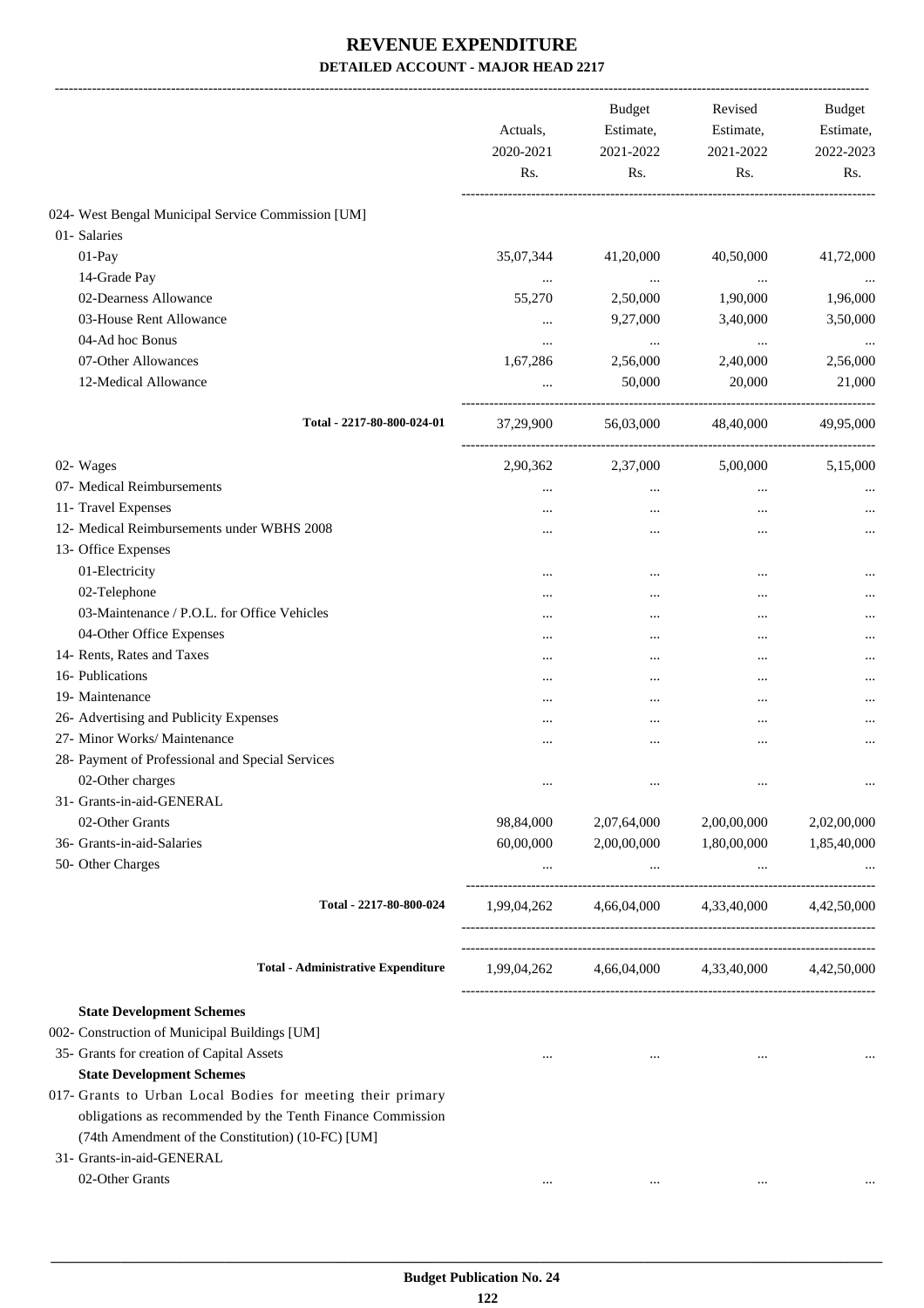|                                                                                  | Actuals.<br>2020-2021<br>Rs. | Budget<br>Estimate,<br>2021-2022<br>Rs. | Revised<br>Estimate,<br>2021-2022<br>Rs. | <b>Budget</b><br>Estimate,<br>2022-2023<br>Rs. |
|----------------------------------------------------------------------------------|------------------------------|-----------------------------------------|------------------------------------------|------------------------------------------------|
| Total - 2217-80-800                                                              | 1,99,04,262                  | 4,66,04,000                             | 4,33,40,000                              | 4,42,50,000                                    |
|                                                                                  |                              |                                         |                                          |                                                |
| Voted<br>Charged                                                                 | 1,99,04,262<br>$\cdots$      | 4,66,04,000<br>$\cdots$                 | 4,33,40,000                              | 4,42,50,000                                    |
| <b>DETAILED ACCOUNT NO. 2217 - DEDUCT RECOVERIES IN REDUCTION OF EXPENDITURE</b> |                              |                                         |                                          |                                                |
| 01 - STATE CAPITAL DEVELOPMENT                                                   |                              |                                         |                                          |                                                |
| 101- Greater Calcutta Development Scheme                                         |                              |                                         |                                          |                                                |
| Administrative Expenditure                                                       |                              |                                         |                                          |                                                |
| 006-Grants to K.I.T. for Dearness concession to its employees [UM]               |                              |                                         |                                          |                                                |
| 70-Deduct Recoveries                                                             |                              |                                         |                                          |                                                |
| 01-Others                                                                        |                              | $-1,000$                                | $-1,000$                                 | $-1,000$                                       |
| 02-W.B.H.S. 2008                                                                 |                              | $\cdots$                                |                                          |                                                |
| 008-Grants to Kolkata Municipal Corporation to supplement its water              |                              |                                         |                                          |                                                |
| supply, sewerage and drainage account [UM]                                       |                              |                                         |                                          |                                                |
| 70-Deduct Recoveries                                                             |                              |                                         |                                          |                                                |
| 01-Others                                                                        |                              | $-1,000$                                | $-1,000$                                 | $-1,000$                                       |
| 02-W.B.H.S. 2008                                                                 |                              | $\cdots$                                |                                          |                                                |
| <b>State Development Schemes</b>                                                 |                              |                                         |                                          |                                                |
| 005-Grants to KIT for Development Schemes [UM]                                   |                              |                                         |                                          |                                                |
| 70-Deduct Recoveries                                                             |                              |                                         |                                          |                                                |
| 01-Others                                                                        |                              |                                         |                                          |                                                |
| Total - 101 - Deduct - Recoveries                                                | $\cdots$                     | $-2,000$                                | $-2,000$                                 | $-2,000$                                       |
| 193- Assitance to Nagar Panchyats / Notified Area Committes or                   |                              |                                         |                                          |                                                |
| equivalent thereof                                                               |                              |                                         |                                          |                                                |
| Administrative Expenditure                                                       |                              |                                         |                                          |                                                |
| 002-Fixed Grant to Kolkata Metropolitan Development Authority                    |                              |                                         |                                          |                                                |
| (KMDA [UM]                                                                       |                              |                                         |                                          |                                                |
| 70-Deduct Recoveries                                                             |                              |                                         |                                          |                                                |
| 01-Others                                                                        | $\cdots$                     | $-1,000$                                | $-1,000$                                 | $-1,000$                                       |
| <b>State Development Schemes</b>                                                 |                              |                                         |                                          |                                                |
| 008-Grant in aid to to Kolkata Metropolitan Development Authority                |                              |                                         |                                          |                                                |
| (KMDA) for Developmental Schemes/Activities [UM]                                 |                              |                                         |                                          |                                                |
| 70-Deduct Recoveries                                                             |                              |                                         |                                          |                                                |
| 01-Others                                                                        | $\ddotsc$                    | $\cdots$                                | $\ddotsc$                                |                                                |
| State Development Schemes (Central Assistance)                                   |                              |                                         |                                          |                                                |
| 011-Grants to KMDA on Account of Grant Component of ACA for                      |                              |                                         |                                          |                                                |
| BSUP (Central Share) (JNURM) [UM]                                                |                              |                                         |                                          |                                                |
| 70-Deduct Recoveries                                                             |                              |                                         |                                          |                                                |
| 01-Others                                                                        |                              |                                         |                                          |                                                |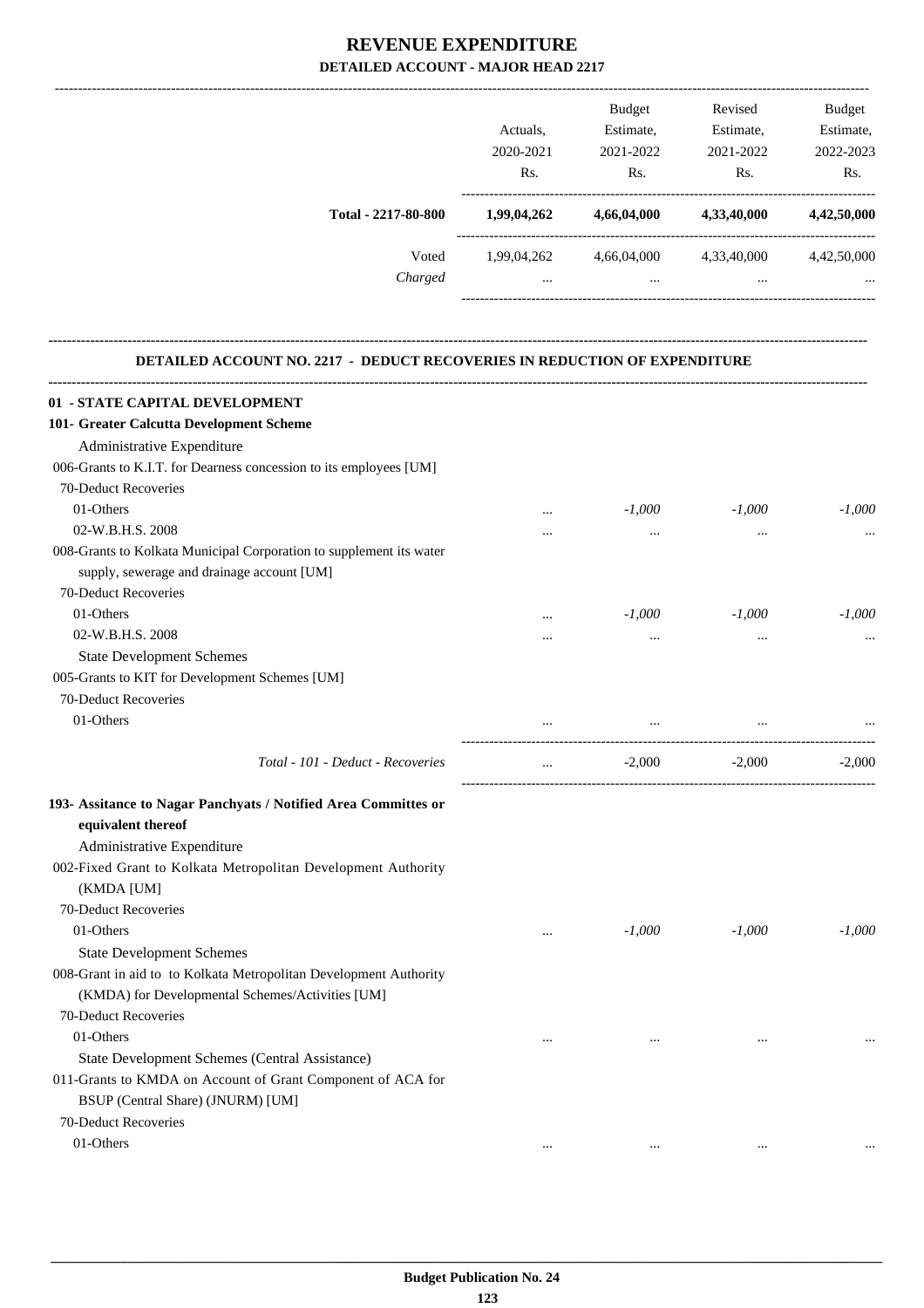|                                                                                                       | Actuals,<br>2020-2021<br>Rs. | Budget<br>Estimate,<br>2021-2022<br>Rs. | Revised<br>Estimate,<br>2021-2022<br>Rs. | Budget<br>Estimate,<br>2022-2023<br>Rs. |
|-------------------------------------------------------------------------------------------------------|------------------------------|-----------------------------------------|------------------------------------------|-----------------------------------------|
| Total - 193 - Deduct - Recoveries                                                                     | $\cdots$                     | $-1,000$                                | $-1,000$                                 | $-1,000$                                |
| 911- Deduct Recoveries of Overpayments                                                                |                              |                                         |                                          |                                         |
| <b>State Development Schemes</b>                                                                      |                              |                                         |                                          |                                         |
| 003-Grants to KMDA on account of Grant Component of ACA for<br><b>BSUP</b> under JNNURM [UM]          |                              |                                         |                                          |                                         |
| 70-Deduct Recoveries                                                                                  |                              |                                         |                                          |                                         |
| 01-Others                                                                                             |                              |                                         |                                          |                                         |
| 006-Grants to KMDA on account of Kolkata Giant Wheel Project<br>[UM]                                  |                              |                                         |                                          |                                         |
| 70-Deduct Recoveries                                                                                  |                              |                                         |                                          |                                         |
| 01-Others                                                                                             |                              |                                         |                                          |                                         |
| 007-Grants to KMDA on account of Kolkata Giant Wheel Project<br>[UM]                                  |                              |                                         |                                          |                                         |
| 70-Deduct Recoveries                                                                                  |                              |                                         |                                          |                                         |
| 01-Others                                                                                             | $\cdots$                     |                                         |                                          |                                         |
| 008-Deduct Recoveries [UM]<br>70-Deduct Recoveries                                                    |                              |                                         |                                          |                                         |
| 01-Others                                                                                             |                              |                                         |                                          |                                         |
|                                                                                                       |                              |                                         |                                          |                                         |
| <b>State Development Schemes</b><br>002-Grants to KMDA for BSUP Schemes (State Share) (JNURM)<br>[UM] |                              |                                         |                                          |                                         |
| 70-Deduct Recoveries                                                                                  |                              |                                         |                                          |                                         |
| 01-Others                                                                                             |                              |                                         |                                          |                                         |
| 02-W.B.H.S. 2008                                                                                      |                              | $\cdots$                                |                                          |                                         |
|                                                                                                       |                              |                                         |                                          |                                         |
| Total - 911 - Deduct - Recoveries                                                                     |                              | $\cdots$                                |                                          |                                         |
| 03- INTEGRATED DEVELOPMENT OF SMALL AND<br><b>MEDIUM TOWNS</b>                                        |                              |                                         |                                          |                                         |
| 191- Assistance to Local Bodies Corporations, Urban                                                   |                              |                                         |                                          |                                         |
| Development Authorities, Town Improvement Boards, etc.                                                |                              |                                         |                                          |                                         |
| <b>State Development Schemes</b>                                                                      |                              |                                         |                                          |                                         |
| 003-Solid Waste Management Mission [UM]                                                               |                              |                                         |                                          |                                         |
| 70-Deduct Recoveries                                                                                  |                              |                                         |                                          |                                         |
| 01-Others                                                                                             | $-11,911$                    | and the contract of the contract of     | $\cdots$                                 |                                         |
| Total - 191 - Deduct - Recoveries                                                                     | $-11,911$                    | $\sim$ $\sim$                           | $\cdots$                                 |                                         |
| 911- Deduct Recoveries of Overpayments                                                                |                              |                                         |                                          |                                         |
| <b>State Development Schemes</b>                                                                      |                              |                                         |                                          |                                         |
| 001-Solid Waste Management Mission [UM]                                                               |                              |                                         |                                          |                                         |
| 70-Deduct Recoveries                                                                                  |                              |                                         |                                          |                                         |
| 01-Others                                                                                             | $\cdots$                     | $\cdots$                                | $\cdots$                                 |                                         |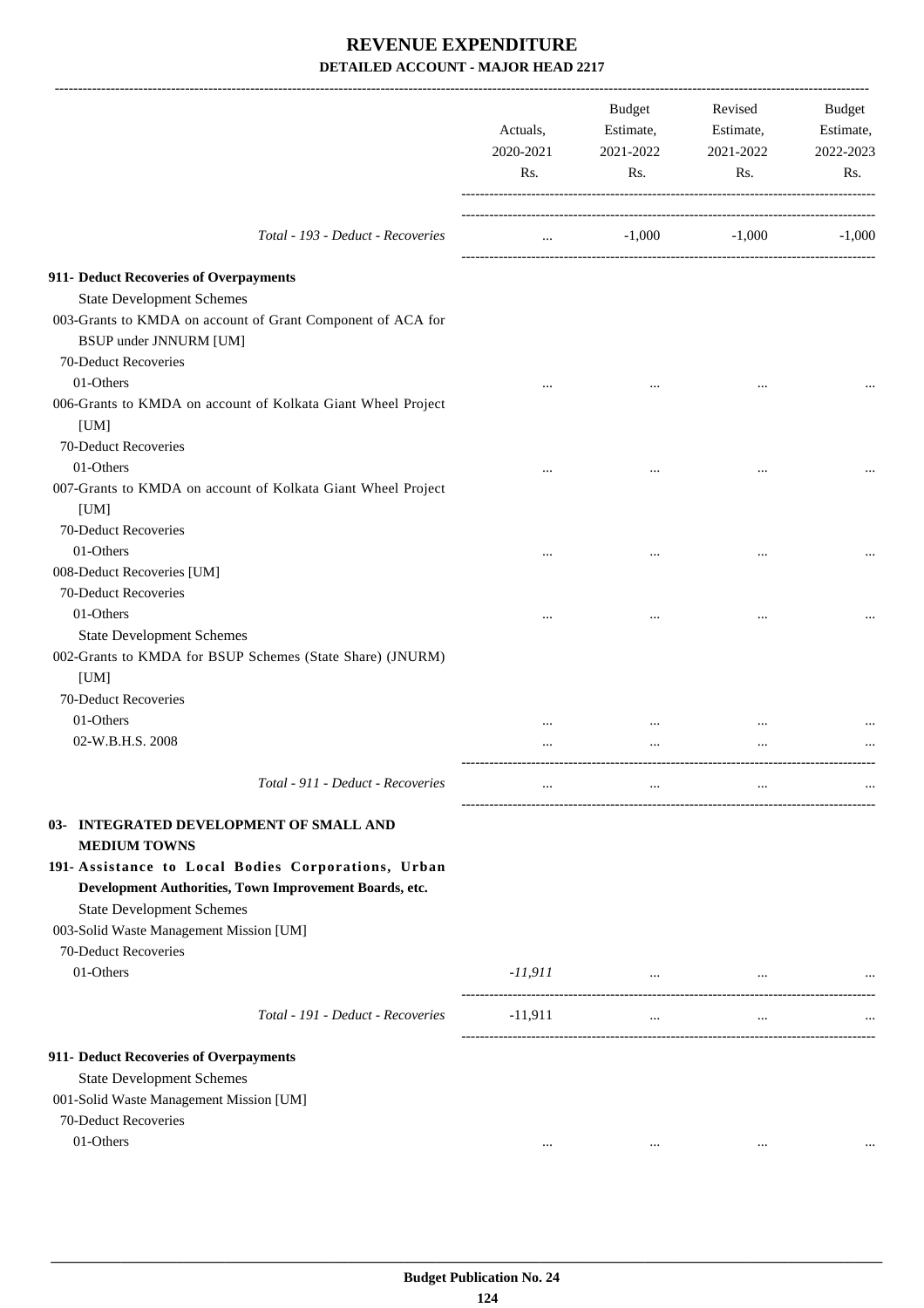|                                                                                                                                             | Actuals,<br>2020-2021<br>Rs. | Budget<br>Estimate,<br>2021-2022<br>Rs. | Revised<br>Estimate,<br>2021-2022<br>Rs.   | Budget<br>Estimate,<br>2022-2023<br>Rs. |
|---------------------------------------------------------------------------------------------------------------------------------------------|------------------------------|-----------------------------------------|--------------------------------------------|-----------------------------------------|
| Total - 911 - Deduct - Recoveries                                                                                                           | $\cdots$                     | $\cdots$                                |                                            |                                         |
| 04- SLUMS AREA IMPROVEMENT                                                                                                                  |                              |                                         |                                            |                                         |
| 911- Deduct Recoveries of Overpayments                                                                                                      |                              |                                         |                                            |                                         |
| Administrative Expenditure                                                                                                                  |                              |                                         |                                            |                                         |
| 001-Grants to Calcutta Municipal Corporations to supplements its                                                                            |                              |                                         |                                            |                                         |
| Bustee services account [UM]                                                                                                                |                              |                                         |                                            |                                         |
| 70-Deduct Recoveries                                                                                                                        |                              |                                         |                                            |                                         |
| 01-Others                                                                                                                                   | $\cdots$                     | $-1,000$                                | $-1,000$                                   | $-1,000$                                |
| 02-W.B.H.S. 2008                                                                                                                            | $\cdots$                     | $\cdots$                                |                                            |                                         |
|                                                                                                                                             |                              |                                         |                                            |                                         |
| Total - 911 - Deduct - Recoveries                                                                                                           | $\cdots$                     | $-1,000$                                | $-1,000$                                   | $-1.000$                                |
| <b>05- OTHER URBAN DEVELOPMENT SCHEMES</b>                                                                                                  |                              |                                         |                                            |                                         |
| 051- Construction                                                                                                                           |                              |                                         |                                            |                                         |
| Administrative Expenditure                                                                                                                  |                              |                                         |                                            |                                         |
| 006-Development of Haldia [UM]                                                                                                              |                              |                                         |                                            |                                         |
| 70-Deduct Recoveries                                                                                                                        |                              |                                         |                                            |                                         |
| 01-Others                                                                                                                                   |                              | $-1,000$                                | $-1,000$                                   | $-1,000$                                |
| 02-W.B.H.S. 2008                                                                                                                            | $\cdots$                     | $\cdots$                                |                                            |                                         |
| <b>State Development Schemes</b>                                                                                                            |                              |                                         |                                            |                                         |
| 001-Development of Haldia [UM]                                                                                                              |                              |                                         |                                            |                                         |
| 70-Deduct Recoveries                                                                                                                        |                              |                                         |                                            |                                         |
| 01-Others                                                                                                                                   |                              |                                         |                                            |                                         |
| 02-W.B.H.S. 2008                                                                                                                            |                              |                                         |                                            |                                         |
| 003-Construction/Re-Development of Housing of the Urban Poor<br>[UM]                                                                        |                              |                                         |                                            |                                         |
| 70-Deduct Recoveries                                                                                                                        |                              |                                         |                                            |                                         |
| 01-Others                                                                                                                                   |                              | and the state of the state of           | <b>The Committee Committee</b><br>$\ldots$ |                                         |
|                                                                                                                                             |                              |                                         |                                            |                                         |
| Total - 051 - Deduct - Recoveries                                                                                                           | $\cdots$                     | $-1,000$                                | $-1,000$                                   | $-1,000$                                |
| 191- Assistance to Local Bodies Corporations, Urban<br>Development Authorities, Town Improvement Boards, etc.<br>Administrative Expenditure |                              |                                         |                                            |                                         |
| 009-Grants to Local Bodies in connection with their election [UM]                                                                           |                              |                                         |                                            |                                         |
| 70-Deduct Recoveries                                                                                                                        |                              |                                         |                                            |                                         |
| 01-Others                                                                                                                                   |                              | $-1,000$                                | $-1,000$                                   | $-1,000$                                |
| 02-W.B.H.S. 2008                                                                                                                            |                              | $\cdots$                                |                                            | $\cdots$                                |
| 019-Fixed Grant to the Municipal Corporations and other Urban                                                                               |                              |                                         |                                            |                                         |
| Local Bodies to wards Salaries of their Employees. [UM]                                                                                     |                              |                                         |                                            |                                         |
| 70-Deduct Recoveries                                                                                                                        |                              |                                         |                                            |                                         |
| 01-Others                                                                                                                                   | $-20,16,519$                 | $-70,000$                               | $-70,000$                                  | $-70,000$                               |
| 02-W.B.H.S. 2008                                                                                                                            | $\cdots$                     | $\cdots$                                | $\cdots$                                   |                                         |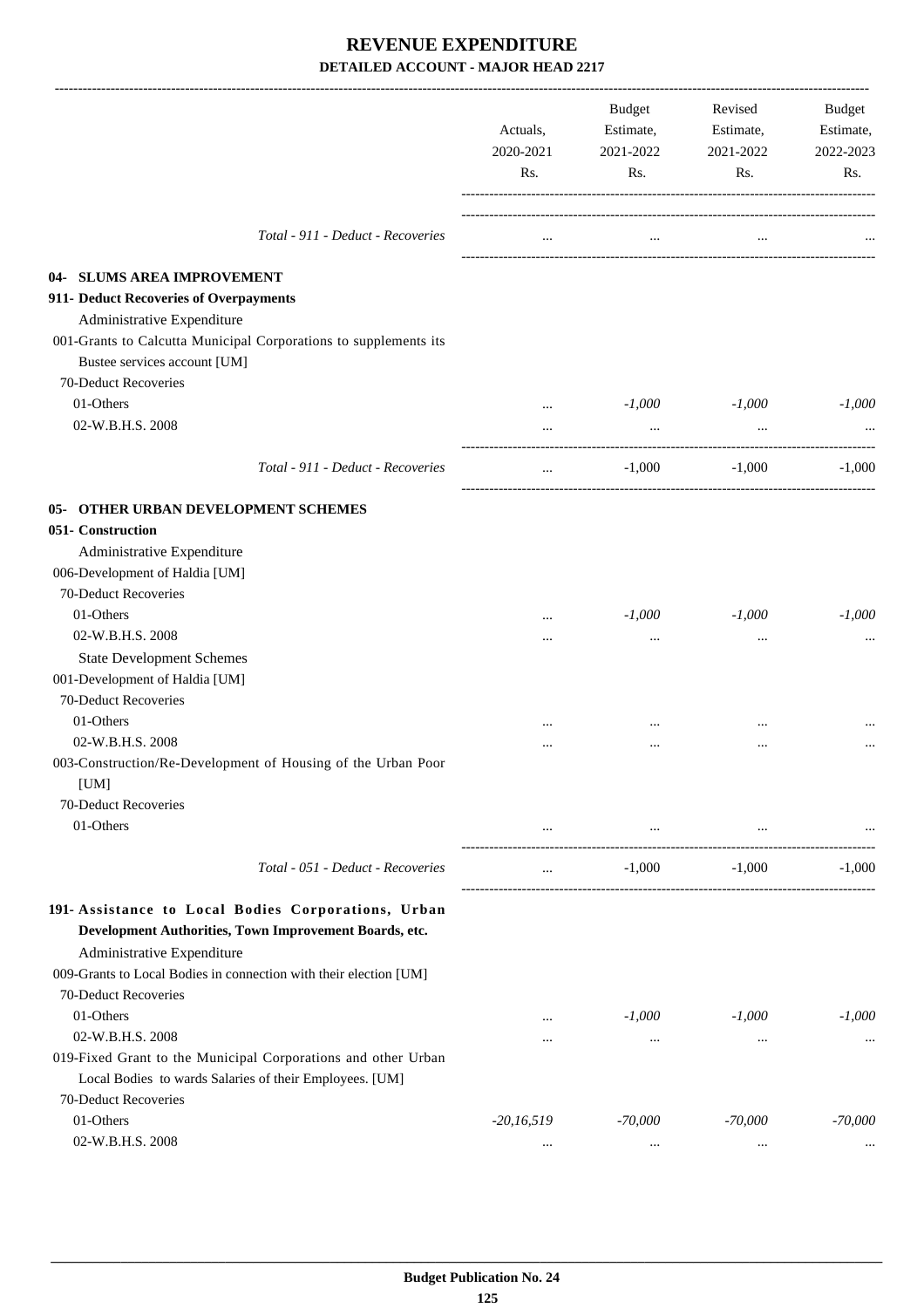|                                                                                                                         | Actuals,<br>2020-2021<br>Rs. | <b>Budget</b><br>Estimate,<br>2021-2022<br>Rs. | Revised<br>Estimate,<br>2021-2022<br>Rs. | Budget<br>Estimate,<br>2022-2023<br>Rs. |
|-------------------------------------------------------------------------------------------------------------------------|------------------------------|------------------------------------------------|------------------------------------------|-----------------------------------------|
| 020-Dearness Concession to the employees of Municipal<br>Corporations & other U.L.Bodies in KMD & Non-KMD Areas<br>[UM] |                              |                                                |                                          |                                         |
| 70-Deduct Recoveries                                                                                                    |                              |                                                |                                          |                                         |
| 01-Others                                                                                                               |                              | $-1,000$                                       | $-1,000$                                 | $-1,000$                                |
| 02-W.B.H.S. 2008                                                                                                        | $\ddotsc$                    |                                                |                                          |                                         |
| 092-Dearness Concession in the Employees of the Howrah Municipal                                                        | $\cdots$                     |                                                | $\cdots$                                 |                                         |
| Corporation [UM]                                                                                                        |                              |                                                |                                          |                                         |
| 70-Deduct Recoveries                                                                                                    |                              |                                                |                                          |                                         |
| 01-Others                                                                                                               |                              | $-1,000$                                       | $-1,000$                                 | $-1,000$                                |
| 02-W.B.H.S. 2008                                                                                                        |                              |                                                |                                          |                                         |
| <b>State Development Schemes</b>                                                                                        | $\cdots$                     | $\cdots$                                       | $\cdots$                                 |                                         |
| 001-Development of Municipal areas [UM]                                                                                 |                              |                                                |                                          |                                         |
| 70-Deduct Recoveries                                                                                                    |                              |                                                |                                          |                                         |
| 01-Others                                                                                                               |                              |                                                |                                          |                                         |
| 02-W.B.H.S. 2008                                                                                                        |                              |                                                |                                          |                                         |
| 005-Development of Municipal areas-Water Supply facilities (spot                                                        |                              |                                                | $\cdots$                                 |                                         |
| sources) to the Urban Local Bodies outside CMDA [UM]                                                                    |                              |                                                |                                          |                                         |
| 70-Deduct Recoveries                                                                                                    |                              |                                                |                                          |                                         |
| 01-Others                                                                                                               |                              |                                                |                                          |                                         |
| 043-Grants for ongoing Schemes of erstwhile BMS Programme                                                               |                              |                                                |                                          |                                         |
| [UM]                                                                                                                    |                              |                                                |                                          |                                         |
| 70-Deduct Recoveries                                                                                                    |                              |                                                |                                          |                                         |
| 01-Others                                                                                                               |                              |                                                |                                          |                                         |
| <b>State Development Schemes</b>                                                                                        |                              |                                                |                                          |                                         |
| 100-Grants to Urban Local Bodies for Implementation of National<br>Slum Development Programme (NSDP) [UM]               |                              |                                                |                                          |                                         |
| 70-Deduct Recoveries                                                                                                    |                              |                                                |                                          |                                         |
| 01-Others                                                                                                               | $\cdots$                     |                                                | $\cdots$                                 |                                         |
| 02-W.B.H.S. 2008                                                                                                        | $\ddotsc$                    | $\cdots$                                       | $\cdots$                                 | $\cdots$                                |
| State Development Schemes (Central Assistance)                                                                          |                              |                                                |                                          |                                         |
| 035-Kolkata Environmental Improvement Project(ADB) (EAP) [UM]                                                           |                              |                                                |                                          |                                         |
| 70-Deduct Recoveries                                                                                                    |                              |                                                |                                          |                                         |
| 01-Others                                                                                                               |                              | $\cdots$                                       | $\cdots$                                 |                                         |
| 02-W.B.H.S. 2008                                                                                                        |                              |                                                |                                          |                                         |
| 056-Grants for UIDSSMT & IHSDP under JNNURM (Central Share)<br>[MA] (JNURM) [UM]                                        |                              |                                                |                                          |                                         |
| 70-Deduct Recoveries                                                                                                    |                              |                                                |                                          |                                         |
| 01-Others                                                                                                               |                              | $\cdots$                                       | $\cdots$                                 | -------------------                     |
| Total - 191 - Deduct - Recoveries                                                                                       | $-20,16,519$                 | -73,000                                        | $-73,000$                                | $-73,000$                               |

#### **192- Assistance to Municipalities / Municipal Councils**

Administrative Expenditure

001-Winter Allowance to the employees of the Local bodies etc.

[UM]

70-Deduct Recoveries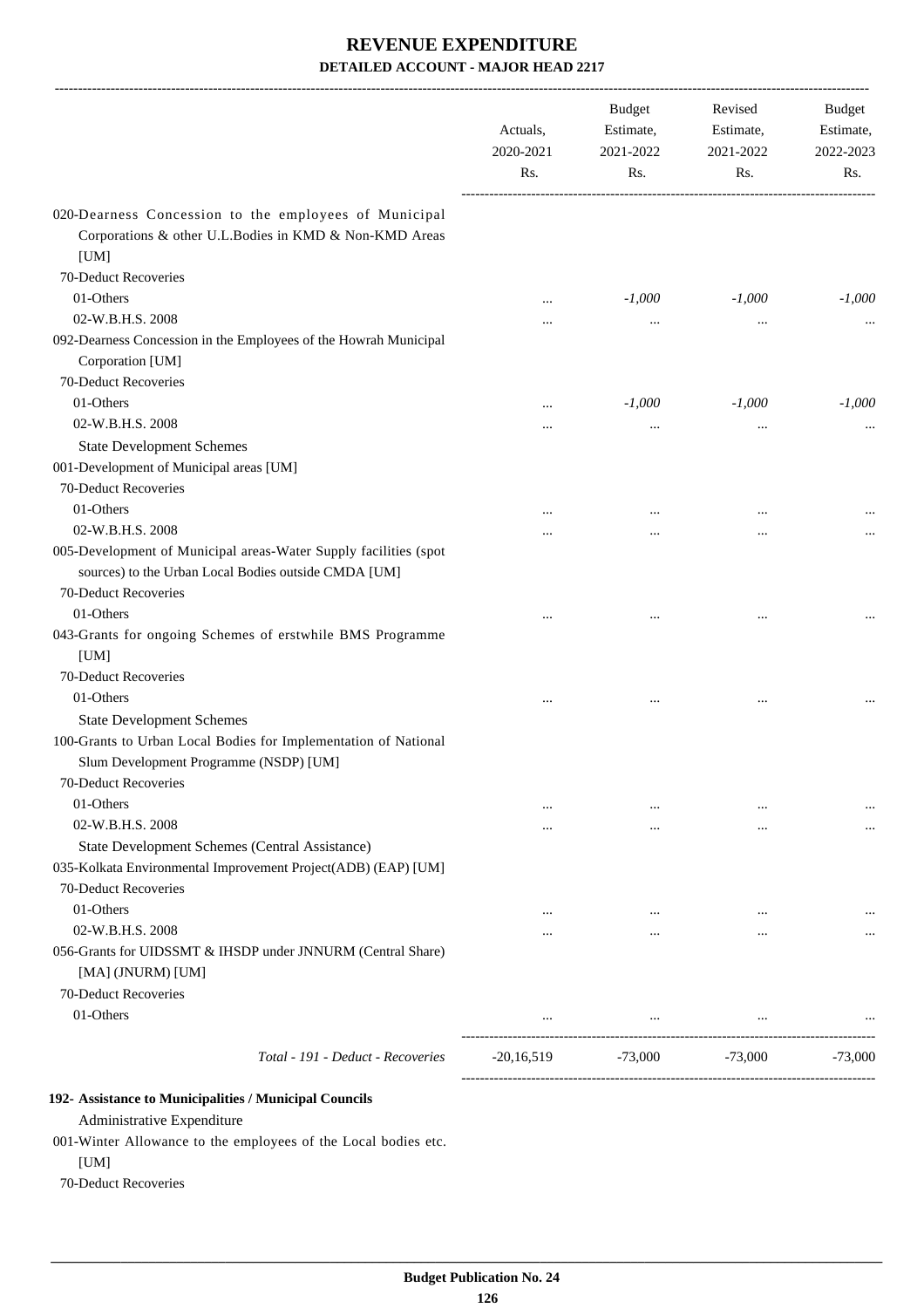-------------------------------------------------------------------------------------------------------------------------------------------------------------------------------

|                                                                                                   | Actuals,<br>2020-2021<br>Rs. | <b>Budget</b><br>Estimate,<br>2021-2022<br>Rs. | Revised<br>Estimate,<br>2021-2022<br>Rs. | <b>Budget</b><br>Estimate,<br>2022-2023<br>Rs. |
|---------------------------------------------------------------------------------------------------|------------------------------|------------------------------------------------|------------------------------------------|------------------------------------------------|
| 01-Others                                                                                         | $\cdots$                     | $-1,000$                                       | $-1,000$                                 | $-1,000$                                       |
| 007-Fixed Grant to the Municipalities towards Salaries of their<br>employees [UM]                 |                              |                                                |                                          |                                                |
| 70-Deduct Recoveries                                                                              |                              |                                                |                                          |                                                |
| 01-Others                                                                                         | $-500$                       | $-1,000$                                       | $-1,000$                                 | $-1,000$                                       |
| 047-Grants to Municipalities to meet in connection with their election                            |                              |                                                |                                          |                                                |
| [UM]                                                                                              |                              |                                                |                                          |                                                |
| 70-Deduct Recoveries                                                                              |                              |                                                |                                          |                                                |
| 01-Others                                                                                         | $\cdots$                     | $-1,000$                                       | $-1,000$                                 | $-1,000$                                       |
| 050-Grants to Bidhannagar Municipality [UM]                                                       |                              |                                                |                                          |                                                |
| 70-Deduct Recoveries                                                                              |                              |                                                |                                          |                                                |
| 01-Others                                                                                         | $\cdots$                     | $-1,000$                                       | $-1,000$                                 | $-1,000$                                       |
| Total - 192 - Deduct - Recoveries                                                                 | $-500$                       | $-4,000$                                       | $-4,000$                                 | $-4,000$                                       |
| 193- Assistance to Nagar Panchayats/Notified Area Committiees                                     |                              |                                                |                                          |                                                |
| or equivalent thereof                                                                             |                              |                                                |                                          |                                                |
| Administrative Expenditure                                                                        |                              |                                                |                                          |                                                |
| 003-Grants to Notified Authorities to meet in connection with their                               |                              |                                                |                                          |                                                |
| election [UM]                                                                                     |                              |                                                |                                          |                                                |
| 70-Deduct Recoveries                                                                              |                              |                                                |                                          |                                                |
| 01-Others                                                                                         |                              | $-1,000$                                       | $-1,000$                                 | $-1,000$                                       |
| 010-Grants to the HIT for Salaries, Dearness Concession to its                                    |                              |                                                |                                          |                                                |
| Employees [UM]                                                                                    |                              |                                                |                                          |                                                |
| 70-Deduct Recoveries                                                                              |                              |                                                |                                          |                                                |
| 01-Others                                                                                         | $\cdots$                     | $-1,000$                                       | $-1,000$                                 | $-1,000$                                       |
| 016-Siliguri-Jalpaiguri Development Authority [UM]                                                |                              |                                                |                                          |                                                |
| 70-Deduct Recoveries                                                                              |                              |                                                |                                          |                                                |
| 01-Others                                                                                         |                              | $-1,000$                                       | $-1,000$                                 | $-1,000$                                       |
| <b>State Development Schemes</b>                                                                  |                              |                                                |                                          |                                                |
| 018-Grants to Urban Planning Development Authorities [UM]                                         |                              |                                                |                                          |                                                |
| 70-Deduct Recoveries                                                                              |                              |                                                |                                          |                                                |
| 01-Others                                                                                         | $\cdots$                     | $\cdots$                                       | $\cdots$                                 |                                                |
| 023-Grants to Development Authority for ongoing schemes under the<br>erstwhile BMS Programme [UM] |                              |                                                |                                          |                                                |
| 70-Deduct Recoveries                                                                              |                              |                                                |                                          |                                                |
| 01-Others                                                                                         | $\cdots$                     |                                                | $\cdots$                                 |                                                |
| State Development Schemes (Central Assistance)                                                    |                              |                                                |                                          |                                                |
| 064-Assistance to Urban Local Bodies as general basic grant as                                    |                              |                                                |                                          |                                                |
| recommended by the 13th Finance Commission(13th F.C.) (13-<br>FC) [UM]                            |                              |                                                |                                          |                                                |
| 70-Deduct Recoveries                                                                              |                              |                                                |                                          |                                                |
| 01-Others                                                                                         |                              |                                                |                                          |                                                |
|                                                                                                   |                              |                                                | . _ _ _ _ _ _ _ _ _ _ _ _ _ _ _ .        | -----------------                              |
| Total - 193 - Deduct - Recoveries                                                                 | $\cdots$                     | $-3,000$                                       | $-3,000$                                 | $-3,000$                                       |

**789- Special Component Plan for Scheduled Castes**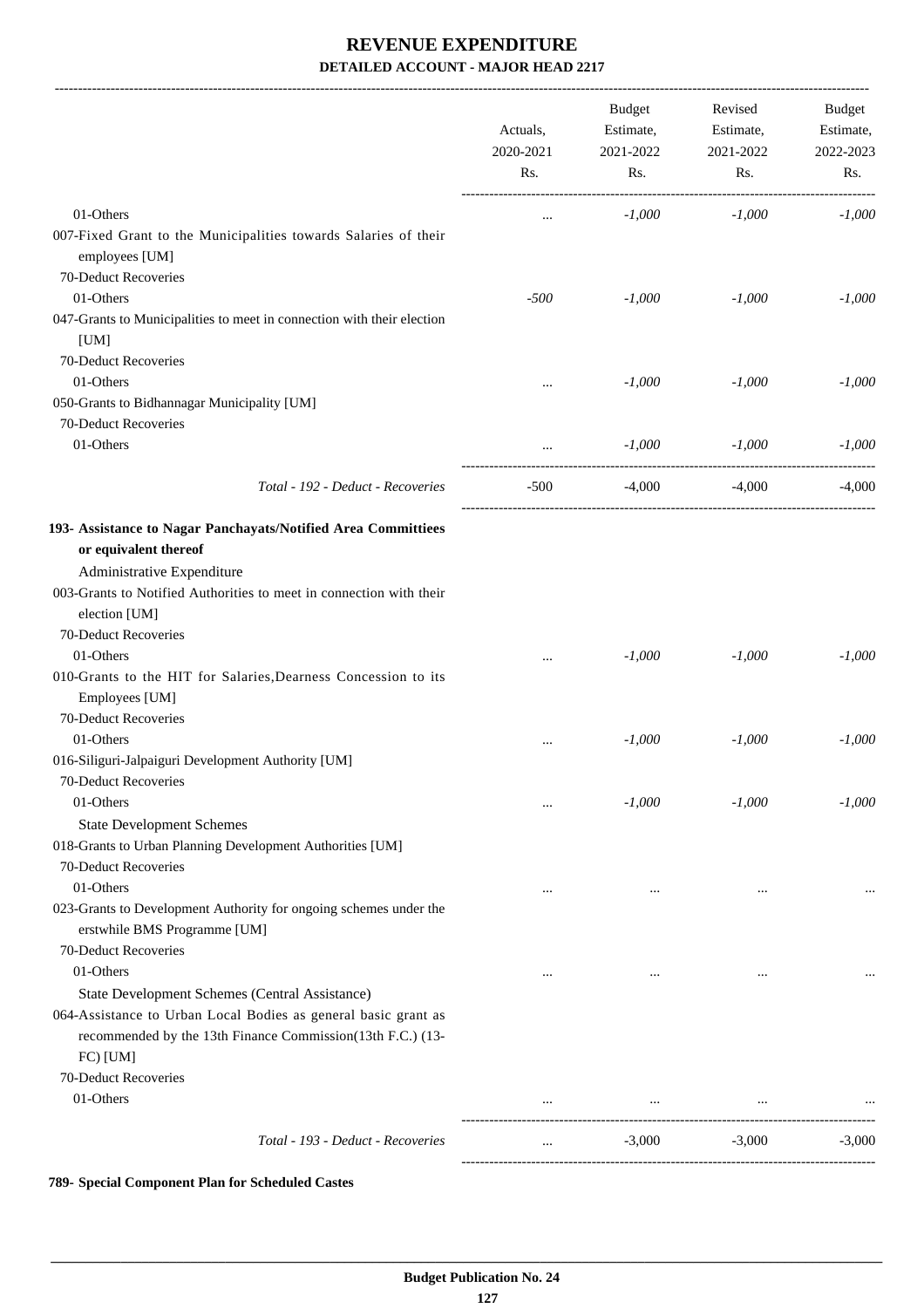|                                                                                                                           | Actuals,<br>2020-2021<br>Rs. | Budget<br>Estimate,<br>2021-2022<br>Rs. | Revised<br>Estimate,<br>2021-2022<br>Rs. | Budget<br>Estimate,<br>2022-2023<br>Rs. |
|---------------------------------------------------------------------------------------------------------------------------|------------------------------|-----------------------------------------|------------------------------------------|-----------------------------------------|
| <b>State Development Schemes</b>                                                                                          |                              |                                         |                                          |                                         |
| 001-Development of Municipal Areas [UM]                                                                                   |                              |                                         |                                          |                                         |
| 70-Deduct Recoveries                                                                                                      |                              |                                         |                                          |                                         |
| 01-Others                                                                                                                 |                              |                                         | $\cdots$                                 |                                         |
| 009-Grants for ongoing Schemes of erstwhile BMS Programme<br>[UM]                                                         |                              |                                         |                                          |                                         |
| 70-Deduct Recoveries                                                                                                      |                              |                                         |                                          |                                         |
| 01-Others                                                                                                                 |                              |                                         |                                          |                                         |
| 014-Grants to Urban Planning Development Authorities [UM]                                                                 |                              |                                         |                                          |                                         |
| 70-Deduct Recoveries                                                                                                      |                              |                                         |                                          |                                         |
| 01-Others                                                                                                                 | $\cdots$                     | $\cdots$                                | $\ddotsc$                                |                                         |
| 025-West Bengal Urban Employment Scheme [UM]                                                                              |                              |                                         |                                          |                                         |
| 70-Deduct Recoveries                                                                                                      |                              |                                         |                                          |                                         |
| 01-Others                                                                                                                 | $\cdots$                     |                                         | $\ddotsc$                                |                                         |
| <b>State Development Schemes</b>                                                                                          |                              |                                         |                                          |                                         |
| 010-Kolkata Environmental Improvement Project(ADB)-(State                                                                 |                              |                                         |                                          |                                         |
| Share) (EAP) [UM]                                                                                                         |                              |                                         |                                          |                                         |
| 70-Deduct Recoveries                                                                                                      |                              |                                         |                                          |                                         |
| 01-Others                                                                                                                 |                              |                                         | $\ddotsc$                                |                                         |
| 02-W.B.H.S. 2008                                                                                                          |                              |                                         |                                          |                                         |
| Total - 789 - Deduct - Recoveries                                                                                         | $\cdots$                     | $\cdots$                                | $\cdots$                                 |                                         |
| 796- Tribal Areas Sub-Plan                                                                                                |                              |                                         |                                          |                                         |
| <b>State Development Schemes</b>                                                                                          |                              |                                         |                                          |                                         |
| 002-Grants to Development Authority for ongoing schemes under the<br>erstwhile BMS Programme [UM]<br>70-Deduct Recoveries |                              |                                         |                                          |                                         |
| 01-Others                                                                                                                 |                              |                                         |                                          |                                         |
| 013-West Bengal Urban Employment Scheme [UM]<br>70-Deduct Recoveries                                                      | $\cdots$                     | $\cdots$                                | $\cdots$                                 | $\cdots$                                |
| 01-Others                                                                                                                 | $\cdots$                     | $\cdots$                                | $\cdots$                                 |                                         |
|                                                                                                                           |                              |                                         |                                          |                                         |
| Total - 796 - Deduct - Recoveries                                                                                         | $\cdots$                     | $\cdots$                                | $\cdots$                                 |                                         |
| 797- Transfer to Reserve Fund/Deposit Account<br><b>State Development Schemes</b>                                         |                              |                                         |                                          |                                         |
| 001-West Bengal Compensatory Entry Tax Fund (WBCETF)<br>(WBETF) [UM]                                                      |                              |                                         |                                          |                                         |
| 70-Deduct Recoveries                                                                                                      |                              |                                         |                                          |                                         |
| 01-Others                                                                                                                 | $\cdots$                     | $\cdots$                                | $\ddotsc$                                |                                         |
| Total - 797 - Deduct - Recoveries                                                                                         | $\cdots$                     | $\cdots$                                | $\cdots$                                 |                                         |
| 902- Deduct - Amount met from the Reserve Fund / Deposit<br><b>Account</b>                                                |                              |                                         |                                          |                                         |

State Development Schemes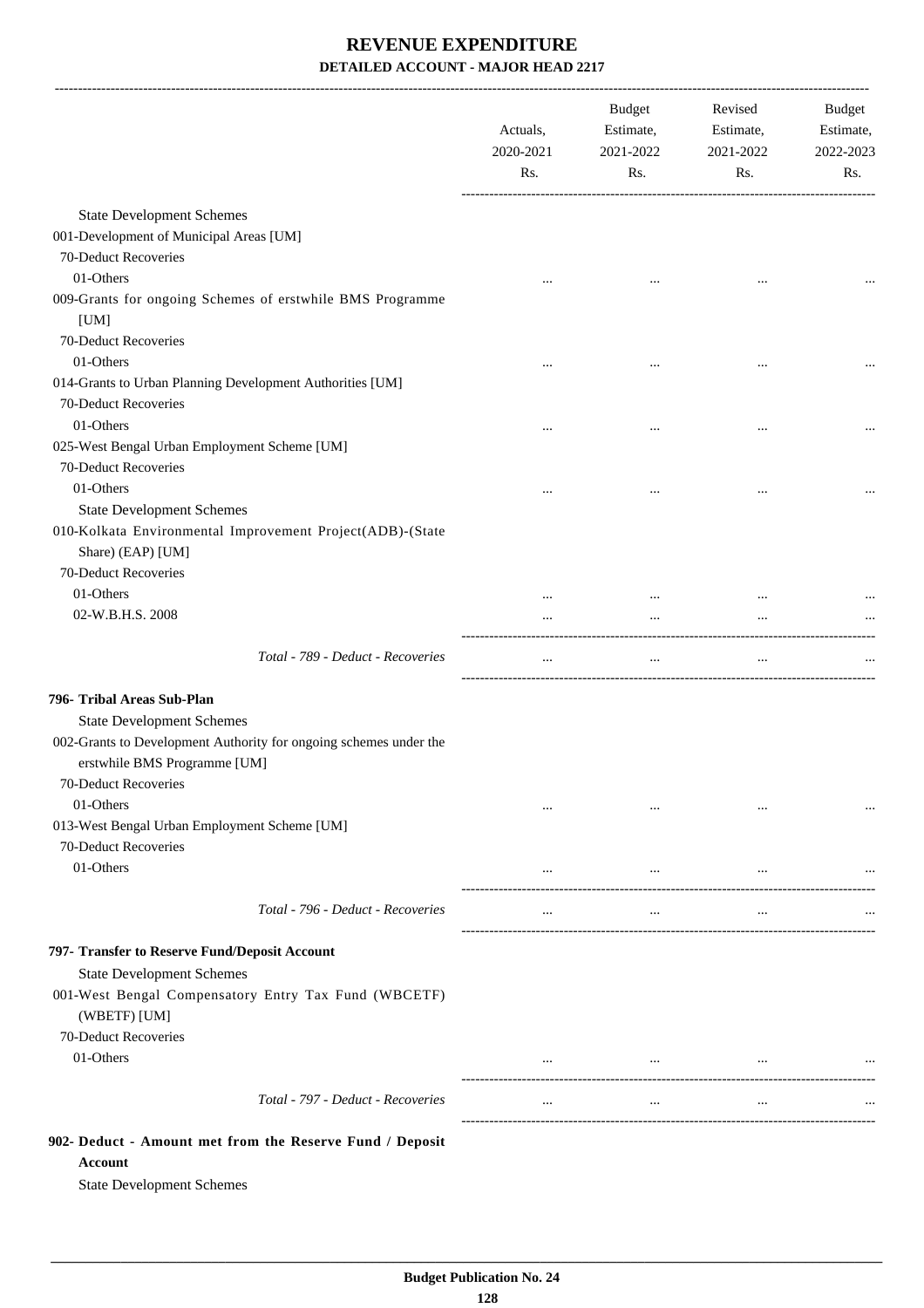|                                                                                                                                                  | Actuals,<br>2020-2021<br>Rs. | Estimate,<br>2021-2022<br>Rs. | Estimate,<br>2021-2022<br>Rs. | Budget<br>Estimate,<br>2022-2023<br>Rs. |
|--------------------------------------------------------------------------------------------------------------------------------------------------|------------------------------|-------------------------------|-------------------------------|-----------------------------------------|
| 001-West Bengal Compensatory Entry Tax Fund (WBCETF)                                                                                             |                              |                               |                               |                                         |
| (WBETF) [UM]                                                                                                                                     |                              |                               |                               |                                         |
| 70-Deduct Recoveries                                                                                                                             |                              |                               |                               |                                         |
| 01-Others                                                                                                                                        |                              |                               |                               |                                         |
| Total - 902 - Deduct - Recoveries                                                                                                                |                              |                               |                               |                                         |
| 911- Deduct Recoveries of Overpayments                                                                                                           |                              |                               |                               |                                         |
| Administrative Expenditure                                                                                                                       |                              |                               |                               |                                         |
| 004-Winter allowance to the employees of the Local Bodies, etc.<br>[UM]                                                                          |                              |                               |                               |                                         |
| 70-Deduct Recoveries                                                                                                                             |                              |                               |                               |                                         |
| 01-Others                                                                                                                                        |                              | $-1,000$                      | $-1,000$                      | $-1,000$                                |
| 007-Fixed Grant to the Municipalities towards Salaries of their<br>employees [UM]                                                                |                              |                               |                               |                                         |
| 70-Deduct Recoveries                                                                                                                             |                              |                               |                               |                                         |
| 01-Others                                                                                                                                        | $-54,087$                    | $-20,00,000$                  | $-10,000$                     | $-10,000$                               |
| 008-Dearness Concession in the Employees of the Howrah Municipal<br>Corporation [UM]                                                             |                              |                               |                               |                                         |
| 70-Deduct Recoveries                                                                                                                             |                              |                               |                               |                                         |
| 01-Others                                                                                                                                        | $\cdots$                     | $-1,000$                      | $-1,000$                      | $-1,000$                                |
| 009-Grants to Local Bodies in Connection with their Election [UM]                                                                                |                              |                               |                               |                                         |
| 70-Deduct Recoveries                                                                                                                             |                              |                               |                               |                                         |
| 01-Others                                                                                                                                        | $\cdots$                     | $-10,00,000$                  | $-1,000$                      | $-1,000$                                |
| 02-W.B.H.S. 2008                                                                                                                                 |                              | $\cdots$                      | $\ddotsc$                     |                                         |
| 067-Grants to Municipalities to meet increased cost of Pay of their<br>employees [UM]                                                            |                              |                               |                               |                                         |
| 70-Deduct Recoveries                                                                                                                             |                              |                               |                               |                                         |
| 01-Others                                                                                                                                        | $-5,431$                     | $-1,000$                      | $-1,000$                      | $-1,000$                                |
| 069-Assistance to Urban Local Bodies as general basic grant as<br>recommended by the 13th Finance Commission(13th F.C.) [UM]                     |                              |                               |                               |                                         |
| 70-Deduct Recoveries                                                                                                                             |                              |                               |                               |                                         |
| 01-Others                                                                                                                                        |                              | $-1,000$                      | $-1,000$                      | $-1,000$                                |
| 075-Deduct Recoveries [UM]                                                                                                                       |                              |                               |                               |                                         |
| 70-Deduct Recoveries                                                                                                                             |                              |                               |                               |                                         |
| 01-Others                                                                                                                                        | $\cdots$                     | $-1,50,000$                   | $-1,000$                      | $-1,000$                                |
| <b>State Development Schemes</b>                                                                                                                 |                              |                               |                               |                                         |
| 001-Grants to Urban Planning Development Authorities [UM]                                                                                        |                              |                               |                               |                                         |
| 70-Deduct Recoveries                                                                                                                             |                              |                               |                               |                                         |
| 01-Others                                                                                                                                        | $-4,81,47,196$               | $\cdots$                      | $\ddotsc$                     |                                         |
| 002-Grants to Development Authority for onging Schemes under the<br>erstwhile BMS Programme [UM]                                                 |                              |                               |                               |                                         |
| 70-Deduct Recoveries                                                                                                                             |                              |                               |                               |                                         |
| 01-Others                                                                                                                                        | $-1,49,56,029$               | $\cdots$                      | $\cdots$                      |                                         |
| 005-Development of Municipal areas-Water Supply facilities (spot<br>sources) to the Urban Local Bodies outside CMDA [UM]<br>70-Deduct Recoveries |                              |                               |                               |                                         |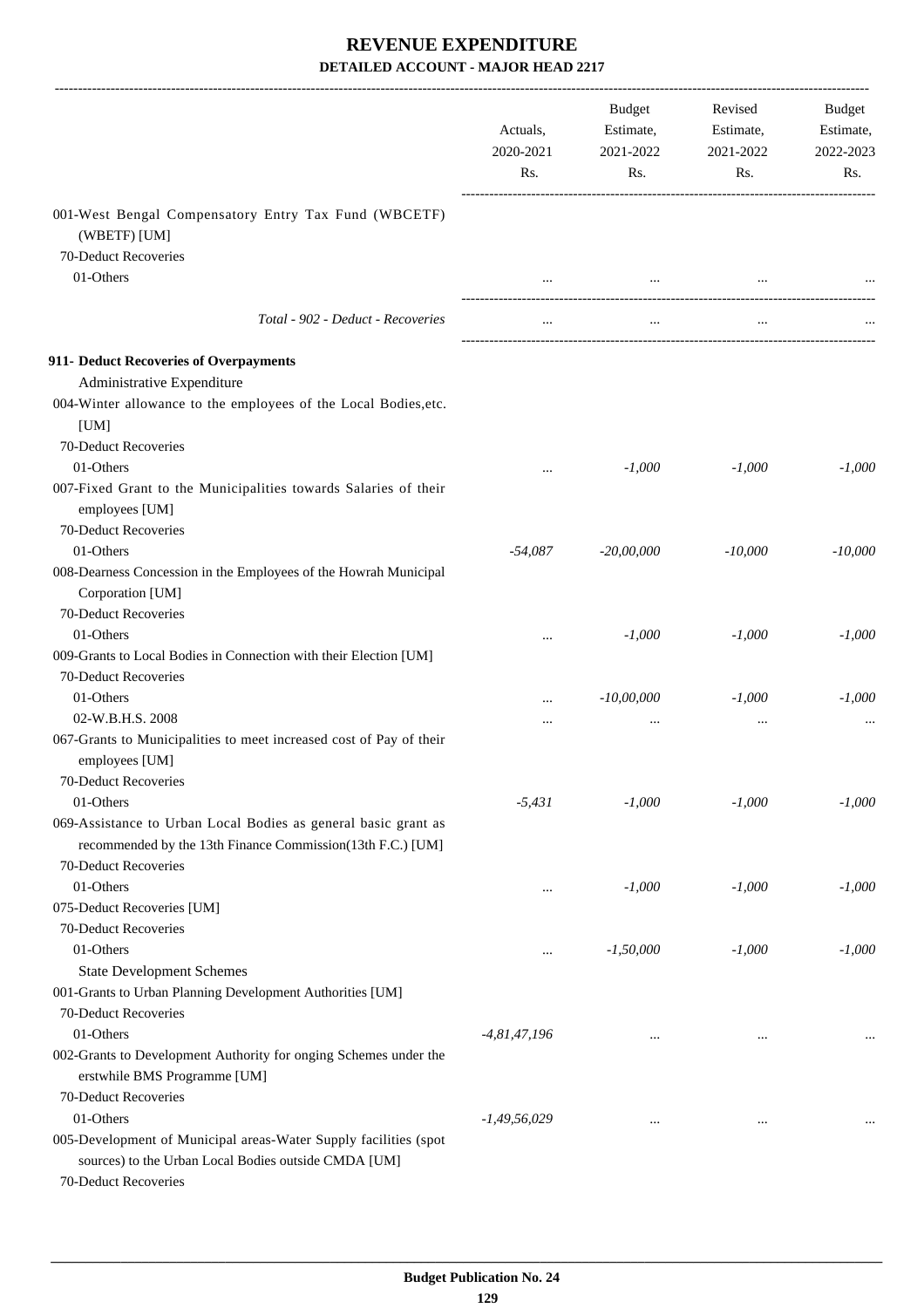-------------------------------------------------------------------------------------------------------------------------------------------------------------------------------

|                                                                  | Actuals,<br>2020-2021<br>Rs. | <b>Budget</b><br>Estimate,<br>2021-2022<br>Rs. | Revised<br>Estimate,<br>2021-2022<br>Rs. | <b>Budget</b><br>Estimate,<br>2022-2023<br>Rs. |
|------------------------------------------------------------------|------------------------------|------------------------------------------------|------------------------------------------|------------------------------------------------|
| 01-Others                                                        |                              | $\cdots$                                       |                                          |                                                |
| 013-West Bengal Urban Employment Scheme [UM]                     |                              |                                                |                                          |                                                |
| 70-Deduct Recoveries                                             |                              |                                                |                                          |                                                |
| 01-Others                                                        |                              | $\ddotsc$                                      | $\ddotsc$                                |                                                |
| 014-Deduct Recoveries [UM]                                       |                              |                                                |                                          |                                                |
| 70-Deduct Recoveries                                             |                              |                                                |                                          |                                                |
| 01-Others                                                        | $-81,25,648$                 | $\ddotsc$                                      | $\ddotsc$                                |                                                |
| 018-Grants to Urban Planning Development Authorities [UM]        |                              |                                                |                                          |                                                |
| 70-Deduct Recoveries                                             |                              |                                                |                                          |                                                |
| 01-Others                                                        | $-3,74,71,727$               |                                                |                                          |                                                |
| 019-Urban Primary Health Care Service [UM]                       |                              |                                                |                                          |                                                |
| 70-Deduct Recoveries                                             |                              |                                                |                                          |                                                |
| 01-Others                                                        |                              |                                                |                                          |                                                |
| 043-Grants for ongoing Schemes of erstwhile BMS Programme        |                              |                                                |                                          |                                                |
| [UM]<br>70-Deduct Recoveries                                     |                              |                                                |                                          |                                                |
| 01-Others                                                        | $-2,091$                     |                                                |                                          |                                                |
| 066-Construction of Sports Complex at Deshbandhu Park,           |                              |                                                |                                          |                                                |
| Kolkata-31 (State Share) [UM]                                    |                              |                                                |                                          |                                                |
| 70-Deduct Recoveries                                             |                              |                                                |                                          |                                                |
| 01-Others                                                        |                              |                                                |                                          |                                                |
| 068-Development of Municipal areas [UM]                          |                              |                                                |                                          |                                                |
| 70-Deduct Recoveries                                             |                              |                                                |                                          |                                                |
| 01-Others                                                        |                              |                                                |                                          |                                                |
| 071-Development of Municipal areas-Water Supply facilities (spot |                              | $\ddotsc$                                      | $\ddotsc$                                | $\cdots$                                       |
| sources) to the Urban Local Bodies outside CMDA [UM]             |                              |                                                |                                          |                                                |
| 70-Deduct Recoveries                                             |                              |                                                |                                          |                                                |
| 01-Others                                                        | $\ddotsc$                    | $\ddotsc$                                      | $\ddotsc$                                |                                                |
| 074-Construction/Re Development of Housing of the Urban Poor     |                              |                                                |                                          |                                                |
| [UM]                                                             |                              |                                                |                                          |                                                |
| 70-Deduct Recoveries                                             |                              |                                                |                                          |                                                |
| 01-Others                                                        | $\ddotsc$                    | $\cdots$                                       | $\cdots$                                 | $\cdots$                                       |
| <b>State Development Schemes</b>                                 |                              |                                                |                                          |                                                |
| 072-Grants to Municipalities for UIDSSMT & IHSDP (State Share)   |                              |                                                |                                          |                                                |
| (JNURMS) [UM]                                                    |                              |                                                |                                          |                                                |
| 70-Deduct Recoveries                                             |                              |                                                |                                          |                                                |
| 01-Others                                                        | $\cdots$                     | $\cdots$                                       | $\cdots$                                 | $\cdots$                                       |
| State Development Schemes (Central Assistance)                   |                              |                                                |                                          |                                                |
| 070-Grants to KMDA for JBIC Assisted Municipal SWM Scheme        |                              |                                                |                                          |                                                |
| (EAP) [UM]                                                       |                              |                                                |                                          |                                                |
| 70-Deduct Recoveries                                             |                              |                                                |                                          |                                                |
| 01-Others                                                        | $\cdots$                     | $\ddotsc$                                      | $\ddotsc$                                |                                                |
| 073-Kolkata Environmental Improvement Project(ADB) (EAP) [UM]    |                              |                                                |                                          |                                                |
| 70-Deduct Recoveries                                             |                              |                                                |                                          |                                                |
| 01-Others                                                        | $\cdots$                     | $\cdots$                                       | $\cdots$                                 | $\cdots$                                       |
|                                                                  |                              |                                                |                                          |                                                |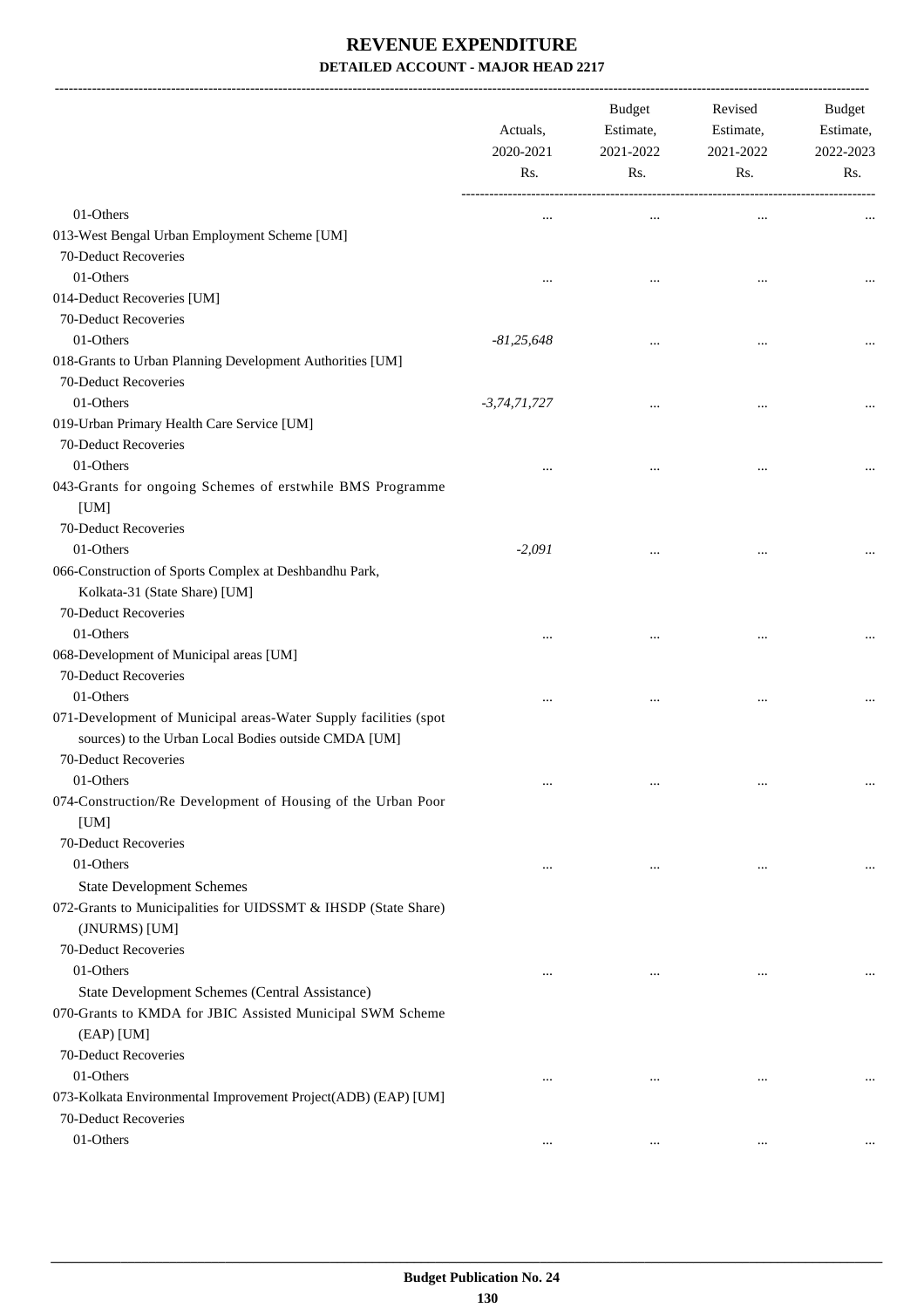|                                                                                 | Actuals,<br>2020-2021<br>Rs. | <b>Budget</b><br>Estimate,<br>2021-2022<br>Rs. | Revised<br>Estimate,<br>2021-2022<br>Rs. | Budget<br>Estimate,<br>2022-2023<br>Rs. |
|---------------------------------------------------------------------------------|------------------------------|------------------------------------------------|------------------------------------------|-----------------------------------------|
| Total - 911 - Deduct - Recoveries                                               | $-10,87,62,209$              | $-31,54,000$                                   | $-16,000$                                | $-16,000$                               |
| 80- GENERAL                                                                     |                              |                                                |                                          |                                         |
| 001- Direction and Administration                                               |                              |                                                |                                          |                                         |
| Administrative Expenditure                                                      |                              |                                                |                                          |                                         |
| 001-Municipal Administration [UM]                                               |                              |                                                |                                          |                                         |
| 70-Deduct Recoveries                                                            |                              |                                                |                                          |                                         |
| 01-Others                                                                       | $\cdots$                     | $-50,000$                                      | $-1,000$                                 | $-1,000$                                |
| 002-Directorate of Municipal Engineering [UM]                                   |                              |                                                |                                          |                                         |
| 70-Deduct Recoveries                                                            |                              |                                                |                                          |                                         |
| 01-Others                                                                       | $-2,34,646$                  | $-1,00,000$                                    | $-10,000$                                | $-10,000$                               |
| 02-W.B.H.S. 2008                                                                | $\cdots$                     | $\cdots$                                       | $\cdots$                                 |                                         |
| 003-Planning, execution and supervision of Municipal Development                |                              |                                                |                                          |                                         |
| [UM]                                                                            |                              |                                                |                                          |                                         |
| 70-Deduct Recoveries                                                            |                              |                                                |                                          |                                         |
| 01-Others                                                                       | $-1,22,023$                  | $-30,000$                                      | $-10,000$                                | $-10,000$                               |
| 02-W.B.H.S. 2008                                                                | $\cdots$                     | $\cdots$                                       | $\cdots$                                 |                                         |
| 004-Grants to Central Valuation Board, West Bengal [UM]                         |                              |                                                |                                          |                                         |
| 70-Deduct Recoveries                                                            |                              |                                                |                                          |                                         |
| 01-Others                                                                       |                              | $-1,000$                                       | $-1,000$                                 | $-1,000$                                |
| 02-W.B.H.S. 2008                                                                |                              | $\cdots$                                       | $\cdots$                                 |                                         |
| 005-Establishment of an institute of Local Government & Urban<br>Studies [UM]   |                              |                                                |                                          |                                         |
| 70-Deduct Recoveries                                                            |                              |                                                |                                          |                                         |
| 01-Others                                                                       | .                            | $-1,000$                                       | $-1,000$                                 | $-1,000$                                |
| 02-W.B.H.S. 2008                                                                | .                            | $\cdots$                                       | $\cdots$                                 |                                         |
| 006-Municipal Administration [UM]                                               |                              |                                                |                                          |                                         |
| 70-Deduct Recoveries                                                            |                              |                                                |                                          |                                         |
| 01-Others                                                                       | $\cdots$                     | $-1,000$                                       | $-1,000$                                 | $-1,000$                                |
| 02-W.B.H.S. 2008                                                                | $\cdots$                     | $\cdots$                                       | $\cdots$                                 | $\cdots$                                |
| 007-Grants to West Bengal Valuation Board [UM]                                  |                              |                                                |                                          |                                         |
| 70-Deduct Recoveries                                                            |                              |                                                |                                          |                                         |
| 01-Others                                                                       |                              | $-1,000$                                       | $-1,000$                                 | $-1,000$                                |
| <b>State Development Schemes</b>                                                |                              |                                                |                                          |                                         |
| 012-Establishment of an institute of Local Government and Urban<br>Studies [UM] |                              |                                                |                                          |                                         |
| 70-Deduct Recoveries                                                            |                              |                                                |                                          |                                         |
| 01-Others                                                                       | $\cdots$                     | $\cdots$                                       |                                          |                                         |
| 02-W.B.H.S. 2008                                                                |                              | $\cdots$                                       | $\cdots$                                 |                                         |
| Total - 001 - Deduct - Recoveries                                               | $-3,56,669$                  | $-1,84,000$                                    | $-25,000$                                | $-25,000$                               |

**191- Assistance to Local Bodies Corporations, Urban Development Authorities, Town Improvement Boards, etc.** Administrative Expenditure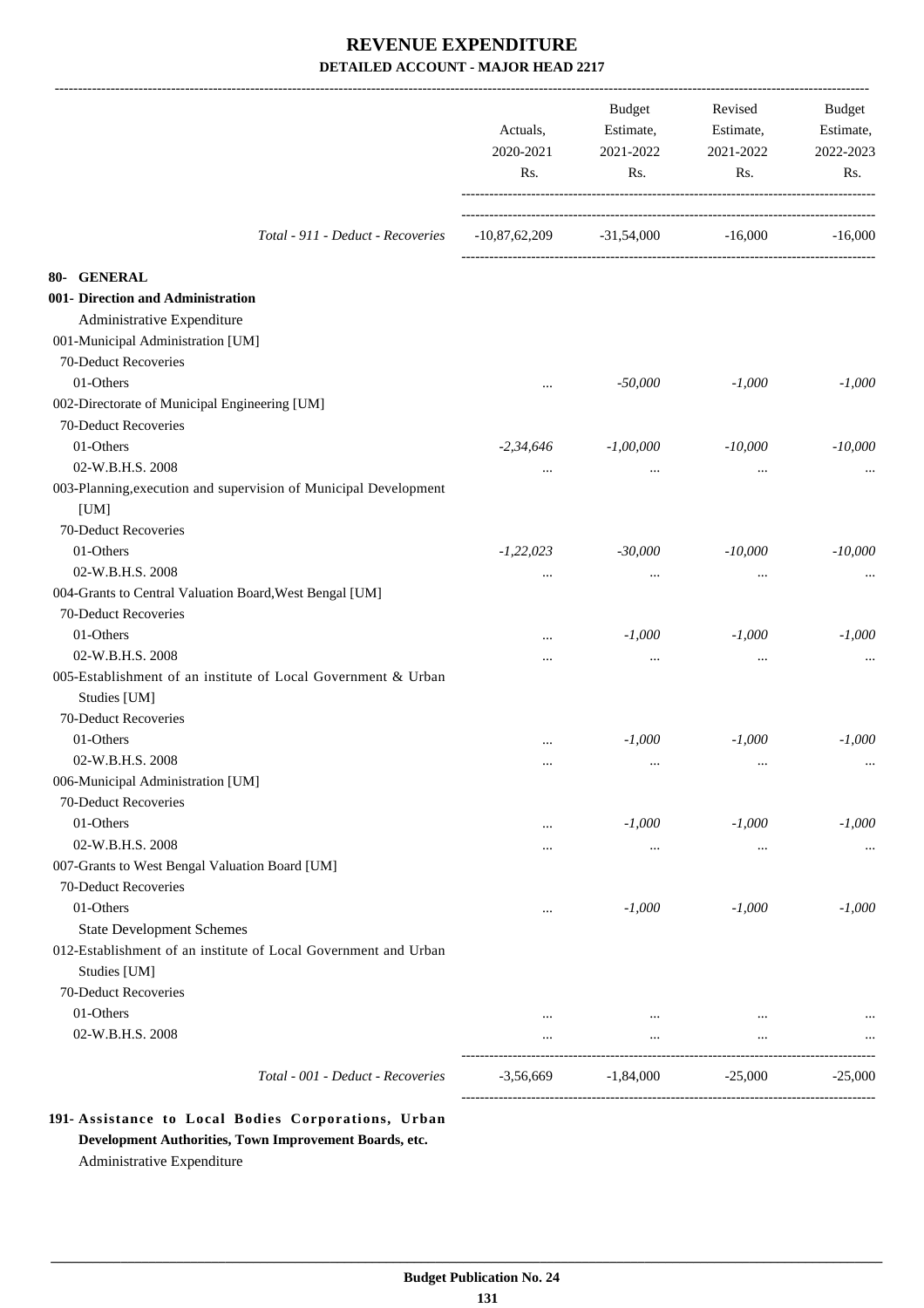|                                                                                                                                                  | Actuals,<br>2020-2021<br>Rs. | Budget<br>Estimate,<br>2021-2022<br>Rs.             | Revised<br>Estimate,<br>2021-2022<br>Rs. | <b>Budget</b><br>Estimate,<br>2022-2023<br>Rs. |
|--------------------------------------------------------------------------------------------------------------------------------------------------|------------------------------|-----------------------------------------------------|------------------------------------------|------------------------------------------------|
| 001-Grants to the Corporations, Municipalties, KMDA and other<br>Local Bodies for maintenance of civic assets created in the<br><b>KMDA</b> [UM] |                              |                                                     |                                          |                                                |
| 70-Deduct Recoveries                                                                                                                             |                              |                                                     |                                          |                                                |
| 01-Others                                                                                                                                        | $\cdots$                     | $-1,000$                                            | $-1,000$                                 | $-1,000$                                       |
| Total - 191 - Deduct - Recoveries                                                                                                                | $\cdots$                     | $-1,000$                                            | $-1,000$                                 | $-1,000$                                       |
| 192- Assistance to Municipalities/Municipal Councils                                                                                             |                              |                                                     |                                          |                                                |
| <b>State Development Schemes</b>                                                                                                                 |                              |                                                     |                                          |                                                |
| 001-Grants to Urban Local Bodies as per recommendation of Third                                                                                  |                              |                                                     |                                          |                                                |
| State Finance Commission (GLB) [UM]                                                                                                              |                              |                                                     |                                          |                                                |
| 70-Deduct Recoveries                                                                                                                             |                              |                                                     |                                          |                                                |
| 01-Others                                                                                                                                        |                              | $\cdots$                                            |                                          |                                                |
|                                                                                                                                                  |                              |                                                     |                                          |                                                |
| Total - 192 - Deduct - Recoveries                                                                                                                | $\cdots$                     | $\cdots$                                            | $\cdots$                                 |                                                |
| 800- Other Expenditure                                                                                                                           |                              |                                                     |                                          |                                                |
| Administrative Expenditure                                                                                                                       |                              |                                                     |                                          |                                                |
| 021-Assistance to Urban Local Bodies as recommended by the                                                                                       |                              |                                                     |                                          |                                                |
| Twelfth Finance Commission [M.A.] [UM]                                                                                                           |                              |                                                     |                                          |                                                |
| 70-Deduct Recoveries                                                                                                                             |                              |                                                     |                                          |                                                |
| 01-Others                                                                                                                                        |                              | $-1,000$                                            | $-1,000$                                 | $-1,000$                                       |
| 02-W.B.H.S. 2008                                                                                                                                 |                              | $\cdots$                                            | $\cdots$                                 |                                                |
| 024-West Bengal Municipal Service Commission [UM]                                                                                                |                              |                                                     |                                          |                                                |
| 70-Deduct Recoveries                                                                                                                             |                              |                                                     |                                          |                                                |
| 01-Others                                                                                                                                        | $-191$                       |                                                     | $-1,000$                                 | $-1,000$                                       |
| <b>State Development Schemes</b>                                                                                                                 |                              |                                                     |                                          |                                                |
| 026-Refund of Unutilised Fund of CSS Schemes (State Share)                                                                                       |                              |                                                     |                                          |                                                |
| (CSSREFUND) [UM]                                                                                                                                 |                              |                                                     |                                          |                                                |
| 70-Deduct Recoveries                                                                                                                             |                              |                                                     |                                          |                                                |
| 01-Others                                                                                                                                        | $\cdots$                     | $\cdots$                                            | $\cdots$                                 | $\cdots$                                       |
| State Development Schemes (Central Assistance)                                                                                                   |                              |                                                     |                                          |                                                |
| 025-Refund of Unutilised Fund of CSS Schemes (Central Share)<br>(CSSREFUND) [UM]                                                                 |                              |                                                     |                                          |                                                |
| 70-Deduct Recoveries                                                                                                                             |                              |                                                     |                                          |                                                |
| 01-Others                                                                                                                                        |                              | the contract of the contract of the contract of the | $\cdots$                                 |                                                |
|                                                                                                                                                  |                              |                                                     |                                          |                                                |
| Total - 800 - Deduct - Recoveries                                                                                                                | -191                         | $-1,000$                                            | $-2,000$                                 | $-2,000$                                       |
| 911- Deduct Recoveries of Overpayments                                                                                                           |                              |                                                     |                                          |                                                |
| Administrative Expenditure                                                                                                                       |                              |                                                     |                                          |                                                |
| 001-Municipal Administration [UM]                                                                                                                |                              |                                                     |                                          |                                                |
| 70-Deduct Recoveries                                                                                                                             |                              |                                                     |                                          |                                                |
| 01-Others                                                                                                                                        | $-5,99,955$                  | $-20,000$                                           | $-50,000$                                | $-50,000$                                      |
| 02-W.B.H.S. 2008                                                                                                                                 | $\cdots$                     |                                                     | $\cdots$                                 |                                                |
| 002-Directorate of Municipal Engineering [UM]                                                                                                    |                              |                                                     |                                          |                                                |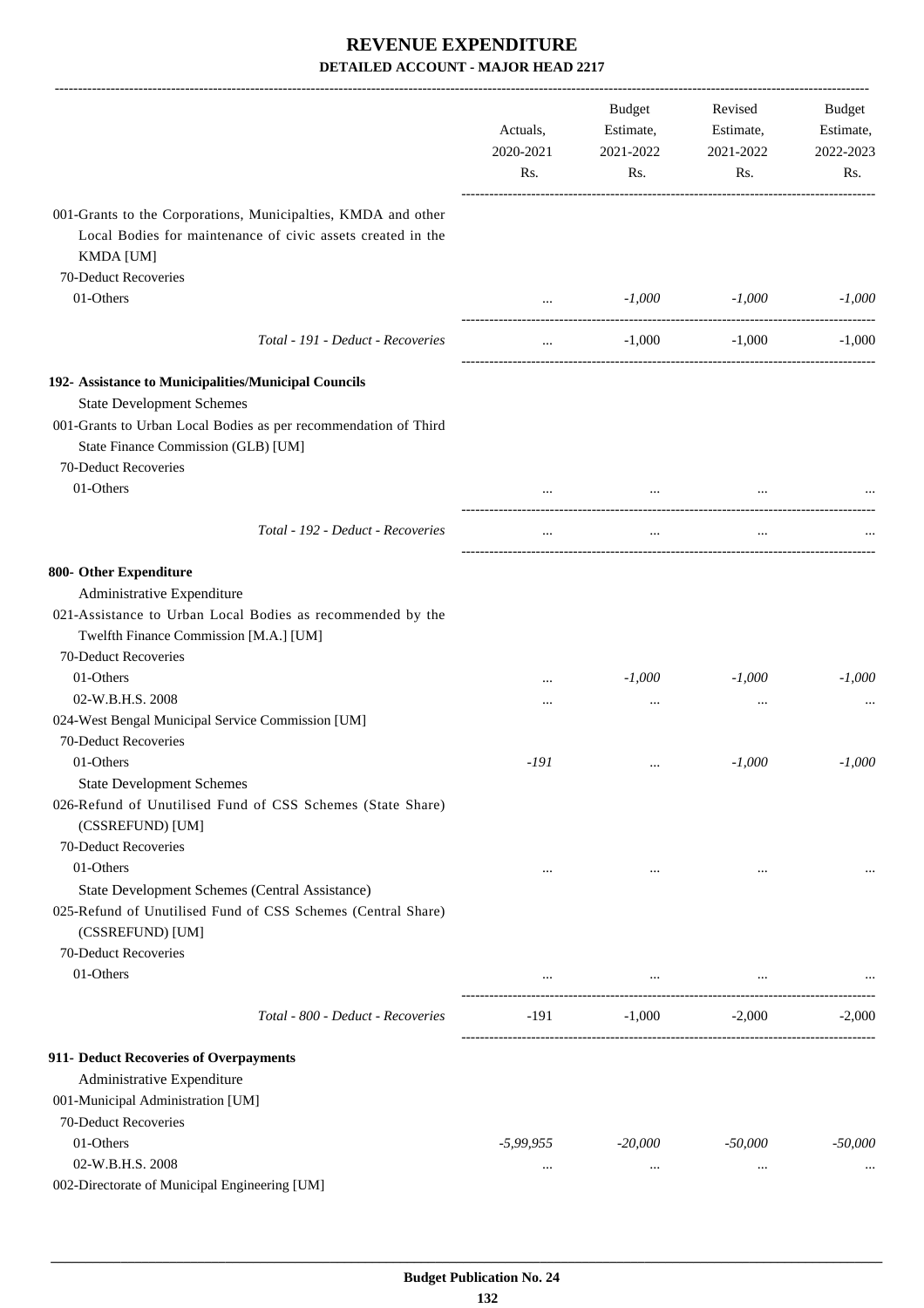-------------------------------------------------------------------------------------------------------------------------------------------------------------------------------

|                                                                   | Actuals.<br>2020-2021<br>Rs. | <b>Budget</b><br>Estimate,<br>2021-2022<br>Rs. | Revised<br>Estimate,<br>2021-2022<br>Rs. | <b>Budget</b><br>Estimate,<br>2022-2023<br>Rs. |
|-------------------------------------------------------------------|------------------------------|------------------------------------------------|------------------------------------------|------------------------------------------------|
| 70-Deduct Recoveries                                              |                              |                                                |                                          |                                                |
| 01-Others                                                         | $-22,05,113$                 | $-1,00,000$                                    | $-1,00,000$                              | $-1,00,000$                                    |
| 02-W.B.H.S. 2008                                                  | $\cdots$                     | $\cdots$                                       | $\cdots$                                 | $\cdots$                                       |
| 007-Deduct Recovery [UM]                                          |                              |                                                |                                          |                                                |
| 70-Deduct Recoveries                                              |                              |                                                |                                          |                                                |
| 01-Others                                                         | -81,807                      | $-1,00,00,000$                                 | $-5,000$                                 | $-5,000$                                       |
| 901-Lump Provisions for Transfer of arrears of pay to the GP Fund |                              |                                                |                                          |                                                |
| [UM]                                                              |                              |                                                |                                          |                                                |
| 70-Deduct Recoveries                                              |                              |                                                |                                          |                                                |
| 01-Others                                                         | $\cdots$                     | $-1,000$                                       | $-1.000$                                 | $-1.000$                                       |
| <b>State Development Schemes</b>                                  |                              |                                                |                                          |                                                |
| 003-Deduct Recoveries [UM]                                        |                              |                                                |                                          |                                                |
| 70-Deduct Recoveries                                              |                              |                                                |                                          |                                                |
| 01-Others                                                         | $-64,37,242$                 |                                                | and the company of the company of the    |                                                |
| Total - 911 - Deduct - Recoveries                                 |                              | $-93,24,117$ $-1,01,21,000$ $-1,56,000$        |                                          | $-1.56,000$                                    |
| <b>Total - 2217 - Deduct - Recoveries</b>                         |                              | $-12,04,72,116$ $-1,35,46,000$                 | $-2.85,000$                              | $-2.85,000$                                    |
|                                                                   |                              |                                                |                                          |                                                |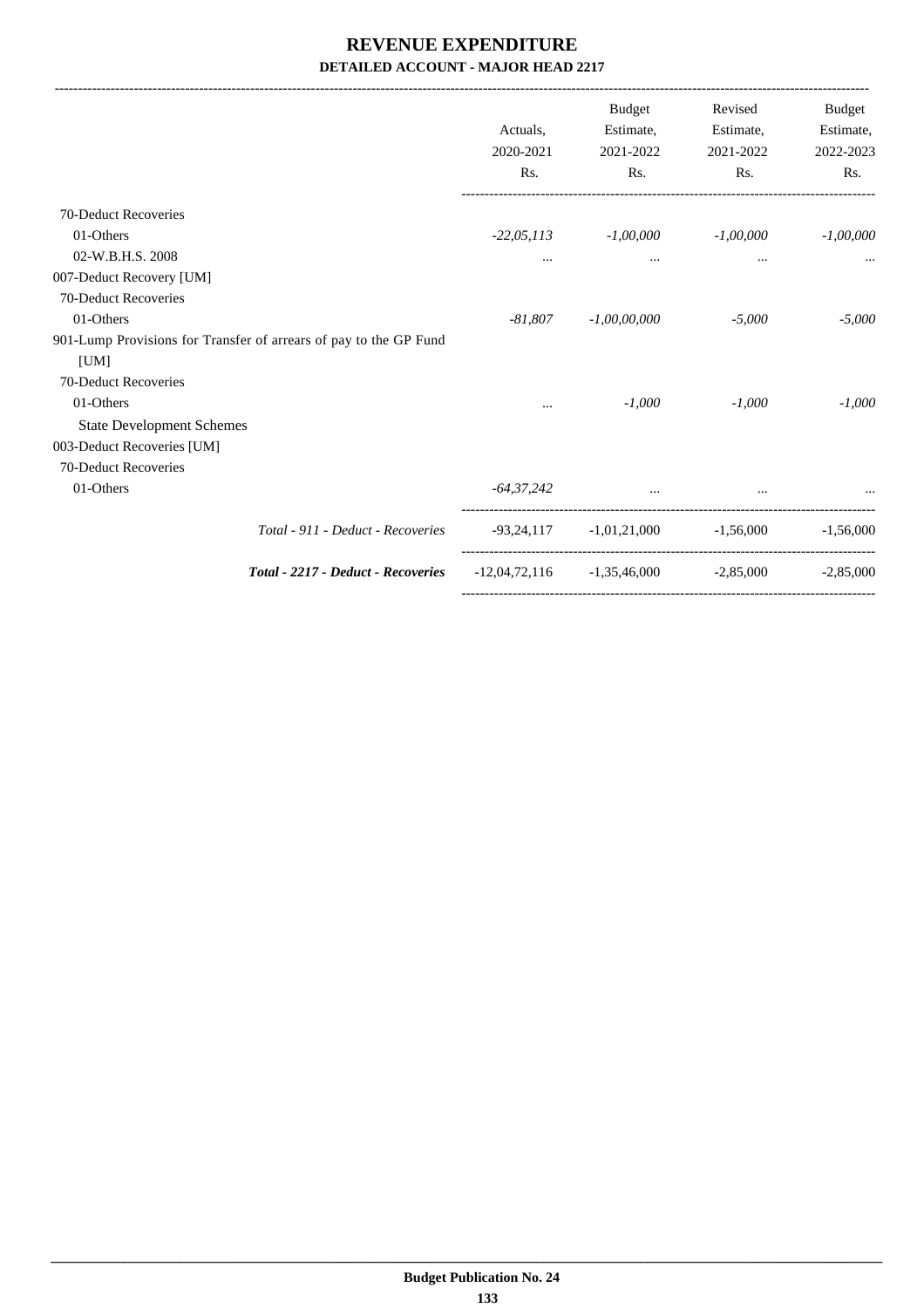# **REVENUE EXPENDITURE**

#### **DEMAND No. 72**

**Urban Development and Municipal Affairs Department B - Social Services - (g) Social Welfare and Nutrition Head of Account : 2235 - Social Security And Welfare**

| Voted Rs. 133,90,00,000                                   | <b>Charged Rs. Nil</b>                                |              |               |                                        | Total Rs. 133,90,00,000 |
|-----------------------------------------------------------|-------------------------------------------------------|--------------|---------------|----------------------------------------|-------------------------|
|                                                           |                                                       |              | Voted Rs.     | <b>Charged Rs.</b>                     | <b>Total Rs.</b>        |
|                                                           | <b>Gross Expenditure</b>                              |              | 133,90,00,000 | $\cdots$                               | 133,90,00,000           |
|                                                           | <b>Deduct - Recoveries</b>                            |              |               | $\cdots$<br>-------------------------- |                         |
|                                                           | <b>Net Expenditure</b>                                |              | 133,90,00,000 | $\cdots$                               | 133,90,00,000           |
|                                                           | <b>REVENUE EXPENDITURE</b><br><b>ABSTRACT ACCOUNT</b> |              |               |                                        |                         |
|                                                           |                                                       |              | Budget        | Revised                                | <b>Budget</b>           |
|                                                           |                                                       | Actuals,     | Estimate,     | Estimate,                              | Estimate,               |
|                                                           |                                                       | 2020-2021    | 2021-2022     | 2021-2022                              | 2022-2023               |
|                                                           |                                                       | Rs.          | Rs.           | Rs.                                    | Rs.                     |
| 02 - SOCIAL WELFARE                                       |                                                       |              |               |                                        |                         |
| 200- Other Programmes<br><b>State Development Schemes</b> |                                                       | 10,75,97,000 | 18,00,00,000  | 13,37,33,000                           | 18,90,00,000            |
|                                                           | <b>Total - 200</b>                                    | 10,75,97,000 | 18,00,00,000  | 13,37,33,000                           | 18,90,00,000            |
|                                                           | Total - 02                                            | 10,75,97,000 | 18,00,00,000  | 13,37,33,000                           | 18,90,00,000            |
| 60 - OTHER SOCIAL SECURITY AND WELFARE                    |                                                       |              |               |                                        |                         |
| <b>PROGRAMMES</b><br>200- Other Programmes                |                                                       |              |               |                                        |                         |
| <b>State Development Schemes</b>                          |                                                       | 30,00,00,000 | 6,00,00,000   | 115,00,00,000                          | 115,00,00,000           |
|                                                           | <b>Total - 200</b>                                    | 30,00,00,000 | 6,00,00,000   | 115,00,00,000                          | 115,00,00,000           |
|                                                           | Total - 60                                            | 30,00,00,000 | 6,00,00,000   | 115,00,00,000                          | 115,00,00,000           |
|                                                           | <b>Grand Total - Gross</b>                            | 40,75,97,000 |               | 24,00,00,000 128,37,33,000             | 133,90,00,000           |
|                                                           | Voted                                                 | 40,75,97,000 | 24,00,00,000  | 128, 37, 33, 000                       | 133,90,00,000           |
|                                                           | Charged                                               | $\cdots$     | $\ldots$      | $\cdots$                               |                         |
|                                                           | <b>State Development Schemes</b>                      | 40,75,97,000 |               | 24,00,00,000 128,37,33,000             | 133,90,00,000           |
|                                                           | <b>Deduct Recoveries</b>                              |              | $\cdots$      |                                        |                         |
|                                                           |                                                       |              |               |                                        |                         |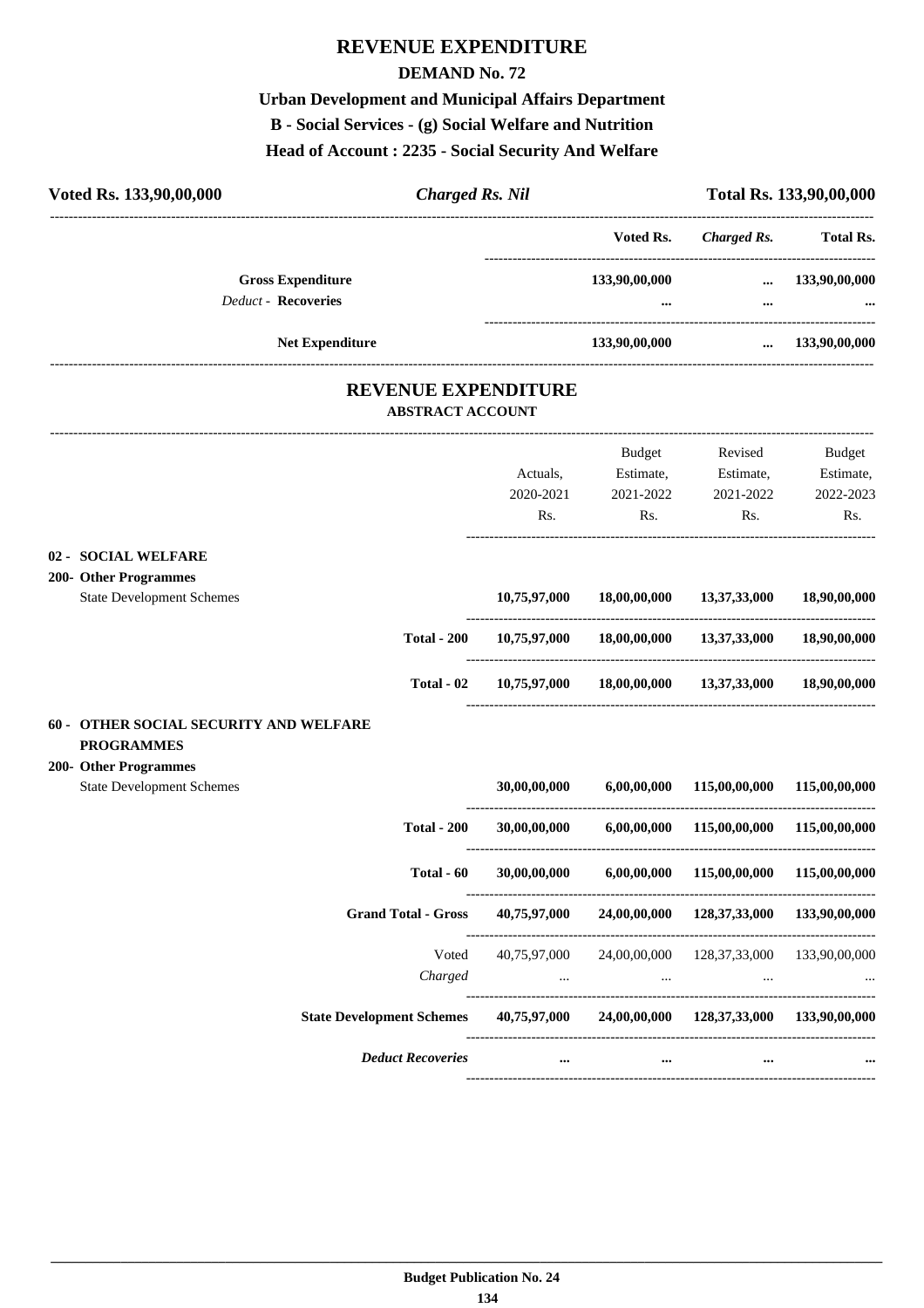#### **REVENUE EXPENDITURE ABSTRACT ACCOUNT**

|                          | Actuals,<br>2020-2021<br>Rs. | <b>Budget</b><br>Estimate,<br>2021-2022<br>Rs. | Revised<br>Estimate,<br>2021-2022<br>Rs. | <b>Budget</b><br>Estimate,<br>2022-2023<br>Rs. |
|--------------------------|------------------------------|------------------------------------------------|------------------------------------------|------------------------------------------------|
| <b>Grand Total - Net</b> | 40,75,97,000                 | 24,00,00,000                                   | 128, 37, 33, 000                         | 133,90,00,000                                  |
| Voted<br>Charged         | 40,75,97,000<br>             | 24,00,00,000<br>                               | 128, 37, 33, 000<br>                     | 133,90,00,000<br>$\cdots$                      |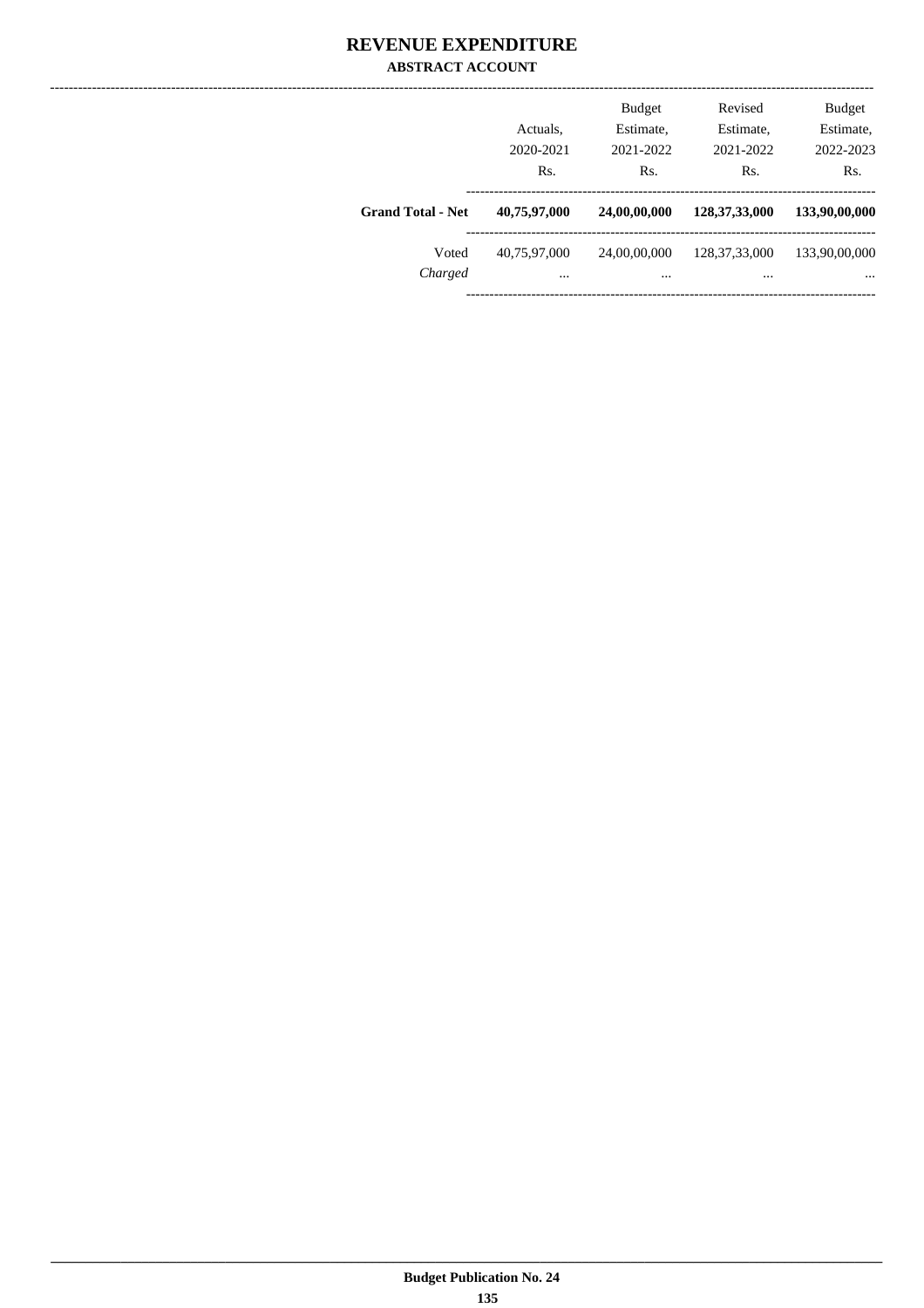-------------------------------------------------------------------------------------------------------------------------------------------------------------------------------

|                                                                    | Actuals,<br>2020-2021<br>Rs. | <b>Budget</b><br>Estimate,<br>2021-2022<br>Rs. | Revised<br>Estimate,<br>2021-2022<br>Rs.                    | <b>Budget</b><br>Estimate,<br>2022-2023<br>Rs. |
|--------------------------------------------------------------------|------------------------------|------------------------------------------------|-------------------------------------------------------------|------------------------------------------------|
| <b>DETAILED ACCOUNT NO. 2235-02-200 - OTHER PROGRAMMES</b>         |                              |                                                |                                                             |                                                |
| 02 - SOCIAL WELFARE                                                |                              |                                                |                                                             |                                                |
| 200- Other Programmes                                              |                              |                                                |                                                             |                                                |
| <b>State Development Schemes</b>                                   |                              |                                                |                                                             |                                                |
| 029- Somobyathi Financial Assistance to bereaved family members of |                              |                                                |                                                             |                                                |
| deceased person who are in extreme financial necessity [UM]        |                              |                                                |                                                             |                                                |
| 31- Grants-in-aid-GENERAL                                          |                              |                                                |                                                             |                                                |
| 02-Other Grants                                                    | 10,75,97,000                 |                                                | 18,00,00,000  13,37,33,000  18,90,00,000                    |                                                |
| <b>Total - State Development Schemes</b>                           |                              |                                                | 10,75,97,000 18,00,00,000 13,37,33,000 18,90,00,000         |                                                |
| Total - 2235-02-200                                                |                              |                                                | $10,75,97,000$ $18,00,00,000$ $13,37,33,000$ $18,90,00,000$ |                                                |
| Voted                                                              |                              |                                                | 10,75,97,000 18,00,00,000 13,37,33,000 18,90,00,000         |                                                |
| Charged                                                            |                              | $\cdots$                                       |                                                             |                                                |
| <b>DETAILED ACCOUNT NO. 2235-60-200 - OTHER PROGRAMMES</b>         |                              |                                                |                                                             |                                                |
| <b>60 - OTHER SOCIAL SECURITY AND WELFARE</b>                      |                              |                                                |                                                             |                                                |
| <b>PROGRAMMES</b>                                                  |                              |                                                |                                                             |                                                |
| 200- Other Programmes                                              |                              |                                                |                                                             |                                                |
| <b>State Development Schemes</b>                                   |                              |                                                |                                                             |                                                |
| 094- Hawker Security Scheme, 2020 for One-time Assistance to       |                              |                                                |                                                             |                                                |
| Hawkers Lost Livelihood Due to Outbreak of Covid19 Pandemic        |                              |                                                |                                                             |                                                |
| [UM]                                                               |                              |                                                |                                                             |                                                |
| 31- Grants-in-aid-GENERAL                                          |                              |                                                |                                                             |                                                |
| 02-Other Grants                                                    | 30,00,00,000                 | $\ddotsc$                                      |                                                             |                                                |
| Total - 2235-60-200-094                                            | 30,00,00,000                 | $\ddotsc$                                      | $\cdots$                                                    |                                                |
| 097- MAA Scheme for providing Meal to Poor Citizens [UM]           |                              |                                                |                                                             |                                                |
| 31- Grants-in-aid-GENERAL                                          |                              |                                                |                                                             |                                                |
| 02-Other Grants                                                    | $\cdots$                     | 6,00,00,000                                    | 115,00,00,000                                               | 115,00,00,000                                  |
| Total - 2235-60-200-097                                            | $\cdots$                     | 6,00,00,000                                    | 115,00,00,000                                               | 115,00,00,000                                  |
|                                                                    |                              |                                                |                                                             |                                                |
| <b>Total - State Development Schemes</b>                           | 30,00,00,000                 | 6,00,00,000                                    | 115,00,00,000                                               | 115,00,00,000                                  |
| Total - 2235-60-200                                                |                              |                                                |                                                             |                                                |
|                                                                    | 30,00,00,000                 | 6,00,00,000                                    | 115,00,00,000                                               | 115,00,00,000                                  |
| Voted                                                              | 30,00,00,000                 | 6,00,00,000                                    | 115,00,00,000                                               | 115,00,00,000                                  |
| Charged                                                            |                              | $\cdots$                                       | $\cdots$                                                    |                                                |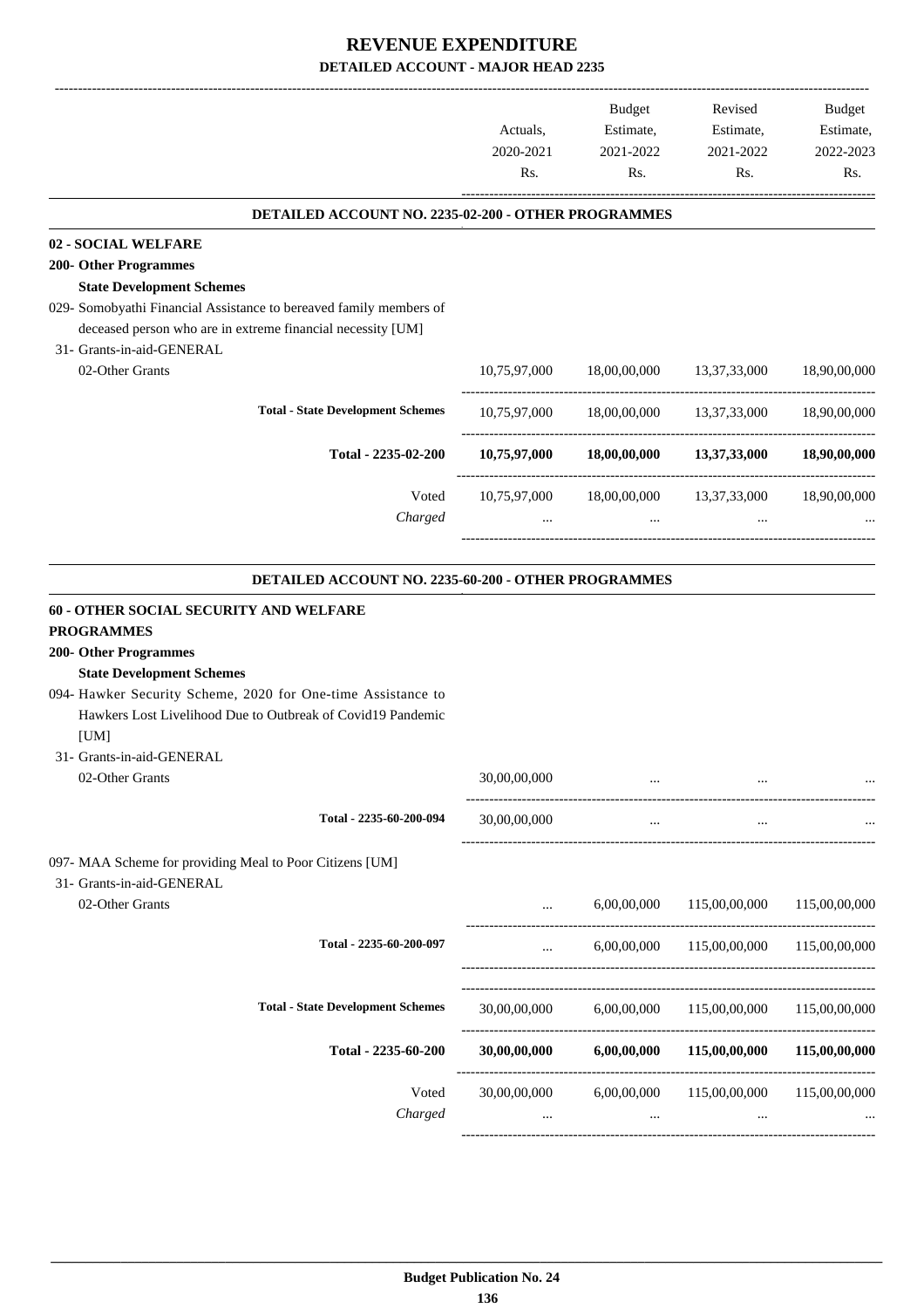-------------------------------------------------------------------------------------------------------------------------------------------------------------------------------

|                                                                                                                                  |                              | <b>Budget</b> | Revised   | <b>Budget</b>                 |
|----------------------------------------------------------------------------------------------------------------------------------|------------------------------|---------------|-----------|-------------------------------|
|                                                                                                                                  | Actuals,<br>2020-2021<br>Rs. | Estimate,     | Estimate, | Estimate,<br>2022-2023<br>Rs. |
|                                                                                                                                  |                              | 2021-2022     | 2021-2022 |                               |
|                                                                                                                                  |                              | Rs.           | Rs.       |                               |
| <b>DETAILED ACCOUNT NO. 2235 - DEDUCT RECOVERIES IN REDUCTION OF EXPENDITURE</b>                                                 |                              |               |           |                               |
| 02 - SOCIAL WELFARE                                                                                                              |                              |               |           |                               |
| 200- Other Programmes                                                                                                            |                              |               |           |                               |
| <b>State Development Schemes</b>                                                                                                 |                              |               |           |                               |
| 029-Somobyathi Financial Assistance to bereaved family members of<br>deceased person who are in extreme financial necessity [UM] |                              |               |           |                               |
| 70-Deduct Recoveries                                                                                                             |                              |               |           |                               |
| 01-Others                                                                                                                        |                              |               |           |                               |
| Total - 200 - Deduct - Recoveries                                                                                                |                              | $\cdots$      | $\cdots$  |                               |
| 911- Deduct Recoveries of Overpayments                                                                                           |                              |               |           |                               |
| <b>State Development Schemes</b>                                                                                                 |                              |               |           |                               |
| 029-Somobyathi Financial Assistance to bereaved family members of                                                                |                              |               |           |                               |
| deceased person who are in extreme financial necessity [UM]                                                                      |                              |               |           |                               |
| 70-Deduct Recoveries                                                                                                             |                              |               |           |                               |
| 01-Others                                                                                                                        |                              |               |           |                               |
| Total - 911 - Deduct - Recoveries                                                                                                |                              | $\cdots$      | $\cdots$  |                               |
| Total - 2235 - Deduct - Recoveries                                                                                               |                              | $\cdots$      | $\cdots$  |                               |
|                                                                                                                                  |                              |               |           |                               |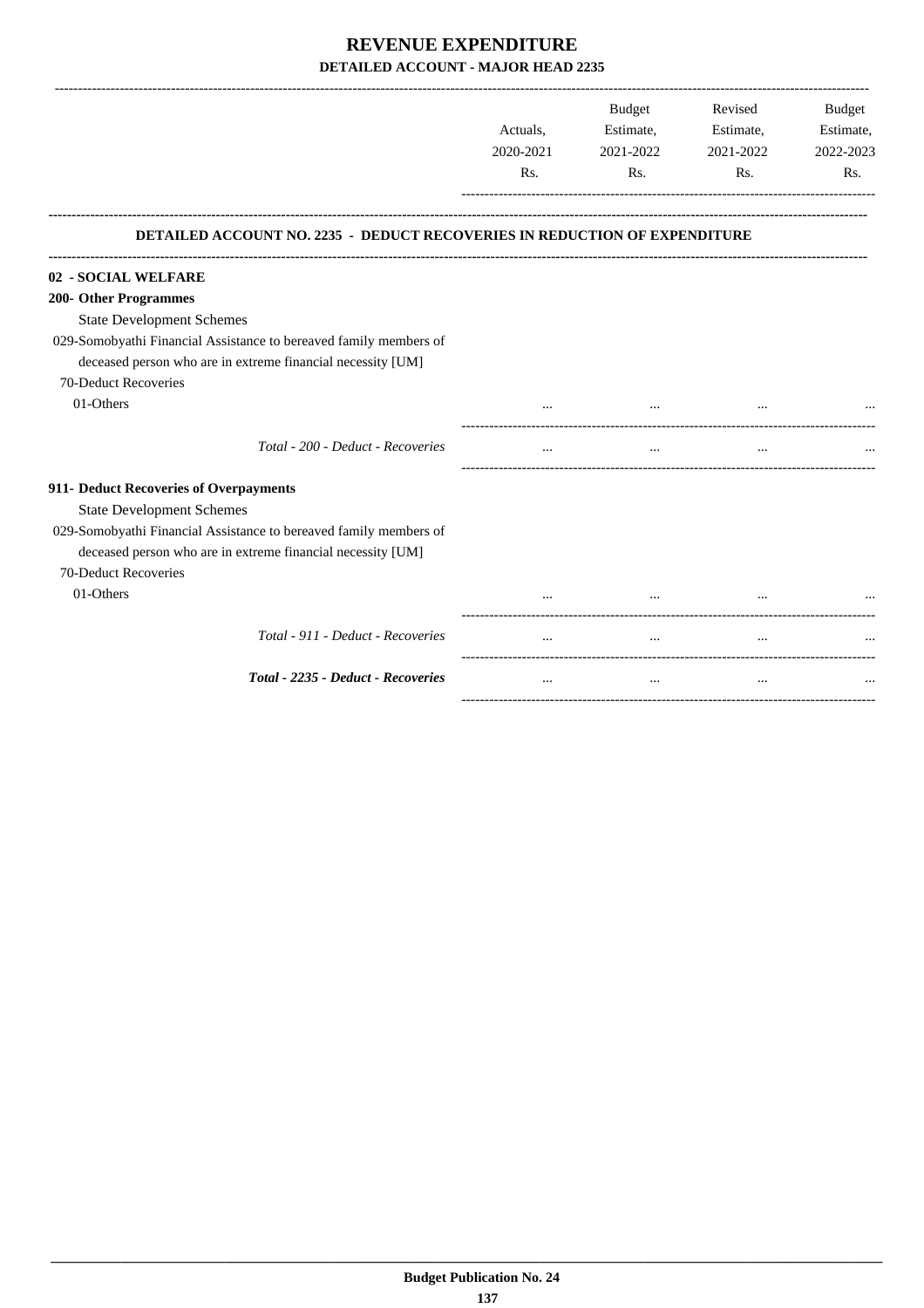## **REVENUE EXPENDITURE**

#### **DEMAND No. 72**

**Urban Development and Municipal Affairs Department C - Economic Services - (j) General Economic Services Head of Account : 3451 - Secretariat-Economic Services** 

| Voted Rs. 16,13,60,000     | <b>Charged Rs. Nil</b> |                 |             | Total Rs. 16,13,60,000 |
|----------------------------|------------------------|-----------------|-------------|------------------------|
|                            |                        | Voted Rs.       | Charged Rs. | <b>Total Rs.</b>       |
| <b>Gross Expenditure</b>   |                        | 16,13,60,000    | $\cdots$    | 16,13,60,000           |
| <b>Deduct - Recoveries</b> |                        | $-4.000$        | $\cdots$    | $-4,000$               |
| <b>Net Expenditure</b>     |                        | 16, 13, 56, 000 | $\cdots$    | 16,13,56,000           |
|                            |                        |                 |             |                        |

#### **REVENUE EXPENDITURE ABSTRACT ACCOUNT**

---------------------------------------------------------------------------------------------------------------------------------------------------------------------------------

|                                  |                                                                                |                                                                                                                                                                                                                                      | Budget       | Revised                                                | Budget                                   |
|----------------------------------|--------------------------------------------------------------------------------|--------------------------------------------------------------------------------------------------------------------------------------------------------------------------------------------------------------------------------------|--------------|--------------------------------------------------------|------------------------------------------|
|                                  |                                                                                | Actuals,                                                                                                                                                                                                                             | Estimate,    | Estimate,                                              | Estimate,                                |
|                                  |                                                                                | 2020-2021                                                                                                                                                                                                                            | 2021-2022    | 2021-2022                                              | 2022-2023                                |
|                                  |                                                                                | Rs.                                                                                                                                                                                                                                  | Rs.          | Rs.                                                    | Rs.                                      |
| 090- Secretariate                |                                                                                |                                                                                                                                                                                                                                      |              |                                                        |                                          |
| Administrative Expenditure       |                                                                                | 13,68,54,906                                                                                                                                                                                                                         | 14,34,00,000 | 14,61,42,000                                           | 15,08,60,000                             |
| <b>State Development Schemes</b> |                                                                                |                                                                                                                                                                                                                                      |              | 32,30,986 1,00,00,000 25,53,000 1,05,00,000            |                                          |
|                                  | <b>Total - 090</b>                                                             |                                                                                                                                                                                                                                      |              | 14,00,85,892  15,34,00,000  14,86,95,000  16,13,60,000 |                                          |
|                                  | Grand Total - Gross 14,00,85,892 15,34,00,000 14,86,95,000 16,13,60,000        |                                                                                                                                                                                                                                      |              |                                                        |                                          |
|                                  | Voted                                                                          |                                                                                                                                                                                                                                      |              | 14,00,85,892  15,34,00,000  14,86,95,000  16,13,60,000 |                                          |
|                                  | Charged                                                                        |                                                                                                                                                                                                                                      |              |                                                        |                                          |
|                                  | Administrative Expenditure 13,68,54,906 14,34,00,000 14,61,42,000 15,08,60,000 |                                                                                                                                                                                                                                      |              |                                                        |                                          |
|                                  | State Development Schemes 32,30,986 1,00,00,000 25,53,000 1,05,00,000          |                                                                                                                                                                                                                                      |              |                                                        |                                          |
|                                  | Deduct Recoveries -8,486 -1,03,000 -4,000 -4,000                               |                                                                                                                                                                                                                                      |              |                                                        |                                          |
|                                  | Grand Total - Net 14,00,77,406 15,32,97,000 14,86,91,000 16,13,56,000          |                                                                                                                                                                                                                                      |              |                                                        |                                          |
|                                  | Voted                                                                          |                                                                                                                                                                                                                                      |              | 14,00,77,406  15,32,97,000  14,86,91,000  16,13,56,000 |                                          |
|                                  | Charged                                                                        | <u>and the contract of the contract of the contract of the contract of the contract of the contract of the contract of the contract of the contract of the contract of the contract of the contract of the contract of the contr</u> |              |                                                        | <b>The Committee Committee Committee</b> |
|                                  |                                                                                |                                                                                                                                                                                                                                      |              |                                                        |                                          |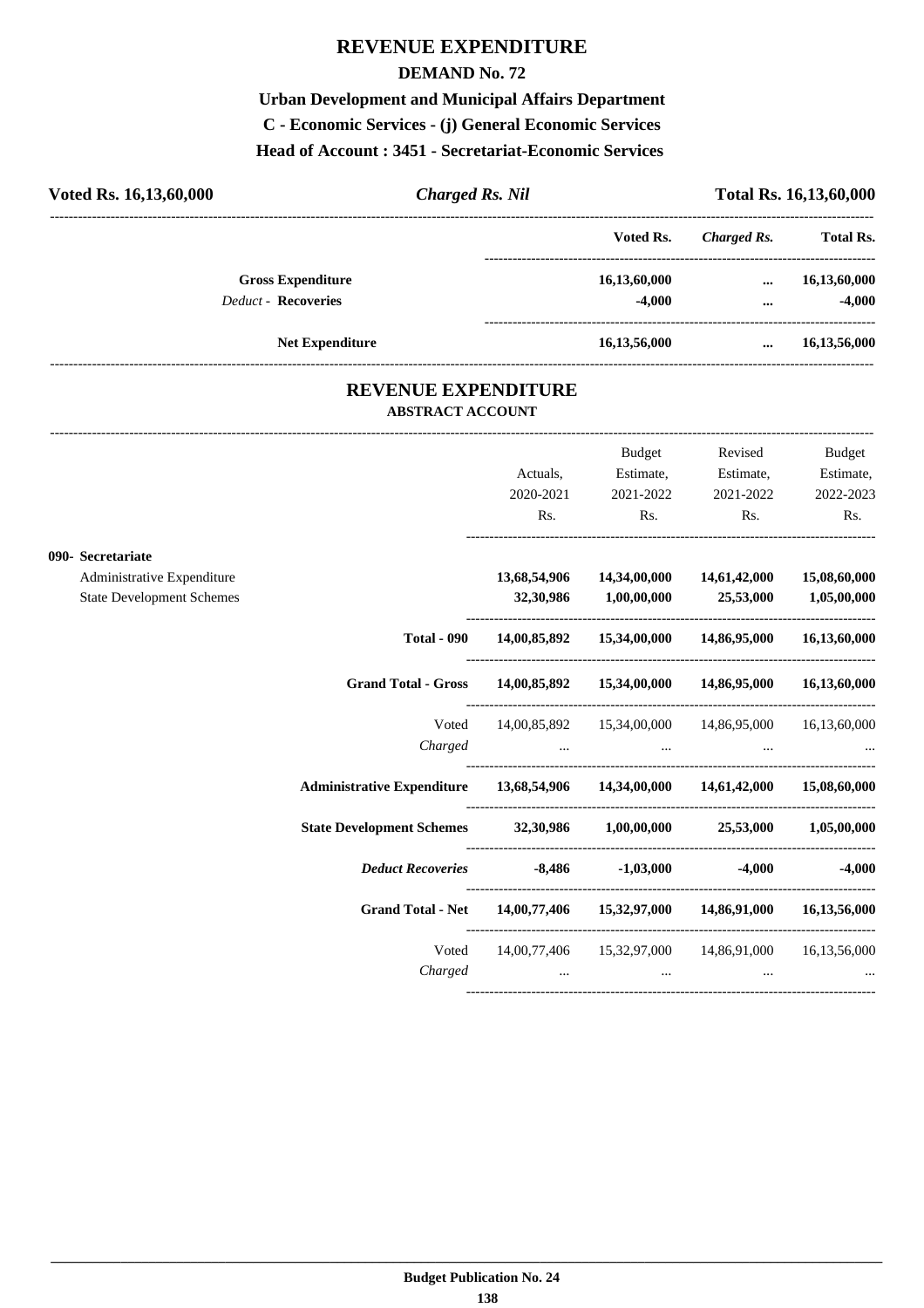|                                                                 | Actuals,<br>2020-2021<br>Rs. | Budget<br>Estimate,<br>2021-2022<br>Rs. | Revised<br>Estimate,<br>2021-2022<br>Rs.        | Budget<br>Estimate,<br>2022-2023<br>Rs. |
|-----------------------------------------------------------------|------------------------------|-----------------------------------------|-------------------------------------------------|-----------------------------------------|
| DETAILED ACCOUNT NO. 3451-00-090 - SECRETARIATE                 |                              |                                         |                                                 |                                         |
| 090- Secretariate                                               |                              |                                         |                                                 |                                         |
| <b>Administrative Expenditure</b>                               |                              |                                         |                                                 |                                         |
| 009- Development and Planning Department Urban Dev. Deptt. Town |                              |                                         |                                                 |                                         |
| and Country Planning Branch [UM]                                |                              |                                         |                                                 |                                         |
| 01- Salaries                                                    |                              |                                         |                                                 |                                         |
| 01-Pay                                                          | 6,22,02,786<br>19,854        | 6,43,75,000                             | 6, 34, 47, 000                                  | 6,53,50,000                             |
| 14-Grade Pay<br>02-Dearness Allowance                           | 11,97,428                    | $\cdots$<br>26,30,000                   | 1,00,000<br>32,00,000                           | 50,000<br>34,00,000                     |
| 03-House Rent Allowance                                         | 54, 23, 141                  | 58,71,000                               | 59,10,000                                       | 60,88,000                               |
| 04-Ad hoc Bonus                                                 | 3,31,800                     | 3,48,000                                | 3,48,000                                        | 3,55,000                                |
| 07-Other Allowances                                             | 2,01,866                     | 3,00,000                                | 3,00,000                                        | 3,09,000                                |
| 12-Medical Allowance                                            | 96,500                       | 1,00,000                                | 1,00,000                                        | 1,02,000                                |
| Total - 3451-00-090-009-01                                      | 6,94,73,375                  | 7,36,24,000                             | 7,34,05,000                                     | 7,56,54,000                             |
| 02- Wages                                                       | 50,73,600                    | 53,05,000                               | 70,00,000                                       | 72,10,000                               |
| 07- Medical Reimbursements                                      | $\cdots$                     | $\cdots$                                |                                                 |                                         |
| 11- Travel Expenses                                             | 30,273                       | 80,000                                  | 70,000                                          | 72,000                                  |
| 12- Medical Reimbursements under WBHS 2008                      | 2,94,567                     | 5,70,000                                | 5,70,000                                        | 5,81,000                                |
| 13- Office Expenses                                             |                              |                                         |                                                 |                                         |
| 01-Electricity                                                  | $\ddotsc$                    |                                         |                                                 |                                         |
| 02-Telephone                                                    | 3,56,517                     | 4,30,000                                | 4,30,000                                        | 4,39,000                                |
| 03-Maintenance / P.O.L. for Office Vehicles                     | 11,35,337                    | 6,75,000                                | 10,00,000                                       | 10,20,000                               |
| 04-Other Office Expenses                                        | 16,81,488                    | 16,00,000                               | 17,00,000                                       | 17,34,000                               |
| Total - 3451-00-090-009-13                                      | 31,73,342                    | 27,05,000                               | 31,30,000                                       | 31,93,000                               |
| 14- Rents, Rates and Taxes                                      |                              |                                         |                                                 |                                         |
| 50- Other Charges                                               | 1,76,492                     | 1,70,000                                | 1,70,000                                        | 1,75,000                                |
| 77- Computerisation                                             | 7.60.999                     | 3,40,000                                | 3,40,000                                        | 3,47,000                                |
| Total - 3451-00-090-009                                         |                              |                                         | 7,89,82,648 8,27,94,000 8,46,85,000 8,72,32,000 |                                         |
| 012- Urban Development Deptt.(Metropolitan Development) [UM]    |                              |                                         |                                                 |                                         |
| 01- Salaries                                                    |                              |                                         |                                                 |                                         |
| $01-Pay$                                                        | 4,55,82,881                  | 4,65,56,000                             | 4,64,95,000                                     | 4,78,90,000                             |
| 14-Grade Pay                                                    | 10,655                       | 50,000                                  | 50,000                                          | 50,000                                  |
| 02-Dearness Allowance                                           | 22,80,150                    | 28,45,000                               | 36,00,000                                       | 40,00,000                               |
| 03-House Rent Allowance                                         | 45,79,304                    | 49,44,000                               | 48,50,000                                       | 49,96,000                               |
| 04-Ad hoc Bonus                                                 | 1,97,400                     | 2,10,000                                | 2,10,000                                        | 2,15,000                                |
| 05-Interim Relief                                               | 2,11,221                     | 2,20,000                                | 2,70,000                                        | 2,70,000                                |
| 07-Other Allowances                                             | 1,95,458                     | 2,65,000                                | 2,58,000                                        | 2,66,000                                |
| 12-Medical Allowance                                            | 62,300                       | 60,000                                  | 70,000                                          | 72,000                                  |
| Total - 3451-00-090-012-01                                      |                              | 5,31,19,369 5,51,50,000                 | 5,58,03,000                                     | 5,77,59,000                             |
|                                                                 |                              |                                         |                                                 |                                         |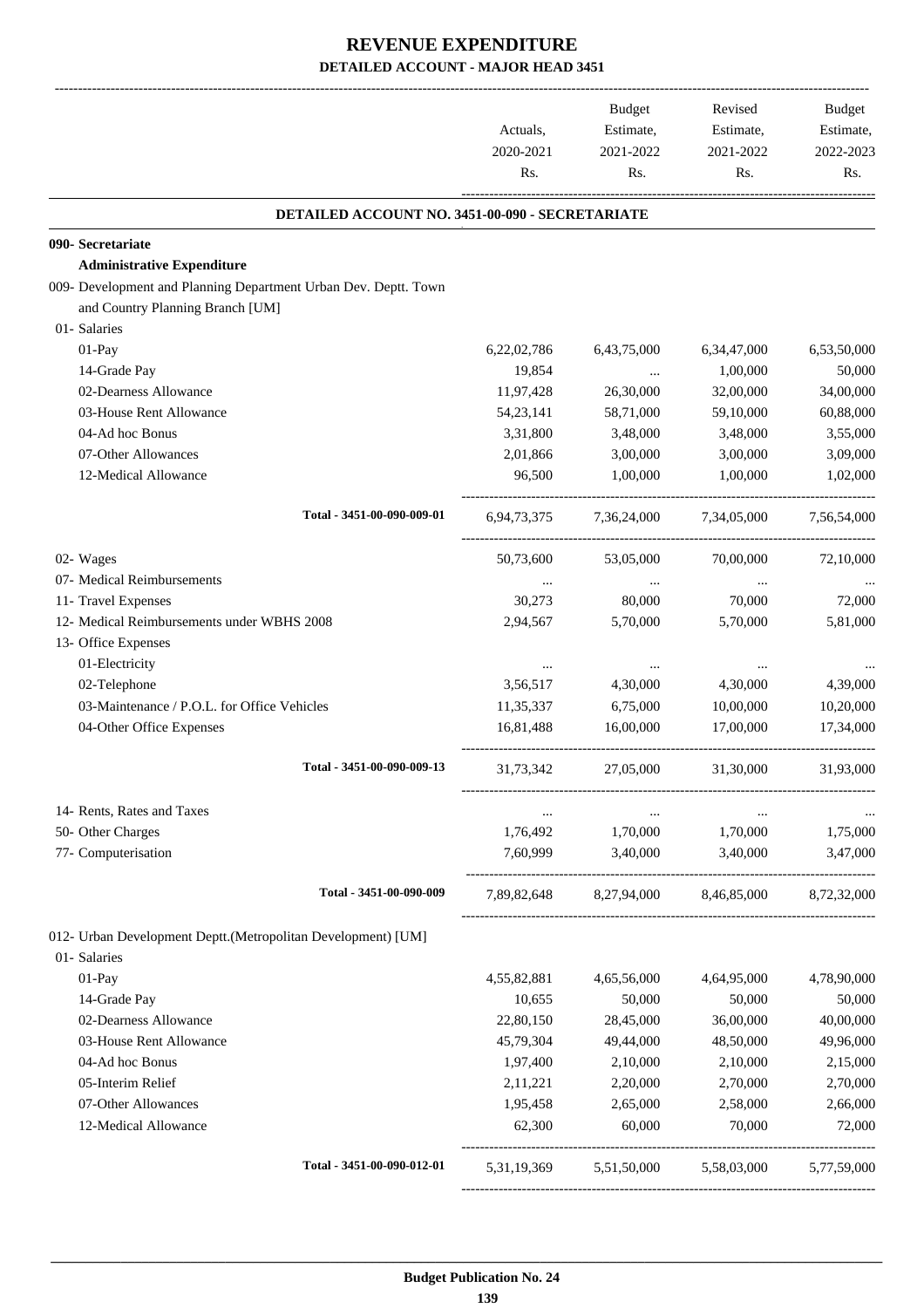| Rs.<br>13,91,000<br>3,00,000<br>1,75,000<br>2,70,000<br>2,000<br>6,30,000<br>10,00,000<br>15,20,000<br>31,52,000 | Rs.<br>13,50,000<br>10,00,000<br>1,30,000<br>2,70,000<br>2,000<br>1,50,000<br>10,00,000<br>16,00,000<br>27,52,000 | Rs.<br>13,91,000<br>11,06,000<br>1,33,000<br>2,75,000<br>2,000<br>1,53,000<br>10,20,000<br>16,32,000<br>28,07,000                         |
|------------------------------------------------------------------------------------------------------------------|-------------------------------------------------------------------------------------------------------------------|-------------------------------------------------------------------------------------------------------------------------------------------|
|                                                                                                                  |                                                                                                                   |                                                                                                                                           |
|                                                                                                                  |                                                                                                                   |                                                                                                                                           |
|                                                                                                                  |                                                                                                                   |                                                                                                                                           |
|                                                                                                                  |                                                                                                                   |                                                                                                                                           |
|                                                                                                                  |                                                                                                                   |                                                                                                                                           |
|                                                                                                                  |                                                                                                                   |                                                                                                                                           |
|                                                                                                                  |                                                                                                                   |                                                                                                                                           |
|                                                                                                                  |                                                                                                                   |                                                                                                                                           |
|                                                                                                                  |                                                                                                                   |                                                                                                                                           |
|                                                                                                                  |                                                                                                                   |                                                                                                                                           |
|                                                                                                                  |                                                                                                                   |                                                                                                                                           |
| $\cdots$                                                                                                         | $\cdots$                                                                                                          |                                                                                                                                           |
| 22,000                                                                                                           | 10,000                                                                                                            | 11,000                                                                                                                                    |
| 1,00,000                                                                                                         | 97,000                                                                                                            | 1,00,000                                                                                                                                  |
| 46,000                                                                                                           | 45,000                                                                                                            | 46,000                                                                                                                                    |
|                                                                                                                  |                                                                                                                   |                                                                                                                                           |
|                                                                                                                  | 5,78,72,258 6,06,06,000 6,14,57,000 6,36,28,000                                                                   |                                                                                                                                           |
|                                                                                                                  | 13,68,54,906  14,34,00,000  14,61,42,000  15,08,60,000                                                            |                                                                                                                                           |
|                                                                                                                  |                                                                                                                   |                                                                                                                                           |
|                                                                                                                  |                                                                                                                   |                                                                                                                                           |
| 1,00,00,000                                                                                                      | 25,53,000                                                                                                         | 1,05,00,000                                                                                                                               |
|                                                                                                                  |                                                                                                                   | 1,05,00,000                                                                                                                               |
|                                                                                                                  |                                                                                                                   | 16,13,60,000                                                                                                                              |
|                                                                                                                  |                                                                                                                   |                                                                                                                                           |
|                                                                                                                  | $\cdots$                                                                                                          |                                                                                                                                           |
|                                                                                                                  | $\mathbf{1}$ , $\mathbf{1}$                                                                                       | 25,53,000<br>32,30,986 1,00,00,000<br>14,00,85,892 15,34,00,000<br>14,86,95,000<br>14,00,85,892  15,34,00,000  14,86,95,000  16,13,60,000 |

#### **090- Secretariate**

| Administrative Expenditure                                     |          |          |          |          |
|----------------------------------------------------------------|----------|----------|----------|----------|
| 009-Development and Planning Department Urban Dev. Deptt. Town |          |          |          |          |
| and Country Planning Branch [UM]                               |          |          |          |          |
| 70-Deduct Recoveries                                           |          |          |          |          |
| 01-Others                                                      | $-5.368$ | $-1.000$ | $-1.000$ | $-1.000$ |
| 02-W.B.H.S. 2008                                               | $\cdots$ |          |          |          |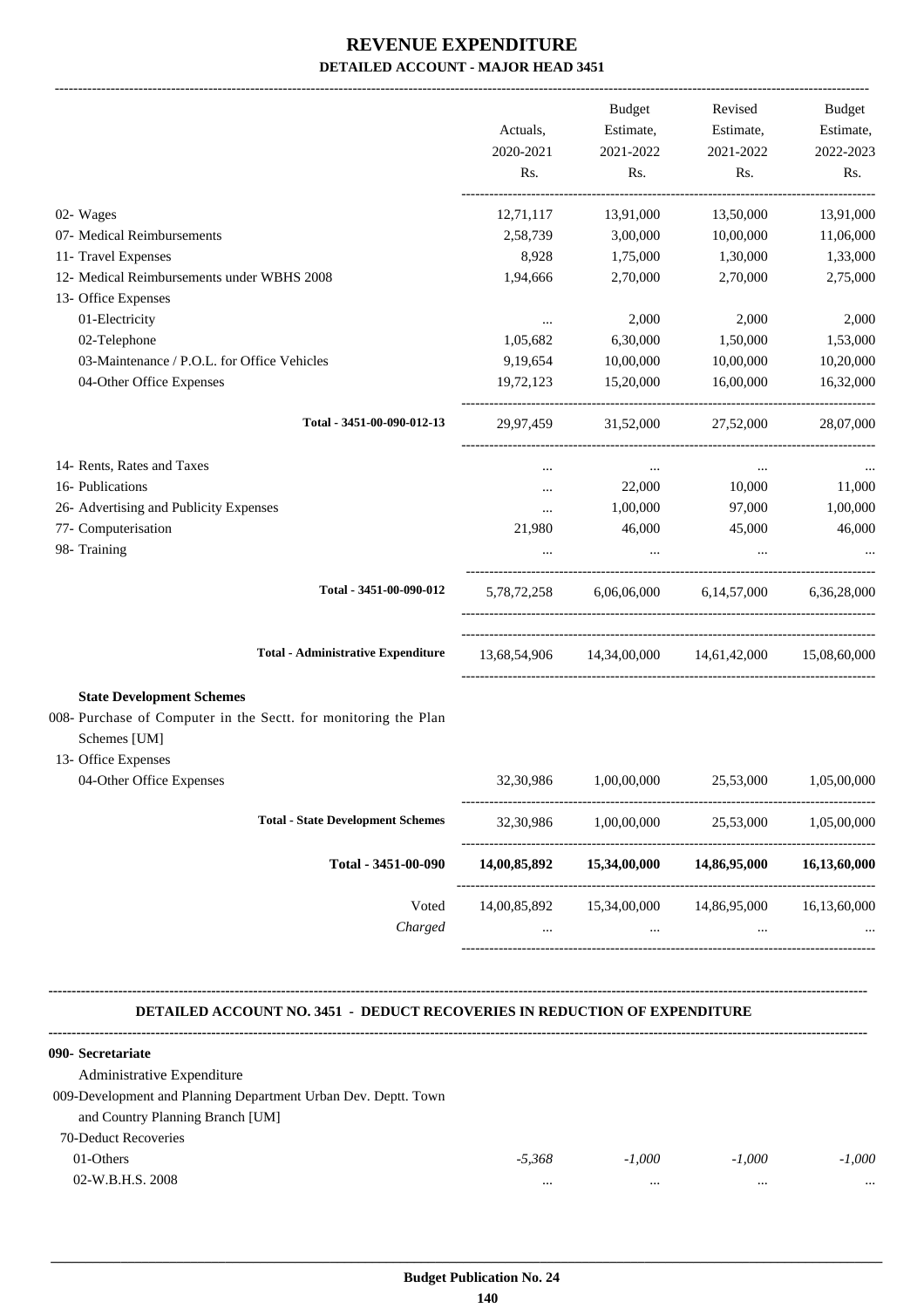|                                                               | Actuals,<br>2020-2021 | Budget<br>Estimate,<br>2021-2022 | Revised<br>Estimate,<br>2021-2022 | <b>Budget</b><br>Estimate,<br>2022-2023 |
|---------------------------------------------------------------|-----------------------|----------------------------------|-----------------------------------|-----------------------------------------|
|                                                               | Rs.                   | Rs.                              | Rs.                               | Rs.                                     |
| 012-Urban Development Deptt.(Metropolitan Development) [UM]   |                       |                                  |                                   |                                         |
| 70-Deduct Recoveries                                          |                       |                                  |                                   |                                         |
| 01-Others                                                     | $\cdots$              | $-1,000$                         | $-1,000$                          | $-1,000$                                |
| 02-W.B.H.S. 2008                                              |                       | $\cdots$                         |                                   |                                         |
| Total - 090 - Deduct - Recoveries                             | $-5,368$              | $-2,000$                         | $-2,000$                          | $-2,000$                                |
| 911- Deduct Recoveries of Overpayments                        |                       |                                  |                                   |                                         |
| Administrative Expenditure                                    |                       |                                  |                                   |                                         |
| 009-Development and Planning Department Urban Dev.Deptt. Town |                       |                                  |                                   |                                         |
| and Country Planning Branch [UD] [UM]                         |                       |                                  |                                   |                                         |
| 70-Deduct Recoveries                                          |                       |                                  |                                   |                                         |
| 01-Others                                                     |                       | $-1,00,000$                      | $-1,000$                          | $-1,000$                                |
| 02-W.B.H.S. 2008                                              | $\cdots$              | $\cdots$                         |                                   |                                         |
| 012-Urban Development Deptt.(Metropolitan Development) [UM]   |                       |                                  |                                   |                                         |
| 70-Deduct Recoveries                                          |                       |                                  |                                   |                                         |
| 01-Others                                                     |                       | $-3,118$ $-1,000$ $-1,000$       |                                   | $-1,000$                                |
| Total - 911 - Deduct - Recoveries                             |                       | $-3,118$ $-1,01,000$ $-2,000$    |                                   | $-2,000$                                |
| Total - 3451 - Deduct - Recoveries                            |                       | $-8,486$ $-1,03,000$             | $-4,000$                          | $-4,000$                                |
|                                                               |                       |                                  |                                   |                                         |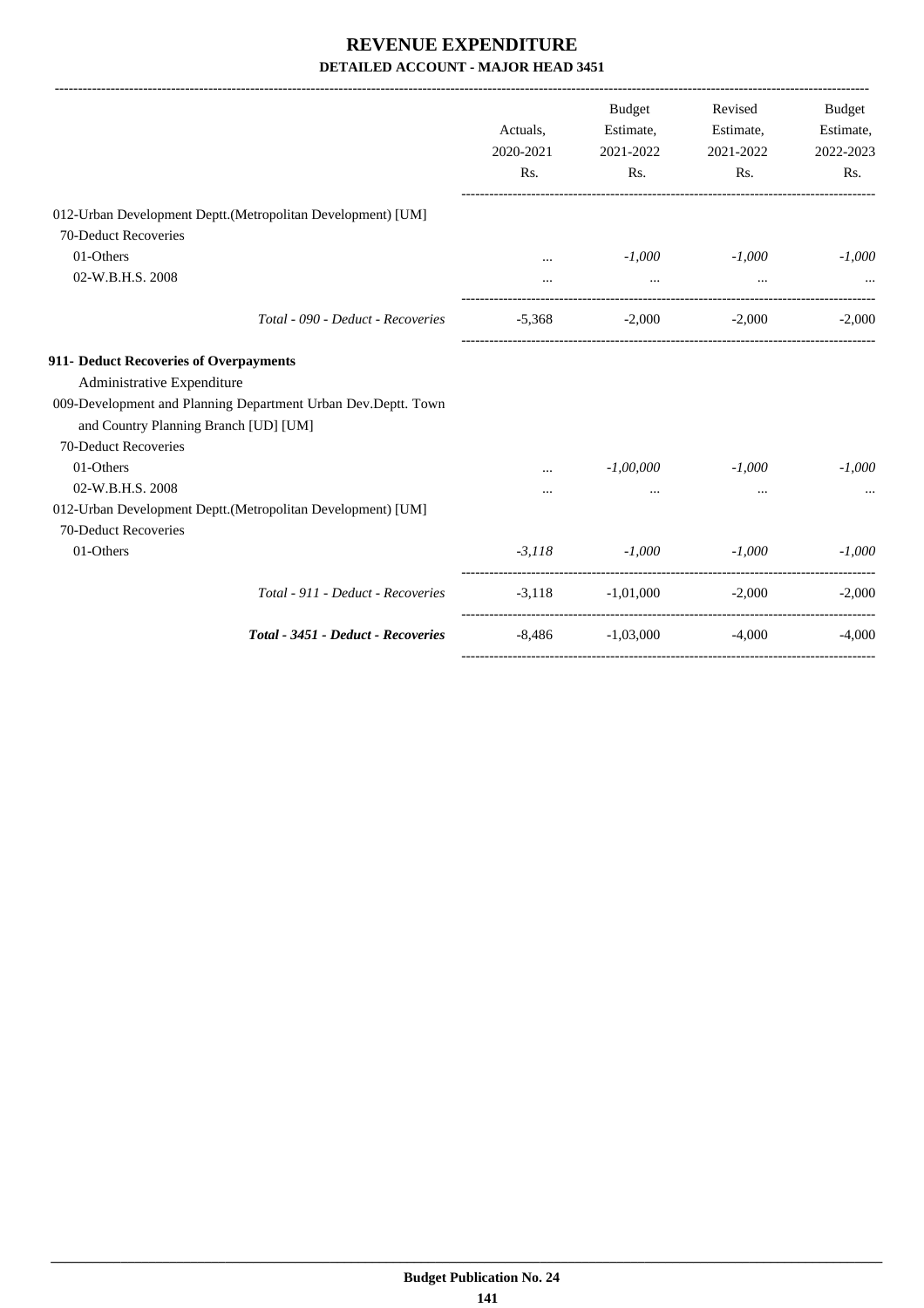## **REVENUE EXPENDITURE**

#### **DEMAND No. 72**

**Urban Development and Municipal Affairs Department C - Economic Services - (j) General Economic Services Head of Account : 3475 - Other General Economic Services**

| Voted Rs. 2,24,74,000      | Charged Rs. Nil |             | Total Rs. 2,24,74,000 |                  |
|----------------------------|-----------------|-------------|-----------------------|------------------|
|                            |                 | Voted Rs.   | Charged Rs.           | <b>Total Rs.</b> |
| <b>Gross Expenditure</b>   |                 | 2,24,74,000 | $\cdots$              | 2,24,74,000      |
| <b>Deduct - Recoveries</b> |                 | $-3.000$    | $\cdots$              | $-3,000$         |
| <b>Net Expenditure</b>     |                 | 2,24,71,000 |                       | 2,24,71,000      |

## **REVENUE EXPENDITURE ABSTRACT ACCOUNT**

---------------------------------------------------------------------------------------------------------------------------------------------------------------------------------

|                                                                                                                                                                                                                                |                                                                                                                 | Budget                                          | Revised        | <b>Budget</b>     |
|--------------------------------------------------------------------------------------------------------------------------------------------------------------------------------------------------------------------------------|-----------------------------------------------------------------------------------------------------------------|-------------------------------------------------|----------------|-------------------|
|                                                                                                                                                                                                                                | Actuals,                                                                                                        | Estimate,                                       | Estimate,      | Estimate,         |
|                                                                                                                                                                                                                                | 2020-2021                                                                                                       | 2021-2022                                       | 2021-2022      | 2022-2023         |
|                                                                                                                                                                                                                                | Rs.                                                                                                             | $\mathbf{Rs.}$                                  | $\mathbf{Rs.}$ | Rs.               |
| 201-Land Ceilings                                                                                                                                                                                                              |                                                                                                                 |                                                 |                |                   |
| Administrative Expenditure                                                                                                                                                                                                     |                                                                                                                 | 2,01,19,395 2,13,30,000 2,14,95,000 2,24,74,000 |                |                   |
|                                                                                                                                                                                                                                | Total - 201 2,01,19,395 2,13,30,000 2,14,95,000 2,24,74,000                                                     |                                                 |                |                   |
| Grand Total - Gross 2,01,19,395 2,13,30,000 2,14,95,000 2,24,74,000                                                                                                                                                            |                                                                                                                 |                                                 |                |                   |
|                                                                                                                                                                                                                                | Voted 2,01,19,395 2,13,30,000 2,14,95,000 2,24,74,000                                                           |                                                 |                |                   |
|                                                                                                                                                                                                                                |                                                                                                                 |                                                 |                |                   |
| Administrative Expenditure 2,01,19,395 2,13,30,000 2,14,95,000 2,24,74,000                                                                                                                                                     |                                                                                                                 |                                                 |                |                   |
| Deduct Recoveries and the set of the set of the set of the set of the set of the set of the set of the set of the set of the set of the set of the set of the set of the set of the set of the set of the set of the set of th |                                                                                                                 |                                                 |                | $-3,000$ $-3,000$ |
| Grand Total - Net 2,01,19,395 2,13,27,000 2,14,92,000 2,24,71,000                                                                                                                                                              |                                                                                                                 |                                                 |                |                   |
|                                                                                                                                                                                                                                | Voted 2,01,19,395 2,13,27,000 2,14,92,000 2,24,71,000                                                           |                                                 |                |                   |
| Charged                                                                                                                                                                                                                        | the contract of the contract of the contract of the contract of the contract of the contract of the contract of |                                                 |                |                   |
|                                                                                                                                                                                                                                |                                                                                                                 |                                                 |                |                   |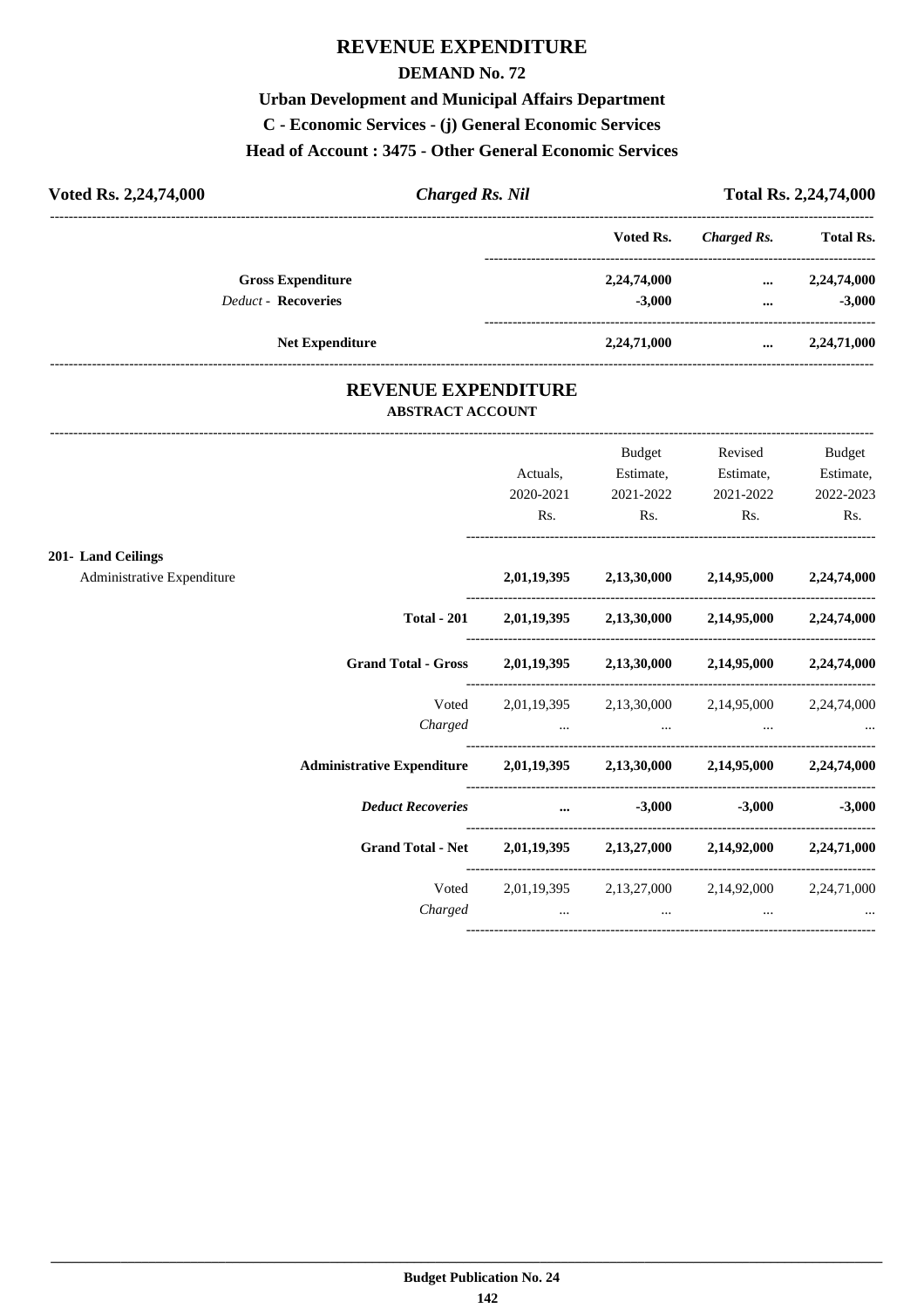|                                                               | Actuals,<br>2020-2021 | Budget<br>Estimate,<br>2021-2022 | Revised<br>Estimate,<br>2021-2022   | Budget<br>Estimate,<br>2022-2023 |
|---------------------------------------------------------------|-----------------------|----------------------------------|-------------------------------------|----------------------------------|
|                                                               | Rs.                   | Rs.                              | Rs.                                 | Rs.                              |
| DETAILED ACCOUNT NO. 3475-00-201 - LAND CEILINGS              |                       |                                  |                                     |                                  |
| 201-Land Ceilings                                             |                       |                                  |                                     |                                  |
| <b>Administrative Expenditure</b>                             |                       |                                  |                                     |                                  |
| 003- Administration of Urban Land Ceiling Law under the Urban |                       |                                  |                                     |                                  |
| Land (Ceiling and Regulation) Act. 1976 [UM]                  |                       |                                  |                                     |                                  |
| 01- Salaries                                                  |                       |                                  |                                     |                                  |
| 01-Pay                                                        | 1,60,07,200           | 1,63,77,000                      | 1,63,27,000                         | 1,68,17,000                      |
| 14-Grade Pay                                                  | $\ldots$              | $\ldots$                         |                                     |                                  |
| 02-Dearness Allowance                                         | 82,704                | 4,92,000                         | 6,53,000                            | 10,09,000                        |
| 03-House Rent Allowance                                       | 15,61,668             | 16,48,000                        | 16,48,000                           | 16,98,000                        |
| 04-Ad hoc Bonus                                               | 42,000                | 52,000                           | 52,000                              | 54,000                           |
| 07-Other Allowances                                           | 2,200                 | 30,000                           | 30,000                              | 31,000                           |
| 12-Medical Allowance                                          | 47,500                | 48,000                           | 50,000                              | 51,000                           |
| Total - 3475-00-201-003-01                                    | 1,77,43,272           | 1,86,47,000                      | 1,87,60,000                         | 1,96,60,000                      |
| 02- Wages                                                     | 20, 34, 565           | 21,02,000                        | 21,61,000                           | 22,26,000                        |
| 07- Medical Reimbursements                                    | $\cdots$              | $\cdots$                         | $\cdots$                            |                                  |
| 11- Travel Expenses                                           | $\cdots$              | 8,000                            | 8,000                               | 8,000                            |
| 12- Medical Reimbursements under WBHS 2008                    | 1,44,083              | 80,000                           | 80,000                              | 82,000                           |
| 13- Office Expenses                                           |                       |                                  |                                     |                                  |
| 01-Electricity                                                | $\cdots$              | 23,000                           | 23,000                              | 23,000                           |
| 02-Telephone                                                  | 8,788                 | 31,000                           | 25,000                              | 26,000                           |
| 03-Maintenance / P.O.L. for Office Vehicles                   | 7,910                 | 75,000                           | 75,000                              | 77,000                           |
| 04-Other Office Expenses                                      | 1,20,772              | 2,16,000                         | 2,16,000                            | 2,21,000                         |
| Total - 3475-00-201-003-13                                    | 1,37,470              | 3,45,000                         | 3,39,000                            | 3,47,000                         |
| 14- Rents, Rates and Taxes                                    |                       | 10,000                           | 10,000                              | 10,000                           |
| 50- Other Charges                                             | 34,876                | 77,000                           | 77,000                              | 79,000                           |
| 77- Computerisation                                           | 25,129                | 61,000                           | 60,000                              | 62,000                           |
| <b>Total - Administrative Expenditure</b>                     | 2,01,19,395           | 2,13,30,000                      | 2,14,95,000                         | 2,24,74,000                      |
| Total - 3475-00-201                                           | 2,01,19,395           | 2,13,30,000                      | 2,14,95,000                         | 2,24,74,000                      |
| Voted                                                         |                       |                                  | 2,01,19,395 2,13,30,000 2,14,95,000 | 2,24,74,000                      |
| Charged                                                       |                       | -----------------                |                                     |                                  |

#### **DETAILED ACCOUNT NO. 3475 - DEDUCT RECOVERIES IN REDUCTION OF EXPENDITURE**

**--------------------------------------------------------------------------------------------------------------------------------------------------------------------------------**

#### **201- Land Ceilings**

Administrative Expenditure

**--------------------------------------------------------------------------------------------------------------------------------------------------------------------------------**

## 001-Compensation [UM]

70-Deduct Recoveries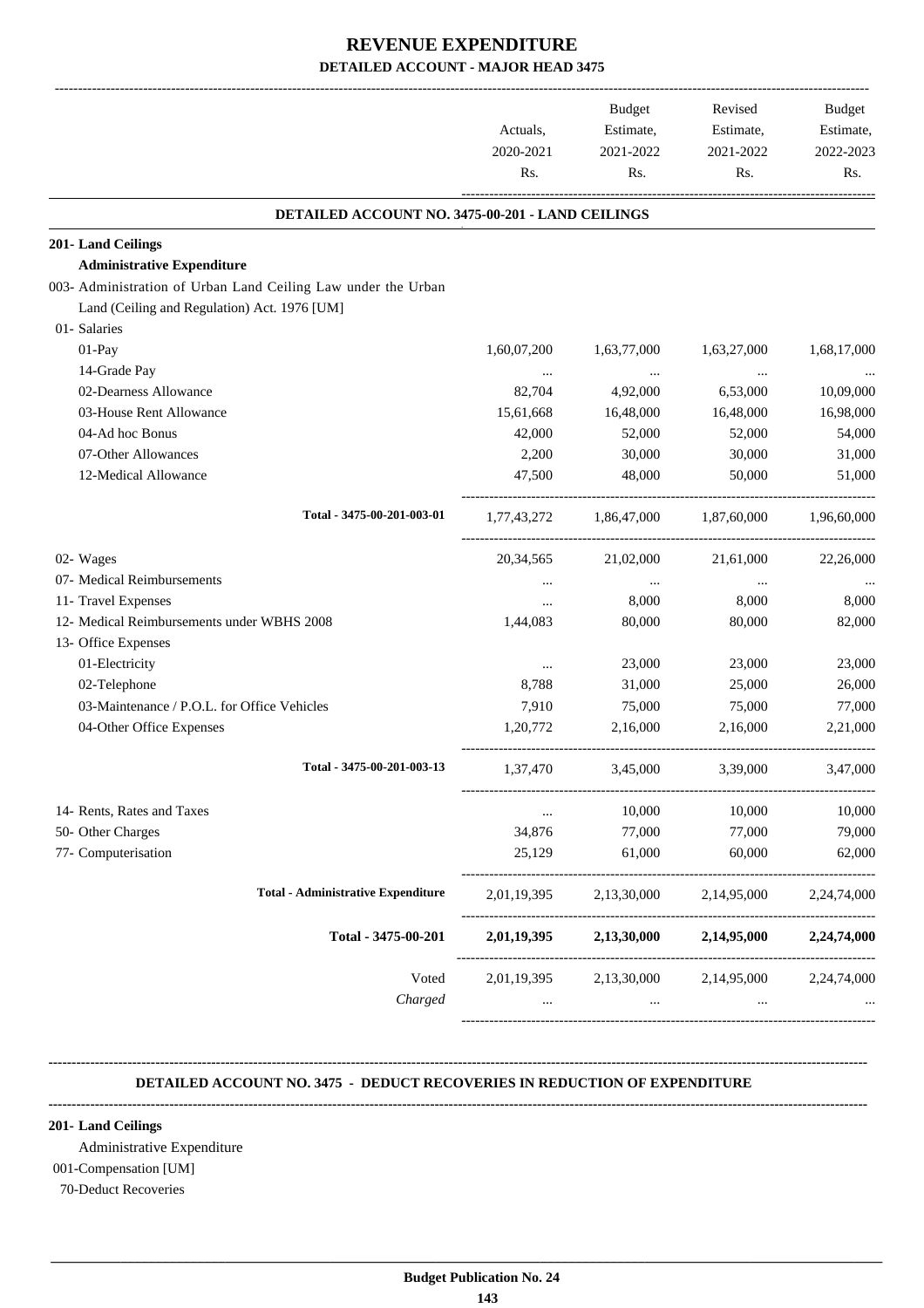|                                                                                                                                                                                    | Actuals,<br>2020-2021<br>Rs. | Budget<br>Estimate,<br>2021-2022<br>Rs. | Revised<br>Estimate,<br>2021-2022<br>Rs. | <b>Budget</b><br>Estimate,<br>2022-2023<br>Rs. |
|------------------------------------------------------------------------------------------------------------------------------------------------------------------------------------|------------------------------|-----------------------------------------|------------------------------------------|------------------------------------------------|
| 01-Others<br>02-W.B.H.S. 2008<br>003-Administration of Urban Land Ceiling Law under the Urban<br>Land (Ceiling and Regulation) Act. 1976 [UM]                                      | $\cdots$                     | $-1,000$<br>$\cdots$                    | $-1,000$<br>                             | $-1,000$                                       |
| 70-Deduct Recoveries                                                                                                                                                               |                              |                                         |                                          |                                                |
| 01-Others                                                                                                                                                                          | $\cdots$                     | $-1,000$                                | $-1,000$                                 | $-1,000$                                       |
| 02-W.B.H.S. 2008                                                                                                                                                                   |                              | $\cdots$                                | $\cdots$                                 |                                                |
| Total - 201 - Deduct - Recoveries                                                                                                                                                  |                              | $-2,000$                                | $-2,000$                                 | $-2,000$                                       |
| 911- Deduct Recoveries of Overpayments<br>Administrative Expenditure<br>003-Administration of Urban Land Ceiling Law under the Urban<br>Land(Ceiling and Regulation) Act 1976 [UM] |                              |                                         |                                          |                                                |
| 70-Deduct Recoveries                                                                                                                                                               |                              |                                         |                                          |                                                |
| 01-Others                                                                                                                                                                          | $\ddotsc$                    | $-1,000$                                | $-1,000$                                 | $-1,000$                                       |
| 02-W.B.H.S. 2008                                                                                                                                                                   |                              |                                         |                                          |                                                |
| Total - 911 - Deduct - Recoveries                                                                                                                                                  | $\cdots$                     | $-1,000$                                | $-1,000$                                 | $-1,000$                                       |
| Total - 3475 - Deduct - Recoveries                                                                                                                                                 | $\dddot{\phantom{0}}$        | $-3,000$                                | $-3,000$                                 | $-3,000$                                       |
|                                                                                                                                                                                    |                              |                                         |                                          |                                                |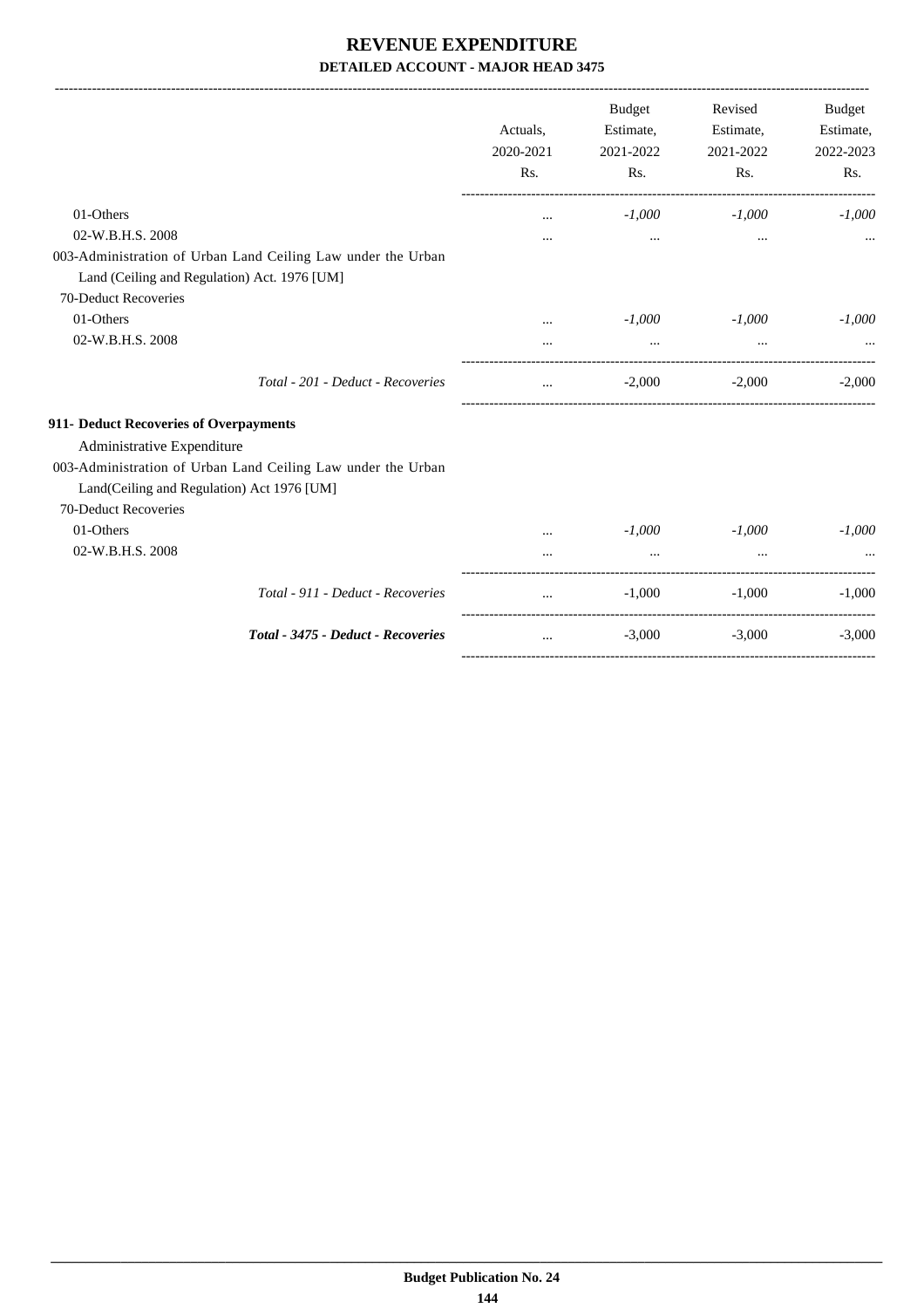# **REVENUE EXPENDITURE**

#### **DEMAND No. 72**

#### **Urban Development and Municipal Affairs Department**

**D - Grants-in-aid and contributions -**

#### **Head of Account : 3604 - Compensation and Assignments to Local Bodies and Panchayati Raj Institutions**

| Voted Rs. 515,71,60,000    | <b>Charged Rs. Nil</b> |               |             | Total Rs. 515,71,60,000 |
|----------------------------|------------------------|---------------|-------------|-------------------------|
|                            |                        | Voted Rs.     | Charged Rs. | <b>Total Rs.</b>        |
| <b>Gross Expenditure</b>   |                        | 515,71,60,000 | $\cdots$    | 515,71,60,000           |
| <b>Deduct - Recoveries</b> |                        | $-3,58,000$   | $\cdots$    | $-3,58,000$             |
| <b>Net Expenditure</b>     |                        | 515,68,02,000 | $\cdots$    | 515,68,02,000           |

## **REVENUE EXPENDITURE ABSTRACT ACCOUNT**

| <b>Deduct Recoveries</b>                                                                                                 | $-20,54,000$ $-31,01,000$ $-3,58,000$ |                                                         |                               | $-3,58,000$            |
|--------------------------------------------------------------------------------------------------------------------------|---------------------------------------|---------------------------------------------------------|-------------------------------|------------------------|
| <b>Administrative Expenditure</b>                                                                                        |                                       | 449,50,41,070 523,60,00,000 512,00,00,000 515,71,60,000 |                               |                        |
| Voted<br>Charged                                                                                                         | $\sim$                                | 449,50,41,070 523,60,00,000 512,00,00,000               |                               | 515,71,60,000          |
| <b>Grand Total - Gross</b>                                                                                               |                                       | 449,50,41,070 523,60,00,000 512,00,00,000               |                               | 515,71,60,000          |
| <b>Total - 200</b>                                                                                                       |                                       | 335,43,90,360 340,40,00,000 340,40,00,000               |                               | 342,40,00,000          |
| 200- Other Miscellaneous Compensations and Assignments<br>Administrative Expenditure<br><b>State Development Schemes</b> | 335,43,90,360                         | 340,40,00,000                                           | 340,40,00,000                 | 342,40,00,000          |
| <b>Total - 192</b>                                                                                                       |                                       | $\mathbf{m}$ and $\mathbf{m}$                           | 20,00,000 10,00,000 10,10,000 |                        |
| 192- Assistance to Municipalities / Municipal Council<br>Administrative Expenditure                                      | $\cdots$                              | 20,00,000                                               | 10,00,000                     | 10,10,000              |
| <b>Total - 106</b>                                                                                                       | 42,24,95,407                          | 68,00,00,000                                            | 66,50,00,000                  | 67,16,50,000           |
| 106- Taxes on Vehicles<br>Administrative Expenditure                                                                     | 42,24,95,407                          | 68,00,00,000                                            | 66,50,00,000                  | 67,16,50,000           |
| <b>Total - 103</b>                                                                                                       |                                       | 71,81,55,303 115,00,00,000 105,00,00,000 106,05,00,000  |                               |                        |
| 103- Entertainment Tax<br>Administrative Expenditure                                                                     | 71,81,55,303                          |                                                         | 115,00,00,000 105,00,00,000   | 106,05,00,000          |
|                                                                                                                          | Rs.                                   | Rs.                                                     | 202<br>Rs.                    | Rs.                    |
|                                                                                                                          | Actuals,<br>2020-2021                 | Estimate,<br>2021-2022                                  | Estimate,<br>2021-2022        | Estimate,<br>2022-2023 |
|                                                                                                                          |                                       | Budget                                                  | Revised                       | Budget                 |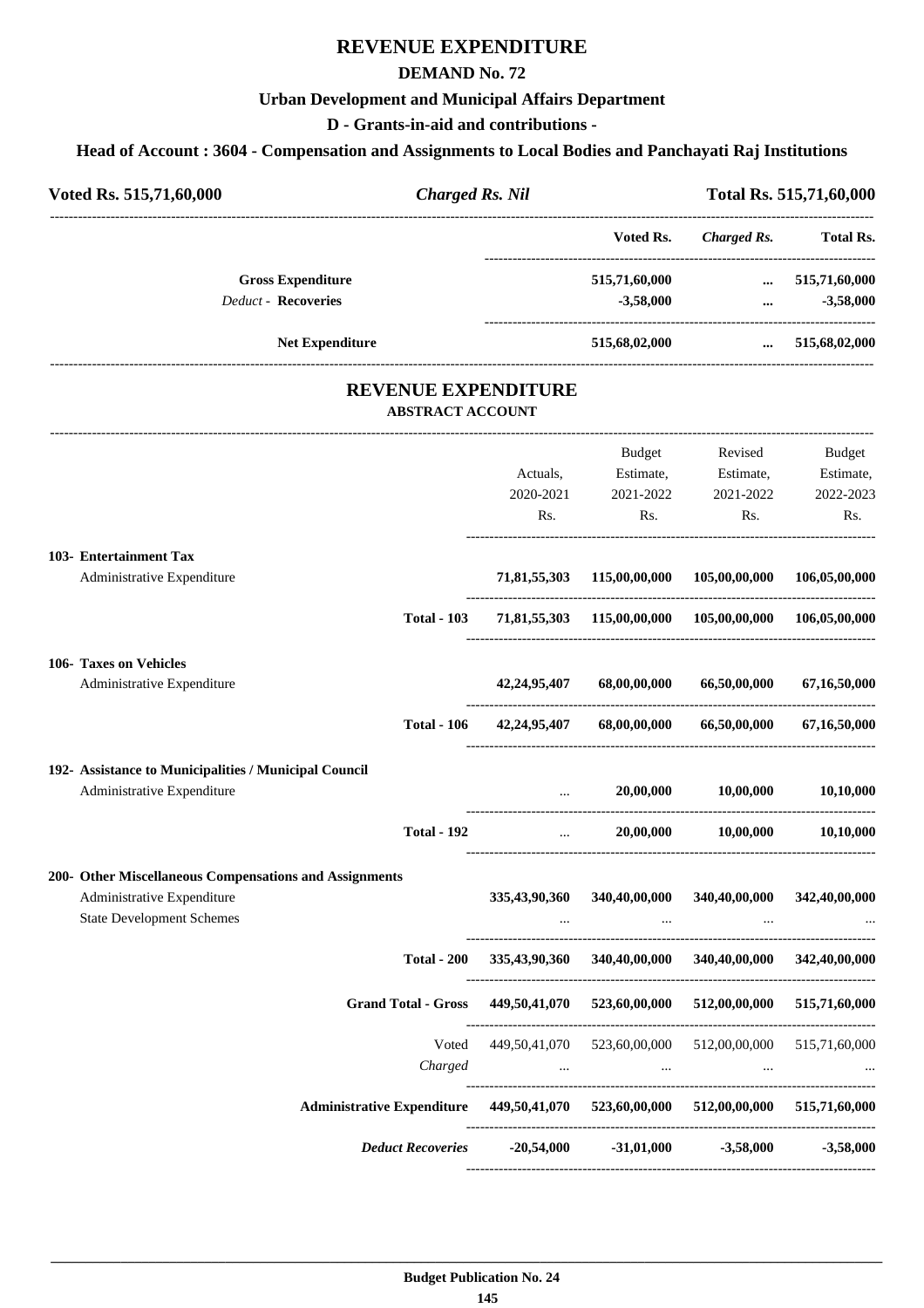## **REVENUE EXPENDITURE ABSTRACT ACCOUNT**

|                          | Actuals.<br>2020-2021<br>Rs. | <b>Budget</b><br>Estimate,<br>2021-2022<br>Rs. | Revised<br>Estimate,<br>2021-2022<br>Rs. | <b>Budget</b><br>Estimate,<br>2022-2023<br>Rs. |
|--------------------------|------------------------------|------------------------------------------------|------------------------------------------|------------------------------------------------|
| <b>Grand Total - Net</b> | 449,29,87,070                | 523,28,99,000                                  | 511,96,42,000                            | 515,68,02,000                                  |
| Voted<br>Charged         | 449.29.87.070<br>$\cdots$    | 523,28,99,000<br>$\cdots$                      | 511,96,42,000<br>$\cdots$                | 515,68,02,000<br>$\cdots$                      |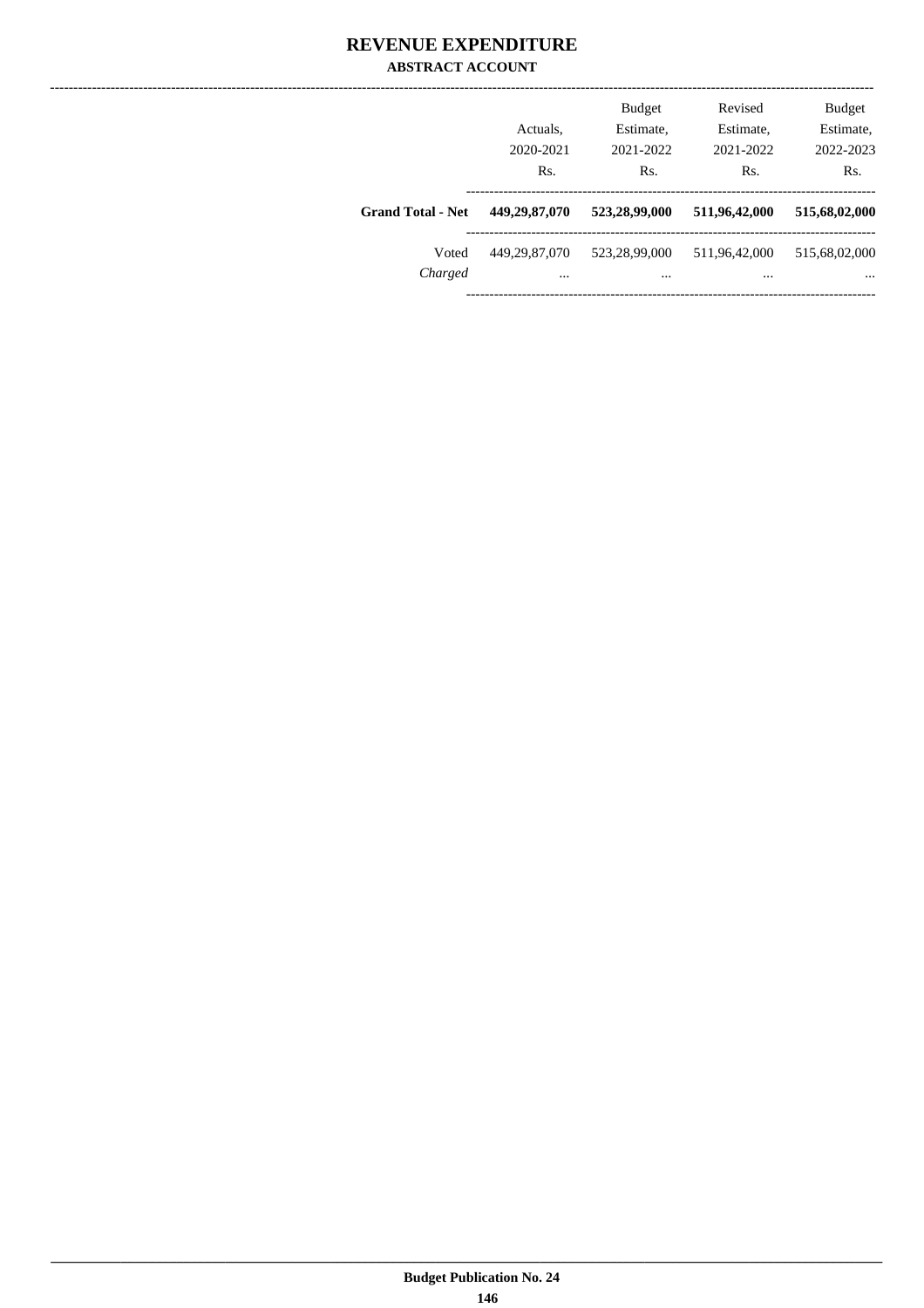|                                                                                |                 | <b>Budget</b>             | Revised       | <b>Budget</b> |
|--------------------------------------------------------------------------------|-----------------|---------------------------|---------------|---------------|
|                                                                                | Actuals,        | Estimate,                 | Estimate,     | Estimate,     |
|                                                                                | 2020-2021       | 2021-2022                 | 2021-2022     | 2022-2023     |
|                                                                                | Rs.             | Rs.                       | Rs.           | Rs.           |
| DETAILED ACCOUNT NO. 3604-00-103 - ENTERTAINMENT TAX                           |                 |                           |               |               |
| 103- Entertainment Tax<br><b>Administrative Expenditure</b>                    |                 |                           |               |               |
| 005- Grants-in-Aid to the Municipal Corporation and other Local                |                 |                           |               |               |
| Bodies [UM]                                                                    |                 |                           |               |               |
| 31- Grants-in-aid-GENERAL                                                      |                 |                           |               |               |
| 02-Other Grants                                                                | 71,81,55,303    | 115,00,00,000             | 105,00,00,000 | 106,05,00,000 |
| <b>Total - Administrative Expenditure</b>                                      | 71,81,55,303    | 115,00,00,000             | 105,00,00,000 | 106,05,00,000 |
| Total - 3604-00-103                                                            | 71,81,55,303    | 115,00,00,000             | 105,00,00,000 | 106,05,00,000 |
|                                                                                |                 |                           |               |               |
| Voted<br>Charged                                                               | 71,81,55,303    | 115,00,00,000<br>$\cdots$ | 105,00,00,000 | 106,05,00,000 |
| DETAILED ACCOUNT NO. 3604-00-106 - TAXES ON VEHICLES<br>106- Taxes on Vehicles |                 |                           |               |               |
| <b>Administrative Expenditure</b>                                              |                 |                           |               |               |
| 001- Grants-in-aid to Kolkata Municipal Corporation [UM]                       |                 |                           |               |               |
| 31- Grants-in-aid-GENERAL                                                      |                 |                           |               |               |
| 02-Other Grants                                                                | 21,43,12,500    | 35,00,00,000 34,50,00,000 |               | 34,84,50,000  |
| Total - 3604-00-106-001                                                        | 21,43,12,500    | 35,00,00,000              | 34,50,00,000  | 34,84,50,000  |
| 002- Grants-in-aid to Municipalities [UM]                                      |                 |                           |               |               |
| 31- Grants-in-aid-GENERAL                                                      |                 |                           |               |               |
| 02-Other Grants                                                                | 20,81,82,907    | 33,00,00,000              | 32,00,00,000  | 32,32,00,000  |
| Total - 3604-00-106-002                                                        | 20,81,82,907    | 33,00,00,000              | 32,00,00,000  | 32,32,00,000  |
|                                                                                |                 |                           |               |               |
| <b>Total - Administrative Expenditure</b>                                      | 42, 24, 95, 407 | 68,00,00,000              | 66,50,00,000  | 67,16,50,000  |
| Total - 3604-00-106                                                            | 42,24,95,407    | 68,00,00,000              | 66,50,00,000  | 67,16,50,000  |
| Voted                                                                          | 42, 24, 95, 407 | 68,00,00,000              | 66,50,00,000  | 67,16,50,000  |
| Charged                                                                        |                 | $\cdots$                  | $\cdots$      |               |
|                                                                                |                 |                           |               |               |

#### **DETAILED ACCOUNT NO. 3604-00-192 - ASSISTANCE TO MUNICIPALITIES / MUNICIPAL COUNCIL .**

.

#### **192- Assistance to Municipalities / Municipal Council Administrative Expenditure**

001- Assistance to Municipalities/Municipal Council for payment of compensation to Fire Victims [UM]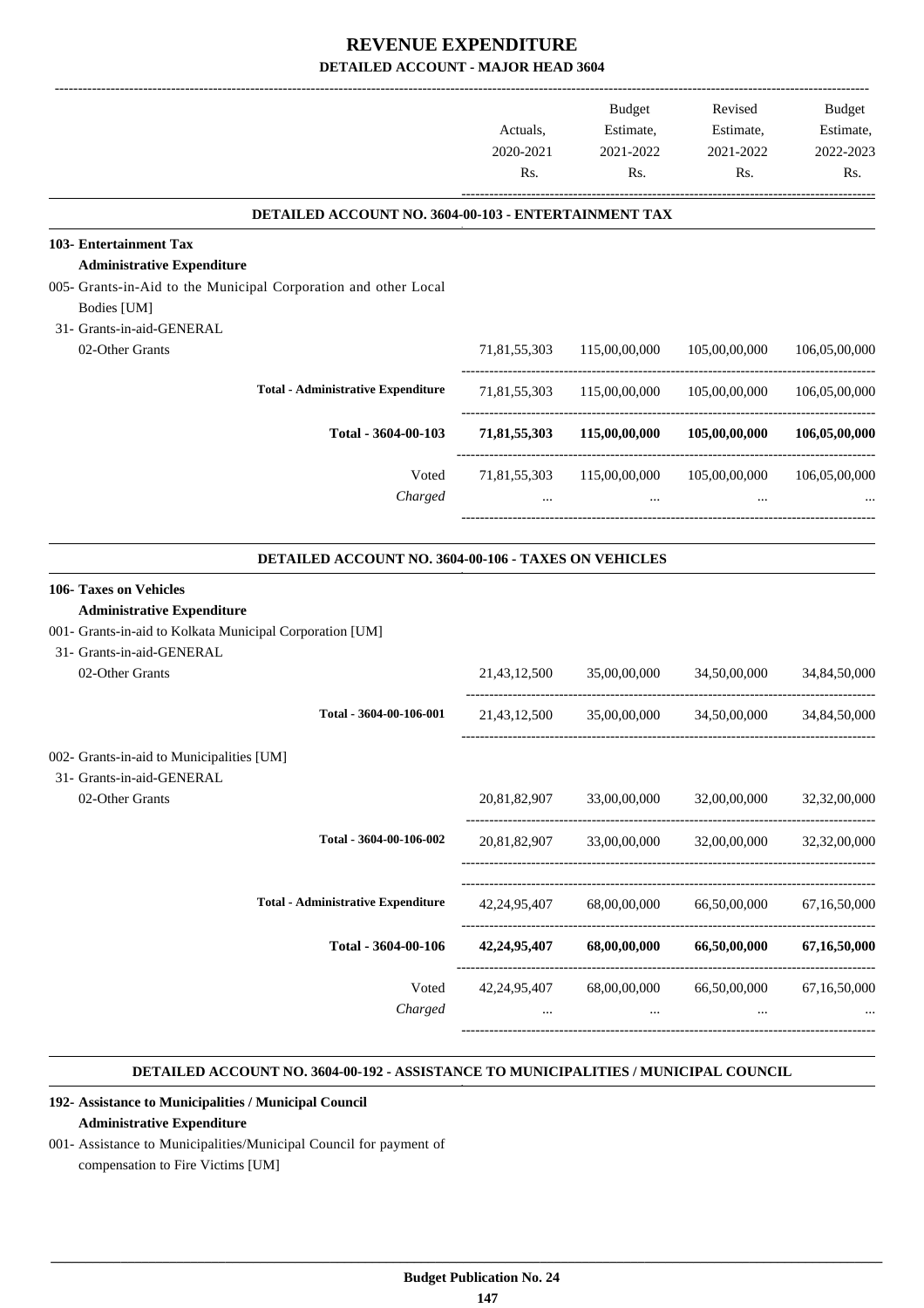|                                                                                                                                                                                             | Actuals,<br>2020-2021<br>Rs. | Budget<br>Estimate,<br>2021-2022<br>Rs. | Revised<br>Estimate,<br>2021-2022<br>Rs.        | Budget<br>Estimate,<br>2022-2023<br>Rs. |
|---------------------------------------------------------------------------------------------------------------------------------------------------------------------------------------------|------------------------------|-----------------------------------------|-------------------------------------------------|-----------------------------------------|
| 31- Grants-in-aid-GENERAL                                                                                                                                                                   |                              |                                         |                                                 |                                         |
| 02-Other Grants                                                                                                                                                                             | $\cdots$                     | 20,00,000                               | 10,00,000                                       | 10,10,000                               |
|                                                                                                                                                                                             |                              |                                         |                                                 |                                         |
| <b>Total - Administrative Expenditure</b>                                                                                                                                                   | $\cdots$                     | 20,00,000                               |                                                 | 10,00,000 10,10,000                     |
| Total - 3604-00-192                                                                                                                                                                         |                              |                                         | 20,00,000 10,00,000 10,10,000                   |                                         |
| Voted                                                                                                                                                                                       | $\cdots$                     | 20,00,000                               | 10,00,000                                       | 10,10,000                               |
| Charged                                                                                                                                                                                     | $\cdots$                     | $\cdots$                                | $\cdots$                                        |                                         |
| DETAILED ACCOUNT NO. 3604-00-200 - OTHER MISCELLANEOUS COMPENSATIONS AND ASSIGNMENTS                                                                                                        |                              |                                         |                                                 |                                         |
| 200- Other Miscellaneous Compensations and Assignments                                                                                                                                      |                              |                                         |                                                 |                                         |
| <b>Administrative Expenditure</b><br>021- Grants-in-aid to Kolkata Municipal Corporation in lieu of taxes<br>realised on trades, professions and callings [UM]<br>31- Grants-in-aid-GENERAL |                              |                                         |                                                 |                                         |
| 02-Other Grants                                                                                                                                                                             | 7,51,33,000                  |                                         | 10,00,00,000 10,00,00,000                       | 10,00,00,000                            |
| Total - 3604-00-200-021                                                                                                                                                                     |                              | 7,51,33,000 10,00,00,000                | 10,00,00,000                                    | 10,00,00,000                            |
|                                                                                                                                                                                             |                              |                                         |                                                 |                                         |
| 022- Grants-in-aid to Howrah Municipal Corporation in lieu of taxes<br>realised on trades, professions and callings [UM]<br>31- Grants-in-aid-GENERAL                                       |                              |                                         |                                                 |                                         |
| 02-Other Grants                                                                                                                                                                             | 1,50,26,500                  | 1,90,00,000                             | 1,90,00,000                                     | 1,90,00,000                             |
| Total - 3604-00-200-022                                                                                                                                                                     | 1,50,26,500                  | 1,90,00,000                             | 1,90,00,000                                     | 1,90,00,000                             |
| 023- Grants-in-aid to Municipalities/Urban Local Bodies in K.M.D<br>Area in lieu of taxes realised on trades, professions and callings<br>[UM]                                              |                              |                                         |                                                 |                                         |
| 31- Grants-in-aid-GENERAL                                                                                                                                                                   |                              |                                         |                                                 |                                         |
| 02-Other Grants                                                                                                                                                                             |                              | 1,78,39,739 2,30,00,000                 | 2,30,00,000                                     | 2,30,00,000                             |
| Total - 3604-00-200-023                                                                                                                                                                     |                              |                                         | 1,78,39,739 2,30,00,000 2,30,00,000 2,30,00,000 |                                         |
| 024- Grants-in-aid to Municipalities/Urban Local Bodies Outside<br>K.M.D Area in lieu of taxes realised on trades, professions and<br>callings [UM]                                         |                              |                                         |                                                 |                                         |
| 31- Grants-in-aid-GENERAL                                                                                                                                                                   |                              |                                         |                                                 |                                         |
| 02-Other Grants                                                                                                                                                                             |                              | 4,82,63,833 6,20,00,000                 | 6,20,00,000                                     | 6,20,00,000                             |
| Total - 3604-00-200-024                                                                                                                                                                     |                              |                                         | 4,82,63,833 6,20,00,000 6,20,00,000 6,20,00,000 |                                         |
| 034- Fixed Grant to Municipal Corporation and other Urban Local                                                                                                                             |                              |                                         |                                                 |                                         |

 **Budget Publication No. 24 148**

 **\_\_\_\_\_\_\_\_\_\_\_\_\_\_\_\_\_\_\_\_\_\_\_\_\_\_\_\_\_\_\_\_\_\_\_\_\_\_\_\_\_\_\_\_\_\_\_\_\_\_\_\_\_\_\_\_\_\_\_\_\_\_\_\_\_\_\_\_\_\_\_\_\_\_\_\_\_\_\_\_\_\_\_\_\_\_\_\_\_\_\_\_\_\_\_\_\_\_\_\_\_\_\_\_\_\_\_\_\_\_\_\_\_\_\_\_\_\_\_**

Bodies [UM]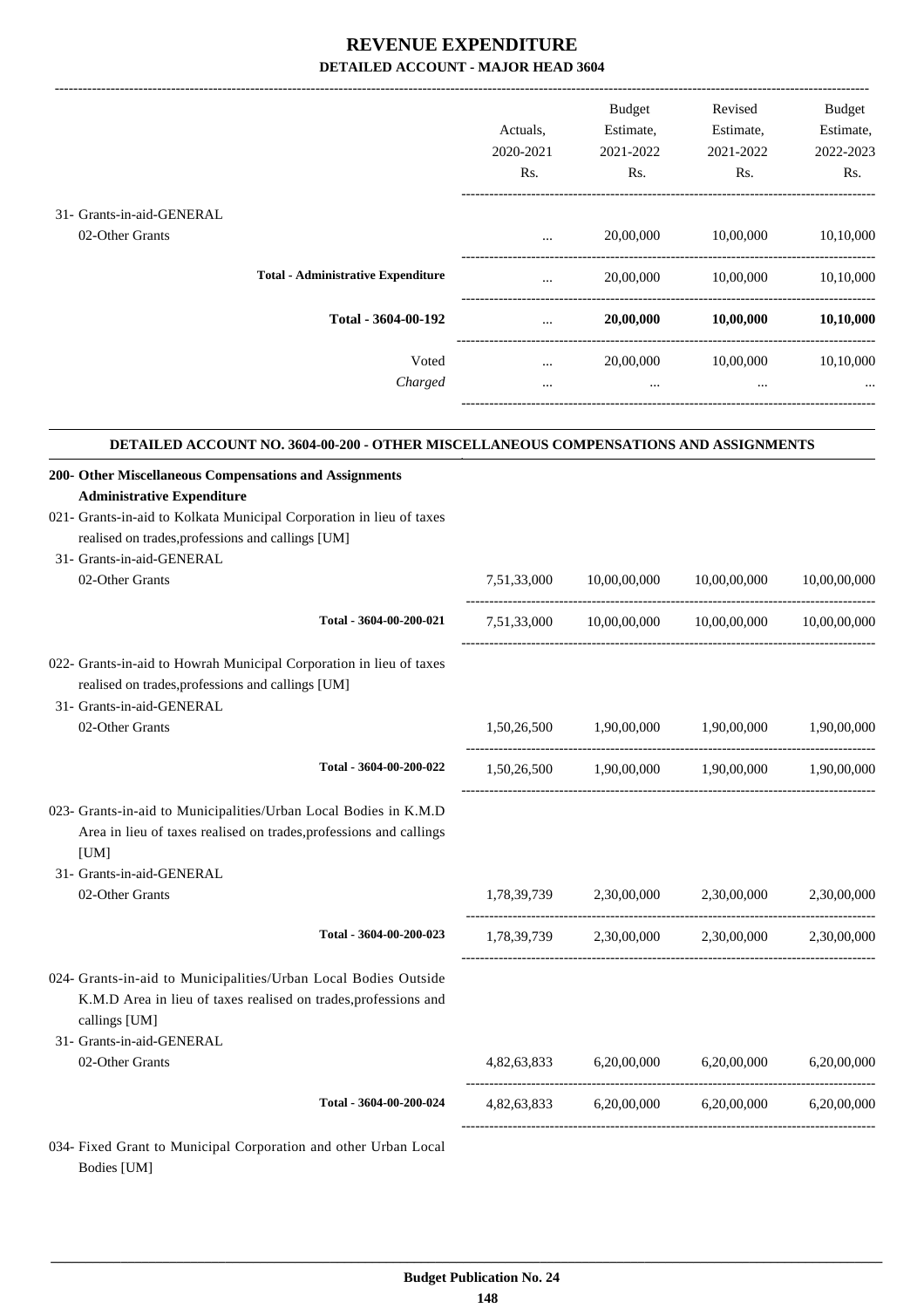| 319,81,27,288<br>319,81,27,288<br>335,43,90,360<br>335,43,90,360<br>335,43,90,360<br>$\cdots$ | 320,00,00,000<br>320,00,00,000<br>340,40,00,000<br>340,40,00,000<br>340,40,00,000<br>$\cdots$ | 320,00,00,000<br>320,00,00,000<br>340,40,00,000<br>340,40,00,000<br>340,40,00,000 342,40,00,000 | 322,00,00,000<br>322,00,00,000<br>342,40,00,000<br>342,40,00,000                                                                                                         |
|-----------------------------------------------------------------------------------------------|-----------------------------------------------------------------------------------------------|-------------------------------------------------------------------------------------------------|--------------------------------------------------------------------------------------------------------------------------------------------------------------------------|
|                                                                                               |                                                                                               |                                                                                                 |                                                                                                                                                                          |
|                                                                                               |                                                                                               |                                                                                                 |                                                                                                                                                                          |
|                                                                                               |                                                                                               |                                                                                                 |                                                                                                                                                                          |
|                                                                                               |                                                                                               |                                                                                                 |                                                                                                                                                                          |
|                                                                                               |                                                                                               |                                                                                                 |                                                                                                                                                                          |
|                                                                                               |                                                                                               | $\cdots$                                                                                        |                                                                                                                                                                          |
| $\cdots$<br>$\ddotsc$                                                                         | $-1,000$<br>$\cdots$<br>$\ddotsc$                                                             | $-3,50,000$<br>$\cdots$                                                                         | $-3,50,000$<br>$-1,000$                                                                                                                                                  |
|                                                                                               |                                                                                               |                                                                                                 |                                                                                                                                                                          |
|                                                                                               |                                                                                               |                                                                                                 |                                                                                                                                                                          |
| $\cdots$                                                                                      |                                                                                               | $-1,000$                                                                                        | $-1,000$                                                                                                                                                                 |
|                                                                                               |                                                                                               |                                                                                                 |                                                                                                                                                                          |
|                                                                                               |                                                                                               |                                                                                                 | $-1,000$                                                                                                                                                                 |
| $\cdots$                                                                                      | $\ldots$                                                                                      | $-2,000$                                                                                        | $-2,000$                                                                                                                                                                 |
|                                                                                               | $-20,54,000$<br>$-20,54,000$                                                                  | $\cdots$                                                                                        | <b>DETAILED ACCOUNT NO. 3604 - DEDUCT RECOVERIES IN REDUCTION OF EXPENDITURE</b><br>$-1,000$<br>$-1,000$ $-3,51,000$ $-3,51,000$<br><b>Contract Contract</b><br>$-1,000$ |

023-Grants-in-aid to Municipalities/Urban Local Bodies in K.M.D Area in lieu of taxes realised on trades,professions and callings [UM]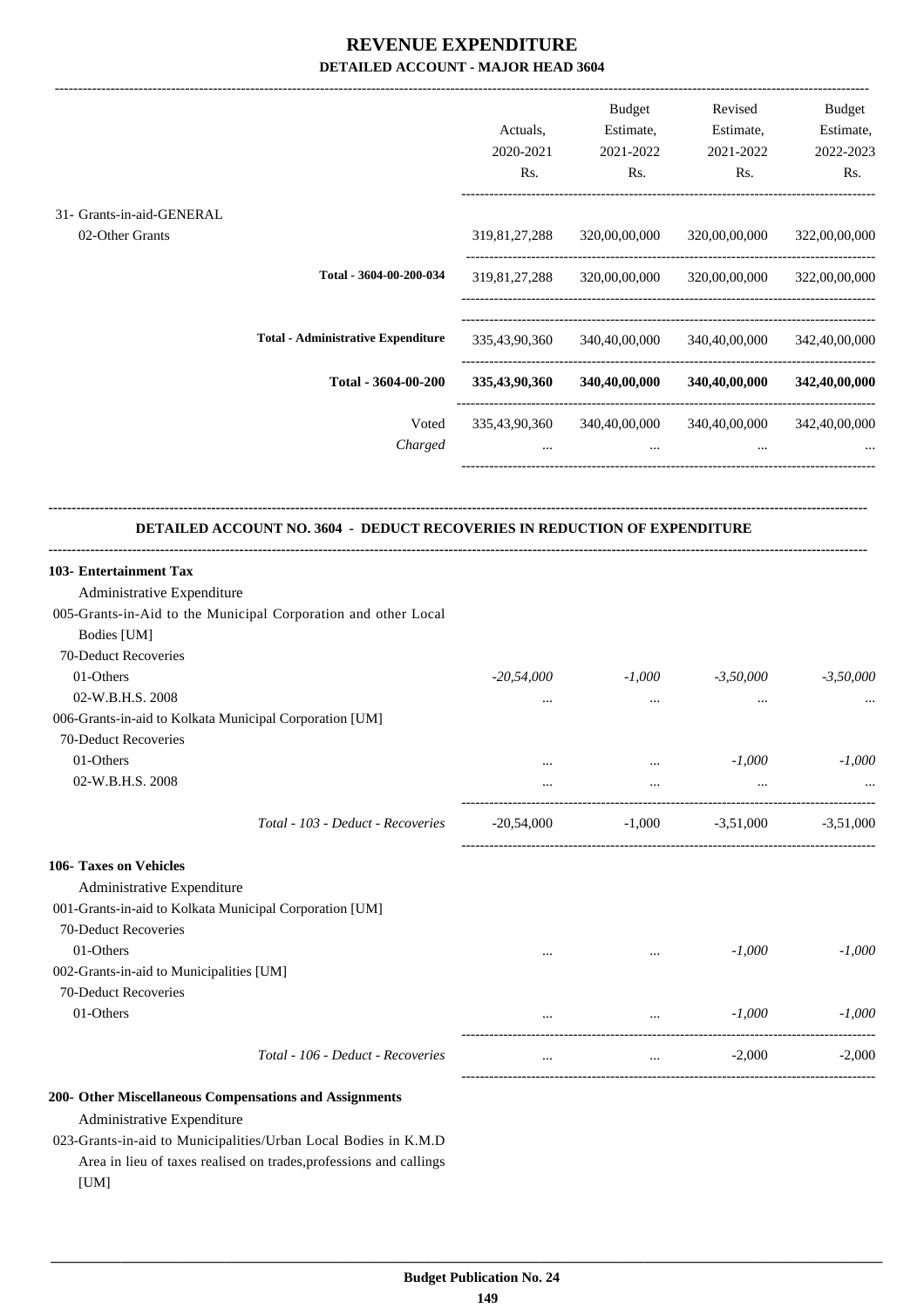| $\cdots$  |              | $-1,000$                                                       | $-1,000$                                                                                                                  |
|-----------|--------------|----------------------------------------------------------------|---------------------------------------------------------------------------------------------------------------------------|
| $\cdots$  | $\ddotsc$    | $-1,000$                                                       | $-1.000$                                                                                                                  |
|           |              |                                                                |                                                                                                                           |
|           |              |                                                                |                                                                                                                           |
|           |              |                                                                |                                                                                                                           |
|           |              |                                                                |                                                                                                                           |
| $\cdots$  | $-50,000$    | $-1,000$                                                       | $-1,000$                                                                                                                  |
|           |              |                                                                |                                                                                                                           |
|           |              |                                                                |                                                                                                                           |
|           |              |                                                                |                                                                                                                           |
| $\ddotsc$ | $-30,00,000$ | $-1,000$                                                       | $-1,000$                                                                                                                  |
|           |              |                                                                |                                                                                                                           |
|           |              |                                                                |                                                                                                                           |
|           |              |                                                                |                                                                                                                           |
|           |              |                                                                |                                                                                                                           |
| $\ddotsc$ | $-50,000$    | $-1.000$                                                       | $-1,000$                                                                                                                  |
|           |              |                                                                |                                                                                                                           |
|           |              |                                                                |                                                                                                                           |
|           |              |                                                                |                                                                                                                           |
|           |              | $-1.000$                                                       | $-1.000$                                                                                                                  |
|           |              |                                                                | $-4,000$                                                                                                                  |
|           |              |                                                                | $-3,58,000$                                                                                                               |
|           |              | $\mathbf{r}$ and $\mathbf{r}$ and $\mathbf{r}$<br>$-20,54,000$ | <b>Contract Contract Contract</b><br><b>Second Contract Contract</b><br>$-31,00,000$ $-4,000$<br>$-31,01,000$ $-3,58,000$ |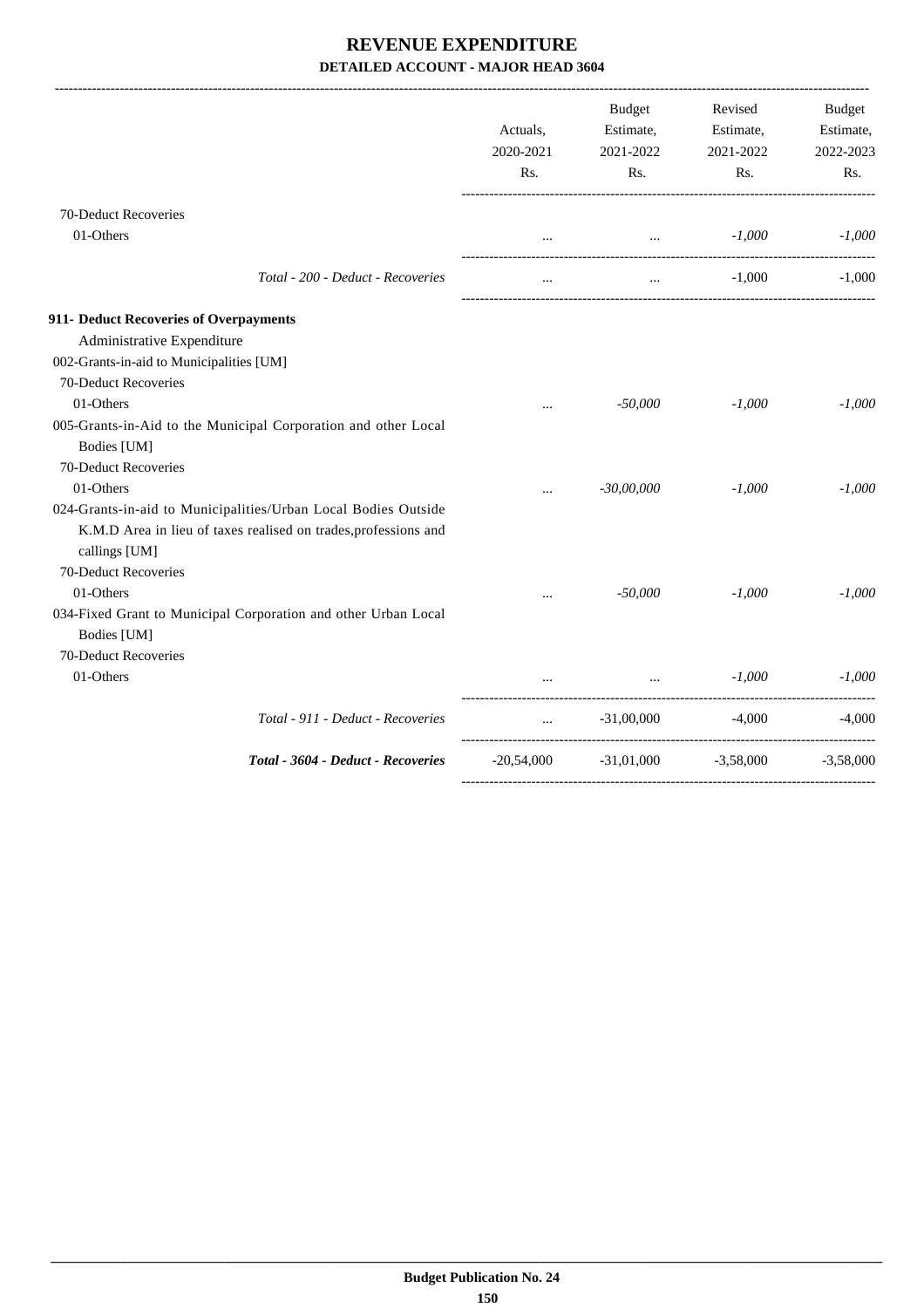# **CAPITAL EXPENDITURE**

#### **DEMAND No. 72**

#### **Urban Development and Municipal Affairs Department**

A. Capital Account of General Services -

#### Head of Account: 4059 - Capital Outlay on Public Works

| <b>Voted Rs. Nil</b>       | <b>Charged Rs. Nil</b> |          |                       | <b>Total Rs. Nil</b> |
|----------------------------|------------------------|----------|-----------------------|----------------------|
|                            |                        |          | Voted Rs. Charged Rs. | <b>Total Rs.</b>     |
| <b>Gross Expenditure</b>   |                        | $\cdots$ | $\cdots$              | $\cdots$             |
| <b>Deduct - Recoveries</b> |                        | $\cdots$ | $\cdots$              | $\cdots$             |
| <b>Net Expenditure</b>     |                        |          | $\cdots$              |                      |

## **CAPITAL EXPENDITURE ABSTRACT ACCOUNT**

-------------------------

---------------------------------

 $01 201 -$ 

|                                                                                     |                                   | Actuals,<br>2020-2021<br>Rs. | <b>Budget</b><br>Estimate,<br>2021-2022<br>Rs. | Revised<br>Estimate,<br>2021-2022<br>Rs. | <b>Budget</b><br>Estimate,<br>2022-2023<br>Rs. |
|-------------------------------------------------------------------------------------|-----------------------------------|------------------------------|------------------------------------------------|------------------------------------------|------------------------------------------------|
| <b>OFFICE BUILDINGS</b><br><b>Acquisition of Land</b><br>Administrative Expenditure |                                   | $\cdots$                     | $\cdots$                                       | $\cdots$                                 |                                                |
|                                                                                     | <b>Total - 201</b>                |                              | $\cdots$                                       |                                          |                                                |
|                                                                                     | <b>Grand Total - Gross</b>        | $\cdots$                     | $\cdots$                                       | $\cdots$                                 |                                                |
|                                                                                     | Voted<br>Charged                  | $\cdots$<br>$\cdots$         | $\cdots$<br>$\cdots$                           | $\cdots$<br>                             | $\cdots$<br>$\ddotsc$                          |
|                                                                                     | <b>Administrative Expenditure</b> | $\cdots$                     | $\cdots$                                       | $\cdots$                                 |                                                |
|                                                                                     | <b>Deduct Recoveries</b>          | $\cdots$                     | $\cdots$                                       | $\cdots$                                 |                                                |
|                                                                                     | <b>Grand Total - Net</b>          | $\cdots$                     | $\cdots$                                       | $\cdots$                                 |                                                |
|                                                                                     | Voted<br>Charged                  | $\cdots$<br>$\cdots$         | $\cdots$<br>$\cdots$                           | $\cdots$<br>$\cdots$                     | $\cdots$<br>$\cdots$                           |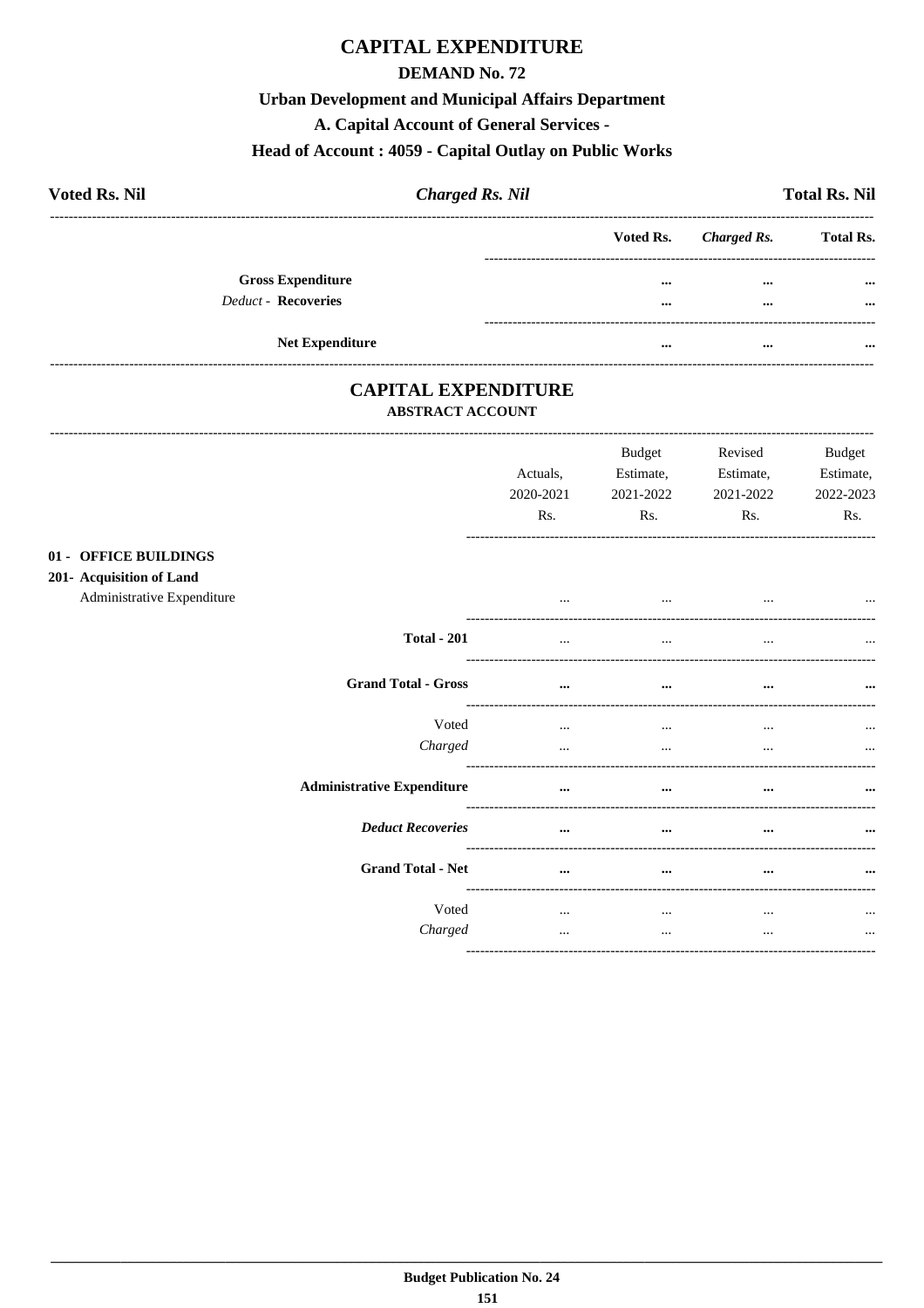|                                                        | Actuals.  | <b>Budget</b><br>Estimate, | Revised<br>Estimate, | <b>Budget</b><br>Estimate, |
|--------------------------------------------------------|-----------|----------------------------|----------------------|----------------------------|
|                                                        | 2020-2021 | 2021-2022                  | 2021-2022            | 2022-2023                  |
|                                                        | Rs.       | Rs.                        | Rs.                  | Rs.                        |
| DETAILED ACCOUNT NO. 4059-01-201 - ACQUISITION OF LAND |           |                            |                      |                            |
| 01 - OFFICE BUILDINGS                                  |           |                            |                      |                            |
| 201- Acquisition of Land                               |           |                            |                      |                            |
| <b>Administrative Expenditure</b>                      |           |                            |                      |                            |
| 009- Other Departments (Municipal Affairs) [UM]        |           |                            |                      |                            |
| 53- Major Works / Land and Buildings                   | $\cdots$  | $\cdots$                   |                      | $\cdots$                   |
| Total - 4059-01-201                                    | $\cdots$  | $\cdots$                   | $\cdots$             | $\cdots$                   |
|                                                        |           |                            |                      |                            |
| Voted                                                  | $\cdots$  | $\cdots$                   |                      | $\cdots$                   |
| Charged                                                | $\cdots$  | $\cdots$                   | $\cdots$             | $\cdots$                   |

-----------------------------------------------------------------------------------------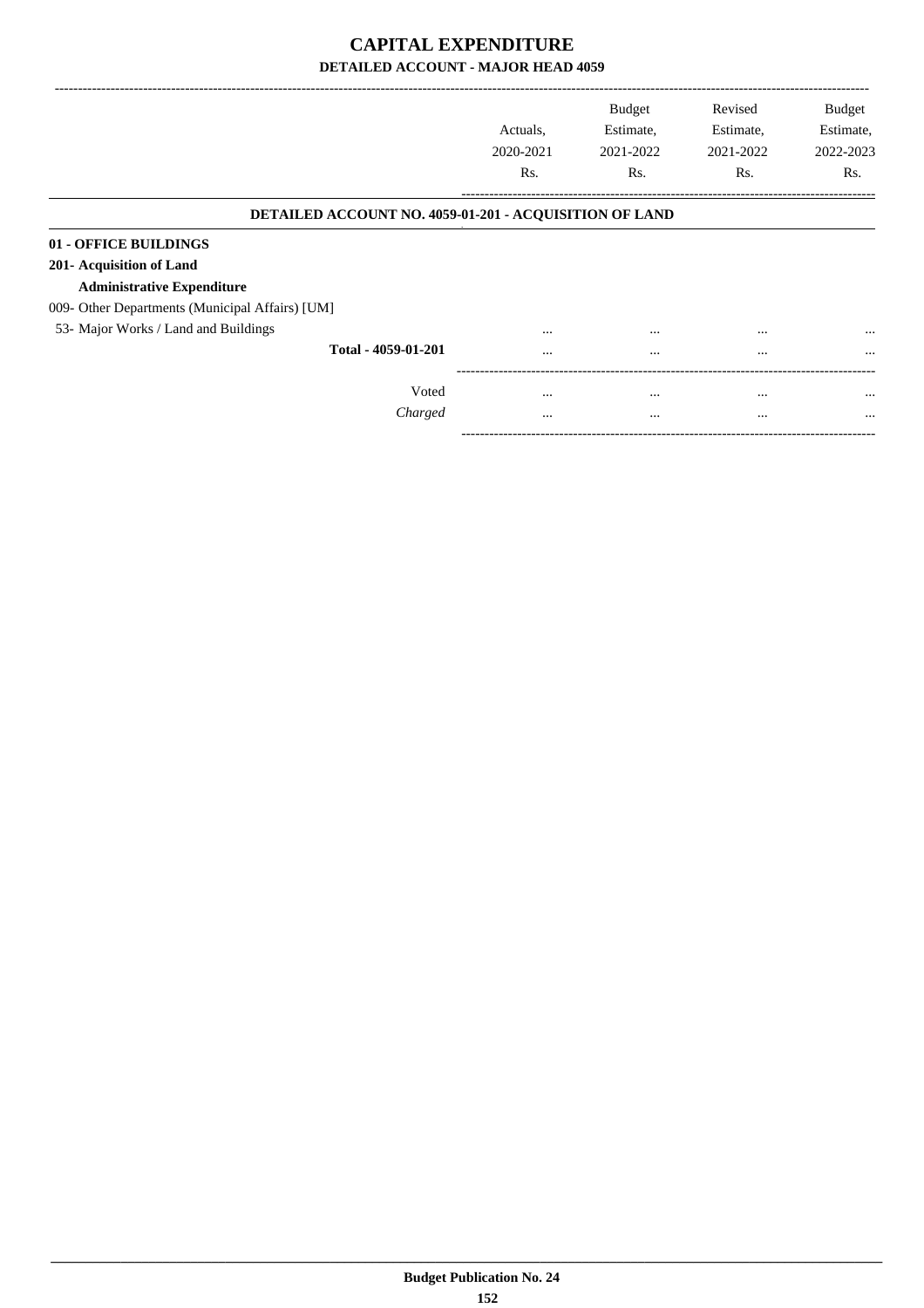# **CAPITAL EXPENDITURE**

## **DEMAND No. 72**

#### **Urban Development and Municipal Affairs Department**

B. Capital Account of Social Services - (c) Capital Account of Water Supply, Sanitation, Housing and Urban

#### **Development**

#### Head of Account: 4215 - Capital Outlay on Water Supply and Sanitation

| <b>Voted Rs. Nil</b>     | <b>Charged Rs. Nil</b> |           |             | <b>Total Rs. Nil</b> |
|--------------------------|------------------------|-----------|-------------|----------------------|
|                          |                        | Voted Rs. | Charged Rs. | <b>Total Rs.</b>     |
| <b>Gross Expenditure</b> |                        | $\cdots$  |             | $\cdots$             |
| Deduct - Recoveries      |                        |           | $\cdots$    | $\cdots$             |
| <b>Net Expenditure</b>   |                        |           | $\cdots$    | $\cdots$             |

## **CAPITAL EXPENDITURE**

## **ABSTRACT ACCOUNT**

|                                                  | Actuals,<br>2020-2021 | <b>Budget</b><br>Estimate,<br>2021-2022 | Revised<br>Estimate,<br>2021-2022 | <b>Budget</b><br>Estimate,<br>2022-2023 |
|--------------------------------------------------|-----------------------|-----------------------------------------|-----------------------------------|-----------------------------------------|
|                                                  | Rs.                   | Rs.                                     | Rs.                               | Rs.                                     |
| 01 - WATER SUPPLY                                |                       |                                         |                                   |                                         |
| 101- Urban Water Supply                          |                       |                                         |                                   |                                         |
| <b>State Development Schemes</b>                 |                       | $\cdots$                                | $\cdots$                          |                                         |
| State Development Schemes (Central Assistance)   |                       | $\cdots$                                |                                   |                                         |
| <b>Total - 101</b>                               | $\cdots$              | $\cdots$                                | $\cdots$                          |                                         |
| 789- Special Component Plan for Scheduled Castes |                       |                                         |                                   |                                         |
| <b>State Development Schemes</b>                 | $\cdots$              | $\cdots$                                | $\cdots$                          | $\cdots$                                |
| State Development Schemes (Central Assistance)   |                       | $\ddotsc$                               |                                   |                                         |
| <b>Total - 789</b>                               | $\ddotsc$             | $\cdots$                                |                                   |                                         |
| 796- Tribal Area Sub-Plan                        |                       |                                         |                                   |                                         |
| <b>State Development Schemes</b>                 |                       | $\cdots$                                | $\cdots$                          | $\cdots$                                |
| State Development Schemes (Central Assistance)   |                       | $\ddotsc$                               |                                   |                                         |
| <b>Total - 796</b>                               |                       | $\ddotsc$                               |                                   |                                         |
| <b>Grand Total - Gross</b>                       | $\cdots$              | $\ddotsc$                               | $\cdots$                          |                                         |
| Voted                                            | $\cdots$              | $\ddotsc$                               |                                   | $\cdots$                                |
| Charged                                          | $\ddotsc$             | $\ddotsc$                               |                                   |                                         |
| <b>State Development Schemes</b>                 | $\ddotsc$             | $\ddotsc$                               |                                   |                                         |
| <b>Deduct Recoveries</b>                         | $\cdots$              | $\cdots$                                | $\cdots$                          |                                         |
|                                                  |                       |                                         |                                   |                                         |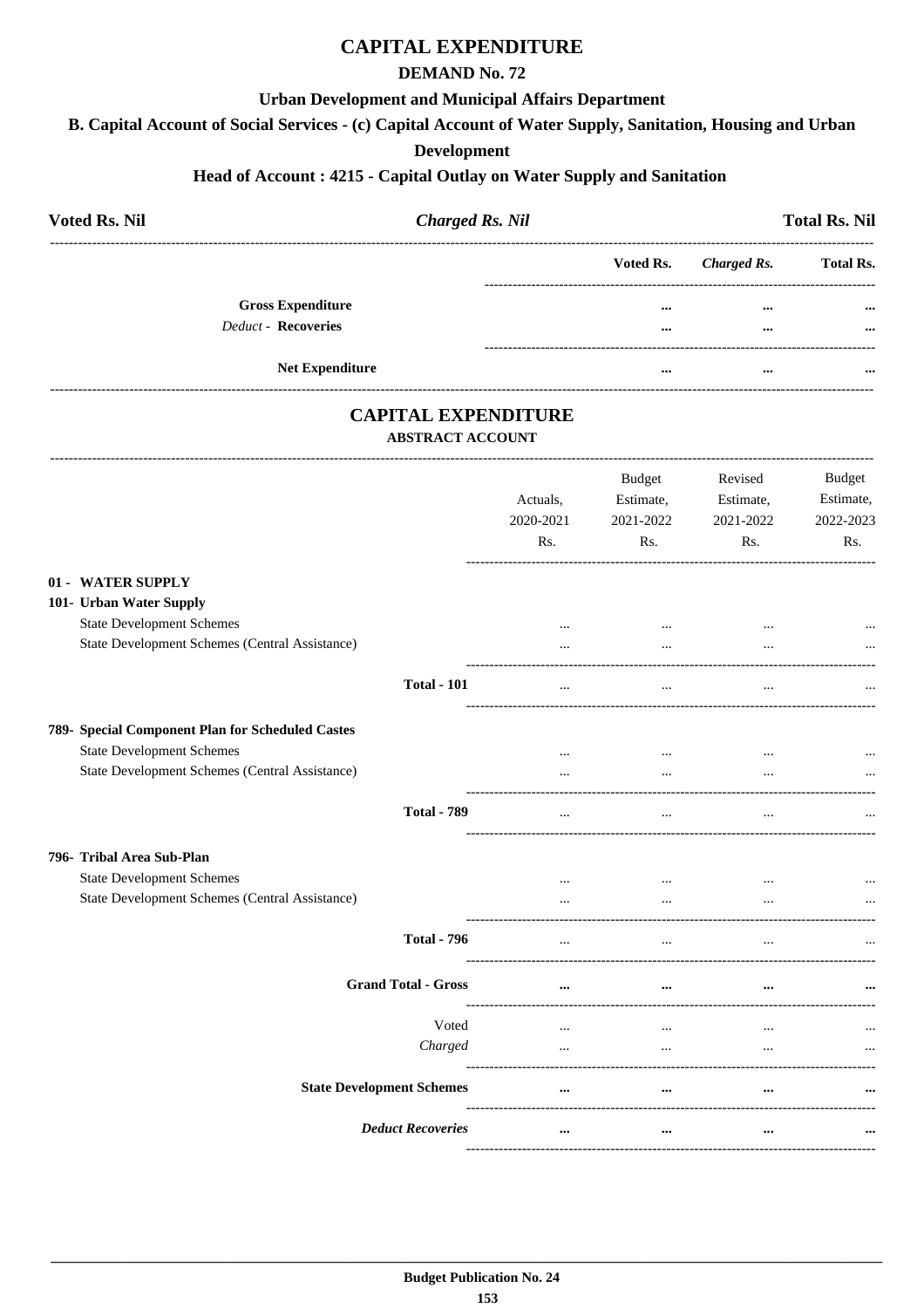## **CAPITAL EXPENDITURE ABSTRACT ACCOUNT**

|                          | Actuals.<br>2020-2021<br>Rs. | <b>Budget</b><br>Estimate,<br>2021-2022<br>Rs. | Revised<br>Estimate,<br>2021-2022<br>Rs. | <b>Budget</b><br>Estimate,<br>2022-2023<br>Rs. |
|--------------------------|------------------------------|------------------------------------------------|------------------------------------------|------------------------------------------------|
| <b>Grand Total - Net</b> | $\cdots$                     | $\cdots$                                       | $\cdots$                                 | $\cdots$                                       |
| Voted                    | $\cdots$                     |                                                | $\cdots$                                 | $\cdots$                                       |
| Charged                  | $\cdots$                     | $\cdots$                                       | $\cdots$                                 | $\ddotsc$                                      |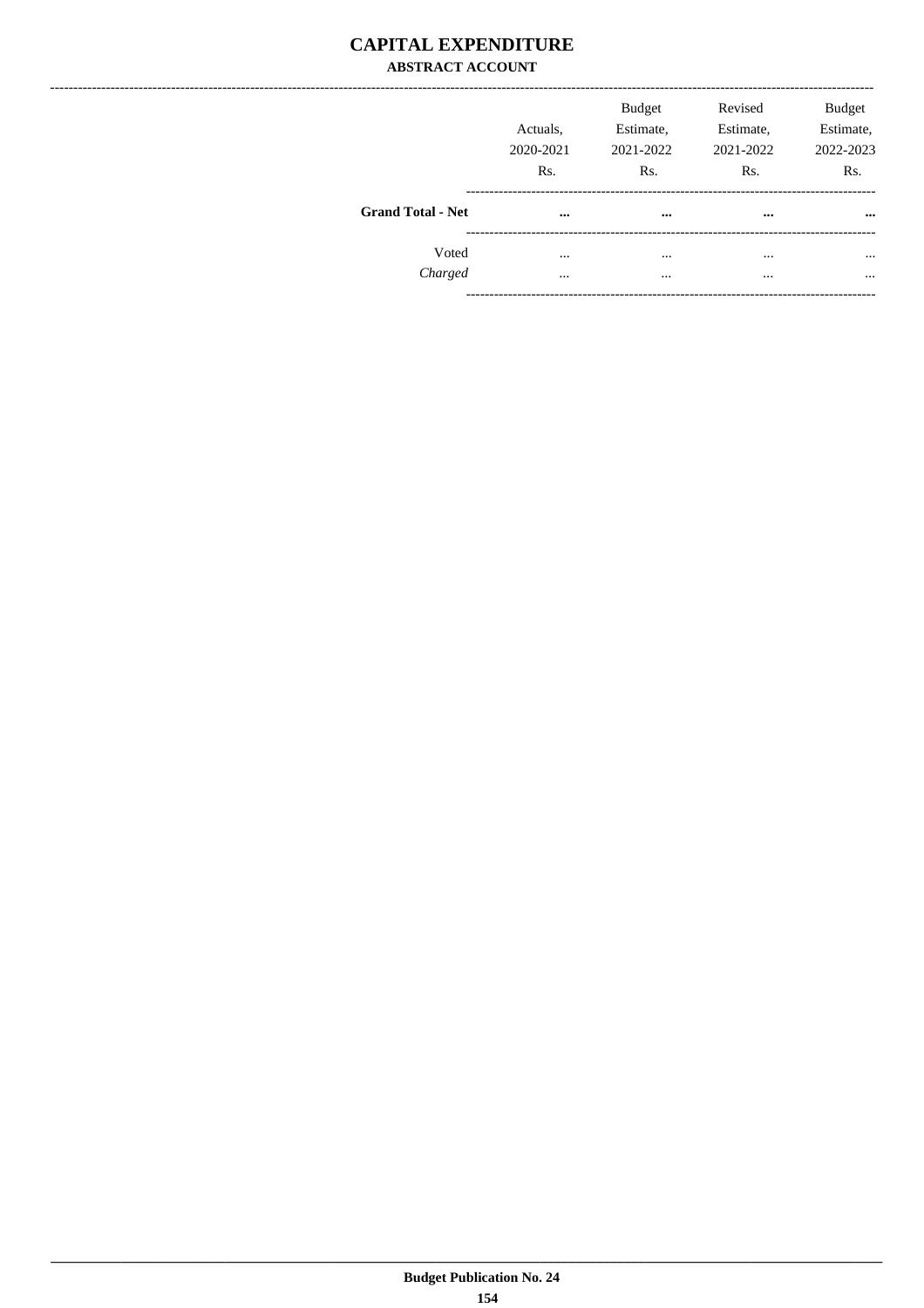|                                                                                                                                                                                     | Actuals,<br>2020-2021<br>Rs. | <b>Budget</b><br>Estimate,<br>2021-2022<br>Rs. | Revised<br>Estimate,<br>2021-2022<br>Rs. | Budget<br>Estimate,<br>2022-2023<br>Rs. |
|-------------------------------------------------------------------------------------------------------------------------------------------------------------------------------------|------------------------------|------------------------------------------------|------------------------------------------|-----------------------------------------|
| DETAILED ACCOUNT NO. 4215-01-101 - URBAN WATER SUPPLY                                                                                                                               |                              |                                                |                                          |                                         |
| 01 - WATER SUPPLY                                                                                                                                                                   |                              |                                                |                                          |                                         |
| 101- Urban Water Supply                                                                                                                                                             |                              |                                                |                                          |                                         |
| <b>State Development Schemes</b>                                                                                                                                                    |                              |                                                |                                          |                                         |
| 004- Backward Region Grant (Spl.) funded by the State (BRGFSW)<br>[UM]                                                                                                              |                              |                                                |                                          |                                         |
| 53- Major Works / Land and Buildings                                                                                                                                                |                              |                                                |                                          |                                         |
| Total - 4215-01-101                                                                                                                                                                 |                              |                                                |                                          |                                         |
| Voted                                                                                                                                                                               |                              |                                                |                                          |                                         |
| Charged                                                                                                                                                                             |                              | $\ldots$                                       | <br>$\cdots$                             |                                         |
|                                                                                                                                                                                     |                              |                                                |                                          |                                         |
| DETAILED ACCOUNT NO. 4215-01-789 - SPECIAL COMPONENT PLAN FOR SCHEDULED CASTES                                                                                                      |                              |                                                |                                          |                                         |
| 01 - WATER SUPPLY<br>789- Special Component Plan for Scheduled Castes<br><b>State Development Schemes</b><br>014- Backward Region Grant (Spl.) funded by the State (BRGFSW)<br>[UM] |                              |                                                |                                          |                                         |
| 53- Major Works / Land and Buildings                                                                                                                                                |                              |                                                |                                          |                                         |
| Total - 4215-01-789                                                                                                                                                                 |                              |                                                |                                          |                                         |
| Voted                                                                                                                                                                               | $\cdots$                     | $\cdots$                                       | $\cdots$                                 |                                         |
| Charged                                                                                                                                                                             | $\ddotsc$                    |                                                | $\cdots$                                 |                                         |
|                                                                                                                                                                                     |                              |                                                |                                          |                                         |
| DETAILED ACCOUNT NO. 4215-01-796 - TRIBAL AREA SUB-PLAN                                                                                                                             |                              |                                                |                                          |                                         |
| 01 - WATER SUPPLY                                                                                                                                                                   |                              |                                                |                                          |                                         |
|                                                                                                                                                                                     |                              |                                                |                                          |                                         |
| 796- Tribal Area Sub-Plan                                                                                                                                                           |                              |                                                |                                          |                                         |
| <b>State Development Schemes</b>                                                                                                                                                    |                              |                                                |                                          |                                         |
| 015- Backward Region Grant (Spl.) funded by the State (BRGFSW)<br>[UM]                                                                                                              |                              |                                                |                                          |                                         |
| 53- Major Works / Land and Buildings                                                                                                                                                | $\cdots$                     | $\cdots$                                       | $\cdots$                                 |                                         |

Voted ... ... ... ... *Charged* ... ... ... ...

------------------------------------------------------------------------------------------

-----------------------------------------------------------------------------------------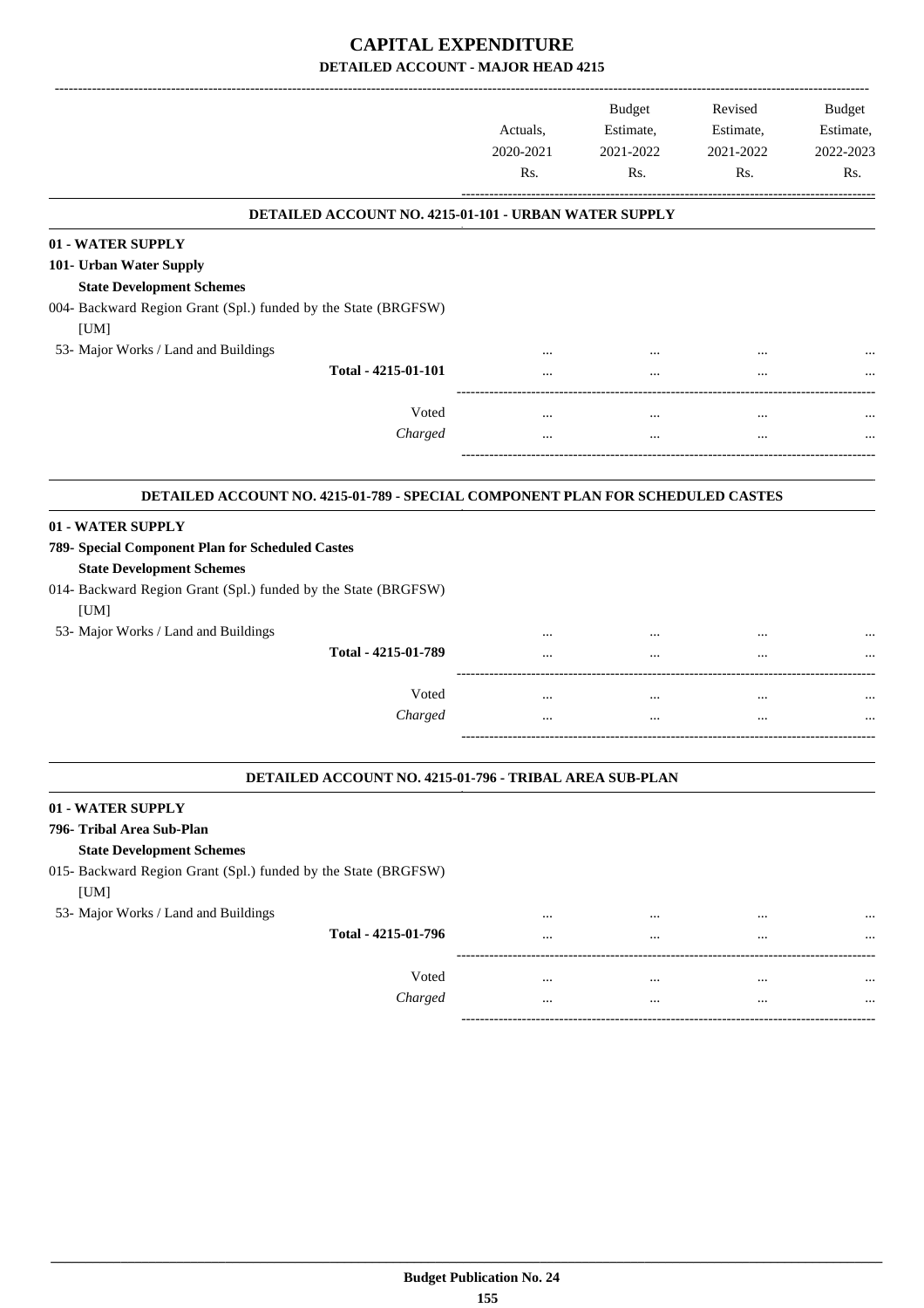# **CAPITAL EXPENDITURE**

#### **DEMAND No. 72**

#### **Urban Development and Municipal Affairs Department**

**B. Capital Account of Social Services - (c) Capital Account of Water Supply, Sanitation, Housing and Urban**

#### **Development**

#### **Head of Account : 4216 - Capital Outlay on Housing**

| Voted Rs. 10,00,00,000     | <b>Charged Rs. Nil</b>                                |              | Total Rs. 10,00,00,000 |                  |  |
|----------------------------|-------------------------------------------------------|--------------|------------------------|------------------|--|
|                            |                                                       | Voted Rs.    | Charged Rs.            | <b>Total Rs.</b> |  |
| <b>Gross Expenditure</b>   |                                                       | 10,00,00,000 | $\cdots$               | 10,00,00,000     |  |
| <b>Deduct - Recoveries</b> |                                                       | $-1,04,000$  |                        | $-1,04,000$      |  |
| <b>Net Expenditure</b>     |                                                       | 9.98.96.000  | $\cdots$               | 9,98,96,000      |  |
|                            | <b>CAPITAL EXPENDITURE</b><br><b>ABSTRACT ACCOUNT</b> |              |                        |                  |  |
|                            |                                                       |              |                        |                  |  |

**02** 

|                                  |                                                                |                                                                 | Budget                                                                                                          | Revised   | <b>Budget</b> |
|----------------------------------|----------------------------------------------------------------|-----------------------------------------------------------------|-----------------------------------------------------------------------------------------------------------------|-----------|---------------|
|                                  |                                                                | Actuals,                                                        | Estimate,                                                                                                       | Estimate, | Estimate,     |
|                                  |                                                                | 2020-2021                                                       | 2021-2022                                                                                                       | 2021-2022 | 2022-2023     |
|                                  |                                                                | Rs.                                                             | Rs.                                                                                                             | Rs.       | Rs.           |
| 02 - URBAN HOUSING               |                                                                |                                                                 |                                                                                                                 |           |               |
| 101- Salt Lake Scheme            |                                                                |                                                                 |                                                                                                                 |           |               |
| Administrative Expenditure       |                                                                |                                                                 |                                                                                                                 |           |               |
| <b>State Development Schemes</b> |                                                                |                                                                 | 3,74,68,121 12,50,00,000 4,16,67,000 10,00,00,000                                                               |           |               |
|                                  | <b>Total - 101</b>                                             |                                                                 | 3,74,68,121 12,50,00,000 4,16,67,000 10,00,00,000                                                               |           |               |
|                                  | <b>Grand Total - Gross</b>                                     |                                                                 | 3,74,68,121 12,50,00,000 4,16,67,000 10,00,00,000                                                               |           |               |
|                                  | Voted                                                          |                                                                 | 3,74,68,121 12,50,00,000 4,16,67,000 10,00,00,000                                                               |           |               |
|                                  | Charged                                                        | $\mathbf{r}$ and $\mathbf{r}$ and $\mathbf{r}$ and $\mathbf{r}$ | the contract of the contract of the contract of the contract of the contract of the contract of the contract of | $\cdots$  |               |
|                                  | <b>Administrative Expenditure</b>                              | $\cdots$                                                        | $\cdots$                                                                                                        |           |               |
|                                  | State Development Schemes 3,74,68,121 12,50,00,000 4,16,67,000 |                                                                 |                                                                                                                 |           | 10,00,00,000  |
|                                  |                                                                |                                                                 |                                                                                                                 |           |               |
|                                  | <b>Grand Total - Net</b>                                       |                                                                 | 2,17,82,812 12,18,99,000 4,15,63,000 9,98,96,000                                                                |           |               |
|                                  | Voted                                                          |                                                                 | 2,17,82,812 12,18,99,000 4,15,63,000 9,98,96,000                                                                |           |               |
|                                  | Charged                                                        |                                                                 | $\mathbf{r}$ and $\mathbf{r}$ and $\mathbf{r}$                                                                  |           |               |
|                                  |                                                                |                                                                 |                                                                                                                 |           |               |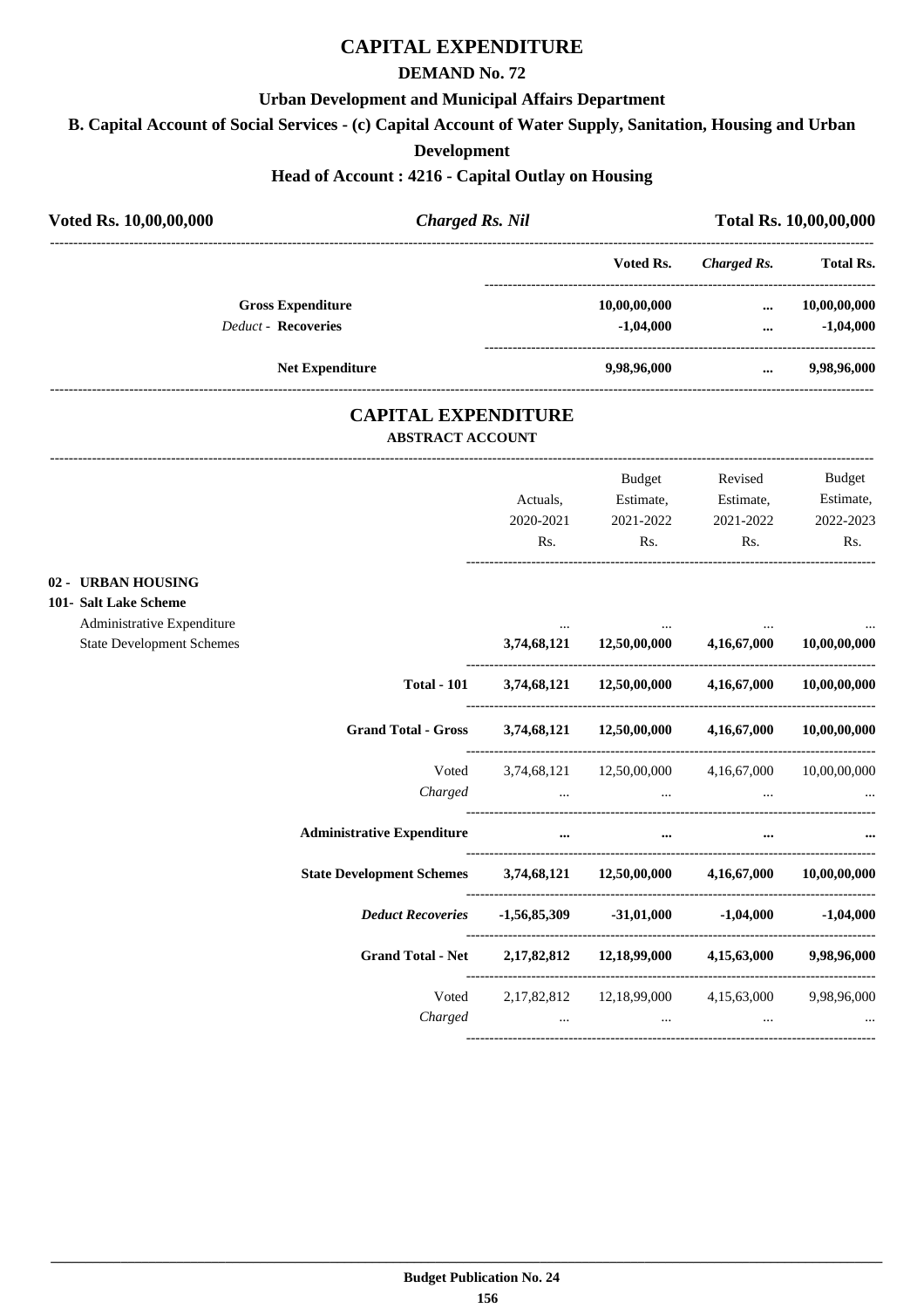|                                                                                  | Actuals,<br>2020-2021<br>Rs. | Budget<br>Estimate,<br>2021-2022<br>Rs. | Revised<br>Estimate,<br>2021-2022<br>Rs. | Budget<br>Estimate,<br>2022-2023<br>Rs. |
|----------------------------------------------------------------------------------|------------------------------|-----------------------------------------|------------------------------------------|-----------------------------------------|
| DETAILED ACCOUNT NO. 4216-02-101 - SALT LAKE SCHEME                              |                              |                                         |                                          |                                         |
| 02 - URBAN HOUSING                                                               |                              |                                         |                                          |                                         |
| 101- Salt Lake Scheme                                                            |                              |                                         |                                          |                                         |
| <b>Administrative Expenditure</b>                                                |                              |                                         |                                          |                                         |
| 001- Salt Lake Reclamation Scheme [UM]                                           |                              |                                         |                                          |                                         |
| 60- Other Capital Expenditure                                                    |                              |                                         |                                          |                                         |
| <b>State Development Schemes</b>                                                 |                              |                                         |                                          |                                         |
| 021- Development of Infrastructure in Salt Lake [UM]                             |                              |                                         |                                          |                                         |
| 53- Major Works / Land and Buildings                                             | 3,74,68,121                  | 12,00,00,000                            | 4,00,00,000                              | 9,90,00,000                             |
| 60- Other Capital Expenditure                                                    |                              | 50,00,000                               | 16,67,000                                | 10,00,000                               |
| Total - 4216-02-101-021                                                          | 3,74,68,121                  | 12,50,00,000                            | 4,16,67,000                              | 10,00,00,000                            |
| 026- Extension of Building at Salt Lake School - (i) Block-CA (ii)               |                              |                                         |                                          |                                         |
| Block-BD (iii) Block-EC [UM]                                                     |                              |                                         |                                          |                                         |
| 27- Minor Works/ Maintenance                                                     |                              |                                         |                                          |                                         |
| 53- Major Works / Land and Buildings                                             |                              |                                         |                                          |                                         |
| <b>Total - State Development Schemes</b>                                         |                              | 3,74,68,121 12,50,00,000                | 4,16,67,000                              | 10,00,00,000                            |
| Total - 4216-02-101                                                              | 3,74,68,121                  | 12,50,00,000                            | 4,16,67,000                              | 10,00,00,000                            |
| Voted                                                                            |                              | 3,74,68,121 12,50,00,000                | 4,16,67,000                              | 10,00,00,000                            |
| Charged                                                                          |                              | $\cdots$                                |                                          |                                         |
| <b>DETAILED ACCOUNT NO. 4216 - DEDUCT RECOVERIES IN REDUCTION OF EXPENDITURE</b> |                              |                                         |                                          |                                         |
| 02 - URBAN HOUSING                                                               |                              |                                         |                                          |                                         |
| 101- Salt Lake Scheme                                                            |                              |                                         |                                          |                                         |
| Administrative Expenditure                                                       |                              |                                         |                                          |                                         |
| 001-Salt Lake Reclamation Scheme [UM]                                            |                              |                                         |                                          |                                         |
| 70-Deduct Recoveries                                                             |                              |                                         |                                          |                                         |
| 01-Others                                                                        | $-1,56,85,309$               | $-1,00,000$                             | $-1,00,000$                              | $-1,00,000$                             |
| 027-Deduct receipts and recoveries on Capital Account [UM]                       |                              |                                         |                                          |                                         |
| 70-Deduct Recoveries                                                             |                              |                                         |                                          |                                         |
| 01-Others                                                                        |                              | $\cdots$                                | $-1,000$                                 | -1,000                                  |
| 02-W.B.H.S. 2008                                                                 |                              | $\ddotsc$                               | $\cdots$                                 | $\ddotsc$                               |
| <b>State Development Schemes</b>                                                 |                              |                                         |                                          |                                         |
| 021-Development of Infrastructure in Salt Lake [UM]                              |                              |                                         |                                          |                                         |
| 70-Deduct Recoveries                                                             |                              |                                         |                                          |                                         |
| 01-Others                                                                        |                              | $\cdots$                                | $\ddotsc$                                |                                         |
| 901-Deduct-Receipts and Recoveries on Capital Accounts [UM]                      |                              |                                         |                                          |                                         |
| 70-Deduct Recoveries                                                             |                              |                                         |                                          |                                         |
| 01-Others                                                                        | $\cdots$                     | $\cdots$                                | $\cdots$                                 | $\ddotsc$                               |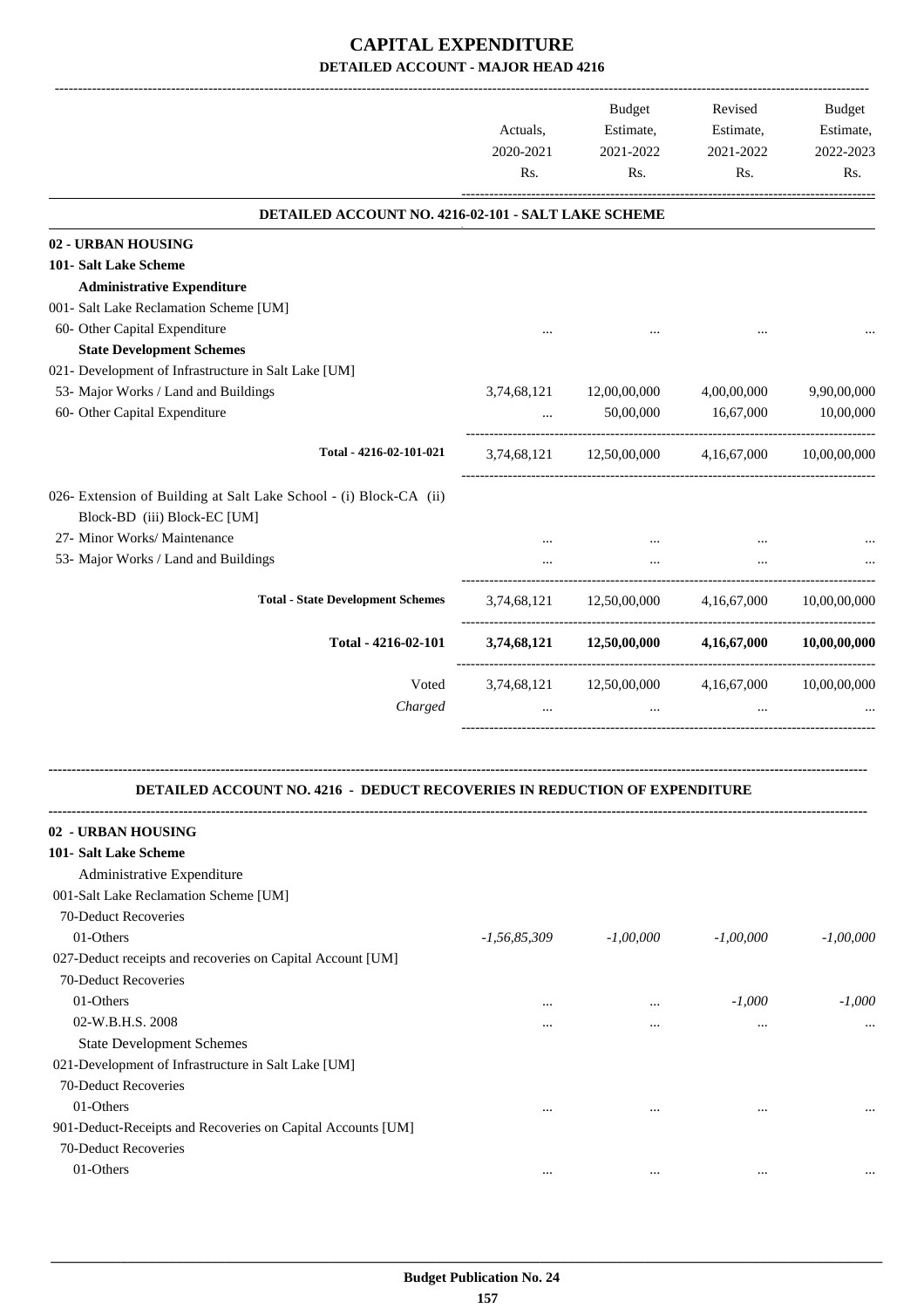|                                                        |                                    | Actuals,<br>2020-2021<br>Rs. | Budget<br>Estimate,<br>2021-2022<br>Rs. | Revised<br>Estimate,<br>2021-2022<br>Rs. | Budget<br>Estimate,<br>2022-2023<br>Rs. |
|--------------------------------------------------------|------------------------------------|------------------------------|-----------------------------------------|------------------------------------------|-----------------------------------------|
|                                                        | Total - 101 - Deduct - Recoveries  | $-1,56,85,309$               |                                         | $-1,00,000$ $-1,01,000$                  | $-1,01,000$                             |
| 800- Other Expenditure                                 |                                    |                              |                                         |                                          |                                         |
| Administrative Expenditure                             |                                    |                              |                                         |                                          |                                         |
| 900-Deduct Recoveries on Capital Accounts [UM]         |                                    |                              |                                         |                                          |                                         |
| 70-Deduct Recoveries                                   |                                    |                              |                                         |                                          |                                         |
| 01-Others                                              |                                    | $\cdots$                     | $\ldots$                                | $-1,000$                                 | $-1,000$                                |
| 02-W.B.H.S. 2008                                       |                                    | $\cdots$                     | $\cdots$                                | $\cdots$                                 |                                         |
|                                                        | Total - 800 - Deduct - Recoveries  | $\cdots$                     | $\cdots$                                | -1,000                                   | $-1,000$                                |
| 900- Deduct Recoveries                                 |                                    |                              |                                         |                                          |                                         |
| Administrative Expenditure                             |                                    |                              |                                         |                                          |                                         |
| 001-Salt Lake Reclamation Scheme [UM]                  |                                    |                              |                                         |                                          |                                         |
| 70-Deduct Recoveries                                   |                                    |                              |                                         |                                          |                                         |
| 01-Others                                              |                                    | $\cdots$                     | $-30,00,000$                            | $-1,000$                                 | $-1,000$                                |
| 02-W.B.H.S. 2008                                       |                                    |                              | $\cdots$                                | $\cdots$                                 |                                         |
| <b>State Development Schemes</b>                       |                                    |                              |                                         |                                          |                                         |
| 901-Deduct Recoveries on Capital Accounts [UM]         |                                    |                              |                                         |                                          |                                         |
| 70-Deduct Recoveries                                   |                                    |                              |                                         |                                          |                                         |
| 01-Others                                              |                                    | $\cdots$                     | $\cdots$                                | $\ddotsc$                                |                                         |
|                                                        | Total - 900 - Deduct - Recoveries  | $\cdots$                     | $-30,00,000$                            | $-1.000$                                 | $-1,000$                                |
| 901- Deduct Receipts and Recoveries on Capital Account |                                    |                              |                                         |                                          |                                         |
| Administrative Expenditure                             |                                    |                              |                                         |                                          |                                         |
| 102-Patipukur Scheme [UM]                              |                                    |                              |                                         |                                          |                                         |
| 70-Deduct Recoveries                                   |                                    |                              |                                         |                                          |                                         |
| 01-Others                                              |                                    |                              | $-1,000$                                | $-1,000$                                 | $-1,000$                                |
| 02-W.B.H.S. 2008                                       |                                    |                              | $\ldots$                                | $\ldots$                                 |                                         |
|                                                        | Total - 901 - Deduct - Recoveries  | $\cdots$                     | $-1,000$                                | $-1,000$                                 | $-1,000$                                |
|                                                        | Total - 4216 - Deduct - Recoveries | $-1,56,85,309$               | $-31,01,000$                            | $-1,04,000$                              | $-1,04,000$                             |
|                                                        |                                    |                              |                                         |                                          |                                         |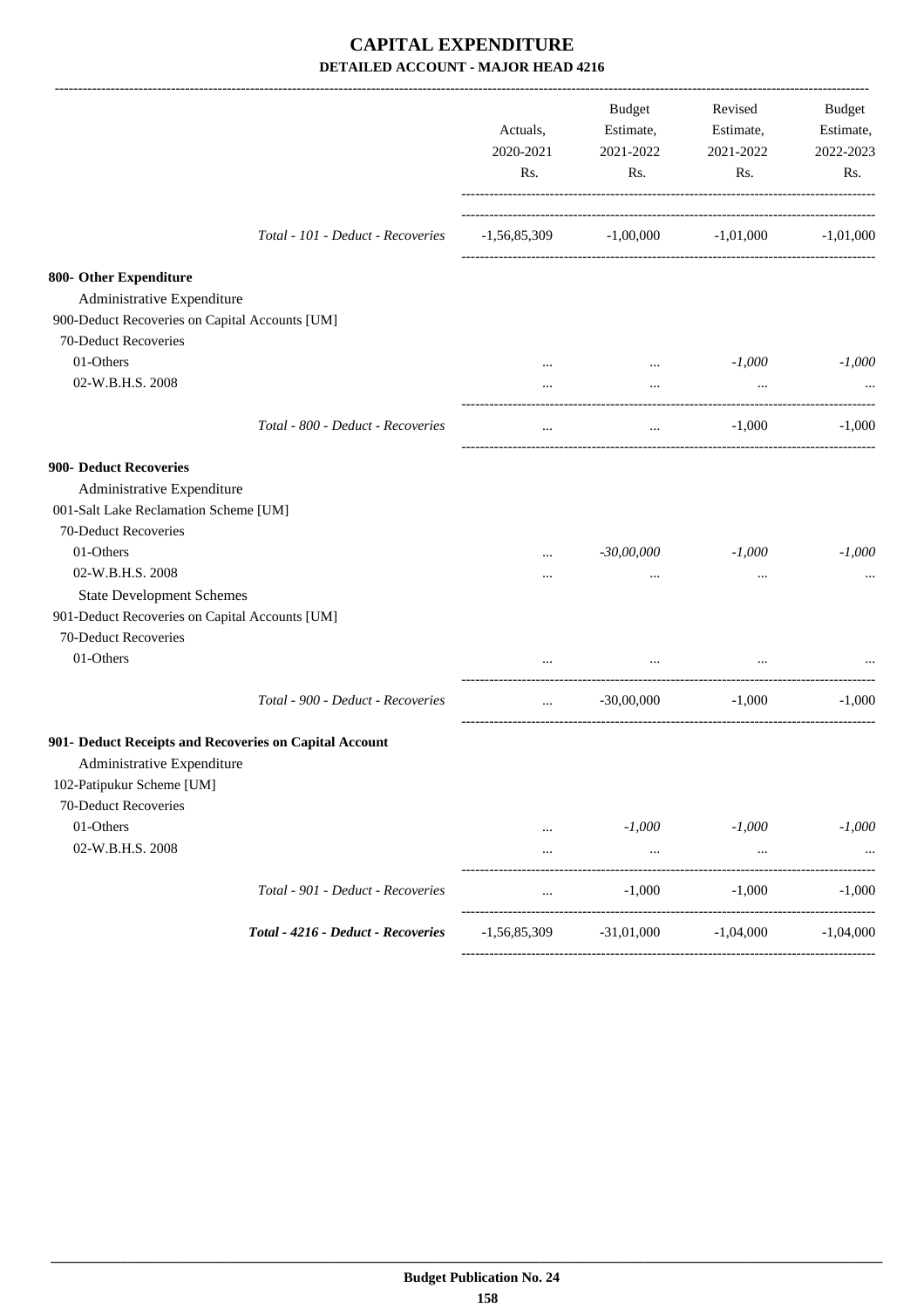# **CAPITAL EXPENDITURE**

## **DEMAND No. 72**

#### **Urban Development and Municipal Affairs Department**

**B. Capital Account of Social Services - (c) Capital Account of Water Supply, Sanitation, Housing and Urban**

#### **Development**

#### **Head of Account : 4217 - Capital Outlay on Urban Development**

| Voted Rs. 4052,82,75,000                                                                                                                                                               | <b>Charged Rs. Nil</b>  |                                |                                                         | Total Rs. 4052,82,75,000                 |                                           |
|----------------------------------------------------------------------------------------------------------------------------------------------------------------------------------------|-------------------------|--------------------------------|---------------------------------------------------------|------------------------------------------|-------------------------------------------|
|                                                                                                                                                                                        |                         |                                | Voted Rs.                                               | <b>Charged Rs.</b>                       | Total Rs.                                 |
| <b>Gross Expenditure</b><br><b>Deduct - Recoveries</b>                                                                                                                                 |                         |                                | 4052,82,75,000<br>$-8,01,00,000$                        | $\cdots$                                 | $\dots$ 4052,82,75,000<br>$-8,01,00,000$  |
| <b>Net Expenditure</b>                                                                                                                                                                 |                         |                                | 4044,81,75,000                                          |                                          | $\dots$ 4044,81,75,000                    |
|                                                                                                                                                                                        | <b>ABSTRACT ACCOUNT</b> | <b>CAPITAL EXPENDITURE</b>     |                                                         |                                          |                                           |
|                                                                                                                                                                                        |                         | Actuals,<br>2020-2021<br>Rs.   | Budget<br>Estimate,<br>2021-2022<br>Rs.                 | Revised<br>Estimate,<br>2021-2022<br>Rs. | Budget<br>Estimate,<br>2022-2023<br>Rs.   |
| 01 - STATE CAPITAL DEVELOPMENT<br>051- Construction<br><b>State Development Schemes</b><br>State Development Schemes (Central Assistance)                                              |                         | 105,83,41,614<br>136,00,00,000 | 518,56,00,000<br>150,00,00,000                          | 284,83,41,000                            | 432,21,25,000                             |
|                                                                                                                                                                                        | <b>Total - 051</b>      | 241,83,41,614                  |                                                         |                                          | 668,56,00,000 284,83,41,000 432,21,25,000 |
| 191- Assistance to Municipal Corporations<br><b>State Development Schemes</b><br>State Development Schemes (Central Assistance)                                                        |                         | 25,00,00,000                   |                                                         | $55,00,00,000$ $22,00,00,000$            | 56,76,00,000                              |
|                                                                                                                                                                                        | <b>Total - 191</b>      | 25,00,00,000                   |                                                         | $55,00,00,000$ $22,00,00,000$            | 56,76,00,000                              |
|                                                                                                                                                                                        | Total - 01              |                                | 266,83,41,614 723,56,00,000 306,83,41,000 488,97,25,000 |                                          |                                           |
| 03 - Integrated Development of Small and Medium Towns<br>191- Assistance To Municipal Corportion<br><b>State Development Schemes</b><br>State Development Schemes (Central Assistance) |                         | 17,54,00,000<br>33,11,00,000   | 50,00,00,000<br>80,00,00,000                            | 22,90,67,000<br>23,15,07,000             | 54,50,00,000<br>46,00,00,000              |
|                                                                                                                                                                                        | <b>Total - 191</b>      | 50,65,00,000                   | 130,00,00,000                                           | 46,05,74,000                             | 100,50,00,000                             |
| 192- Assistance To Municipalities / Municipal Councils<br><b>State Development Schemes</b><br>State Development Schemes (Central Assistance)                                           |                         | 157,54,00,000<br>159,26,00,000 | 97,00,00,000<br>294,00,00,000                           | 160,00,00,000<br>160,00,00,000           | 111,85,00,000<br>171,00,00,000            |
|                                                                                                                                                                                        | <b>Total - 192</b>      | 316,80,00,000                  | 391,00,00,000                                           | 320,00,00,000                            | 282,85,00,000                             |
| 789- Special Component Plan For Scheduled Castes<br><b>State Development Schemes</b>                                                                                                   |                         | 53,48,00,000                   | 5,00,00,000                                             | 55,00,00,000                             | 7,25,00,000                               |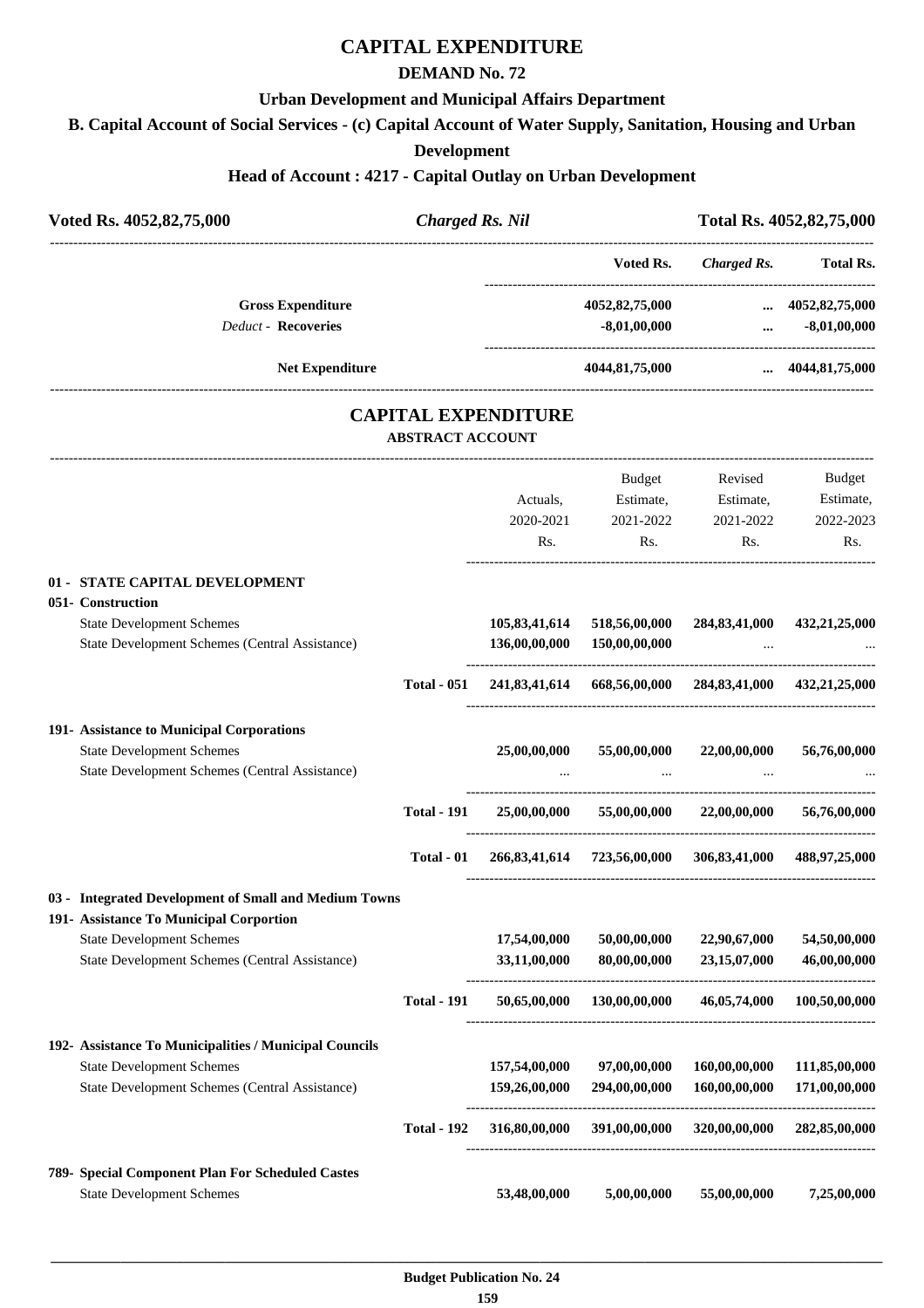## **CAPITAL EXPENDITURE ABSTRACT ACCOUNT**

|                                                                       |                    |                  | Budget                                                    | Revised                               | Budget        |
|-----------------------------------------------------------------------|--------------------|------------------|-----------------------------------------------------------|---------------------------------------|---------------|
|                                                                       |                    | Actuals,         | Estimate,                                                 | Estimate,                             | Estimate,     |
|                                                                       |                    | 2020-2021        | 2021-2022                                                 | 2021-2022                             | 2022-2023     |
|                                                                       |                    | Rs.              | Rs.                                                       | Rs.                                   | Rs.           |
| State Development Schemes (Central Assistance)                        |                    |                  | 54,07,00,000 100,00,00,000                                | 60,00,00,000                          | 58,00,00,000  |
|                                                                       | <b>Total - 789</b> |                  | $107,55,00,000$ $105,00,00,000$ $115,00,00,000$           |                                       | 65,25,00,000  |
| 796- Tribal Area Sub-Plan                                             |                    |                  |                                                           |                                       |               |
| <b>State Development Schemes</b>                                      |                    | 14,60,00,000     | 5,50,00,000                                               | 19,05,33,000                          | 6,77,50,000   |
| State Development Schemes (Central Assistance)                        |                    | 14,76,00,000     | 40,00,00,000                                              | 19,26,67,000<br>--------------------- | 25,00,00,000  |
|                                                                       | <b>Total - 796</b> | 29,36,00,000     | 45,50,00,000                                              | 38,32,00,000                          | 31,77,50,000  |
|                                                                       | Total - 03         |                  | 504,36,00,000 671,50,00,000 519,37,74,000                 |                                       | 480,37,50,000 |
| <b>60 - OTHER URBAN DEVELOPMENT SCHEMES</b>                           |                    |                  |                                                           |                                       |               |
| 001- Direction And Administration<br><b>State Development Schemes</b> |                    | 128, 36, 17, 559 |                                                           | 400,00,00,000 116,66,67,000           | 250,00,00,000 |
|                                                                       | <b>Total - 001</b> | 128,36,17,559    |                                                           | 400,00,00,000 116,66,67,000           | 250,00,00,000 |
| 050-Land<br><b>State Development Schemes</b>                          |                    | 47,95,500        | 50,00,00,000                                              | 16,66,67,000                          | 52,50,00,000  |
|                                                                       |                    |                  |                                                           |                                       |               |
|                                                                       | <b>Total - 050</b> | 47,95,500        |                                                           | $50,00,00,000$ $16,66,67,000$         | 52,50,00,000  |
| 051- Construction                                                     |                    |                  |                                                           |                                       |               |
| <b>State Development Schemes</b>                                      |                    |                  | 366,47,45,892 1210,00,00,000 551,14,23,000 1264,87,50,000 |                                       |               |
|                                                                       | <b>Total - 051</b> |                  | 366,47,45,892 1210,00,00,000 551,14,23,000 1264,87,50,000 |                                       |               |
| 190- Investment in Public Sector and Other Undertakings               |                    |                  |                                                           |                                       |               |
| <b>State Development Schemes</b>                                      |                    | $\cdots$         | 10,00,000                                                 | and the contract of the contract of   | 10,50,000     |
|                                                                       | <b>Total - 190</b> |                  | $\mathbf{r}$ and $\mathbf{r}$                             | $10,00,000$                           | 10,50,000     |
| 191- Assistance to Municipal Corporations                             |                    |                  |                                                           |                                       |               |
| <b>State Development Schemes</b>                                      |                    |                  | 89,68,54,340 280,00,00,000 160,00,00,000                  |                                       | 350,00,00,000 |
|                                                                       | <b>Total - 191</b> |                  | 89,68,54,340 280,00,00,000 160,00,00,000 350,00,00,000    |                                       |               |
| 192- Assistance to Municipalities/Municipal Councils                  |                    |                  |                                                           |                                       |               |
| <b>State Development Schemes</b>                                      |                    |                  | 86,28,69,633 340,00,00,000 129,39,00,000                  |                                       | 357,00,00,000 |
|                                                                       | <b>Total - 192</b> |                  | 86,28,69,633 340,00,00,000 129,39,00,000                  |                                       | 357,00,00,000 |
| 193- Assistance to Nagar Panchayats / Notified Area committees or     |                    |                  |                                                           |                                       |               |
| equivalent thereof<br><b>State Development Schemes</b>                |                    | 170,96,60,094    | 600,00,00,000                                             | 200,00,00,000                         | 620,00,00,000 |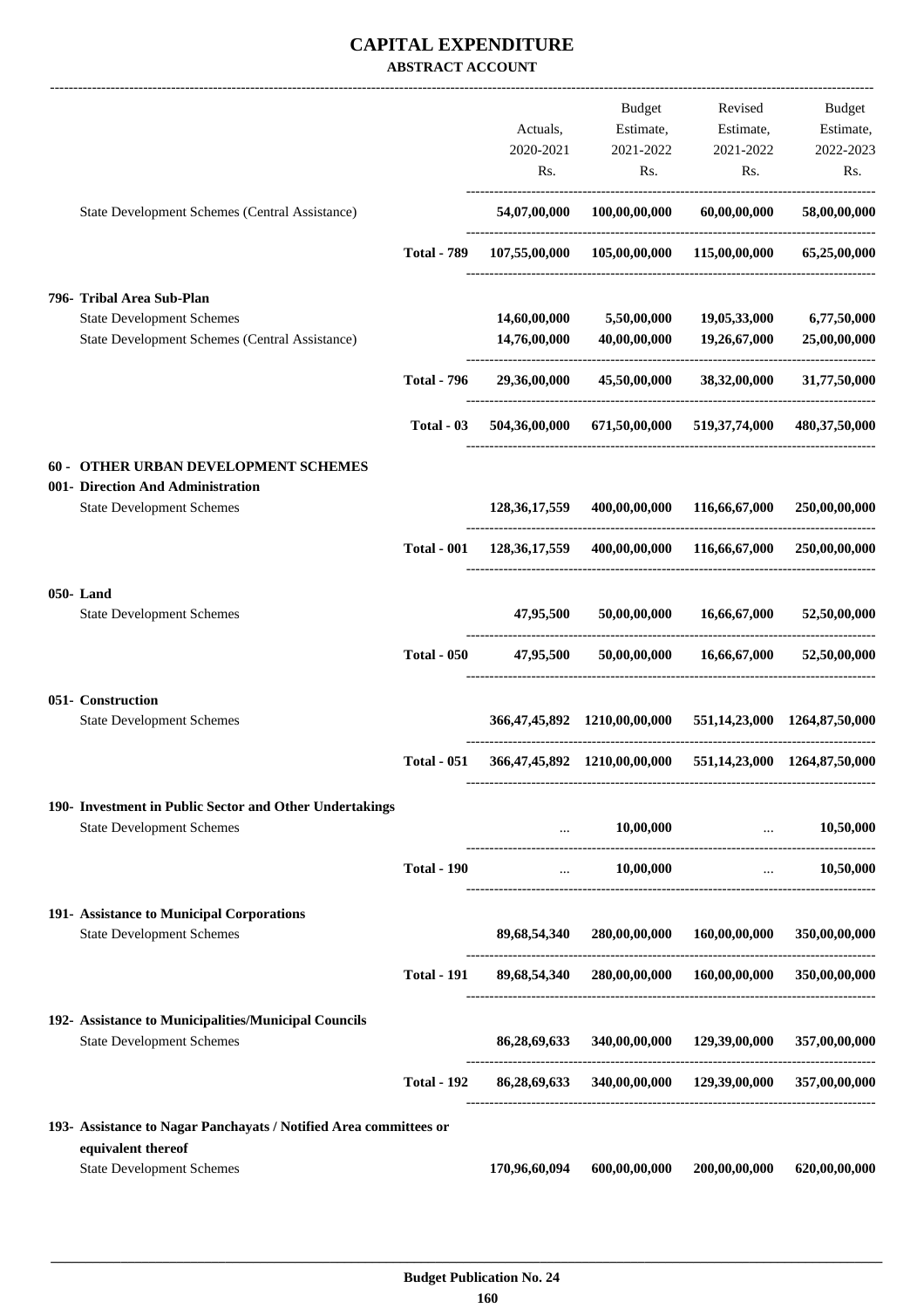## **CAPITAL EXPENDITURE ABSTRACT ACCOUNT**

|                                                                                             | Actuals,                                                                      | <b>Budget</b><br>Estimate,                                                                                          | Revised<br>Estimate,                                                   | Budget<br>Estimate,               |
|---------------------------------------------------------------------------------------------|-------------------------------------------------------------------------------|---------------------------------------------------------------------------------------------------------------------|------------------------------------------------------------------------|-----------------------------------|
|                                                                                             | 2020-2021<br>Rs.                                                              | 2021-2022<br>Rs.                                                                                                    | 2021-2022<br>Rs.                                                       | 2022-2023<br>Rs.                  |
| <b>Total - 193</b>                                                                          |                                                                               |                                                                                                                     | 170,96,60,094 600,00,00,000 200,00,00,000 620,00,00,000                |                                   |
| 789- Special Component Plan for Scheduled Castes                                            |                                                                               |                                                                                                                     |                                                                        |                                   |
| <b>State Development Schemes</b>                                                            |                                                                               |                                                                                                                     | 50,99,60,487 177,00,00,000 82,14,99,000 185,85,00,000                  |                                   |
| <b>Total - 789</b>                                                                          |                                                                               |                                                                                                                     | 50,99,60,487 177,00,00,000 82,14,99,000 185,85,00,000                  |                                   |
| 796- Tribal Areas Sub-Plan<br><b>State Development Schemes</b>                              | 6,48,670                                                                      |                                                                                                                     | 3,00,00,000 81,33,000 3,15,00,000                                      |                                   |
| <b>Total - 796</b>                                                                          |                                                                               |                                                                                                                     | 6,48,670 3,00,00,000 81,33,000 3,15,00,000                             |                                   |
| 797- Transfer to/from Reserve Fund And Deposit Account<br><b>State Development Schemes</b>  |                                                                               | $\cdots$                                                                                                            |                                                                        | the company of the company of the |
| <b>Total - 797</b>                                                                          | $\cdots$                                                                      | $\cdots$                                                                                                            | $\cdots$                                                               |                                   |
| Total - 60                                                                                  |                                                                               |                                                                                                                     | 893, 31, 52, 175 3060, 10, 00, 000 1256, 82, 89, 000 3083, 48, 00, 000 |                                   |
| Grand Total - Gross 1664, 50, 93, 789 4455, 16, 00, 000 2083, 04, 04, 000 4052, 82, 75, 000 |                                                                               |                                                                                                                     |                                                                        |                                   |
| Voted<br>Charged                                                                            | 1664,50,93,789 4455,16,00,000 2083,04,04,000 4052,82,75,000                   | and the contract of the contract of the contract of the contract of the contract of the contract of the contract of |                                                                        |                                   |
| State Development Schemes 1267,30,93,789 3791,16,00,000 1820,62,30,000 3752,82,75,000       |                                                                               |                                                                                                                     |                                                                        |                                   |
| State Development Schemes (Central Assistance) 397,20,00,000                                |                                                                               | 664,00,00,000 262,41,74,000                                                                                         |                                                                        | 300,00,00,000                     |
| Deduct Recoveries -164,78,39,000 -17,00,00,000                                              |                                                                               |                                                                                                                     | $-7,01,00,000$                                                         | $-8,01,00,000$                    |
| Grand Total - Net 1499,72,54,789 4438,16,00,000 2076,03,04,000 4044,81,75,000               |                                                                               |                                                                                                                     |                                                                        |                                   |
| Charged                                                                                     | Voted 1499,72,54,789 4438,16,00,000 2076,03,04,000 4044,81,75,000<br>$\cdots$ | $\ldots$                                                                                                            | $\cdots$                                                               |                                   |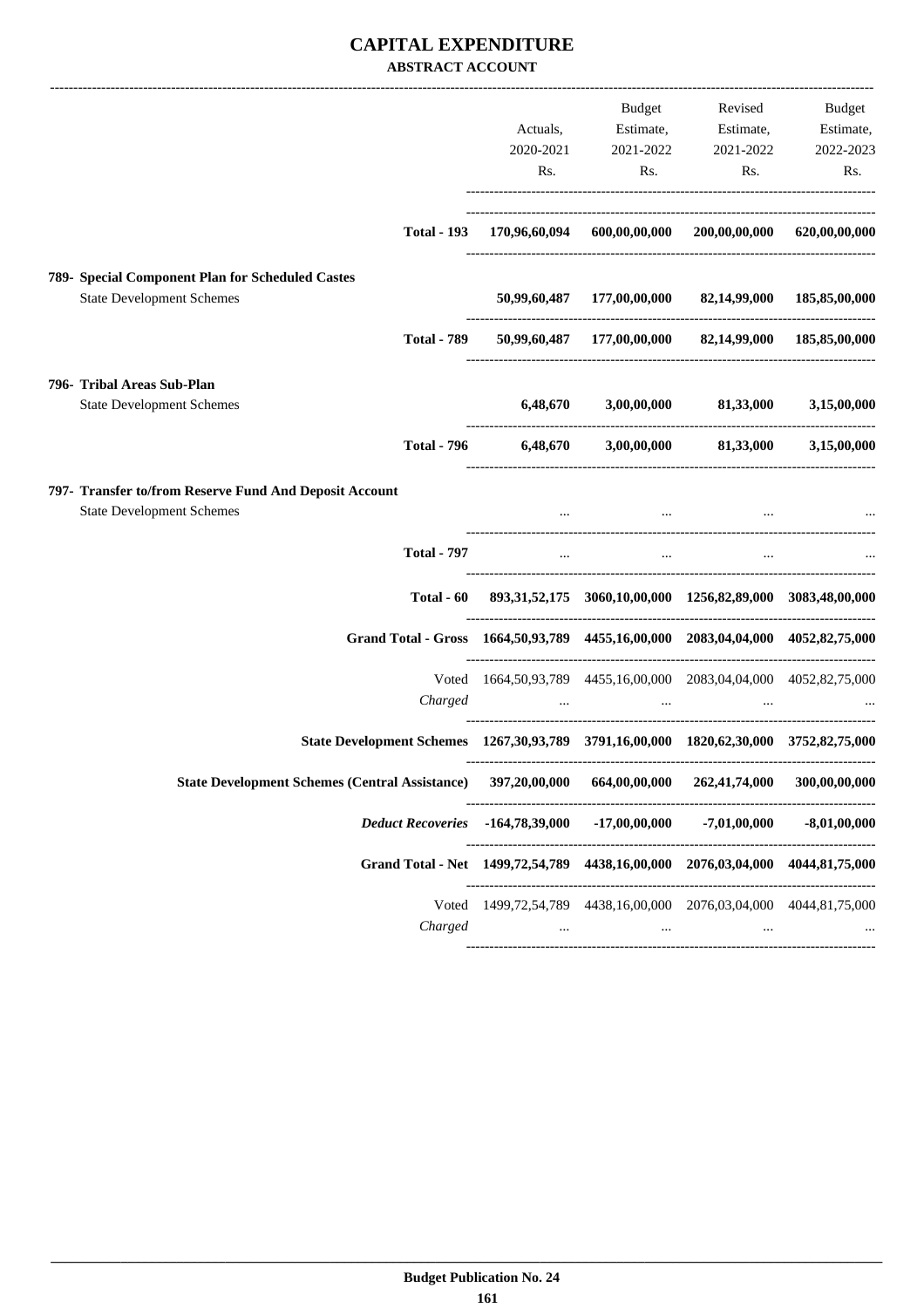-------------------------------------------------------------------------------------------------------------------------------------------------------------------------------

|                                                                                                                                                                                                                                                                                             | Actuals,<br>2020-2021<br>Rs. | <b>Budget</b><br>Estimate,<br>2021-2022<br>Rs. | Revised<br>Estimate,<br>2021-2022<br>Rs.                    | <b>Budget</b><br>Estimate,<br>2022-2023<br>Rs. |
|---------------------------------------------------------------------------------------------------------------------------------------------------------------------------------------------------------------------------------------------------------------------------------------------|------------------------------|------------------------------------------------|-------------------------------------------------------------|------------------------------------------------|
| DETAILED ACCOUNT NO. 4217-01-051 - CONSTRUCTION                                                                                                                                                                                                                                             |                              |                                                |                                                             |                                                |
| 01 - STATE CAPITAL DEVELOPMENT<br>051- Construction                                                                                                                                                                                                                                         |                              |                                                |                                                             |                                                |
| <b>State Development Schemes</b>                                                                                                                                                                                                                                                            |                              |                                                |                                                             |                                                |
| 011- Special Infrastructure Projects [UM]                                                                                                                                                                                                                                                   |                              |                                                |                                                             |                                                |
| 53- Major Works / Land and Buildings                                                                                                                                                                                                                                                        | 94,36,42,485                 | 398,25,00,000                                  | 209,75,00,000                                               | 328, 16, 25, 000                               |
| <b>Total - State Development Schemes</b>                                                                                                                                                                                                                                                    | 94,36,42,485                 | 398,25,00,000                                  | 209,75,00,000                                               | 328, 16, 25, 000                               |
| <b>State Development Schemes</b>                                                                                                                                                                                                                                                            |                              |                                                |                                                             |                                                |
| 010- Projects under JNNURM (Funded by the State Govt.)<br>(JNURMS) [UM]                                                                                                                                                                                                                     |                              |                                                |                                                             |                                                |
| 53- Major Works / Land and Buildings                                                                                                                                                                                                                                                        | 46,99,129                    | 61,00,00,000                                   | 34,10,000                                                   | 64,05,00,000                                   |
| <b>Total - State Development Schemes</b>                                                                                                                                                                                                                                                    | 46,99,129                    |                                                | $61,00,00,000$ $34,10,000$ $64,05,00,000$                   |                                                |
| <b>State Development Schemes</b><br>004- Jawaharlal Nehru National Urban renewal Mission for<br>U.I.G.S.(State Share)J.N.U.R.M (JNURM) [UM]<br>53- Major Works / Land and Buildings<br>007- Assistance for Smart Cities (State share) (OCASPS) [UM]<br>53- Major Works / Land and Buildings | $\cdots$                     | <br>15,49,00,000                               | 48,00,00,000                                                |                                                |
| Total - 4217-01-051-007                                                                                                                                                                                                                                                                     | $\cdots$                     | 15,49,00,000                                   | 48,00,00,000                                                |                                                |
| 012- Kolkata Environment Improvement Investment Programme<br>Project - III (KEIIP-III) under ADB (State Share) (EAP) (SDS)<br>(EAP) [UM]<br>53- Major Works / Land and Buildings                                                                                                            | 11,00,00,000                 |                                                | 43,82,00,000 26,74,31,000                                   | 40,00,00,000                                   |
|                                                                                                                                                                                                                                                                                             |                              |                                                |                                                             |                                                |
| Total - 4217-01-051-012                                                                                                                                                                                                                                                                     |                              |                                                | $11,00,00,000$ $43,82,00,000$ $26,74,31,000$ $40,00,00,000$ |                                                |
| <b>Total - State Development Schemes</b>                                                                                                                                                                                                                                                    |                              |                                                | 11,00,00,000 59,31,00,000 74,74,31,000 40,00,00,000         |                                                |
| <b>State Development Schemes (Central Assistance)</b><br>001- Jawaharlal Nehru National Urban renewal Mission for<br>B.S.U.P.(Central Share)J.N.U.R.M (OCASPS) [UM]<br>53- Major Works / Land and Buildings                                                                                 |                              |                                                |                                                             |                                                |
| 006- Assistance for Smart Cities (Central share) (OCASPS) [UM]<br>53- Major Works / Land and Buildings                                                                                                                                                                                      | $\cdots$<br>136,00,00,000    | 150,00,00,000                                  | $\cdots$                                                    |                                                |
| Total - 4217-01-051-006                                                                                                                                                                                                                                                                     |                              | 136,00,00,000 150,00,00,000                    |                                                             |                                                |
|                                                                                                                                                                                                                                                                                             |                              |                                                | $\cdots$                                                    |                                                |
| <b>Total - State Development Schemes (Central Assistance)</b>                                                                                                                                                                                                                               |                              | 136,00,00,000 150,00,00,000                    | $\cdots$                                                    |                                                |
|                                                                                                                                                                                                                                                                                             |                              |                                                |                                                             |                                                |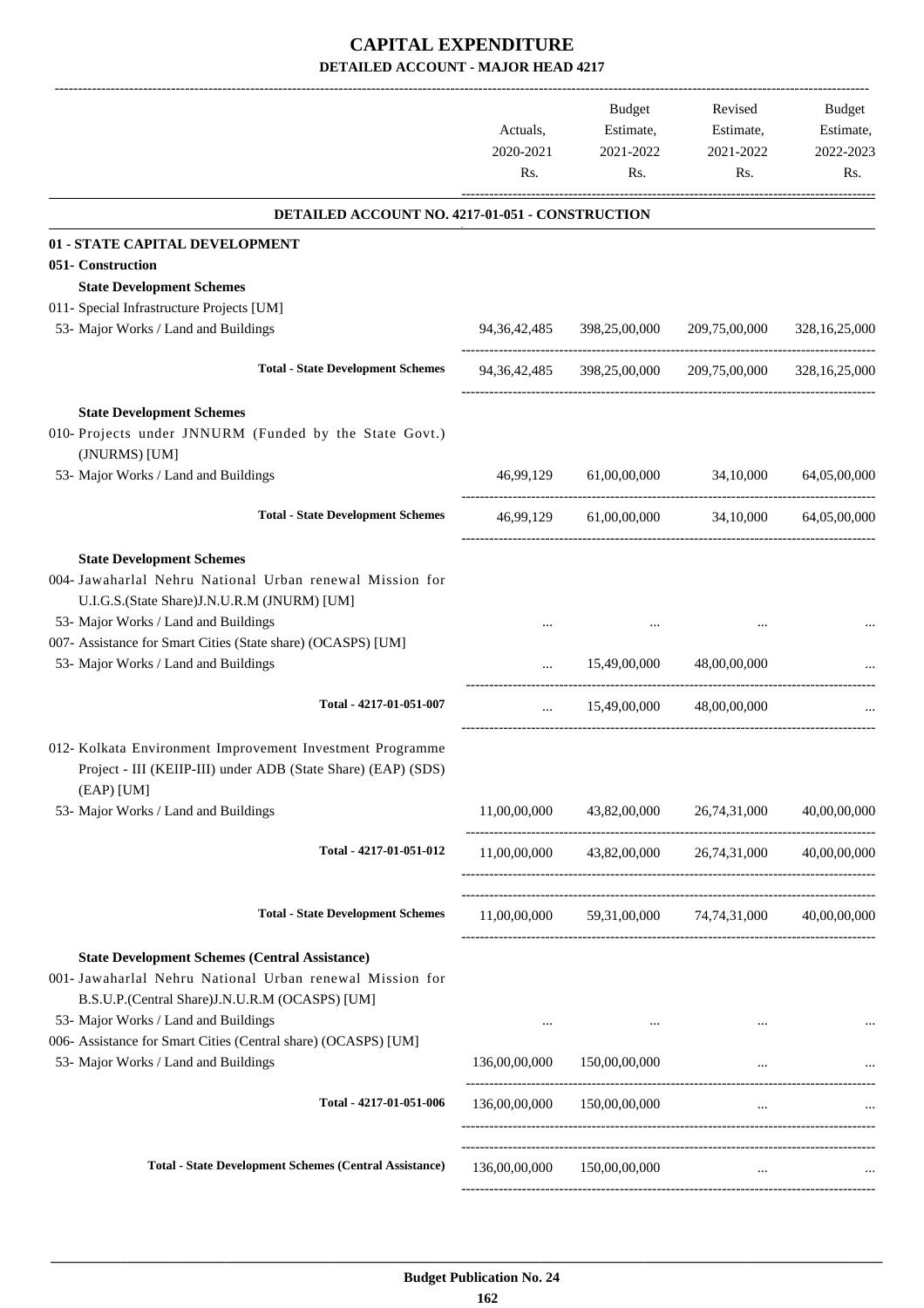|                                                                               | Actuals,         | Budget<br>Estimate,                       | Revised<br>Estimate,      | Budget<br>Estimate,         |
|-------------------------------------------------------------------------------|------------------|-------------------------------------------|---------------------------|-----------------------------|
|                                                                               | 2020-2021<br>Rs. | 2021-2022<br>Rs.                          | 2021-2022<br>Rs.          | 2022-2023<br>Rs.            |
| Total - 4217-01-051                                                           | 241,83,41,614    | 668,56,00,000                             | 284,83,41,000             | 432,21,25,000               |
| Voted                                                                         | 241,83,41,614    | 668,56,00,000                             |                           | 284,83,41,000 432,21,25,000 |
| Charged                                                                       |                  | $\mathbf{r}$ , and the state $\mathbf{r}$ | $\cdots$                  |                             |
| DETAILED ACCOUNT NO. 4217-01-191 - ASSISTANCE TO MUNICIPAL CORPORATIONS       |                  |                                           |                           |                             |
| 01 - STATE CAPITAL DEVELOPMENT                                                |                  |                                           |                           |                             |
| 191- Assistance to Municipal Corporations<br><b>State Development Schemes</b> |                  |                                           |                           |                             |
| 002- Kolkata Environment Improvement Investment Programme                     |                  |                                           |                           |                             |
| Project - II (KEIIP-II) under ADB (State Share) (EAP) [UM]                    |                  |                                           |                           |                             |
| 53- Major Works / Land and Buildings                                          | 25,00,00,000     | 55,00,00,000                              | 22,00,00,000              | 56,76,00,000                |
| <b>Total - State Development Schemes</b>                                      | 25,00,00,000     | 55,00,00,000                              | 22,00,00,000              | 56,76,00,000                |
| Total - 4217-01-191                                                           | 25,00,00,000     | 55,00,00,000                              | 22,00,00,000              | 56,76,00,000                |
| Voted<br>Charged                                                              | 25,00,00,000     | 55,00,00,000<br>$\cdots$                  | 22,00,00,000              | 56,76,00,000                |
| DETAILED ACCOUNT NO. 4217-03-191 - ASSISTANCE TO MUNICIPAL CORPORTION         |                  |                                           |                           |                             |
| 03 - Integrated Development of Small and Medium Towns                         |                  |                                           |                           |                             |
| 191- Assistance To Municipal Corportion                                       |                  |                                           |                           |                             |
| <b>State Development Schemes</b>                                              |                  |                                           |                           |                             |
| 002- Atal Mission for Rejuvenation and Urban Transformation                   |                  |                                           |                           |                             |
| (AMRUT)(State Share) (OCASPS) [UM]<br>53- Major Works / Land and Buildings    | 17,54,00,000     | 50,00,00,000                              | 22,90,67,000              | 54,50,00,000                |
|                                                                               |                  |                                           |                           |                             |
| <b>Total - State Development Schemes</b>                                      | 17,54,00,000     |                                           | 50,00,00,000 22,90,67,000 | 54,50,00,000                |
| <b>State Development Schemes (Central Assistance)</b>                         |                  |                                           |                           |                             |
| 001- Atal Mission for Rejuvenation and Urban Transformation                   |                  |                                           |                           |                             |
| (AMRUT)(Central Share) (OCASPS) [UM]                                          |                  |                                           |                           |                             |
| 53- Major Works / Land and Buildings                                          | 33,11,00,000     | 80,00,00,000                              | 23,15,07,000              | 46,00,00,000                |
| <b>Total - State Development Schemes (Central Assistance)</b>                 | 33,11,00,000     | 80,00,00,000                              | 23,15,07,000              | 46,00,00,000                |
| Total - 4217-03-191                                                           | 50,65,00,000     | 130,00,00,000                             | 46,05,74,000              | 100,50,00,000               |
| Voted                                                                         | 50,65,00,000     | 130,00,00,000                             | 46,05,74,000              | 100,50,00,000               |
| Charged                                                                       | $\cdots$         | $\cdots$                                  | $\ddotsc$                 |                             |

-----------------------------------------------------------------------------------------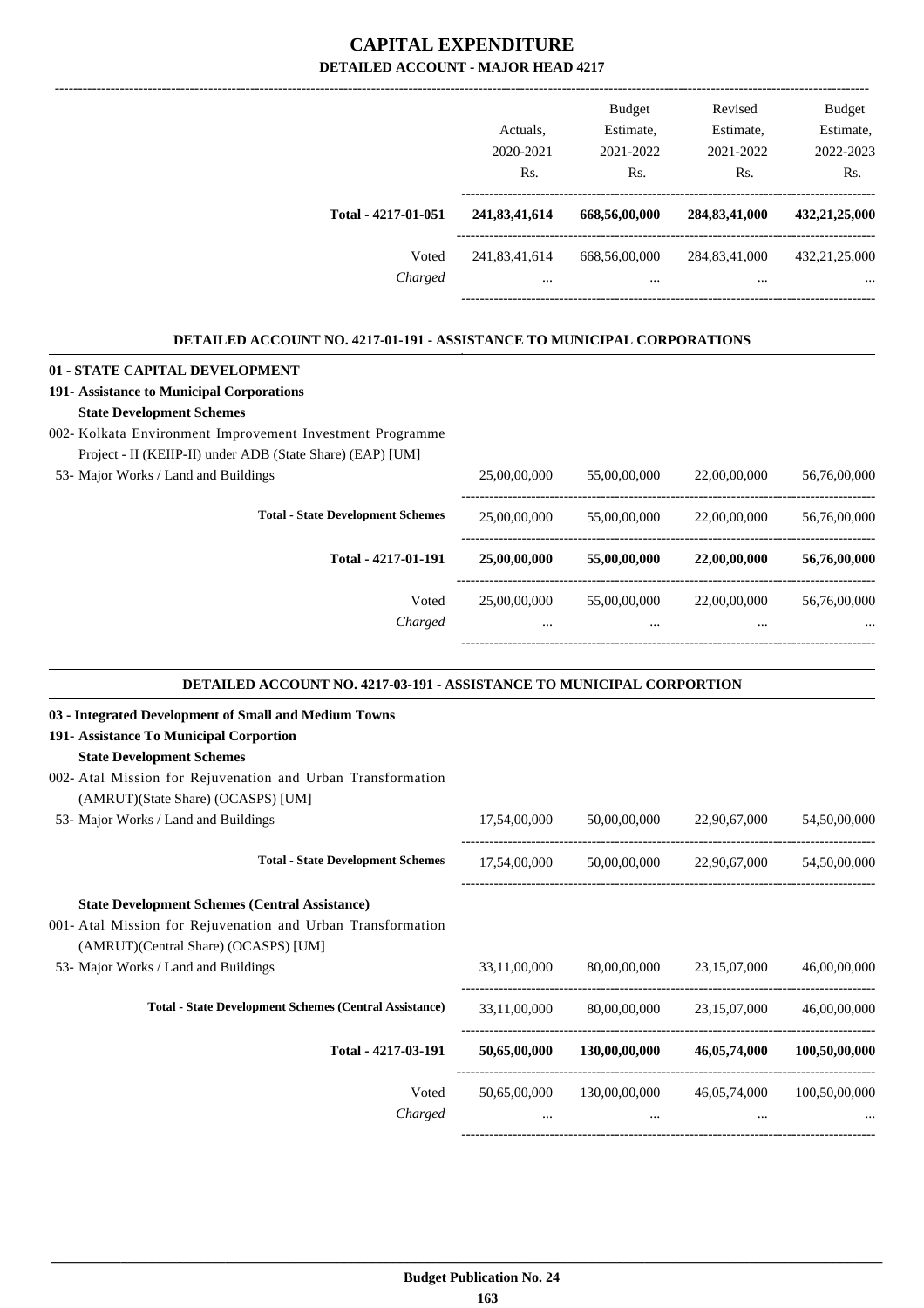|                                                                                             | Actuals,<br>2020-2021<br>Rs. | Budget<br>Estimate,<br>2021-2022<br>Rs. | Revised<br>Estimate,<br>2021-2022<br>Rs.          | Budget<br>Estimate,<br>2022-2023<br>Rs. |
|---------------------------------------------------------------------------------------------|------------------------------|-----------------------------------------|---------------------------------------------------|-----------------------------------------|
| <b>DETAILED ACCOUNT NO. 4217-03-192 - ASSISTANCE TO MUNICIPALITIES / MUNICIPAL COUNCILS</b> |                              |                                         |                                                   |                                         |
| 03 - Integrated Development of Small and Medium Towns                                       |                              |                                         |                                                   |                                         |
| 192- Assistance To Municipalities / Municipal Councils                                      |                              |                                         |                                                   |                                         |
| <b>State Development Schemes</b>                                                            |                              |                                         |                                                   |                                         |
| 002- Atal Mission for Rejuvenation and Urban Transformation                                 |                              |                                         |                                                   |                                         |
| (AMRUT)(State Share) (OCASPS) [UM]                                                          |                              |                                         |                                                   |                                         |
| 53- Major Works / Land and Buildings                                                        | 157,54,00,000                | 97,00,00,000                            | 160,00,00,000                                     | 111,85,00,000                           |
| <b>Total - State Development Schemes</b>                                                    | 157,54,00,000                | 97,00,00,000                            | 160,00,00,000                                     | 111.85.00.000                           |
| <b>State Development Schemes (Central Assistance)</b>                                       |                              |                                         |                                                   |                                         |
| 001- Atal Mission for Rejuvenation and Urban Transformation                                 |                              |                                         |                                                   |                                         |
| (AMRUT)(Central Share) (OCASPS) [UM]                                                        |                              |                                         |                                                   |                                         |
| 53- Major Works / Land and Buildings                                                        | 159,26,00,000                | 294,00,00,000                           | 160,00,00,000                                     | 171,00,00,000                           |
| <b>Total - State Development Schemes (Central Assistance)</b>                               | 159,26,00,000                | 294,00,00,000                           |                                                   | 160,00,00,000 171,00,00,000             |
| Total - 4217-03-192                                                                         | 316,80,00,000                | 391,00,00,000                           | 320,00,00,000                                     | 282,85,00,000                           |
|                                                                                             |                              |                                         |                                                   |                                         |
| Voted<br>Charged                                                                            | 316,80,00,000                | 391,00,00,000                           | 320,00,00,000                                     | 282,85,00,000                           |
|                                                                                             |                              |                                         |                                                   |                                         |
| DETAILED ACCOUNT NO. 4217-03-789 - SPECIAL COMPONENT PLAN FOR SCHEDULED CASTES              |                              |                                         |                                                   |                                         |
| 03 - Integrated Development of Small and Medium Towns                                       |                              |                                         |                                                   |                                         |
| 789- Special Component Plan For Scheduled Castes                                            |                              |                                         |                                                   |                                         |
| <b>State Development Schemes</b>                                                            |                              |                                         |                                                   |                                         |
| 002- Atal Mission for Rejuvenation and Urban Transformation                                 |                              |                                         |                                                   |                                         |
| (AMRUT)(State Share) (OCASPS) [UM]                                                          |                              |                                         |                                                   |                                         |
| 53- Major Works / Land and Buildings                                                        |                              |                                         | 53,48,00,000 5,00,00,000 55,00,00,000 7,25,00,000 |                                         |
| <b>Total - State Development Schemes</b>                                                    | 53,48,00,000                 |                                         | 5,00,00,000 55,00,00,000 7,25,00,000              |                                         |
| <b>State Development Schemes (Central Assistance)</b>                                       |                              |                                         |                                                   |                                         |
| 001- Atal Mission for Rejuvenation and Urban Transformation                                 |                              |                                         |                                                   |                                         |
| (AMRUT)(Central Share) (OCASPS) [UM]                                                        |                              |                                         |                                                   |                                         |
| 53- Major Works / Land and Buildings                                                        | 54,07,00,000                 | 100,00,00,000                           | 60,00,00,000                                      | 58,00,00,000                            |
| <b>Total - State Development Schemes (Central Assistance)</b>                               | 54,07,00,000                 | 100,00,00,000                           | 60,00,00,000                                      | 58,00,00,000                            |
|                                                                                             |                              |                                         |                                                   |                                         |
| Total - 4217-03-789                                                                         | 107,55,00,000                |                                         | $105,00,00,000$ $115,00,00,000$ $65,25,00,000$    |                                         |
| Voted                                                                                       | 107,55,00,000                | 105,00,00,000                           | 115,00,00,000                                     | 65,25,00,000                            |
| Charged                                                                                     | $\cdots$                     | $\ldots$                                | $\cdots$                                          |                                         |

-----------------------------------------------------------------------------------------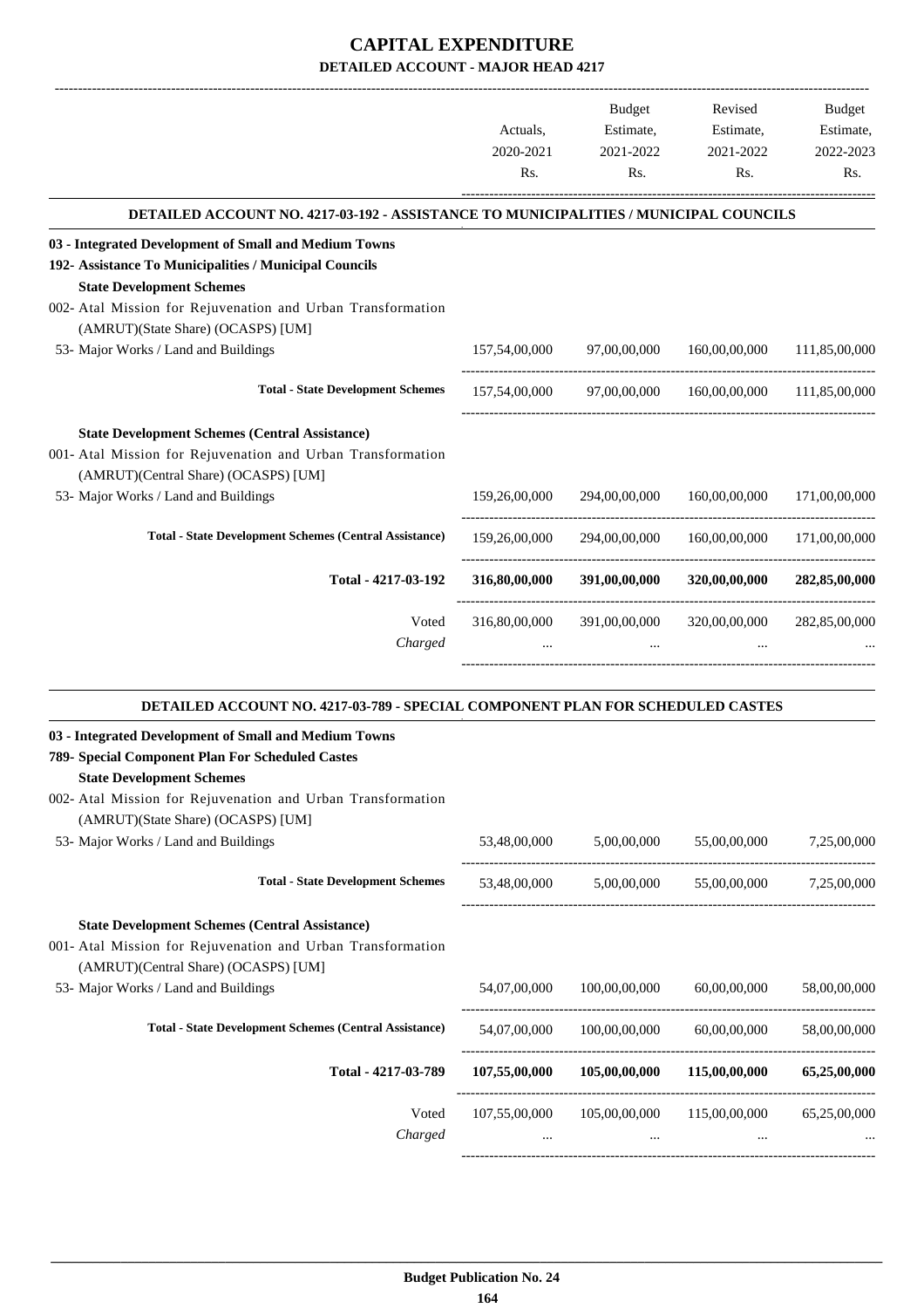|                                                                           |                                                                                              | <b>Budget</b> | Revised                   | Budget        |
|---------------------------------------------------------------------------|----------------------------------------------------------------------------------------------|---------------|---------------------------|---------------|
|                                                                           |                                                                                              | Estimate,     | Estimate,                 | Estimate,     |
|                                                                           | Actuals,<br>2020-2021<br>Rs.<br>14,60,00,000<br>14,60,00,000<br>14,76,00,000<br>14,76,00,000 | 2021-2022     | 2021-2022                 | 2022-2023     |
|                                                                           |                                                                                              | Rs.           | Rs.                       | Rs.           |
| DETAILED ACCOUNT NO. 4217-03-796 - TRIBAL AREA SUB-PLAN                   |                                                                                              |               |                           |               |
| 03 - Integrated Development of Small and Medium Towns                     |                                                                                              |               |                           |               |
| 796- Tribal Area Sub-Plan                                                 |                                                                                              |               |                           |               |
| <b>State Development Schemes</b>                                          |                                                                                              |               |                           |               |
| 002- Atal Mission for Rejuvenation and Urban Transformation               |                                                                                              |               |                           |               |
| (AMRUT)(State Share) (OCASPS) [UM]                                        |                                                                                              |               |                           |               |
| 53- Major Works / Land and Buildings                                      |                                                                                              | 5,50,00,000   | 19,05,33,000              | 6,77,50,000   |
| <b>Total - State Development Schemes</b>                                  |                                                                                              |               | 5,50,00,000 19,05,33,000  | 6,77,50,000   |
| <b>State Development Schemes (Central Assistance)</b>                     |                                                                                              |               |                           |               |
| 001- Atal Mission for Rejuvenation and Urban Transformation               |                                                                                              |               |                           |               |
| (AMRUT)(Central Share) (OCASPS) [UM]                                      |                                                                                              |               |                           |               |
| 53- Major Works / Land and Buildings                                      |                                                                                              |               | 40,00,00,000 19,26,67,000 | 25,00,00,000  |
| <b>Total - State Development Schemes (Central Assistance)</b>             |                                                                                              |               | 40,00,00,000 19,26,67,000 | 25,00,00,000  |
| Total - 4217-03-796                                                       | 29,36,00,000                                                                                 |               | 45,50,00,000 38,32,00,000 | 31,77,50,000  |
| Voted                                                                     |                                                                                              |               |                           |               |
| Charged                                                                   | 29,36,00,000                                                                                 | 45,50,00,000  | 38,32,00,000              | 31,77,50,000  |
| <b>DETAILED ACCOUNT NO. 4217-60-001 - DIRECTION AND ADMINISTRATION</b>    |                                                                                              |               |                           |               |
|                                                                           |                                                                                              |               |                           |               |
| 60 - OTHER URBAN DEVELOPMENT SCHEMES<br>001- Direction And Administration |                                                                                              |               |                           |               |
|                                                                           |                                                                                              |               |                           |               |
| <b>State Development Schemes</b><br>004- Green City Mission [UM]          |                                                                                              |               |                           |               |
| 53- Major Works / Land and Buildings                                      | 128, 36, 17, 559                                                                             | 400,00,00,000 | 116,66,67,000             | 250,00,00,000 |
|                                                                           |                                                                                              |               |                           |               |
| <b>Total - State Development Schemes</b>                                  | 128, 36, 17, 559                                                                             | 400,00,00,000 | 116,66,67,000             | 250,00,00,000 |
| Total - 4217-60-001                                                       | 128, 36, 17, 559                                                                             | 400,00,00,000 | 116,66,67,000             | 250,00,00,000 |
| Voted                                                                     | 128, 36, 17, 559                                                                             | 400,00,00,000 | 116,66,67,000             | 250,00,00,000 |
| Charged                                                                   |                                                                                              |               |                           |               |
|                                                                           |                                                                                              |               |                           |               |
|                                                                           |                                                                                              |               |                           |               |

#### **DETAILED ACCOUNT NO. 4217-60-050 - LAND .**

| 47,95,500 | 50,00,00,000 | 16.66.67.000 | 52,50,00,000 |
|-----------|--------------|--------------|--------------|
|           |              |              |              |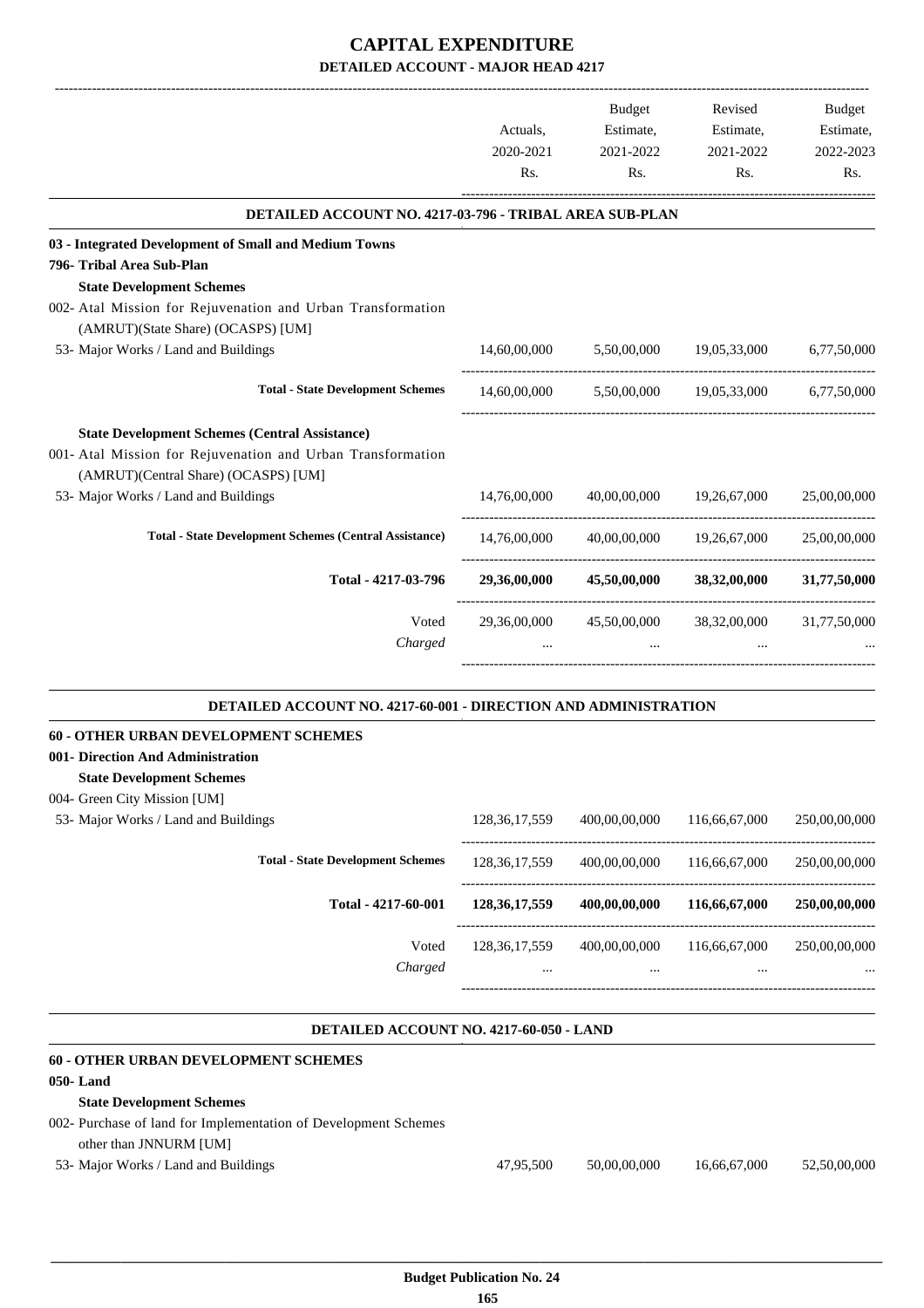|                                          |           | Budget           | Revised      | <b>Budget</b> |
|------------------------------------------|-----------|------------------|--------------|---------------|
|                                          | Actuals.  | Estimate,        | Estimate,    | Estimate,     |
|                                          | 2020-2021 | 2021-2022        | 2021-2022    | 2022-2023     |
|                                          | Rs.       | R <sub>s</sub> . | Rs.          | Rs.           |
| <b>Total - State Development Schemes</b> | 47,95,500 | 50,00,00,000     | 16,66,67,000 | 52,50,00,000  |
| Total - 4217-60-050                      | 47,95,500 | 50,00,00,000     | 16,66,67,000 | 52,50,00,000  |
| Voted                                    | 47,95,500 | 50,00,00,000     | 16,66,67,000 | 52,50,00,000  |
| Charged                                  | $\cdots$  | $\cdots$         | $\cdots$     |               |
|                                          |           |                  |              |               |

.

| <b>DETAILED ACCOUNT NO. 4217-60-051 - CONSTRUCTION</b>                       |                  |               |               |               |  |  |
|------------------------------------------------------------------------------|------------------|---------------|---------------|---------------|--|--|
| <b>60 - OTHER URBAN DEVELOPMENT SCHEMES</b>                                  |                  |               |               |               |  |  |
| 051- Construction                                                            |                  |               |               |               |  |  |
| <b>State Development Schemes</b>                                             |                  |               |               |               |  |  |
| 001- Kalyani Township [UM]                                                   |                  |               |               |               |  |  |
| 53- Major Works / Land and Buildings                                         |                  |               | $\ddotsc$     |               |  |  |
| 008- Development of Ganga Sagar / Digha [UM]                                 |                  |               |               |               |  |  |
| 53- Major Works / Land and Buildings                                         | $\cdots$         | $\cdots$      |               |               |  |  |
| 009- Construction of State Govt. Office Comple [UM]                          |                  |               |               |               |  |  |
| 53- Major Works / Land and Buildings                                         |                  |               | $\ddotsc$     |               |  |  |
| 012- Development/Construction of roads/buildings by SJDA & ohter             |                  |               |               |               |  |  |
| development authority [UM]                                                   |                  |               |               |               |  |  |
| 53- Major Works / Land and Buildings                                         | $\cdots$         |               | $\ddotsc$     |               |  |  |
| 013- HIDCO [UM]                                                              |                  |               |               |               |  |  |
| 53- Major Works / Land and Buildings                                         |                  |               | $\ddotsc$     |               |  |  |
| 014- Kolkata Metropolitan Development Authority [UM]                         |                  |               |               |               |  |  |
| 53- Major Works / Land and Buildings                                         | 220,44,47,451    | 750,00,00,000 | 352,51,48,000 | 790,62,50,000 |  |  |
| Total - 4217-60-051-014                                                      | 220, 44, 47, 451 | 750,00,00,000 | 352,51,48,000 | 790,62,50,000 |  |  |
| 015- Kolkata Improvement Trust [UM]                                          |                  |               |               |               |  |  |
| 53- Major Works / Land and Buildings                                         | $\cdots$         |               | $\cdots$      |               |  |  |
| 016- Howrah Improvement Trust [UM]                                           |                  |               |               |               |  |  |
| 53- Major Works / Land and Buildings                                         |                  |               |               |               |  |  |
| 018- Development of Municipal Areas (Municipalities) [UM]                    |                  |               |               |               |  |  |
| 53- Major Works / Land and Buildings                                         | 125,80,20,154    | 350,00,00,000 | 164,05,55,000 | 367,50,00,000 |  |  |
| Total - 4217-60-051-018                                                      | 125,80,20,154    | 350,00,00,000 | 164,05,55,000 | 367,50,00,000 |  |  |
| 019- Development Scheme/Activities of KMDA [UM]                              |                  |               |               |               |  |  |
| 53- Major Works / Land and Buildings                                         |                  |               |               |               |  |  |
| 020- Special Infrastructure Projects [UM]                                    |                  |               |               |               |  |  |
| 53- Major Works / Land and Buildings                                         |                  |               |               |               |  |  |
| 022- Development Schemes of KMDA, HIT, HIDCO, NKDA, Kalyani<br>Township [UM] |                  |               |               |               |  |  |
| 53- Major Works / Land and Buildings                                         | 19,44,92,287     | 75,00,00,000  | 25,00,00,000  | 70,00,00,000  |  |  |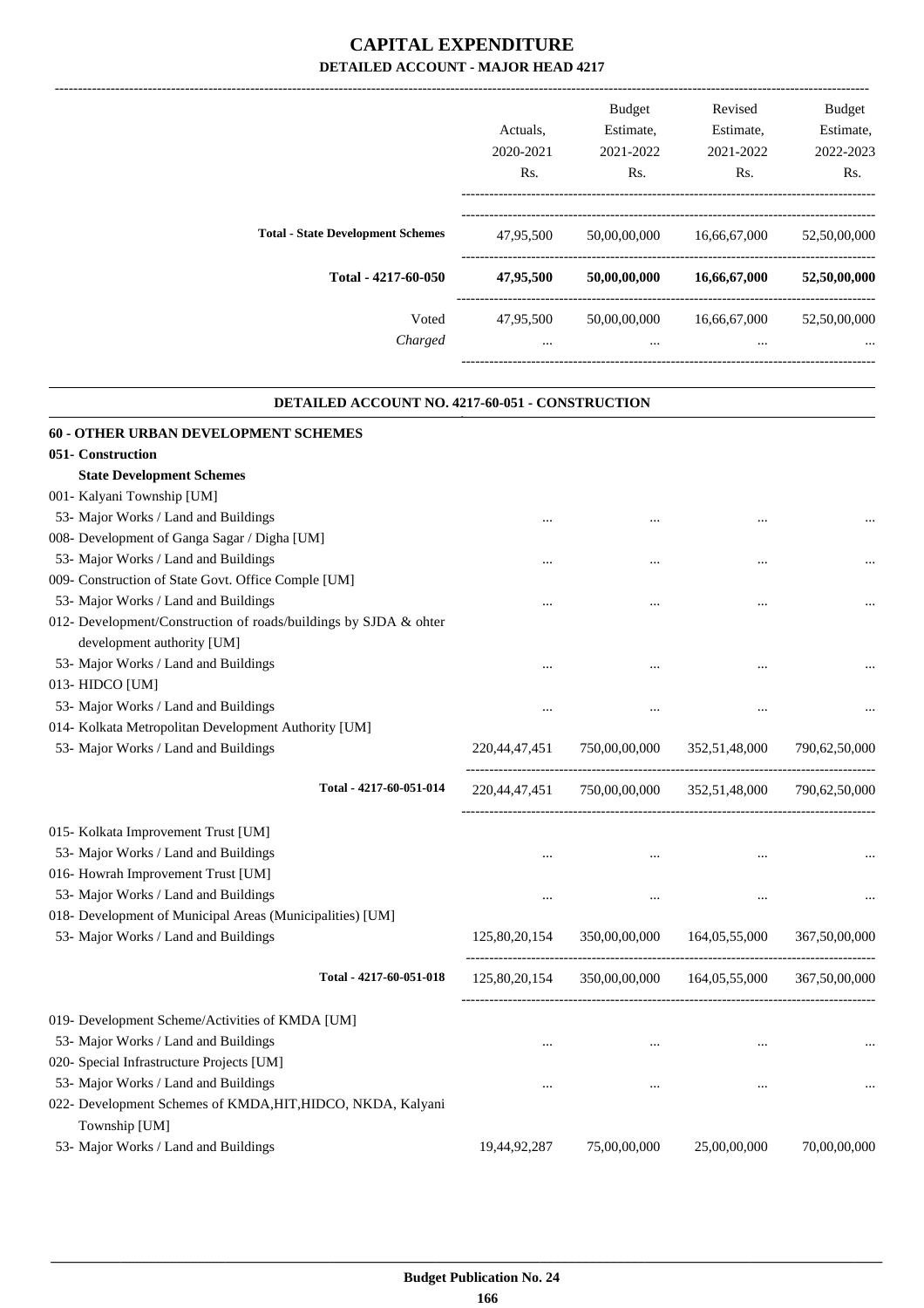|                                                                                                                                                                                                                                                                 | Actuals,<br>2020-2021<br>Rs. | Budget<br>Estimate,<br>2021-2022<br>Rs.                   | Revised<br>Estimate,<br>2021-2022<br>Rs.       | Budget<br>Estimate,<br>2022-2023<br>Rs. |
|-----------------------------------------------------------------------------------------------------------------------------------------------------------------------------------------------------------------------------------------------------------------|------------------------------|-----------------------------------------------------------|------------------------------------------------|-----------------------------------------|
| Total - 4217-60-051-022                                                                                                                                                                                                                                         |                              | 19,44,92,287 75,00,00,000 25,00,00,000 70,00,00,000       |                                                |                                         |
| <b>Total - State Development Schemes</b>                                                                                                                                                                                                                        |                              | 365,69,59,892 1175,00,00,000 541,57,03,000 1228,12,50,000 |                                                |                                         |
| <b>State Development Schemes</b><br>010- Infrastructure Development under a by West Bengal<br>Compensatory Entry Tax Fund (WBCETF) (WBETF) [UM]<br>53- Major Works / Land and Buildings<br>017- UIDSSMT & IHSDP under JNNURM (Funded by State)<br>(JNURMS) [UM] |                              |                                                           |                                                |                                         |
| 53- Major Works / Land and Buildings                                                                                                                                                                                                                            | 77,86,000                    |                                                           | 35,00,00,000 9,57,20,000                       | 36,75,00,000                            |
| Total - 4217-60-051-017                                                                                                                                                                                                                                         |                              | 77,86,000 35,00,00,000 9,57,20,000                        |                                                | 36,75,00,000                            |
| <b>Total - State Development Schemes</b>                                                                                                                                                                                                                        |                              | 77,86,000 35,00,00,000 9,57,20,000 36,75,00,000           |                                                |                                         |
| Total - 4217-60-051                                                                                                                                                                                                                                             |                              | 366,47,45,892 1210,00,00,000                              |                                                | 551,14,23,000 1264,87,50,000            |
| Voted<br>Charged                                                                                                                                                                                                                                                | $\cdots$                     | 366,47,45,892 1210,00,00,000<br>$\cdots$                  | $\ddots$                                       | 551,14,23,000 1264,87,50,000            |
| DETAILED ACCOUNT NO. 4217-60-190 - INVESTMENT IN PUBLIC SECTOR AND OTHER UNDERTAKINGS                                                                                                                                                                           |                              |                                                           |                                                |                                         |
| <b>60 - OTHER URBAN DEVELOPMENT SCHEMES</b><br>190- Investment in Public Sector and Other Undertakings<br><b>State Development Schemes</b><br>003- INVESTMENT IN SHARE CAPITAL OF WBHIDCO [UM]                                                                  |                              |                                                           |                                                |                                         |
| 54- Investment                                                                                                                                                                                                                                                  | $\cdots$                     | 10,00,000                                                 | $\cdots$<br>---------------------------------- | 10,50,000                               |
| Total - 4217-60-190-003                                                                                                                                                                                                                                         | $\cdots$                     | 10,00,000                                                 | $\cdots$                                       | 10,50,000                               |
| 004- New Town Kolkata Green Smart City Corporation Limited                                                                                                                                                                                                      |                              |                                                           |                                                |                                         |

[UM] 54- Investment

**Total - State Development** 

|                            | $\cdots$ | $\cdots$  | $\cdots$ | $\ddotsc$ |
|----------------------------|----------|-----------|----------|-----------|
| <b>Development Schemes</b> | $\cdots$ | 10,00,000 | $\cdots$ | 10,50,000 |
| Total - 4217-60-190        | $\cdots$ | 10,00,000 |          | 10,50,000 |
| Voted                      | $\cdots$ | 10,00,000 | $\cdots$ | 10,50,000 |
| Charged                    | $\cdots$ |           | $\cdots$ | $\ddotsc$ |
|                            |          |           |          |           |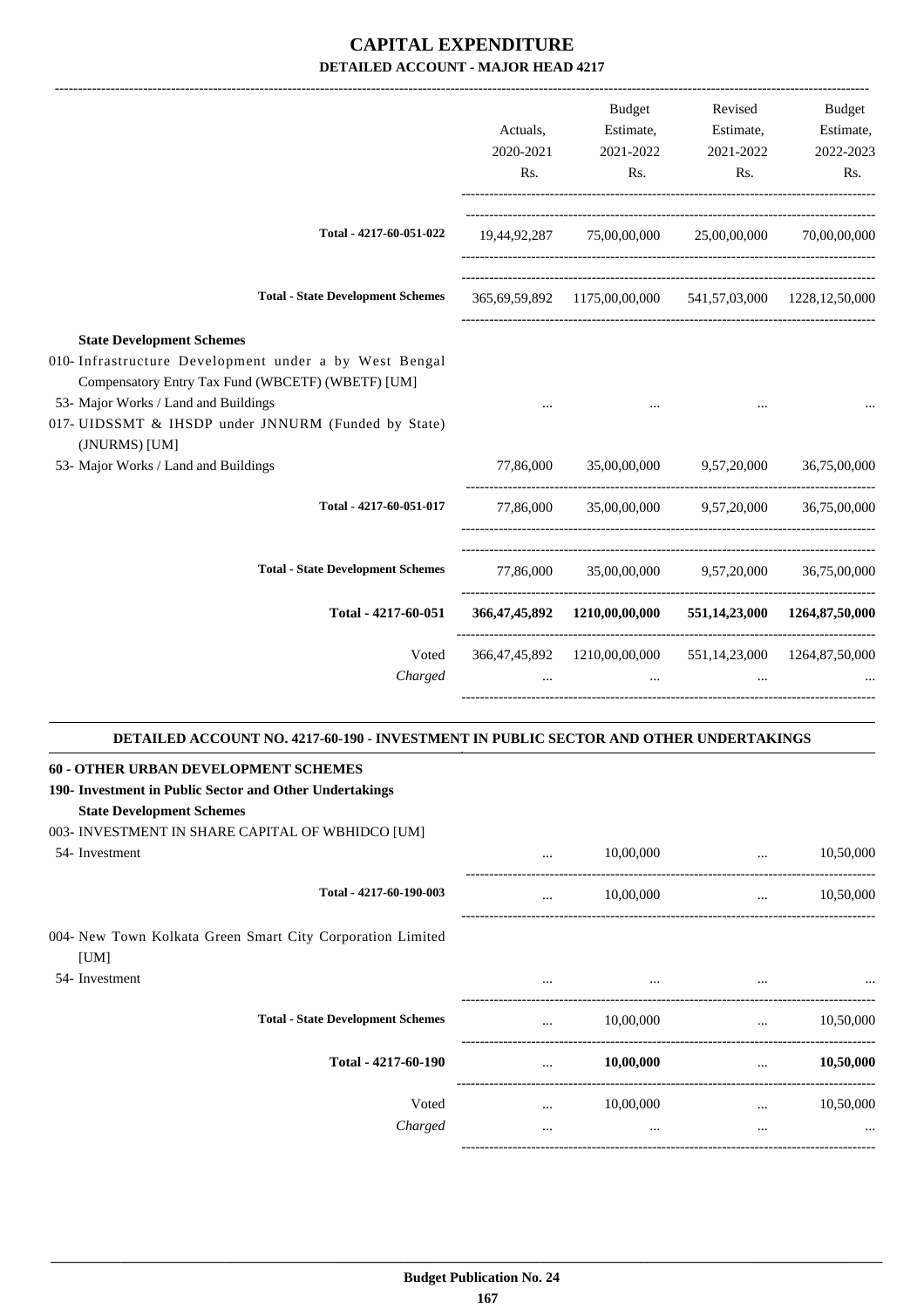|                                                                                              |                 | Budget        | Revised                     | Budget        |
|----------------------------------------------------------------------------------------------|-----------------|---------------|-----------------------------|---------------|
|                                                                                              | Actuals,        | Estimate,     | Estimate,                   | Estimate,     |
|                                                                                              | 2020-2021       | 2021-2022     | 2021-2022                   | 2022-2023     |
|                                                                                              | Rs.             | Rs.           | Rs.                         | Rs.           |
| DETAILED ACCOUNT NO. 4217-60-191 - ASSISTANCE TO MUNICIPAL CORPORATIONS                      |                 |               |                             |               |
| <b>60 - OTHER URBAN DEVELOPMENT SCHEMES</b>                                                  |                 |               |                             |               |
| 191- Assistance to Municipal Corporations                                                    |                 |               |                             |               |
| <b>State Development Schemes</b>                                                             |                 |               |                             |               |
| 002- Development of Municipal Areas [UM]                                                     |                 |               |                             |               |
| 53- Major Works / Land and Buildings                                                         | 89,68,54,340    | 280,00,00,000 | 160,00,00,000               | 350,00,00,000 |
| <b>Total - State Development Schemes</b>                                                     | 89,68,54,340    | 280,00,00,000 | 160,00,00,000               | 350,00,00,000 |
| Total - 4217-60-191                                                                          | 89,68,54,340    | 280,00,00,000 | 160,00,00,000               | 350,00,00,000 |
| Voted                                                                                        | 89,68,54,340    | 280,00,00,000 | 160,00,00,000               | 350,00,00,000 |
| Charged                                                                                      | $\cdots$        | $\cdots$      |                             |               |
|                                                                                              |                 |               |                             |               |
| DETAILED ACCOUNT NO. 4217-60-192 - ASSISTANCE TO MUNICIPALITIES/MUNICIPAL COUNCILS           |                 |               |                             |               |
| 60 - OTHER URBAN DEVELOPMENT SCHEMES<br>192- Assistance to Municipalities/Municipal Councils |                 |               |                             |               |
| <b>State Development Schemes</b>                                                             |                 |               |                             |               |
| 001- Water Supply Schemes for Urban Local Bodies [UM]                                        |                 |               |                             |               |
| 53- Major Works / Land and Buildings                                                         | 83, 24, 98, 363 | 325,00,00,000 | 124,39,00,000               | 341,25,00,000 |
| 60- Other Capital Expenditure                                                                |                 |               |                             |               |
| Total - 4217-60-192-001                                                                      |                 |               |                             |               |
|                                                                                              | 83, 24, 98, 363 |               | 325,00,00,000 124,39,00,000 | 341,25,00,000 |
| 004- Karma Tirtha [UM]                                                                       |                 |               |                             |               |
| 53- Major Works / Land and Buildings                                                         | 3,03,71,270     | 15,00,00,000  | 5,00,00,000                 | 15,75,00,000  |
| Total - 4217-60-192-004                                                                      | 3,03,71,270     | 15,00,00,000  | 5,00,00,000                 | 15,75,00,000  |
|                                                                                              |                 |               |                             |               |
| <b>Total - State Development Schemes</b>                                                     | 86,28,69,633    | 340,00,00,000 | 129,39,00,000               | 357,00,00,000 |
| Total - 4217-60-192                                                                          | 86,28,69,633    | 340,00,00,000 | 129,39,00,000               | 357,00,00,000 |
| Voted                                                                                        | 86,28,69,633    | 340,00,00,000 | 129,39,00,000               | 357,00,00,000 |
| Charged                                                                                      | $\cdots$        | $\cdots$      | $\cdots$                    |               |
|                                                                                              |                 |               |                             |               |

#### **DETAILED ACCOUNT NO. 4217-60-193 - ASSISTANCE TO NAGAR PANCHAYATS / NOTIFIED AREA COMMITTEES OR EQUIVALENT THEREOF .**

.

## **60 - OTHER URBAN DEVELOPMENT SCHEMES**

**193- Assistance to Nagar Panchayats / Notified Area committees**

```
or equivalent thereof
```
**State Development Schemes**

001- Urban Planning Development Authority [UM]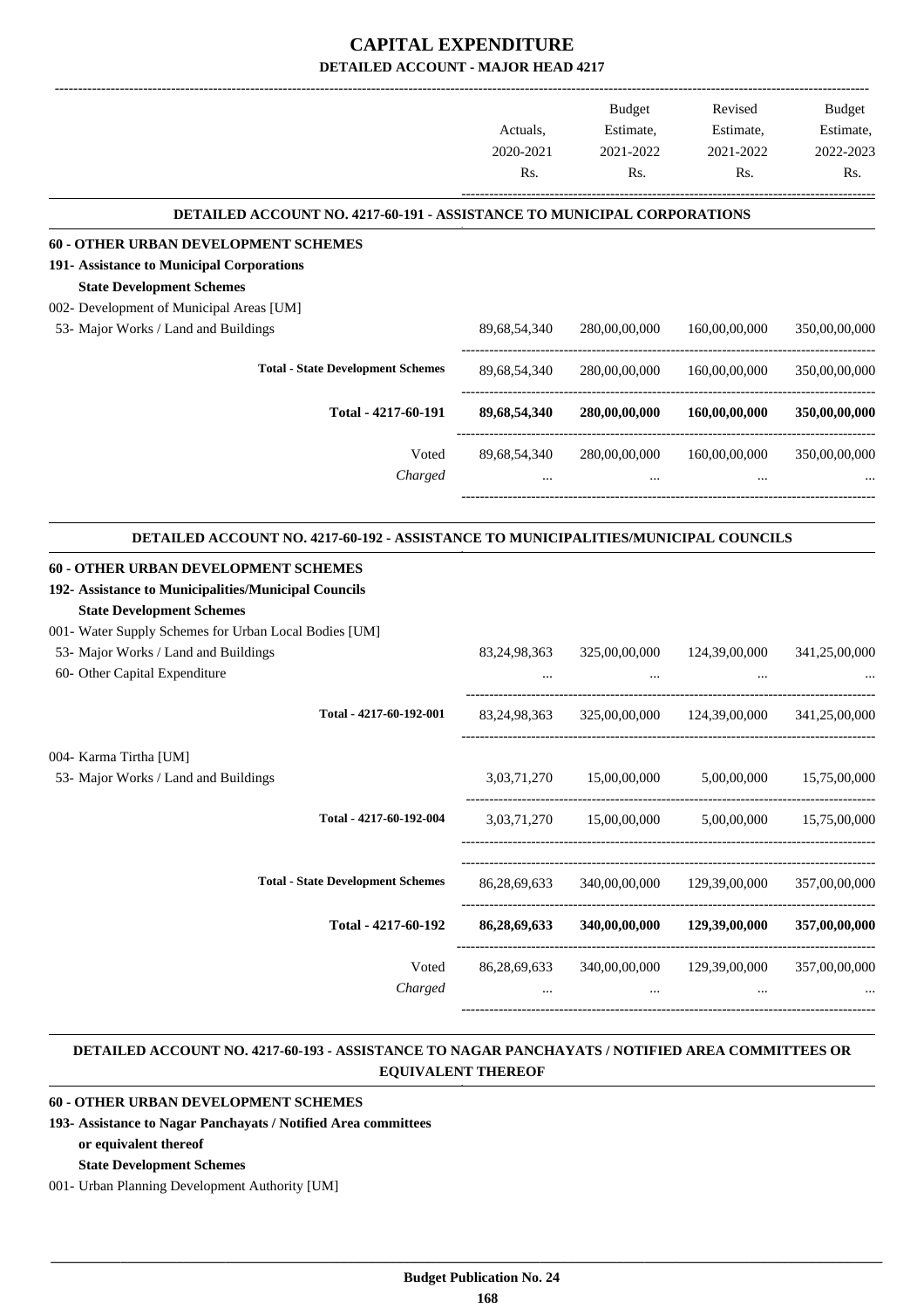|                                                                                                                                                                                                             | Actuals,<br>2020-2021<br>Rs. | <b>Budget</b><br>Estimate,<br>2021-2022<br>Rs.        | Revised<br>Estimate,<br>2021-2022<br>Rs. | Budget<br>Estimate,<br>2022-2023<br>Rs. |
|-------------------------------------------------------------------------------------------------------------------------------------------------------------------------------------------------------------|------------------------------|-------------------------------------------------------|------------------------------------------|-----------------------------------------|
| 53- Major Works / Land and Buildings<br>002- Development/ Construction schemes for all the Development<br>Authorities. [UM]                                                                                 |                              |                                                       |                                          |                                         |
| 53- Major Works / Land and Buildings                                                                                                                                                                        | 170,96,60,094                | 600,00,00,000                                         | 200,00,00,000                            | 620,00,00,000                           |
| Total - 4217-60-193-002                                                                                                                                                                                     | 170,96,60,094                | 600,00,00,000                                         | 200,00,00,000                            | 620,00,00,000                           |
| <b>Total - State Development Schemes</b>                                                                                                                                                                    | 170,96,60,094                | 600,00,00,000                                         | 200,00,00,000                            | 620,00,00,000                           |
| Total - 4217-60-193                                                                                                                                                                                         | 170,96,60,094                | 600,00,00,000                                         | 200,00,00,000                            | 620,00,00,000                           |
| Voted<br>Charged                                                                                                                                                                                            | 170,96,60,094                | 600,00,00,000                                         | 200,00,00,000                            | 620,00,00,000                           |
| <b>State Development Schemes</b><br>001- Kalyani Township [UM]<br>53- Major Works / Land and Buildings<br>004- Development of Municipal Areas (Municipalities) [UM]<br>53- Major Works / Land and Buildings | 50,75,80,487                 | 165,00,00,000                                         | 78,98,15,000                             | 173,25,00,000                           |
| Total - 4217-60-789-004                                                                                                                                                                                     | 50,75,80,487                 | 165,00,00,000                                         | 78,98,15,000                             | 173,25,00,000                           |
| <b>Total - State Development Schemes</b>                                                                                                                                                                    |                              | 50,75,80,487 165,00,00,000 78,98,15,000 173,25,00,000 |                                          |                                         |
| <b>State Development Schemes</b><br>003- UIDSSMT & IHSDP under JNNURM (Funded by State)<br>(JNURMS) [UM]                                                                                                    |                              |                                                       |                                          |                                         |
| 53- Major Works / Land and Buildings                                                                                                                                                                        | 23,80,000                    | 12,00,00,000 3,16,84,000 12,60,00,000                 |                                          |                                         |
| <b>Total - State Development Schemes</b>                                                                                                                                                                    |                              | 23,80,000 12,00,00,000 3,16,84,000 12,60,00,000       |                                          |                                         |
| Total - 4217-60-789                                                                                                                                                                                         |                              | 50,99,60,487 177,00,00,000 82,14,99,000 185,85,00,000 |                                          |                                         |
| Voted<br>Charged                                                                                                                                                                                            | 50,99,60,487                 | 177,00,00,000 82,14,99,000<br>$\cdots$                | $\cdots$                                 | 185,85,00,000                           |

#### **DETAILED ACCOUNT NO. 4217-60-796 - TRIBAL AREAS SUB-PLAN .**

#### **60 - OTHER URBAN DEVELOPMENT SCHEMES**

**796- Tribal Areas Sub-Plan**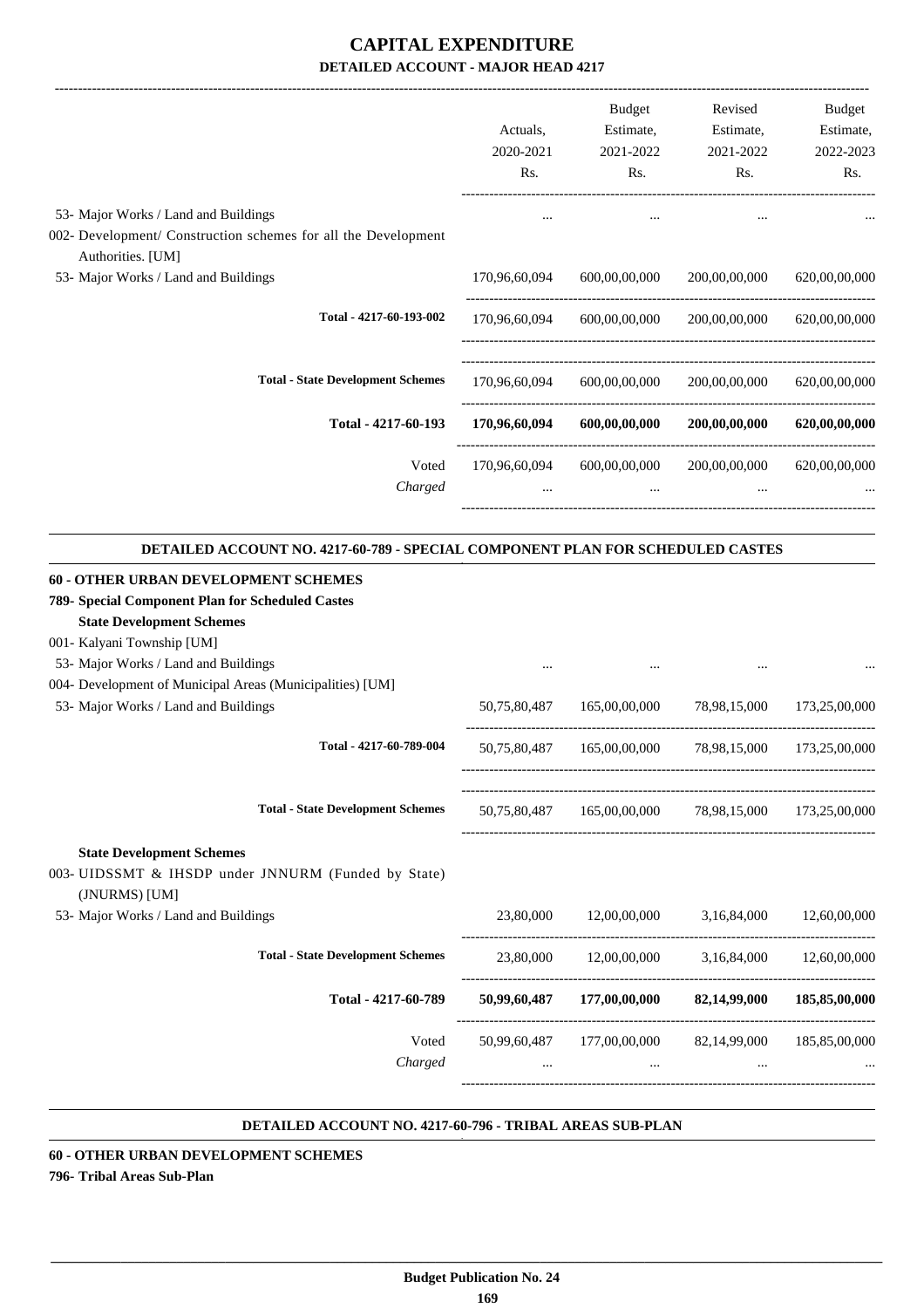|                                                                                                                                    | Actuals,<br>2020-2021<br>Rs. | <b>Budget</b><br>Estimate,<br>2021-2022<br>Rs. | Revised<br>Estimate,<br>2021-2022<br>Rs. | Budget<br>Estimate,<br>2022-2023<br>Rs. |
|------------------------------------------------------------------------------------------------------------------------------------|------------------------------|------------------------------------------------|------------------------------------------|-----------------------------------------|
| <b>State Development Schemes</b>                                                                                                   |                              |                                                |                                          |                                         |
| 001- UIDSSMT & IHSDP under JNNURM(Funded by State)                                                                                 |                              |                                                |                                          |                                         |
| (JNURMS) [UM]                                                                                                                      |                              |                                                |                                          |                                         |
| 53- Major Works / Land and Buildings                                                                                               | 6,48,670                     | 3,00,00,000                                    | 81,33,000                                | 3,15,00,000                             |
| <b>Total - State Development Schemes</b>                                                                                           | 6,48,670                     | 3,00,00,000                                    | 81,33,000                                | 3,15,00,000                             |
| Total - 4217-60-796                                                                                                                | 6,48,670                     | 3,00,00,000                                    | 81,33,000                                | 3,15,00,000                             |
| Voted<br>Charged                                                                                                                   | 6,48,670<br>$\cdots$         | 3,00,00,000<br>$\cdots$                        | 81,33,000                                | 3,15,00,000                             |
| DETAILED ACCOUNT NO. 4217-60-797 - TRANSFER TO/FROM RESERVE FUND AND DEPOSIT ACCOUNT                                               |                              |                                                |                                          |                                         |
| 60 - OTHER URBAN DEVELOPMENT SCHEMES<br>797- Transfer to/from Reserve Fund And Deposit Account<br><b>State Development Schemes</b> |                              |                                                |                                          |                                         |
| 001- West Bengal Compensatory Entry Tax Fund (WBCETF)<br>(WBETF) [UM]                                                              |                              |                                                |                                          |                                         |
| 63- Inter-Account Transfer                                                                                                         |                              |                                                |                                          |                                         |
| Total - 4217-60-797                                                                                                                |                              |                                                |                                          |                                         |
|                                                                                                                                    |                              |                                                |                                          |                                         |
| Voted<br>Charged                                                                                                                   | $\cdots$<br>                 | $\cdots$                                       |                                          |                                         |
| <b>DETAILED ACCOUNT NO. 4217 - DEDUCT RECOVERIES IN REDUCTION OF EXPENDITURE</b>                                                   |                              |                                                |                                          |                                         |
| 01 - STATE CAPITAL DEVELOPMENT                                                                                                     |                              |                                                |                                          |                                         |
| 051- Construction                                                                                                                  |                              |                                                |                                          |                                         |
| <b>State Development Schemes</b>                                                                                                   |                              |                                                |                                          |                                         |
| 901-Deduct- Receipt and Recoveries on Capital Account [UM]                                                                         |                              |                                                |                                          |                                         |
| 70-Deduct Recoveries<br>01-Others                                                                                                  |                              |                                                |                                          |                                         |
|                                                                                                                                    | $\cdots$                     | <b>Section</b> 1997                            | $\cdots$                                 |                                         |
| Total - 051 - Deduct - Recoveries                                                                                                  | $\cdots$                     | $\cdots$                                       | $\cdots$                                 |                                         |
| 101- Greater Calcutta Development Schemes                                                                                          |                              |                                                |                                          |                                         |
| <b>State Development Schemes</b>                                                                                                   |                              |                                                |                                          |                                         |
| 900-Kolkata Metropolitan Development Authority [UM]                                                                                |                              |                                                |                                          |                                         |
| 70-Deduct Recoveries                                                                                                               |                              |                                                |                                          |                                         |
| 01-Others                                                                                                                          | $-28,41,34,833$              |                                                |                                          |                                         |
| 901-Deduct Recoveries on Capital Accounts [UM]                                                                                     |                              |                                                |                                          |                                         |
| 70-Deduct Recoveries                                                                                                               |                              |                                                |                                          |                                         |
| 01-Others                                                                                                                          | $\cdots$                     | $\cdots$                                       | $\cdots$                                 |                                         |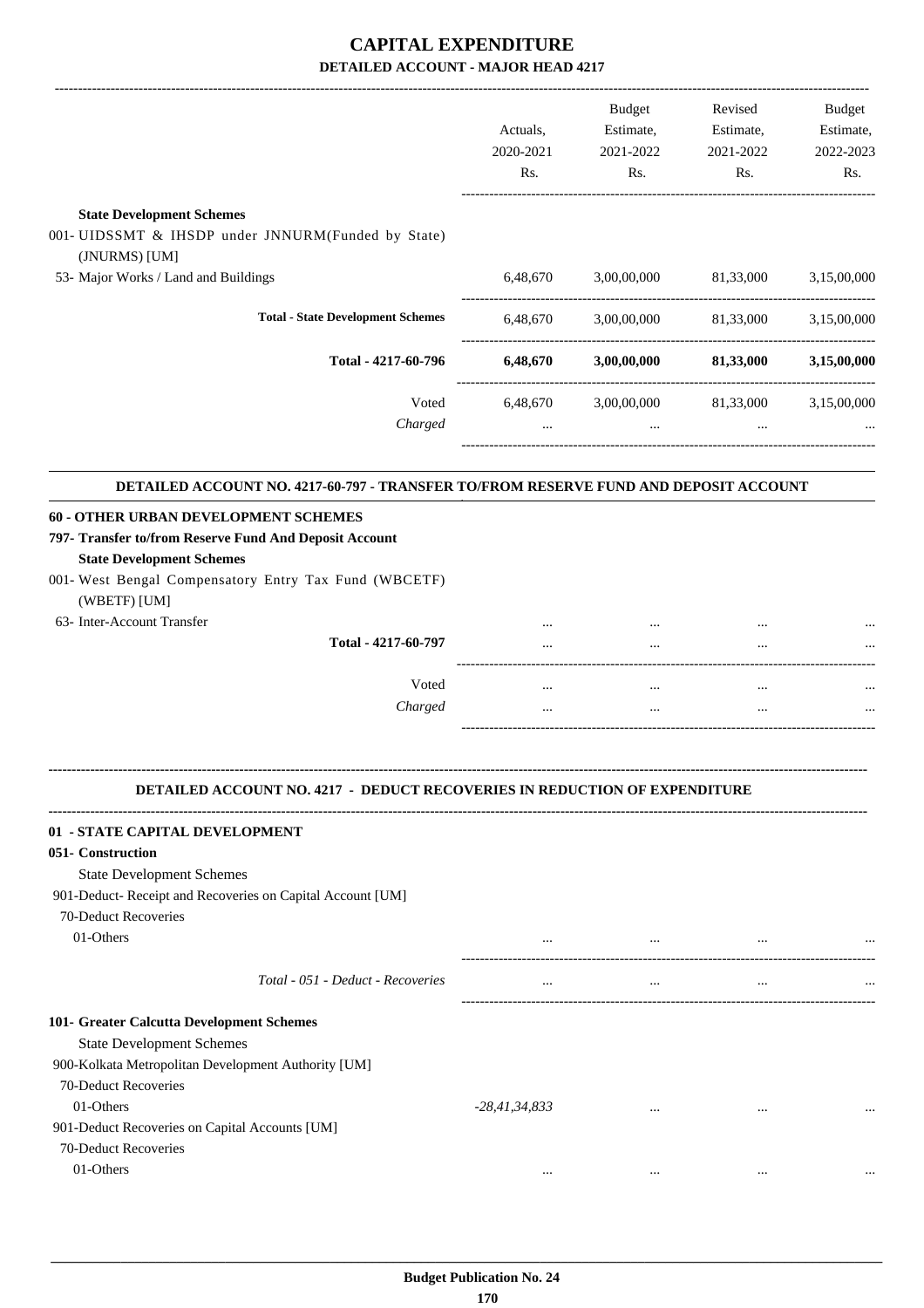|                                                                                                                                          | Actuals,<br>2020-2021<br>Rs. | Budget<br>Estimate,<br>2021-2022<br>Rs. | Revised<br>Estimate,<br>2021-2022<br>Rs. | Budget<br>Estimate,<br>2022-2023<br>Rs. |
|------------------------------------------------------------------------------------------------------------------------------------------|------------------------------|-----------------------------------------|------------------------------------------|-----------------------------------------|
| Total - 101 - Deduct - Recoveries                                                                                                        | $-28,41,34,833$              | $\ddotsc$                               | $\ddotsc$                                |                                         |
| 03- Integrated Development of Small and Medium Towns                                                                                     |                              |                                         |                                          |                                         |
| 051- Construction                                                                                                                        |                              |                                         |                                          |                                         |
| <b>State Development Schemes</b>                                                                                                         |                              |                                         |                                          |                                         |
| 901-Deduct Recoveries on Capital Accounts [UM]<br>70-Deduct Recoveries                                                                   |                              |                                         |                                          |                                         |
| 01-Others                                                                                                                                |                              |                                         |                                          |                                         |
|                                                                                                                                          | $\cdots$                     | $\cdots$                                |                                          |                                         |
| Total - 051 - Deduct - Recoveries                                                                                                        | $\cdots$                     | $\cdots$                                | $\cdots$                                 |                                         |
| 800- Other Expenditure                                                                                                                   |                              |                                         |                                          |                                         |
| <b>State Development Schemes</b>                                                                                                         |                              |                                         |                                          |                                         |
| 002-Refund of Unutilised Fund of CSS Schemes (State Share)<br>(CSSREFUND) [UM]                                                           |                              |                                         |                                          |                                         |
| 70-Deduct Recoveries                                                                                                                     |                              |                                         |                                          |                                         |
| 01-Others                                                                                                                                |                              |                                         |                                          |                                         |
| State Development Schemes (Central Assistance)<br>001-Refund of Unutilised Fund of CSS Schemes (Central Share)<br>(CSSREFUND) [UM]       |                              |                                         |                                          |                                         |
| 70-Deduct Recoveries                                                                                                                     |                              |                                         |                                          |                                         |
| 01-Others                                                                                                                                | $\cdots$                     | $\cdots$                                | $\cdots$                                 |                                         |
|                                                                                                                                          |                              |                                         |                                          |                                         |
| Total - 800 - Deduct - Recoveries                                                                                                        |                              | $\cdots$                                | $\cdots$                                 |                                         |
| <b>60- OTHER URBAN DEVELOPMENT SCHEMES</b>                                                                                               |                              |                                         |                                          |                                         |
| 001- Direction And Administration                                                                                                        |                              |                                         |                                          |                                         |
| <b>State Development Schemes</b>                                                                                                         |                              |                                         |                                          |                                         |
| 004-Green City Mission [UM]                                                                                                              |                              |                                         |                                          |                                         |
| 70-Deduct Recoveries                                                                                                                     |                              |                                         |                                          |                                         |
| 01-Others                                                                                                                                | $-4,64,56,728$               | $\cdots$                                | $\cdots$                                 |                                         |
| 900-Deduct Recoveries for Capital Account - for Green City Mission<br>[UM]                                                               |                              |                                         |                                          |                                         |
| 70-Deduct Recoveries                                                                                                                     |                              |                                         |                                          |                                         |
| 01-Others                                                                                                                                | $-10,61,78,798$              | $\ldots$                                | $\cdots$                                 |                                         |
| Total - 001 - Deduct - Recoveries                                                                                                        | $-15,26,35,526$              | $\cdots$                                | $\cdots$                                 |                                         |
| 050-Land<br><b>State Development Schemes</b><br>002-Purchase of land for Implementation of Development Schemes<br>other than JNNURM [UM] |                              |                                         |                                          |                                         |
| 70-Deduct Recoveries<br>01-Others                                                                                                        | $\cdots$                     | $\cdots$                                | $\cdots$                                 |                                         |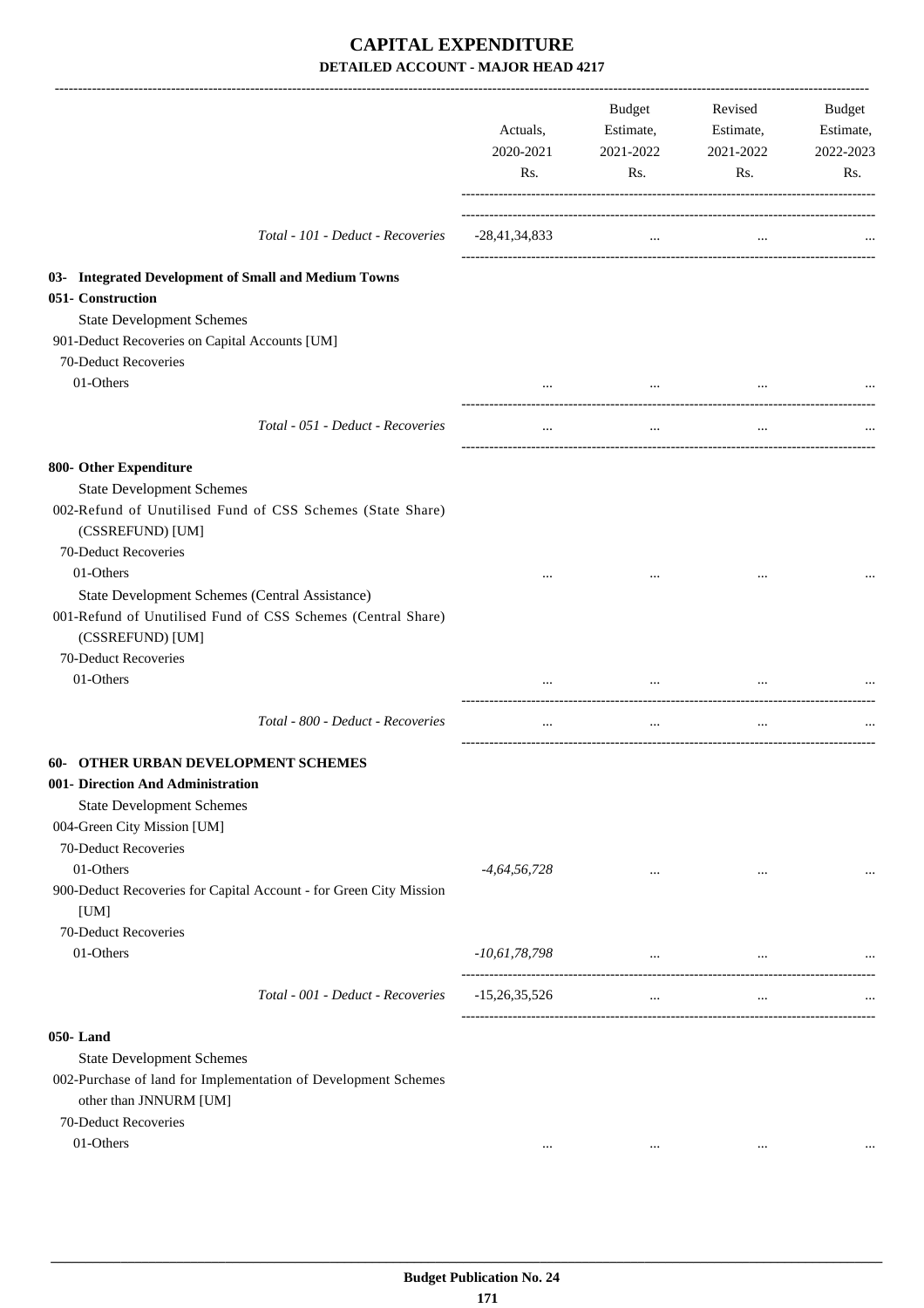|                                                                                                                                            |                                                                 | Actuals,<br>2020-2021<br>Rs. | Budget<br>Estimate,<br>2021-2022<br>Rs.                     | Revised<br>Estimate,<br>2021-2022<br>Rs. | Budget<br>Estimate,<br>2022-2023<br>Rs. |
|--------------------------------------------------------------------------------------------------------------------------------------------|-----------------------------------------------------------------|------------------------------|-------------------------------------------------------------|------------------------------------------|-----------------------------------------|
|                                                                                                                                            | Total - 050 - Deduct - Recoveries                               | $\cdots$                     | $\cdots$                                                    |                                          |                                         |
| 051- Construction<br><b>State Development Schemes</b><br>001-Kalyani Township [UM]<br>70-Deduct Recoveries                                 |                                                                 |                              |                                                             |                                          |                                         |
| 01-Others<br>008-Development of Ganga Sagar / Digha [UM]<br>70-Deduct Recoveries                                                           |                                                                 |                              |                                                             |                                          |                                         |
| 01-Others<br>development authority [UM]<br>70-Deduct Recoveries                                                                            | 012-Development/Construction of roads/buildings by SJDA & ohter |                              |                                                             |                                          |                                         |
| 01-Others<br>900-Deduct Recoveries on Capital Accounts [UM]<br>70-Deduct Recoveries                                                        |                                                                 |                              | $\cdots$                                                    |                                          |                                         |
| 01-Others<br>901-Deduct-Receipts and Recoveries on Capital Account [UM]<br>70-Deduct Recoveries                                            |                                                                 | -29,97,97,031                |                                                             |                                          |                                         |
| 01-Others                                                                                                                                  |                                                                 | -54,83,482                   | $\cdots$                                                    |                                          |                                         |
|                                                                                                                                            | Total - 051 - Deduct - Recoveries                               | $-30,52,80,513$              | $\cdots$                                                    | $\cdots$                                 |                                         |
| 191- Assistance to Municipal Corporations<br>Administrative Expenditure<br>901-Deduct Recoveries [UM]<br>70-Deduct Recoveries<br>01-Others |                                                                 |                              | $-6,97,59,218$ $-5,00,00,000$ $-7,00,00,000$ $-8,00,00,000$ |                                          |                                         |
|                                                                                                                                            | Total - 191 - Deduct - Recoveries                               |                              | $-6,97,59,218$ $-5,00,00,000$ $-7,00,00,000$ $-8,00,00,000$ |                                          |                                         |
| 192- Assistance to Municipalities/Municipal Councils<br>Administrative Expenditure<br>901-Deduct Recoveries [UM]<br>70-Deduct Recoveries   |                                                                 |                              |                                                             |                                          |                                         |
| 01-Others                                                                                                                                  |                                                                 |                              | $-18,26,410$ $-12,00,00,000$ $-1,00,000$ $-1,00,000$        |                                          |                                         |
|                                                                                                                                            | Total - 192 - Deduct - Recoveries                               |                              | $-18,26,410$ $-12,00,00,000$ $-1,00,000$ $-1,00,000$        |                                          |                                         |
| or equivalent thereof<br><b>State Development Schemes</b><br>900-Urban Planning Development Authority [UM]<br>70-Deduct Recoveries         | 193- Assistance to Nagar Panchayats / Notified Area committees  |                              |                                                             |                                          |                                         |
| 01-Others                                                                                                                                  |                                                                 | -14,37,93,505                | $\cdots$                                                    | $\cdots$                                 |                                         |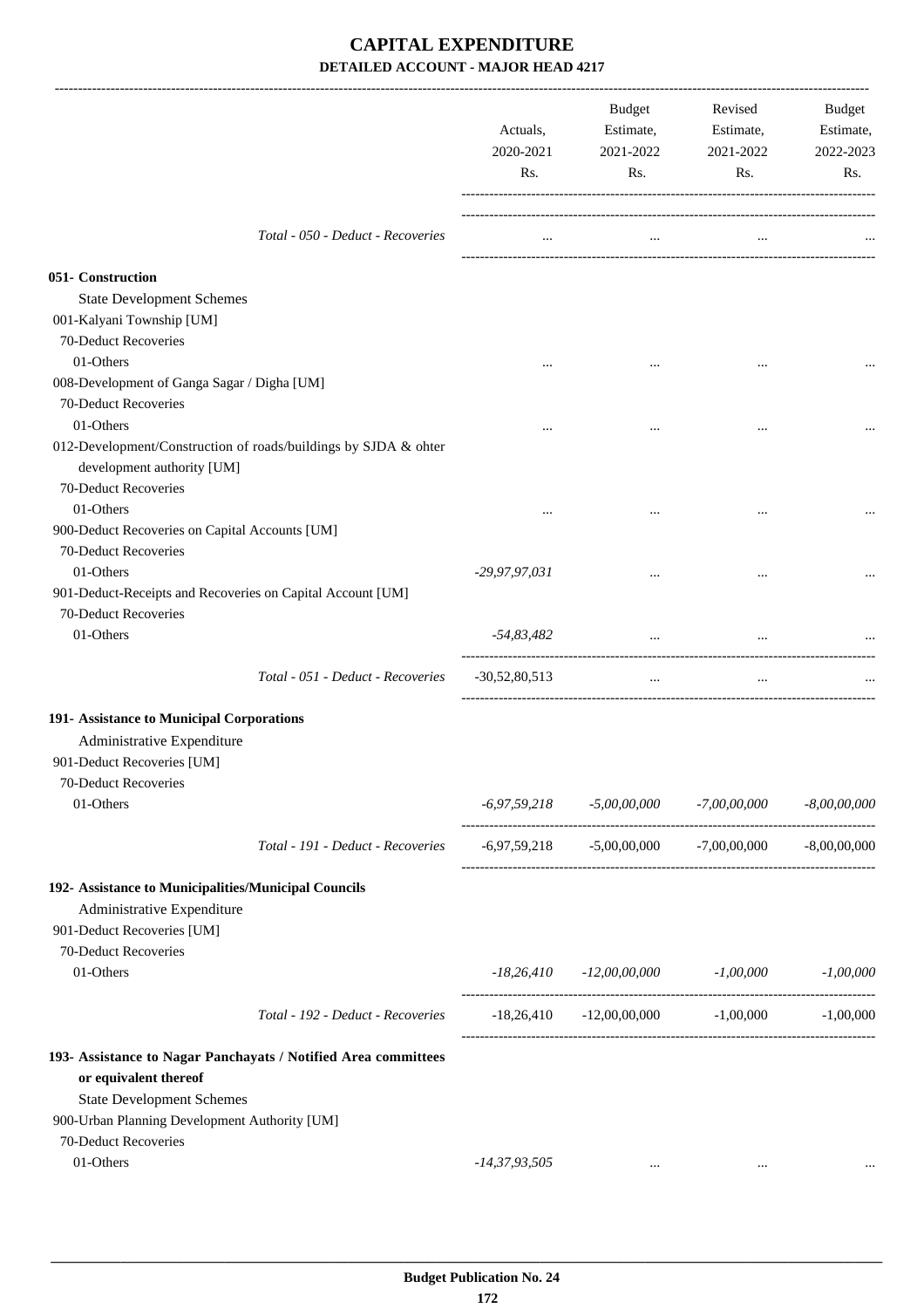|                                                                                                        | Actuals,<br>2020-2021<br>Rs. | <b>Budget</b><br>Estimate,<br>2021-2022<br>Rs.  | Revised<br>Estimate,<br>2021-2022<br>Rs. | <b>Budget</b><br>Estimate,<br>2022-2023<br>Rs. |
|--------------------------------------------------------------------------------------------------------|------------------------------|-------------------------------------------------|------------------------------------------|------------------------------------------------|
| Total - 193 - Deduct - Recoveries                                                                      | $-14,37,93,505$              | $\cdots$                                        |                                          |                                                |
| 797- Transfer to/from Reserve Fund And Deposit Account                                                 |                              |                                                 |                                          |                                                |
| <b>State Development Schemes</b>                                                                       |                              |                                                 |                                          |                                                |
| 001-West Bengal Compensatory Entry Tax Fund (WBCETF)<br>(WBETF) [UM]                                   |                              |                                                 |                                          |                                                |
| 70-Deduct Recoveries                                                                                   |                              |                                                 |                                          |                                                |
| 01-Others                                                                                              |                              |                                                 |                                          |                                                |
| Total - 797 - Deduct - Recoveries                                                                      | $\ddotsc$                    | $\cdots$                                        | $\ddotsc$                                |                                                |
| 800- Other Expenditure                                                                                 |                              |                                                 |                                          |                                                |
| <b>State Development Schemes</b>                                                                       |                              |                                                 |                                          |                                                |
| 901-Deduct-Receipts and Recoveries on Capital Account [UM]                                             |                              |                                                 |                                          |                                                |
| 70-Deduct Recoveries                                                                                   |                              |                                                 |                                          |                                                |
| 01-Others                                                                                              | $-69,04,08,995$              | <b>Sales Contracts</b>                          | $\cdots$                                 |                                                |
| Total - 800 - Deduct - Recoveries                                                                      | $-69,04,08,995$              | $\cdots$                                        | $\cdots$                                 |                                                |
| 902- Deduct - Amount met from the Reserve Fund / Deposit                                               |                              |                                                 |                                          |                                                |
| Account                                                                                                |                              |                                                 |                                          |                                                |
| <b>State Development Schemes</b>                                                                       |                              |                                                 |                                          |                                                |
| 001-West Bengal Compensatory Entry Tax Fund (WBCETF)<br>(WBETF) [WBETF - Entry Tax Fund ] (WBETF) [UM] |                              |                                                 |                                          |                                                |
| 70-Deduct Recoveries                                                                                   |                              |                                                 |                                          |                                                |
| 01-Others                                                                                              |                              |                                                 |                                          |                                                |
| Total - 902 - Deduct - Recoveries                                                                      | $\cdots$                     | $\cdots$                                        | $\ldots$                                 |                                                |
| Total - 4217 - Deduct - Recoveries                                                                     |                              | $-164,78,39,000$ $-17,00,00,000$ $-7,01,00,000$ |                                          | $-8,01,00,000$                                 |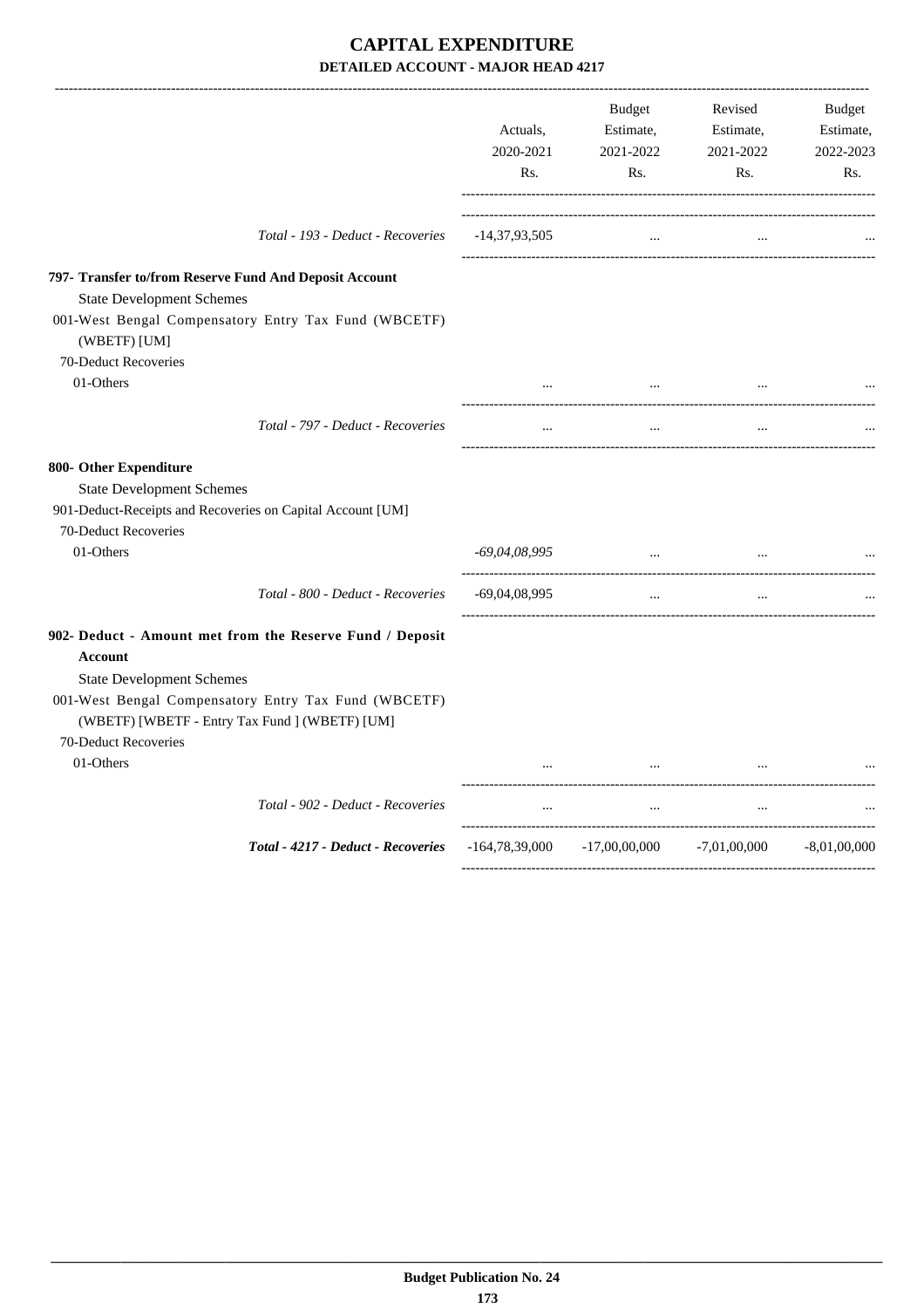# **CAPITAL EXPENDITURE**

## **DEMAND No. 72**

#### **Urban Development and Municipal Affairs Department**

#### B. Capital Account of Social Services - (g) Capital Account of Social Welfare and Nutrition

#### Head of Account: 4235 - Capital Outlay on Social Security and Welfare

| <b>Voted Rs. Nil</b>       | <b>Charged Rs. Nil</b> |           |             | <b>Total Rs. Nil</b> |
|----------------------------|------------------------|-----------|-------------|----------------------|
|                            |                        | Voted Rs. | Charged Rs. | <b>Total Rs.</b>     |
| <b>Gross Expenditure</b>   |                        |           | $\cdots$    | $\cdots$             |
| <b>Deduct - Recoveries</b> |                        |           | $\cdots$    | $\cdots$             |
| <b>Net Expenditure</b>     |                        |           | $\cdots$    |                      |

## **CAPITAL EXPENDITURE ABSTRACT ACCOUNT**

|                            | Actuals,<br>2020-2021<br>Rs. | <b>Budget</b><br>Estimate,<br>2021-2022<br>Rs. | Revised<br>Estimate,<br>2021-2022<br>Rs. | <b>Budget</b><br>Estimate,<br>2022-2023<br>Rs. |
|----------------------------|------------------------------|------------------------------------------------|------------------------------------------|------------------------------------------------|
| <b>Grand Total - Gross</b> | $\cdots$                     | $\cdots$                                       | $\cdots$                                 | $\ddotsc$                                      |
| Voted<br>Charged           | $\cdots$<br>$\cdots$         | $\cdots$<br>$\cdots$                           | $\cdots$<br>$\cdots$                     | $\ddotsc$                                      |
| <b>Deduct Recoveries</b>   | $\cdots$                     | $\cdots$                                       | $\cdots$                                 | $\ddotsc$                                      |
| <b>Grand Total - Net</b>   |                              | $\cdots$                                       | $\cdots$                                 | $\cdots$                                       |
| Voted<br>Charged           | <br>                         | $\cdots$<br>                                   | $\cdots$<br>$\cdots$                     | $\cdots$                                       |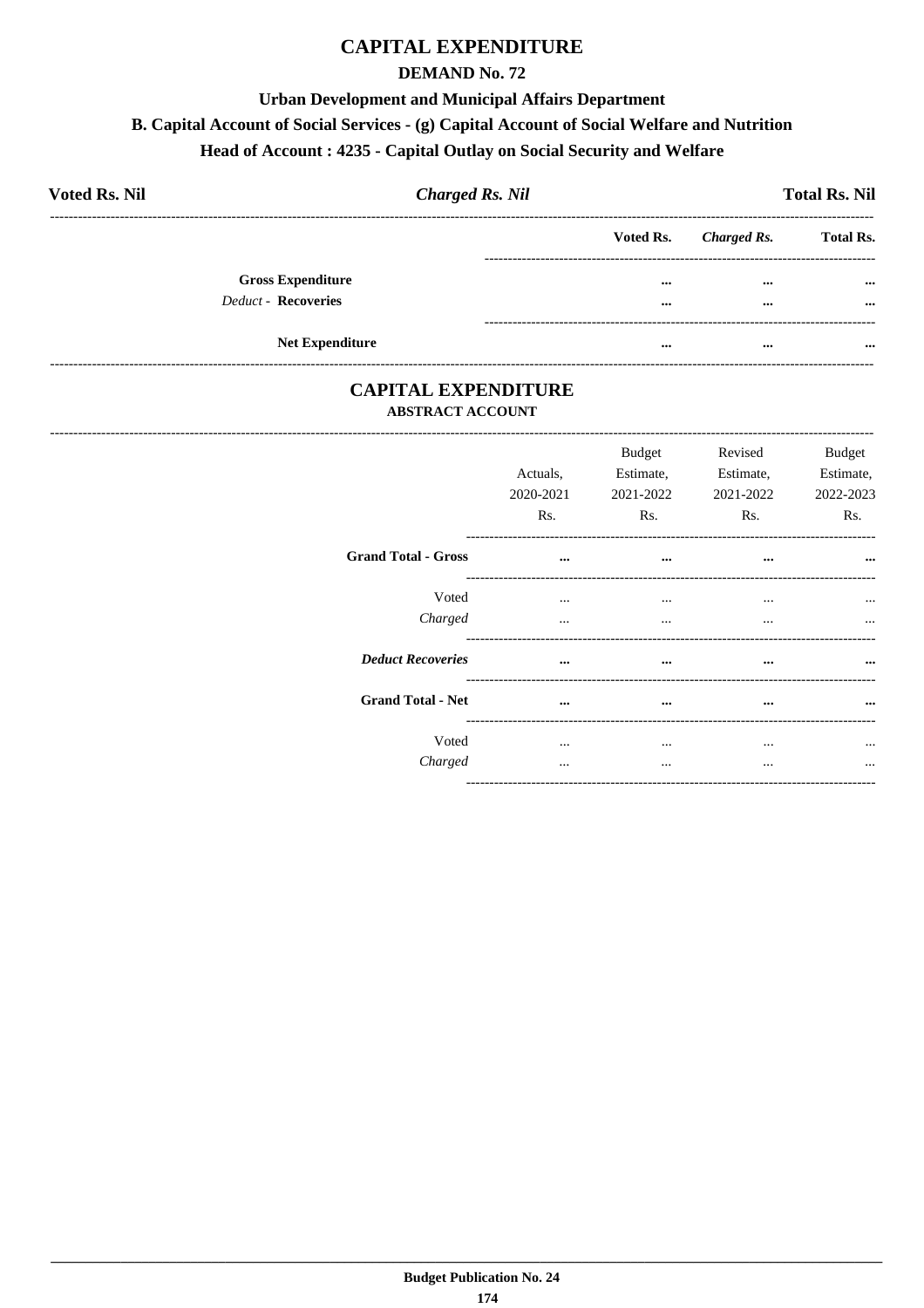|                                                                                  | Actuals,<br>2020-2021 | Budget<br>Estimate,<br>2021-2022 | Revised<br>Estimate,<br>2021-2022 | Budget<br>Estimate,<br>2022-2023 |
|----------------------------------------------------------------------------------|-----------------------|----------------------------------|-----------------------------------|----------------------------------|
|                                                                                  | Rs.                   | Rs.                              | Rs.                               | Rs.                              |
| <b>DETAILED ACCOUNT NO. 4235 - DEDUCT RECOVERIES IN REDUCTION OF EXPENDITURE</b> |                       |                                  |                                   |                                  |
| 02 - SOCIAL WELFARE                                                              |                       |                                  |                                   |                                  |
| 102- Child Welfare                                                               |                       |                                  |                                   |                                  |
| <b>State Development Schemes</b>                                                 |                       |                                  |                                   |                                  |
| 901-Deduct Recoveries on Capital Accounts [UM]                                   |                       |                                  |                                   |                                  |
| 70-Deduct Recoveries                                                             |                       |                                  |                                   |                                  |
| 01-Others                                                                        | $\cdots$              | $\cdots$                         | $\cdots$                          | $\cdots$                         |
| Total - 102 - Deduct - Recoveries                                                | $\cdots$              | $\cdots$                         | $\cdots$                          | $\cdots$                         |
| Total - 4235 - Deduct - Recoveries                                               | $\cdots$              | $\cdots$                         | $\cdots$                          | $\cdots$                         |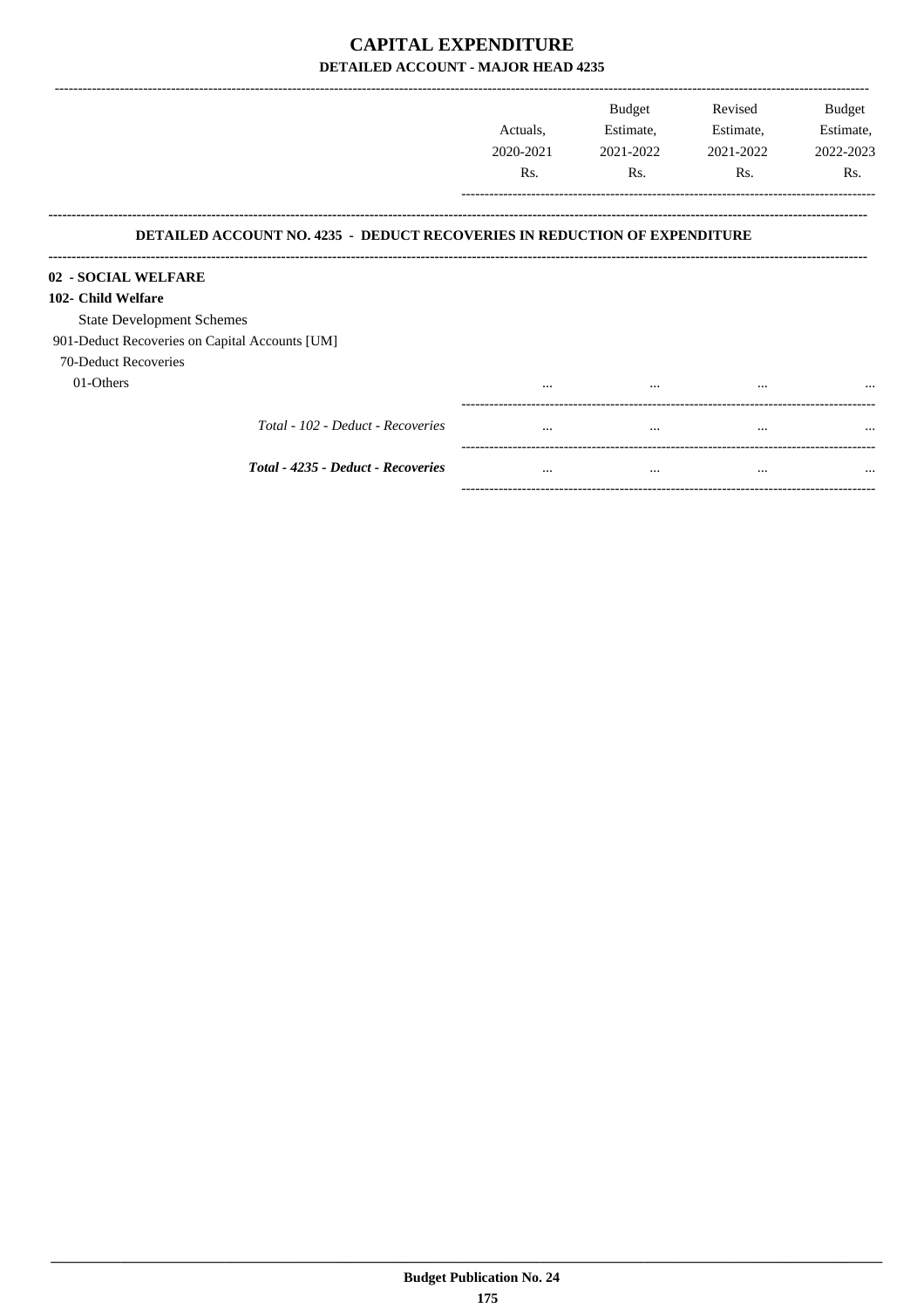# **LOAN EXPENDITURE**

#### **DEMAND No. 72**

## **Urban Development and Municipal Affairs Department**

**F. Loans and Advances -**

## **Head of Account : 6217 - Loans for Urban Development**

| <b>Charged Rs. Nil</b> |           |                                | Total Rs. 451,13,00,000 |
|------------------------|-----------|--------------------------------|-------------------------|
|                        | Voted Rs. | Charged Rs.                    | <b>Total Rs.</b>        |
|                        |           | $\cdots$                       | 451,13,00,000           |
|                        |           | $\cdots$                       | $\cdots$                |
|                        |           | $\cdots$                       | 451,13,00,000           |
|                        |           | 451,13,00,000<br>451,13,00,000 |                         |

## **LOAN EXPENDITURE ABSTRACT ACCOUNT**

---------------------------------------------------------------------------------------------------------------------------------------------------------------------------------

|                                                                                                                                                                                       | Actuals,<br>2020-2021<br>Rs. | <b>Budget</b><br>Estimate,<br>2021-2022<br>Rs.          | Revised<br>Estimate,<br>2021-2022<br>Rs. | <b>Budget</b><br>Estimate,<br>2022-2023<br>Rs. |
|---------------------------------------------------------------------------------------------------------------------------------------------------------------------------------------|------------------------------|---------------------------------------------------------|------------------------------------------|------------------------------------------------|
| 01 - STATE CAPITAL DEVELOPMENT                                                                                                                                                        |                              |                                                         |                                          |                                                |
| 191- Loans to Local Bodies, Corporations, etc.                                                                                                                                        |                              |                                                         |                                          |                                                |
| Administrative Expenditure                                                                                                                                                            |                              |                                                         |                                          |                                                |
| <b>State Development Schemes</b>                                                                                                                                                      |                              |                                                         |                                          |                                                |
| <b>Total - 191</b>                                                                                                                                                                    |                              |                                                         |                                          |                                                |
| Total - 01                                                                                                                                                                            | $\cdots$                     | $\cdots$                                                | $\cdots$                                 |                                                |
| 60 - OTHER URBAN DEVELOPMENT SCHEMES<br>191- Loans to Local Bodies, Municipal Corporation, etc.<br><b>State Development Schemes</b><br>State Development Schemes (Central Assistance) | 213,85,73,000                |                                                         | 443,79,00,000 215,00,00,000              | 451,13,00,000                                  |
| <b>Total - 191</b>                                                                                                                                                                    |                              | 213,85,73,000 443,79,00,000 215,00,00,000               |                                          | 451,13,00,000                                  |
| Total - 60                                                                                                                                                                            | 213,85,73,000                |                                                         | 443,79,00,000 215,00,00,000              | 451,13,00,000                                  |
| <b>Grand Total - Gross</b>                                                                                                                                                            | 213,85,73,000                |                                                         | 443,79,00,000 215,00,00,000              | 451,13,00,000                                  |
| Voted<br>Charged                                                                                                                                                                      |                              | 213,85,73,000 443,79,00,000 215,00,00,000 451,13,00,000 |                                          |                                                |
| <b>Administrative Expenditure</b>                                                                                                                                                     |                              | $\cdots$<br>$\cdots$                                    |                                          |                                                |
| <b>State Development Schemes (Central Assistance)</b>                                                                                                                                 |                              | 213,85,73,000 443,79,00,000 215,00,00,000               |                                          | 451,13,00,000                                  |
| <b>Deduct Recoveries</b>                                                                                                                                                              | $\cdots$                     | $\cdots$                                                | $\ddotsc$                                |                                                |
|                                                                                                                                                                                       |                              |                                                         |                                          |                                                |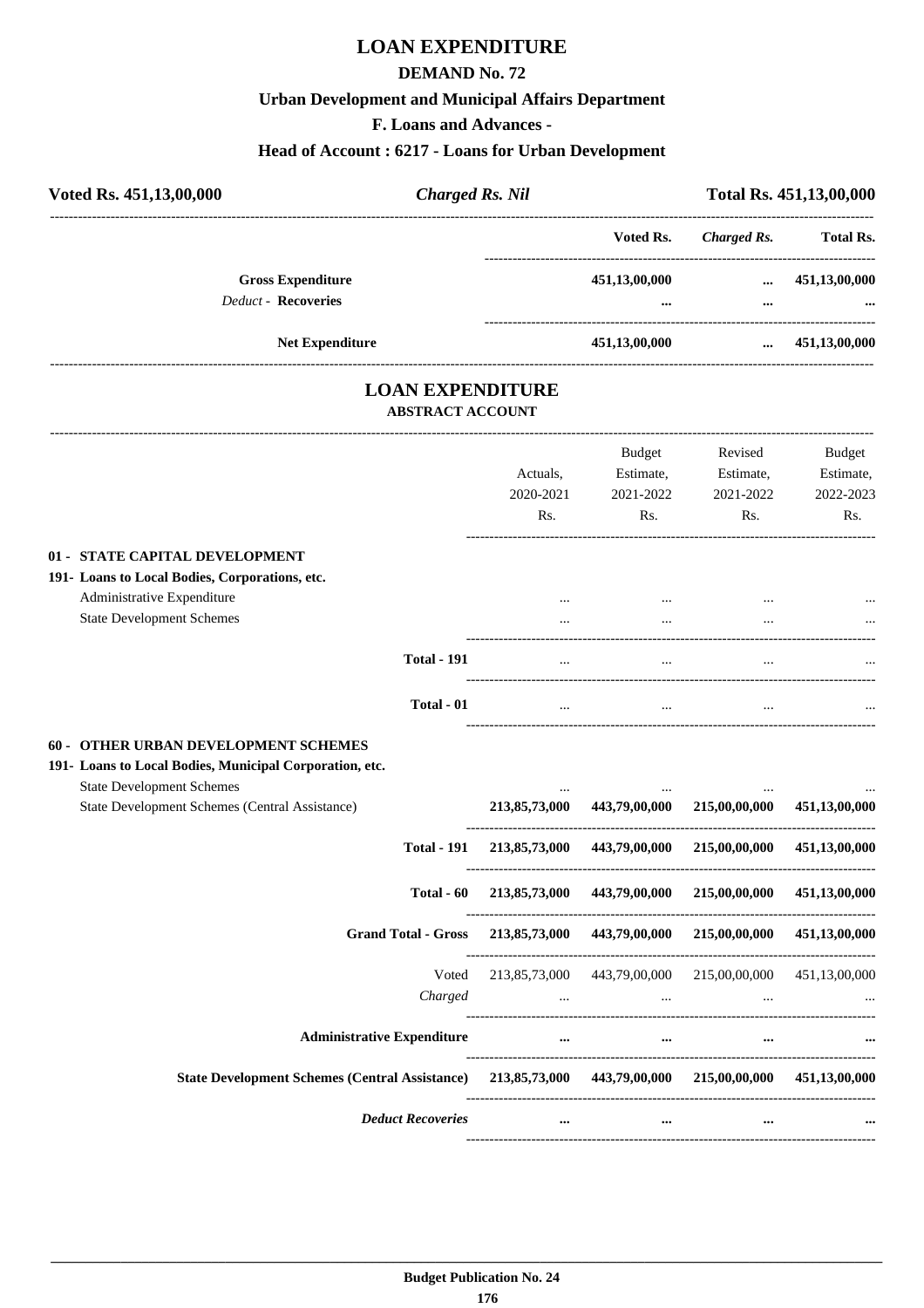## **LOAN EXPENDITURE ABSTRACT ACCOUNT**

|                          | Actuals.<br>2020-2021<br>Rs. | <b>Budget</b><br>Estimate,<br>2021-2022<br>Rs. | Revised<br>Estimate,<br>2021-2022<br>Rs. | <b>Budget</b><br>Estimate,<br>2022-2023<br>Rs. |
|--------------------------|------------------------------|------------------------------------------------|------------------------------------------|------------------------------------------------|
| <b>Grand Total - Net</b> | 213,85,73,000                | 443,79,00,000                                  | 215,00,00,000                            | 451,13,00,000                                  |
| Voted<br>Charged         | 213,85,73,000<br>$\cdots$    | 443,79,00,000<br>$\cdots$                      | 215,00,00,000<br>$\cdots$                | 451,13,00,000<br>$\cdots$                      |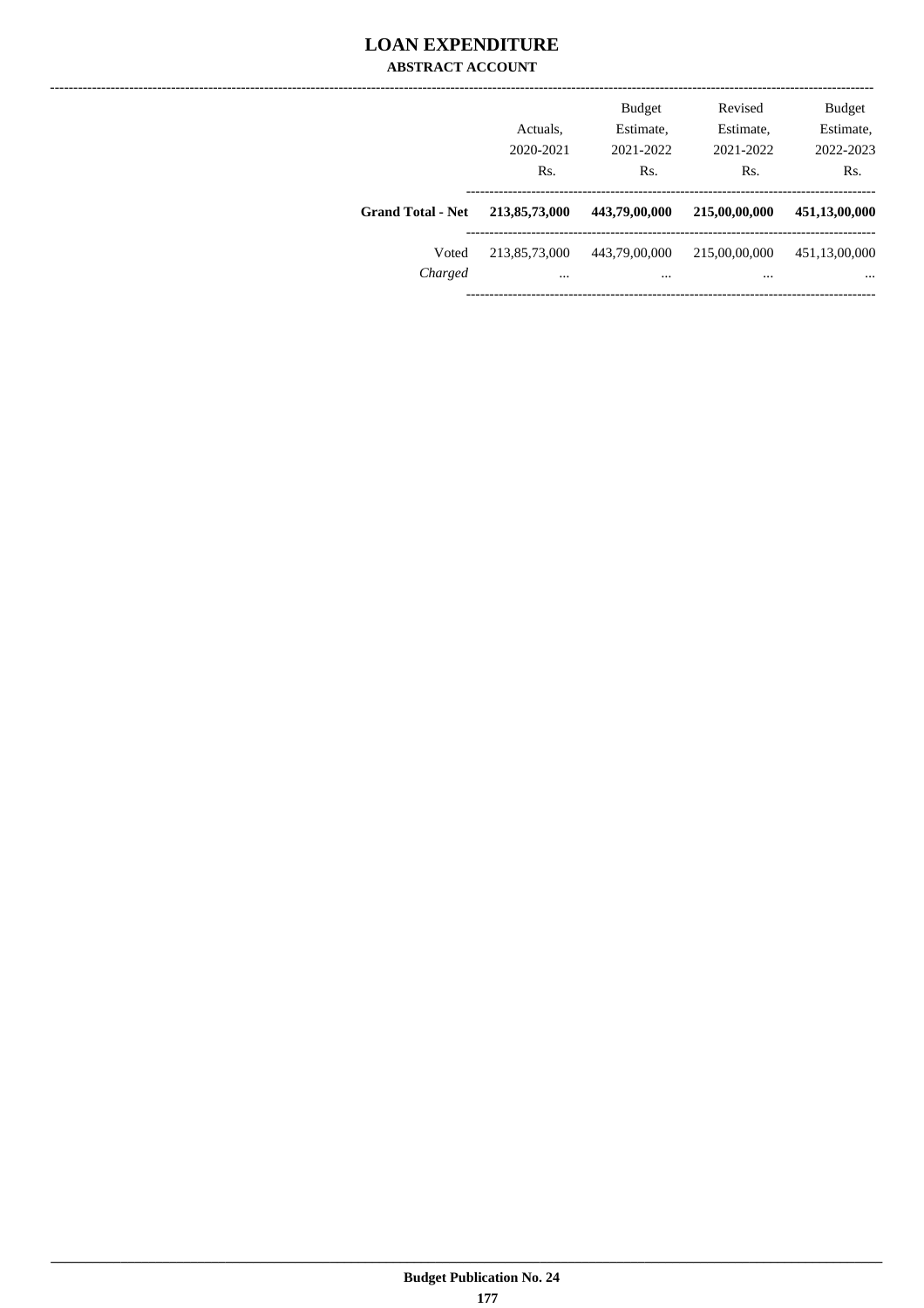|                                                                                                                                                                                                                                                                                                           | Actuals,<br>2020-2021<br>Rs. | <b>Budget</b><br>Estimate,<br>2021-2022<br>Rs. | Revised<br>Estimate,<br>2021-2022<br>Rs. | <b>Budget</b><br>Estimate,<br>2022-2023<br>Rs. |
|-----------------------------------------------------------------------------------------------------------------------------------------------------------------------------------------------------------------------------------------------------------------------------------------------------------|------------------------------|------------------------------------------------|------------------------------------------|------------------------------------------------|
| DETAILED ACCOUNT NO. 6217-01-191 - LOANS TO LOCAL BODIES, CORPORATIONS, ETC.                                                                                                                                                                                                                              |                              |                                                |                                          |                                                |
| 01 - STATE CAPITAL DEVELOPMENT                                                                                                                                                                                                                                                                            |                              |                                                |                                          |                                                |
| 191- Loans to Local Bodies, Corporations, etc.                                                                                                                                                                                                                                                            |                              |                                                |                                          |                                                |
| <b>Administrative Expenditure</b>                                                                                                                                                                                                                                                                         |                              |                                                |                                          |                                                |
| 021- Loans to Calcutta Corporation and Municipalities [UM]                                                                                                                                                                                                                                                |                              |                                                |                                          |                                                |
| 55- Loans and Advances                                                                                                                                                                                                                                                                                    |                              |                                                |                                          |                                                |
| 022- Loans to CMDA [UM]                                                                                                                                                                                                                                                                                   |                              |                                                |                                          |                                                |
| 55- Loans and Advances                                                                                                                                                                                                                                                                                    |                              |                                                |                                          |                                                |
| Total - 6217-01-191                                                                                                                                                                                                                                                                                       |                              |                                                |                                          |                                                |
| Voted                                                                                                                                                                                                                                                                                                     | $\cdots$                     | $\cdots$                                       | $\cdots$                                 |                                                |
| Charged                                                                                                                                                                                                                                                                                                   | $\ddotsc$                    | $\ddotsc$                                      | $\cdots$                                 |                                                |
| DETAILED ACCOUNT NO. 6217-60-191 - LOANS TO LOCAL BODIES, MUNICIPAL CORPORATION, ETC.                                                                                                                                                                                                                     |                              |                                                |                                          |                                                |
| 60 - OTHER URBAN DEVELOPMENT SCHEMES<br>191- Loans to Local Bodies, Municipal Corporation, etc.<br><b>State Development Schemes (Central Assistance)</b><br>017- Loans to Kolkata Municipal Corporation for Kolkata<br>Environmental Improvement Investment Program (KEIIP)<br>$(ADB)$ [EAP] $(EAP)$ [UM] |                              |                                                |                                          |                                                |
| 55- Loans and Advances                                                                                                                                                                                                                                                                                    | 213,85,73,000                | 443,79,00,000                                  | 215,00,00,000                            | 451,13,00,000                                  |
| <b>Total - State Development Schemes (Central Assistance)</b>                                                                                                                                                                                                                                             | 213,85,73,000                | 443,79,00,000                                  | 215,00,00,000                            | 451,13,00,000                                  |
| Total - 6217-60-191                                                                                                                                                                                                                                                                                       | 213,85,73,000                | 443,79,00,000                                  | 215,00,00,000                            | 451,13,00,000                                  |
| Voted<br>Charged                                                                                                                                                                                                                                                                                          | 213,85,73,000<br>$\cdots$    | 443,79,00,000<br>$\cdots$                      | 215,00,00,000                            | 451,13,00,000                                  |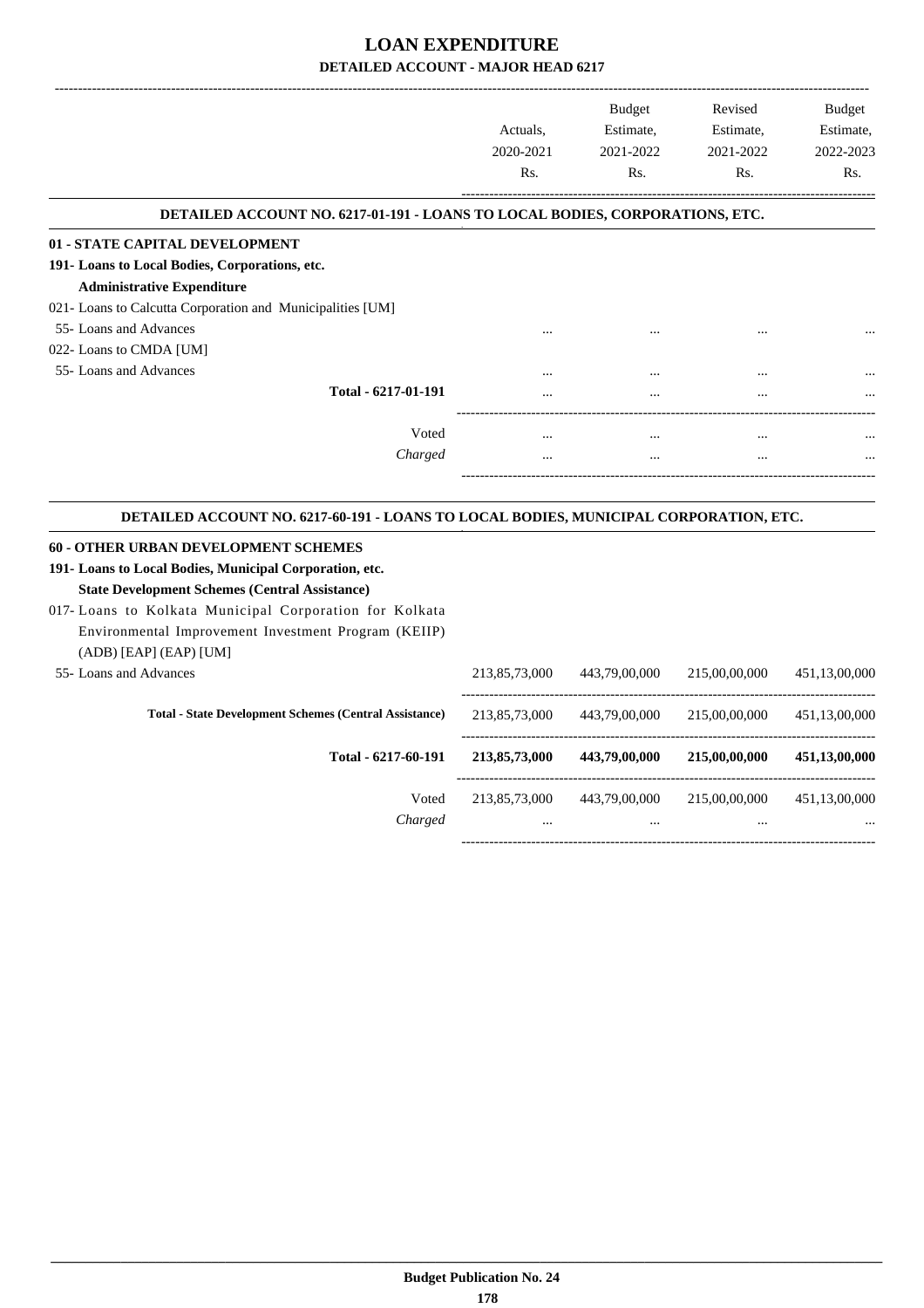# **LOAN EXPENDITURE**

#### **DEMAND No. 72**

#### **Urban Development and Municipal Affairs Department**

F. Loans and Advances -

#### Head of Account: 6551 - Loans for Hill Areas

| <b>Voted Rs. Nil</b>     | <b>Charged Rs. Nil</b> |                         |             | <b>Total Rs. Nil</b> |
|--------------------------|------------------------|-------------------------|-------------|----------------------|
|                          |                        | Voted Rs.               | Charged Rs. | <b>Total Rs.</b>     |
| <b>Gross Expenditure</b> |                        | $\bullet\bullet\bullet$ | $\cdots$    | $\cdots$             |
| Deduct - Recoveries      |                        | $\bullet\bullet\bullet$ | $\cdots$    | $\cdots$             |
| <b>Net Expenditure</b>   |                        | $\bullet\bullet\bullet$ | $\cdots$    | $\cdots$             |

#### **LOAN EXPENDITURE ABSTRACT ACCOUNT**

|                                                                                                                                  | Actuals,<br>2020-2021<br>Rs. | Budget<br>Estimate,<br>2021-2022<br>Rs. | Revised<br>Estimate,<br>2021-2022<br>Rs. | <b>Budget</b><br>Estimate,<br>2022-2023<br>Rs. |
|----------------------------------------------------------------------------------------------------------------------------------|------------------------------|-----------------------------------------|------------------------------------------|------------------------------------------------|
| <b>60 - OTHER HILL AREAS</b><br>101- Development of Hill Areas<br>Administrative Expenditure<br><b>State Development Schemes</b> | $\cdots$<br>$\cdots$         | $\cdots$<br>$\cdots$                    | $\cdots$<br>$\cdots$                     | $\ddotsc$                                      |
| <b>Total - 101</b>                                                                                                               | $\cdots$                     | $\cdots$                                | $\cdots$                                 | $\cdots$                                       |
| <b>Grand Total - Gross</b>                                                                                                       | $\cdots$                     | $\cdots$                                | $\cdots$                                 | $\cdots$                                       |
| Voted<br>Charged                                                                                                                 | $\cdots$<br>$\cdots$         | $\cdots$<br>$\cdots$                    | $\cdots$<br>$\cdots$                     | $\cdots$<br>$\cdots$                           |
| <b>Administrative Expenditure</b>                                                                                                | $\cdots$                     | $\cdots$                                | $\cdots$                                 | $\cdots$                                       |
| <b>Deduct Recoveries</b>                                                                                                         | $\cdots$                     | $\cdots$                                | $\cdots$                                 | $\cdots$                                       |
| <b>Grand Total - Net</b>                                                                                                         | $\cdots$                     | $\cdots$                                |                                          |                                                |
| Voted<br>Charged                                                                                                                 | $\cdots$<br>$\cdots$         | $\cdots$<br>$\cdots$                    | $\cdots$<br>$\cdots$                     | $\ddotsc$<br>$\cdots$                          |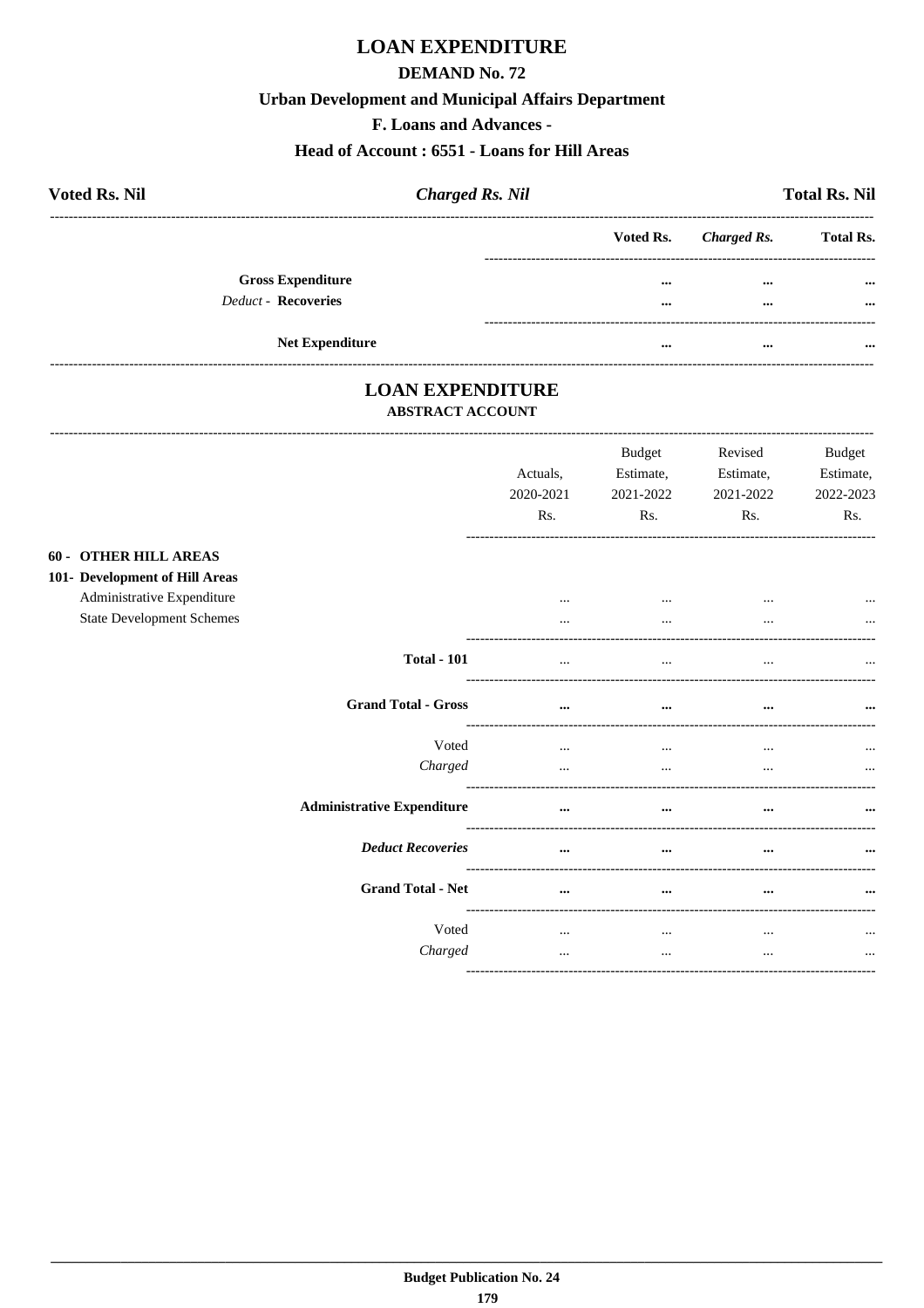|                                                                     | Actuals.  | <b>Budget</b><br>Estimate, | Revised<br>Estimate, | <b>Budget</b><br>Estimate, |
|---------------------------------------------------------------------|-----------|----------------------------|----------------------|----------------------------|
|                                                                     | 2020-2021 | 2021-2022                  | 2021-2022            | 2022-2023                  |
|                                                                     | Rs.       | R <sub>s</sub> .           | Rs.                  | Rs.                        |
| <b>DETAILED ACCOUNT NO. 6551-60-101 - DEVELOPMENT OF HILL AREAS</b> |           |                            |                      |                            |
| <b>60 - OTHER HILL AREAS</b>                                        |           |                            |                      |                            |
| 101- Development of Hill Areas                                      |           |                            |                      |                            |
| <b>Administrative Expenditure</b>                                   |           |                            |                      |                            |
| 005- Loans to Jaigaon Development Authority [UM]                    |           |                            |                      |                            |
| 55- Loans and Advances                                              | $\cdots$  | $\cdots$                   | $\cdots$             | $\cdots$                   |
| Total - 6551-60-101                                                 | $\cdots$  | $\cdots$                   | $\cdots$             | $\cdots$                   |
| Voted                                                               | $\cdots$  | $\cdots$                   | $\cdots$             | $\cdots$                   |
| Charged                                                             | $\cdots$  | $\cdots$                   | $\cdots$             | $\cdots$                   |

-----------------------------------------------------------------------------------------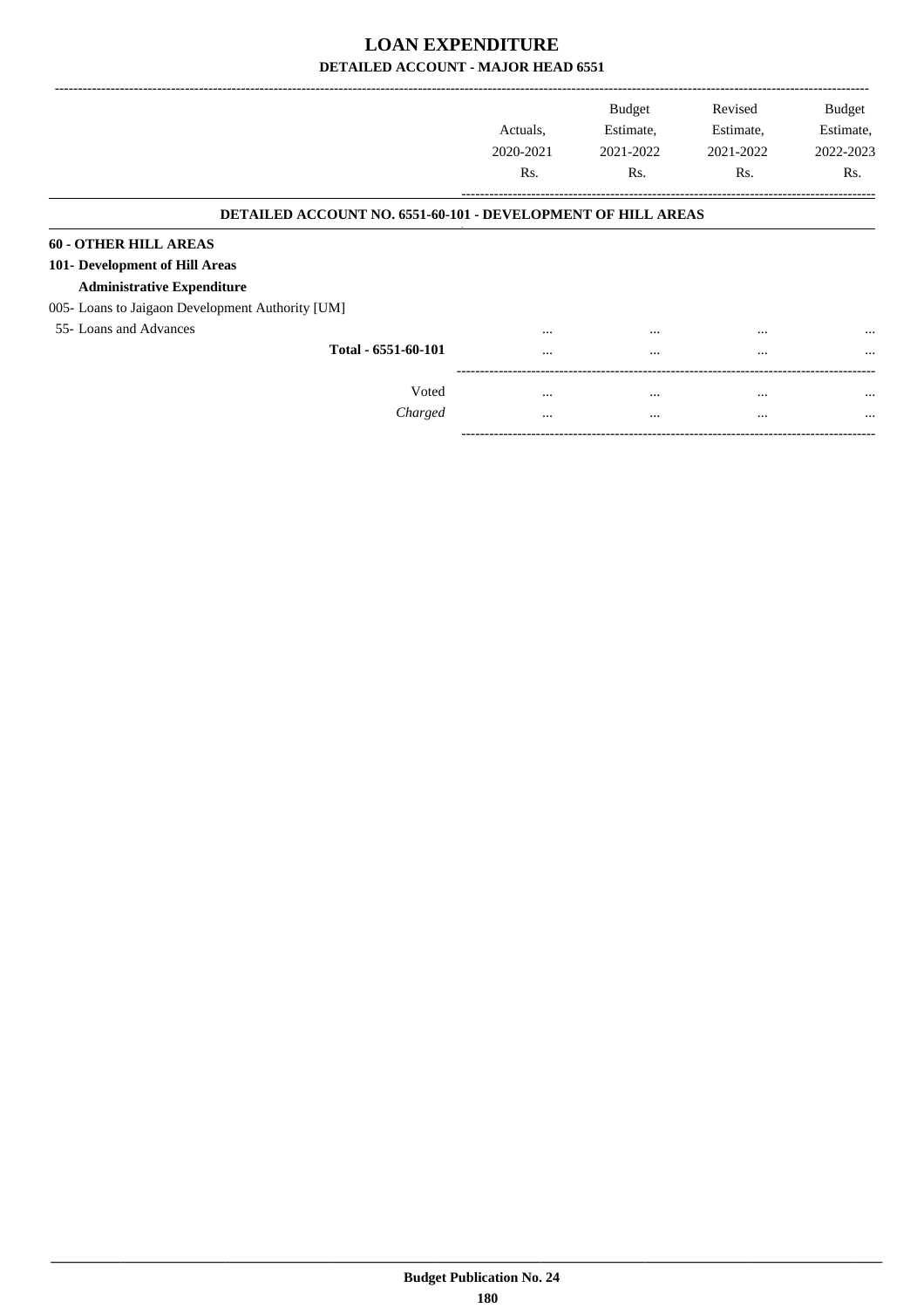# **REVENUE EXPENDITURE**

#### **DEMAND No. 73**

### **Disaster Management and Civil Defence Department**

A. General Services - (a) Organs of State

### **Head of Account: 2013 - Council of Ministers**

| Voted Rs. 7,35,000         | <b>Charged Rs. Nil</b> |           | <b>Total Rs. 7,35,000</b> |                  |  |
|----------------------------|------------------------|-----------|---------------------------|------------------|--|
|                            |                        | Voted Rs. | Charged Rs.               | <b>Total Rs.</b> |  |
| <b>Gross Expenditure</b>   |                        | 7,35,000  | $\cdots$                  | 7,35,000         |  |
| <b>Deduct - Recoveries</b> |                        | $-2.000$  | $\cdots$                  | $-2.000$         |  |
| <b>Net Expenditure</b>     |                        | 7,33,000  | $\cdots$                  | 7,33,000         |  |

#### REVENUE EXPENDITURE **ABSTRACT ACCOUNT**

|                                       |                                                                                                                                                                                                                                      | Budget                                                                                                           | Revised                                              | <b>Budget</b>     |
|---------------------------------------|--------------------------------------------------------------------------------------------------------------------------------------------------------------------------------------------------------------------------------------|------------------------------------------------------------------------------------------------------------------|------------------------------------------------------|-------------------|
|                                       | Actuals,                                                                                                                                                                                                                             | Estimate,                                                                                                        | Estimate,                                            | Estimate,         |
|                                       | 2020-2021                                                                                                                                                                                                                            | 2021-2022                                                                                                        | 2021-2022                                            | 2022-2023         |
|                                       | Rs.                                                                                                                                                                                                                                  | Rs.                                                                                                              | Rs.                                                  | Rs.               |
| 105- Discretionary Grant by Ministers |                                                                                                                                                                                                                                      |                                                                                                                  |                                                      |                   |
| Administrative Expenditure            | and the state of the                                                                                                                                                                                                                 |                                                                                                                  | 7,14,000 7,14,000 7,35,000                           |                   |
| <b>Total - 105</b>                    | and the state of the state                                                                                                                                                                                                           |                                                                                                                  | 7,14,000 7,14,000                                    | 7,35,000          |
| <b>Grand Total - Gross</b>            |                                                                                                                                                                                                                                      | $\ldots$ 7,14,000 7,14,000 7,35,000                                                                              |                                                      |                   |
| Voted                                 |                                                                                                                                                                                                                                      | $7,14,000$ $7,14,000$ $7,35,000$                                                                                 |                                                      |                   |
| Charged                               |                                                                                                                                                                                                                                      | and the control of the control of the control of the control of the control of the control of the control of the |                                                      |                   |
| <b>Administrative Expenditure</b>     |                                                                                                                                                                                                                                      | $\ldots$ 7,14,000 7,14,000                                                                                       |                                                      | 7,35,000          |
| <b>Deduct Recoveries</b>              |                                                                                                                                                                                                                                      | $\ldots$ $-1,000$                                                                                                |                                                      | $-2,000$ $-2,000$ |
| <b>Grand Total - Net</b>              | <u>and the company of the company of the company of the company of the company of the company of the company of the company of the company of the company of the company of the company of the company of the company of the com</u> |                                                                                                                  | $7,13,000$ $7,12,000$                                | 7,33,000          |
| Voted                                 |                                                                                                                                                                                                                                      | $\ldots$ 7,13,000 7,12,000                                                                                       |                                                      | 7,33,000          |
| Charged                               | $\cdots$                                                                                                                                                                                                                             |                                                                                                                  | <b>The Committee Committee Committee</b><br>$\cdots$ |                   |
|                                       |                                                                                                                                                                                                                                      |                                                                                                                  |                                                      |                   |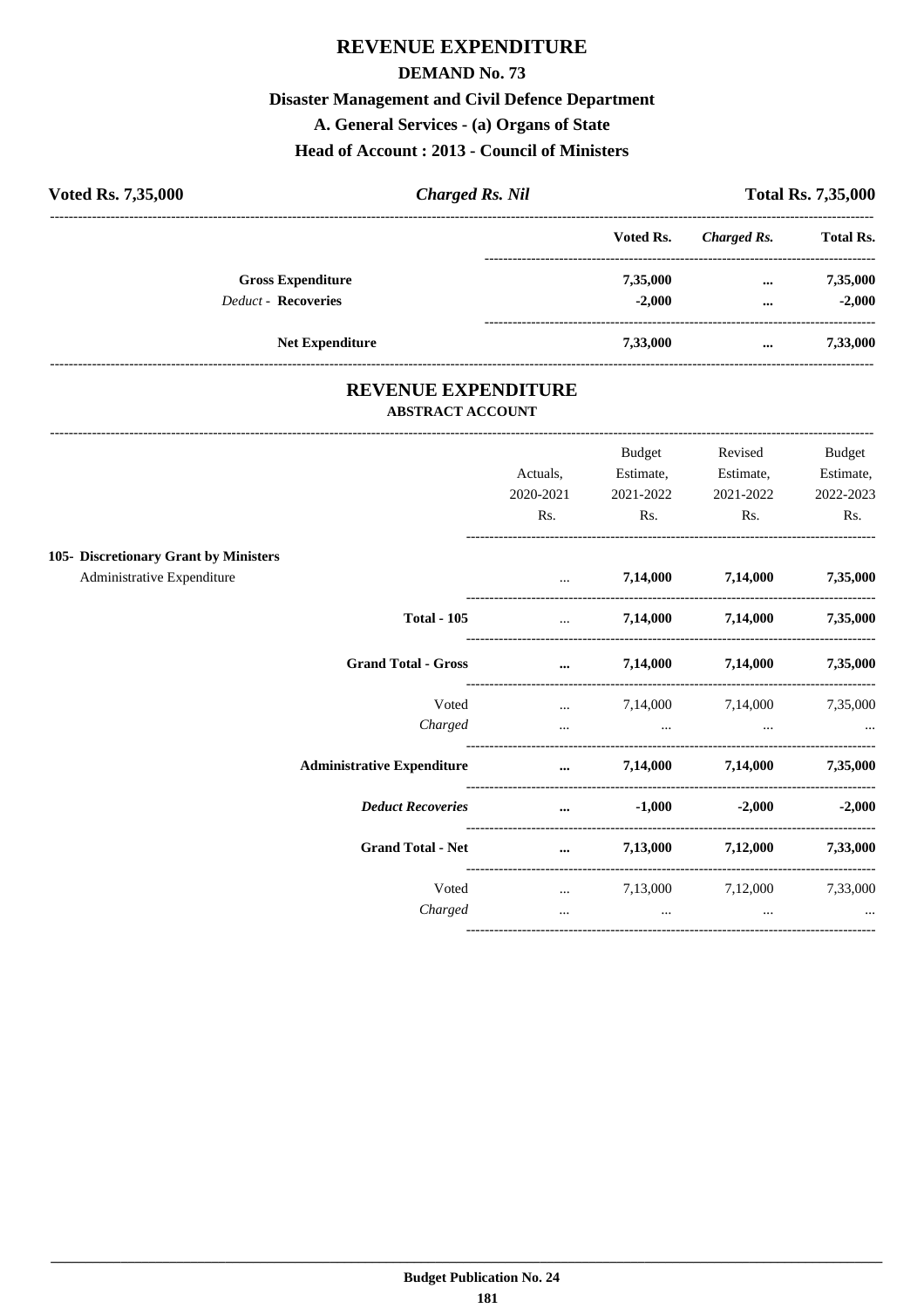|                                                                                                                                       |           | <b>Budget</b>                                   | Revised           | Budget    |
|---------------------------------------------------------------------------------------------------------------------------------------|-----------|-------------------------------------------------|-------------------|-----------|
|                                                                                                                                       | Actuals,  | Estimate,                                       | Estimate,         | Estimate, |
|                                                                                                                                       | 2020-2021 | 2021-2022                                       | 2021-2022         | 2022-2023 |
|                                                                                                                                       | Rs.       | Rs.                                             | Rs.               | Rs.       |
| DETAILED ACCOUNT NO. 2013-00-105 - DISCRETIONARY GRANT BY MINISTERS                                                                   |           |                                                 |                   |           |
| 105- Discretionary Grant by Ministers                                                                                                 |           |                                                 |                   |           |
| <b>Administrative Expenditure</b>                                                                                                     |           |                                                 |                   |           |
| 005- Contribution by Minister-in-Charge of Disaster Management                                                                        |           |                                                 |                   |           |
| [DM]                                                                                                                                  |           |                                                 |                   |           |
| 50- Other Charges                                                                                                                     | $\ddotsc$ | 7,14,000                                        | 7,14,000          | 7,35,000  |
| <b>Total - Administrative Expenditure</b>                                                                                             | $\cdots$  | 7,14,000                                        | 7,14,000          | 7,35,000  |
| Total - 2013-00-105                                                                                                                   |           |                                                 | 7,14,000 7,14,000 | 7,35,000  |
| Voted                                                                                                                                 | $\cdots$  | 7,14,000                                        | 7,14,000          | 7,35,000  |
| Charged                                                                                                                               | $\cdots$  | $\ddots$                                        | $\cdots$          |           |
| <b>DETAILED ACCOUNT NO. 2013 - DEDUCT RECOVERIES IN REDUCTION OF EXPENDITURE</b>                                                      |           |                                                 |                   |           |
| 105- Discretionary Grant by Ministers                                                                                                 |           |                                                 |                   |           |
| Administrative Expenditure<br>005-Contribution by Minister-in-Charge of Disaster Management                                           |           |                                                 |                   |           |
| [DM]                                                                                                                                  |           |                                                 |                   |           |
| 70-Deduct Recoveries                                                                                                                  |           |                                                 |                   |           |
| 01-Others                                                                                                                             | $\cdots$  | $-1,000$                                        | $-1,000$          | $-1,000$  |
|                                                                                                                                       |           |                                                 |                   |           |
| Total - 105 - Deduct - Recoveries                                                                                                     | $\cdots$  | $-1,000$                                        | $-1,000$          | $-1,000$  |
| 911- Deduct Recoveries of Overpayments<br>Administrative Expenditure<br>005-Contribution by Minister-in-Charge of Disaster Management |           |                                                 |                   |           |
| [DM]<br>70-Deduct Recoveries                                                                                                          |           |                                                 |                   |           |
| 01-Others                                                                                                                             |           |                                                 | $-1,000$          | $-1,000$  |
|                                                                                                                                       | $\cdots$  | the contract of the contract of the contract of |                   |           |
| Total - 911 - Deduct - Recoveries                                                                                                     | $\cdots$  | $\cdots$                                        | $-1,000$          | $-1,000$  |
|                                                                                                                                       |           |                                                 |                   |           |
| Total - 2013 - Deduct - Recoveries                                                                                                    | $\cdots$  | $-1,000$                                        | $-2,000$          | $-2,000$  |
|                                                                                                                                       |           |                                                 |                   |           |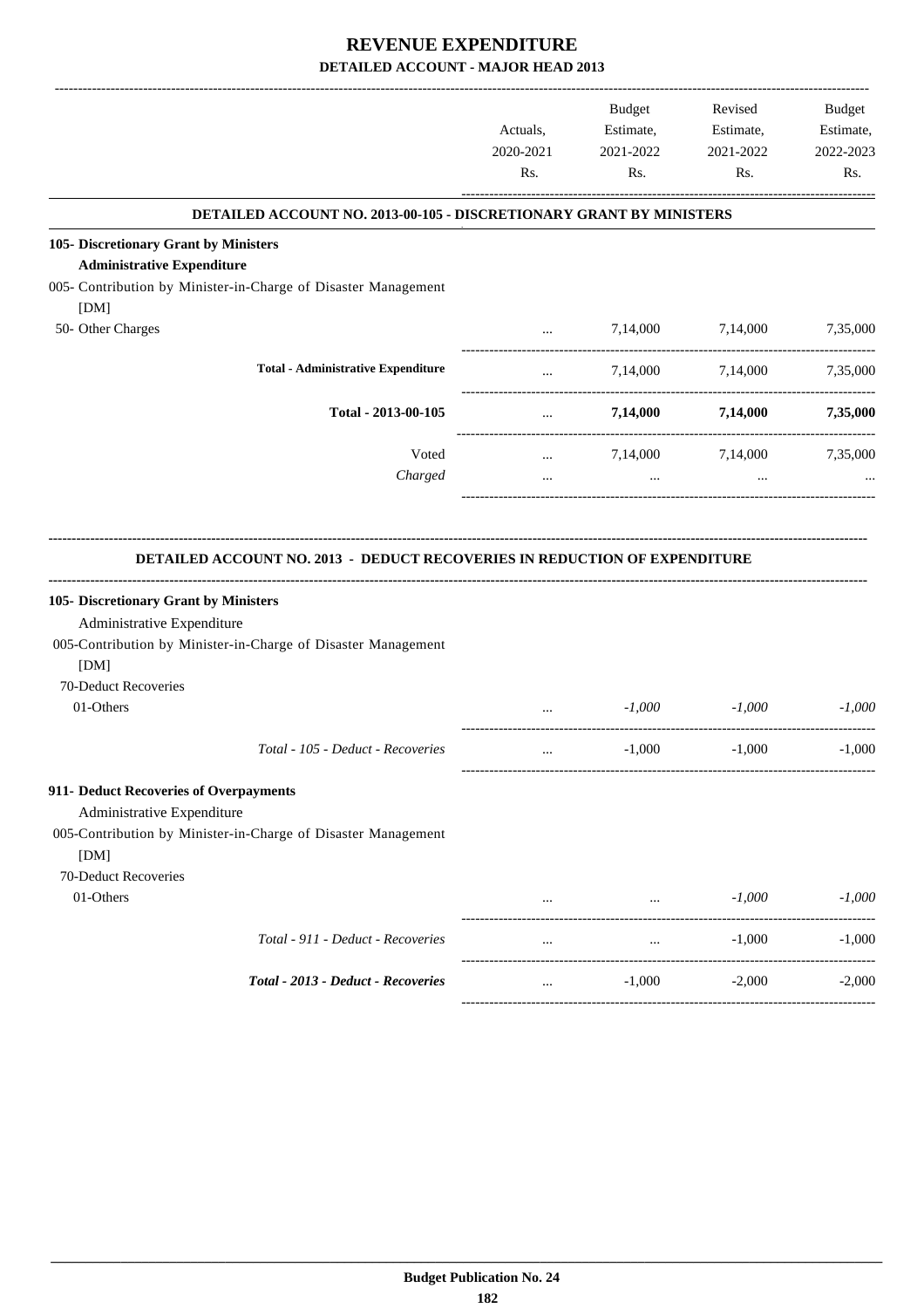# **REVENUE EXPENDITURE**

#### **DEMAND No. 73**

#### **Disaster Management and Civil Defence Department**

# A. General Services - (c) Interest payment and servicing of Debt

#### **Head of Account: 2049 - Interest Payments**

| <b>Voted Rs. Nil</b>     | <b>Charged Rs. Nil</b> |           |             | <b>Total Rs. Nil</b> |
|--------------------------|------------------------|-----------|-------------|----------------------|
|                          |                        | Voted Rs. | Charged Rs. | <b>Total Rs.</b>     |
| <b>Gross Expenditure</b> |                        | $\cdots$  | $\cdots$    | $\cdots$             |
| Deduct - Recoveries      |                        | $\cdots$  | $\cdots$    | $\cdots$             |
|                          | <b>Net Expenditure</b> |           | $\cdots$    | $\cdots$             |

#### REVENUE EXPENDITURE **ABSTRACT ACCOUNT**

|                                                                                | Actuals,<br>2020-2021<br>Rs. | <b>Budget</b><br>Estimate,<br>2021-2022<br>Rs. | Revised<br>Estimate,<br>2021-2022<br>Rs. | <b>Budget</b><br>Estimate,<br>2022-2023<br>Rs. |
|--------------------------------------------------------------------------------|------------------------------|------------------------------------------------|------------------------------------------|------------------------------------------------|
| <b>05 - INTEREST ON RESERVE FUNDS</b>                                          |                              |                                                |                                          |                                                |
| 105- Interest on General and Other Reserve Funds<br>Administrative Expenditure | $\cdots$                     | $\cdots$                                       | $\cdots$                                 |                                                |
| <b>Total - 105</b>                                                             | $\cdots$                     | $\cdots$                                       | $\cdots$                                 |                                                |
| <b>Grand Total - Gross</b>                                                     | $\cdots$                     | $\cdots$                                       | $\cdots$                                 | $\cdots$                                       |
| Voted                                                                          | $\cdots$                     | $\cdots$                                       | $\cdots$                                 | $\cdots$                                       |
| Charged                                                                        | $\cdots$                     | $\cdots$                                       | $\cdots$                                 | $\cdots$                                       |
| <b>Administrative Expenditure</b>                                              | $\ddotsc$                    | $\cdots$                                       | $\cdots$                                 |                                                |
| <b>Deduct Recoveries</b>                                                       | $\ddotsc$                    | $\ddotsc$                                      |                                          | $\cdots$                                       |
| <b>Grand Total - Net</b>                                                       |                              | $\ddotsc$                                      | $\ddotsc$<br>--------------------------- | $\cdots$                                       |
| Voted                                                                          | $\cdots$                     | $\cdots$                                       | $\cdots$                                 | $\cdots$                                       |
| Charged                                                                        | $\cdots$                     | $\cdots$                                       | $\cdots$                                 | $\cdots$                                       |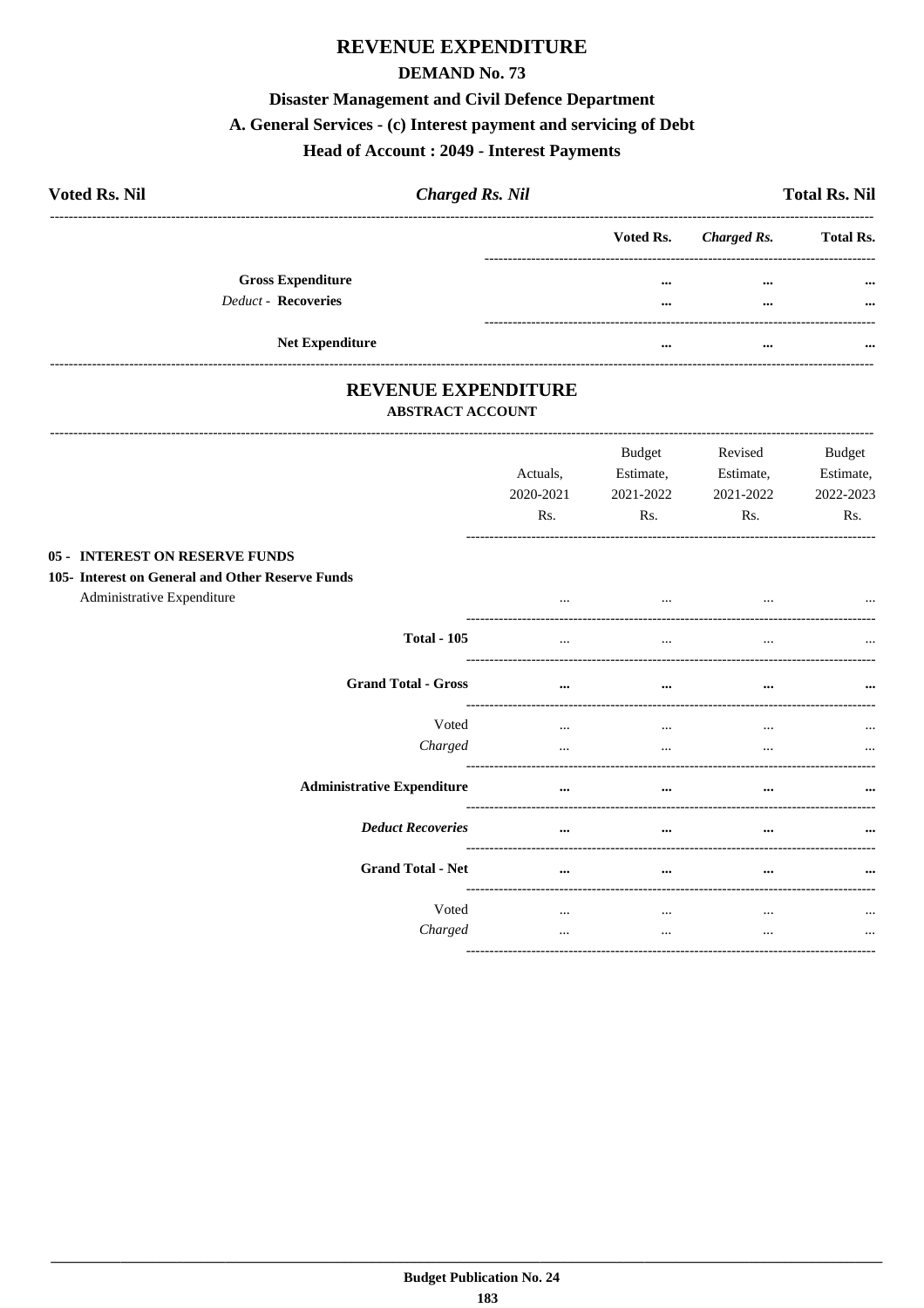|                                                    |                                                                                       | Actuals.<br>2020-2021 | <b>Budget</b><br>Estimate,<br>2021-2022 | Revised<br>Estimate,<br>2021-2022 | <b>Budget</b><br>Estimate,<br>2022-2023 |
|----------------------------------------------------|---------------------------------------------------------------------------------------|-----------------------|-----------------------------------------|-----------------------------------|-----------------------------------------|
|                                                    |                                                                                       | R <sub>s</sub> .      | R <sub>s</sub> .                        | Rs.                               | Rs.                                     |
|                                                    | <b>DETAILED ACCOUNT NO. 2049-05-105 - INTEREST ON GENERAL AND OTHER RESERVE FUNDS</b> |                       |                                         |                                   |                                         |
| 05 - INTEREST ON RESERVE FUNDS                     |                                                                                       |                       |                                         |                                   |                                         |
| 105- Interest on General and Other Reserve Funds   |                                                                                       |                       |                                         |                                   |                                         |
| <b>Administrative Expenditure</b>                  |                                                                                       |                       |                                         |                                   |                                         |
| 002- Interest on State Disaster Response Fund [DM] |                                                                                       |                       |                                         |                                   |                                         |
| 45- Interest/Dividend                              | Charged                                                                               | $\cdots$              | $\cdots$                                | $\cdots$                          | $\cdots$                                |
|                                                    | Total - 2049-05-105                                                                   | $\cdots$              | $\cdots$                                | $\cdots$                          | $\cdots$                                |
|                                                    | Voted                                                                                 | $\cdots$              | $\cdots$                                | $\cdots$                          | $\cdots$                                |
|                                                    | Charged                                                                               | $\cdots$              | $\cdots$                                | $\cdots$                          | $\cdots$                                |

-----------------------------------------------------------------------------------------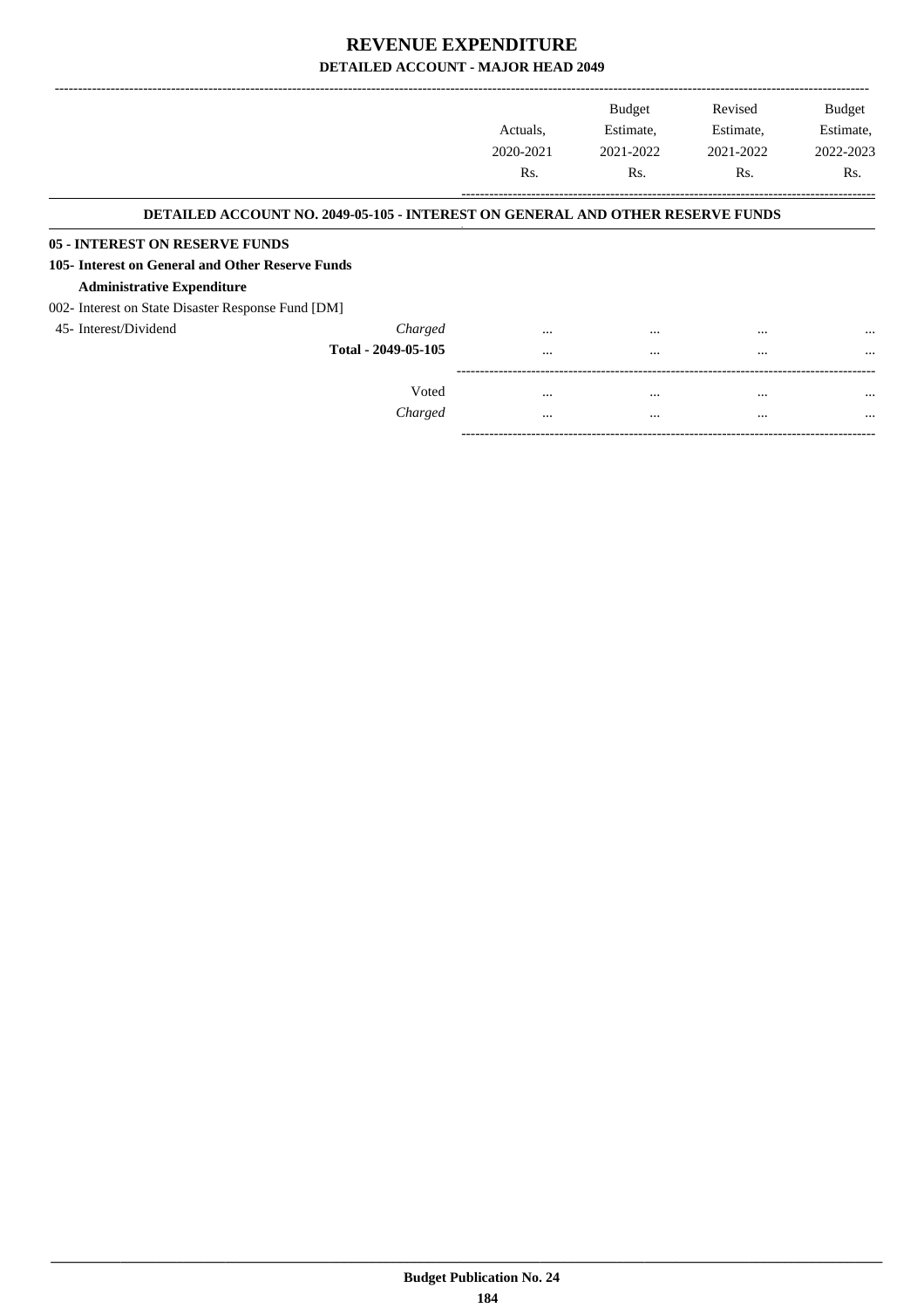# **REVENUE EXPENDITURE**

#### **DEMAND No. 73**

# **Disaster Management and Civil Defence Department**

**A. General Services - (d) Administrative Services**

#### **Head of Account : 2052 - Secretariat--General Services**

| Voted Rs. 3,79,32,000      | <b>Charged Rs. Nil</b> |             |             | Total Rs. 3,79,32,000 |
|----------------------------|------------------------|-------------|-------------|-----------------------|
|                            |                        | Voted Rs.   | Charged Rs. | <b>Total Rs.</b>      |
| <b>Gross Expenditure</b>   |                        | 3,79,32,000 | $\cdots$    | 3,79,32,000           |
| <b>Deduct - Recoveries</b> |                        | $-2.000$    | $\cdots$    | $-2.000$              |
| <b>Net Expenditure</b>     |                        | 3,79,30,000 | $\cdots$    | 3,79,30,000           |

#### **REVENUE EXPENDITURE ABSTRACT ACCOUNT**

---------------------------------------------------------------------------------------------------------------------------------------------------------------------------------

|                                                                                    |                                                                            | Actuals,<br>2020-2021                                                                                               | <b>Budget</b><br>Estimate,<br>2021-2022 | Revised<br>Estimate,<br>2021-2022               | <b>Budget</b><br>Estimate,<br>2022-2023 |
|------------------------------------------------------------------------------------|----------------------------------------------------------------------------|---------------------------------------------------------------------------------------------------------------------|-----------------------------------------|-------------------------------------------------|-----------------------------------------|
|                                                                                    |                                                                            | Rs.                                                                                                                 | Rs.                                     | Rs.                                             | Rs.                                     |
| 090- Secretariat<br>Administrative Expenditure<br><b>State Development Schemes</b> |                                                                            | 3,39,63,698                                                                                                         |                                         | 3,69,18,000 3,63,54,000                         | 3,79,32,000                             |
|                                                                                    | <b>Total - 090</b>                                                         | 3,39,63,698                                                                                                         |                                         | 3,69,18,000 3,63,54,000 3,79,32,000             |                                         |
|                                                                                    | <b>Grand Total - Gross</b>                                                 | 3,39,63,698 3,69,18,000 3,63,54,000 3,79,32,000                                                                     |                                         |                                                 |                                         |
|                                                                                    | Charged                                                                    | Voted 3,39,63,698 3,69,18,000 3,63,54,000 3,79,32,000                                                               | $\cdots$                                |                                                 |                                         |
|                                                                                    | Administrative Expenditure 3,39,63,698 3,69,18,000 3,63,54,000 3,79,32,000 |                                                                                                                     |                                         |                                                 |                                         |
|                                                                                    | <b>Deduct Recoveries</b>                                                   | and the contract of the contract of the contract of the contract of the contract of the contract of the contract of |                                         | $-2,000$<br>$\cdots$ . The contract of $\cdots$ | $-2,000$                                |
|                                                                                    | Grand Total - Net 3,39,63,698 3,69,18,000 3,63,52,000 3,79,30,000          |                                                                                                                     |                                         |                                                 |                                         |
|                                                                                    | Voted<br>Charged                                                           |                                                                                                                     | $\cdots$                                | 3,39,63,698 3,69,18,000 3,63,52,000 3,79,30,000 |                                         |
|                                                                                    |                                                                            |                                                                                                                     |                                         |                                                 |                                         |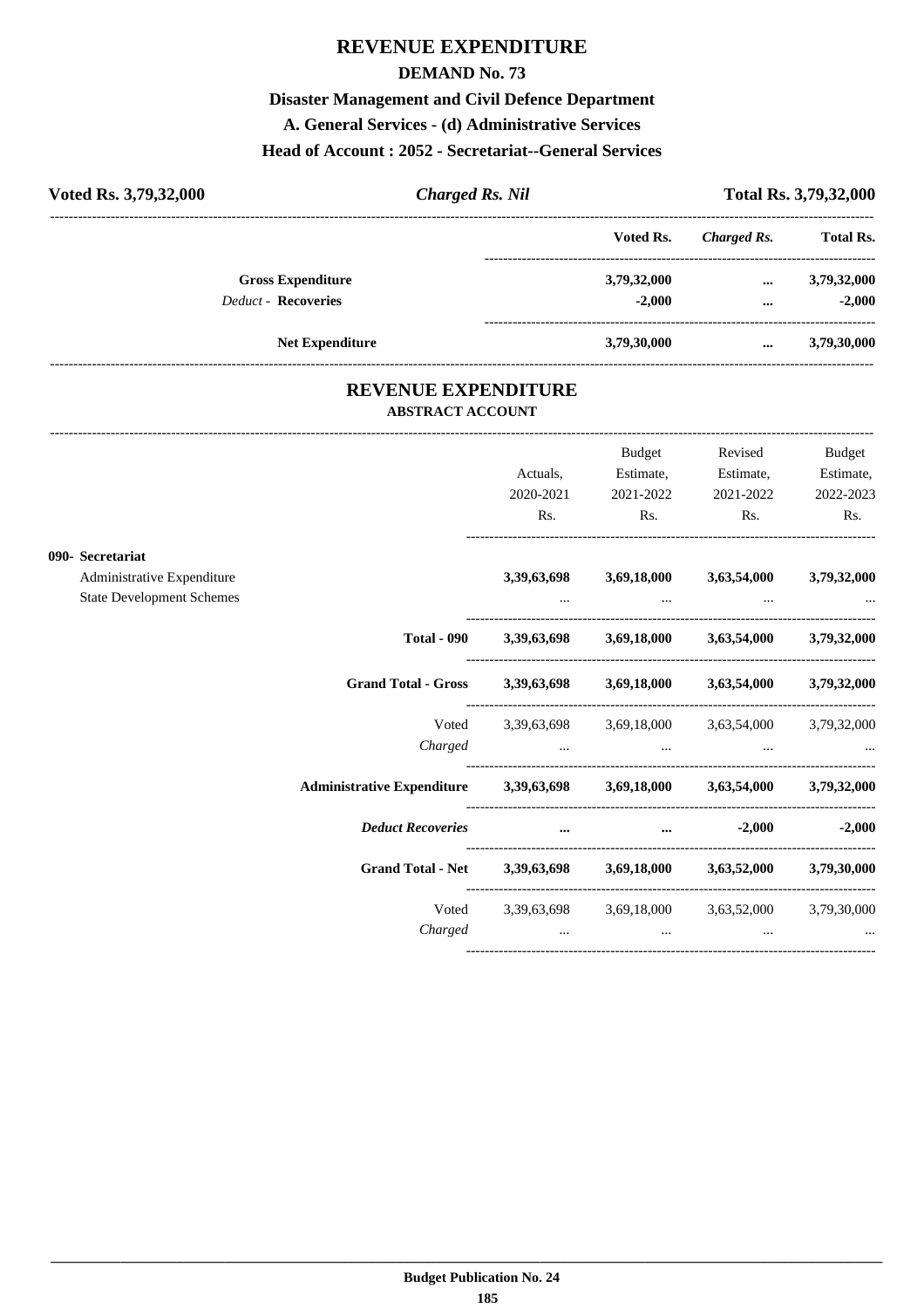|                                                  | Actuals,<br>2020-2021<br>Rs. | Budget<br>Estimate,<br>2021-2022<br>Rs. | Revised<br>Estimate,<br>2021-2022<br>Rs. | <b>Budget</b><br>Estimate,<br>2022-2023<br>Rs. |
|--------------------------------------------------|------------------------------|-----------------------------------------|------------------------------------------|------------------------------------------------|
| DETAILED ACCOUNT NO. 2052-00-090 - SECRETARIAT   |                              |                                         |                                          |                                                |
| 090- Secretariat                                 |                              |                                         |                                          |                                                |
| <b>Administrative Expenditure</b>                |                              |                                         |                                          |                                                |
| 030- Civil Defence Department. [DM]              |                              |                                         |                                          |                                                |
| 01- Salaries                                     |                              |                                         |                                          |                                                |
| 01-Pay                                           | 2,68,21,280                  | 2,86,60,000                             | 2,73,58,000                              | 2,81,79,000                                    |
| 14-Grade Pay                                     | $\cdots$                     | $\cdots$                                | $\cdots$                                 |                                                |
| 02-Dearness Allowance                            | 1,49,772                     | 8,60,000                                | 10,94,000                                | 16,91,000                                      |
| 03-House Rent Allowance                          | 26,22,918                    | 27,23,000                               | 25,99,000                                | 26,77,000                                      |
| 04-Ad hoc Bonus                                  | 53,400                       | 1,01,000                                | 60,000                                   | 62,000                                         |
| 07-Other Allowances                              | 55,035                       | 50,000                                  | 57,000                                   | 59,000                                         |
| 12-Medical Allowance                             | 20,500                       | 26,000                                  | 21,000                                   | 21,000                                         |
| Total - 2052-00-090-030-01                       |                              |                                         | 2,97,22,905 3,24,20,000 3,11,89,000      | 3,26,89,000                                    |
| 02- Wages                                        | 36,000                       | 35,000                                  | 5,61,000                                 | 5,78,000                                       |
| 07- Medical Reimbursements                       | $\cdots$                     | 1,02,000                                | 1,02,000                                 | 1,04,000                                       |
| 11- Travel Expenses                              | $\cdots$                     | 14,000                                  | 14,000                                   | 14,000                                         |
| 12- Medical Reimbursements under WBHS 2008       | 4,33,557                     | 5,39,000                                | 5,39,000                                 | 5,50,000                                       |
| 13- Office Expenses                              |                              |                                         |                                          |                                                |
| 01-Electricity                                   | $\cdots$                     | 33,000                                  | 33,000                                   | 34,000                                         |
| 02-Telephone                                     | 2,38,713                     | 2,20,000                                | 2,40,000                                 | 2,24,000                                       |
| 03-Maintenance / P.O.L. for Office Vehicles      | 17,31,265                    | 11,20,000                               | 14,53,000                                | 14,82,000                                      |
| 04-Other Office Expenses                         | 8,48,496                     | 14,11,000                               | 14.11.000                                | 14,39,000                                      |
| Total - 2052-00-090-030-13                       | 28, 18, 474                  | 27,84,000                               | 31,37,000                                | 31,79,000                                      |
| 21- Materials and Supplies/Stores and Equipment  |                              |                                         |                                          |                                                |
| 04-Others                                        |                              | 1,000                                   | 1,000                                    | 1,000                                          |
| 24- P.O.L.(Police,Ambulance etc.)                |                              | $\ldots$                                |                                          |                                                |
| 27- Minor Works/ Maintenance                     | 1,59,790                     | 2,20,000                                | 1,63,000                                 | 1,68,000                                       |
| 28- Payment of Professional and Special Services |                              |                                         |                                          |                                                |
| 02-Other charges                                 | 7,50,920                     | 6,48,000                                | 6,00,000                                 | 6,00,000                                       |
| 50- Other Charges                                | 5,600                        | 11,000                                  | 11,000                                   | 11,000                                         |
| 77- Computerisation                              | 36,452                       | 1,44,000                                | 37,000                                   | 38,000                                         |
| <b>Total - Administrative Expenditure</b>        | 3,39,63,698                  | 3,69,18,000                             | 3,63,54,000                              | 3,79,32,000                                    |
| Total - 2052-00-090                              | 3,39,63,698                  | 3,69,18,000                             | 3,63,54,000                              | 3,79,32,000                                    |
| Voted                                            | 3,39,63,698                  | 3,69,18,000                             | 3,63,54,000                              | 3,79,32,000                                    |
| Charged                                          |                              | $\cdots$                                |                                          |                                                |

#### **DETAILED ACCOUNT NO. 2052 - DEDUCT RECOVERIES IN REDUCTION OF EXPENDITURE**

**--------------------------------------------------------------------------------------------------------------------------------------------------------------------------------**

 **\_\_\_\_\_\_\_\_\_\_\_\_\_\_\_\_\_\_\_\_\_\_\_\_\_\_\_\_\_\_\_\_\_\_\_\_\_\_\_\_\_\_\_\_\_\_\_\_\_\_\_\_\_\_\_\_\_\_\_\_\_\_\_\_\_\_\_\_\_\_\_\_\_\_\_\_\_\_\_\_\_\_\_\_\_\_\_\_\_\_\_\_\_\_\_\_\_\_\_\_\_\_\_\_\_\_\_\_\_\_\_\_\_\_\_\_\_\_\_**

**--------------------------------------------------------------------------------------------------------------------------------------------------------------------------------**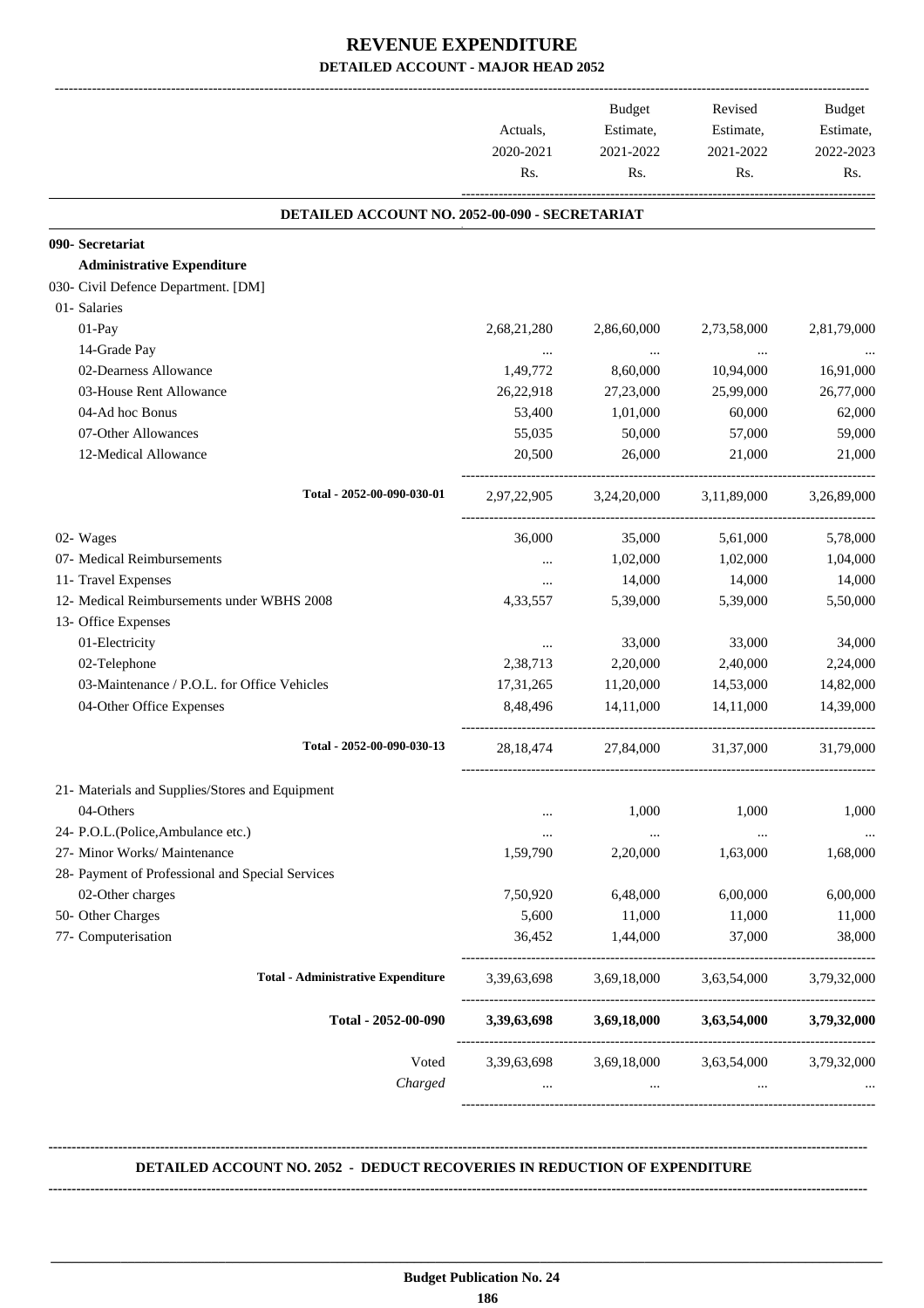|                                           | Actuals,<br>2020-2021<br>Rs. | <b>Budget</b><br>Estimate,<br>2021-2022<br>Rs. | Revised<br>Estimate,<br>2021-2022<br>Rs. | Budget<br>Estimate,<br>2022-2023<br>Rs. |
|-------------------------------------------|------------------------------|------------------------------------------------|------------------------------------------|-----------------------------------------|
| 090- Secretariat                          |                              |                                                |                                          |                                         |
| Administrative Expenditure                |                              |                                                |                                          |                                         |
| 030-Civil Defence Department. [DM]        |                              |                                                |                                          |                                         |
| 70-Deduct Recoveries                      |                              |                                                |                                          |                                         |
| 01-Others                                 |                              | $\cdots$                                       | $-1,000$                                 | $-1,000$                                |
| 02-W.B.H.S. 2008                          |                              | $\cdots$                                       | $\cdots$                                 |                                         |
| Total - 090 - Deduct - Recoveries         | $\cdots$                     | $\cdots$                                       | $-1,000$                                 | $-1.000$                                |
| 911- Deduct Recoveries of Overpayments    |                              |                                                |                                          |                                         |
| Administrative Expenditure                |                              |                                                |                                          |                                         |
| 030-Civil Defence Department. [DM]        |                              |                                                |                                          |                                         |
| 70-Deduct Recoveries                      |                              |                                                |                                          |                                         |
| 01-Others                                 |                              |                                                | $-1,000$                                 | $-1,000$                                |
| Total - 911 - Deduct - Recoveries         | $\cdots$                     | $\cdots$                                       | $-1,000$                                 | $-1,000$                                |
| <b>Total - 2052 - Deduct - Recoveries</b> | $\cdots$                     | $\cdots$                                       | $-2,000$                                 | $-2,000$                                |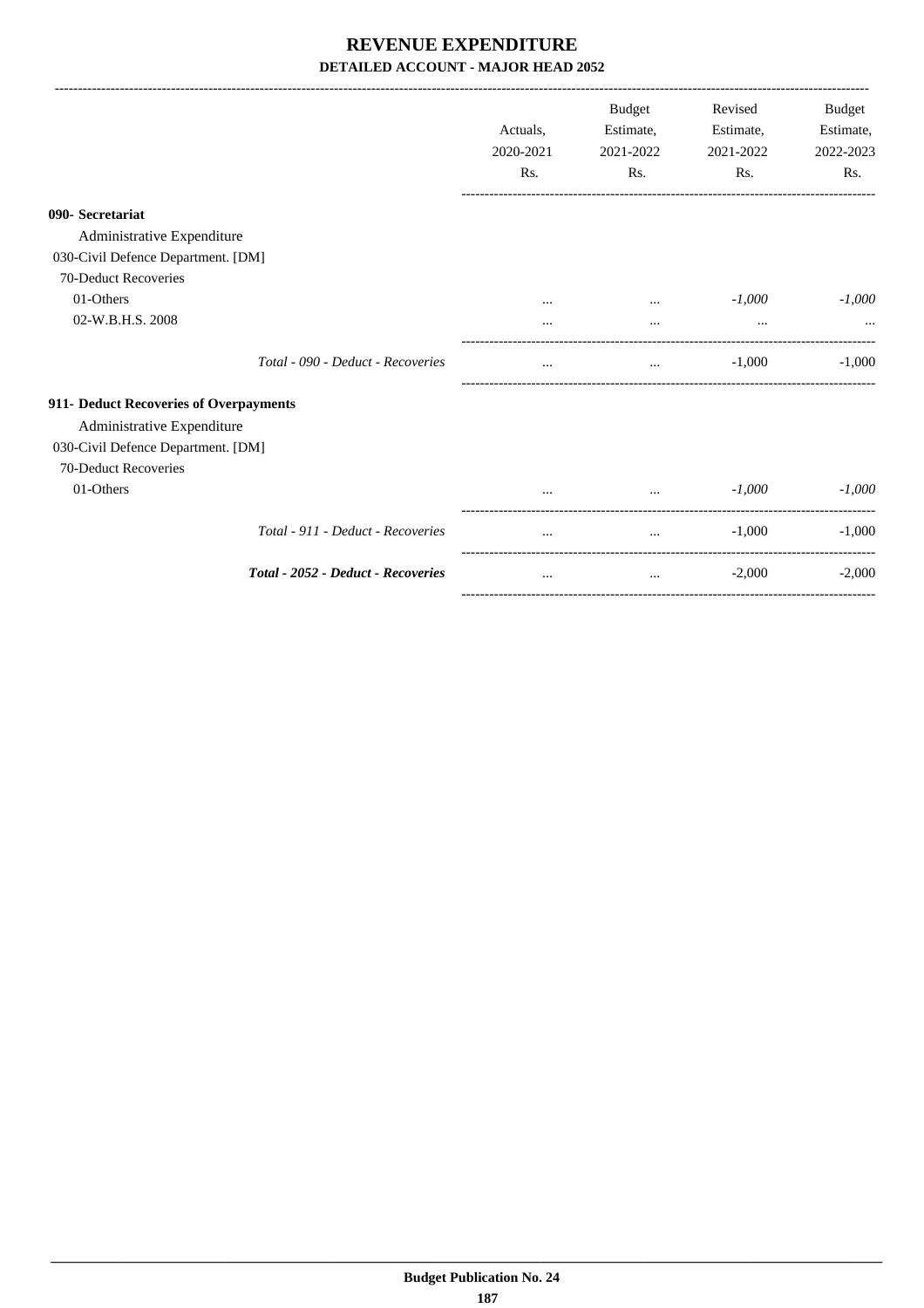# **REVENUE EXPENDITURE**

#### **DEMAND No. 73**

### **Disaster Management and Civil Defence Department**

**A. General Services - (d) Administrative Services**

**Head of Account : 2059 - Public Works**

| Voted Rs. 21,10,000        |                          | <b>Charged Rs. Nil</b> |           |             | <b>Total Rs. 21,10,000</b> |
|----------------------------|--------------------------|------------------------|-----------|-------------|----------------------------|
|                            |                          |                        | Voted Rs. | Charged Rs. | <b>Total Rs.</b>           |
|                            | <b>Gross Expenditure</b> |                        | 21,10,000 | $\cdots$    | 21,10,000                  |
| <b>Deduct - Recoveries</b> |                          |                        | $-1.000$  | $\cdots$    | $-1,000$                   |
|                            | <b>Net Expenditure</b>   |                        | 21,09,000 | $\cdots$    | 21,09,000                  |
|                            |                          |                        |           |             |                            |

#### **REVENUE EXPENDITURE ABSTRACT ACCOUNT**

|                                                                          |       | Actuals,<br>2020-2021<br>Rs. | Budget<br>Estimate,<br>2021-2022<br>Rs.                                    | Revised<br>Estimate,<br>2021-2022<br>Rs.        | <b>Budget</b><br>Estimate,<br>2022-2023<br>Rs.   |
|--------------------------------------------------------------------------|-------|------------------------------|----------------------------------------------------------------------------|-------------------------------------------------|--------------------------------------------------|
| 01 - OFFICE BUILDINGS<br>051- Construction<br>Administrative Expenditure |       |                              |                                                                            | 20,09,137 18,00,000 20,49,000 21,10,000         |                                                  |
| <b>Total - 051</b>                                                       |       |                              |                                                                            | 20,09,137 18,00,000 20,49,000                   | 21,10,000                                        |
| <b>Grand Total - Gross</b>                                               |       |                              |                                                                            | 20,09,137 18,00,000 20,49,000 21,10,000         |                                                  |
| Charged                                                                  | Voted |                              | the contract of the contract of the contract of the contract of the        | 20,09,137 18,00,000 20,49,000                   | 21,10,000<br><b>ALCOHOL:</b> The Contract of the |
| Administrative Expenditure 20,09,137 18,00,000 20,49,000 21,10,000       |       |                              |                                                                            |                                                 |                                                  |
| <b>Deduct Recoveries</b>                                                 |       | $\cdots$                     |                                                                            | $-1,000$<br>$\cdots$ . The contract of $\cdots$ | $-1,000$                                         |
| <b>Grand Total - Net</b>                                                 |       |                              |                                                                            | 20,09,137 18,00,000 20,48,000 21,09,000         |                                                  |
| Charged                                                                  | Voted |                              | 20,09,137 18,00,000<br>the contract of the contract of the contract of the | 20,48,000                                       | 21,09,000<br>and the state of the state          |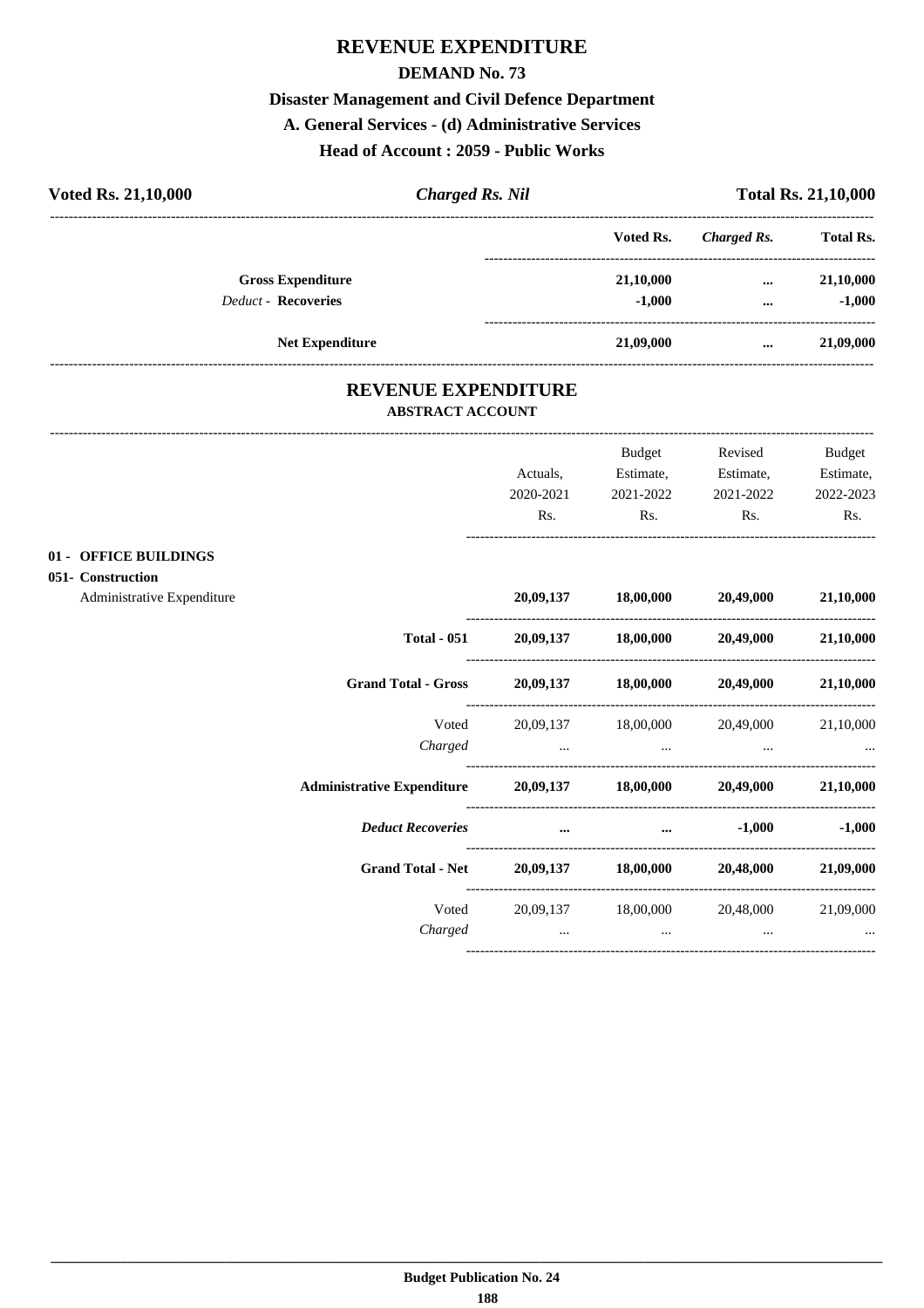|                                                                                  | Actuals,<br>2020-2021<br>Rs. | <b>Budget</b><br>Estimate,<br>2021-2022<br>Rs. | Revised<br>Estimate,<br>2021-2022<br>Rs. | Budget<br>Estimate,<br>2022-2023<br>Rs. |
|----------------------------------------------------------------------------------|------------------------------|------------------------------------------------|------------------------------------------|-----------------------------------------|
| DETAILED ACCOUNT NO. 2059-01-051 - CONSTRUCTION                                  |                              |                                                |                                          |                                         |
| 01 - OFFICE BUILDINGS                                                            |                              |                                                |                                          |                                         |
| 051- Construction                                                                |                              |                                                |                                          |                                         |
| <b>Administrative Expenditure</b>                                                |                              |                                                |                                          |                                         |
| 021- Other Departments (R&W) [RL] [DM]                                           |                              |                                                |                                          |                                         |
| 27- Minor Works/ Maintenance                                                     | 20,09,137                    | 18,00,000                                      | 20,49,000                                | 21,10,000                               |
| <b>Total - Administrative Expenditure</b>                                        | 20,09,137                    | 18,00,000                                      | 20,49,000                                | 21,10,000                               |
| Total - 2059-01-051                                                              | 20,09,137                    | 18,00,000                                      | 20,49,000                                | 21,10,000                               |
| Voted                                                                            | 20,09,137                    | 18,00,000                                      | 20,49,000                                | 21,10,000                               |
| Charged                                                                          | $\cdots$                     | $\cdots$                                       |                                          |                                         |
| <b>DETAILED ACCOUNT NO. 2059 - DEDUCT RECOVERIES IN REDUCTION OF EXPENDITURE</b> |                              |                                                |                                          |                                         |
| 01 - OFFICE BUILDINGS                                                            |                              |                                                |                                          |                                         |
| 051- Construction                                                                |                              |                                                |                                          |                                         |
| Administrative Expenditure                                                       |                              |                                                |                                          |                                         |
| 001-Other Departments (R&W) [DM]                                                 |                              |                                                |                                          |                                         |
| 70-Deduct Recoveries                                                             |                              |                                                |                                          |                                         |
| 01-Others                                                                        |                              |                                                | $-1,000$                                 | $-1,000$                                |
| Total - 051 - Deduct - Recoveries                                                | $\cdots$                     | $\ldots$                                       | $-1,000$                                 | $-1,000$                                |
| Total - 2059 - Deduct - Recoveries                                               | $\cdots$                     | $\ddotsc$                                      | $-1,000$                                 | $-1,000$                                |
|                                                                                  |                              |                                                |                                          |                                         |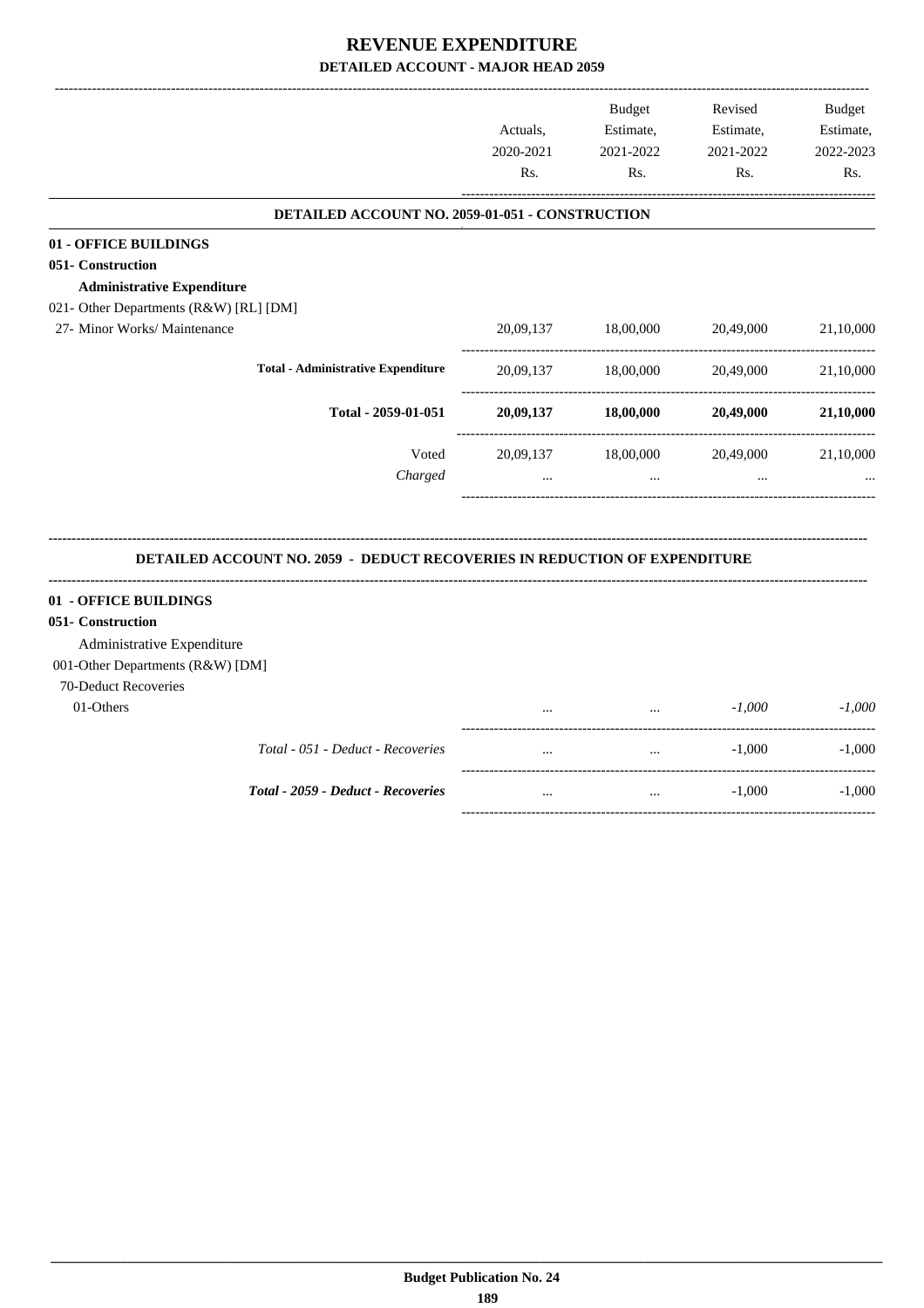# **REVENUE EXPENDITURE**

#### **DEMAND No. 73**

#### **Disaster Management and Civil Defence Department**

**A. General Services - (d) Administrative Services**

#### **Head of Account : 2070 - Other Administrative Services**

| Voted Rs. 107,02,53,000<br><b>Charged Rs. Nil</b>     |                                                |               |                                                        | Total Rs. 107,02,53,000 |
|-------------------------------------------------------|------------------------------------------------|---------------|--------------------------------------------------------|-------------------------|
|                                                       |                                                | Voted Rs.     | -----------------------<br><b>Charged Rs.</b>          | <b>Total Rs.</b>        |
| <b>Gross Expenditure</b>                              |                                                | 107,02,53,000 |                                                        | $\dots$ 107,02,53,000   |
| <b>Deduct - Recoveries</b>                            |                                                | $-5,99,000$   | $\cdots$                                               | $-5,99,000$             |
| <b>Net Expenditure</b>                                |                                                | 106,96,54,000 |                                                        | $\dots$ 106,96,54,000   |
| <b>REVENUE EXPENDITURE</b><br><b>ABSTRACT ACCOUNT</b> |                                                |               |                                                        |                         |
|                                                       |                                                | Budget        | Revised                                                | Budget                  |
|                                                       | Actuals,                                       |               | Estimate, Estimate,                                    | Estimate,               |
|                                                       | 2020-2021                                      | 2021-2022     | 2021-2022                                              | 2022-2023               |
|                                                       | Rs.                                            | Rs.           | Rs.                                                    | Rs.                     |
| 003- Training                                         |                                                |               |                                                        |                         |
| Administrative Expenditure                            |                                                |               | $10,27,41,039$ $14,20,69,000$ $14,01,73,000$           | 14,58,30,000            |
| <b>Total - 003</b>                                    |                                                |               | 10,27,41,039 14,20,69,000 14,01,73,000 14,58,30,000    |                         |
| 106- Civil Defence                                    |                                                |               |                                                        |                         |
| Administrative Expenditure                            | 58,39,35,954                                   | 53,09,36,000  | 67,00,00,000                                           | 62,41,73,000            |
| <b>State Development Schemes</b>                      | 1,01,44,986                                    | 6,58,00,000   | 3,30,63,000                                            | 10,91,62,000            |
| State Development Schemes (Central Assistance)        |                                                |               |                                                        |                         |
| <b>Total - 106</b>                                    |                                                |               | 59,40,80,940 59,67,36,000 70,30,63,000 73,33,35,000    |                         |
| 107- Home Guards                                      |                                                |               |                                                        |                         |
| Administrative Expenditure                            |                                                | 1,71,15,000   |                                                        |                         |
| <b>State Development Schemes</b>                      | $\ddotsc$                                      |               | $\cdots$                                               |                         |
| <b>Total - 107</b>                                    | $\mathbf{1}$ and $\mathbf{1}$ and $\mathbf{1}$ | 1,71,15,000   |                                                        |                         |
| 800- Other Expenditure                                |                                                |               |                                                        |                         |
| Administrative Expenditure                            | 15,08,60,992                                   | 16,52,35,000  | 18,34,43,000                                           | 19,10,88,000            |
| <b>State Development Schemes</b>                      |                                                | $\cdots$      | $\ddots$                                               |                         |
| <b>Total - 800</b>                                    |                                                |               | 15,08,60,992  16,52,35,000  18,34,43,000  19,10,88,000 |                         |
| <b>Grand Total - Gross</b>                            |                                                |               | 84,76,82,971 92,11,55,000 102,66,79,000 107,02,53,000  |                         |
| Voted                                                 |                                                |               |                                                        |                         |
| Charged                                               | $\cdots$                                       | $\cdots$      | 84,76,82,971 92,11,55,000 102,66,79,000<br>$\cdots$    | 107,02,53,000           |
| <b>Administrative Expenditure</b>                     | 83,75,37,985                                   | 85,53,55,000  | 99,36,16,000                                           | 96,10,91,000            |

----------------------------------------------------------------------------------------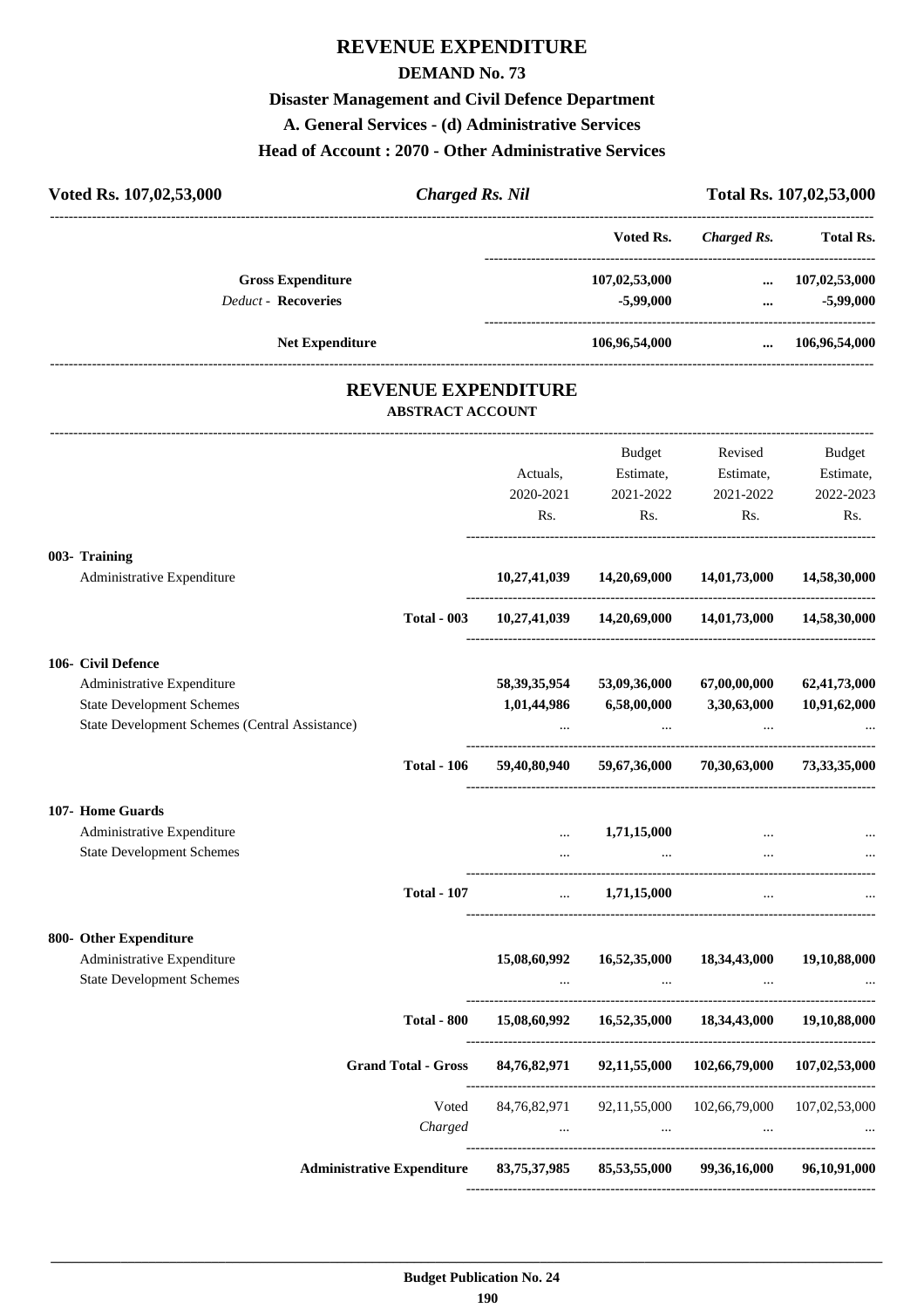#### REVENUE EXPENDITURE **ABSTRACT ACCOUNT**

|                                  | Actuals.<br>2020-2021<br>Rs. | <b>Budget</b><br>Estimate,<br>2021-2022<br>Rs. | Revised<br>Estimate,<br>2021-2022<br>Rs. | <b>Budget</b><br>Estimate,<br>2022-2023<br>Rs. |
|----------------------------------|------------------------------|------------------------------------------------|------------------------------------------|------------------------------------------------|
| <b>State Development Schemes</b> | 1,01,44,986                  | 6,58,00,000                                    | 3,30,63,000                              | 10,91,62,000                                   |
| <b>Deduct Recoveries</b>         | $-6,81,494$                  | $-12,000$                                      | $-5,90,000$                              | $-5,99,000$                                    |
| <b>Grand Total - Net</b>         | 84,70,01,477                 | 92,11,43,000                                   | 102,60,89,000                            | 106,96,54,000                                  |
| Voted<br>Charged                 | 84,70,01,477<br>$\cdots$     | 92, 11, 43, 000<br>$\cdots$                    | 102,60,89,000<br>$\cdots$                | 106.96.54.000<br>$\cdots$                      |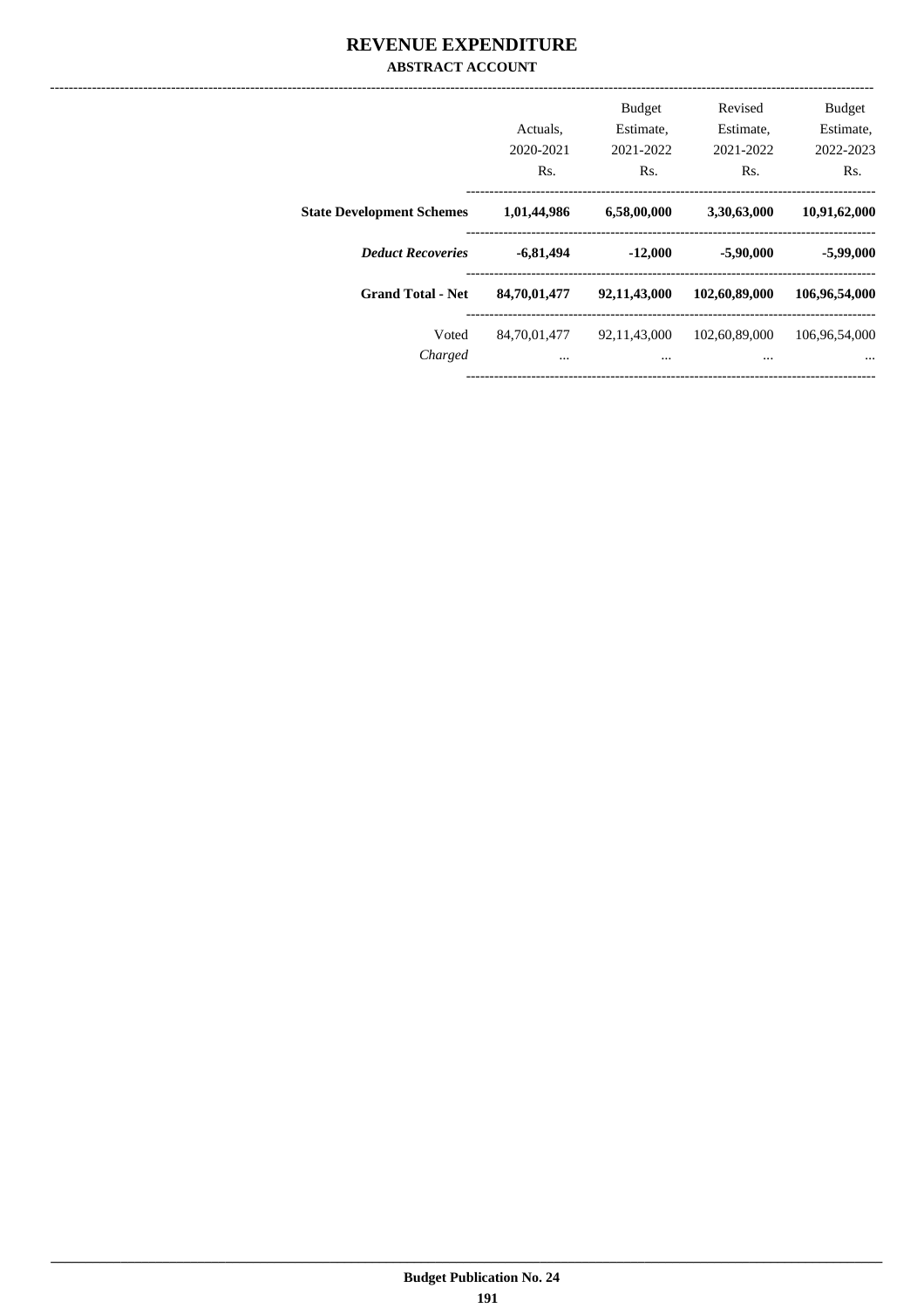|                                                               | Actuals,<br>2020-2021 | Budget<br>Estimate,<br>2021-2022 | Revised<br>Estimate,<br>2021-2022 | Budget<br>Estimate,<br>2022-2023 |
|---------------------------------------------------------------|-----------------------|----------------------------------|-----------------------------------|----------------------------------|
|                                                               | Rs.                   | Rs.                              | Rs.                               | Rs.                              |
| DETAILED ACCOUNT NO. 2070-00-003 - TRAINING                   |                       |                                  |                                   |                                  |
| 003- Training                                                 |                       |                                  |                                   |                                  |
| <b>Administrative Expenditure</b>                             |                       |                                  |                                   |                                  |
| 016- National Volunteer Force Kalyani Training Centre. [DM]   |                       |                                  |                                   |                                  |
| 01- Salaries                                                  |                       |                                  |                                   |                                  |
| 01-Pay                                                        | 2,66,30,181           | 2,67,67,000                      | 2,71,63,000                       | 2,79,78,000                      |
| 14-Grade Pay                                                  | 1,889                 | $\cdots$                         | 2,000                             | 2,000                            |
| 02-Dearness Allowance                                         | 1,22,573              | 8,03,000                         | 10,87,000                         | 16,79,000                        |
| 03-House Rent Allowance                                       | 18,82,368             | 25,43,000                        | 17,60,000                         | 26,58,000                        |
| 04-Ad hoc Bonus                                               | 1,68,000              | 1,91,000                         | 1,71,000                          | 1,74,000                         |
| 07-Other Allowances                                           | $\cdots$              | 35,000                           | 20,000                            | 20,000                           |
| 09-Ration Allowance                                           | 9,19,500              | 10,21,000                        | 9,38,000                          | 9,57,000                         |
| 12-Medical Allowance                                          | 40,500                | 40,000                           | 41,000                            | 42,000                           |
| Total - 2070-00-003-016-01                                    | 2.97.65.011           | 3,14,00,000                      | 3,11,82,000                       | 3.35.10.000                      |
| 07- Medical Reimbursements                                    | $\cdots$              | 10,000                           | 10,000                            | 10,000                           |
| 11- Travel Expenses                                           | 3,03,176              | 3,50,000                         | 3,50,000                          | 3,57,000                         |
| 12- Medical Reimbursements under WBHS 2008                    | 1,25,039              | 3,03,000                         | 3,03,000                          | 3,09,000                         |
| 13- Office Expenses                                           |                       |                                  |                                   |                                  |
| 01-Electricity                                                | 27,70,305             | 25,00,000                        | 25,00,000                         | 25,50,000                        |
| 02-Telephone                                                  | 3,729                 | 9,000                            | 9,000                             | 9,000                            |
| 03-Maintenance / P.O.L. for Office Vehicles                   | 42,350                | 63,000                           | 43,000                            | 44,000                           |
| 04-Other Office Expenses                                      | 47,968                | 70,000                           | 70,000                            | 71,000                           |
| Total - 2070-00-003-016-13                                    | 28,64,352             | 26,42,000                        | 26,22,000                         | 26,74,000                        |
| 14- Rents, Rates and Taxes                                    | 3,45,260              | 10,00,000                        | 10,00,000                         | 5,00,000                         |
| 19- Maintenance                                               | 24,83,159             | 88,000                           | 88,000                            | 1,06,000                         |
| 21- Materials and Supplies/Stores and Equipment               |                       |                                  |                                   |                                  |
| 04-Others                                                     | 14,450                | 39,000                           | 39,000                            | 40,000                           |
| 24- P.O.L.(Police,Ambulance etc.)                             | 26,966                | 59,000                           | 27,000                            | 28,000                           |
| 50- Other Charges                                             | 1,37,982              | 1,68,000                         | 1,68,000                          | 1,73,000                         |
| Total - 2070-00-003-016                                       | 3,60,65,395           |                                  | 3,60,59,000 3,57,89,000           | 3,77,07,000                      |
| 017- National Volunteer Force Halisahar Training Centre. [DM] |                       |                                  |                                   |                                  |
| 01- Salaries                                                  |                       |                                  |                                   |                                  |
| 01-Pay                                                        | 3,18,59,494           | 3,42,18,000                      | 3,24,97,000                       | 3, 34, 72, 000                   |
| 14-Grade Pay                                                  | 13,113                | $\cdots$                         | 13,000                            |                                  |
| 02-Dearness Allowance                                         | 1,97,095              | 10,27,000                        | 13,00,000                         | 20,08,000                        |
| 03-House Rent Allowance                                       | 19,31,532             | 32,51,000                        | 30,87,000                         | 31,80,000                        |
| 04-Ad hoc Bonus                                               | 2,35,200              | 2,48,000                         | 2,40,000                          | 2,45,000                         |
| 07-Other Allowances                                           | 360                   | 1,24,000                         | 1,24,000                          | 1,24,000                         |
| 09-Ration Allowance                                           | 11,89,500             | 13,02,000                        | 12,13,000                         | 12,37,000                        |
| 12-Medical Allowance                                          | 77,000                | 87,000                           | 79,000                            | 81,000                           |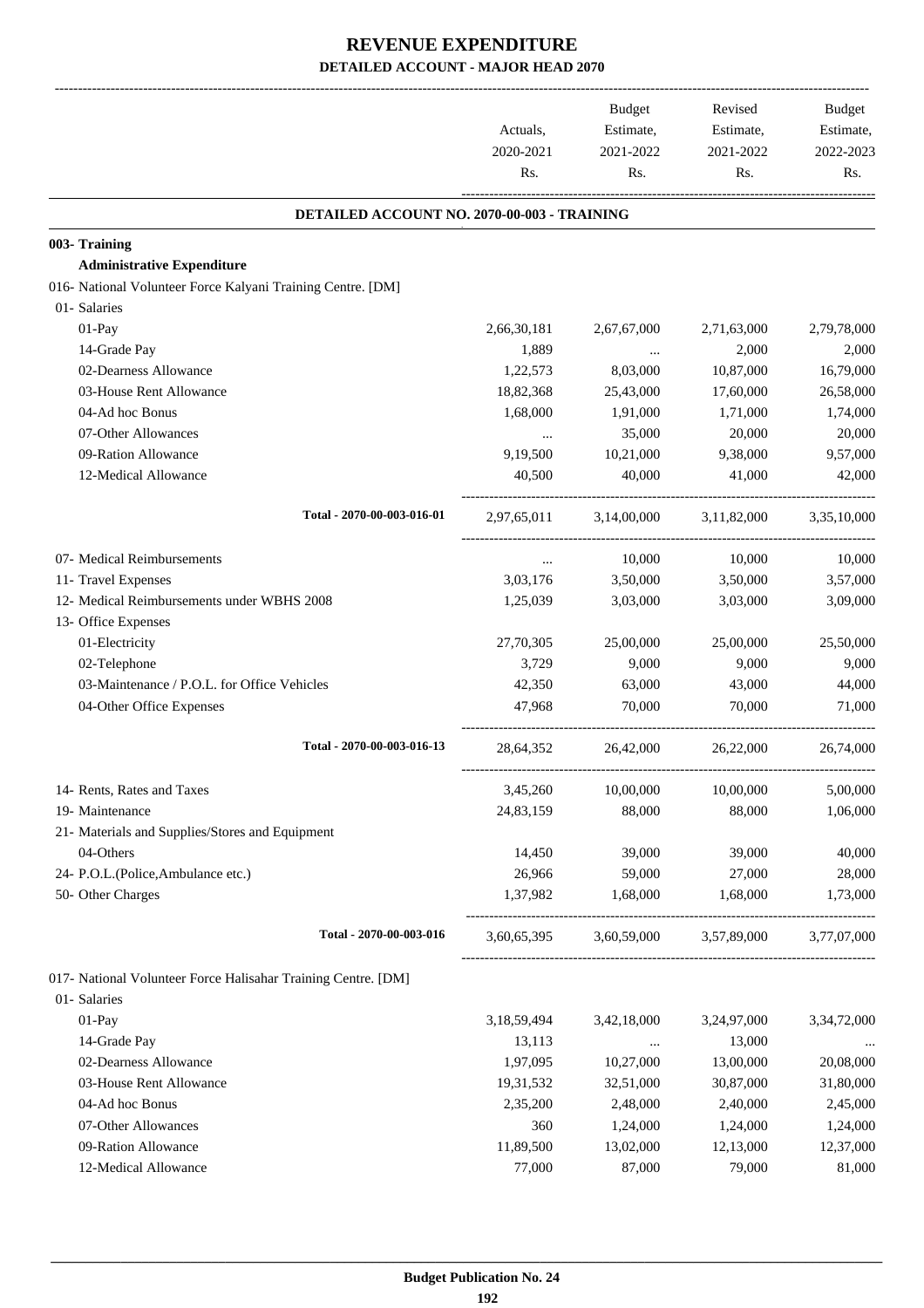|                                                                | Actuals,<br>2020-2021<br>Rs. | Budget<br>Estimate,<br>2021-2022<br>Rs. | Revised<br>Estimate,<br>2021-2022<br>Rs.        | Budget<br>Estimate,<br>2022-2023<br>Rs. |
|----------------------------------------------------------------|------------------------------|-----------------------------------------|-------------------------------------------------|-----------------------------------------|
| Total - 2070-00-003-017-01                                     |                              |                                         | 3,55,03,294 4,02,57,000 3,85,53,000 4,03,47,000 |                                         |
| 02- Wages                                                      | $\cdots$                     | 1,000                                   | $\ddotsc$                                       |                                         |
| 07- Medical Reimbursements                                     | $\cdots$                     | 1,000                                   | 1,000                                           | 1,000                                   |
| 11- Travel Expenses                                            | 3,94,814                     | 5,10,000                                | 5,10,000                                        | 5,20,000                                |
| 12- Medical Reimbursements under WBHS 2008                     | 1,25,744                     | 1,87,000                                | 3,50,000                                        | 3,50,000                                |
| 13- Office Expenses                                            |                              |                                         |                                                 |                                         |
| 01-Electricity                                                 | 2,56,550                     | 5,77,000                                | 5,77,000                                        | 5,89,000                                |
| 02-Telephone                                                   | 3,341                        | 19,000                                  | 19,000                                          | 19,000                                  |
| 03-Maintenance / P.O.L. for Office Vehicles                    | 1,03,526                     | 1,25,000                                | 1,25,000                                        | 1,08,000                                |
| 04-Other Office Expenses                                       | 18,996                       | 23,000                                  | 23,000                                          | 23,000                                  |
| Total - 2070-00-003-017-13                                     |                              |                                         | 3,82,413 7,44,000 7,44,000                      | 7,39,000                                |
| 14- Rents, Rates and Taxes                                     | 9, 17, 539                   | 11,48,000                               | 11,48,000                                       | 11,50,000                               |
| 19- Maintenance                                                |                              | 9,000                                   | 9,000                                           | 9,000                                   |
| 21- Materials and Supplies/Stores and Equipment                |                              |                                         |                                                 |                                         |
| 04-Others                                                      |                              | 22,000                                  | 22,000                                          | 22,000                                  |
| 24- P.O.L.(Police, Ambulance etc.)                             |                              | 2,000                                   | 2,000                                           | 2,000                                   |
| 27- Minor Works/ Maintenance                                   | 2,72,782                     | 6,55,000                                | 2,78,000                                        | 2,86,000                                |
| 50- Other Charges                                              | 46,974                       | 2,46,000                                | 2,46,000                                        | 2,53,000                                |
| Total - 2070-00-003-017                                        |                              |                                         | 3,76,43,560 4,37,82,000 4,18,63,000 4,36,79,000 |                                         |
| 018- National Volunteer Force Coochbehar Training Centre. [DM] |                              |                                         |                                                 |                                         |
| 01- Salaries                                                   |                              |                                         |                                                 |                                         |
| 01-Pay                                                         | 1,16,40,761                  | 1,13,46,000                             | 1,18,74,000                                     | 1,22,30,000                             |
| 14-Grade Pay                                                   | $\cdots$                     | $\cdots$                                | $\cdots$                                        |                                         |
| 02-Dearness Allowance                                          | 47,544                       | 3,40,000                                | 4,75,000                                        | 7,34,000                                |
| 03-House Rent Allowance                                        | 7,47,696                     | 10,78,000                               | 11,28,000                                       | 11,62,000                               |
| 04-Ad hoc Bonus                                                | 79,800                       | 89,000                                  | 81,000                                          | 83,000                                  |
| 07-Other Allowances                                            |                              | $\ldots$                                |                                                 | $\ldots$                                |
| 09-Ration Allowance<br>12-Medical Allowance                    | 4,30,500<br>84,000           | 4,46,000<br>77,000                      | 4,39,000<br>86,000                              | 4,48,000<br>88,000                      |
| Total - 2070-00-003-018-01                                     | 1,30,30,301                  | 1,33,76,000                             | 1,40,83,000                                     | 1,47,45,000                             |
|                                                                |                              |                                         |                                                 |                                         |
| 07- Medical Reimbursements                                     | $\ldots$                     | $\cdots$                                | $\cdots$                                        |                                         |
| 11- Travel Expenses                                            | 9,442                        | 42,000                                  | 42,000                                          | 43,000                                  |
| 12- Medical Reimbursements under WBHS 2008                     | 24,000                       | $\cdots$                                | $\cdots$                                        | $\cdots$                                |
| 13- Office Expenses                                            |                              |                                         |                                                 |                                         |
| 01-Electricity                                                 | 3,65,848                     | 4,10,000                                | 4,10,000                                        | 4,18,000                                |
| 02-Telephone                                                   | 13,470                       | 29,000                                  | 29,000                                          | 30,000                                  |
| 03-Maintenance / P.O.L. for Office Vehicles                    | 25,506                       | 1,02,000                                | 26,000                                          | 27,000                                  |
| 04-Other Office Expenses                                       | 9,642                        | 12,000                                  | 12,000                                          | 12,000                                  |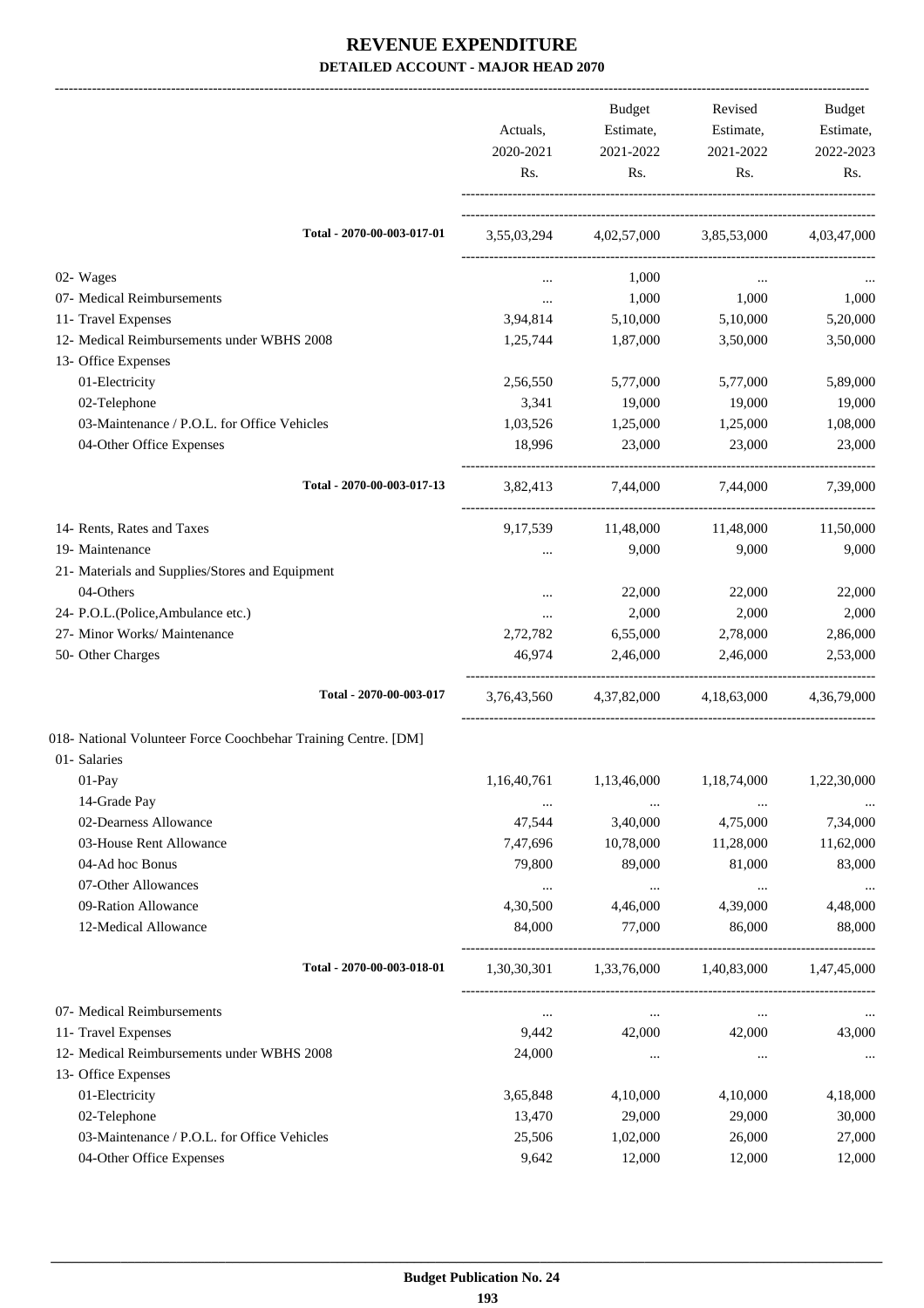|                                                                                           | Actuals,         | Budget<br>Estimate,        | Revised<br>Estimate,                            | Budget<br>Estimate, |
|-------------------------------------------------------------------------------------------|------------------|----------------------------|-------------------------------------------------|---------------------|
|                                                                                           | 2020-2021<br>Rs. | 2021-2022<br>Rs.           | 2021-2022<br>Rs.                                | 2022-2023<br>Rs.    |
| Total - 2070-00-003-018-13                                                                |                  |                            | 4,14,466 5,53,000 4,77,000                      | 4,87,000            |
| 14- Rents, Rates and Taxes                                                                | 1,74,858         | 2,33,000                   | 1,77,000                                        | 1,81,000            |
| 21- Materials and Supplies/Stores and Equipment                                           |                  |                            |                                                 |                     |
| 04-Others                                                                                 | 7,845            | 15,000                     | 15,000                                          | 15,000              |
| 27- Minor Works/ Maintenance                                                              | $\cdots$         | 2,98,000                   | 2,98,000                                        | 2,98,000            |
| 50- Other Charges                                                                         | 40,938           | 85,000                     | 85,000                                          | 88,000              |
| Total - 2070-00-003-018                                                                   |                  |                            | 1,37,01,850 1,46,02,000 1,51,77,000 1,58,57,000 |                     |
| 019- National Volunteer Force Kurseong Training Centre [DM]                               |                  |                            |                                                 |                     |
| 01- Salaries                                                                              |                  |                            |                                                 |                     |
| 01-Pay                                                                                    | 80,54,787        | 94,90,000                  | 82,16,000                                       | 84,62,000           |
| 14-Grade Pay                                                                              | $\cdots$         | $\cdots$                   | $\ldots$                                        | $\cdots$            |
| 02-Dearness Allowance                                                                     | 34,662           | 2,85,000                   | 3,29,000                                        | 5,08,000            |
| 03-House Rent Allowance                                                                   | 5,69,268         | 9,02,000                   | 7,81,000                                        | 8,04,000            |
| 04-Ad hoc Bonus                                                                           | $\cdots$         | 67,000                     | 67,000                                          | 67,000              |
| 07-Other Allowances                                                                       | 54,000           | 52,000                     | 56,000                                          | 58,000              |
| 09-Ration Allowance                                                                       | 3,00,000         | 3,57,000                   | 3,06,000                                        | 3,12,000            |
| 11-Compensatory Allowance                                                                 | 4,04,000         | 4,56,000                   | 4,16,000                                        | 4,24,000            |
| 12-Medical Allowance                                                                      | 36,500           | 47,000                     | 37,000                                          | 38,000              |
| Total - 2070-00-003-019-01                                                                |                  |                            | 94,53,217 1,16,56,000 1,02,08,000 1,06,73,000   |                     |
| 07- Medical Reimbursements                                                                | $\cdots$         | $\cdots$                   | $\cdots$                                        |                     |
| 11- Travel Expenses                                                                       | 7,025            | 33,000                     | 33,000                                          | 34,000              |
| 12- Medical Reimbursements under WBHS 2008                                                |                  | 35,000                     | 35,000                                          | 36,000              |
| 13- Office Expenses                                                                       |                  |                            |                                                 |                     |
| 01-Electricity                                                                            | 2,21,501         | 4,77,000                   | 4,77,000                                        | 4,87,000            |
| 02-Telephone                                                                              | 19,330           | 41,000                     | 41,000                                          | 42,000              |
| 04-Other Office Expenses                                                                  | 9,936            | 28,000                     | 28,000                                          | 29,000              |
| Total - 2070-00-003-019-13                                                                |                  | 2,50,767 5,46,000 5,46,000 |                                                 | 5,58,000            |
| 14- Rents, Rates and Taxes                                                                | 48,556           | 14,000                     | 50,000                                          | 50,000              |
| 21- Materials and Supplies/Stores and Equipment                                           |                  |                            |                                                 |                     |
| 04-Others                                                                                 | 26,850           | 54,000                     | 54,000                                          | 55,000              |
| 27- Minor Works/ Maintenance                                                              | 2,500            | 25,000                     | 25,000                                          | 3,000               |
| 50- Other Charges                                                                         | 20,980           | 26,000                     | 26,000                                          | 27,000              |
| Total - 2070-00-003-019                                                                   |                  |                            | 98,09,895 1,23,89,000 1,09,77,000 1,14,36,000   |                     |
| 020- National Volunteer ForceDistrict Batallions Collective<br>Training(Annual Camp) [DM] |                  |                            |                                                 |                     |
| 02- Wages                                                                                 | 53,01,439        | 45,00,000                  | 56,30,000                                       | 57,99,000           |
| 11- Travel Expenses                                                                       | 2,18,900         | 3,06,35,000                | 3,06,35,000                                     | 3,12,48,000         |
|                                                                                           |                  |                            |                                                 |                     |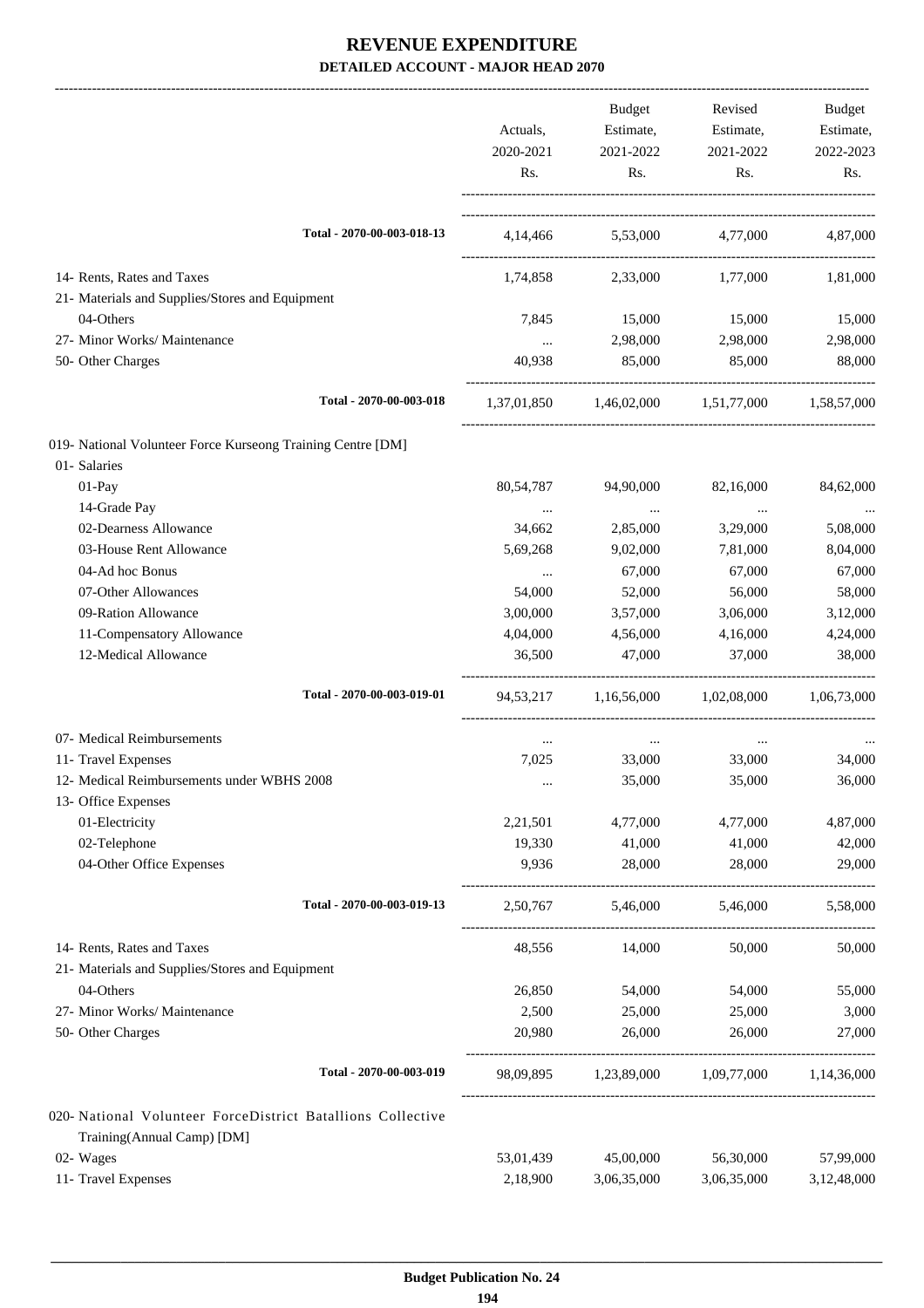| Actuals,<br>2020-2021<br>Rs. | Budget<br>Estimate,<br>2021-2022<br>Rs. | Revised<br>Estimate,<br>2021-2022<br>Rs. | Budget<br>Estimate,<br>2022-2023<br>Rs. |
|------------------------------|-----------------------------------------|------------------------------------------|-----------------------------------------|
|                              |                                         |                                          |                                         |
| $\cdots$                     | 1,02,000                                | 1,02,000                                 | 1,04,000                                |
| 55, 20, 339                  | 3,52,37,000                             | 3,63,67,000                              | 3,71,51,000                             |
| 10,27,41,039                 | 14,20,69,000                            | 14,01,73,000                             | 14,58,30,000                            |
| 10,27,41,039                 | 14,20,69,000                            | 14,01,73,000                             | 14,58,30,000                            |
| 10,27,41,039<br>$\cdots$     | 14,20,69,000<br>$\cdots$                | 14,01,73,000<br>$\cdots$                 | 14,58,30,000<br>$\cdots$                |
|                              |                                         |                                          |                                         |

#### **DETAILED ACCOUNT NO. 2070-00-106 - CIVIL DEFENCE .**

#### **106- Civil Defence**

#### **Administrative Expenditure**

012- Air Raid Precaution-Direction and Organisation [DM]

| 01- Salaries                                    |                            |              |               |                                                                 |              |
|-------------------------------------------------|----------------------------|--------------|---------------|-----------------------------------------------------------------|--------------|
| $01-Pay$                                        |                            | 12,52,66,290 | 15,79,47,000  | 12,77,72,000                                                    | 13,16,05,000 |
| 14-Grade Pay                                    |                            | 1,17,143     | $\cdots$      | 1,17,000                                                        | 1,17,000     |
| 02-Dearness Allowance                           |                            | 13,95,248    | 47,38,000     | 51,11,000                                                       | 78,96,000    |
| 03-House Rent Allowance                         |                            | 1,33,86,077  |               | 1,50,05,000 1,21,38,000                                         | 1,25,02,000  |
| 04-Ad hoc Bonus                                 |                            | 6,96,500     | 9,45,000      | 7,10,000                                                        | 7,24,000     |
| 07-Other Allowances                             |                            | 2,81,009     | 5,78,000      | 2,89,000                                                        | 2,98,000     |
| 11-Compensatory Allowance                       |                            | 1,78,000     | 4,88,000      | 1,83,000                                                        | 1,87,000     |
| 12-Medical Allowance                            |                            | 5,28,856     | 5,73,000      | 5,39,000                                                        | 5,50,000     |
|                                                 | Total - 2070-00-106-012-01 |              |               | 14, 18, 49, 123 18, 02, 74, 000 14, 68, 59, 000 15, 38, 79, 000 |              |
| 02- Wages                                       |                            | 14,83,42,649 | 9,60,96,000   | 15,75,25,000                                                    | 16,22,51,000 |
| 07- Medical Reimbursements                      |                            | 9,621        | 21,000        | 21,000                                                          | 21,000       |
| 11- Travel Expenses                             |                            | 60,705       | 1,08,000      | 1,08,000                                                        | 1,10,000     |
| 12- Medical Reimbursements under WBHS 2008      |                            | 4,98,598     | 9,97,000      | 9,97,000                                                        | 10,17,000    |
| 13- Office Expenses                             |                            |              |               |                                                                 |              |
| 01-Electricity                                  |                            | 7,69,728     | 12,70,000     | 12,70,000                                                       | 12,95,000    |
| 02-Telephone                                    |                            | 5,89,955     | 5,92,000      | 5,92,000                                                        | 6,04,000     |
| 03-Maintenance / P.O.L. for Office Vehicles     |                            | 53, 11, 171  | 48,66,000     | 54,17,000                                                       | 55,25,000    |
| 04-Other Office Expenses                        |                            | 13,08,530    | 10,72,000     | 10,72,000                                                       | 10,93,000    |
|                                                 | Total - 2070-00-106-012-13 | 79.79.384    | 78,00,000     | 83,51,000                                                       | 85,17,000    |
| 14- Rents, Rates and Taxes                      |                            |              | 55,200 49,000 | 49,000                                                          | 57,000       |
| 19- Maintenance                                 |                            | 1,63,617     | 2,62,000      | 2,62,000                                                        | 1,72,000     |
| 21- Materials and Supplies/Stores and Equipment |                            |              |               |                                                                 |              |
| 04-Others                                       |                            | 7,000        | 1,22,000      | 1,22,000                                                        | 1,24,000     |
| 24- P.O.L.(Police, Ambulance etc.)              |                            | 2,88,926     | 8,16,000      | 8,16,000                                                        | 2,98,000     |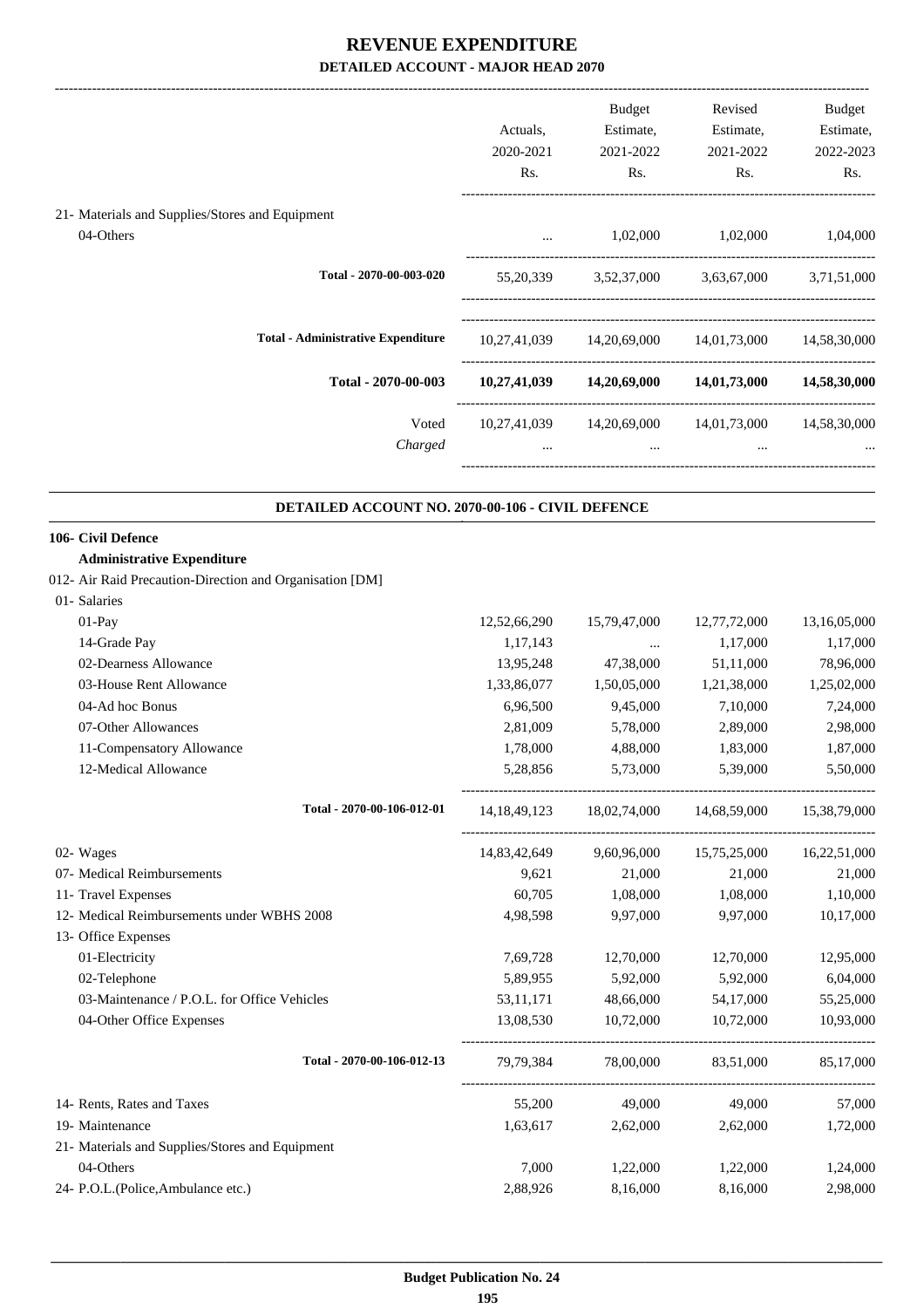-------------------------------------------------------------------------------------------------------------------------------------------------------------------------------

|                                                              | Actuals,<br>2020-2021<br>Rs. | <b>Budget</b><br>Estimate,<br>2021-2022<br>Rs. | Revised<br>Estimate,<br>2021-2022<br>Rs.            | <b>Budget</b><br>Estimate,<br>2022-2023<br>Rs. |
|--------------------------------------------------------------|------------------------------|------------------------------------------------|-----------------------------------------------------|------------------------------------------------|
| 26- Advertising and Publicity Expenses                       | 50,000                       | 52,000                                         | 52,000                                              | 53,000                                         |
| 27- Minor Works/ Maintenance                                 | 3,50,473                     | 14,000                                         | 14,000                                              | 17,000                                         |
| 50- Other Charges                                            |                              | 14,98,65,954 7,73,31,000                       | 21,30,00,000                                        | 15,00,00,000                                   |
| 77- Computerisation                                          | $\cdots$                     | 1,07,000 1,07,000                              |                                                     | 1,07,000                                       |
| 98- Training                                                 | 17,65,488                    | $\cdots$                                       | $\cdots$                                            | 5,00,000                                       |
| Total - 2070-00-106-012                                      |                              |                                                | 45,12,86,738 36,40,49,000 52,82,83,000 47,71,23,000 |                                                |
| 013- Air Raid Precaution -Medical Relief [DM]                |                              |                                                |                                                     |                                                |
| 01- Salaries                                                 |                              |                                                |                                                     |                                                |
| $01-Pay$                                                     | 1,59,91,877                  |                                                | 2,00,62,000 1,63,12,000                             | 1,68,01,000                                    |
| 14-Grade Pay                                                 | $\cdots$                     | $\ldots$                                       | $\ldots$                                            | $\cdots$                                       |
| 02-Dearness Allowance                                        | 55,338                       | 6,02,000                                       | 6,52,000                                            | 10,08,000                                      |
| 03-House Rent Allowance                                      | 11,70,092                    | 19,06,000                                      | 15,50,000                                           | 15,96,000                                      |
| 04-Ad hoc Bonus                                              | 33,600                       | 49,000                                         | 34,000                                              | 35,000                                         |
| 07-Other Allowances                                          | 16,530                       | 18,000                                         | 17,000                                              | 18,000                                         |
| 12-Medical Allowance                                         | 52,117                       | 55,000                                         | 53,000                                              | 54,000                                         |
| Total - 2070-00-106-013-01                                   |                              |                                                | 1,73,19,554 2,26,92,000 1,86,18,000 1,95,12,000     |                                                |
| 02- Wages                                                    | 42,97,138                    | 42,89,000                                      | 45,63,000                                           | 47,00,000                                      |
| 07- Medical Reimbursements                                   | $\cdots$                     | 2,14,000                                       | 2,14,000                                            | 2,18,000                                       |
| 11- Travel Expenses                                          | $\cdots$                     | 71,000                                         | 71,000                                              | 72,000                                         |
| 12- Medical Reimbursements under WBHS 2008                   | $\cdots$                     | 24,000                                         | 24,000                                              | 24,000                                         |
| 13- Office Expenses                                          |                              |                                                |                                                     |                                                |
| 01-Electricity                                               | 19,462                       | 18,000                                         | 18,000                                              | 18,000                                         |
| 02-Telephone                                                 | 11,112                       | 24,000                                         | 24,000                                              | 24,000                                         |
| 03-Maintenance / P.O.L. for Office Vehicles                  | 36,449                       | 75,000                                         | 37,000                                              | 38,000                                         |
| 04-Other Office Expenses                                     | 11,657                       | 18,000<br>--------------------                 | 18,000                                              | 18,000                                         |
| Total - 2070-00-106-013-13                                   | 78,680                       | 1,35,000                                       | 97,000                                              | 98,000                                         |
| 14- Rents, Rates and Taxes                                   | 5,868                        | 21,000                                         | 6,000                                               | 6,000                                          |
| 24- P.O.L.(Police, Ambulance etc.)                           | 27,790                       | 33,000                                         | 33,000                                              | 34,000                                         |
| 50- Other Charges                                            | 49,387                       | 70,000                                         | 70,000                                              | 72,000                                         |
| Total - 2070-00-106-013                                      |                              |                                                | 2,17,78,417 2,75,49,000 2,36,96,000 2,47,36,000     |                                                |
| 015- Establishment of West Bengal Civil Emergency Force [DM] |                              |                                                |                                                     |                                                |
| 01- Salaries                                                 |                              |                                                |                                                     |                                                |
| 01-Pay                                                       | 3,00,39,158                  | 3,85,64,000                                    | 3,06,40,000                                         | 3,15,59,000                                    |
| 14-Grade Pay                                                 | $\cdots$                     | $\cdots$                                       | $\cdots$                                            |                                                |
| 02-Dearness Allowance                                        | 1,53,084                     | 11,57,000                                      | 12,26,000                                           | 18,94,000                                      |
| 03-House Rent Allowance                                      | 35,24,633                    | 36,64,000                                      | 36,64,000                                           | 36,64,000                                      |
| 04-Ad hoc Bonus                                              | 1,93,200                     | 2,00,000                                       | 1,97,000                                            | 2,01,000                                       |
| 07-Other Allowances                                          | 2,49,133                     | 2,78,000                                       | 2,57,000                                            | 2,65,000                                       |
| 12-Medical Allowance                                         | 2,03,674                     | 2,48,000                                       | 2,08,000                                            | 2,12,000                                       |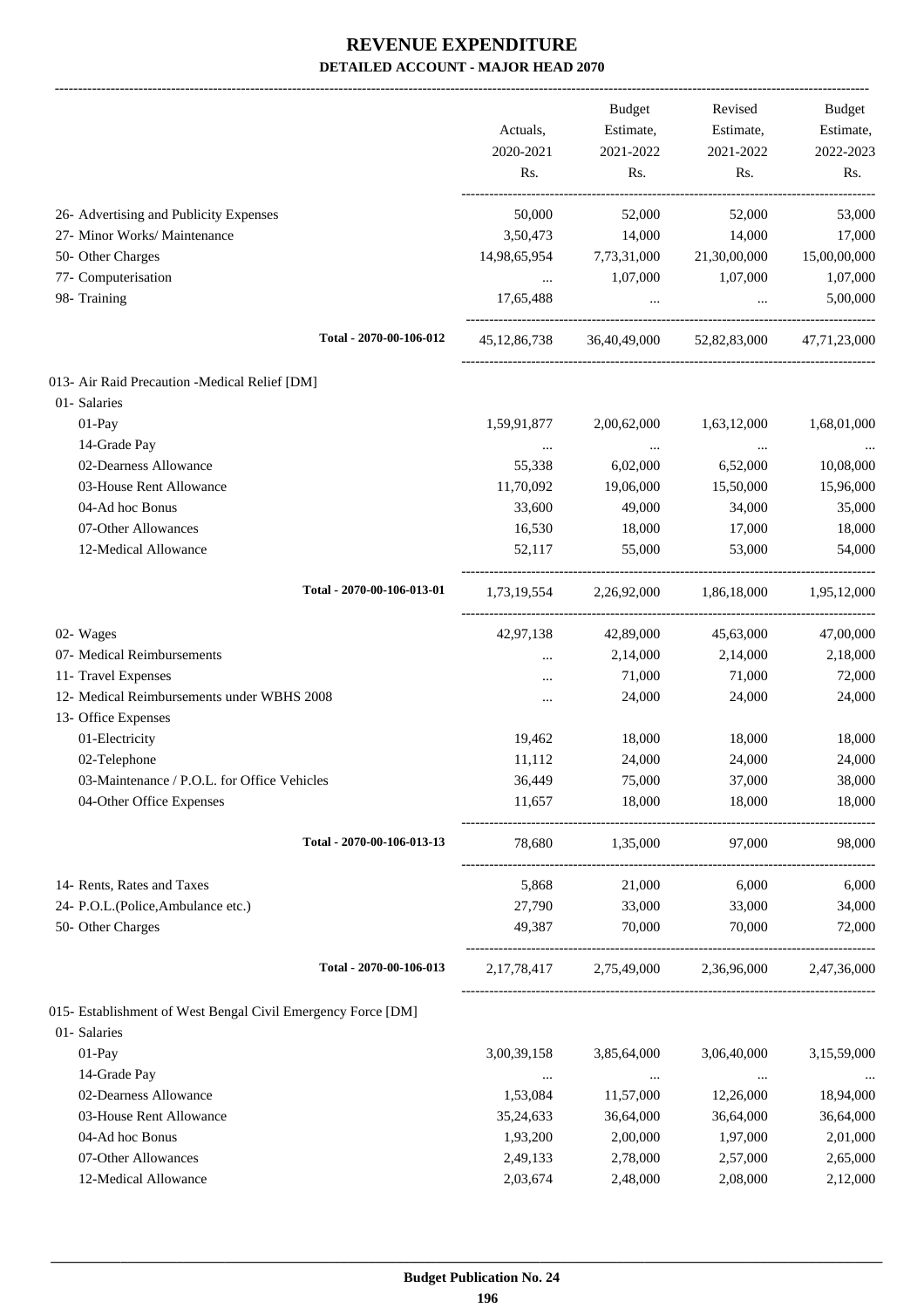|                                                 | Actuals,<br>2020-2021<br>Rs. | Budget<br>Estimate,<br>2021-2022<br>Rs. | Revised<br>Estimate,<br>2021-2022<br>Rs.        | Budget<br>Estimate,<br>2022-2023<br>Rs. |
|-------------------------------------------------|------------------------------|-----------------------------------------|-------------------------------------------------|-----------------------------------------|
| Total - 2070-00-106-015-01                      |                              |                                         | 3,43,62,882 4,41,11,000 3,61,92,000 3,77,95,000 |                                         |
| 02- Wages                                       | 15,89,912                    | 12,27,000                               | 16,88,000                                       | 17,39,000                               |
| 07- Medical Reimbursements                      | 810                          | $\cdots$                                | $\cdots$                                        |                                         |
| 11- Travel Expenses                             | 5,20,025                     | 6,63,000                                | 6,63,000                                        | 6,76,000                                |
| 12- Medical Reimbursements under WBHS 2008      | 48,442                       | 22,000                                  | 70,000                                          | 80,000                                  |
| 13- Office Expenses                             |                              |                                         |                                                 |                                         |
| 01-Electricity                                  | 4,71,705                     | 4,38,000                                | 4,38,000                                        | 4,47,000                                |
| 02-Telephone                                    | 61,663                       | 32,000                                  | 32,000                                          | 33,000                                  |
| 03-Maintenance / P.O.L. for Office Vehicles     | 7,47,070                     | 2,65,000                                | 5,66,000                                        | 3,18,000                                |
| 04-Other Office Expenses                        | 1,29,762                     | 1,03,000                                | 1,03,000                                        | 1,05,000                                |
| Total - 2070-00-106-015-13                      | 14, 10, 200                  |                                         | 8,38,000 11,39,000                              | 9,03,000                                |
| 14- Rents, Rates and Taxes                      | $\ldots$                     | 10,000                                  | 10,000                                          | 1,000                                   |
| 21- Materials and Supplies/Stores and Equipment |                              |                                         |                                                 |                                         |
| 04-Others                                       | 1,61,842                     | 3,30,000                                | 3,30,000                                        | 3,37,000                                |
| 24- P.O.L.(Police,Ambulance etc.)               | $\cdots$                     | 42,000                                  | 42,000                                          | 43,000                                  |
| 27- Minor Works/ Maintenance                    | 27,922                       | 26,000                                  | 26,000                                          | 29,000                                  |
| 50- Other Charges                               | 36,000                       | 46,000                                  | 46,000                                          | 47,000                                  |
| 77- Computerisation                             | 10,46,609                    | 10,50,000                               | 10,50,000                                       | 10,78,000                               |
| Total - 2070-00-106-015                         | 3,92,04,644                  |                                         | 4,83,65,000 4,12,56,000 4,27,28,000             |                                         |
| 016- Water Wing of Civil Defence [DM]           |                              |                                         |                                                 |                                         |
| 01- Salaries                                    |                              |                                         |                                                 |                                         |
| 01-Pay                                          | 6,01,23,315                  | 7,55,18,000                             | 6,13,26,000                                     | 6,31,66,000                             |
| 14-Grade Pay                                    | $\cdots$                     | $\cdots$                                | $\cdots$                                        |                                         |
| 02-Dearness Allowance                           | 2,74,722                     | 22,66,000                               | 24,53,000                                       | 37,90,000                               |
| 03-House Rent Allowance                         | 67,84,548                    | 71,74,000                               | 58,26,000                                       | 60,01,000                               |
| 04-Ad hoc Bonus                                 | 1,51,200                     | 1,86,000                                | 1,86,000                                        | 1,86,000                                |
| 07-Other Allowances                             | $\ldots$                     | 3,91,000                                | 3,91,000                                        | 1,00,000                                |
| 12-Medical Allowance                            | 81,500                       | 1,08,000                                | 83,000                                          | 85,000                                  |
| Total - 2070-00-106-016-01                      | 6, 74, 15, 285               | 8,56,43,000                             | 7,02,65,000                                     | 7,33,28,000                             |
| 02- Wages                                       | 6,14,065                     | 9,35,000                                | 9,35,000                                        | 11,22,000                               |
| 07- Medical Reimbursements                      | $\cdots$                     | $\sim 100$ and $\sim 100$               | $\ldots$                                        |                                         |
| 11- Travel Expenses                             | 6,86,335                     | 14,03,000                               | 14,03,000                                       | 14,31,000                               |
| 12- Medical Reimbursements under WBHS 2008      | 4,32,552                     | 8,38,000                                | 8,38,000                                        | 8,55,000                                |
| 13- Office Expenses                             |                              |                                         |                                                 |                                         |
| 01-Electricity                                  | 30,312                       | 1,22,000                                | 1,22,000                                        | 1,24,000                                |
| 02-Telephone                                    | 36,794                       | 48,000                                  | 48,000                                          | 49,000                                  |
| 03-Maintenance / P.O.L. for Office Vehicles     | 14,00,296                    | 9,60,000                                | 14,28,000                                       | 14,57,000                               |
| 04-Other Office Expenses                        | 1,93,582                     | 1,20,000                                | 3,70,000                                        | 3,75,000                                |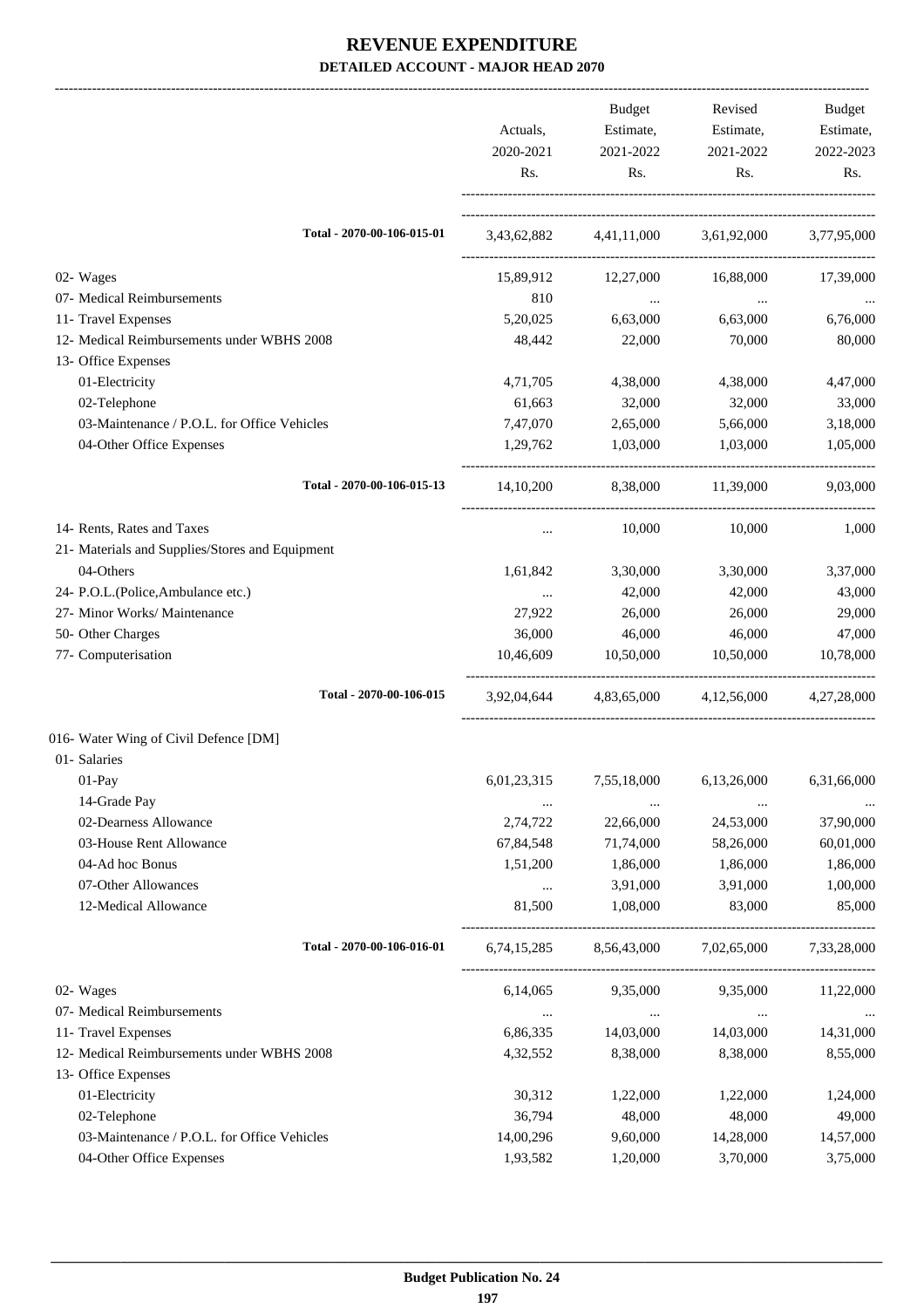|                           | Budget           | Revised                                                                                                                                                                                                                              | Budget                                                                                                                                                                                                                                                                                                        |
|---------------------------|------------------|--------------------------------------------------------------------------------------------------------------------------------------------------------------------------------------------------------------------------------------|---------------------------------------------------------------------------------------------------------------------------------------------------------------------------------------------------------------------------------------------------------------------------------------------------------------|
| Actuals,                  |                  | Estimate,                                                                                                                                                                                                                            | Estimate,                                                                                                                                                                                                                                                                                                     |
| 2020-2021                 | 2021-2022        | 2021-2022                                                                                                                                                                                                                            | 2022-2023                                                                                                                                                                                                                                                                                                     |
| Rs.                       | Rs.              | Rs.                                                                                                                                                                                                                                  | Rs.                                                                                                                                                                                                                                                                                                           |
|                           |                  |                                                                                                                                                                                                                                      | 20,05,000                                                                                                                                                                                                                                                                                                     |
|                           |                  |                                                                                                                                                                                                                                      | 4,93,000                                                                                                                                                                                                                                                                                                      |
|                           |                  |                                                                                                                                                                                                                                      |                                                                                                                                                                                                                                                                                                               |
| $\cdots$                  |                  |                                                                                                                                                                                                                                      |                                                                                                                                                                                                                                                                                                               |
| $\cdots$                  | 8,000            | 8,000                                                                                                                                                                                                                                | 8,000                                                                                                                                                                                                                                                                                                         |
| 91,287                    | 1,54,000         | 1,54,000                                                                                                                                                                                                                             | 96,000                                                                                                                                                                                                                                                                                                        |
| 2,87,903                  | 2,41,000         | 7,11,000                                                                                                                                                                                                                             | 2,48,000                                                                                                                                                                                                                                                                                                      |
|                           |                  |                                                                                                                                                                                                                                      |                                                                                                                                                                                                                                                                                                               |
|                           |                  |                                                                                                                                                                                                                                      |                                                                                                                                                                                                                                                                                                               |
|                           |                  |                                                                                                                                                                                                                                      |                                                                                                                                                                                                                                                                                                               |
|                           |                  |                                                                                                                                                                                                                                      |                                                                                                                                                                                                                                                                                                               |
|                           |                  | 3,30,63,000                                                                                                                                                                                                                          | 7,29,96,000                                                                                                                                                                                                                                                                                                   |
|                           |                  |                                                                                                                                                                                                                                      |                                                                                                                                                                                                                                                                                                               |
|                           |                  |                                                                                                                                                                                                                                      |                                                                                                                                                                                                                                                                                                               |
|                           | 2,18,00,000      | <u>and the company of the company of the company of the company of the company of the company of the company of the company of the company of the company of the company of the company of the company of the company of the com</u> | 3.61.66.000                                                                                                                                                                                                                                                                                                   |
|                           | 2,18,00,000      |                                                                                                                                                                                                                                      | 3,61,66,000                                                                                                                                                                                                                                                                                                   |
| 1,01,44,986               | 6,58,00,000      | 3,30,63,000                                                                                                                                                                                                                          | 10,91,62,000                                                                                                                                                                                                                                                                                                  |
| 59,40,80,940              | 59,67,36,000     | 70,30,63,000                                                                                                                                                                                                                         | 73,33,35,000                                                                                                                                                                                                                                                                                                  |
| 59,40,80,940<br>$\ddotsc$ | 59,67,36,000<br> | 70,30,63,000<br>                                                                                                                                                                                                                     | 73, 33, 35, 000                                                                                                                                                                                                                                                                                               |
|                           |                  | 4,77,744                                                                                                                                                                                                                             | Estimate,<br>16,60,984 12,50,000 19,68,000<br>5,01,000 4,83,000<br>7,16,66,155 9,09,73,000 7,67,65,000 7,95,86,000<br>58, 39, 35, 954 53, 09, 36, 000 67, 00, 00, 000 62, 41, 73, 000<br>1,01,44,986 4,40,00,000<br>1,01,44,986 4,40,00,000 3,30,63,000 7,29,96,000<br>-------------------------------------- |

#### **DETAILED ACCOUNT NO. 2070-00-107 - HOME GUARDS .**

#### **107- Home Guards**

| <b>Administrative Expenditure</b>                       |          |          |          |          |
|---------------------------------------------------------|----------|----------|----------|----------|
| 004- Headquarters-Home Guards raised in connection with |          |          |          |          |
| Emergency. [DM]                                         |          |          |          |          |
| 01- Salaries                                            |          |          |          |          |
| $01-Pav$                                                | $\cdots$ | 6,88,000 |          | $\cdots$ |
| 14-Grade Pay                                            | $\cdots$ |          | $\cdots$ | $\cdots$ |
| 02-Dearness Allowance                                   | $\cdots$ | 21,000   |          |          |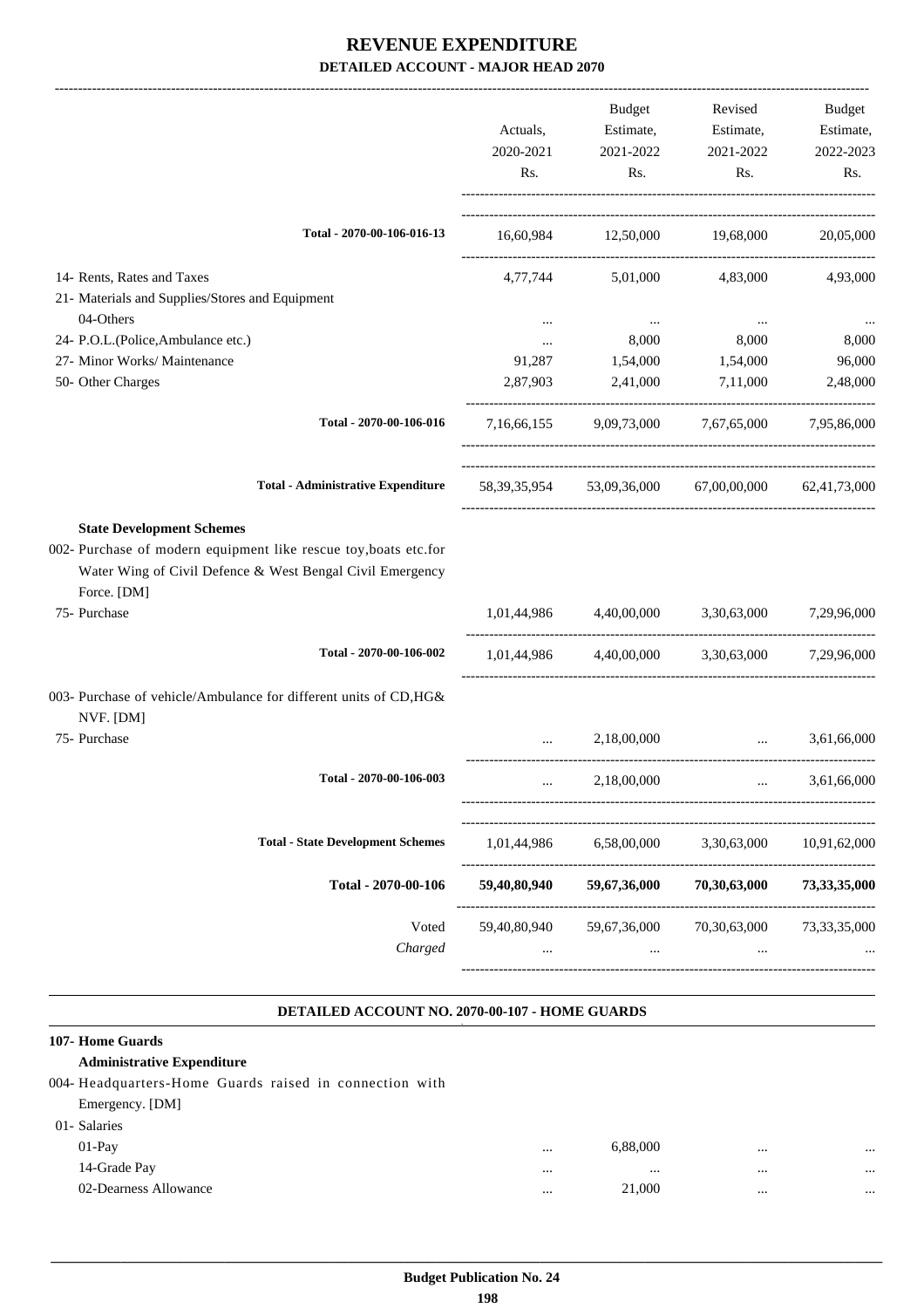|                                                               | Actuals,<br>2020-2021 | <b>Budget</b><br>Estimate,<br>2021-2022 | Revised<br>Estimate,<br>2021-2022 | Budget<br>Estimate,<br>2022-2023 |
|---------------------------------------------------------------|-----------------------|-----------------------------------------|-----------------------------------|----------------------------------|
|                                                               | Rs.                   | Rs.                                     | Rs.                               | Rs.                              |
| 03-House Rent Allowance                                       |                       | 65,000                                  | $\cdots$                          |                                  |
| 04-Ad hoc Bonus                                               |                       | $\cdots$                                | $\cdots$                          |                                  |
| 07-Other Allowances                                           | $\cdots$              | 3,000                                   |                                   |                                  |
| 09-Ration Allowance                                           |                       | 8,000                                   | $\cdots$                          |                                  |
| 12-Medical Allowance                                          |                       | 3,000                                   | $\cdots$                          |                                  |
| Total - 2070-00-107-004-01                                    | $\cdots$              | 7,88,000                                | $\cdots$                          |                                  |
| 02- Wages                                                     | $\cdots$              | $\cdots$                                | $\cdots$                          |                                  |
| 07- Medical Reimbursements                                    |                       | $\cdots$                                | $\cdots$                          |                                  |
| 11- Travel Expenses                                           |                       | $\cdots$                                | $\cdots$                          |                                  |
| 12- Medical Reimbursements under WBHS 2008                    | $\cdots$              |                                         |                                   |                                  |
| 13- Office Expenses                                           |                       |                                         |                                   |                                  |
| 01-Electricity                                                |                       | $\cdots$                                |                                   |                                  |
| 02-Telephone                                                  |                       | $\cdots$                                | $\cdots$                          | $\ldots$                         |
| 03-Maintenance / P.O.L. for Office Vehicles                   |                       | $\cdots$                                |                                   |                                  |
| 04-Other Office Expenses                                      | $\cdots$              |                                         | $\cdots$                          |                                  |
| 21- Materials and Supplies/Stores and Equipment               |                       |                                         |                                   |                                  |
| 04-Others                                                     |                       | $\cdots$                                | $\cdots$                          |                                  |
| 24- P.O.L.(Police,Ambulance etc.)                             | $\cdots$              | $\cdots$                                | $\cdots$                          |                                  |
| 50- Other Charges                                             |                       |                                         | $\cdots$                          |                                  |
| Total - 2070-00-107-004                                       | $\cdots$              | 7,88,000                                | $\cdots$                          | $\ldots$                         |
| 005- District Home Guard raised in connection with Emergency. |                       |                                         |                                   |                                  |
| [DM]                                                          |                       |                                         |                                   |                                  |
| 01- Salaries                                                  |                       |                                         |                                   |                                  |
| 01-Pay                                                        |                       | 36,01,000                               | $\cdots$                          |                                  |
| 14-Grade Pay                                                  | $\cdots$              | $\cdots$                                | $\cdots$                          |                                  |
| 02-Dearness Allowance                                         |                       | 1,08,000                                |                                   |                                  |
| 03-House Rent Allowance                                       | $\cdots$              | 3,42,000                                | $\cdots$                          |                                  |
| 04-Ad hoc Bonus                                               |                       | $\ldots$                                | $\ddotsc$                         |                                  |
| 07-Other Allowances                                           |                       | 3,000                                   |                                   |                                  |
| 09-Ration Allowance                                           |                       | 84,000                                  |                                   |                                  |
| 11-Compensatory Allowance                                     |                       | 2,000                                   |                                   |                                  |
| 12-Medical Allowance                                          |                       | 15,000                                  | $\ddotsc$                         |                                  |
| Total - 2070-00-107-005-01                                    |                       | 41,55,000                               | $\cdots$                          |                                  |
| 02- Wages                                                     |                       |                                         | ------------------------          |                                  |
| 07- Medical Reimbursements                                    | $\cdots$              |                                         | $\cdots$                          |                                  |
| 11- Travel Expenses                                           | $\cdots$              |                                         | $\cdots$                          |                                  |
| 12- Medical Reimbursements under WBHS 2008                    | $\cdots$              |                                         | $\cdots$                          |                                  |
| 13- Office Expenses                                           | $\cdots$              | $\cdots$                                | $\ddotsc$                         |                                  |
| 01-Electricity                                                |                       |                                         |                                   |                                  |
| 02-Telephone                                                  | $\cdots$<br>$\cdots$  | $\cdots$<br>$\cdots$                    | $\cdots$<br>$\ddotsc$             |                                  |
| 03-Maintenance / P.O.L. for Office Vehicles                   | $\cdots$              | $\cdots$                                | $\cdots$                          | $\cdots$                         |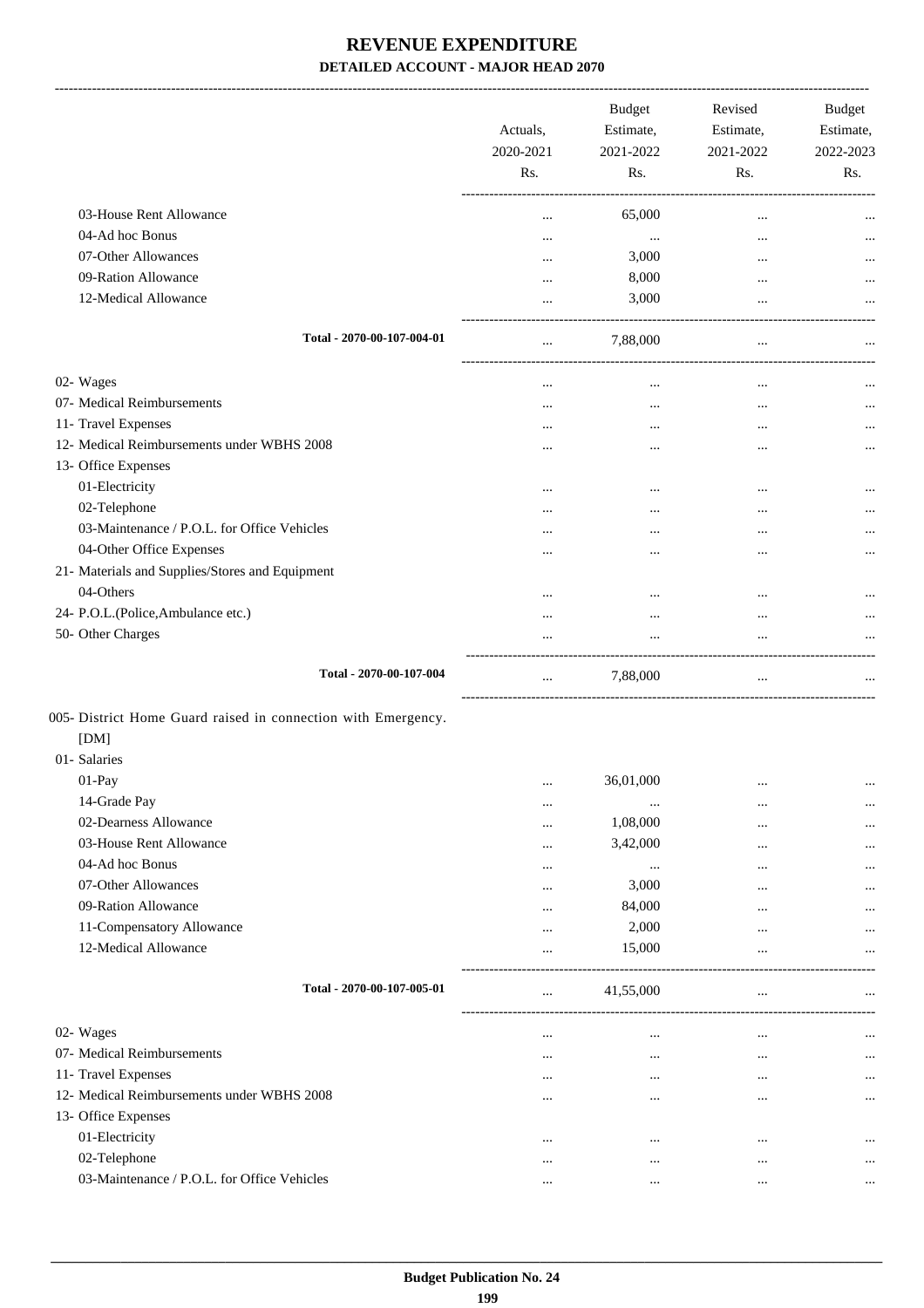-------------------------------------------------------------------------------------------------------------------------------------------------------------------------------

|                                                 | Actuals,<br>2020-2021<br>Rs. | <b>Budget</b><br>Estimate,<br>2021-2022<br>Rs. | Revised<br>Estimate,<br>2021-2022<br>Rs. | <b>Budget</b><br>Estimate,<br>2022-2023<br>Rs. |
|-------------------------------------------------|------------------------------|------------------------------------------------|------------------------------------------|------------------------------------------------|
| 04-Other Office Expenses                        | $\cdots$                     |                                                |                                          |                                                |
| 14- Rents, Rates and Taxes                      |                              | $\cdots$                                       | $\cdots$                                 |                                                |
| 21- Materials and Supplies/Stores and Equipment |                              |                                                |                                          |                                                |
| 04-Others                                       | $\cdots$                     | $\cdots$                                       | $\cdots$                                 |                                                |
| 24- P.O.L.(Police, Ambulance etc.)              |                              | $\cdots$                                       | $\ddotsc$                                |                                                |
| 27- Minor Works/ Maintenance                    |                              | $\cdots$                                       | $\cdots$                                 |                                                |
| 50- Other Charges                               |                              | $\cdots$                                       | $\ddotsc$                                |                                                |
| Total - 2070-00-107-005                         |                              | 41,55,000                                      | $\cdots$                                 |                                                |
| 006- Border Wing, Home Guard Battalion [DM]     |                              |                                                |                                          |                                                |
| 01- Salaries                                    |                              |                                                |                                          |                                                |
| 01-Pay                                          |                              | 1,05,58,000                                    | $\ddotsc$                                |                                                |
| 14-Grade Pay                                    |                              |                                                | $\cdots$                                 |                                                |
| 02-Dearness Allowance                           |                              | 3,17,000                                       |                                          |                                                |
| 03-House Rent Allowance                         |                              | 10,03,000                                      | $\cdots$                                 |                                                |
| 04-Ad hoc Bonus                                 | $\cdots$                     | $\cdots$                                       |                                          |                                                |
| 07-Other Allowances                             |                              | 1,000                                          |                                          |                                                |
| 09-Ration Allowance                             |                              | 2,84,000                                       |                                          |                                                |
| 12-Medical Allowance                            |                              | 9,000                                          |                                          |                                                |
| Total - 2070-00-107-006-01                      | $\ldots$                     | 1,21,72,000                                    | $\cdots$                                 |                                                |
| 02- Wages                                       | $\cdots$                     | $\cdots$                                       | $\cdots$                                 |                                                |
| 07- Medical Reimbursements                      |                              | $\cdots$                                       |                                          |                                                |
| 11- Travel Expenses                             | $\cdots$                     |                                                | $\cdots$                                 |                                                |
| 12- Medical Reimbursements under WBHS 2008      | $\cdots$                     | $\cdots$                                       | $\cdots$                                 | $\ddotsc$                                      |
| 13- Office Expenses                             |                              |                                                |                                          |                                                |
| 01-Electricity                                  |                              | $\cdots$                                       | $\cdots$                                 |                                                |
| 02-Telephone                                    | $\cdots$                     |                                                |                                          |                                                |
| 03-Maintenance / P.O.L. for Office Vehicles     | $\cdots$                     | $\cdots$                                       | $\ddotsc$                                |                                                |
| 04-Other Office Expenses                        | $\cdots$                     | $\cdots$                                       | $\cdots$                                 |                                                |
| 14- Rents, Rates and Taxes                      |                              |                                                | $\cdots$                                 |                                                |
| 21- Materials and Supplies/Stores and Equipment |                              |                                                |                                          |                                                |
| 04-Others                                       | $\cdots$                     | $\cdots$                                       | $\cdots$                                 |                                                |
| 24- P.O.L.(Police,Ambulance etc.)               |                              |                                                | $\cdots$                                 |                                                |
| 50- Other Charges                               |                              | $\cdots$                                       | $\cdots$                                 |                                                |
| Total - 2070-00-107-006                         | $\cdots$                     | 1,21,72,000                                    | $\ldots$                                 |                                                |
|                                                 |                              |                                                |                                          |                                                |
| <b>Total - Administrative Expenditure</b>       | $\cdots$                     | 1,71,15,000                                    | $\cdots$                                 |                                                |
| Total - 2070-00-107                             |                              | 1,71,15,000                                    | $\cdots$                                 | $\ddotsc$                                      |
|                                                 |                              |                                                |                                          |                                                |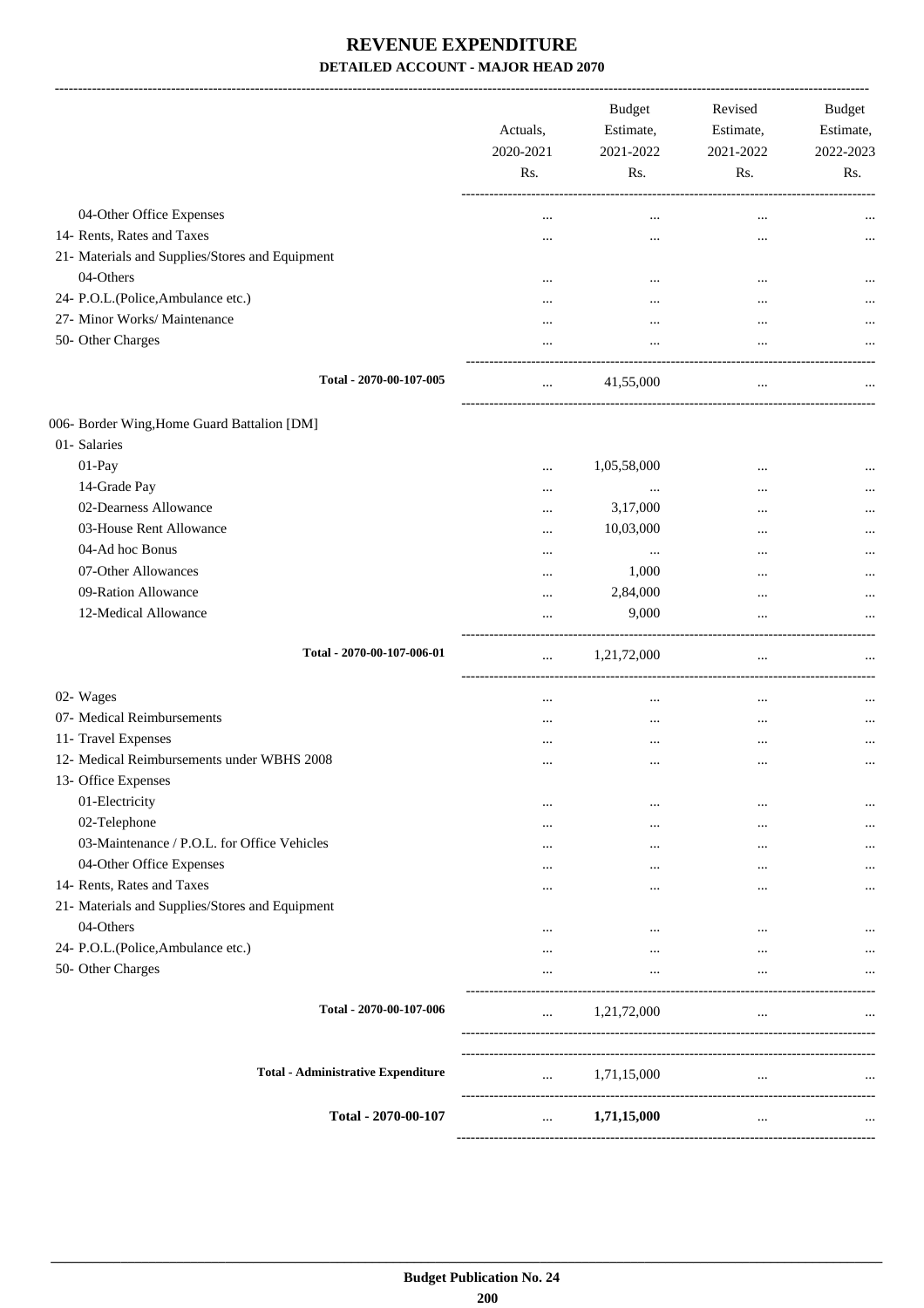|                                                                                   | Actuals,<br>2020-2021<br>Rs. | <b>Budget</b><br>Estimate,<br>2021-2022<br>Rs.  | Revised<br>Estimate,<br>2021-2022<br>Rs. | <b>Budget</b><br>Estimate,<br>2022-2023<br>Rs. |
|-----------------------------------------------------------------------------------|------------------------------|-------------------------------------------------|------------------------------------------|------------------------------------------------|
| Voted                                                                             | $\cdots$                     | 1,71,15,000                                     |                                          |                                                |
| Charged                                                                           | $\cdots$                     |                                                 |                                          |                                                |
| DETAILED ACCOUNT NO. 2070-00-800 - OTHER EXPENDITURE                              |                              |                                                 |                                          |                                                |
| 800- Other Expenditure                                                            |                              |                                                 |                                          |                                                |
| <b>Administrative Expenditure</b>                                                 |                              |                                                 |                                          |                                                |
| 026- National Volunteer Force(a)Directorate of National Volunteer                 |                              |                                                 |                                          |                                                |
| Force. [DM]                                                                       |                              |                                                 |                                          |                                                |
| 01- Salaries                                                                      |                              |                                                 |                                          |                                                |
| 01-Pay                                                                            | 1,43,88,584                  | 1,68,36,000                                     | 1,78,00,000                              | 1,84,00,000                                    |
| 14-Grade Pay                                                                      | 3,928                        | $\ldots$                                        | 4,000                                    | 4,000                                          |
| 02-Dearness Allowance                                                             | 1,73,794                     | 5,05,000                                        | 7,12,000                                 | 11,04,000                                      |
| 03-House Rent Allowance                                                           | 11,62,068                    | 15,99,000                                       | 16,91,000                                | 17,48,000                                      |
| 04-Ad hoc Bonus                                                                   | 58,800                       | 62,000                                          | 70,000                                   | 72,000                                         |
| 07-Other Allowances                                                               | 19,820                       | 1,21,000                                        | 91,000                                   | 21,000                                         |
| 09-Ration Allowance                                                               | 4,45,400                     | 4,67,000                                        | 4,86,000                                 | 4,96,000                                       |
| 12-Medical Allowance                                                              | 29,467                       | 29,000                                          | 30,000                                   | 31,000                                         |
| Total - 2070-00-800-026-01                                                        | 1,62,81,861                  | 1,96,19,000                                     | 2,08,84,000                              | 2,18,76,000                                    |
| 07- Medical Reimbursements                                                        | $\cdots$                     | 35,000                                          | 35,000                                   | 36,000                                         |
| 11- Travel Expenses                                                               | 1,68,943                     | 1,38,000                                        | 1,38,000                                 | 1,41,000                                       |
| 12- Medical Reimbursements under WBHS 2008                                        | 1,41,345                     | 1,66,000                                        | 2,00,000                                 | 1,69,000                                       |
| 13- Office Expenses                                                               |                              |                                                 |                                          |                                                |
| 01-Electricity                                                                    | 3,58,122                     | 4,89,000                                        | 4,89,000                                 | 4,99,000                                       |
| 02-Telephone                                                                      | 29,425                       | 29,000                                          | 29,000                                   | 30,000                                         |
| 03-Maintenance / P.O.L. for Office Vehicles                                       | 3,04,382                     | 10,18,000                                       | 4,00,000                                 | 5,00,000                                       |
| 04-Other Office Expenses                                                          | 42,628                       | 81,000                                          | 81,000                                   | 83,000                                         |
| Total - 2070-00-800-026-13                                                        |                              | 7,34,557 16,17,000 9,99,000 11,12,000           |                                          |                                                |
|                                                                                   |                              |                                                 |                                          |                                                |
| 14- Rents, Rates and Taxes                                                        | $\cdots$                     | 10,000                                          | 10,000                                   | 10,000                                         |
| 19- Maintenance                                                                   | 3,000                        | 5,000                                           | 3,000                                    | 3,000                                          |
| 21- Materials and Supplies/Stores and Equipment                                   |                              |                                                 |                                          |                                                |
| 04-Others                                                                         | $\cdots$                     | 13,000                                          | 13,000                                   | 13,000                                         |
| 24- P.O.L.(Police, Ambulance etc.)                                                | 82,178                       | 2,60,000                                        | 83,000                                   | 85,000                                         |
| 27- Minor Works/ Maintenance                                                      | 68,573                       | 13,000                                          | 13,000                                   | 16,000                                         |
| 50- Other Charges                                                                 | 7,01,614                     | 5,11,000                                        | 5,11,000                                 | 5,26,000                                       |
| Total - 2070-00-800-026                                                           |                              | 1,81,82,071 2,23,87,000 2,28,89,000 2,39,87,000 |                                          |                                                |
| 032- National Volunteer Force District Batallions Emergency<br>Mobilisation. [DM] |                              |                                                 |                                          |                                                |
|                                                                                   |                              |                                                 |                                          |                                                |
| 21- Materials and Supplies/Stores and Equipment                                   |                              |                                                 |                                          |                                                |
| 04-Others                                                                         | $\cdots$                     | 36,13,000                                       | 36,13,000                                | 36,85,000                                      |
| 77- Computerisation                                                               | $\cdots$                     | 9,02,000                                        | 2,26,000                                 | 1,00,000                                       |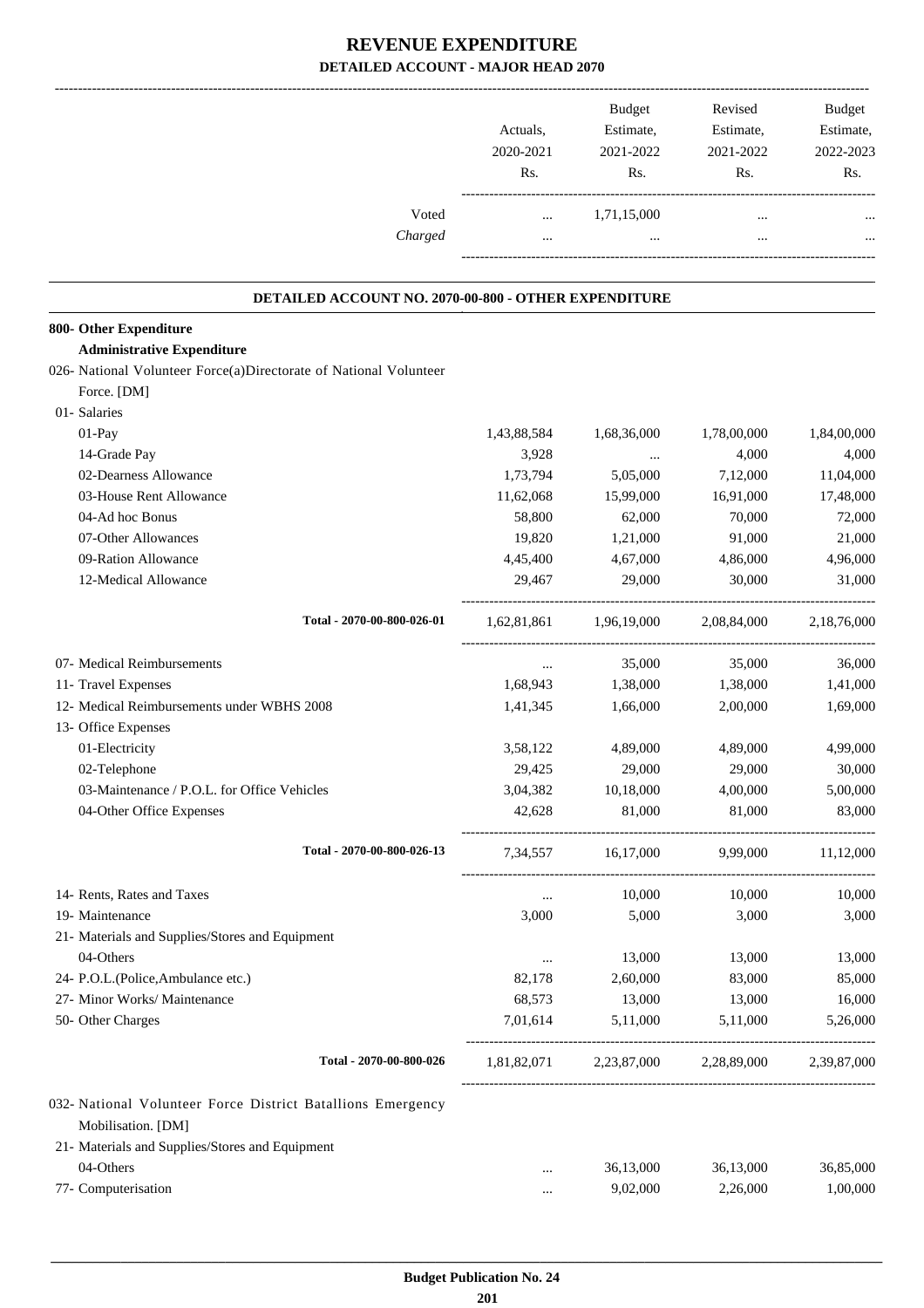|                                                                   |                                 | Budget                   | Revised                                         | Budget      |
|-------------------------------------------------------------------|---------------------------------|--------------------------|-------------------------------------------------|-------------|
|                                                                   | Actuals,                        | Estimate,                | Estimate,                                       | Estimate,   |
|                                                                   | 2020-2021                       | 2021-2022                | 2021-2022                                       | 2022-2023   |
|                                                                   | Rs.                             | Rs.                      | Rs.                                             | Rs.         |
| Total - 2070-00-800-032                                           | $\cdots$ . The same of $\cdots$ |                          | 45,15,000 38,39,000                             | 37,85,000   |
| 033- National Volunteer Force District Batallions Bangia Agragami |                                 |                          |                                                 |             |
| Dal-1st Biskarma Battalion. [DM]                                  |                                 |                          |                                                 |             |
| 01- Salaries                                                      |                                 |                          |                                                 |             |
| 01-Pay                                                            | 3,97,75,099                     | 3,93,10,000              | 4,50,00,000                                     | 4,63,50,000 |
| 14-Grade Pay                                                      | $\cdots$                        | $\cdots$                 | $\cdots$                                        |             |
| 02-Dearness Allowance                                             | 1,77,378                        | 11,79,000                | 18,00,000                                       | 27,81,000   |
| 03-House Rent Allowance                                           | 23,85,082                       | 37,34,000                | 42,75,000                                       | 44,00,000   |
| 04-Ad hoc Bonus                                                   | 2,77,200                        | 2,93,000                 | 2,83,000                                        | 2,89,000    |
| 07-Other Allowances                                               | $\cdots$                        | $\cdots$                 | $\ldots$                                        |             |
| 09-Ration Allowance                                               | 13,89,000                       | 14,67,000                | 16,12,000                                       | 16,60,000   |
| 12-Medical Allowance                                              | 51,500                          | 43,000                   | 53,000                                          | 54,000      |
| Total - 2070-00-800-033-01                                        | 4,40,55,259                     | 4,60,26,000              | 5,30,23,000                                     | 5,55,34,000 |
| 07- Medical Reimbursements                                        | $\cdots$                        | 5,000                    | 5,000                                           | 5,000       |
| 11- Travel Expenses                                               | 1,11,827                        | 1,55,000                 | 1,55,000                                        | 1,58,000    |
| 12- Medical Reimbursements under WBHS 2008                        | 2,24,784                        | 75,000                   | 75,000                                          | 77,000      |
| 13- Office Expenses                                               |                                 |                          |                                                 |             |
| 01-Electricity                                                    | 6,48,367                        | 7,65,000                 | 7,65,000                                        | 7,80,000    |
| 02-Telephone                                                      | 7,965                           | 19,000                   | 19,000                                          | 19,000      |
| 03-Maintenance / P.O.L. for Office Vehicles                       | 52,003                          | 1,03,000                 | 53,000                                          | 54,000      |
| 04-Other Office Expenses                                          | 32,952                          | 74,000                   | 74,000                                          | 75,000      |
| Total - 2070-00-800-033-13                                        | 7,41,287                        | 9,61,000                 | 9,11,000                                        | 9,28,000    |
| 14- Rents, Rates and Taxes                                        | 1,16,335                        | 2,27,000                 | 1,17,000                                        | 1,19,000    |
| 19- Maintenance                                                   |                                 | 54,000                   | 54,000                                          | 54,000      |
| 21- Materials and Supplies/Stores and Equipment                   |                                 |                          |                                                 |             |
| 02-Drug                                                           | 9,999                           | $\cdots$                 | 20,000                                          | 5,000       |
| 04-Others                                                         |                                 |                          |                                                 |             |
| Total - 2070-00-800-033-21                                        | 9,999                           | $\cdots$                 | 20,000                                          | 5.000       |
| 24- P.O.L.(Police, Ambulance etc.)                                | 20,161                          | 22,000                   | 22,000                                          | 23,000      |
| 50- Other Charges                                                 |                                 | 74,997 1,71,000 1,71,000 |                                                 | 1,76,000    |
| Total - 2070-00-800-033                                           |                                 |                          | 4,53,54,649 4,76,96,000 5,45,53,000 5,70,79,000 |             |
| 034- National Volunteer Force District Battalion Bangia Agragami  |                                 |                          |                                                 |             |
| Dal-2nd Biswakarma Battalion. [DM]                                |                                 |                          |                                                 |             |
| 01- Salaries                                                      |                                 |                          |                                                 |             |
| 01-Pay                                                            | 3,68,20,811                     | 3,70,54,000              | 4,10,00,000                                     | 4,23,00,000 |
| 14-Grade Pay                                                      | $\cdots$                        | $\ldots$                 | $\cdots$                                        |             |
| 02-Dearness Allowance                                             | 1,62,882                        | 11,12,000                | 16,40,000                                       | 25,38,000   |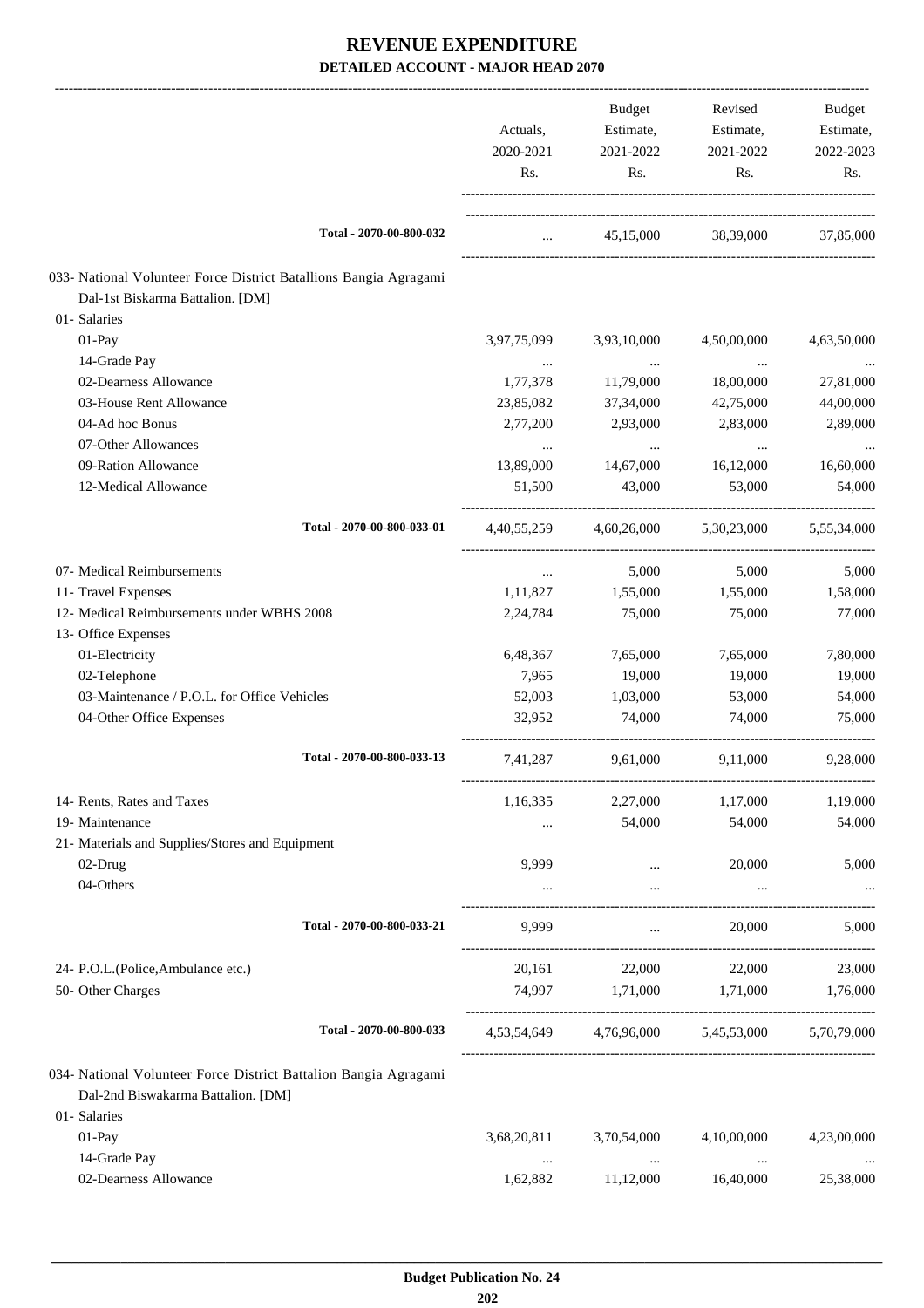|                                                                   | Actuals,         | <b>Budget</b><br>Estimate, | Revised<br>Estimate,    | <b>Budget</b><br>Estimate, |
|-------------------------------------------------------------------|------------------|----------------------------|-------------------------|----------------------------|
|                                                                   | 2020-2021<br>Rs. | 2021-2022<br>Rs.           | 2021-2022<br>Rs.        | 2022-2023<br>Rs.           |
| 03-House Rent Allowance                                           | 29,86,063        | 35,20,000                  | 38,95,000               | 40,19,000                  |
| 04-Ad hoc Bonus                                                   | 2,14,200         | 2,57,000                   | 2,18,000                | 2,22,000                   |
| 07-Other Allowances                                               | 5,519            | 57,000                     | 6,000                   | 6,000                      |
| 09-Ration Allowance                                               | 13,09,500        | 14,65,000                  | 14,76,000               | 15,06,000                  |
| 12-Medical Allowance                                              | 1,09,500         | 1,13,000                   | 1,12,000                | 1,14,000                   |
| Total - 2070-00-800-034-01                                        | 4,16,08,475      |                            | 4,35,78,000 4,83,47,000 | 5,07,05,000                |
| 07- Medical Reimbursements                                        | $\cdots$         | $\cdots$                   | $\cdots$                |                            |
| 11- Travel Expenses                                               | 6,36,195         | 4,83,000                   | 4,83,000                | 4,93,000                   |
| 12- Medical Reimbursements under WBHS 2008<br>13- Office Expenses | 3,37,113         | 4,11,000                   | 4,11,000                | 4,19,000                   |
| 02-Telephone                                                      | 3,741            | 5,000                      | 5,000                   | 5,000                      |
| 03-Maintenance / P.O.L. for Office Vehicles                       | 1,55,076         | 17,000                     | 17,000                  | 20,000                     |
| 04-Other Office Expenses                                          | 30,880           | 23,000                     | 23,000                  | 23,000                     |
| Total - 2070-00-800-034-13                                        | 1,89,697         | 45,000                     | 45,000                  | 48,000                     |
| 21- Materials and Supplies/Stores and Equipment                   |                  |                            |                         |                            |
| 04-Others                                                         | 1,600            | 3,000                      | 3,000                   | 3,000                      |
| 24- P.O.L.(Police, Ambulance etc.)                                | 18,471           | 38,000                     | 19,000                  | 19,000                     |
| 50- Other Charges                                                 | 1,23,681         | 1,09,000                   | 1,09,000                | 1,12,000                   |
| Total - 2070-00-800-034                                           | 4, 29, 15, 232   | 4,46,67,000                | 4,94,17,000             | 5,17,99,000                |
| 035- National Volunteer Force District Battalion Bangia Agragami  |                  |                            |                         |                            |
| Dal-3rd Biswakarma Battalion. [DM]                                |                  |                            |                         |                            |
| 11- Travel Expenses                                               |                  |                            |                         | $\ldots$                   |
| 13- Office Expenses                                               |                  |                            |                         |                            |
| 01-Electricity                                                    |                  | $\ddotsc$                  |                         |                            |
| 02-Telephone                                                      | .                |                            |                         | $\cdots$                   |
| 03-Maintenance / P.O.L. for Office Vehicles                       | .                |                            |                         |                            |
| 04-Other Office Expenses                                          |                  |                            |                         | $\cdots$                   |
| 21- Materials and Supplies/Stores and Equipment<br>04-Others      |                  |                            |                         |                            |
| 24- P.O.L.(Police, Ambulance etc.)                                | .                |                            |                         | $\cdots$                   |
| 50- Other Charges                                                 |                  |                            |                         | $\cdots$                   |
| 037-NVF District Battalions-Administration of Regular             |                  |                            |                         | $\cdots$                   |
| Establishment. [DM]                                               |                  |                            |                         |                            |
| 01- Salaries                                                      |                  |                            |                         |                            |
| 01-Pay                                                            | 3,76,74,339      | 3,74,84,000                | 4,26,00,000             | 4,39,00,000                |
| 14-Grade Pay                                                      | $\cdots$         | $\cdots$                   |                         |                            |
| 02-Dearness Allowance                                             | 1,65,156         | 11,25,000                  | 17,04,000               | 26,34,000                  |
| 03-House Rent Allowance                                           | 31,23,588        | 35,61,000                  | 40,47,000               | 41,72,000                  |
| 04-Ad hoc Bonus                                                   | 79,800           | 71,000                     | 81,000                  | 83,000                     |
| 07-Other Allowances                                               | 19,939           | 99,000                     | 21,000                  | 22,000                     |
| 09-Ration Allowance                                               | 11,86,500        | 12,68,000                  | 12,10,000               | 12,34,000                  |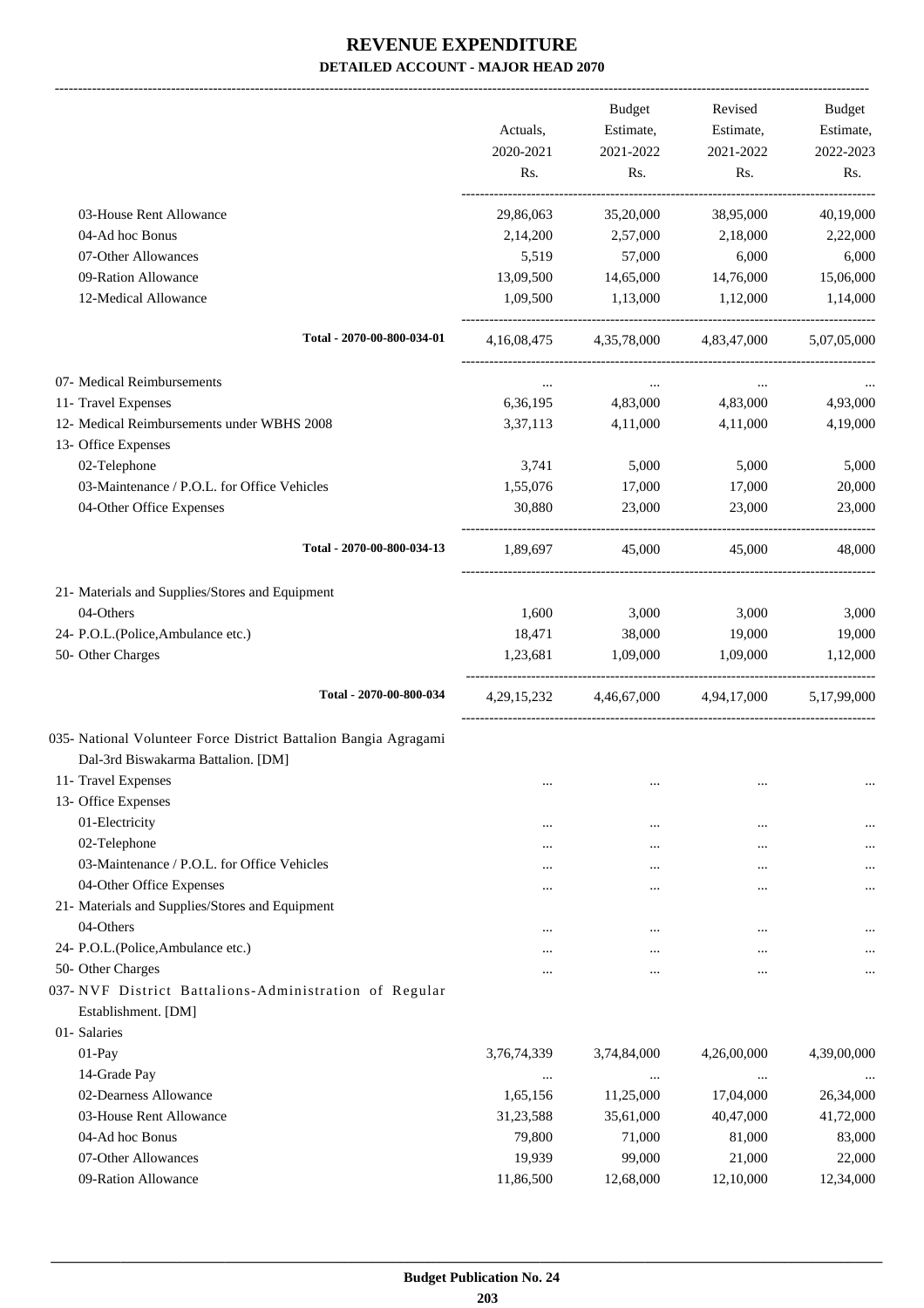|                                                 |              | <b>Budget</b> | Revised                             | <b>Budget</b> |
|-------------------------------------------------|--------------|---------------|-------------------------------------|---------------|
|                                                 | Actuals,     | Estimate,     | Estimate,                           | Estimate,     |
|                                                 | 2020-2021    | 2021-2022     | 2021-2022                           | 2022-2023     |
|                                                 | Rs.          | Rs.           | Rs.                                 | Rs.           |
| 11-Compensatory Allowance                       | 66,000       | 62,000        | 68,000                              | 69,000        |
| 12-Medical Allowance                            | 81,000       | 99,000        | 83,000                              | 85,000        |
| Total - 2070-00-800-037-01                      |              |               | 4,23,96,322 4,37,69,000 4,98,14,000 | 5,21,99,000   |
| 02- Wages                                       | 14,89,055    | 16,68,000     | 15,81,000                           | 16,28,000     |
| 07- Medical Reimbursements                      | $\cdots$     | $\cdots$      | $\ldots$                            |               |
| 11- Travel Expenses                             | 1,57,579     | 1,10,000      | 1,10,000                            | 1,12,000      |
| 12- Medical Reimbursements under WBHS 2008      | 14,043       | 21,000        | 9,00,000                            | 1,50,000      |
| 13- Office Expenses                             |              |               |                                     |               |
| 01-Electricity                                  | 23,100       | 7,000         | 7,000                               | 7,000         |
| 02-Telephone                                    | 659          | 1,000         | 1,000                               | 1,000         |
| 03-Maintenance / P.O.L. for Office Vehicles     | $\cdots$     | 1,000         | 1,000                               | 1,000         |
| 04-Other Office Expenses                        | 1,99,368     | 1,44,000      | 1,44,000                            | 1,47,000      |
| Total - 2070-00-800-037-13                      | 2,23,127     | 1,53,000      | 1,53,000                            | 1,56,000      |
| 14- Rents, Rates and Taxes                      |              | $\cdots$      | $\ddotsc$                           |               |
| 21- Materials and Supplies/Stores and Equipment |              |               |                                     |               |
| 04-Others                                       | $\cdots$     | $\cdots$      | $\cdots$                            |               |
| 24- P.O.L.(Police,Ambulance etc.)               | $\cdots$     | 8,000         | 2,000                               | 2,000         |
| 50- Other Charges                               | 1,14,666     | 1,66,000      | 1,66,000                            | 1,71,000      |
| 77- Computerisation                             | 14,248       | 75,000        | 19,000                              | 20,000        |
| Total - 2070-00-800-037                         | 4,44,09,040  |               | 4,59,70,000 5,27,45,000             | 5,44,38,000   |
| <b>Total - Administrative Expenditure</b>       | 15,08,60,992 |               | 16,52,35,000 18,34,43,000           | 19,10,88,000  |
| Total - 2070-00-800                             | 15,08,60,992 | 16,52,35,000  | 18,34,43,000                        | 19,10,88,000  |
| Voted                                           | 15,08,60,992 | 16,52,35,000  | 18,34,43,000                        | 19,10,88,000  |
| Charged                                         |              |               |                                     |               |

#### **DETAILED ACCOUNT NO. 2070 - DEDUCT RECOVERIES IN REDUCTION OF EXPENDITURE**

**--------------------------------------------------------------------------------------------------------------------------------------------------------------------------------**

| $\cdots$ | $\cdots$ | $-1.000$  | $-1.000$  |
|----------|----------|-----------|-----------|
|          |          |           | $\cdots$  |
|          |          |           |           |
|          |          |           |           |
| -29.874  | $-1.000$ | $-30,000$ | $-30,000$ |
|          |          |           |           |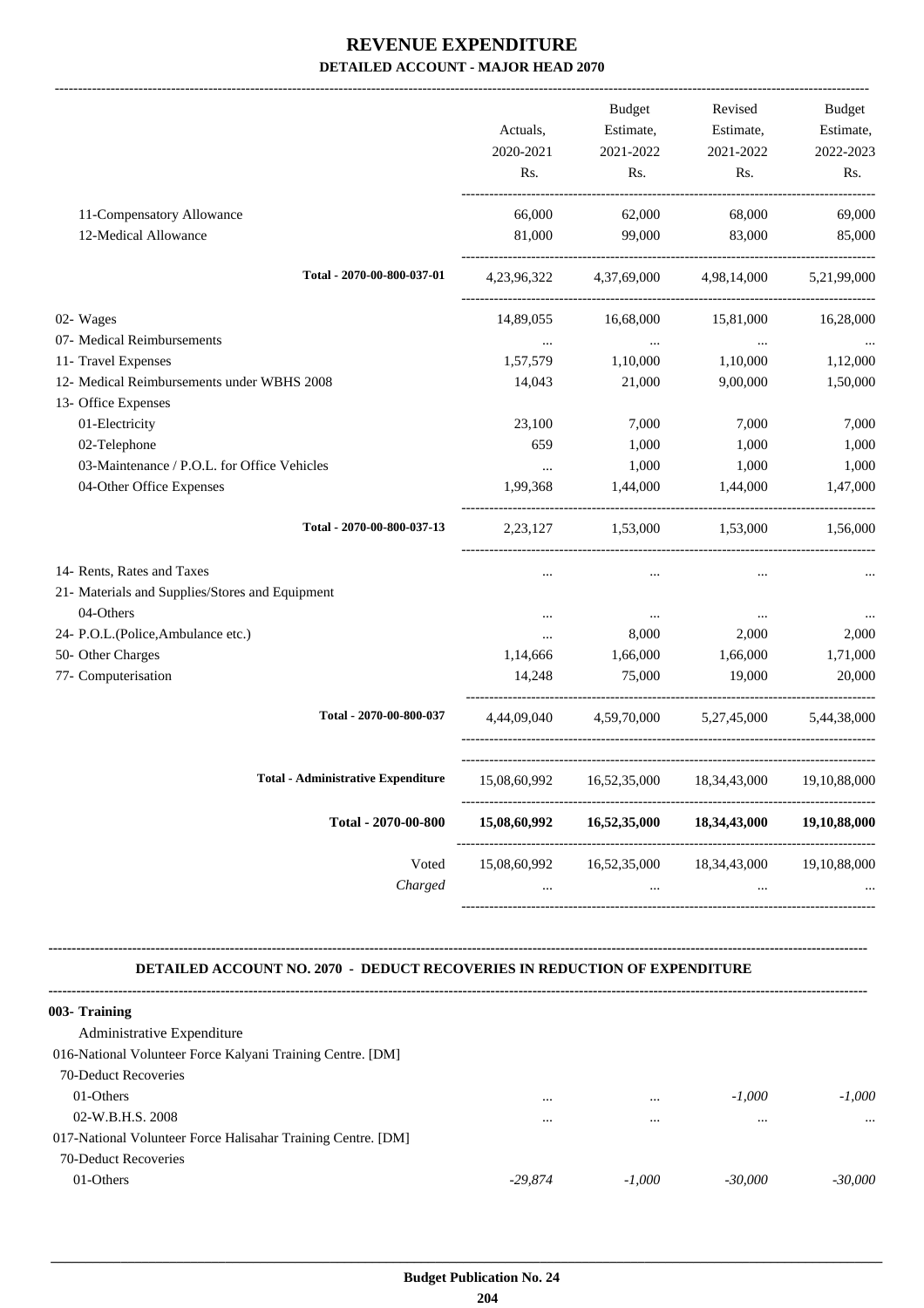|                                                                                                                  | Actuals,<br>2020-2021<br>Rs. | <b>Budget</b><br>Estimate,<br>2021-2022<br>Rs. | Revised<br>Estimate,<br>2021-2022<br>Rs. | Budget<br>Estimate,<br>2022-2023<br>Rs. |
|------------------------------------------------------------------------------------------------------------------|------------------------------|------------------------------------------------|------------------------------------------|-----------------------------------------|
| 02-W.B.H.S. 2008                                                                                                 |                              | $\cdots$                                       | $\cdots$                                 |                                         |
| 018-National Volunteer Force Coochbehar Training Centre. [DM]                                                    |                              |                                                |                                          |                                         |
| 70-Deduct Recoveries                                                                                             |                              |                                                |                                          |                                         |
| 01-Others                                                                                                        | $\cdots$                     | $-1,000$                                       | $-1,000$                                 | $-1,000$                                |
| 02-W.B.H.S. 2008                                                                                                 |                              | $\cdots$                                       | $\cdots$                                 |                                         |
| 019-National Volunteer Force Kurseong Training Centre [DM]                                                       |                              |                                                |                                          |                                         |
| 70-Deduct Recoveries                                                                                             |                              |                                                |                                          |                                         |
| 01-Others                                                                                                        |                              | $\cdots$                                       | $-1,000$                                 | $-1,000$                                |
| 02-W.B.H.S. 2008                                                                                                 |                              |                                                | $\cdots$                                 |                                         |
| 020-National Volunteer ForceDistrict Batallions Collective<br>Training(Annual Camp) [DM]<br>70-Deduct Recoveries |                              |                                                |                                          |                                         |
| 01-Others                                                                                                        |                              | $-1,000$                                       | $-1,000$                                 | $-1,000$                                |
| 02-W.B.H.S. 2008                                                                                                 |                              | $\ldots$                                       | $\cdots$                                 |                                         |
|                                                                                                                  |                              |                                                |                                          |                                         |
| Total - 003 - Deduct - Recoveries                                                                                | $-29,874$                    | $-3,000$                                       | $-34,000$                                | $-34,000$                               |
| 106- Civil Defence                                                                                               |                              |                                                |                                          |                                         |
| Administrative Expenditure                                                                                       |                              |                                                |                                          |                                         |
| 012-Air Raid Precaution-Direction and Organisation [DM]                                                          |                              |                                                |                                          |                                         |
| 70-Deduct Recoveries                                                                                             |                              |                                                |                                          |                                         |
| 01-Others                                                                                                        | $-38,247$                    | $\cdots$                                       | $-30,000$                                | $-40,000$                               |
| 02-W.B.H.S. 2008                                                                                                 | $\cdots$                     | $\cdots$                                       | $\ddotsc$                                |                                         |
| 013-Air Raid Precaution -Medical Relief [DM]                                                                     |                              |                                                |                                          |                                         |
| 70-Deduct Recoveries                                                                                             |                              |                                                |                                          |                                         |
| 01-Others                                                                                                        | $\cdots$                     | $-1,000$                                       | $-1,000$                                 | $-1,000$                                |
| 02-W.B.H.S. 2008                                                                                                 | $\cdots$                     | $\cdots$                                       | $\cdots$                                 |                                         |
| 014-Air Raid Precaution-Alternative Water Supply [DM]                                                            |                              |                                                |                                          |                                         |
| 70-Deduct Recoveries                                                                                             |                              |                                                |                                          |                                         |
| 01-Others                                                                                                        | $\cdots$                     | $\cdots$                                       | $-1,000$                                 | $-1,000$                                |
| 02-W.B.H.S. 2008                                                                                                 |                              | $\cdots$                                       | $\ldots$                                 | $\cdots$                                |
| 015-Establishment of West Bengal Civil Emergency Force [DM]<br>70-Deduct Recoveries                              |                              |                                                |                                          |                                         |
| 01-Others                                                                                                        | $-4,93,033$                  | $-1,000$                                       |                                          |                                         |
| 02-W.B.H.S. 2008                                                                                                 |                              |                                                | $-5,00,000$                              | $-5,00,000$                             |
| 016-Water Wing of Civil Defence [DM]                                                                             | $\cdots$                     | $\cdots$                                       | $\cdots$                                 |                                         |
| 70-Deduct Recoveries                                                                                             |                              |                                                |                                          |                                         |
| 01-Others                                                                                                        |                              | $-1,000$                                       | $-1,000$                                 | $-1,000$                                |
| 02-W.B.H.S. 2008                                                                                                 | $\cdots$<br>                 | $\cdots$                                       | $\cdots$                                 |                                         |
|                                                                                                                  |                              |                                                |                                          |                                         |
| Total - 106 - Deduct - Recoveries                                                                                | $-5,31,280$                  | $-3,000$                                       | $-5,33,000$                              | $-5,43,000$                             |

#### **107- Home Guards**

Administrative Expenditure

004-Headquarters-Home Guards raised in connection with

Emergency. [DM]

70-Deduct Recoveries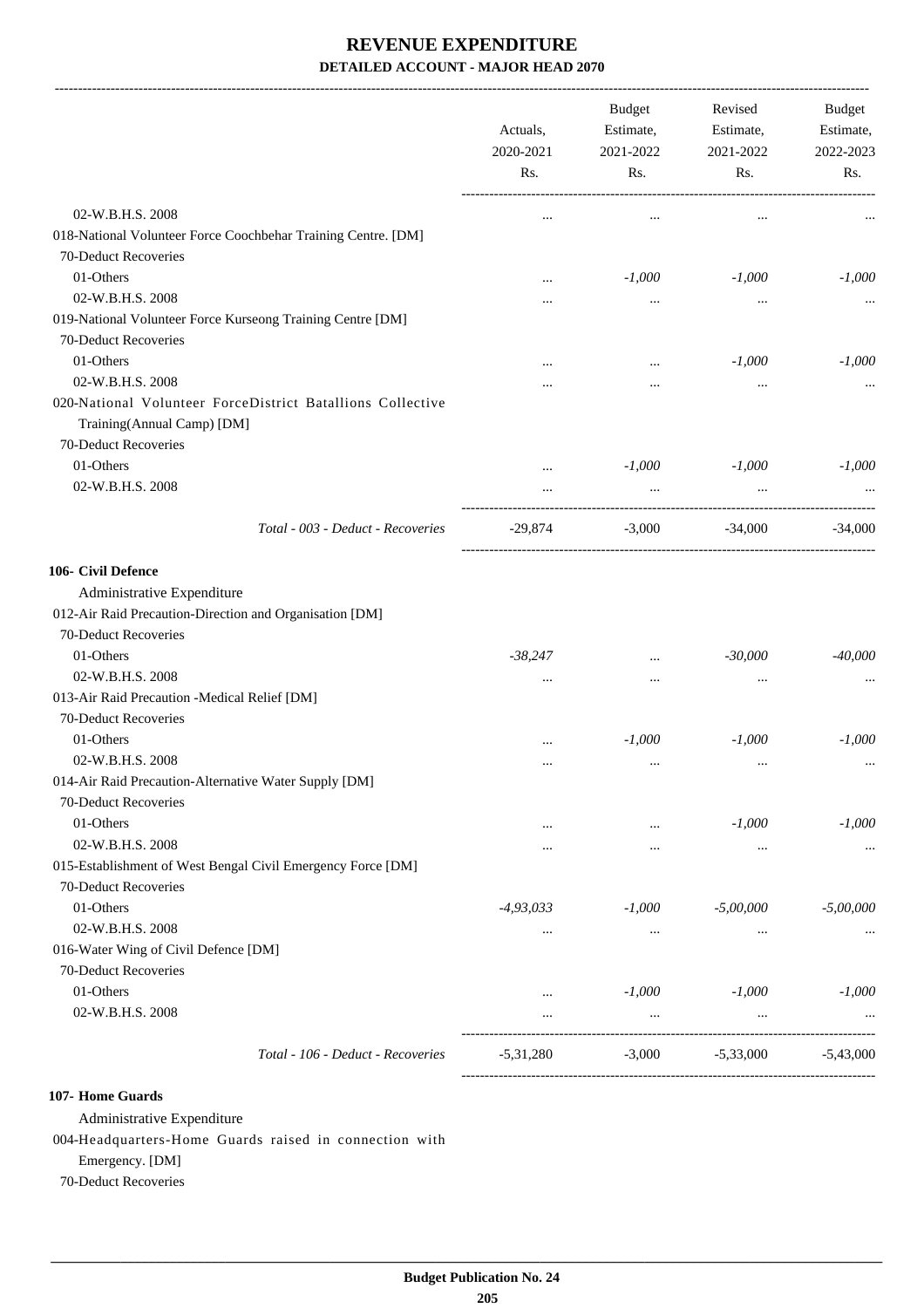|                                                                                                               | Actuals,<br>2020-2021    |                       | <b>Budget</b><br>Estimate,<br>2021-2022 | Revised<br>Estimate,<br>2021-2022 | Budget<br>Estimate,<br>2022-2023 |
|---------------------------------------------------------------------------------------------------------------|--------------------------|-----------------------|-----------------------------------------|-----------------------------------|----------------------------------|
|                                                                                                               | Rs.                      | Rs.                   | Rs.                                     | Rs.                               |                                  |
| 01-Others                                                                                                     |                          | $\cdots$              | $-1,000$                                | $-1,000$                          |                                  |
| 02-W.B.H.S. 2008                                                                                              |                          |                       | $\cdots$                                |                                   |                                  |
| 005-District Home Guard raised in connection with Emergency.<br>[DM]                                          |                          |                       |                                         |                                   |                                  |
| 70-Deduct Recoveries                                                                                          |                          |                       |                                         |                                   |                                  |
| 01-Others                                                                                                     |                          | $-1,000$              | $-1,000$                                | $-1,000$                          |                                  |
| 02-W.B.H.S. 2008                                                                                              | $\ddotsc$                |                       |                                         |                                   |                                  |
| 006-Border Wing, Home Guard Battalion [DM]                                                                    |                          | $\cdots$              | $\cdots$                                |                                   |                                  |
| 70-Deduct Recoveries                                                                                          |                          |                       |                                         |                                   |                                  |
| 01-Others                                                                                                     |                          |                       | $-1,000$                                | $-1,000$                          |                                  |
| 02-W.B.H.S. 2008                                                                                              | $\ddotsc$<br>$\ddotsc$   | $\ddotsc$<br>$\cdots$ |                                         |                                   |                                  |
| Total - 107 - Deduct - Recoveries                                                                             | $\overline{\phantom{a}}$ | $-1,000$              | $-3,000$                                | $-3,000$                          |                                  |
| 800- Other Expenditure                                                                                        |                          |                       |                                         |                                   |                                  |
|                                                                                                               |                          |                       |                                         |                                   |                                  |
| Administrative Expenditure<br>026-National Volunteer Force(a)Directorate of National Volunteer<br>Force. [DM] |                          |                       |                                         |                                   |                                  |
| 70-Deduct Recoveries                                                                                          |                          |                       |                                         |                                   |                                  |
| 01-Others                                                                                                     | $\ddotsc$                | $-1,000$              | $-1,000$                                | $-1,000$                          |                                  |
| 02-W.B.H.S. 2008                                                                                              | $\ddotsc$                | $\cdots$              | $\cdots$                                |                                   |                                  |
| 032-National Volunteer Force District Batallions Emergency                                                    |                          |                       |                                         |                                   |                                  |
| Mobilisation. [DM]                                                                                            |                          |                       |                                         |                                   |                                  |
| 70-Deduct Recoveries                                                                                          |                          |                       |                                         |                                   |                                  |
| 01-Others                                                                                                     |                          | $\cdots$              | $-1,000$                                | $-1,000$                          |                                  |
| 02-W.B.H.S. 2008                                                                                              |                          |                       | $\ddotsc$                               |                                   |                                  |
| 033-National Volunteer Force District Batallions Bangia Agragami<br>Dal-1st Biskarma Battalion. [DM]          |                          |                       |                                         |                                   |                                  |
| 70-Deduct Recoveries                                                                                          |                          |                       |                                         |                                   |                                  |
| 01-Others                                                                                                     | $\cdots$                 | $\cdots$              | $-1,000$                                | $-1,000$                          |                                  |
| 02-W.B.H.S. 2008                                                                                              | $\cdots$                 | $\cdots$              | $\cdots$                                |                                   |                                  |
| 034-National Volunteer Force District Battalion Bangia Agragami                                               |                          |                       |                                         |                                   |                                  |
| Dal-2nd Biswakarma Battalion. [DM]                                                                            |                          |                       |                                         |                                   |                                  |
| 70-Deduct Recoveries                                                                                          |                          |                       |                                         |                                   |                                  |
| 01-Others                                                                                                     | $\cdots$                 | $\cdots$              | $-1,000$                                | $-1,000$                          |                                  |
| 02-W.B.H.S. 2008                                                                                              | $\ddotsc$                | $\ddotsc$             | $\ddotsc$                               |                                   |                                  |
| 035-National Volunteer Force District Battalion Bangia Agragami                                               |                          |                       |                                         |                                   |                                  |
| Dal-3rd Biswakarma Battalion. [DM]                                                                            |                          |                       |                                         |                                   |                                  |
| 70-Deduct Recoveries                                                                                          |                          |                       |                                         |                                   |                                  |
| 01-Others<br>02-W.B.H.S. 2008                                                                                 | $\ddotsc$                | $\cdots$              | $-1,000$                                | $-1,000$                          |                                  |
|                                                                                                               | $\ddotsc$                | $\cdots$              | $\cdots$                                |                                   |                                  |
| 036-National Cadet Crops (NCC) [DM]<br>70-Deduct Recoveries                                                   |                          |                       |                                         |                                   |                                  |
| 01-Others                                                                                                     |                          |                       | $-1,000$                                | $-1,000$                          |                                  |
| 02-W.B.H.S. 2008                                                                                              | $\ddotsc$                |                       |                                         |                                   |                                  |
| 037-NVF District Battalions-Administration of Regular                                                         |                          | $\cdots$              | $\ddotsc$                               |                                   |                                  |
| Establishment. [DM]                                                                                           |                          |                       |                                         |                                   |                                  |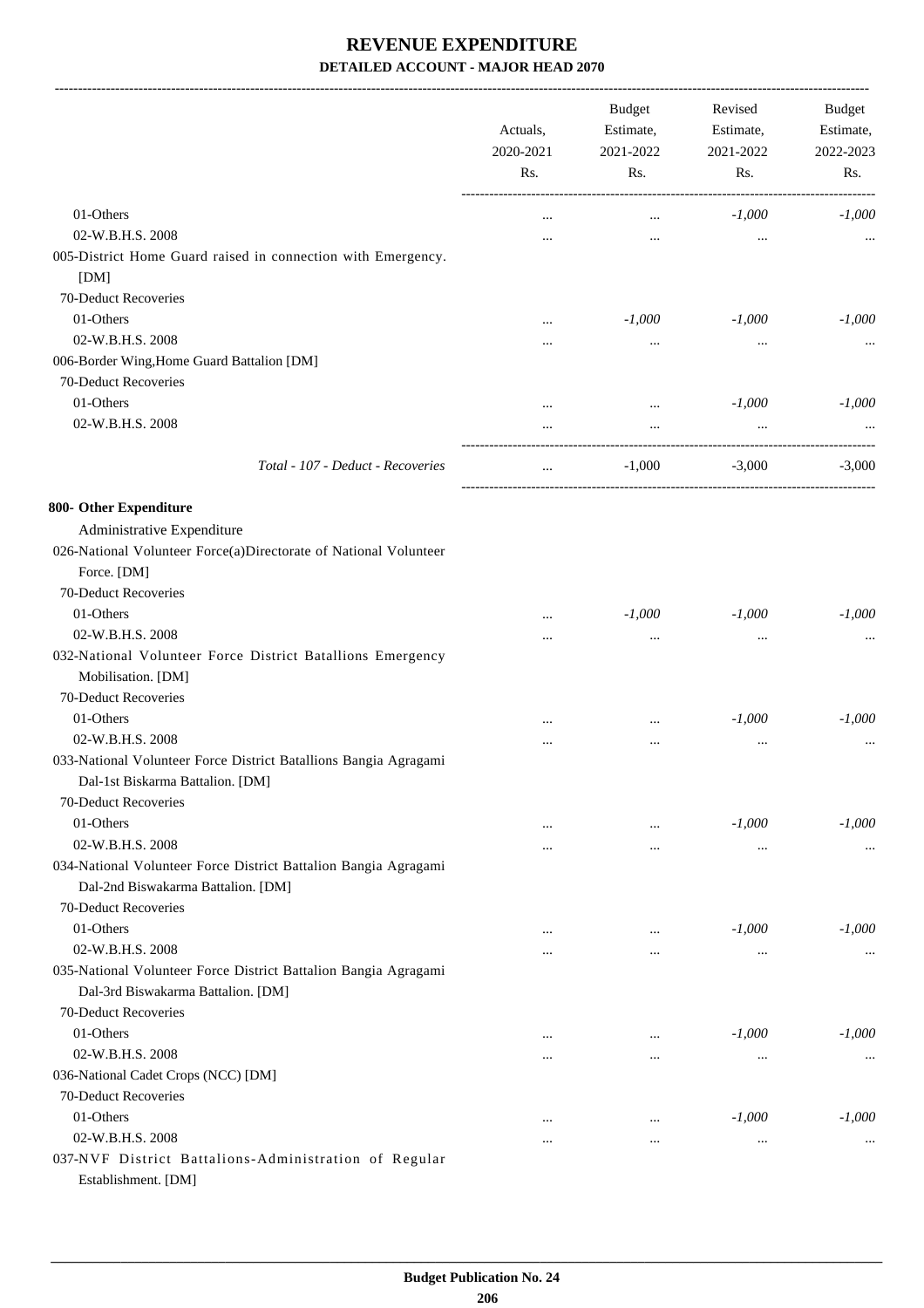-------------------------------------------------------------------------------------------------------------------------------------------------------------------------------

|                                                                                    | Actuals,<br>2020-2021<br>Rs. | <b>Budget</b><br>Estimate,<br>2021-2022<br>Rs. | Revised<br>Estimate,<br>2021-2022<br>Rs. | <b>Budget</b><br>Estimate,<br>2022-2023<br>Rs. |
|------------------------------------------------------------------------------------|------------------------------|------------------------------------------------|------------------------------------------|------------------------------------------------|
| 70-Deduct Recoveries                                                               |                              |                                                |                                          |                                                |
| 01-Others                                                                          | $-4,398$                     | $\ddotsc$                                      | $\cdots$                                 |                                                |
| 02-W.B.H.S. 2008                                                                   | $\cdots$                     | $\cdots$                                       | $\cdots$                                 |                                                |
| 038-Expenditure for conducting Training Camp of NCC with the                       |                              |                                                |                                          |                                                |
| Assistance of Central & State Govt. [DM]                                           |                              |                                                |                                          |                                                |
| 70-Deduct Recoveries                                                               |                              |                                                |                                          |                                                |
| 01-Others                                                                          | $-260$                       | $\cdots$                                       | $-1,000$                                 | $-1,000$                                       |
| 02-W.B.H.S. 2008                                                                   | $\cdots$                     | $\cdots$                                       | $\cdots$                                 |                                                |
| Total - 800 - Deduct - Recoveries                                                  | $-4,658$                     | $-1,000$                                       | $-7.000$                                 | $-7.000$                                       |
|                                                                                    |                              |                                                |                                          |                                                |
| 911- Deduct Recoveries of Overpayments                                             |                              |                                                |                                          |                                                |
| Administrative Expenditure                                                         |                              |                                                |                                          |                                                |
| 004-State Headquarters (CD) [DM]                                                   |                              |                                                |                                          |                                                |
| 70-Deduct Recoveries                                                               |                              |                                                |                                          |                                                |
| 01-Others                                                                          |                              | $-1,000$                                       | $-1,000$                                 | $-1,000$                                       |
| 005-District Home Guard raised in connection with Emergency [DM]                   |                              |                                                |                                          |                                                |
| 70-Deduct Recoveries                                                               |                              |                                                |                                          |                                                |
| 01-Others                                                                          | $\cdots$                     | $-1,000$                                       | $-1,000$                                 | $-1,000$                                       |
| 02-W.B.H.S. 2008                                                                   | $\ddotsc$                    | $\ddotsc$                                      | $\ddotsc$                                |                                                |
| 006-Border Wing, Home Guard Battalion [DM]                                         |                              |                                                |                                          |                                                |
| 70-Deduct Recoveries                                                               |                              |                                                |                                          |                                                |
| 01-Others                                                                          | $-1,05,304$                  | $-1,000$                                       | $-1,000$                                 | $-1,000$                                       |
| 012-Air Raid Precaution - direction and Organisation [DM]                          |                              |                                                |                                          |                                                |
| 70-Deduct Recoveries                                                               |                              |                                                |                                          |                                                |
| 01-Others                                                                          |                              | $-1,000$                                       | $-1,000$                                 | $-1,000$                                       |
| 013-Air Raid Precaution-Medical Relief [DM]<br>70-Deduct Recoveries                |                              |                                                |                                          |                                                |
|                                                                                    |                              |                                                |                                          |                                                |
| 01-Others<br>02-W.B.H.S. 2008                                                      | $\cdots$                     | $\ddotsc$                                      | $-1,000$                                 | $-1,000$                                       |
|                                                                                    | $\cdots$                     | $\cdots$                                       | $\ldots$                                 | $\cdots$                                       |
| 015-Establishment of West bengal Civil EmergencyForce [DM]<br>70-Deduct Recoveries |                              |                                                |                                          |                                                |
| 01-Others                                                                          |                              |                                                | $-1,000$                                 | $-1,000$                                       |
| 02-W.B.H.S. 2008                                                                   | $\cdots$                     | $\cdots$                                       |                                          |                                                |
| 016-Water Wing Civil Defence [DM]                                                  | $\cdots$                     | $\cdots$                                       | $\cdots$                                 | $\cdots$                                       |
| 70-Deduct Recoveries                                                               |                              |                                                |                                          |                                                |
| 01-Others                                                                          | $-10,192$                    |                                                | $-1,000$                                 | $-1,000$                                       |
| 027-National Volunteer Force Kalyani Training Centre[CV] [DM]                      |                              | $\ddotsc$                                      |                                          |                                                |
| 70-Deduct Recoveries                                                               |                              |                                                |                                          |                                                |
| 01-Others                                                                          |                              |                                                | $-1,000$                                 | $-1,000$                                       |
| 030-Deduct recoveries of overpayment [DM]                                          | $\ddotsc$                    | $\cdots$                                       |                                          |                                                |
| 70-Deduct Recoveries                                                               |                              |                                                |                                          |                                                |
| 01-Others                                                                          | $\ddotsc$                    | $\cdots$                                       | $-1,000$                                 | $-1,000$                                       |
| 033-National Volunteer Force district battalion Bangiya Agragami                   |                              |                                                |                                          |                                                |
| Dal-First Biswakarma Battalion [DM]                                                |                              |                                                |                                          |                                                |
| 70-Deduct Recoveries                                                               |                              |                                                |                                          |                                                |
| 01-Others                                                                          | $\cdots$                     | $\cdots$                                       | $-1,000$                                 | $-1,000$                                       |
|                                                                                    |                              |                                                |                                          |                                                |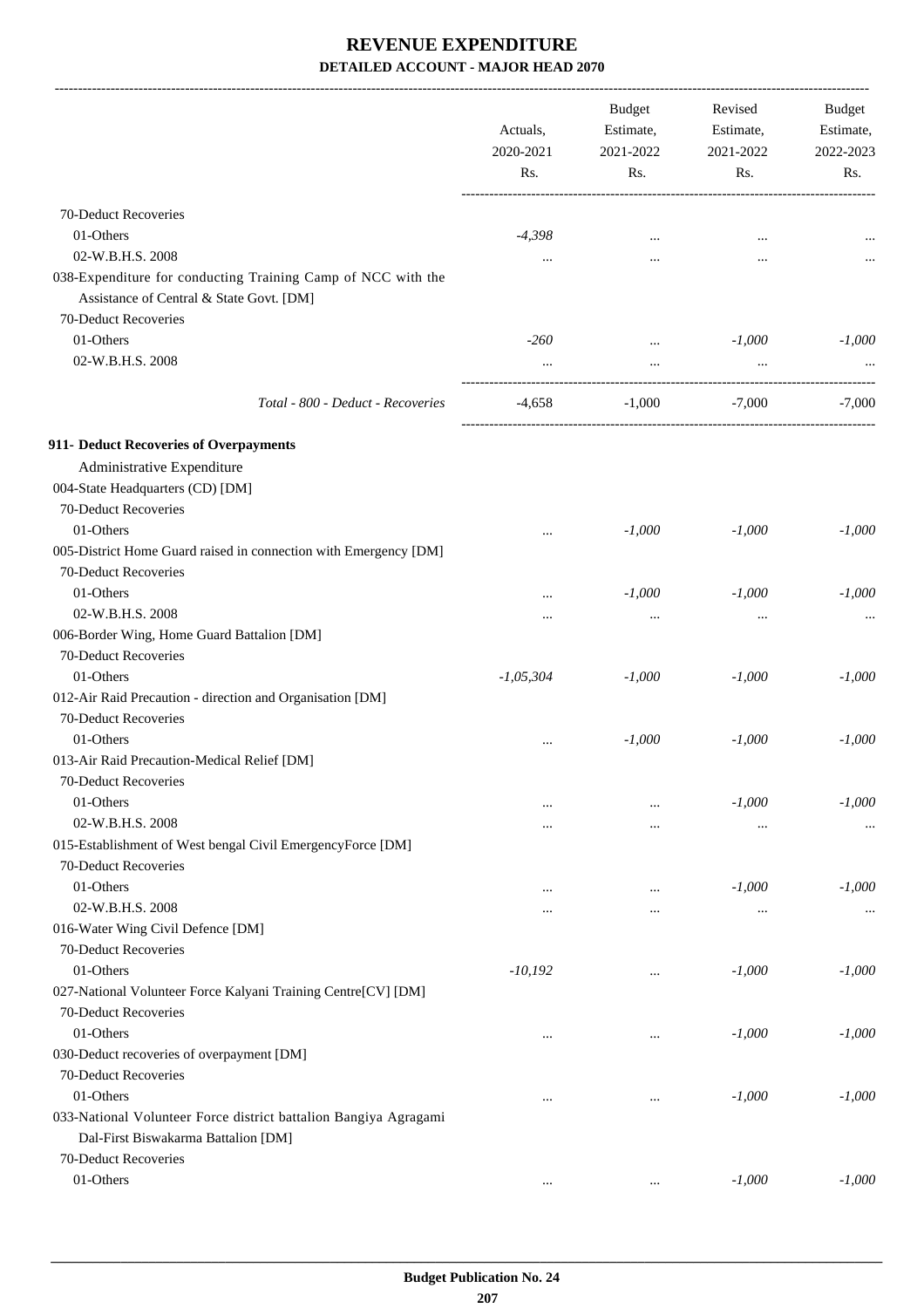-------------------------------------------------------------------------------------------------------------------------------------------------------------------------------

|                                                                                                          | Actuals,<br>2020-2021<br>Rs. | Budget<br>Estimate,<br>2021-2022<br>Rs. | Revised<br>Estimate,<br>2021-2022<br>Rs. | Budget<br>Estimate,<br>2022-2023<br>Rs. |
|----------------------------------------------------------------------------------------------------------|------------------------------|-----------------------------------------|------------------------------------------|-----------------------------------------|
| 02-W.B.H.S. 2008                                                                                         | $\cdots$                     | $\cdots$                                | $\cdots$                                 |                                         |
| 034-National Volunteer Force District Battalion Bangla Agragami<br>Dal-2nd Biswakarma Battalion[CV] [DM] |                              |                                         |                                          |                                         |
| 70-Deduct Recoveries                                                                                     |                              |                                         |                                          |                                         |
| 01-Others                                                                                                | $\cdots$                     | $\cdots$                                | $-1,000$                                 | $-1,000$                                |
| 036-National Cadet Crops.(NCC) [CV] [DM]                                                                 |                              |                                         |                                          |                                         |
| 70-Deduct Recoveries                                                                                     |                              |                                         |                                          |                                         |
| 01-Others                                                                                                | -186                         | $\cdots$                                | $-1,000$                                 | $-1,000$                                |
| 02-W.B.H.S. 2008                                                                                         | $\cdots$                     | $\cdots$                                | $\cdots$                                 |                                         |
| 037-NVF District Battalions-Administration of Regular<br>Establishment [DM]                              |                              |                                         |                                          |                                         |
| 70-Deduct Recoveries                                                                                     |                              |                                         |                                          |                                         |
| 01-Others                                                                                                | $\cdots$                     | $\cdots$                                | $-1,000$                                 |                                         |
| Total - 911 - Deduct - Recoveries                                                                        | $-1,15,682$                  | -4.000                                  | $-13,000$                                | $-12,000$                               |
| Total - 2070 - Deduct - Recoveries                                                                       | -6,81,494                    | $-12,000$                               | $-5,90,000$                              | $-5.99,000$                             |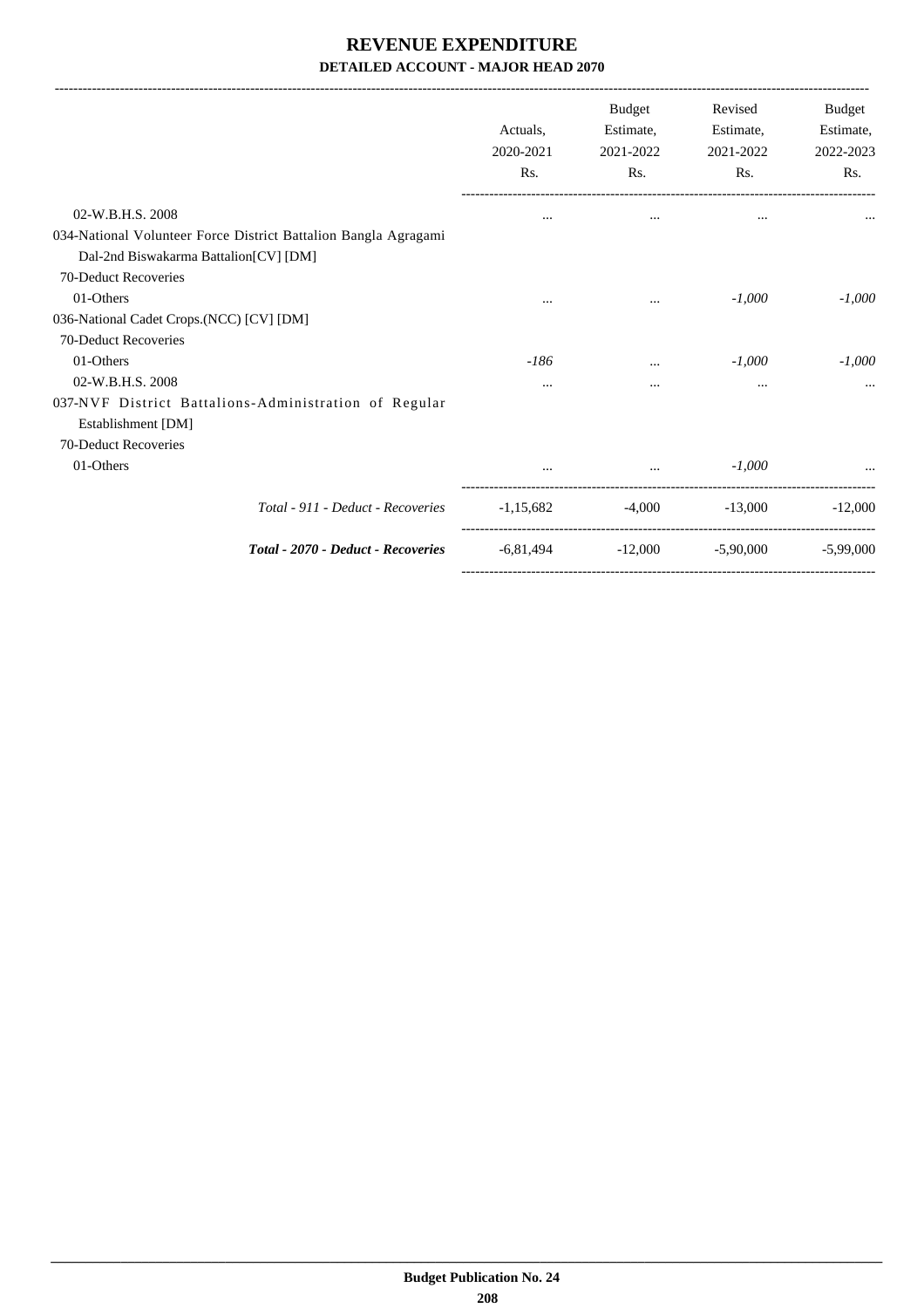# **REVENUE EXPENDITURE**

#### **DEMAND No. 73**

**Disaster Management and Civil Defence Department B - Social Services - (g) Social Welfare and Nutrition Head of Account : 2235 - Social Security And Welfare**

| Voted Rs. 174,28,05,000                                         | <b>Charged Rs. Nil</b>  |                              |                                                                     |                                          | Total Rs. 174,28,05,000                        |
|-----------------------------------------------------------------|-------------------------|------------------------------|---------------------------------------------------------------------|------------------------------------------|------------------------------------------------|
|                                                                 |                         |                              | Voted Rs.                                                           | <b>Charged Rs.</b>                       | <b>Total Rs.</b>                               |
| <b>Gross Expenditure</b><br><b>Deduct - Recoveries</b>          |                         |                              | 174,28,05,000<br>$-27,000$                                          | $\cdots$                                 | $\dots$ 174,28,05,000<br>$-27,000$             |
| Net Expenditure                                                 |                         |                              | 174,27,78,000                                                       |                                          | $\dots$ 174,27,78,000                          |
|                                                                 |                         | <b>REVENUE EXPENDITURE</b>   |                                                                     |                                          |                                                |
|                                                                 | <b>ABSTRACT ACCOUNT</b> |                              |                                                                     |                                          |                                                |
|                                                                 |                         | Actuals,<br>2020-2021<br>Rs. | Budget<br>Estimate,<br>2021-2022<br>Rs.                             | Revised<br>Estimate,<br>2021-2022<br>Rs. | <b>Budget</b><br>Estimate,<br>2022-2023<br>Rs. |
| 02 - SOCIAL WELFARE                                             |                         |                              |                                                                     |                                          |                                                |
| 001- Direction and Administration<br>Administrative Expenditure |                         |                              | 53,84,72,979 53,64,96,000 54,58,03,000 56,89,48,000                 |                                          |                                                |
|                                                                 | <b>Total - 001</b>      |                              | 53,84,72,979 53,64,96,000                                           |                                          | 54,58,03,000 56,89,48,000                      |
| 104- Welfare of Aged, Infirm and Destitute                      |                         |                              |                                                                     |                                          |                                                |
| Administrative Expenditure                                      |                         | 2,14,20,000                  | 49,87,000                                                           | 1,36,77,000                              | 1,48,41,000                                    |
|                                                                 | <b>Total - 104</b>      |                              | 2,14,20,000 49,87,000 1,36,77,000 1,48,41,000                       |                                          |                                                |
| 800- Other Expenditure                                          |                         |                              |                                                                     |                                          |                                                |
| Administrative Expenditure                                      |                         | 70,89,146                    | 69,88,000                                                           | 69,88,000                                | 71,98,000                                      |
|                                                                 | <b>Total - 800</b>      | 70,89,146                    | 69,88,000                                                           | 69,88,000                                | 71,98,000                                      |
|                                                                 | Total - 02              |                              | 56,69,82,125 54,84,71,000 56,64,68,000                              |                                          | 59,09,87,000                                   |
| 60 - OTHER SOCIAL SECURITY AND WELFARE<br><b>PROGRAMMES</b>     |                         |                              |                                                                     |                                          |                                                |
| 200- Other Programmes<br>Administrative Expenditure             |                         |                              | 117, 10, 57, 654 118, 76, 47, 000                                   | 109,52,22,000                            | 113,17,45,000                                  |
| <b>State Development Schemes</b>                                |                         | 100,02,34,879                | 1,21,01,000                                                         | 40,34,000                                | 2,00,73,000                                    |
|                                                                 | <b>Total - 200</b>      |                              | 217, 12, 92, 533 119, 97, 48, 000 109, 92, 56, 000 115, 18, 18, 000 |                                          |                                                |
| 796- Tribal Areas Sub-Plan                                      |                         |                              |                                                                     |                                          |                                                |
| <b>State Development Schemes</b>                                |                         |                              | the contract of the contract of the contract of the                 | $\cdots$                                 |                                                |
|                                                                 | <b>Total - 796</b>      | $\cdots$                     | $\cdots$                                                            | $\cdots$                                 |                                                |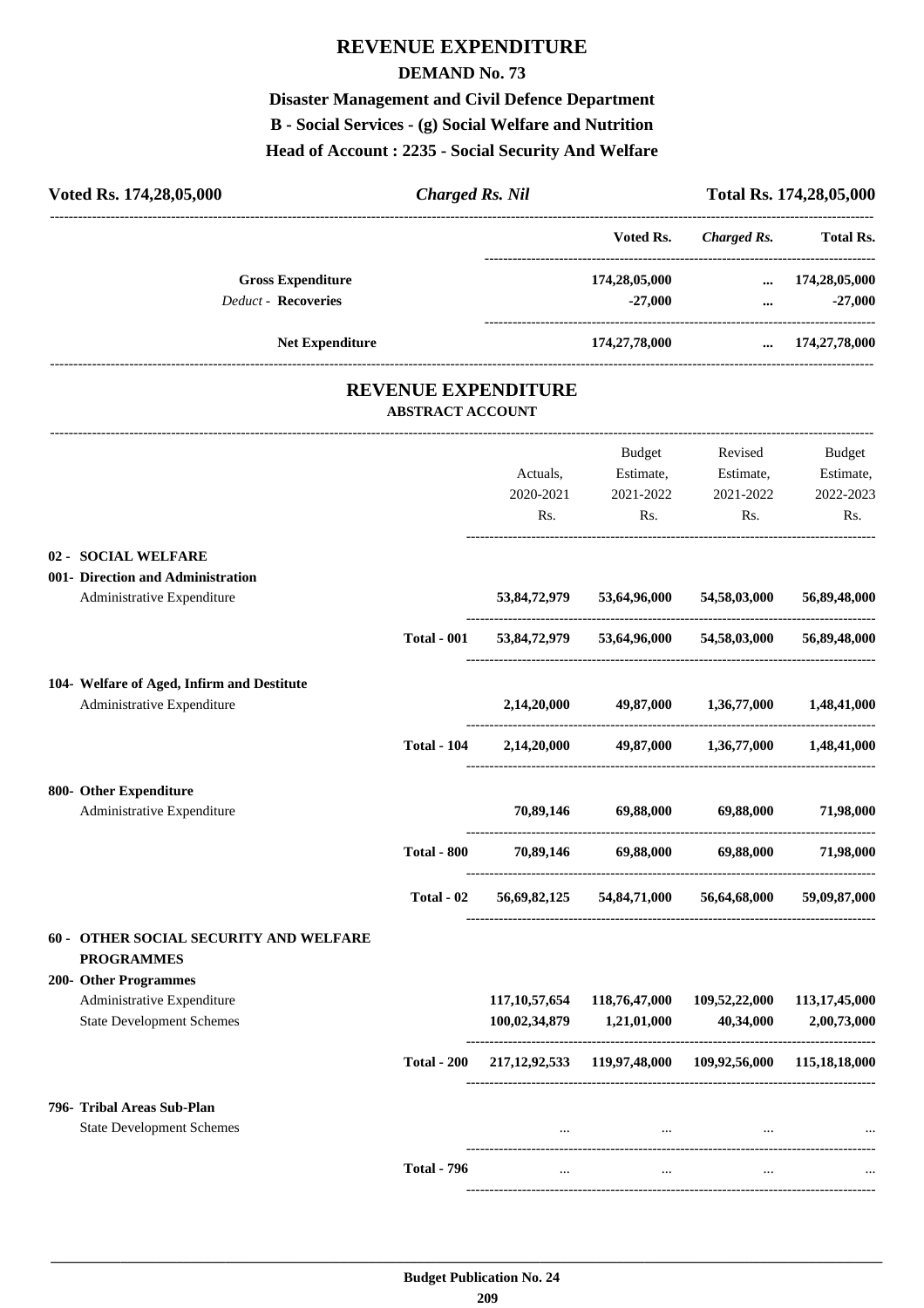#### **REVENUE EXPENDITURE ABSTRACT ACCOUNT**

|            | Revised   | Budget                                                                                                                                                                                                                                                                                                                                                                                                                                                                                                                                                                                                                                                                                                                                                              |
|------------|-----------|---------------------------------------------------------------------------------------------------------------------------------------------------------------------------------------------------------------------------------------------------------------------------------------------------------------------------------------------------------------------------------------------------------------------------------------------------------------------------------------------------------------------------------------------------------------------------------------------------------------------------------------------------------------------------------------------------------------------------------------------------------------------|
| Actuals,   |           |                                                                                                                                                                                                                                                                                                                                                                                                                                                                                                                                                                                                                                                                                                                                                                     |
|            | 2021-2022 | 2022-2023                                                                                                                                                                                                                                                                                                                                                                                                                                                                                                                                                                                                                                                                                                                                                           |
| Rs.        |           | $\mathbf{Rs.}$<br>Rs.                                                                                                                                                                                                                                                                                                                                                                                                                                                                                                                                                                                                                                                                                                                                               |
| Total - 60 |           |                                                                                                                                                                                                                                                                                                                                                                                                                                                                                                                                                                                                                                                                                                                                                                     |
|            |           |                                                                                                                                                                                                                                                                                                                                                                                                                                                                                                                                                                                                                                                                                                                                                                     |
|            |           |                                                                                                                                                                                                                                                                                                                                                                                                                                                                                                                                                                                                                                                                                                                                                                     |
|            |           |                                                                                                                                                                                                                                                                                                                                                                                                                                                                                                                                                                                                                                                                                                                                                                     |
|            |           |                                                                                                                                                                                                                                                                                                                                                                                                                                                                                                                                                                                                                                                                                                                                                                     |
|            |           |                                                                                                                                                                                                                                                                                                                                                                                                                                                                                                                                                                                                                                                                                                                                                                     |
|            |           | $-27.000$ $-27.000$                                                                                                                                                                                                                                                                                                                                                                                                                                                                                                                                                                                                                                                                                                                                                 |
|            |           |                                                                                                                                                                                                                                                                                                                                                                                                                                                                                                                                                                                                                                                                                                                                                                     |
| Voted      |           |                                                                                                                                                                                                                                                                                                                                                                                                                                                                                                                                                                                                                                                                                                                                                                     |
|            |           |                                                                                                                                                                                                                                                                                                                                                                                                                                                                                                                                                                                                                                                                                                                                                                     |
|            |           | <b>Budget</b><br>Estimate, Estimate, Estimate,<br>2020-2021 2021-2022<br>$\mathbf{Rs.}$<br>217,12,92,533 119,97,48,000 109,92,56,000 115,18,18,000<br>Grand Total - Gross 273,82,74,658 174,82,19,000 166,57,24,000 174,28,05,000<br>Voted 273,82,74,658 174,82,19,000 166,57,24,000 174,28,05,000<br>Administrative Expenditure 173,80,39,779 173,61,18,000 166,16,90,000 172,27,32,000<br>State Development Schemes 100,02,34,879 1,21,01,000 40,34,000 2,00,73,000<br>Deduct Recoveries 35,000 -7,000<br>Grand Total - Net 273,82,39,658 174,82,12,000 166,56,97,000 174,27,78,000<br>273,82,39,658 174,82,12,000 166,56,97,000 174,27,78,000<br>the contract of the contract of the contract of the contract of the contract of the contract of the contract of |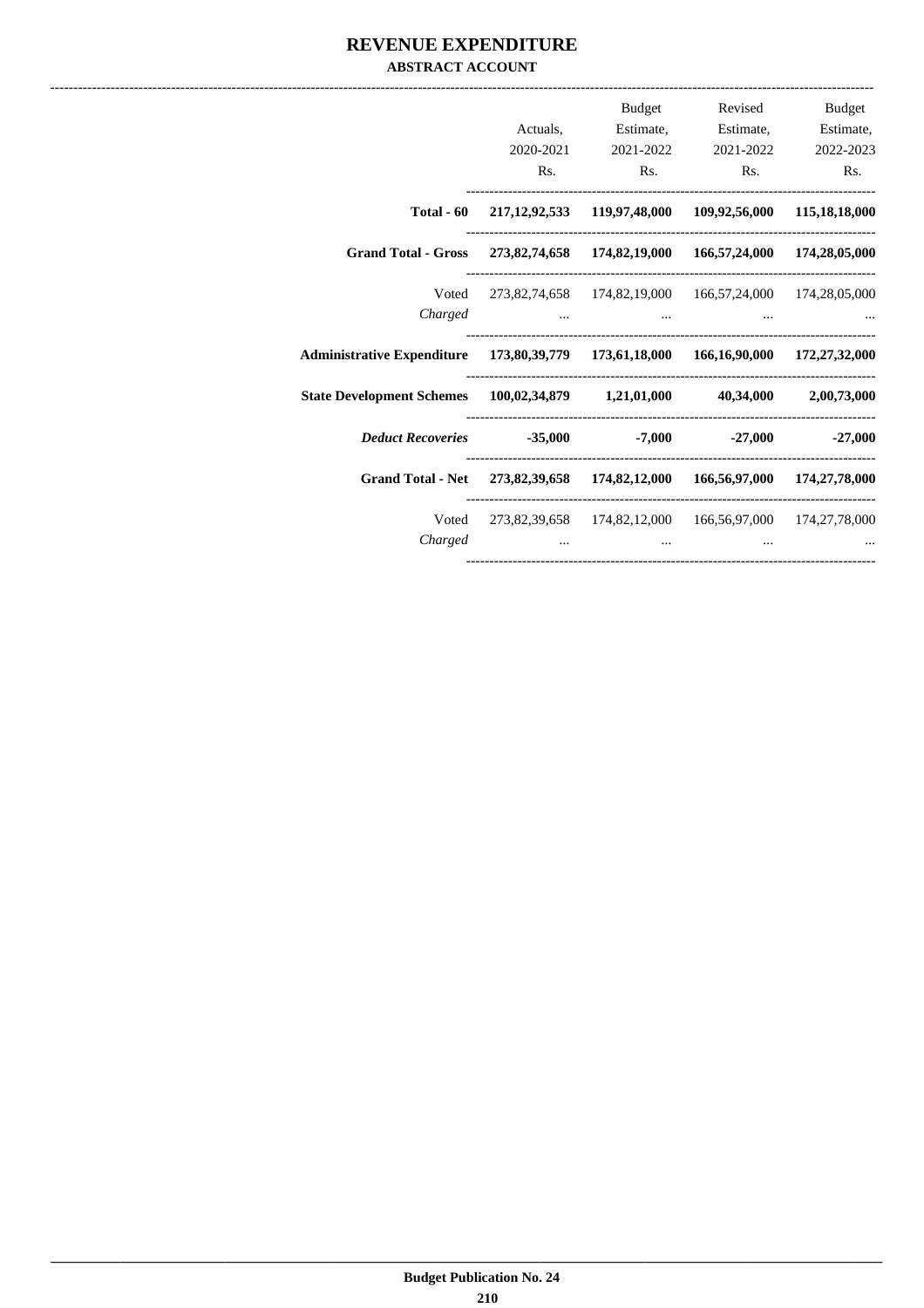|                                                                        | Actuals,<br>2020-2021<br>Rs. | <b>Budget</b><br>Estimate,<br>2021-2022<br>Rs. | Revised<br>Estimate,<br>2021-2022<br>Rs. | Budget<br>Estimate,<br>2022-2023<br>Rs. |
|------------------------------------------------------------------------|------------------------------|------------------------------------------------|------------------------------------------|-----------------------------------------|
| <b>DETAILED ACCOUNT NO. 2235-02-001 - DIRECTION AND ADMINISTRATION</b> |                              |                                                |                                          |                                         |
| 02 - SOCIAL WELFARE                                                    |                              |                                                |                                          |                                         |
| 001- Direction and Administration                                      |                              |                                                |                                          |                                         |
| <b>Administrative Expenditure</b>                                      |                              |                                                |                                          |                                         |
| 004- Directorate of Relief and District Establishment (Relief) [DM]    |                              |                                                |                                          |                                         |
| 01- Salaries                                                           |                              |                                                |                                          |                                         |
| 01-Pay                                                                 | 41,84,15,189                 | 43,49,43,000                                   | 42,67,83,000                             | 43,95,86,000                            |
| 14-Grade Pay                                                           | 1,87,998                     | $\cdots$                                       |                                          | 1,88,000                                |
| 02-Dearness Allowance                                                  | 29,59,380                    | 1,30,48,000                                    | 1,70,71,000                              | 2,63,75,000                             |
| 03-House Rent Allowance                                                | 4,66,81,051                  | 4,13,20,000                                    | 4,85,00,000                              | 4,95,00,000                             |
| 04-Ad hoc Bonus                                                        | 21,74,550                    | 19,82,000                                      | 22,18,000                                | 22,62,000                               |
| 05-Interim Relief                                                      | 5,060                        | $\ldots$                                       | 5,000                                    | 5,000                                   |
| 07-Other Allowances                                                    | 3,34,182                     | 6,90,000                                       | 3,44,000                                 | 3,54,000                                |
| 11-Compensatory Allowance                                              | 6,96,968                     | 7,20,000                                       | 7,18,000                                 | 7,32,000                                |
| 12-Medical Allowance                                                   | 20,69,361                    | 20,93,000                                      | 21,11,000                                | 21,53,000                               |
| Total - 2235-02-001-004-01                                             | 47, 35, 23, 739              | 49,47,96,000                                   | 49,77,50,000                             | 52, 11, 55, 000                         |
| 02- Wages                                                              | 51,97,342                    | 60,90,000                                      | 85,00,000                                | 87,50,000                               |
| 07- Medical Reimbursements                                             | $\cdots$                     | 51,000                                         | 51,000                                   | 52,000                                  |
| 11- Travel Expenses                                                    | 87,548                       | 4,14,000                                       | 4,14,000                                 | 4,22,000                                |
| 12- Medical Reimbursements under WBHS 2008                             | 10,22,494                    | 12,11,000                                      | 18,50,000                                | 15,00,000                               |
| 13- Office Expenses                                                    |                              |                                                |                                          |                                         |
| 01-Electricity                                                         | 2,78,205                     | 3,95,000                                       | 3,95,000                                 | 4,03,000                                |
| 02-Telephone                                                           | 3,95,522                     | 6,14,000                                       | 6,14,000                                 | 6,26,000                                |
| 03-Maintenance / P.O.L. for Office Vehicles                            | 29, 19, 743                  | 31,25,000                                      | 29,78,000                                | 30,38,000                               |
| 04-Other Office Expenses                                               | 51,07,516                    | 1,25,51,000                                    | 1,25,51,000                              | 1,28,02,000                             |
| Total - 2235-02-001-004-13                                             | 87,00,986                    | 1,66,85,000                                    | 1,65,38,000                              | 1,68,69,000                             |
| 14- Rents, Rates and Taxes                                             | 4,92,36,886                  | 1,61,59,000                                    | 1,90,00,000                              | 1,92,00,000                             |
| 27- Minor Works/ Maintenance                                           | 7,03,984                     | 10,90,000                                      | 17,00,000                                | 10,00,000                               |
| 50- Other Charges                                                      |                              | $\cdots$                                       | $\cdots$                                 |                                         |
|                                                                        |                              |                                                |                                          |                                         |
| <b>Total - Administrative Expenditure</b>                              | 53,84,72,979                 | 53,64,96,000                                   | 54, 58, 03, 000                          | 56,89,48,000                            |
| Total - 2235-02-001                                                    | 53,84,72,979                 | 53,64,96,000                                   | 54,58,03,000                             | 56,89,48,000                            |
| Voted                                                                  | 53,84,72,979                 | 53,64,96,000                                   | 54,58,03,000                             | 56,89,48,000                            |
| Charged                                                                |                              | $\cdots$                                       |                                          |                                         |
|                                                                        |                              |                                                |                                          |                                         |

#### **DETAILED ACCOUNT NO. 2235-02-104 - WELFARE OF AGED, INFIRM AND DESTITUTE .**

#### **02 - SOCIAL WELFARE**

**104- Welfare of Aged, Infirm and Destitute**

**Administrative Expenditure**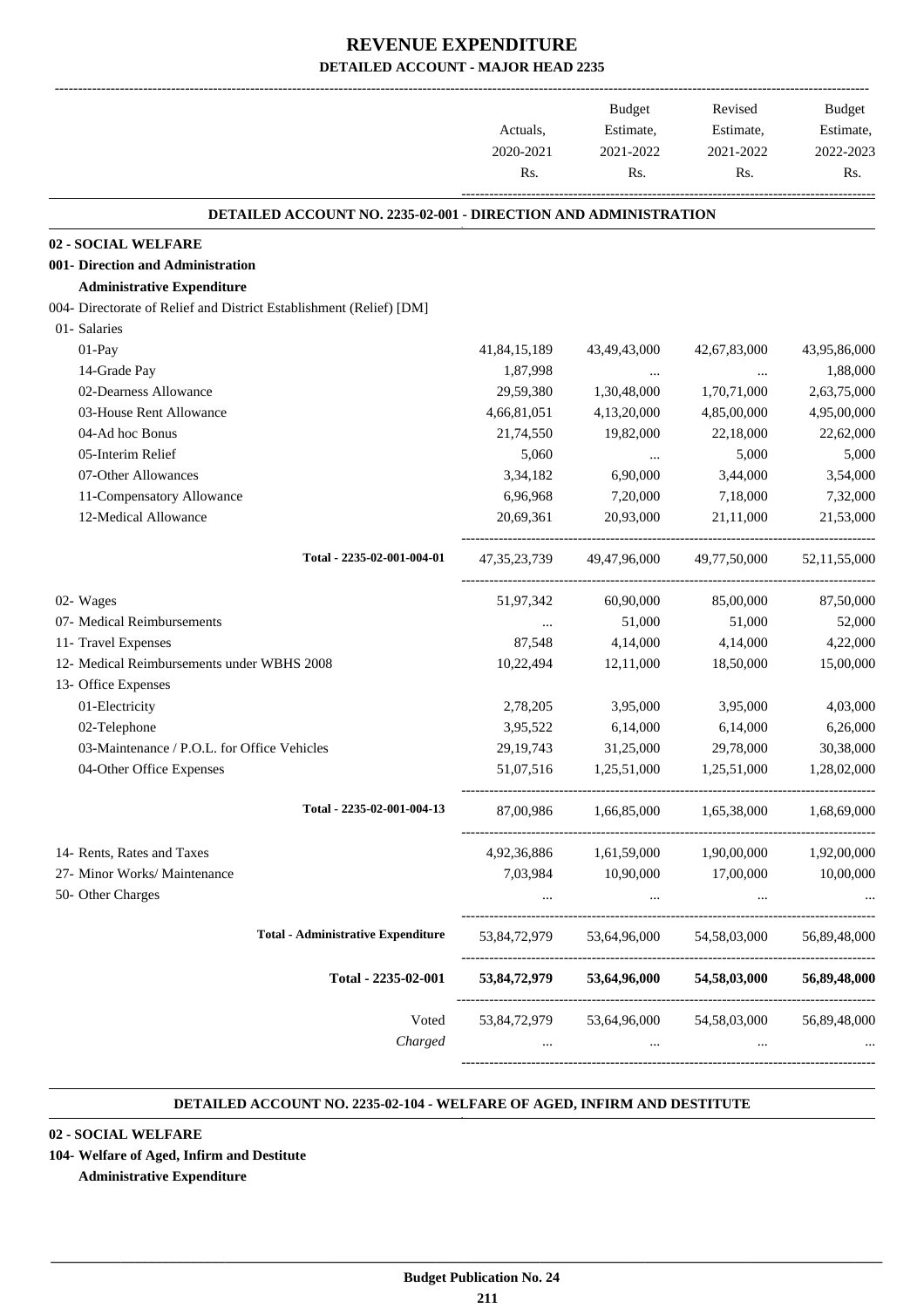|                                                                                                         | Actuals,<br>2020-2021<br>Rs. | <b>Budget</b><br>Estimate,<br>2021-2022<br>Rs. | Revised<br>Estimate,<br>2021-2022<br>Rs. | Budget<br>Estimate,<br>2022-2023<br>Rs. |
|---------------------------------------------------------------------------------------------------------|------------------------------|------------------------------------------------|------------------------------------------|-----------------------------------------|
| 005- Schemes for providing relief to destitute persons or families<br>[DM]<br>31- Grants-in-aid-GENERAL |                              |                                                |                                          |                                         |
| 02-Other Grants                                                                                         | 2,02,60,000                  | 32,00,000                                      | 1,18,90,000                              | 1,30,00,000                             |
| 50- Other Charges                                                                                       | 11,60,000                    | 17,87,000                                      | 17,87,000                                | 18,41,000                               |
| <b>Total - Administrative Expenditure</b>                                                               | 2,14,20,000                  | 49,87,000                                      | 1,36,77,000                              | 1,48,41,000                             |
| Total - 2235-02-104                                                                                     | 2,14,20,000                  | 49,87,000                                      | 1,36,77,000                              | 1,48,41,000                             |
| Voted<br>Charged                                                                                        | 2,14,20,000<br>$\cdots$      | 49,87,000<br>$\cdots$                          | 1,36,77,000<br>$\cdots$                  | 1,48,41,000                             |

#### **DETAILED ACCOUNT NO. 2235-02-800 - OTHER EXPENDITURE .**

#### **02 - SOCIAL WELFARE**

#### **800- Other Expenditure**

#### **Administrative Expenditure**

| 006- Transport of goods moved on Relief [DM]                                                           |                                         |                                         |                               |           |
|--------------------------------------------------------------------------------------------------------|-----------------------------------------|-----------------------------------------|-------------------------------|-----------|
| 50- Other Charges                                                                                      |                                         | 64,48,168 44,20,000 44,20,000           |                               | 45,53,000 |
| Total - 2235-02-800-006                                                                                |                                         | 64,48,168 44,20,000 44,20,000 45,53,000 |                               |           |
| 007- Remuneration to T.R. and Dry Dole Dealers [DM]                                                    |                                         |                                         |                               |           |
| 50- Other Charges                                                                                      | $\cdots$                                |                                         |                               |           |
| 013- Expenditure for providing relief to families affected owing to<br>firing between BDR and BSF [DM] |                                         |                                         |                               |           |
| 50- Other Charges                                                                                      |                                         |                                         |                               |           |
| 016- Introduction of Disaster Risk Management Programme in<br>different Districts & KMC [DM]           |                                         |                                         |                               |           |
| 50- Other Charges                                                                                      |                                         | 6,40,978 25,68,000 25,68,000 26,45,000  |                               |           |
| Total - 2235-02-800-016                                                                                | 6,40,978                                |                                         | 25,68,000 25,68,000 26,45,000 |           |
| <b>Total - Administrative Expenditure</b>                                                              |                                         | 70,89,146 69,88,000 69,88,000 71,98,000 |                               |           |
| Total - 2235-02-800                                                                                    | 70,89,146 69,88,000 69,88,000 71,98,000 |                                         |                               |           |
| Voted                                                                                                  |                                         | 70,89,146 69,88,000 69,88,000 71,98,000 |                               |           |
| Charged                                                                                                |                                         | $\cdots$                                |                               |           |
|                                                                                                        |                                         |                                         |                               |           |

#### **DETAILED ACCOUNT NO. 2235-60-200 - OTHER PROGRAMMES .**

.

**60 - OTHER SOCIAL SECURITY AND WELFARE PROGRAMMES**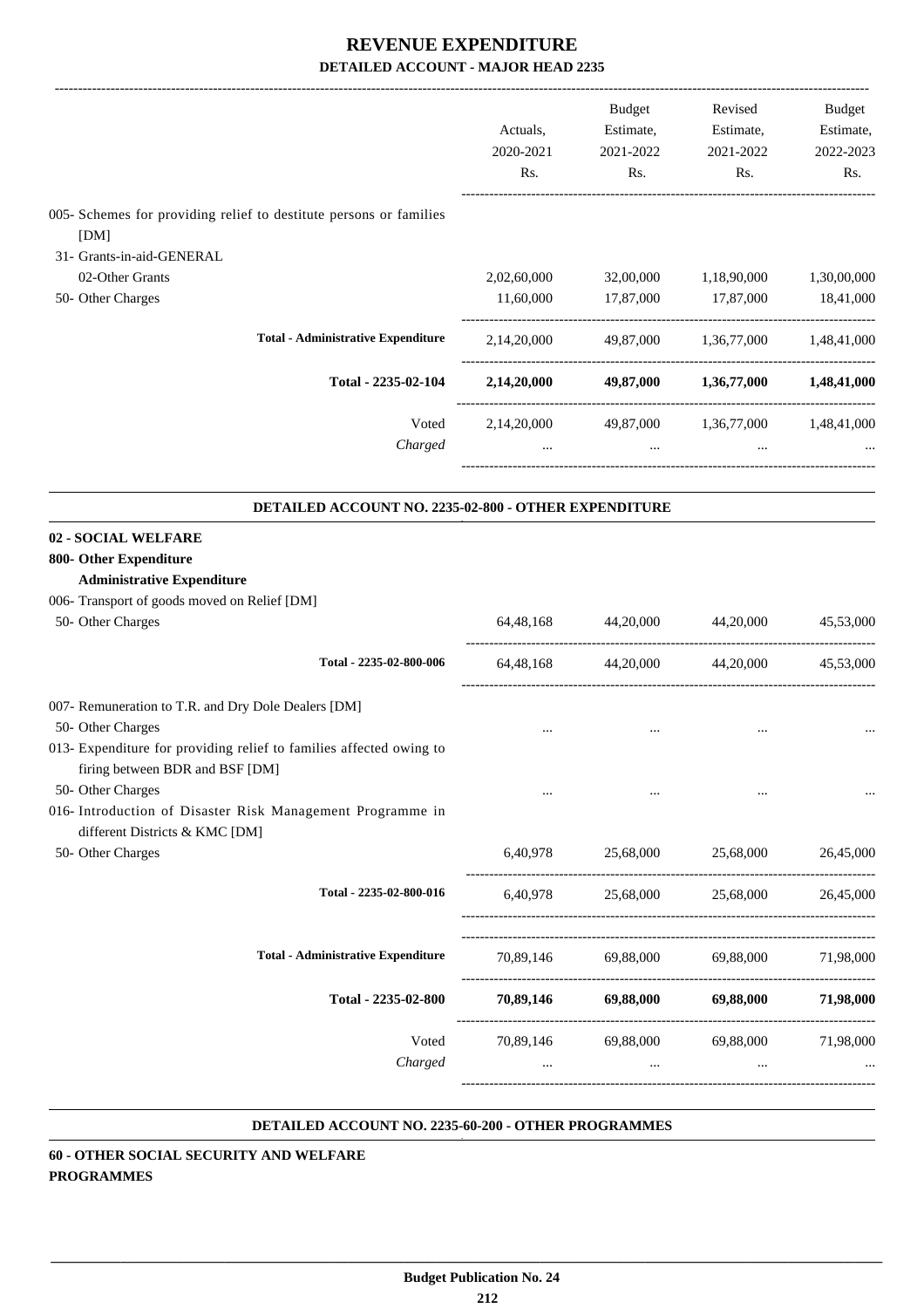|                                                                                                                                                   | Actuals,<br>2020-2021<br>Rs. | Budget<br>Estimate,<br>2021-2022<br>Rs. | Revised<br>Estimate,<br>2021-2022<br>Rs.             | Budget<br>Estimate,<br>2022-2023<br>Rs. |
|---------------------------------------------------------------------------------------------------------------------------------------------------|------------------------------|-----------------------------------------|------------------------------------------------------|-----------------------------------------|
| 200- Other Programmes                                                                                                                             |                              |                                         |                                                      |                                         |
| <b>Administrative Expenditure</b>                                                                                                                 |                              |                                         |                                                      |                                         |
| 011- Expenditure on account of distribution of clothing etc. among the                                                                            |                              |                                         |                                                      |                                         |
| indigent persons through M.L.As. [DM]                                                                                                             |                              |                                         |                                                      |                                         |
| 50- Other Charges                                                                                                                                 |                              | 53,55,487 44,11,50,000                  | 44,11,50,000                                         | 45, 43, 85, 000                         |
| Total - 2235-60-200-011                                                                                                                           |                              |                                         | 53,55,487 44,11,50,000 44,11,50,000 45,43,85,000     |                                         |
| 016- Expanditure for providing relief in kind to the persons affected<br>by taking adulterated Rapeseed Oil in Behala and adjoining areas<br>[DM] |                              |                                         |                                                      |                                         |
| 31- Grants-in-aid-GENERAL                                                                                                                         |                              |                                         |                                                      |                                         |
| 02-Other Grants                                                                                                                                   | 1,18,080                     | 1,74,000                                | 1,18,000                                             | 1,19,000                                |
| Total - 2235-60-200-016                                                                                                                           |                              |                                         | 1,18,080 1,74,000 1,18,000 1,19,000                  |                                         |
| 017- Expenditure for Gratitus Relief [DM]<br>31- Grants-in-aid-GENERAL                                                                            |                              |                                         |                                                      |                                         |
| 02-Other Grants                                                                                                                                   |                              | 1,78,41,677 2,83,48,000                 | 3,06,54,000                                          | 3,10,00,000                             |
| 50- Other Charges                                                                                                                                 | 101,66,86,666                | 38,73,22,000                            | 38,73,22,000                                         | 39,89,42,000                            |
| Total - 2235-60-200-017                                                                                                                           |                              |                                         | 103,45,28,343 41,56,70,000 41,79,76,000 42,99,42,000 |                                         |
| 042- Ex-gratia payments to the families of indigent victims due to<br>death on different diasasters [DM]<br>31- Grants-in-aid-GENERAL             |                              |                                         |                                                      |                                         |
| 02-Other Grants                                                                                                                                   | 9,16,54,900                  | 9,31,30,000                             | 10,90,00,000                                         | 12,00,00,000                            |
| 50- Other Charges                                                                                                                                 |                              |                                         |                                                      |                                         |
| Total - 2235-60-200-042                                                                                                                           |                              |                                         | 9,16,54,900 9,31,30,000 10,90,00,000 12,00,00,000    |                                         |
| 049- Payment of Exgratia grants to the families of W.B.N.V.F.<br>Personnel killed missing taken as prisoner of war or disabled in<br>action [DM]  |                              |                                         |                                                      |                                         |
| 31- Grants-in-aid-GENERAL                                                                                                                         |                              |                                         |                                                      |                                         |
| 02-Other Grants                                                                                                                                   | $\sim$ .                     | 2,40,000                                | 2,40,000                                             | 60,000                                  |
| Total - 2235-60-200-049                                                                                                                           | $\cdots$                     |                                         | 2,40,000 2,40,000                                    | 60,000                                  |
| 057- Payment of one time Ex-gratia on Demobilisation to the<br>Volunteers of WBNVF [DM]<br>31- Grants-in-aid-GENERAL                              |                              |                                         |                                                      |                                         |
| 02-Other Grants                                                                                                                                   | $\cdots$                     |                                         | 22,05,44,000 11,00,00,000 11,00,00,000               |                                         |
| Total - 2235-60-200-057                                                                                                                           | $\cdots$                     |                                         | 22,05,44,000 11,00,00,000                            | 11,00,00,000                            |
|                                                                                                                                                   |                              |                                         |                                                      |                                         |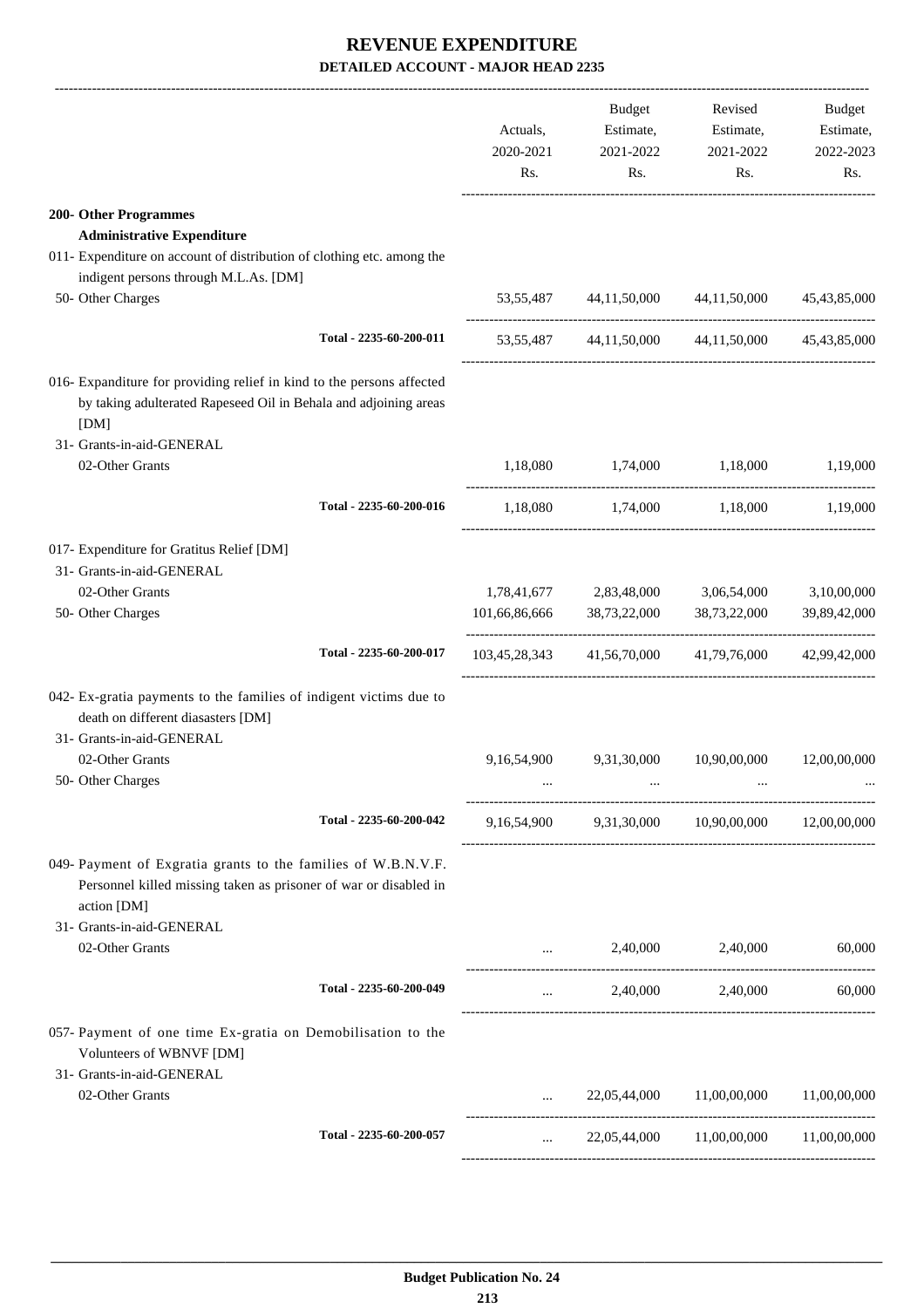|                                                                                                                                                                                                                       | Actuals,<br>2020-2021<br>Rs. | Budget<br>Estimate,<br>2021-2022<br>Rs. | Revised<br>Estimate,<br>2021-2022<br>Rs.                | Budget<br>Estimate,<br>2022-2023<br>Rs. |
|-----------------------------------------------------------------------------------------------------------------------------------------------------------------------------------------------------------------------|------------------------------|-----------------------------------------|---------------------------------------------------------|-----------------------------------------|
| 062- "Expenditure for providing general insurances for the pilgrims,<br>NGOs, Transport operators (Government undertaking & Private),<br>Government Officials including Police Personnel in Gangasagar<br>Mela". [DM] |                              |                                         |                                                         |                                         |
| 28- Payment of Professional and Special Services                                                                                                                                                                      |                              |                                         |                                                         |                                         |
| 02-Other charges                                                                                                                                                                                                      | 50,000                       | 51,000                                  | 50,000                                                  | 50,000                                  |
| 50- Other Charges                                                                                                                                                                                                     |                              | 3,93,50,844 1,66,88,000 1,66,88,000     |                                                         | 1,71,89,000                             |
| Total - 2235-60-200-062                                                                                                                                                                                               |                              |                                         | 3,94,00,844 1,67,39,000 1,67,38,000 1,72,39,000         |                                         |
| 070- Expenditure for Relief Operation of people outside West Bengal<br>[DM]<br>31- Grants-in-aid-GENERAL                                                                                                              |                              |                                         |                                                         |                                         |
| 02-Other Grants                                                                                                                                                                                                       |                              |                                         |                                                         |                                         |
| 50- Other Charges                                                                                                                                                                                                     |                              | $\cdots$                                | $\ddotsc$                                               |                                         |
| 083- Expenditure for providing relief to persons affected by arson<br>[DM]                                                                                                                                            |                              |                                         |                                                         |                                         |
| 31- Grants-in-aid-GENERAL                                                                                                                                                                                             |                              |                                         |                                                         |                                         |
| 02-Other Grants                                                                                                                                                                                                       |                              | $\cdots$                                |                                                         |                                         |
| Total - Administrative Expenditure 117,10,57,654 118,76,47,000 109,52,22,000 113,17,45,000                                                                                                                            |                              |                                         |                                                         |                                         |
| <b>State Development Schemes</b><br>003- Computerisation of Disaster Management System in Relief<br>Deptt. [DM]<br>77- Computerisation                                                                                |                              |                                         | 2,34,879 66,00,000 22,00,000 1,09,49,000                |                                         |
|                                                                                                                                                                                                                       |                              |                                         |                                                         |                                         |
| Total - 2235-60-200-003                                                                                                                                                                                               |                              |                                         | 2,34,879 66,00,000 22,00,000 1,09,49,000                |                                         |
| 007- Scheme for Research & Development Work [DM]                                                                                                                                                                      |                              |                                         |                                                         |                                         |
| 50- Other Charges                                                                                                                                                                                                     |                              |                                         | $55,00,000$ $18,33,000$ $91,24,000$                     |                                         |
| Total - 2235-60-200-007                                                                                                                                                                                               |                              | <b>Section</b> (1999)                   | 55,00,000 18,33,000 91,24,000                           |                                         |
| 092- Financial Assistance under "Sneher Paras" [DM]<br>31- Grants-in-aid-GENERAL                                                                                                                                      |                              |                                         |                                                         |                                         |
| 02-Other Grants                                                                                                                                                                                                       | 100,00,00,000                | 1,000                                   | 1,000                                                   |                                         |
| Total - 2235-60-200-092                                                                                                                                                                                               | 100,00,00,000                | 1,000                                   | 1,000                                                   |                                         |
| <b>Total - State Development Schemes</b>                                                                                                                                                                              |                              |                                         | $100,02,34,879$ $1,21,01,000$ $40,34,000$ $2,00,73,000$ |                                         |
| Total - 2235-60-200                                                                                                                                                                                                   |                              |                                         | 217,12,92,533 119,97,48,000 109,92,56,000 115,18,18,000 |                                         |
|                                                                                                                                                                                                                       |                              |                                         |                                                         |                                         |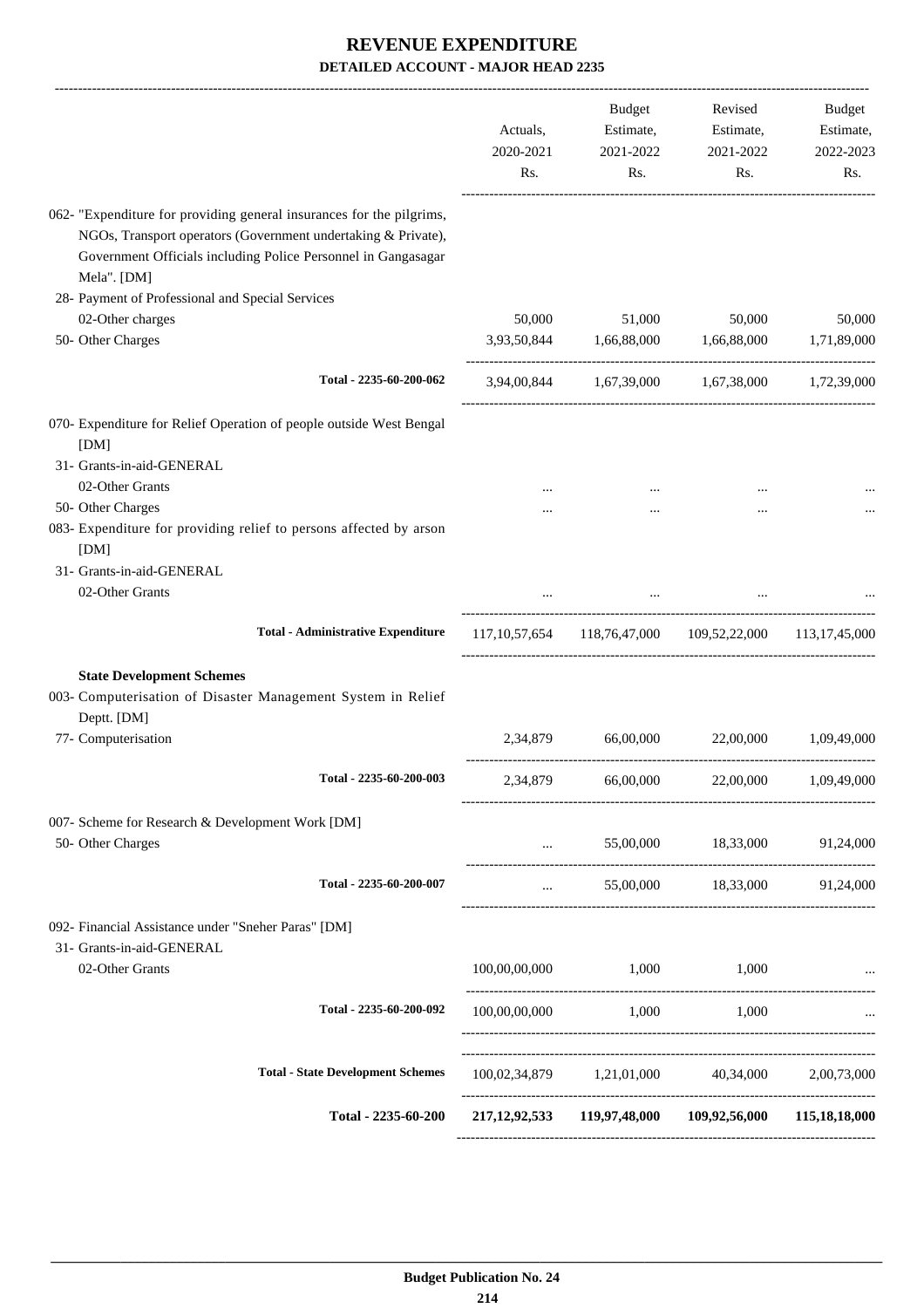|                                                                                  | Actuals,<br>2020-2021<br>Rs. | Budget<br>Estimate,<br>2021-2022<br>Rs. | Revised<br>Estimate,<br>2021-2022<br>Rs. | Budget<br>Estimate,<br>2022-2023<br>Rs. |
|----------------------------------------------------------------------------------|------------------------------|-----------------------------------------|------------------------------------------|-----------------------------------------|
| Voted<br>Charged                                                                 | $\cdots$                     | 217,12,92,533 119,97,48,000<br>$\cdots$ | 109,92,56,000<br>$\cdots$                | 115, 18, 18, 000                        |
|                                                                                  |                              |                                         |                                          |                                         |
| DETAILED ACCOUNT NO. 2235-60-796 - TRIBAL AREAS SUB-PLAN                         |                              |                                         |                                          |                                         |
| 60 - OTHER SOCIAL SECURITY AND WELFARE                                           |                              |                                         |                                          |                                         |
| <b>PROGRAMMES</b>                                                                |                              |                                         |                                          |                                         |
| 796- Tribal Areas Sub-Plan                                                       |                              |                                         |                                          |                                         |
| <b>State Development Schemes</b>                                                 |                              |                                         |                                          |                                         |
| 001- Schemes for Economic Rehabilitation of Families Renered                     |                              |                                         |                                          |                                         |
| Destitute due to socio economic reasons [DM]                                     |                              |                                         |                                          |                                         |
| 31- Grants-in-aid-GENERAL                                                        |                              |                                         |                                          |                                         |
| 02-Other Grants                                                                  |                              |                                         |                                          |                                         |
| Total - 2235-60-796                                                              | $\cdots$                     | $\cdots$                                |                                          |                                         |
| Voted                                                                            | $\cdots$                     | $\cdots$                                |                                          |                                         |
| Charged                                                                          | $\cdots$                     | $\cdots$                                | $\ldots$                                 |                                         |
| <b>DETAILED ACCOUNT NO. 2235 - DEDUCT RECOVERIES IN REDUCTION OF EXPENDITURE</b> |                              |                                         |                                          |                                         |
| 02 - SOCIAL WELFARE                                                              |                              |                                         |                                          |                                         |
| 001- Direction and Administration                                                |                              |                                         |                                          |                                         |
| Administrative Expenditure                                                       |                              |                                         |                                          |                                         |
| 002-Social Economic Scheme [DM]                                                  |                              |                                         |                                          |                                         |
| 70-Deduct Recoveries                                                             |                              |                                         |                                          |                                         |
| 01-Others                                                                        |                              | $\cdots$                                | $-1,000$                                 | $-1,000$                                |
| 02-W.B.H.S. 2008                                                                 |                              | $\cdots$                                | $\ldots$                                 |                                         |
| 004-Directorate of Relief and District Establishment (Relief) [DM]               |                              |                                         |                                          |                                         |
| 70-Deduct Recoveries                                                             |                              |                                         |                                          |                                         |
| 01-Others                                                                        | $-9,000$                     | $-1,000$                                | $-1,000$                                 | $-1,000$                                |
| 02-W.B.H.S. 2008                                                                 | $\cdots$                     | $\cdots$                                | $\ldots$                                 |                                         |
| 005-Famine Relief Emergency Hospitals [DM]                                       |                              |                                         |                                          |                                         |
| 70-Deduct Recoveries                                                             |                              |                                         |                                          |                                         |
| 01-Others                                                                        |                              | $\ddotsc$                               | $-1,000$                                 | $-1,000$                                |
| 02-W.B.H.S. 2008                                                                 | $\cdots$                     | $\cdots$                                | $\cdots$                                 |                                         |
| 006-Emergency Relief Programme in collaboration with CARE [DM]                   |                              |                                         |                                          |                                         |
| 70-Deduct Recoveries                                                             |                              |                                         |                                          |                                         |
| 01-Others                                                                        | $\cdots$                     | $\cdots$                                | $-1,000$                                 | $-1,000$                                |
|                                                                                  |                              |                                         |                                          |                                         |
| Total - 001 - Deduct - Recoveries                                                | $-9,000$                     | $-1,000$                                | $-4,000$                                 | $-4,000$                                |

### **104- Welfare of Aged, Infirm and Destitute**

Administrative Expenditure

005-Schemes for providing relief to destitute persons or families [DM]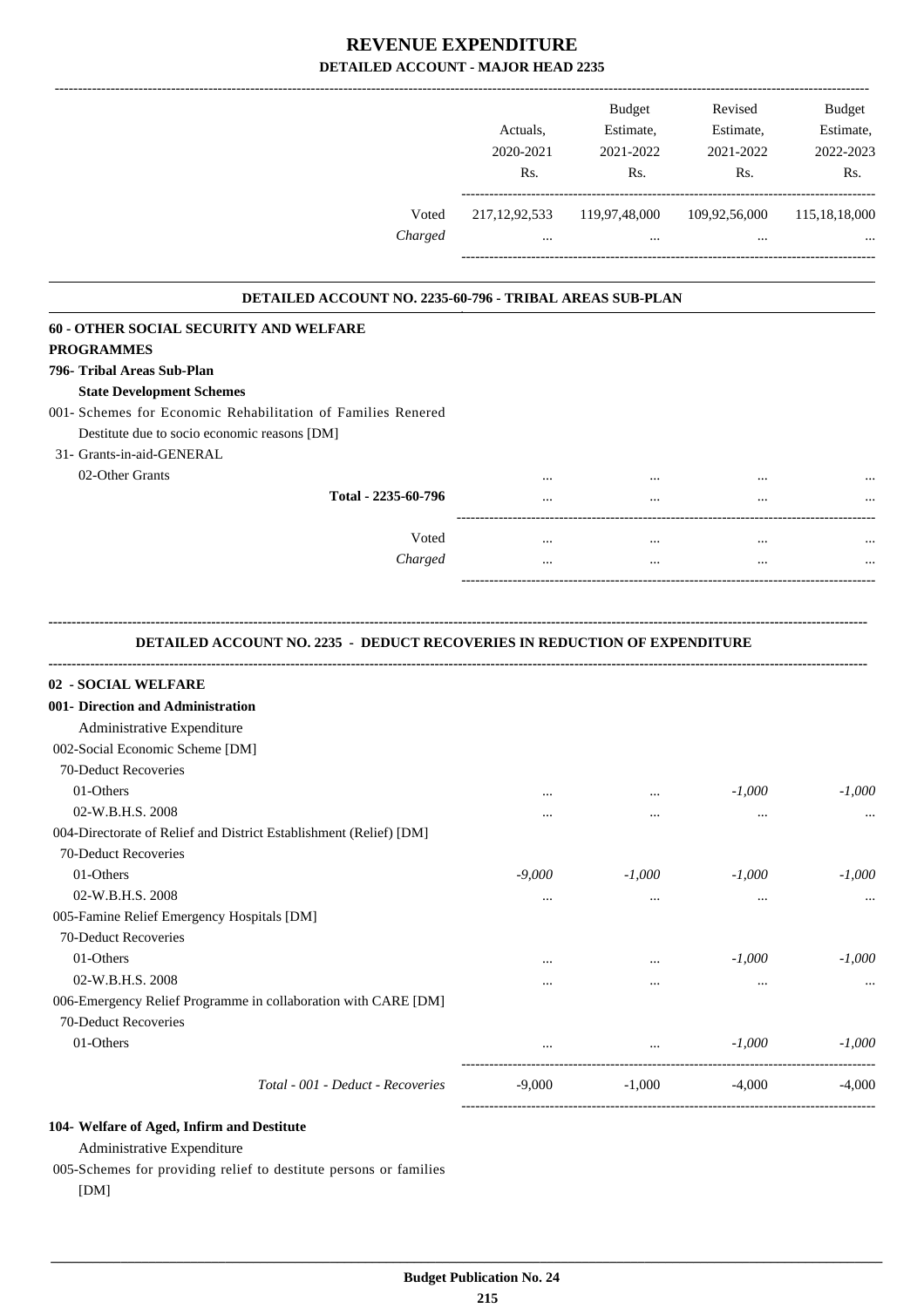|                                                                                                  | Actuals,<br>2020-2021<br>Rs. | Budget<br>Estimate,<br>2021-2022<br>Rs. | Revised<br>Estimate,<br>2021-2022<br>Rs. | <b>Budget</b><br>Estimate,<br>2022-2023<br>Rs. |
|--------------------------------------------------------------------------------------------------|------------------------------|-----------------------------------------|------------------------------------------|------------------------------------------------|
|                                                                                                  |                              |                                         |                                          |                                                |
| 70-Deduct Recoveries                                                                             |                              |                                         |                                          |                                                |
| 01-Others                                                                                        | $\cdots$                     | $-1,000$                                | $-1,000$                                 | $-1,000$                                       |
| 02-W.B.H.S. 2008                                                                                 | $\cdots$                     | $\cdots$                                | $\ddots$                                 |                                                |
| Total - 104 - Deduct - Recoveries                                                                | $\cdots$                     | $-1,000$                                | $-1.000$                                 | $-1,000$                                       |
| 800- Other Expenditure                                                                           |                              |                                         |                                          |                                                |
| Administrative Expenditure                                                                       |                              |                                         |                                          |                                                |
| 006-Transport of goods moved on Relief [DM]                                                      |                              |                                         |                                          |                                                |
| 70-Deduct Recoveries                                                                             |                              |                                         |                                          |                                                |
| 01-Others                                                                                        | $-5,000$                     | $-1,000$                                | $-1,000$                                 | $-1,000$                                       |
| 02-W.B.H.S. 2008                                                                                 | $\cdots$                     | $\cdots$                                | $\cdots$                                 |                                                |
| 007-Remuneration to T.R. and Dry Dole Dealers [DM]                                               |                              |                                         |                                          |                                                |
| 70-Deduct Recoveries                                                                             |                              |                                         |                                          |                                                |
| 01-Others                                                                                        |                              | $\cdots$                                | $-1,000$                                 | $-1,000$                                       |
| 02-W.B.H.S. 2008                                                                                 |                              |                                         |                                          |                                                |
| 016-Introduction of Disaster Risk Management Programme in<br>different Districts & KMC [DM]      |                              |                                         |                                          |                                                |
| 70-Deduct Recoveries                                                                             |                              |                                         |                                          |                                                |
| 01-Others                                                                                        |                              | $\cdots$                                | $-1,000$                                 | $-1,000$                                       |
| 02-W.B.H.S. 2008                                                                                 |                              |                                         | $\ddots$                                 |                                                |
| Total - 800 - Deduct - Recoveries                                                                | $-5,000$                     | $-1,000$                                | $-3,000$                                 | $-3,000$                                       |
| 911- Deduct Recoveries of Overpayments                                                           |                              |                                         |                                          |                                                |
| Administrative Expenditure                                                                       |                              |                                         |                                          |                                                |
| 016-Introduction of Disaster Risk Management Programme in<br>different Districts & KMC [RL] [DM] |                              |                                         |                                          |                                                |
| 70-Deduct Recoveries                                                                             |                              |                                         |                                          |                                                |
| 01-Others                                                                                        | $\cdots$                     | $\cdots$                                | $-1,000$                                 | $-1,000$                                       |
| 02-W.B.H.S. 2008                                                                                 |                              | $\cdots$                                | $\cdots$                                 |                                                |
| 023-Provision for Normal G.R.-Food and Clothes [DM]                                              |                              |                                         |                                          |                                                |
| 70-Deduct Recoveries                                                                             |                              |                                         |                                          |                                                |
| 01-Others                                                                                        |                              | $\cdots$                                | $-1,000$                                 | $-1,000$                                       |
| 024-Remuneration to T.R. and Dry Dole Dealers [DM]                                               |                              |                                         |                                          |                                                |
| 70-Deduct Recoveries                                                                             |                              |                                         |                                          |                                                |
| 01-Others                                                                                        | $\cdots$                     | $\cdots$                                | $-1,000$                                 | $-1,000$                                       |
| 025-Expenditure for providing relief to persons evicted from Assam<br>[DM]                       |                              |                                         |                                          |                                                |
| 70-Deduct Recoveries                                                                             |                              |                                         |                                          |                                                |
| 01-Others                                                                                        | $\cdots$                     | $\cdots$                                | $-1,000$                                 | $-1,000$                                       |
| 080-Provision for Normal G.R.-Food and Clothes(Relief Deptt.)                                    |                              |                                         |                                          |                                                |
| [DM]                                                                                             |                              |                                         |                                          |                                                |
| 70-Deduct Recoveries                                                                             |                              |                                         |                                          |                                                |
| 01-Others                                                                                        | $\cdots$                     | $-1,000$                                | $-1,000$                                 | $-1,000$                                       |
| 085-Deduct Recoveries on Capital Accounts [DM]                                                   |                              |                                         |                                          |                                                |
| 70-Deduct Recoveries                                                                             |                              |                                         |                                          |                                                |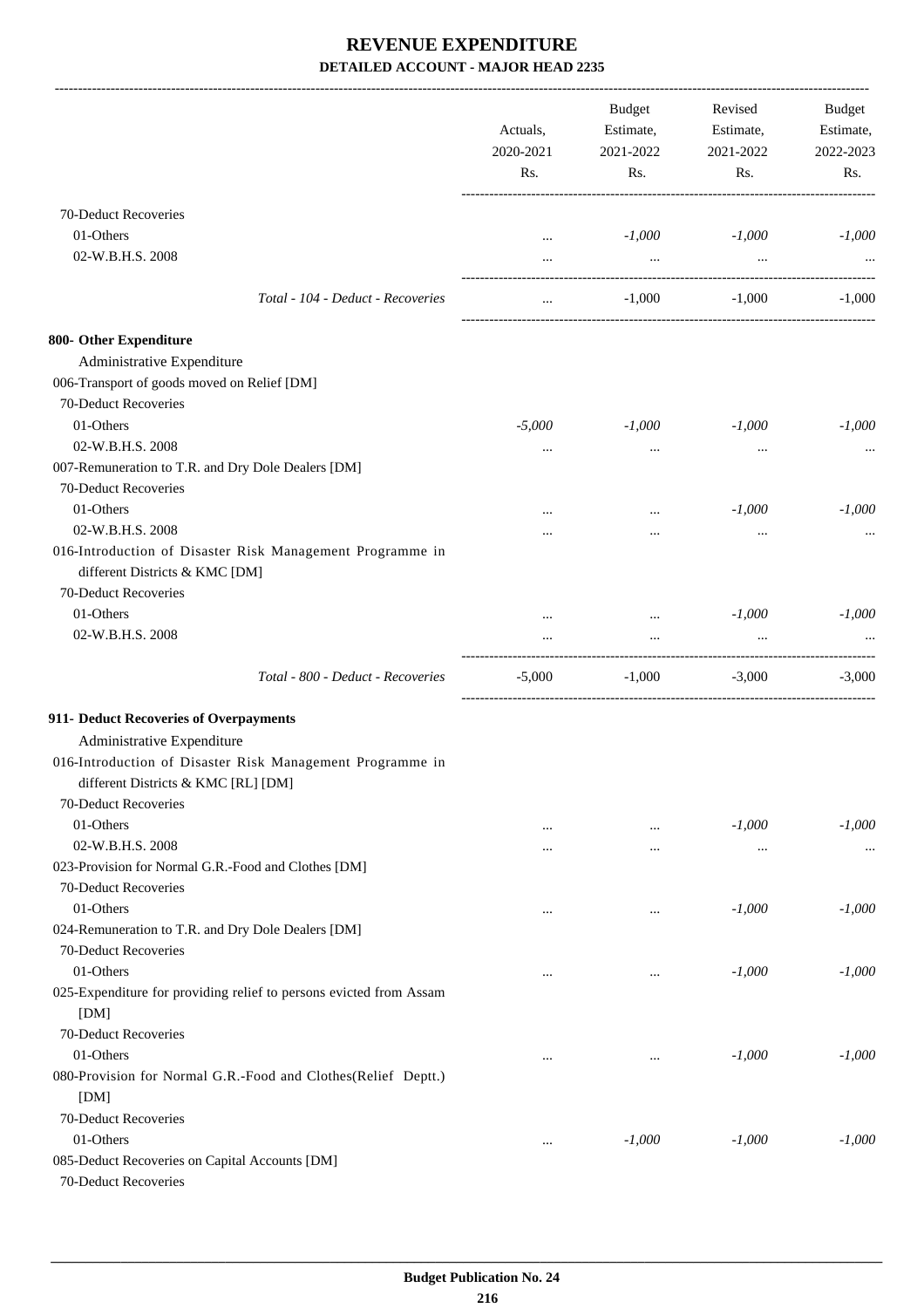|                                                                                                                                                  | Actuals,<br>2020-2021<br>Rs. | <b>Budget</b><br>Estimate,<br>2021-2022<br>Rs. | Revised<br>Estimate,<br>2021-2022<br>Rs. | Budget<br>Estimate,<br>2022-2023<br>Rs. |
|--------------------------------------------------------------------------------------------------------------------------------------------------|------------------------------|------------------------------------------------|------------------------------------------|-----------------------------------------|
| 01-Others                                                                                                                                        | $\ldots$                     | $-1,000$                                       | $-1,000$                                 | $-1,000$                                |
| Total - 911 - Deduct - Recoveries                                                                                                                | $\ldots$                     | $-2,000$                                       | $-6,000$                                 | $-6,000$                                |
| <b>OTHER SOCIAL SECURITY AND WELFARE</b><br>60-                                                                                                  |                              |                                                |                                          |                                         |
| <b>PROGRAMMES</b>                                                                                                                                |                              |                                                |                                          |                                         |
| 200- Other Programmes                                                                                                                            |                              |                                                |                                          |                                         |
| Administrative Expenditure                                                                                                                       |                              |                                                |                                          |                                         |
| 009-Relief to persons affected by riots [DM]                                                                                                     |                              |                                                |                                          |                                         |
| 70-Deduct Recoveries                                                                                                                             |                              |                                                |                                          |                                         |
| 01-Others                                                                                                                                        | .                            | $\cdots$                                       | $-1,000$                                 | $-1,000$                                |
| 02-W.B.H.S. 2008                                                                                                                                 |                              |                                                | $\ddotsc$                                |                                         |
| 011-Expenditure on account of distribution of clothing etc. among the                                                                            |                              |                                                |                                          |                                         |
| indigent persons through M.L.As. [DM]                                                                                                            |                              |                                                |                                          |                                         |
| 70-Deduct Recoveries                                                                                                                             |                              |                                                |                                          |                                         |
| 01-Others                                                                                                                                        |                              |                                                | $-1,000$                                 | $-1,000$                                |
| 016-Expanditure for providing relief in kind to the persons affected<br>by taking adulterated Rapeseed Oil in Behala and adjoining areas<br>[DM] |                              |                                                |                                          |                                         |
| 70-Deduct Recoveries                                                                                                                             |                              |                                                |                                          |                                         |
| 01-Others                                                                                                                                        |                              | $-1,000$                                       |                                          |                                         |
| 02-W.B.H.S. 2008                                                                                                                                 |                              |                                                |                                          |                                         |
| 042-Ex-gratia payments to the families of indigent victims due to<br>death on different diasasters [DM]                                          |                              | $\ddotsc$                                      |                                          |                                         |
| 70-Deduct Recoveries                                                                                                                             |                              |                                                |                                          |                                         |
| 01-Others                                                                                                                                        |                              |                                                | $-1,000$                                 | $-1,000$                                |
| 02-W.B.H.S. 2008                                                                                                                                 |                              | $\cdots$                                       | $\ddotsc$                                |                                         |
| 057-Payment of one time Ex-gratia on Demobilisation to the<br>Volunteers of WBNVF [DM]                                                           |                              |                                                |                                          |                                         |
| 70-Deduct Recoveries                                                                                                                             |                              |                                                |                                          |                                         |
| 01-Others                                                                                                                                        | $\cdots$                     | $-1,000$                                       | $-1,000$                                 | $-1,000$                                |
| 02-W.B.H.S. 2008                                                                                                                                 |                              | $\ldots$                                       | $\cdots$                                 |                                         |
| 070-Expenditure for Relief Operation of people outside West Bengal<br>[DM]                                                                       |                              |                                                |                                          |                                         |
| 70-Deduct Recoveries                                                                                                                             |                              |                                                |                                          |                                         |
| 01-Others                                                                                                                                        |                              | $\cdots$                                       | $-1,000$                                 | $-1,000$                                |
| <b>State Development Schemes</b>                                                                                                                 |                              |                                                |                                          |                                         |
| 007-Scheme for Research & Development Work [DM]                                                                                                  |                              |                                                |                                          |                                         |
| 70-Deduct Recoveries                                                                                                                             |                              |                                                |                                          |                                         |
| 01-Others                                                                                                                                        |                              | $\cdots$                                       | $\cdots$                                 | $\ldots$                                |
| 010-Mass Awareness Campaign for Improvement of TPDS [DM]                                                                                         |                              |                                                |                                          |                                         |
| 70-Deduct Recoveries                                                                                                                             |                              |                                                |                                          |                                         |
| 01-Others                                                                                                                                        | $\cdots$                     | $\cdots$                                       | $\cdots$                                 |                                         |
|                                                                                                                                                  |                              |                                                |                                          |                                         |
| Total - 200 - Deduct - Recoveries                                                                                                                | $\cdots$                     | $-2,000$                                       | $-5,000$                                 | $-5,000$                                |

**789- Special Component Plan for Scheduled Castes**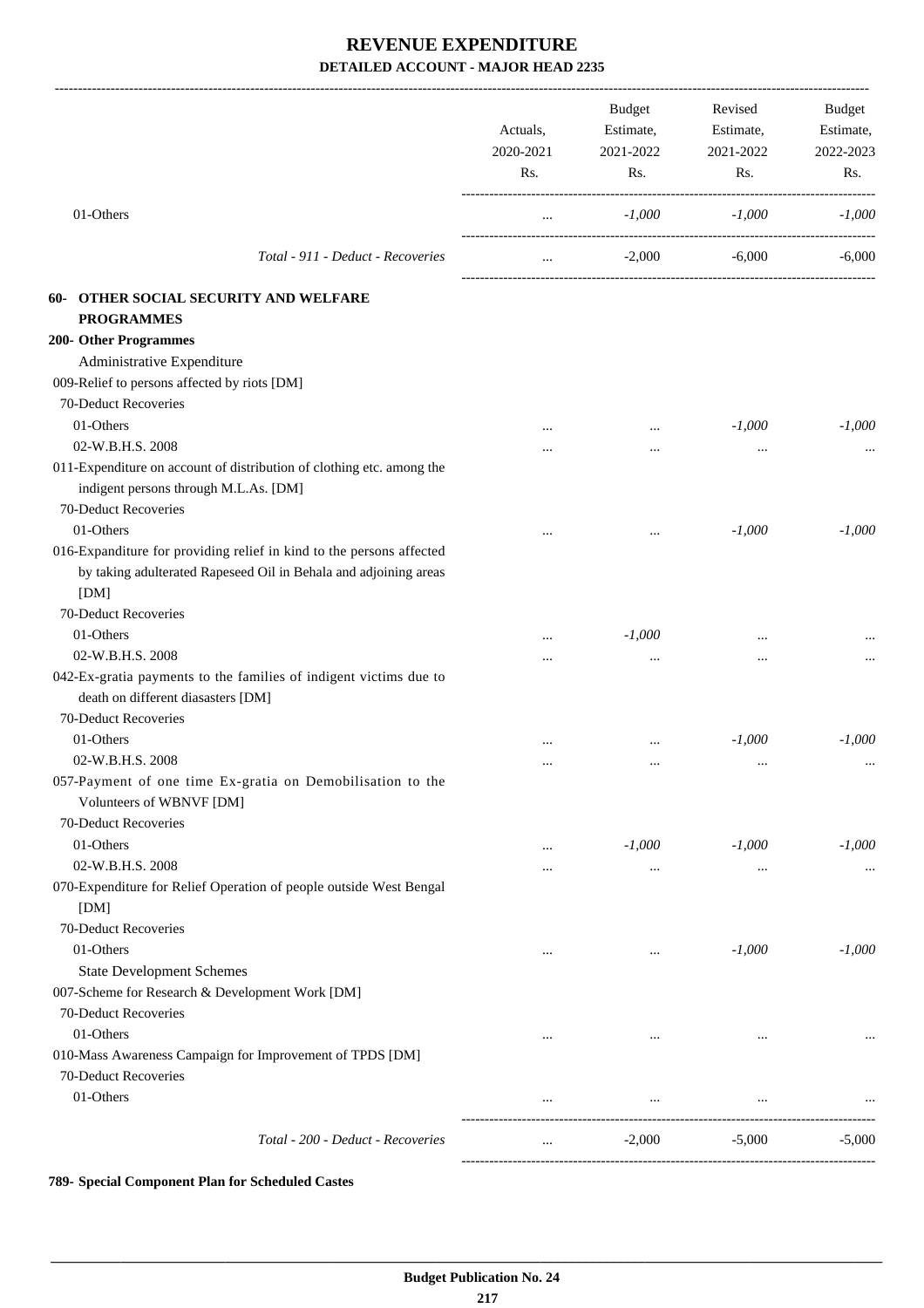|                                                                                                                                               | Actuals,<br>2020-2021<br>Rs. | Budget<br>Estimate,<br>2021-2022<br>Rs. | Revised<br>Estimate,<br>2021-2022<br>Rs. | Budget<br>Estimate,<br>2022-2023<br>Rs. |
|-----------------------------------------------------------------------------------------------------------------------------------------------|------------------------------|-----------------------------------------|------------------------------------------|-----------------------------------------|
| Administrative Expenditure                                                                                                                    |                              |                                         |                                          |                                         |
| 012-Scheme for Economic Rehabilitation of disabled families<br>rendered destitute due to Socio Economic reasons [DM]<br>70-Deduct Recoveries  |                              |                                         |                                          |                                         |
| 01-Others                                                                                                                                     |                              |                                         | $-1,000$                                 | $-1,000$                                |
| <b>State Development Schemes</b>                                                                                                              | $\cdots$                     |                                         |                                          |                                         |
| 001-Schemes for Economic Rehabilitation of Families Rendered                                                                                  |                              |                                         |                                          |                                         |
| Destitute due to Socio Economic Reasons [DM]<br>70-Deduct Recoveries                                                                          |                              |                                         |                                          |                                         |
| 01-Others                                                                                                                                     |                              |                                         |                                          |                                         |
| 007-Scheme for Economic Rehabilitation of disabled families<br>rendered destitute due to Socio Economic reasons [DM]<br>70-Deduct Recoveries  |                              |                                         |                                          |                                         |
| 01-Others                                                                                                                                     |                              |                                         | $\cdots$                                 |                                         |
| 02-W.B.H.S. 2008                                                                                                                              |                              |                                         |                                          |                                         |
| 008-Scheme for Economic Rehabilitation of Women under SC<br>categories rendered destitute due to Socio-Economic causes<br>[DM]                |                              |                                         |                                          |                                         |
| 70-Deduct Recoveries                                                                                                                          |                              |                                         |                                          |                                         |
| 01-Others                                                                                                                                     |                              |                                         |                                          |                                         |
| 02-W.B.H.S. 2008                                                                                                                              |                              |                                         |                                          |                                         |
| Total - 789 - Deduct - Recoveries                                                                                                             | $\cdots$                     | $\cdots$                                | $-1,000$                                 | $-1,000$                                |
| 796- Tribal Areas Sub-Plan                                                                                                                    |                              |                                         |                                          |                                         |
| Administrative Expenditure                                                                                                                    |                              |                                         |                                          |                                         |
| 013-Schemes for Economic Rehabilitation of Disabled Families<br>rendered destitute due to Socio Economic Reasons [DM]<br>70-Deduct Recoveries |                              |                                         |                                          |                                         |
| 01-Others                                                                                                                                     |                              |                                         | $-1,000$                                 | $-1,000$                                |
| <b>State Development Schemes</b>                                                                                                              | $\cdots$                     | $\cdots$                                |                                          |                                         |
| 001-Schemes for Economic Rehabilitation of Families Renered<br>Destitute due to socio economic reasons [DM]<br>70-Deduct Recoveries           |                              |                                         |                                          |                                         |
| 01-Others                                                                                                                                     | $\cdots$                     | $\cdots$                                | $\cdots$                                 |                                         |
| 007-Schemes for Economic Rehabilitation of Disabled Families<br>rendered destitute due to Socio Economic Reasons [DM]<br>70-Deduct Recoveries |                              |                                         |                                          |                                         |
| 01-Others                                                                                                                                     |                              | $\cdots$                                |                                          |                                         |
| Total - 796 - Deduct - Recoveries                                                                                                             | $\cdots$                     | $\ldots$                                | $-1,000$                                 | $-1,000$                                |
|                                                                                                                                               |                              |                                         |                                          |                                         |
| 911- Deduct Recoveries of Overpayments<br>Administrative Expenditure                                                                          |                              |                                         |                                          |                                         |
| 009-Relief to persons affected by riots [DM]                                                                                                  |                              |                                         |                                          |                                         |
| 70-Deduct Recoveries                                                                                                                          |                              |                                         |                                          |                                         |
| 01-Others                                                                                                                                     | $\cdots$                     | $\cdots$                                | $-1,000$                                 | $-1,000$                                |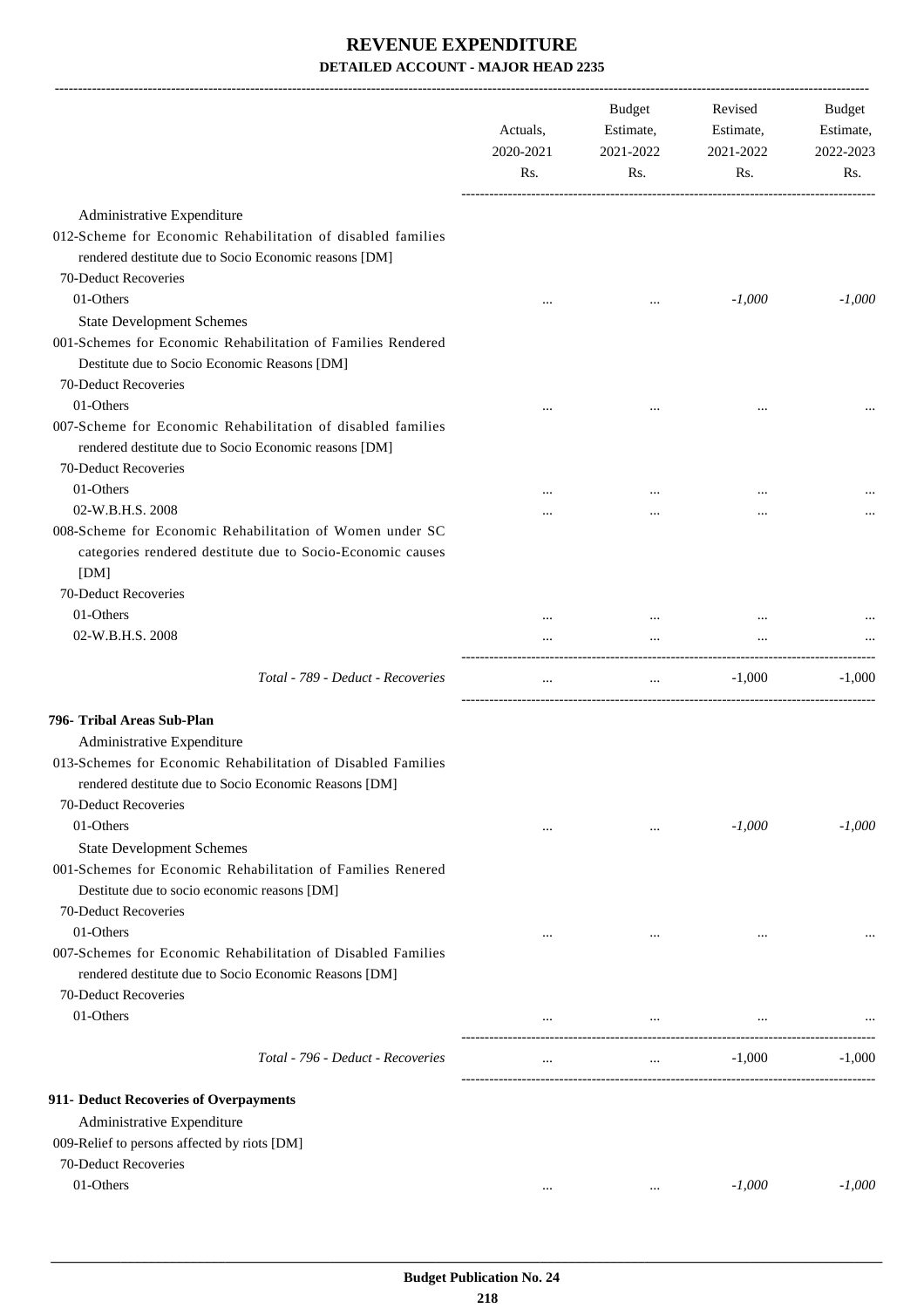|                                                                                                                     | Actuals,<br>2020-2021<br>Rs. | <b>Budget</b><br>Estimate,<br>2021-2022<br>Rs. | Revised<br>Estimate,<br>2021-2022<br>Rs. | Budget<br>Estimate,<br>2022-2023<br>Rs. |
|---------------------------------------------------------------------------------------------------------------------|------------------------------|------------------------------------------------|------------------------------------------|-----------------------------------------|
|                                                                                                                     |                              |                                                |                                          |                                         |
| 011-Expenditure on account of distribution of clothing etc. among the<br>indigent persons through M.L.A.s [RL] [DM] |                              |                                                |                                          |                                         |
| 70-Deduct Recoveries                                                                                                |                              |                                                |                                          |                                         |
| 01-Others                                                                                                           |                              |                                                | $-1,000$                                 | $-1,000$                                |
| 02-W.B.H.S. 2008                                                                                                    |                              |                                                |                                          |                                         |
|                                                                                                                     |                              |                                                |                                          |                                         |
| 042-Exgratia Payments to the families of indigent victims due to<br>death caused by sunstroke/snakebite [RL] [DM]   |                              |                                                |                                          |                                         |
| 70-Deduct Recoveries                                                                                                |                              |                                                |                                          |                                         |
| 01-Others                                                                                                           | $\cdots$                     |                                                | $-1,000$                                 | $-1,000$                                |
| 02-W.B.H.S. 2008                                                                                                    |                              |                                                |                                          |                                         |
| 057-Payment of one time exgratia on demobilisation to the volunteers                                                |                              |                                                |                                          |                                         |
| of W.B.N.V.F. [DM]                                                                                                  |                              |                                                |                                          |                                         |
| 70-Deduct Recoveries                                                                                                |                              |                                                |                                          |                                         |
| 01-Others                                                                                                           | $-18,000$                    |                                                | $-1,000$                                 | $-1,000$                                |
| 061-Exgratia payment to the families of indigent victims due to<br>accident. [DM]                                   |                              |                                                |                                          |                                         |
| 70-Deduct Recoveries                                                                                                |                              |                                                |                                          |                                         |
| 01-Others                                                                                                           | $\cdots$                     |                                                | $-1,000$                                 | $-1,000$                                |
| 076-Deduct Recoveries [DM]                                                                                          |                              |                                                |                                          |                                         |
| 70-Deduct Recoveries                                                                                                |                              |                                                |                                          |                                         |
| 01-Others                                                                                                           |                              |                                                | $-1,000$                                 | $-1,000$                                |
| <b>State Development Schemes</b>                                                                                    |                              |                                                |                                          |                                         |
| 001-Scheme for Economic Rehabilitation of families rendered                                                         |                              |                                                |                                          |                                         |
| destitute due to socio-economic causes [RL] [DM]                                                                    |                              |                                                |                                          |                                         |
| 70-Deduct Recoveries                                                                                                |                              |                                                |                                          |                                         |
| 01-Others                                                                                                           |                              |                                                |                                          |                                         |
| 02-W.B.H.S. 2008                                                                                                    | $\cdots$                     | $\cdots$                                       | $\cdots$                                 |                                         |
| 007-Schemes for Economic Rehabilitation of Disabled Families                                                        |                              |                                                |                                          |                                         |
| rendered destitute due to Socio Economic Reasons [DM]                                                               |                              |                                                |                                          |                                         |
| 70-Deduct Recoveries                                                                                                |                              |                                                |                                          |                                         |
| 01-Others                                                                                                           | $-3,000$                     |                                                |                                          |                                         |
|                                                                                                                     |                              |                                                |                                          |                                         |
| Total - 911 - Deduct - Recoveries                                                                                   | $-21,000$                    |                                                | $-6,000$                                 | $-6,000$                                |
| Total - 2235 - Deduct - Recoveries                                                                                  | $-35,000$                    | $-7,000$                                       | $-27,000$                                | $-27,000$                               |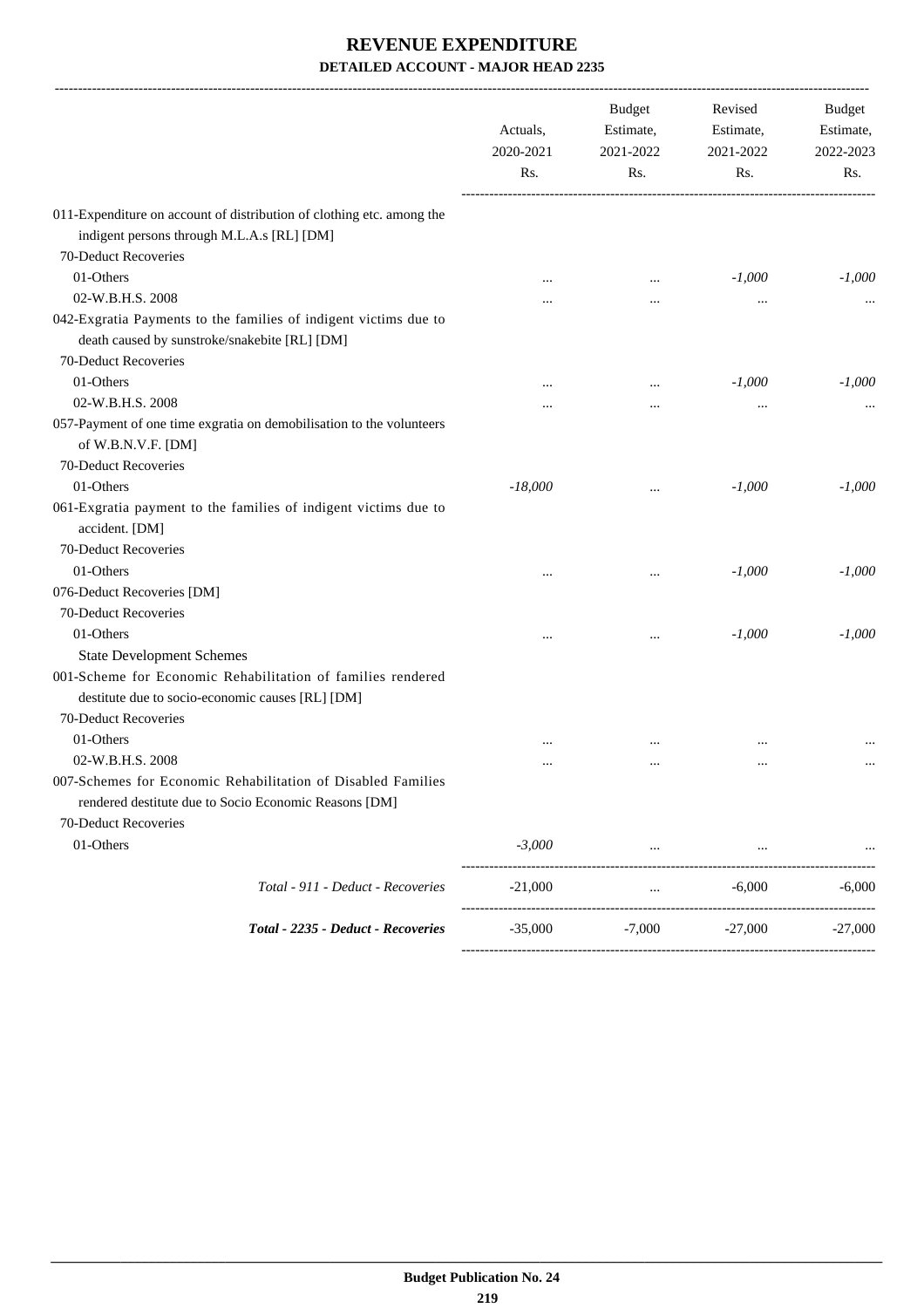# **REVENUE EXPENDITURE**

### **DEMAND No. 73**

### **Disaster Management and Civil Defence Department**

### **B - Social Services - (g) Social Welfare and Nutrition**

### **Head of Account : 2245 - Relief on account of Natural Calamities**

| Voted Rs. 2839,09,90,000                                       |                                                       | <b>Charged Rs. Nil</b>            |                                                          |                     | Total Rs. 2839,09,90,000                           |
|----------------------------------------------------------------|-------------------------------------------------------|-----------------------------------|----------------------------------------------------------|---------------------|----------------------------------------------------|
|                                                                |                                                       |                                   | Voted Rs.                                                |                     | Charged Rs. Total Rs.                              |
| <b>Gross Expenditure</b><br><b>Deduct - Recoveries</b>         |                                                       |                                   | 2839,09,90,000<br>$-1416,00,00,000$                      |                     | $\dots$ 2839,09,90,000<br>$\ldots$ -1416,00,00,000 |
| <b>Net Expenditure</b>                                         |                                                       |                                   | 1423,09,90,000                                           |                     | $\dots$ 1423,09,90,000                             |
|                                                                | <b>REVENUE EXPENDITURE</b><br><b>ABSTRACT ACCOUNT</b> |                                   |                                                          |                     |                                                    |
|                                                                |                                                       |                                   | Budget                                                   | Revised             | Budget                                             |
|                                                                |                                                       | Actuals,                          |                                                          | Estimate, Estimate, | Estimate,                                          |
|                                                                |                                                       | 2020-2021                         | 2021-2022                                                | 2021-2022           | 2022-2023                                          |
|                                                                |                                                       | Rs.                               | Rs.                                                      | Rs.                 | Rs.                                                |
| 01 - DROUGHT                                                   |                                                       |                                   |                                                          |                     |                                                    |
| 101- Gratuitous Relief<br>Administrative Expenditure           |                                                       |                                   |                                                          | $1,000$ $1,00,000$  | 1,90,000                                           |
|                                                                | <b>Total - 101</b>                                    | $\cdots$                          | 1,000                                                    | 1,00,000            | 1,90,000                                           |
| 102- Drinking Water Supply                                     |                                                       |                                   |                                                          |                     |                                                    |
| Administrative Expenditure                                     |                                                       |                                   | 69,04,47,661 1,12,23,000 1,02,00,000                     |                     | 1,93,80,000                                        |
|                                                                | <b>Total - 102</b>                                    |                                   | $69,04,47,661$ $1,12,23,000$ $1,02,00,000$ $1,93,80,000$ |                     |                                                    |
| 109- Repairs and Restoration of Damaged Water Supply, Drainage |                                                       |                                   |                                                          |                     |                                                    |
| and Sewerage Works                                             |                                                       |                                   |                                                          |                     |                                                    |
| Administrative Expenditure                                     |                                                       |                                   | $\cdots$                                                 |                     |                                                    |
|                                                                | <b>Total - 109</b>                                    |                                   |                                                          |                     |                                                    |
| 800- Other Expenditure                                         |                                                       |                                   |                                                          |                     |                                                    |
| Administrative Expenditure                                     |                                                       | $\cdots$<br>--------------------- | 3,000                                                    | 6,00,000            | 40,02,35,000                                       |
|                                                                | <b>Total - 800</b>                                    | $\cdots$                          | 3,000                                                    | 6,00,000            | 40,02,35,000                                       |
|                                                                | Total - 01                                            |                                   | 69,04,47,661 1,12,27,000                                 | 1,09,00,000         | 41,98,05,000                                       |
| 02 - FLOODS, CYCLONES, ETC.                                    |                                                       |                                   |                                                          |                     |                                                    |
| 101- Gratuitous Relief<br>Administrative Expenditure           |                                                       |                                   | 207,51,30,314 109,33,02,000                              | 182,84,00,000       | 88,06,70,000                                       |
|                                                                | <b>Total - 101</b>                                    |                                   | 207,51,30,314 109,33,02,000 182,84,00,000                |                     | 88,06,70,000                                       |
|                                                                |                                                       |                                   |                                                          |                     |                                                    |

### **102- Drinking water supply**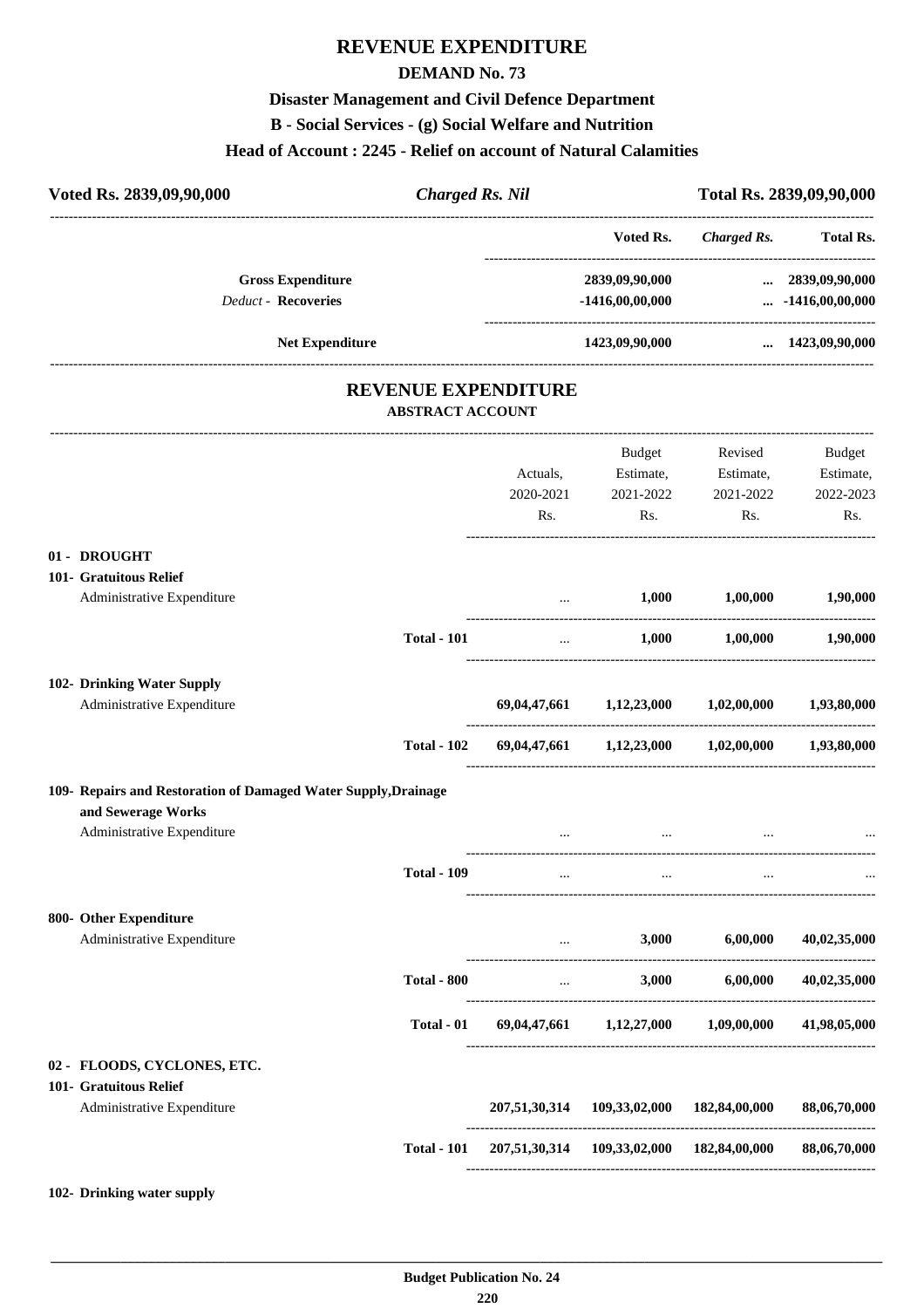|                                                                                              |                                                                                  | Budget                                            |                                           | Revised Budget          |
|----------------------------------------------------------------------------------------------|----------------------------------------------------------------------------------|---------------------------------------------------|-------------------------------------------|-------------------------|
|                                                                                              | Actuals,                                                                         |                                                   | Estimate, Estimate, Estimate,             |                         |
|                                                                                              | 2020-2021<br>Rs.                                                                 | 2021-2022<br>Rs.                                  | 2021-2022                                 | 2022-2023<br>Rs.<br>Rs. |
|                                                                                              |                                                                                  |                                                   |                                           |                         |
| Administrative Expenditure                                                                   | $\cdots$                                                                         | <b>Contract Contract</b>                          | 3,00,000                                  | 5,70,000                |
| <b>Total - 102</b>                                                                           |                                                                                  | and the state of the state of the                 |                                           | 3,00,000 5,70,000       |
| 105- Veterinary care                                                                         |                                                                                  |                                                   |                                           |                         |
| Administrative Expenditure                                                                   |                                                                                  | $2,00,26,000$ $3,01,00,000$ $6,34,09,000$         |                                           |                         |
| <b>Total - 105</b>                                                                           |                                                                                  | $\mathbf{r}$ and $\mathbf{r}$ and $\mathbf{r}$    | $2,00,26,000$ $3,01,00,000$ $6,34,09,000$ |                         |
| 106- Repairs and restoration of damaged roads and bridges                                    |                                                                                  |                                                   |                                           |                         |
| Administrative Expenditure                                                                   |                                                                                  | and the state of the                              | $1,00,000$ $1,00,000$ $1,90,000$          |                         |
| <b>Total - 106</b>                                                                           |                                                                                  | $1,00,000$ $1,00,000$ $1,90,000$                  |                                           |                         |
| 111- Ex gratia payment to bereaved family                                                    |                                                                                  |                                                   |                                           |                         |
| Administrative Expenditure                                                                   |                                                                                  | 7,92,24,816 7,12,39,000 24,01,00,000 45,61,90,000 |                                           |                         |
|                                                                                              | Total - 111 7,92,24,816 7,12,39,000 24,01,00,000                                 |                                                   |                                           | 45,61,90,000            |
| 112- Evacuation of population                                                                |                                                                                  |                                                   |                                           |                         |
| Administrative Expenditure                                                                   |                                                                                  | 8,56,74,926 5,00,00,000 8,50,00,000               |                                           | 3,99,50,000             |
| <b>Total - 112</b>                                                                           |                                                                                  | 8,56,74,926 5,00,00,000                           | 8,50,00,000                               | 3,99,50,000             |
| 113- Assistance for repairs/reconstruction of houses                                         |                                                                                  |                                                   |                                           |                         |
| Administrative Expenditure<br><b>State Development Schemes</b>                               | 1899, 12, 74, 065                                                                | 677,86,82,000                                     | 150,05,00,000                             | 365,05,70,000           |
|                                                                                              |                                                                                  | $\cdots$                                          |                                           |                         |
|                                                                                              | Total - 113 1899, 12, 74, 065 677, 86, 82, 000 150, 05, 00, 000 365, 05, 70, 000 |                                                   |                                           |                         |
| 114- Assistance to farmers for purchase of agricultural inputs<br>Administrative Expenditure | $\mathbf{r}$ , $\mathbf{r}$ , $\mathbf{r}$                                       |                                                   | 471,73,29,000 308,01,00,000 156,21,90,000 |                         |
|                                                                                              |                                                                                  |                                                   |                                           |                         |
| <b>Total - 114</b>                                                                           | $\sim 10^{-10}$                                                                  |                                                   | 471,73,29,000 308,01,00,000 156,21,90,000 |                         |
| 118- Assistance for repairs/replacement of damaged boats and<br>equipment for fishing        |                                                                                  |                                                   |                                           |                         |
| Administrative Expenditure                                                                   | $\cdots$                                                                         | 91,80,000                                         | 35,00,00,000                              | 66,50,00,000            |
| <b>State Development Schemes</b>                                                             | $\cdots$                                                                         |                                                   | $\cdots$                                  |                         |
| <b>Total - 118</b>                                                                           | $\cdots$                                                                         | 91,80,000                                         | 35,00,00,000                              | 66,50,00,000            |
| 119- Assistance to artisans for repairs/replacement of damaged tools                         |                                                                                  |                                                   |                                           |                         |
| and equipment                                                                                |                                                                                  | 2,35,000                                          |                                           |                         |
| Administrative Expenditure                                                                   | 18,70,25,600                                                                     |                                                   | 1,00,00,000                               | 1,90,00,000             |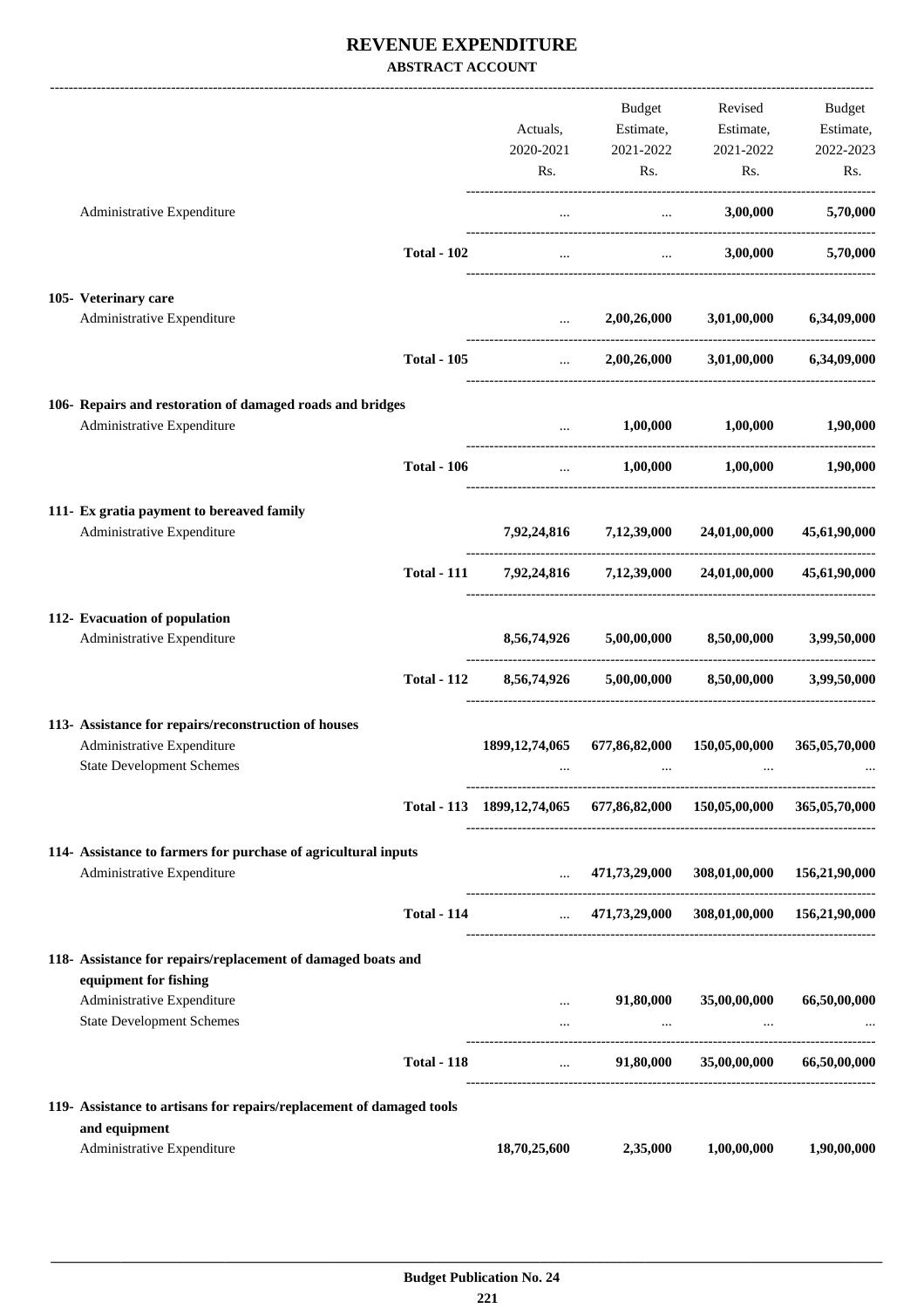|                                                                                          |                    |                                 | Budget                                                                                                                                                                                                                           | Revised                                                                 | Budget          |
|------------------------------------------------------------------------------------------|--------------------|---------------------------------|----------------------------------------------------------------------------------------------------------------------------------------------------------------------------------------------------------------------------------|-------------------------------------------------------------------------|-----------------|
|                                                                                          |                    | Actuals,                        |                                                                                                                                                                                                                                  | Estimate, Estimate,                                                     | Estimate,       |
|                                                                                          |                    | 2020-2021                       | 2021-2022                                                                                                                                                                                                                        | 2021-2022                                                               | 2022-2023       |
|                                                                                          |                    |                                 |                                                                                                                                                                                                                                  |                                                                         |                 |
|                                                                                          |                    | Rs.                             | Rs.                                                                                                                                                                                                                              | Rs.                                                                     | Rs.             |
|                                                                                          | <b>Total - 119</b> |                                 |                                                                                                                                                                                                                                  | $18,70,25,600$ $2,35,000$ $1,00,00,000$                                 | 1,90,00,000     |
|                                                                                          |                    |                                 |                                                                                                                                                                                                                                  |                                                                         |                 |
| 121- Afforestation                                                                       |                    |                                 |                                                                                                                                                                                                                                  |                                                                         |                 |
| Administrative Expenditure                                                               |                    | 37,66,560                       | and the contract of the contract of the                                                                                                                                                                                          |                                                                         |                 |
|                                                                                          | <b>Total - 121</b> | 37,66,560                       | $\sim$ $\sim$                                                                                                                                                                                                                    | $\cdots$                                                                |                 |
| 122- Repairs and restoration of damaged irrigation and flood control                     |                    |                                 |                                                                                                                                                                                                                                  |                                                                         |                 |
| works<br>Administrative Expenditure                                                      |                    |                                 |                                                                                                                                                                                                                                  | 99,94,81,788 121,20,45,000 76,15,00,000                                 | 37, 36, 35, 000 |
|                                                                                          | <b>Total - 122</b> |                                 |                                                                                                                                                                                                                                  | 99,94,81,788 121,20,45,000 76,15,00,000 37,36,35,000                    |                 |
| 193- Assistance of Local Bodies and Other Non-Govt.                                      |                    |                                 |                                                                                                                                                                                                                                  |                                                                         |                 |
| <b>Bodies/Institutions</b>                                                               |                    |                                 |                                                                                                                                                                                                                                  |                                                                         |                 |
| Administrative Expenditure                                                               |                    |                                 | $\ldots$ 1,00,000 1,00,000                                                                                                                                                                                                       |                                                                         | 47,000          |
|                                                                                          | <b>Total - 193</b> |                                 |                                                                                                                                                                                                                                  | $\dots$ 1,00,000 1,00,000                                               | 47,000          |
| 282- Public Health                                                                       |                    |                                 |                                                                                                                                                                                                                                  |                                                                         |                 |
| Administrative Expenditure                                                               |                    |                                 |                                                                                                                                                                                                                                  | 190,00,00,000 103,02,07,000 415,09,00,000 195,09,23,000                 |                 |
|                                                                                          | <b>Total - 282</b> |                                 |                                                                                                                                                                                                                                  | 190,00,00,000 103,02,07,000 415,09,00,000 195,09,23,000                 |                 |
|                                                                                          |                    |                                 |                                                                                                                                                                                                                                  | Total - 02 2432,15,78,069 1498,24,45,000 1203,71,00,000 966,23,44,000   |                 |
| <b>05 - STATE DISASTER RESPONSE FUND</b>                                                 |                    |                                 |                                                                                                                                                                                                                                  |                                                                         |                 |
| 101- Transfer to Reserve Funds and Deposit Accounts - SDRF<br>Administrative Expenditure |                    |                                 |                                                                                                                                                                                                                                  | 1348,00,00,000 1348,00,00,000 1078,40,00,000 1132,80,00,000             |                 |
|                                                                                          |                    |                                 |                                                                                                                                                                                                                                  | Total - 101 1348,00,00,000 1348,00,00,000 1078,40,00,000 1132,80,00,000 |                 |
|                                                                                          |                    |                                 |                                                                                                                                                                                                                                  | Total - 05 1348,00,00,000 1348,00,00,000 1078,40,00,000 1132,80,00,000  |                 |
| 07 - DISASTER MANAGEMENT                                                                 |                    |                                 |                                                                                                                                                                                                                                  |                                                                         |                 |
| 101- Disaster Mitigation                                                                 |                    |                                 |                                                                                                                                                                                                                                  |                                                                         |                 |
| Administrative Expenditure                                                               |                    |                                 | $\cdots$ . The contract of the contract of the contract of the contract of the contract of the contract of the contract of the contract of the contract of the contract of the contract of the contract of the contract of the c | $\ldots$ 21,00,00,000                                                   | 283,20,00,000   |
|                                                                                          |                    |                                 |                                                                                                                                                                                                                                  |                                                                         |                 |
|                                                                                          | <b>Total - 101</b> |                                 | and the state of the state of the state of                                                                                                                                                                                       | 21,00,00,000                                                            | 283,20,00,000   |
|                                                                                          | Total - 07         | $\mathbf{a}$ , and $\mathbf{a}$ | <b>Sales Control</b>                                                                                                                                                                                                             | 21,00,00,000                                                            | 283,20,00,000   |
| 08 - STATE DISASTER MITIGATON FUND                                                       |                    |                                 |                                                                                                                                                                                                                                  |                                                                         |                 |
| 101- Disaster Mitigation                                                                 |                    |                                 |                                                                                                                                                                                                                                  |                                                                         |                 |
| Administrative Expenditure                                                               |                    | $\cdots$                        | $\cdots$                                                                                                                                                                                                                         | 269,60,00,000                                                           | 283,20,00,000   |
|                                                                                          |                    |                                 |                                                                                                                                                                                                                                  |                                                                         |                 |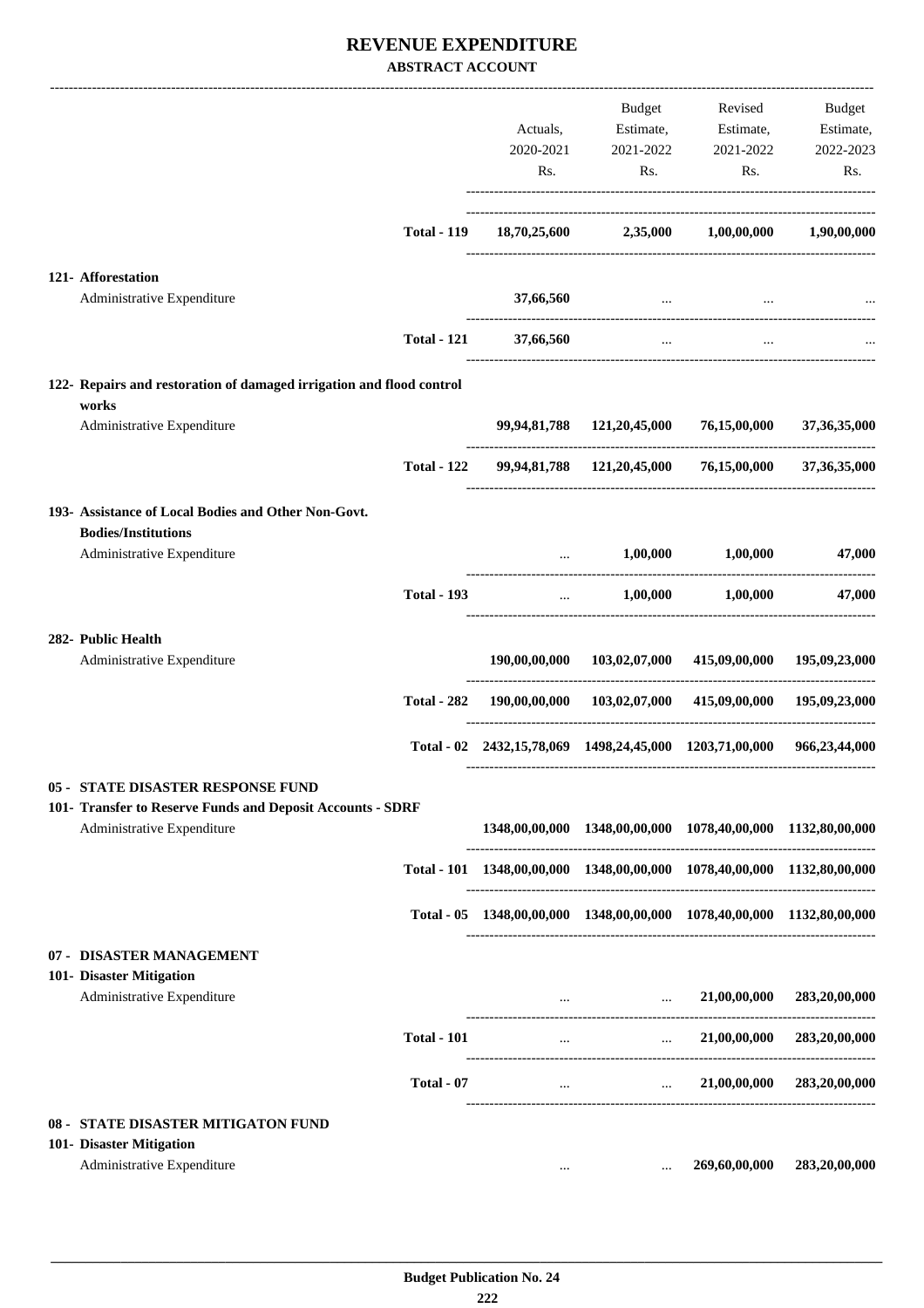|                                                                                              |                                                                     | Budget               | Revised                                                                                               | Budget        |
|----------------------------------------------------------------------------------------------|---------------------------------------------------------------------|----------------------|-------------------------------------------------------------------------------------------------------|---------------|
|                                                                                              | Actuals,                                                            | Estimate,            | Estimate,                                                                                             | Estimate,     |
|                                                                                              | 2020-2021                                                           | 2021-2022            | 2021-2022                                                                                             | 2022-2023     |
|                                                                                              | Rs.                                                                 | Rs.                  | Rs.                                                                                                   | Rs.           |
| <b>Total - 101</b>                                                                           |                                                                     |                      | $\ldots$ 269,60,00,000                                                                                | 283,20,00,000 |
| Total - 08                                                                                   | $\ddotsc$                                                           |                      | $269,60,00,000$ $283,20,00,000$                                                                       |               |
|                                                                                              |                                                                     |                      |                                                                                                       |               |
| <b>80 - GENERAL</b><br>102- Management of Natural Disasters, Contingency Plans in Disaster   |                                                                     |                      |                                                                                                       |               |
| prone Areas                                                                                  |                                                                     |                      |                                                                                                       |               |
| Administrative Expenditure                                                                   | 2,70,000                                                            | 36,31,000            | 13,00,000                                                                                             | 21,60,00,000  |
| <b>State Development Schemes</b>                                                             | 5,94,14,612                                                         | 3,97,89,000          | 6,02,77,000                                                                                           | 6,59,90,000   |
| State Development Schemes (Central Assistance)                                               | 1,15,38,289                                                         | 2,00,00,000          | 1,97,17,000                                                                                           | 50,00,000     |
| <b>Central Sector Scheme</b>                                                                 |                                                                     |                      |                                                                                                       |               |
| <b>Total - 102</b>                                                                           |                                                                     |                      | $7,12,22,901$ $6,34,20,000$ $8,12,94,000$                                                             | 28,69,90,000  |
| 103- Assistance To State From National Disaster Response                                     |                                                                     |                      |                                                                                                       |               |
| Fund(Ndrf)                                                                                   |                                                                     |                      |                                                                                                       |               |
| Administrative Expenditure                                                                   | $\cdots$                                                            | 500,00,00,000        | 300,00,00,000                                                                                         |               |
| <b>State Development Schemes</b>                                                             | 2250,28,00,000                                                      | $\ddotsc$            |                                                                                                       |               |
|                                                                                              | Total - 103 2250,28,00,000 500,00,00,000 300,00,00,000              |                      |                                                                                                       |               |
| 800- Other Expenditure                                                                       |                                                                     |                      |                                                                                                       |               |
| Administrative Expenditure                                                                   | 343,39,60,083                                                       |                      | 105,80,63,000 219,07,00,000                                                                           | 102,98,51,000 |
| <b>Total - 800</b>                                                                           |                                                                     |                      | 343,39,60,083 105,80,63,000 219,07,00,000 102,98,51,000                                               |               |
|                                                                                              | Total - 80 2600,79,82,984 612,14,83,000 527,19,94,000 131,68,41,000 |                      |                                                                                                       |               |
| Grand Total - Gross 6450,00,08,714 3459,51,55,000 3100,99,94,000 2839,09,90,000              |                                                                     |                      |                                                                                                       |               |
|                                                                                              | Voted 6450,00,08,714 3459,51,55,000 3100,99,94,000 2839,09,90,000   |                      |                                                                                                       |               |
| Charged                                                                                      |                                                                     |                      | the company of the company of the company of the company of the company of the company of the company |               |
| Administrative Expenditure 4192,62,55,813 3453,53,66,000 3093,00,00,000 2832,00,00,000       |                                                                     |                      |                                                                                                       |               |
| State Development Schemes 2256,22,14,612 3,97,89,000 6,02,77,000 6,59,90,000                 |                                                                     |                      |                                                                                                       |               |
| State Development Schemes (Central Assistance) 1,15,38,289 2,00,00,000 1,97,17,000 50,00,000 |                                                                     |                      |                                                                                                       |               |
| <b>Central Sector Scheme</b>                                                                 |                                                                     | $\cdots$<br>$\cdots$ | $\cdots$                                                                                              |               |
| Deduct Recoveries -2843,82,04,722 -1849,50,11,000 -1445,00,00,000 -1416,00,00,000            |                                                                     |                      |                                                                                                       |               |
|                                                                                              |                                                                     |                      |                                                                                                       |               |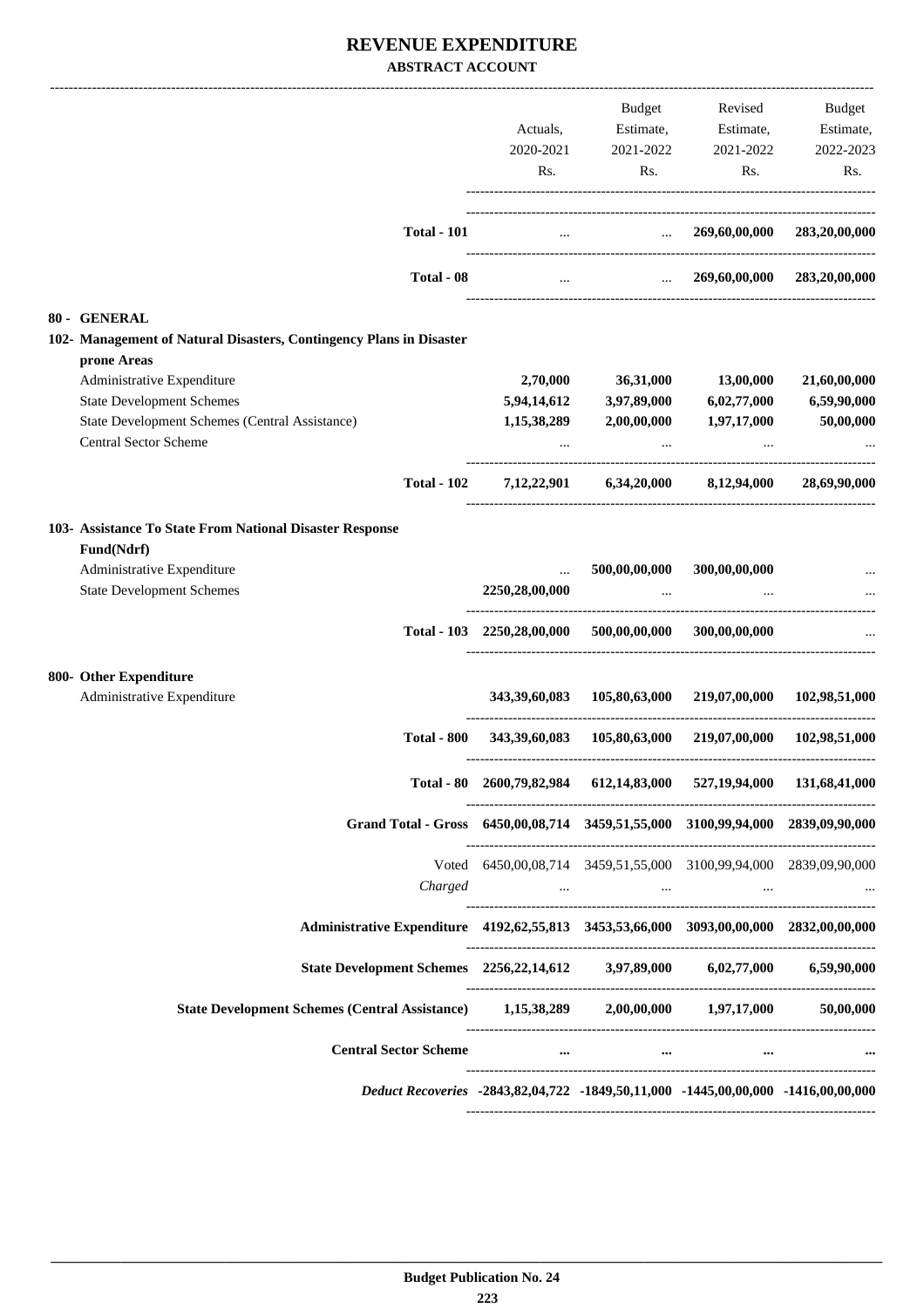|                          | Actuals.<br>2020-2021<br>Rs. | <b>Budget</b><br>Estimate,<br>2021-2022<br>Rs. | Revised<br>Estimate,<br>2021-2022<br>Rs. | <b>Budget</b><br>Estimate,<br>2022-2023<br>Rs. |
|--------------------------|------------------------------|------------------------------------------------|------------------------------------------|------------------------------------------------|
| <b>Grand Total - Net</b> |                              | 3606,18,03,992 1610,01,44,000                  | 1655,99,94,000                           | 1423,09.90,000                                 |
| Voted<br>Charged         | 3606.18.03.992<br>$\cdots$   | 1610,01,44,000<br>                             | 1655.99.94.000<br>                       | 1423,09.90,000<br>$\cdots$                     |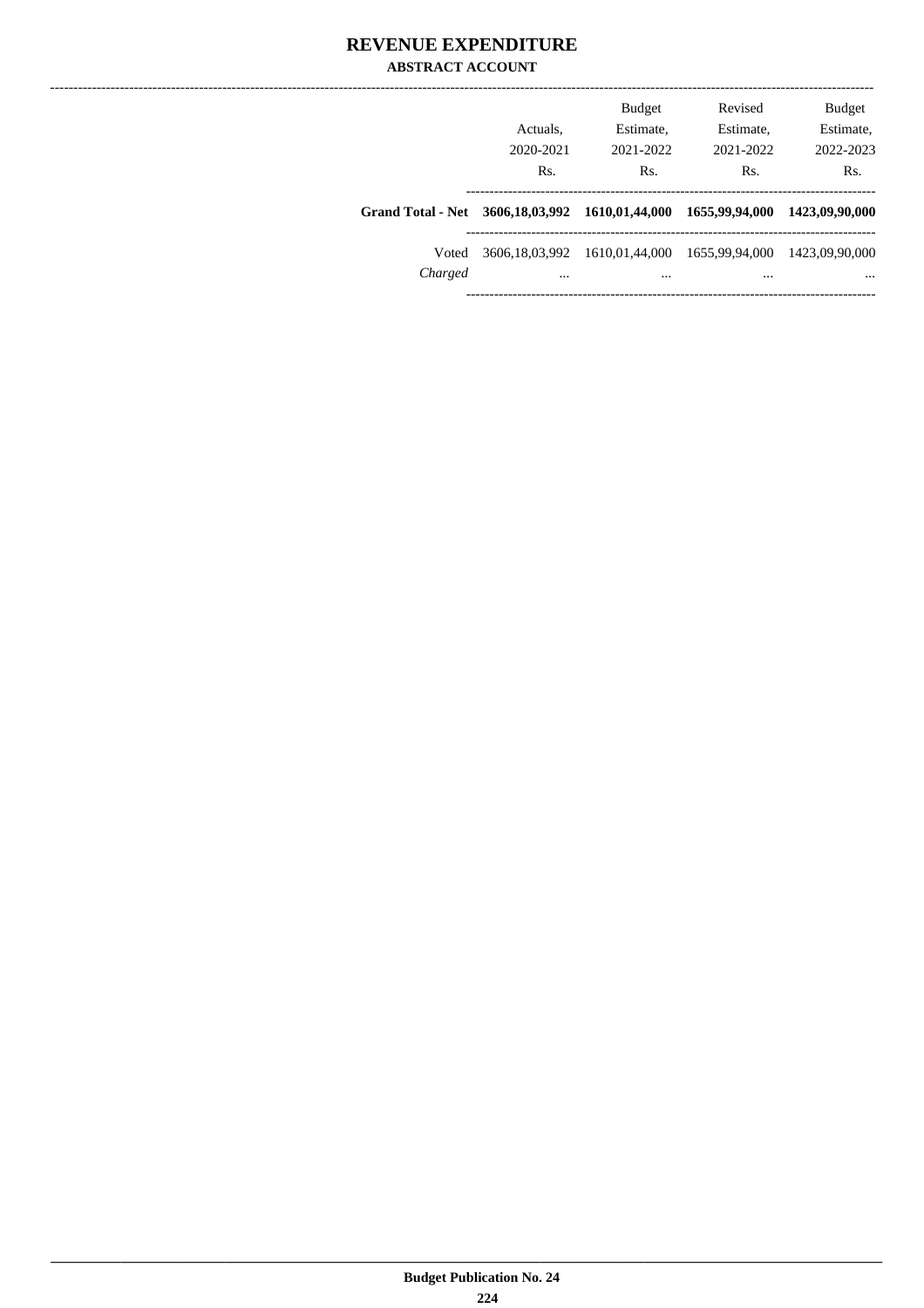|                                                                                                                                                                                                                                                           | Actuals,<br>2020-2021<br>Rs. | Budget<br>Estimate,<br>2021-2022<br>Rs. | Revised<br>Estimate,<br>2021-2022<br>Rs. | <b>Budget</b><br>Estimate,<br>2022-2023<br>Rs. |
|-----------------------------------------------------------------------------------------------------------------------------------------------------------------------------------------------------------------------------------------------------------|------------------------------|-----------------------------------------|------------------------------------------|------------------------------------------------|
| DETAILED ACCOUNT NO. 2245-01-101 - GRATUITOUS RELIEF                                                                                                                                                                                                      |                              |                                         |                                          |                                                |
| 01 - DROUGHT<br>101- Gratuitous Relief<br><b>Administrative Expenditure</b>                                                                                                                                                                               |                              |                                         |                                          |                                                |
| 004- Payment to F.C.I. for supply of foodgrains [DM]<br>50- Other Charges<br>007- Subsidy for agricultural inputs to small and marginal farmers and<br>agricultural labourers [under Recovery & Restoration (Out of<br>30% of SDRMF) to Agri Deptt.] [DM] |                              |                                         |                                          |                                                |
| 33- Subsidies<br>05-Other Subsidies                                                                                                                                                                                                                       |                              | 1,000                                   | 1,00,000                                 | 1.90.000                                       |
| Total - 2245-01-101-007                                                                                                                                                                                                                                   | $\ddotsc$                    | 1,000                                   | 1,00,000                                 | 1.90.000                                       |
| <b>Total - Administrative Expenditure</b>                                                                                                                                                                                                                 | $\cdots$                     | 1,000                                   | 1,00,000                                 | 1,90,000                                       |
| Total - 2245-01-101                                                                                                                                                                                                                                       | $\cdots$                     | $1,\!000$                               | $1{,}00{,}000$                           | 1,90,000                                       |
| Voted<br>Charged                                                                                                                                                                                                                                          | $\cdots$                     | 1,000<br>$\cdots$                       | 1,00,000<br>$\cdots$                     | 1,90,000                                       |

#### **DETAILED ACCOUNT NO. 2245-01-102 - DRINKING WATER SUPPLY .**

### **01 - DROUGHT**

### **102- Drinking Water Supply**

### **Administrative Expenditure**

- 002- Sinking / Resinking / Repair / Provisions of Drinking Water [Under Recovery & Restoration (Out of 30% of SDRMF) PHE Deptt.] [DM]
- 21- Materials and Supplies/Stores and Equipment

| 04-Others                    |                                           | $\cdots$     | 2.000       | 1,00,000    | 1,90,000    |
|------------------------------|-------------------------------------------|--------------|-------------|-------------|-------------|
| 27- Minor Works/ Maintenance |                                           | $\cdots$     | 1,000       | 1,00,000    | 1,90,000    |
| 50- Other Charges            |                                           | 69,04,47,661 | 1,12,20,000 | 1,00,00,000 | 1,90,00,000 |
|                              | <b>Total - Administrative Expenditure</b> | 69,04,47,661 | 1.12.23.000 | 1,02,00,000 | 1,93,80,000 |
|                              | Total - 2245-01-102                       | 69,04,47,661 | 1,12,23,000 | 1,02,00,000 | 1,93,80,000 |
|                              | Voted                                     | 69,04,47,661 | 1.12.23.000 | 1,02,00,000 | 1,93,80,000 |
|                              | Charged                                   | $\cdots$     | $\cdots$    | $\cdots$    | $\cdots$    |
|                              |                                           |              |             |             |             |

#### **DETAILED ACCOUNT NO. 2245-01-109 - REPAIRS AND RESTORATION OF DAMAGED WATER SUPPLY,DRAINAGE AND SEWERAGE WORKS .**

.

### **01 - DROUGHT**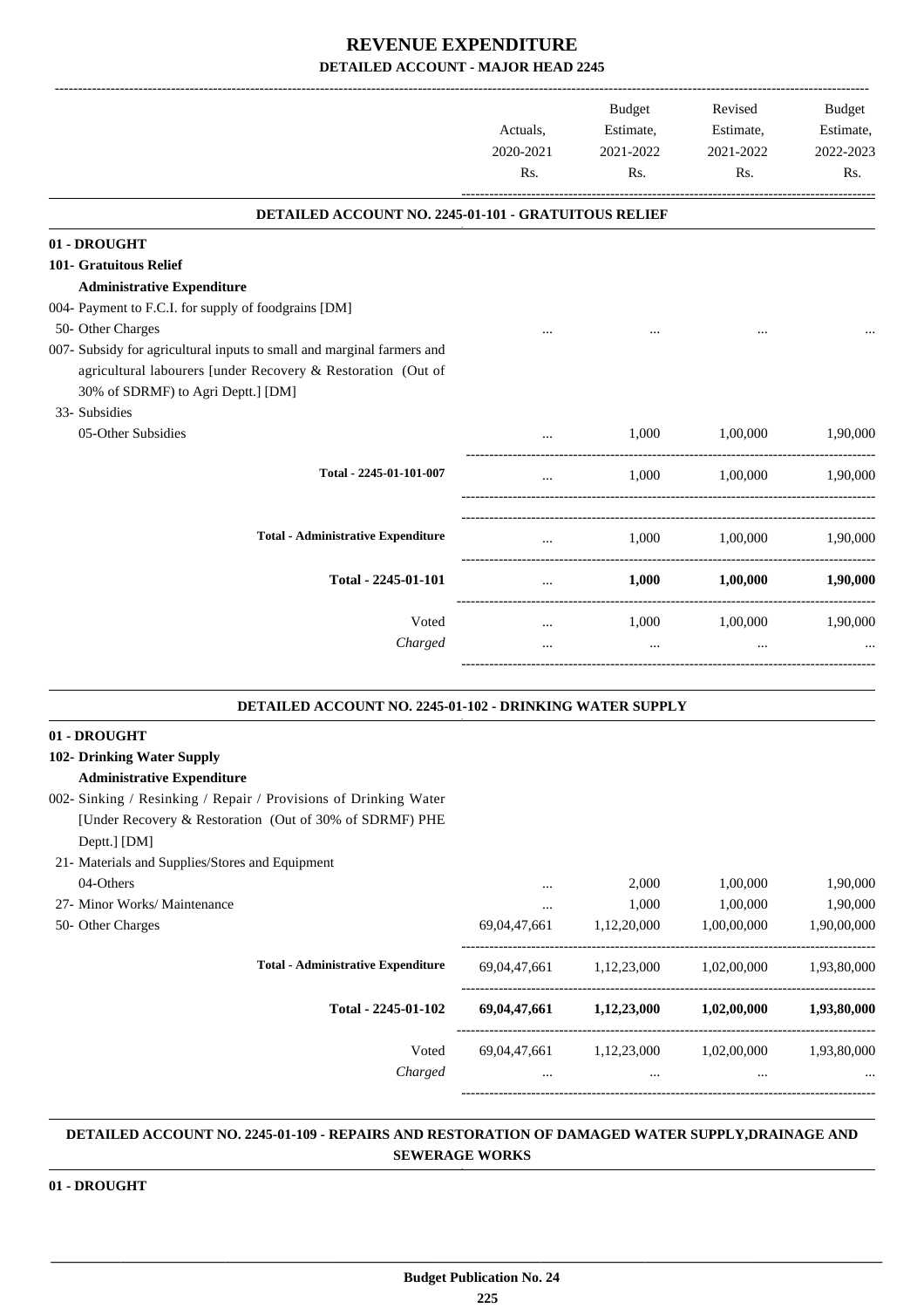|                                                                                                                                   | Actuals,<br>2020-2021<br>Rs. | Budget<br>Estimate,<br>2021-2022<br>Rs. | Revised<br>Estimate,<br>2021-2022<br>Rs. | <b>Budget</b><br>Estimate,<br>2022-2023<br>Rs. |
|-----------------------------------------------------------------------------------------------------------------------------------|------------------------------|-----------------------------------------|------------------------------------------|------------------------------------------------|
| 109- Repairs and Restoration of Damaged Water<br><b>Supply, Drainage and Sewerage Works</b><br><b>Administrative Expenditure</b>  |                              |                                         |                                          |                                                |
| 001- Sinking of tubewells, maintenance of existing Minor Irrigation<br>installations etc. [DM]                                    |                              |                                         |                                          |                                                |
| 27- Minor Works/ Maintenance                                                                                                      |                              |                                         |                                          |                                                |
| 50- Other Charges                                                                                                                 |                              |                                         |                                          |                                                |
| Total - 2245-01-109                                                                                                               |                              |                                         |                                          |                                                |
| Voted                                                                                                                             | $\cdots$                     | $\cdots$                                | $\cdots$                                 |                                                |
| Charged                                                                                                                           | $\cdots$                     | $\cdots$                                | $\cdots$                                 |                                                |
| DETAILED ACCOUNT NO. 2245-01-800 - OTHER EXPENDITURE                                                                              |                              |                                         |                                          |                                                |
| 01 - DROUGHT                                                                                                                      |                              |                                         |                                          |                                                |
| 800- Other Expenditure<br><b>Administrative Expenditure</b><br>004- Transport of goods moved on relief account [Under Response    |                              |                                         |                                          |                                                |
| and Relief (Out of 40% of SDRMF)] [DM]                                                                                            |                              |                                         |                                          |                                                |
| 50- Other Charges                                                                                                                 |                              | 1,000                                   | 3,00,000                                 | 1,41,000                                       |
| Total - 2245-01-800-004                                                                                                           | $\cdots$                     | 1,000                                   | 3,00,000                                 | 1,41,000                                       |
| 005- Remuneration to Test Relief and Dry Dole Dealers [Under<br>Preparedness and Capacity Building (Out of 10% of SDRMF)]<br>[DM] |                              |                                         |                                          |                                                |
| 50- Other Charges                                                                                                                 | $\ddotsc$                    | 1,000                                   | 1,00,000                                 | 40,00,00,000                                   |
| Total - 2245-01-800-005                                                                                                           |                              | 1,000                                   | 1.00.000                                 | 40,00,00,000                                   |
| 007- Expenditure in connection with relief to fire victims [Under<br>Response and Relief (Out of 40% of SDRMF)] [DM]              |                              |                                         |                                          |                                                |
| 50- Other Charges                                                                                                                 | and the state of the         | 1,000                                   | 2,00,000                                 | 94,000                                         |
| Total - 2245-01-800-007                                                                                                           | $\ddotsc$                    | 1,000                                   | 2,00,000                                 | 94,000                                         |
| <b>Total - Administrative Expenditure</b>                                                                                         | $\cdots$                     | 3,000                                   | 6,00,000                                 | 40,02,35,000                                   |
| Total - 2245-01-800                                                                                                               | $\cdots$                     | 3,000                                   | 6,00,000                                 | 40,02,35,000                                   |
| Voted                                                                                                                             | $\cdots$                     | 3,000                                   | 6,00,000                                 | 40,02,35,000                                   |
| Charged                                                                                                                           | $\cdots$                     | $\ldots$                                | $\cdots$                                 |                                                |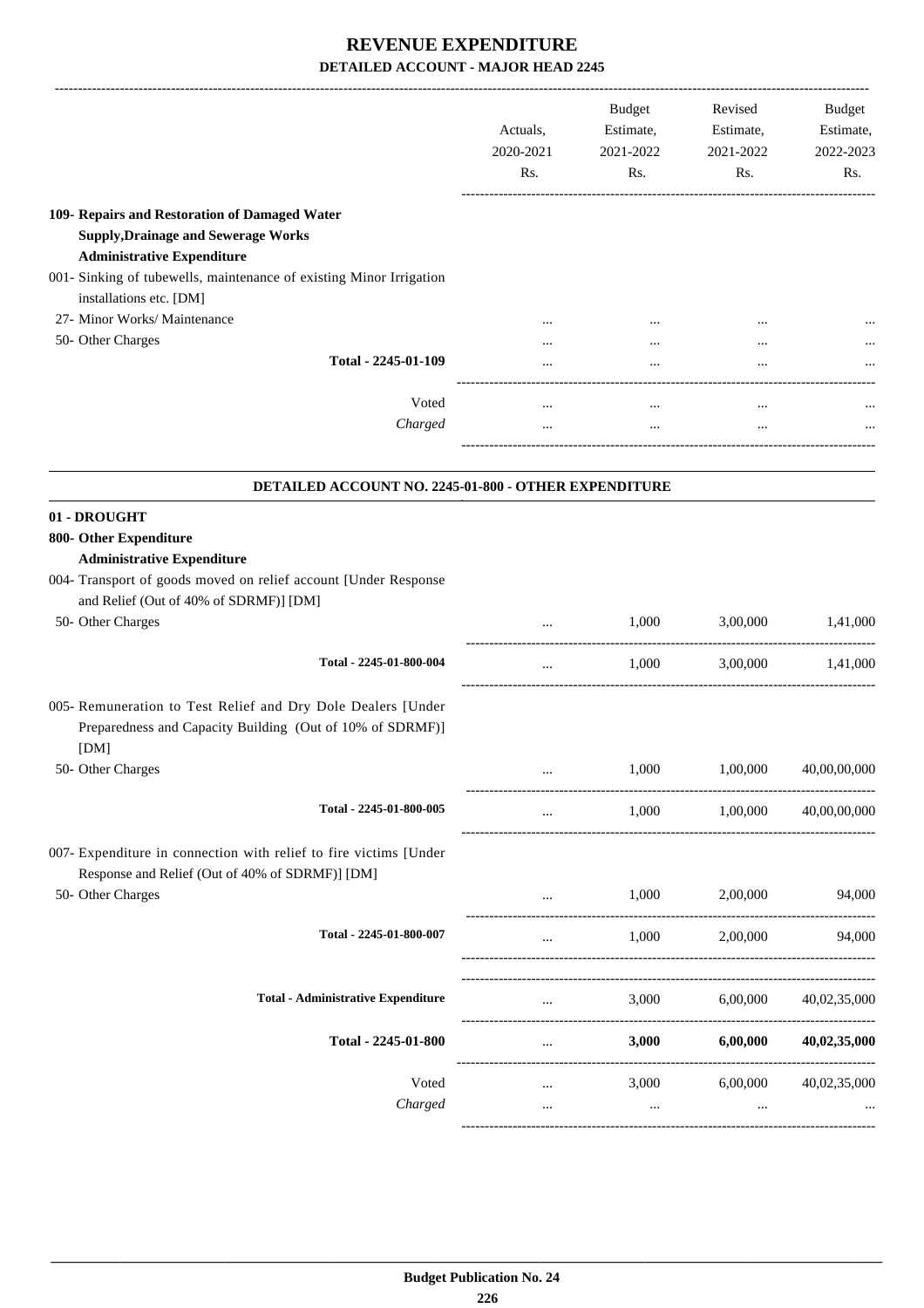|                                                                                                                                                                              | Actuals,<br>2020-2021<br>Rs. | <b>Budget</b><br>Estimate,<br>2021-2022<br>Rs. | Revised<br>Estimate,<br>2021-2022<br>Rs.               | <b>Budget</b><br>Estimate,<br>2022-2023<br>Rs. |
|------------------------------------------------------------------------------------------------------------------------------------------------------------------------------|------------------------------|------------------------------------------------|--------------------------------------------------------|------------------------------------------------|
| DETAILED ACCOUNT NO. 2245-02-101 - GRATUITOUS RELIEF                                                                                                                         |                              |                                                |                                                        |                                                |
| 02 - FLOODS, CYCLONES, ETC.                                                                                                                                                  |                              |                                                |                                                        |                                                |
| 101- Gratuitous Relief<br><b>Administrative Expenditure</b>                                                                                                                  |                              |                                                |                                                        |                                                |
| 001- Gratuitous Relief in Cash [Under Response and Relief (Out of<br>40% of SDRMF)] [DM]                                                                                     |                              |                                                |                                                        |                                                |
| 31- Grants-in-aid-GENERAL                                                                                                                                                    |                              |                                                |                                                        |                                                |
| 02-Other Grants<br>50- Other Charges                                                                                                                                         | 1,36,27,010                  | 1,19,07,000                                    | 2,00,000<br>80,00,000                                  | 94,000<br>37,60,000                            |
| Total - 2245-02-101-001                                                                                                                                                      |                              | 1,36,27,010 1,19,07,000                        | 82,00,000                                              | 38,54,000                                      |
| 002- Supply of Food / Milk to affected persons [Under Response and<br>Relief (Out of 40% of SDRMF)] [DM]                                                                     |                              |                                                |                                                        |                                                |
| 50- Other Charges                                                                                                                                                            | 87, 10, 86, 665              |                                                | 46,13,95,000 32,00,00,000                              | 15, 15, 79, 000                                |
| Total - 2245-02-101-002                                                                                                                                                      |                              |                                                | 87,10,86,665 46,13,95,000 32,00,00,000 15,15,79,000    |                                                |
| 003- Supply of Food and Clothing and Garments to affected persons<br>[Under Response and Relief (Out of 40% of SDRMF)] [DM]                                                  |                              |                                                |                                                        |                                                |
| 50- Other Charges                                                                                                                                                            | 119,04,16,639                | 62,00,00,000                                   | 150,00,00,000                                          | 72,50,00,000                                   |
| Total - 2245-02-101-003                                                                                                                                                      | 119,04,16,639                | 62,00,00,000                                   | 150,00,00,000                                          | 72,50,00,000                                   |
| 004- Housing [DM]<br>50- Other Charges                                                                                                                                       |                              |                                                |                                                        |                                                |
| 006- Subsidy for agricultural inputs to small and marginal farmers and<br>agricultural labourers [under Recovery & Restoration (Out of<br>30% of SDRMF) to Agri Deptt.] [DM] |                              |                                                |                                                        |                                                |
| 33- Subsidies<br>05-Other Subsidies                                                                                                                                          | $\cdots$                     |                                                | 1,00,000<br>and the state of the state of              | 1,90,000                                       |
| Total - 2245-02-101-006                                                                                                                                                      | $\cdots$                     | $\sim 10^{-10}$                                | 1,00,000                                               | 1,90,000                                       |
| 007- Supply of Disaster Management Kit to affected persons[Under<br>Response and Relief (Out of 40% of SDRMF)] [DM]                                                          |                              |                                                |                                                        |                                                |
| 50- Other Charges                                                                                                                                                            | $\cdots$                     | the contract of the contract of the            | 1,00,000                                               | 47,000                                         |
| Total - 2245-02-101-007                                                                                                                                                      | $\cdots$                     |                                                | 1,00,000<br>and the state of the                       | 47,000                                         |
| <b>Total - Administrative Expenditure</b>                                                                                                                                    |                              |                                                | 207,51,30,314 109,33,02,000 182,84,00,000 88,06,70,000 |                                                |
|                                                                                                                                                                              |                              |                                                |                                                        |                                                |
| Total - 2245-02-101                                                                                                                                                          |                              |                                                | 207,51,30,314 109,33,02,000 182,84,00,000 88,06,70,000 |                                                |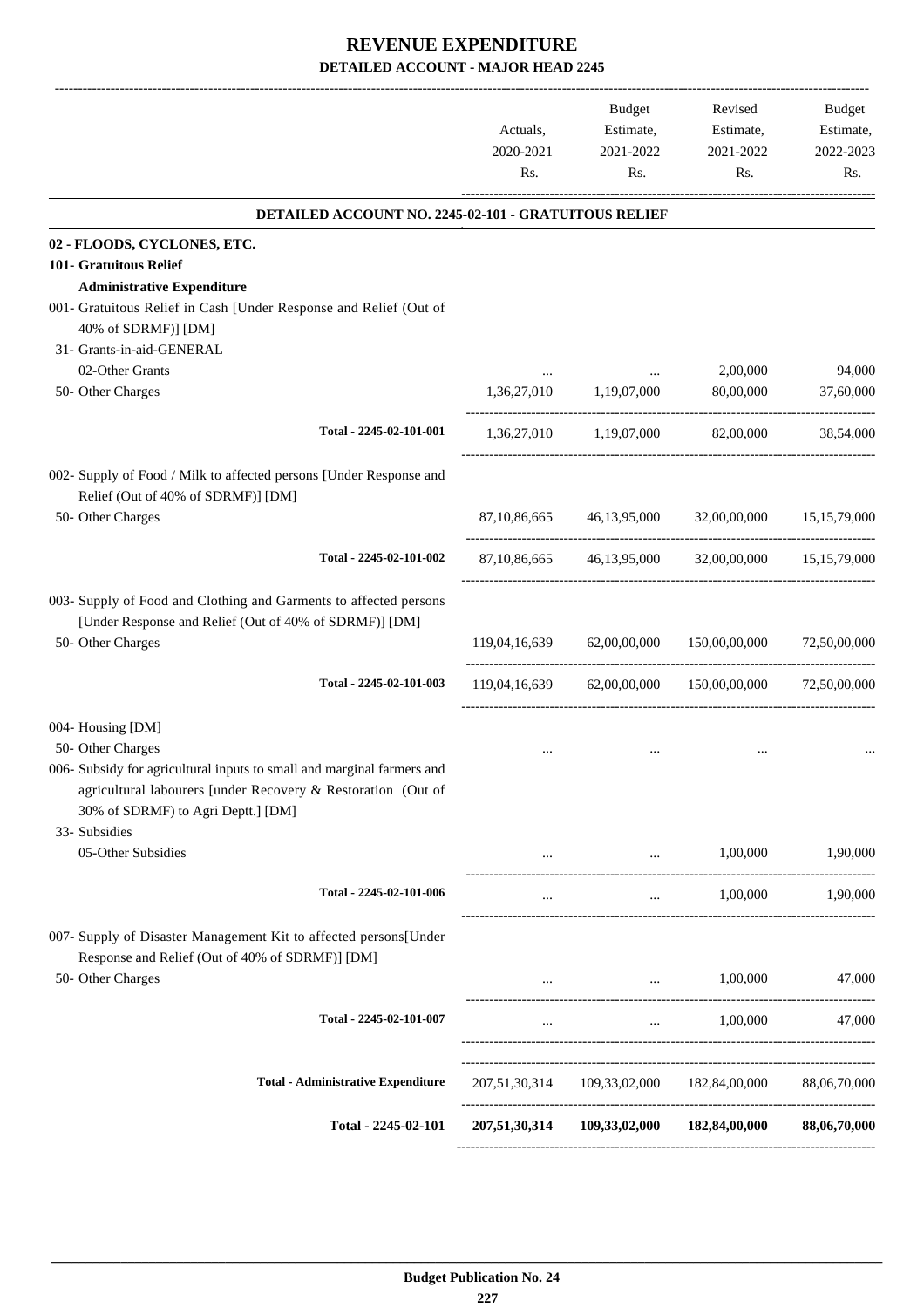|                                                                        | Actuals,<br>2020-2021<br>Rs. | <b>Budget</b><br>Estimate,<br>2021-2022<br>Rs.     | Revised<br>Estimate,<br>2021-2022<br>Rs. | <b>Budget</b><br>Estimate,<br>2022-2023<br>Rs. |
|------------------------------------------------------------------------|------------------------------|----------------------------------------------------|------------------------------------------|------------------------------------------------|
| Voted<br>Charged                                                       | 207,51,30,314<br>$\cdots$    | 109,33,02,000<br>$\cdots$                          | 182,84,00,000<br>$\cdots$                | 88,06,70,000                                   |
| DETAILED ACCOUNT NO. 2245-02-102 - DRINKING WATER SUPPLY               |                              |                                                    |                                          |                                                |
| 02 - FLOODS, CYCLONES, ETC.                                            |                              |                                                    |                                          |                                                |
| 102- Drinking water supply                                             |                              |                                                    |                                          |                                                |
| <b>Administrative Expenditure</b>                                      |                              |                                                    |                                          |                                                |
| 003- Sinking / Resinking / Repair / Provisions of Drinking Water to    |                              |                                                    |                                          |                                                |
| PHE Deptt.[Under Recovery & Restoration (Out of 30% of<br>SDRMF)] [DM] |                              |                                                    |                                          |                                                |
| 21- Materials and Supplies/Stores and Equipment                        |                              |                                                    |                                          |                                                |
| 04-Others                                                              |                              |                                                    | 1,00,000                                 | 1,90,000                                       |
| 27- Minor Works/ Maintenance                                           | $\cdots$                     | $\cdots$                                           | 1,00,000                                 | 1,90,000                                       |
| 50- Other Charges                                                      |                              | $\cdots$                                           | 1,00,000                                 | 1,90,000                                       |
| <b>Total - Administrative Expenditure</b>                              |                              | $\cdots$                                           | 3,00,000                                 | 5,70,000                                       |
| Total - 2245-02-102                                                    | $\cdots$                     | --------------------------------------<br>$\cdots$ | 3,00,000                                 | 5,70,000                                       |
| Voted                                                                  | $\cdots$                     | $\cdots$                                           | 3,00,000                                 | 5,70,000                                       |
| Charged                                                                |                              | $\ddotsc$                                          |                                          |                                                |
|                                                                        |                              |                                                    |                                          |                                                |

**.**

### **02 - FLOODS, CYCLONES, ETC.**

**105- Veterinary care**

### **Administrative Expenditure**

- 002- Supply of Fodder and Prevention of cattle epidemic [Under Recovery & Restoration (Out of 30% of SDRMF) to ARD Deptt.] [DM]
- 21- Materials and Supplies/Stores and Equipment

| 04-Others         |                                           |          |             | 1,00,000    | 1,90,000    |
|-------------------|-------------------------------------------|----------|-------------|-------------|-------------|
| 50- Other Charges |                                           |          | 2,00,26,000 | 3,00,00,000 | 6,32,19,000 |
|                   | <b>Total - Administrative Expenditure</b> | $\cdots$ | 2,00,26,000 | 3,01,00,000 | 6,34,09,000 |
|                   | Total - 2245-02-105                       | $\cdots$ | 2,00,26,000 | 3,01,00,000 | 6,34,09,000 |
|                   | Voted                                     | $\cdots$ | 2,00,26,000 | 3,01,00,000 | 6,34,09,000 |
|                   | Charged                                   |          | $\cdots$    | $\cdots$    | $\cdots$    |
|                   |                                           |          |             |             |             |

.

#### **DETAILED ACCOUNT NO. 2245-02-106 - REPAIRS AND RESTORATION OF DAMAGED ROADS AND BRIDGES .**

### **02 - FLOODS, CYCLONES, ETC.**

**106- Repairs and restoration of damaged roads and bridges**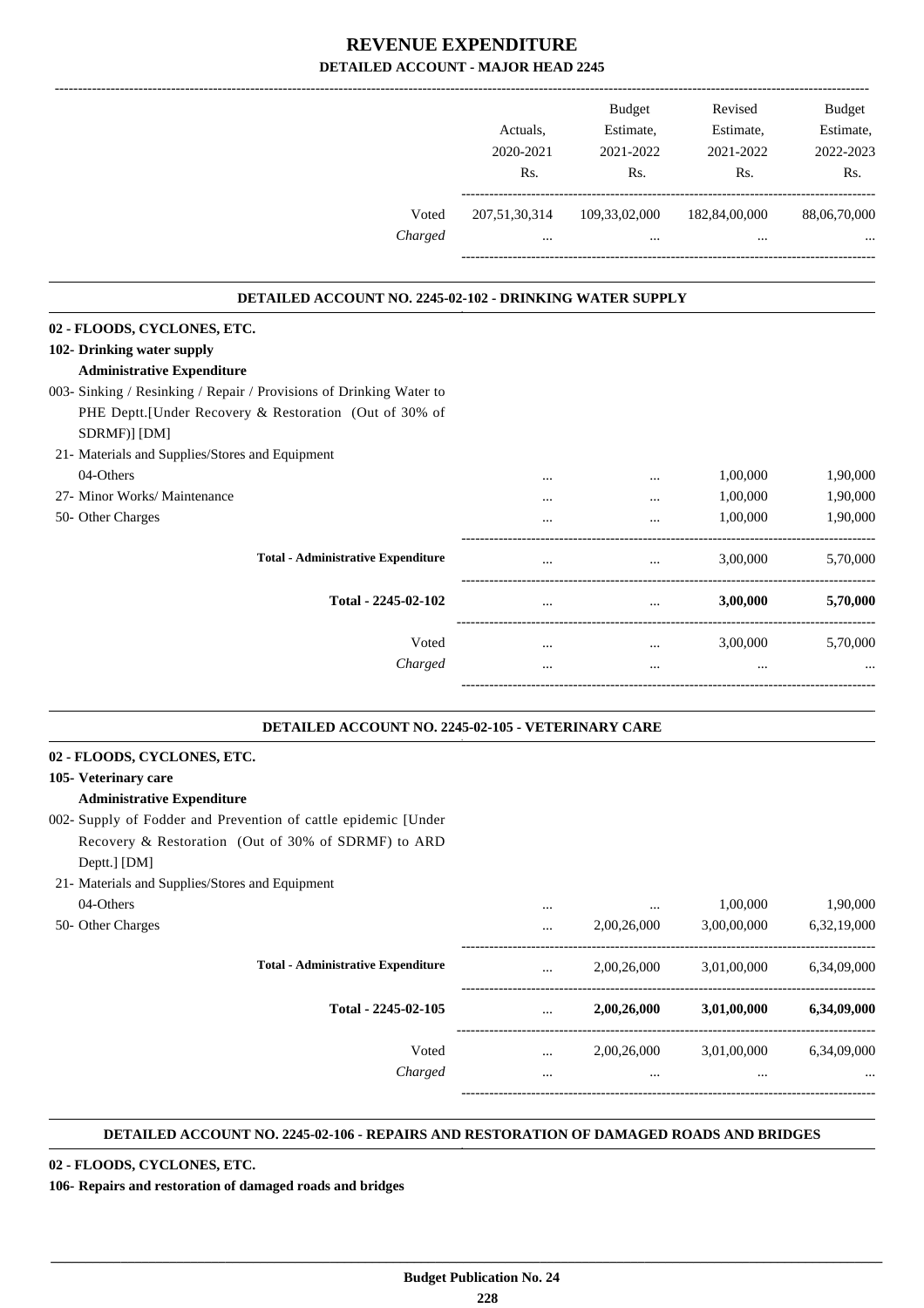|                                                                                                                                                                             | Actuals,<br>2020-2021<br>Rs. | <b>Budget</b><br>Estimate,<br>2021-2022<br>Rs. | Revised<br>Estimate,<br>2021-2022<br>Rs. | <b>Budget</b><br>Estimate,<br>2022-2023<br>Rs.           |
|-----------------------------------------------------------------------------------------------------------------------------------------------------------------------------|------------------------------|------------------------------------------------|------------------------------------------|----------------------------------------------------------|
| <b>Administrative Expenditure</b>                                                                                                                                           |                              |                                                |                                          |                                                          |
| 001- Emergent repair of roads, culverts, bridges etc. damaged/<br>destroyed by natural calamites [Under Recovery & Restoration<br>(Out of 30% of SDRMF) to PWD Deptt.] [DM] |                              |                                                |                                          |                                                          |
| 27- Minor Works/ Maintenance                                                                                                                                                | $\overline{a}$               | 1,00,000                                       | 1,00,000                                 | 1,90,000                                                 |
| <b>Total - Administrative Expenditure</b>                                                                                                                                   | $\cdots$                     | 1,00,000                                       | 1,00,000                                 | 1,90,000                                                 |
| Total - 2245-02-106                                                                                                                                                         | $\cdots$                     | 1,00,000                                       | 1,00,000                                 | 1,90,000                                                 |
| Voted<br>Charged                                                                                                                                                            | $\cdots$<br>$\cdots$         | 1,00,000<br>$\ddotsc$                          | 1,00,000                                 | 1,90,000                                                 |
| <b>DETAILED ACCOUNT NO. 2245-02-111 - EX GRATIA PAYMENT TO BEREAVED FAMILY</b>                                                                                              |                              |                                                |                                          |                                                          |
| 02 - FLOODS, CYCLONES, ETC.                                                                                                                                                 |                              |                                                |                                          |                                                          |
| 111- Ex gratia payment to bereaved family                                                                                                                                   |                              |                                                |                                          |                                                          |
| <b>Administrative Expenditure</b><br>001- Ex gratia payments to families of dead/missing persons to flood,<br>cyclone etc. [Under Recovery & Restoration (Out of 30% of     |                              |                                                |                                          |                                                          |
| SDRMF) ] [DM]                                                                                                                                                               |                              |                                                |                                          |                                                          |
| 31- Grants-in-aid-GENERAL                                                                                                                                                   |                              |                                                |                                          |                                                          |
| 02-Other Grants<br>50- Other Charges                                                                                                                                        | 7,92,24,816                  | $\ldots$<br>7,12,39,000                        | 1,00,000<br>24,00,00,000                 |                                                          |
| <b>Total - Administrative Expenditure</b>                                                                                                                                   | 7,92,24,816                  | 7,12,39,000                                    | 24,01,00,000                             |                                                          |
| Total - 2245-02-111                                                                                                                                                         | 7,92,24,816 7,12,39,000      |                                                | 24,01,00,000                             | 1,90,000<br>45,60,00,000<br>45,61,90,000<br>45,61,90,000 |

#### **DETAILED ACCOUNT NO. 2245-02-112 - EVACUATION OF POPULATION .**

### **02 - FLOODS, CYCLONES, ETC.**

### **112- Evacuation of population Administrative Expenditure**

- 001- Evacuation of marooned people [Under Response and Relief (Out of 40% of SDRMF )to Civil Defence Wing and DMG Group of Police] [DM]
- 50- Other Charges

| Total - 2245-02-112                       | 8,56,74,926 | 5,00,00,000 | 8,50,00,000 | 3,99,50,000 |
|-------------------------------------------|-------------|-------------|-------------|-------------|
| <b>Total - Administrative Expenditure</b> | 8.56.74.926 | 5,00,00,000 | 8,50,00,000 | 3,99,50,000 |
|                                           | 8.56.74.926 | 5,00,00,000 | 8,50,00,000 | 3,99,50,000 |
|                                           |             |             |             |             |

.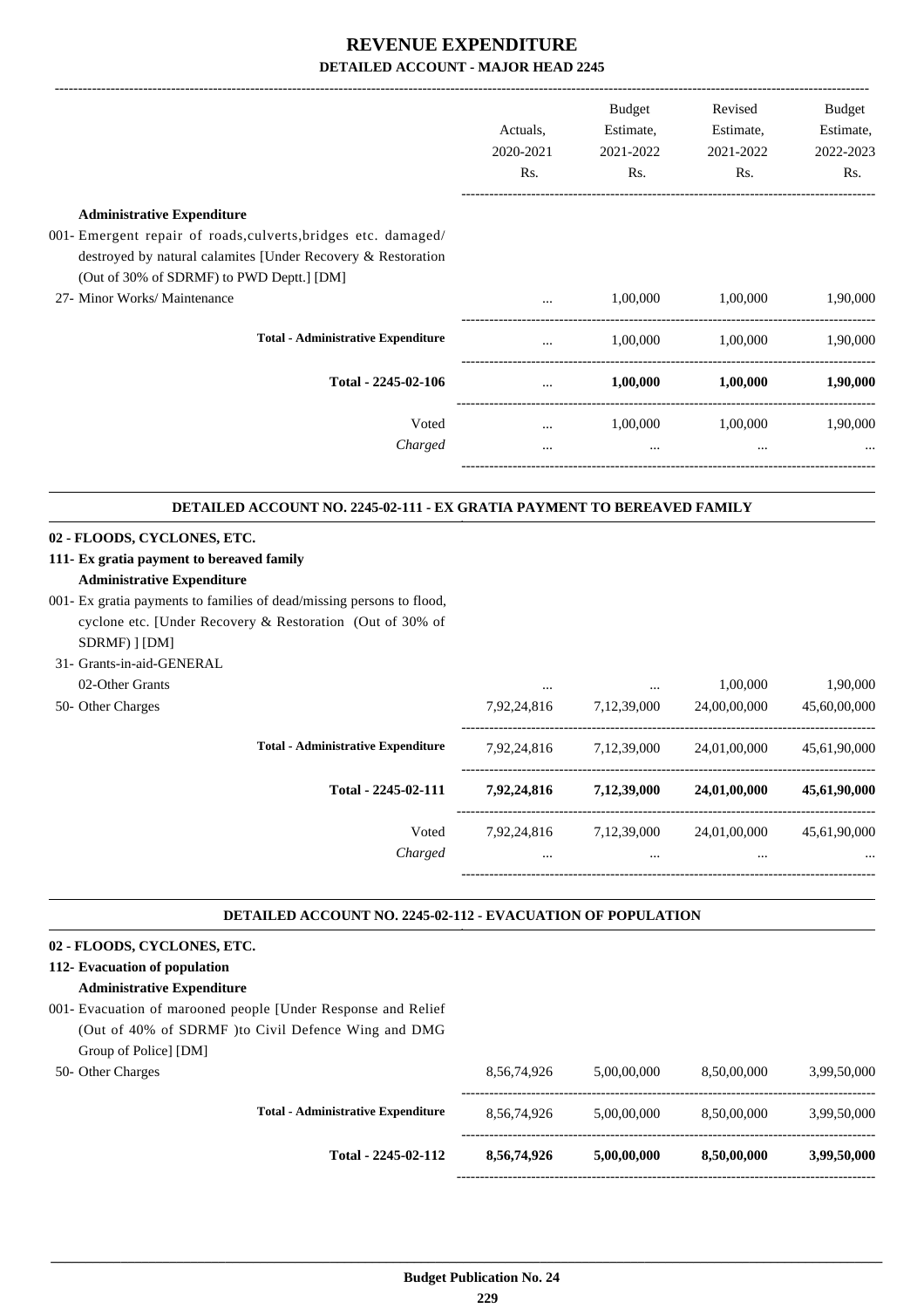|                                                                                    |                   | Budget                  | Revised                     | Budget        |
|------------------------------------------------------------------------------------|-------------------|-------------------------|-----------------------------|---------------|
|                                                                                    | Actuals,          | Estimate,               | Estimate,                   | Estimate,     |
|                                                                                    | 2020-2021         | 2021-2022               | 2021-2022                   | 2022-2023     |
|                                                                                    | Rs.               | Rs.                     | Rs.                         | Rs.           |
| Voted<br>Charged                                                                   | 8,56,74,926       | 5,00,00,000<br>$\cdots$ | 8,50,00,000                 | 3,99,50,000   |
| DETAILED ACCOUNT NO. 2245-02-113 - ASSISTANCE FOR REPAIRS/RECONSTRUCTION OF HOUSES |                   |                         |                             |               |
| 02 - FLOODS, CYCLONES, ETC.                                                        |                   |                         |                             |               |
| 113- Assistance for repairs/reconstruction of houses                               |                   |                         |                             |               |
| <b>Administrative Expenditure</b>                                                  |                   |                         |                             |               |
| 001- Assistance for repair / reconstruction of damaged dewling houses              |                   |                         |                             |               |
| [Under Recovery & Restoration (Out of 30% of SDRMF)]                               |                   |                         |                             |               |
| [DM]                                                                               |                   |                         |                             |               |
| 27- Minor Works/ Maintenance                                                       |                   | $\cdots$                | 1,00,000                    | 1,90,000      |
| 31- Grants-in-aid-GENERAL                                                          |                   |                         |                             |               |
| 02-Other Grants                                                                    | $\cdots$          | $\cdots$                | 1,00,000                    | 1,90,000      |
| 35- Grants for creation of Capital Assets                                          | $\cdots$          | $\cdots$                | 1,00,000                    | 1,90,000      |
| 50- Other Charges                                                                  | 1899,09,74,065    | 677,85,02,000           | 150,00,00,000               | 285,00,00,000 |
| Total - 2245-02-113-001                                                            | 1899,09,74,065    |                         | 677,85,02,000 150,03,00,000 | 285,05,70,000 |
| 002- Maintenance and Repair of Flood/Cyclone Shelters [Under                       |                   |                         |                             |               |
| Preparedness and Capacity Building (Out of 10% of SDRMF)]<br>[DM]                  |                   |                         |                             |               |
| 27- Minor Works/ Maintenance                                                       | 3,00,000          | 1,80,000                | 1,00,000                    | 40,00,00,000  |
| 50- Other Charges                                                                  |                   | $\ddotsc$               | 1,00,000                    | 40,00,00,000  |
| Total - 2245-02-113-002                                                            | 3,00,000          | 1,80,000                | 2,00,000                    | 80,00,00,000  |
|                                                                                    |                   |                         |                             |               |
| <b>Total - Administrative Expenditure</b>                                          | 1899, 12, 74, 065 |                         | 677,86,82,000 150,05,00,000 | 365,05,70,000 |
| <b>State Development Schemes</b>                                                   |                   |                         |                             |               |
| 004- House building grants for the flood affected people [DM]                      |                   |                         |                             |               |
| 31- Grants-in-aid-GENERAL                                                          |                   |                         |                             |               |
| 02-Other Grants                                                                    | $\cdots$          |                         |                             |               |
| Total - 2245-02-113                                                                | 1899, 12, 74, 065 | 677,86,82,000           | 150,05,00,000               | 365,05,70,000 |
|                                                                                    |                   |                         |                             |               |
| Voted                                                                              | 1899, 12, 74, 065 | 677,86,82,000           | 150,05,00,000               | 365,05,70,000 |
| Charged                                                                            | $\cdots$          | $\cdots$                |                             |               |
|                                                                                    |                   |                         |                             |               |

#### **DETAILED ACCOUNT NO. 2245-02-114 - ASSISTANCE TO FARMERS FOR PURCHASE OF AGRICULTURAL INPUTS .**

### **02 - FLOODS, CYCLONES, ETC.**

**114- Assistance to farmers for purchase of agricultural inputs**

**Administrative Expenditure**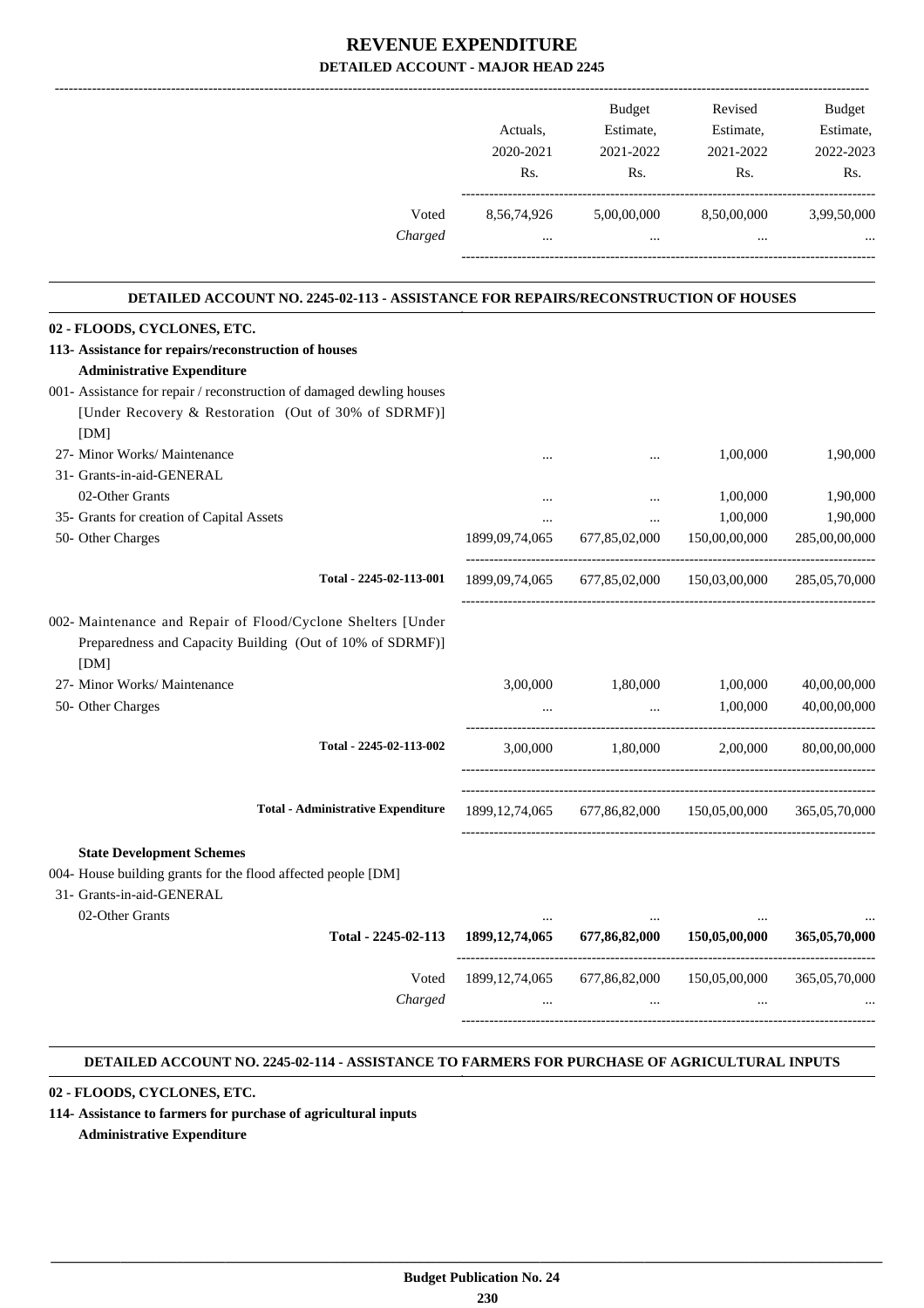|                                                                                                                                                                                |                       | Budget                    | Revised                                         | <b>Budget</b>            |
|--------------------------------------------------------------------------------------------------------------------------------------------------------------------------------|-----------------------|---------------------------|-------------------------------------------------|--------------------------|
|                                                                                                                                                                                | Actuals,<br>2020-2021 | Estimate,<br>2021-2022    | Estimate,<br>2021-2022                          | Estimate,<br>2022-2023   |
|                                                                                                                                                                                | Rs.                   | Rs.                       | Rs.                                             | Rs.                      |
| 001- Repairs of market link roads and rural huts damaged due to                                                                                                                |                       |                           |                                                 |                          |
| flood/cyclone etc. [Under Recovery & Restoration (Out of 30%<br>of SDRMF) to PWD] [DM]                                                                                         |                       |                           |                                                 |                          |
| 27- Minor Works/ Maintenance                                                                                                                                                   | $\cdots$              | 14,00,000                 | 1,00,000                                        | 1,90,000                 |
| 50- Other Charges                                                                                                                                                              | $\cdots$              | 5,10,00,000               | 8,00,00,000                                     | 15,20,00,000             |
| Total - 2245-02-114-001                                                                                                                                                        | $\cdots$              | 5,24,00,000               |                                                 | 8,01,00,000 15,21,90,000 |
| 002- Supply of seeds/ fertilisers etc.for raising alternative crops in<br>flood/cyclone affected areas [Under Response and Relief (Out of<br>40% of SDRMF)to Agri Deptt.] [DM] |                       |                           |                                                 |                          |
| 50- Other Charges                                                                                                                                                              |                       | 466,49,29,000             | 300,00,00,000 141,00,00,000                     |                          |
| Total - 2245-02-114-002                                                                                                                                                        | $\cdots$              | 466,49,29,000             | 300,00,00,000 141,00,00,000                     |                          |
| <b>Total - Administrative Expenditure</b>                                                                                                                                      | $\mathbf{r}$          | 471,73,29,000             | 308,01,00,000 156,21,90,000                     |                          |
| Total - 2245-02-114                                                                                                                                                            |                       |                           | $471,73,29,000$ $308,01,00,000$ $156,21,90,000$ |                          |
| Voted<br>Charged                                                                                                                                                               | <b>Sales Control</b>  | 471,73,29,000<br>$\cdots$ | 308,01,00,000 156,21,90,000                     |                          |
|                                                                                                                                                                                |                       |                           |                                                 |                          |

#### **DETAILED ACCOUNT NO. 2245-02-118 - ASSISTANCE FOR REPAIRS/REPLACEMENT OF DAMAGED BOATS AND EQUIPMENT FOR FISHING .**

.

| 02 - FLOODS, CYCLONES, ETC.                                  |          |           |              |              |
|--------------------------------------------------------------|----------|-----------|--------------|--------------|
| 118- Assistance for repairs/replacement of damaged boats and |          |           |              |              |
| equipment for fishing                                        |          |           |              |              |
| <b>Administrative Expenditure</b>                            |          |           |              |              |
| 001- Supply of Nets, Fish, Prawns etc. [Under Recovery &     |          |           |              |              |
| Restoration (Out of 30% of SDRMF) to Fisheries Deptt.] [DM]  |          |           |              |              |
| 21- Materials and Supplies/Stores and Equipment              |          |           |              |              |
| 04-Others                                                    | $\cdots$ | 91,80,000 | 35,00,00,000 | 66,50,00,000 |
| <b>Total - Administrative Expenditure</b>                    | $\cdots$ | 91,80,000 | 35,00,00,000 | 66,50,00,000 |
| <b>State Development Schemes</b>                             |          |           |              |              |
| 004- Upgradation of Harbour in Canal Front Development at    |          |           |              |              |
| Sankarpur, Digha in the district of Midnapur (HUDCO) [DM]    |          |           |              |              |
| 27- Minor Works/ Maintenance                                 | $\cdots$ | $\cdots$  | $\cdots$     | $\ddotsc$    |
| Total - 2245-02-118                                          |          | 91,80,000 | 35,00,00,000 | 66,50,00,000 |
| Voted                                                        | $\cdots$ | 91,80,000 | 35,00,00,000 | 66,50,00,000 |
| Charged                                                      | $\cdots$ | $\cdots$  | $\cdots$     |              |
|                                                              |          |           |              |              |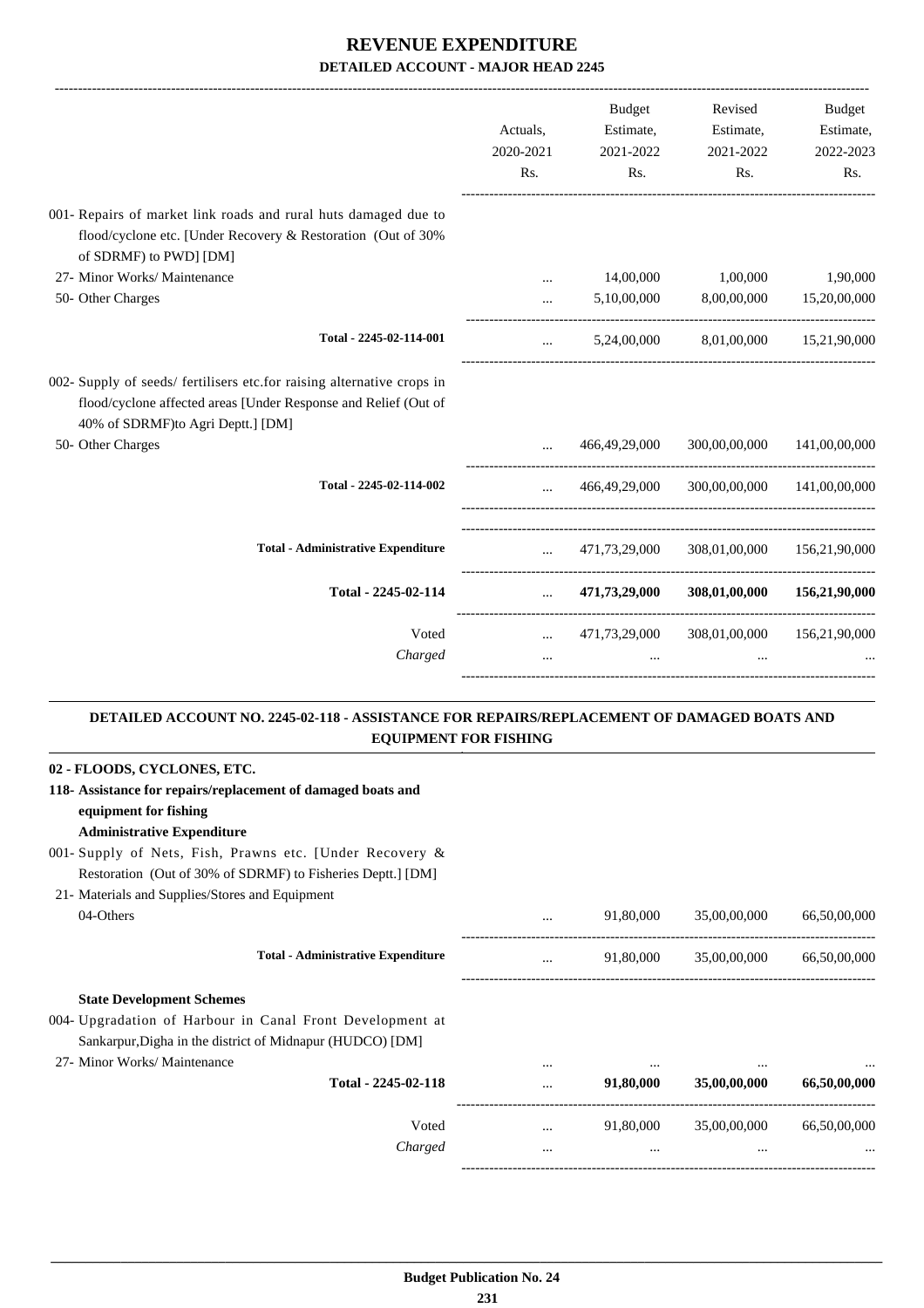|                                                                                                    |                                                                                                                                                          |                                         | Revised                                               | <b>Budget</b> |  |
|----------------------------------------------------------------------------------------------------|----------------------------------------------------------------------------------------------------------------------------------------------------------|-----------------------------------------|-------------------------------------------------------|---------------|--|
|                                                                                                    |                                                                                                                                                          |                                         | Estimate,                                             | Estimate,     |  |
|                                                                                                    | Budget<br>Estimate,<br>Actuals,<br>2020-2021<br>2021-2022<br>Rs.<br>Rs.<br><b>AND EQUIPMENT</b><br>$18,70,25,600$ $2,35,000$ $1,00,00,000$ $1,90,00,000$ | 2021-2022                               | 2022-2023                                             |               |  |
|                                                                                                    |                                                                                                                                                          |                                         | Rs.                                                   | Rs.           |  |
| DETAILED ACCOUNT NO. 2245-02-119 - ASSISTANCE TO ARTISANS FOR REPAIRS/REPLACEMENT OF DAMAGED TOOLS |                                                                                                                                                          |                                         |                                                       |               |  |
|                                                                                                    |                                                                                                                                                          |                                         |                                                       |               |  |
| 02 - FLOODS, CYCLONES, ETC.                                                                        |                                                                                                                                                          |                                         |                                                       |               |  |
| 119- Assistance to artisans for repairs/replacement of damaged                                     |                                                                                                                                                          |                                         |                                                       |               |  |
| tools and equipment                                                                                |                                                                                                                                                          |                                         |                                                       |               |  |
| <b>Administrative Expenditure</b>                                                                  |                                                                                                                                                          |                                         |                                                       |               |  |
| 001- Assistance to indigent artisans for relief and rehabilitation                                 |                                                                                                                                                          |                                         |                                                       |               |  |
| M&SSE&T [Under Recovery & Restoration (Out of 30% of                                               |                                                                                                                                                          |                                         |                                                       |               |  |
| SDRMF)] [DM]                                                                                       |                                                                                                                                                          |                                         |                                                       |               |  |
| 50- Other Charges                                                                                  |                                                                                                                                                          |                                         |                                                       |               |  |
| <b>Total - Administrative Expenditure</b>                                                          |                                                                                                                                                          |                                         | $18,70,25,600$ $2,35,000$ $1,00,00,000$ $1,90,00,000$ |               |  |
| Total - 2245-02-119                                                                                |                                                                                                                                                          | $18,70,25,600$ $2,35,000$ $1,00,00,000$ |                                                       | 1,90,00,000   |  |
| Voted                                                                                              |                                                                                                                                                          | 18,70,25,600 2,35,000                   | 1,00,00,000                                           | 1,90,00,000   |  |
| Charged                                                                                            |                                                                                                                                                          |                                         |                                                       |               |  |
|                                                                                                    |                                                                                                                                                          |                                         |                                                       |               |  |
| <b>DETAILED ACCOUNT NO. 2245-02-121 - AFFORESTATION</b>                                            |                                                                                                                                                          |                                         |                                                       |               |  |

# **.**

| 02 - FLOODS, CYCLONES, ETC.                                     |           |          |          |          |
|-----------------------------------------------------------------|-----------|----------|----------|----------|
| 121- Afforestation                                              |           |          |          |          |
| <b>Administrative Expenditure</b>                               |           |          |          |          |
| 001- Replacement of Planting materials for social Forestry [DM] |           |          |          |          |
| 50- Other Charges                                               | 37,66,560 | $\cdots$ |          |          |
| <b>Total - Administrative Expenditure</b>                       | 37,66,560 | $\cdots$ | $\cdots$ |          |
| Total - 2245-02-121                                             | 37,66,560 | $\cdots$ | $\cdots$ | $\cdots$ |
| Voted                                                           | 37,66,560 | $\cdots$ | $\cdots$ | $\cdots$ |
| Charged                                                         | $\cdots$  | $\cdots$ | $\cdots$ | $\cdots$ |
|                                                                 |           |          |          |          |

#### **DETAILED ACCOUNT NO. 2245-02-122 - REPAIRS AND RESTORATION OF DAMAGED IRRIGATION AND FLOOD CONTROL WORKS .**

.

| 02 - FLOODS, CYCLONES, ETC.                                   |          |          |          |          |
|---------------------------------------------------------------|----------|----------|----------|----------|
| 122- Repairs and restoration of damaged irrigation and flood  |          |          |          |          |
| control works                                                 |          |          |          |          |
| <b>Administrative Expenditure</b>                             |          |          |          |          |
| 001- Emergency repair of flood protective embankments by NFCR |          |          |          |          |
| [Under Response and Relief (Out of 40% of SDRMF) to I. W.     |          |          |          |          |
| Deptt.] [DM]                                                  |          |          |          |          |
| 27- Minor Works/ Maintenance                                  | $\cdots$ | 6.00.000 | 5.00.000 | 2.35,000 |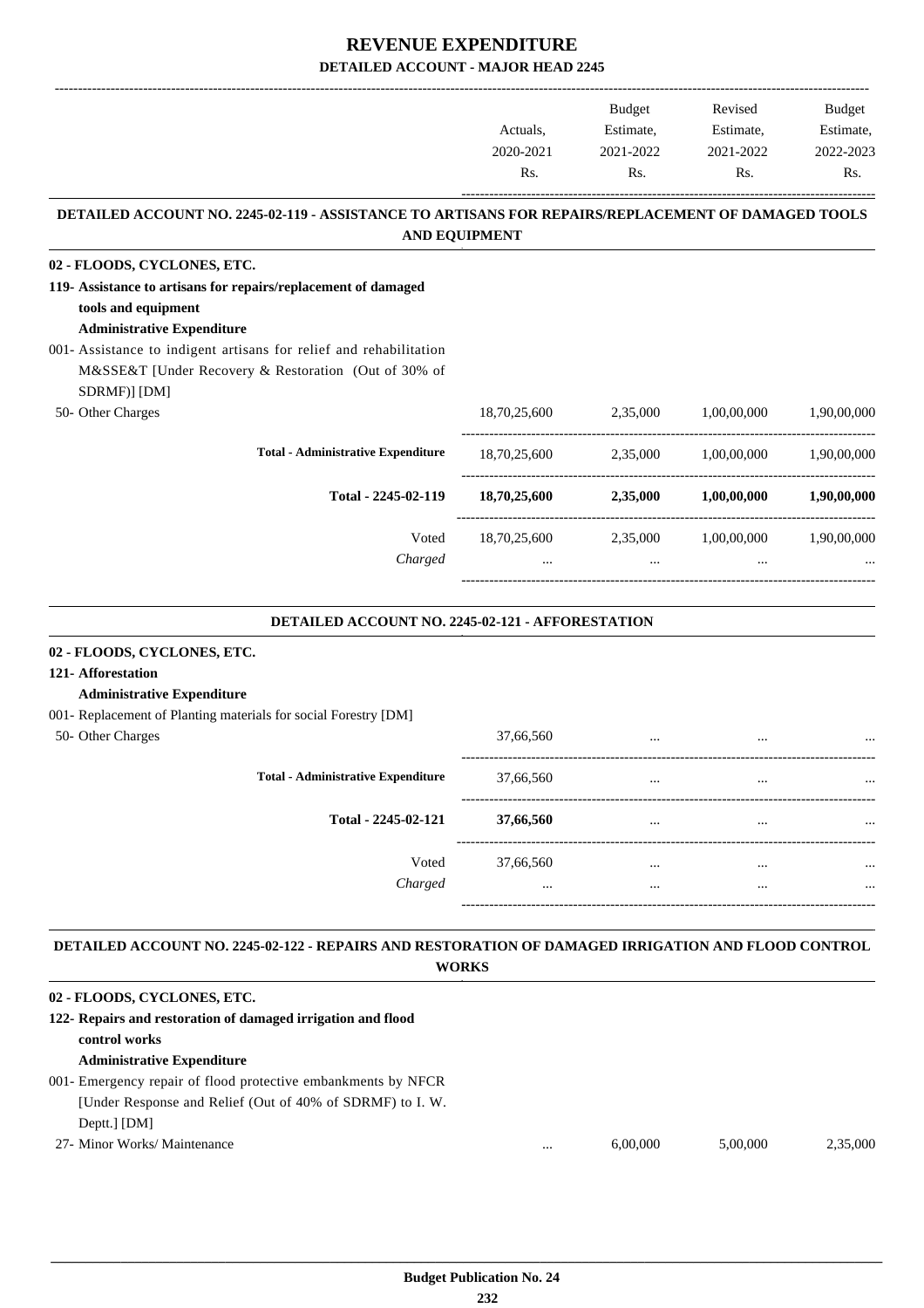|                                                                                                                                                       |           | Budget                                                           | Revised                    | Budget          |
|-------------------------------------------------------------------------------------------------------------------------------------------------------|-----------|------------------------------------------------------------------|----------------------------|-----------------|
|                                                                                                                                                       | Actuals,  | Estimate,                                                        | Estimate,                  | Estimate,       |
|                                                                                                                                                       | 2020-2021 | 2021-2022                                                        | 2021-2022                  | 2022-2023       |
|                                                                                                                                                       | Rs.       | Rs.                                                              | Rs.                        | Rs.             |
| Total - 2245-02-122-001                                                                                                                               | $\ddotsc$ |                                                                  | 6,00,000 5,00,000 2,35,000 |                 |
| 002- Repairs and restoration of damaged Minor Irrigation installations<br>[Under Recovery & Restoration (Out of 30% of SDRMF) to<br>I.W. Deptt.] [DM] |           |                                                                  |                            |                 |
| 27- Minor Works/ Maintenance                                                                                                                          |           | 13,00,00,000                                                     | 1,00,00,000                | 1,90,00,000     |
| 50- Other Charges                                                                                                                                     | $\cdots$  |                                                                  | 10,00,000                  | 19,00,000       |
| Total - 2245-02-122-002                                                                                                                               | $\cdots$  | 13,00,00,000                                                     | 1,10,00,000                | 2,09,00,000     |
| 003- Emergency repair of flood protective embankments [Under<br>Response and Relief (Out of 40% of SDRMF) to I.W. Deptt.]<br>[DM]                     |           |                                                                  |                            |                 |
| 27- Minor Works/ Maintenance                                                                                                                          |           | 99,94,81,788 108,14,45,000 75,00,00,000                          |                            | 35,25,00,000    |
| Total - 2245-02-122-003                                                                                                                               |           | 99,94,81,788 108,14,45,000 75,00,00,000 35,25,00,000             |                            |                 |
| <b>Total - Administrative Expenditure</b>                                                                                                             |           | 99,94,81,788 121,20,45,000 76,15,00,000 37,36,35,000             |                            |                 |
| Total - 2245-02-122                                                                                                                                   |           | 99,94,81,788 121,20,45,000 76,15,00,000                          |                            | 37, 36, 35, 000 |
| Voted<br>Charged                                                                                                                                      |           | 99,94,81,788 121,20,45,000 76,15,00,000 37,36,35,000<br>$\cdots$ | $\cdots$                   |                 |
|                                                                                                                                                       |           |                                                                  |                            |                 |

#### **DETAILED ACCOUNT NO. 2245-02-193 - ASSISTANCE OF LOCAL BODIES AND OTHER NON-GOVT. BODIES/INSTITUTIONS .**

.

| 02 - FLOODS, CYCLONES, ETC.                                           |          |          |          |        |
|-----------------------------------------------------------------------|----------|----------|----------|--------|
| 193- Assistance of Local Bodies and Other Non-Govt.                   |          |          |          |        |
| <b>Bodies/Institutions</b>                                            |          |          |          |        |
| <b>Administrative Expenditure</b>                                     |          |          |          |        |
| 001- Assistance to local bodies for restoration of supply of drinking |          |          |          |        |
| Water [Under Response and Relief (Out of 40% of SDRMF)]               |          |          |          |        |
| [DM]                                                                  |          |          |          |        |
| 31- Grants-in-aid-GENERAL                                             |          |          |          |        |
| 02-Other Grants                                                       |          | 1,00,000 | 1,00,000 | 47,000 |
| Total - 2245-02-193-001                                               | $\cdots$ | 1,00,000 | 1,00,000 | 47,000 |
| 002- Emergency repair of Panchayat properties damaged/destroyed       |          |          |          |        |
| by Natural calamites [DM]                                             |          |          |          |        |
| 31- Grants-in-aid-GENERAL                                             |          |          |          |        |
| 02-Other Grants                                                       | $\cdots$ | $\cdots$ | $\cdots$ |        |
| <b>Total - Administrative Expenditure</b>                             |          | 1,00,000 | 1,00,000 | 47,000 |
|                                                                       |          |          |          |        |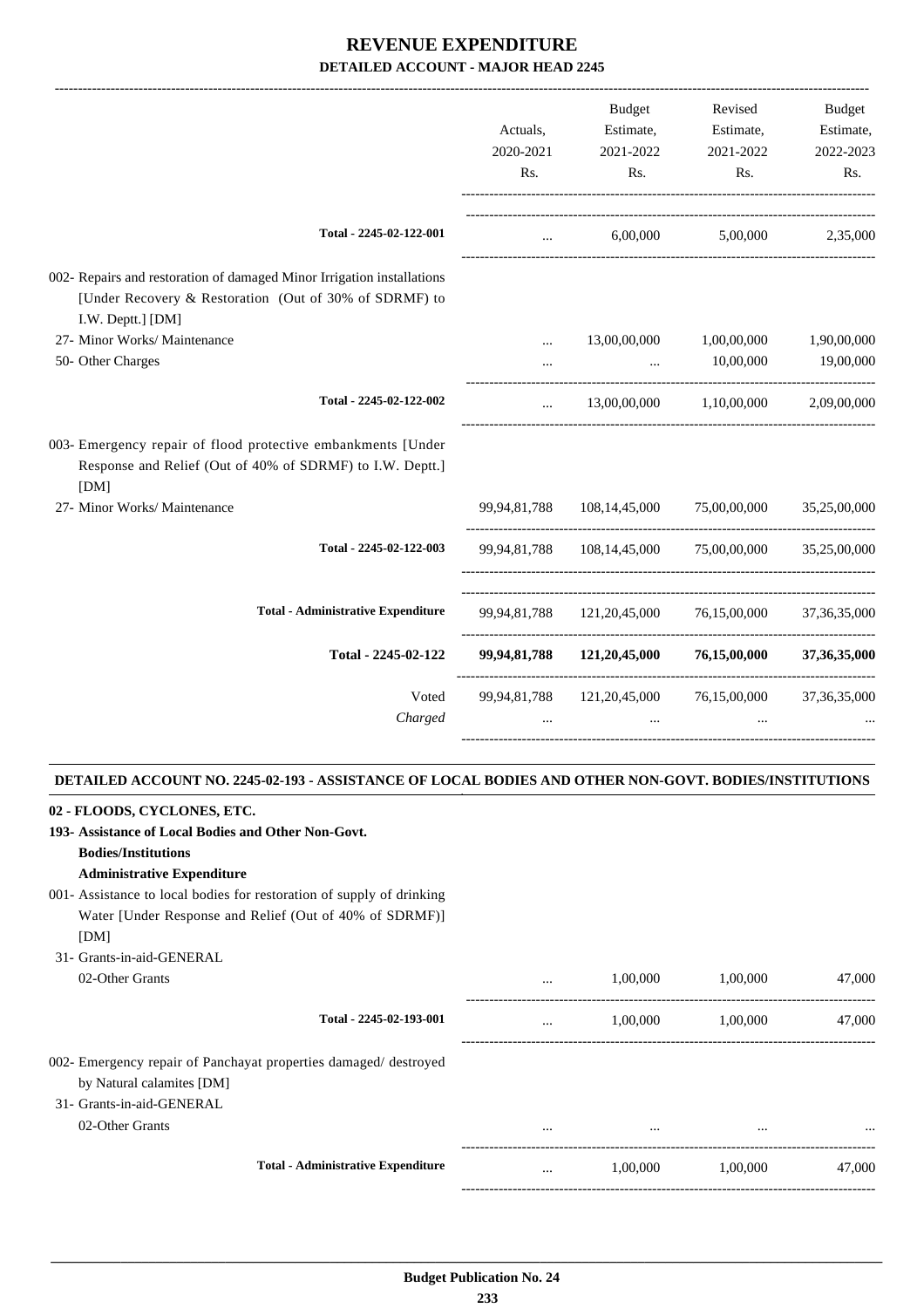| DETAILED ACCOUNT - MAJOR HEAD 2245                                                                          |               |               |               |               |
|-------------------------------------------------------------------------------------------------------------|---------------|---------------|---------------|---------------|
|                                                                                                             |               | <b>Budget</b> | Revised       | <b>Budget</b> |
|                                                                                                             | Actuals,      | Estimate,     | Estimate,     | Estimate,     |
|                                                                                                             | 2020-2021     | 2021-2022     | 2021-2022     | 2022-2023     |
|                                                                                                             | Rs.           | Rs.           | Rs.           | Rs.           |
| Total - 2245-02-193                                                                                         | $\cdots$      | 1,00,000      | 1,00,000      | 47,000        |
| Voted                                                                                                       | $\cdots$      | 1,00,000      | 1,00,000      | 47,000        |
| Charged                                                                                                     | $\cdots$      | $\ldots$      | $\cdots$      |               |
| DETAILED ACCOUNT NO. 2245-02-282 - PUBLIC HEALTH                                                            |               |               |               |               |
| 02 - FLOODS, CYCLONES, ETC.                                                                                 |               |               |               |               |
| 282- Public Health                                                                                          |               |               |               |               |
| <b>Administrative Expenditure</b>                                                                           |               |               |               |               |
| 001- Expenses on Public Health Measures [Under Response and                                                 |               |               |               |               |
| Relief (Out of 40% of SDRMF)] [DM]                                                                          |               |               |               |               |
| 13- Office Expenses                                                                                         |               |               |               |               |
| 01-Electricity                                                                                              |               | 1,000         | 1,00,000      | 47,000        |
| 02-Telephone                                                                                                |               | 1,000         | 1,00,000      | 47,000        |
| 03-Maintenance / P.O.L. for Office Vehicles                                                                 |               | 1,000         | 1,00,000      | 47,000        |
| 04-Other Office Expenses                                                                                    |               | 1,000         | 1,00,000      | 47,000        |
| Total - 2245-02-282-001-13                                                                                  |               | 4,000         | 4,00,000      | 1,88,000      |
| 21- Materials and Supplies/Stores and Equipment                                                             |               |               |               |               |
| 02-Drug                                                                                                     | $\cdots$      | $\cdots$      | 1,00,000      | 47,000        |
| 04-Others                                                                                                   |               | 1,000         | 1,00,000      | 47,000        |
| Total - 2245-02-282-001-21                                                                                  | $\cdots$      | 1,000         | 2,00,000      | 94,000        |
| 27- Minor Works/ Maintenance                                                                                |               | 1,000         | 1,00,000      | 47,000        |
| 31- Grants-in-aid-GENERAL                                                                                   |               |               |               |               |
| 02-Other Grants                                                                                             | 190,00,00,000 | 103,02,00,000 | 300,00,00,000 | 141,00,00,000 |
| 50- Other Charges                                                                                           |               | 1,000         | 1,00,000      | 47,000        |
| Total - 2245-02-282-001                                                                                     | 190,00,00,000 | 103,02,07,000 | 300,08,00,000 | 141,03,76,000 |
| 002- Expenses on Health Measures [Under Response and Relief (Out<br>of 40% of SDRMF) to Health Deptt.] [DM] |               |               |               |               |
| 31- Grants-in-aid-GENERAL                                                                                   |               |               |               |               |
| 02-Other Grants                                                                                             | $\cdots$      | $\cdots$      | 115,00,00,000 | 54,05,00,000  |
| 50- Other Charges                                                                                           | $\cdots$      | $\cdots$      | 1,00,000      | 47,000        |
| Total - 2245-02-282-002                                                                                     |               |               | 115,01,00,000 | 54,05,47,000  |
|                                                                                                             | $\cdots$      | $\cdots$      |               |               |
|                                                                                                             |               |               |               |               |

**Total - Administrative Expenditure** 190,00,00,000 103,02,07,000 415,09,00,000 195,09,23,000

**Total - 2245-02-282 190,00,00,000 103,02,07,000 415,09,00,000 195,09,23,000**

-----------------------------------------------------------------------------------------

------------------------------------------------------------------------------------------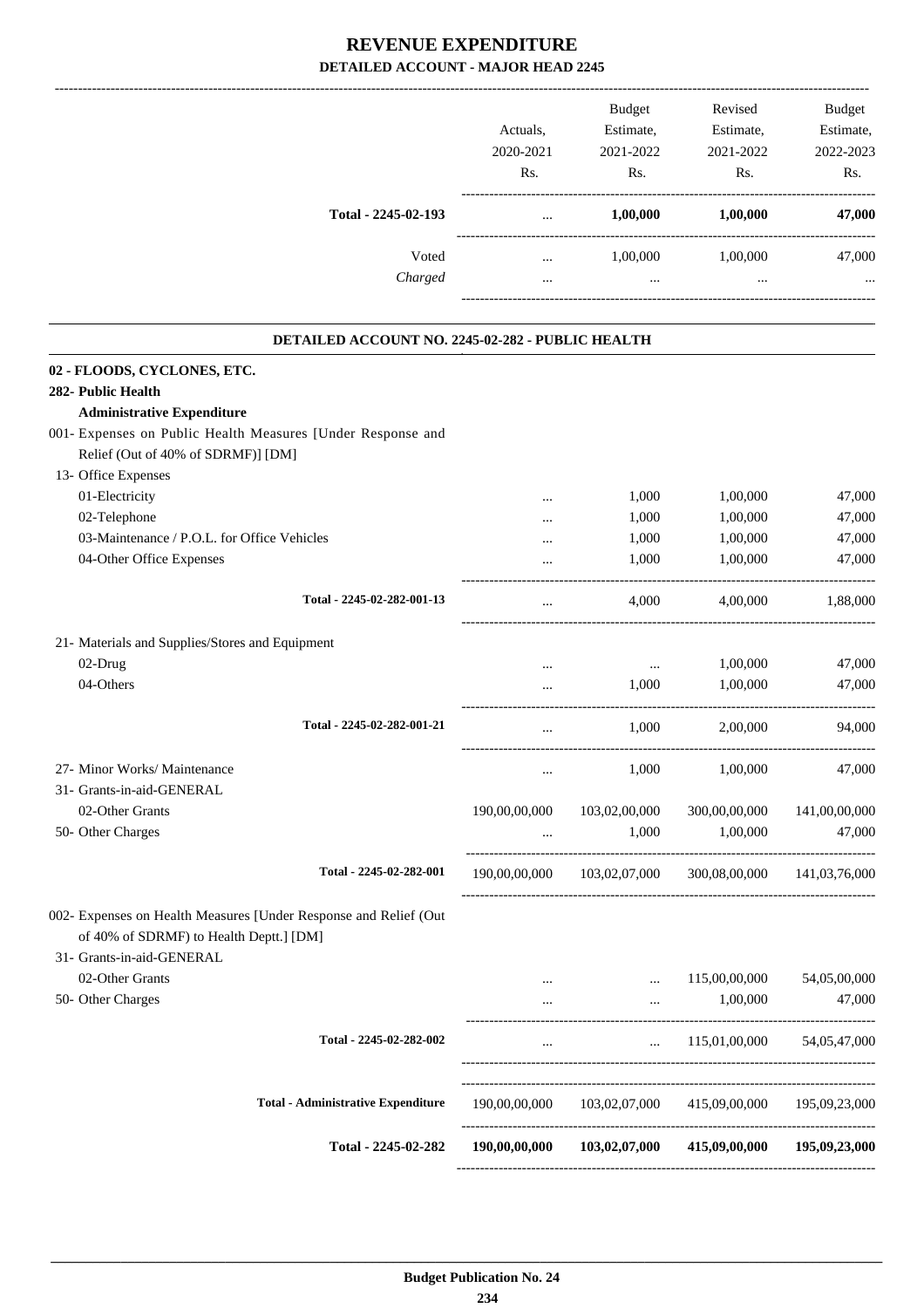|                                                                                                                                                                                                                           | Actuals,<br>2020-2021<br>Rs. | <b>Budget</b><br>Estimate,<br>2021-2022<br>Rs.                          | Revised<br>Estimate,<br>2021-2022<br>Rs. | Budget<br>Estimate,<br>2022-2023<br>Rs. |
|---------------------------------------------------------------------------------------------------------------------------------------------------------------------------------------------------------------------------|------------------------------|-------------------------------------------------------------------------|------------------------------------------|-----------------------------------------|
| Voted<br>Charged                                                                                                                                                                                                          | 190,00,00,000                | 103,02,07,000<br>$\cdots$                                               | 415,09,00,000                            | 195,09,23,000                           |
| DETAILED ACCOUNT NO. 2245-05-101 - TRANSFER TO RESERVE FUNDS AND DEPOSIT ACCOUNTS - SDRF                                                                                                                                  |                              |                                                                         |                                          |                                         |
| <b>05 - STATE DISASTER RESPONSE FUND</b><br>101- Transfer to Reserve Funds and Deposit Accounts - SDRF<br><b>Administrative Expenditure</b><br>002- State Disaster Response Fund (SDRF) [DM]                              |                              |                                                                         |                                          |                                         |
| 63- Inter-Account Transfer                                                                                                                                                                                                |                              | 1011,00,00,000 1011,00,00,000 1078,40,00,000 1132,80,00,000             |                                          |                                         |
| Total - 2245-05-101-002                                                                                                                                                                                                   |                              | 1011,00,00,000 1011,00,00,000 1078,40,00,000 1132,80,00,000             |                                          |                                         |
| 003- State Disaster Response Fund (SDRF) (SDRF) [DM]<br>63- Inter-Account Transfer                                                                                                                                        |                              | 337,00,00,000 337,00,00,000                                             | $\cdots$                                 |                                         |
| Total - 2245-05-101-003                                                                                                                                                                                                   |                              | 337,00,00,000 337,00,00,000                                             | $\cdots$                                 |                                         |
| <b>Total - Administrative Expenditure</b>                                                                                                                                                                                 |                              | 1348,00,00,000 1348,00,00,000 1078,40,00,000 1132,80,00,000             |                                          |                                         |
| Total - 2245-05-101                                                                                                                                                                                                       |                              | 1348,00,00,000 1348,00,00,000 1078,40,00,000 1132,80,00,000             |                                          |                                         |
| Voted<br>Charged                                                                                                                                                                                                          |                              | 1348,00,00,000 1348,00,00,000 1078,40,00,000 1132,80,00,000<br>$\cdots$ |                                          |                                         |
| DETAILED ACCOUNT NO. 2245-07-101 - DISASTER MITIGATION                                                                                                                                                                    |                              |                                                                         |                                          |                                         |
| 07 - DISASTER MANAGEMENT<br>101- Disaster Mitigation<br><b>Administrative Expenditure</b><br>001- Scheme for taking preventive measures to mitigate the risk of<br>flood (20% of SDRMF) [DM]<br>31- Grants-in-aid-GENERAL |                              |                                                                         |                                          |                                         |
| 02-Other Grants                                                                                                                                                                                                           | $\cdots$                     | $\cdots$                                                                | 4,20,00,000                              | 55,64,93,000                            |

---------------------------------------------------------------------------------------- **Total - 2245-07-101-001** ... ... ... ... ... ... ... 4,20,00,000 55,64,93,000 ----------------------------------------------------------------------------------------- 002- Scheme for taking preventive measures to mitigate the risk of earthquake(20% of SDRMF) [DM] 31- Grants-in-aid-GENERAL 02-Other Grants ... 4,20,00,000 60,60,32,000 60,60,32,000 ... ---------------------------------------------------------------------------------------- **Total - 2245-07-101-002** ... ... ... ... ... ... ... 4,20,00,000 60,60,32,000 -----------------------------------------------------------------------------------------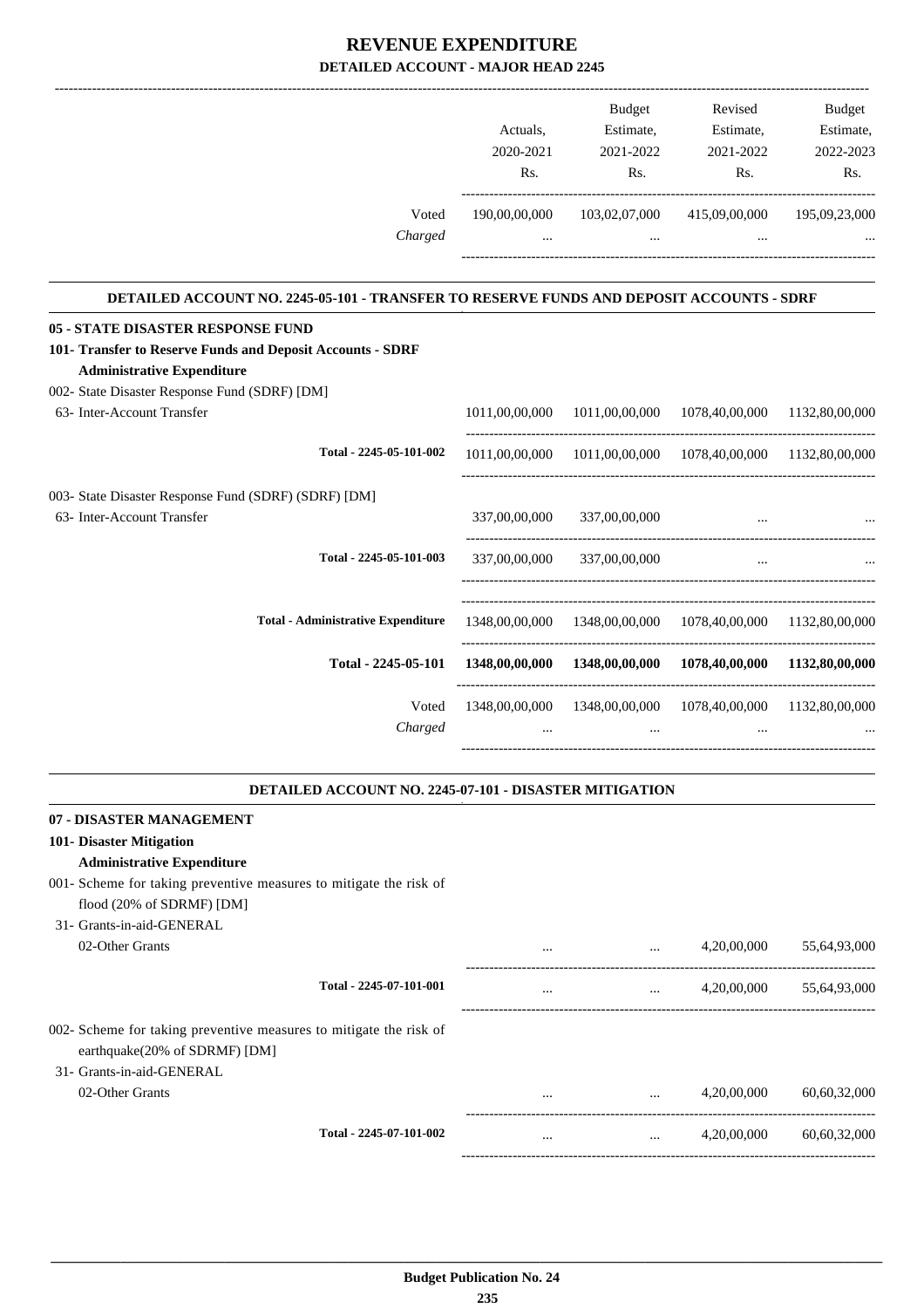|                                                                                                                                                                    | Actuals,<br>2020-2021<br>Rs. | <b>Budget</b><br>Estimate,<br>2021-2022<br>Rs. | Revised<br>Estimate,<br>2021-2022<br>Rs. | Budget<br>Estimate,<br>2022-2023<br>Rs. |
|--------------------------------------------------------------------------------------------------------------------------------------------------------------------|------------------------------|------------------------------------------------|------------------------------------------|-----------------------------------------|
| 003- Scheme for taking preventive measures to mitigate the risk of<br>cyclone and other local wind hazards(20% of SDRMF) [DM]<br>31- Grants-in-aid-GENERAL         |                              |                                                |                                          |                                         |
| 02-Other Grants                                                                                                                                                    |                              | $\cdots$                                       | 4,20,00,000                              | 55,64,88,000                            |
| Total - 2245-07-101-003                                                                                                                                            |                              | $\cdots$                                       | 4,20,00,000                              | 55,64,88,000                            |
| 004- Scheme for taking preventive measures to mitigate the risk of<br>drought(20% of SDRMF) [DM]<br>31- Grants-in-aid-GENERAL                                      |                              |                                                |                                          |                                         |
| 02-Other Grants                                                                                                                                                    |                              | $\ddots$                                       | 4,20,00,000                              | 55,64,93,000                            |
| Total - 2245-07-101-004                                                                                                                                            | $\cdots$                     | <b>Second Contract</b>                         | 4,20,00,000                              | 55,64,93,000                            |
| 005- Scheme for taking preventive measures to mitigate the risk of<br>landslide(20% of SDRMF) [DM]<br>31- Grants-in-aid-GENERAL                                    |                              |                                                |                                          |                                         |
| 02-Other Grants                                                                                                                                                    |                              | $\ddots$                                       | 2,10,00,000                              | 27,82,47,000                            |
| Total - 2245-07-101-005                                                                                                                                            | $\cdots$                     | and the state                                  | 2,10,00,000                              | 27,82,47,000                            |
| 006- Scheme for taking preventive measures to mitigate the risk of<br>lightening(20% of SDRMF) [DM]<br>31- Grants-in-aid-GENERAL                                   |                              |                                                |                                          |                                         |
| 02-Other Grants                                                                                                                                                    |                              | $\cdots$                                       | 2,10,00,000                              | 27,82,47,000                            |
| Total - 2245-07-101-006                                                                                                                                            | $\cdots$                     | $\cdots$                                       | 2,10,00,000                              | 27,82,47,000                            |
| <b>Total - Administrative Expenditure</b>                                                                                                                          | $\cdots$                     | $\mathbf{r}$ , $\mathbf{r}$ , $\mathbf{r}$     | 21,00,00,000                             | 283,20,00,000                           |
| Total - 2245-07-101                                                                                                                                                | $\cdots$                     | $\mathbf{r}$ , $\mathbf{r}$ , $\mathbf{r}$     | 21,00,00,000                             | 283,20,00,000                           |
| Voted                                                                                                                                                              |                              | <b>Address Committee</b>                       | 21,00,00,000                             | 283,20,00,000                           |
| Charged                                                                                                                                                            | $\cdots$                     | $\cdots$                                       | $\ldots$                                 |                                         |
| DETAILED ACCOUNT NO. 2245-08-101 - DISASTER MITIGATION                                                                                                             |                              |                                                |                                          |                                         |
| 08 - STATE DISASTER MITIGATON FUND<br>101- Disaster Mitigation<br><b>Administrative Expenditure</b><br>001- Transfer to/from Reserve Fund and Deposit Account [DM] |                              |                                                |                                          |                                         |

63- Inter-Account Transfer ... ... 269,60,00,000 283,20,00,000 283,20,00,000

|                         | ----------------------           |                                                                                                                                                                                                                                       |               |               |
|-------------------------|----------------------------------|---------------------------------------------------------------------------------------------------------------------------------------------------------------------------------------------------------------------------------------|---------------|---------------|
| Total - 2245-08-101-001 | $\cdots$<br>                     | <br>$\label{eq:2.1} \begin{array}{ll} \mathcal{L}_{\mathcal{A}} & \mathcal{L}_{\mathcal{A}} & \mathcal{L}_{\mathcal{A}} \\ \mathcal{L}_{\mathcal{A}} & \mathcal{L}_{\mathcal{A}} & \mathcal{L}_{\mathcal{A}} \end{array} \end{array}$ | 269,60,00,000 | 283,20,00,000 |
|                         | -------------------------------- |                                                                                                                                                                                                                                       |               |               |

002- Scheme under Disaster Mitigation Fund (20% of SDRMF) [DM]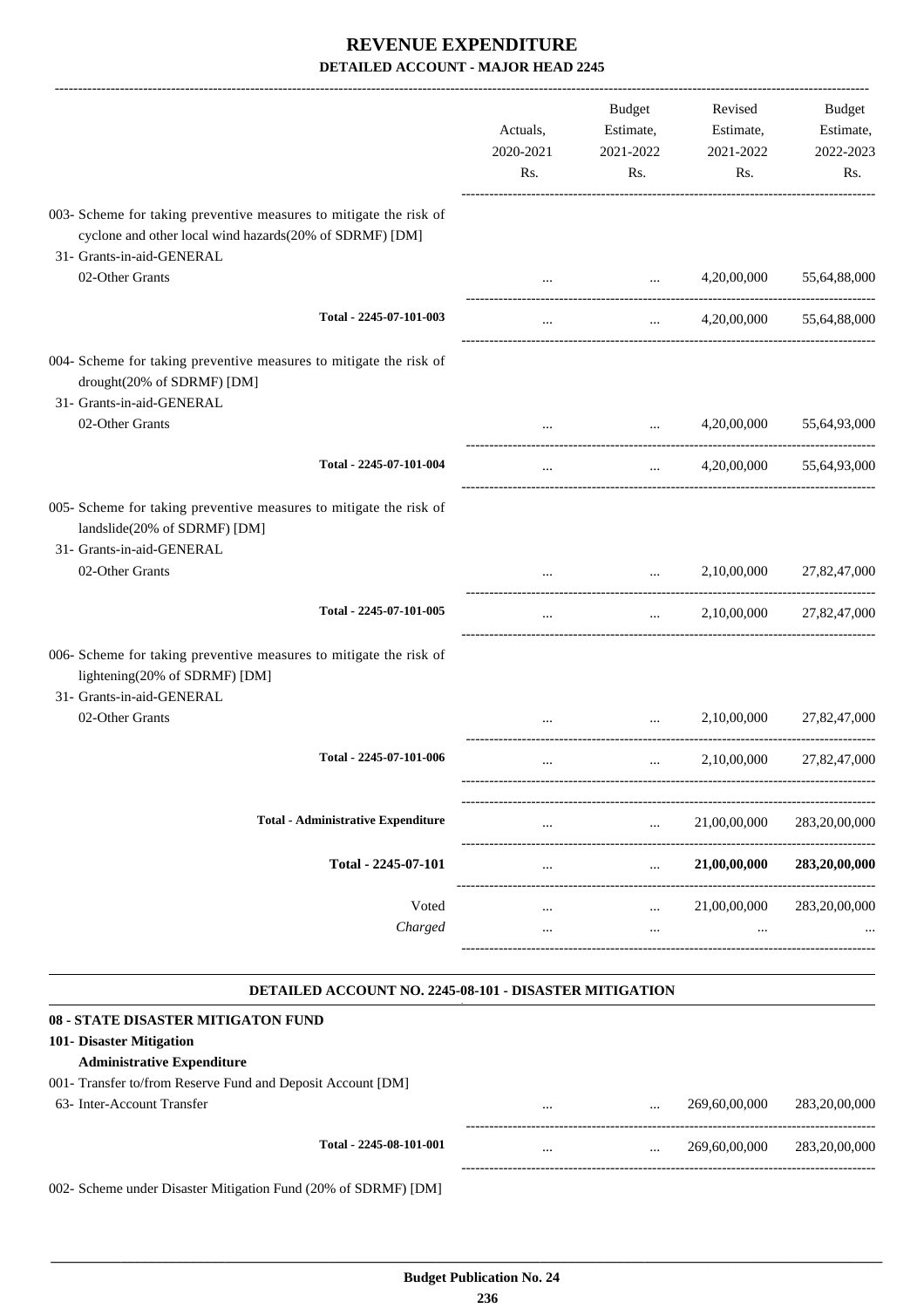|                                           | Actuals.<br>2020-2021<br>Rs. | <b>Budget</b><br>Estimate,<br>2021-2022<br>Rs. | Revised<br>Estimate,<br>2021-2022<br>Rs. | Budget<br>Estimate,<br>2022-2023<br>Rs. |
|-------------------------------------------|------------------------------|------------------------------------------------|------------------------------------------|-----------------------------------------|
| 50- Other Charges                         | $\cdots$                     | $\cdots$                                       | $\cdots$                                 | $\cdots$                                |
| <b>Total - Administrative Expenditure</b> | $\cdots$                     | $\cdots$                                       | 269,60,00,000                            | 283,20,00,000                           |
| Total - 2245-08-101                       | $\cdots$                     | $\cdots$                                       | 269,60,00,000                            | 283,20,00,000                           |
| Voted<br>Charged                          | $\cdots$<br>$\cdots$         | $\cdots$<br>$\cdots$                           | 269,60,00,000<br>$\cdots$                | 283,20,00,000<br>$\cdots$               |

#### **DETAILED ACCOUNT NO. 2245-80-102 - MANAGEMENT OF NATURAL DISASTERS, CONTINGENCY PLANS IN DISASTER PRONE AREAS .**

.

| 80 - GENERAL                                                            |                |             |                                     |              |
|-------------------------------------------------------------------------|----------------|-------------|-------------------------------------|--------------|
| 102- Management of Natural Disasters, Contingency Plans in              |                |             |                                     |              |
| <b>Disaster prone Areas</b>                                             |                |             |                                     |              |
| <b>Administrative Expenditure</b>                                       |                |             |                                     |              |
| 003- Expenditure for training to cope-up with disasters [Under          |                |             |                                     |              |
| Preparedness and Capacity Building (Out of 10% of SDRMF)]               |                |             |                                     |              |
| [DM]                                                                    |                |             |                                     |              |
| 28- Payment of Professional and Special Services                        |                |             |                                     |              |
| 02-Other charges                                                        |                |             | 1,00,000                            | 10,00,000    |
| 98- Training                                                            | 2,70,000       | 36,31,000   | 12,00,000                           | 21,50,00,000 |
| <b>Total - Administrative Expenditure</b>                               | 2,70,000       |             | 36,31,000 13,00,000                 | 21,60,00,000 |
| <b>State Development Schemes</b>                                        |                |             |                                     |              |
| 001- Assistance for Development of Cyclone Risk Mitigation Projects     |                |             |                                     |              |
| [DM]                                                                    |                |             |                                     |              |
| 28- Payment of Professional and Special Services                        |                |             |                                     |              |
| 02-Other charges                                                        |                |             | 17,00,000 5,67,000                  | 28,20,000    |
| Total - 2245-80-102-001                                                 | $\cdots$       |             | 17,00,000 5,67,000                  | 28,20,000    |
| 002- Awareness Campaign on Disaster Management Activities [DM]          |                |             |                                     |              |
| 26- Advertising and Publicity Expenses                                  | 2,78,29,454    | 1,10,00,000 | 2,67,83,000                         | 3,28,00,000  |
| 50- Other Charges                                                       | 1,42,99,092    | 1,00,00,000 | 2,29,81,000                         | 20,00,000    |
| Total - 2245-80-102-002                                                 | 4, 21, 28, 546 |             | 2,10,00,000 4,97,64,000 3,48,00,000 |              |
| 006- Strengthing and Understanding Multi-hazard Risk Management<br>[DM] |                |             |                                     |              |
| 50- Other Charges                                                       |                | 1,88,000    | 63,000                              | 3,11,000     |
| Total - 2245-80-102-006                                                 | $\cdots$       | 1,88,000    | 63,000                              | 3,11,000     |
| 007- Strengthing of State Disaster Management Authority (SDMA)          |                |             |                                     |              |

and District Disaster Management Authority (DDMA) [DM]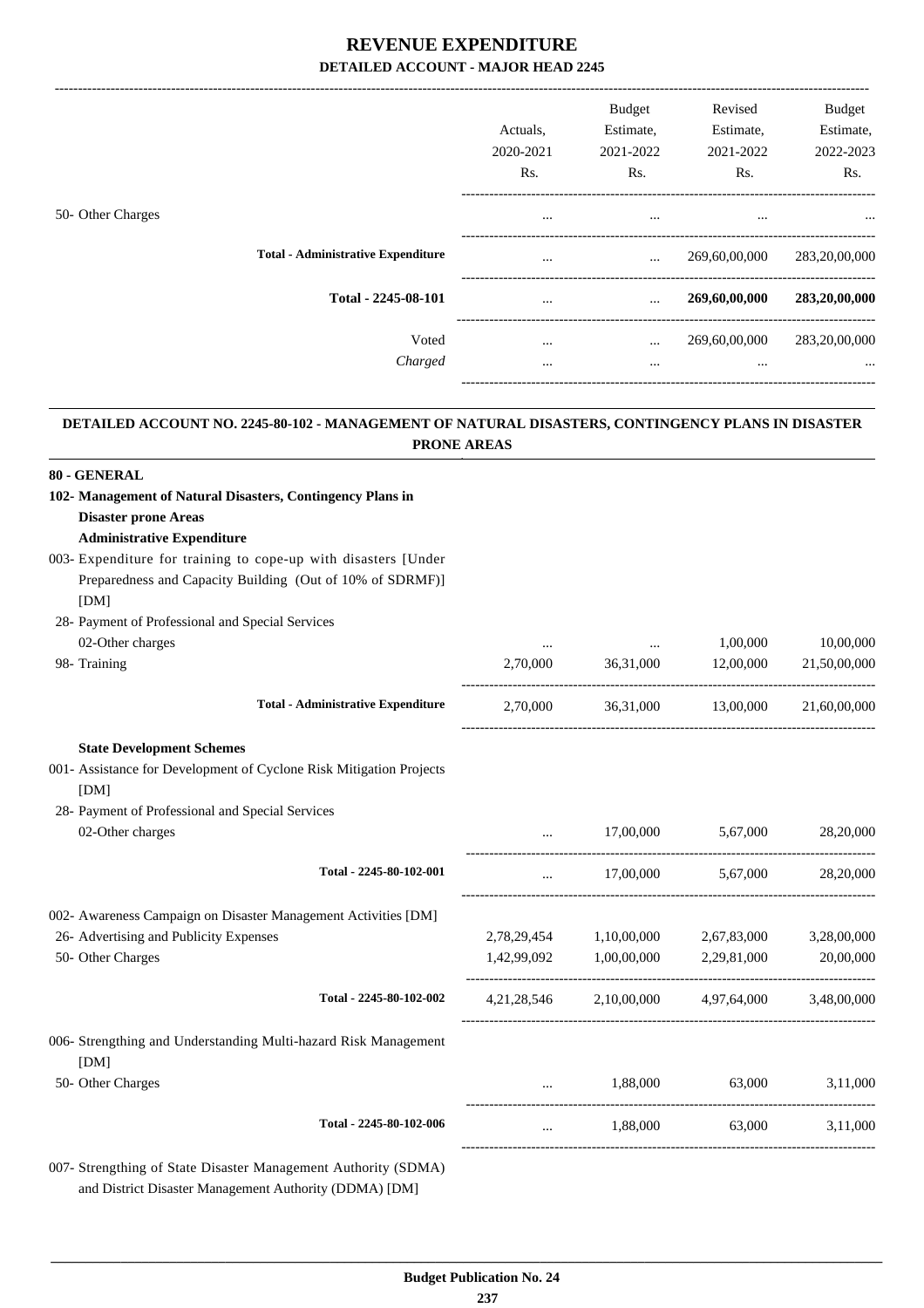-------------------------------------------------------------------------------------------------------------------------------------------------------------------------------

|                                                                                                        |                                          | Actuals,<br>2020-2021<br>Rs. | <b>Budget</b><br>Estimate,<br>2021-2022<br>Rs. | Revised<br>Estimate,<br>2021-2022<br>Rs.           | <b>Budget</b><br>Estimate,<br>2022-2023<br>Rs. |
|--------------------------------------------------------------------------------------------------------|------------------------------------------|------------------------------|------------------------------------------------|----------------------------------------------------|------------------------------------------------|
| 28- Payment of Professional and Special Services                                                       |                                          |                              |                                                |                                                    |                                                |
| 02-Other charges                                                                                       |                                          |                              |                                                | 84, 34, 569 81, 00, 000 54, 88, 000 1, 62, 20, 000 |                                                |
| 50- Other Charges                                                                                      |                                          | $\cdots$                     | 1,000                                          | 1,000                                              | 39,000                                         |
|                                                                                                        | Total - 2245-80-102-007                  |                              |                                                | 84, 34, 569 81, 01, 000 54, 89, 000 1, 62, 59, 000 |                                                |
| 009- State Disaster Mitigation Fund (SDMF) [DM]                                                        |                                          |                              |                                                |                                                    |                                                |
| 28- Payment of Professional and Special Services                                                       |                                          |                              |                                                |                                                    |                                                |
| 02-Other charges                                                                                       |                                          | $\cdots$                     | $\cdots$                                       |                                                    |                                                |
| 31- Grants-in-aid-GENERAL<br>02-Other Grants                                                           |                                          |                              |                                                |                                                    |                                                |
| 50- Other Charges                                                                                      |                                          | 16,89,867<br>$\cdots$        | 17,00,000<br>$\cdots$                          | 20,27,000<br>$\cdots$                              | $\cdots$                                       |
|                                                                                                        |                                          |                              |                                                |                                                    |                                                |
|                                                                                                        | Total - 2245-80-102-009                  |                              | 16,89,867 17,00,000 20,27,000                  |                                                    |                                                |
| 016- Preparation of Disaster Management Plan [DM]                                                      |                                          |                              |                                                |                                                    |                                                |
| 50- Other Charges                                                                                      |                                          | $\cdots$                     | $\cdots$                                       |                                                    |                                                |
| 019- Early warning dissemination system [DM]<br>50- Other Charges                                      |                                          |                              |                                                | 71,61,630 71,00,000 23,67,000 1,18,00,000          |                                                |
|                                                                                                        |                                          |                              |                                                |                                                    |                                                |
|                                                                                                        | Total - 2245-80-102-019                  | 71,61,630                    |                                                | 71,00,000 23,67,000 1,18,00,000                    |                                                |
|                                                                                                        | <b>Total - State Development Schemes</b> |                              |                                                | 5,94,14,612 3,97,89,000 6,02,77,000 6,59,90,000    |                                                |
| <b>State Development Schemes (Central Assistance)</b>                                                  |                                          |                              |                                                |                                                    |                                                |
| 005- Project Management and Implementation Support (Component-<br>C & D) (Central Share) (OCASPS) [DM] |                                          |                              |                                                |                                                    |                                                |
| 01- Salaries                                                                                           |                                          |                              |                                                |                                                    |                                                |
| 01-Pay                                                                                                 |                                          | 17,54,000                    | 20,00,000                                      | 23,62,000                                          | 21,00,000                                      |
| 14-Grade Pay<br>02-Dearness Allowance                                                                  |                                          | $\ldots$<br>8,856            | $\ldots$<br>60,000                             | $\ldots$<br>71,000                                 | $\cdots$<br>63,000                             |
| 03-House Rent Allowance                                                                                |                                          | $\cdots$                     | 2,00,000                                       | $\ddots$                                           | 2,10,000                                       |
|                                                                                                        |                                          |                              |                                                |                                                    |                                                |
|                                                                                                        | Total - 2245-80-102-005-01               | 17,62,856                    | 22,60,000                                      | 24,33,000                                          | 23,73,000                                      |
| 02- Wages                                                                                              |                                          | 17,98,068                    | 10,00,000                                      | 30,24,000                                          | 10,50,000                                      |
| 11- Travel Expenses                                                                                    |                                          |                              | 25,000                                         | $\cdots$                                           | 26,000                                         |
| 12- Medical Reimbursements under WBHS 2008                                                             |                                          |                              | 25,000                                         | $\cdots$                                           | 26,000                                         |
| 13- Office Expenses                                                                                    |                                          |                              |                                                |                                                    |                                                |
| 01-Electricity<br>02-Telephone                                                                         |                                          | 1,21,072<br>42,981           | 2,00,000<br>50,000                             | 3,20,000<br>64,000                                 | 2,10,000                                       |
| 03-Maintenance / P.O.L. for Office Vehicles                                                            |                                          | 5,31,995                     | 10,00,000                                      | 15,10,000                                          | $\cdots$<br>10,50,000                          |
| 04-Other Office Expenses                                                                               |                                          | 13,06,219                    | 9,00,000                                       | 1,60,000                                           |                                                |
|                                                                                                        | Total - 2245-80-102-005-13               | 20,02,267                    | 21,50,000                                      |                                                    | 20,54,000 12,60,000                            |
|                                                                                                        |                                          |                              |                                                |                                                    |                                                |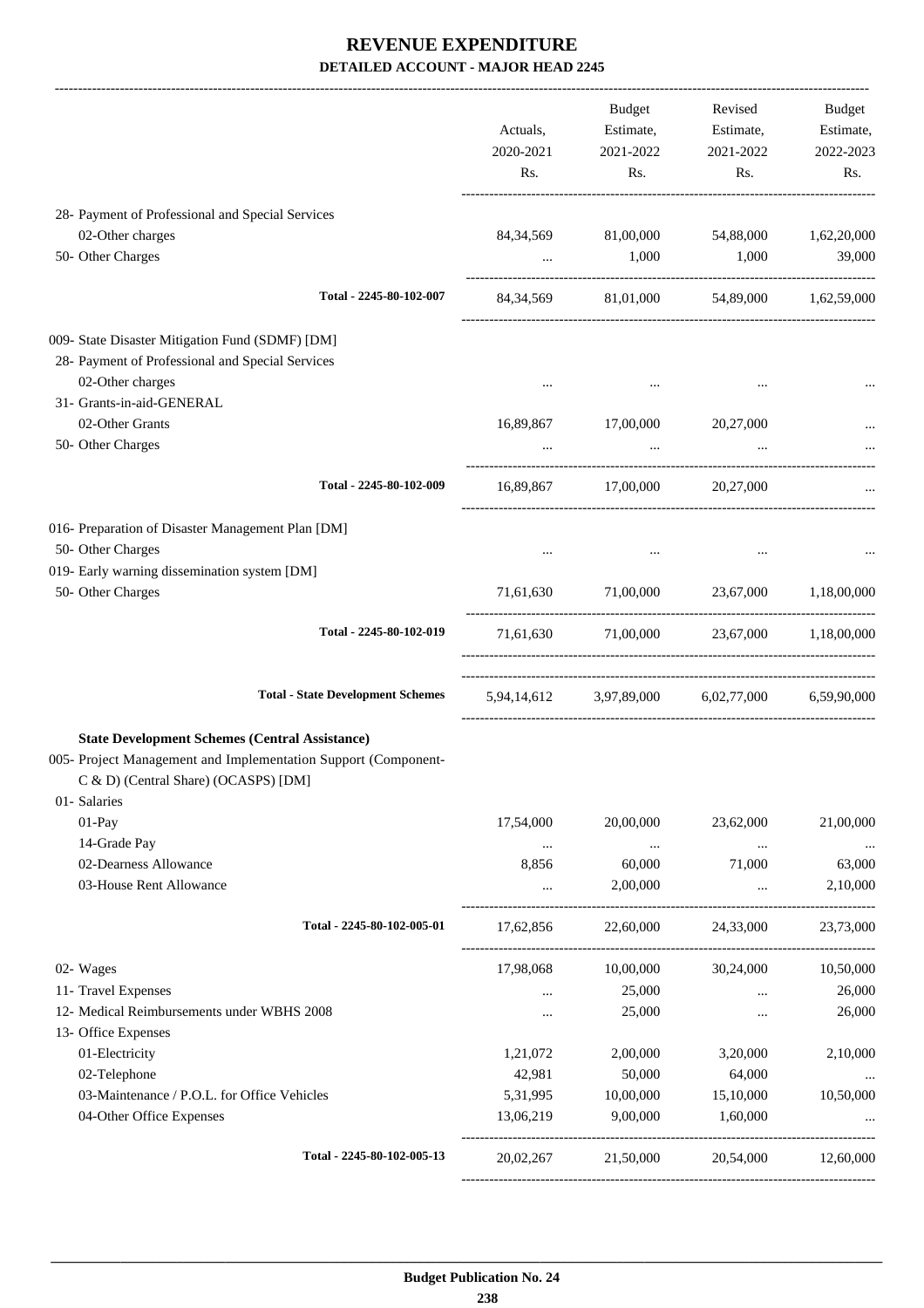|                                                                                   | Actuals,<br>2020-2021 | <b>Budget</b><br>Estimate,<br>2021-2022          | Revised<br>Estimate,<br>2021-2022 | Budget<br>Estimate,<br>2022-2023 |
|-----------------------------------------------------------------------------------|-----------------------|--------------------------------------------------|-----------------------------------|----------------------------------|
|                                                                                   | Rs.                   | Rs.                                              | Rs.                               | Rs.                              |
| 26- Advertising and Publicity Expenses                                            | $\ddotsc$             | $\cdots$                                         | 26,98,000                         |                                  |
| 28- Payment of Professional and Special Services                                  |                       |                                                  |                                   |                                  |
| 02-Other charges                                                                  | $\cdots$              | 2,00,000                                         | $\ddotsc$                         |                                  |
| 50- Other Charges                                                                 | 39,60,155             | 40,00,000                                        | 62,45,000                         | 2,65,000                         |
| 78- Outsourcing of Services                                                       | $\cdots$              | 1,000                                            | $\cdots$                          |                                  |
| 98- Training                                                                      | 20,14,943             | 1,39,000                                         | 32,63,000                         |                                  |
|                                                                                   |                       |                                                  |                                   |                                  |
| Total - 2245-80-102-005                                                           | 1,15,38,289           | 98,00,000                                        | 1,97,17,000                       | 50,00,000                        |
| 008- Scheme for Training of Community Volunteers in selected 30                   |                       |                                                  |                                   |                                  |
| most flood prone districts in India - APADA MITRA (Central<br>Share) (OTHER) [DM] |                       |                                                  |                                   |                                  |
| 50- Other Charges                                                                 |                       | 60,00,000                                        |                                   |                                  |
| 98- Training                                                                      |                       | 40,00,000                                        |                                   |                                  |
| Total - 2245-80-102-008                                                           | $\cdots$              | 1,00,00,000                                      | $\cdots$                          |                                  |
| 021- NCRMP-II Component-A (Central Share) (OCASPS) [DM]                           |                       |                                                  |                                   |                                  |
| 28- Payment of Professional and Special Services                                  |                       |                                                  |                                   |                                  |
| 02-Other charges                                                                  |                       | 1,00,000                                         |                                   |                                  |
| 50- Other Charges                                                                 | $\cdots$              | 1,00,000                                         |                                   |                                  |
|                                                                                   |                       |                                                  |                                   |                                  |
| Total - 2245-80-102-021                                                           | $\cdots$              | 2,00,000                                         | $\cdots$                          |                                  |
| <b>Total - State Development Schemes (Central Assistance)</b>                     | 1,15,38,289           |                                                  | 2,00,00,000 1,97,17,000           | 50,00,000                        |
| <b>State Development Schemes (Central Assistance)</b>                             |                       |                                                  |                                   |                                  |
| 017- Capacity Building under the recomendation of 13th Finance                    |                       |                                                  |                                   |                                  |
| Commission (13-FC) [DM]                                                           |                       |                                                  |                                   |                                  |
| 50- Other Charges                                                                 |                       |                                                  |                                   |                                  |
| 018- Grant from Finance Commission (FC) [DM]                                      | $\cdots$              | $\cdots$                                         | $\cdots$                          |                                  |
| 50- Other Charges                                                                 |                       |                                                  |                                   |                                  |
| <b>Central Sector Scheme</b>                                                      |                       |                                                  | $\cdots$                          |                                  |
| 020- Awareness campaign & others on Disaster Risk Reduction                       |                       |                                                  |                                   |                                  |
| Activities (Central Share) (OTHER) [DM]                                           |                       |                                                  |                                   |                                  |
| 50- Other Charges                                                                 | $\cdots$              | $\cdots$                                         | $\ddotsc$                         |                                  |
| Total - 2245-80-102                                                               |                       | 7,12,22,901 6,34,20,000 8,12,94,000              |                                   | 28,69,90,000                     |
|                                                                                   |                       |                                                  |                                   |                                  |
| Voted                                                                             |                       | 7,12,22,901 6,34,20,000 8,12,94,000 28,69,90,000 |                                   |                                  |
| Charged                                                                           |                       |                                                  | and the state of the state        |                                  |
|                                                                                   |                       |                                                  |                                   |                                  |

#### **DETAILED ACCOUNT NO. 2245-80-103 - ASSISTANCE TO STATE FROM NATIONAL DISASTER RESPONSE FUND(NDRF) .**

.

### **80 - GENERAL**

**103- Assistance To State From National Disaster Response Fund(Ndrf)**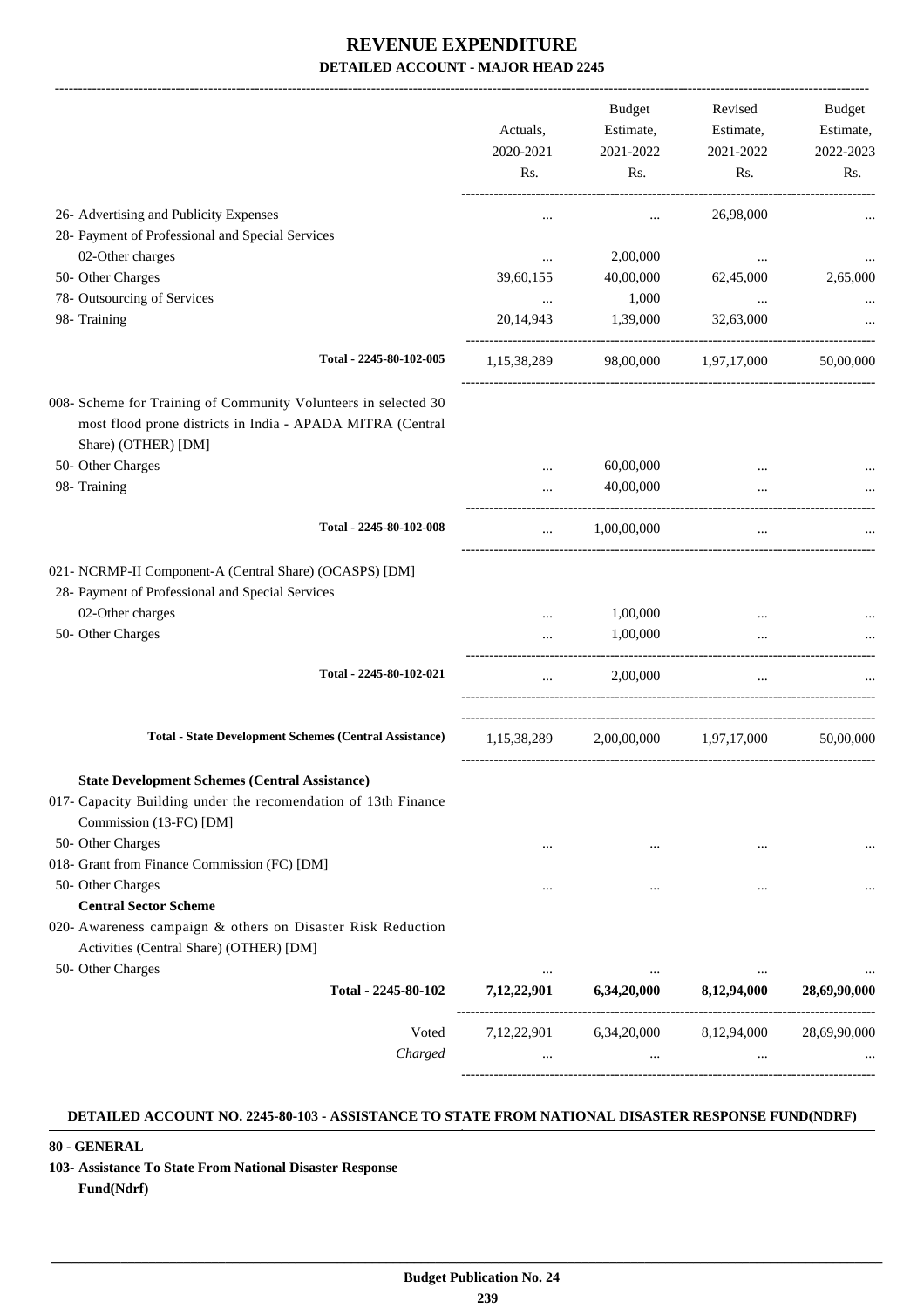|                                                                   | Actuals.<br>2020-2021 | Budget<br>Estimate, | Revised<br>Estimate, | <b>Budget</b><br>Estimate, |
|-------------------------------------------------------------------|-----------------------|---------------------|----------------------|----------------------------|
|                                                                   | Rs.                   | 2021-2022<br>Rs.    | 2021-2022<br>Rs.     | 2022-2023<br>Rs.           |
| <b>Administrative Expenditure</b>                                 |                       |                     |                      |                            |
| 003- Transfer to Reserve Fund under Public Account [DM]           |                       |                     |                      |                            |
| 63- Inter-Account Transfer                                        | $\cdots$              | 500,00,00,000       | 300,00,00,000        |                            |
| <b>Total - Administrative Expenditure</b>                         | $\cdots$              | 500,00,00,000       | 300,00,00,000        |                            |
| <b>State Development Schemes</b>                                  |                       |                     |                      |                            |
| 002- Transfer to Reserve Funds and Deposit Accounts from National |                       |                     |                      |                            |
| Disaster Response Fund (NDRF) (OTHER) [DM]                        |                       |                     |                      |                            |
| 63- Inter-Account Transfer                                        | 2250,28,00,000        |                     |                      |                            |
| <b>Total - State Development Schemes</b>                          | 2250,28,00,000        | $\cdots$            | $\cdots$             |                            |
| Total - 2245-80-103                                               | 2250,28,00,000        | 500,00,00,000       | 300,00,00,000        |                            |
| Voted                                                             | 2250,28,00,000        | 500,00,00,000       | 300,00,00,000        |                            |
| Charged                                                           |                       |                     |                      |                            |
|                                                                   |                       |                     |                      |                            |

### **DETAILED ACCOUNT NO. 2245-80-800 - OTHER EXPENDITURE**

| 80 - GENERAL                                                                                           |                  |              |                                          |              |
|--------------------------------------------------------------------------------------------------------|------------------|--------------|------------------------------------------|--------------|
| 800- Other Expenditure                                                                                 |                  |              |                                          |              |
| <b>Administrative Expenditure</b>                                                                      |                  |              |                                          |              |
| 005- Supply of Tarpaulins etc. [Under Response and Relief (Out of<br>40% of SDRMF)] [DM]               |                  |              |                                          |              |
| 50- Other Charges                                                                                      | 112, 18, 49, 785 | 80,75,00,000 | 170,00,00,000                            | 79,90,00,000 |
| Total - 2245-80-800-005                                                                                |                  |              | 112,18,49,785 80,75,00,000 170,00,00,000 | 79,90,00,000 |
| 006- Relief to fire victims [Under Response and Relief (Out of 40% of                                  |                  |              |                                          |              |
| SDRMF)] [DM]                                                                                           |                  |              |                                          |              |
| 31- Grants-in-aid-GENERAL                                                                              |                  |              |                                          |              |
| 02-Other Grants                                                                                        | $\cdots$         | $\cdots$     | 1,00,000                                 | 47,000       |
| 50- Other Charges                                                                                      |                  | 1,000        | 1,00,000                                 | 47,000       |
| Total - 2245-80-800-006                                                                                | $\cdots$         | 1.000        | 2.00.000                                 | 94,000       |
| 007- Emergent repairs to petty installations [Under Response and<br>Relief (Out of 40% of SDRMF)] [DM] |                  |              |                                          |              |
| 27- Minor Works/ Maintenance                                                                           |                  | 2,45,000     | 1,00,000                                 | 47,000       |
| Total - 2245-80-800-007                                                                                | $\cdots$         | 2,45,000     | 1,00,000                                 | 47,000       |
| 008- Rescue of marooned people affected by flood, cylone, tornado                                      |                  |              |                                          |              |

etc. and set-up of Relief Camps / Centres including Relief Contingency [Under Response and Relief (Out of 40% of SDRMF)] [DM]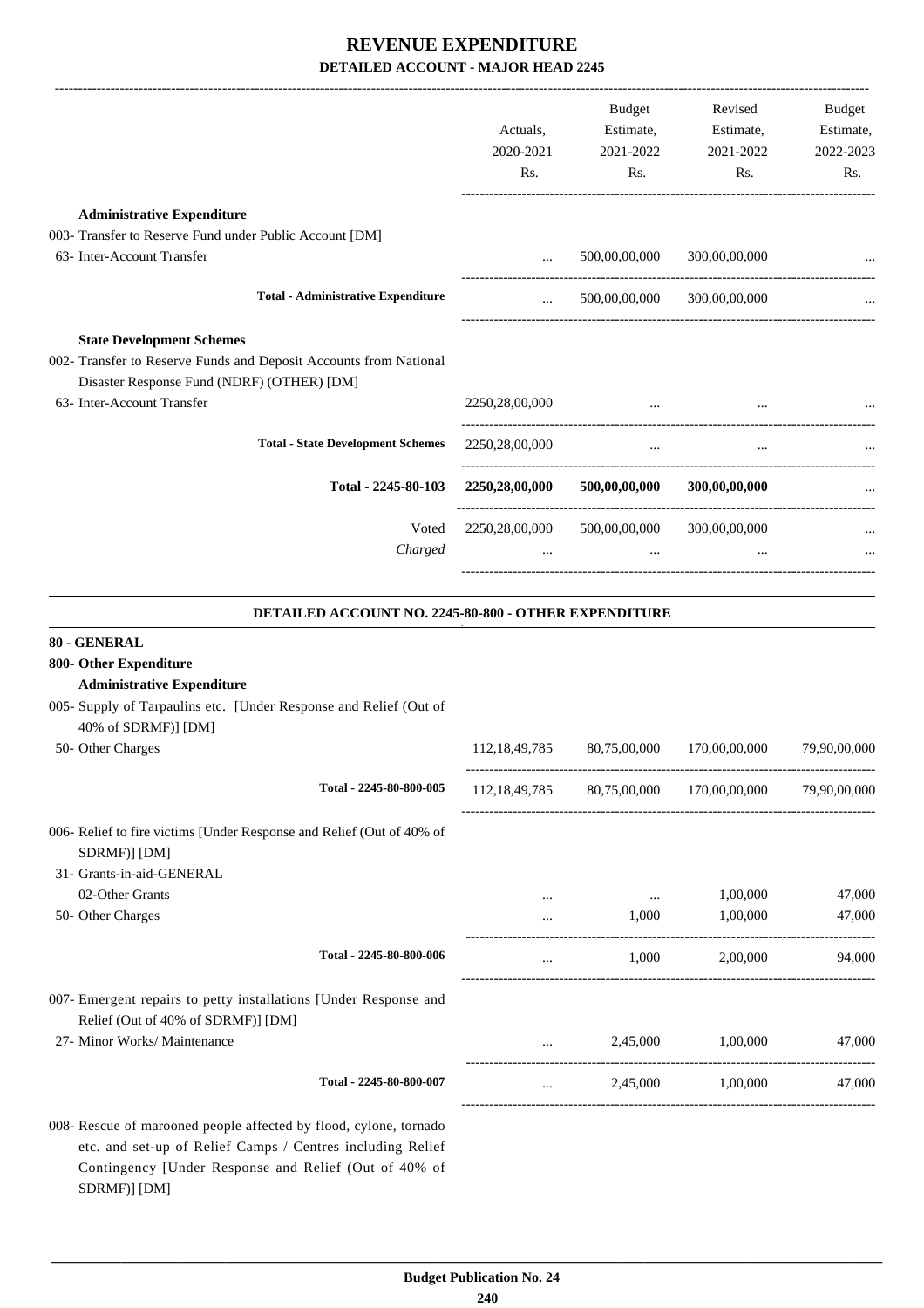| 25,00,00,000 49,00,00,000<br>23,03,00,000<br>154,97,08,096 25,00,00,000 49,00,00,000 23,03,00,000 |
|---------------------------------------------------------------------------------------------------|
|                                                                                                   |
|                                                                                                   |
|                                                                                                   |
|                                                                                                   |
| 76,24,02,202 1,02,000 1,00,000<br>47,000                                                          |
| 76,24,02,202 1,02,000 1,00,000<br>47,000                                                          |
|                                                                                                   |
| 2,000<br>$\cdots$<br>------------------------------------                                         |
| 2,000<br>$\cdots$                                                                                 |
|                                                                                                   |
| 2,20,000<br>$\cdots$                                                                              |
| 2,20,000<br>$\cdots$                                                                              |
|                                                                                                   |
| 94,000<br>2,00,000                                                                                |
| 1,00,000<br>47,000                                                                                |
| 3,00,000<br>1,41,000                                                                              |
| 219,07,00,000<br>102,98,51,000                                                                    |
| 102,98,51,000<br>219,07,00,000                                                                    |
| 219,07,00,000<br>102,98,51,000                                                                    |
|                                                                                                   |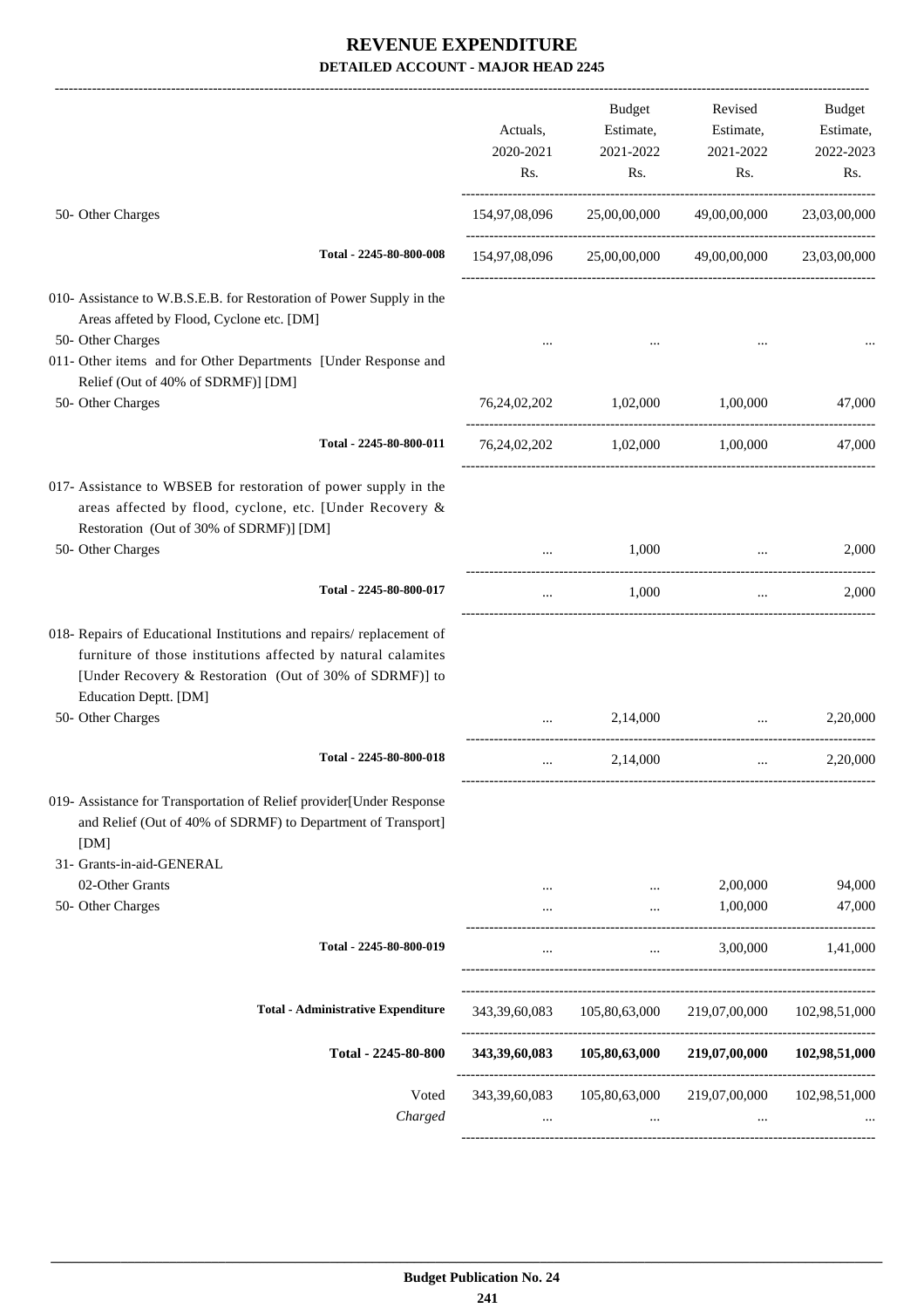|                                                                                                                                            | Actuals,<br>2020-2021<br>Rs. | Budget<br>Estimate,<br>2021-2022<br>Rs. | Revised<br>Estimate,<br>2021-2022<br>Rs. | Budget<br>Estimate,<br>2022-2023<br>Rs. |
|--------------------------------------------------------------------------------------------------------------------------------------------|------------------------------|-----------------------------------------|------------------------------------------|-----------------------------------------|
|                                                                                                                                            |                              |                                         |                                          |                                         |
| <b>DETAILED ACCOUNT NO. 2245 - DEDUCT RECOVERIES IN REDUCTION OF EXPENDITURE</b>                                                           |                              |                                         |                                          |                                         |
| 01 - DROUGHT                                                                                                                               |                              |                                         |                                          |                                         |
| 101- Gratuitous Relief                                                                                                                     |                              |                                         |                                          |                                         |
| Administrative Expenditure                                                                                                                 |                              |                                         |                                          |                                         |
| 007-Subsidy for agricultural inputs to small and marginal farmers and                                                                      |                              |                                         |                                          |                                         |
| agricultural labourers [under Recovery & Restoration (Out of                                                                               |                              |                                         |                                          |                                         |
| 30% of SDRMF) to Agri Deptt.] [DM]                                                                                                         |                              |                                         |                                          |                                         |
| 70-Deduct Recoveries                                                                                                                       |                              |                                         |                                          |                                         |
| 01-Others                                                                                                                                  |                              | $\cdots$                                |                                          |                                         |
| Total - 101 - Deduct - Recoveries                                                                                                          | $\cdots$                     | $\cdots$                                |                                          |                                         |
| 102- Drinking Water Supply                                                                                                                 |                              |                                         |                                          |                                         |
| Administrative Expenditure                                                                                                                 |                              |                                         |                                          |                                         |
| 002-Sinking / Resinking / Repair / Provisions of Drinking Water<br>[Under Recovery & Restoration (Out of 30% of SDRMF) PHE<br>Deptt.] [DM] |                              |                                         |                                          |                                         |
| 70-Deduct Recoveries                                                                                                                       |                              |                                         |                                          |                                         |
| 01-Others                                                                                                                                  | $-131$                       | $\cdots$                                |                                          |                                         |
| Total - 102 - Deduct - Recoveries                                                                                                          | $-131$                       | $\cdots$                                | $\cdots$                                 |                                         |
| 911- Deduct Recoveries of Overpayments                                                                                                     |                              |                                         |                                          |                                         |
| Administrative Expenditure                                                                                                                 |                              |                                         |                                          |                                         |
| 002-Food and Clothings-Food [DM]                                                                                                           |                              |                                         |                                          |                                         |
| <b>70-Deduct Recoveries</b>                                                                                                                |                              |                                         |                                          |                                         |
| 01-Others                                                                                                                                  | $-1,60,945$                  | $\cdots$                                | $\cdots$                                 |                                         |
| 007-Expenditure in connection with relief to fire victims [DM]                                                                             |                              |                                         |                                          |                                         |
| 70-Deduct Recoveries                                                                                                                       |                              |                                         |                                          |                                         |
| 01-Others                                                                                                                                  | $\cdots$                     | $\cdots$                                | $\ddotsc$                                |                                         |
| 02-W.B.H.S. 2008                                                                                                                           | $\cdots$                     | $\cdots$                                | $\ddotsc$                                |                                         |
| 008-House Building grant to indigent fire-affected persons [DM]                                                                            |                              |                                         |                                          |                                         |
| 70-Deduct Recoveries                                                                                                                       |                              |                                         |                                          |                                         |
| 01-Others                                                                                                                                  | -40,000                      | $-1,000$                                | $\cdots$                                 |                                         |
| 02-W.B.H.S. 2008                                                                                                                           | $\cdots$                     | $\cdots$                                | $\cdots$                                 |                                         |
| 009-Subsidy for agricultural inputs to small and marginal farmers and<br>agricultural labourers [DM]                                       |                              |                                         |                                          |                                         |
| 70-Deduct Recoveries                                                                                                                       |                              |                                         |                                          |                                         |
| 01-Others                                                                                                                                  | $\cdots$                     | $\cdots$                                | $\cdots$                                 |                                         |
| Total - 911 - Deduct - Recoveries                                                                                                          | $-2,00,945$                  | $-1,000$                                | $\cdots$                                 | $\ddotsc$                               |
|                                                                                                                                            |                              |                                         |                                          |                                         |

### **02- FLOODS, CYCLONES, ETC.**

### **101- Gratuitous Relief**

Administrative Expenditure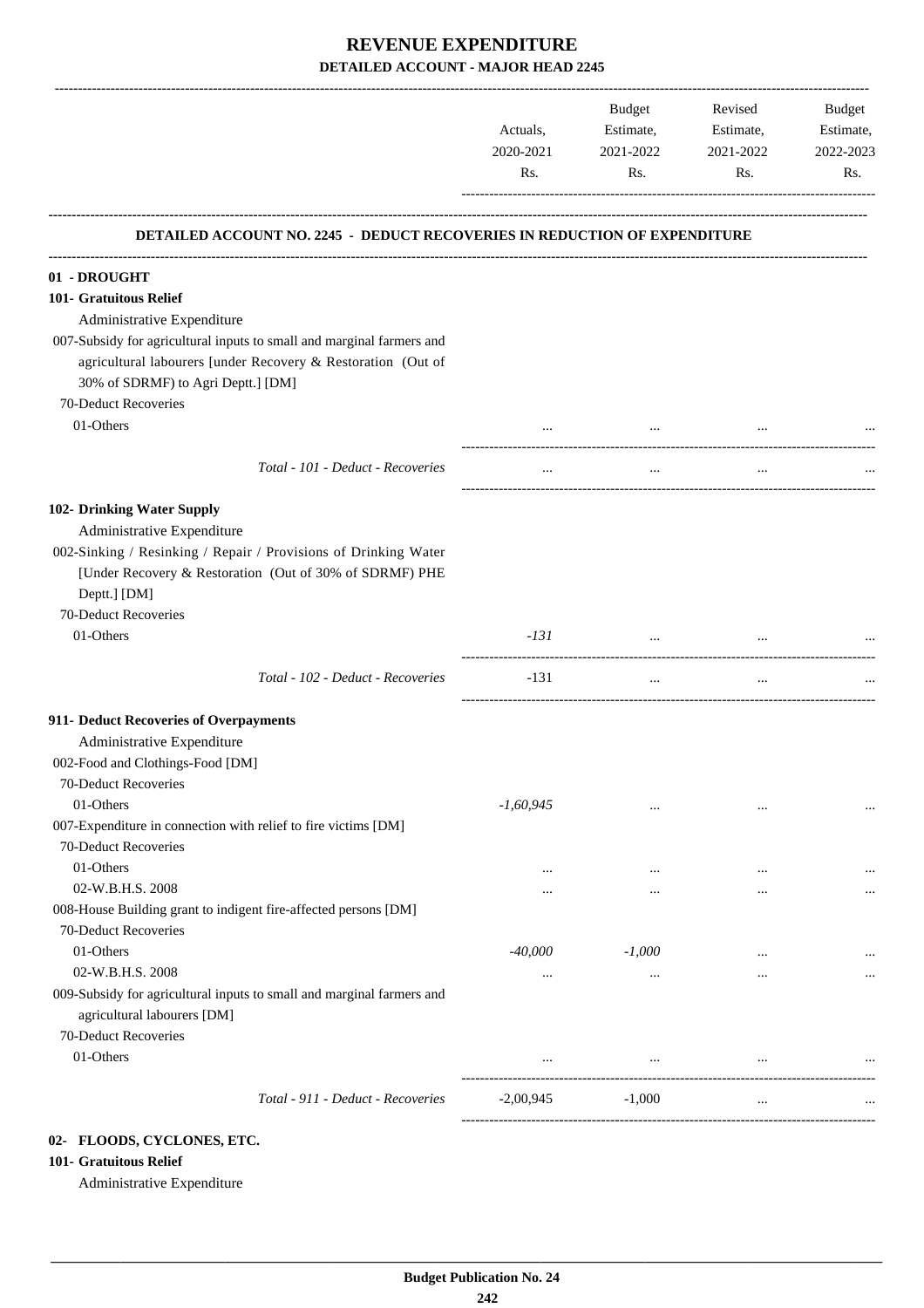|                                                                                                                                                                                                                                                                                               | Actuals,<br>2020-2021<br>Rs. | <b>Budget</b><br>Estimate,<br>2021-2022<br>Rs. | Revised<br>Estimate,<br>2021-2022<br>Rs. | Budget<br>Estimate,<br>2022-2023<br>Rs. |
|-----------------------------------------------------------------------------------------------------------------------------------------------------------------------------------------------------------------------------------------------------------------------------------------------|------------------------------|------------------------------------------------|------------------------------------------|-----------------------------------------|
| 001-Gratuitous Relief in Cash [Under Response and Relief (Out of<br>40% of SDRMF)] [DM]                                                                                                                                                                                                       |                              |                                                |                                          |                                         |
| 70-Deduct Recoveries                                                                                                                                                                                                                                                                          |                              |                                                |                                          |                                         |
| 01-Others                                                                                                                                                                                                                                                                                     | $-1,10,100$                  |                                                |                                          |                                         |
| 02-W.B.H.S. 2008                                                                                                                                                                                                                                                                              | $\cdots$                     |                                                |                                          |                                         |
| 002-Supply of Food / Milk to affected persons [Under Response and<br>Relief (Out of 40% of SDRMF)] [DM]                                                                                                                                                                                       |                              |                                                |                                          |                                         |
| 70-Deduct Recoveries                                                                                                                                                                                                                                                                          |                              |                                                |                                          |                                         |
| 01-Others                                                                                                                                                                                                                                                                                     |                              | $-1,000$                                       |                                          |                                         |
| 02-W.B.H.S. 2008                                                                                                                                                                                                                                                                              |                              | $\cdots$                                       |                                          |                                         |
| 003-Supply of Food and Clothing and Garments to affected persons<br>[Under Response and Relief (Out of 40% of SDRMF)] [DM]<br>70-Deduct Recoveries                                                                                                                                            |                              |                                                |                                          |                                         |
| 01-Others                                                                                                                                                                                                                                                                                     | $-36,300$                    | $-1,000$                                       |                                          |                                         |
| 02-W.B.H.S. 2008                                                                                                                                                                                                                                                                              | $\cdots$                     | $\ddots$                                       | $\cdots$                                 |                                         |
| Total - 101 - Deduct - Recoveries                                                                                                                                                                                                                                                             | $-1,46,400$                  | $-2,000$                                       | $\cdots$                                 |                                         |
| 106- Repairs and restoration of damaged roads and bridges<br>Administrative Expenditure<br>001-Emergent repair of roads, culverts, bridges etc. damaged/<br>destroyed by natural calamites [Under Recovery & Restoration<br>(Out of 30% of SDRMF) to PWD Deptt.] [DM]<br>70-Deduct Recoveries |                              |                                                |                                          |                                         |
| 01-Others                                                                                                                                                                                                                                                                                     | $\cdots$                     | $-1,000$                                       |                                          |                                         |
| Total - 106 - Deduct - Recoveries                                                                                                                                                                                                                                                             | $\cdots$                     | $-1,000$                                       | $\cdots$                                 |                                         |
| 111- Ex gratia payment to bereaved family                                                                                                                                                                                                                                                     |                              |                                                |                                          |                                         |
| Administrative Expenditure<br>001-Ex gratia payments to families of dead/missing persons to flood,<br>cyclone etc. [Under Recovery & Restoration (Out of 30% of<br>SDRMF) ] [DM]                                                                                                              |                              |                                                |                                          |                                         |
| 70-Deduct Recoveries                                                                                                                                                                                                                                                                          |                              |                                                |                                          |                                         |
| 01-Others                                                                                                                                                                                                                                                                                     | $\cdots$                     | $-1,000$                                       | $\cdots$                                 |                                         |
| 02-W.B.H.S. 2008                                                                                                                                                                                                                                                                              | $\cdots$                     | $\ldots$                                       |                                          |                                         |
| Total - 111 - Deduct - Recoveries                                                                                                                                                                                                                                                             | $\cdots$                     | $-1,000$                                       | $\cdots$                                 |                                         |
| 112- Evacuation of population<br>Administrative Expenditure<br>001-Evacuation of marooned people [Under Response and Relief<br>(Out of 40% of SDRMF )to Civil Defence Wing and DMG<br>Group of Police] [DM]                                                                                   |                              |                                                |                                          |                                         |
| 70-Deduct Recoveries                                                                                                                                                                                                                                                                          |                              |                                                |                                          |                                         |
| 01-Others                                                                                                                                                                                                                                                                                     | $\cdots$                     | $\cdots$                                       | $\ddotsc$                                |                                         |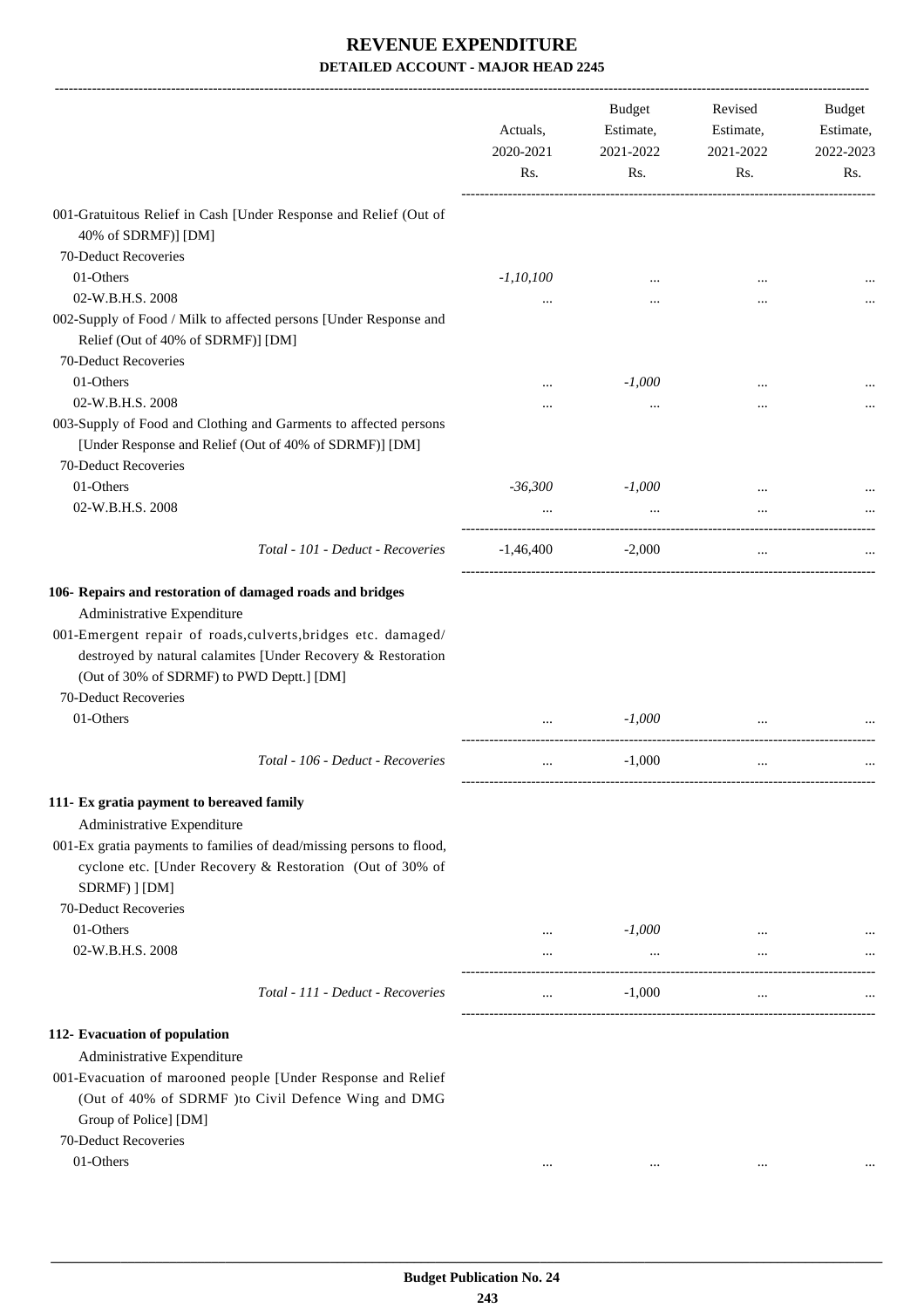|                                                                                                                                                                                                                                                                                                       | Actuals,<br>2020-2021<br>Rs. | Budget<br>Estimate,<br>2021-2022<br>Rs. | Revised<br>Estimate,<br>2021-2022<br>Rs. | Budget<br>Estimate,<br>2022-2023<br>Rs. |
|-------------------------------------------------------------------------------------------------------------------------------------------------------------------------------------------------------------------------------------------------------------------------------------------------------|------------------------------|-----------------------------------------|------------------------------------------|-----------------------------------------|
| Total - 112 - Deduct - Recoveries                                                                                                                                                                                                                                                                     | $\cdots$                     | $\cdots$                                | $\cdots$                                 |                                         |
| 113- Assistance for repairs/reconstruction of houses<br>Administrative Expenditure<br>001-Assistance for repair / reconstruction of damaged dewling houses<br>[Under Recovery & Restoration (Out of 30% of SDRMF)]<br>[DM]<br>70-Deduct Recoveries                                                    |                              |                                         |                                          |                                         |
| 01-Others<br>002-Maintenance and Repair of Flood/Cyclone Shelters [Under<br>Preparedness and Capacity Building (Out of 10% of SDRMF)]<br>[DM]                                                                                                                                                         | $-11,39,05,000$              | $-1,00,00,000$                          | $\cdots$                                 |                                         |
| 70-Deduct Recoveries<br>01-Others                                                                                                                                                                                                                                                                     | $-1,00,000$                  | $-1,000$                                | $\cdots$                                 |                                         |
| Total - 113 - Deduct - Recoveries                                                                                                                                                                                                                                                                     | $-11,40,05,000$              | $-1,00,01,000$                          | $\cdots$                                 |                                         |
| 114- Assistance to farmers for purchase of agricultural inputs<br>Administrative Expenditure<br>002-Supply of seeds/ fertilisers etc.for raising alternative crops in<br>flood/cyclone affected areas [Under Response and Relief (Out of<br>40% of SDRMF)to Agri Deptt.] [DM]<br>70-Deduct Recoveries |                              |                                         |                                          |                                         |
| 01-Others<br>02-W.B.H.S. 2008                                                                                                                                                                                                                                                                         |                              | $-1,000$                                | $\cdots$<br>$\cdots$                     |                                         |
| Total - 114 - Deduct - Recoveries                                                                                                                                                                                                                                                                     |                              | $-1,000$                                |                                          |                                         |
| 118- Assistance for repairs/replacement of damaged boats and<br>equipment for fishing<br>Administrative Expenditure<br>001-Supply of Nets, Fish, Prawns etc. [Under Recovery &<br>Restoration (Out of 30% of SDRMF) to Fisheries Deptt.] [DM]<br>70-Deduct Recoveries<br>01-Others                    |                              | $\cdots$                                | $\cdots$                                 |                                         |
| 02-W.B.H.S. 2008                                                                                                                                                                                                                                                                                      |                              | $\mathbf{1}$ , $\mathbf{1}$             | $\ldots$                                 |                                         |
| Total - 118 - Deduct - Recoveries                                                                                                                                                                                                                                                                     | $\cdots$                     | $\cdots$                                | $\cdots$                                 | $\cdots$                                |
| 119- Assistance to artisans for repairs/replacement of damaged<br>tools and equipment<br>Administrative Expenditure<br>001-Assistance to indigent artisans for relief and rehabilitation<br>M&SSE&T [Under Recovery & Restoration (Out of 30% of<br>SDRMF)] [DM]<br>70-Deduct Recoveries              |                              |                                         |                                          |                                         |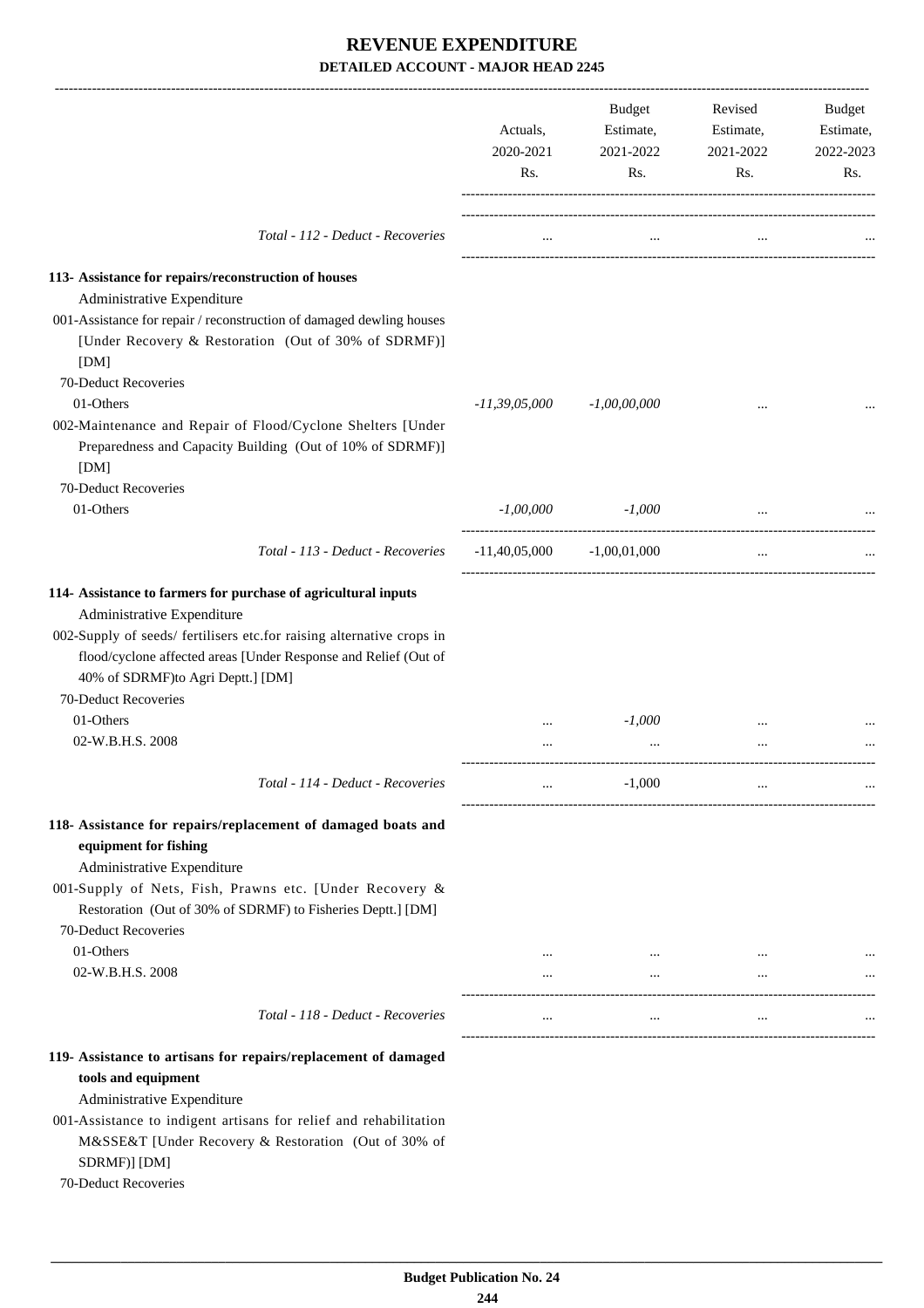|                                                                                                                                           | Actuals,<br>2020-2021<br>Rs. | Budget<br>Estimate,<br>2021-2022<br>Rs. | Revised<br>Estimate,<br>2021-2022<br>Rs. | Budget<br>Estimate,<br>2022-2023<br>Rs. |
|-------------------------------------------------------------------------------------------------------------------------------------------|------------------------------|-----------------------------------------|------------------------------------------|-----------------------------------------|
| 01-Others                                                                                                                                 |                              |                                         |                                          |                                         |
| 02-W.B.H.S. 2008                                                                                                                          | $\cdots$<br>$\cdots$         | $\cdots$<br>$\cdots$                    | $\cdots$<br>$\cdots$                     |                                         |
|                                                                                                                                           |                              |                                         |                                          |                                         |
| Total - 119 - Deduct - Recoveries                                                                                                         |                              | $\ddotsc$                               | $\ddotsc$                                |                                         |
| 122- Repairs and restoration of damaged irrigation and flood                                                                              |                              |                                         |                                          |                                         |
| control works                                                                                                                             |                              |                                         |                                          |                                         |
| Administrative Expenditure                                                                                                                |                              |                                         |                                          |                                         |
| 001-Emergency repair of flood protective embankments by NFCR<br>[Under Response and Relief (Out of 40% of SDRMF) to I. W.<br>Deptt.] [DM] |                              |                                         |                                          |                                         |
| 70-Deduct Recoveries                                                                                                                      |                              |                                         |                                          |                                         |
| 01-Others                                                                                                                                 |                              |                                         |                                          |                                         |
| 003-Emergency repair of flood protective embankments [Under<br>Response and Relief (Out of 40% of SDRMF) to I.W. Deptt.]<br>[DM]          |                              |                                         |                                          |                                         |
| 70-Deduct Recoveries                                                                                                                      |                              |                                         |                                          |                                         |
| 01-Others                                                                                                                                 | $\cdots$                     | $-1,000$                                |                                          |                                         |
| 02-W.B.H.S. 2008                                                                                                                          |                              | $\cdots$                                |                                          |                                         |
| Total - 122 - Deduct - Recoveries                                                                                                         | $\cdots$                     | $-1,000$                                | $\cdots$                                 |                                         |
| 193- Assistance of Local Bodies and Other Non-Govt.<br><b>Bodies/Institutions</b><br>Administrative Expenditure                           |                              |                                         |                                          |                                         |
| 002-Emergency repair of Panchayat properties damaged/ destroyed<br>by Natural calamites [DM]                                              |                              |                                         |                                          |                                         |
| 70-Deduct Recoveries                                                                                                                      |                              |                                         |                                          |                                         |
| 01-Others                                                                                                                                 | $\cdots$                     | $\cdots$                                | $\cdots$                                 |                                         |
|                                                                                                                                           |                              |                                         |                                          |                                         |
| Total - 193 - Deduct - Recoveries                                                                                                         | $\cdots$                     | $\cdots$                                | $\cdots$                                 |                                         |
| 911- Deduct Recoveries of Overpayments                                                                                                    |                              |                                         |                                          |                                         |
| Administrative Expenditure                                                                                                                |                              |                                         |                                          |                                         |
| 001-Cash Doles [DM]                                                                                                                       |                              |                                         |                                          |                                         |
| 70-Deduct Recoveries                                                                                                                      |                              |                                         |                                          |                                         |
| 01-Others                                                                                                                                 | -14,99,982                   | $-1,000$                                | $\cdots$                                 |                                         |
| 02-W.B.H.S. 2008                                                                                                                          | $\cdots$                     | $\cdots$                                |                                          | $\ddotsc$                               |
| 002-Food and Clothings - Food [DM]                                                                                                        |                              |                                         |                                          |                                         |
| 70-Deduct Recoveries                                                                                                                      |                              |                                         |                                          |                                         |
| 01-Others                                                                                                                                 | $-8,33,42,604$               | -50,00,000                              | $\cdots$                                 | $\cdots$                                |
| 02-W.B.H.S. 2008                                                                                                                          | $\cdots$                     | $\cdots$                                |                                          | $\cdots$                                |
| 003-Emergency Repair of Panchayat Properties damaged/destroyed<br>by natural calamities [DM]<br>70-Deduct Recoveries                      |                              |                                         |                                          |                                         |
| 01-Others                                                                                                                                 |                              |                                         |                                          |                                         |
| 004-Housing [DM]                                                                                                                          | $\cdots$                     | $\ldots$                                | $\cdots$                                 |                                         |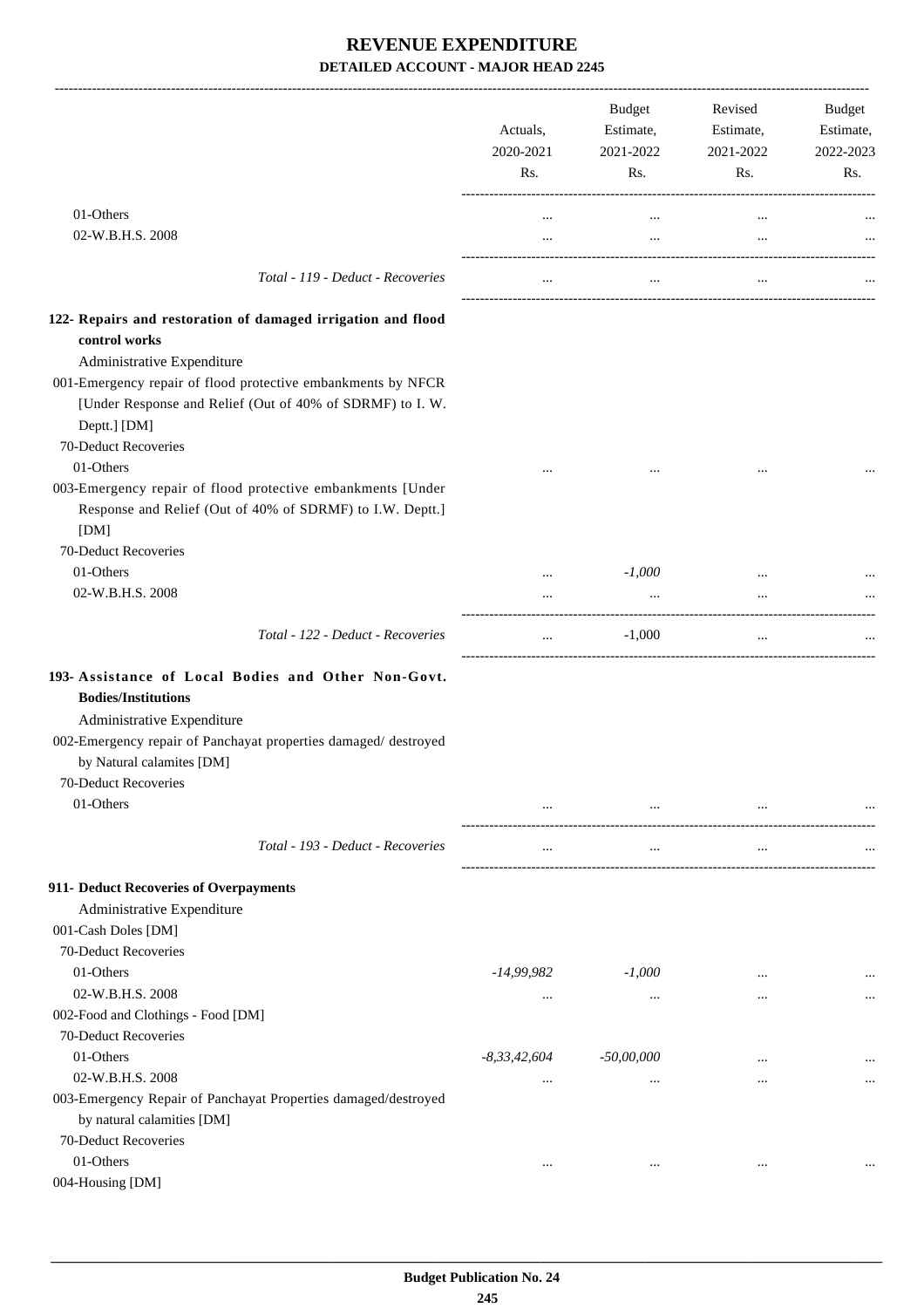|                                                                                                                                          |                                   | Actuals,<br>2020-2021<br>Rs. | Budget<br>Estimate,<br>2021-2022<br>Rs. | Revised<br>Estimate,<br>2021-2022<br>Rs. | Budget<br>Estimate,<br>2022-2023<br>Rs. |
|------------------------------------------------------------------------------------------------------------------------------------------|-----------------------------------|------------------------------|-----------------------------------------|------------------------------------------|-----------------------------------------|
| 70-Deduct Recoveries                                                                                                                     |                                   |                              |                                         |                                          |                                         |
| 01-Others                                                                                                                                |                                   |                              | $-1,000$                                |                                          |                                         |
| 02-W.B.H.S. 2008                                                                                                                         |                                   | $\cdots$<br>                 |                                         | $\cdots$<br>$\ddotsc$                    |                                         |
| 005-Housing-Cost of acquisition of land for resettlement of homeless<br>persons due to floods, erosion etc. [DM]<br>70-Deduct Recoveries |                                   |                              | $\cdots$                                |                                          |                                         |
| 01-Others                                                                                                                                |                                   |                              | $\ldots$                                |                                          |                                         |
|                                                                                                                                          | Total - 911 - Deduct - Recoveries |                              | $-8,48,42,586$ $-50,02,000$             | $\ldots$                                 |                                         |
| <b>05- STATE DISASTER RESPONSE FUND</b>                                                                                                  |                                   |                              |                                         |                                          |                                         |
| 101- Transfer to Reserve Funds and Deposit Accounts - SDRF                                                                               |                                   |                              |                                         |                                          |                                         |
| Administrative Expenditure                                                                                                               |                                   |                              |                                         |                                          |                                         |
| 001-Calamity Relief Fund [DM]                                                                                                            |                                   |                              |                                         |                                          |                                         |
| 70-Deduct Recoveries                                                                                                                     |                                   |                              |                                         |                                          |                                         |
| 01-Others                                                                                                                                |                                   |                              |                                         |                                          |                                         |
| 02-W.B.H.S. 2008                                                                                                                         |                                   |                              |                                         |                                          |                                         |
| 002-State Disaster Response Fund (SDRF) [DM]                                                                                             |                                   |                              |                                         |                                          |                                         |
| 70-Deduct Recoveries                                                                                                                     |                                   |                              |                                         |                                          |                                         |
| 01-Others                                                                                                                                |                                   |                              |                                         | $\ldots$ -1424,00,00,000 -1132,80,00,000 |                                         |
| 02-W.B.H.S. 2008                                                                                                                         |                                   | $\cdots$                     | $\cdots$                                | $\cdots$                                 |                                         |
|                                                                                                                                          |                                   |                              |                                         |                                          |                                         |
|                                                                                                                                          | Total - 101 - Deduct - Recoveries | $\ddotsc$                    |                                         | $\ldots$ -1424,00,00,000 -1132,80,00,000 |                                         |
| 797- Transfer to Reserve Fund/Deposit Account                                                                                            |                                   |                              |                                         |                                          |                                         |
| Administrative Expenditure                                                                                                               |                                   |                              |                                         |                                          |                                         |
| 001-Calamity Relief Fund [DM]                                                                                                            |                                   |                              |                                         |                                          |                                         |
| 70-Deduct Recoveries                                                                                                                     |                                   |                              |                                         |                                          |                                         |
| 01-Others                                                                                                                                |                                   | $\cdots$                     | $\cdots$                                | $\cdots$                                 |                                         |
| 02-W.B.H.S. 2008                                                                                                                         |                                   | $\cdots$                     | $\cdots$                                | $\cdots$                                 | $\cdots$                                |
| 002-State Disaster Response Fund (SDRF) [DM]                                                                                             |                                   |                              |                                         |                                          |                                         |
| 70-Deduct Recoveries                                                                                                                     |                                   |                              |                                         |                                          |                                         |
| 01-Others                                                                                                                                |                                   | $\cdots$                     | $\cdots$                                | $\cdots$                                 |                                         |
| 02-W.B.H.S. 2008                                                                                                                         |                                   | $\cdots$                     | $\cdots$                                | $\cdots$                                 |                                         |
|                                                                                                                                          | Total - 797 - Deduct - Recoveries | $\cdots$                     | $\ldots$                                | $\ldots$                                 |                                         |
|                                                                                                                                          |                                   |                              |                                         |                                          |                                         |
| 901- Deduct - Amount met from State Disaster Response Fund<br>(SDRF)                                                                     |                                   |                              |                                         |                                          |                                         |
| Administrative Expenditure                                                                                                               |                                   |                              |                                         |                                          |                                         |
| 001-State Disaster Response Fund (SDRF) [DM]                                                                                             |                                   |                              |                                         |                                          |                                         |
| 70-Deduct Recoveries                                                                                                                     |                                   |                              |                                         |                                          |                                         |
| 01-Others                                                                                                                                |                                   |                              | -2820,64,74,151 -1848,00,00,000         | $\cdots$                                 |                                         |
| 02-W.B.H.S. 2008                                                                                                                         |                                   |                              | $\cdots$                                | $\ddotsc$                                |                                         |
| 002-Assistance to State from National Disaster Response<br>Fund(NDRF) (OTHER) [DM]<br>70-Deduct Recoveries                               |                                   |                              |                                         |                                          |                                         |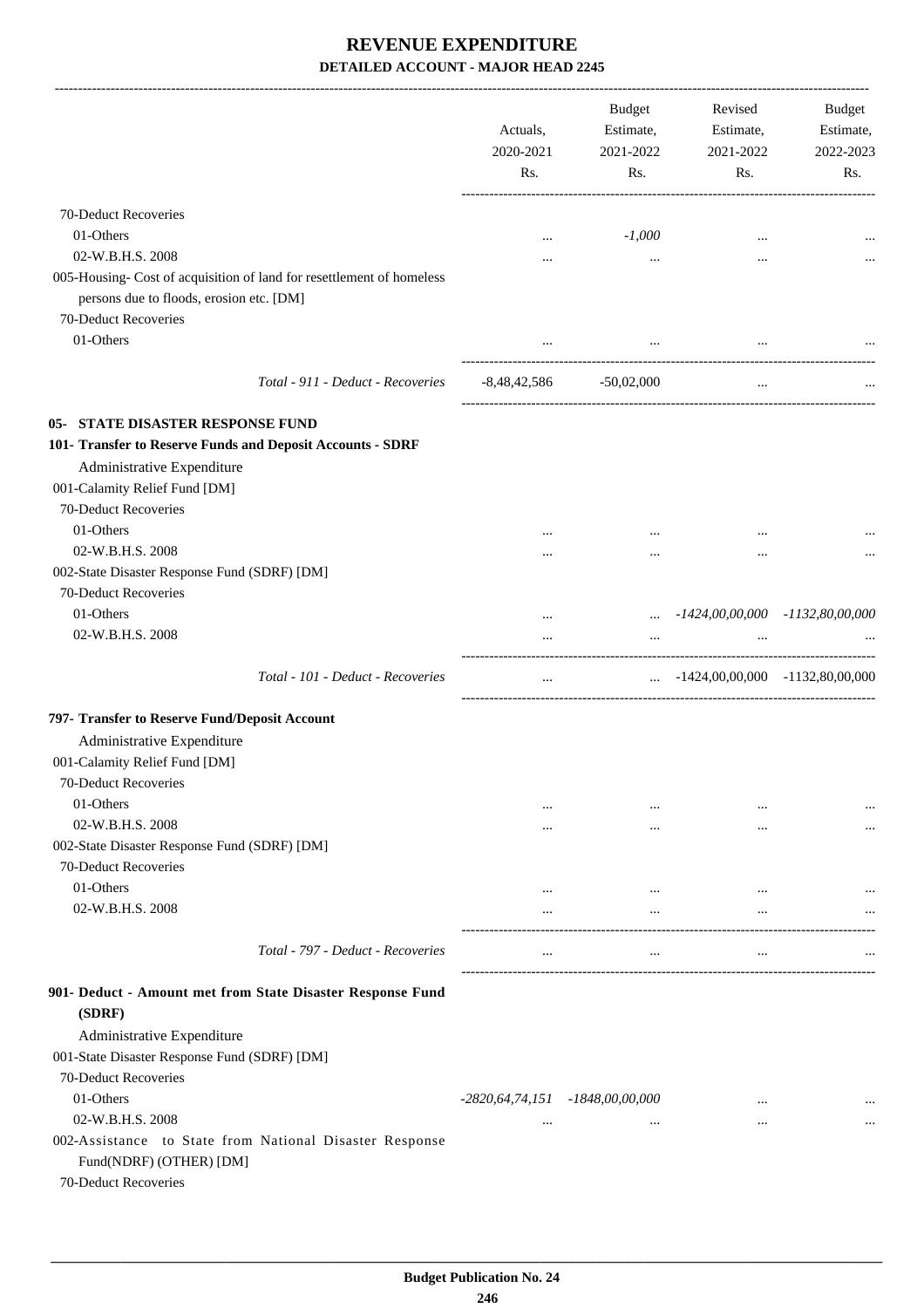|                                                                                                                         | Actuals,<br>2020-2021<br>Rs. | <b>Budget</b><br>Estimate,<br>2021-2022<br>Rs. | Revised<br>Estimate,<br>2021-2022<br>Rs. | Budget<br>Estimate,<br>2022-2023<br>Rs. |
|-------------------------------------------------------------------------------------------------------------------------|------------------------------|------------------------------------------------|------------------------------------------|-----------------------------------------|
| 01-Others                                                                                                               | $\cdots$                     | $\cdots$                                       | $\ldots$                                 |                                         |
| Total - 901 - Deduct - Recoveries -2820,64,74,151 -1848,00,00,000                                                       |                              |                                                | $\cdots$                                 |                                         |
| 08- STATE DISASTER MITIGATON FUND                                                                                       |                              |                                                |                                          |                                         |
| 101- Disaster Mitigation                                                                                                |                              |                                                |                                          |                                         |
| Administrative Expenditure                                                                                              |                              |                                                |                                          |                                         |
| 001-Transfer to/from Reserve Fund and Deposit Account [DM]                                                              |                              |                                                |                                          |                                         |
| 70-Deduct Recoveries                                                                                                    |                              |                                                |                                          |                                         |
| 01-Others                                                                                                               |                              | $-21,00,00,000$ $-283,20,00,000$               |                                          |                                         |
|                                                                                                                         |                              |                                                |                                          |                                         |
| Total - 101 - Deduct - Recoveries                                                                                       | $\cdots$                     |                                                | $\ldots$ -21,00,00,000 -283,20,00,000    |                                         |
| 80- GENERAL                                                                                                             |                              |                                                |                                          |                                         |
| 102- Management of Natural Disasters, Contingency Plans in                                                              |                              |                                                |                                          |                                         |
| <b>Disaster prone Areas</b>                                                                                             |                              |                                                |                                          |                                         |
| <b>State Development Schemes</b>                                                                                        |                              |                                                |                                          |                                         |
| 002-Awareness Campaign on Disaster Management Activities [DM]                                                           |                              |                                                |                                          |                                         |
| 70-Deduct Recoveries                                                                                                    |                              |                                                |                                          |                                         |
| 01-Others                                                                                                               |                              |                                                |                                          |                                         |
| 007-Strengthing of State Disaster Management Authority (SDMA)<br>and District Disaster Management Authority (DDMA) [DM] |                              |                                                |                                          |                                         |
| 70-Deduct Recoveries                                                                                                    |                              |                                                |                                          |                                         |
| 01-Others                                                                                                               |                              |                                                |                                          |                                         |
| <b>State Development Schemes</b>                                                                                        |                              |                                                |                                          |                                         |
| 023-Refund of Unutilised Fund of CSS Schemes (State Share)<br>(CSSREFUND) [DM]                                          |                              |                                                |                                          |                                         |
| 70-Deduct Recoveries                                                                                                    |                              |                                                |                                          |                                         |
| 01-Others                                                                                                               |                              | $\cdots$                                       |                                          |                                         |
| State Development Schemes (Central Assistance)                                                                          |                              |                                                |                                          |                                         |
| 022-Refund of Unutilised Fund of CSS Schemes (Central Share)<br>(CSSREFUND) [DM]                                        |                              |                                                |                                          |                                         |
| 70-Deduct Recoveries                                                                                                    |                              |                                                |                                          |                                         |
| 01-Others                                                                                                               | $\cdots$                     | $\cdots$                                       | $\ddotsc$                                |                                         |
| State Development Schemes (Central Assistance)                                                                          |                              |                                                |                                          |                                         |
| 017-Capacity Building under the recomendation of 13th Finance                                                           |                              |                                                |                                          |                                         |
| Commission (13-FC) [DM]                                                                                                 |                              |                                                |                                          |                                         |
| 70-Deduct Recoveries                                                                                                    |                              |                                                |                                          |                                         |
| 01-Others                                                                                                               | $\cdots$                     | $\cdots$                                       | $\ddotsc$                                |                                         |
| 02-W.B.H.S. 2008                                                                                                        |                              |                                                |                                          |                                         |
| <b>Central Sector Scheme</b>                                                                                            |                              |                                                |                                          |                                         |
| 020-Awareness campaign & others on Disaster Risk Reduction<br>Activities (Central Share) (OTHER) [DM]                   |                              |                                                |                                          |                                         |
| 70-Deduct Recoveries                                                                                                    |                              |                                                |                                          |                                         |
| 01-Others                                                                                                               | $\cdots$                     | $\cdots$                                       | $\cdots$                                 |                                         |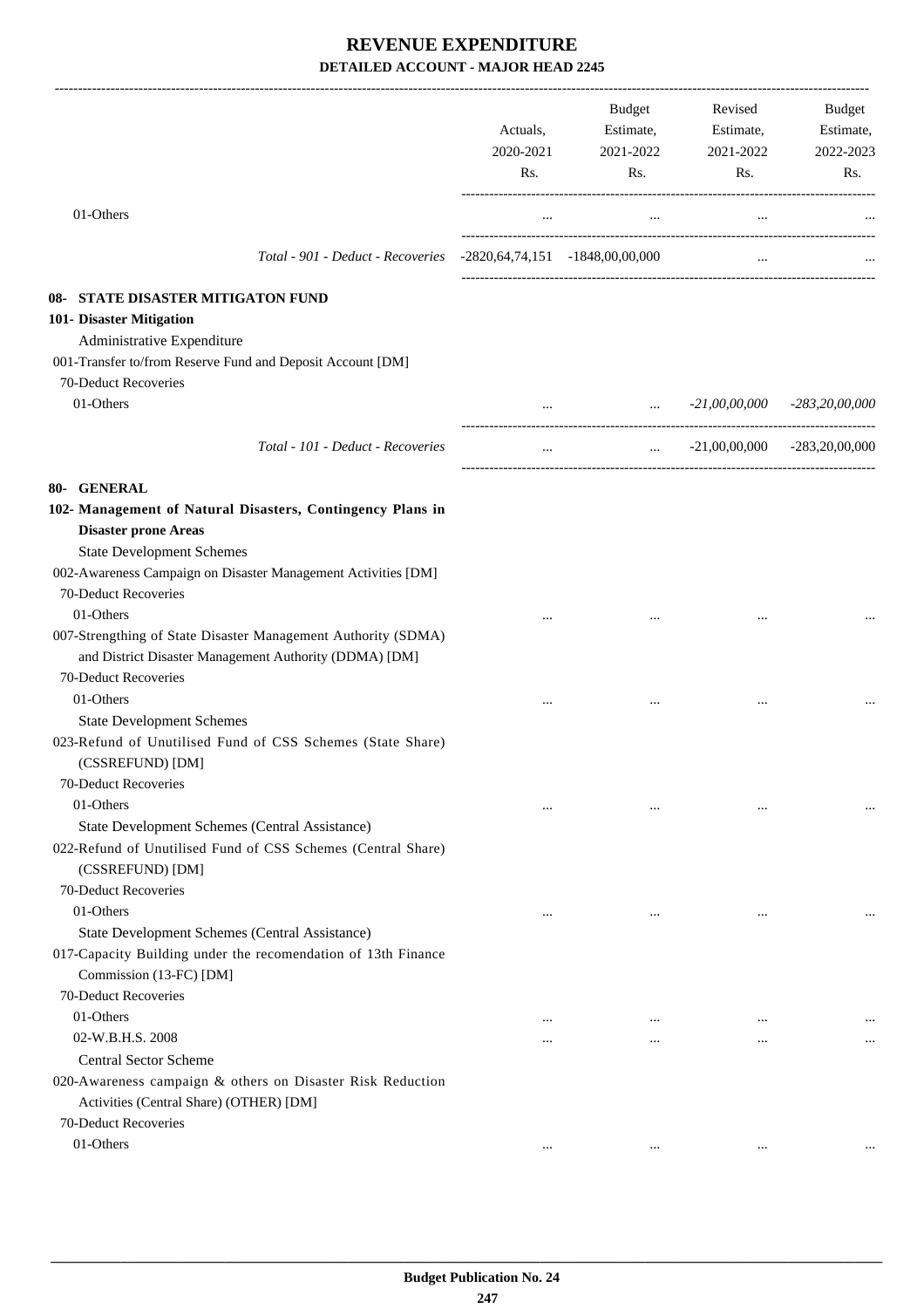|                                                                                                     | Actuals,<br>2020-2021<br>Rs. | Budget<br>Estimate,<br>2021-2022<br>Rs. | Revised<br>Estimate,<br>2021-2022<br>Rs. | Budget<br>Estimate,<br>2022-2023<br>Rs. |
|-----------------------------------------------------------------------------------------------------|------------------------------|-----------------------------------------|------------------------------------------|-----------------------------------------|
|                                                                                                     |                              |                                         |                                          |                                         |
| Total - 102 - Deduct - Recoveries                                                                   | $\cdots$                     | $\cdots$                                |                                          |                                         |
| 797- Transfer to Reserve Fund/Deposit Account                                                       |                              |                                         |                                          |                                         |
| <b>State Development Schemes</b>                                                                    |                              |                                         |                                          |                                         |
| 001-State Disaster Mitigation Fund (SDMF) [DM]                                                      |                              |                                         |                                          |                                         |
| 70-Deduct Recoveries                                                                                |                              |                                         |                                          |                                         |
| 01-Others                                                                                           | $\cdots$                     | $\cdots$                                |                                          |                                         |
| Total - 797 - Deduct - Recoveries                                                                   | $\cdots$                     | $\cdots$                                | $\cdots$                                 |                                         |
| 800- Other Expenditure                                                                              |                              |                                         |                                          |                                         |
| Administrative Expenditure                                                                          |                              |                                         |                                          |                                         |
| 008-Rescue of marooned people affected by flood, cylone, tornado                                    |                              |                                         |                                          |                                         |
| etc. and set-up of Relief Camps / Centres including Relief                                          |                              |                                         |                                          |                                         |
| Contingency [Under Response and Relief (Out of 40% of                                               |                              |                                         |                                          |                                         |
| SDRMF)] [DM]                                                                                        |                              |                                         |                                          |                                         |
| 70-Deduct Recoveries                                                                                |                              |                                         |                                          |                                         |
| 01-Others                                                                                           | $-2,26,910$                  | $-1,000$                                |                                          |                                         |
| 02-W.B.H.S. 2008                                                                                    | $\cdots$                     | $\cdots$                                |                                          |                                         |
| 011-Other items and for Other Departments [Under Response and                                       |                              |                                         |                                          |                                         |
| Relief (Out of 40% of SDRMF)] [DM]                                                                  |                              |                                         |                                          |                                         |
| 70-Deduct Recoveries                                                                                |                              |                                         |                                          |                                         |
| 01-Others                                                                                           | $\cdots$                     |                                         |                                          |                                         |
| 02-W.B.H.S. 2008                                                                                    |                              |                                         |                                          |                                         |
| 018-Repairs of Educational Institutions and repairs/replacement of                                  |                              |                                         |                                          |                                         |
| furniture of those institutions affected by natural calamites                                       |                              |                                         |                                          |                                         |
| [Under Recovery & Restoration (Out of 30% of SDRMF)] to                                             |                              |                                         |                                          |                                         |
| Education Deptt. [DM]                                                                               |                              |                                         |                                          |                                         |
| 70-Deduct Recoveries                                                                                |                              |                                         |                                          |                                         |
| 01-Others                                                                                           | $\cdots$                     | $\ldots$                                | $\cdots$                                 |                                         |
| Total - 800 - Deduct - Recoveries                                                                   | $-2,26,910$                  | $-1,000$                                | $\cdots$                                 |                                         |
| 911- Deduct Recoveries of Overpayments                                                              |                              |                                         |                                          |                                         |
| Administrative Expenditure                                                                          |                              |                                         |                                          |                                         |
| 008-Rescue of marooned people affected by flood, cyclone, tornado                                   |                              |                                         |                                          |                                         |
| etc. and set-up of relief camps/ Centres [DM]                                                       |                              |                                         |                                          |                                         |
| 70-Deduct Recoveries                                                                                |                              |                                         |                                          |                                         |
| 01-Others                                                                                           | $-6,01,654$                  | $\cdots$                                | $\cdots$                                 |                                         |
| 02-W.B.H.S. 2008                                                                                    | $\cdots$                     | $\cdots$                                | $\cdots$                                 | $\cdots$                                |
| 011-Other Items [DM]                                                                                |                              |                                         |                                          |                                         |
| 70-Deduct Recoveries                                                                                |                              |                                         |                                          |                                         |
| 01-Others                                                                                           | $\ddotsc$                    | $\cdots$                                | $\ddotsc$                                |                                         |
| 02-W.B.H.S. 2008                                                                                    |                              | $\cdots$                                | $\cdots$                                 |                                         |
| 018-Expenditure belonging to Forests Department in connection with<br>Flood of 1995 (N.F.C.R.) [DM] |                              |                                         |                                          |                                         |

 **Budget Publication No. 24 248**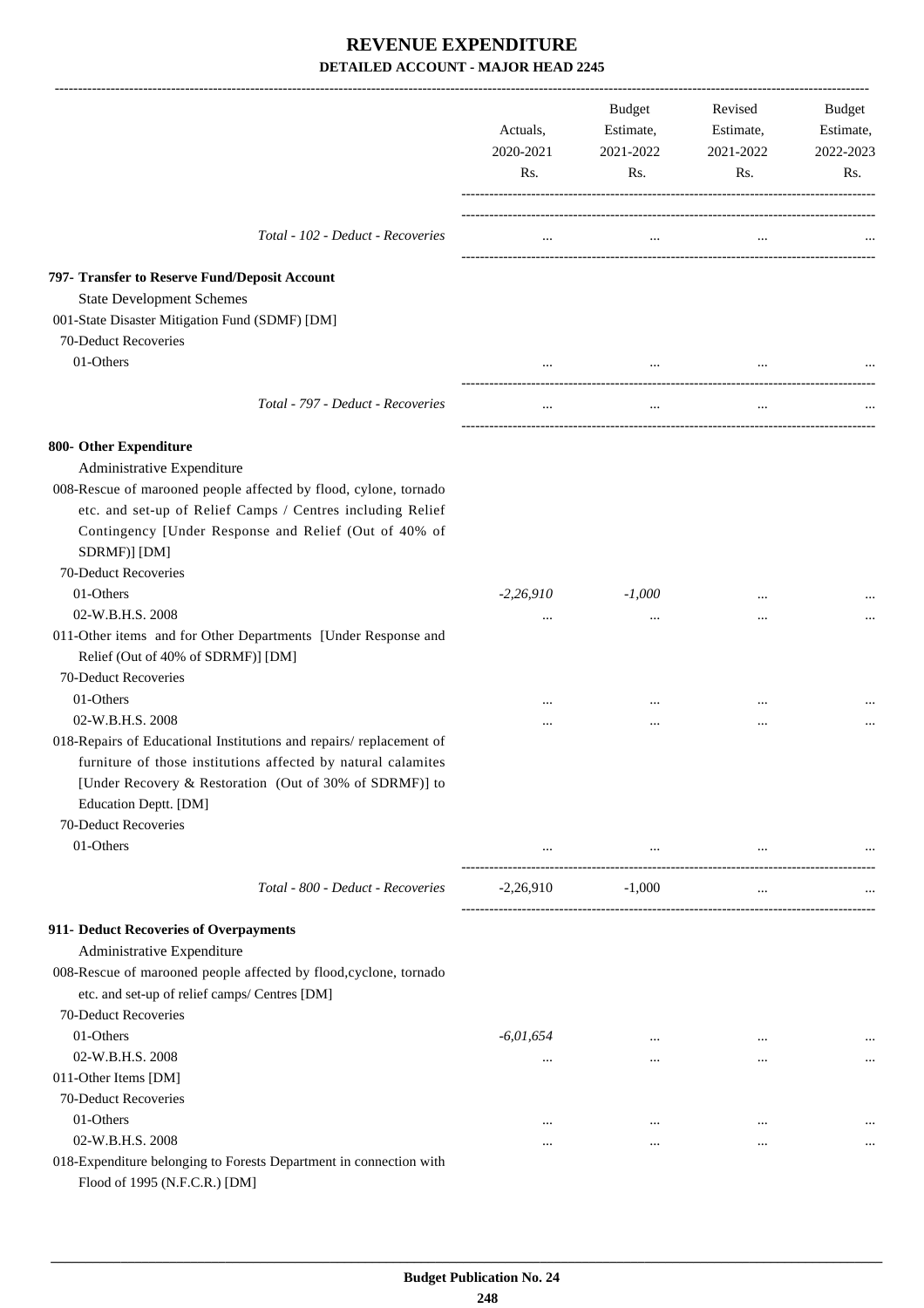|                                                                | Actuals,<br>2020-2021<br>Rs. | Budget<br>Estimate,<br>2021-2022<br>Rs.                                 | Revised<br>Estimate,<br>2021-2022<br>Rs. | Budget<br>Estimate,<br>2022-2023<br>Rs. |
|----------------------------------------------------------------|------------------------------|-------------------------------------------------------------------------|------------------------------------------|-----------------------------------------|
| 70-Deduct Recoveries                                           |                              |                                                                         |                                          |                                         |
| 01-Others                                                      | $\cdots$                     | $\cdots$                                                                | $\cdots$                                 |                                         |
| 019-Capacity Building under the recomendation of 13th Finance  |                              |                                                                         |                                          |                                         |
| Commission [DM]                                                |                              |                                                                         |                                          |                                         |
| 70-Deduct Recoveries                                           |                              |                                                                         |                                          |                                         |
| 01-Others                                                      |                              |                                                                         |                                          |                                         |
| 020-Deduct Recoveries [DM]                                     |                              |                                                                         |                                          |                                         |
| 70-Deduct Recoveries                                           |                              |                                                                         |                                          |                                         |
| 01-Others                                                      | $\ddotsc$                    | $\ddotsc$                                                               | $\cdots$                                 |                                         |
| <b>State Development Schemes</b>                               |                              |                                                                         |                                          |                                         |
| 002-Awareness Campaign on Disaster Management Activities [DM]  |                              |                                                                         |                                          |                                         |
| 70-Deduct Recoveries                                           |                              |                                                                         |                                          |                                         |
| 01-Others                                                      |                              |                                                                         |                                          |                                         |
| 003-Refund of unutilised funds under various Schemes [DM]      |                              |                                                                         |                                          |                                         |
| 70-Deduct Recoveries                                           |                              |                                                                         |                                          |                                         |
| 01-Others                                                      | $-3,17,06,945$               |                                                                         |                                          |                                         |
| State Development Schemes (Central Assistance)                 |                              |                                                                         |                                          |                                         |
| 012-Capacity Building under the recommendation of 13th Finance |                              |                                                                         |                                          |                                         |
| Commission (13-FC) [DM]                                        |                              |                                                                         |                                          |                                         |
| 70-Deduct Recoveries                                           |                              |                                                                         |                                          |                                         |
| 01-Others                                                      |                              |                                                                         |                                          |                                         |
| Total - 911 - Deduct - Recoveries                              | $-3,23,08,599$               | <b>Sales Control</b>                                                    |                                          |                                         |
| Total - 2245 - Deduct - Recoveries                             |                              | $-2843,82,04,722$ $-1849,50,11,000$ $-1445,00,00,000$ $-1416,00,00,000$ |                                          |                                         |
|                                                                |                              |                                                                         |                                          |                                         |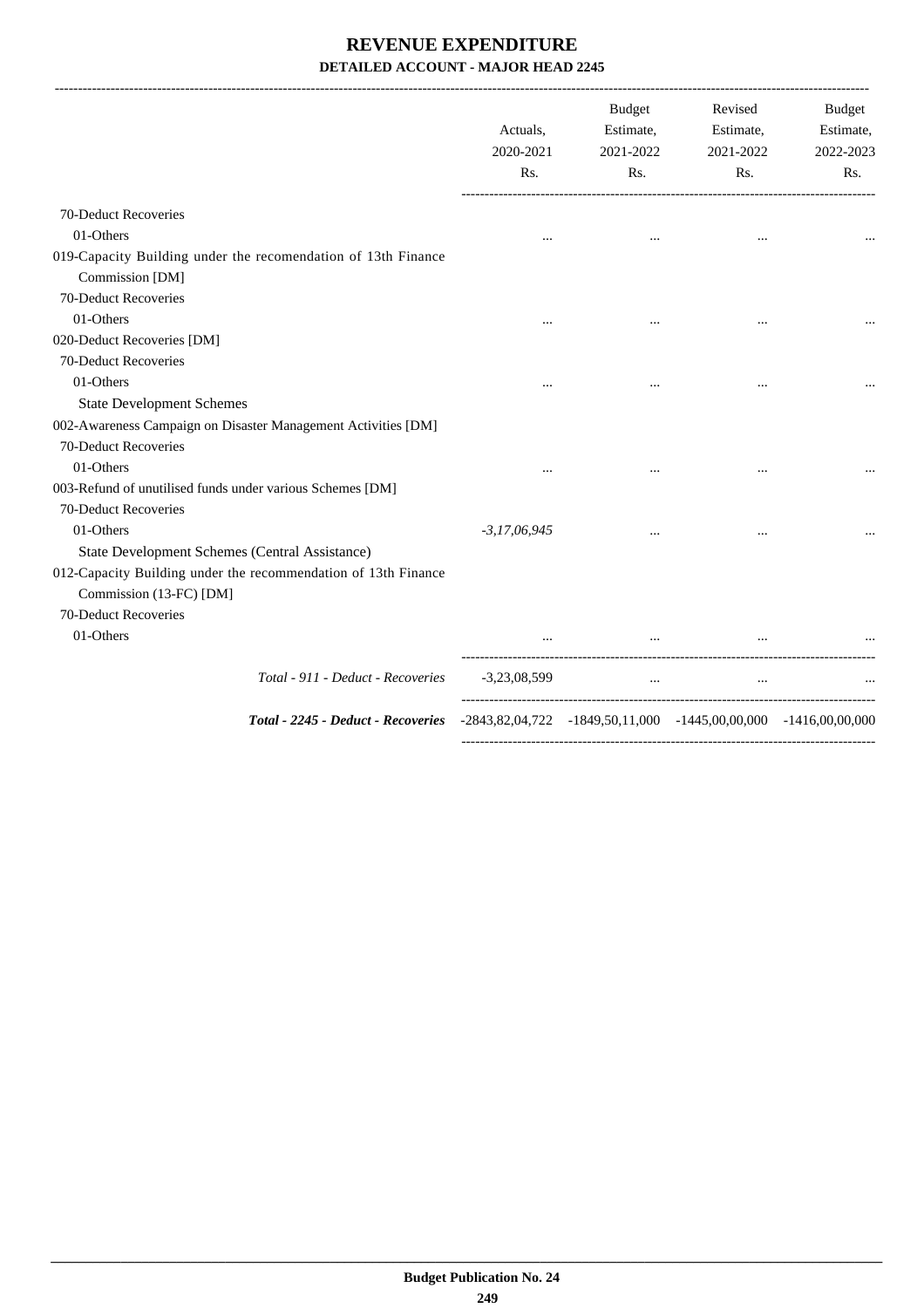# **REVENUE EXPENDITURE**

#### **DEMAND No. 73**

#### **Disaster Management and Civil Defence Department**

**B - Social Services - (h) Others**

**Head of Account : 2251 - Secretariat--Social Services**

| Voted Rs. 7,07,78,000 |                            | <b>Charged Rs. Nil</b> |             | <b>Total Rs. 7,07,78,000</b> |                  |  |
|-----------------------|----------------------------|------------------------|-------------|------------------------------|------------------|--|
|                       |                            |                        | Voted Rs.   | Charged Rs.                  | <b>Total Rs.</b> |  |
|                       | <b>Gross Expenditure</b>   |                        | 7,07,78,000 | $\cdots$                     | 7,07,78,000      |  |
|                       | <b>Deduct - Recoveries</b> |                        | $-2.000$    | $\cdots$                     | $-2.000$         |  |
|                       | <b>Net Expenditure</b>     |                        | 7,07,76,000 | $\cdots$                     | 7,07,76,000      |  |

### **REVENUE EXPENDITURE ABSTRACT ACCOUNT**

---------------------------------------------------------------------------------------------------------------------------------------------------------------------------------

|                                                 |                                                                            | Actuals,<br>2020-2021<br>Rs.                          | Budget<br>Estimate,<br>2021-2022<br>$\mathbf{Rs.}$ | Revised<br>Estimate,<br>2021-2022<br>$\mathbf{Rs.}$ | <b>Budget</b><br>Estimate,<br>2022-2023<br>Rs. |
|-------------------------------------------------|----------------------------------------------------------------------------|-------------------------------------------------------|----------------------------------------------------|-----------------------------------------------------|------------------------------------------------|
| 090- Secretariate<br>Administrative Expenditure |                                                                            |                                                       | 6,15,26,426 6,09,77,000 6,81,82,000 7,07,78,000    |                                                     |                                                |
|                                                 | <b>Total - 090</b>                                                         |                                                       | 6,15,26,426 6,09,77,000 6,81,82,000 7,07,78,000    |                                                     |                                                |
|                                                 | Grand Total - Gross 6,15,26,426 6,09,77,000 6,81,82,000 7,07,78,000        |                                                       |                                                    |                                                     |                                                |
|                                                 |                                                                            | Voted 6,15,26,426 6,09,77,000 6,81,82,000 7,07,78,000 |                                                    |                                                     |                                                |
|                                                 | Administrative Expenditure 6,15,26,426 6,09,77,000 6,81,82,000 7,07,78,000 |                                                       |                                                    |                                                     |                                                |
|                                                 | Deduct Recoveries -6,64,175 -1,000                                         |                                                       |                                                    |                                                     | $-2,000$ $-2,000$                              |
|                                                 | Grand Total - Net 6,08,62,251 6,09,76,000 6,81,80,000 7,07,76,000          |                                                       |                                                    |                                                     |                                                |
|                                                 | Charged                                                                    | Voted 6,08,62,251 6,09,76,000 6,81,80,000 7,07,76,000 | $\cdots$                                           | $\cdots$                                            |                                                |
|                                                 |                                                                            |                                                       |                                                    |                                                     |                                                |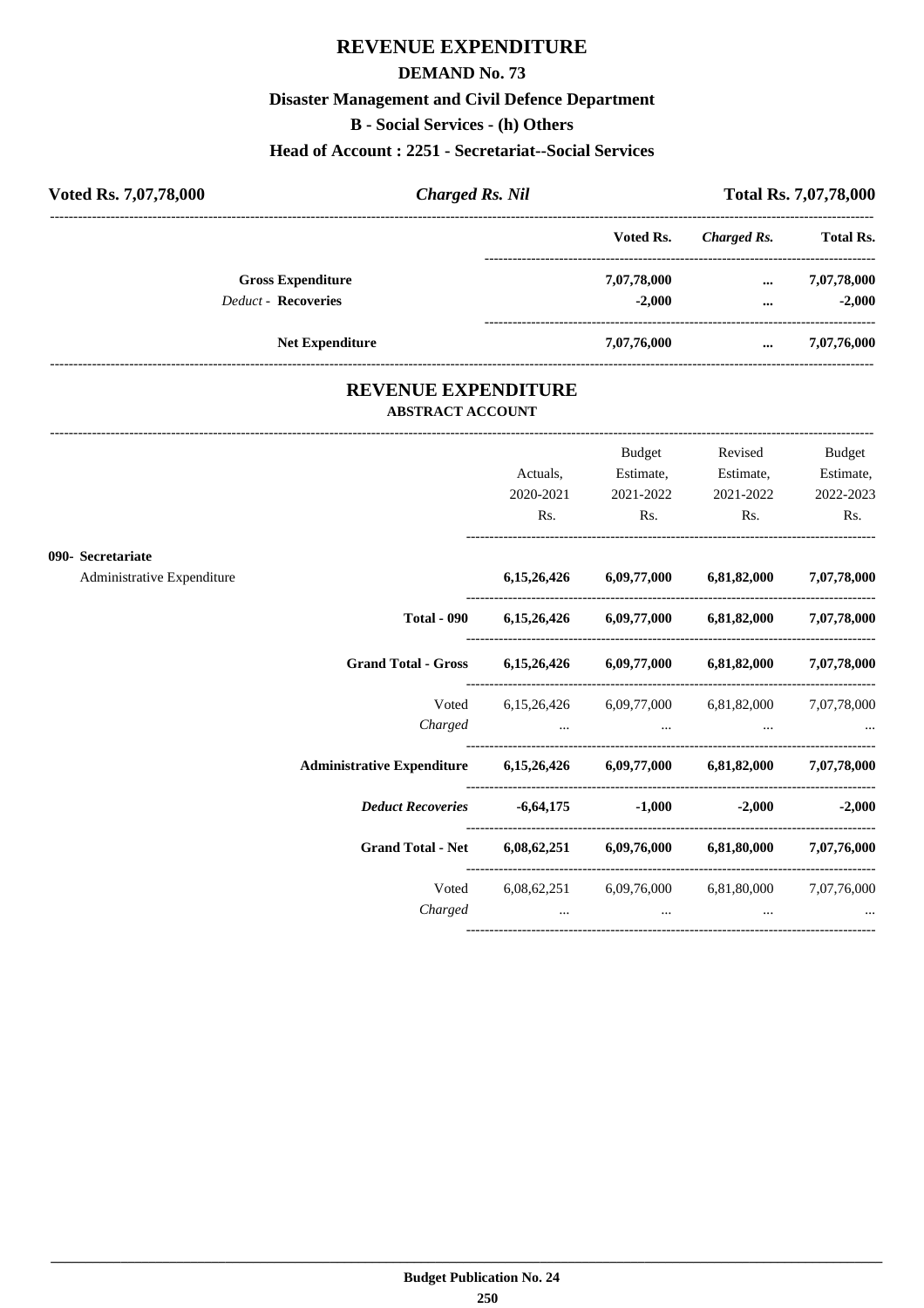|                                                  | Actuals,<br>2020-2021<br>Rs. | Budget<br>Estimate,<br>2021-2022<br>Rs. | Revised<br>Estimate,<br>2021-2022<br>Rs.      | Budget<br>Estimate,<br>2022-2023<br>Rs. |
|--------------------------------------------------|------------------------------|-----------------------------------------|-----------------------------------------------|-----------------------------------------|
| DETAILED ACCOUNT NO. 2251-00-090 - SECRETARIATE  |                              |                                         |                                               |                                         |
| 090- Secretariate                                |                              |                                         |                                               |                                         |
| <b>Administrative Expenditure</b>                |                              |                                         |                                               |                                         |
| 004- Department of Relief [DM]                   |                              |                                         |                                               |                                         |
| 01- Salaries                                     |                              |                                         |                                               |                                         |
| 01-Pay                                           | 4, 11, 99, 907               | 4,61,52,000                             | 4,51,05,000                                   | 4,64,58,000                             |
| 14-Grade Pay                                     | 5,002                        | $\sim 100$ and $\sim 100$               | $\ldots$                                      |                                         |
| 02-Dearness Allowance                            | 6,15,850                     | 13,85,000                               | 18,04,000                                     | 27,88,000                               |
| 03-House Rent Allowance                          | 36, 36, 537                  | 43,84,000                               | 42,85,000                                     | 44,14,000                               |
| 04-Ad hoc Bonus                                  | 1,93,200                     | 1,82,000                                | 1,97,000                                      | 2,01,000                                |
| 07-Other Allowances                              | 26,760                       | 37,000                                  | 1,82,000                                      | 1,83,000                                |
| 12-Medical Allowance                             | 44,290                       | 51,000                                  | 45,000                                        | 46,000                                  |
| Total - 2251-00-090-004-01                       |                              | 4,57,21,546 5,21,91,000                 | 5,16,18,000                                   | 5,40,90,000                             |
| 02- Wages                                        | 7,82,480                     | 5,79,000                                | 16,80,000                                     | 17,00,000                               |
| 07- Medical Reimbursements                       | 10,342                       | 26,000                                  | 26,000                                        | 27,000                                  |
| 11- Travel Expenses                              | $\cdots$                     | 32,000                                  | 32,000                                        | 33,000                                  |
| 12- Medical Reimbursements under WBHS 2008       | 7,90,523                     | 5,14,000                                | 5,14,000                                      | 5,24,000                                |
| 13- Office Expenses                              |                              |                                         |                                               |                                         |
| 01-Electricity                                   | $\cdots$                     | $\cdots$                                | $\cdots$                                      |                                         |
| 02-Telephone                                     | 18,50,385                    | 20,24,000                               | 20,24,000                                     | 20,64,000                               |
| 03-Maintenance / P.O.L. for Office Vehicles      | 30,44,476                    | 4,13,000                                | 38,00,000                                     | 38,30,000                               |
| 04-Other Office Expenses                         | 62, 18, 352                  | 33,06,000                               | 69,00,000                                     | 69,20,000                               |
| Total - 2251-00-090-004-13                       |                              |                                         | 1,11,13,213 57,43,000 1,27,24,000 1,28,14,000 |                                         |
| 26- Advertising and Publicity Expenses           | 63,000                       | 36,000                                  | 64,000                                        | 36,000                                  |
| 27- Minor Works/ Maintenance                     |                              | 3,11,000                                | 3,11,000                                      | 3,11,000                                |
| 28- Payment of Professional and Special Services |                              |                                         |                                               |                                         |
| 02-Other charges                                 | 18,41,380                    | 8,71,000                                | 8,71,000                                      | 9,50,000                                |
| 50- Other Charges                                | 58,410                       | 18,000                                  | 18,000                                        | 19,000                                  |
| 77- Computerisation                              | 1,48,032                     | 6,32,000                                | 3,00,000                                      | 2,50,000                                |
| 98- Training                                     | 9,97,500                     | 24,000                                  | 24,000                                        | 24,000                                  |
| <b>Total - Administrative Expenditure</b>        | 6,15,26,426                  | 6,09,77,000                             | 6,81,82,000                                   | 7,07,78,000                             |
| Total - 2251-00-090                              |                              |                                         | $6,15,26,426$ $6,09,77,000$ $6,81,82,000$     | 7,07,78,000                             |
| Voted<br>Charged                                 | 6,15,26,426<br>$\cdots$      | 6,09,77,000<br>$\cdots$                 | 6,81,82,000<br>$\cdots$                       | 7,07,78,000                             |

#### **DETAILED ACCOUNT NO. 2251 - DEDUCT RECOVERIES IN REDUCTION OF EXPENDITURE**

**--------------------------------------------------------------------------------------------------------------------------------------------------------------------------------**

**--------------------------------------------------------------------------------------------------------------------------------------------------------------------------------**

 **\_\_\_\_\_\_\_\_\_\_\_\_\_\_\_\_\_\_\_\_\_\_\_\_\_\_\_\_\_\_\_\_\_\_\_\_\_\_\_\_\_\_\_\_\_\_\_\_\_\_\_\_\_\_\_\_\_\_\_\_\_\_\_\_\_\_\_\_\_\_\_\_\_\_\_\_\_\_\_\_\_\_\_\_\_\_\_\_\_\_\_\_\_\_\_\_\_\_\_\_\_\_\_\_\_\_\_\_\_\_\_\_\_\_\_\_\_\_\_**

**090- Secretariate**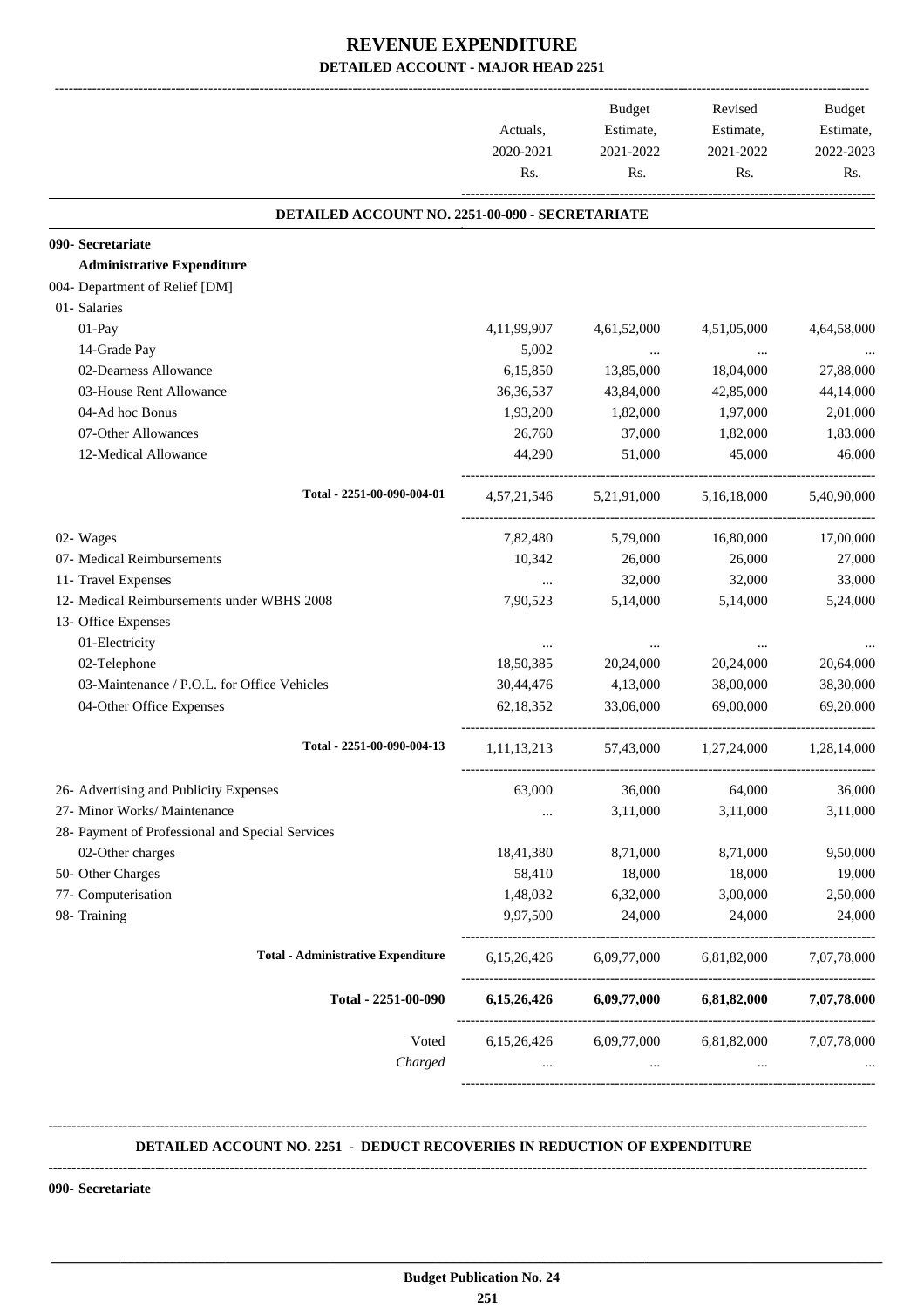|                                        |                                    |             | <b>Budget</b>   | Revised   | Budget    |
|----------------------------------------|------------------------------------|-------------|-----------------|-----------|-----------|
|                                        |                                    | Actuals,    | Estimate,       | Estimate, | Estimate, |
|                                        |                                    | 2020-2021   | 2021-2022       | 2021-2022 | 2022-2023 |
|                                        |                                    | Rs.         | Rs.             | Rs.       | Rs.       |
| Administrative Expenditure             |                                    |             |                 |           |           |
| 004-Department of Relief [DM]          |                                    |             |                 |           |           |
| 70-Deduct Recoveries                   |                                    |             |                 |           |           |
| 01-Others                              |                                    | $-35,670$   | $-1,000$        | $-1,000$  | $-1,000$  |
| 02-W.B.H.S. 2008                       |                                    | $\cdots$    | $\cdots$        | $\cdots$  |           |
|                                        | Total - 090 - Deduct - Recoveries  | $-35,670$   | $-1.000$        | $-1.000$  | $-1,000$  |
| 911- Deduct Recoveries of Overpayments |                                    |             |                 |           |           |
| Administrative Expenditure             |                                    |             |                 |           |           |
| 004-Department of Relief [DM]          |                                    |             |                 |           |           |
| 70-Deduct Recoveries                   |                                    |             |                 |           |           |
| 01-Others                              |                                    | $-6,28,505$ | $\cdots$        | $-1.000$  | $-1,000$  |
| 02-W.B.H.S. 2008                       |                                    |             |                 |           |           |
|                                        | Total - 911 - Deduct - Recoveries  | $-6,28,505$ | <b>ALCOHOL:</b> | $-1.000$  | $-1,000$  |
|                                        | Total - 2251 - Deduct - Recoveries | $-6,64,175$ | $-1,000$        | $-2,000$  | $-2,000$  |
|                                        |                                    |             |                 |           |           |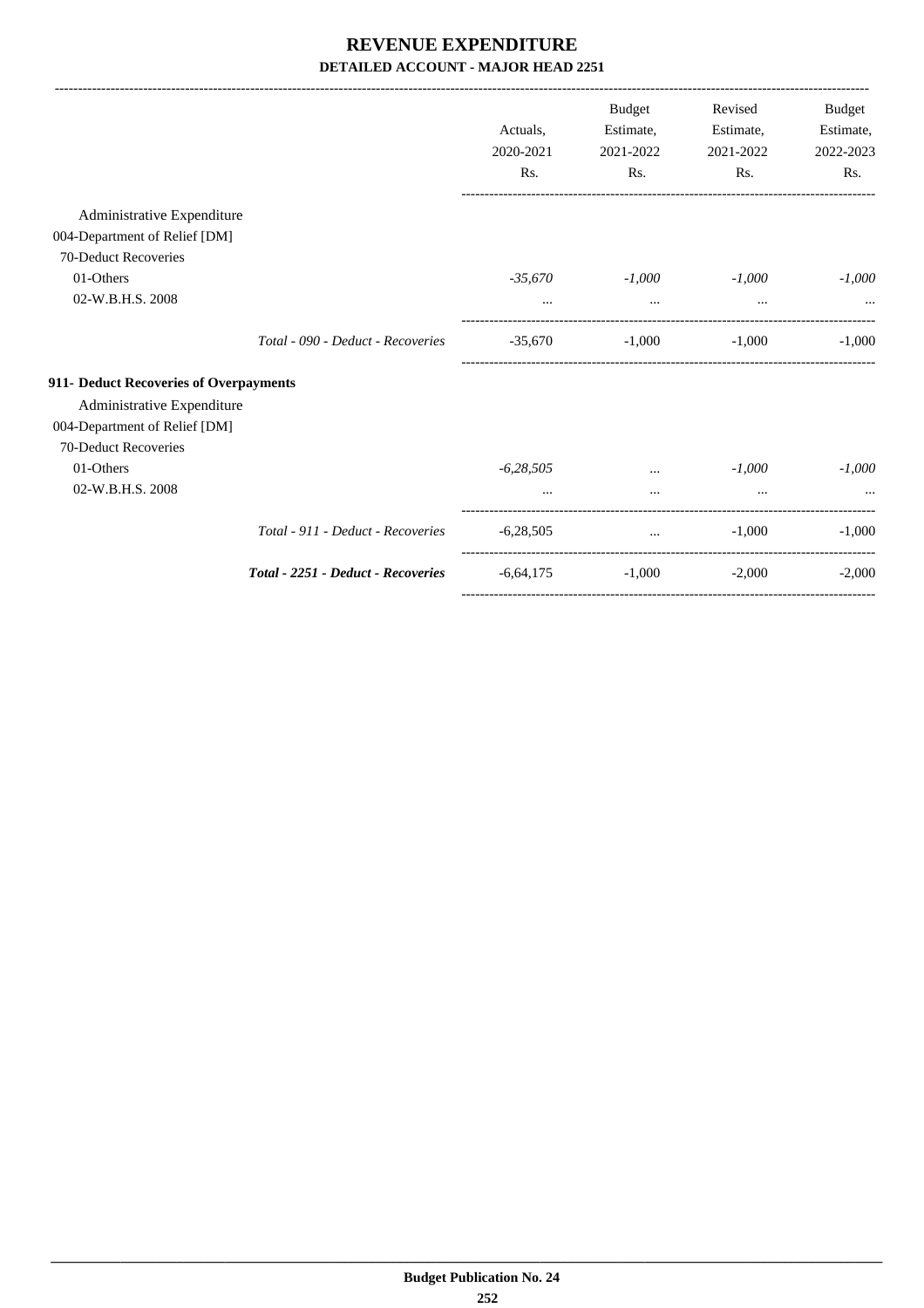#### **DEMAND No. 73**

#### **Disaster Management and Civil Defence Department**

**A. Capital Account of General Services -**

# **Head of Account : 4059 - Capital Outlay on Public Works**

| Head of Account : 4059 - Capital Outlay on Fublic Works                            |                                    |                                                         |                               |                             |
|------------------------------------------------------------------------------------|------------------------------------|---------------------------------------------------------|-------------------------------|-----------------------------|
| Voted Rs. 94,59,98,000<br><b>Charged Rs. Nil</b>                                   |                                    |                                                         |                               | Total Rs. 94,59,98,000      |
|                                                                                    |                                    | Voted Rs.                                               | <b>Charged Rs.</b>            | <b>Total Rs.</b>            |
| <b>Gross Expenditure</b>                                                           |                                    | 94,59,98,000                                            |                               | $\dots$ 94,59,98,000        |
| <b>Deduct - Recoveries</b>                                                         |                                    | $-1,000$                                                | $\cdots$                      | $-1,000$                    |
| <b>Net Expenditure</b>                                                             |                                    | 94,59,97,000                                            |                               | $\dots$ 94,59,97,000        |
| <b>CAPITAL EXPENDITURE</b><br><b>ABSTRACT ACCOUNT</b>                              |                                    |                                                         |                               |                             |
|                                                                                    |                                    | Budget                                                  | Revised                       | Budget                      |
|                                                                                    | Actuals,                           | Estimate,                                               | Estimate,                     | Estimate,                   |
|                                                                                    | 2020-2021                          | 2021-2022                                               | 2021-2022                     | 2022-2023                   |
|                                                                                    | Rs.                                | Rs.                                                     | Rs.                           | Rs.                         |
| 01 - OFFICE BUILDINGS                                                              |                                    |                                                         |                               |                             |
| 051- Construction                                                                  |                                    |                                                         |                               |                             |
| Administrative Expenditure                                                         | $\cdots$                           | $\cdots$                                                |                               |                             |
| <b>State Development Schemes</b>                                                   |                                    |                                                         | 47,00,000 15,67,000           | 77,98,000                   |
| <b>Total - 051</b>                                                                 |                                    | <b>Second Contract Contract</b>                         | 47,00,000 15,67,000           | 77,98,000                   |
| Total - 01                                                                         |                                    | <b>Sales Committee</b>                                  | 47,00,000 15,67,000 77,98,000 |                             |
| <b>60 - OTHER BUILDINGS</b>                                                        |                                    |                                                         |                               |                             |
| 051- Constructions                                                                 |                                    |                                                         |                               |                             |
| <b>State Development Schemes</b><br>State Development Schemes (Central Assistance) | 20, 37, 57, 167<br>34, 05, 53, 747 | 88,44,00,000<br>55,00,00,000                            | 18,14,67,000                  | 91,32,00,000<br>2,50,00,000 |
|                                                                                    |                                    |                                                         | $\sim$                        |                             |
| <b>Total - 051</b>                                                                 |                                    | 54,43,10,914  143,44,00,000  18,14,67,000  93,82,00,000 |                               |                             |
| Total - 60                                                                         |                                    | 54,43,10,914 143,44,00,000                              | 18,14,67,000                  | 93,82,00,000                |
| <b>Grand Total - Gross</b>                                                         |                                    | 54,43,10,914 143,91,00,000 18,30,34,000                 |                               | 94,59,98,000                |
| Voted                                                                              |                                    | 54,43,10,914 143,91,00,000                              | 18,30,34,000                  | 94,59,98,000                |
| Charged                                                                            | $\cdots$                           | $\cdots$                                                | $\cdots$                      |                             |
| <b>State Development Schemes</b>                                                   | 20, 37, 57, 167                    | 88,91,00,000                                            | 18,30,34,000                  | 92,09,98,000                |
| <b>State Development Schemes (Central Assistance)</b>                              | 34, 05, 53, 747                    | 55,00,00,000                                            | $\cdots$                      | 2,50,00,000                 |

---------------------------------------------------------------------------------------- *Deduct Recoveries* **... ... -1,000 -1,000**

----------------------------------------------------------------------------------------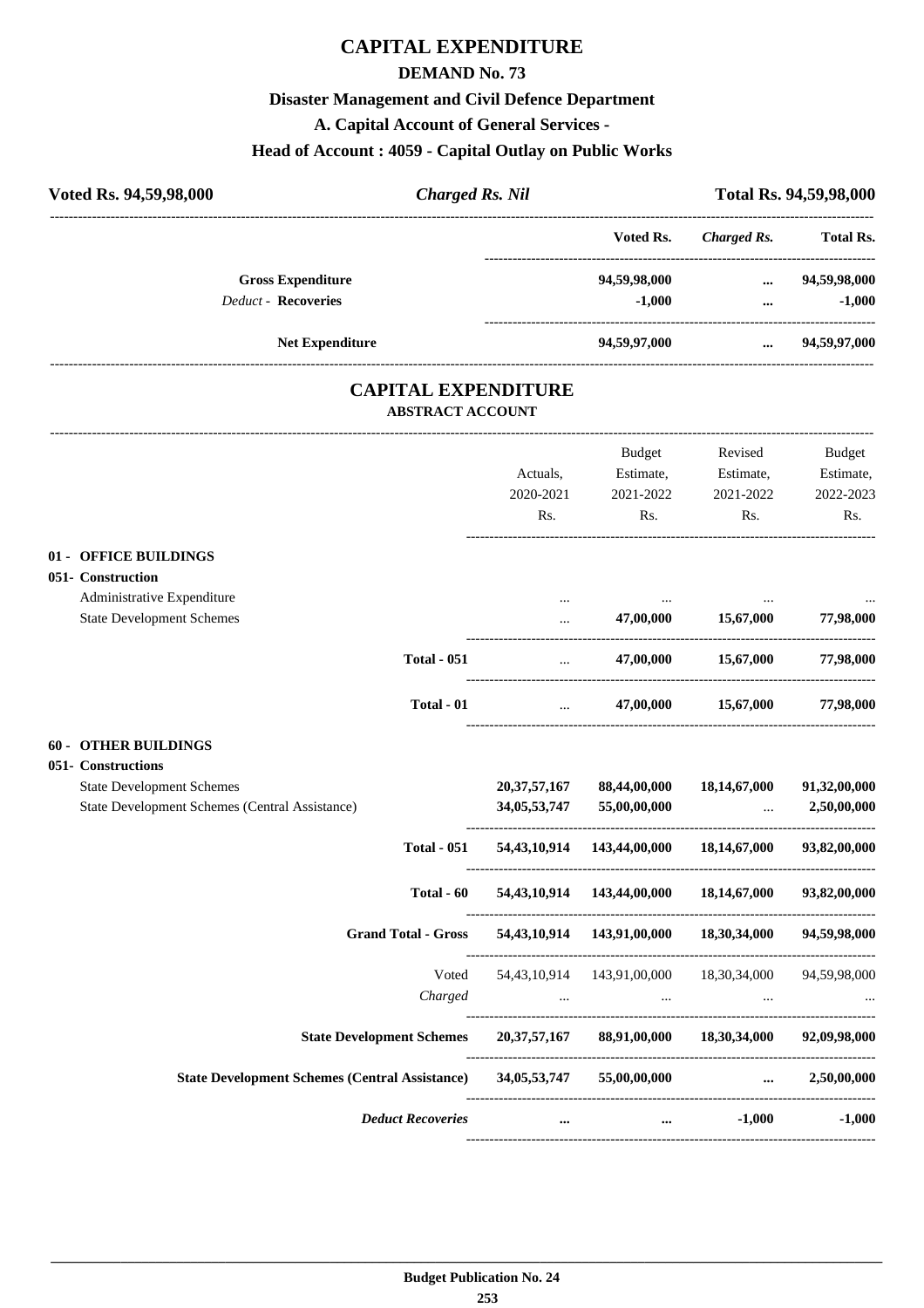### **CAPITAL EXPENDITURE ABSTRACT ACCOUNT**

|                          | Actuals,<br>2020-2021<br>Rs. | <b>Budget</b><br>Estimate,<br>2021-2022<br>Rs. | Revised<br>Estimate,<br>2021-2022<br>Rs. | <b>Budget</b><br>Estimate,<br>2022-2023<br>Rs. |
|--------------------------|------------------------------|------------------------------------------------|------------------------------------------|------------------------------------------------|
| <b>Grand Total - Net</b> | 54,43,10,914                 | 143,91,00,000                                  | 18,30,33,000                             | 94,59,97,000                                   |
| Voted<br>Charged         | 54,43,10,914<br>$\cdots$     | 143,91,00,000<br>$\cdots$                      | 18,30,33,000<br>$\cdots$                 | 94,59,97,000<br>$\cdots$                       |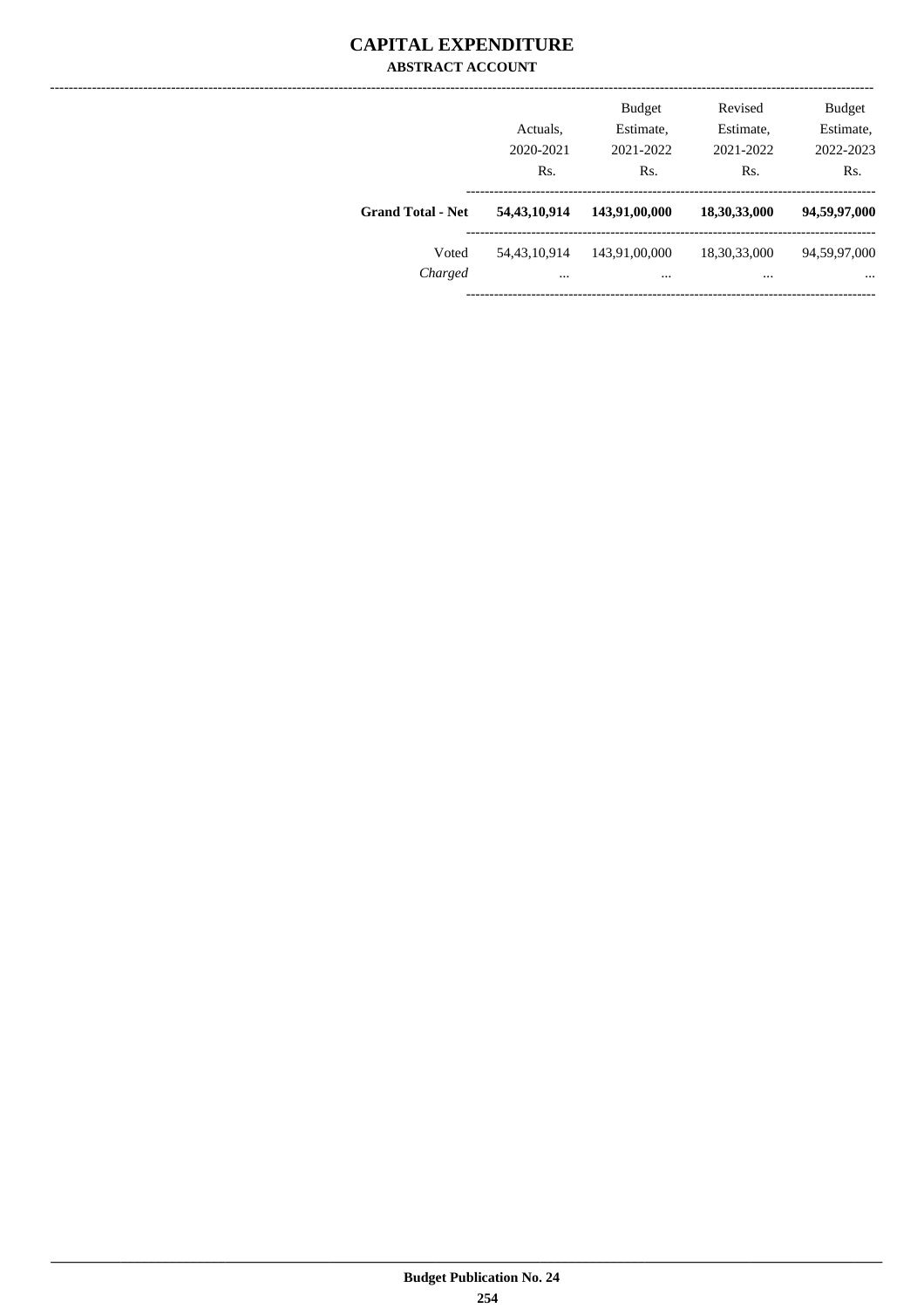|                                                                                               | Actuals,<br>2020-2021<br>Rs. | Budget<br>Estimate,<br>2021-2022<br>Rs.            | Revised<br>Estimate,<br>2021-2022<br>Rs. | Budget<br>Estimate,<br>2022-2023<br>Rs. |
|-----------------------------------------------------------------------------------------------|------------------------------|----------------------------------------------------|------------------------------------------|-----------------------------------------|
| DETAILED ACCOUNT NO. 4059-01-051 - CONSTRUCTION                                               |                              |                                                    |                                          |                                         |
| 01 - OFFICE BUILDINGS                                                                         |                              |                                                    |                                          |                                         |
| 051- Construction                                                                             |                              |                                                    |                                          |                                         |
| <b>State Development Schemes</b>                                                              |                              |                                                    |                                          |                                         |
| 017- Relief and Welfare (Relief) [DM]                                                         |                              |                                                    |                                          |                                         |
| 53- Major Works / Land and Buildings                                                          |                              | 47,00,000                                          | 15,67,000                                | 77,98,000                               |
| 60- Other Capital Expenditure                                                                 |                              |                                                    |                                          |                                         |
|                                                                                               |                              |                                                    |                                          |                                         |
| <b>Total - State Development Schemes</b>                                                      | $\cdots$                     | 47,00,000                                          | 15,67,000                                | 77,98,000                               |
| Total - 4059-01-051                                                                           | $\cdots$                     | 47,00,000                                          | 15,67,000                                | 77,98,000                               |
| Voted<br>Charged                                                                              | $\cdots$                     | 47,00,000                                          | 15,67,000                                | 77,98,000                               |
|                                                                                               |                              |                                                    |                                          |                                         |
| DETAILED ACCOUNT NO. 4059-60-051 - CONSTRUCTIONS                                              |                              |                                                    |                                          |                                         |
| <b>60 - OTHER BUILDINGS</b>                                                                   |                              |                                                    |                                          |                                         |
| 051- Constructions                                                                            |                              |                                                    |                                          |                                         |
| <b>State Development Schemes</b>                                                              |                              |                                                    |                                          |                                         |
| 001- Relief and Welfare (Relief) [DM]                                                         |                              |                                                    |                                          |                                         |
| 53- Major Works / Land and Buildings                                                          | 6,66,81,211                  | 38,15,00,000                                       | 12,71,67,000                             | 62,21,00,000                            |
| 60- Other Capital Expenditure                                                                 |                              | 66,00,000                                          | 22,00,000                                | 2,18,00,000                             |
| Total - 4059-60-051-001                                                                       | 6,66,81,211                  | 38,81,00,000                                       | 12,93,67,000                             | 64,39,00,000                            |
| 002- Construction of Relief Godowns/Stores at District Level. [DM]                            |                              |                                                    |                                          |                                         |
| 52- Machinery and Equipment/Tools and Plants                                                  | $\cdots$                     | 33,00,000                                          | 11,00,000                                | 1,04,51,000                             |
| 53- Major Works / Land and Buildings                                                          |                              | 40,77,390 15,30,00,000                             | 5,10,00,000                              | 24,88,49,000                            |
|                                                                                               |                              |                                                    |                                          |                                         |
| Total - 4059-60-051-002                                                                       |                              | 40,77,390 15,63,00,000 5,21,00,000 25,93,00,000    |                                          |                                         |
| <b>Total - State Development Schemes</b>                                                      |                              | 7,07,58,601 54,44,00,000 18,14,67,000 90,32,00,000 |                                          |                                         |
|                                                                                               |                              |                                                    |                                          |                                         |
| <b>State Development Schemes</b><br>013- Construction of Multi-Purpose Cyclone Shelter (MPCS) |                              |                                                    |                                          |                                         |
| (Component-B) (State Share) (OCASPS) [DM]<br>53- Major Works / Land and Buildings             |                              | 13,29,98,566 34,00,00,000                          | $\ldots$ 1,00,00,000                     |                                         |
| <b>Total - State Development Schemes</b>                                                      |                              | 13,29,98,566 34,00,00,000  1,00,00,000             |                                          |                                         |
|                                                                                               |                              |                                                    |                                          |                                         |
| <b>State Development Schemes (Central Assistance)</b>                                         |                              |                                                    |                                          |                                         |
| 012- Construction of Multi-Purpose Cyclone Shelter (MPCS)                                     |                              |                                                    |                                          |                                         |
| (Component-B) (Central Share) (OCASPS) [DM]                                                   |                              |                                                    |                                          |                                         |
| 53- Major Works / Land and Buildings                                                          | 34,05,53,747                 | 55,00,00,000                                       | $\cdots$                                 | 2,50,00,000                             |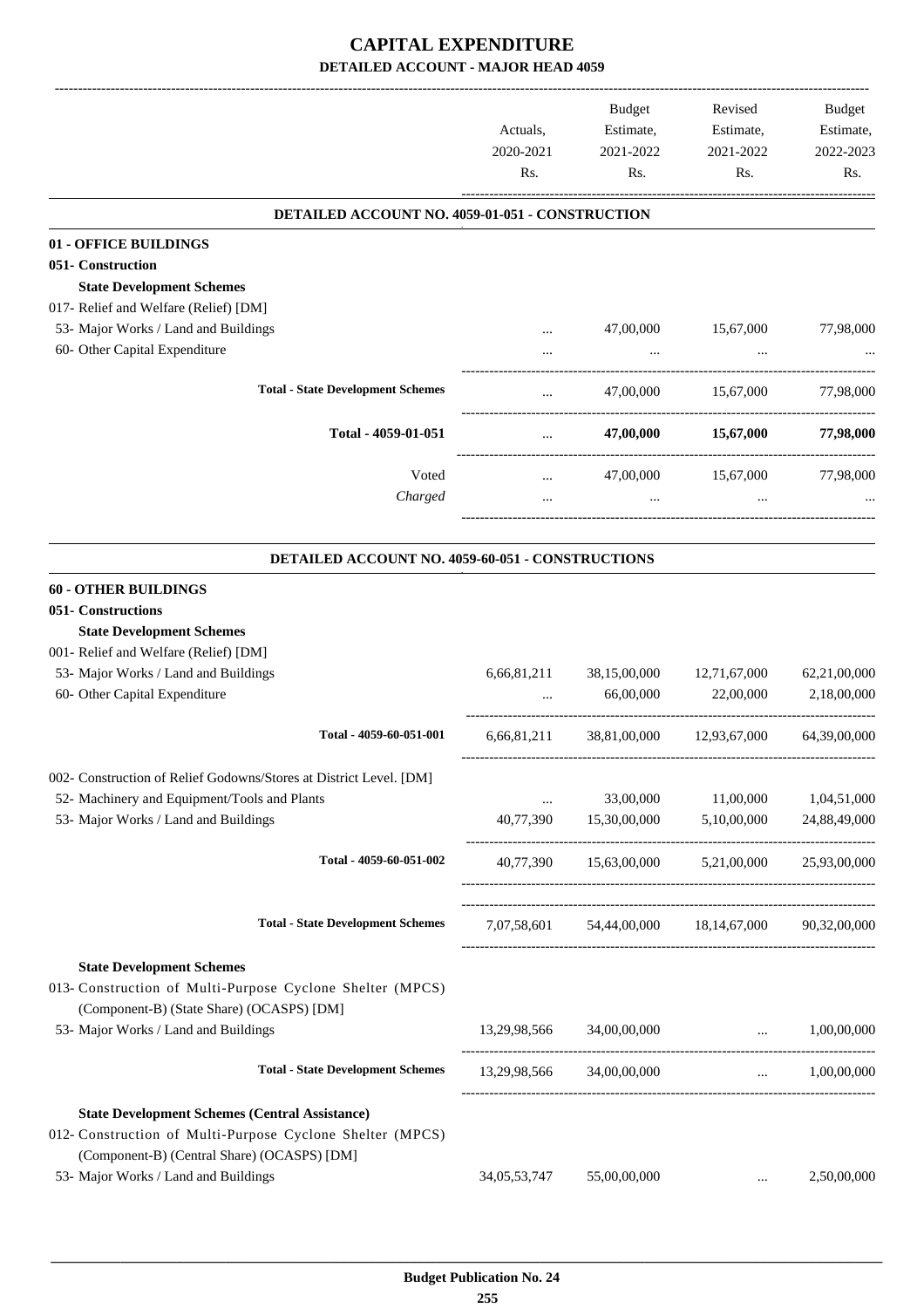|                                                               |                 | <b>Budget</b> | Revised         | <b>Budget</b> |
|---------------------------------------------------------------|-----------------|---------------|-----------------|---------------|
|                                                               | Actuals.        | Estimate,     | Estimate,       | Estimate,     |
|                                                               | 2020-2021       | 2021-2022     | 2021-2022       | 2022-2023     |
|                                                               | Rs.             | Rs.           | Rs.             | Rs.           |
| <b>Total - State Development Schemes (Central Assistance)</b> | 34,05,53,747    | 55,00,00,000  | $\cdots$        | 2,50,00,000   |
| Total - 4059-60-051                                           | 54, 43, 10, 914 | 143,44,00,000 | 18,14,67,000    | 93,82,00,000  |
| Voted                                                         | 54, 43, 10, 914 | 143,44,00,000 | 18, 14, 67, 000 | 93,82,00,000  |
| Charged                                                       | $\cdots$        | $\cdots$      | $\cdots$        | $\cdots$      |
|                                                               |                 |               |                 |               |

#### **DETAILED ACCOUNT NO. 4059 - DEDUCT RECOVERIES IN REDUCTION OF EXPENDITURE**

**--------------------------------------------------------------------------------------------------------------------------------------------------------------------------------**

| <b>60 - OTHER BUILDINGS</b>                                          |          |          |           |          |
|----------------------------------------------------------------------|----------|----------|-----------|----------|
| 051- Constructions                                                   |          |          |           |          |
| Administrative Expenditure                                           |          |          |           |          |
| 901-Deduct Recoveries on Capital Accounts [DM]                       |          |          |           |          |
| 70-Deduct Recoveries                                                 |          |          |           |          |
| 01-Others                                                            |          | $\cdots$ | $-1,000$  | $-1,000$ |
| <b>State Development Schemes</b>                                     |          |          |           |          |
| 001-Relief and Welfare (Relief) [DM]                                 |          |          |           |          |
| 70-Deduct Recoveries                                                 |          |          |           |          |
| 01-Others                                                            | $\cdots$ | $\cdots$ | $\cdots$  |          |
| 002-Construction of Relief Godowns/Stores at District Level. [DM]    |          |          |           |          |
| 70-Deduct Recoveries                                                 |          |          |           |          |
| 01-Others                                                            | $\cdots$ |          | $\cdots$  |          |
| 005-Extension of existing stores Buildings of W.B.N.V.F. Dist. Batt. |          |          |           |          |
| Cooch Behar [DM]                                                     |          |          |           |          |
| 70-Deduct Recoveries                                                 |          |          |           |          |
| 01-Others                                                            |          |          | $\cdots$  |          |
| <b>State Development Schemes</b>                                     |          |          |           |          |
| 013-Construction of Multi-Purpose Cyclone Shelter (MPCS)             |          |          |           |          |
| (Component-B) (State Share) (OCASPS) [DM]                            |          |          |           |          |
| 70-Deduct Recoveries                                                 |          |          |           |          |
| 01-Others                                                            |          | $\cdots$ | $\ddotsc$ |          |
| 019-Refund of Unutilized Fund of CSS Schemes (State Share)           |          |          |           |          |
| (CSSREFUND) [DM]                                                     |          |          |           |          |
| 70-Deduct Recoveries                                                 |          |          |           |          |
| 01-Others                                                            |          |          |           |          |
| State Development Schemes (Central Assistance)                       |          |          |           |          |
| 018-Refund of Unutilized Fund of CSS Schemes (Central Share)         |          |          |           |          |
| (CSSREFUND) [DM]                                                     |          |          |           |          |
| 70-Deduct Recoveries                                                 |          |          |           |          |
| 01-Others                                                            | $\cdots$ | $\cdots$ | $\cdots$  |          |
|                                                                      |          |          |           |          |
| Total - 051 - Deduct - Recoveries                                    | $\cdots$ | $\ddots$ | $-1,000$  | $-1.000$ |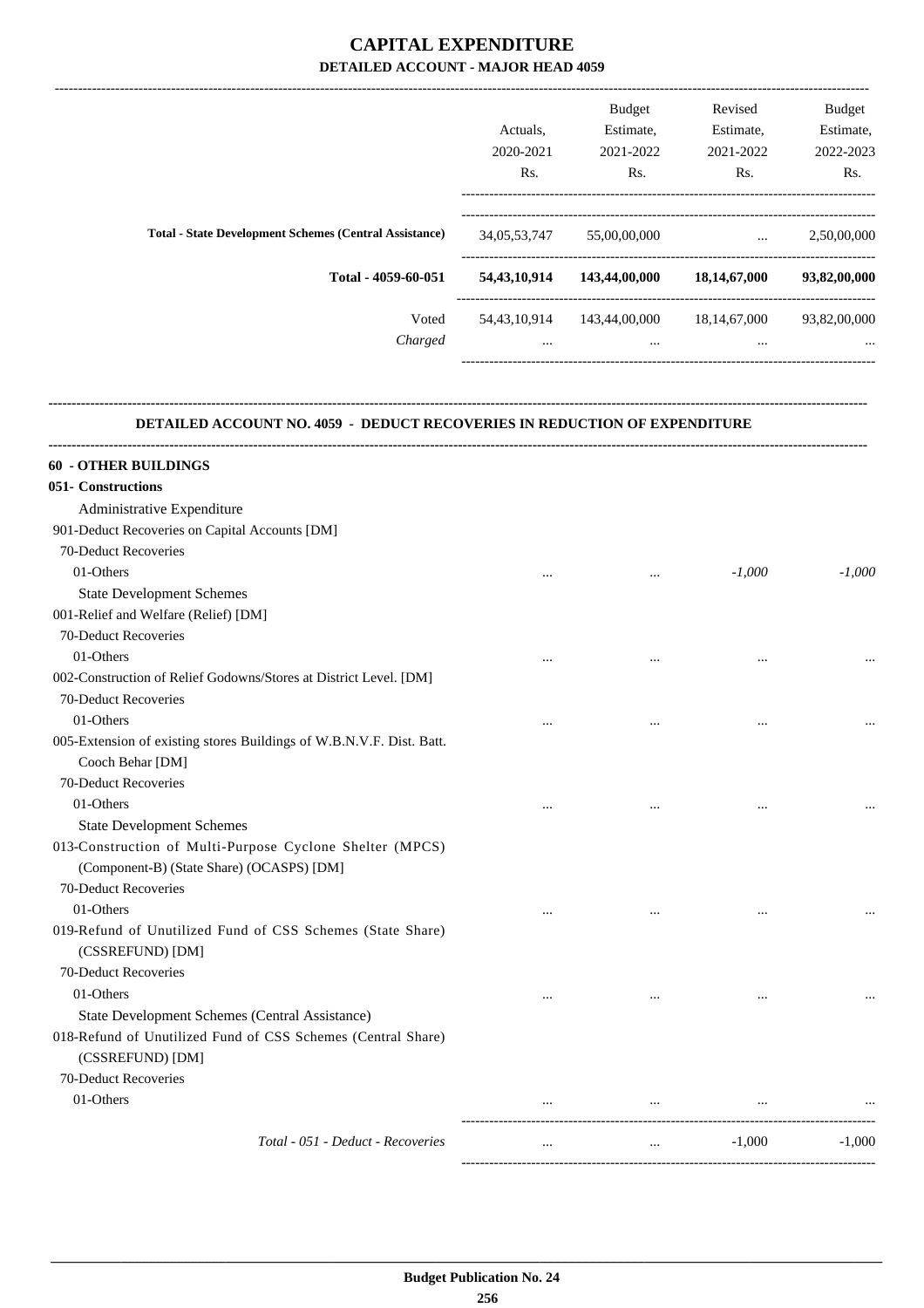|                                    | Actuals,         | <b>Budget</b><br>Estimate, | Revised<br>Estimate, | <b>Budget</b><br>Estimate, |
|------------------------------------|------------------|----------------------------|----------------------|----------------------------|
|                                    | 2020-2021<br>Rs. | 2021-2022<br>Rs.           | 2021-2022<br>Rs.     | 2022-2023<br>Rs.           |
| Total - 4059 - Deduct - Recoveries | $\cdots$         | $\cdots$                   | $-1,000$             | $-1,000$                   |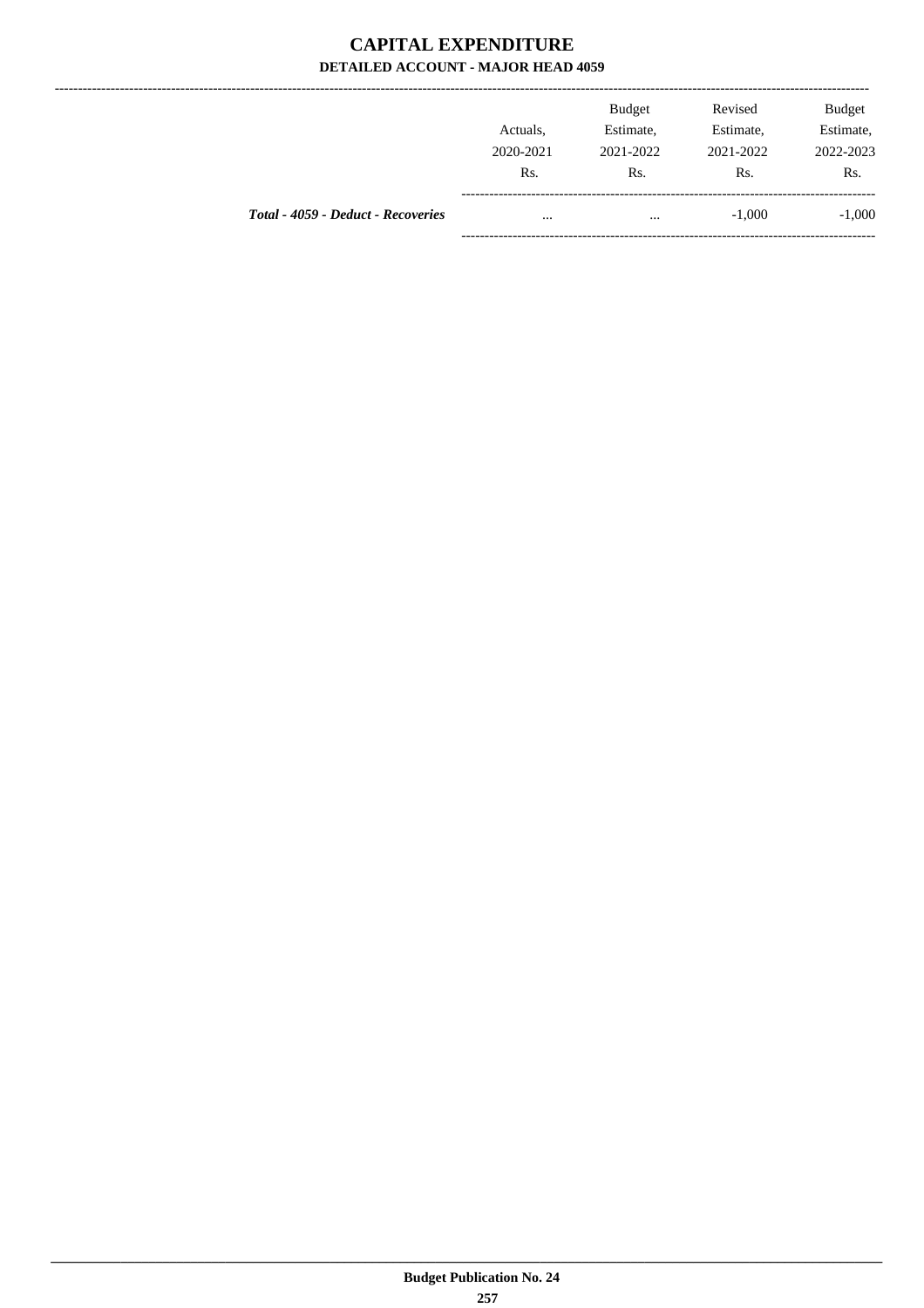### **DEMAND No. 73**

#### **Disaster Management and Civil Defence Department**

A. Capital Account of General Services -

# Head of Account: 4070 - Capital Outlay on Other Administrative Services

| <b>Voted Rs. Nil</b>       | <b>Charged Rs. Nil</b> |                       | <b>Total Rs. Nil</b> |
|----------------------------|------------------------|-----------------------|----------------------|
|                            |                        | Voted Rs. Charged Rs. | <b>Total Rs.</b>     |
| <b>Gross Expenditure</b>   |                        | <br>$\cdots$          | $\cdots$             |
| <b>Deduct - Recoveries</b> |                        | <br>$\cdots$          | $\cdots$             |
| <b>Net Expenditure</b>     |                        | <br>$\cdots$          |                      |

### **CAPITAL EXPENDITURE ABSTRACT ACCOUNT**

-----------------------------------

|                                                       | Actuals,<br>2020-2021<br>Rs. | <b>Budget</b><br>Estimate,<br>2021-2022<br>Rs. | Revised<br>Estimate,<br>2021-2022<br>Rs. | <b>Budget</b><br>Estimate,<br>2022-2023<br>Rs. |
|-------------------------------------------------------|------------------------------|------------------------------------------------|------------------------------------------|------------------------------------------------|
|                                                       |                              |                                                |                                          |                                                |
| 001- Direction and Administration                     |                              |                                                |                                          |                                                |
| Administrative Expenditure                            |                              | $\cdots$                                       |                                          | $\cdots$                                       |
| State Development Schemes (Central Assistance)        |                              | $\cdots$                                       |                                          |                                                |
| <b>Total - 001</b>                                    | $\cdots$                     | $\cdots$                                       | $\cdots$                                 |                                                |
| 800- Other Expenditure                                |                              |                                                |                                          |                                                |
| <b>State Development Schemes</b>                      | $\cdots$                     | $\ddotsc$                                      | 73,47,000                                | $\ddotsc$                                      |
| <b>Total - 800</b>                                    | $\cdots$                     | $\cdots$                                       | 73,47,000                                | --------------------------                     |
| <b>Grand Total - Gross</b>                            | $\cdots$                     | $\cdots$                                       | 73,47,000                                |                                                |
| Voted                                                 | $\cdots$                     | $\cdots$                                       | 73,47,000                                |                                                |
| Charged                                               | $\cdots$                     | $\ddotsc$                                      | $\ddotsc$                                | $\cdots$                                       |
| <b>State Development Schemes</b>                      | $\cdots$                     | $\cdots$                                       | 73,47,000                                | ---------------------                          |
| <b>State Development Schemes (Central Assistance)</b> | $\cdots$                     | $\cdots$                                       | $\cdots$                                 |                                                |
| <b>Deduct Recoveries</b>                              | $\ddotsc$                    | $\cdots$                                       | $\ddotsc$                                | _______________________                        |
| <b>Grand Total - Net</b>                              | $\cdots$                     | $\cdots$                                       | 73,47,000                                | $\ddotsc$                                      |
| Voted                                                 | $\cdots$                     | $\cdots$                                       | 73,47,000                                | $\cdots$                                       |
| Charged                                               | $\cdots$                     | $\cdots$                                       | $\cdots$                                 | $\cdots$                                       |
|                                                       |                              |                                                |                                          |                                                |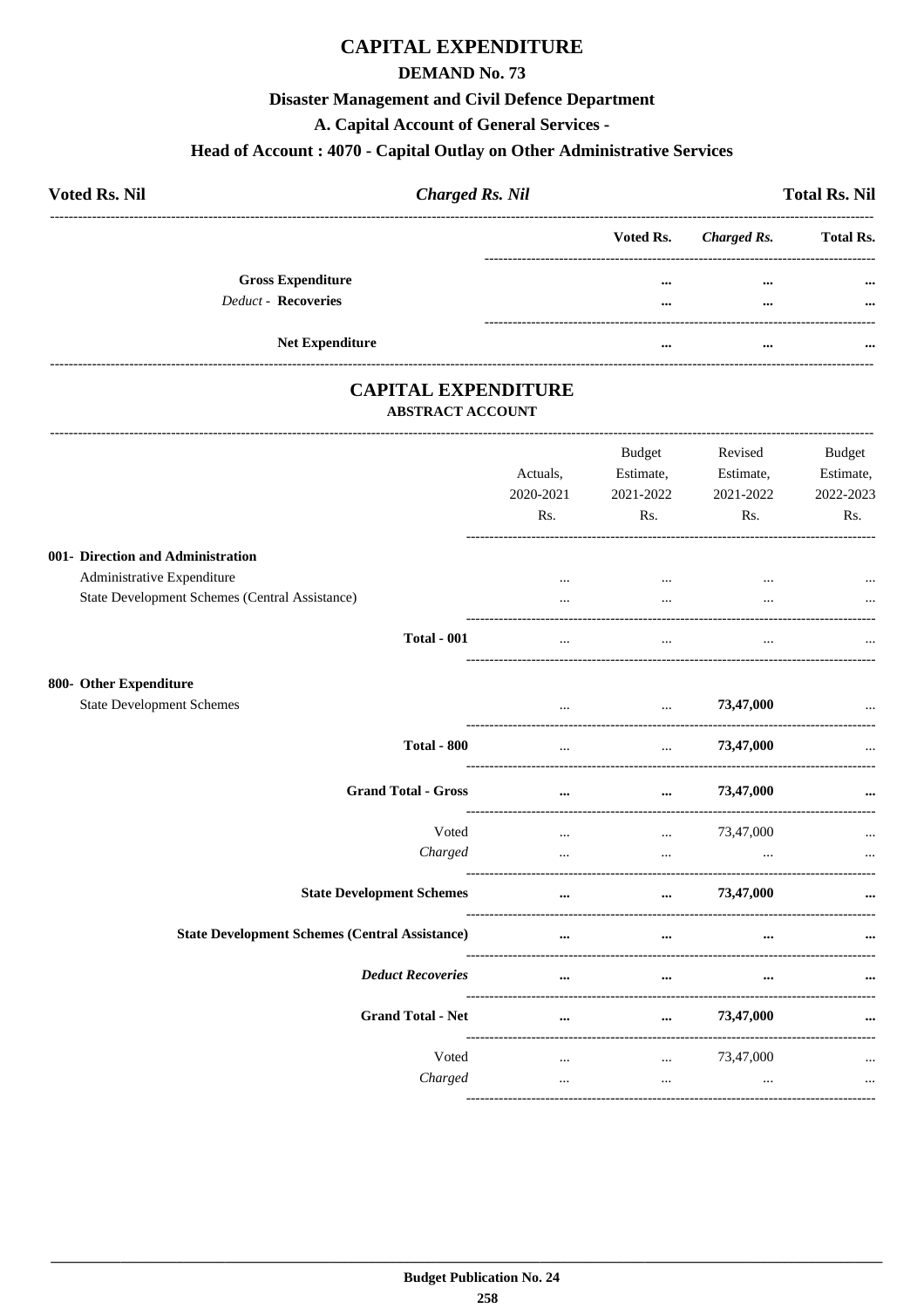|                                                                                    |           | <b>Budget</b>         | Revised   | <b>Budget</b> |
|------------------------------------------------------------------------------------|-----------|-----------------------|-----------|---------------|
|                                                                                    | Actuals,  | Estimate,             | Estimate, | Estimate,     |
|                                                                                    | 2020-2021 | 2021-2022             | 2021-2022 | 2022-2023     |
|                                                                                    | Rs.       | Rs.                   | Rs.       | Rs.           |
| <b>DETAILED ACCOUNT NO. 4070-00-001 - DIRECTION AND ADMINISTRATION</b>             |           |                       |           |               |
| 001- Direction and Administration                                                  |           |                       |           |               |
| <b>State Development Schemes (Central Assistance)</b>                              |           |                       |           |               |
| 010- Mainstreaming Civil Defence in Disaster Risk Reduction                        |           |                       |           |               |
| (Central Share) (OTHER) [DM]                                                       |           |                       |           |               |
| 52- Machinery and Equipment/Tools and Plants                                       |           |                       |           |               |
| Total - 4070-00-001                                                                |           | .                     |           |               |
| Voted                                                                              | $\ddotsc$ | $\cdots$              | $\ddotsc$ |               |
| Charged                                                                            |           | $\cdots$              |           |               |
| DETAILED ACCOUNT NO. 4070-00-800 - OTHER EXPENDITURE                               |           |                       |           |               |
| 800- Other Expenditure<br><b>State Development Schemes</b>                         |           |                       |           |               |
| 017- Purchase of vehicles / Ambulances for different units of CD, HG<br>& NVF [DM] |           |                       |           |               |
| 51- Motor Vehicles                                                                 |           | $\dddot{\phantom{0}}$ | 73,47,000 |               |
| <b>Total - State Development Schemes</b>                                           | $\cdots$  | $\ldots$              | 73,47,000 |               |
| Total - 4070-00-800                                                                |           | $\cdots$              | 73,47,000 |               |
| Voted                                                                              | $\cdots$  | $\cdots$              | 73,47,000 |               |
| Charged                                                                            | $\cdots$  | $\cdots$              |           |               |

-----------------------------------------------------------------------------------------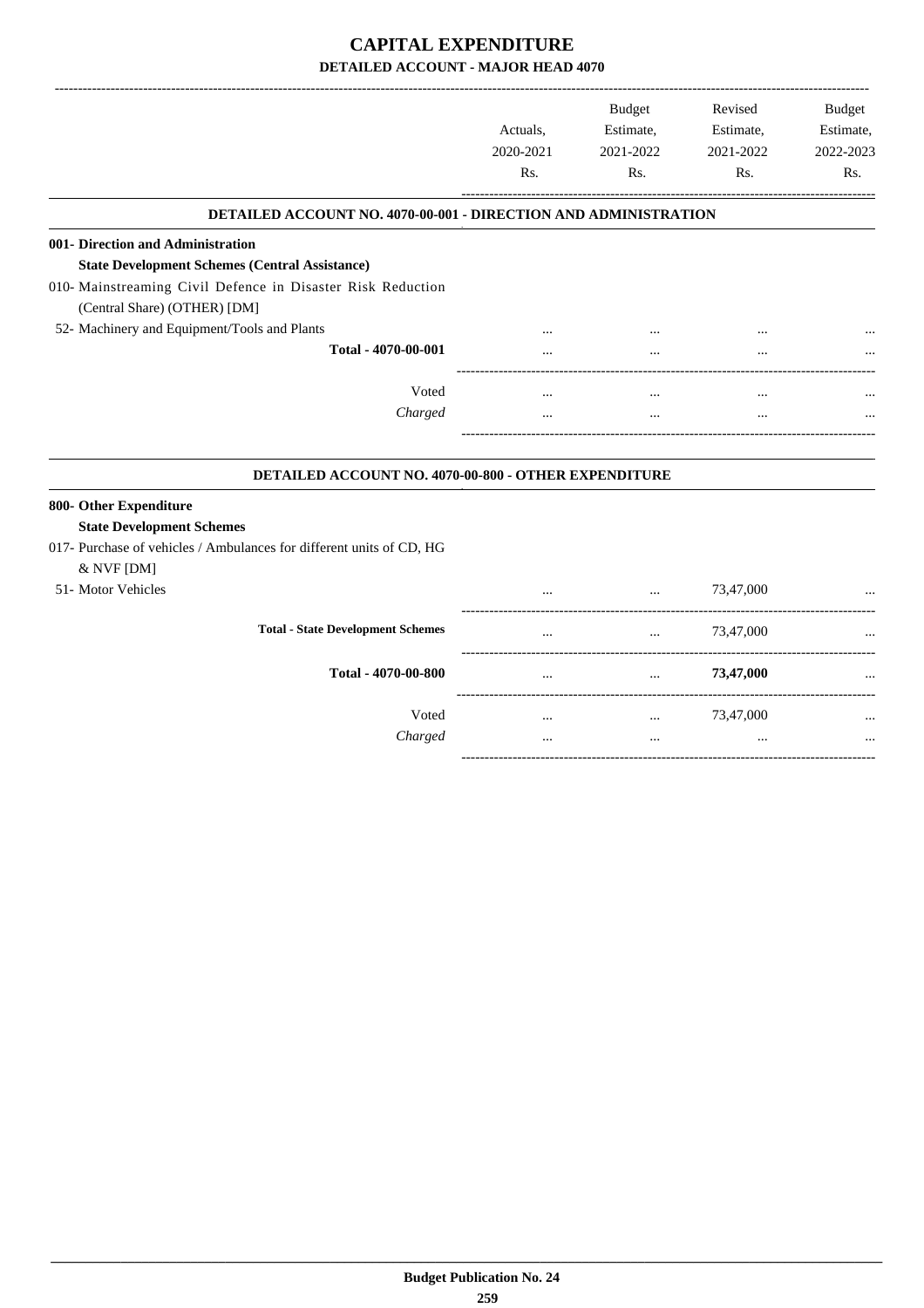#### **DEMAND No. 73**

#### **Disaster Management and Civil Defence Department**

**B. Capital Account of Social Services - (c) Capital Account of Water Supply, Sanitation, Housing and Urban**

**Development**

#### **Head of Account : 4216 - Capital Outlay on Housing**

| <b>Charged Rs. Nil</b><br>Voted Rs. 119,05,53,000                             |             |                                                                                                                                                                                                                                                                                                                                                                                                                                                                |                               | Total Rs. 119,05,53,000 |
|-------------------------------------------------------------------------------|-------------|----------------------------------------------------------------------------------------------------------------------------------------------------------------------------------------------------------------------------------------------------------------------------------------------------------------------------------------------------------------------------------------------------------------------------------------------------------------|-------------------------------|-------------------------|
|                                                                               |             | Voted Rs.                                                                                                                                                                                                                                                                                                                                                                                                                                                      | <b>Charged Rs.</b>            | <b>Total Rs.</b>        |
| <b>Gross Expenditure</b>                                                      |             | 119,05,53,000                                                                                                                                                                                                                                                                                                                                                                                                                                                  |                               | $\dots$ 119,05,53,000   |
| <b>Deduct - Recoveries</b>                                                    |             |                                                                                                                                                                                                                                                                                                                                                                                                                                                                | $\cdots$                      |                         |
| <b>Net Expenditure</b>                                                        |             | 119,05,53,000                                                                                                                                                                                                                                                                                                                                                                                                                                                  |                               | $\dots$ 119,05,53,000   |
| <b>CAPITAL EXPENDITURE</b><br><b>ABSTRACT ACCOUNT</b>                         |             |                                                                                                                                                                                                                                                                                                                                                                                                                                                                |                               |                         |
|                                                                               |             | Budget                                                                                                                                                                                                                                                                                                                                                                                                                                                         | Revised                       | Budget                  |
|                                                                               | Actuals,    |                                                                                                                                                                                                                                                                                                                                                                                                                                                                | Estimate, Estimate, Estimate, |                         |
|                                                                               | 2020-2021   | 2021-2022                                                                                                                                                                                                                                                                                                                                                                                                                                                      | 2021-2022                     | 2022-2023               |
|                                                                               | Rs.         | Rs.                                                                                                                                                                                                                                                                                                                                                                                                                                                            | Rs.                           | Rs.                     |
| 01 - GOVERNMENT RESIDENTIAL BUILDINGS                                         |             |                                                                                                                                                                                                                                                                                                                                                                                                                                                                |                               |                         |
| 106- General Pool Accommodation                                               |             |                                                                                                                                                                                                                                                                                                                                                                                                                                                                |                               |                         |
| <b>State Development Schemes</b><br><b>Voted</b>                              | 1,45,92,488 | 71,92,10,000                                                                                                                                                                                                                                                                                                                                                                                                                                                   | 24,38,30,000                  | 119,05,53,000           |
| Charged                                                                       |             | $\mathbf{1}_{\mathbf{1}_{\mathbf{1}_{\mathbf{2}}\mathbf{1}_{\mathbf{3}}\mathbf{1}_{\mathbf{4}}\mathbf{1}_{\mathbf{5}}\mathbf{1}_{\mathbf{6}}\mathbf{1}_{\mathbf{7}}\mathbf{1}_{\mathbf{8}}\mathbf{1}_{\mathbf{9}}\mathbf{1}_{\mathbf{1}_{\mathbf{1}}\mathbf{1}_{\mathbf{1}}\mathbf{1}_{\mathbf{1}}\mathbf{1}_{\mathbf{1}}\mathbf{1}_{\mathbf{1}}\mathbf{1}_{\mathbf{1}}\mathbf{1}_{\mathbf{1}}\mathbf{1}_{\mathbf{1}}\mathbf{1}_{\mathbf{$<br>$\sim$ 100 $\mu$ | 65,56,000                     |                         |
| State Development Schemes (Central Assistance)                                |             | $\cdots$                                                                                                                                                                                                                                                                                                                                                                                                                                                       |                               |                         |
|                                                                               |             | Total - 106 1,45,92,488 71,92,10,000 25,03,86,000 119,05,53,000                                                                                                                                                                                                                                                                                                                                                                                                |                               |                         |
| Grand Total - Gross 1,45,92,488 71,92,10,000 25,03,86,000 119,05,53,000       |             |                                                                                                                                                                                                                                                                                                                                                                                                                                                                |                               |                         |
|                                                                               |             | Voted 1,45,92,488 71,92,10,000 24,38,30,000 119,05,53,000                                                                                                                                                                                                                                                                                                                                                                                                      |                               |                         |
| Charged                                                                       |             | $65,56,000$                                                                                                                                                                                                                                                                                                                                                                                                                                                    |                               |                         |
| State Development Schemes 1,45,92,488 71,92,10,000 25,03,86,000 119,05,53,000 |             |                                                                                                                                                                                                                                                                                                                                                                                                                                                                |                               |                         |
| Voted                                                                         | 1,45,92,488 | 71,92,10,000                                                                                                                                                                                                                                                                                                                                                                                                                                                   | 24,38,30,000                  | 119,05,53,000           |
| Charged                                                                       |             | $\cdots$                                                                                                                                                                                                                                                                                                                                                                                                                                                       | 65,56,000                     |                         |
| <b>State Development Schemes (Central Assistance)</b>                         |             |                                                                                                                                                                                                                                                                                                                                                                                                                                                                |                               |                         |
| <b>Deduct Recoveries</b>                                                      | $\cdots$    | $\cdots$                                                                                                                                                                                                                                                                                                                                                                                                                                                       | $\cdots$                      |                         |
| <b>Grand Total - Net</b>                                                      | 1,45,92,488 | 71,92,10,000                                                                                                                                                                                                                                                                                                                                                                                                                                                   | 25,03,86,000                  | 119,05,53,000           |
| Voted                                                                         | 1,45,92,488 | 71,92,10,000                                                                                                                                                                                                                                                                                                                                                                                                                                                   | 24,38,30,000                  | 119,05,53,000           |
| Charged                                                                       | $\cdots$    | $\cdots$                                                                                                                                                                                                                                                                                                                                                                                                                                                       | 65,56,000                     |                         |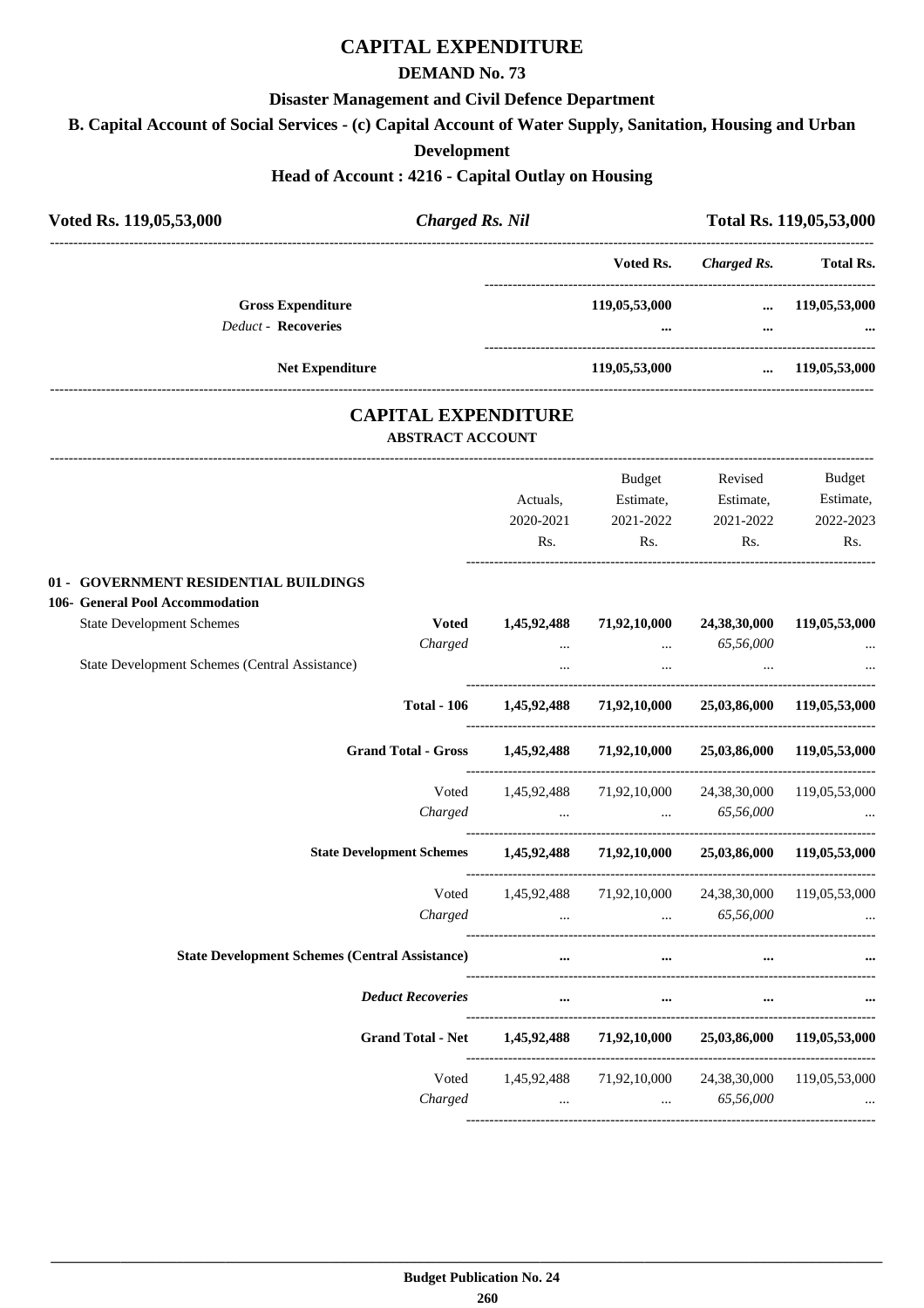|                                                                                                                                                      | Actuals,<br>2020-2021<br>Rs. | Budget<br>Estimate,<br>2021-2022<br>Rs.                                   | Revised<br>Estimate,<br>2021-2022<br>Rs. | Budget<br>Estimate,<br>2022-2023<br>Rs. |
|------------------------------------------------------------------------------------------------------------------------------------------------------|------------------------------|---------------------------------------------------------------------------|------------------------------------------|-----------------------------------------|
| DETAILED ACCOUNT NO. 4216-01-106 - GENERAL POOL ACCOMMODATION                                                                                        |                              |                                                                           |                                          |                                         |
| 01 - GOVERNMENT RESIDENTIAL BUILDINGS<br>106- General Pool Accommodation<br><b>State Development Schemes</b>                                         |                              |                                                                           |                                          |                                         |
| 072- Upgration C.C.D.T.I. including construction of Hostel Rescue<br>Tower etc. [DM]                                                                 |                              |                                                                           |                                          |                                         |
| 53- Major Works / Land and Buildings                                                                                                                 |                              | 10,000                                                                    | 4,000                                    | 17,000                                  |
| Total - 4216-01-106-072                                                                                                                              | $\cdots$                     | 10,000                                                                    | 4,000                                    | 17,000                                  |
| 081- Contruction of Guest Houses at different Units /Centres of CD,<br>HG& NVF [DM]                                                                  |                              |                                                                           |                                          |                                         |
| 53- Major Works / Land and Buildings                                                                                                                 | 7,57,035                     | 3,35,00,000                                                               | 1,11,67,000                              | 5,55,76,000                             |
| Total - 4216-01-106-081                                                                                                                              | 7,57,035                     |                                                                           | 3,35,00,000 1,11,67,000 5,55,76,000      |                                         |
| 083- Acquisition -Cost of Land for different purposes as required by<br>CD, HG, NVF& NCC [DM]                                                        |                              |                                                                           |                                          |                                         |
| 53- Major Works / Land and Buildings<br>Voted                                                                                                        |                              | $\cdots$                                                                  |                                          |                                         |
| Charged                                                                                                                                              |                              | $\cdots$                                                                  | 65,56,000                                |                                         |
| Total - 4216-01-106-083                                                                                                                              |                              | $\cdots$                                                                  | 65,56,000                                |                                         |
| 086- Construction of Boundary Wall, Administrative Building of<br>WCD, WBCEF & Civil Defence Organisation [DM]                                       |                              |                                                                           |                                          |                                         |
| 52- Machinery and Equipment/Tools and Plants                                                                                                         | 95, 19, 229                  | 49,12,00,000                                                              | 16, 37, 33, 000                          | 80,24,00,000                            |
| 53- Major Works / Land and Buildings                                                                                                                 | 40,00,000                    | 5,45,00,000                                                               | 2,22,59,000                              | 10,03,00,000                            |
| Total - 4216-01-106-086                                                                                                                              |                              | 1,35,19,229 54,57,00,000 18,59,92,000 90,27,00,000                        |                                          |                                         |
| 087- Construction of Boundary Wall , Administrative Building,<br>Barrack, Quarter etc.for WBNVF [DM]                                                 |                              |                                                                           |                                          |                                         |
| 53- Major Works / Land and Buildings                                                                                                                 |                              | $3,16,224$ $14,00,00,000$ $4,66,67,000$ $23,22,60,000$                    |                                          |                                         |
| Total - 4216-01-106-087                                                                                                                              |                              | 3,16,224 14,00,00,000 4,66,67,000 23,22,60,000                            |                                          |                                         |
| <b>Total - State Development Schemes</b>                                                                                                             |                              | 1,45,92,488 71,92,10,000 25,03,86,000 119,05,53,000                       |                                          |                                         |
| Voted<br>Charged                                                                                                                                     | $\cdots$                     | 1,45,92,488 71,92,10,000 24,38,30,000 119,05,53,000<br>$\ldots$ 65,56,000 |                                          |                                         |
|                                                                                                                                                      |                              |                                                                           |                                          |                                         |
| <b>State Development Schemes (Central Assistance)</b><br>092- Mainstreaming Civil Defense in Disaster Risk Reduction<br>(Central share) (OTHER) [DM] |                              |                                                                           |                                          |                                         |
| 52- Machinery and Equipment/Tools and Plants                                                                                                         |                              |                                                                           |                                          |                                         |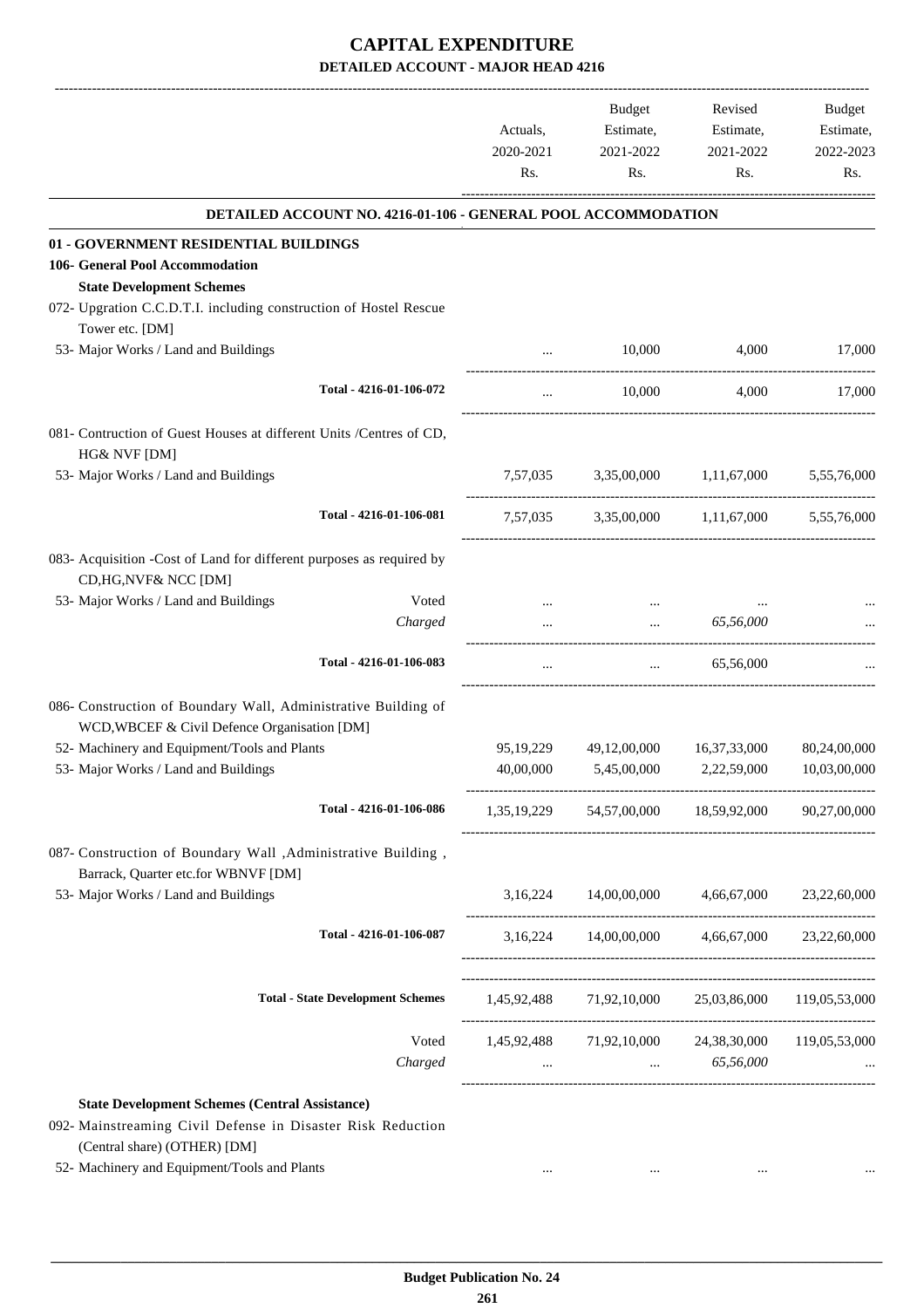|                                                                                  |             | <b>Budget</b>                                       | Revised      | Budget        |
|----------------------------------------------------------------------------------|-------------|-----------------------------------------------------|--------------|---------------|
|                                                                                  | Actuals,    | Estimate,                                           | Estimate,    | Estimate,     |
|                                                                                  | 2020-2021   | 2021-2022                                           | 2021-2022    | 2022-2023     |
|                                                                                  | Rs.         | Rs.                                                 | Rs.          | Rs.           |
| Total - 4216-01-106                                                              | 1,45,92,488 | 71,92,10,000                                        | 25,03,86,000 | 119,05,53,000 |
| Voted                                                                            |             | 1,45,92,488 71,92,10,000 24,38,30,000 119,05,53,000 |              |               |
| Charged                                                                          | $\cdots$    | $\cdots$                                            | 65,56,000    |               |
| <b>DETAILED ACCOUNT NO. 4216 - DEDUCT RECOVERIES IN REDUCTION OF EXPENDITURE</b> |             |                                                     |              |               |
| 01 - GOVERNMENT RESIDENTIAL BUILDINGS                                            |             |                                                     |              |               |
| 106- General Pool Accommodation                                                  |             |                                                     |              |               |
| <b>State Development Schemes</b>                                                 |             |                                                     |              |               |
| 086-Construction of Boundary Wall, Administrative Building of                    |             |                                                     |              |               |
| WCD, WBCEF & Civil Defence Organisation [DM]                                     |             |                                                     |              |               |
| 70-Deduct Recoveries                                                             |             |                                                     |              |               |
| 01-Others                                                                        | $\cdots$    | $\cdots$                                            | $\cdots$     |               |

| Total - 106 - Deduct - Recoveries  | $\cdots$ | $\cdots$ | $\cdots$ | $\cdots$ |
|------------------------------------|----------|----------|----------|----------|
| Total - 4216 - Deduct - Recoveries | $\cdots$ | $\cdots$ | $\cdots$ | $\cdots$ |
|                                    |          |          |          |          |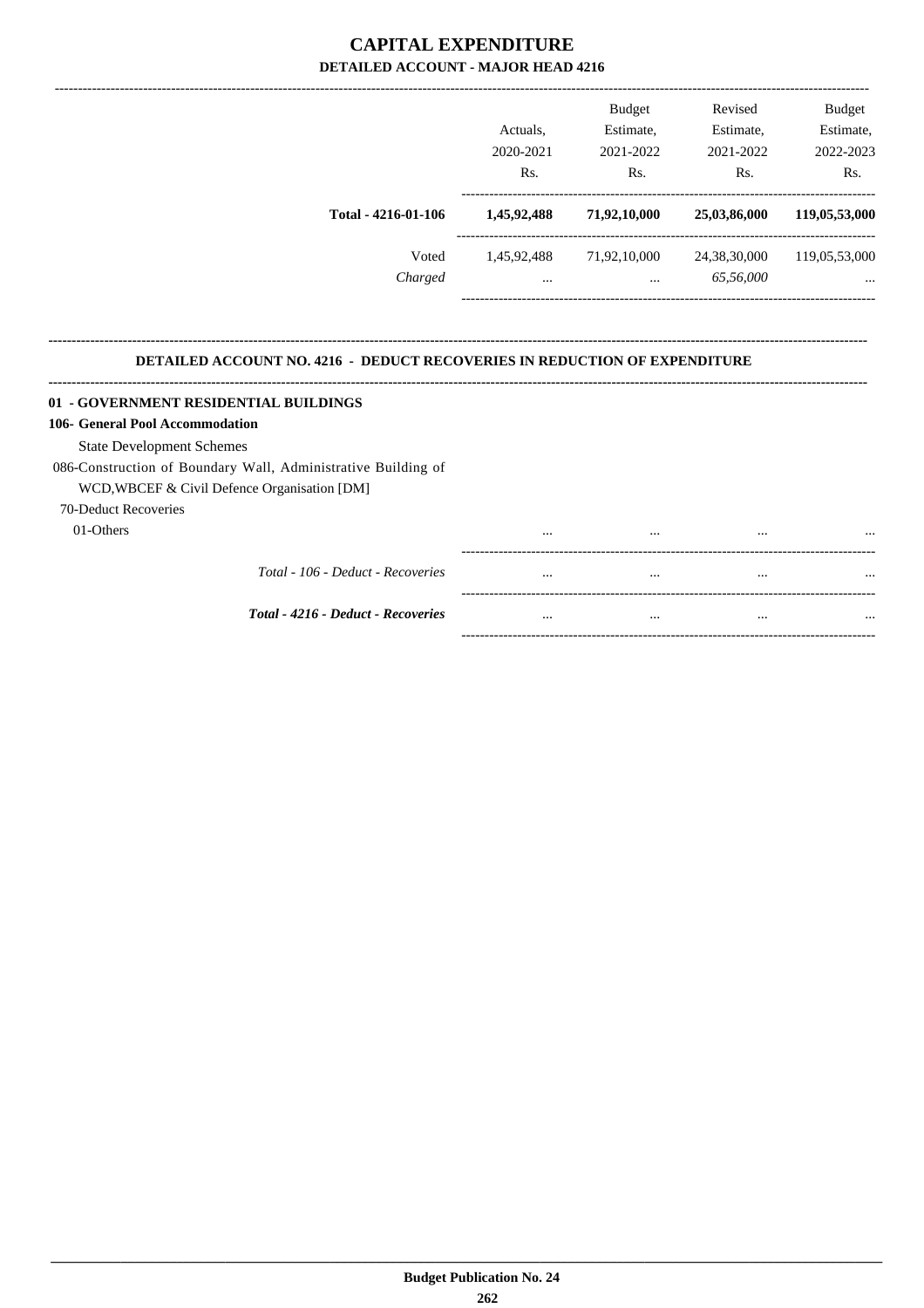### **DEMAND No. 73**

#### **Disaster Management and Civil Defence Department**

### **B. Capital Account of Social Services - (g) Capital Account of Social Welfare and Nutrition**

# **Head of Account : 4235 - Capital Outlay on Social Security and Welfare**

| Voted Rs. 3,72,26,000 |                                                        | Charged Rs. Nil |                         | Total Rs. 3,72,26,000 |                         |  |
|-----------------------|--------------------------------------------------------|-----------------|-------------------------|-----------------------|-------------------------|--|
|                       |                                                        |                 | Voted Rs.               | Charged Rs.           | <b>Total Rs.</b>        |  |
|                       | <b>Gross Expenditure</b><br><b>Deduct - Recoveries</b> |                 | 3,72,26,000<br>$\cdots$ | $\cdots$<br>$\cdots$  | 3,72,26,000<br>$\cdots$ |  |
|                       | <b>Net Expenditure</b>                                 |                 | 3,72,26,000             | $\cdots$              | 3,72,26,000             |  |

### **CAPITAL EXPENDITURE ABSTRACT ACCOUNT**

|                                                                            |                                                             | Budget                                                                          | Revised                                         | <b>Budget</b> |
|----------------------------------------------------------------------------|-------------------------------------------------------------|---------------------------------------------------------------------------------|-------------------------------------------------|---------------|
|                                                                            | Actuals,                                                    |                                                                                 | Estimate, Estimate,                             | Estimate,     |
|                                                                            | 2020-2021                                                   | 2021-2022                                                                       | 2021-2022                                       | 2022-2023     |
|                                                                            | Rs.                                                         | Rs.                                                                             | Rs.                                             | Rs.           |
| <b>60 - OTHER SOCIAL SECURITY AND WELFARE</b>                              |                                                             |                                                                                 |                                                 |               |
| <b>PROGRAMMES</b><br>001- Direction and Administration                     |                                                             |                                                                                 |                                                 |               |
| Administrative Expenditure                                                 |                                                             |                                                                                 | 1,91,98,379 1,27,68,000 1,27,68,000 1,40,00,000 |               |
| <b>State Development Schemes</b>                                           | $\cdots$                                                    | 1,40,00,000                                                                     | 46,67,000                                       | 2,32,26,000   |
|                                                                            | Total - 001 1,91,98,379 2,67,68,000 1,74,35,000 3,72,26,000 |                                                                                 |                                                 |               |
| <b>Grand Total - Gross</b>                                                 | $1,91,98,379$ $2,67,68,000$ $1,74,35,000$ $3,72,26,000$     |                                                                                 |                                                 |               |
|                                                                            | Voted 1,91,98,379 2,67,68,000 1,74,35,000 3,72,26,000       |                                                                                 |                                                 |               |
| Charged                                                                    |                                                             | the contract of the contract of the contract of the contract of the contract of |                                                 |               |
| Administrative Expenditure 1,91,98,379 1,27,68,000 1,27,68,000 1,40,00,000 |                                                             |                                                                                 |                                                 |               |
| State Development Schemes                                                  |                                                             |                                                                                 | $1,40,00,000$ $46,67,000$ $2,32,26,000$         |               |
| <b>Deduct Recoveries</b>                                                   |                                                             | $\cdots$<br>$\cdots$                                                            |                                                 |               |
| <b>Grand Total - Net</b>                                                   |                                                             |                                                                                 | $1,91,98,379$ $2,67,68,000$ $1,74,35,000$       | 3,72,26,000   |
|                                                                            | Voted 1,91,98,379 2,67,68,000 1,74,35,000 3,72,26,000       |                                                                                 |                                                 |               |
|                                                                            | Charged                                                     | $\mathbf{r}$ and $\mathbf{r}$ and $\mathbf{r}$                                  | $\ddots$                                        |               |
|                                                                            |                                                             |                                                                                 |                                                 |               |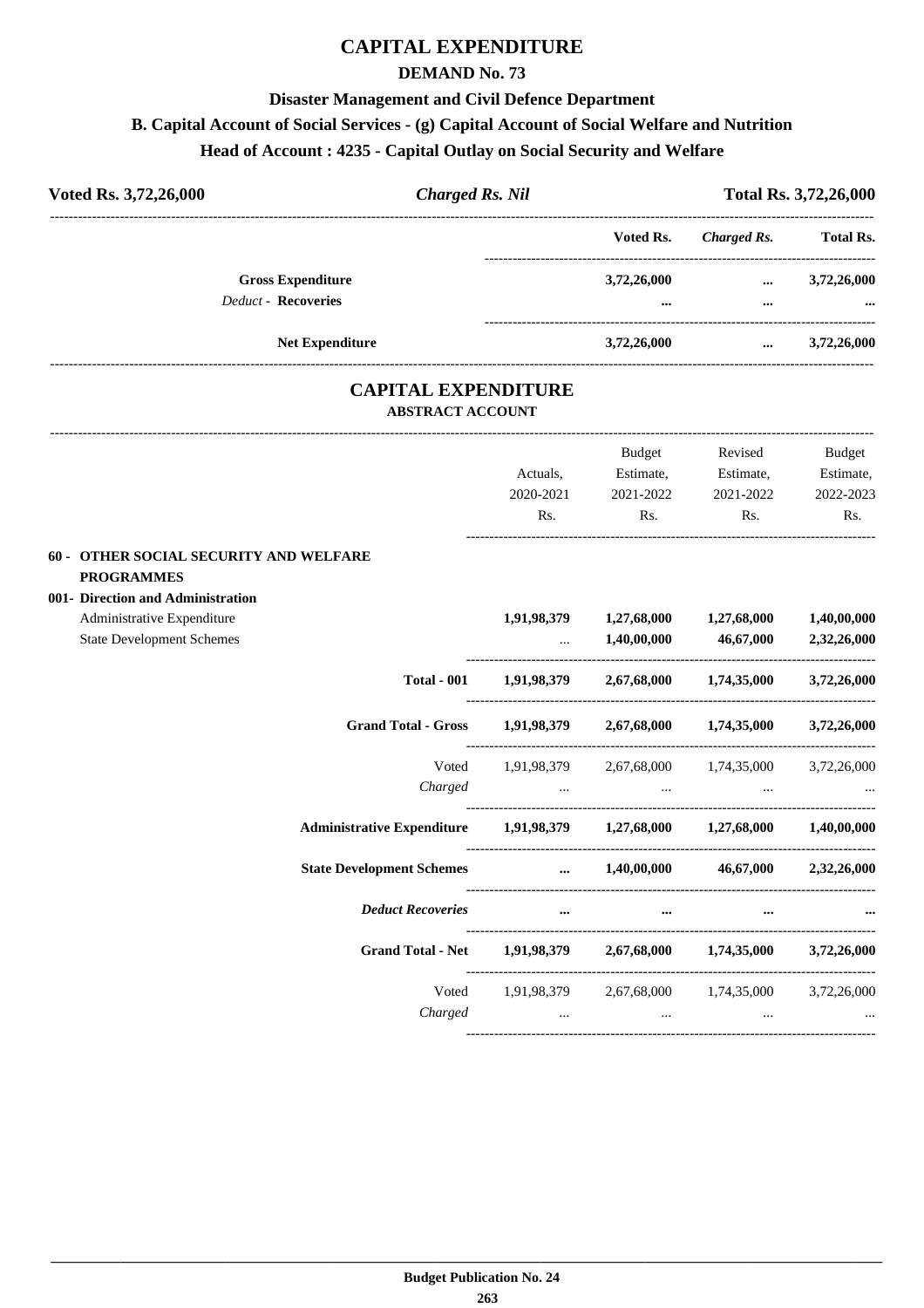|                                                                                  | Actuals,         | <b>Budget</b><br>Estimate,          | Revised<br>Estimate,                            | Budget<br>Estimate, |
|----------------------------------------------------------------------------------|------------------|-------------------------------------|-------------------------------------------------|---------------------|
|                                                                                  | 2020-2021<br>Rs. | 2021-2022<br>R <sub>s</sub> .       | 2021-2022<br>Rs.                                | 2022-2023<br>Rs.    |
| <b>DETAILED ACCOUNT NO. 4235-60-001 - DIRECTION AND ADMINISTRATION</b>           |                  |                                     |                                                 |                     |
| 60 - OTHER SOCIAL SECURITY AND WELFARE                                           |                  |                                     |                                                 |                     |
| <b>PROGRAMMES</b>                                                                |                  |                                     |                                                 |                     |
| 001- Direction and Administration                                                |                  |                                     |                                                 |                     |
| <b>Administrative Expenditure</b>                                                |                  |                                     |                                                 |                     |
| 001- Purchase of Various types of Special Equipment for Tran-                    |                  |                                     |                                                 |                     |
| shipment of heavy crowd [DM]                                                     |                  |                                     |                                                 |                     |
| 52- Machinery and Equipment/Tools and Plants                                     |                  | 1,91,98,379 1,27,68,000 1,27,68,000 |                                                 | 1,40,00,000         |
| <b>Total - Administrative Expenditure</b>                                        |                  |                                     | 1,91,98,379 1,27,68,000 1,27,68,000 1,40,00,000 |                     |
| <b>State Development Schemes</b>                                                 |                  |                                     |                                                 |                     |
| 002- Purchase of modern equipment like rescue toy, boats etc. for                |                  |                                     |                                                 |                     |
| Water Wing of Civil Defence & West Bengal Civil Emergency                        |                  |                                     |                                                 |                     |
| [DM]                                                                             |                  |                                     |                                                 |                     |
| 52- Machinery and Equipment/Tools and Plants                                     | $\cdots$         | 1,40,00,000                         | 46,67,000                                       | 2,32,26,000         |
| <b>Total - State Development Schemes</b>                                         | $\mathbf{r}$     |                                     | 1,40,00,000 46,67,000                           | 2,32,26,000         |
| Total - 4235-60-001                                                              |                  |                                     | $1,91,98,379$ $2,67,68,000$ $1,74,35,000$       | 3,72,26,000         |
| Voted                                                                            |                  |                                     | 1,91,98,379 2,67,68,000 1,74,35,000 3,72,26,000 |                     |
| Charged                                                                          |                  | $\ddotsc$                           |                                                 |                     |
|                                                                                  |                  |                                     |                                                 |                     |
| <b>DETAILED ACCOUNT NO. 4235 - DEDUCT RECOVERIES IN REDUCTION OF EXPENDITURE</b> |                  |                                     |                                                 |                     |
| 60 - OTHER SOCIAL SECURITY AND WELFARE PROGRAMMES                                |                  |                                     |                                                 |                     |

#### **800- Other Expenditure**

State Development Schemes

901-Deduct Recoveries on Capital Accounts [DM]

70-Deduct Recoveries

01-Others ... ... ... ...

----------------------------------------------------------------------------------------- *Total - 800 - Deduct - Recoveries* ... ... ... ... ----------------------------------------------------------------------------------------- *Total - 4235 - Deduct - Recoveries* ... ... ... ...

-----------------------------------------------------------------------------------------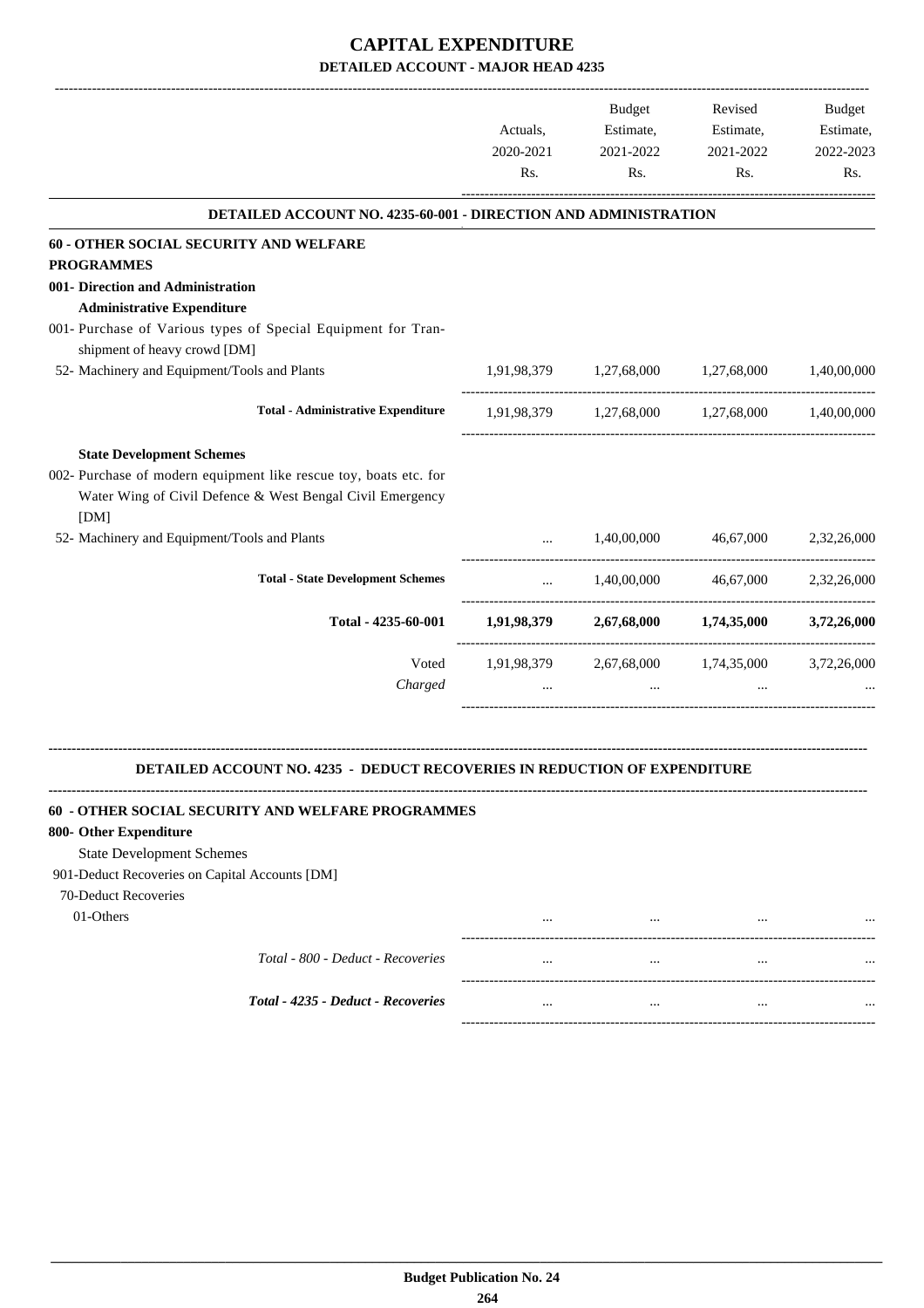# **REVENUE EXPENDITURE**

### **DEMAND No. 77**

#### **Programme Monitoring Department**

### **C - Economic Services - (j) General Economic Services**

# **Head of Account : 3454 - Census, Surveys and Statistics**

| Voted Rs. 4,58,34,000                                  | <b>Charged Rs. Nil</b> |                 | Total Rs. 4,58,34,000 |                         |  |
|--------------------------------------------------------|------------------------|-----------------|-----------------------|-------------------------|--|
|                                                        |                        | Voted Rs.       | Charged Rs.           | <b>Total Rs.</b>        |  |
| <b>Gross Expenditure</b><br><b>Deduct - Recoveries</b> |                        | 4,58,34,000     | $\cdots$              | 4,58,34,000             |  |
|                                                        | <b>Net Expenditure</b> | <br>4,58,34,000 | $\cdots$<br>$\cdots$  | $\cdots$<br>4,58,34,000 |  |

### **REVENUE EXPENDITURE ABSTRACT ACCOUNT**

---------------------------------------------------------------------------------------------------------------------------------------------------------------------------------

|                                                                    |                                                                                                                       | Actuals,<br>2020-2021<br>Rs.                                                                                                                                                                                                         | <b>Budget</b><br>Estimate,<br>2021-2022<br>Rs.              | Revised<br>Estimate,<br>2021-2022<br>Rs.     | <b>Budget</b><br>Estimate,<br>2022-2023<br>Rs. |
|--------------------------------------------------------------------|-----------------------------------------------------------------------------------------------------------------------|--------------------------------------------------------------------------------------------------------------------------------------------------------------------------------------------------------------------------------------|-------------------------------------------------------------|----------------------------------------------|------------------------------------------------|
| 02 - SURVEYS AND STATISTICS<br>112- Economic Advice and Statistics |                                                                                                                       |                                                                                                                                                                                                                                      |                                                             |                                              |                                                |
| Administrative Expenditure<br><b>State Development Schemes</b>     |                                                                                                                       | <br>$\cdots$                                                                                                                                                                                                                         | 1,86,34,000<br>2,65,00,000                                  | 35,24,000<br>88,33,000                       | 1,86,34,000<br>2,72,00,000                     |
|                                                                    | <b>Total - 112</b>                                                                                                    | <u>and the company of the company of the company of the company of the company of the company of the company of the company of the company of the company of the company of the company of the company of the company of the com</u> |                                                             | 4,51,34,000 1,23,57,000 4,58,34,000          |                                                |
|                                                                    | <b>Grand Total - Gross</b>                                                                                            |                                                                                                                                                                                                                                      |                                                             | $\ldots$ 4,51,34,000 1,23,57,000 4,58,34,000 |                                                |
|                                                                    | Charged                                                                                                               |                                                                                                                                                                                                                                      | and the state of the state of the state of the state of the | Voted  4,51,34,000 1,23,57,000 4,58,34,000   |                                                |
|                                                                    | Administrative Expenditure $\qquad \qquad \dots \qquad 1,86,34,000 \qquad \qquad 35,24,000 \qquad \qquad 1,86,34,000$ |                                                                                                                                                                                                                                      |                                                             |                                              |                                                |
|                                                                    | State Development Schemes  2,65,00,000 88,33,000 2,72,00,000                                                          |                                                                                                                                                                                                                                      |                                                             |                                              |                                                |
|                                                                    | <b>Deduct Recoveries</b>                                                                                              | $\cdots$                                                                                                                                                                                                                             | $\cdots$                                                    |                                              |                                                |
|                                                                    | <b>Grand Total - Net</b>                                                                                              |                                                                                                                                                                                                                                      |                                                             | $\ldots$ 4,51,34,000 1,23,57,000 4,58,34,000 |                                                |
|                                                                    | Voted<br>Charged                                                                                                      | $\sim$                                                                                                                                                                                                                               | and the contract of the contract of the contract of the     | $\ldots$ 4,51,34,000 1,23,57,000 4,58,34,000 | $\mathbf{r}$                                   |
|                                                                    |                                                                                                                       |                                                                                                                                                                                                                                      |                                                             |                                              |                                                |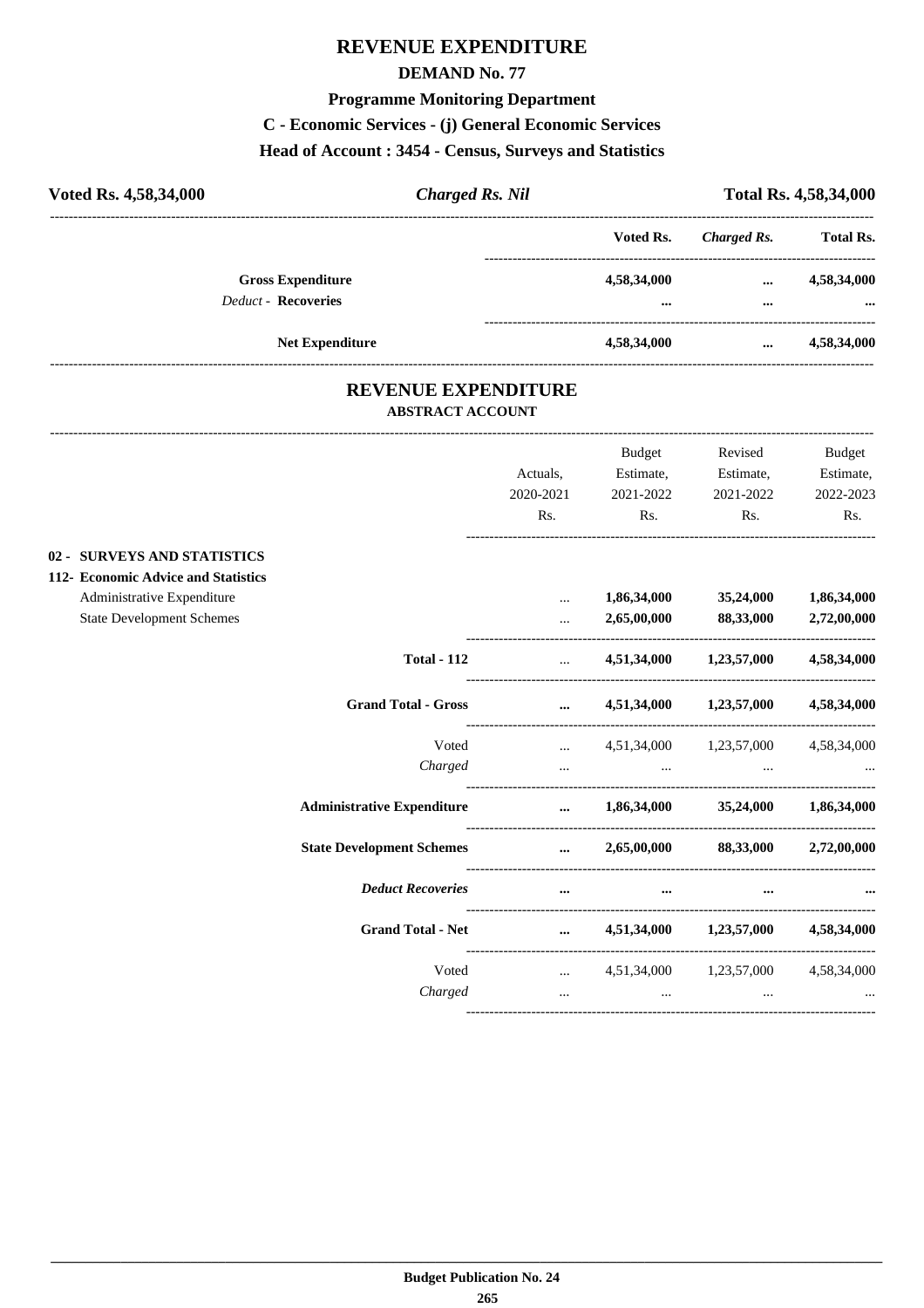-------------------------------------------------------------------------------------------------------------------------------------------------------------------------------

|                                                                          | Actuals,<br>2020-2021<br>Rs. | <b>Budget</b><br>Estimate,<br>2021-2022<br>Rs. | Revised<br>Estimate,<br>2021-2022<br>Rs. | <b>Budget</b><br>Estimate,<br>2022-2023<br>Rs. |
|--------------------------------------------------------------------------|------------------------------|------------------------------------------------|------------------------------------------|------------------------------------------------|
| <b>DETAILED ACCOUNT NO. 3454-02-112 - ECONOMIC ADVICE AND STATISTICS</b> |                              |                                                |                                          |                                                |
| 02 - SURVEYS AND STATISTICS                                              |                              |                                                |                                          |                                                |
| 112- Economic Advice and Statistics                                      |                              |                                                |                                          |                                                |
| <b>Administrative Expenditure</b>                                        |                              |                                                |                                          |                                                |
| 020- Programme Monitoring Department [PG]                                |                              |                                                |                                          |                                                |
| 01- Salaries                                                             |                              |                                                |                                          |                                                |
| $01-Pay$                                                                 |                              | 1,18,00,000                                    | 20,00,000                                | 1,18,00,000                                    |
| 14-Grade Pay                                                             | $\cdots$                     | $\cdots$                                       | $\cdots$                                 |                                                |
| 02-Dearness Allowance                                                    | $\cdots$                     | 3,54,000                                       | 80,000                                   | 3,54,000                                       |
| 03-House Rent Allowance                                                  |                              | 11,21,000                                      | 1,90,000                                 | 11,21,000                                      |
| 04-Ad hoc Bonus                                                          |                              | 5,000                                          | 5,000                                    | 5,000                                          |
| 07-Other Allowances                                                      |                              | 70,000                                         | 5,000                                    | 70,000                                         |
| 11-Compensatory Allowance                                                |                              | $\ldots$                                       |                                          |                                                |
| 12-Medical Allowance                                                     |                              | 1,000                                          | 1,000                                    | 1,000                                          |
| Total - 3454-02-112-020-01                                               |                              | 1,33,51,000                                    | 22,81,000                                | 1,33,51,000                                    |
| 02- Wages                                                                | $\cdots$                     | 5,15,000                                       | 2,15,000                                 | 5,15,000                                       |
| 07- Medical Reimbursements                                               |                              | 1,000                                          | 1,000                                    | 1,000                                          |
| 11- Travel Expenses                                                      |                              | 8,16,000                                       | 36,000                                   | 8,16,000                                       |
| 12- Medical Reimbursements under WBHS 2008                               |                              | 10,00,000                                      | 50,000                                   | 10,00,000                                      |
| 13- Office Expenses                                                      |                              |                                                |                                          |                                                |
| 01-Electricity                                                           |                              | 2,04,000                                       | 54,000                                   | 2,04,000                                       |
| 02-Telephone                                                             |                              | 1,53,000                                       | 53,000                                   | 1,53,000                                       |
| 03-Maintenance / P.O.L. for Office Vehicles                              |                              | 5,10,000                                       | 1,00,000                                 | 5,10,000                                       |
| 04-Other Office Expenses                                                 |                              | 5,10,000                                       | 2,10,000                                 | 5,10,000                                       |
| Total - 3454-02-112-020-13                                               |                              | 13,77,000                                      | 4,17,000                                 | 13,77,000                                      |
| 16- Publications                                                         | $\cdots$                     | 2,04,000                                       | 54,000                                   | 2,04,000                                       |
| 28- Payment of Professional and Special Services                         |                              |                                                |                                          |                                                |
| 02-Other charges                                                         |                              | 3,50,000                                       | 50,000                                   | 3,50,000                                       |
| 50- Other Charges                                                        |                              | 5,10,000                                       | 2,10,000                                 | 5,10,000                                       |
| 77- Computerisation                                                      |                              | 5,10,000                                       | 2,10,000                                 | 5,10,000                                       |
| <b>Total - Administrative Expenditure</b>                                |                              | 1,86,34,000                                    | 35,24,000                                | 1,86,34,000                                    |
| <b>State Development Schemes</b>                                         |                              |                                                |                                          |                                                |
| 021- Monitoring and review of Implementation of Programmes and           |                              |                                                |                                          |                                                |
| Schemes [PG]                                                             |                              |                                                |                                          |                                                |
| 13- Office Expenses                                                      |                              |                                                |                                          |                                                |
| 04-Other Office Expenses                                                 |                              |                                                |                                          |                                                |
| 27- Minor Works/ Maintenance                                             |                              |                                                |                                          |                                                |
| 28- Payment of Professional and Special Services                         |                              |                                                |                                          |                                                |
| 02-Other charges                                                         |                              | $\ddotsc$                                      | $\ddotsc$                                |                                                |
| 50- Other Charges                                                        |                              | 2,65,00,000                                    | 88,33,000                                | 2,72,00,000                                    |
| 77- Computerisation                                                      | $\cdots$                     |                                                |                                          |                                                |